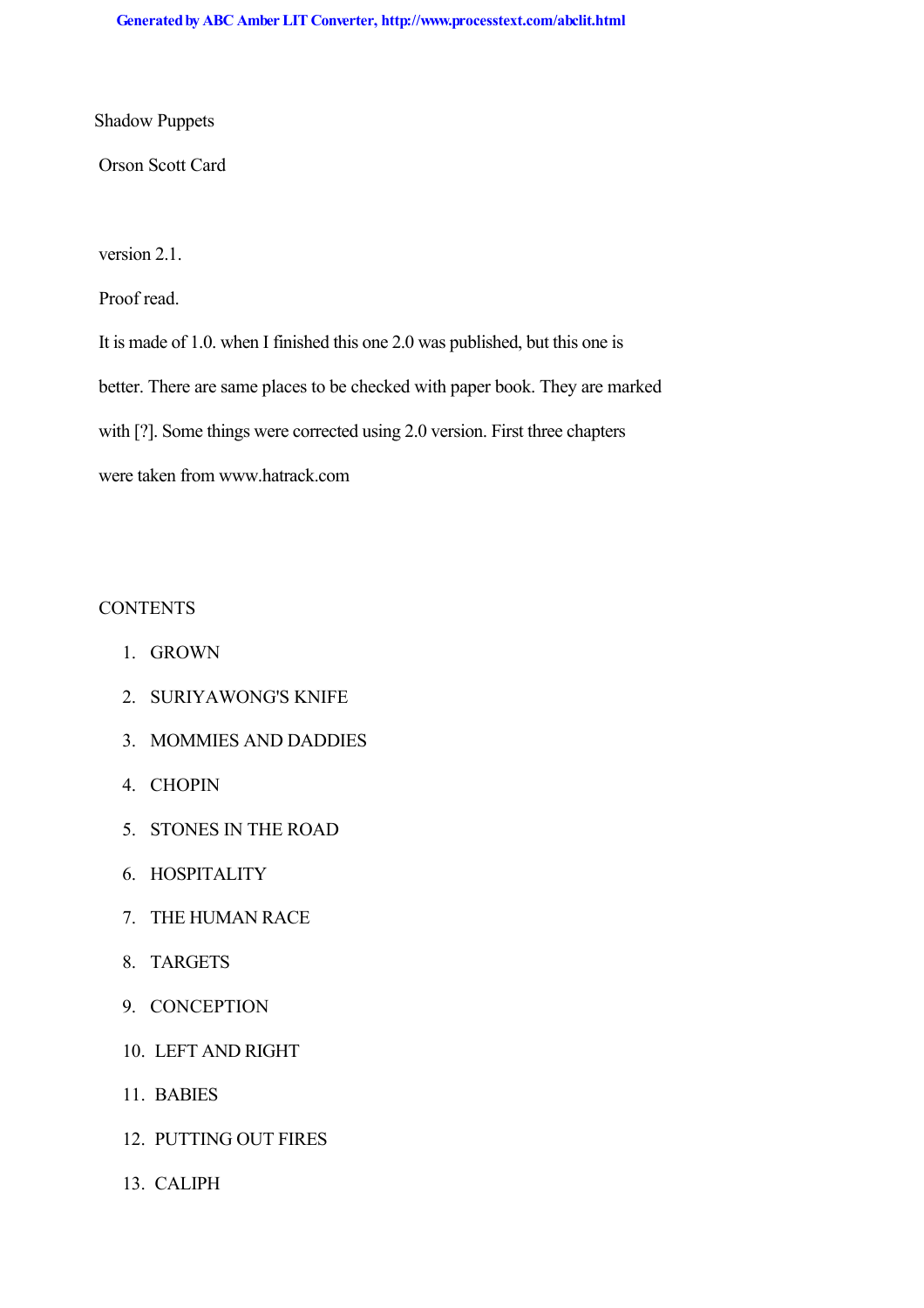- 14. SPACE STATION
- 15, WAR PLANS
- 16. TRAPS
- 17. PROPHETS
- 18. THE WAR ON THE GROUND
- 19. FAREWELLS
- 20. HOME

# CHAPTER ONE

GROWN

From: NoAddress@Untraceable.com #14h9cc0/SIGN UP NOW AND STAY ANONYMOUS!

To: Trireme%Salamis@Attica-vs-Sparta.hst

Re: Final decision

Wiggin:

 Subj not to be killed. Subj will be transported according to plan 2, route 1. Dep Tue. 0400, checkpoint  $#3$   $@$  0600, which is first light. Please be smart enough to remember the international dateline. He is yours if you want him.

 If your intelligence outweighs your ambition you will kill him. If vice versa, you will try to use him. You did not ask my advice, but I have seen him in action: Kill him.

 True, without an antagonist to frighten the world you will never retrieve the power the office of hegemon once had. It would be the end of your career.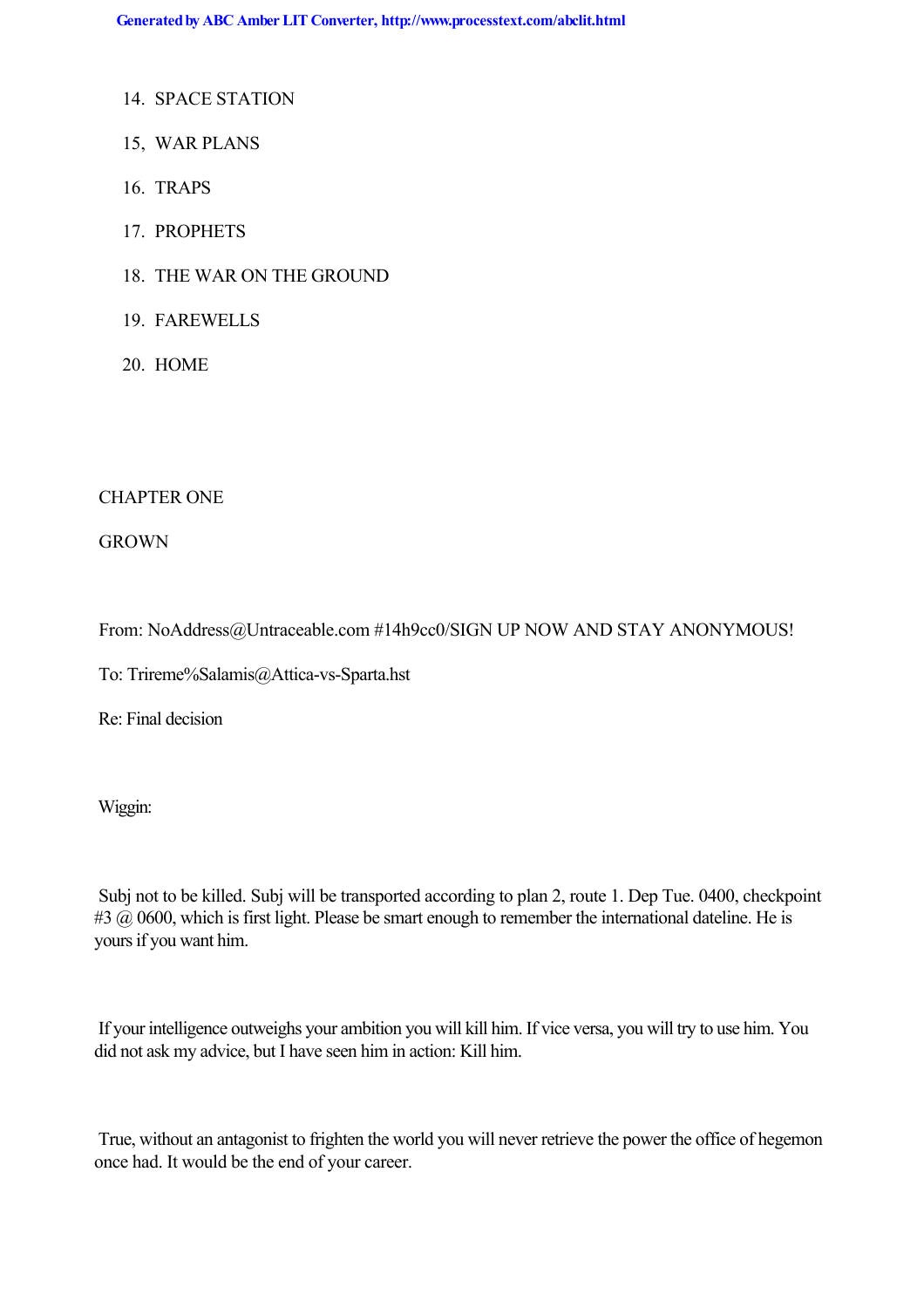Let him live, and it is the end of your life, and you will leave the world in his power when you die. Who is the monster? Or at least monster #2?

And I have told you how to get him. Am I monster #3? Or merely fool #1?

Your faithful servant in motley.

Bean kind of liked being tall, even though it was going to kill him.

 And at the rate he was growing, it would be sooner rather than later. How long did he have? A year? Three? Five? The ends of his bones were still like a child's, blossoming, lengthening; even his head was growing, so that like a baby he had a soft patch of cartilage and new bone along the crest of his skull.

 It meant constant adjustment, as week by week his arms reached farther when he flung them out, his feet were longer and caught on stairs and sills, his legs were longer so that as he walked he covered ground more quickly, and companions had to hurry to keep up. When he trained with his soldiers, the elite company of men that constituted the entire military force of the Hegemony, he could now run ahead of them, his stride longer than theirs.

 He had long since earned the respect of his men. But now, thanks to his height, they finally, literally, looked up to him.

 Bean stood on the grass where two assault choppers were waiting for his men to board. Today the mission was a dangerous one -- to penetrate Chinese air space and intercept a small convoy transporting a prisoner from Beijing toward the interior. Everything depended on secrecy, surprise, and the extraordinarily accurate information the Hegemon, Peter Wiggin, had been receiving from inside China in the past few months.

 Bean wished he knew the source of the intelligence, because his life and the lives of his men depended on it. The accuracy up to now could easily have been a set-up. Even though "Hegemon" was essentially an empty title now, since most of the world's population resided in countries that had withdrawn their recognition of the authority of the office, Peter Wiggin had been using Bean's soldiers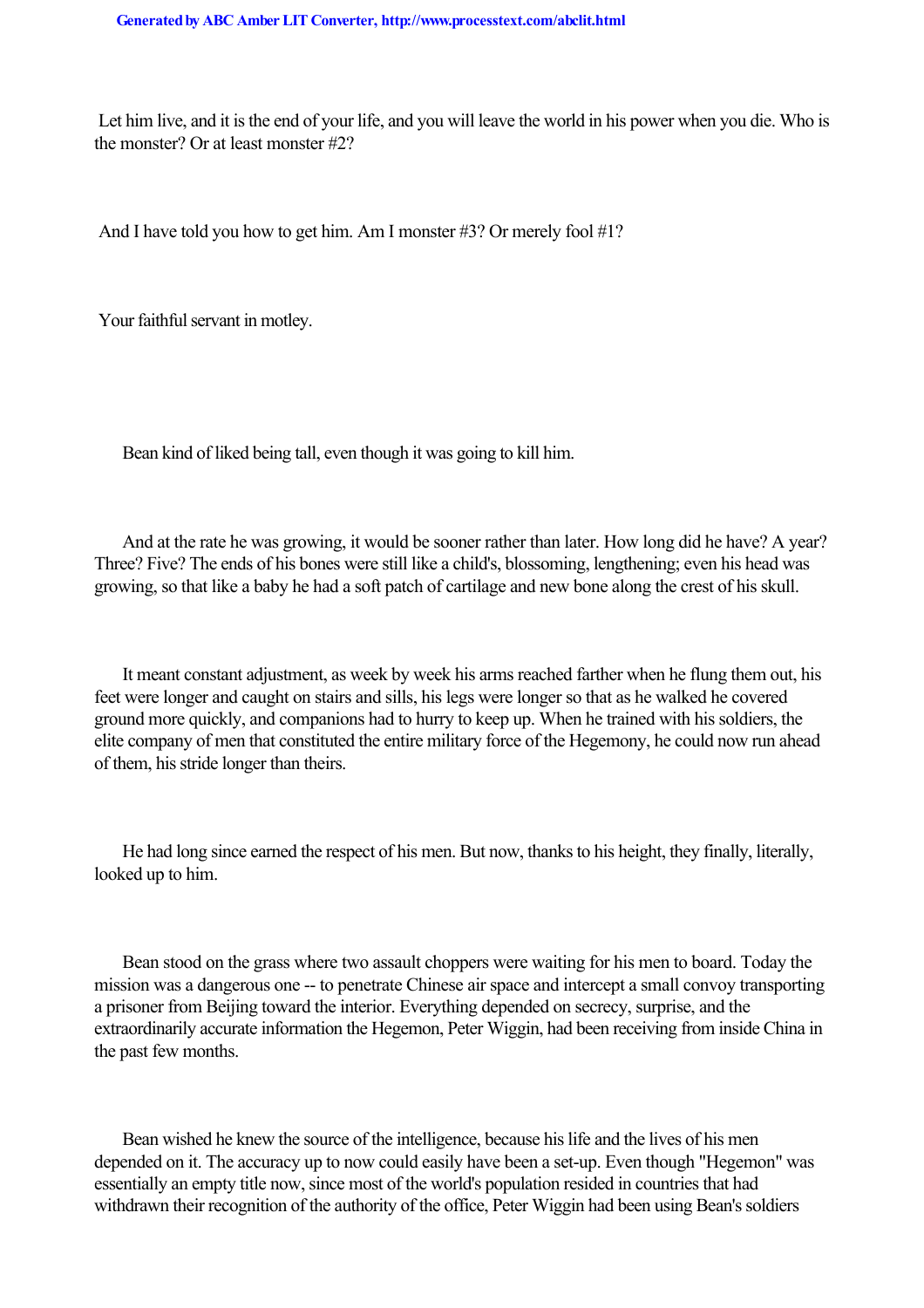well. They were a constant irritant to the newly expansionist China, inserting themselves here and there at exactly the moment most calculated to disrupt the confidence of the Chinese leadership.

 The patrol boat that suddenly disappears, the helicopter that goes down, the spy operation that is abruptly rolled up, blinding the Chinese intelligence service in yet another country -- officially the Chinese hadn't even accused the Hegemon of any involvement in such incidents, but that only meant that they didn't want to give any publicity to the Hegemon, didn't want to boost his reputation or prestige among those who feared China in these years since the conquest of India and Indochina. They almost certainly knew who was the source of their woes.

 Indeed, they probably gave Bean's little force the credit for problems that were actually the ordinary accidents of life. The death of the foreign minister of a heart attack in Washington DC only minutes before meeting with the U.S. President -- they might really think Peter Wiggin's reach was that long, or that he thought the Chinese foreign minister, a party hack, was worth assassinating.

 And the fact that a devastating drought was in its second year in India, forcing the Chinese either to buy food on the open market or allow relief workers from Europe and the Americas into the newly captured and still rebellious subcontinent -- maybe they even imagined that Peter Wiggin could control the monsoon rains.

 Bean had no such illusions. Peter Wiggin had all kinds of contacts throughout the world, a collection of informants that was gradually turning into a serious network of spies, but as far as Bean could tell, Peter was still just playing a game. Oh, Peter thought it was real enough, but he had never seen what happened in the real world. He had never seen people die as a result of his orders.

Bean had, and it was not a game.

 He heard his men approaching. He knew without looking that they were very close, for even here, in supposedly safe territory -- an advance staging area in the mountains of Mindanao in the Philippines - they moved as silently as possible. But he also knew that he had heard them before they expected him to, for his senses had always been unusually keen. Not the physical sense organs -- his ears were quite ordinary -- but the ability of his brain to recognize even the slightest variation from the ambient sound. That's why he raised a hand in greeting to men who were only just emerging from the forest behind him.

 He could hear the changes in their breathing -- sighs, almost-silent chuckles -- that told him they recognized that he had caught them again. As if it were a grownup game of Mother-May-I, and Bean always seemed to have eyes in the back of his head.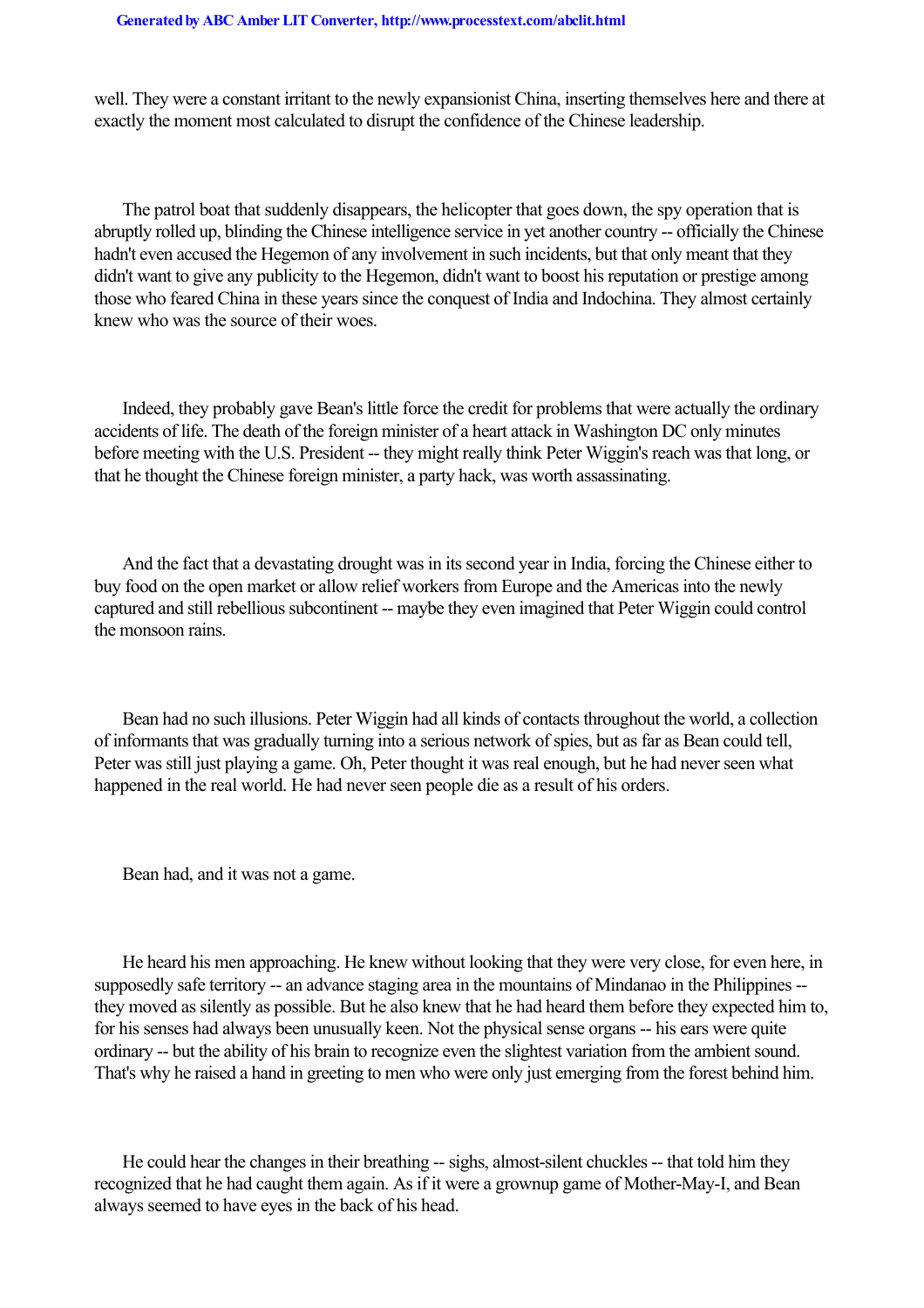Suriyawong came up beside him as the men filed by in two columns to board the choppers, heavily laden for the mission ahead.

"Sir," said Suriyawong.

That made Bean turn. Suriyawong never called him "sir."

 His second-in-command, a Thai only a few years older than Bean, was now half a head shorter. He saluted Bean, and then turned toward the forest he had just come from.

 When Bean turned to face the same direction, he saw Peter Wiggin, the Hegemon of Earth, the brother of Ender Wiggin who saved the world from the formic invasion only a few years before --Peter Wiggin, the conniver and gamesman. What was he playing at now?

"I hope you aren't insane enough to be coming along on this mission," said Bean.

 "What a cheery greeting," said Peter. "That is a gun in your pocket, so I guess you aren't happy to see me."

Bean hated Peter most when Peter tried to banter. So he said nothing. Waited.

"Julian Delphiki, there's been a change of plans," said Peter.

 Calling him by his full name, as if he were Bean's father. Well, Bean had a father -- even if he didn't know he had one until after the war was over, and they told him that Nikolai Delphiki wasn't just his friend, he was his brother. But having a father and mother show up when you're eleven isn't the same as growing up with them. No one had called Bean "Julian Delphiki" when he was little. No one had called him anything at all, until they tauntingly called him Bean on the streets of Rotterdam.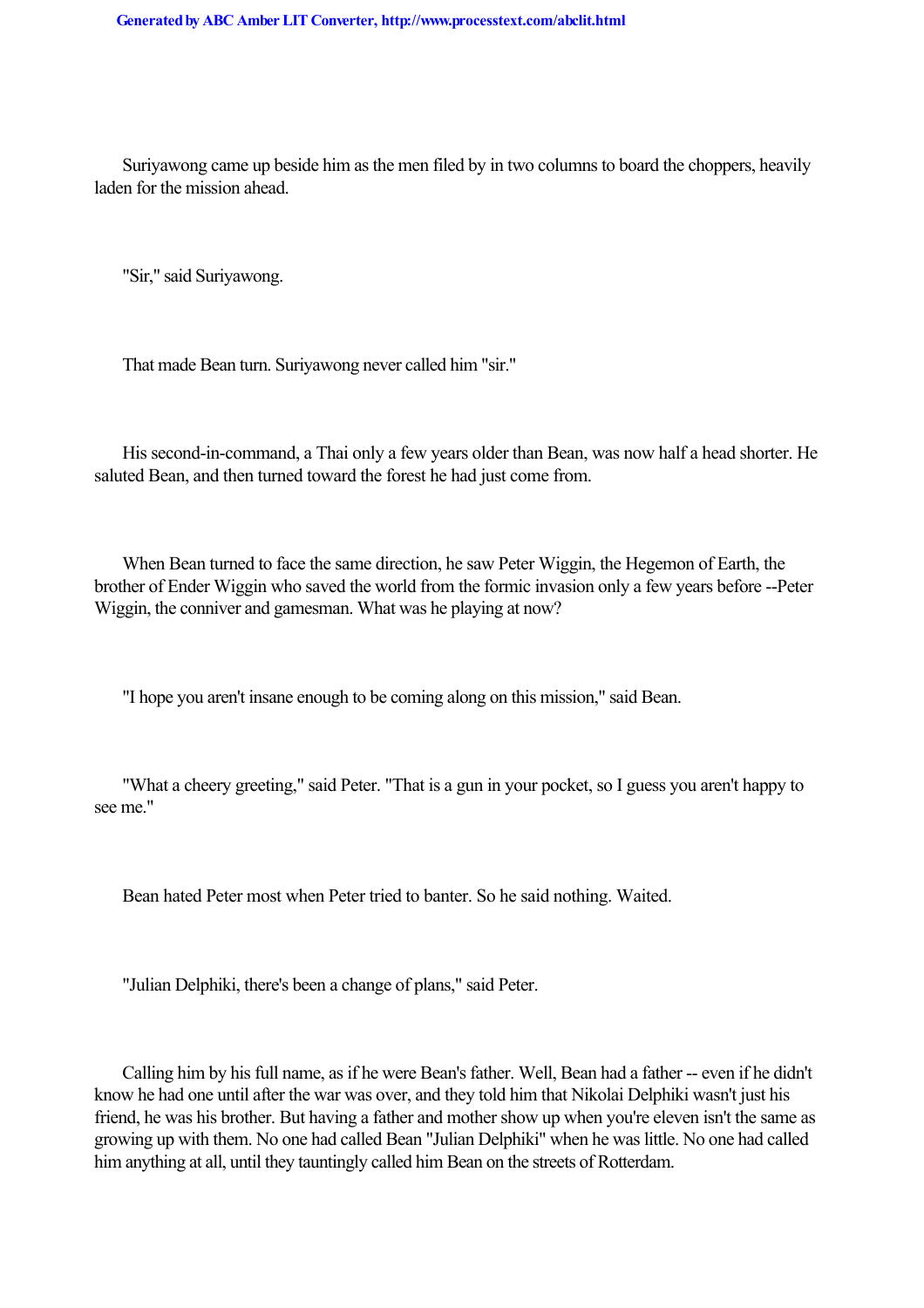Peter never seemed to see the absurdity of it, talking down to Bean. I fought in the war against the Buggers, Bean wanted to say. I fought beside your brother Ender, while you were playing your little games with rabble-rousing on the nets. And while you've been filling your empty little role as Hegemon, I've been leading these men into combat that actually made a difference in the world. And you tell me there's been a change of plans?

 "Let's scrub the mission," said Bean. "Last-minute changes in plan lead to unnecessary losses in battle."

"Actually, this one won't," said Peter. "Because the only change is that you're not going."

 "And you're going in my place?" Bean did not have to show scorn in his voice or on his face. Peter was bright enough to know that the idea was a joke. Peter was trained for nothing except writing essays, shmoozing with politicians, playing at geopolitics.

"Suriyawong will command this mission," said Peter.

 Suriyawong took the sealed envelope that Peter handed him, but then turned to Bean for confirmation.

 Peter no doubt noticed that Suriyawong did not intend to follow Peter's orders unless Bean said he should. Being mostly human, Peter could not resist the temptation to jab back. "Unless," said Peter, "you don't think Suriyawong is ready to lead the mission."

Bean looked at Suriyawong, who smiled back at him.

 "Your Excellency, the troops are yours to command," said Bean. "Suriyawong always leads the men in battle, so nothing important will be different."

 Which was not quite true -- Bean and Suriyawong often had to change plans at the last minute, and Bean ended up commanding all or part of a mission as often as not, depending on which of them had to deal with the emergency. Still, difficult as this operation was, it was not too complicated. Either the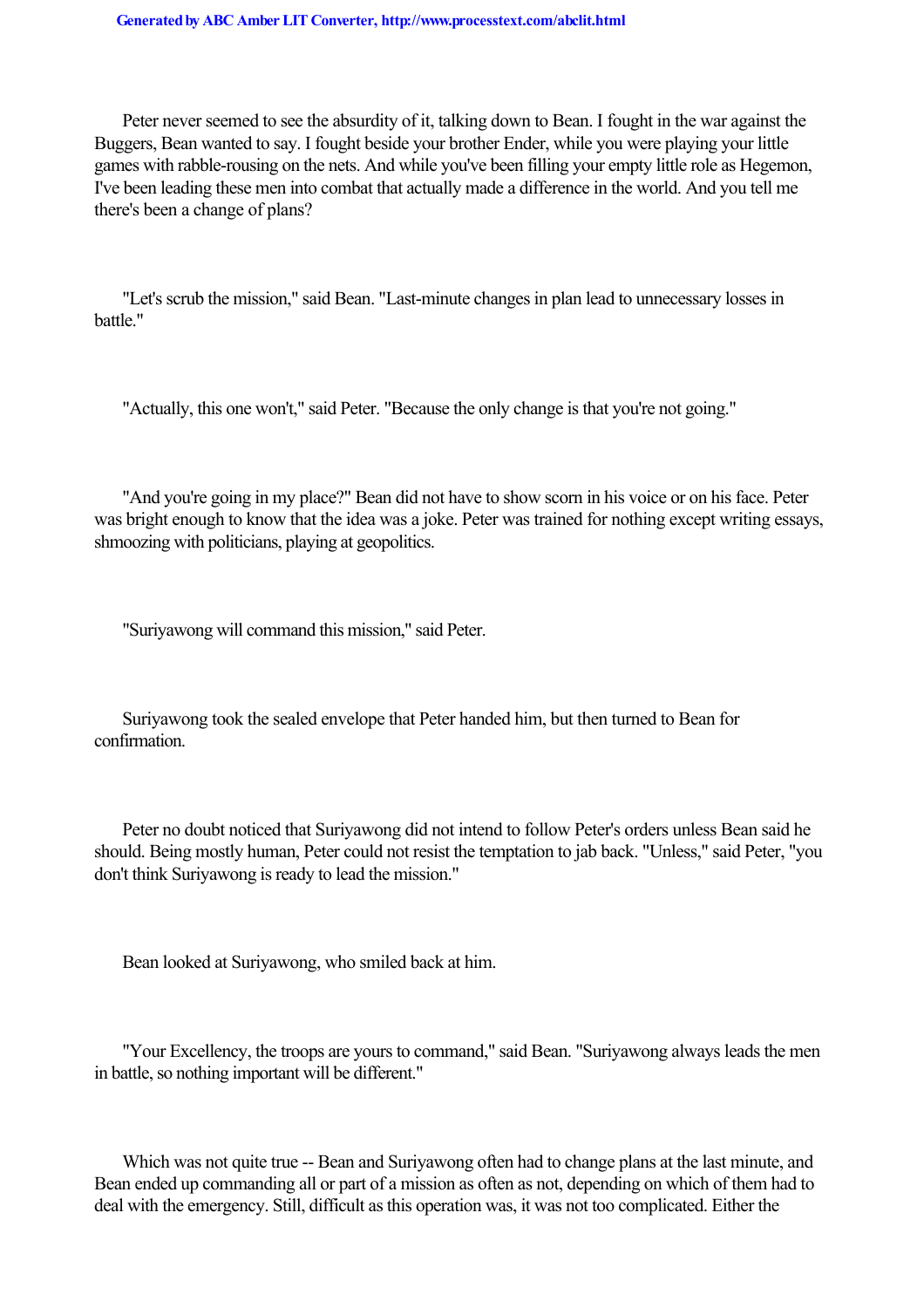convoy would be where it was supposed to be, or it would not. If it was there, the mission would probably succeed. If it was not there, or if it was an ambush, the mission would be aborted and they would return home. Suriyawong and the other officers and soldiers could deal with any minor changes routinely.

 Unless, of course, the change in mission was because Peter Wiggin knew that it would fail and he didn't want to risk losing Bean. Or because Peter was betraying them for some arcane reason of his own.

"Please don't open that," said Peter, "until you're airborne."

Suriyawong saluted. "Time to leave," he said.

 "This mission," said Peter, "will bring us significantly closer to breaking the back of Chinese expansionism."

 Bean did not even sigh. But this tendency of Peter's to make claims about what would happen always made him a little tired.

 "Godspeed," said Bean to Suriyawong. Sometimes when he said this, Bean remembered Sister Carlotta and wondered if she was actually with God now, and perhaps heard Bean say the closest thing to a prayer that ever passed his lips.

 Suriyawong jogged to the chopper. Unlike the men, he carried no equipment beyond a small daypack and his sidearm. He had no need of heavy weaponry, because he expected to remain with the choppers during this operation. There were times when the commander had to lead in combat, but not on a mission like this, where communication was everything and he had to be able to make instant decisions that would be communicated to everyone at once. So he would stay with the e-maps that monitored the positions of every soldier, and talk with them by scrambled satellite uplink.

 He would not be safe, there in the chopper. Quite the contrary. If the Chinese were aware of what was coming, or if they were able to respond in time, Suriyawong would be sitting inside one of the two biggest and easiest targets to hit.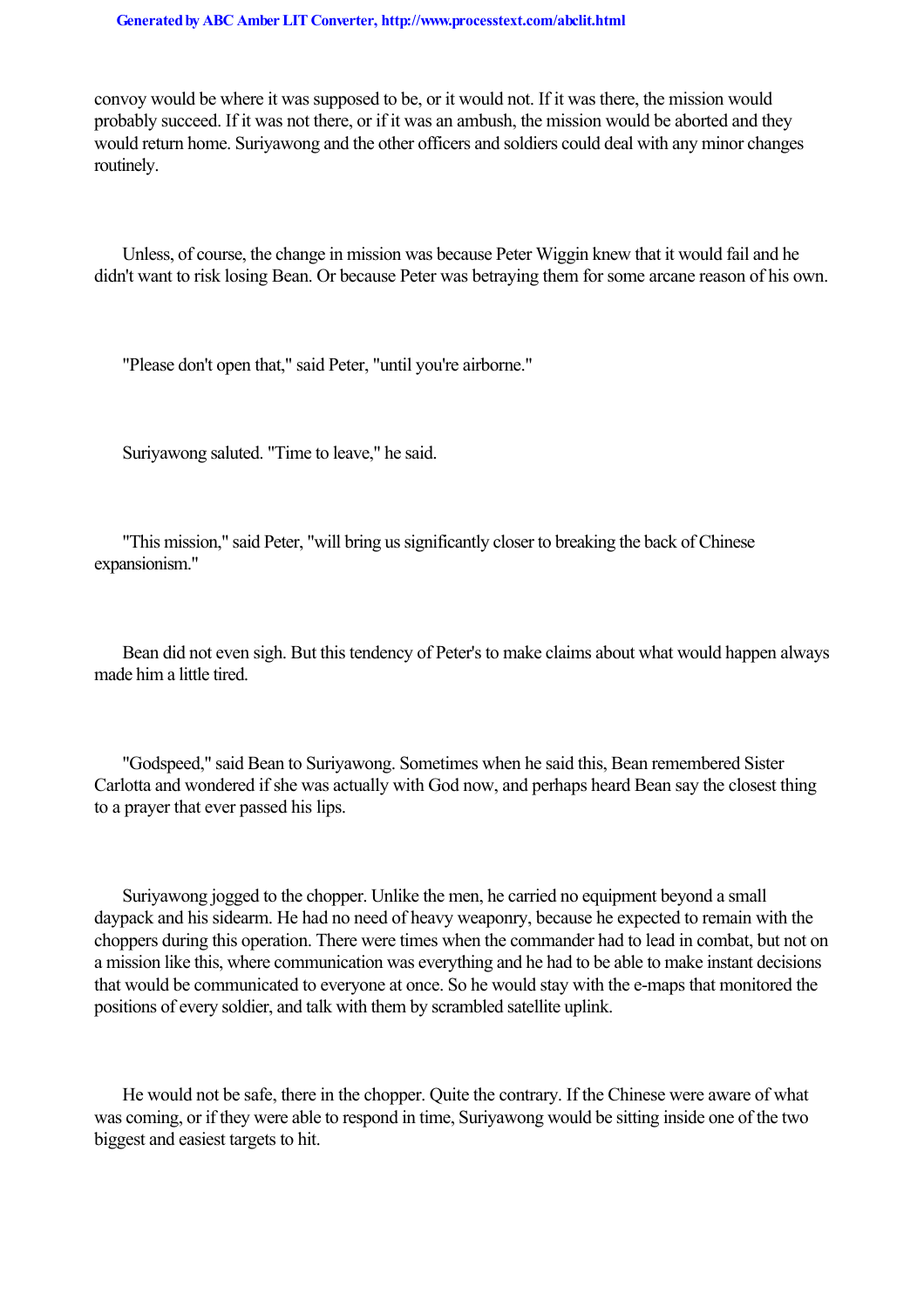That's my place, thought Bean as he watched Suriyawong bound up into the chopper, helped by the outstretched hand of one of the men.

 The door of the chopper closed. The two aircraft rose from the ground in a storm of wind and dust and leaves, flattening the grass below them.

Only then did another figure emerge from the forest. A young woman. Petra.

Bean saw her and immediately erupted with anger.

 "What are you thinking?" he shouted at Peter over the diminishing sound of the rising choppers. "Where are her bodyguards? Don't you know she's in danger whenever she leaves the safety of the compound?"

 "Actually," said Peter -- and now the choppers were high enough up that normal voices could be heard -- "she's probably never been safer in her life."

"If you think that," said Bean, "you're an idiot."

"Actually, I do think that, and I'm not an idiot." Peter grinned. "You always underestimate me."

"You always overestimate yourself."

"Ho, Bean."

 Bean turned to Petra. "Ho, Petra." He had seen her only three days ago, just before they left on this mission. She had helped him plan it; she knew it backward and forward as well as he did. "What's this eemo doing to our mission?" Bean asked her.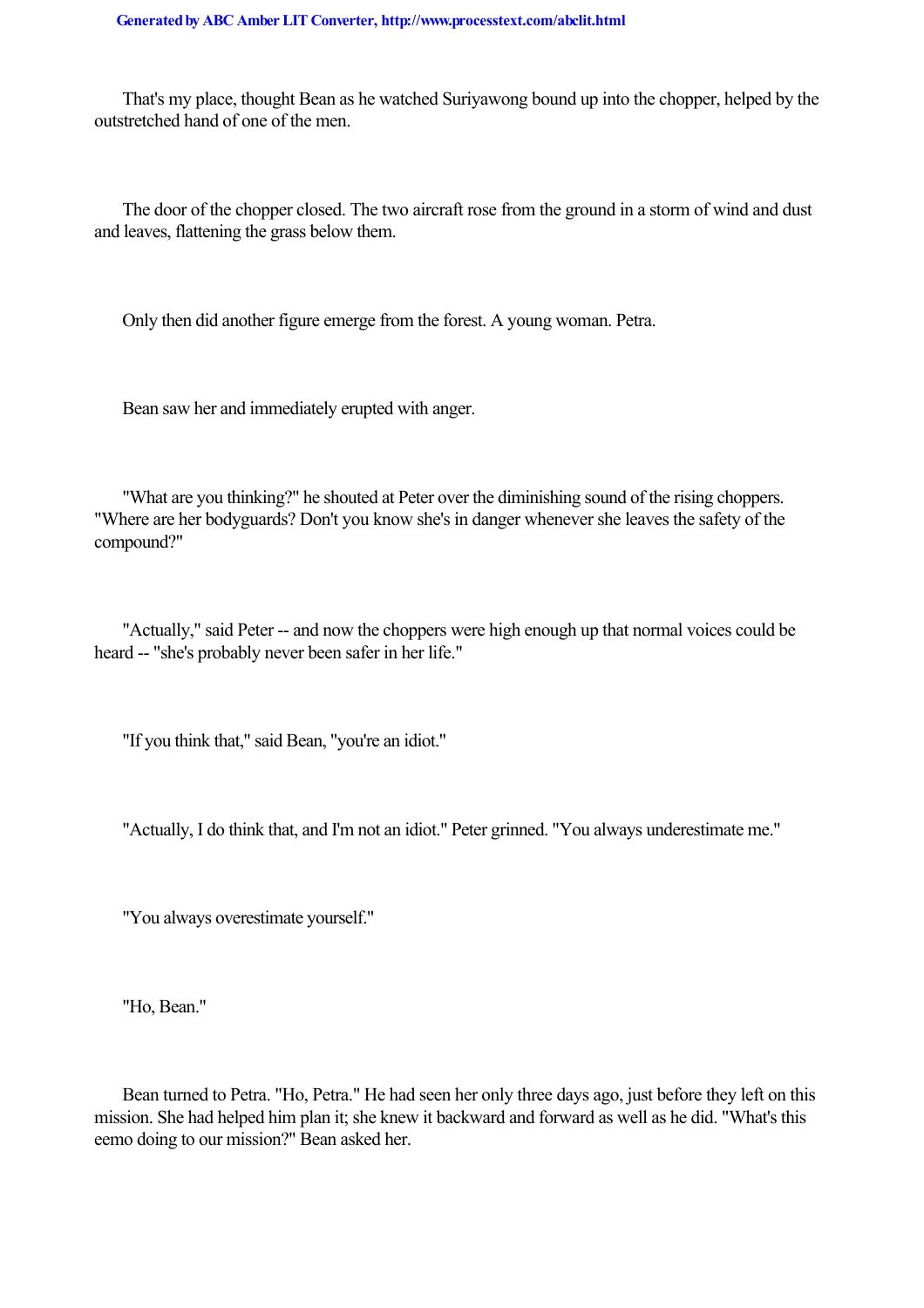Petra shrugged. "Haven't you figured it out?"

 Bean thought for a moment. As usual, his unconscious mind had been processing information in the background, well behind what he was aware of. On the surface, he was thinking about Peter and Petra and the mission that had just left. But underneath, his mind had already noticed the anomalies and was ready to list them.

 Peter had taken Bean off the mission and given sealed orders to Suriyawong. Obviously, then, there was some change in the mission that he didn't want Bean to know about. Peter had also brought Petra out of hiding and yet claimed she had never been safer. That must mean that for some reason he was sure Achilles was not able to reach her here.

 Achilles was the only person on earth whose personal network rivaled Peter's for its ability to stretch across national boundaries. The only way Peter could be sure that Achilles could not reach Petra, even here, was if Achilles was not free to act.

Achilles was a prisoner, and had been for some time.

 Which meant that the Chinese, having used him to set up their conquest of India, Burma, Thailand, Vietnam, Laos, and Cambodia, and to arrange their alliance with Russia and the Warsaw Pact, finally noticed that he was a psychopath and locked him up.

 Achilles was a prisoner in China. The message contained in Suriyawong's envelope undoubtedly told him the identity of the prisoner that they were supposed to rescue from Chinese custody. That information could not have been communicated before the mission departed, because Bean would not have allowed the mission to go forward if he had known it would lead to Achilles's release.

 Bean turned to Peter. "You're as stupid as the German politicians who conspired to bring Hitler to power, thinking they could use him."

"I knew you'd be upset," said Peter calmly.

"Unless the new orders you gave Suriyawong were to kill the prisoner after all."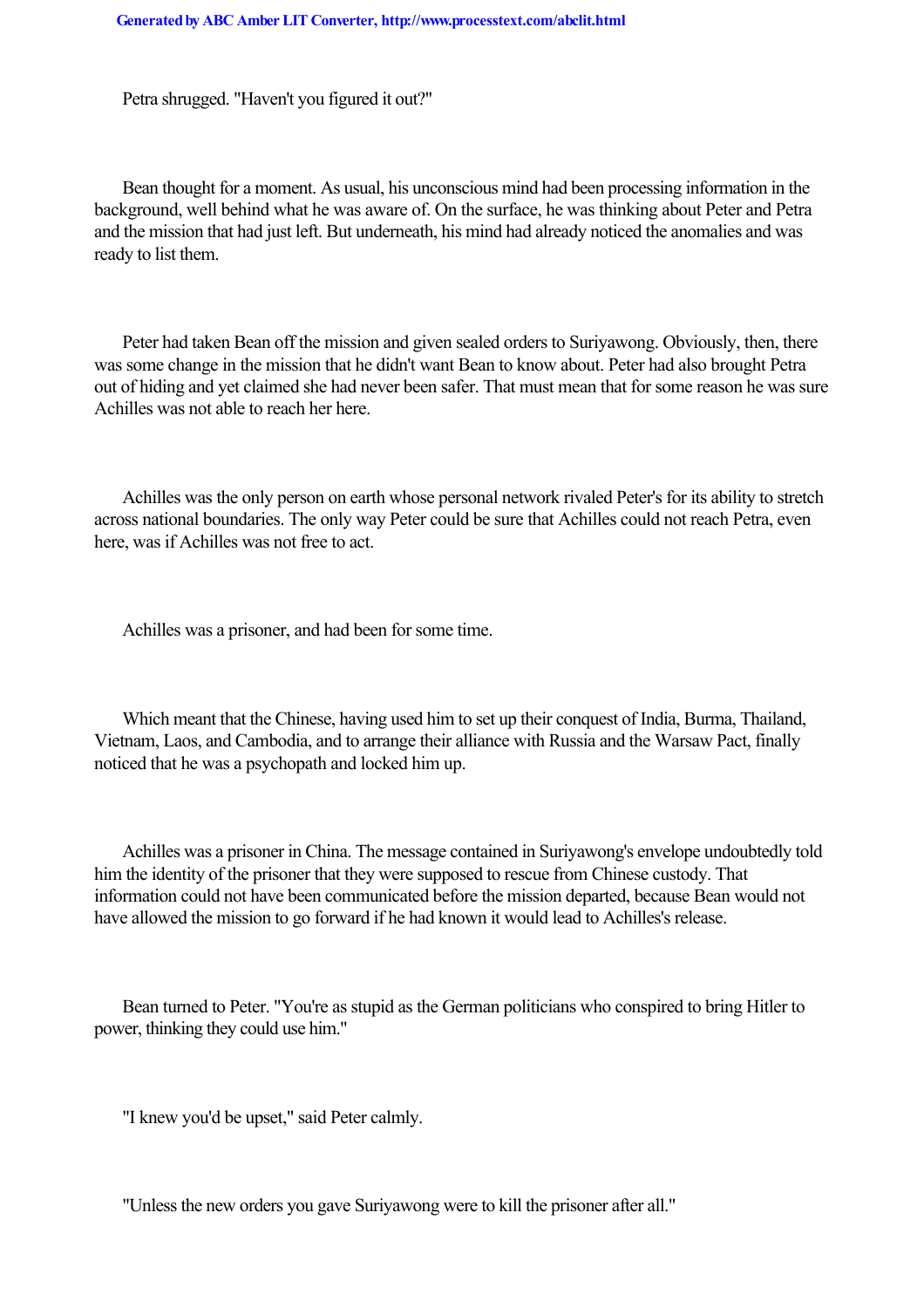"You realize that you're way too predictable when it comes to this guy. Just mentioning his name sets you off. It's your Achilles heel. Pardon the jest."

 Bean ignored him. Instead he reached out and took Petra's hand. "If you already knew what he was doing, why did you come with him?"

"Because I wouldn't be safe in Brazil anymore," said Petra, "and so I'd rather be with you."

"Both of us together only gives Achilles twice the motivation," said Bean.

 "But you're the one who survives no matter what Achilles throws at you," said Petra. "That's where I want to be."

Bean shook his head. "People close to me die."

"On the contrary," said Petra. "People only die when they aren't with you."

 Well, that was true enough, but irrelevant. In the long run, Poke and Sister Carlotta both died because of Bean. Because they made the mistake of loving him and being loyal to him.

"I'm not leaving your side," said Petra.

"Ever?" asked Bean.

 Before she could answer, Peter interrupted. "All this is very touching, but we need to go over what we're doing with Achilles after we get him back."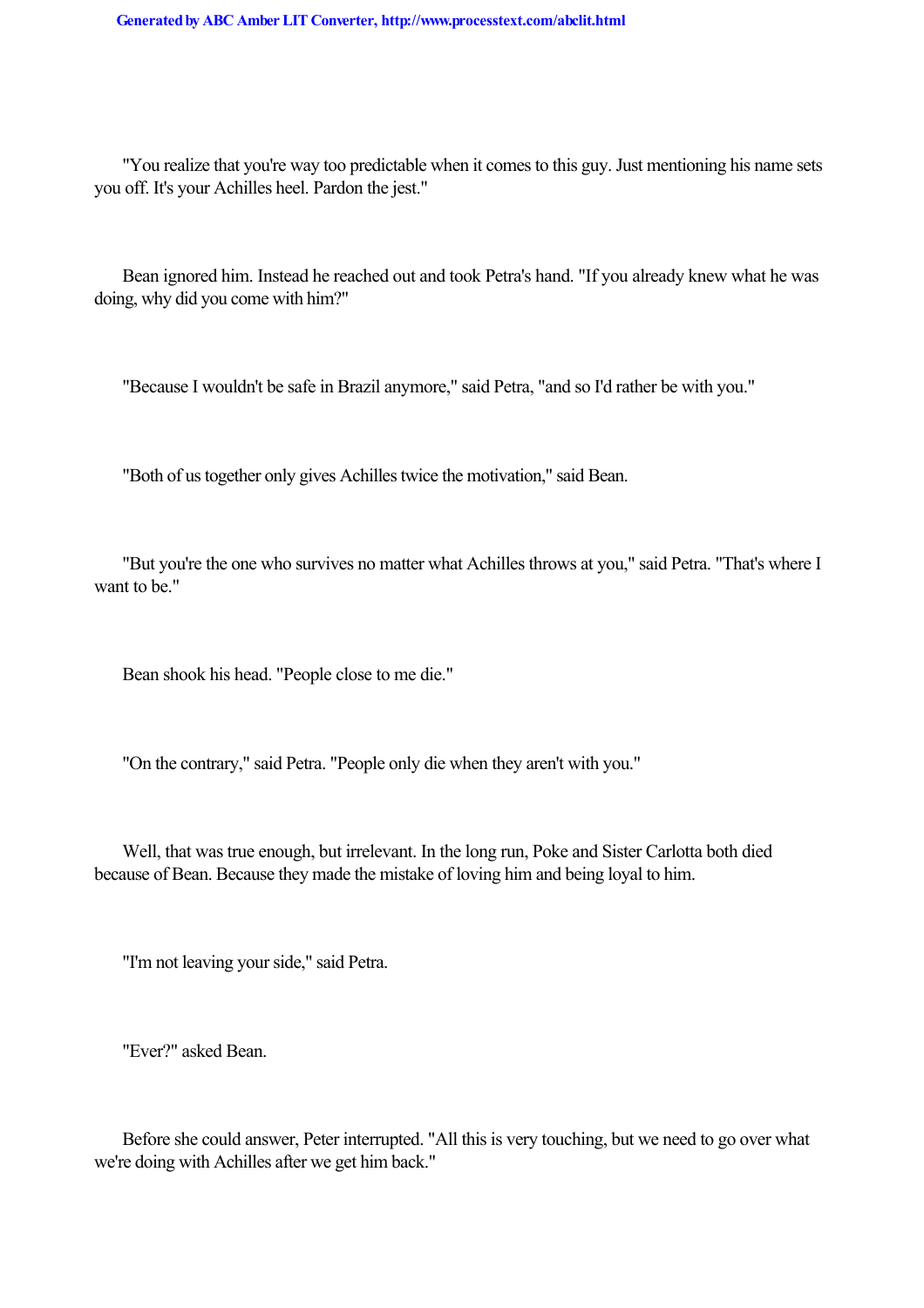Petra looked at him as if he were an annoying child. "You really are dim," she said.

"I know he's dangerous," said Peter. "That's why we have to be very careful how we handle this."

"Listen to him," said Petra. "Saying 'we.'"

 "There's no 'we,'" said Bean. "Good luck." Still holding Petra's hand, Bean started for the forest. Petra had only a moment to wave cheerily at Peter and then she was beside Bean, jogging toward the trees.

 "You're going to quit?" shouted Peter after them. "Just like that? When we're finally close to being able to get things moving our way?"

They didn't stop to argue.

 Later, on the private plane Bean chartered to get them from Mindanao to Celebes, Petra mocked Peter's words. "'When we're finally close to being able to get things moving our way?'"

Bean laughed.

 "When was it ever our way?" she went on, not laughing now. "It's all about increasing Peter's influence, boosting his power and prestige. Our way."

"I don't want him dead," said Bean.

"Who, Achilles?"

"No!" said Bean. "Him I want dead. It's Peter we have to keep alive. He's the only balance."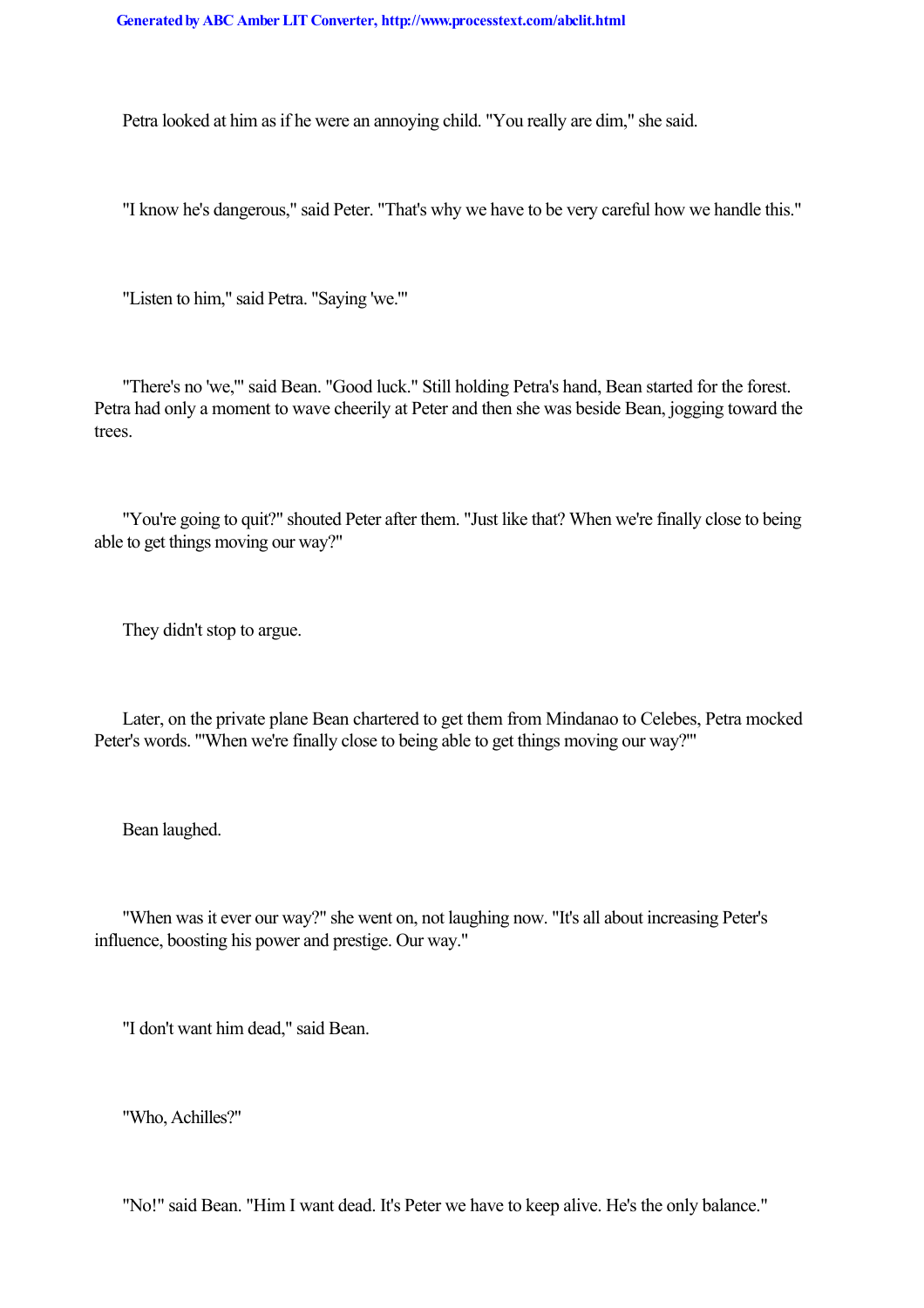"He's lost his balance now," said Petra. "How long before Achilles arranges to have him killed?"

"What worries me is, how long before Achilles penetrates and coopts his entire network?"

 "Maybe we're assigning Achilles supernatural powers," said Petra. "He isn't a god. Not even a hero. Just a sick kid."

"No," said Bean. "I'm a sick kid. He's the devil."

"Well, so," said Petra, "maybe the devil's a sick kid."

"So you're saying we should still try to help Peter."

 "I'm saying that if Peter lives through his little brush with Achilles, he might be more prone to listen to us."

 "Not likely," said Bean. "Because if he survives, he'll think it proves he's smarter than we are, so he'll be even less likely to hear us."

"Yeah," said Petra. "It's not like he's going to learn anything."

"First thing we need to do," said Bean, "is split up."

"No," said Petra.

"I've done this before, Petra. Going into hiding. Keeping from getting caught."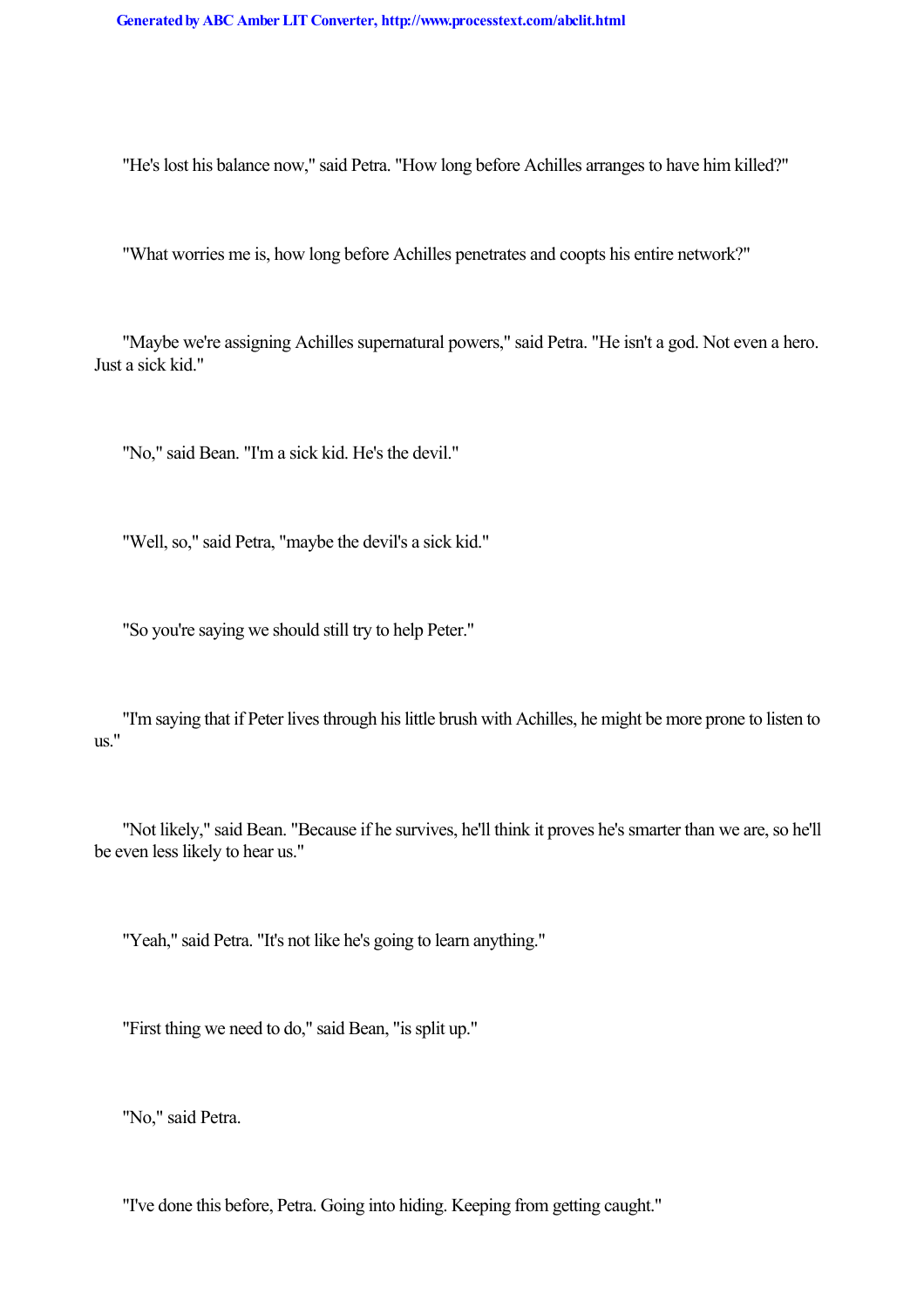"And if we're together we're too identifiable, la la la," she said.

"Saying 'la la la' doesn't mean it isn't true."

"But I don't care," said Petra. "That's the part you're leaving out of your calculations."

"And I do care," said Bean, "which is the part you're leaving out of yours."

 "Let me put it this way," said Petra. "If we separate, and Achilles finds me and kills me first, then you'll just have one more female you love deeply who is dead because you didn't protect her."

"You fight dirty."

"I fight like a girl."

"And if you stay with me, we'll probably end up dying together."

"No we won't," said Petra.

"I'm not immortal, as you well know."

"But you are smarter than Achilles. And luckier. And taller. And nicer."

"The new improved human."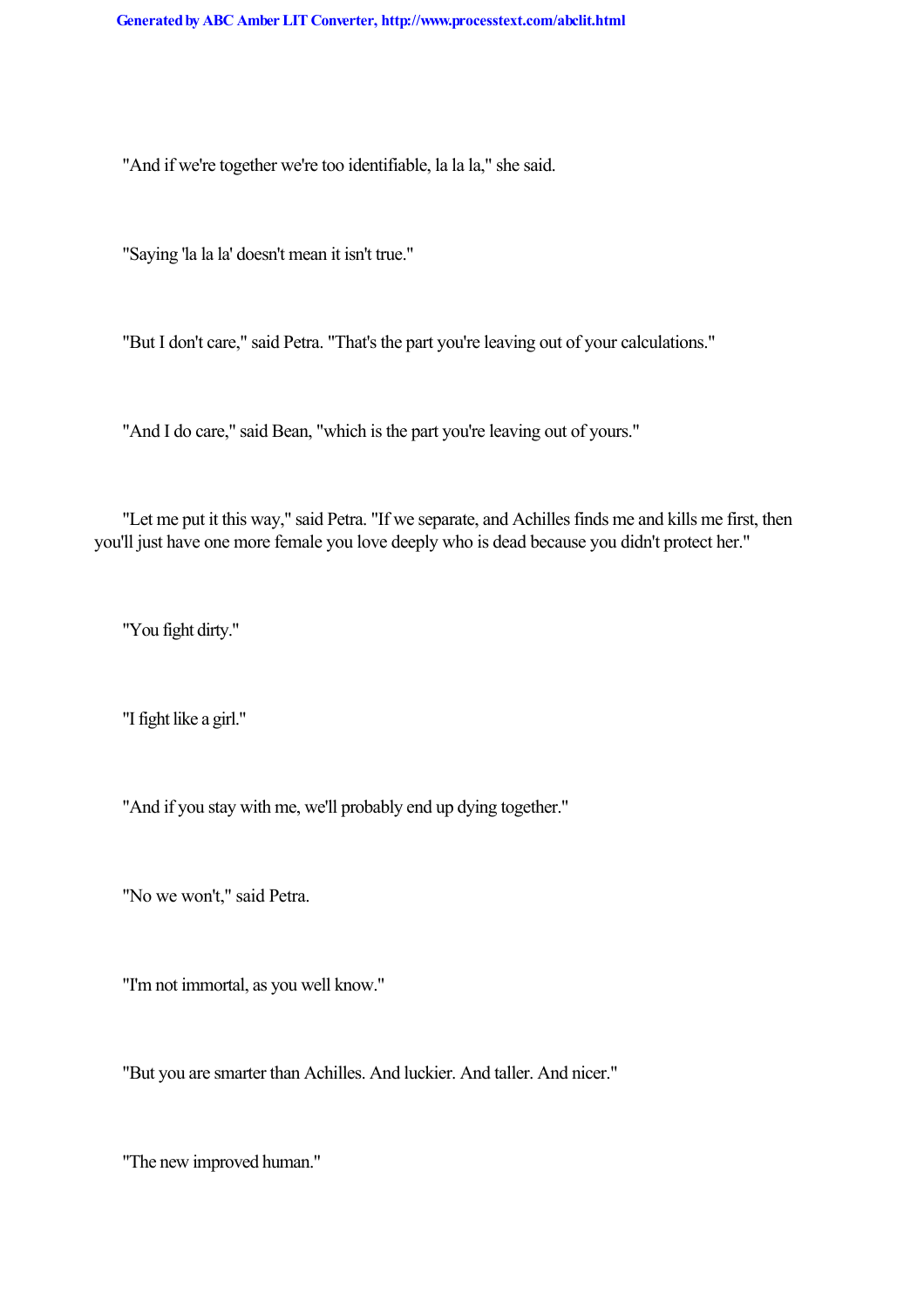She looked at him thoughtfully. "You know, now that you're tall, we could probably travel as man and wife."

Bean sighed. "I'm not going to marry you."

"Just as camouflage."

 It had begun as hints but now it was quite open, her desire to marry him. "I'm not going to have children," he said. "My species ends with me."

 "I think that's pretty selfish of you. What if the first homo sapiens had felt that way? We'd all still be neanderthals, and when the Buggers came they would have blasted us all to bits and that would be that."

"We didn't evolve from neanderthals," said Bean.

"Well, it's a good thing we have that little fact squared away," said Petra.

"And I didn't evolve at all. I was manufactured. Genetically created."

"Still in the image of God," said Petra.

"Sister Carlotta could say those things, but it's not funny coming from you."

"Yes it is," said Petra.

"Not to me."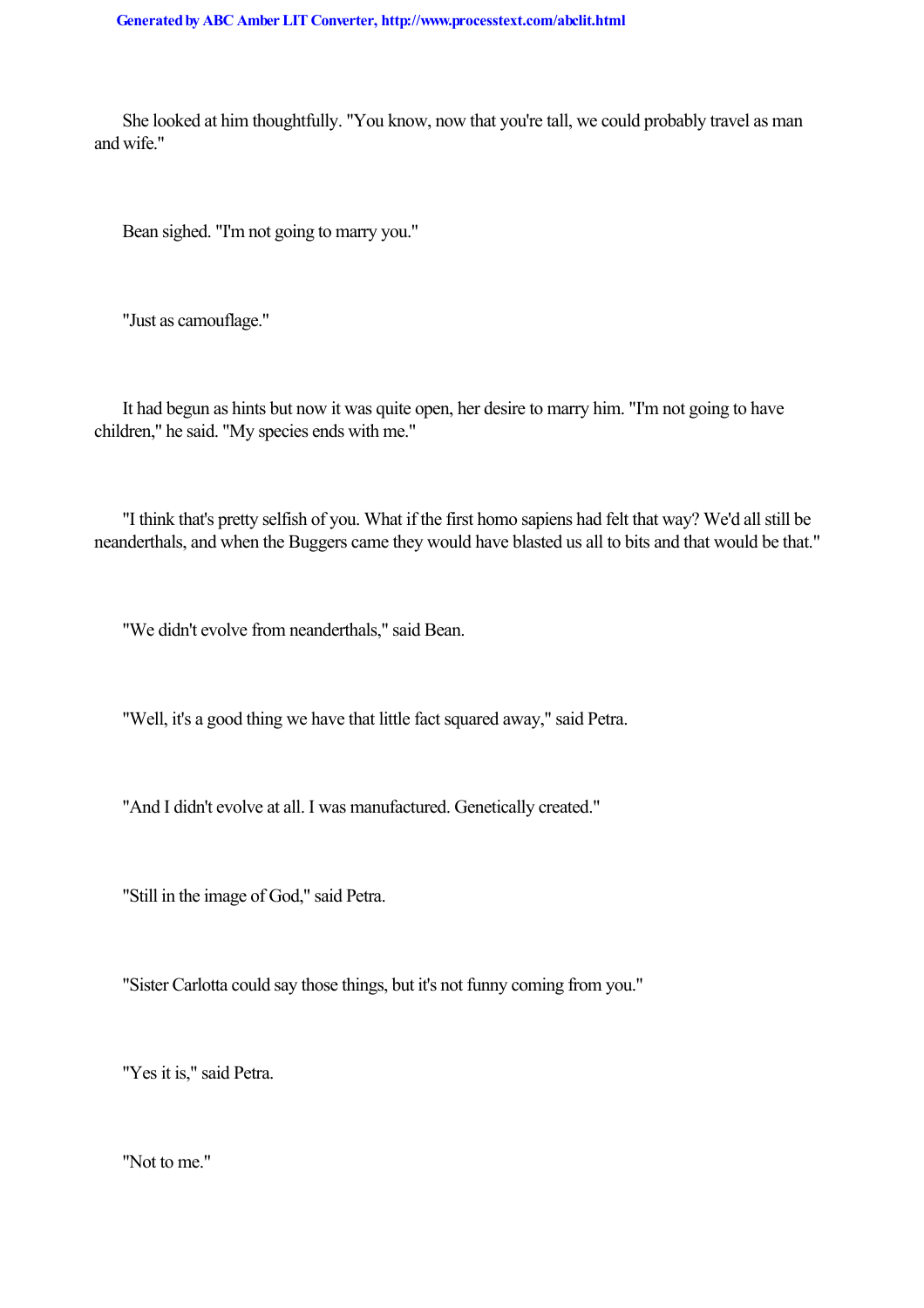"I don't think I want to have your babies, if they might inherit your sense of humor."

 "That's a relief." Only it wasn't. Because he was attracted to her and she knew it. More than that. He truly cared about her, liked being with her. She was his friend. If he weren't going to die, if he wanted to have a family, if he had any interest in marrying, she was the only female human that he would even consider. But that was the trouble -- she was human, and he was not.

 After a few moments of silence, she leaned her head on his shoulder and held his hand. "Thank you," she murmured.

"For what I don't know."

"For letting me save your life."

"When did that happen?" asked Bean.

"As long as you have to look out for me," said Petra, "you won't die."

 "So you're coming along with me, increasing our risk of being identified and allowing Achilles to get his two worst nemeses with one well-placed bomb, in order to save my life?"

"That's right, genius boy," said Petra.

 "I don't even like you, you know." At this moment, he was annoyed enough that the statement was almost true.

"As long as you love me, I don't mind."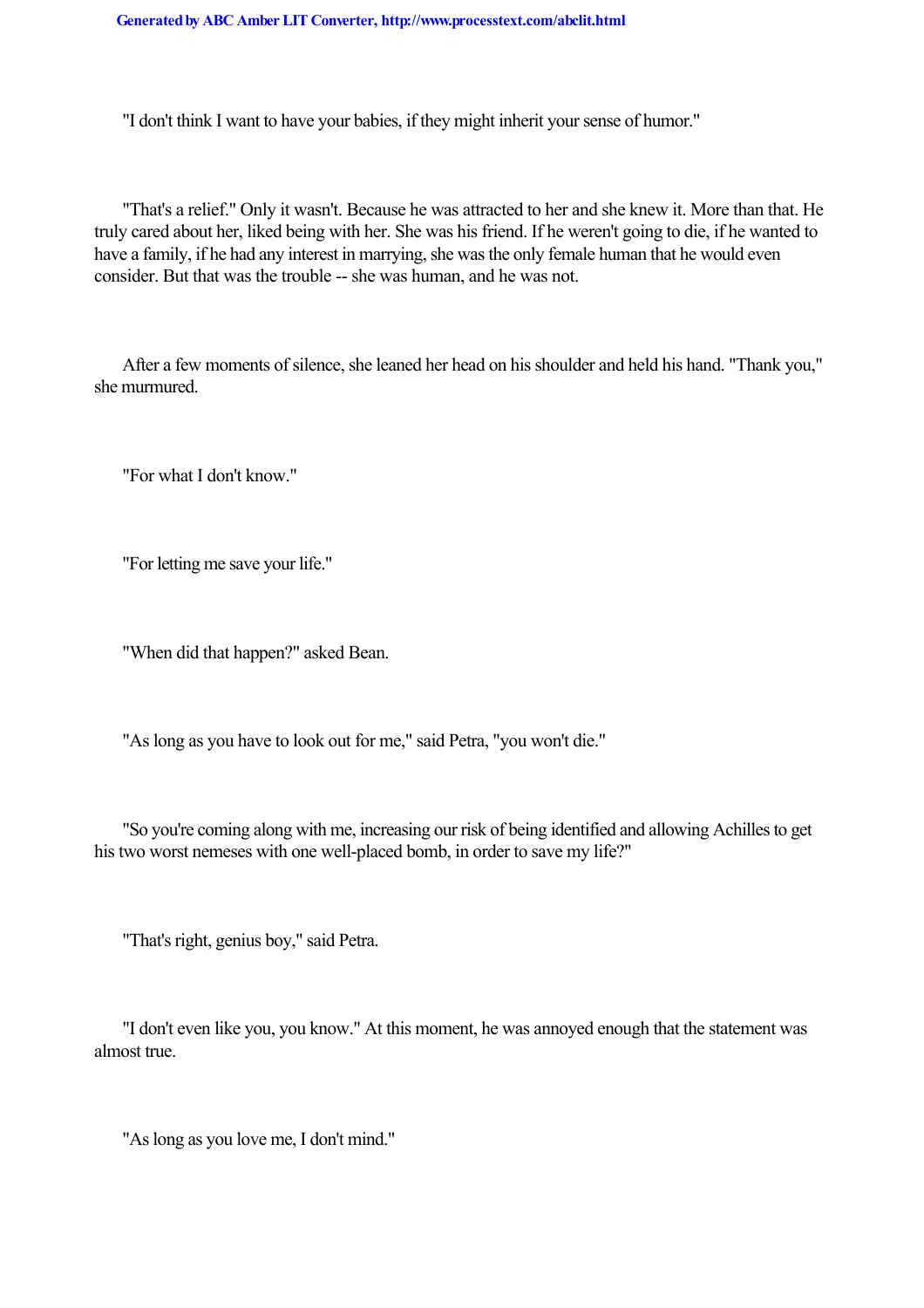And he suspected that her lie, too, was almost true.

CHAPTER TWO

## SURIYAWONG'S KNIFE

From: Salaam%Spaceboy@Inshallah.com

To: Watcher%OnDuty@International.net

Re: What you asked

My Dear Mr. Wiggin/Locke,

 Philosophically speaking, all guests in a Muslim home are treated as sacred visitors sent by God and under his care. In practice, for two extremely talented, famous, and unpredictable persons who are hated by one powerful non-Muslim figure and aided by another, this is a very dangerous part of the world, particularly if they seek to remain both hidden and free. I do not believe they will be foolish enough to seek refuge in a Muslim country.

 I regret to tell you, however, that your interest and mine do not coincide on this matter, so despite our occasional cooperation in the past, I most certainly will not tell you whether I encounter them or hear news of them.

 Your accomplishments are many, and I have helped you in the past and will in the future. But when Ender led us in fighting the formics these friends were beside me. Where were you?

Respectfully yours,

Alai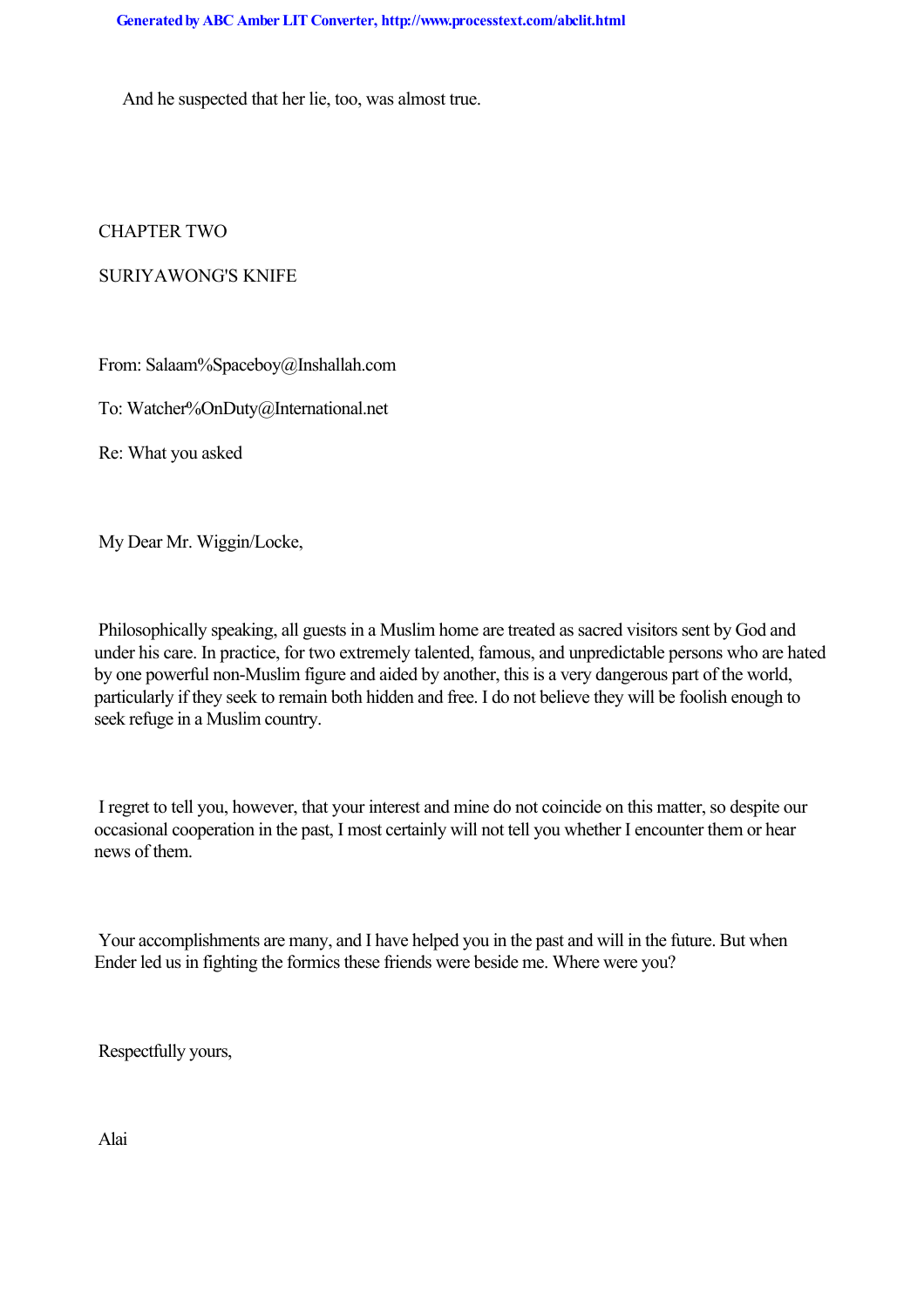Suriyawong opened his orders and was not surprised. He had led missions inside China before, but always for the purpose of sabotage or intelligence gathering, or "involuntary high officer force reduction," Peter's mostly-ironic euphemism for assassination. The fact that this assignment had been to capture rather than kill suggested that it was a person who was not Chinese. Suriyawong had rather hoped it might be one of the leaders of a conquered country -- the deposed prime minister of India, for instance, or the captive prime minister of Suriyawong's native Thailand.

He had even entertained, briefly, the thought that it might be one of his own family.

 But it made sense that Peter was taking this risk, not for someone of mere political or symbolic value, but for the enemy who had put the world into this strange and desperate situation.

 Achilles. Erstwhile gimp-legged cripple, frequent murderer, fulltime psychotic, and warmonger extraordinaire, Achilles had a knack for finding out just what the leaders of nations aspired for and promising them a way to get it. So far he had convinced a faction in the Russian government, the heads of the Indian and Pakistani governments, and various leaders in other lands to do his bidding. When Russia found him a liability, he had fled to India where he already had friends waiting for him. When India and Pakistan were both doing exactly what he had arranged for them to do, he betrayed them using his connections inside China.

 The next move, of course, would have been to betray his friends in China and jump ahead of them to a position of even greater power. But the ruling coterie in China was every bit as cynical as Achilles and recognized his pattern of behavior, so not all that long after he had made China the world's only effective superpower, they arrested him.

 If the Chinese were so smart, why wasn't Peter? Hadn't Peter himself said, "When Achilles is most useful and loyal to you, that is when he has most certainly betrayed you"? So why was he thinking he could use this monstrous boy?

 Or had Achilles managed to convince Peter, despite all the proof that Achilles kept no promises, that this time he would remain loyal to an ally?

 I should kill him, thought Suriyawong. In fact, I will. I will report to Peter that Achilles died in the chaos of the rescue. Then the world will be a safer place.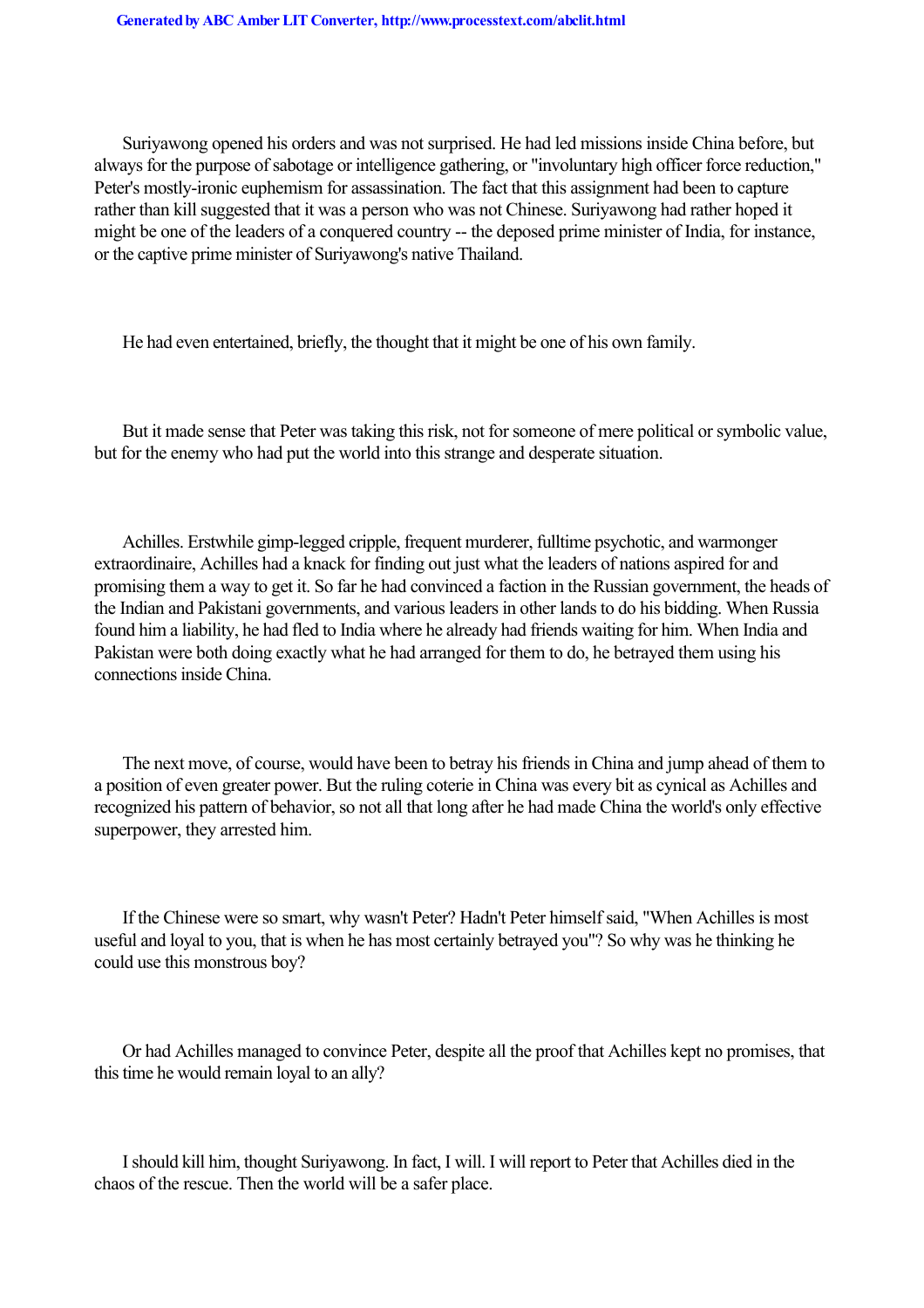It's not as if Suriyawong hadn't killed dangerous enemies before. And from what Bean and Petra had told him, Achilles was by definition a dangerous enemy, especially to anyone who had ever been kind to him.

 "If you've ever seen him in a condition of weakness or helplessness or defeat," Bean had said, "he can't bear for you to stay alive. I don't think it's personal. He doesn't have to kill you with his own hands or watch you die or anything like that. He just has to know that you no longer live in the same world with him."

 "So the most dangerous thing you can do," Petra had said, "is to save him, because the very fact that you saw that he needed saving is your death sentence in his mind."

Had they never explained this to Peter?

 Of course they had. So in sending Suriyawong to rescue Achilles, Peter knew that he was, in effect, signing Suriyawong's death warrant.

 No doubt Peter imagined that he was going to control Achilles, and therefore Suriyawong would be in no danger.

 But Achilles had killed the surgeon who repaired his gimp leg, and the girl who had once declined to kill him when he was at her mercy. He had killed the nun who found him on the streets of Rotterdam and got him an education and a chance at Battle School.

 To have Achilles's gratitude was clearly a terminal disease. Peter had no power to make Suriyawong immune. Achilles never left a good deed unpunished, however long it might take, however convoluted the path to vengeance might be.

I should kill him, thought Suriyawong, or he will surely kill me.

He's not a soldier, he's a prisoner. To kill him would be murder, even in a war.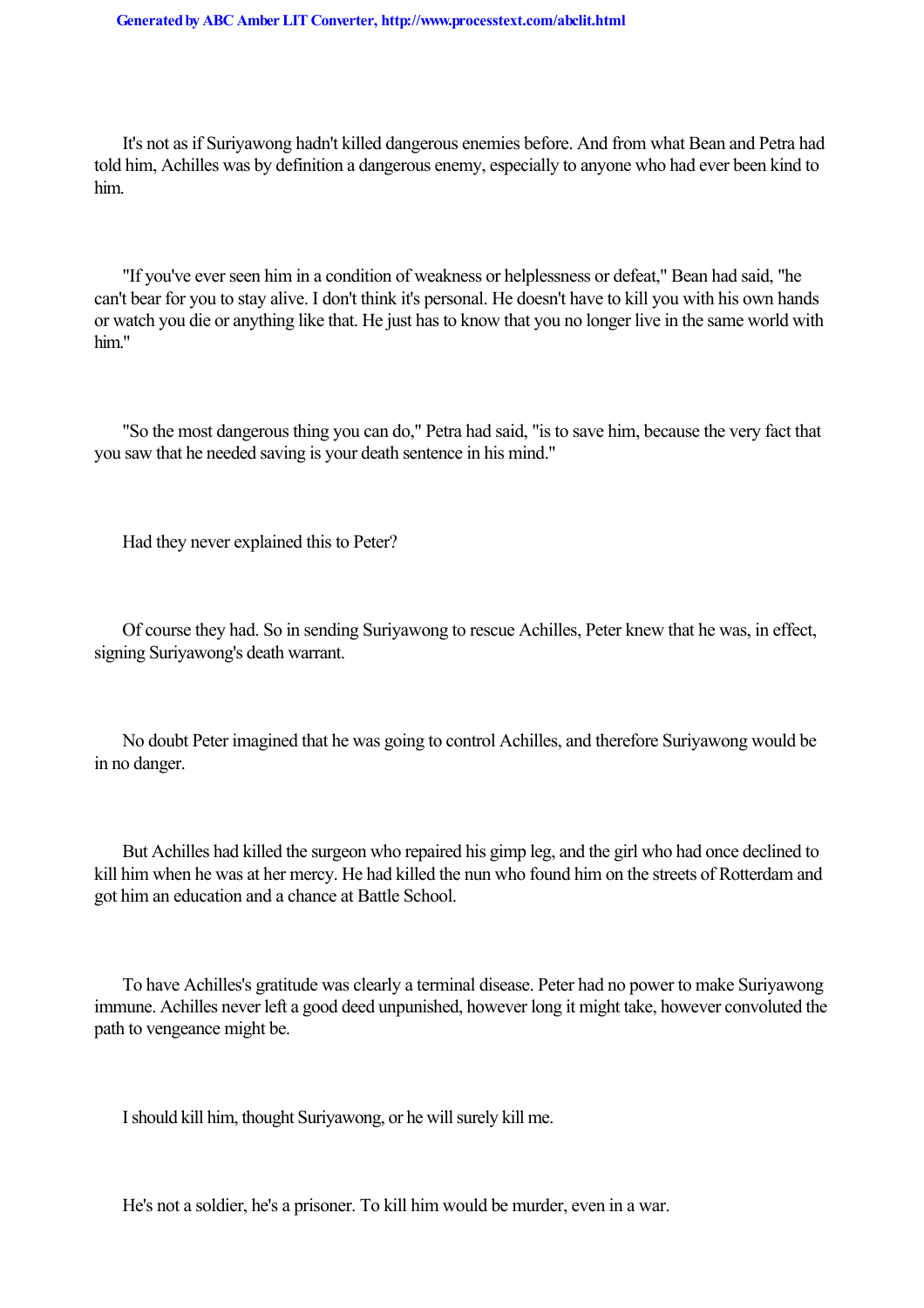But if I don't kill him, he's bound to kill me. May a man not defend himself?

 Besides, he's the one who masterminded the plan that put my people into subjugation to the Chinese, destroying a nation that had never been conquered, not by the Burmese, not by colonizing Europeans, not by the Japanese in the Second World War, not by the Communists in their day. For Thailand alone he deserves to die, not to mention all his other murders and betrayals.

 But if a soldier does not obey orders, killing only as he is ordered to kill, then what is he worth to his commander? What cause does he serve? Not even his own survival, for in such an army no officer would be able to count on his men, no soldier on his companions.

Maybe I'll be lucky, and his vehicle will blow up with him inside.

 Those were the thoughts he wrestled with as they flew below radar, brushing the crests of the waves of the China Sea.

 They skimmed over the beach so quickly there was barely time to register the fact, as the onboard computers made the assault craft jog left and right, jerk upward and then drift down again, avoiding obstacles on the ground while trying to stay below radar. Their choppers were thoroughly masked, and the onboard disinfo pretended to all watching satellites that they were anything other than what they actually were. Before long they reached a certain road and turned north, then west, zipping over what Peter's intelligence sources had tagged as checkpoint number three. The men at that checkpoint would radio a warning to the convoy transporting Achilles, of course, but they wouldn't have finished the first sentence before.

Suriyawong's pilot spotted the convoy.

"Armor and troop transport fore and aft," he said.

"Take out all support vehicles."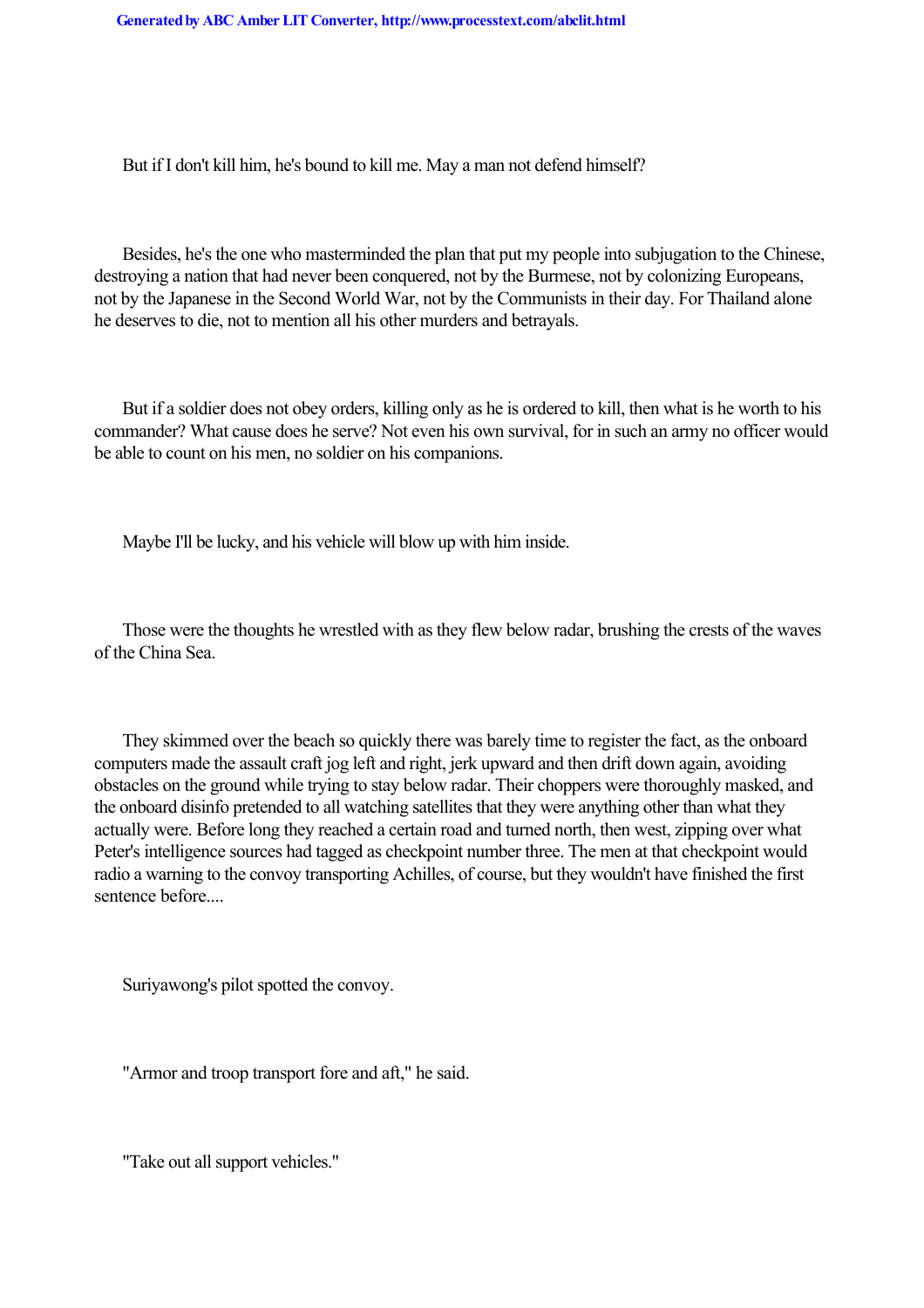"What if the prisoner has been put in one of the support vehicles?"

"Then there will be a tragic death by friendly fire," said Suriyawong.

 The soldiers understood, or at least thought they understood -- Suriyawong was going through the motions of rescuing the prisoner, but if the prisoner died he would not mind.

 This was not, strictly speaking, true, or at least not at this moment. Suriyawong simply trusted the Chinese soldiers to go absolutely by the book. The convoy was merely a show of force to keep any local crowds or rebels or rogue military groups from attempting to interfere. They had not contemplated the possibility of -- or even a motive for -- a rescue from some outside force. Certainly not from the tiny commando force of the Hegemon.

 Only a half dozen Chinese soldiers were able to get out of the vehicles before the Hegemony missiles blew them up. Suriyawong's soldiers were already firing before they leapt from the settling choppers, and he knew that in moments all resistance would be over.

 But the prison van carrying Achilles was undisturbed. No one had emerged from it, not even the drivers.

 Violating protocol, Suriyawong jumped down from the command chopper and walked toward the back of the prison van. He stood close as the soldier assigned to blow the door slapped on the unlocking charge and detonated it. There was a loud pop, but no backblast at all as the explosive tore open the latch.

The door jogged open a couple of centimeters.

Suriyawong extended an arm to stop the other soldiers from going into the van to rescue the prisoner.

 Instead he opened the door only far enough to toss his own combat knife onto the floor of the van. Then he pushed the door back into place and stood back, waving his men back also.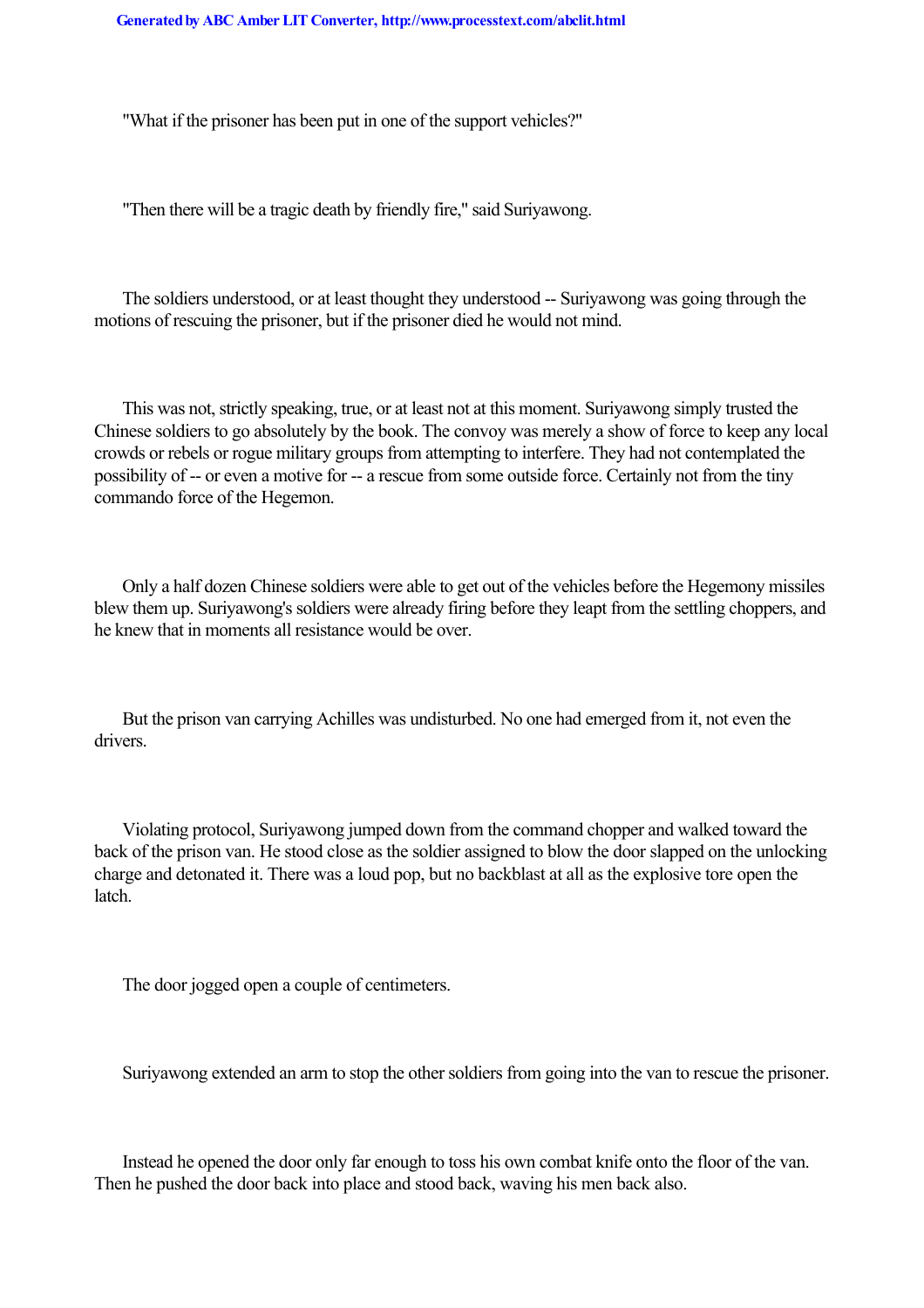The van rocked and lurched from some violent activity inside it. Two guns went off. The door flew open as a body collapsed backward into the dirt at their feet.

 Be Achilles, thought Suriyawong, looking down at the Chinese officer who was trying to gather his entrails with his hands. Suriyawong had the irrational thought that the man ought really to wash his organs before jamming them back into his abdomen. It was so unsanitary.

 A tall young man in prison pajamas appeared in the van door, holding a bloody combat knife in his hand.

 You don't look like much, Achilles, thought Suriyawong. But then, you don't have to look all that impressive when you've just killed your guards with a knife you didn't expect someone to throw on the floor at your feet.

"All dead inside?" asked Suriyawong.

 A soldier would have answered yes or no, along with a count of the living and dead. But Achilles hadn't been a soldier in Battle School for more than a few days. He didn't have the reflexes of military discipline.

 "Very nearly," said Achilles. "Whose stupid idea was it to throw me a knife instead of opening the mossin' door and blasting the hell out of those guys?"

 "Check to see if they're dead," Suriyawong said to his nearby men. Moments later they reported that all convoy personnel had been killed. That was essential if the Hegemon was to be able to preserve the fiction that it was not a Hegemony force that had carried out this raid.

"Choppers, in twenty," said Suriyawong.

At once his men scrambled to the choppers.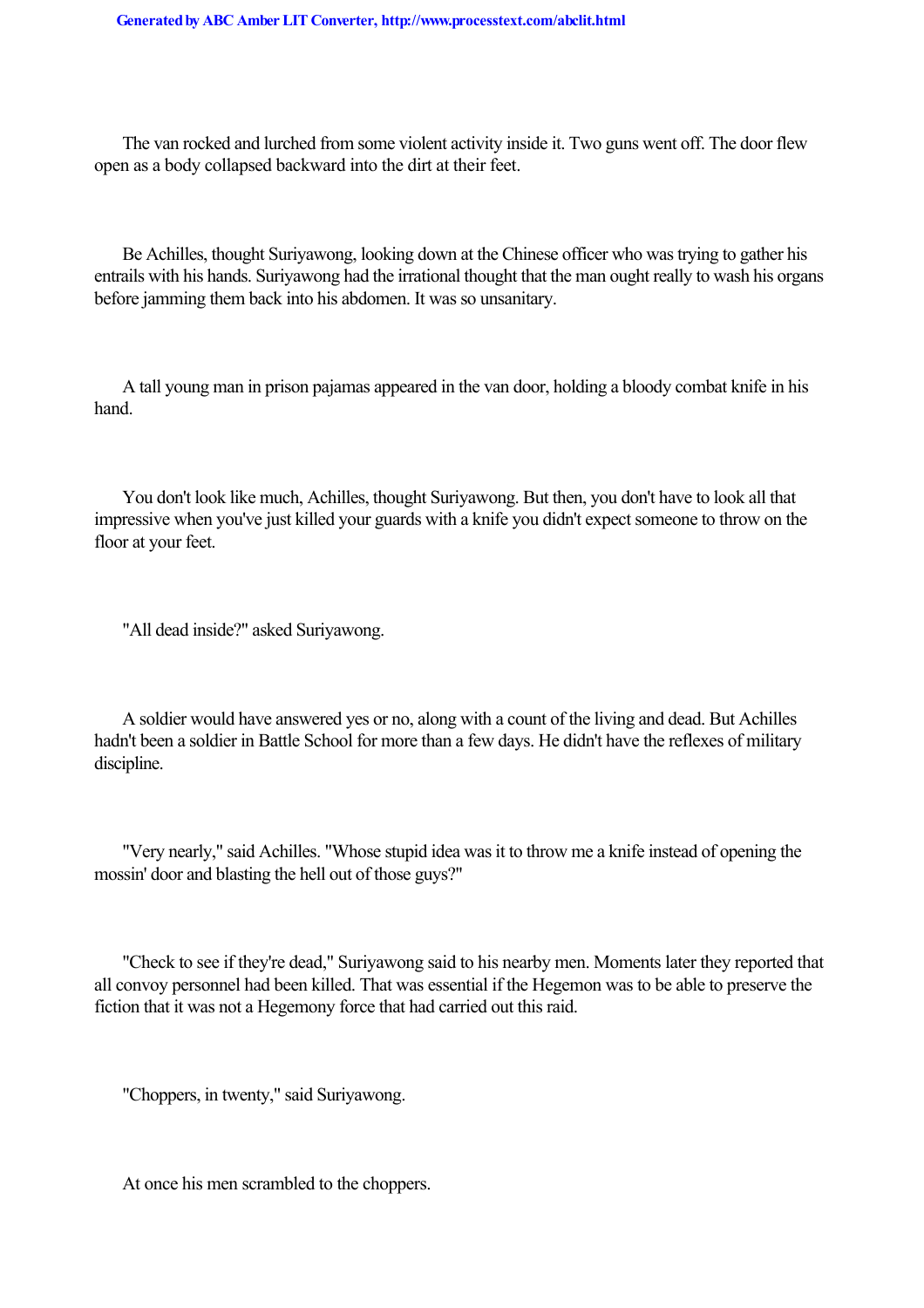Suriyawong turned to Achilles. "My commander respectfully invites you to allow us to transport you out of China"

"And if I refuse?"

 "If you have your own resources in country, then I will bid you good-bye with my commander's compliments."

This was not at all what Peter's orders said, but Suriyawong knew what he was doing.

"Very well," said Achilles. "Go away and leave me here."

Suriyawong immediately jogged toward his command chopper.

"Wait," called Achilles.

 "Ten seconds," Suriyawong called over his shoulder. He jumped inside and turned around. Sure enough, Achilles was close behind, reaching out a hand to be taken up into the bird.

"I'm glad you chose to come with us," said Suriyawong.

 Achilles found a seat and strapped himself into it. "I assume your commander is Bean and you're Suriyawong," said Achilles.

The chopper lifted off and began to fly by a different route toward the coast.

"My commander is the Hegemon," said Suriyawong. "You are his guest."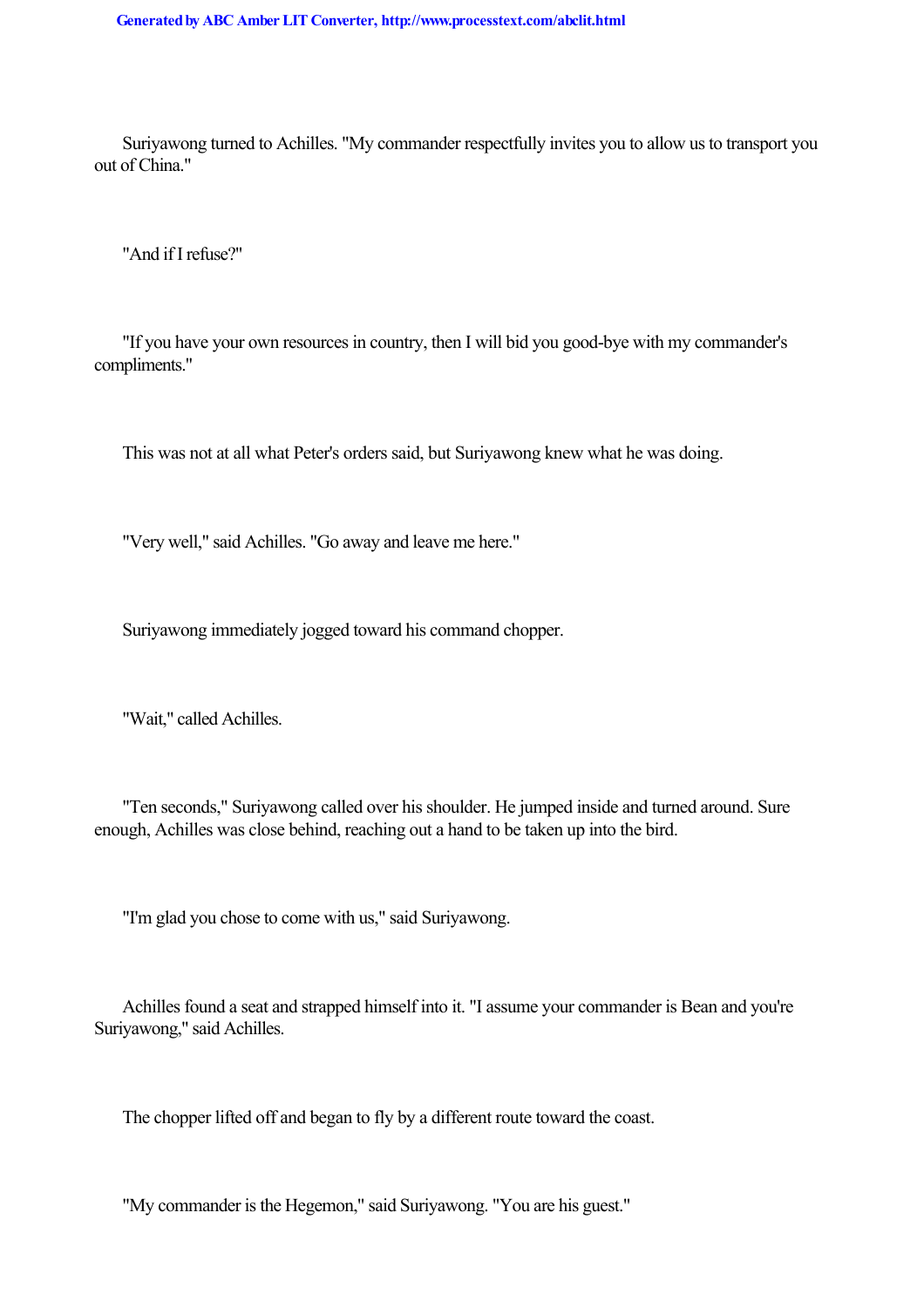Achilles smiled placidly and silently looked around at the soldiers who had just carried out his rescue.

 "What if I had been in one of the other vehicles?" said Achilles. "If I had been in charge of this convoy, there's no chance the prisoner would have been in the obvious place."

"But you were not commanding the convoy," said Suriyawong.

 Achilles's smile broadened a little. "So what was that business with tossing in a knife? How did you know my hands would even be free to get the thing?"

"I assumed that you would have arranged to have free hands," said Suriyawong.

"Why? I didn't know you were coming."

 "Begging your pardon, sir," said Suriyawong. "But whatever was or wasn't coming, you would have had your hands free."

"Those were your orders from Peter Wiggin?"

 "No sir, that was my judgment in battle," said Suriyawong. It galled him to address Achilles as "sir," but if this little play was to have a happy ending, this was Suriyawong's role for the moment.

 "What kind of rescue is this, where you toss the prisoner a knife and stand and wait to see what happens?"

 "There were too many variables if we flung open the door," said Suriyawong. "Too great a danger of your being killed in the crossfire."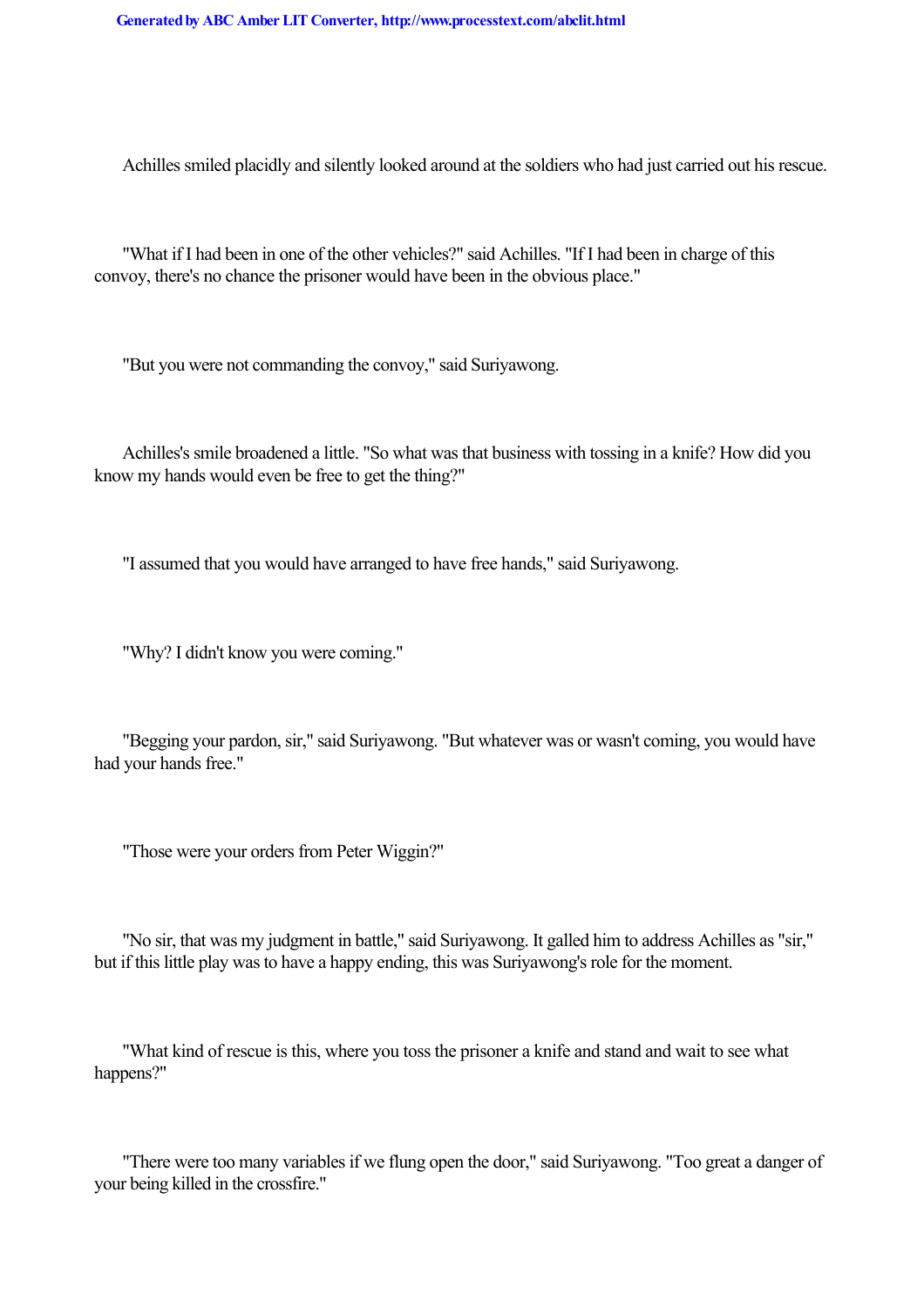Achilles said nothing, just looked at the opposite wall of the chopper.

"Besides," said Suriyawong. "This was not a rescue operation."

"What was it, target practice? Chinese skeet?"

 "An offer of transportation to an invited guest of the Hegemon," said Suriyawong. "And the loan of a knife"

Achilles held up the bloody thing, dangling it from the point. "Yours?" he asked.

"Unless you want to clean it," said Suriyawong.

 Achilles handed it to him. Suriyawong took out his cleaning kit and wiped down the blade, then began to polish it.

"You wanted me to die," said Achilles quietly.

 "I expected you to solve your own problems," said Suriyawong, "without getting any of my men killed. And since you accomplished it, I believe my decision has proven to be, if not the best course of action, at least a valid one."

"I never thought I'd be rescued by Thais," said Achilles. "Killed by them, yes, but not saved."

 "You saved yourself," said Suriyawong coldly. "No one here saved you. We opened the door for you and I lent you my knife. I assumed you might not have a knife, and the loan of mine might speed up your victory so you would not delay our return flight."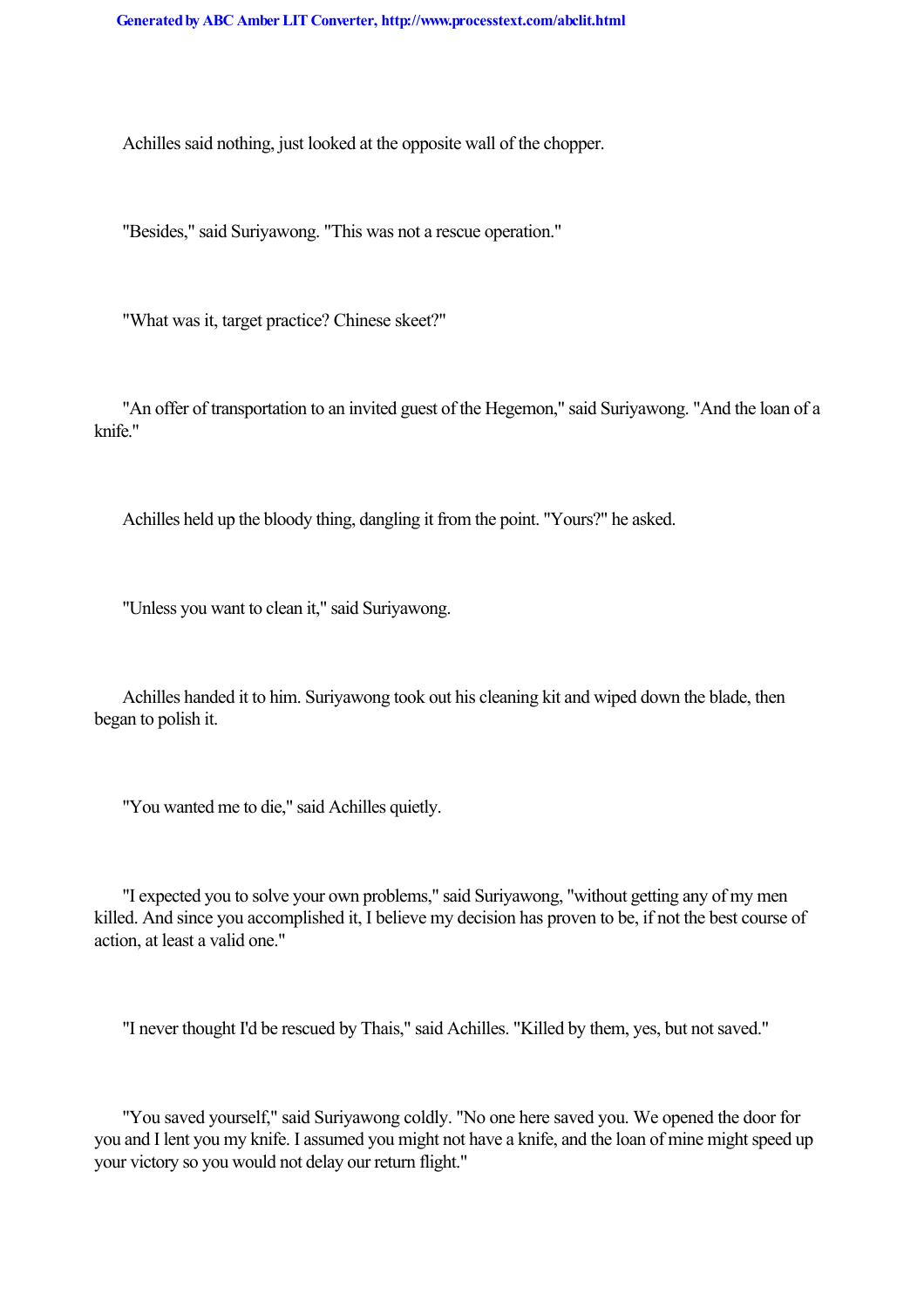"You're a strange kind of boy," said Achilles.

 "I was not tested for normality before I was entrusted with this mission," said Suriyawong. "But I have no doubt that I would fail such a test."

Achilles laughed. Suriyawong allowed himself a slight smile.

 He tried not to guess what thoughts the inscrutable faces of his soldiers might be hiding. Their families, too, had been caught up in the Chinese conquest of Thailand. They, too, had cause to hate Achilles, and it had to gall them to watch Suriyawong sucking up to him.

 For a good cause, men -- I'm saving our lives as best I can by keeping Achilles from thinking of us as his rescuers, by making sure he believes that none of us ever saw him or even thought of him as helpless.

"Well?" said Achilles. "Don't you have any questions?"

"Yes," said Suriyawong. "Did you already have breakfast or are you hungry?"

"I never eat breakfast," said Achilles.

 "Killing people makes me hungry," said Suriyawong. "I thought you might want a snack of some kind"

 Now he caught a couple of the men glancing at him, only their eyes barely moving, but it was enough that Suriyawong knew they were reacting to what he said. Killing makes him hungry? Absurd. Now they must know that he was lying to Achilles. It was important to Suriyawong that his men know he was lying without him having to tell them. Otherwise he might lose their trust. They might believe he had really given himself to the service of this monster.

Achilles did eat, after a while. Then he slept.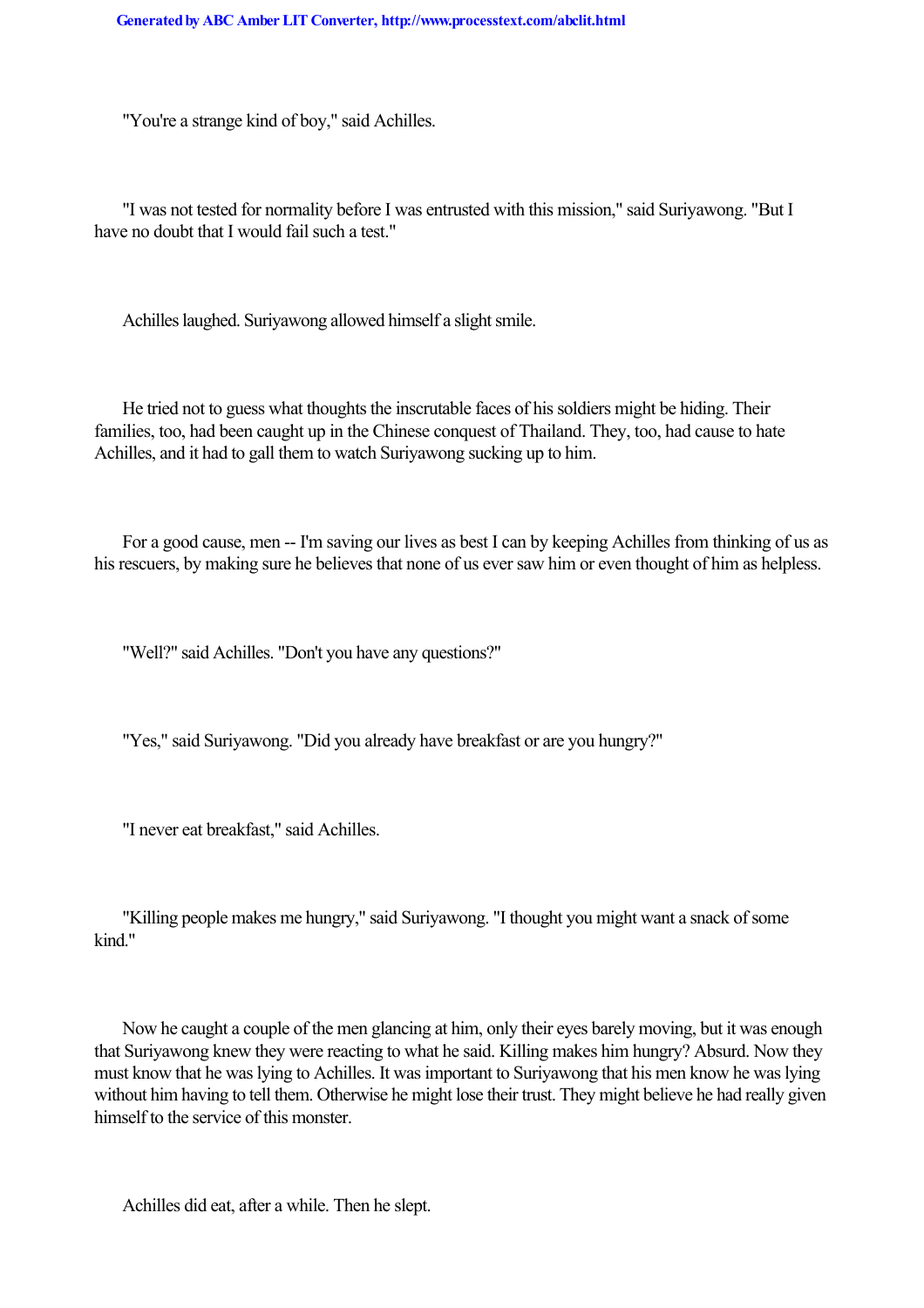Suriyawong did not trust his sleep. Achilles no doubt had mastered the art of seeming to be asleep so he could hear the conversations of others. So Suriyawong talked no more than was necessary to debrief his men and get a full count of the personnel from the convoy that they had killed.

 Only when Achilles got off the chopper to pee at the airfield on Guam did Suriyawong risk sending a quick message to Ribeirao Preto. There was one person who had to know that Achilles was coming to stay with the Hegemon: Virlomi, the Indian Battle-Schooler who had escaped from Achilles in Hyderabad and had become the goddess guarding a bridge in eastern India until Suriyawong had rescued her. If she was in Ribeirao Preto when Achilles got there, her life would be in danger.

 And that was very sad for Suriyawong, because it would mean he would not see Virlomi for a long time, and he had recently decided that he loved her and wanted to marry her when they both grew up.

CHAPTER THREE

MOMMIES AND DADDIES

encrypt key \*\*\*\*\*\*\*\*

decrypt key \*\*\*\*\*

To: Graff%pilgrimage@colmin.gov

From: Locke%erasmus@polnet.gov

Re: Unofficial request

 I appreciate your warning, but I assure you that I do not underestimate the danger of having X in RP. In fact, that is a matter with which I could use your help, if you are inclined to give it. With JD and PA in hiding, and S compromised by having rescued X, persons close to them are in danger, either directly or through being used as hostages by X. We need to have them out of X's reach, and you are uniquely able to accomplish this. JD's parents are used to being in hiding, and have had some near misses; PA's parents, having already suffered one kidnapping, will also be inclined to cooperate.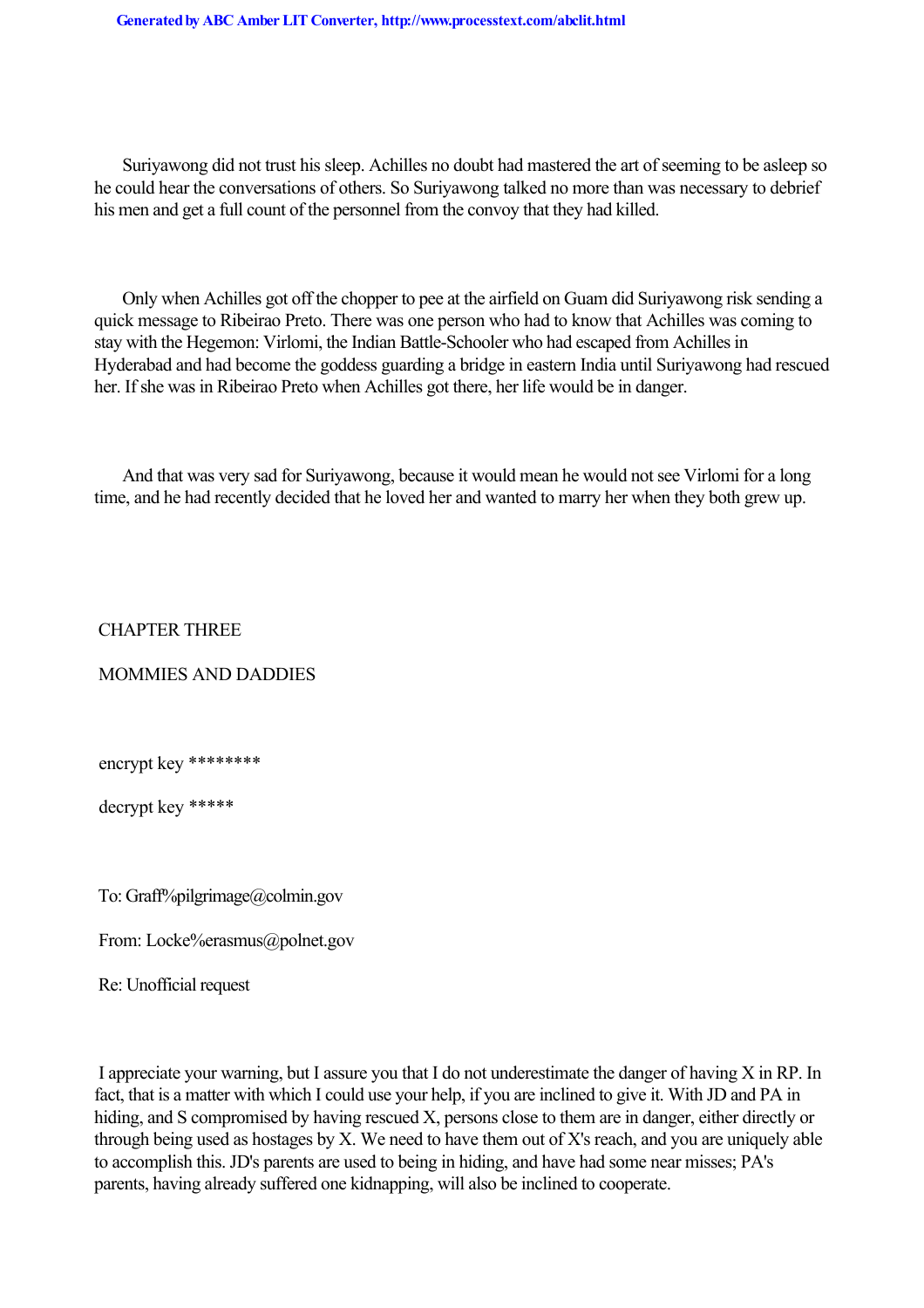The difficulty will come from my parents. There is no chance they will accept protective concealment if I propose it. If it comes from you, they might. I do not need to have my parents here, exposed to danger, where they might be used for leverage or to distract me from what must be accomplished.

 Can you come yourself to RP to gather them up before I return with X? You would have about 30 hours to accomplish this. I apologize for the inconvenience, but you would once again have my gratitude and continue to have my support, both of which, I hope, will someday be more valuable than they are under present circumstances.

PW

 Theresa Wiggin knew Graff was coming, since Elena Delphiki gave her a hurried call as soon as he had left her house. But she did not change her plans in the slightest. Not because she hoped to deceive him, but because there were papayas on the trees in the back yard that had to be harvested before they dropped to the ground. She had no intention of letting Graff interfere with something really important.

 So when she heard Graff politely clapping his hands at the front gate, she was up on a ladder clipping off papayas and laying them into the bag at her side. Aparecida, the maid, had her instructions, and so Theresa soon heard Graff's footsteps coming across the tiles of the terrace.

"Mrs. Wiggin," he said.

 "You've already taken two of my children," said Theresa without looking at him. "I suppose you want my firstborn, now."

"No," said Graff. "It's you and your husband I'm after this time."

 "Taking us to join Ender and Valentine?" Even though she was being deliberately obtuse, the idea nevertheless had a momentary appeal. Ender and Valentine had left all this business behind.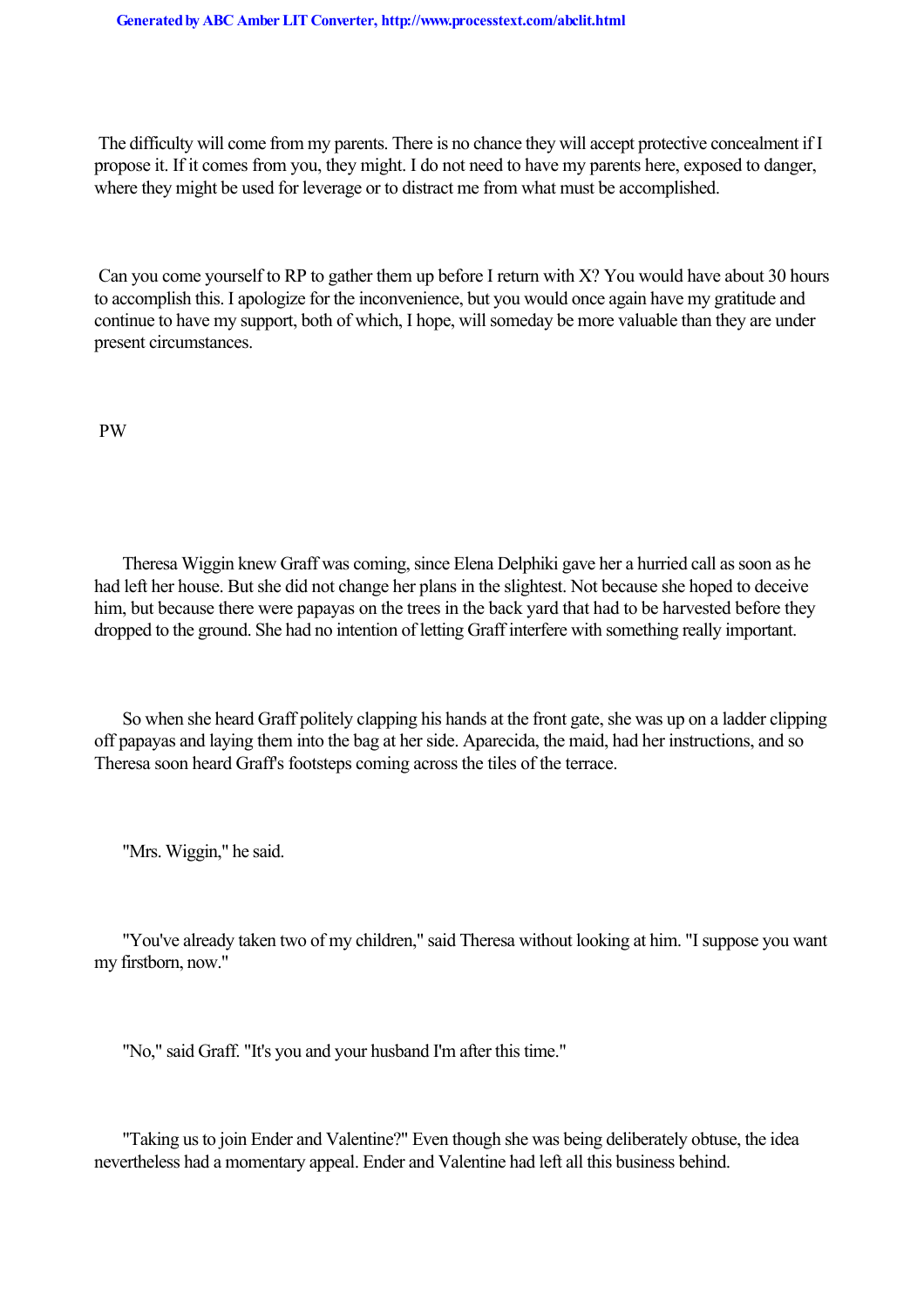"I'm afraid we can't spare a followup ship to visit their colony for several years yet," said Graff.

"Then I'm afraid you have nothing to offer us that we want," said Theresa.

"I'm sure that's true," said Graff. "It's what Peter needs. A free hand."

"We don't interfere in his work."

"He's bringing a dangerous person here," said Graff. "But I think you know that."

 "Gossip flies around here, since there's nothing else for the parents of geniuses to do but twitter to each other about the doings of their brilliant boys and girls. The Arkanians and Delphikis have their children all but married off. And we get such fascinating visitors from outer space. Like you."

"My, but we're testy today," said Graff.

 "I'm sure Bean's and Petra's families have agreed to leave Ribeirao Preto so that their children don't have to worry about Achilles taking them hostage. And someday Nikolai Delphiki and Stefan Arkanian will recover from having been mere bit players in their siblings' lives. But John Paul's and my situation is not at all the same. Our son is the idiot who decided to bring Achilles here."

 "Yes, it must hurt you to have the one child who simply isn't at the same intellectual level as the others," said Graff.

 Theresa looked at him, saw the twinkle in his eye, and laughed in spite of herself. "All right, he isn't stupid, he's so cocky he can't conceive of any of his plans failing. But the result is the same. And I have no intention of hearing about his death through some awful little email message. Or -- worse -- from a news report talking about how 'the brother of the great Ender Wiggin has failed in his bid to revive the office of Hegemon' and then watch how even in death Peter's obituary is accompanied by more footage of Ender after his victory over the Formics."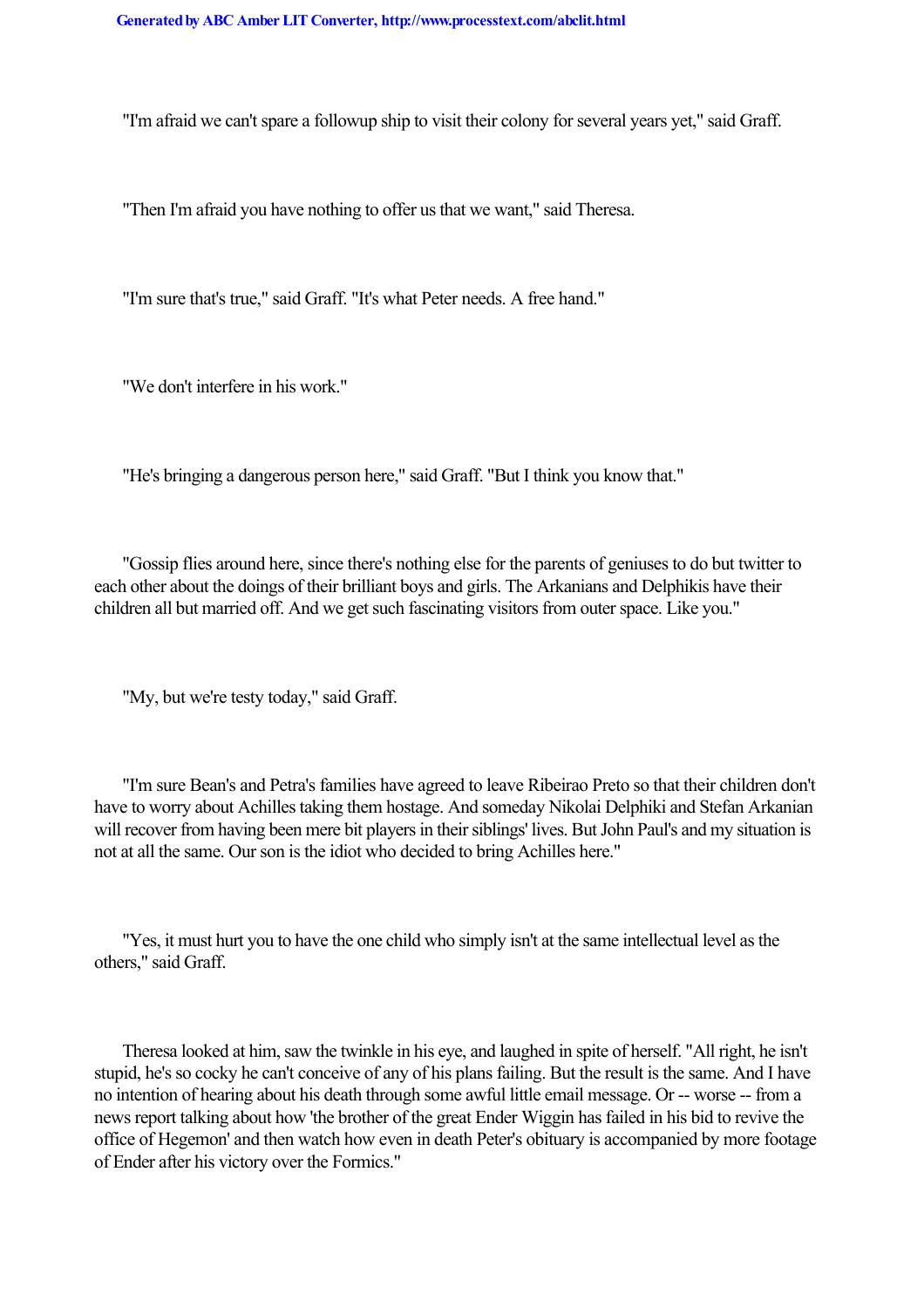"You seem to have a very clear view of all the future possibilities," said Graff.

 "No, just the unbearable ones. I'm staying, Mr. Colonization Minister. You'll have to find your completely inappropriate middle-aged recruits somewhere else."

"Actually, you're not inappropriate. You're still of child-bearing age."

 "Having children has brought me such joy," said Theresa, "that it's really marvelous to contemplate having more of them."

 "I know perfectly well how much you've sacrificed for your children, and how much you love them. And I knew coming here that you wouldn't want to go."

 "So you have soldiers waiting to take me with you by force? You already have my husband in custody?"

"No, no," said Graff. "I think you're right not to go."

"Oh."

"But Peter asked me to protect you, so I had to offer. No, I think it's a good thing for you to stay."

"And why is that?"

"Peter has many allies," said Graff. "But no friends."

"Not even you?"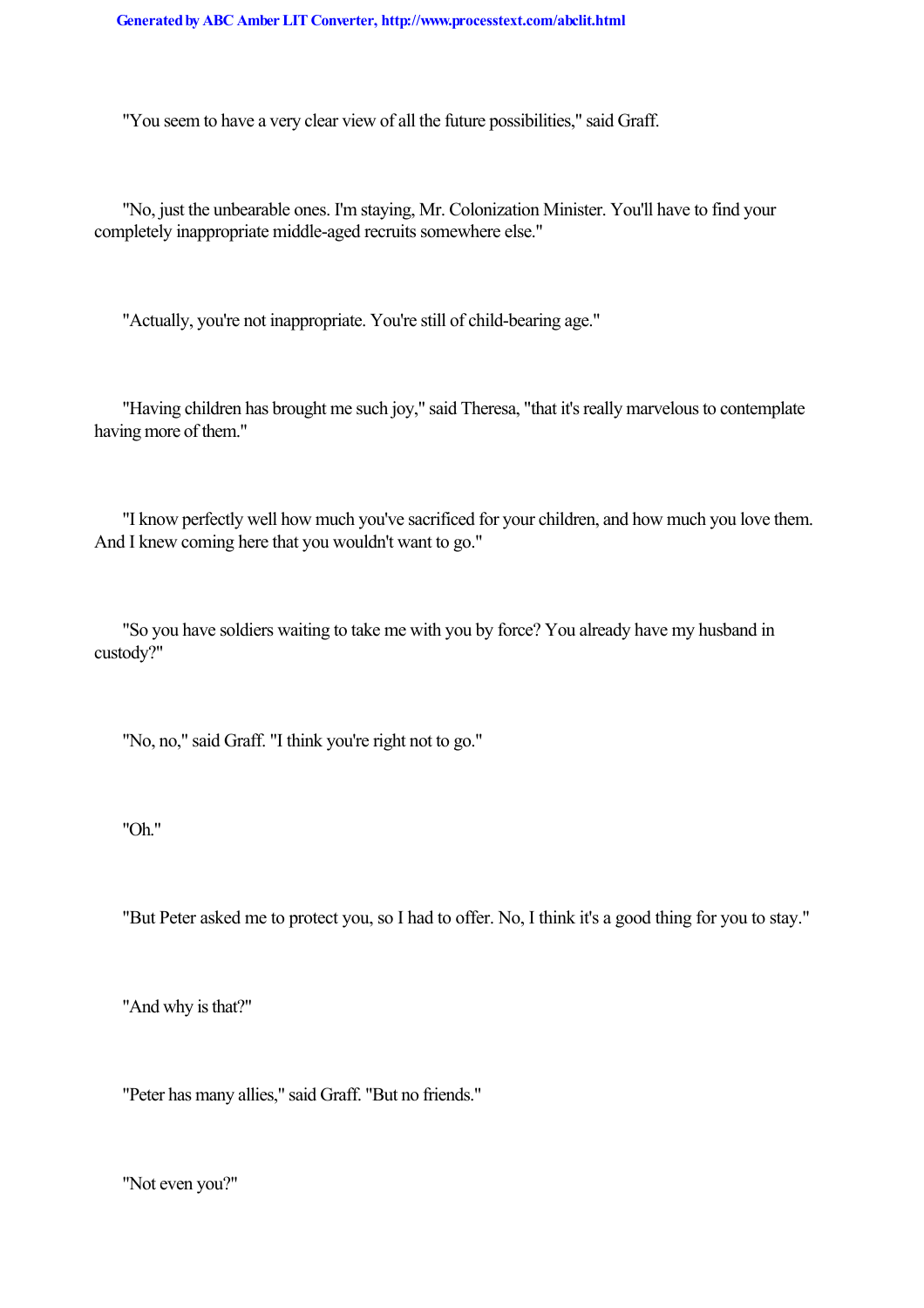"I'm afraid I studied him too closely in his childhood to take any of his present charisma at face value."

"He does have that, doesn't he. Charisma. Or at least charm."

"At least as much as Ender, when he chooses to use it."

 Hearing Graff speak of Ender -- of the kind of young man Ender had become before he was pitched out of the solar system in a colony ship after saving the human race -- filled Theresa with familiar, but no less bitter, regrets. Graff knew Ender Wiggin at age seven and ten and twelve, years when Theresa's only links to her youngest, most vulnerable child were a few photographs and fading memories and the ache in her arms where she could remember holding him, and the last lingering sensation of his little arms flung around her neck.

 "Even when you brought him back to Earth," said Theresa to Graff, "you didn't let us see him. You took Val to him, but not his father, not me."

 "I'm sorry," said Graff. "I didn't know he would never come home at war's end. Seeing you would have reminded him that there was someone in the world who was supposed to protect him and take care of him."

"And that would have been a bad thing?"

 "The toughness we needed from Ender was not the person he wanted to be. We had to protect it. Letting him see Valentine was dangerous enough."

"Are you so sure that you were right?"

 "Not sure at all. But Ender won the war, and we can never go back and try it another way to see if it would have worked as well."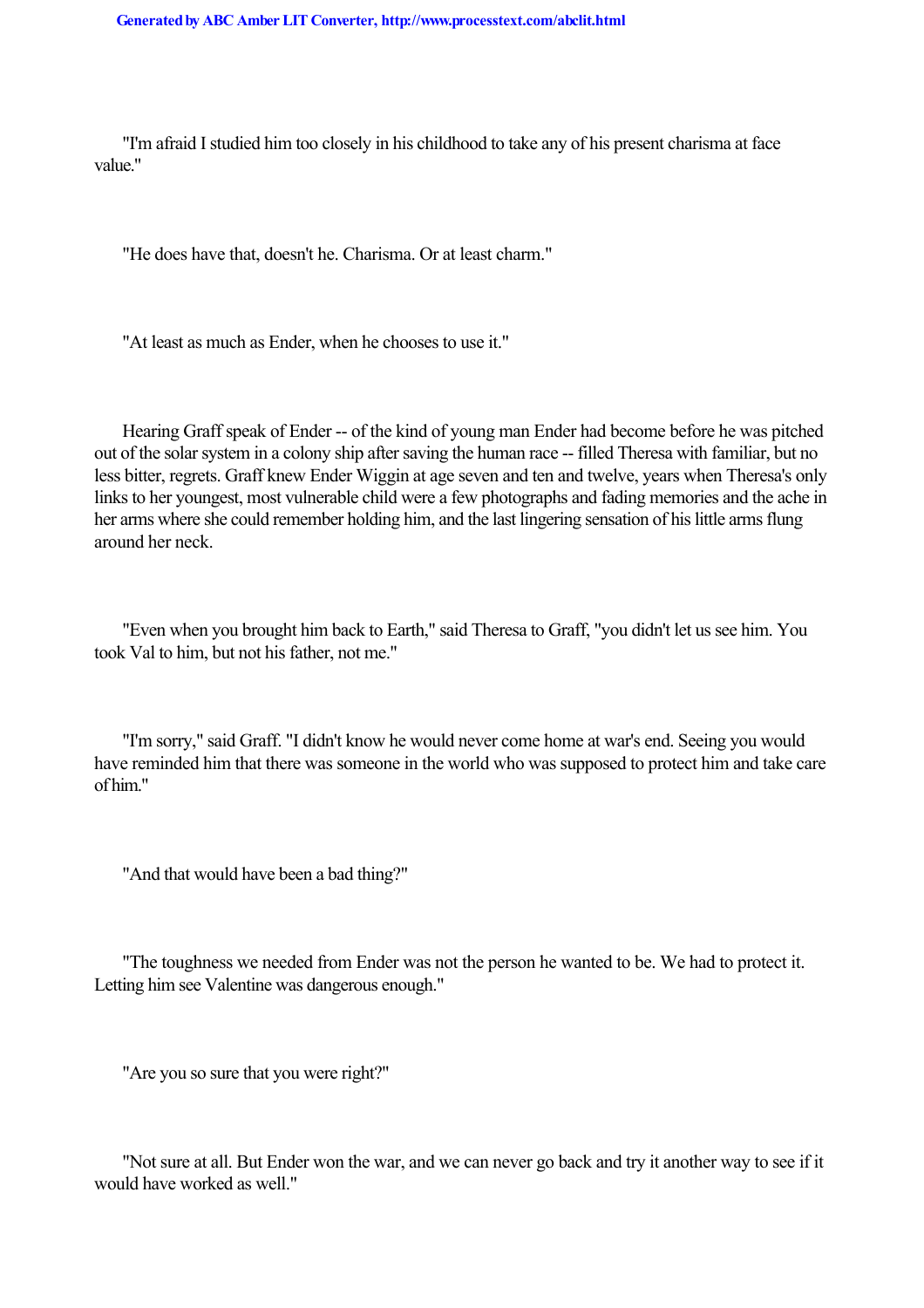"And I can never go back and try to find some way through all of this that doesn't end up filling me with resentment and grief whenever I see you or even think of you."

Graff said nothing for the longest time.

"If you're waiting for me to apologize," began Theresa.

 "No, no," said Graff. "I was trying to think of any apology I could make that wouldn't be laughably inadequate. I never fired a gun in the war, but I still caused casualties, and if it's any consolation, whenever I think of you and your husband I am also filled with regret."

"Not enough."

 "No, I'm sure not," said Graff. "But I'm afraid my deepest regrets are for the parents of Bonzo Madrid, who put their son into my hands and got him back in a box."

 Theresa wanted to fling a papaya at him and smear it all over his face. "Reminding me that I'm the mother of a killer?"

 "Bonzo was the killer, ma'am," said Graff. "Ender defended himself. You entirely mistook my meaning. I'm the one who allowed Bonzo to be alone with Ender. I, not Ender, am the one responsible for his death. That's why I feel more regret toward the Madrid family than toward you. I've made a lot of mistakes. And I can never be sure which ones were necessary or harmless or even left us better off than if I hadn't made them."

"How do you know you're not making a mistake now, letting me and John Paul stay?"

"As I said, Peter needs friends."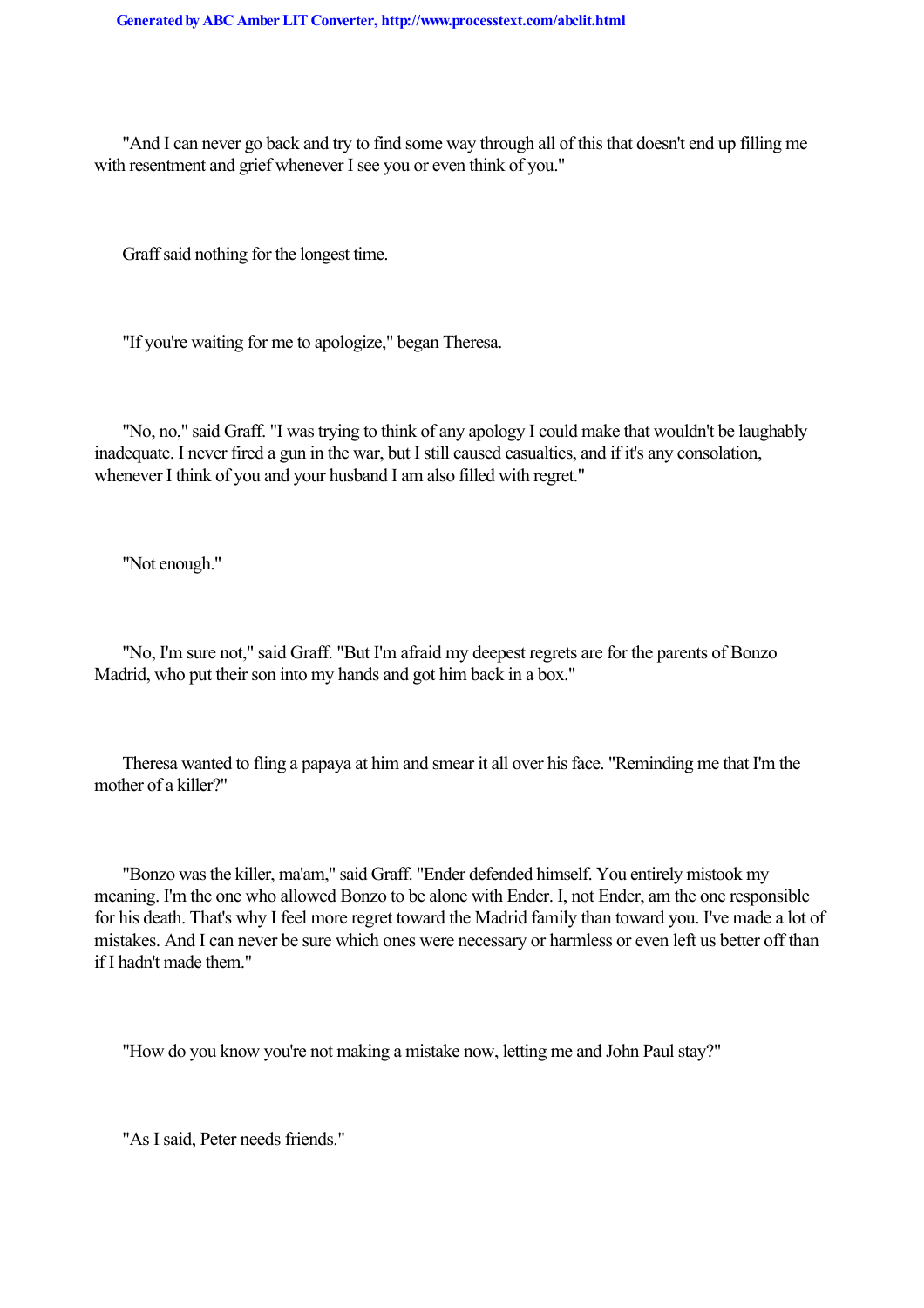"But does the world need Peter?" asked Theresa.

 "We don't always get the leader that we want," said Graff. "But sometimes we get to choose among the leaders that we have."

"And how will the choice be made?" asked Theresa. "On the battlefield or the ballot box?"

"Maybe," said Graff, "by the poisoned fig or the sabotaged car."

 Theresa took his meaning at once. "You may be sure we'll keep an eye on Peter's food and his transportation."

 "What," said Graff, "you'll carry all his food on your person, buying it from different grocers every day, and your husband will live in his car, never sleeping?"

"We retired young. One has to fill the empty hours."

Graff laughed. "Good luck, then. I'm sure you'll do all that needs doing. Thanks for talking with me."

"Let's do it again in another ten or twenty years," said Theresa.

"I'll mark it on my calendar."

 And with a salute -- which was rather more solemn than she would have expected -- he walked back into the house and, presumably, on out through the front garden and into the street.

 Theresa seethed for a while at what Graff and the International Fleet and the Formics and fate and God had done to her and her family. And then she thought of Ender and Valentine and wept a few tears onto the papayas. And then she thought of herself and John Paul, waiting and watching, trying to protect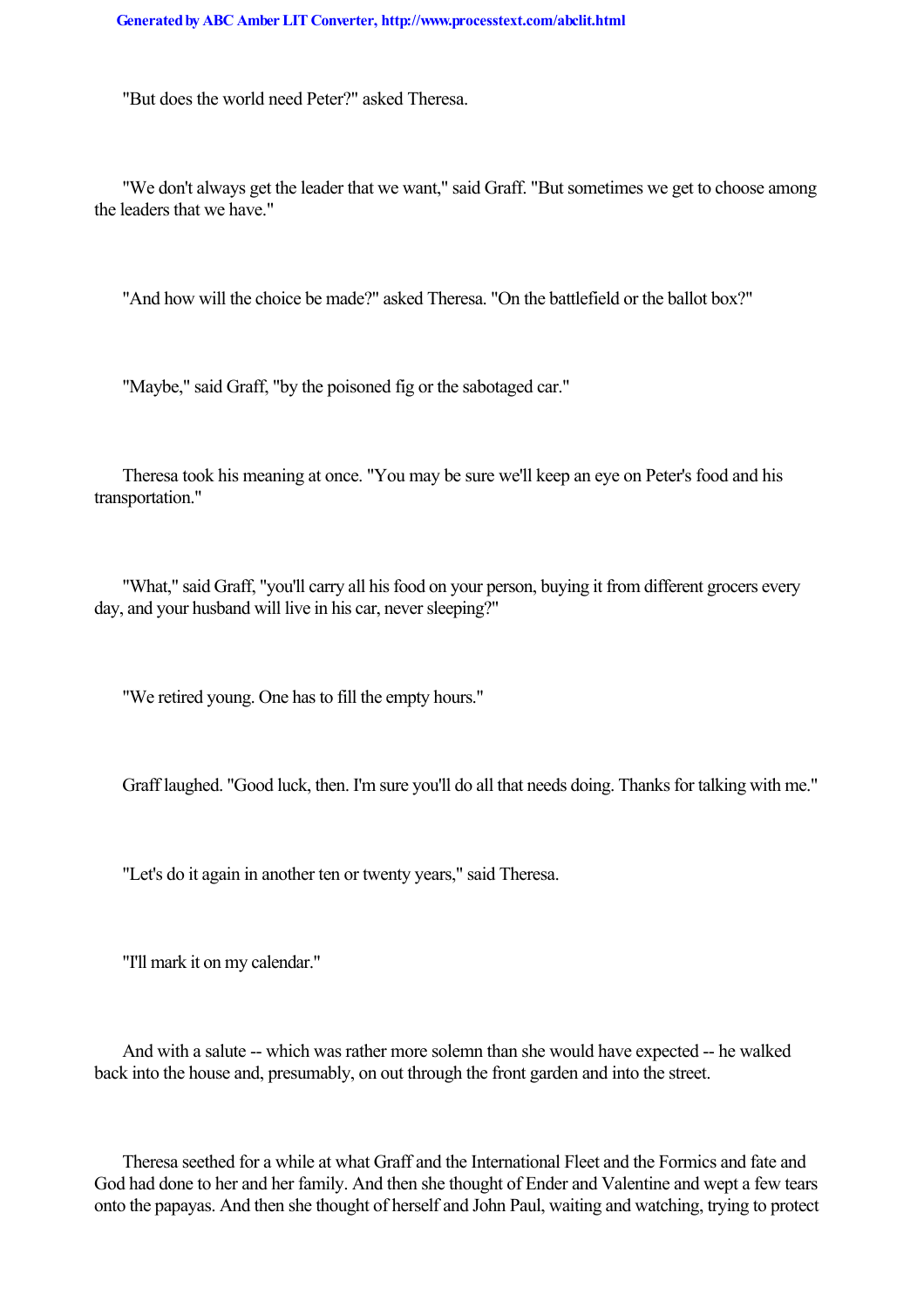Peter. Graff was right. They could never watch him perfectly.

 They would sleep. They would miss something. Achilles would have an opportunity -- many opportunities -- and just when they were most complacent he would strike and Peter would be dead and the world would be at Achilles's mercy because who else was clever and ruthless enough to fight him? Bean? Petra? Suriyawong? Nikolai? One of the other Battle School children scattered over the surface of Earth? If there was any who was ambitious enough to stop Achilles, he would have surfaced by now.

 She was carrying the heavy bag of papayas into the house -- sidling through the door, trying not to bump and bruise the fruit -- when it dawned on her what Graff's errand had really been about.

 Peter needs a friend, he said. The issue between Peter and Achilles might be resolved by poison or sabotage, he said. But she and John Paul could not possibly watch over Peter well enough to protect him from assassination, he said. Therefore, in what way could she and John Paul possibly be the friends that Peter needed?

 The contest between Achilles and Peter would be just as easily resolved by Achilles's death as by Peter's.

 At once there flashed into her memory the stories of some of the great poisoners of history, by rumor if not by proof. Lucretia Borgia. Cleopatra. What's-her-name who poisoned everybody around the Emperor Claudius and probably got him in the end, as well.

 In olden days, there were no chemical tests to determine conclusively whether poison had been used. Poisoners gathered their own herbs, leaving no trail of purchases, no co-conspirators who might confess or accuse. If anything happened to Achilles before Peter had decided the monster boy had to go, Peter would launch an investigation ... and when the trail led to his parents, as it inevitably would, how would Peter respond? Make an example of them, letting them go on trial? Or would he protect them, trying to cover up the result of the investigation, leaving his reign as hegemon to be tainted by the rumors about Achilles's untimely death. No doubt every opponent of Peter's would resurrect Achilles as a martyr, a much-slandered boy who offered the brightest hope to mankind, slain in his youth by the crawlingly vile Peter Wiggin, or his mother the witch or his father the snake.

 It was not enough to kill Achilles. It had to be done properly, in a way that would not harm Peter in the long run.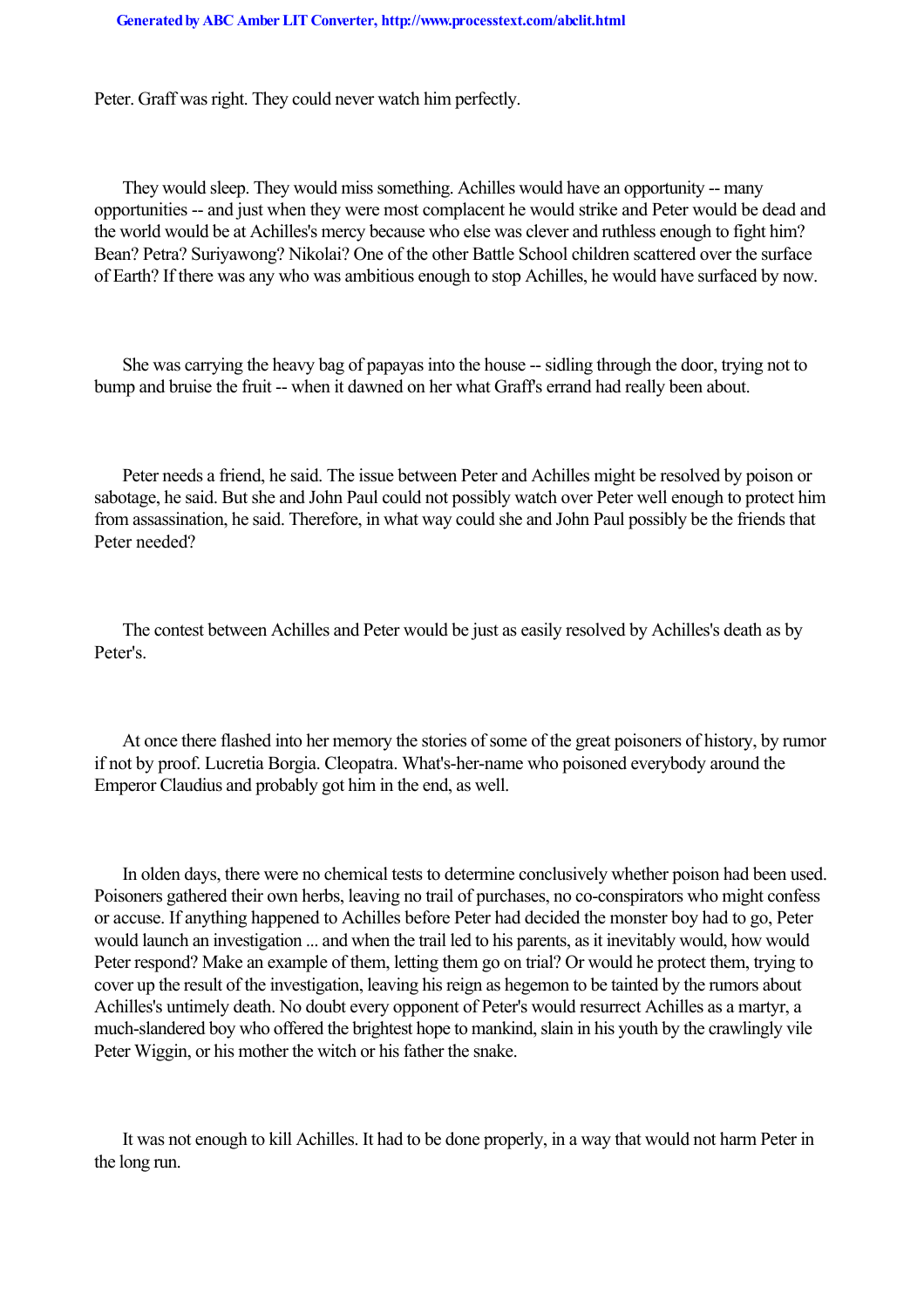Though it would be better for Peter to endure the rumors and legends about Achilles's death than for Peter himself to be the slain one. She dare not wait too long.

My assignment from Graff, thought Theresa, is to become an assassin in order to protect my son.

And the truly horrifying thing is that I'm not questioning whether to do it, but how. And when.

CHAPTER FOUR

**CHOPIN** 

encrypt key \*\*\*\*\*\*\*\*

decrypt key \*\*\*\*\*

To: Rythian%Iegume@nowyouseeitdontyou.com

From:Graff%pilgrimage@colmin.gov

Re: Aren't we cute

 I suppose you can be allowed to indulge your adolescent humor by using obvious pseudonyms like Rythian%Iegume, and I know this is a use-once identify, but really, it smocks of a careless insouciance that worries me. We can't afford to lose you or your traveling companion because you had to make a joke.

 Enough of imagining could possibly influence your decisions. The first few weeks since the Belgian arrived in RP have been eventless. Your and your companion's parents are in training and quarantine, preparatory to going up to one of the colony ships. I will not actually take them off planet without your approval unless some emergency comes up. However, the moment I keep them past their training group's embarkation date, they become unusual and rumors will start to travel, it's dangerous to keep them Earthside for too long. And yet once we get them offworld, it will be even more difficult to get them back. I don't wish to pressure you, but your families futures are at stoke, and so far you haven't even consulted with them directly.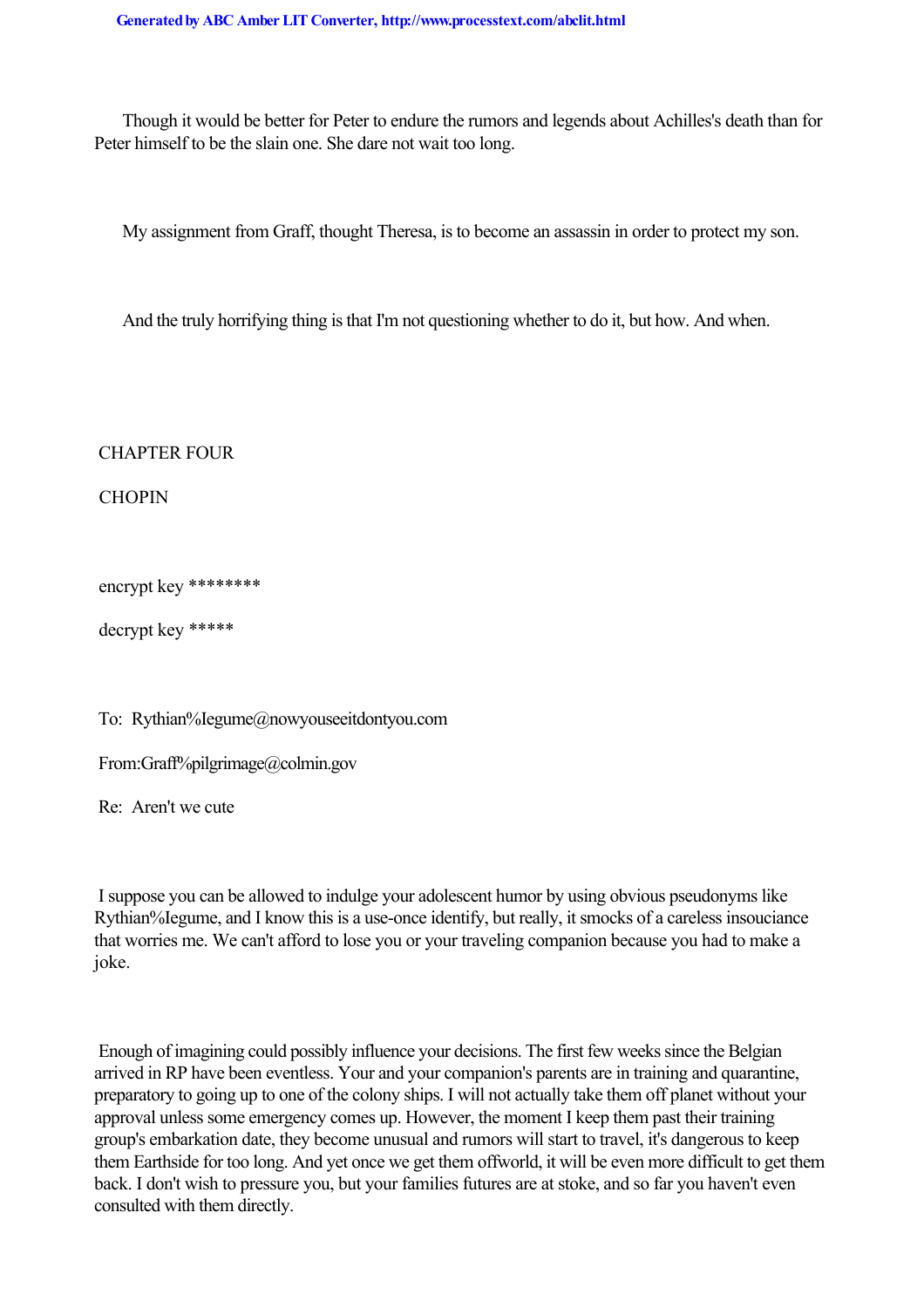As for the Belgian, PW has given him a job-Assistant to the Hegemon. He has his own letterhead and email identity, a sort of minister without portfolio, with no bureaucracy to command and no money to disburse. Yet he keeps busy all day long. I wonder what be does.

 I should have said that the Belgian has no official staff. Unofficially, Suri seems to be at his beck and call. I've heard from several observers that the change in him is quite astonishing. He never showed such exaggerated respect to you or PW as he does to the Belgian. They dine together often, and while the Belgian has never actually visited the barracks and training ground or gone on assignments or maneuvers with your little army, the inference that the Belgian is cultivating some degree of influence or even control over the Hegemony's small fighting force is inescapable. Are you in contact with Suri? When I tried to broach the subject with him, he never so much as answered.

 As far you, my brilliant young friend, I hope you realize that all of Sister Carlotta's false identities were provided by the Vatican, and your use of them blares like a trumpet within Vatican walls. They have asked me to assure you that Achilles has no support within their ranks, and never did have, even before he murdered Carlotta, but if they can track you so easily, perhaps someone else can as well. As they say, a word to the wise is sufficient. And here I've gone and written five paragraphs.

-Graff

 Petra and Bean traveled together for a month before things came to a head. At first Petra was content to let Bean make all the decisions. After all, she had never gone underground like this, traveling with false identities. He seemed to have all sorts of papers, some of which had been with him in the Philippines, and the rest in various hiding places scattered throughout the world.

 The trouble was, all her identities were designed for a sixty-year old woman who spoke languages that Petra had never learned. "This is absurd," she told Bean when he handed her the fourth such identity. "No one will believe this for an instant."

"And yet they do," said Bean.

"And I'd like to know why," she retorted. "I think there's more to this than the paperwork. I think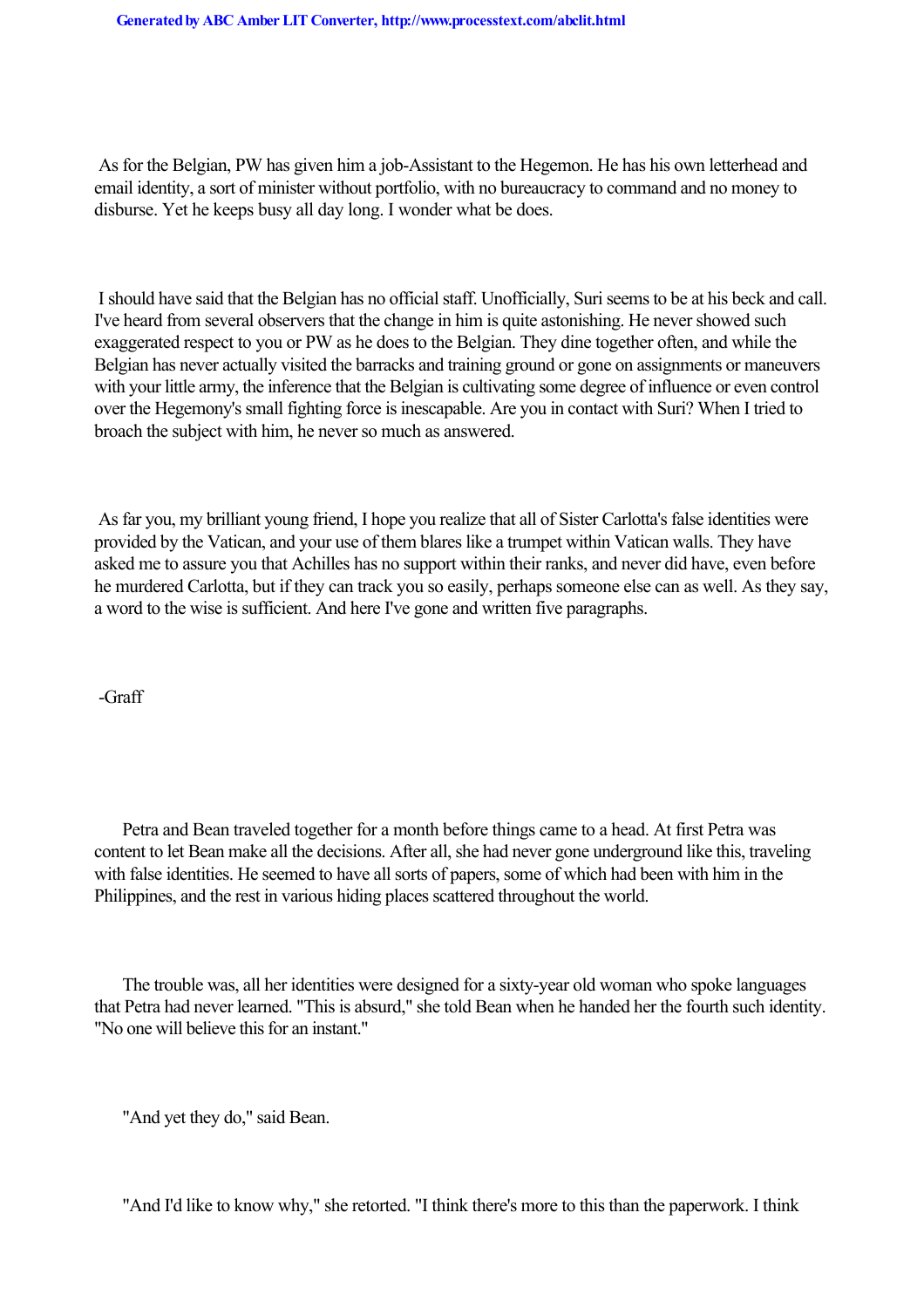we're getting help every time we pass through an identity check."

"Sometimes yes, sometimes no," said Bean.

 "But every time you use some connection of yours to get a security guard to ignore the fact that I do not look old enough to be this person-"

"Sometimes, when you haven't had enough sleep-"

"You're too tall to be cute. So give it up." "Petra.

 I agree with you," said Bean at last. "These were all for Sister Carlotta, and you don't look like her, and we are leaving a trail of favors asked for and favors done. So we need to separate."

"Two reasons why that won't happen," said Petra.

 "You mean besides the fact that traveling together was your idea from the beginning? Which you blackmailed me into because we both know you'd get killed without me?-which hasn't stopped you from criticizing the way I go about keeping you alive, I notice."

 "The second reason," Petra said, ignoring his effort to pick a fight, "is that while we're on the run you can't do anything. And it drives you crazy not to do anything."

"I'm doing a lot of things," said Bean.

"Besides arranging for us to get past stupid security guards with bad ID?"

 "Already I've started two wars, cured three diseases, and written an epic poem. If you weren't so self-centered you would have noticed."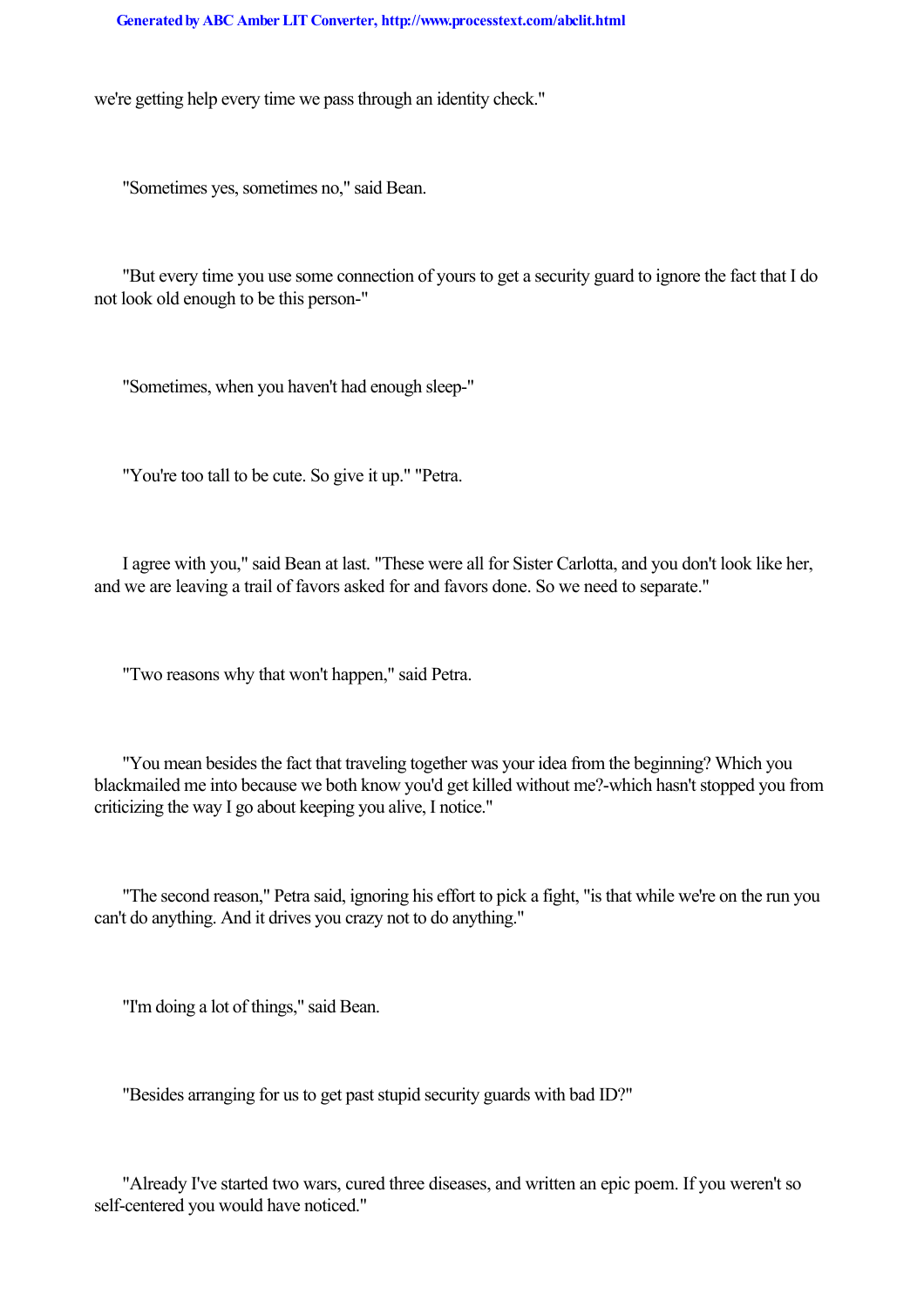"You're such a jack of all trades, Julian."

"Staying alive isn't doing nothing."

"But it isn't doing what you want to do with your life," said Petra.

"Staying alive is all I've ever wanted to do with my life, dear child."

"But in the end, you're going to fail at that," said Petra.

"Most of us do. All of us, actually, unless Sister Carlotta and the Christians turn out to be right."

"You want to accomplish something before you die."

Bean sighed. "Because you want that, you think everyone does."

"The human need to leave something of yourself behind is universal."

"But I'm not human."

"No, you're superhuman," she said in disgust. "There's no talking to you, Bean."

"And yet you persist."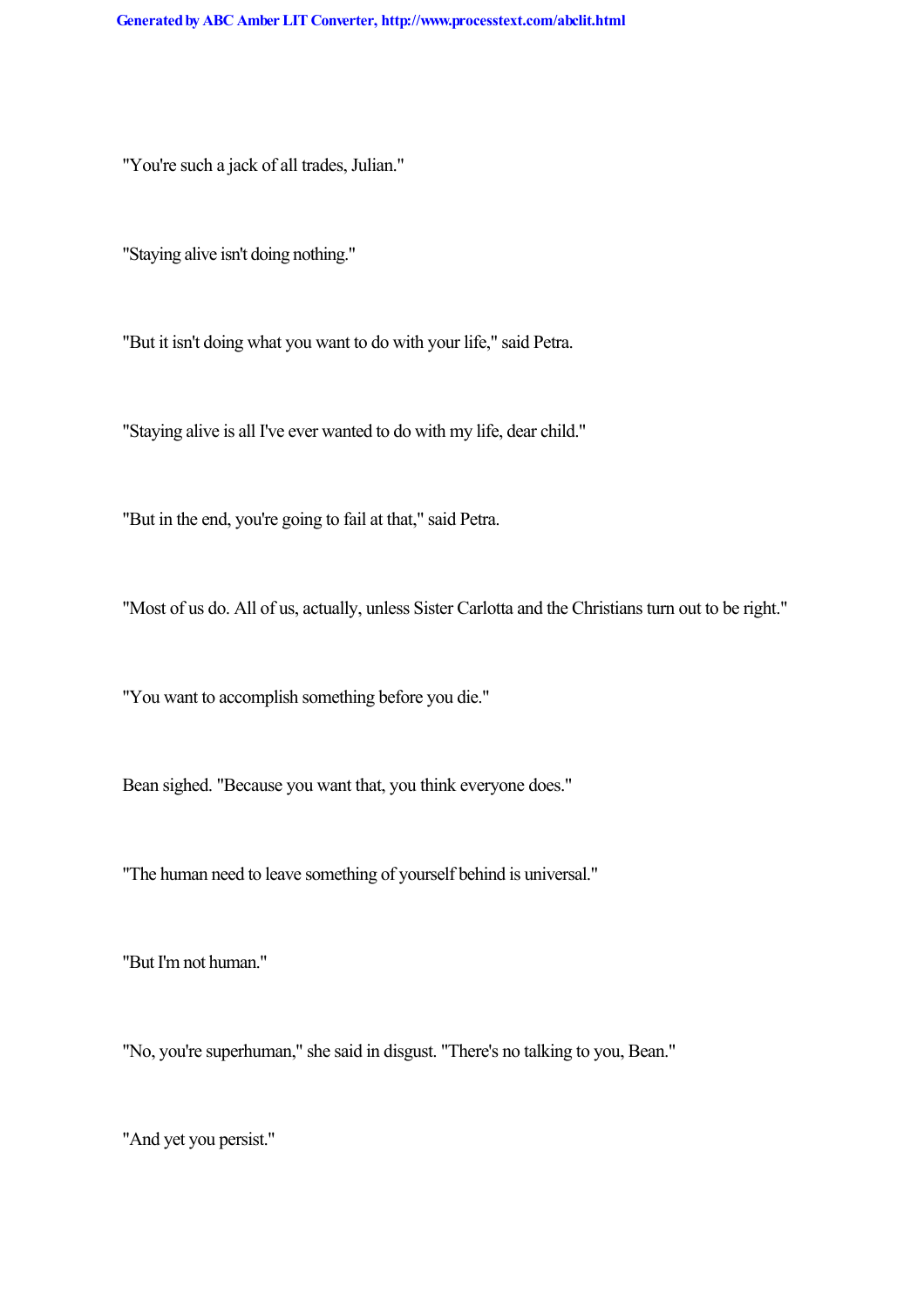But Petra knew perfectly well that Bean felt just as she did-that it wasn't enough to stay in hiding, going from place to place, taking a bus here, a train there, a plane to some far-off city, only to start over again in a few days.

 The only reason it mattered that they stay alive was so they could keep their independence long enough to work against Achilles. Except Bean kept denying that he had any such motive, and so they did nothing.

 Bean had been maddening ever since Petra first met him in Battle School. He was the most incredibly tiny little runt then, so precocious he seemed snotty even when he said good morning, and even after they had all worked with him for years and had got the true measure of him at Command School, Petra was still the only one of Ender's jeesh that actually liked Bean.

 She did like him, and not in the patronizing way that older kids take younger ones under their wing. There was never any illusion that Bean needed protection anyway. He arrived at Battle School as a consummate survivor, and within days-perhaps within hours-he knew more about the inner workings of the school than anyone else. The same was true at Tactical School and Command School, and during those crucial weeks before Ender joined them on Eros, when Bean commanded the jeesh in their practice maneuvers.

 The others resented Bean then, for the fact that the youngest of them had been chosen to lead in Ender's place and because they feared that he would be their commander always. They were so relieved when Ender arrived, and didn't try to hide it. It had to hurt Bean, but Petra seemed to be the only one who even thought about his feelings. Much good that it did him. The person who seemed to think about Bean's feelings least of them all was Bean himself.

 Yet he did value her friendship, though he only rarely showed it. And when she was overtaken by exhaustion during a battle, he was the one who covered for her, and he was the only one who showed that he still believed in her as firmly as ever Even Ender never quite trusted her with the same level of assignment that she had had before. But Bean remained her friend, even as he obeyed Ender's orders and watched over her in all the remaining battles, ready to cover for her if she collapsed again.

 Bean was the one she counted on when the Russians kidnapped her, the one she knew would get the message she hid in an email graphic. And when she was in Achilles's power, it was Bean who was her only hope of rescue. And he got her message, and he saved her from the beast.

Bean might pretend, even to himself, that all he cared about was his own survival, but in fact he was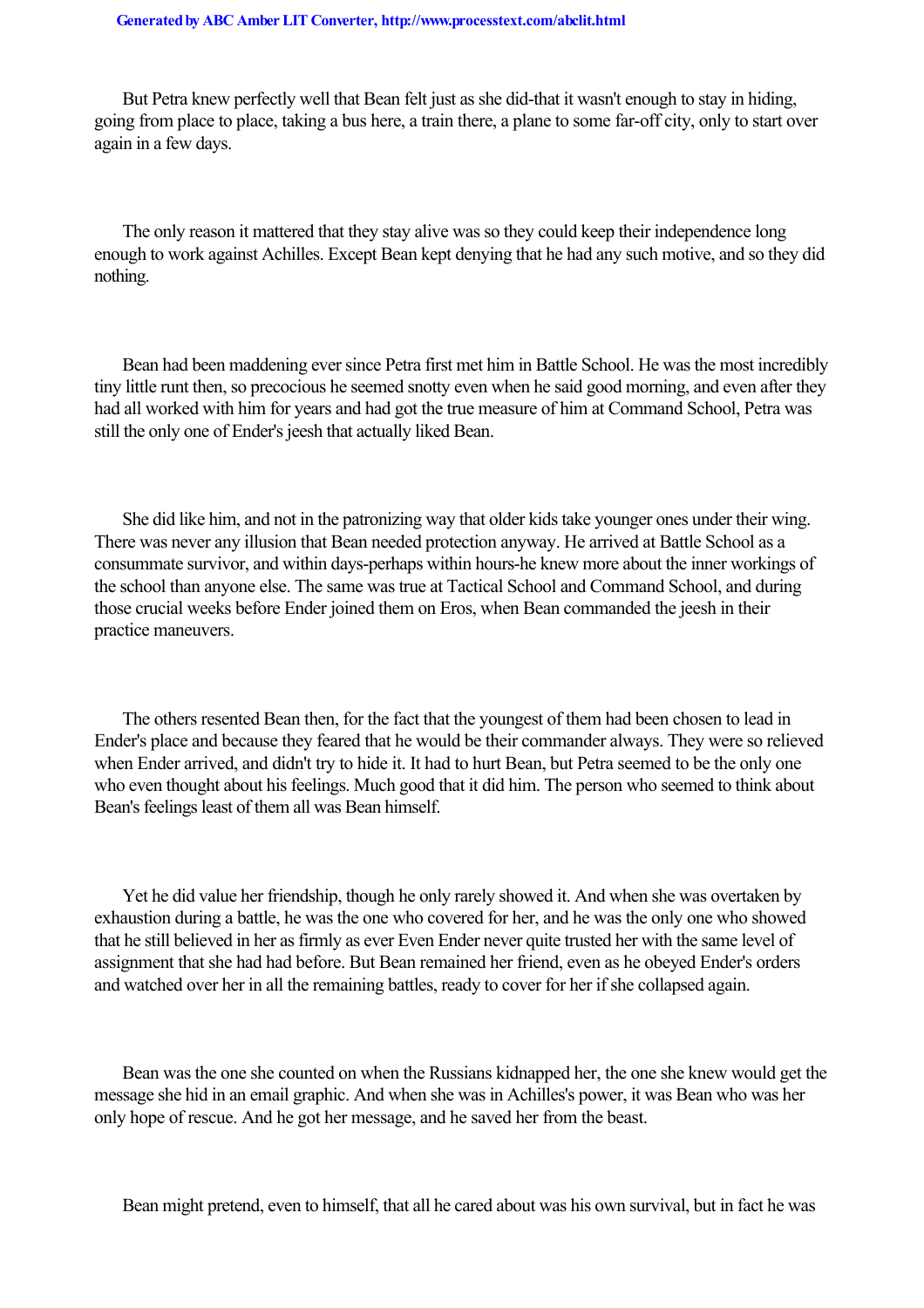the most perfectly loyal of friends. Far from acting selfishly, he was reckless with his own life when he had a cause he believed in. But he didn't understand this about himself. Since he thought himself completely unworthy of love, it took him the longest time to know that someone loved him. He had finally caught on about Sister Carlotta, long before she died. But he gave little sign that he recognized Petra's feelings toward him. Indeed, now that he was taller than her, he acted as though he thought of her as an annoying little sister

And that really pissed her off.

 Yet she was determined not to leave him-and not because she depended on him for her own survival, either. She feared that the moment he was completely on his own, he would embark on some reckless plan to sacrifice his own life to put an end to Achilles's, and that would be an unbearable outcome, at least to Petra.

 Because she had already decided that Bean was wrong in his belief that he should never have children, that the genetic alterations that had made him such a genius should die with him when his uncontrolled growth finally killed him.

On the contrary, Petra had every intention of bearing his children herself.

 Being in a holding pattern like this, watching him drive himself crazy with his constant busyness that accomplished nothing important while making him irritable and irritating, Petra was not so selfcontrolled as not to snap back at him. They genuinely liked each other, and so far they had kept their sniping at a level that both could pretend was only joking," but something had to change, and soon, or they really would have a fight that made it impossible to stay together and what would happen to her plans for making Bean's babies then? What finally got Bean to make a change was when Petra brought up Ender Wiggin.

 "What did he save the human race for?" she said in exasperation one day in the airport at Darwin. "So he could stop playing the stupid game.

"It wasn't so Achilles could rule."

"Someday Achilles will die. Caligula did."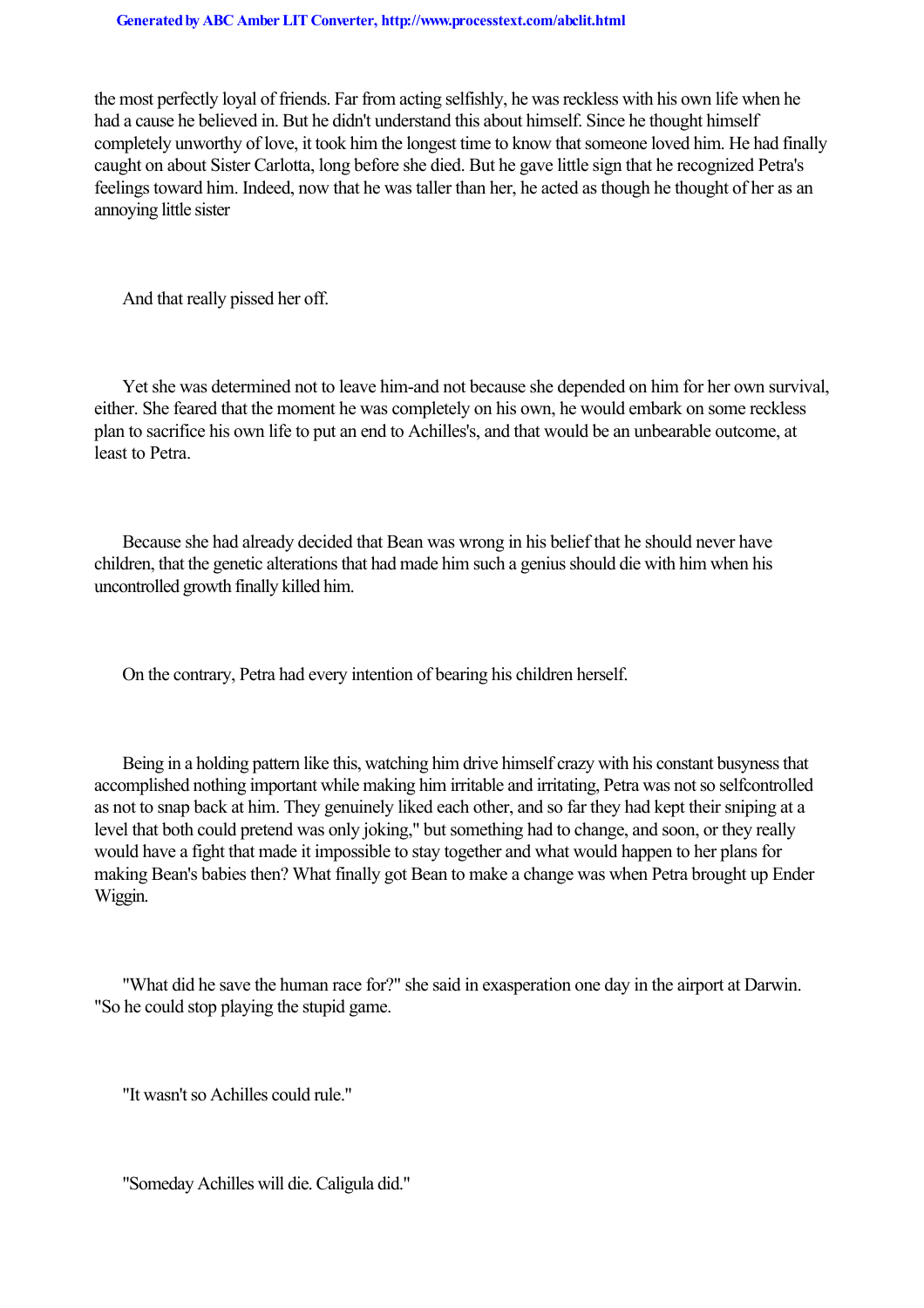"With help from his friends," Petra pointed out.

 "And when he dies, maybe somebody better will succeed him. After Stalin, there was Khrushchev. After Caligula, there was Marcus Aurelius."

"Not right after. And thirty million died while Stalin ruled."

"So that made thirty million he didn't rule over any more," said Bean.

 Sometimes he could say the most terrible things. But she knew him well enough by now to know that he spoke with such callousness only when he was feeling depressed. At times like that he brooded about how he was not a member of the human species and the difference was killing him. It was not how he truly felt. "You're not that cold," she said.

 He used to argue when she tried to reassure him about his humanity. She liked to think maybe she was accomplishing something, but she feared that he had stopped answering because he no longer cared what she thought.

"If I settle into one place," he said, "my chance of staying alive is nil!"

It irked her that he still spoke of "my chance" instead of "ours".

 "You hate Achilles and you don't want him to rule the world and if you're going to have any chance of stopping him, you have to settle in one place and get to work."

"All right, you're so smart, tell me where I'd be safe."

"The Vatican," said Petra.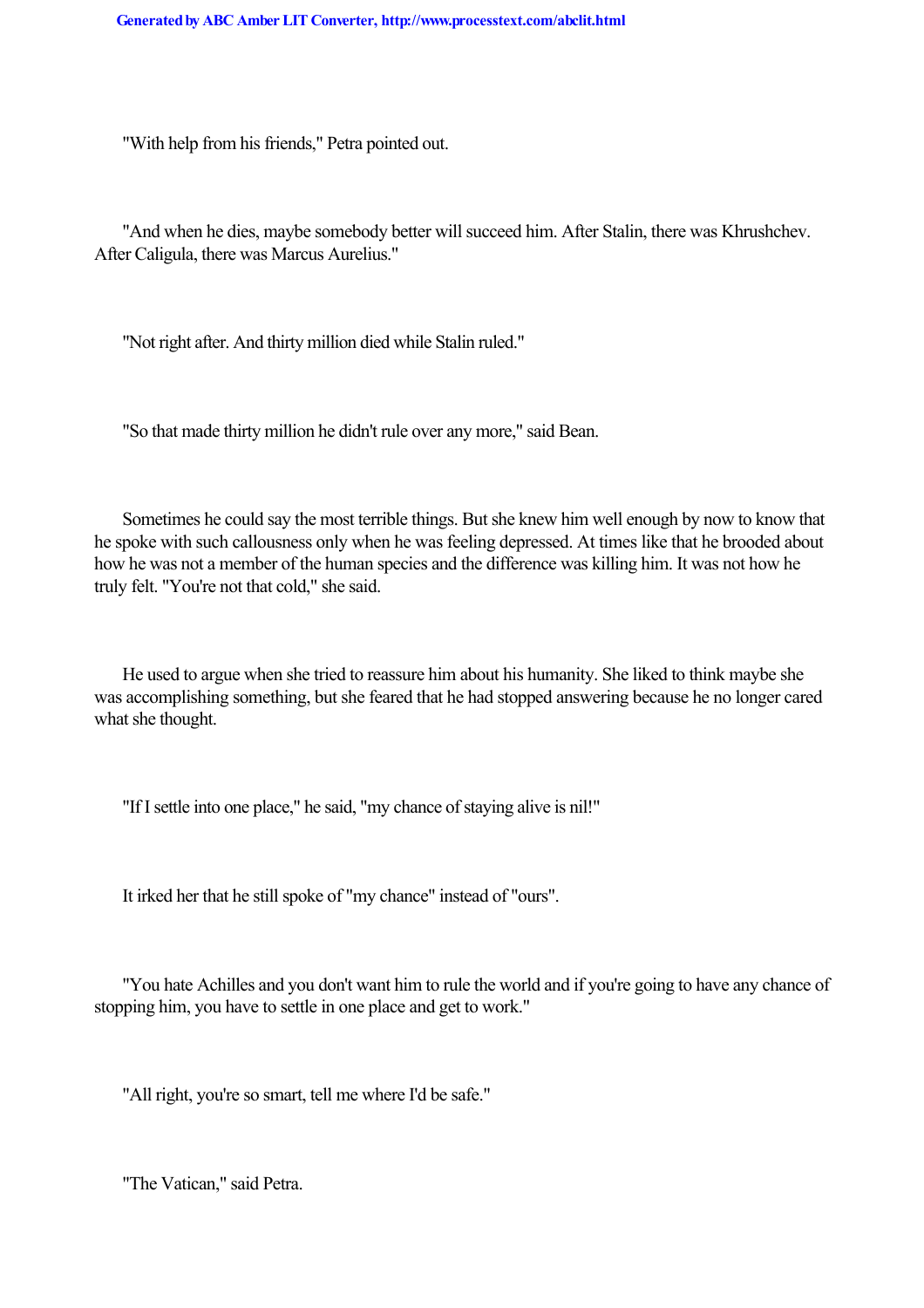"How many acres in that particular kingdom? How eager are all those cardinals to listen to an altar boy?"

"All right then, somewhere within the borders of the Muslim League."

"We're infidels," said Bean.

 "And they're people who are determined not to fall under the domination of the Chinese or the Hegemon or anybody else."

"My point is that they won't want us.

"My point is that whether they want us or not, we're the enemy of their enemy."

"We're two children, with no army and no information to sell, no leverage at all."

 That was so laughable that Petra didn't bother answering. Besides, she had finally won-he was finally talking about where, not whether, he'd settle down and get to work.

 They found themselves in Poland, and after taking the train from Katowice to Warsaw, they walked together through the Lazienki, one of the great parks of Europe, with centuries-old paths winding among giant trees and the saplings already planted to someday replace them.

"Did you come here with Sister Carlotta?" Petra asked him.

"Once," said Bean. "Ender is part Polish, did you know that?"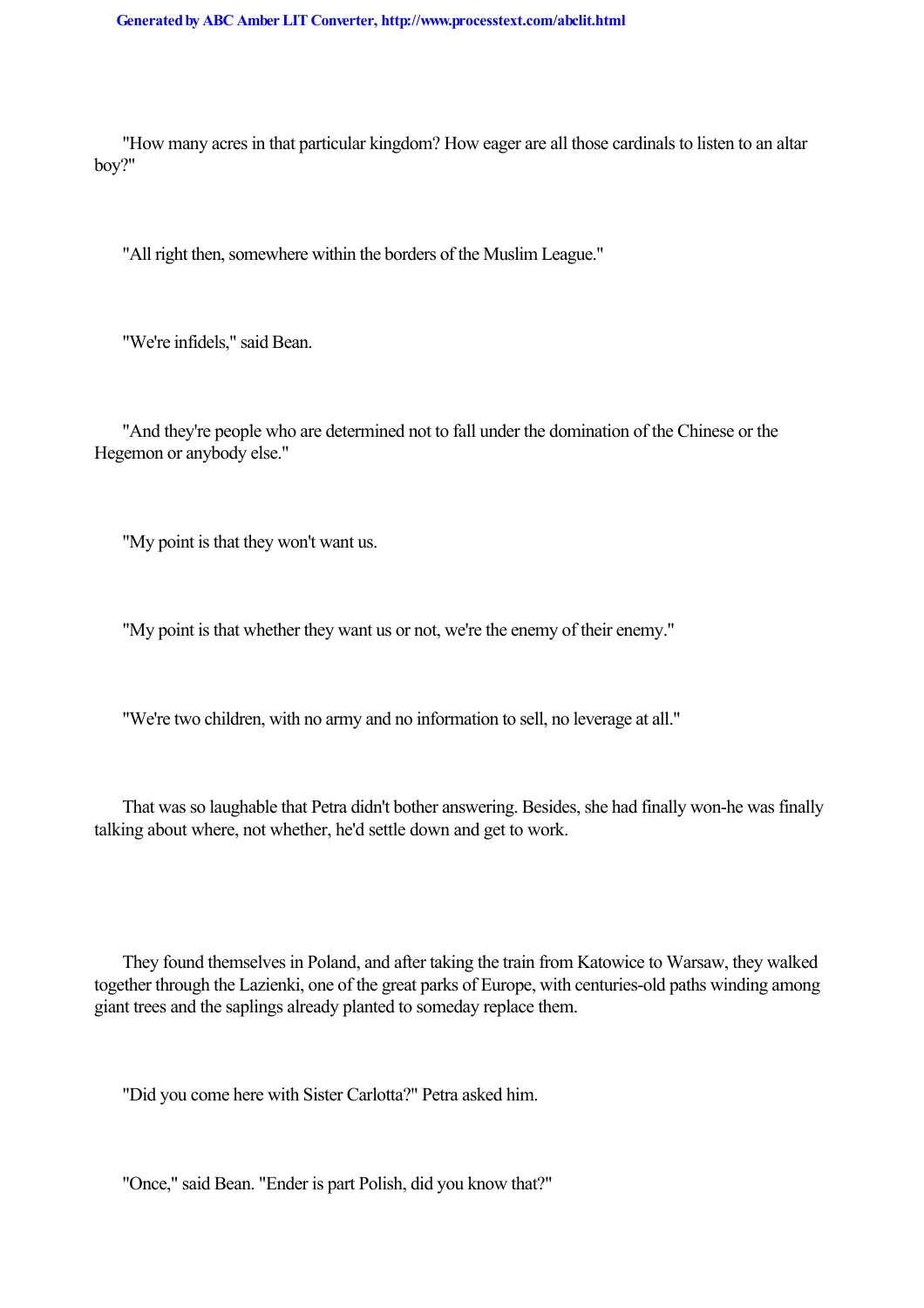"Must be on his mother's side," said Petra. "Wiggin isn't a Polish name.

 "It is when you change it from Wieczorek," said Bean. "Don't you think Mr. Wiggin looks Polish? Wouldn't he fit in here? Not that nationality means that much any more."

Petra laughed at that. "Nationality? The thing people die for and kill for and have for centuries?"

 "No, I meant ancestry, I suppose. So many people are part this and part that. Supposedly I'm Greek, but my mother's mother was an Ibo diplomat, so... when I go to Africa I look quite Greek, and when I go to Greece I look rather African. In my heart I couldn't care less about either."

"You're a special case, Bean," said Petra. "You never had a homeland."

"Or a childhood. I suppose," said Bean.

"None of us in Battle School actually had much experience of either," said Petra.

 "Which is, perhaps, why so many Battle School kids are so desperate to prove their loyalty to their birth nation."

 That made sense. "Since we have few roots, the ones we have, we cling to." She thought of Vlad, who was so fanatically Russian. and Hot Soup-Han Tzu-so fanatically Chinese, that both of them had willingly helped Achilles when he seemed to be working for their nation's cause.

 "And no one completely trusts us," said Bean, "because they know our real nationality is up in space. Our strongest loyalties are to our fellow soldiers."

"Or to ourselves," said Petra, thinking of Achilles.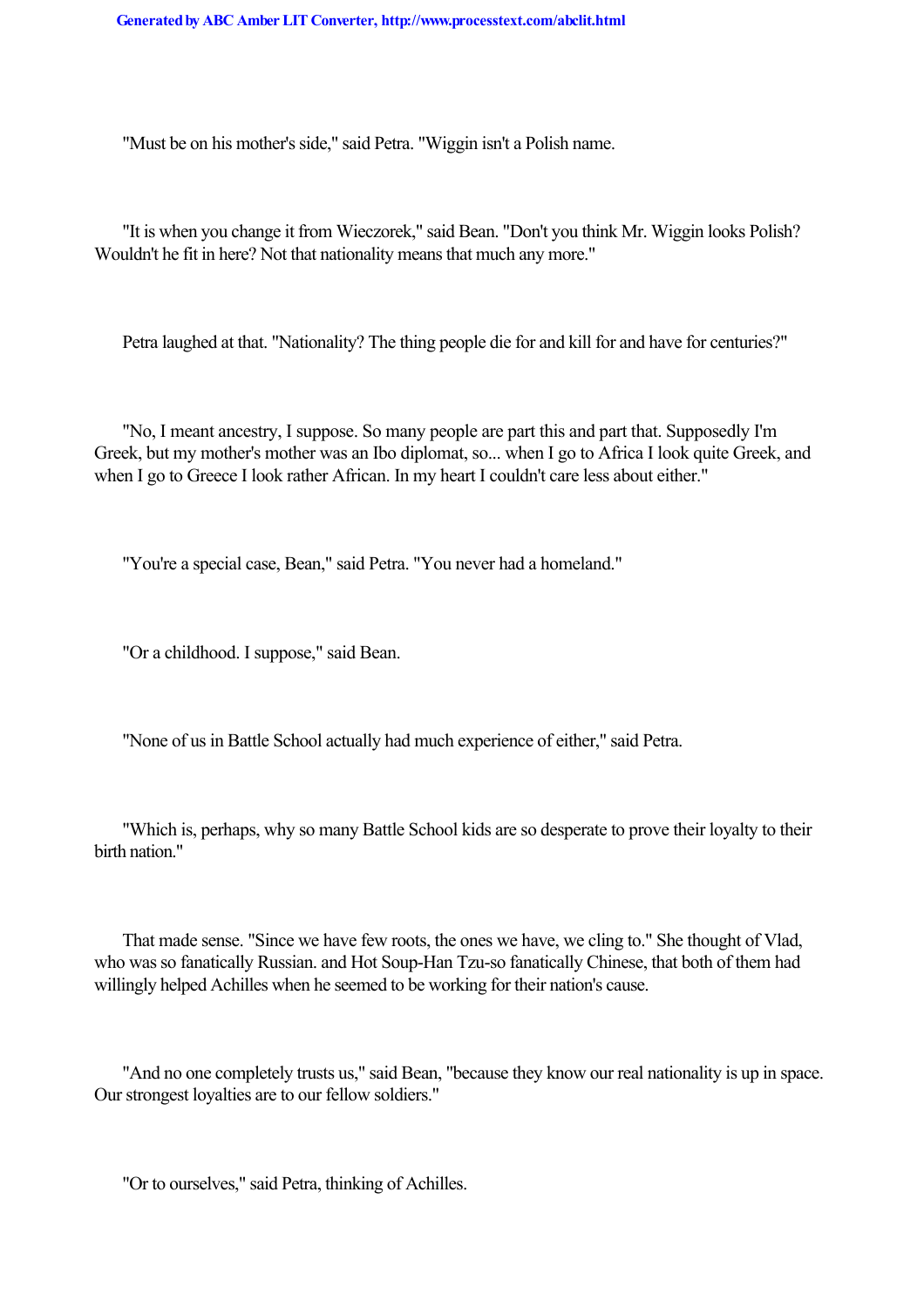"But I've never pretended otherwise," said Bean. Apparently he thought she had meant him.

"You're so proud of being completely self-centered," said Petra. "And it isn't even true."

He just laughed at her and walked on.

 Families and businessmen and old people and young couples in love all strolled through the park on this unusually sunny autumn afternoon, and in the concert stand a pianist played a work of Chopin. as had been going on every day for centuries. As they walked, Petra boldly reached out and took hold of Bean's hand as if they, too, were lovers, or at least friends who liked to stay close enough to touch. To her surprise, he did not pull his hand away. Indeed, he gripped her hand in return, but if she harbored any notion that Bean was capable of romance, he instantly dispelled it. "Race you around the pond," he said, and so they did.

 But what kind of race is it, when the racers never let go of each other's hands, and the winner pulls the loser laughing over the finish line?

 No, Bean was being childish because he had no idea how to go about being manly, and so it was Petra's job to help him figure it out. She reached out and caught his other hand and pulled his arms around her, then stood on tiptoe and kissed him. Mostly on the chin, because he recoiled a little, but it was a kiss nonetheless, and after a moment of consternation, Bean's arms pulled her a little closer and his lips managed to find hers while suffering only a few minor nose collisions.

 Neither of them being particularly experienced at this, it wasn't as though Petra could say whether they kissed particularly well. The only other kiss she'd known was with Achilles, and that kiss had taken place with a gun pressed into her abdomen. All she could say with certainty was that any kiss from Bean was better than any kiss from Achilles.

"So you love me," said Petra softly when the kiss ended.

 "I'm a raging mass of hormones that I'm too young to understand," said Bean. "You're a female of a closely related species. According to all the best primatologists, I really have no choice."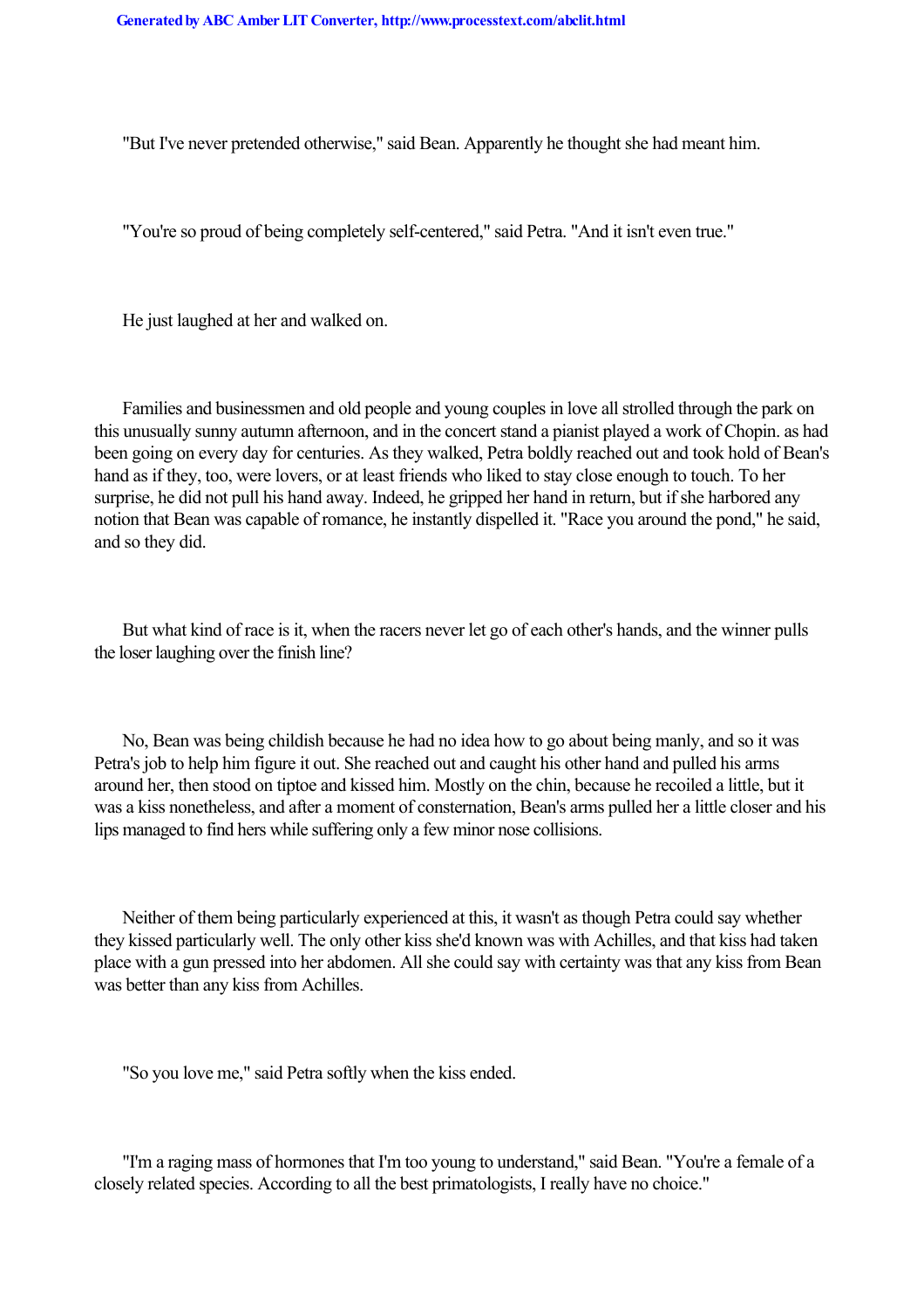"That's nice," she said, reaching her arms around his back.

"It's not nice at all," said Bean. "I have no business kissing anybody."

"I asked for it," she said.

"I'm not having children."

"That's the best plan," she said. "I'll have them for you."

"You know what I meant," said Bean.

"It isn't done by kissing, so you're safe so far."

 He groaned impatiently and pulled away from her, paced irritably in a circle, and then came right back to her and kissed her again. "I've wanted to do that practically the whole time we've been traveling together"

 "I could tell," she said. "From the way you never gave even the tiniest sign that you knew I existed, except as an annoyance."

 "I've always had a problem with being too emotionally demonstrative." He held her again. An elderly couple passed by. The man looked disapproving, as if he thought these foolish young people should find a more private place for their kissing and hugging. But the old woman, her white hair held severely by a head scart gave him a wink, as if to say, Good for you, young fellow, young girls should be kissed thoroughly and often.

In fact, he was so sure that was what she meant to say that he quoted the words to Petra.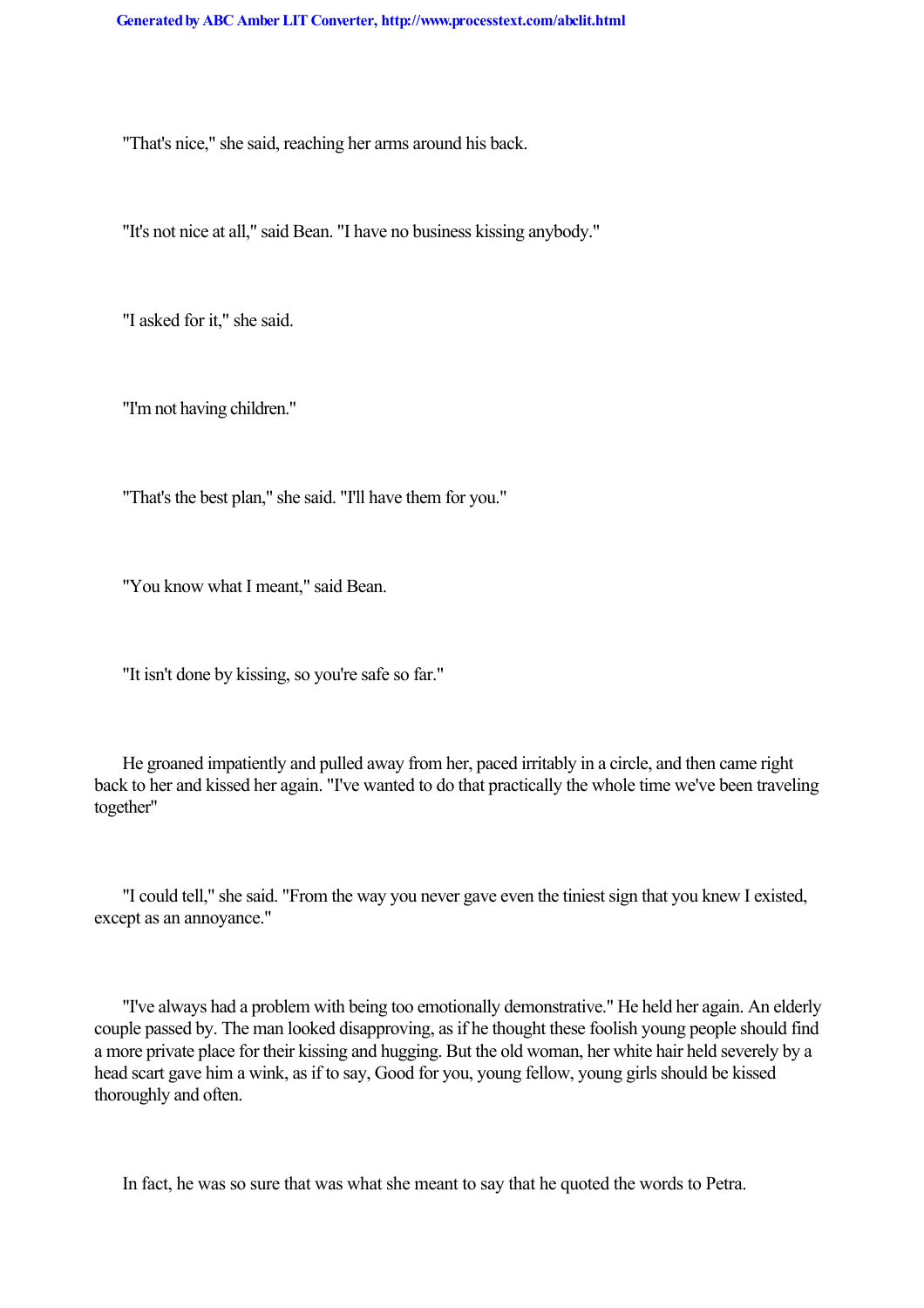"So you're actually performing a public service," said Petra.

"To the great amusement of the public," said Bean.

A voice came from behind them. "And I assure you the public is amused."

Petra and Bean both turned to see who it was.

 A young man, but most definitely not Polish. From the look of him, he should be Burmese or perhaps Thai, certainly from somewhere around the South China Sea. He had to be younger than Petra, even taking into account the way that people from Southeast Asia seemed always to look far younger than their years. Yet he wore the suit and tie of an old-fashioned businessman.

 There was something about him-something in the cockiness of his stance, the amused way that he took for granted that he had a right to stand within the circle of their companionship and tease them about something as private as a public kiss-that told Petra that he had to be from Battle School.

But Bean knew more about him than that. "Ambul," he said.

Ambul saluted in that half-sloppy, half-exaggerated style of a Battle School brat, and answered, "Sir"

 "I gave you an assignment once," said Bean. "To take a certain launchie and help him figure out how to use his flash suit."

 "Which I carried out perfectly," said Ambul. "He was so funny the first time I froze him in the battle room, I had to laugh."

"I can't believe he hasn't killed you by now," said Bean.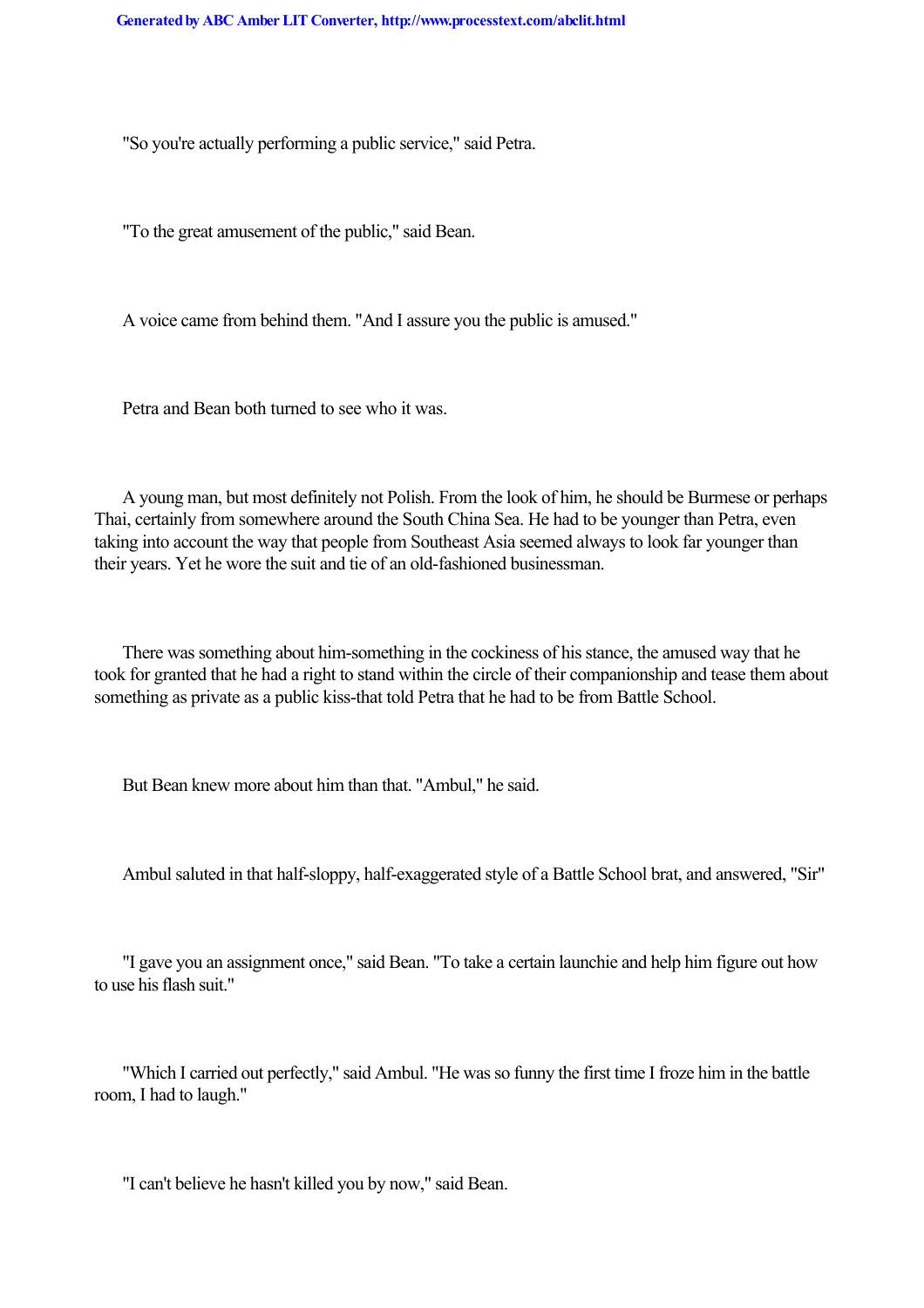"My uselessness to the Thai government saved me.

"My fault, I fear," said Bean.

"Saved my life, I think," said Ambul.

"Hi, I'm Petra," said Petra irritably.

Ambul laughed and shook her hand. "Sorry," he said.

"Ambul. I know who you are, and I assumed Bean would have told you who I was.

"I didn't think you were coming," said Bean.

 "I don't answer emails," said Ambul. "Except by showing up and seeing if the email was really from the person it's supposed to be from."

 "Oh," said Petra, putting things together. "You must be the soldier in Bean's army who was assigned to show Achilles around."

 "Only he didn't have the foresight to push Achilles out an airlock without a suit," said Bean. "Which I think shows a shameful lack of initiative on his part."

 "Bean notified me as soon as he found out Achilles was on the loose. He figured there was no chance I wasn't on Achilles's hit list. Saved my life."

"So Achilles made a try?" asked Bean.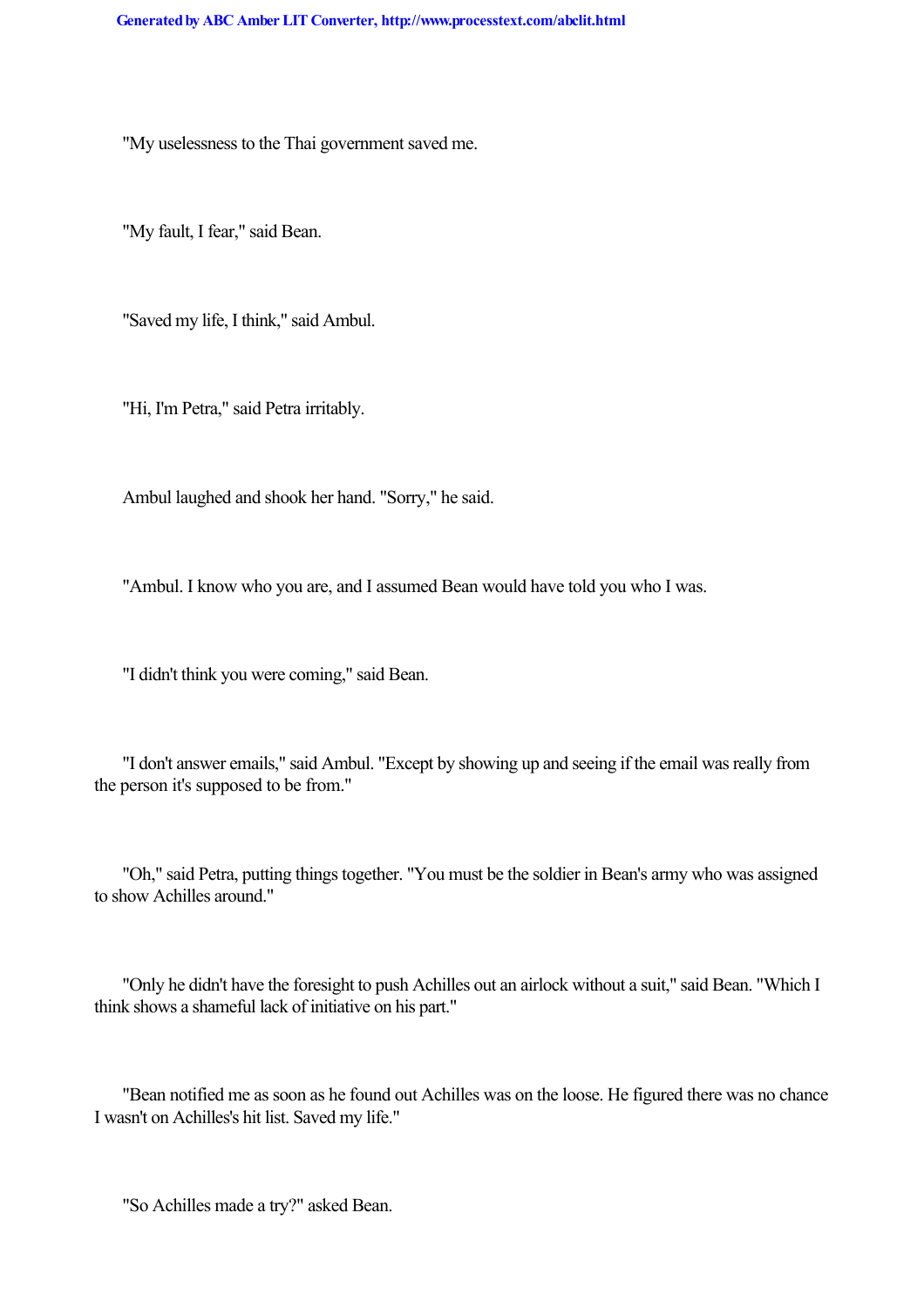They were away from the path now, out in the open, standing on the broad lawn stretching away from the lake where the pianist played. Only the faintest sound of the amplified Chopin reached them here.

"Let's just say that I've had to keep moving," said Ambul.

"Is that why you weren't in Thailand when the Chinese invaded?" asked Petra.

 "No," said Ambul. "No, I left Thailand almost as soon as I came home. You see, I was not like most Battle School graduates. I was in the worst army in the history of the battle room."

"My army," said Bean.

"Oh, come on," said Petra. "You only played, what, five games?"

 "We never won a single one," said Bean. "I was working on training my men and experimenting with combat techniques and-oh, yes, staying alive with Achilles in Battle School with us."

 "So they discontinued Battle School, Bean got promoted to Ender's jeesh, and his soldiers got sent back to Earth with the only perfect no-win record in the history of Battle School. All the other Thais from Battle School were given important places in the military establishment. But, oddly enough, they just couldn't find a thing for me to do except go to public school."

"But that's simply stupid," said Petra. "What were they thinking?"

 "It kept me nice and obscure," said Ambul. "It gave my family the freedom to travel out of the country and take me with them- there are advantages to not being perceived as a valuable national resource."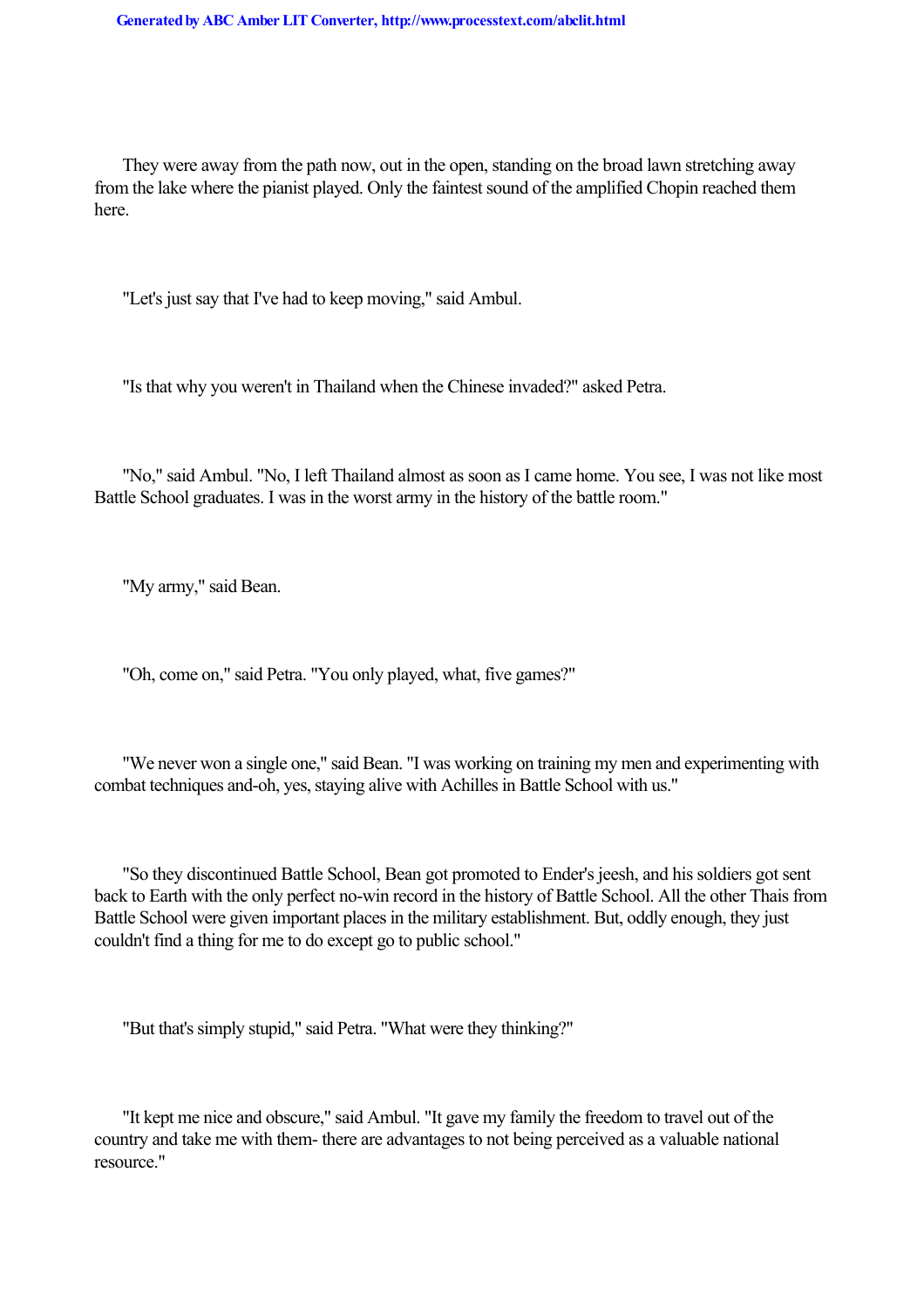"So you weren't in Thailand when it fell."

 "Studying in London," said Ambul. "Which made it almost convenient to hop over the North Sea and zip over to Warsaw for a clandestine meeting."

"Sorry," said Bean. "I offered to pay your way."

 "The letter might not have been from you," said Ambul. "And whoever sent it, if I let them buy my tickets, they'd know which planes I was on.

"He sounds as paranoid as we are," said Petra.

 "Same enemy." said Ambul. "So, Bean, sir; you sent for me, and here I am. Need a witness for your wedding? Or an adult to sign permission forms for you?"

 "What I need," said Bean, "is a secure base of operations, independent of any nation or bloc or alliance."

 "I suggest you find a nice asteroid somewhere," said Ambul. "The world is pretty well divided up these days."

 "I need people I can trust absolutely," said Bean. "Because at any time we may find ourselves fighting against the Hegemony."

Ambul looked at him in surprise. "I thought you were commander of Peter Wiggin's little army."

"I was. Now I don't even command a decent hand of pinochle,[?]" said Bean.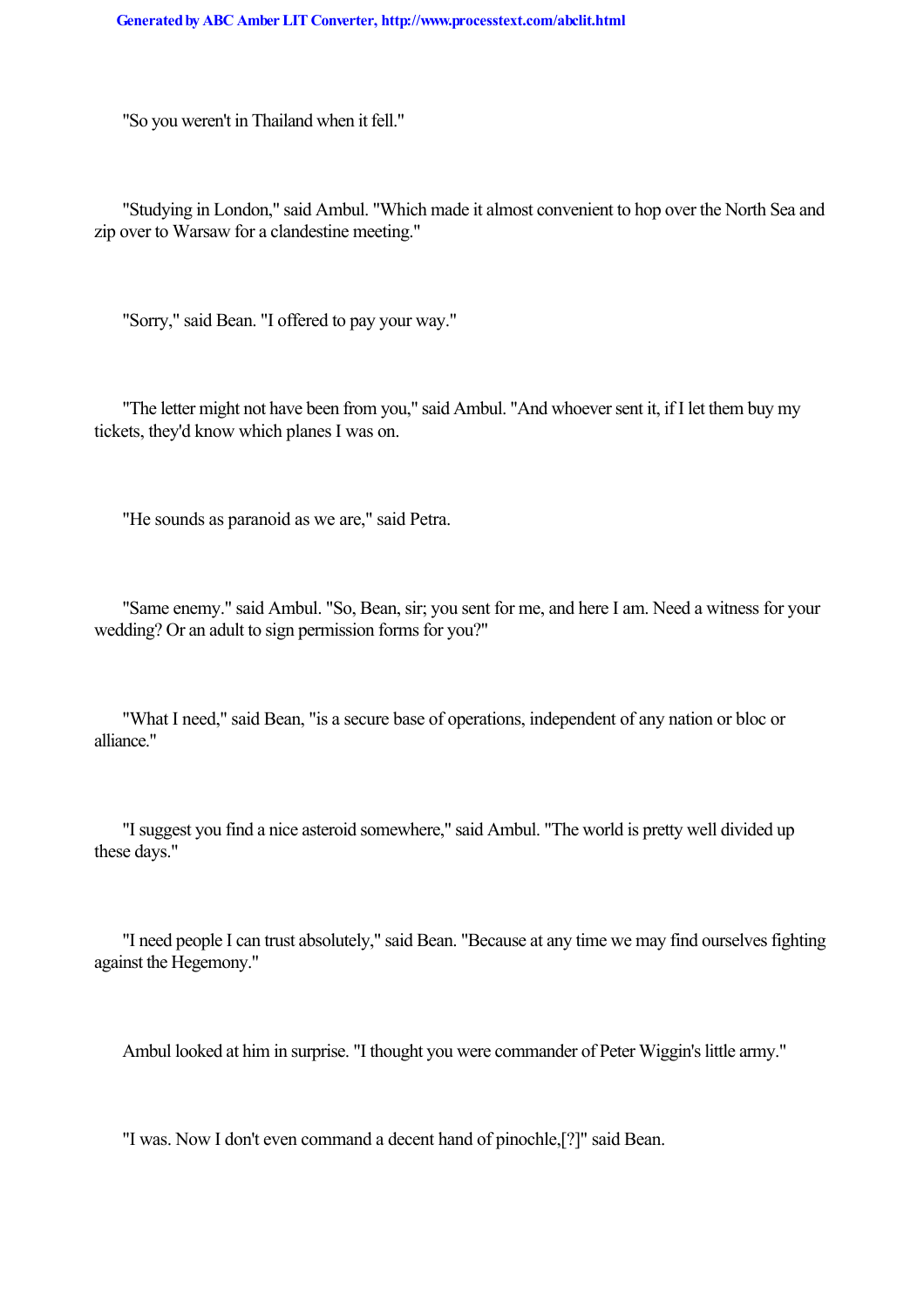"He does have a first-rate executive officer," said Petra. "Me."

 "Ah," said Ambul. "Now I understand why you called on me. You two officers need somebody who'll salute you."

 Bean sighed. "I'd appoint you king of Caledonia if I could, but the only position I can actually offer anybody is friend. And I'm a dangerous friend to have, these days."

 "So the rumors are true," said Ambul. Petra figured it was about time he put together the information he was gleaning from this conversation. "Achilles is with the Hegemony."

"Peter hoisted him out of China, on his way to prison camp." said Bean.

"Got to give the Chinese credit, they're no eemos, they knew when to get rid of him."

 "Not really," said Petra. "They were only sending him into internal exile, and in a low-security caravan at that. Practically invited rescue.

"And you wouldn't do it?" asked Ambul. "That's how you got fired?"

 "No," said Bean. "Wiggin pulled me off the mission at the last minute. Gave sealed orders to Suriyawong and didn't tell me what they were till he had already left. Whereupon I resigned and went into hiding."

"Taking your girltoy with you." said Ambul.

"Actually, Peter sent me along to keep him under very close surveillance," said Petra.

"You seem to be the right person for the job," said Ambul.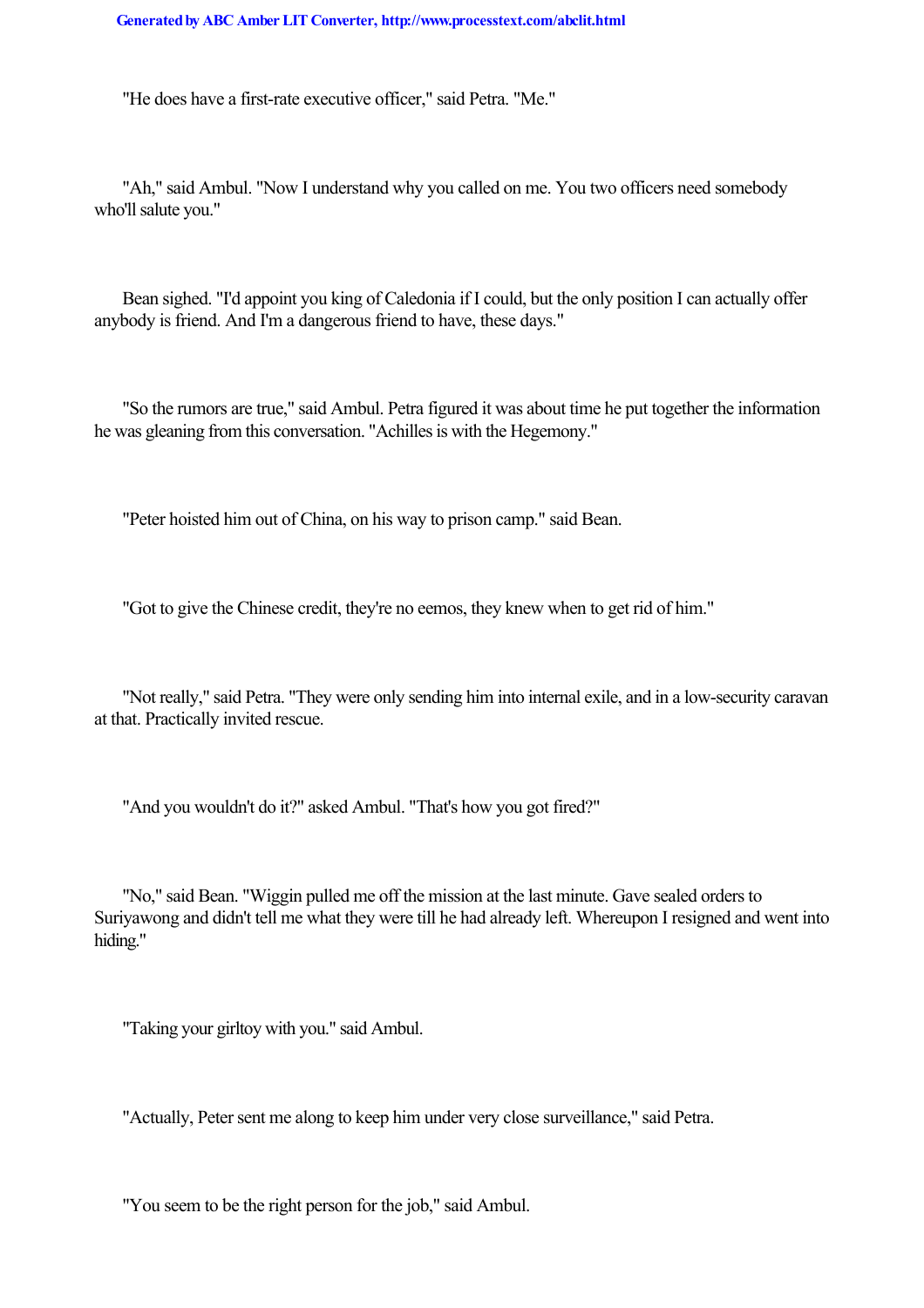"She's not that good," said Bean. "I've come close to noticing her several times."

"So," said Ambul. "Suri went ahead and hoisted Achilles out of China."

"Of all the missions to execute flawlessly," said Bean, "Suri had to pick that one."

"I, on the other hand," said Ainbul, "was never one to obey an order if I thought it was stupid."

 "That's why I want you to join my completely hopeless operation," said Bean. "If you get killed, I'll know it's your own fault, and not because you were obeying my orders."

 "I'll need fedda,[?]" said Ambul. "My family isn't rich. And technically I'm still a kid. Speaking of which, how the hell did you get so much taller than me?"

"Steroids," said Bean.

"And I stretch him on a rack every night," said Petra.

"For his own good, I'm sure," said Ambul.

"My mother told me," said Petra, "that Bean is the kind of boy who has to grow on you."

Bean playfully covered her mouth. "Pay no attention to the girl, she's besotted with love."

"You two should get married," said Ambul.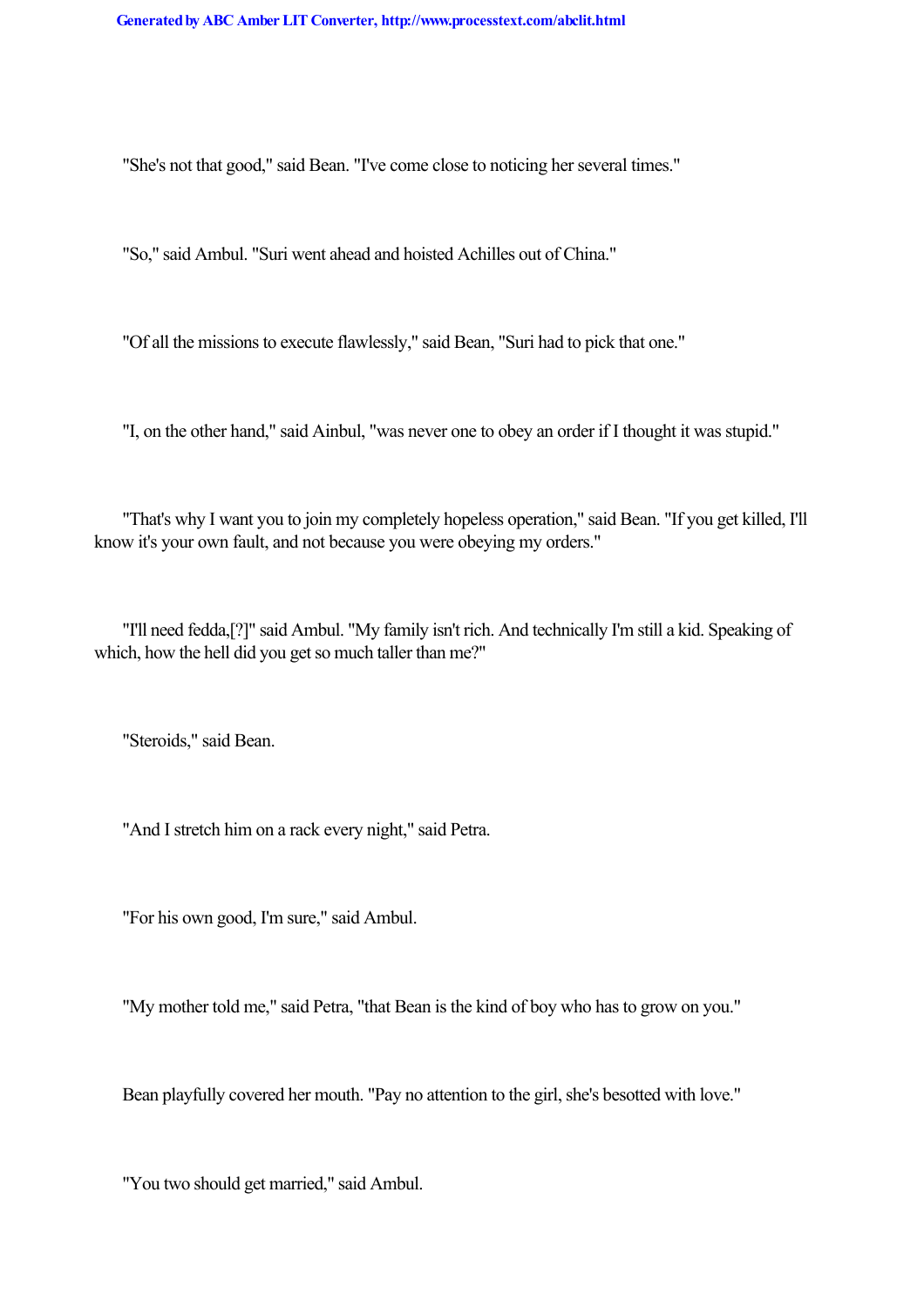"When I turn thirty," said Bean.

Which, Petra knew, meant never.

 They had already been out in the open longer than Bean had ever allowed since they'd gone into hiding. As Bean started telling Ambul what he wanted him to do, they began to walk toward the nearest exit from the park.

 It was a simple enough assignment-go to Damascus, the headquarters of the Muslim League, and get a meeting with Alai, one of Ender's closest friends and a member of Ender's jeesh.

"Oh," said Ambul. "I thought you wanted me to do something possible."

"I can't get any email to him," said Bean.

 "Because as far as I know he's been completely incommunicado ever since the Russians released him, that time when Achilles kidnapped everybody," said Ambul.

Bean seemed surprised. "You know this because..."

 "Since my parents took me into hiding," said Ambul, "I've been tapping every connection I could get, trying to get information about what was happening. I'm good at networking, Bean[?]. Making and keeping friends. I would have been a good commander, if they hadn't canceled Battle School out from under me.

"So you already know Alai?" said Petra. "Toguro."[?]

"But like I said," Ambul repeated, "he's completely incommunicado."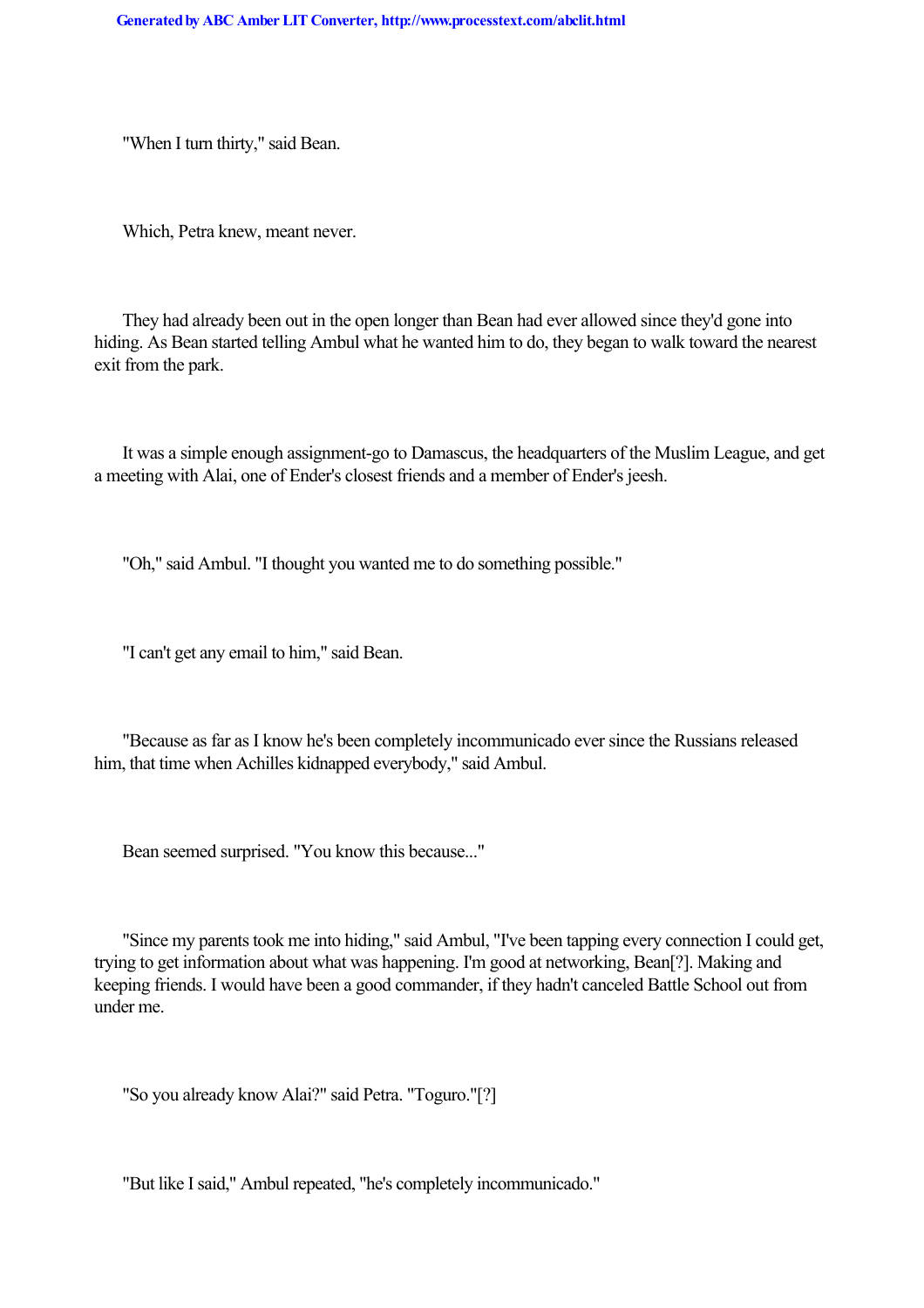"Ambul, I need his help," said Bean. "I need the shelter of the Muslim League. It's one of the few places on Earth that isn't susceptible to either Chinese pressure or Hegemony wheedling."

"E[?]," said Ambul, "and they achieve that by not letting any nonMuslims within the circle."

"I don't want to be in the circle. I don't want to know their secrets."

 "Yes you do," said Ambul. "Because if you aren't, if you don't have their complete trust, you'll have no power to do anything at all within their borders. Non-Muslims are officially completely free, but in practical terms, they can't do anything but shop and play tourist."

"Then I'll convert," said Bean.

 "Don't even joke about it," said Ambul. "They take their religion very seriously, and to speak of converting as a joke-"

"Ambul, we know that," said Petra. "I'm a friend of Alai's, too, but you notice Bean didn't send me."

 Ambul laughed. "You can't mean that the Muslims would lose respect for Alai if he let a woman influence him! The full equality of the sexes is one of the six points that ended the Third Great Jihad."

"You mean the Fifth World War?" asked Bean.

"The War for Universal Liberty," said Petra. "That's what they called it in Armenian schools."

"That's because Armenia is bigoted against Muslims," said Ambul.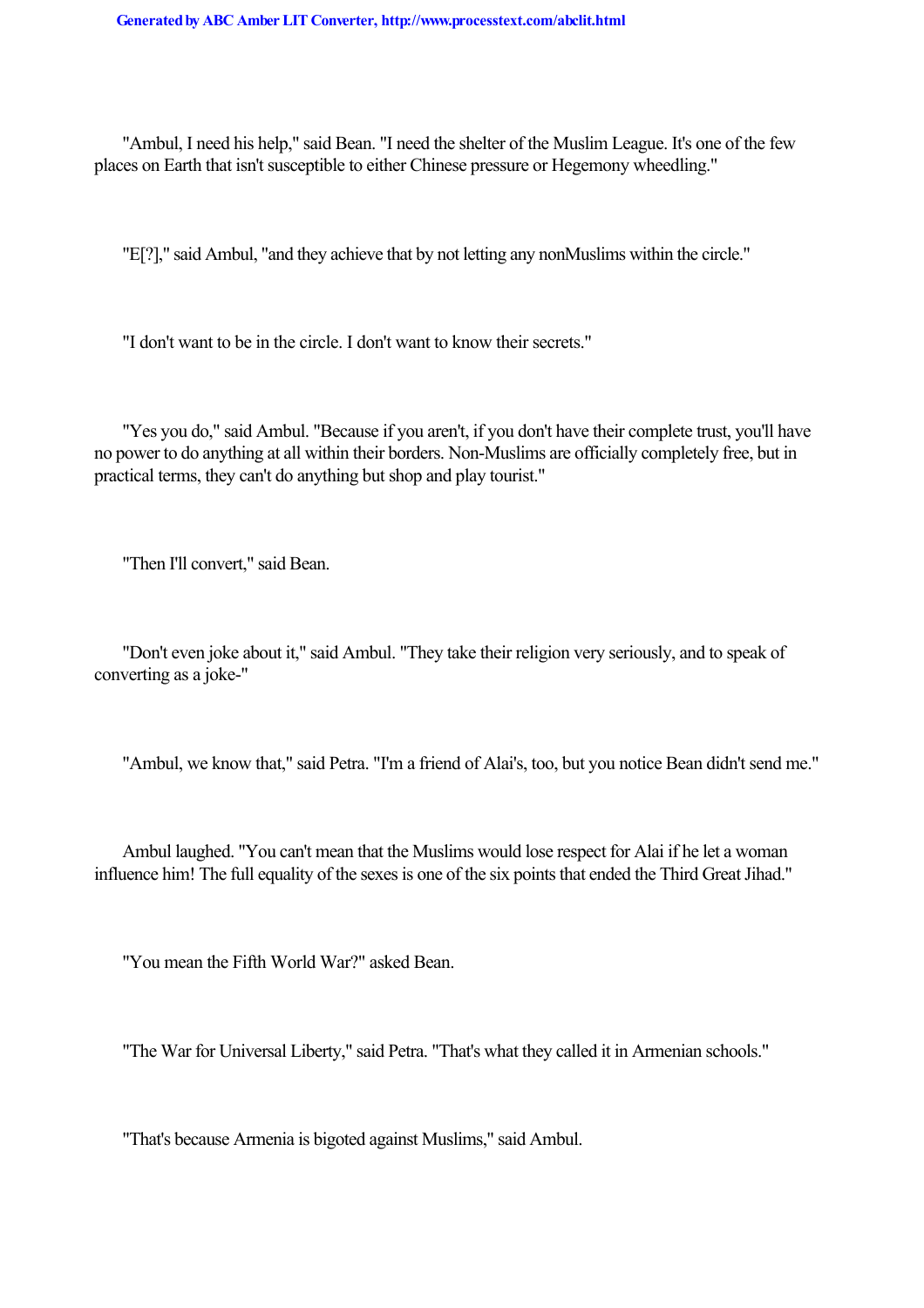"The only nation of bigots left on Earth," said Petra ruefully.

"Listen, Ambul, if it's impossible to get to Alai," said Bean, "I'll just find something else."

"I didn't say it was impossible," said Ambul.

"Actually, that's exactly what you said," Petra said.

"But I'm a Battle Schooler," said Ambul. "We had classes in doing the impossible. I got A's."

 Bean grinned. "Yes, but you didn't graduate from Battle School, did you, so what chance do you have?"

"Who knew that being assigned to your army in school would ruin my entire life?" said Ambul.

 "Oh, stop whining," said Petra. "If you'd been a top graduate, now you 'd be in a Chinese reeducation camp.

"See?" said Ambul. "I'm missing out on all the character-building experiences."

Bean handed him a slip of paper. "Go there and you'll find the identity stuff you need."

"Complete with holographic ID?" asked Ambul doubtfully.

"It'll adjust to you the first time you use it. Instructions are with it. I've used these before."

"Who does stuff like that?" asked Ambul. "The Hegemony?"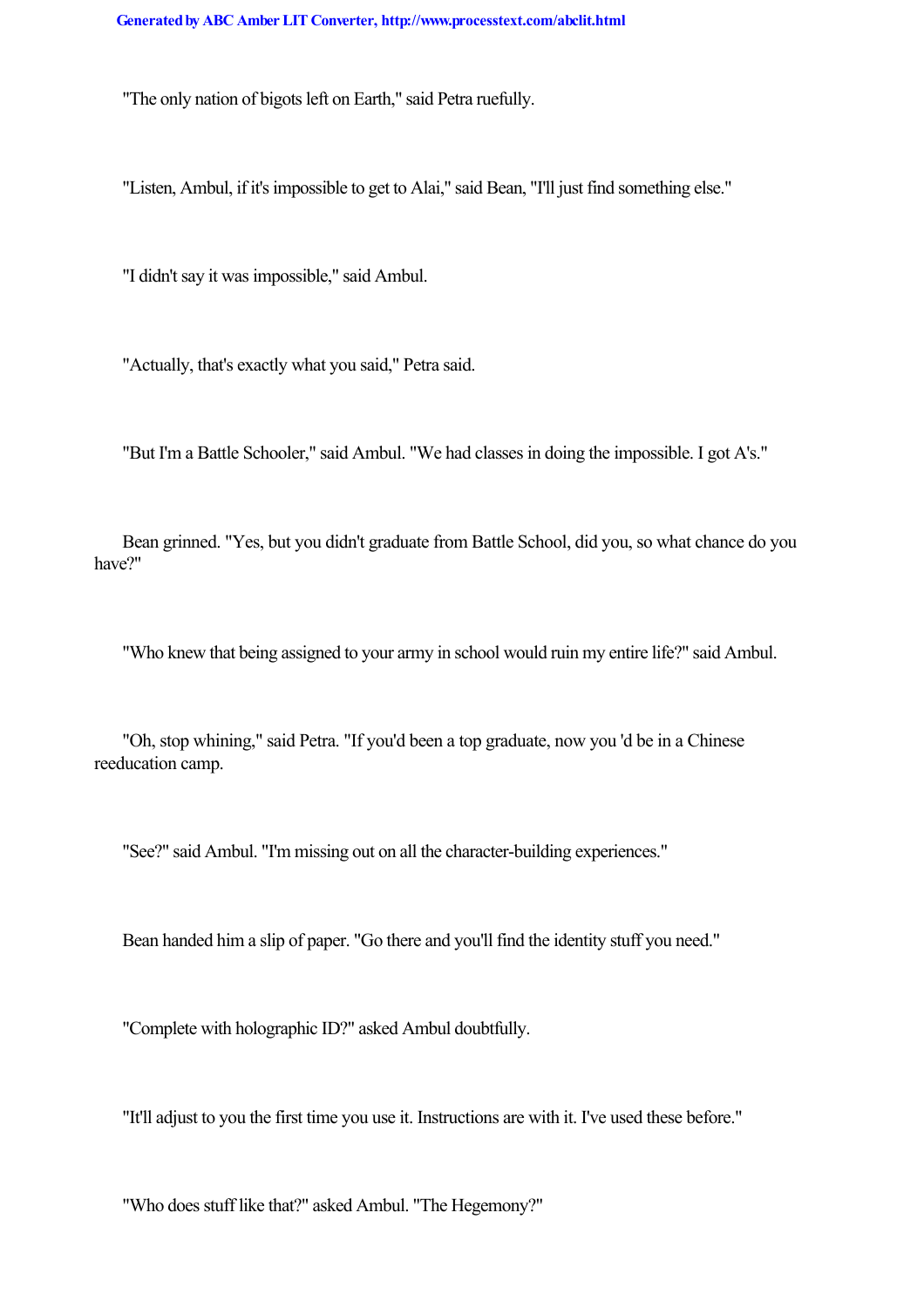"The Vatican," said Bean. "These are leftovers from my days with one of their operatives."

"All right," said Ambul.

"It'll get you to Damascus, but it won't get you to Alai. You'll need your real identity for that."

"No, I'll need an angel walking before me and a letter of introduction from Mohammed himself."

"The Vatican has those," said Petra. "But they only give them to their top people."

Ambul laughed, and so did Bean, but the air was thick with tension.

"I'm asking you for a lot," said Bean.

"And I don't owe you much," said Ambul.

 "You don't owe me anything," said Bean, "and if you did, I wouldn't try to collect it. You know why I asked you, and I know why you're doing it."

 Petra knew, too. Bean asked him because he knew Ambul could do it if anyone could. And Ambul was doing it because he knew that if there was to be any hope of stopping Achilles from uniting the world under his rule, it would probably depend on Bean.

"I'm so glad we came to this park," said Petra to Bean. "So romantic."

"Bean knows how to show a girl a good time," said Ambul. He spread his arms wide. "Take a good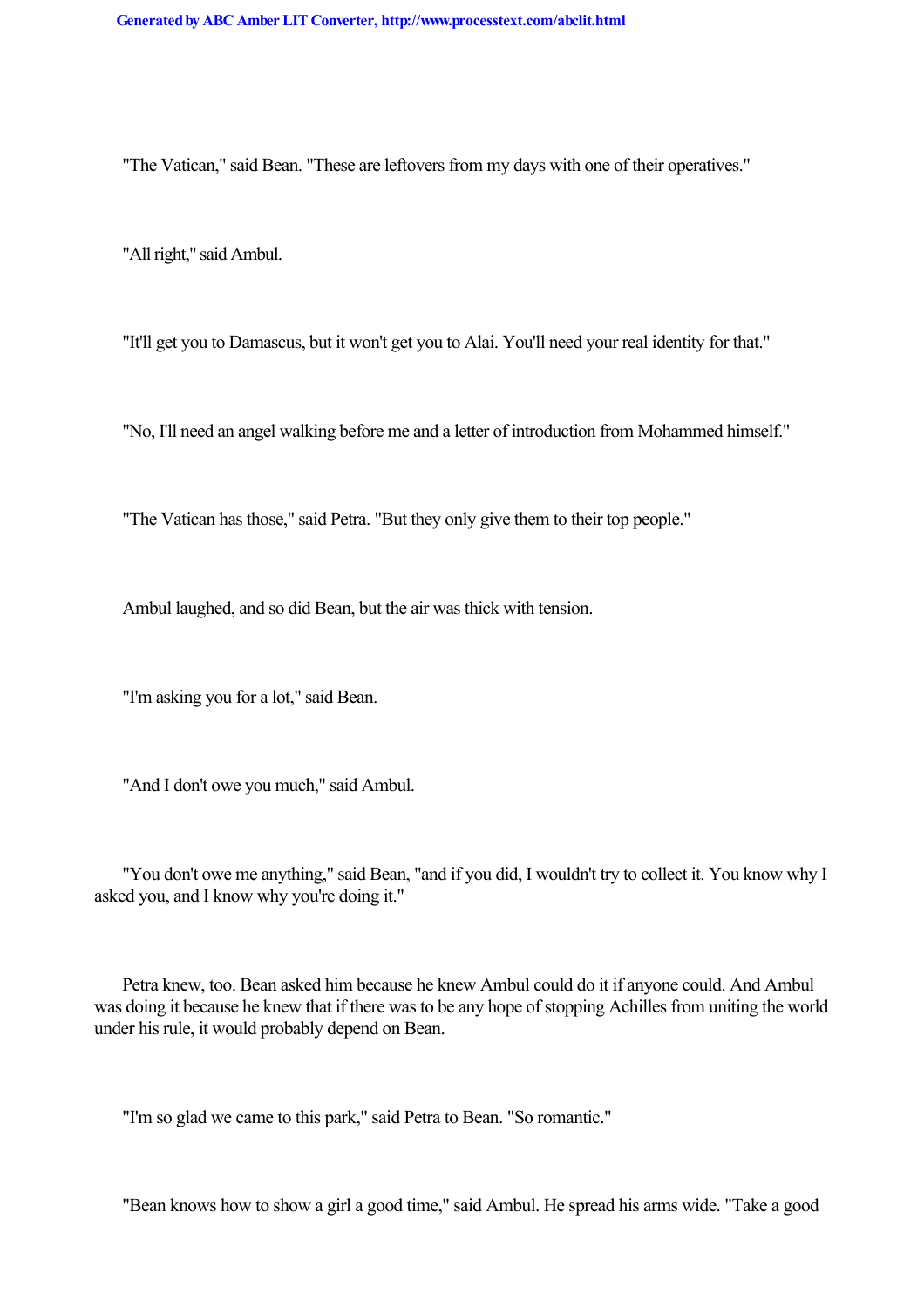look. I'm it."

And then he was gone.

Petra reached out and took Bean's hand again.

"Satisfied?" asked Bean.

"More or less," said Petra. "At least you did something."

"I've been doing something all along."

"I know," said Petra.

"In fact," said Bean, "you're the one who just goes online to shop."

 She chuckled. "Here we are in this beautiful park. Where they keep alive the memory of a great man. A man who gave unforgettable music to the world. What will your memorial be?"

 "Maybe two statues. Before and after. Little Bean who fought in Ender's jeesh. Big Julian who brought down Achilles."

"I like that," said Petra. "But I have a better idea."

"Name a colony planet after me?"

"How about this-they have a whole planet populated by your descendants."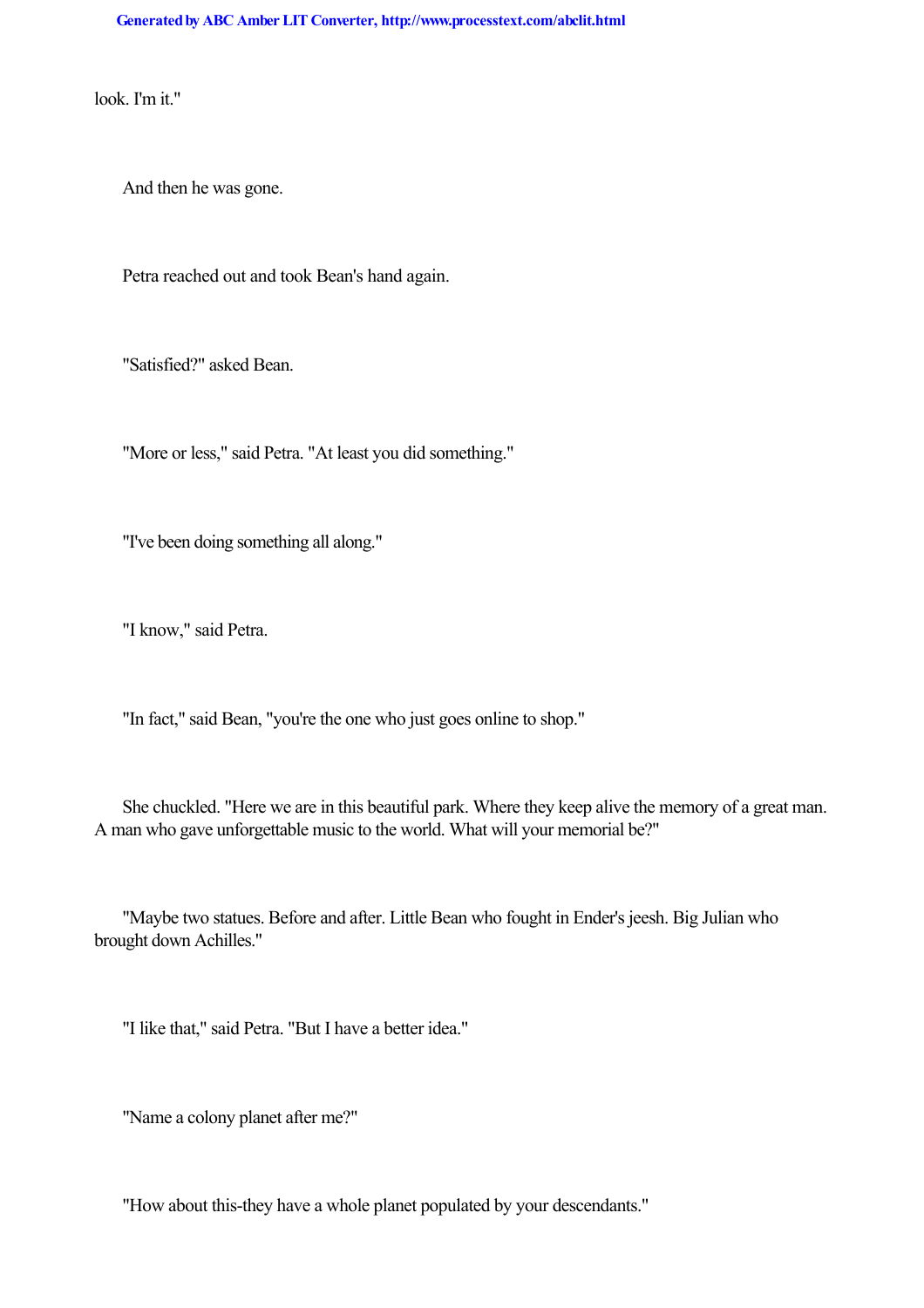Bean's expression soured and he shook his head. "Why? To make war against them? A race of brilliant people who breed as fast as they can because they're going to die before they're twenty. And every one of them curses the name of their ancestor because he didn't end this travesty with his own death"

"It's not a travesty," said Petra. "And what makes you think your... difference will breed true?"

 "You're right," said Bean, "if I marry a long-lived stupid short girl like you, my progeny should average out to a bunch of average minds who live to be seventy and grow to be six feet tall."

"Do you want to know what I've been doing?" said Petra.

"Not shopping."

"I've been talking to Sister Carlotta."

He stiffened, looked away from her.

 "I've been walking down the paths of her life," said Petra. "Talking to people she knew. Seeing what she saw. Learning what she learned."

"I don't want to know," said Bean.

"Why not? She loved you. Once she found you, she lived for you.

 "I know that," said Bean. "And she died for me. Because I was stupid and careless. I didn't even need her to come, I just thought I did for a little while and by the time I found out I didn't, she was already in the air, already heading for the missile that killed her."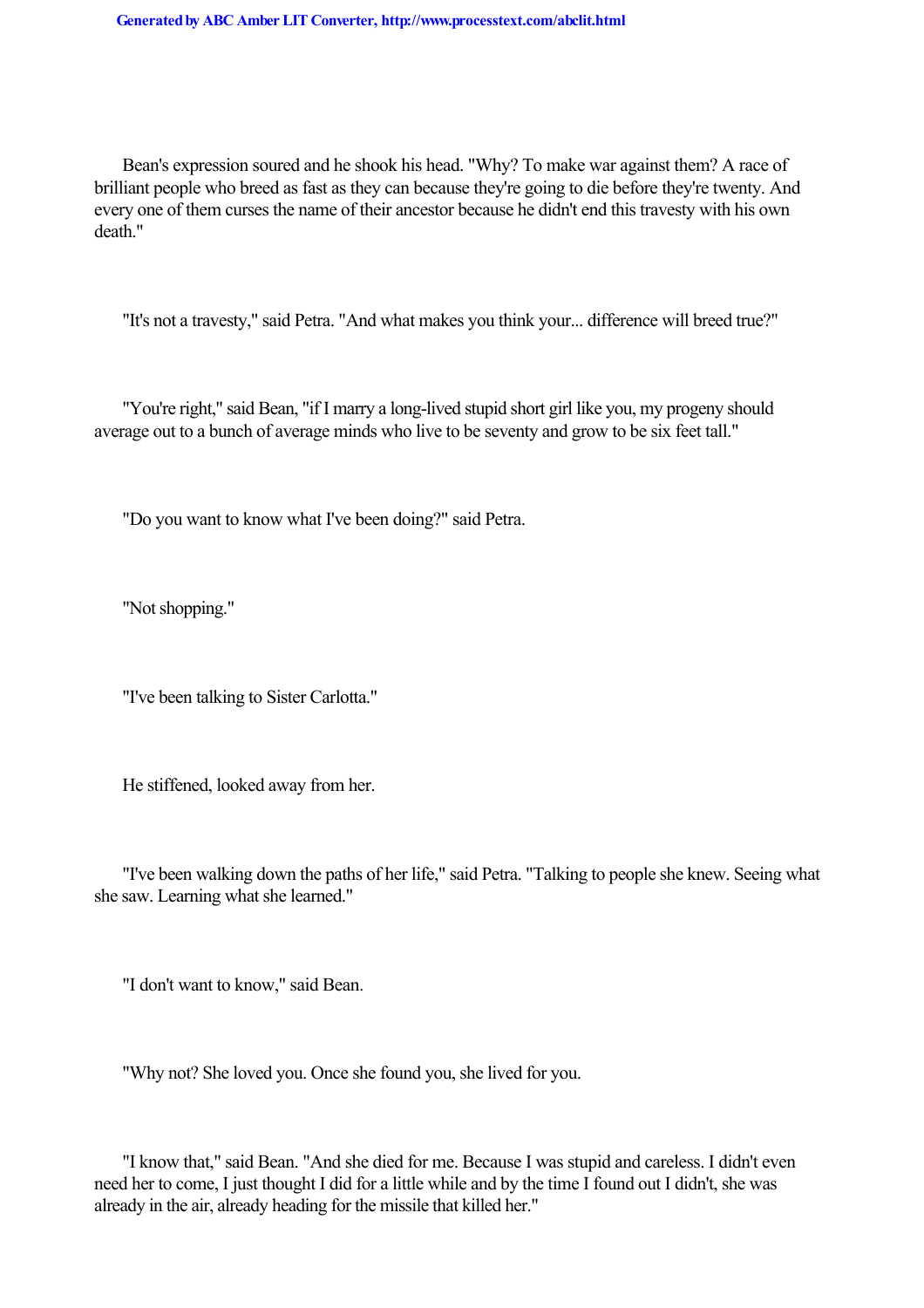"There's somewhere I want us to go," said Petra. "While we're waiting for Ambul to pull off his miracle."

 "Listen," said Bean, "Sister Carlotta already told me how to get in touch with the scientists who were studying me. Every now and then I write to them and they tell me how soon they estimate my death will come and how exciting it is, all the progress they're making in understanding human development and all kinds of other [?]kuso because of my body and all the little cultures they've got, keeping my tissues alive. Petra. when you think about it, I'm immortal. Those tissues will be alive in labs all over the world for a thousand years after I'm dead. That's one of the benefits of being completely weird."

"I'm not talking about them," said Petra.

"What, then? Where do you want to go?"

 "Anton," she said. "The one who found the key, Anton's Key. The genetic change that resulted in you."

"He's still alive?"

 "He's not only alive, he's free. War's over. Not that he's able to do serious research now. The psychological blocks aren't really removable. He has a hard time talking about... well, at least writing about what happened to you."

"So why bother him?"

"Got anything better to do?"

"I've always got something better to do than go to Romania."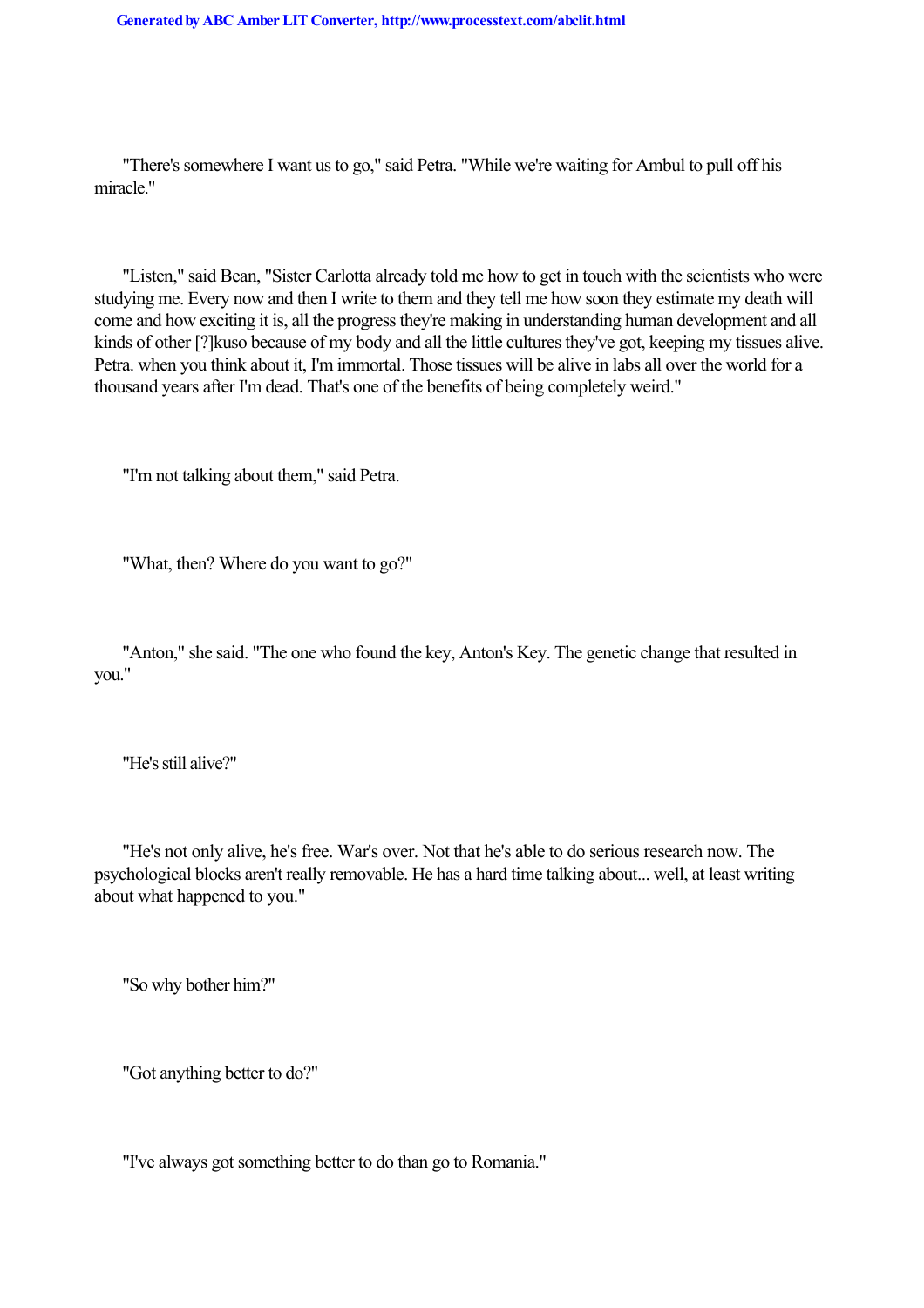"But he doesn't live there," said Petra. "He's in Catalunya."

"You're kidding."

"Sister Carlotta's homeland. The town of Matard."

"Why did he go there?" asked Bean.

 "Excellent weather," said Petra. "Nights on the rambla. Tapas with friends. The gentle sea lapping the shore. The hot African wind. The breakers of the winter sea. The memory of Columbus coming to visit the king of Aragon."

"That was Barcelona."

 "Well, he talked about seeing the place. And a garden designed by Gaudi. Things he loves to look at. I think he goes from place to place. I think he's very curious about you."

"So is Achilles," said Bean.

 "I think that even though he's no longer on the cuffing edge of science, there are things he knows that he was never able to tell."

"And still can't."

 "It hurts him to say it. But that doesn't mean he couldn't say it, once, to the person who most needs to know."

"And that is?"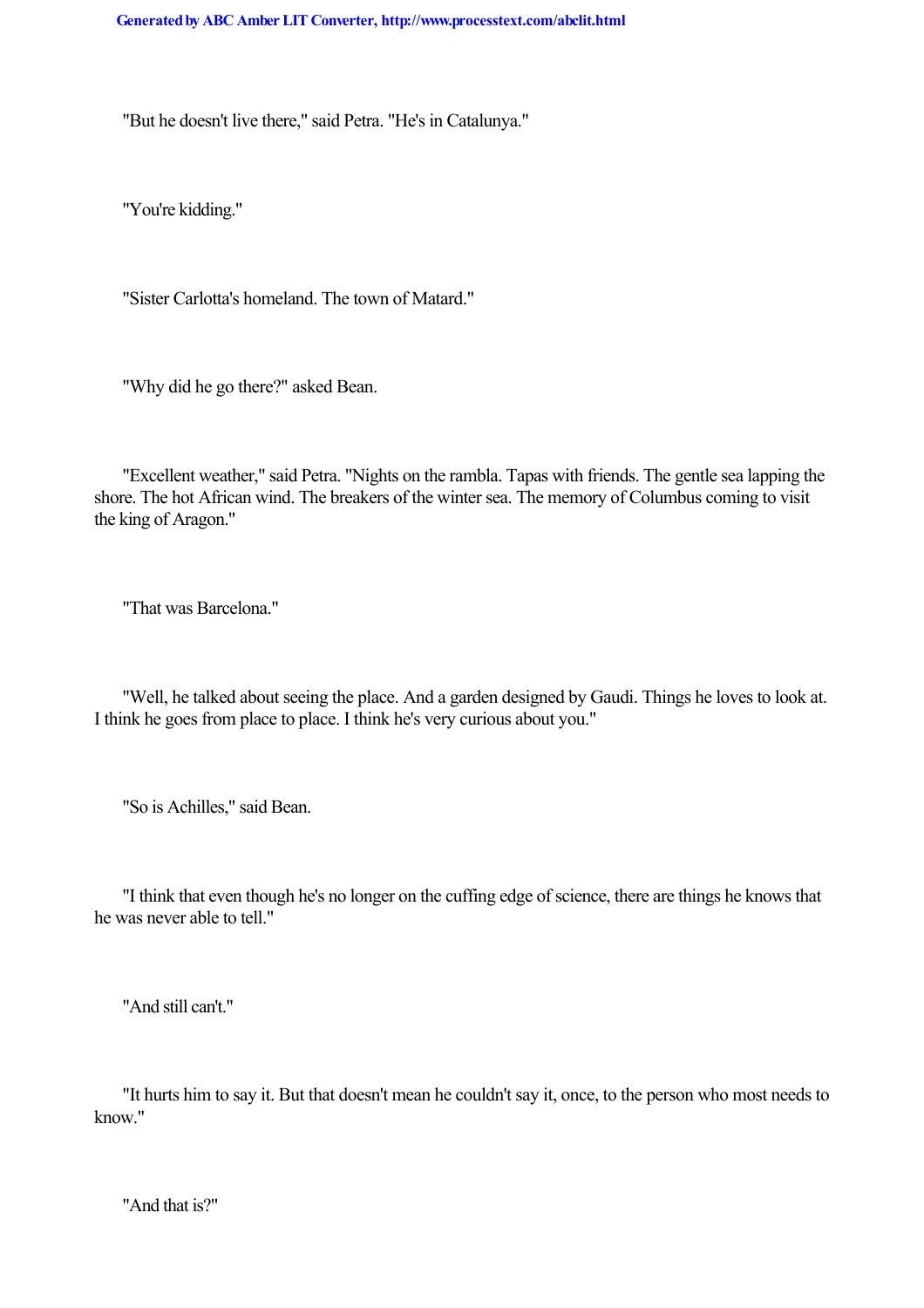"Me," said Petra.

Bean laughed. "Not me?"

 "You don't need to know," said Petra. "You've decided to die. But I need to know, because I want our children to live."

"Petra," said Bean. "I'm not going to have any children. Ever"

"Fortunately," said Petra, "the man never does."

 She doubted she could ever persuade Bean to change his mind. With luck, though, the uncontrollable desires of the adolescent male might accomplish what reasonable discussion never could. Despite what he thought, Bean was human; and no matter what species he belonged to, he was definitely a mammal. His mind might say no, but his body would shout yes much louder.

 Of course, if there was any adolescent male who could resist his need to mate, it was Bean. It was one of the reasons she loved him, because he was the strongest man she had ever known. With the possible exception of Ender Wiggin, and Ender Wiggin was gone forever.

She kissed Bean again, and this time they were both somewhat better at it.

CHAPTER FIVE

STONES IN THE ROAD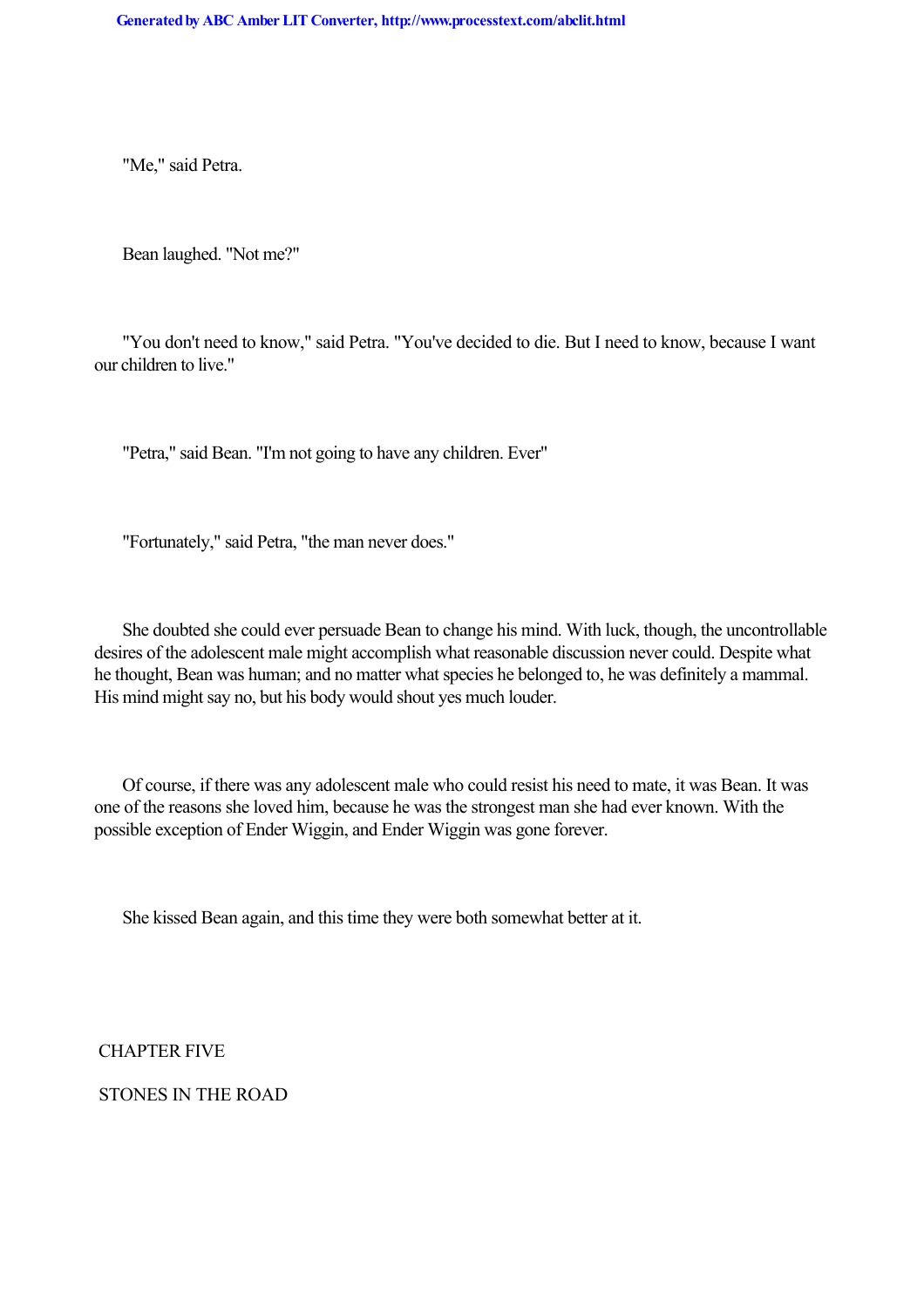From:PW

To: TW

Re: What are you doing?

What is this housekeeper thing about? I'm not letting you take a job in the Hegemony, certainly not as a housekeeper. Are you tying to shame me, making it look like (a) I have my mother on the payroll and (b) I have my mother working For me as a menial? You already refused the opportunity I wanted you to take.

From:TW

To: PW

Re: a serpent's tooth

 You are always so thoughtful, giving me such interesting things to do. Touring the colony worlds. Staring at the walls of my nicely air-conditioned apartment. You do remember that your birth was not parthenogenetic. You are the only person on God's green earth who thinks I'm too stupid to be anything but a burden around your neck. But please don't imagine that I'm criticizing you. I am the image of a perfect, dating mother I know how well that plays on the vids. When Virlomi got Suriyawong's message, she understood at once the danger she was in. But she was almost glad of having a reason to leave the Hegemon's compound.

 She had been thinking about going for some time, and Suriyawong himself was the reason. His infatuation with her had become too sad for her to stay much longer.

 She liked him, of course, and was grateful to him-he was the one who had truly understood, without being told, how to play the scene so that she could escape from india under the guns of soldiers who would most certainly have shot down the Hegemony helicopters. He was smart and funny and good, and she admired the way he worked with Bean in commanding their fiercely loyal troops, conducting raid after raid with few casualties and, so far, no loss of life.

 Suriyawong had everything Battle School was designed to give its students. He was bold, resourceful, quick, brave, smart, ruthless and yet compassionate. And he saw the world through similar eyes, compared to the westerners who otherwise seemed to have the Hegemon's ear.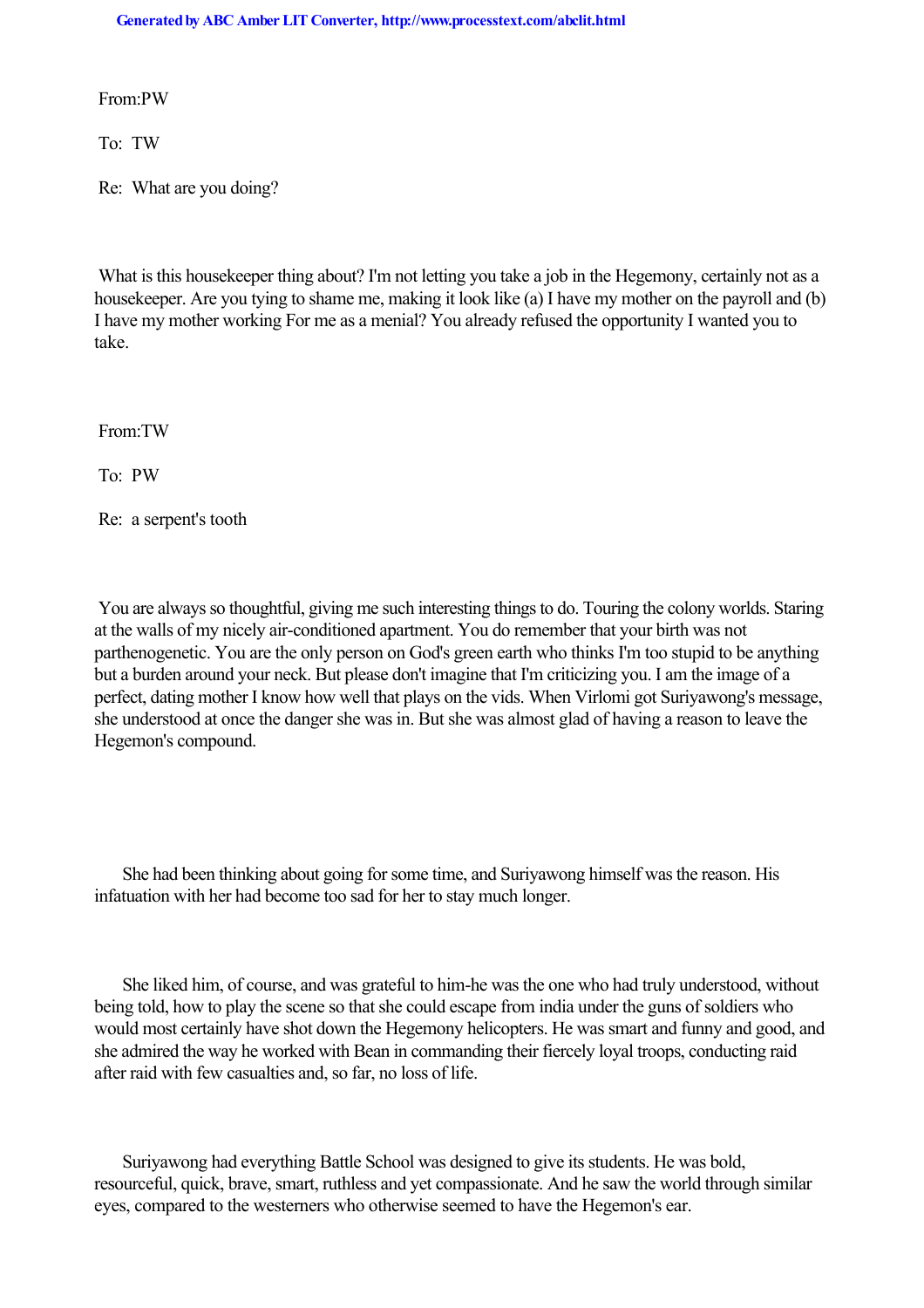But somehow he had also fallen in love with her. She liked him too well to shame him by rebuffing advances he had never made, yet she could not love him. He was too young for her, too ... what? Too intense about his tasks. Too eager to please. Too Annoying.

 There it was. His devotion irritated her. His constant attention. His eyes on her every move. His praise for her mostly trivial achievements.

 No, she had to be fair. She was annoyed at everyone, and not because they did anything wrong, but because she was out of her place. She was not a soldier. A strategist, yes, even a leader, but not in combat. There was no one in Ribeirao Preto who was likely to follow her, and nowhere that she wanted to lead them.

 How could she fall in love with Suriyawong? He was happy in the life he had, and she was miserable. Anything that made her happier would make him less happy. What future was there in that?

 He loved her, and so he thought of her on the way back from China with Achilles and warned her to be gone before he returned. It was a noble gesture on his part, and so she was grateful to him all over again. Grateful that he had quite possibly saved her life.

And grateful that she wouldn't have to see him again.

 By the time Graff arrived to pull people out of Ribeirao Preto, she was gone. She never heard the offer to go into the protection of the Ministry of Colonization. But even if she had, she would not have gone.

 There was, in fact, only one place she would even think of going. It was where she had been longing to go for months. The Hegemony was fighting China from the outside, but had no use for her. So she would go to India, and do what she could from inside her occupied country.

 Her path was a fairly direct one. From Brazil to Indonesia, where she connected with Indian expatriates and obtained a new identity and Sri Lankan papers. Then to Sri Lanka itselt where she persuaded a fishing boat captain to put her ashore on the southeastern coast of India. The Chinese simply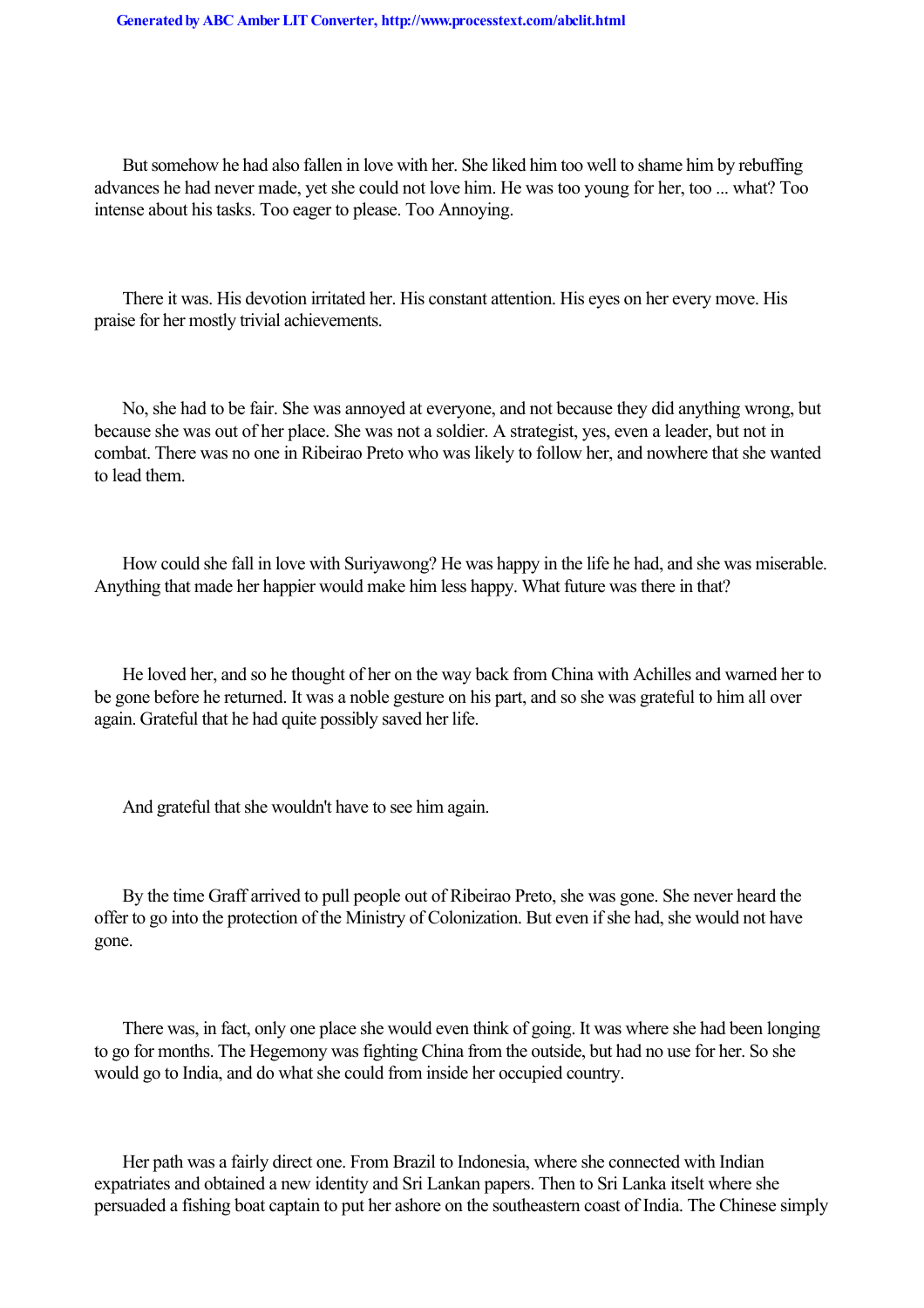didn't have enough of a fleet to patrol the shores of India, so the coasts leaked in both directions.

 Virlomi was of Dravidian ancestry, darker-skinned than the Aryans of the north. She fit in well in this countryside. She wore clothing that was simple and poor, because everyone's was; but she also kept it clean, so she would not look like a vagabond or beggar. In fact, however, she was a beggar, for she had no vast reserves of funds and they would not have helped her anyway. In the great cities of India there were millions of connections to the nets, thousands of kiosks where bank accounts could be accessed. But in the countryside, in the villages-in other words, in India-such things were rare. For this simple-looking girl to use them would call attention to her, and soon there would be Chinese soldiers looking for her, full of questions.

 So she went to the well or the market of each village she entered, struck up conversations with other women, and soon found herself befriended and taken in. In the cities, she would have had to be wary of quislings and informers, but she freely trusted the common people, for they knew nothing of strategic importance, and therefore the Chinese did not bother to scatter bribes among them.

 Nor, however, did they have the kind of hatred of the Chinese that Virlomi had expected. Here in the south of India, at least, the Chinese ruled lightly over the common people. It was not like Tibet, where the Chinese had tried to expunge a national identity and the persecutions had reached down to every level of society. India was simply too large to digest all at once, and like the British before them, the Chinese found it easier to rule India by dominating the bureaucratic class and leaving the common folk alone.

Within a few days, Virlomi realized that this was precisely the situation she had to change.

 In Thailand, in Burma, in Vietnam, the Chinese were dealing ruthlessly with insurgent groups, and still the guerrilla warfare continued. But India slumbered, as if the people didn't care who ruled them. In fact, of course, the Chinese were even more ruthless in India than elsewhere-but since all their victims were of the urban elite, the rural areas felt only the ordinary pain of corrupt government, unreliable weather, untrustworthy markets, and too much labor for too little reward.

 There were guerrillas and insurgents, of course, and the people did not betray them. But they also did not join them, and did not willingly feed them out of their scant food supply, and the insurgents remained timid and ineffective. And those that resorted to brigandage found that the people grew instantly hostile and turned them in to the Chinese at once.

 There was no solidarity. As always before, the conquerors were able to rule India because most Indians did not know what it meant to live in "India." They thought they lived in this village or that one,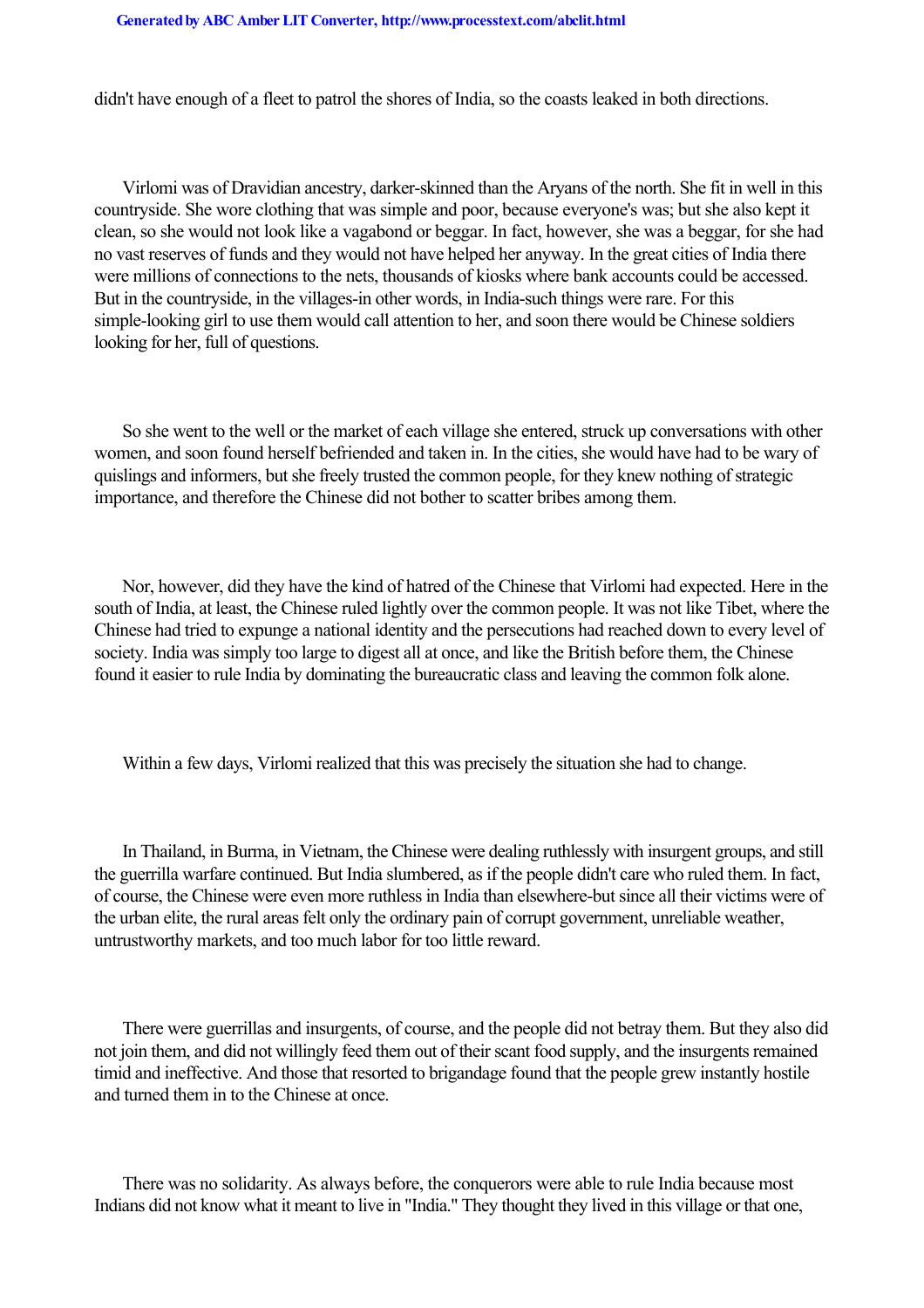and cared little about the great issues that kept the cities in turmoil.

 I have no army, thought Virlomi. But I had no army when I fled Hyderabad to escape Achilles and wandered eastward. I had no plan, except a need to get word to Petra's friends about where Petra was. Yet when I came to a place where there was an opportunity, I saw it, I took it, and I won. That is the plan I have now. To watch, to notice, to act.

 For days, for weeks she wandered, watching everything, loving the people in every village she stopped at, for they were kind to this stranger, generous with the next-to-nothing that they had. How can I plot to bring the war to their level, to disrupt their lives? Is it not enough that they're content? If the Chinese are leaving them alone, why can't I?

 Because she knew the Chinese would not leave them alone forever. The Middle Kingdom did not believe in tolerance. Whatever they possessed, they made it Chinese or they destroyed it. Right now they were too busy to bother with the common people. But if the Chinese were victorious everywhere, then they would be free to turn their attention to India. Then the boot would press heavily upon the necks of the common folk. Then there would be revolt after revolt, riot after riot, but none of them would succeed. Gandhi's peaceful resistance only worked against an oppressor with a free press. No, India would revolt with blood and terror, and with blood and horror China would suppress the revolts, one at a time.

 The Indian people had to be roused from their slumber now, while there were still allies outside their borders who might help them, while the Chinese were still overextended and dared not devote too many resources to the occupation.

 I will bring war down on their heads to save them as a nation, as a people, as a culture. I will bring war upon them while there is a chance of victory, to save them from war when there is no possible outcome but despair.

 It was pointless, though, to wonder about the morality of what she intended to do, when she had not yet thought of a way to do it.

It was a child who gave her the idea.

 She saw him with a bunch of other children, playing at dusk in the bed of a dry stream. During monsoon season, this stream would be a torrent; now it was just a streak of stones in a ditch.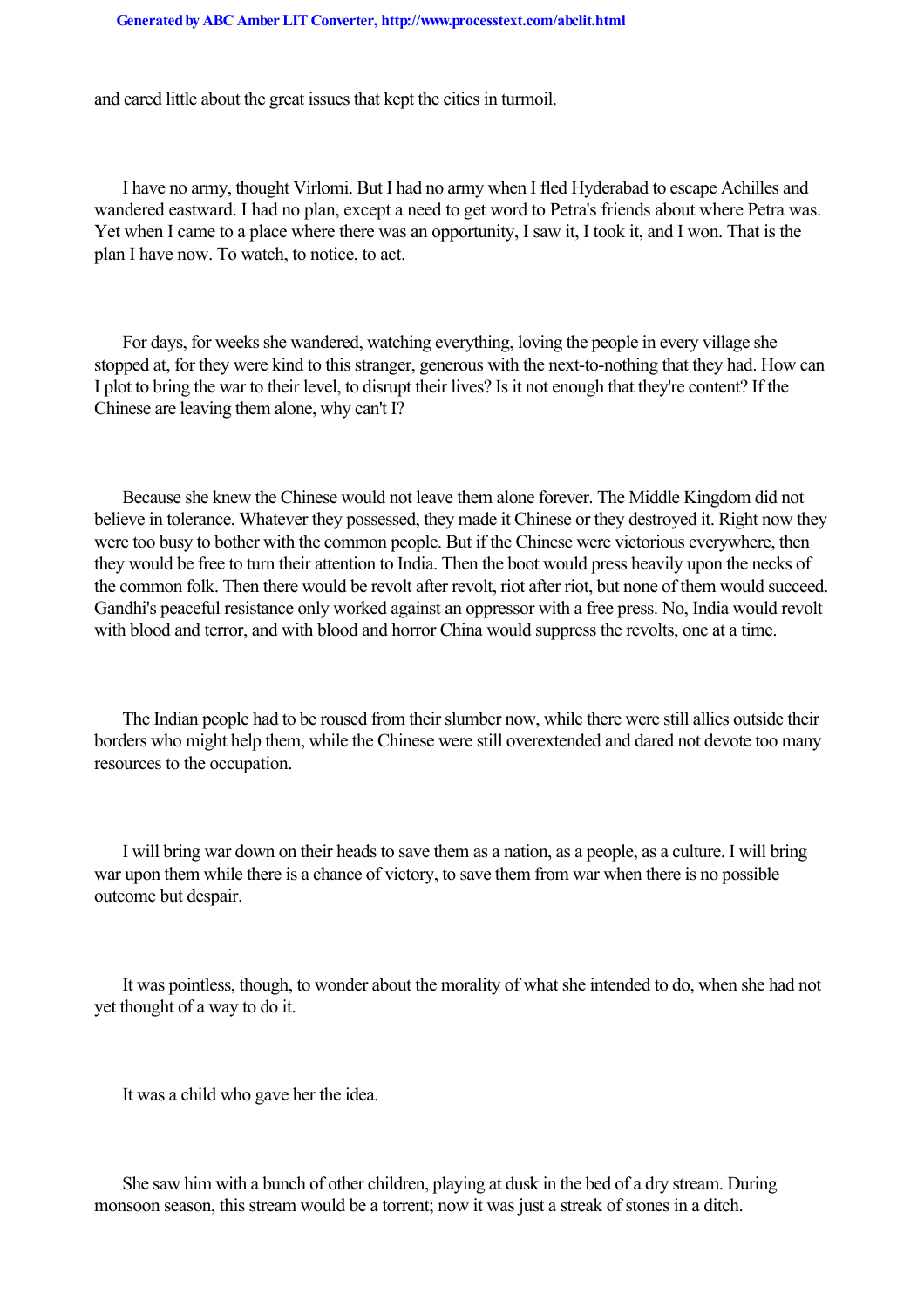This one child, this boy of perhaps seven or eight, though he might have been older, his growth stunted by hunger, was not like the other children. He did not join them in running and shouting, shoving and chasing, and tossing back and forth whatever came to hand. Virlomi thought at first he must be crippled, but no, his staggering gait was because he was walking right among the stones of the streambed, and had to adjust his steps to keep his footing.

Every now and then he bent over and picked up something. A little later, he would set it back down.

 She came closer, and saw that what he picked up was a stone, and when he set it back down it was only a stone among stones.

What was the meaning of his task, on which he worked so intently, and which had so little result?

 She walked to the stream, but well behind his path, and watched his back as he receded into the gathering gloom, bending and rising, bending and rising.

 He is acting out my life, she thought. He works at his task, concentrating, giving his all, missing out on the games of his playmates. And yet he makes no difference in the world at all.

 Then, as she looked at the streambed where he had already walked, she saw that she could easily find his path, not because he left footprints, but because the stones he picked up were lighter than the others, and by leaving them on the top, he was marking a wavering line of light through the middle of the streambed.

 It did not really change her view of his work as meaningless-if anything, it was further proof. What could such a line possibly accomplish? The fact that there was a visible result made his labor all the more pathetic, because when the rains came it would all be swept away, the stones retumbled upon each other, and what difference would it make that for a while, at least, there was a dotted line of lighter stones along the middle of the streambed?

Then, suddenly, her view of it changed. He was not marking a line. He was building a stone wall.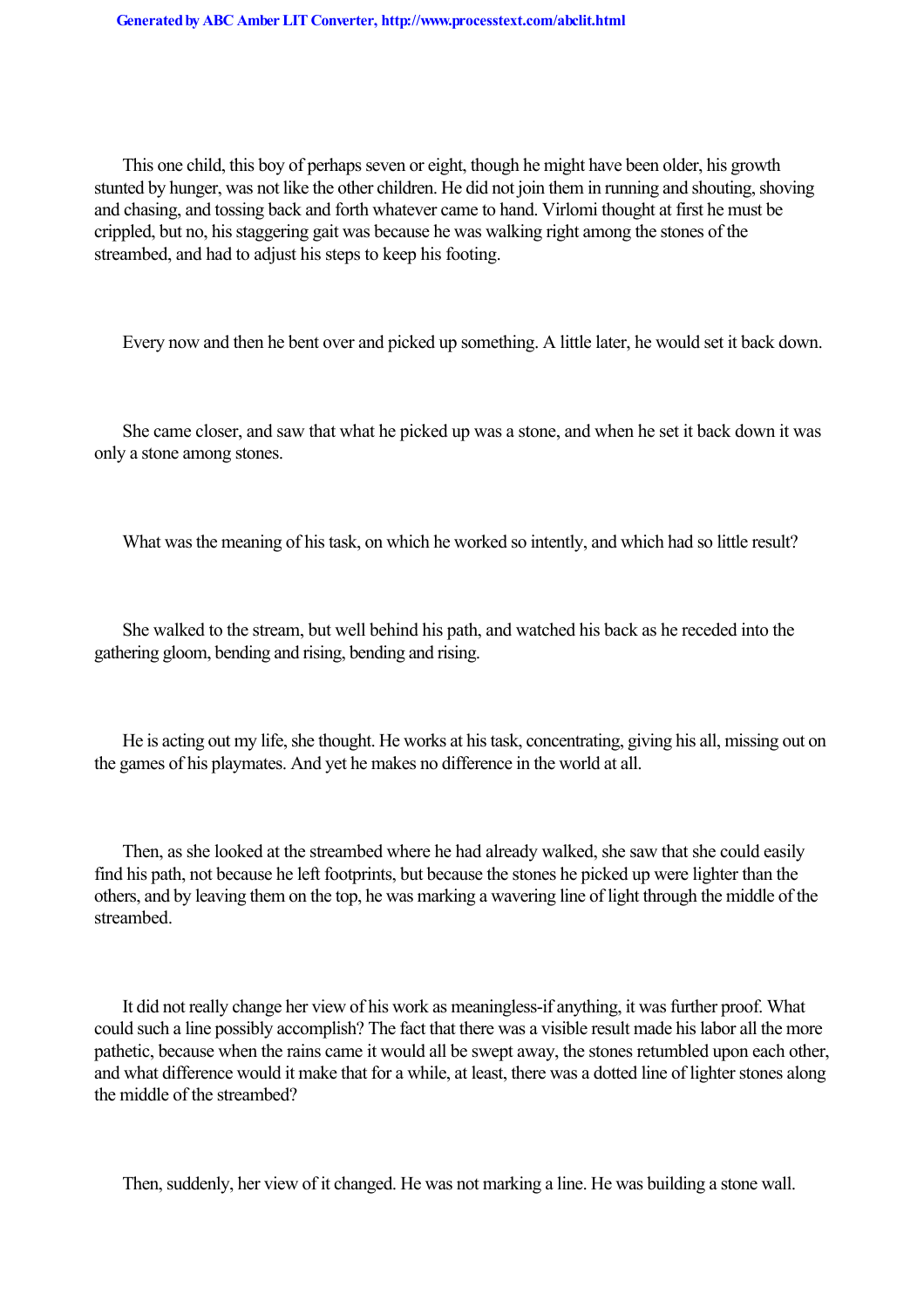No, that was absurd. A wall whose stones were as much as a meter apart? A wall that was never more than one stone high?

 A wall, made of the stones of India. Picked up and set down almost where they had been found. But the stream was different because the wall had been built.

Is this how the Great Wall of China had begun? A child marking off the boundaries of his world?

 She walked back to the village and returned to the house where she had been fed and where she would be spending the night. She did not speak of the child and the stones to anyone; indeed, she soon thought of other things and did not think to ask anyone about the strange boy. Nor did she dream of stones that night.

 But in the morning, when she awoke with the mother and took her two water pitchers to the public spigot, so she did not have to do that task today, she saw the stones that had been brushed to the sides of the road and remembered the boy.

 She set down the pitchers at the side of the road, picked up a few stones, and carried them to the middle of the road. There she set them and returned for more, arranging them in broken a line right across the road.

 Only a few dozen stones, when she was done. Not a barrier of any kind. And yet it was a wall. It was as obvious as a monument. She picked up her pitchers and walked on to the spigot.

 As she waited her turn, she talked with the other women, and a few men, who had come for the day's water. "I added to your wall," she said after a while.

"What wall?" they asked her

"Across the road," she said.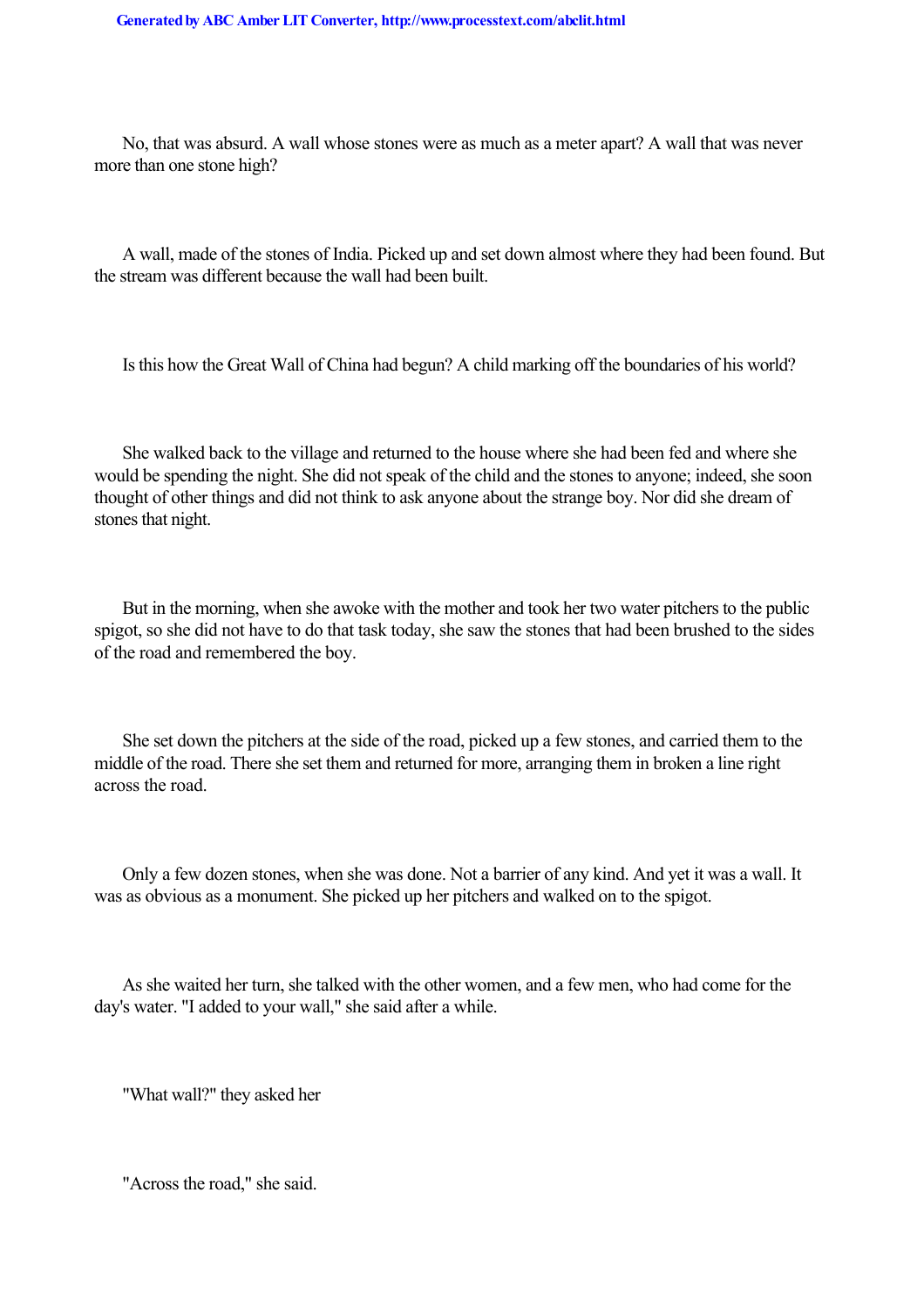"Who would build a wall across a road?" they asked.

"Like the ones I've seen in other towns. Not a real wall. Just a line of stones. Haven't you seen it?"

 "I saw you putting stones out into the road. Do you know how hard we work to keep it clear?" said one of the men.

 "Of course. If you didn't keep it clear everywhere else," said Virlomi, "no one would see where the wall was." She spoke as though what she said were obvious, as though he had surely had this explained to him before.

 "Walls keep things out," said a woman. "Or they keep things in. Roads let things pass. If you build a wall across, it isn't a road anymore.

 "Yes, you at least understand," said Virlomi, though she knew perfectly well that the woman understood nothing. Virlomi barely understood it herself, though she knew that it felt right to her, that at some level below sense it made perfect sense.

"I do?" said the woman.

 Virlomi looked around at the others. "It's what they told me in the other towns that had a wall. It's the Great Wall of India. Too late to keep the barbarian invaders out. But in every village, they drop stones, one or two at a time, to make the wall that says, We don't want you here, this is our land, we are free. Because we can still build our wall."

 "But ...it' s only a few stones!" cried the exasperated man who had seen her building it. "I kicked a few out of my way, but even if I hadn't, the wall wouldn't have stopped a beetle, let alone one of the Chinese trucks!"

 "It's not the wall," said Virlomi. "It's not the stones. It's who dropped them, who built it, and why. It's a message. It's ...it's the new flag of India."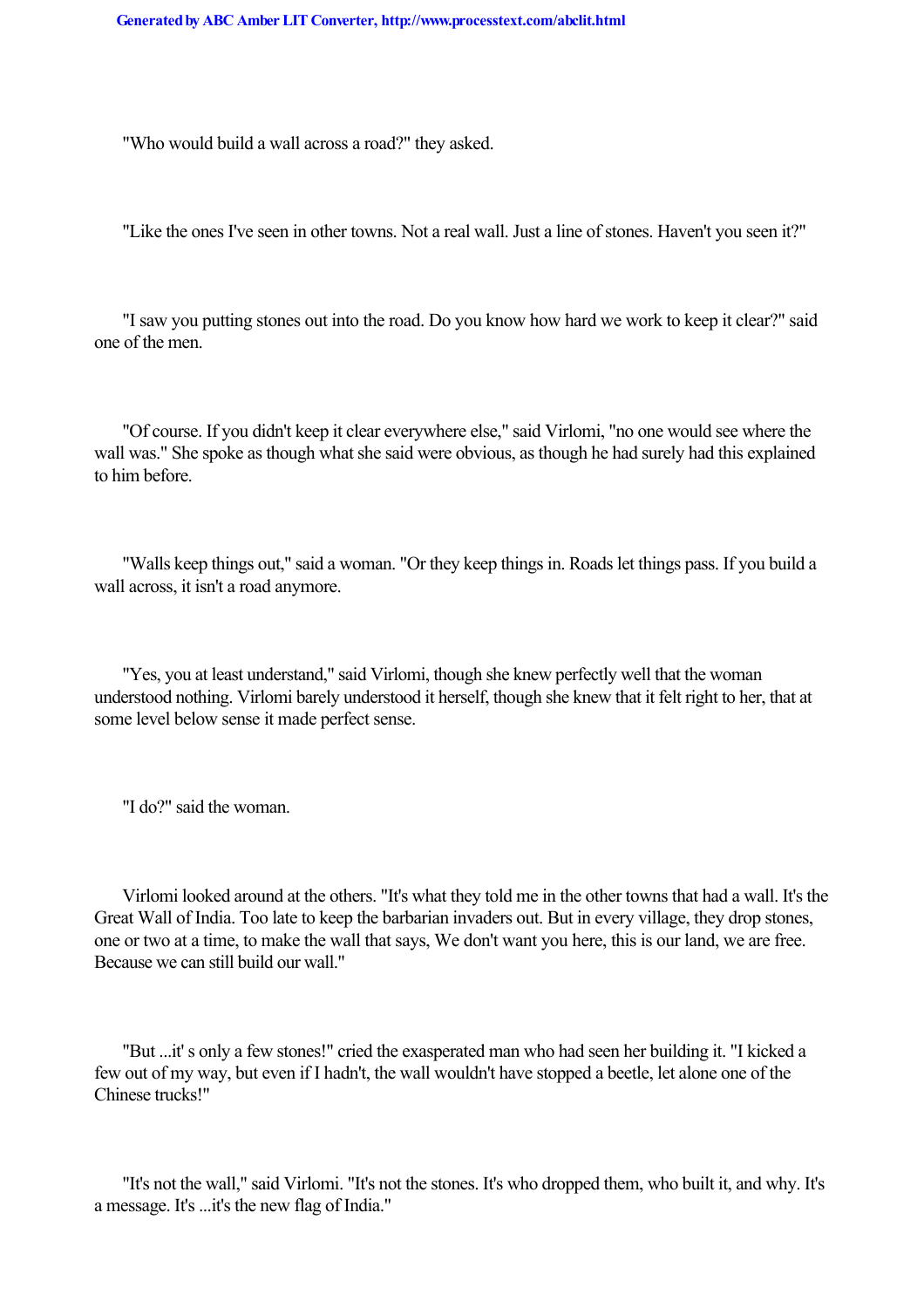She was seeing comprehension in some of the eyes around her

"Who can build such a wall?" asked one of the women.

 "Don't all of you add to it? It's built a stone or two at a time. Every time you pass, you bring a stone, you drop it there." She was filling her pitchers now. "Before I carry these pitchers back, I pick up a small stone in each hand. When I pass over the wall, I drop the stones. That's how I've seen it done in the other villages with walls."

"Which other villages?" demanded the man.

 "I don't remember their names," said Virlomi. "I only know that they had Walls of India. But I can see that none of you knew about it, so perhaps it was only some child playing a prank, and not a wall after all"

 "No," said one of the women. "I've seen people add to it before." She nodded firmly. Even though Virlomi had made up this wall only this morning, and no one but her had ever added to one, she understood what the woman meant by the lie. She wanted to be part of it. She wanted to help create this new flag of India.

"It's all right, then, for women to do it?" asked one of the women doubtfully.

"Oh. of course," said Virlomi. "Men are fighters. Women build the walls."

 She picked up her stones and gripped them between her palms and the jar handles. She did not look back to see if any of the others also picked up stones. She knew, from their footfalls, that many of them-perhaps all-were following her, but she did not look back. When she reached what was left of her wall, she did not try to restore any of the stones the man had kicked away. Instead she simply dropped her two stones in the middle of the largest gap in the line. Then she walked on, still without looking back.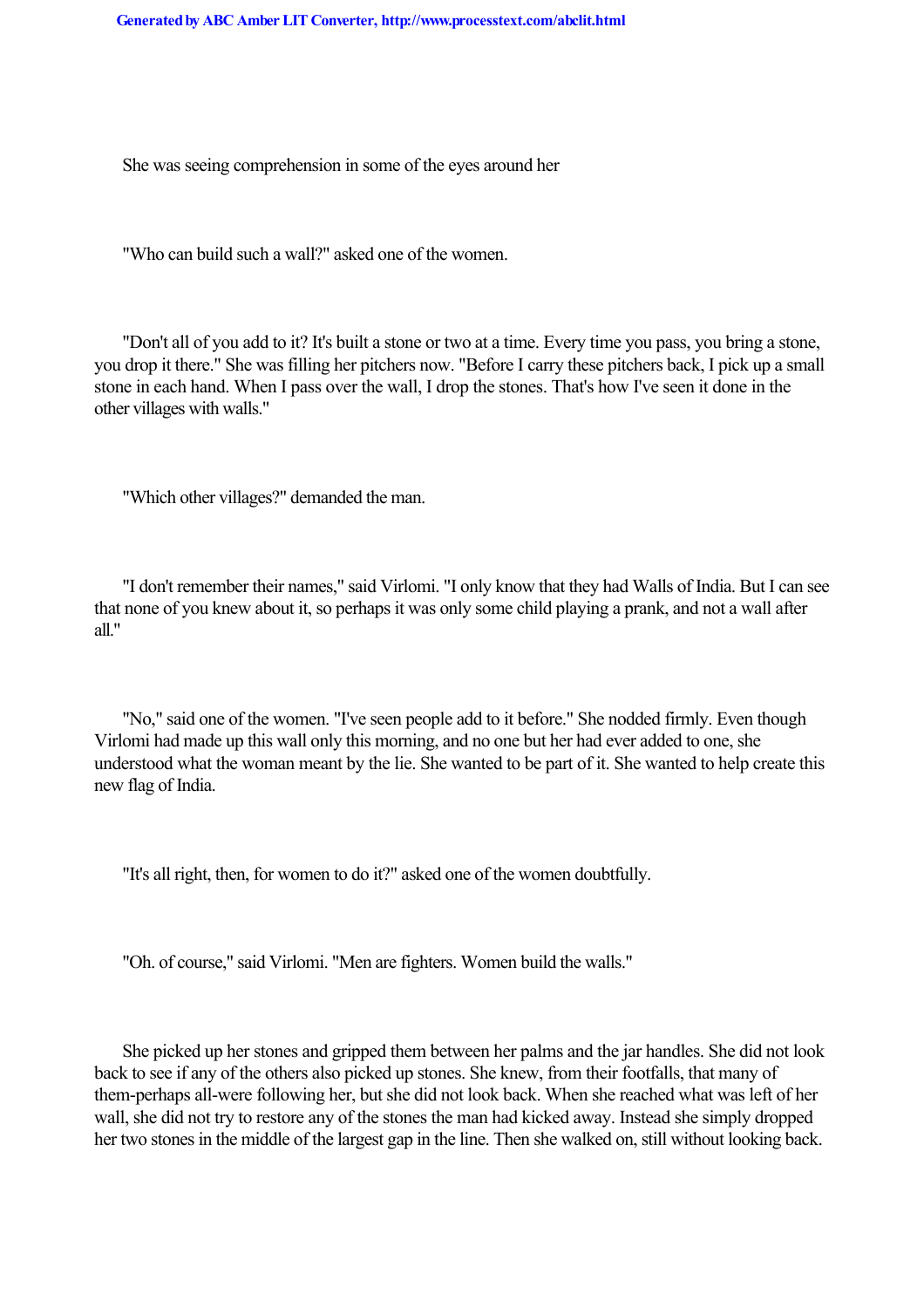But she heard a few plunks of stones being dropped into the dusty road.

 She found occasion twice more during the day to walk back for more water, and each time found more women at the well, and went through the same little drama.

 The next day, when she left the town, she saw that the wall was no longer a few stones making a broken line. It crossed the road solidly from side to side, and it was as much as two hands high in places. People made a point of stepping over it, never walking around, never kicking it. And most dropped a stone or two as they passed.

 Virlomi went from village to village, each time pretending that she was only passing along a custom she had seen in other places. In a few places, angry men swept away the stones, too proud of their well-kent road to catch the vision she offered. But in those places she simply made, not a wall, hut a pile of stones on both sides of the road, and soon the village women began to add to her piles so they grew into sizable heaps of stone, narrowing the road, the stones too numerous to be kicked or swept out of the way. Eventually they, too, would become walls.

 In the third week she came for the first time to a village that really did already have a wall. She did not explain anything to them, for they already knew-the word was spreading without her intervention. She only added to the wall and moved quickly on.

 It was still only one small corner of southern India, she knew. But it was spreading. It had a life of its own. Soon the Chinese would notice. Soon they would begin tearing down the walls, sending bulldozers to clear the road-or conscripting Indians to move the stones themselves.

 And when their walls were torn down, or the people were forced to remove their walls, the real struggle would begin. For now the Chinese would be reaching down into every village, destroying something that the people wanted to have. Something that meant "India" to them. That's what the secret meaning of the wall had been from the moment she started dropping stones to make the first one.

 The wall existed precisely so that the Chinese would tear it down. And she named the wall the "flag of India" precisely so that when the people saw their walls destroyed, they would See and feel the destruction of India. Their nation. A nation of wallbuilders.

And so, as soon as the Chinese turned their backs, the Indians walking from place to place would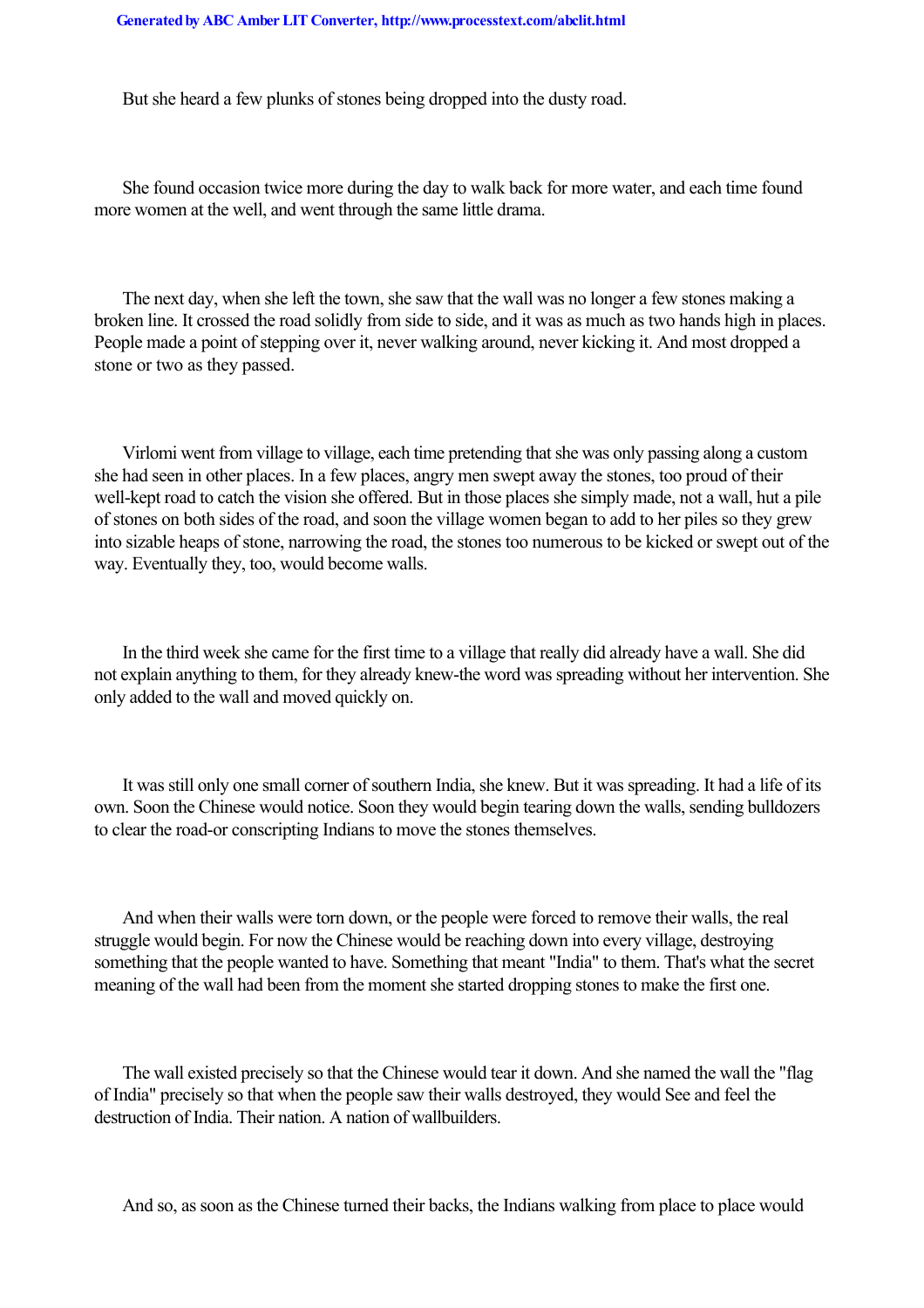carry stones and drop them in the road, and the wall would grow again.

What would the Chinese do about it? Arrest everyone who carried stones? Make stones illegal? Stones were not a riot. Stones did not threaten soldiers. Stones were not sabotage. Stones were not a boycott. The walls were easily bypassed or pushed aside. It caused the Chinese no harm at all.

Yet it would provoke them into making the Indian people feel the boot of the oppressor.

 The walls were like a mosquito bite, making the Chinese itch but never bleed. Not an injury, just an annoyance. But it infected the new Chinese Empire with a disease. A fatal one, Virlomi hoped.

 On she walked through the heat of the dry season, working her way back and forth, avoiding big cities and major highways, zigzagging her way northward. Nowhere did anyone identify her as the inventor of the walls. She did not even hear rumors of her existence. All the stoles spoke of the wall-building as having begun somewhere else.

 They were called by many names, these walls. The Flag of India. The Great Indian Wall. The Wall of Women. Even names that Virlomi had never imagined. The Wall of Peace. The Taj Mahal. The Children of India. The Indian Harvest.

All the names were poetry to her All the names said freedom.

CHAPTER SIX

**HOSPITALITY** 

From:Flandres%A-Heg@idl.gov

To: mpp%administrator@prison.hs.ru

Re: Funds for HI prisoners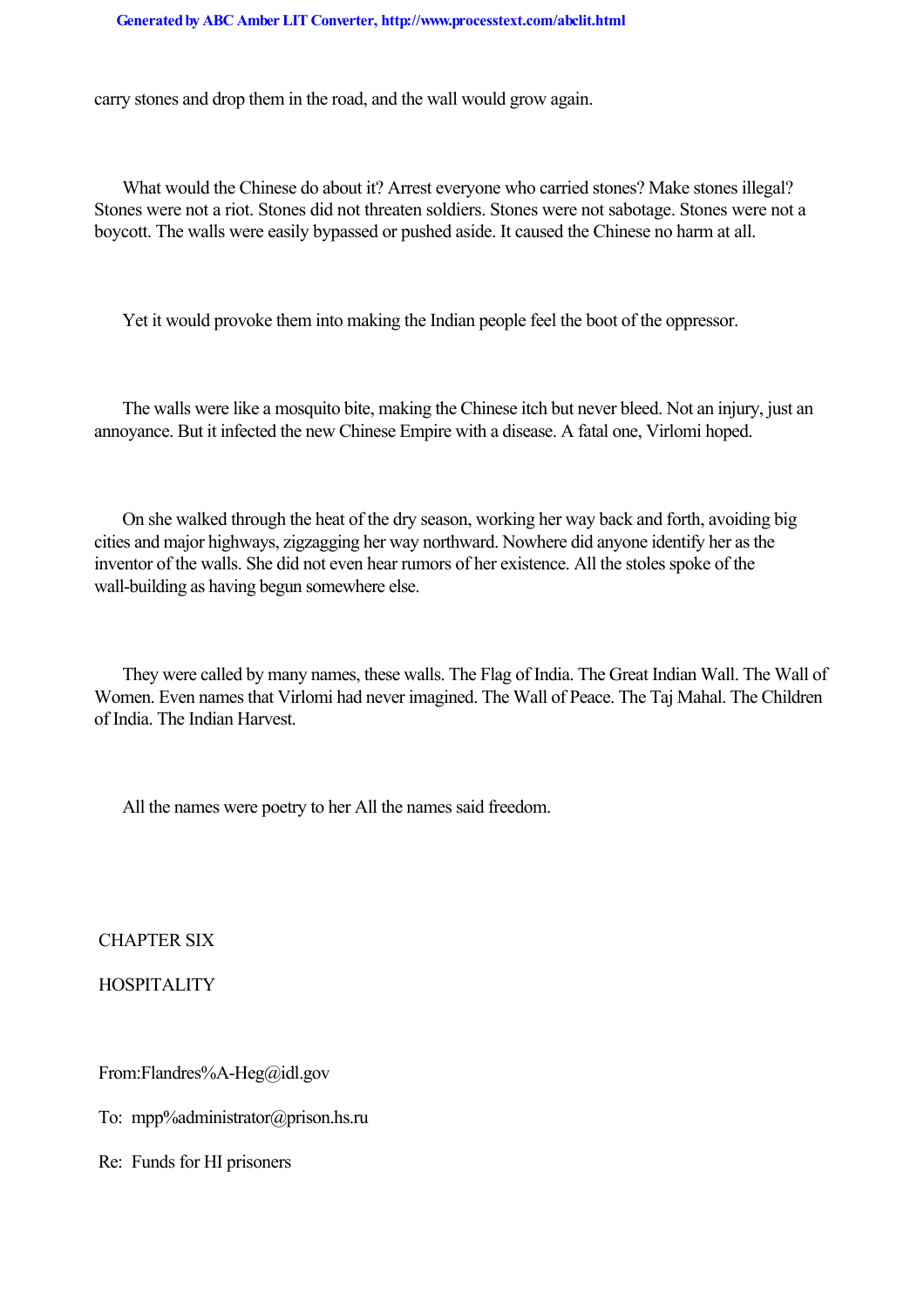The office of the Hegemon appreciates your continuing to hold prisoners for crimes against the International Defense League, despite the lack of funding. Dangerous persons need to continue in detention for the full term of their sentences. Since IDL policy was to allocate prisoners according to the size and means of the guardian countries, as well as the national origin of the prisoners, you may be sure that Romania does not have more than its fair share of such prisoners. As funds become available, the costs incurred in prisoner maintenance will be reimbursed on a pro rata basis.

 However, given that the original international emergency is over, each guardian nation's courts or prison supervisors may determine whether the international law(s} which each IDL prisoner violated is still in force and conforms with local laws. Prisoners should not be held for crimes which are no longer crimes, even if the original sentence has not been fully served.

 Categories of laws that may not apply include research restrictions whose purpose was political rather than defensive. In particular, the restriction against genetic modification of human embryos was devised to hold the league together in the face of opposition from Muslim, Catholic, and other "respectfor-life" nations, and as quid pro quo for accepting the restrictions on family size. Prisoners convicted under such laws should be released without prejudice. However, they are not entitled to compensation for time served, since they were lawfully found guilty of crimes and their conviction is not being overturned.

If you have any questions, feel free to ask.

Sincerely,

Achilles de Flandres, Assistant to the Hegemon

 When Suriyawong brought Achilles out of China, Peter knew exactly what he meant to do with **Achilles** 

 He would study him for as long as he considered him harmless, and then turn him over to, say, Pakistan for trial.

 Peter had prepared very carefully for Achilles's arrival. Every computer terminal in the Hegemony already had shepherds installed, recording every keystroke and taking snapshots of every text page and picture displayed. Most of this was discarded after a fairly short time, but anything Achilles did would be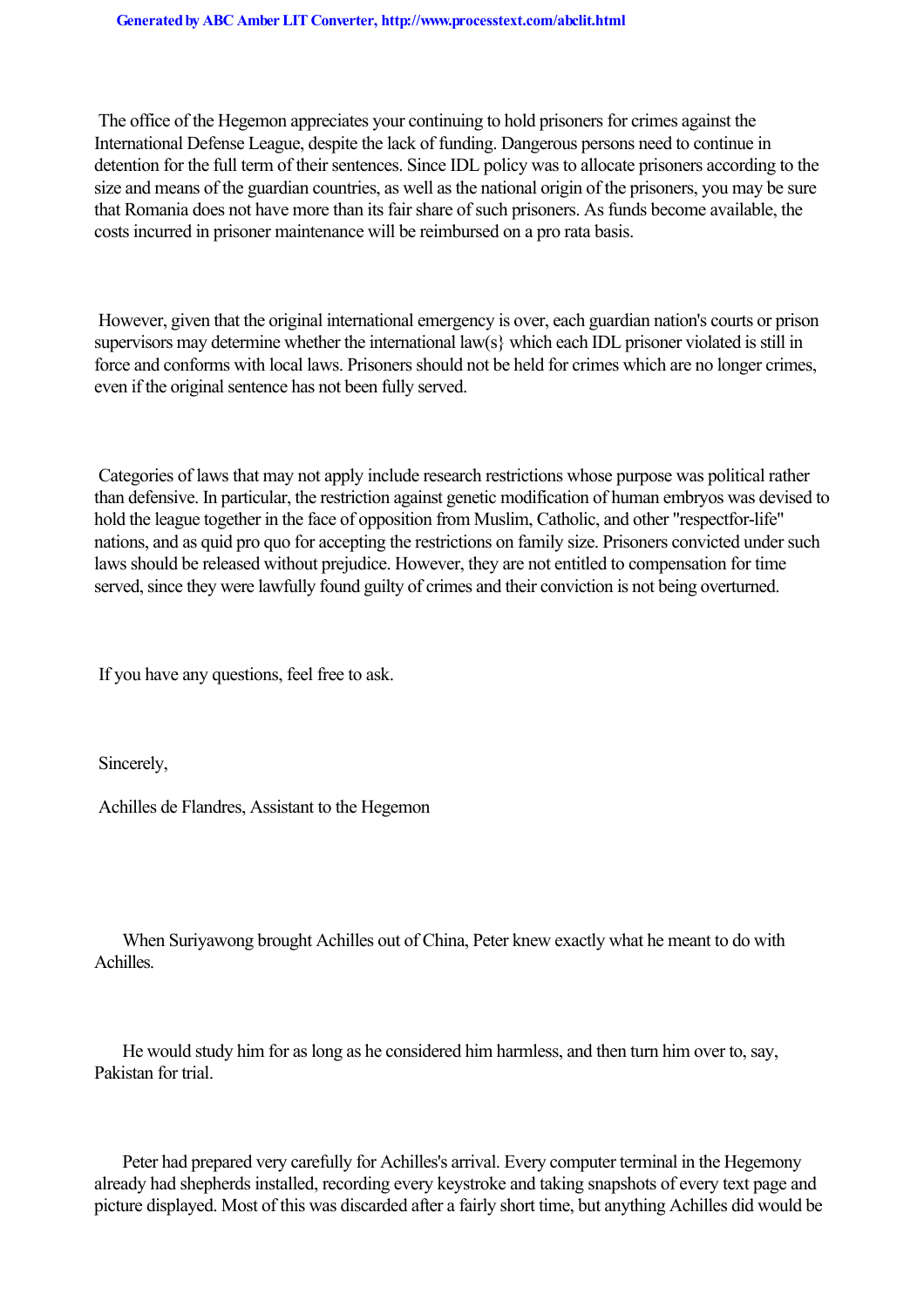kept and studied, as a way of tracing all his connections and identifying his networks.

 Meanwhile, Peter would offer him assignments and see what he did with them. There was no chance that Achilles would, even for a moment, act in the interest of the Hegemony, but he might be useful if Peter kept him on a short enough tether. The trick would be to get as much use out of him as possible, learn as much as possible, but then neutralize him before he could dish up the betrayal he would, without question, be cooking up.

 Peter had toyed with the idea of keeping Achilles locked up for a while before actually letting him take part in the operations of the Hegemony. But that sort of thing was only effective if the subject was susceptible to such human emotions as fear or gratitude. It would be wasted on Achilles.

 So as soon as Achilles had had a chance to clean up after his flights across the Pacific and over the Andes, Peter invited him to lunch.

 Achilles came, of course, and rather surprised Peter by not seeming to do anything at all. He thanked him for rescuing him and for lunch in virtually the same tone-sincerely but not extravagantly grateful. His conversation was informal, pleasant, sometimes funny but never seeming to try for humor. He did not bring up anything about world affairs, the recent wars, why he had been arrested in China, or even a single question about why Peter had rescued him or what he planned to do with him now.

He did not ask Peter if there was going to be a war crimes trial.

 And yet he did not seem to be evading anything at all. It seemed as though Peter had only to ask what it had been like, betraying India and subverting Thailand so all of south Asia dropped into his hands like a ripe papaya, and Achilles would tell several interesting anecdotes about it and then move on to discuss the kidnapping of the children from Ender's group at Command School.

 But because Peter did not bring it up, Achilles modestly refrained from talking about his achievements.

 "I wondered," said Peter, "if you wanted to take a break from working for world peace, or if you'd like to lend a hand around here."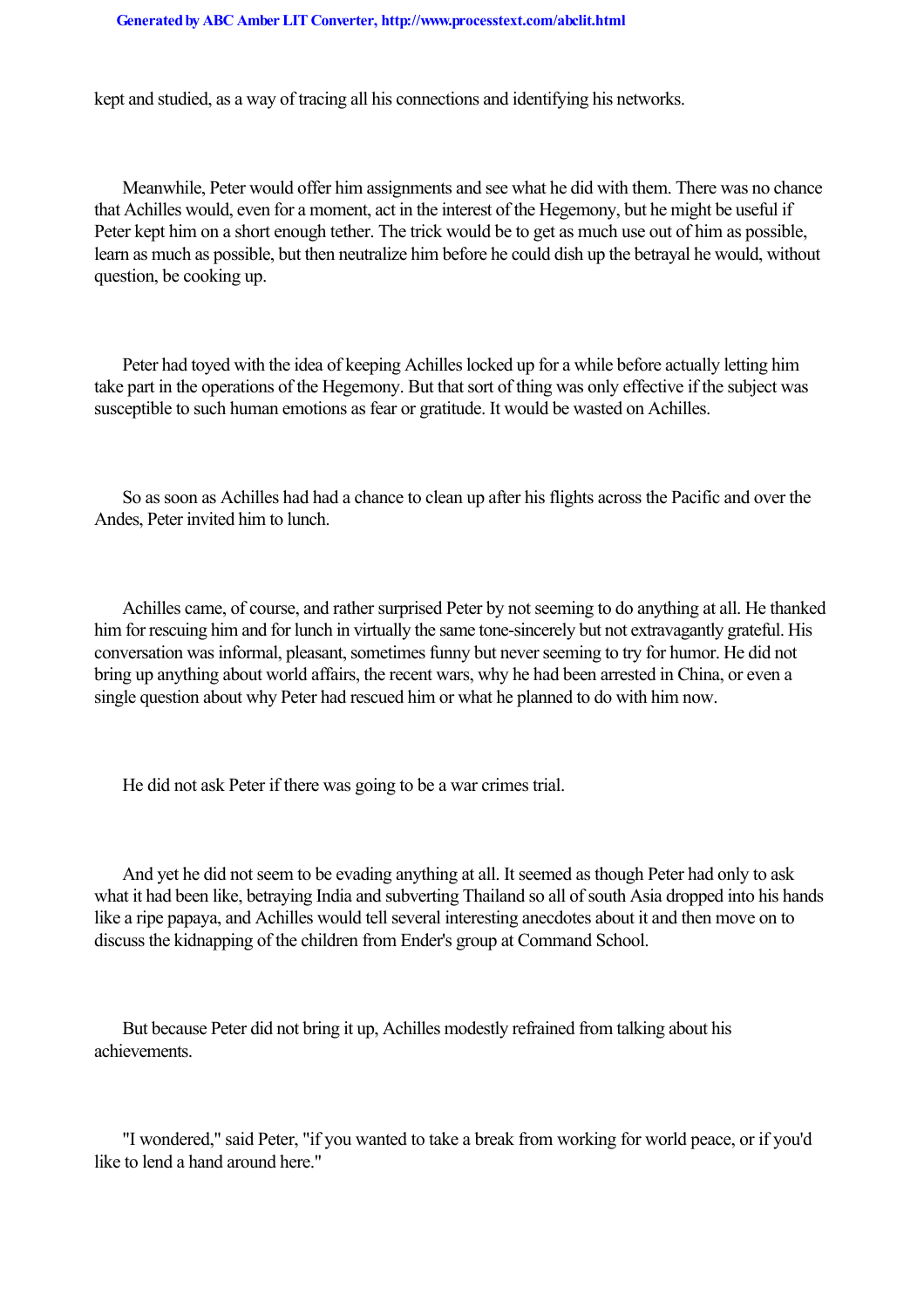Achilles did not bat an eye at the bitter irony, but instead he seemed to take Peter's words at face value. "I don't know that I'd be much use," he said. "I've been something of an orientalist lately, but I'd have to say that the position your soldiers found me in shows that I wasn't a very good one."

 "Nonsense," said Peter, "everyone makes an error now and then. I suspect your only error was too much success. Is it Buddhism, Taoism, or Confucianism that teaches that it is a mistake to do something perfectly? Because it would provoke resentment, and therefore wouldn't be perfect after all?"

"I think it was the Greeks," said Achilles~."Perfection arouses the envy of the gods."

 "Or the Communists," said Peter. "Snick off the heads of any blades of grass that rise higher than the rest of the lawn."

"If you think I have any value," said Achilles, "I'd be glad to do whatever is within my abilities."

 "Thank you for not saying 'my poor abilities,'" said Peter. "We both know you're a master of the great game, and I, for one, never intend to try to play head-to-head against you."

"I'm sure you'd win handily," said Achilles.

"Why would you think that?" said Peter, disappointed at what seemed, for the first time, like flattery.

"Because," said Achilles, "it's hard to win when your opponent holds all the cards."

Not flattery, then, but a realistic assessment of the situation.

 Or... maybe flattery after all, because of course Peter did not hold all the cards. Achilles almost certainly had plenty of them left, once he was in a position to get to them.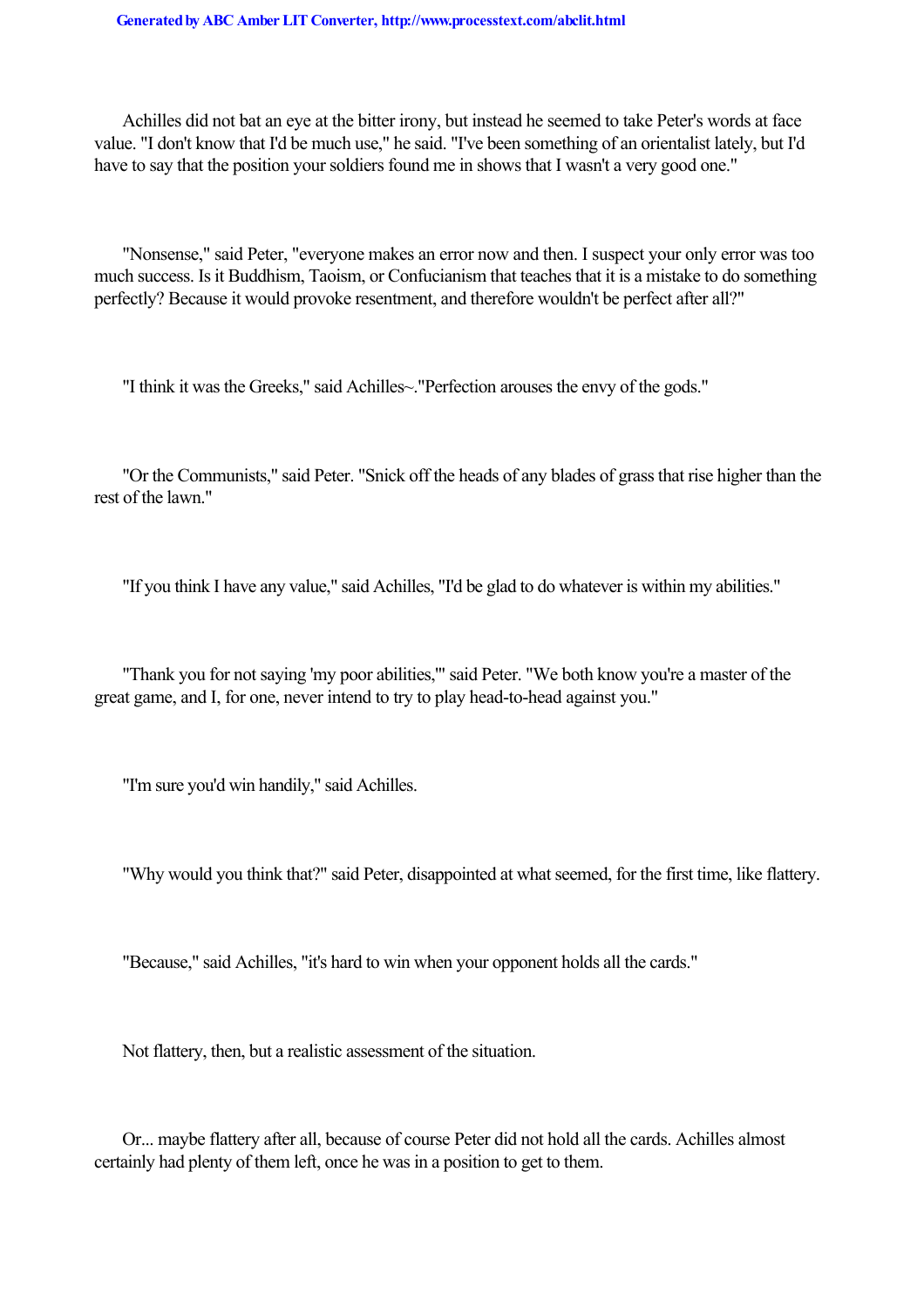Peter found that Achilles could be very charming. He had a sort of reticence about him. He walked rather slowly-perhaps a habit that originated before the surgery that fixed his gimp leg-and made no effort to dominate a conversation, though he was not uncomfortably silent, either He was almost nondescript. Charmingly nondescript- was such a thing possible?

 Peter had lunch with him three times a week and each time gave him various assignments. Peter gave him letterhead and a net identity that anointed him "Assistant to the Hegemon," but of course that only meant that, in a world where the Hegemon's power consisted of the fading remnants of the unity that had been forced on the world during the Formic Wars, Achilles had been granted the shadow of a shadow of power

 "Our authority," Peter remarked to him at their second lunch, "lies very lightly on the reins of world government."

 "The horses seem so comfortable it's almost as though they were not being guided at all," said Achilles, entering into the joke without a smile.

"We govern so skillfully that we never need to use spurs."

"Which is a good thing," said Achilles. "Spurs being in short supply around here these days."

 But just because the Hegemony was very nearly an empty shell in terms of actual power did not mean there was no real work to do. Quite the contrary. When one has no power, Peter knew, then the only influence one has comes, not from fear, but from the perception that one has useful favors to offer There were plenty of institutions and customs left over from the decades when the Triumvirate of Hegemon, Polemarch, and Strategos had governed the human race.

 Newly formed governments in various countries were formed on shaky legal ground; a visit from Peter was often quite helpful in giving the illusion of legitimacy. There were countries that owed money to the Hegemony, and since there was no chance of collecting it, the Hegemon could win favor by making a big deal of forgiving the accruing interest because of various noble actions on the part of a government. Thus when Slovenia, Croatia, and Bosnia rushed aid to Italy, sending a fleet when Venice was plagued with a flood and an earthquake at the same time, they were all given amnesty on interest. "Your generous assistance helps bind the world together, which is all that the Hegemony hopes to achieve." It was a chance for the heads of government to get their positive coverage and face time in the vids.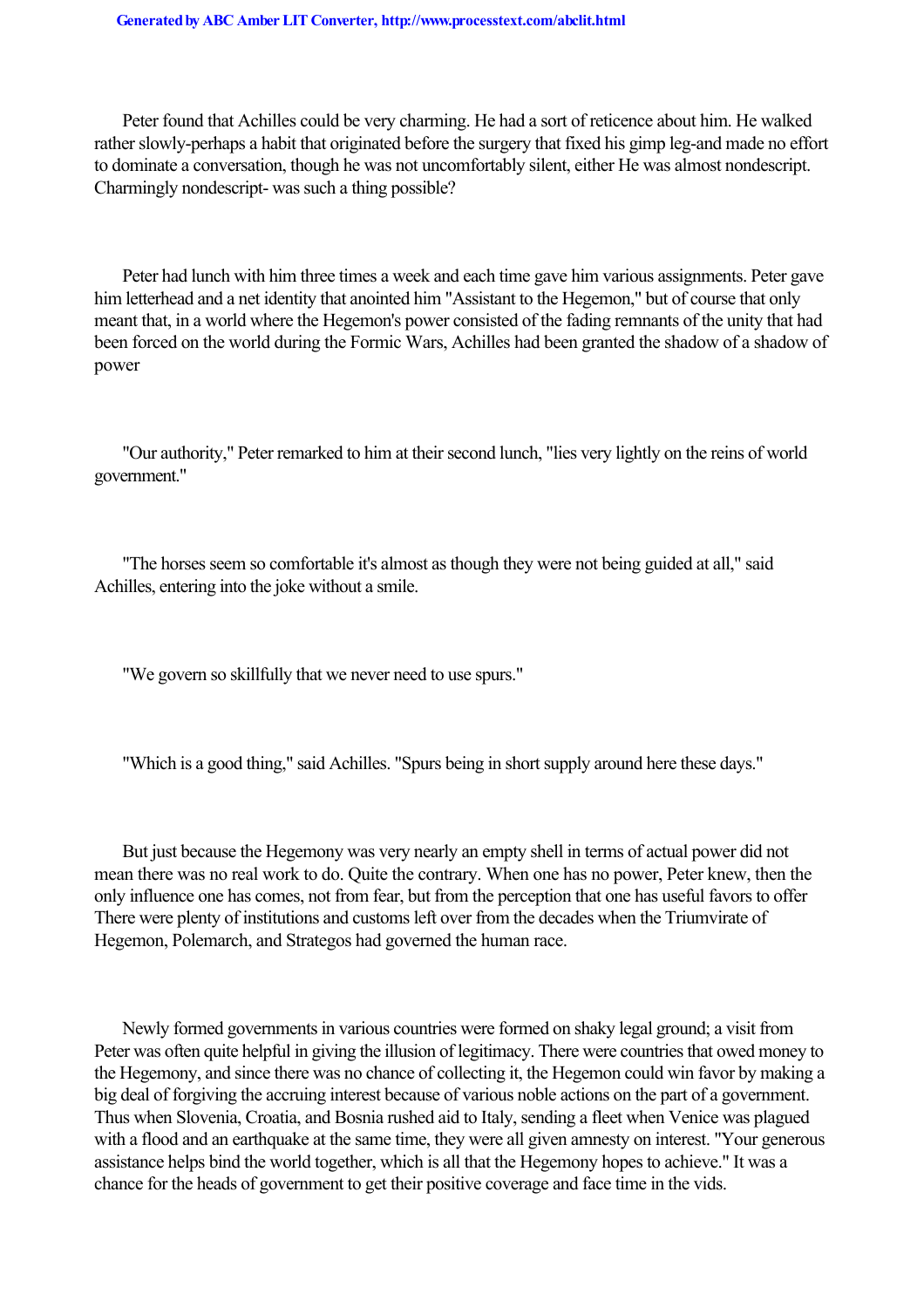And they also knew that as long as it didn't cost them much, keeping the Hegemony in play was a good idea, since it and the Muslims were the only groups openly opposing China's expansionism. What if China turned out to have ambitions beyond the empire it had already conquered? What if the world beyond the Great Wall suddenly had to unite just to survive? Wouldn't it be good to have a reliable Hegemon ready to assume leadership? And the Hegemon, young as he might be, was the brother of the great Ender Wiggin, wasn't he?

 There were lesser tasks to be accomplished, too. Hegemony libraries that needed to try to secure local funding. Hegemony police stations all over the world whose archives from the old days needed to stay under Hegemony control even though all the funding came from local sources. Some nasty things had been done as part of the war effort, and there were still plenty of people alive who wanted those archives sealed. Yet there were also powerful people who wanted to make sure the archives were not destroyed. Peter was very careful not to let anything uncomfortable come to light from any of the archives-but was not above letting an uncooperative government know that even if they seized the archive within their own boundaries, there were other archives with duplicate records that were under the control of rival nations.

 Ah, the balancing act. And each negotiation, each trade-off, each favor done and favor asked for, Peter treated very carefully, for it was vital that he always get more than he gave, creating the illusion in other nations of more influence and power than he actually had.

 For the more influence and power they believed he had, the more influence and power he actually had. The reality lagged far behind the illusion, but that's why it became all the more important to maintain the illusion perfectly.

Achilles could be very helpful at that.

 And because he would almost certainly use his opportunities for his own advantage, letting him have a broad range of action would invite him to expose his plans in ways that Peter's spy systems would surely catch. "You won't catch a fish if you hold the hook in one hand and the bait in the other. You need to put them together, and give them a lot of string." Peter's father had said this, and more than once, too, which implied that the poor fellow thought it was clever rather than obvious. But it was obvious because it was true. To get Achilles to reveal his secrets, Peter had to give him the ability to communicate with the outside world at will.

 But he couldn't make it too easy, either, or Achilles would guess what Peter really wanted. Therefore Peter, with a great show of embarrassment, put severe restrictions on Achilles's access to the nets. "I hope you realize that there's too much history for me simply to give you carte blanche," he explained. "In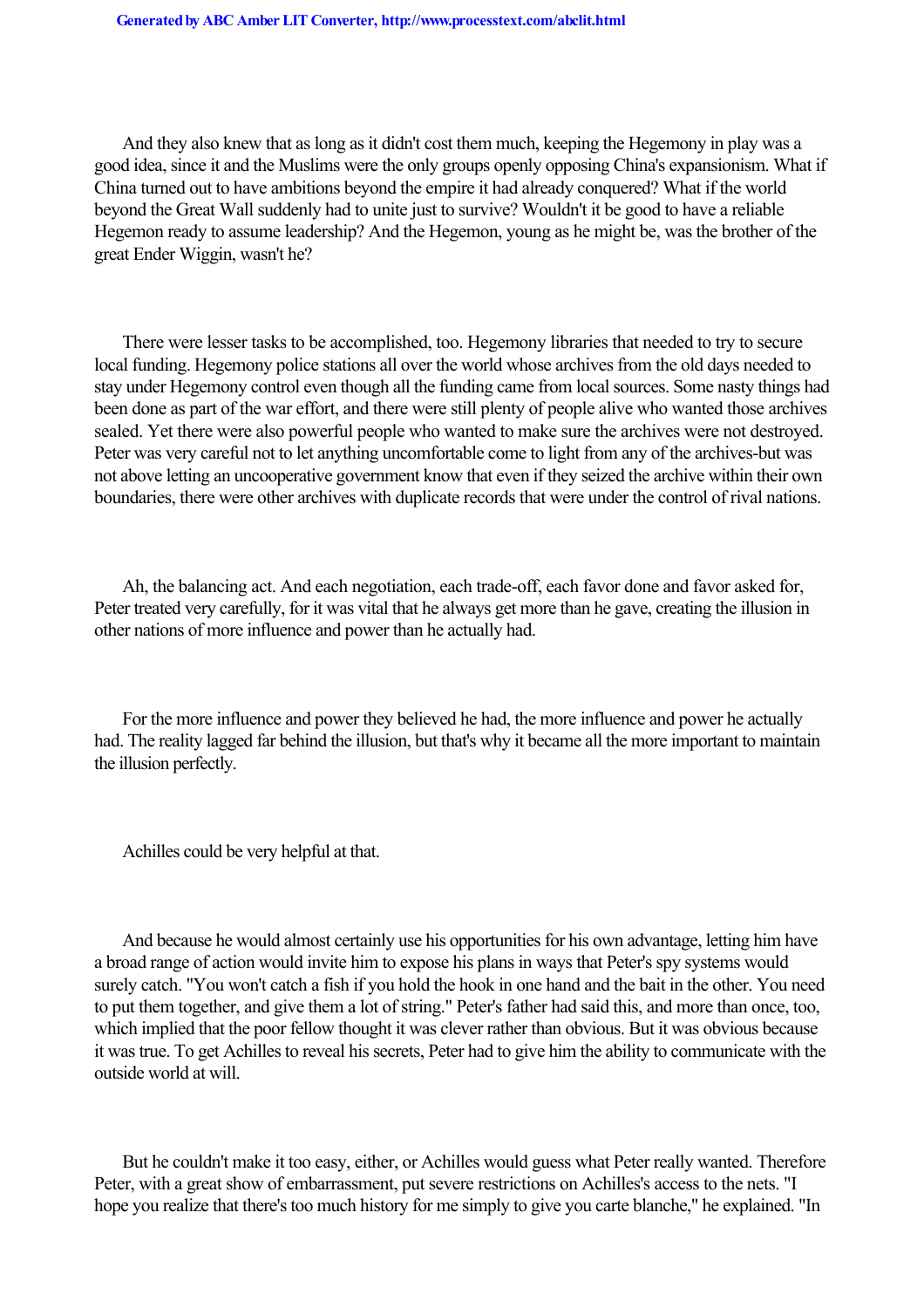time, of course, these restrictions might be lifted, but for now you may write only messages that pertain directly to your assigned tasks, and all your requests to send emails will need to he cleared by my office."

 Achilles smiled. "I'm sure your added sense of safety will more than compensate for the delays in what I accomplish."

"I hope we'll all stay safe," said Peter

 This was about as close as Peter and Achilles came to admitting that their relationship was that of jailer to prisoner, or perhaps that of a monarch to a thrice-traitorous courtier.

 But to Peter's chagrin, his spy systems turned up... nothing. If Achilles sent coded messages to old confederates, Peter could not detect how. The Hegemony compound was in a broadcast bubble, so that no electronic transmissions could enter or leave except through the instruments controlled and monitored by Peter

Was it possible that Achilles was not even attempting to contact the network of contacts he had been using during his astonishing (and, with luck, permanently terminated) career?

 Maybe all his contacts had been burned by one betrayal or another. Certainly Achilles's Russian network had to have given up on him in disgust. His indian and Thai contacts were obviously useless now. But wouldn't he still have some kind of network in place in Europe and the Americas?

 Did he already have someone within the Hegemony who was his ally? Someone who was sending messages for him, bringing him information, carrying out his errands?

 At that point Peter could not help but remember his mother's actions back when Achilles first arrived. It began during Peter's first meeting with him, when the head custodian of all the compound buildings reported to him that Mrs. Wiggin had attempted at first simply to take a key to Achilles's room, and when she was caught at it, to ask for and finally demand it. Her excuse, she said, was that she had to make sure the empregadas had done a better job cleaning the room of such an important guest than they did on her house.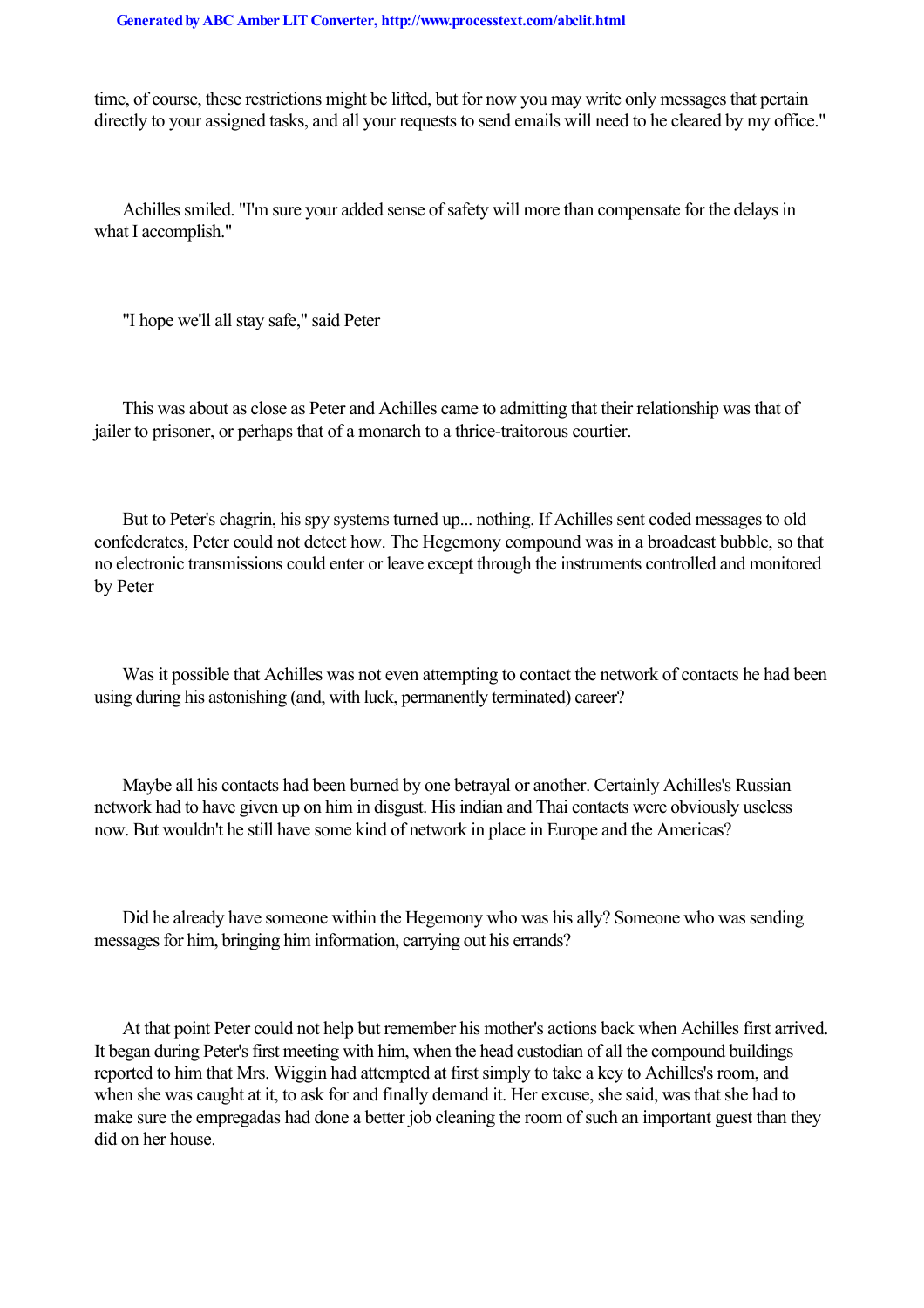When Peter emailed her a query about her behavior, she got snippy. Mother had long been frustrated by the fact that she was unable to do any meaningful work. In vain did he point out that she could continue her researches and writing, and consult with colleagues by email, as many in her field did by preference. She kept insisting that she wanted to be involved in Hegemony affairs. "Everyone else is," she said. Peter had interpreted this housekeeping venture as more of the same.

 Now her actions offered a different possible meaning. Was she trying to leave a message for Achilles? Was she on a more definite errand, like sweeping the room for bugs? That was absurd-what did Mother know of electronic surveillance?

 Peter watched the vid of Mother's attempt to steal the key, and her attitude during the confrontation with the empregada who caught her and, after a short time, the housekeeper. Mother was imperious, demanding, impatient.

He had never seen this side of her.

 The second time he watched the scene, though, he realized that from the beginning she was tense. Upset. Whatever she was doing, she wasn't used to it. Was reluctant to do it. And when she was confronted, she was not reacting honestly, as Mother normally would. She instead seemed to become someone else. The cliche of the mother of a ruler, vain about her close association with his power

She was acting.

 And acting quite well, since the housekeeper and empregada believed the performance, and Peter had believed it, too, on the first viewing.

It had never occurred to him that Mother might be good at acting.

 So good that the only way he knew that it was an act was because she had never shown him the slightest sign of being impressed by his power, or of enjoying it in any way. She had always been irritated by the things that his position required her and Father to do.

What if the Theresa Wiggin on this vid was the real Theresa Wiggin, and the one he had seen at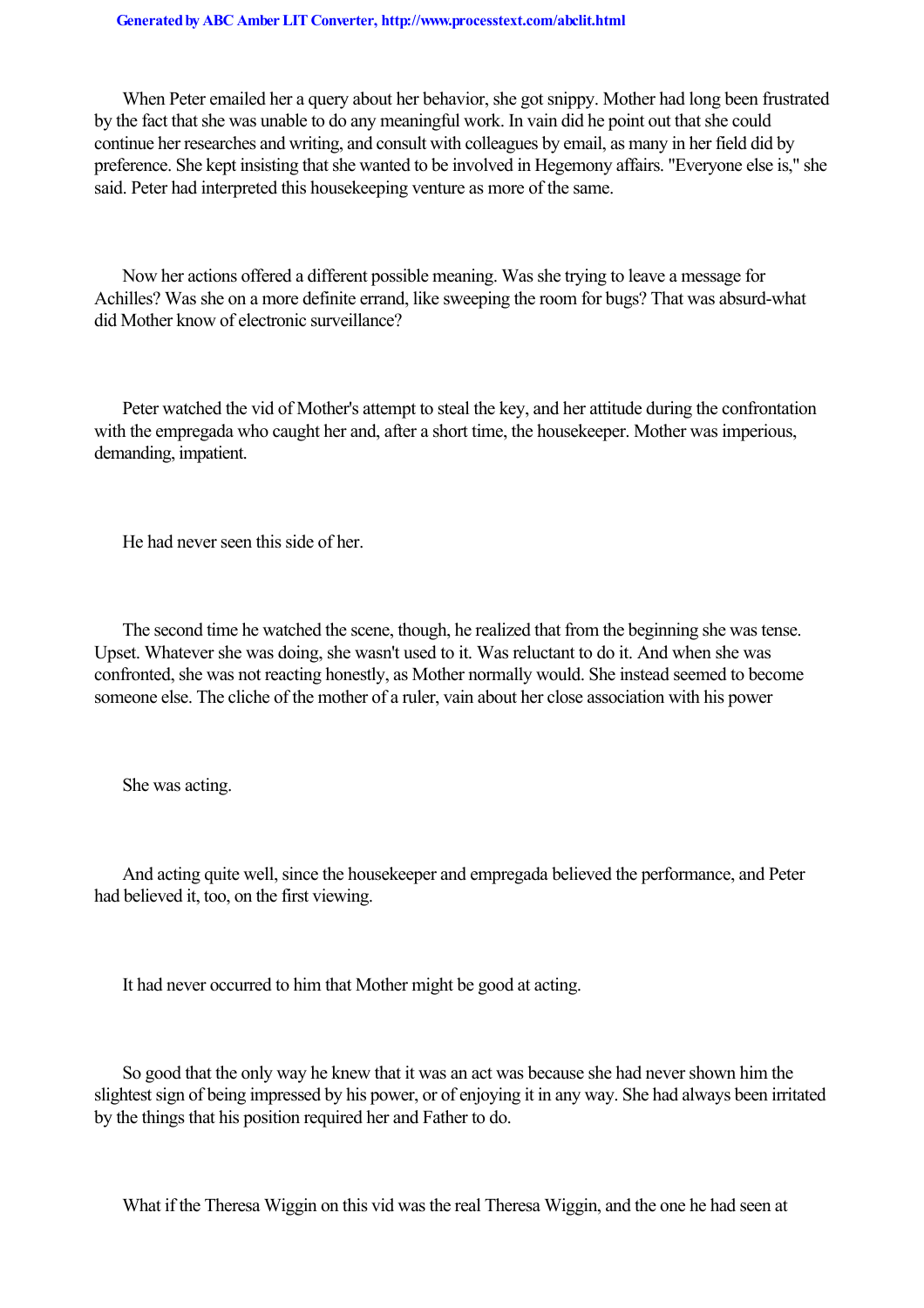home for all these years was the act- the performance, literally, of a lifetime?

 Was it possible that Mother was somehow involved with Achilles? Had he corrupted her somehow? It might have happened a year ago, or even earlier. It certainly wouldn't have been a bribe. But perhaps it was extortion that turned her. A threat from Achilles: I can kill your son at any time, so you'd better cooperate with me.

 But that was absurd, too. Now that Achilles was in Peter's power, why would she continue to fear such a threat? It was something else.

 Or nothing else. It was unthinkable that Mother could be betraying him for any reason. She would have told him. Mother was like a child that way, showing everything-excitement, dismay, anger, disappointment, surprise-the moment she felt it, saying whatever came to mind. She could never sustain a secret like that. Peter and Valentine used to laugh about how obvious Mother was in everything she did-they had never yet been surprised by their birthday and Christmas gifts, not by the main gift, anyway, because Mother just couldn't keep a secret, she kept letting hints slip out.

Or was that, too, an act?

 No, no, that would be madness, that would imply that Mother had been acting his whole life, and why would she do that?

It made no sense, and he had to make sense of it. So he invited his father to his office.

"What did you want to see me about, Peter?" asked Father, standing near the door.

 "Sit down, Dad, for heaven's sake, you're standing there like a junior employee expecting to be sacked."

"Laid off, anyway," said Father with a thin smile. "Your budget shrinks month by month."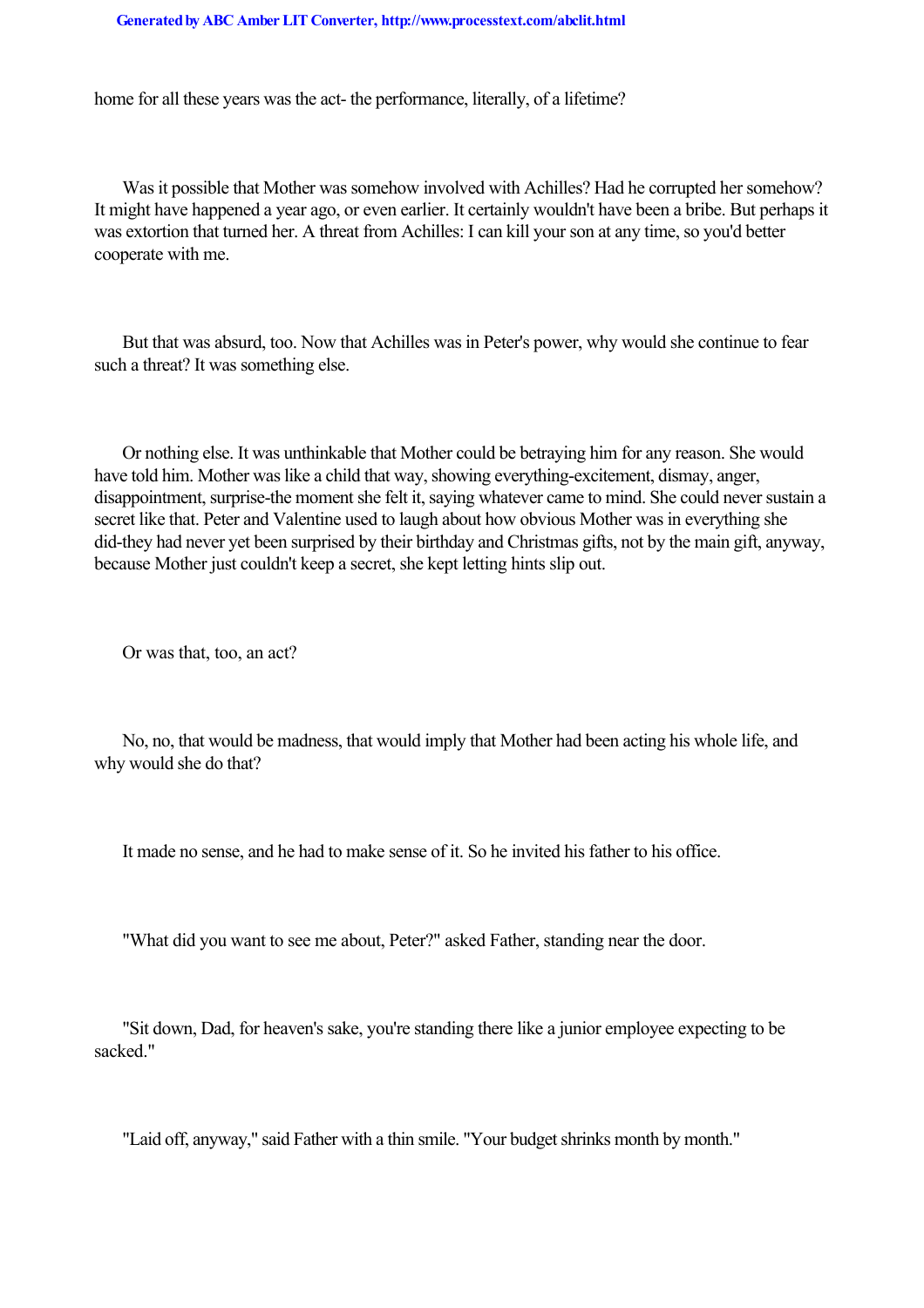"I thought we'd solve that by printing our own money," said Peter.

 "Good idea," said Father. "A sort of international money that could be equally worthless in every country, so that it becomes the benchmark against which all other currencies are weighed. The dollar is worth a hundred billion 'hedges'-that's a good name for it, don't you think? The 'hedge'?-and the yen is worth twenty trillion, and so on."

 "That's assuming that we could keep the value just above zero, said Peter. "The computers would all crash if it ever became truly worthless."

 "But here's the danger," said Father. "What if it accidentally became worth something? It might cause a depression as other currencies actually fell against the hedge."

Peter laughed.

"We're both busy," said Father. "What did you want to see me about?"

Peter showed him the vid.

Father shook his head through most of it. "Theresa, Theresa," he murmured at the end.

"What is she trying to do?" asked Peter.

 "Well, obviously, she's figured out a way to kill Achilles and it requires getting into his room. Now she'll have to think of another way."

Peter was astounded. "Kill Achilles? You can't be serious."

"Well, I can't think of any other reason for her to be doing this. You don't think she actually cares if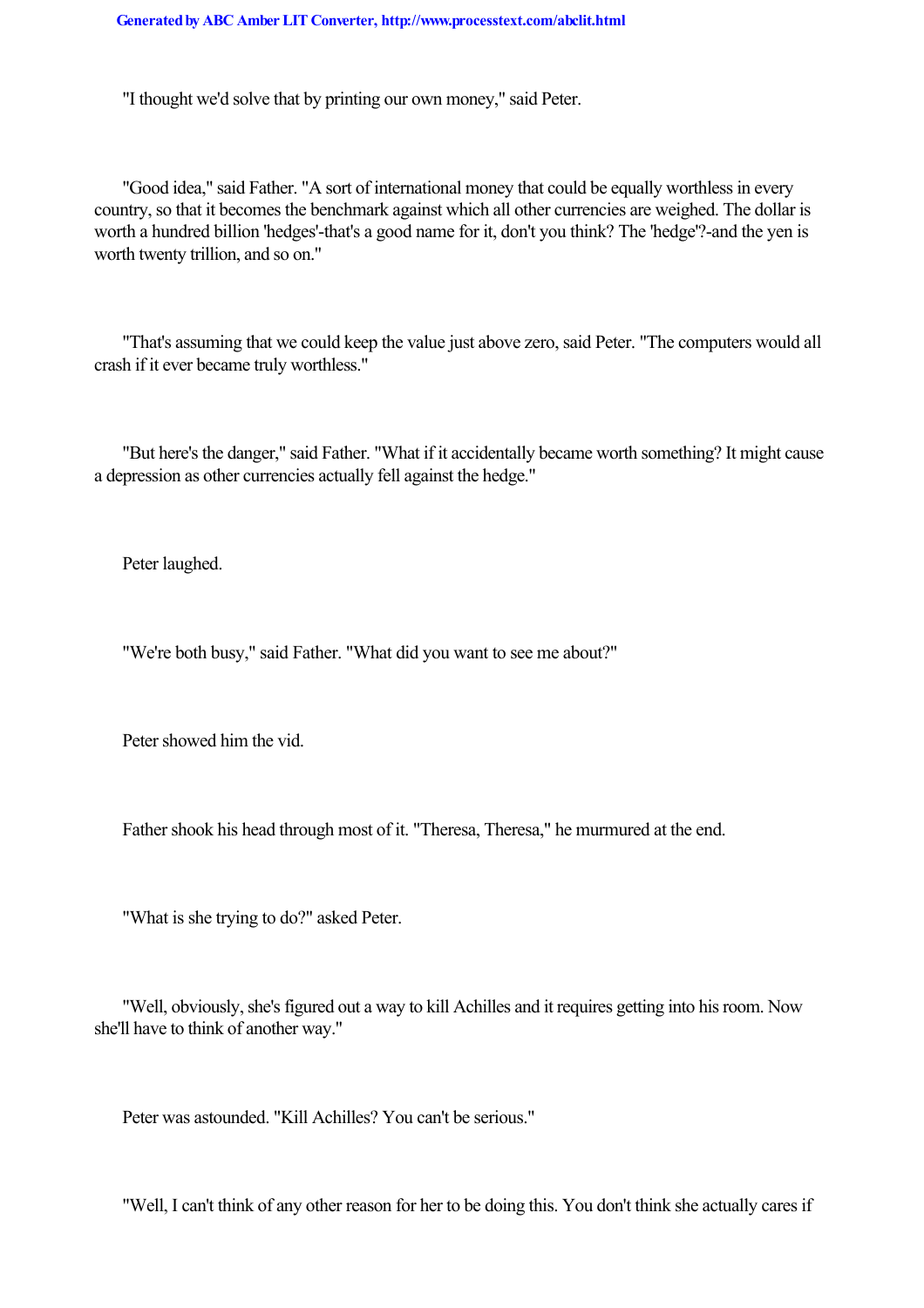his room is clean, do you? More likely she'd carry a basketful of roaches and disease-carrying lice into the room."

"She hates him'? She never said anything about that."

"To you," said Father

"So she's told you she wants to kill him?"

 "Of course not. If she had, I wouldn't have mentioned it to you. I don't betray her confidences. But since she hasn't seen fit to tell me what's going on, I'm perfectly free to give you my best guess, and my best guess is that Theresa has decided that Achilles poses a danger to you-not to mention the whole human race-and so she's decided to kill him. It really makes sense, once you know how your mother thinks."

"Mother doesn't even kill spiders."

 "Oh, she kills them just fine when you and I aren't there. You don't think she stands in the middle of the room and goes eek-eekeek until we come home, do you?"

"You're telling me that my mother is capable of murder?"

 "Preemptive assassination," said Father. "And no, I don't think she's capable of it. But I think she thinks she's capable of it." He thought for a moment. "And she might be right. The female of the species is more deadly than the male, as they say."

"That makes no sense," said Peter.

 "Well, then, I guess you wasted your time and mine bringing me down here. I'm probably wrong anyway. There's probably a much more rational explanation. Like... she really cares how well the maids do their work. Or... she's hoping to have a love affair with a serial killer who wants to rule the world."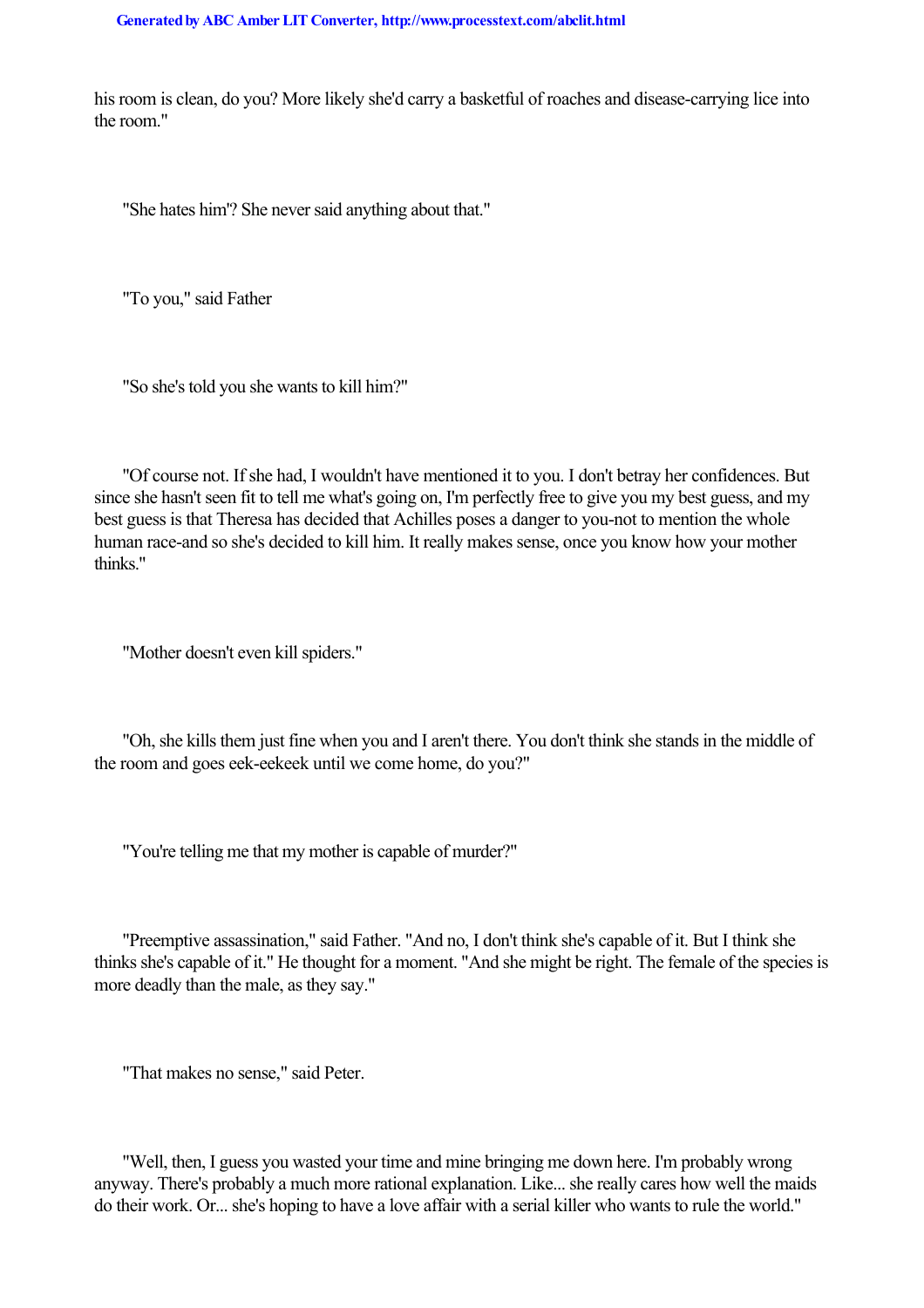"Thanks, Father," said Peter. "You've been very helpful. Now I know that I was raised by an insane woman and I never knew it."

"Peter, my boy, you don't know either of us."

"What's that supposed to mean?"

 "You study everybody else, but your mother and I are like air to you: you just breathe us without noticing we're there. But that's all right, that's how parents are supposed to be in their children's lives. Unconditional love, right? Don't you suppose that's the difference between Achilles and you? That you had parents who loved you, and he didn't?"

"You loved Ender and Valentine," said Peter. It slipped out before he realized what he was saying.

 "And not you?" said Father. "Oh. My mistake. I guess there is no difference between your upbringing and Achilles's. Too bad, really. Have a nice day, son!"

 Peter tried to call him back, but Father pretended not to have heard him and went on his way, whistling the Marseillaise, of all things.

 All right, so his suspicions of Mother were absurd, though Father had a twisted way of saying so. What a clever family he had, everybody always making a puzzle or a drama out of everything. Or a comedy. That's what he'd just played out with his father, wasn't it? A farce. An absurdity.

 If Achilles had a collaborator here, it was probably not Peter's parents. Who else, then? Should he make something of the way Achilles and Suriyawong consulted? But he'd watched the vids of their occasional lunches and they said nothing beyond ordinary chat about the things they were working on. If there was a code it was a very subtle one. It's not even like they were friends-the conversation was always rather stiff and formal, and if anything bothered Peter about them, it was the way Suriyawong always seemed to phrase things in a subservient way.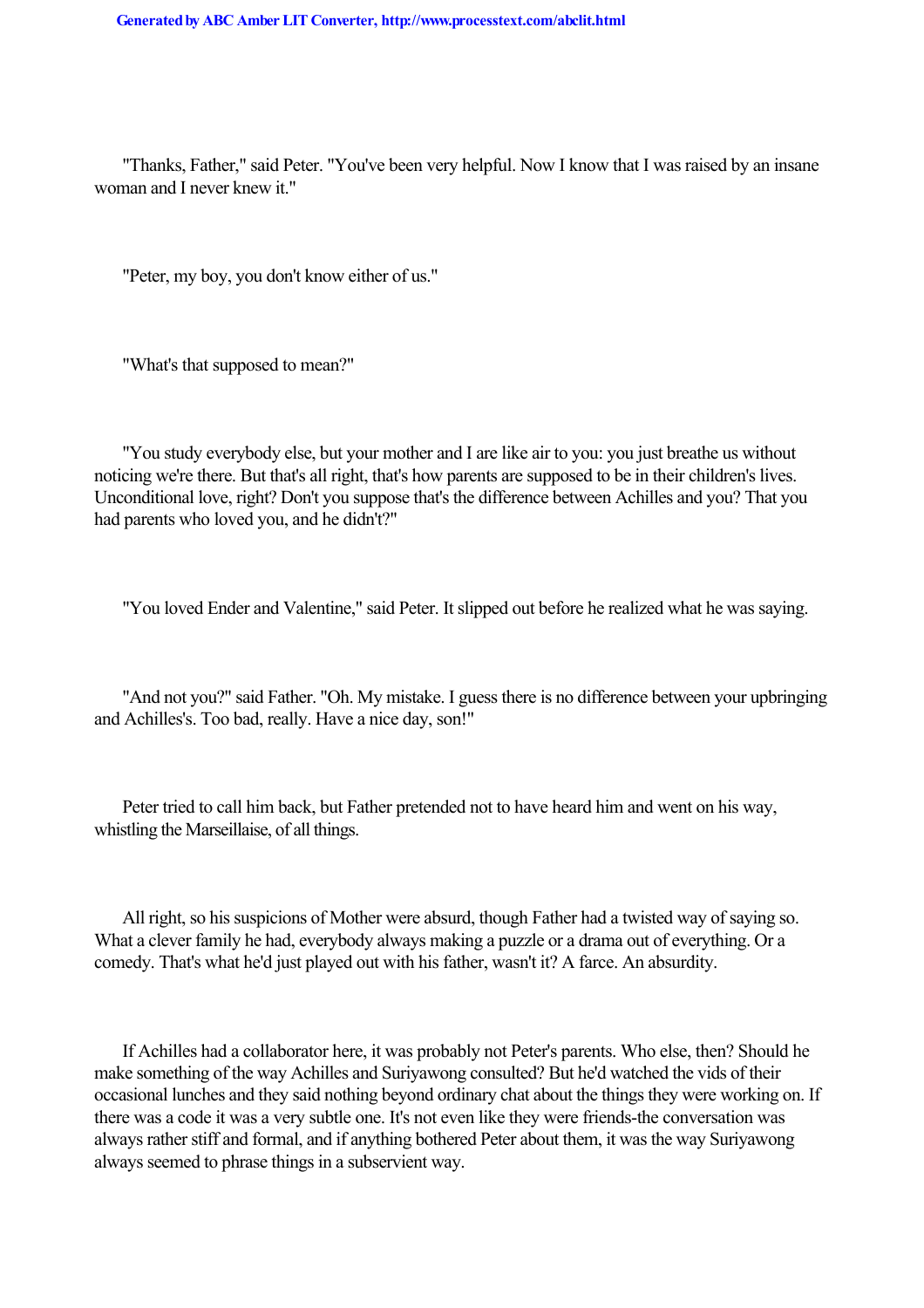He certainly never acted subservient to Bean or to Peter

 That was something to think about, too. What had really passed between Suri and Achilles during the rescue and the return to Brazil?

 What silliness, Peter told himself. If Achilles has a confederate, they doubtless communicate through dead drops and coded messages in emails or something like that. Spy stuff.

 Not dumb attempts to break into Achilles's room-Achilles surely would not stake his life on confederates as dumb as that. And Suriyawong-how could Achilles possibly hope to corrupt him? It's not as if Achilles had influence in the Chinese empire now, so he could use Suri's family as hostages.

 No, Peter would have to keep looking, keep the electronic surveillance going, until he found out what Achilles was doing to subvert Peter's work-or take it over.

What was not possible was that Achilles had simply given up on his ambitions and was now trying to make a place for himself in the bright future of a world united under the rule of Peter Wiggin.

But wouldn't it be nice if he had.

 Maybe it was time to give up on learning anything from Achilles, and start setting him up for destruction.

CHAPTER SEVEN

THE HUMAN RACE

From:unready%cincinnotus@anon.set

To: Demosthenes%Tecumseh@freeamerica org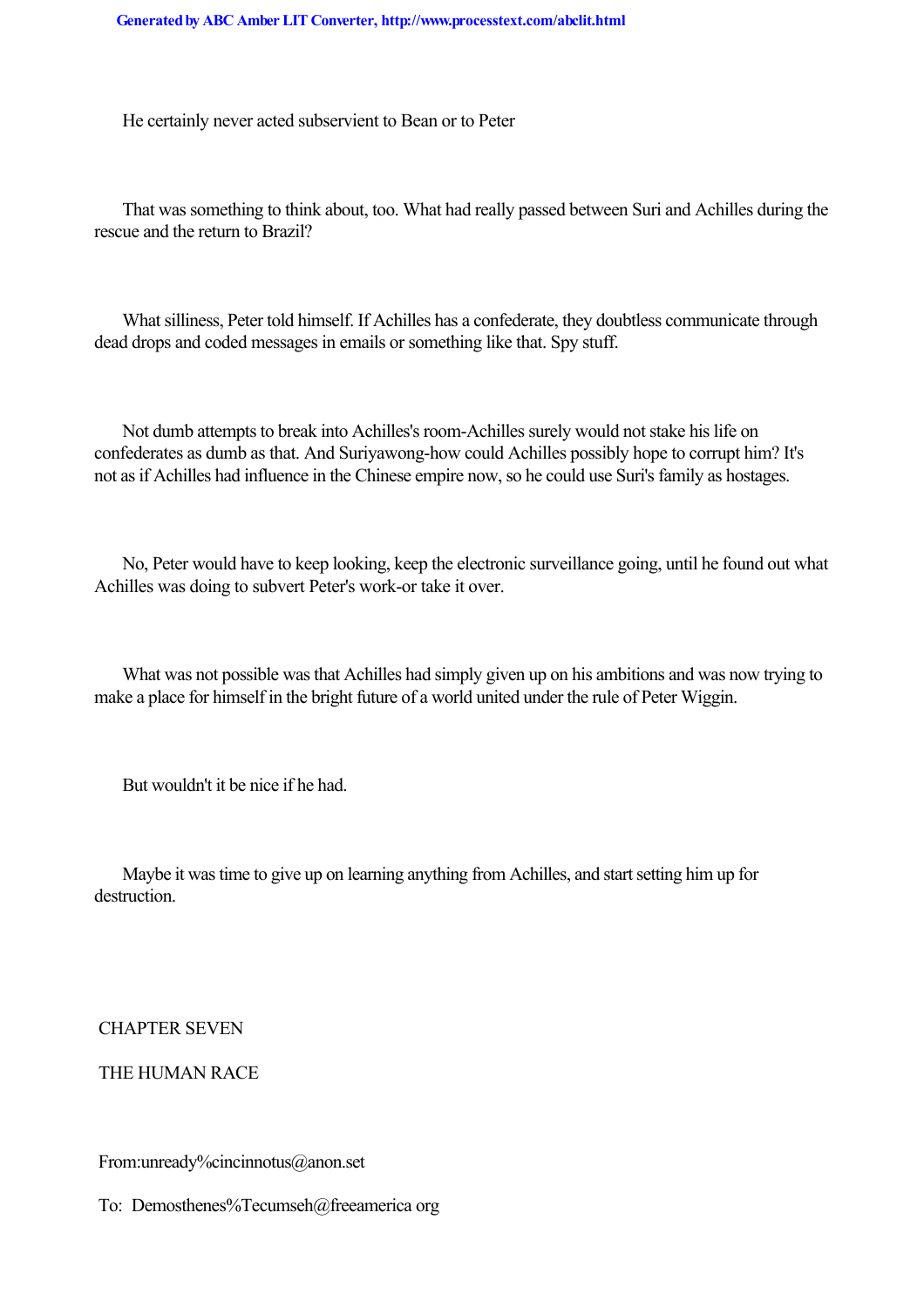Re: Ill help you

 So, Mr. Wonderboy Hegemon, now that you're no longer Demosthenes of "freeamerica.org", is there any good reason why my telling you what I see from the sky wouldn't be treason?

From:Demosthenes%Tecumseh@freeamerica.org

To: unready%cincinnatus@anon.set

Re: Because ...

 Because only the Hegemony is actually doing anything about China, or actively trying to get Russia and the Warsaw Pact out of bed with Beijing.

From:unready%cincinnatus@anon.set

To: Demosthenes%Tecumseh@freeamerica org

Re: Bullshit

We saw your little army pull somebody out of a prisoner convoy on a highway in China. If that was who we think it was no way are you ever seeing anything from me again. My info doesn't go to psycho megalomaniacs. Except you, of course.

From Demosthenes%Tecumseh@freeamerica.org

To: unready%cincinnatus@anon.set

Re: Good call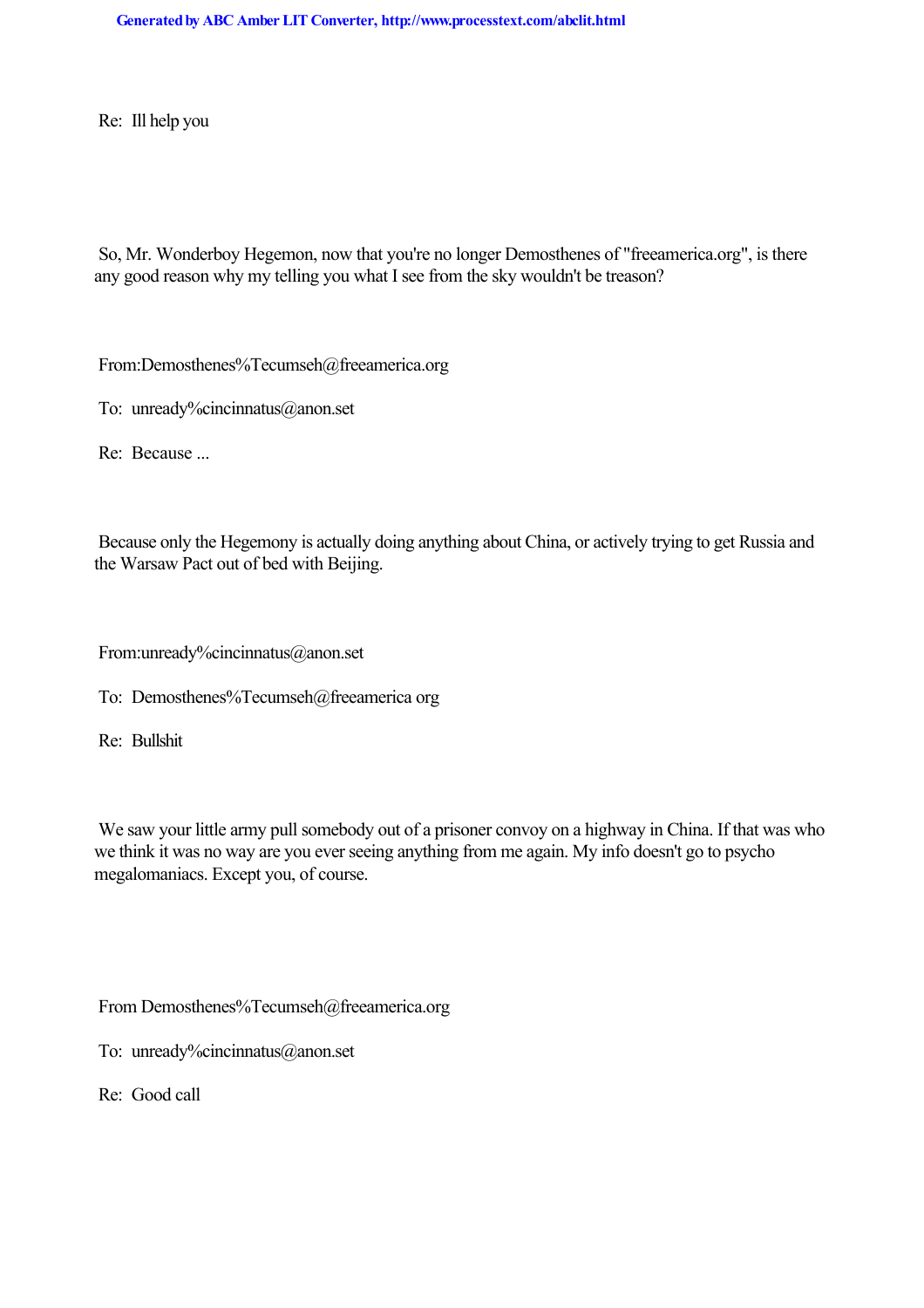Good call. Not safe. Here's what. If there's something I should know because you can't act and I can, deaddrop it to my former cinc at a weblink that will come to you from IComeAnon. He'll know what to do with it. He isn't working for me any more for the same reason you're not helping. But he's still on our side-and, fyi,[?] I'm still on our side, too.

 Professor Anton had no laboratory and no library. There was no professional journal in his house, nothing to show he had ever been a scientist. Bean was not surprised. Back when the IDL was hunting down anyone doing research into altering the human genome, Anton was considered the most dangerous of men. He had been served with an order of inhibition, which meant that for many years he bore within his brain a device that, when he tried to concentrate on his area of study, he would have a panic attack. He had the strength, once, to hint to Sister Carlotta more than he should have about Bean's condition. But otherwise, he had been shut down in the prime of his career.

 Now the order of inhibition had been lifted, but too late. His brain had been trained to avoid thinking deeply about his area of specialization. There was no going back for him.

 "Not a problem," said Anton. "Science goes on without me. For instance, there's a new bacterium in my lung that undoes my cancer, bit by bit. I can't smoke any more, or the cancer grows faster than the bacteria can undo it. But I'm getting better, and they didn't have to take out my lungs to do it. Walk with me-I actually enjoy walking now.

 They followed him through the garden to the front gate. In Brazil, the gardens were in the front of the house, so passersby could see over the front wall and the greenery and flowers could decorate the street. In Catalunya, as in Italy. the gardens were hidden away in a central courtyard, and the street got no gift but plaster walls and heavy wooden doors. Bean had not realized how much he had come to regard Ribeirao Preto as his home, but he missed it now, walking down the charming yet unrelentingly lifeless street.

 Soon they reached the rambla, the broad central avenue that in all the coastal towns led down the slope of the city toward the sea. It was nearing noon, and the rambla was busy with people on errands. Anton pointed out shops and other buildings, telling them about the people who owned them or who worked there or lived there.

"I see you've become quite involved in the life of this city," said Petra.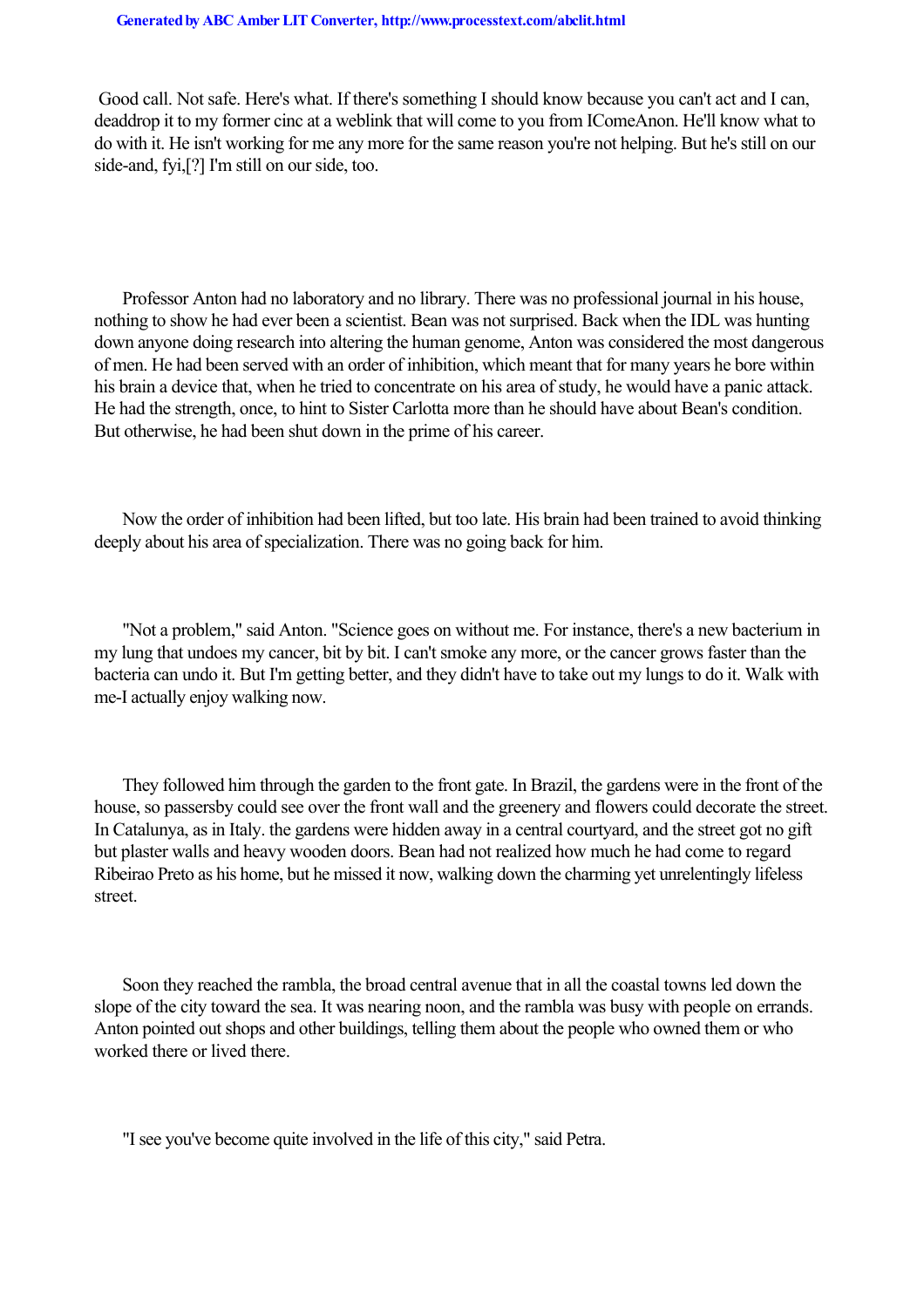"Superficially," said Anton. "An old Russian, long exited in Romania, I'm a curiosity. They talk to me, but not about things that matter in their soul."

"So why not go back to Russia?" asked Bean.

 "Ah, Russia. So many things about Russia. Just to remember them brings back the glorious days of my career, when I was gamboling about inside the nucleus of the human cell like a happy little lamb. But you see, those thoughts make me start to panic a little. So... I don't go where I get reminded."

"You're thinking about it now," said Bean.

 "No, I'm saying words about it," said Anton. "And besides, if I didn't intend to think about it, I wouldn't have consented to see you.

"And yet," said Bean, "you seem unwilling to look at me."

 "Ah, well," said Anton. "If I keep you in my peripheral vision, if I don't think about thinking about you... you are the one fruit that my tree of theory bore."

"There were more than a score of us," said Bean. "But the others were murdered."

"You survived," said Anton. "The others didn't. Why was that, do you think?"

"I hid in a toilet tank."

 "Yes, yes," said Anton, "so I gleaned from Sister Carlotta, God rest her soul. But why did you, and you alone, sneak out of your bed and go into the bathroom and hide in such a dangerous and difficult place? Scarcely a year old, too. So precocious. So desperate to survive. Yet genetically identical to all your brothers, da?"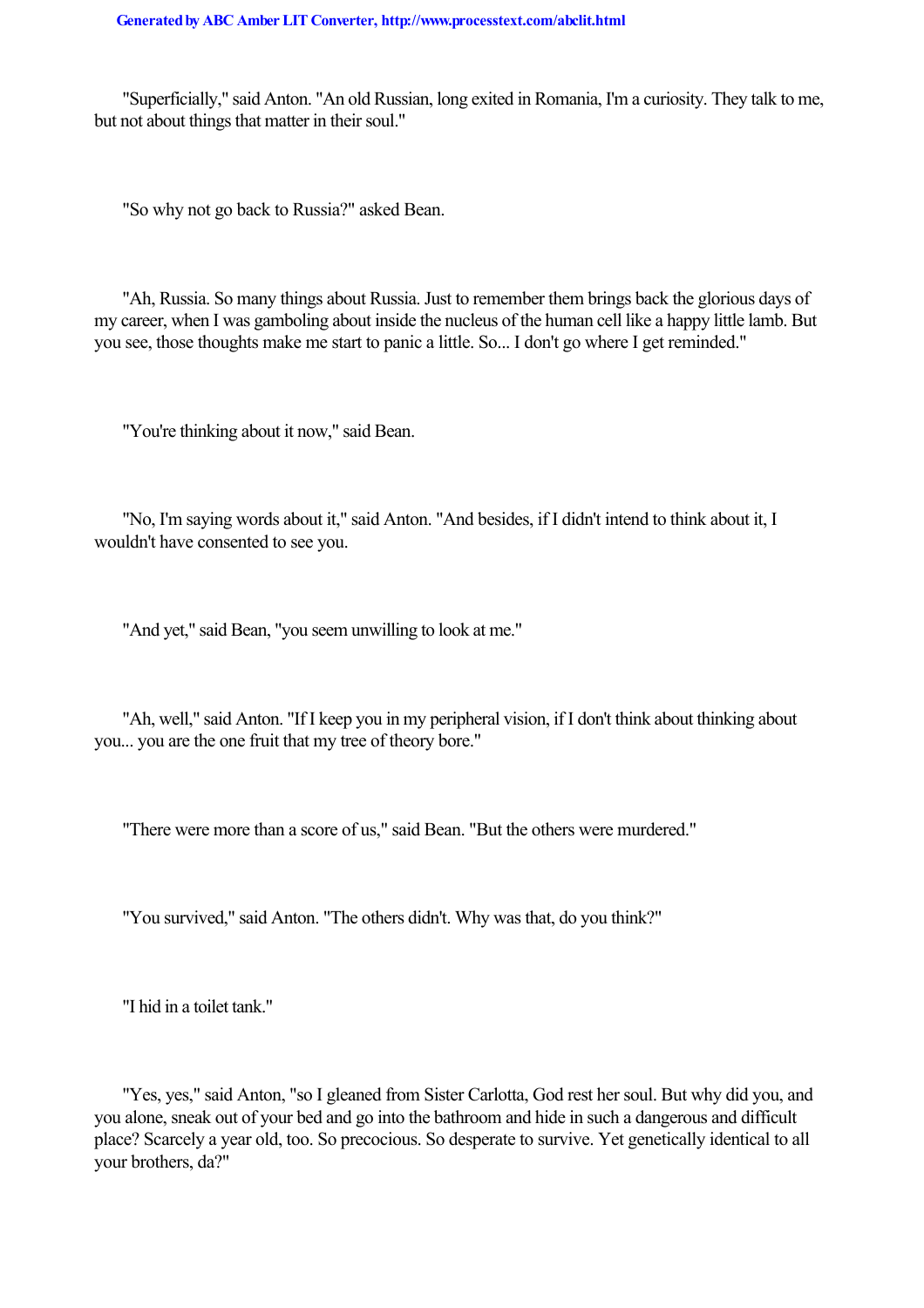"Cloned," said Bean, "so ... yes.

 "It is not all genetics, is it?" said Anton. "It is not all anything. So much left to learn. And you are the only teacher"

"I don't know anything about that. I'm a soldier."

"It is your body that would teach us. And every cell inside it."

"Sorry, but I'm still using them," said Bean.

"As I'm still using my mind," said Anton, "even though it won't go where I most want it to take me."

 Bean turned to Petra. "Is that why you brought me here? So Professor Anton could see what a big boy I've become?"

"No," said Petra.

"She brought you here," said Anton, "so I can persuade you that you are human."

 Bean sighed, though what he wanted to do was walk away, get a cab to the airport, fly to another country, and be alone. Be away from Petra and her demands on him.

 "Professor Anton," said Bean, "I'm quite aware that the genetic alteration that produced my talents and my defects is well within the range of normal variation of the human species. I know that there is no reason to suppose that I could not produce viable offspring if I mated with a human woman. Nor is my trait necessarily dominant-I might have children with it, I might have children without. Now can we simply enjoy our walk down to the sea?"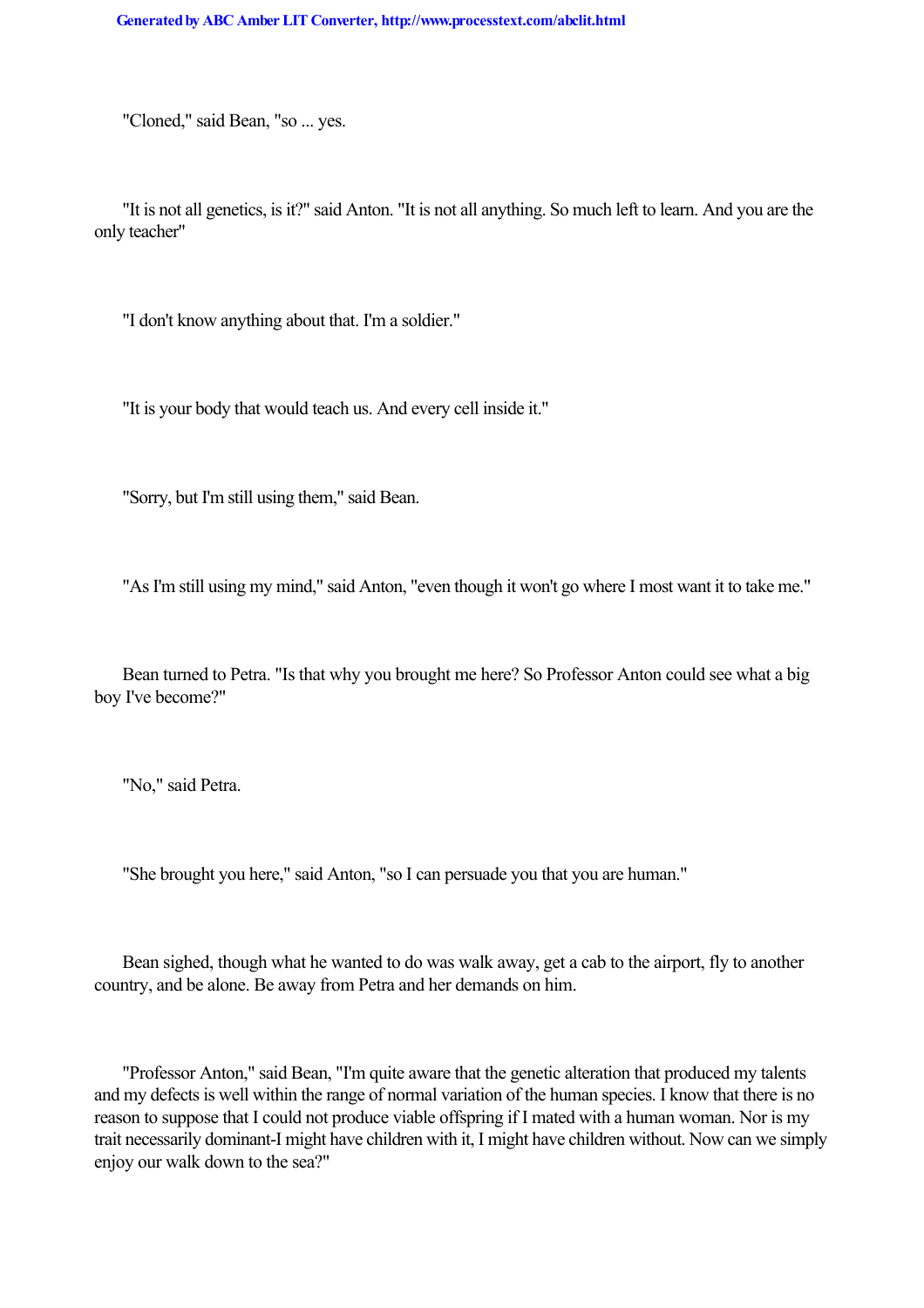"Ignorance is not a tragedy," said Anton, "merely an opportunity. But to know and refuse to know what you know, that is foolishness."

 Bean looked at Petra. She was not meeting his gaze. Yes, she certainly knew how annoyed he was, and yet she refused to cooperate with him in exiting the situation.

 I must love her, thought Bean. Otherwise I would have nothing to do with her, the way she thinks she knows better than I do what's good for me. We have it on record-I'm the smartest person in the world. So why are so many other people eager to give me advice?

 "Your life is going to be short," said Anton. "And at the end, there will be pain, physical and emotional. You will grow too large for this world, too large for your heart. But you have always been too large of mind for an ordinary life, da? You have always been apart. A stranger. Human by name, but not truly a member of the species, excluded from all clubs."

 Till now, Anton's words had been mere irritants, floating past him like falling leaves. Now they struck him hard, with a sudden rush of grief and regret that left him almost gasping. He could not help the hesitation, the change of stride that showed the others that these words had suddenly begun to affect him. What line had Anton crossed? Yet he had crossed it.

 "You are lonely," said Anton. "And humans are not designed to be alone. It's in our genes. We're social beings. Even the most introverted person alive is constantly hungry for human association. You are no exception. Bean."

 There were tears in his eyes, but Bean refused to acknowledge them. He hated emotions. They took control of him, weakened him.

 "Let me tell you what I know," said Anton. "Not as a scientist- that road may not be utterly closed to me, but it's mostly washed out, and full of ruts, and I don't use it. But my life as a man, that door is still open."

"I'm listening," said Bean.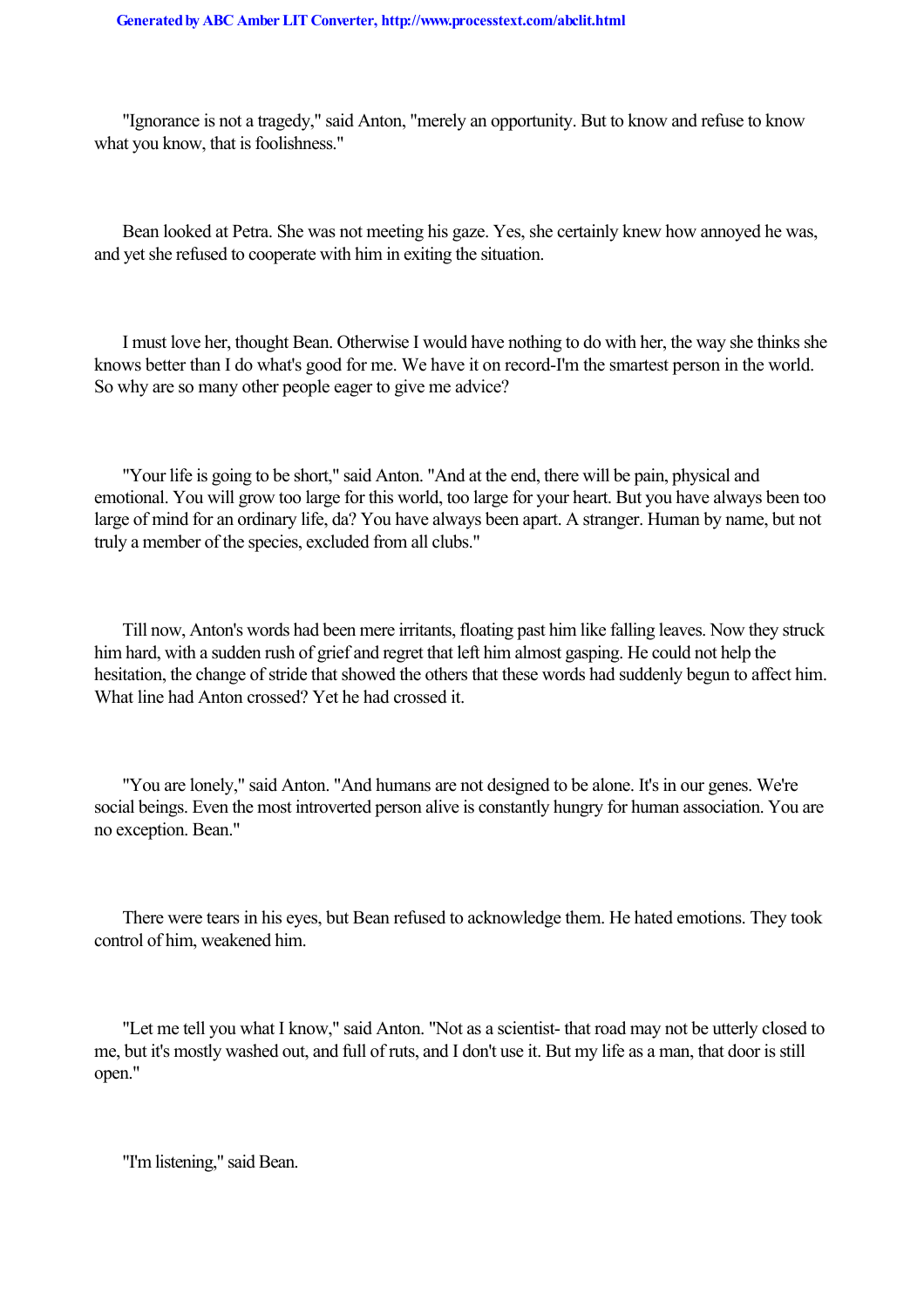"I have always been as lonely as you," he said. "Never as intelligent, but not a fool, either. I followed my mind into my work, and let it be my life. I was content with that, partly because I was so successful that my work brought great satisfaction, and partly because I was of a disposition not to look upon women with desire." He smiled wanly. "In that era, of my youth, the governments of most countries were actively encouraging those of us whose mating instinct had been short-circuited to indulge those desires and take no mate, have no children. Part of the effort to funnel all of human endeavor into the great struggle with the alien enemy. So it was almost patriotic of me to indulge myself in fleeting affairs that meant nothing, that led nowhere. Where could they lead?"

This is more than I want to know about you, thought Bean. It has nothing to do with me.

 "I tell you this," said Anton, "so you understand that I know something of loneliness, too. Because all of a sudden my work was taken away from me. From my mind, not just from my daily activities. I could not even think about it. And I quickly discovered that my friendships were not... transcendent. They were all tied to my work, and when my work went away, so did these friends. They were not unkind, they still inquired after me, they made overtures, but there was nothing to say, our minds and hearts did not really touch at any point. I discovered that I did not know anybody, and nobody knew me.

 Again, that stab of anguish in Bean's heart. This time, though, he was not unprepared, and he breathed a little more deeply and took it in stride.

"I was angry, of course, as who would not be?" said Anton. "And do you know what I wanted?"

Bean did not want to say what he immediately thought of: death.

 "Not suicide, never that. My life wish is too strong, and I was not depressed. I was furious. Well, no, I was depressed, but I knew that killing myself would only help my enemies-the government-accomplish their real purpose without having had to dirty their hands. No, I did not wish to die. What I wanted, with all my heart, was... to begin to live."

"Why do I feel a song coming on?" said Bean. The sarcastic words slipped out of him unbidden.

 To his surprise, Anton laughed. "Yes, yes, it's such a cliché that it should be followed by a love song, shouldn't it? A sentimental tune that tells of how I was not alive until I met my beloved, and now the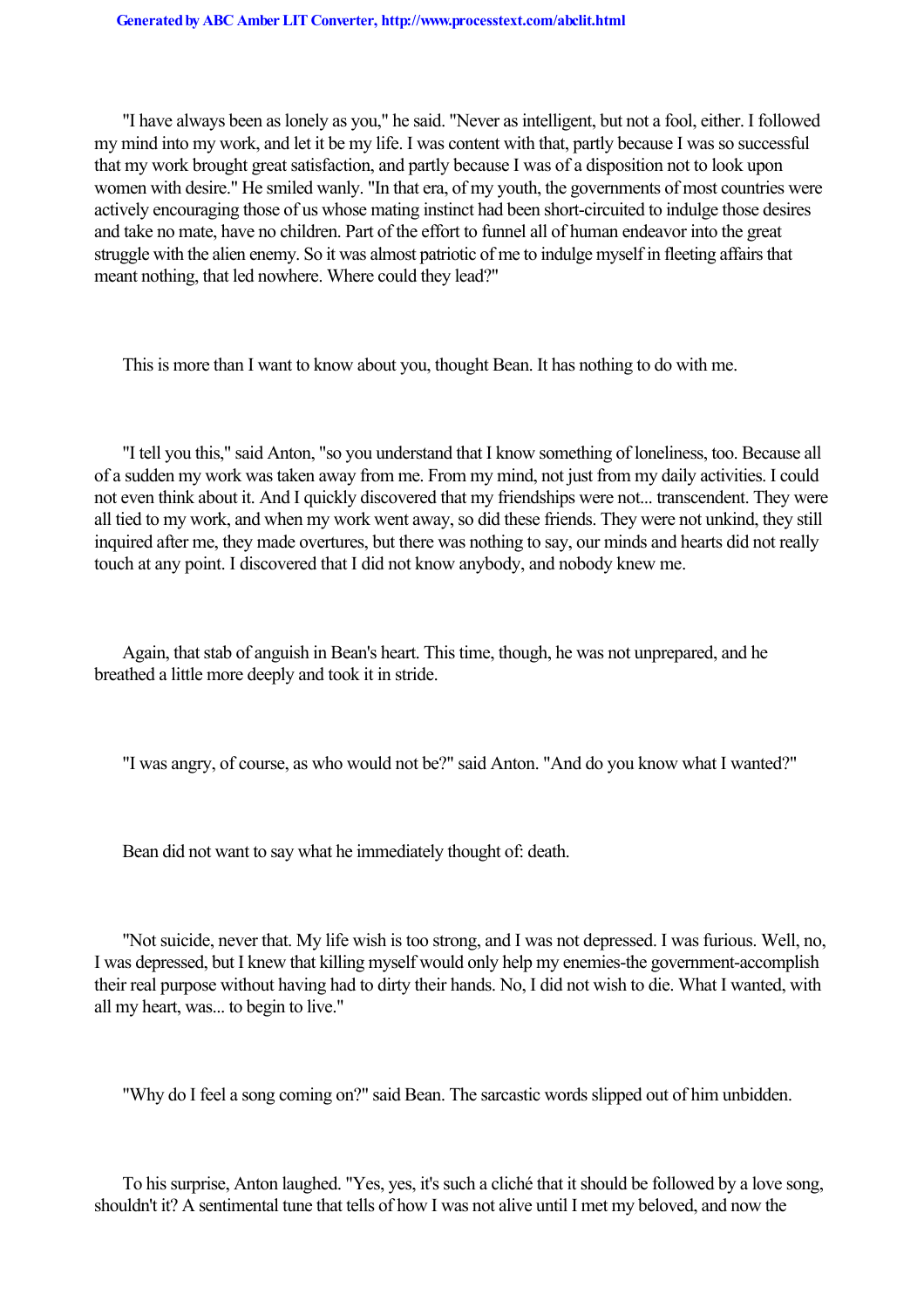moon is new, the sea is blue, the month is June, our love is true."

Petra burst out laughing. "You missed your calling. The Russian Cole Porter"

 "But my point was serious," said Anton. "When a man's life is bent so that his desire is not toward women, it does not change his longing for meaning in his life. A man searches for something that will outlast his life. For immortality of a kind. For a way to change the world, to have his life matter But it is all in vain. I was swept away until I existed only in footnotes in other men's articles. It all came down to this, as it always does. You can change the world-as you have, Bean, Julian Delphiki-you and Petra Arkanian, both of you, all those children who fought, and the ones who did not fight, all of you-you changed the world. You saved the world. All of humanity is your progeny. And yet... it is empty, isn't it? They didn't take it away from you the way they took my work from me. But time has taken it away. It's in the past, and yet you are still alive, so what is your life for?"

 They were at the stone steps leading down into the water Bean wanted simply to keep going, to walk into the Mediterranean, down and down, until he found old Poseidon at the bottom of the sea, and deeper, to the throne of Hades. What is my life for?

 "You found purpose in Thailand," said Anton. "And then saving Petra, that was a purpose. But what did you save her for? You have gone to the lair of the dragon and carried off the dragon's daughter- for that is what the myth always means, when it doesn't mean the dragon's wife-and now you have her, and... you refuse to see what you must do, not to her, but with her"

 Bean turned to Petra with weary resignation. "Petra, how many letters did it take to make clear to Anton precisely what you wanted him to say to me?"

 "Don't leap to conclusions, foolish boy," said Anton. "She only wanted to find out if there was any way to correct your genetic problem. She did not speak to me of your personal dilemma. Some of it I learned from my old friend Hyrum Graff. Some of it I knew from Sister Carlotta. And some of it I saw simply by looking at the two of you together. You both give off enough pheromones to fertilize the eggs of passing birds."

"I really don't tell our business to others," said Petra.

"Listen to me, both of you. Here is the meaning of life: for a man to find a woman, for a woman to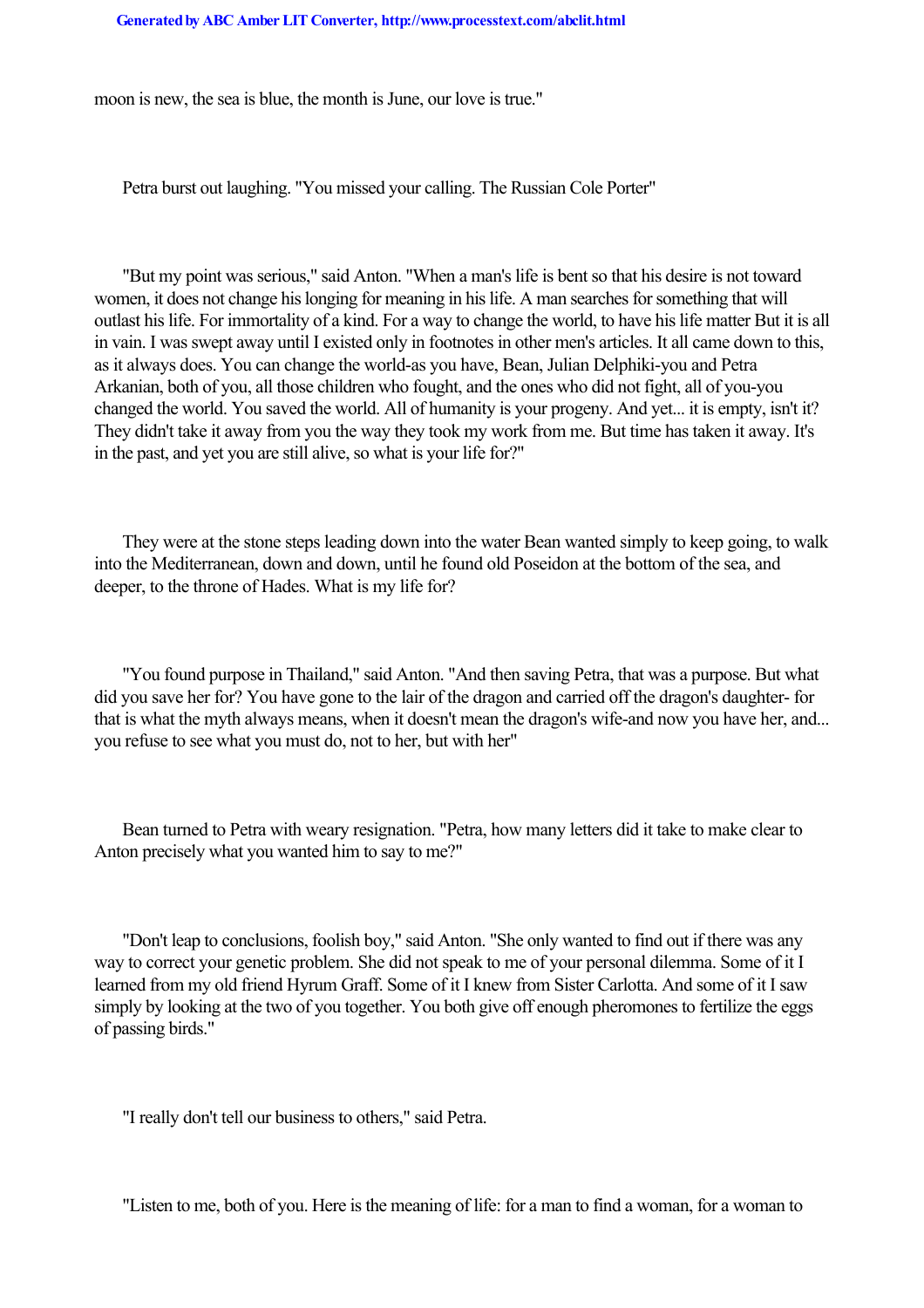find a man, the creature most unlike you, and then to make babies with her, with him, or to find them some other way, but then to raise them up, and watch them do the same thing, generation after generation, so that when you die you know you are permanently a part of the great web of life. That you are not a loose thread, snipped off."

 "That's not the only meaning of life," said Petra. sounding a little annoyed. Well, thought Bean, you brought us here, so take your medicine, too.

 "Yes it is," said Anton. "Do you think I haven't had time to think about this? I am the same man, with the same mind, I am the man who found Anton's Key, I have found many other keys as well, but they took away my work, and I had to find another. Well, here it is. I give it to you, the result of all my... study. Shallow as it had to be, it is still the truest thing I ever found. Even men who do not desire women, even women who do not desire men, this does not exempt them from the deepest desire of all, the desire to be an inextricable part of the human race."

"We're all part of it no matter what we do," said Bean. "Even those of us who aren't actually human."

 "It's hardwired into all of us. Not just sexual desire-that can be twisted any which way, and it often is. And not just a desire to have children, because many people never get that, and yet they can still he woven into the fabric. No, it's a deep hunger to find a person from that strange, terrifyingly other sex and make a life together Even old people beyond mating, even people who know they can't have children, there's still a hunger for this. For actual marriage, two unlike creatures becoming, as best they can, one."

 "I know a few exceptions," said Petra wryly. "I've known a few people of the 'never-again' persuasion."

 "I'm not talking about politics or hurt feelings," said Anton. "I'm talking about a trait that the human race absolutely needed to succeed. The thing that makes us neither herd animals nor solitaries, but something in between. The thing that makes us civilized or at least civilizable. And those who are cut off from it by their own desires, by those twists and bends that turn them in another way-like you, Bean, so determined are you that no more children will be born with your defect, and that there will be no children orphaned by your death- those who are cut off because they think they want to be cut off, they are still hungry for it, hungrier than ever, especially if they deny it. It makes them angry, bitter, sad, and they don't know why, or if they know, they can't bear to face the knowledge."

 Bean did not know or care whether Anton was right, that this desire was inescapable for all human beings, though he suspected that he was-that this life wish had to be present in all living things for any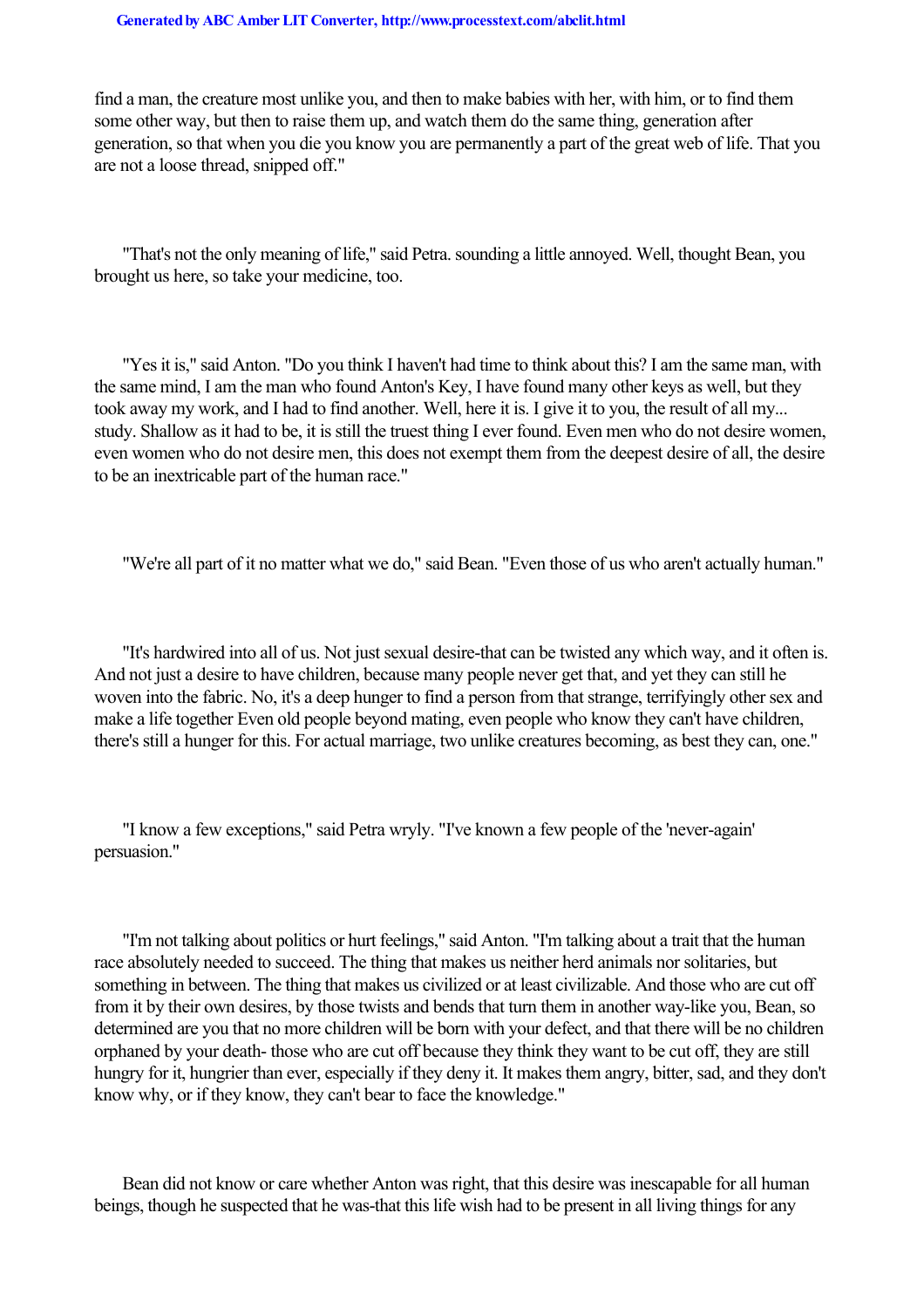species to continue as they all desperately struggled to do. It isn't a will to survive-that is selfish, and such selfishness would be meaningless, would lead to nothing. It is a will for the species to survive with the self inside it, part of it, tied to it, forever one of the strands in the web-Bean could see that now.

 "Even if you're right," Bean said, "that only makes me more determined to overcome that desire and never have a child. For the reasons you just named. I grew up among orphans. I'm not going to leave any behind me.

"They wouldn't be orphans," said Petra. "They'd still have me.

 "And when Achilles finds you and kills you?" said Bean harshly. "Are you counting on him being merciful enough to do what Volescu did for my brothers? What I cheated myself out of by being so damned smart?"

Tears leapt to Petra's eyes and she turned away.

 "You're a liar when you speak like that," said Anton softly. "And a cruel one, to say such things to her."

"I told the truth," said Bean.

 "You're a liar," said Anton, "but you think you need the lie so you won't let go of it. I know what these lies are-I kept my sanity by fencing myself about with lies, and believing them. But you know the truth. If you leave this world without your children in it, without having made that bond with such an alien creature as a woman, then your life will have meant nothing to you, and you'll die in bitterness and alone."

"Like you," said Bean.

"No," said Anton. "Not like me."

"What, you're not going to die? Just because they reversed the cancer doesn't mean something else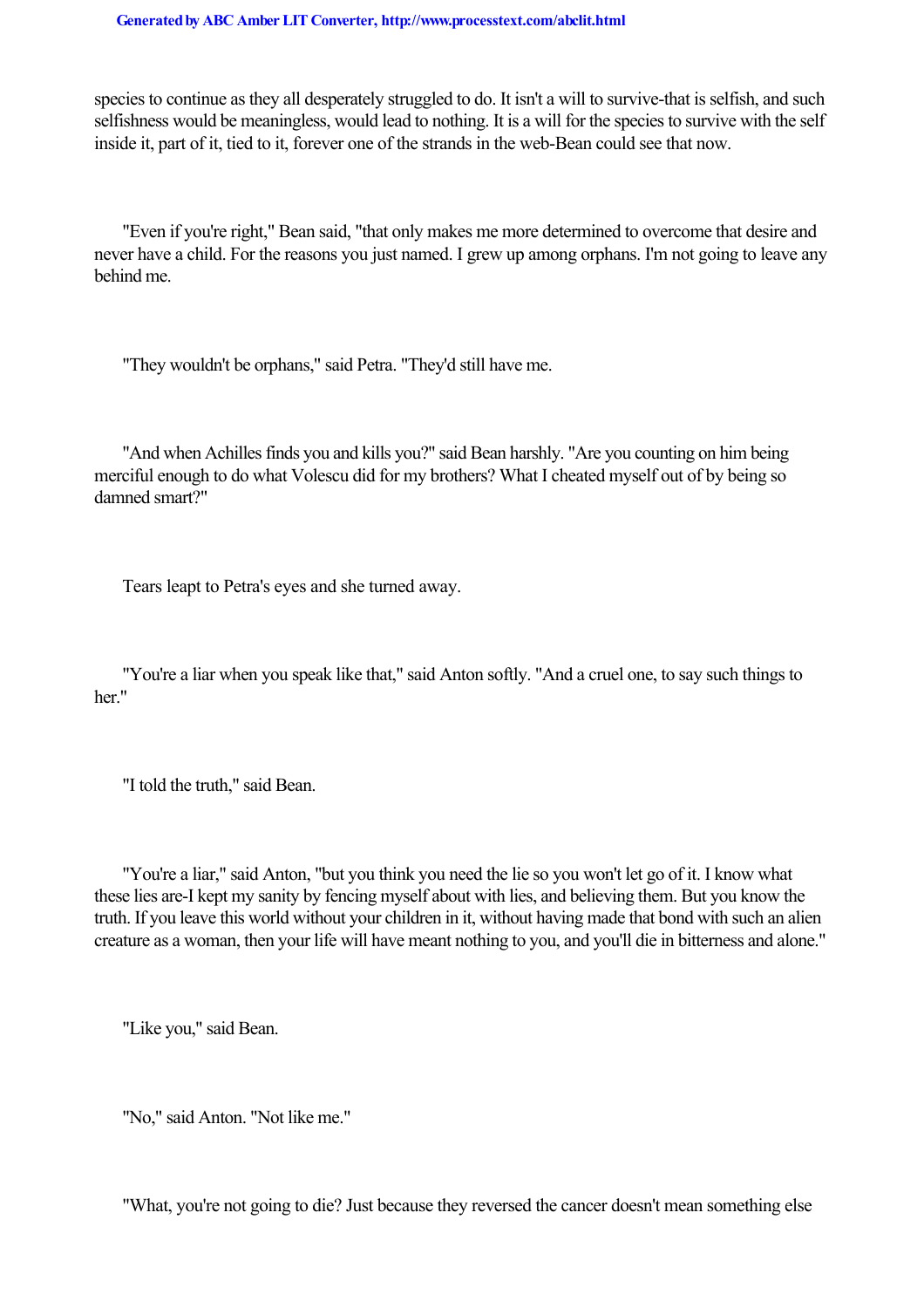won't get you in the end."

"No, you mistake me," he said. "I'm getting married."

Bean laughed. "Oh, I see. You're so happy that you want everyone to share your happiness."

 "The woman I'm going to marry is a good woman, a kind one. With small children who have no father I have a pension now-a generous one-and with my help these children will have a home. My proclivities have not changed, but she is still young enough, and perhaps we will find a way for her to bear a child that is truly my own. But if not, then I will adopt her children into my heart. I will rejoin the web. My loose thread will he woven in, knotted to the human race. I will not die alone."

"I'm happy for you," said Bean, surprised at how bitter and insincere he sounded.

 "Yes" said Anton, "I'm happy for myself. This will make me miserable, of course. I will be worried about the children all the time-I already am. And getting along with a woman is hard even for men who desire them. Or perhaps especially for them. But you see, it will all mean something."

 "I have work of my own to do," said Bean. "The human race faces an enemy almost as terrible, in his own way, as the Formics ever were. And I don't think Peter Wiggin is up to stopping him. In fact it looks to me as if Peter Wiggin is on the verge of losing everything to him, and then who will be left to oppose him? That's my work. And if I were selfish and stupid enough to marry my widow and father orphans on her, it would only distract me from that work. If I fail, well, how many millions of humans have already been born and died as loose threads with their lives snipped off? Given the historical rates of infant mortality, it might be as many as halt certainly at least a quarter of all humans born. Alt those meaningless lives. I'll be one of them. I'll just be one who did his best to save the world before he died."

 To Bean's surprise-and horror-Anton flung his arms around him in one of those terrifying Russian hugs from which the unsuspecting westerner thinks he may never emerge alive. "My boy, you are so noble!" Anton let go of him, taughing. "Listen to yourself! So full of the romance of youth! You will save the world!"

"I didn't mock your dream," said Bean.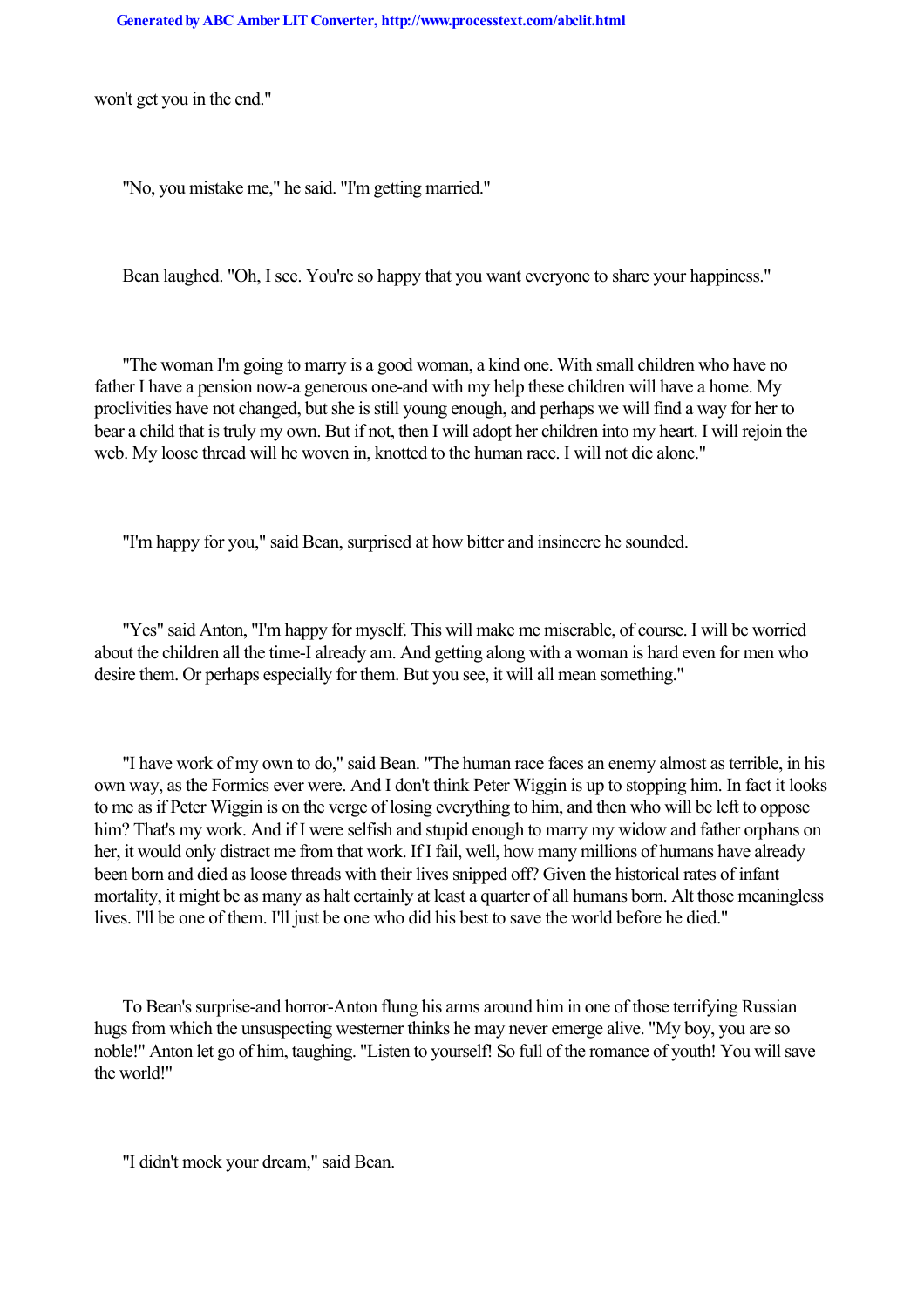"But I'm not mocking you!" cried Anton. "I celebrate you! Because you are, in a way, a small way, my son. Or at least my nephew. And look at you! Living a life entirely for others!"

"I'm completely selfish!" cried Bean in protest.

 "Then sleep with this girl, you know she'll let you! Or marry her and then sleep with anybody else, father children or not, why should you care? Nothing that happens outside your body matters. Your children don't matter to you! You're completely sellfish!"

Bean was left with nothing to say.

"Self-delusion dies hard," said Petra softly, slipping her hand into his.

"I don't love anybody," said Bean.

 "You keep breaking your heart with the people you love," said Petra. "You just can't ever admit it until they're dead."

Bean thought of Poke. Of Sister Carlotta,

 He thought of the children he never meant to have. The children that he would make with Petra, this girl who had been such a wise and loyal friend to him, this woman whom, when he thought he might lose her to Achilles, he realized that he loved more than anyone else on Earth. The children he kept denying, refusing to let them exist because ...

 Because he loved them too much, even now, when they did not exist, he loved them too much to cause them the pain of losing their father, to risk them suffering the pain of dying young when there was no one who could save them.

The pain he could bear himselt he refused to let them bear, he loved them so much.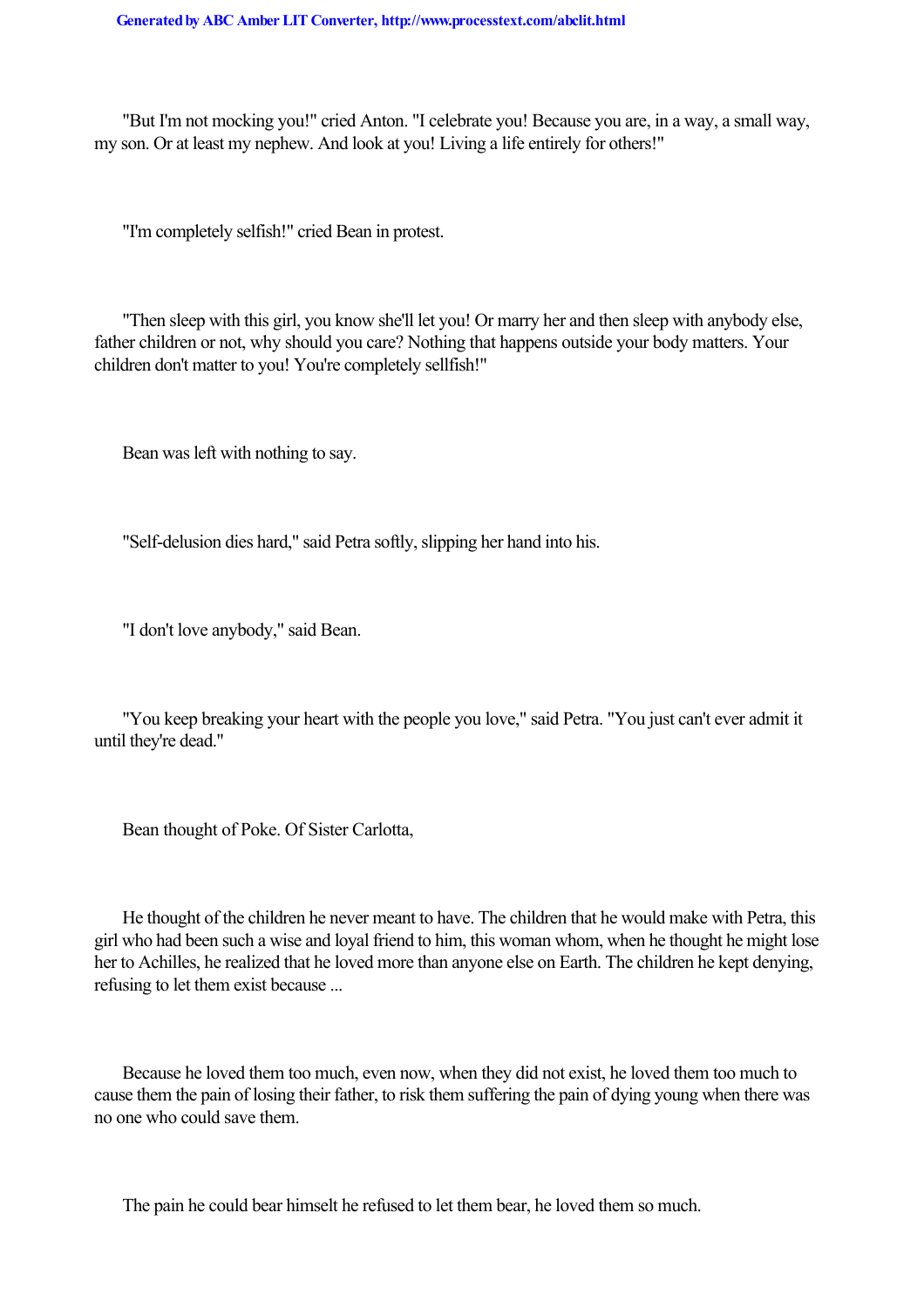And now he had to stare the truth in the face: What good would it do to love his children as much as he already did, if he never had those children?

 He was crying, and for a moment he let himself go, shedding tears for the dead women he had loved so much, and for his own death, so that he would never see his children grow up, so he would never see Petra grow old beside him, as women and men were meant to do.

 Then he got control of himself, and said what he had decided, not with his mind, but with his heart. "If there's some way to be sure that they don't have-that they won't have Anton's Key." Then I'll have children. Then I'll marry Petra.

She felt her hand tighten in his. She understood. She had won.

"Easy," said Anton. "Still just the tiniest bit illegal, but it can be done."

Petra had won, but Bean understood that he had not lost. No, her victory was his as well.

 "It will hurt," said Petra. "But let's make the most of what we have, and not let future pain ruin present happiness."

 "You're such a poet," murmured Bean. But then he flung one arm over Anton's shoulders, and another around Petra's back, and held to both of them as his blurring eyes looked out over the sparkling sea.

 Hours later, after dinner in a little Italian restaurant with an ancient garden, after a walk along the rambla in the noisy frolicking crowds of townspeople enjoying their membership in the human race and celebrating or searching for their mates, Bean and Petra sat in the parlor of Anton's old-fashioned home, his fiancée shyly sifting beside him, her children asleep in the back bedrooms.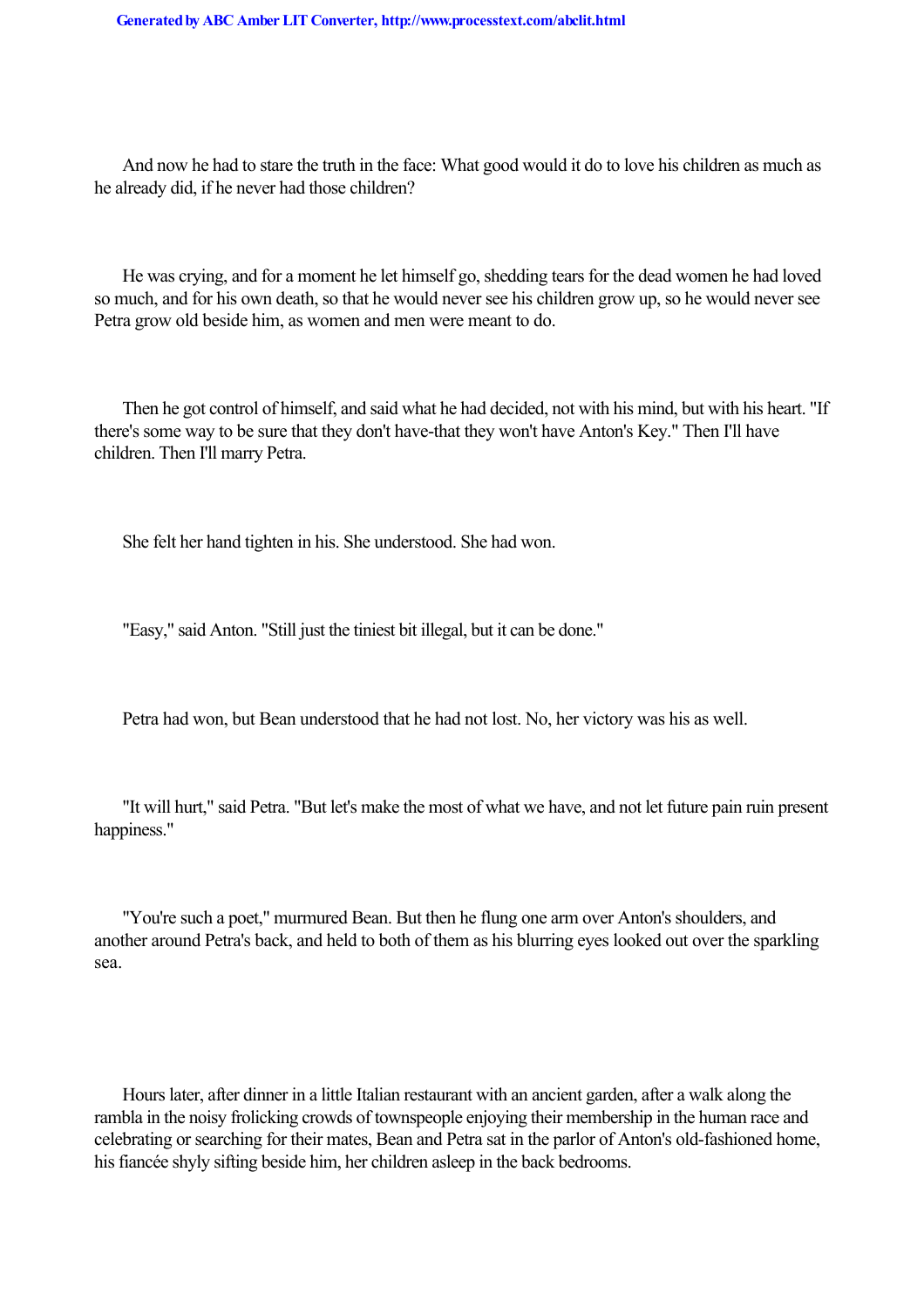"You said it would he easy," said Bean. "To be sure my children wouldn't be like me."

 Anton looked at him thoughtfully. "Yes," he finally said. "There is one man who not only knows the theory, but has done the work. Nondestructive tests in newly formed embryos. It would mean fertilization in vitro."

"Oh good," said Petra. "A virgin birth."

"It would mean embryos that could be implanted even after the father is dead," said Anton.

"You thought of everything, how sweet," said Bean.

"I'm not sure you want to meet him," said Anton.

"We do," said Petra. "Soon."

"You have a bit of history with him, Julian Delphiki." said Anton.

"I do?" asked Bean.

 "He kidnapped you once," said Anton. "Along with nearly two dozen of your twins. He's the one who turned that little genetic key they named for me. He's the one who would have killed you if you hadn't hid in a toilet."

"Volescu," said Petra, as if the name were a bullet to be pried out of her body.

Bean laughed grimly. "He's still alive?"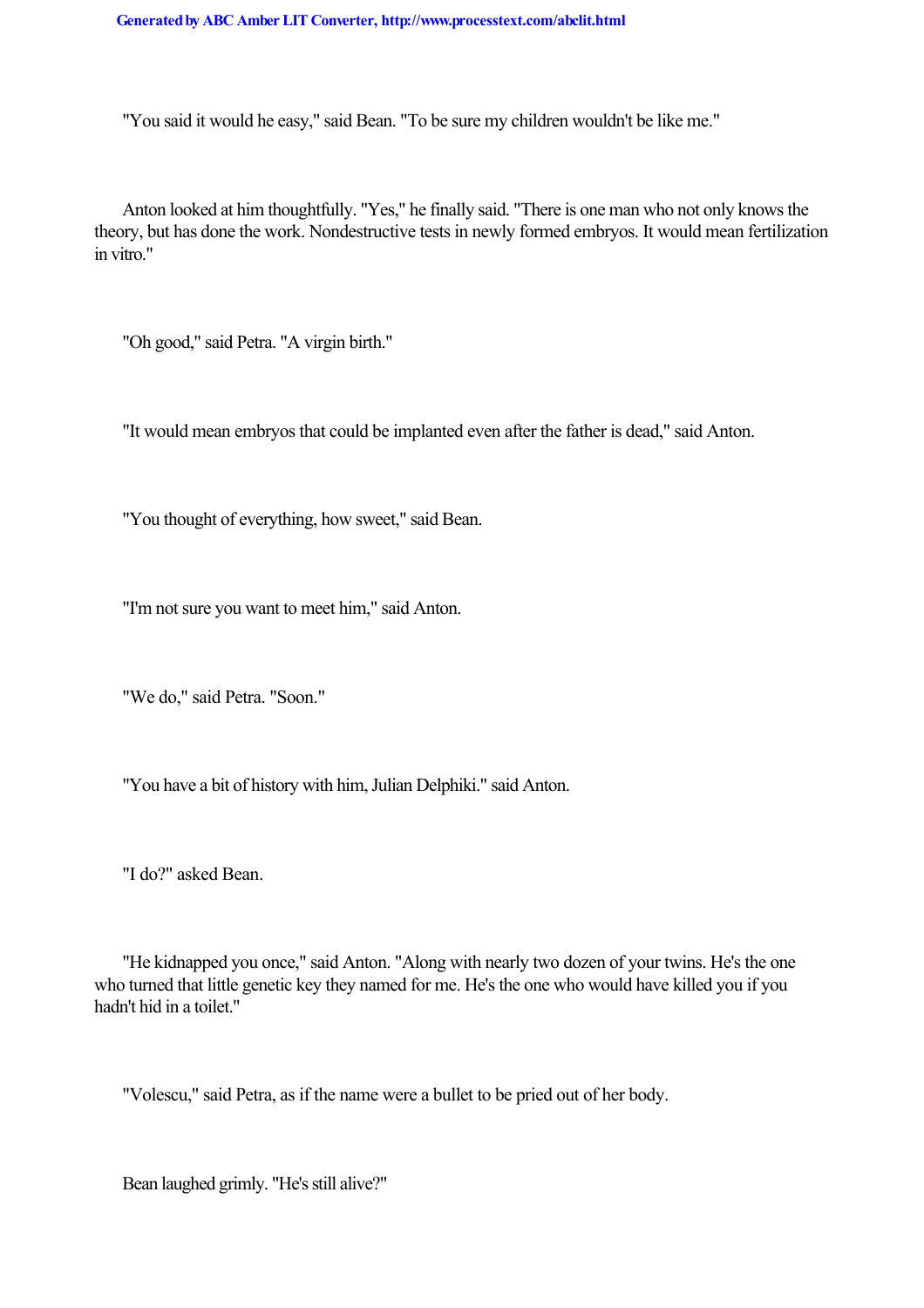"Just released from prison," said Anton. "The laws have changed. Genetic alteration is no longer a crime against humanity."

"Infanticide still is," said Bean. "Isn't it?"

 "Technically," said Anton, "under the law it can't be murder when the victims had no legal right to exist. I believe the charge was 'tampering with evidence.' Because the bodies were burned."

"Please tell me," said Petra, "that it isn't perfectly legal to murder Bean."

 "You helped save the world between then and now," said Anton. "I think the politics of the situation would be a little different now.

"What a relief," said Bean.

"So this non-murderer, this tamperer with evidence," said Petra. "I didn't know you knew him.

 "I didn't-I don't," said Anton. "I've never met him, but he's written to me. Just a day before Petra did, as a matter of fact. I don't know where he is. But I can put you in touch with him. You'll have to take it from there."

 "So I finally get to meet the legendary Uncle Constantine," said Bean. "Or, as Father calls him-when he wants to irritate Mother- 'My bastard brother.'"

"How did he get out of jail, really?" asked Petra.

 "I only know what he told me. But as Sister Carlotta said, the man's a liar to the core. He believes his own lies. In which case, Bean, he might think he's your father. He told her that he cloned you and your brothers from himself."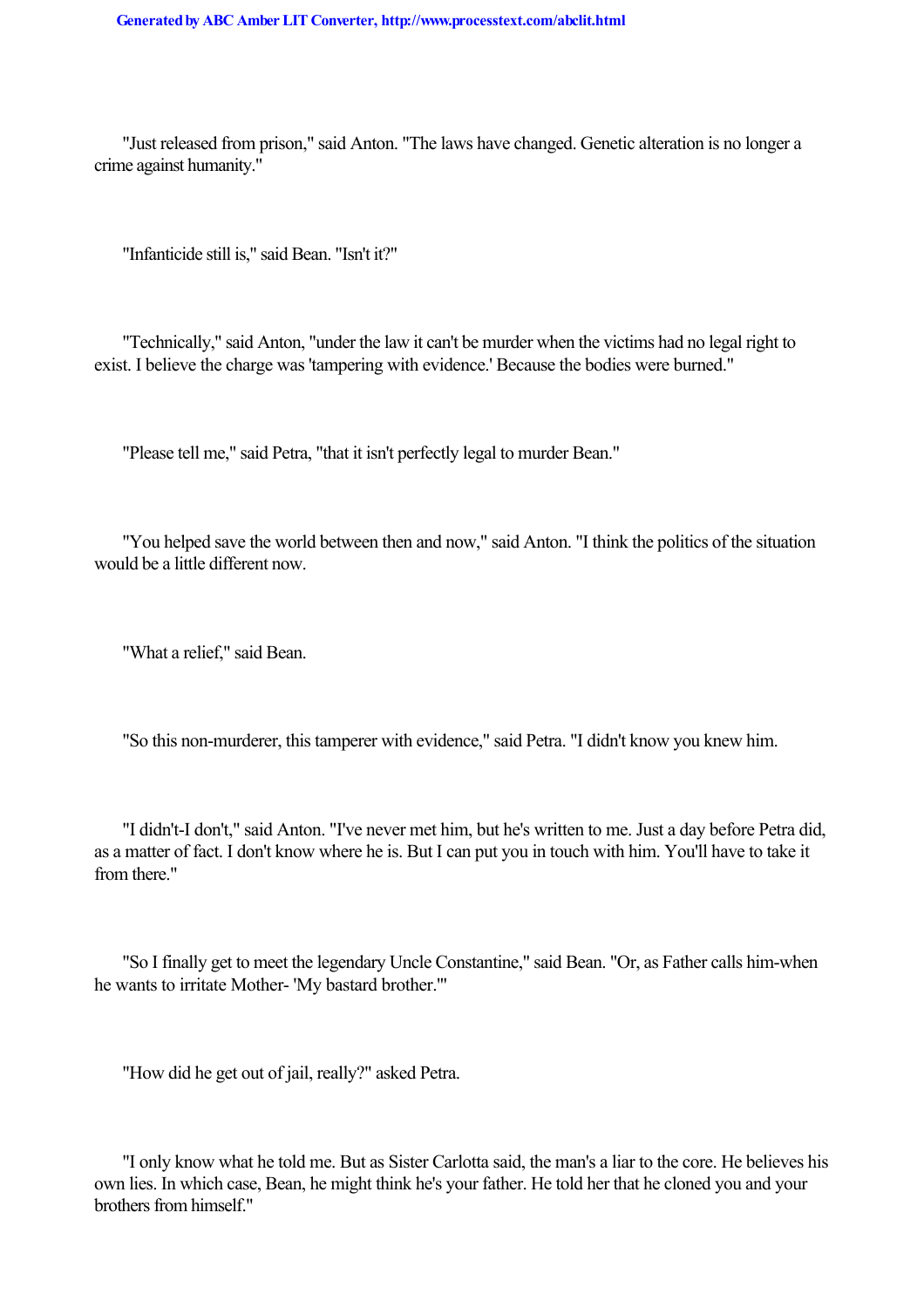"And you think he should help us have children?" asked Petra.

 "I think if you want to have children without Bean's little problem, he's the only one who can help you. Of course, many doctors can destroy the embryos and tell you whether they would have had your talents and your curse. But since my little key has never been turned by nature, there's no nondestructive test for it. And in order to get anyone to develop a test, you would have to subject yourself to examination by doctors who would regard you as a career-making opportunity. Volescu's biggest advantage is he already knows about you, and he's in no position to brag about finding you."

"Then give us his email," said Bean. "We'll go from there."

# CHAPTER EIGHT

## **TARGETS**

From Betterman%CroMagnon@HomeAddress.com FREE email! Sign up a friend!]

To: Humble%Assistant@HomeAddress.com JESUS loves you! ChosenOnes.0rg]

Re: Thanks for your help

Dear Anonymous Benefactor,

 I may have been in prison but I wasn't biding under a rock. I know who you are, and I know what you've done. So when you offer to help me continue the research that was interrupted by my life sentence, and imply that you are responsible far having my charges reduced and my sentence commuted, I must suspect an ulterior motive.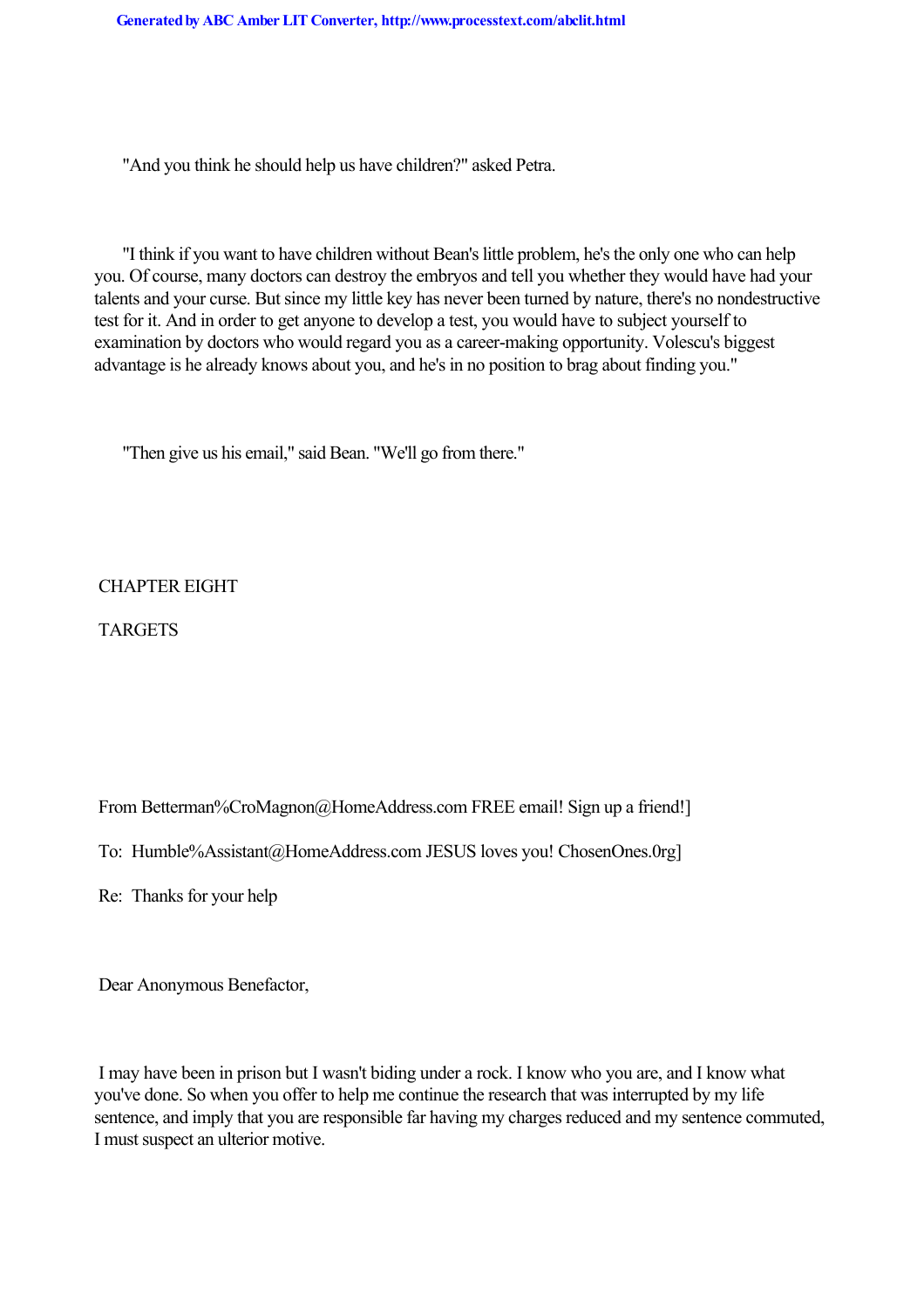I think you plan to use my supposed rendezvous with these supposed people as a means of killing them. Sort of like Herod asking the Wise Men to tell him where the newborn king was, so be could go and worship him also.

From:Humble%Assistant@HomeAddress.com [Don't go home ALONE! LonelyHearts]

To: Befterman%CroMagnon@HomeAddress.com [Your ADS get seen! Free Email]

Re: You have misjudged me

Dear Doctor,

 You have misjudged me. I have no interest in anyone's death. I want you to help them make babies that don't have any of the father's gifts or problems. Make a dozen for them.

 But along the way, if you happen to get any nice little embryos that do have the father's gifts, don't discard them, please. Keep them nice and safe. For me. For us. There are people who would very much like to raise a liftle garden full of beans.

 John Paul Wiggin had noticed some years ago that the whole childrearing thing wasn't really all it was cracked up to be. Supposedly somewhere there was such a thing as a normal child, but none of them had come anywhere near his house.

Not that he didn't love his kids. He did. More than they would ever know; more, he suspected, than he knew himself. After all, you never know how much you love somebody until the real test comes. Would you die for this person? Would you throw yourself on the grenade, step in front of the speeding car, keep a secret under torture, to save his life? Most people never know the answer to that question. And even those who do know are still not sure whether it was love or duty or self-respect or cultural conditioning or any number of other possible explanations.

John Paul Wiggin loved his kids. But either he didn't have enough of them, or he had too many. If he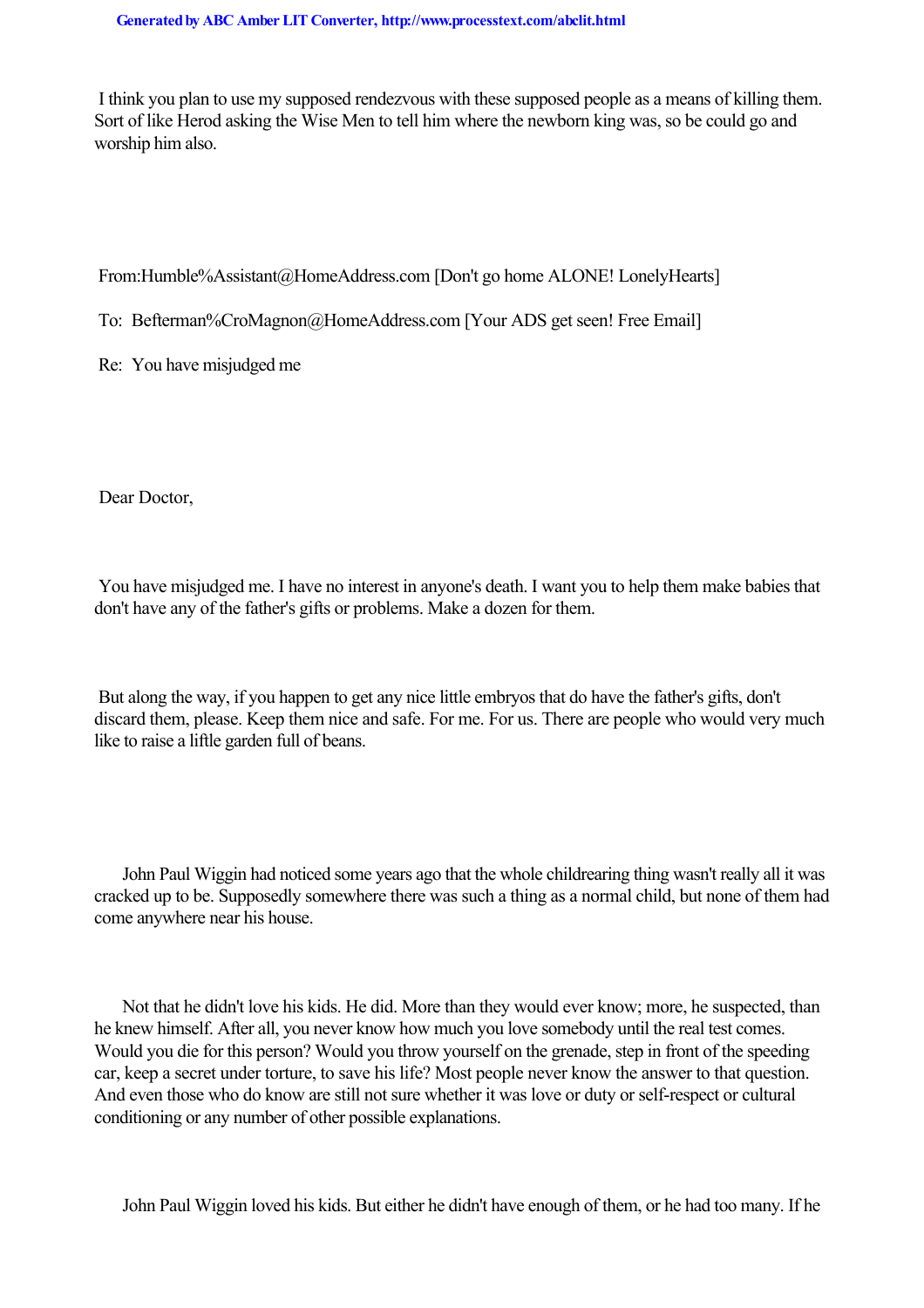had more, then having two of them take off for some faraway colony from which they could never return in his lifetime, that might not have been so bad, because there'd still be several left at home for him to enjoy, to help, to admire as parents wanted to admire their children.

 And if there had been one fewer If the government had not requisitioned a third child from them. If Andrew had never been born, had never been accepted into a program for which Peter was rejected, then perhaps Peter's pathological ambition might have stayed within normal bounds. Perhaps his envy and resentment, his need to prove himself worthy after all, would not have tainted his life, darkening even his brightest moments.

 Of course, if Andrew hadn't been born, the world might now be honeycombed with Formic hives, and the human race nothing but a few ragged bands surviving in some hostile environment like Tierra del Fuego or Greenland or the Moon.

 It wasn't the government requisition, either. Little known fact: Andrew had almost certainly been conceived before the requisition came. John Paul Wiggin wasn't all that good a Catholic, until he realized that the population control laws forbade him to be. Then, because he was a stubborn Pole or a rebellious American or simply because he was that peculiar mix of genes and memory called John Paul Wiggin, there was nothing more important to him than being a good Catholic, particularly when it came to disobeying the population laws.

 It was the basis of his marriage with Theresa. She wasn't Catholic herself-which showed that John Paul wasn't that strict about following all the rules-but she came from a big-family tradition and she agreed with him before they got married that they would have more than two children, no matter what it cost them.

 In the end, it cost them nothing. No loss of job. No loss of prestige. In fact, they ended up greatly honored as the parents of the savior of the human race.

 Only they would never get to see Valentine or Andrew get married, would never see their children. Would probably not live long enough to know when they arrived at their colony world.

And now they were mere fixtures attached to the life of the child they liked the least.

Though truth to tell, John Paul didn't dislike Peter as much as his mother did. Peter didn't get under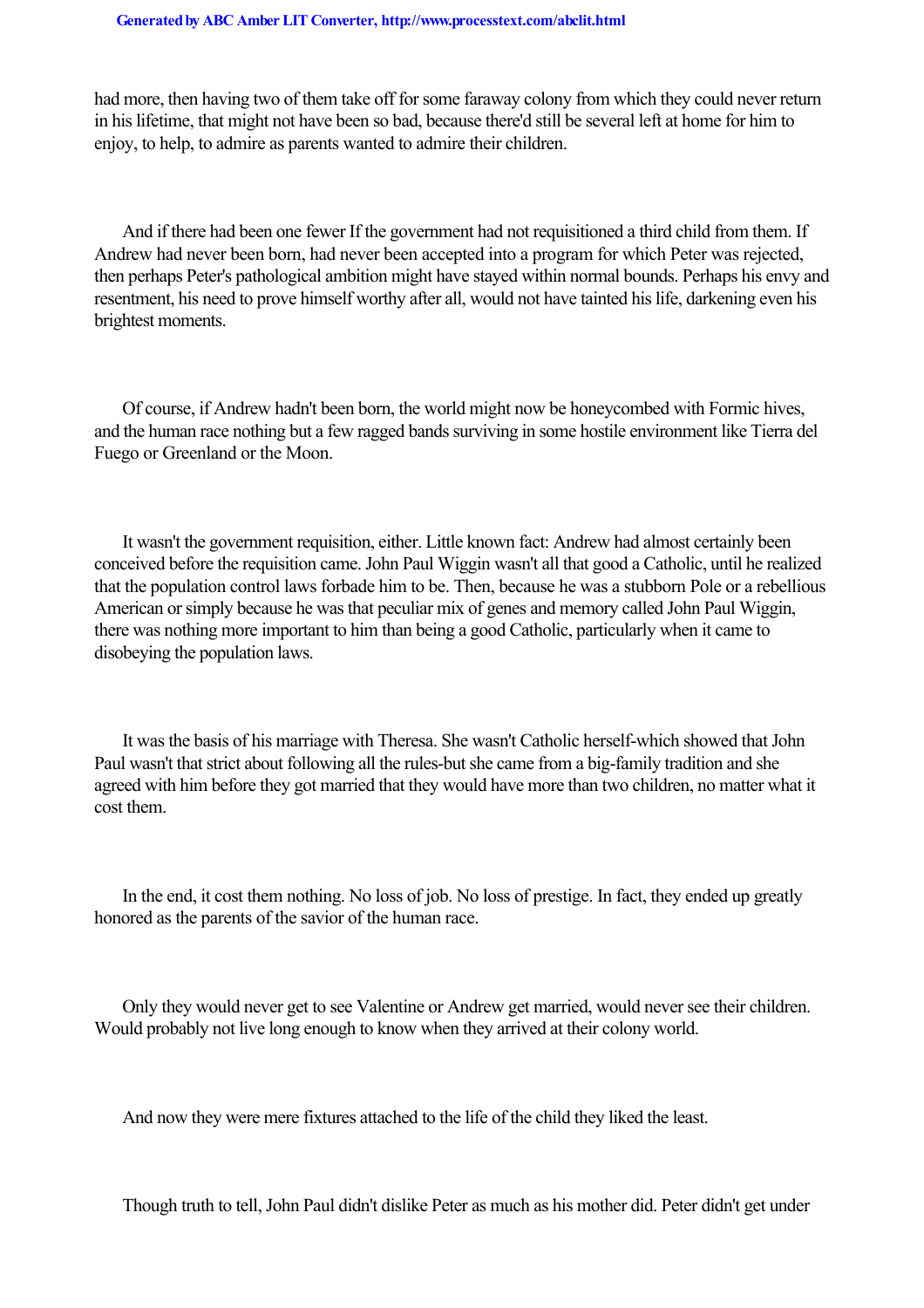his skin the way he irritated Theresa. Perhaps that was because John Paul was a good counterbalance to Peter-John Paul could be useful to him. Where Peter kept a hundred things going at once, juggling all his projects and doing none of them perfectly, John Paul was a man who had to dot every I, cross every t. So without exactly telling anyone what his job was, John Paul kept close watch on everything Peter was doing and followed through on things so they actually got done. Where Peter assumed that underlings would understand his purpose and adapt. John Paul knew that they would misunderstand everything, and spelled it out for them, followed through to make sure things happened just right.

 Of course, in order to do this, John Paul had to pretend that he was acting as Peter's eyes and ears. Fortunately, the people he straightened out had no reason to go to Peter and explain the dumb things they had been doing before John Paul showed up with his questions, his checklists, his cheerful chats that didn't quite come right out and admit to being tutorials.

 But what could John Paul do when the project Peter was advancing was so deeply dangerous and, yes, stupid that the last thing John Paul wanted to do was help him with it?

 John Paul's position in this little community of Hegemoniacs did not allow him to obstruct what Peter was doing. He was a facilitator, not a bureaucrat; he cut the red tape, he didn't spin it out like a spider web.

 In the past, the most obstructive thing John Paul could do was not to do anything at all. Without him there, nudging, correcting, things slowed down, and often a project died without his help.

 But with Achilles, there was no chance of that. The Beast, as Theresa and John Paul called him, was as methodical as Peter wasn't. He seemed to leave nothing to chance. So if John Paul simply left him alone, he would accomplish everything he wanted.

"Peter, you're not in a position to see what the Beast is doing," John Paul said to him.

"Father, I know what I'm doing."

 "He's got time for everybody," said John Paul. "He's friends with every clerk, every janitor, every secretary, every bureaucrat. People you breeze past with a wave or with nothing at all, he sits and chats with them, makes them feel important."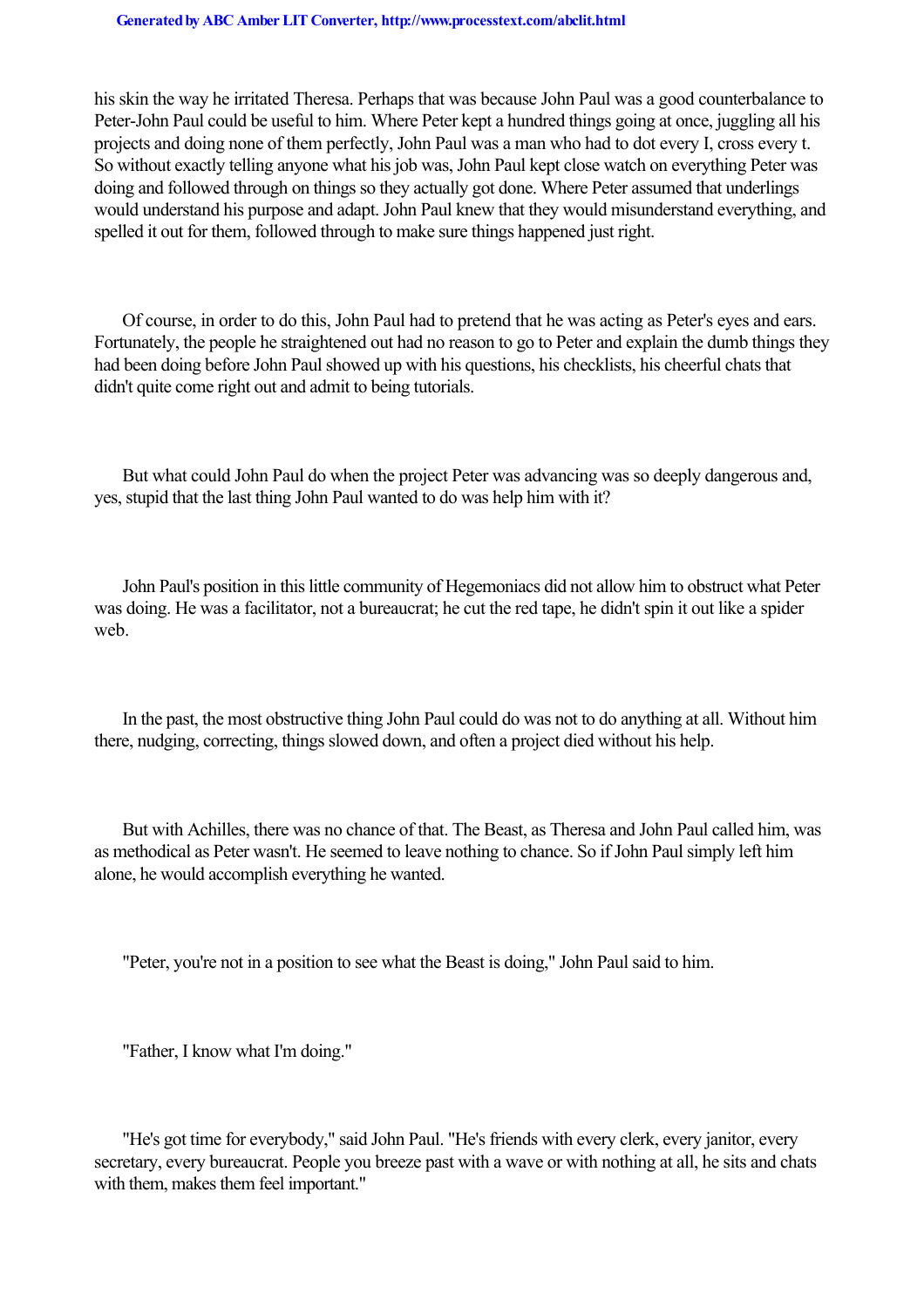"Yes, he's a charmer, all right."

"Peter-"

"It's not a popularity contest, Father."

 "No, it's a loyalty contest. You accomplish exactly as much as the people who serve you decide you'll accomplish, and nothing more. They are your power, these public servants you employ, and he's winning their loyalty away from you.

"Superficially, perhaps," said Peter.

 "For most people, the superficial is all there is. They act on the feelings of the moment. They like him better than you."

"There's always somebody that people like better," said Peter with a vicious little smile.

 John Paul restrained himself from making the obvious one-word retort, because it would devastate Peter The single crushing word would have been "yes."

 "Peter," said John Paul, "when the Beast leaves here, who knows how many people he'll leave behind who like him well enough to slip him a bit of gossip now and then? Or a secret document?"

 "Father, I appreciate your concern. And once again, I can only tell you that I have things under control."

 "You seem to think that anything you don't know isn't worth knowing," said John Paul, not for the first time.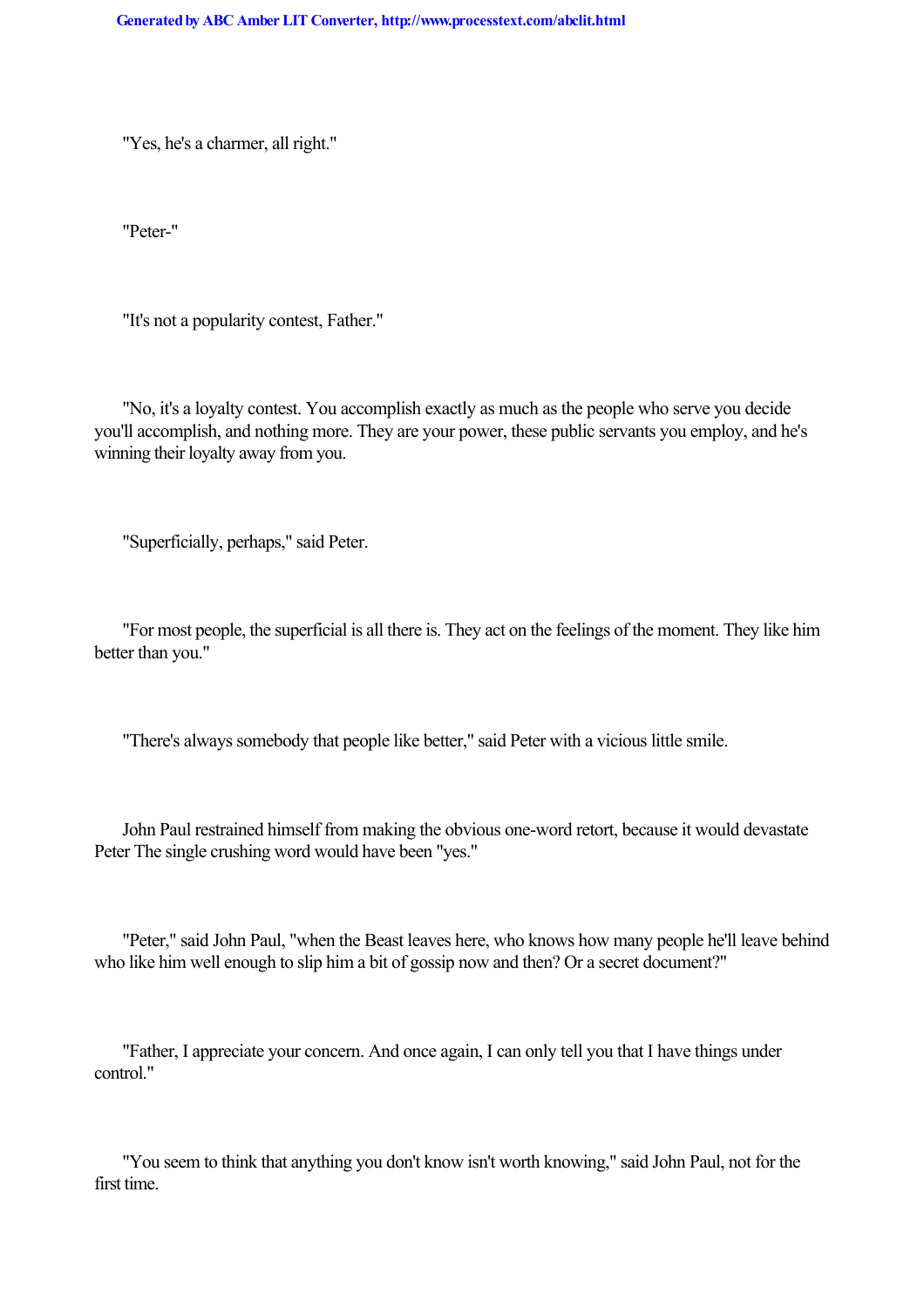"And you seem to think that anything I'm doing is not being done well enough," said Peter for at least the hundredth time.

 That's how these discussions always went. John Paul did not push it farther than that-he knew that if he became too annoying, if Peter felt too oppressed by having his parents around, they'd be moved out of any position of influence.

That would be unbearable. It would mean losing the last of their children.

 "We really ought to have another child or two," said Theresa one day. "I'm still young enough, and we always meant to have more than the three the government allotted us."

"Not likely," said John Paul.

 "Why not? Aren't you still a good Catholic, or did that last only as long as being a Catholic meant being a rebel?"

 John Paul didn't like the implications of that, particularly because it might have some truth in it. "No, Theresa, darling. We can't have more children because they'd never let us keep them."

 "Who? The government doesn't care how many children we have now. They're all future taxpayers or baby makers or cannon fodder to them."

 "We're the parents of Ender Wiggin, of Demosthenes, of Locke. Our having another child would be international news. I feared it even before Andrew's battle companions were all kidnapped, but after that there was no doubt."

 "Do you seriously think people would assume that because our first three children were so-" "Darling." said John Paul-knowing that she hated it when he called her darling because he couldn't keep the sarcasm out of the term, "they'd have the babies out of the cradle, that's how fast they'd strike. They'd be targets from the moment of conception, just waiting for somebody to come along and turn them into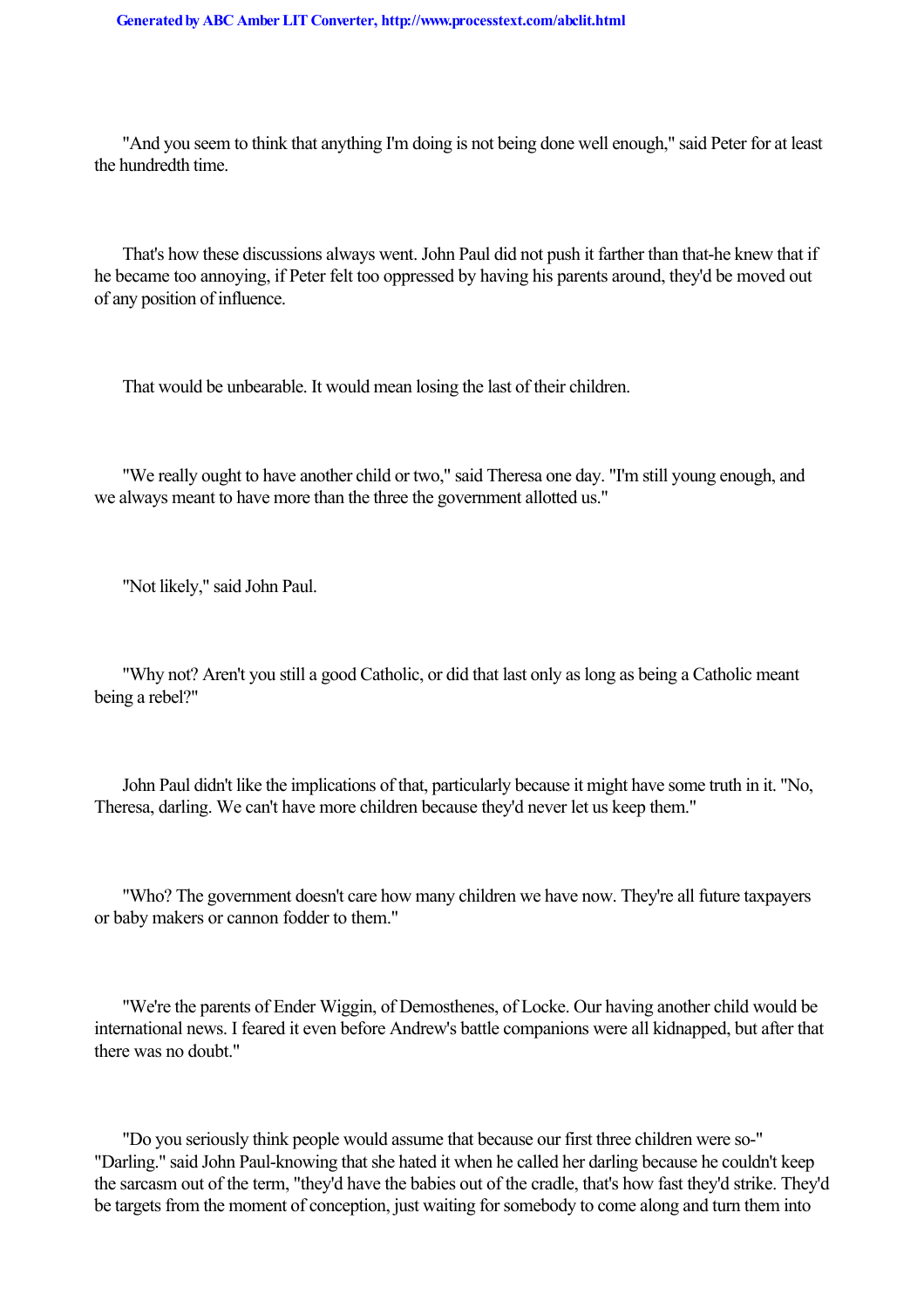puppets of one regime or another. And even if we were able to protect them, every moment of their lives would be deformed by the press of public curiosity. If we thought Peter was messed up by being in Andrew's shadow, think what it would be like for them."

 "It might be easier for them," said Theresa. "They would never remember not being in the shadow of their brothers."

 "That only makes it worse," said John Paul. "They'll have no idea of who they are, apart from being somebody's sib."[?]

"It was just a thought."

"I wish we could do it," said John Paul. It was easy to be generous after she had given in.

"I just... miss having children around."

"So do I. And if I thought they could be children...

"None of our kids was ever really a child," said Theresa sadly. "Never really carefree."

 John Paul laughed. "The only people who think children are carefree are the ones who've forgotten their own childhood."

 Theresa thought for a moment and then laughed. "You're right. Everything is either heaven on earth or the end of the world."

 That conversation had been back in Greensboro, after Peter went public with his real identity and before he was given the nearly empty title of Hegemon. They rarely referred back to it.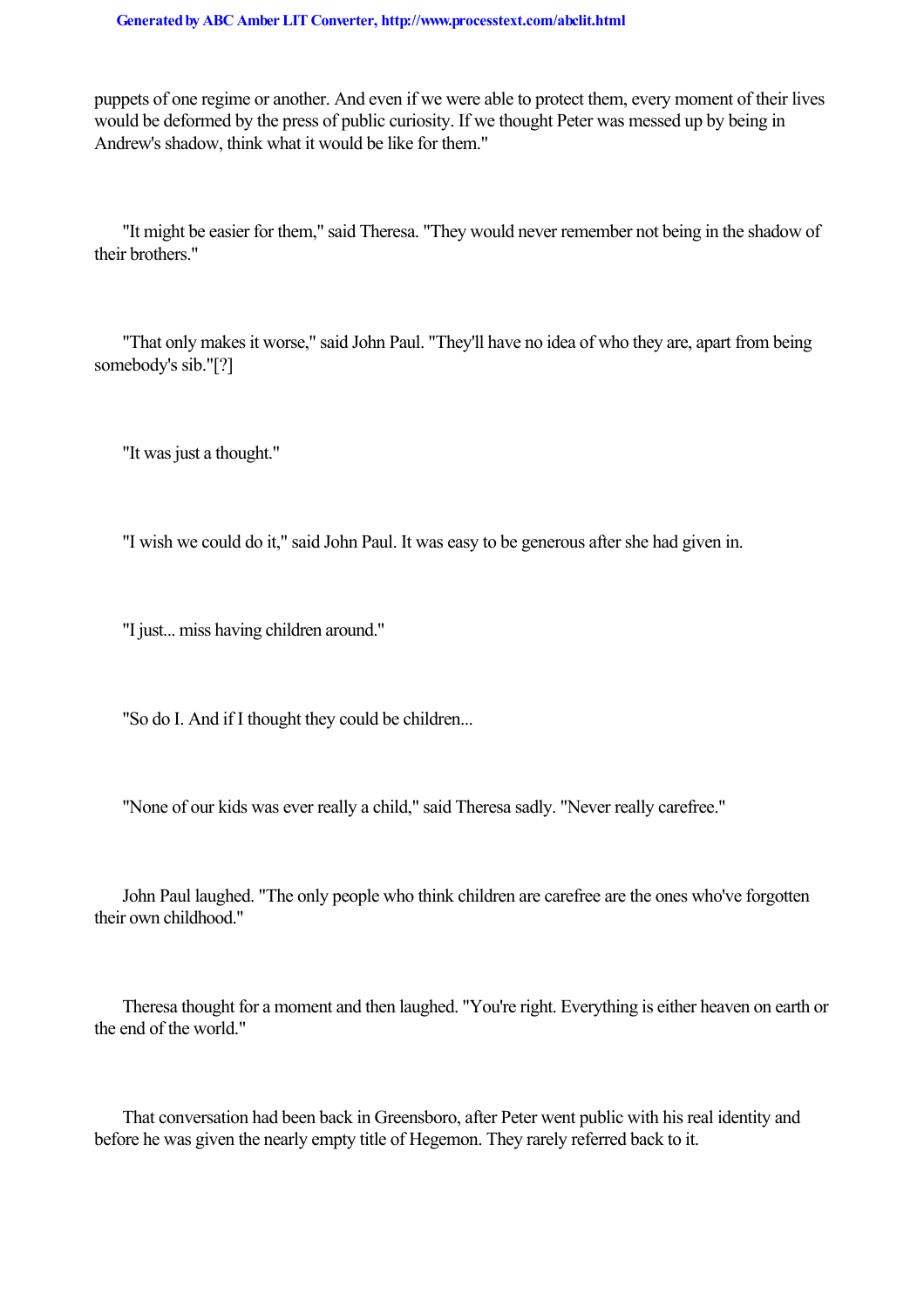But the idea was looking more attractive now. There were days when John Paul wanted to go home, sweep Theresa into his arms and say, "Darling"-and he wouldn't be even the tiniest bit sarcastic-"I have our tickets to space. We're joining a colony. We're leaving this world and all its cares behind, and we'll make new babies up in space where they can't save the world or take it over, either"

 Then Theresa did this business with trying to get into Achilles's room and John Paul honestly wondered if the stress she was under had affected her mental processes.

 Precisely because he was so concerned about what she did, he deliberately did not discuss it with her for a couple of days, waiting to see if she brought it up.

She did not. But he didn't really expect her to.

 When he judged that the first blush of embarrassment was over and she could discuss things without trying to protect herself, he broached the subject over dessert one night.

"So you want to be a housekeeper," he said.

"I wondered how long it would take you to bring that up," said Theresa with a grin.

 "And I wondered how long before you would," said John Paul- with a grin as laced with irony as her own.

"Now you'll never know," she said.

"I think," said John Paul, "that you were planning to kill him."

Theresa laughed. "Oh. definitely, I was under assignment from my controller"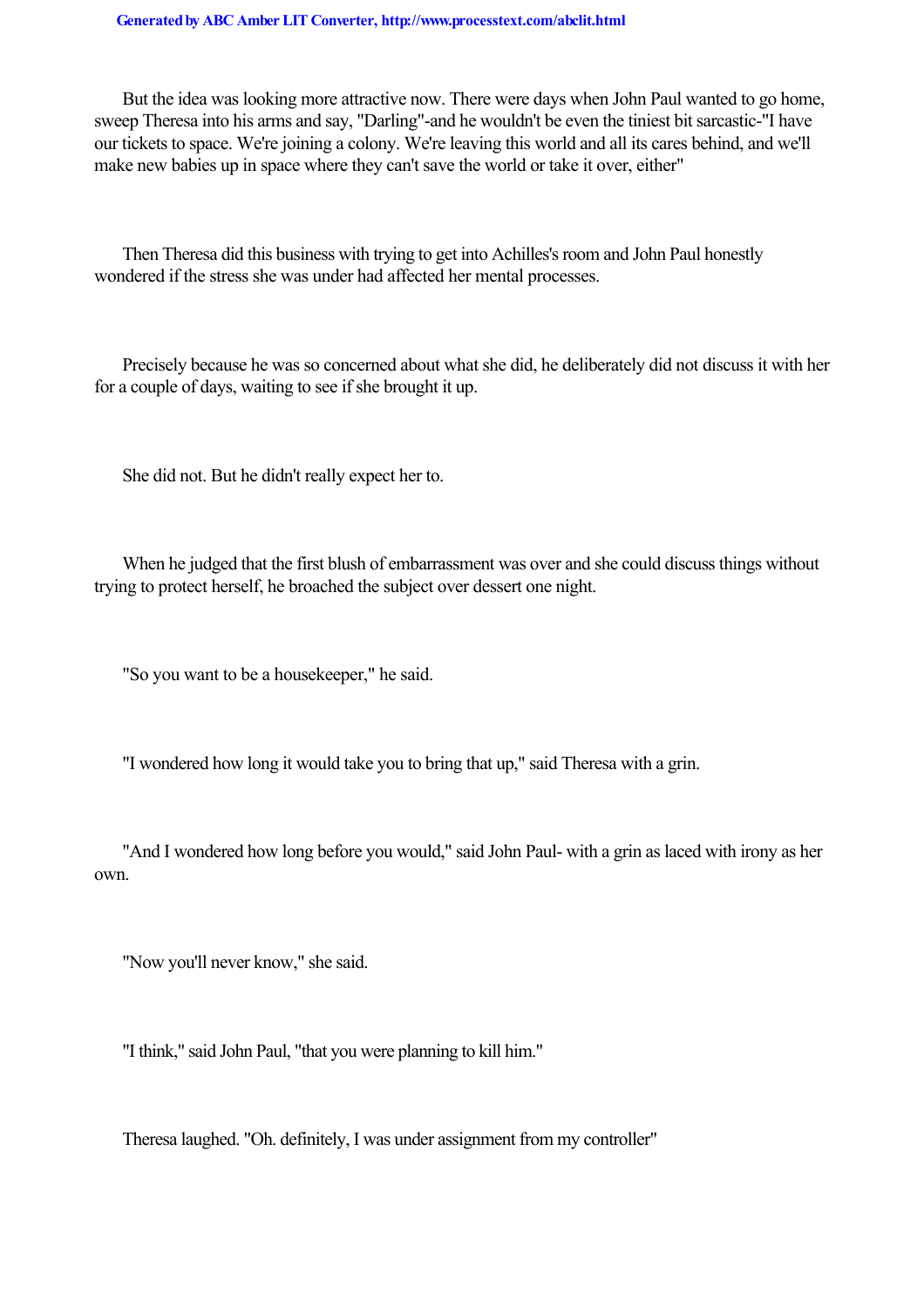"I assumed as much."

"I was joking," said Theresa at once.

"I'm not. Was it something Graff said? Or just a spy novel?"

"I don't read spy novels."

"I know."

 "It wasn't an assignment," said Theresa. "But yes, he did put the thought into my mind. That the best thing for everybody would be for the Beast not to leave Brazil alive."

"Actually, I don't think that's so," said John Paul.

"Why not? Surely you don't think he has any value to the world."

 "He brought everybody out of hiding, didn't he'?" said John Paul. "Everybody showed their true colors."

"Not everybody. Not yet."

 "Things are out in the open. The world is divided into camps. The ambitions are exposed. The traitors are revealed."

"So the job is done," said Theresa, "and there's no more use for him."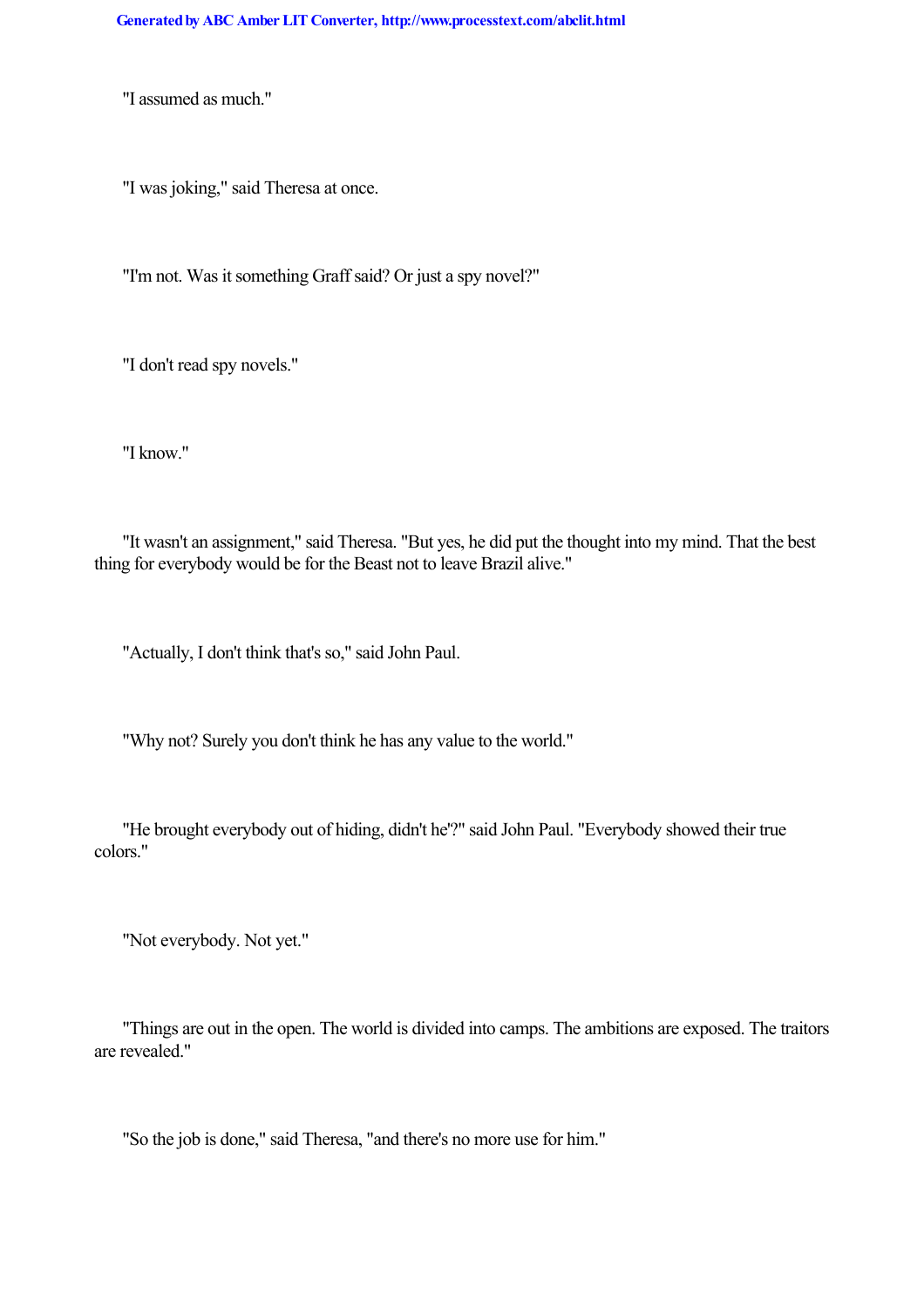"I never really thought of you as a murderer"

"I'm not."

"But you had a plan, right?"

"I was testing to see if any plan was possible-if I could get into his room. The answer was no."

"Ah. So the objective remains the same. Only the method has been changed."

"I probably won't do it," said Theresa.

 "I wonder how many assassins have told themselves that-right up to the moment when they fired the gun or plunged in the knife or served the poisoned dates?"

 "You can stop teasing me now," said Theresa. "I don't care about politics or the repercussions. If killing the Beast cost Peter the Hegemony, I wouldn't care. I'm just not going to sit back and watch the Beast devour my son.

"But there's a better way," said John Paul.

"Besides killing him?"

 "To get him away from where he can kill Peter That's our real goal, isn't it? Not to save the world from the Beast, but to save Peter. If we kill Achilles-"

"I don't recall inviting you into my evil conspiracy."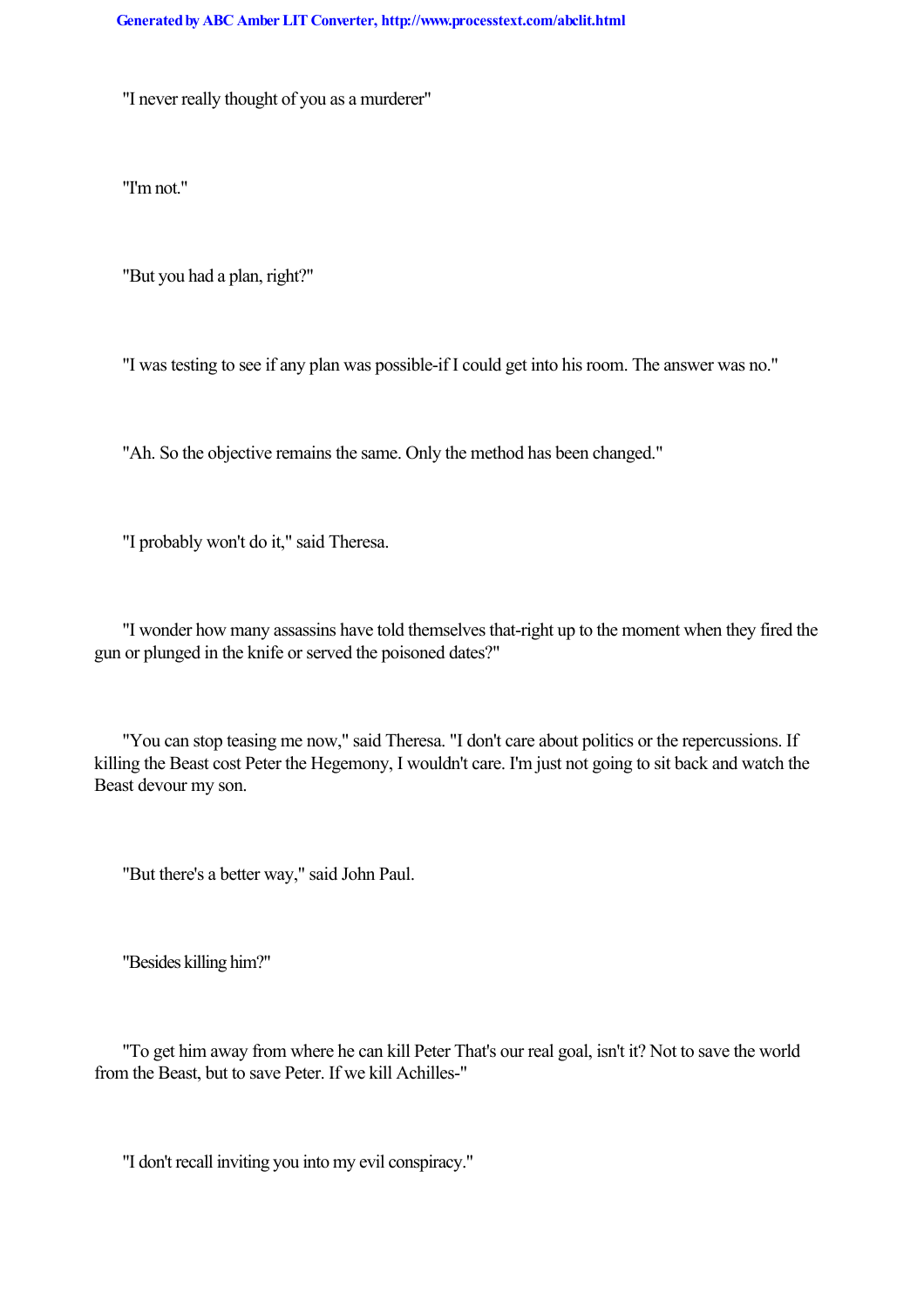"Then yes. the Beast is dead, but so is Peter's credibility as Hegemon. He's forever after as tainted as Macheth<sup>"</sup>

"I know I know."

"What we need is to taint the Beast, not Peter."

"Killing is more final."

 "Killing makes a martyr, a legend, a victim. Killing gives you St. Thomas a Becket. The Canterbury pilgrims."

"So what's your better plan?"

"We get the Beast to try to kill us."

Theresa looked at him dumbfounded.

"We don't let him succeed," said John Paul.

 "And I thought Peter was the one who loved brinksmanship. Good heavens. Johnny P, you've just explained where his madness comes from. How in the world can you arrange for someone to try to kill you in such a public way that it becomes discovered-and at the same time be absolutely sure that he won't succeed."

 "We don't actually let him fire a bullet," said John Paul, a little impatiently. "All we do is gather evidence that he's preparing the attempt. Peter will have no choice but to send him away-and then we can make sure people know why. I may be resented a bit here, but people really like you. They won't like the Beast after he plotted to harm their 'Doce Teresa."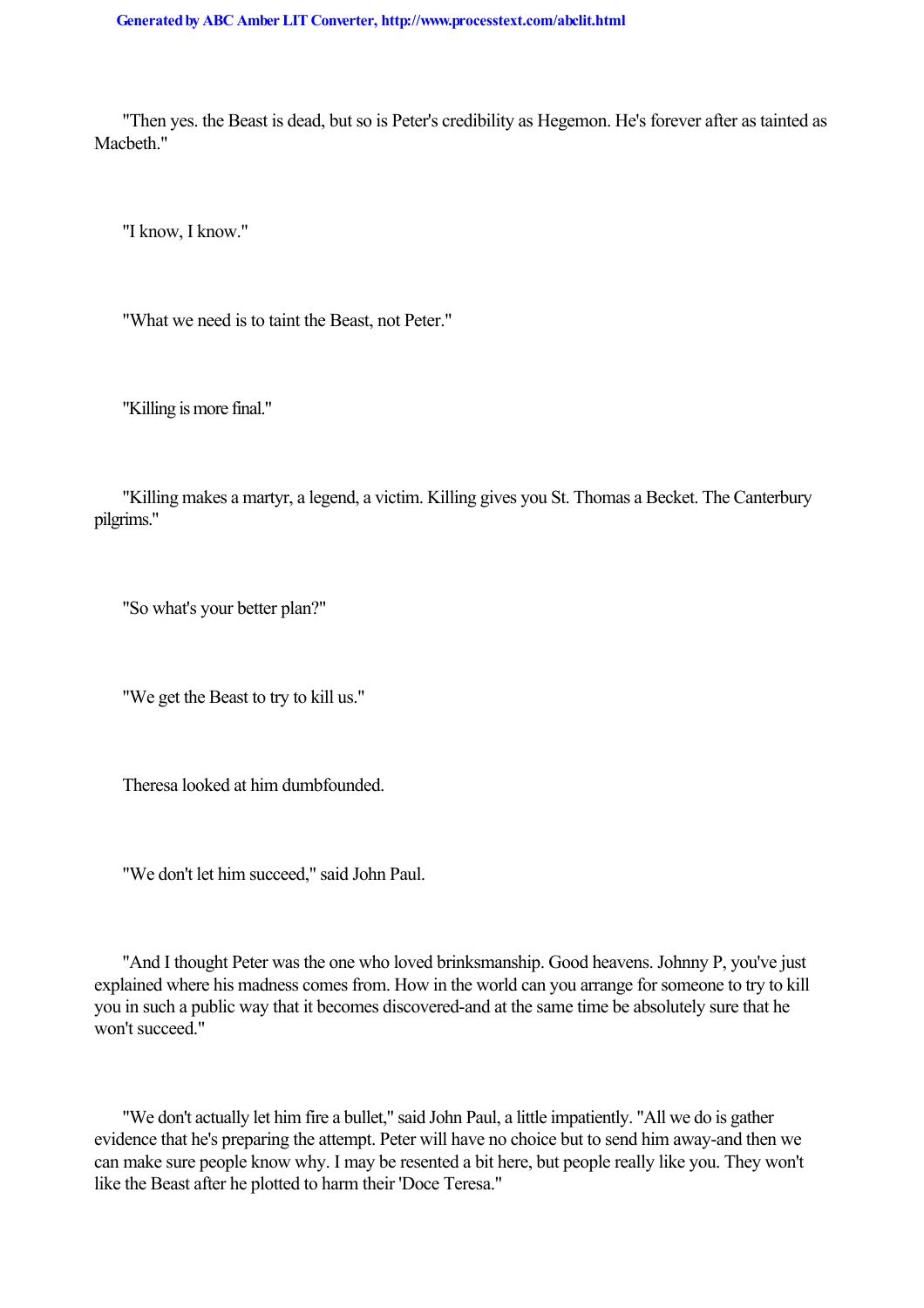"But nobody likes you," said Theresa. "What if it's you he goes for first?"

"Whichever," said John Paul.

"And how will we know what he's plotting?"

 "Because I put keyboard-reading programs into all the computers on the system and software to analyze his actions and give me reports on everything he does. There's no way for him to make a plan without emailing somebody about something."

"I can think of a hundred ways, one of which is-he does it himself, without telling anybody."

 "He'll have to look up our schedule then, won't he? Or something. Something that will be suspicious. Something that I can show to Peter and force him to get rid of the boy."

"So the way to shoot down the Beast is to paint big targets on our own foreheads." said Theresa.

 "Isn't that a marvelous plan?" said John Paul, laughing at the absurdity of it. "But I can't think of a better one. And it's nowhere near as bad as yours. Do you actually believe you could kill somebody?"

"Mother bear protects the cub," said Theresa.

"Are you with me? Promise not to slip a fatal laxative into his soup?"

"I'll see what your plan is, when you actually come up with one that sounds like it might succeed."

"We'll get the beast thrown out of here," said John Paul. "One way or another" That was the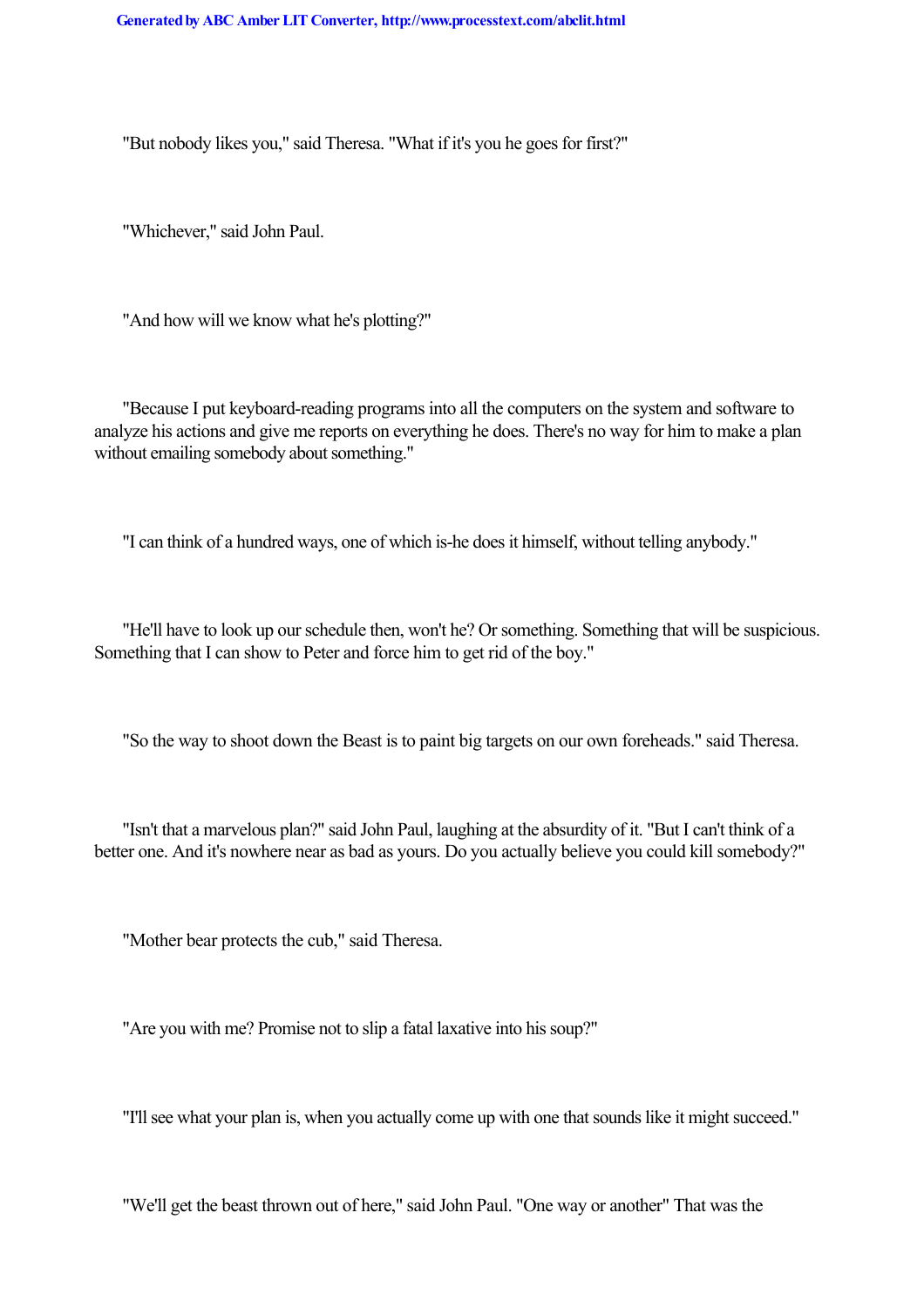plan-which, John Paul knew, was no plan at all, since Theresa hadn't actually promised him she'd give up on her plot to become a killer-by-stealth.

 The trouble was that when he accessed the programs that were monitoring Achilles's computer use, the report said, "No computer use."

 This was absurd. John Paul knew the boy had used a computer because he had received a few messages himself-innocent inquiries, but they bore the screen name that Peter had given to the Beast.

 But he couldn't ask anybody outright to help him figure out why his spy programs weren't catching Achilles's sign-ons and reading his keystrokes. The word would get around, and then John Paul wouldn't seem quite such an innocent victim when Achilles's plot-whatever it was-came to light.

 Even when he actually saw Achilles with his own eyes, logging in and typing away on a message, the report that night-which affirmed that the keystroke monitor was at work on that very machine- still showed no activity from Achilles.

 John Paul thought about this for a good long white, trying to imagine how Achilles could have circumvented his software without logging on at least once.

Until it finally dawned on him to ask his software a different question.

"List all log-ons from that computer today," he typed into his desk.

After a few moments, the report came up: "No log-ons."

 No log-ons from any of the nearby computers. No log-ons from any of the faraway computers. No log-ons, apparently, in the entire Hegemony computer system.

And since people were logging on all the time, including John Paul himself, this result was impossible.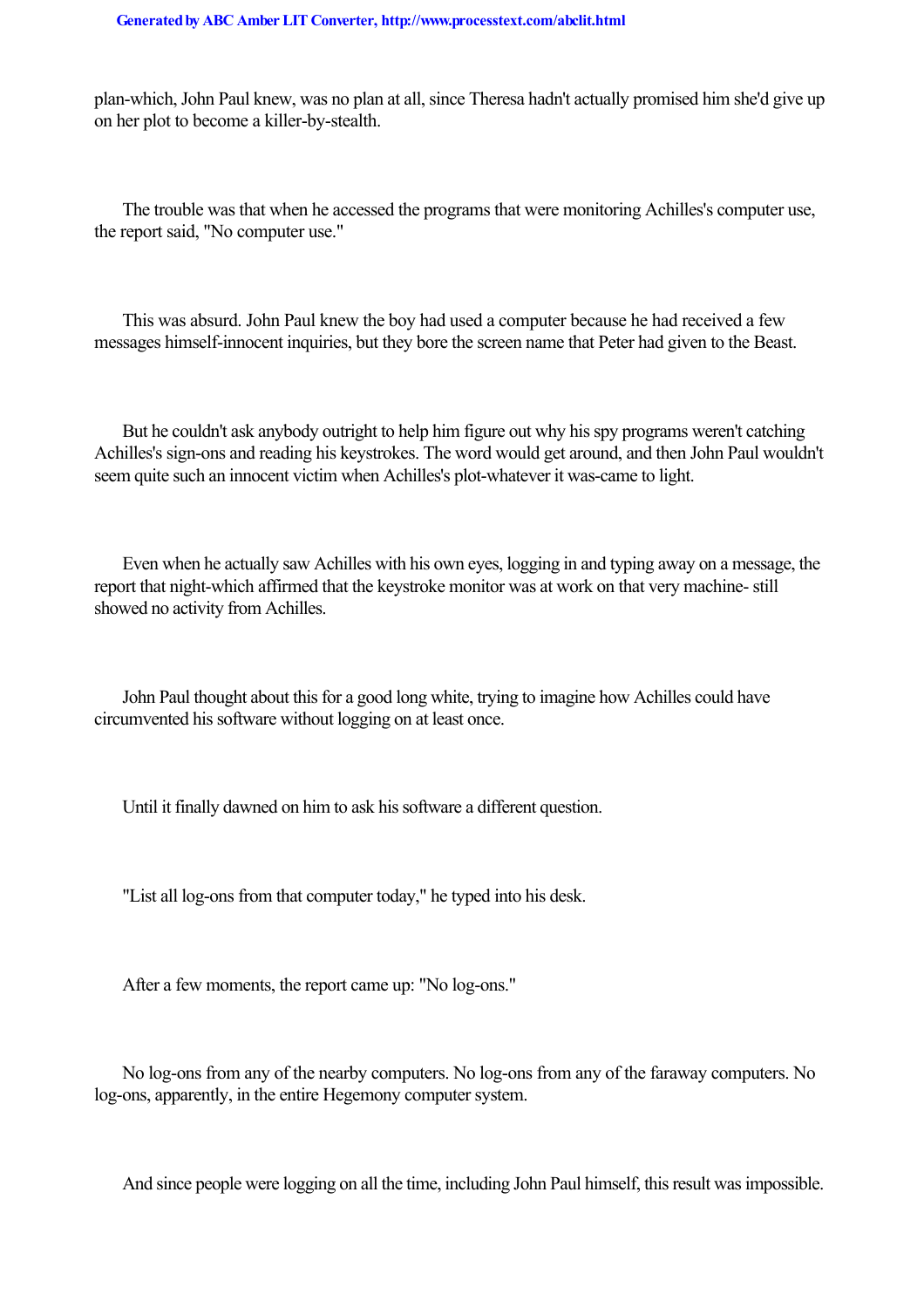He found Peter in a meeting with Ferreira, the Brazilian computer expert who was in charge of system security. "I'm sorry to interrupt," he said, "but it's even better to tell you this when both of you are together."

Peter was irritated, but answered politely enough. "Go ahead."

 John Paul had tried to think of some benign explanation for his having tried to mount a spy operation throughout the Hegemony computer network, but he couldn't. So he told the truth, that he was trying to spy on Achilles-but said nothing about what he intended to do with the information.

By the time he was done, Peter and Ferreira were laughing- bitterly, ironically, but laughing.

"What's funny?"

 "Father," said Peter. "Didn't it occur to you that we had software on the system doing exactly the same iob?"

"Which software did you use?" asked Ferreira.

 John Paul told him and Ferreira sighed. "Ordinarily my software would have detected his and wiped it out." he said. "But your father has a very privileged access to the net. So privileged that my snoopware had to let it by."

"But didn't your software at least tell you?" asked Peter, annoyed.

 "His is interrupt-driven, mine is native in the operating system," said Ferreira. "Once his snoopware got past the initial barrier and was resident in the system, there was nothing to report. Both programs do the same job, just at different times in the machine's cycle. They read the keypress and pass the information on to the operating system, which passes it on to the program. They also pass it on to their own keystroke log. But both programs clear the buffer so that the keystroke doesn't get read twice."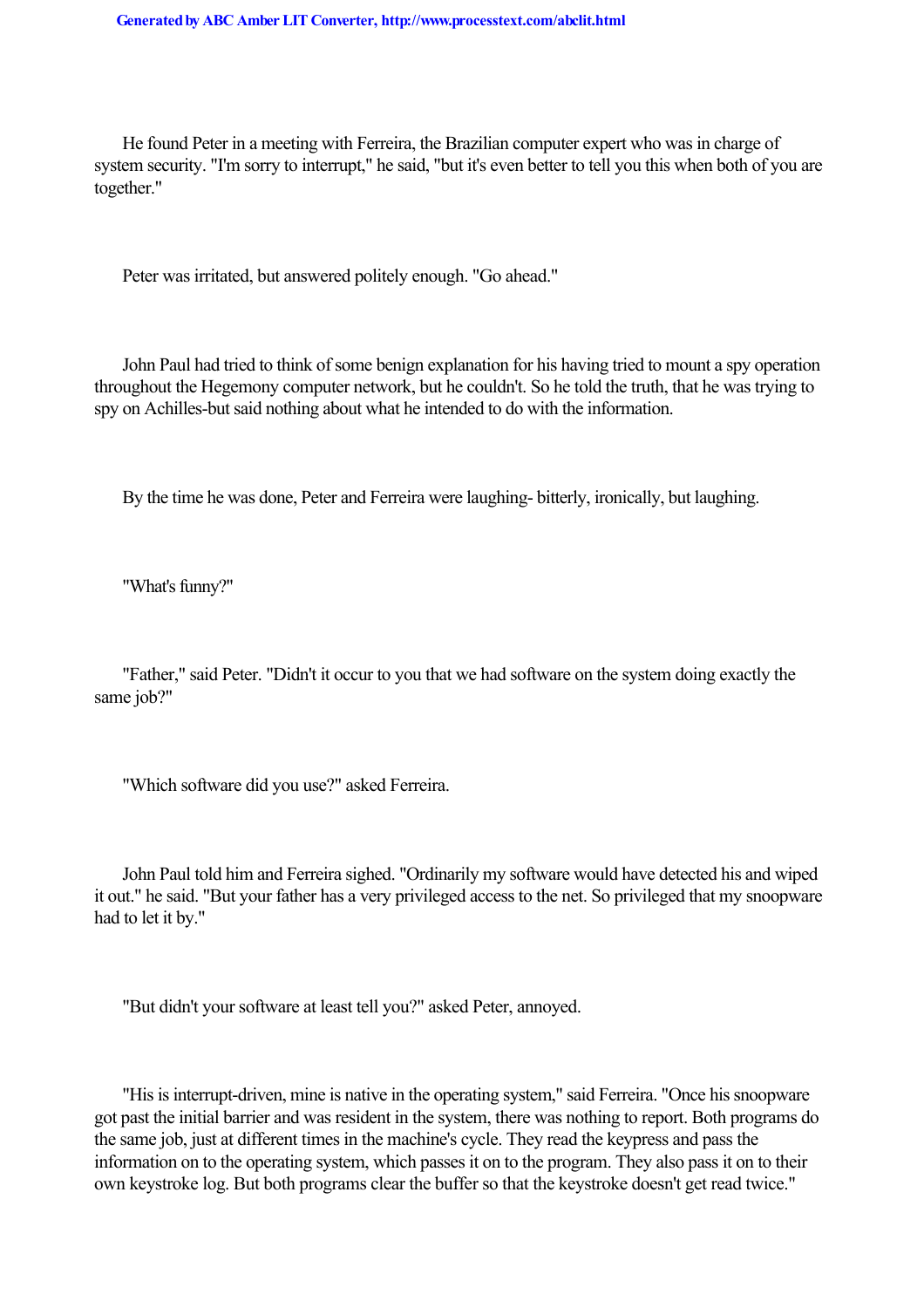Peter and John Paul both made the same gesture-hands to the forehead, covering the eyes. They understood at once, of course.

 Keystrokes came in and got processed by Ferreira's snoopware or by John Paul's-but never by both. So both keystroke logs would show nothing but random letters, none of which would amount to anything meaningful. None of which would ever look like a log-on- even though there were log-ons all over the system all the time.

"Can we combine the logs?" asked John Paul. "We have all the keystrokes, after all."

 "We have the alphabet, too," said Ferreira, "and if we just find the right order to arrange them in, those letters will spell out everything that was ever written."

 "It's not as bad as that," said Peter At least the letters are in order. It shouldn't be that hard to meld them together in a way that makes sense."

"But we have to meld all of them in order to find Achilles's logons.

 "Write a program," said Peter "One that will find everything that might be a log-on by him, and then you can work on the material immediately following those possibles."

"Write a program," murmured Ferreira.

"Or I will," said Peter. "I don't have anything else to do."

That sarcasm doesn't make people love you, Peter, said John Paul silently.

 Then again, there was no chancc. given Peter's parents, that such sarcasm would not come readily to his lips.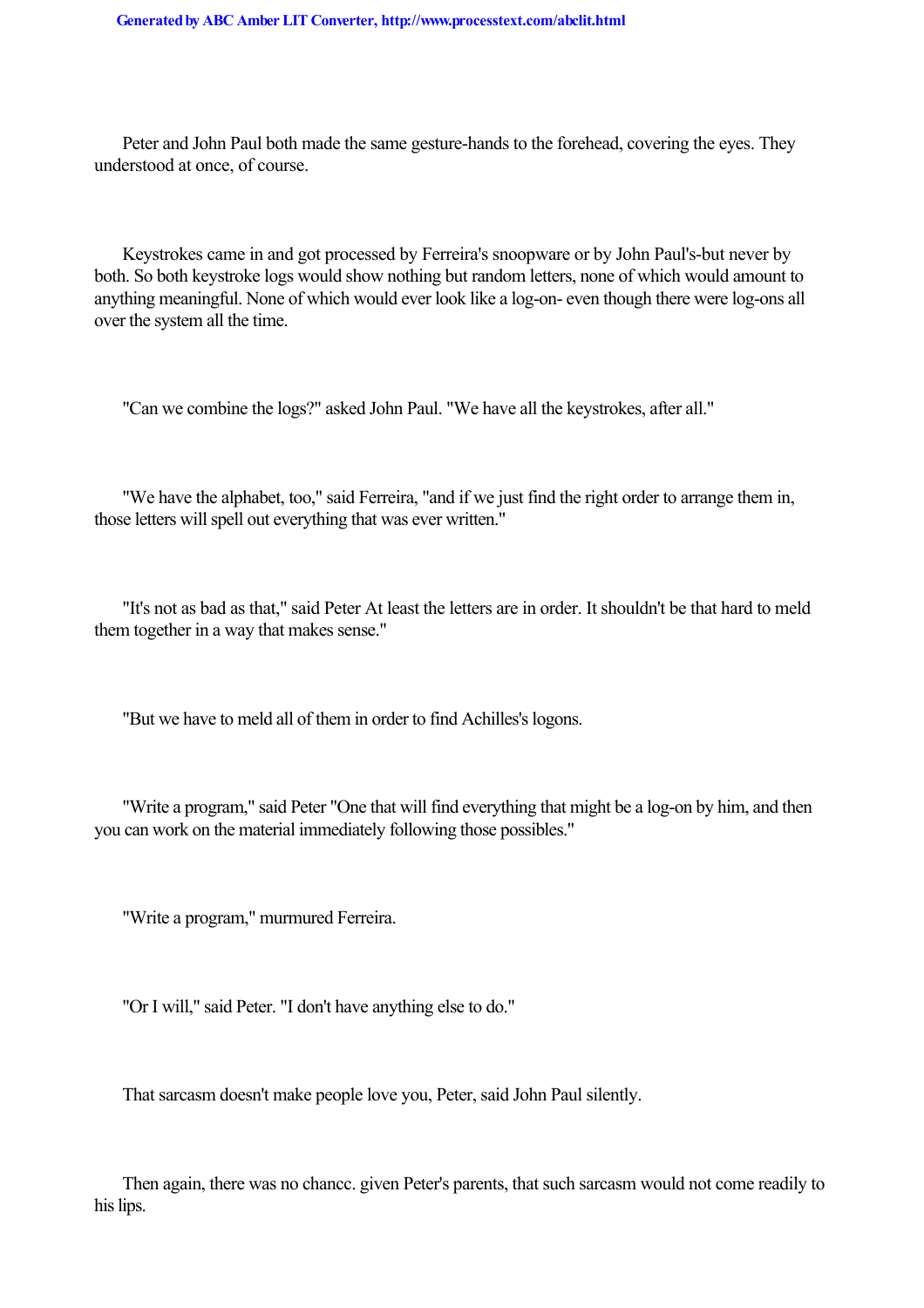"I'll sort it out," said Ferreira.

"I'm sorry," said John Paul.

 Ferreira only sighed. "Didn't it at least cross your mind that we would have software already in place to do the same job?"

 "You mean you had snoopware that would give me regular reports on what Achilles was writing?" asked John Paul. Oops. Peter's not the only sarcastic one. But then, I'm not trying to unite the world.

"There's no reason for you to know," said Peter.

Time to bite the bullet. "I think Achilles is planning to kill your mother."

"Father," said Peter impatiently. "He doesn't even know her."

"Do you think there's any chance that he didn't hear that she tried to get into his room?"

"But ... kill her?" asked Ferreira.

 "Achilles doesn't do things by half-measures," said John Paul. "And nobody is more loyal to Peter than she is."

"Not even you, Father?" asked Peter sweetly.

"She doesn't see your faults," lied John Paul. "Her motherly instincts blind her."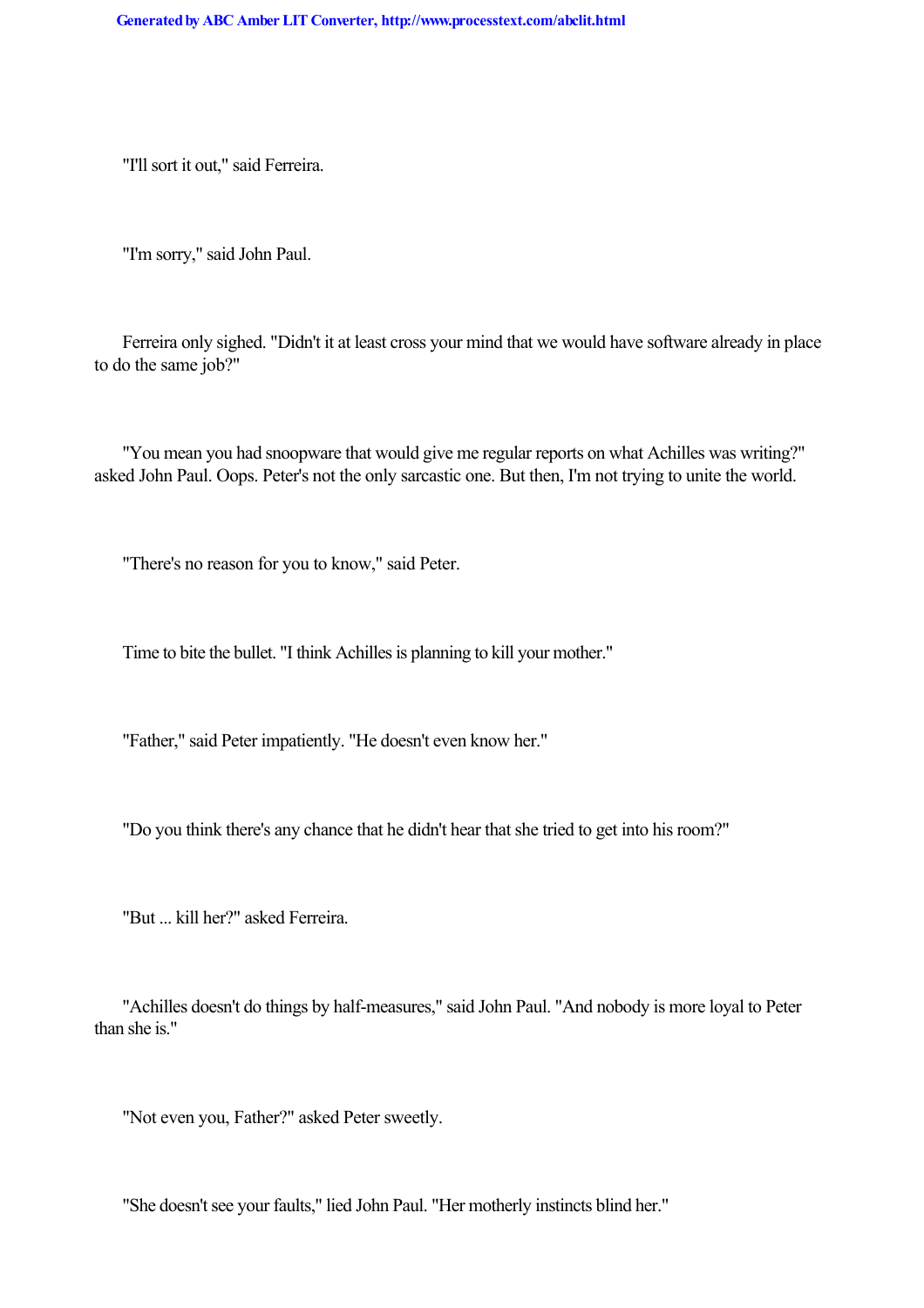"But you have no such handicap."

"Not being your mother," said John Paul.

 "My snoopware should have caught this anyway," said Ferreira. "I blame only myself. The system shouldn't have had that kind of back door"

"Systems always do," said John Paul.

 After Ferreira left, Peter said a few cold words. "I know how to keep Mother completely safe," he said. "Take her away from here. Go to a colony world. Go somewhere and do something, but stop trying to protect me.

"Protect you?"

 "Do you think I'm so stupid that I'll believe this cockamamy story about Achilles wanting to kill Mother?"

"Ah. You're the only person here worth killing."

"I'm the only one whose death would remove a major obstacle from Achilles's path."

John Paul could only shake his head.

"Who else, then?" Peter demanded.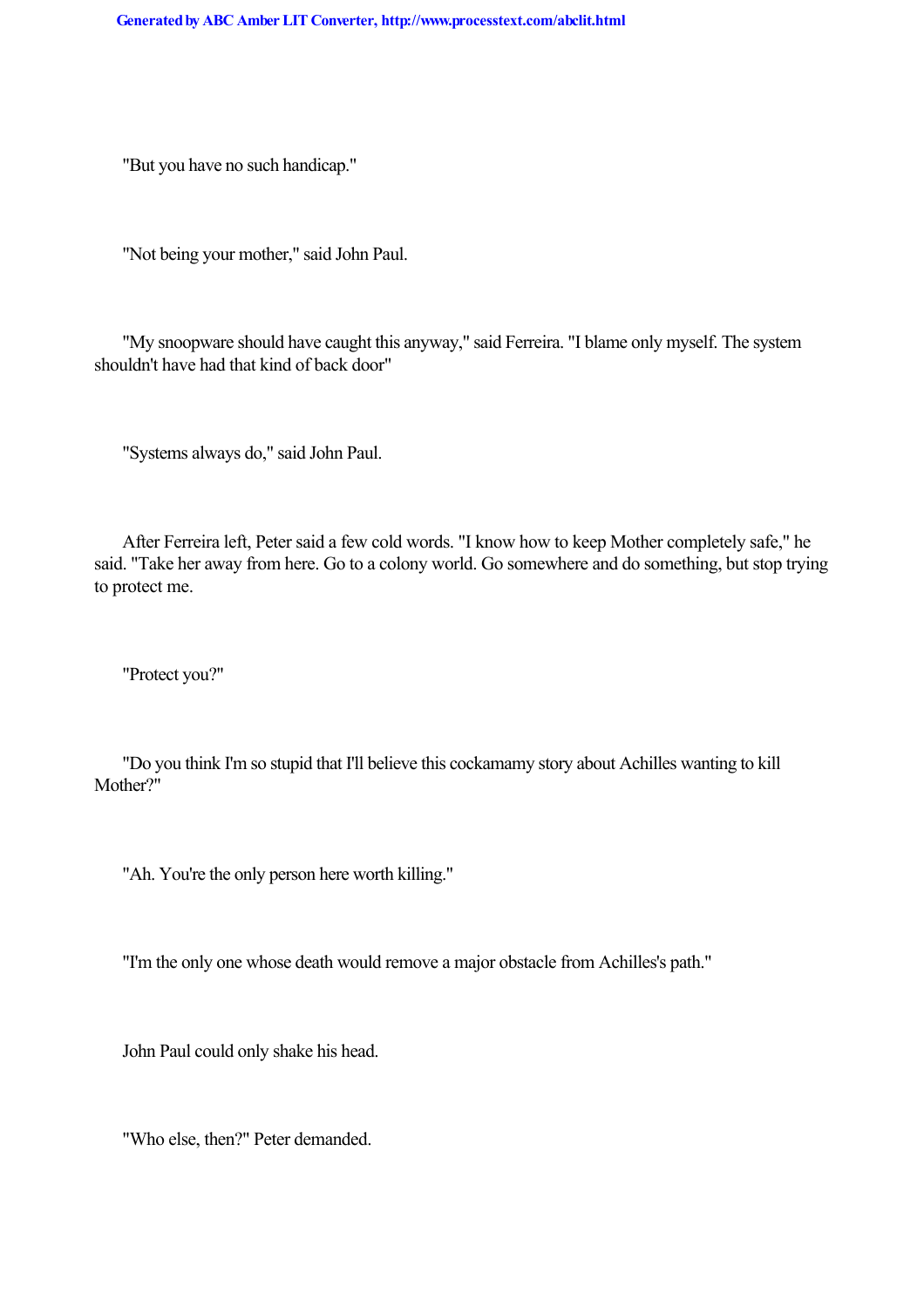"Nobody else, Peter," said John Paul. "Not a soul. Everybody's safe, because, after all, Achilles has shown himself to be a perfectly rational boy who would never, ever kill somebody without a perfectly rational purpose in view."

"Well, yes, of course, he's psychotic," said Peter "I didn't mean he wasn't psychotic."

 "So many psychotics, so few really effective drugs," said John Paul as he left the room. That night when he told Theresa, she groaned.

"So he's been getting a free ride."

"We'll put it all together soon enough, I'm sure," said John Paul.

"No, Johnny P. We aren't sure that it will be soon enough. For all we know, it's already too late."

CHAPTER NINE

## **CONCEPTION**

To: Stone%Cold@IComeAnon.org

From:Third%Party@MysteriousEast.org

Re: Definitely not vichyssoise

 I don't know who you are, don't know what this message means, He is in China. I was a tourist there, walking along

 a public sidewalk. He gave me a folded slip of paper and asked me to post a message to this remailing site, with the subject shown above. So here it is: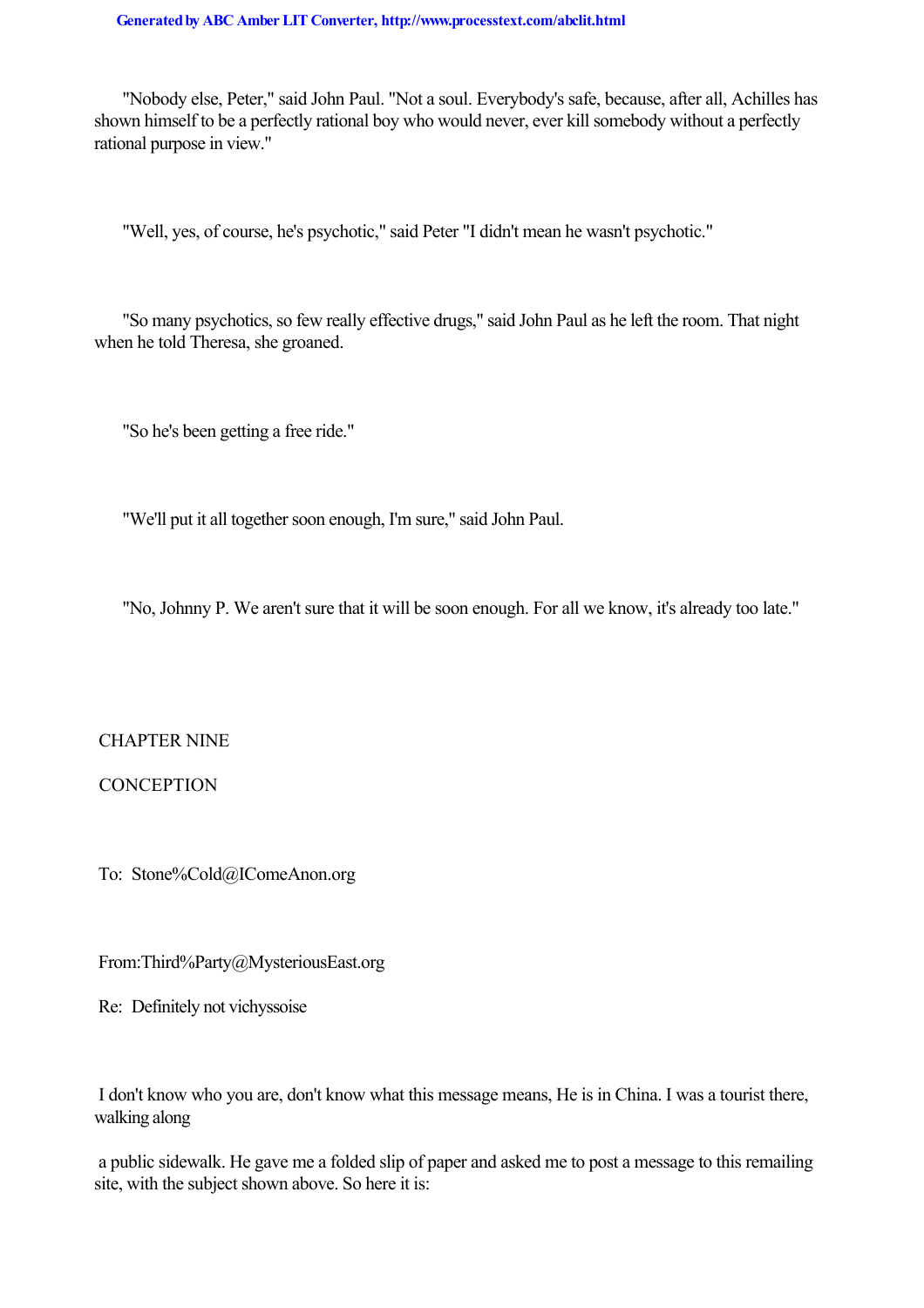"He thinks I told him where Caligulo would be but I did not."

 I hope this means something to you and that you get it, because be seemed very intense about this. As for me, you don't know who am, neither does he, and that's the way I like it.

"It's not the same city," said Bean.

"Well, of course not," said Petra. "You're taller"

 It was Bean's first return to Rotterdam since he left as a very young child to go into space and learn to be a soldier. In all his wanderings with Sister Carlotta after the war, she never once suggested coming here, and he never thought of it himself.

 But this was where Volescu was-he had had the chutzpah[?] to reestablish himself in the city where he had been arrested. Now, of course, he was not calling his work research-even though it had been illegal for many years. other scientists had pursued it quietly and when, after the war, they were able to publish again, they left all of Volescu's achievements in the dust.

 So his offices, in an old but lovely building in the heart of the city, were modestly labeled, in Common, REPRODUCTIVE SAFETY SERVICE S.

"Safety," said Petra. "An odd name, considering how many babies he killed."

 "Not babies," said Bean mildly. "Illegal experiments were terminated, but no actual legal babies were ever involved."

"That really stops your hogs, doesn't it," she said.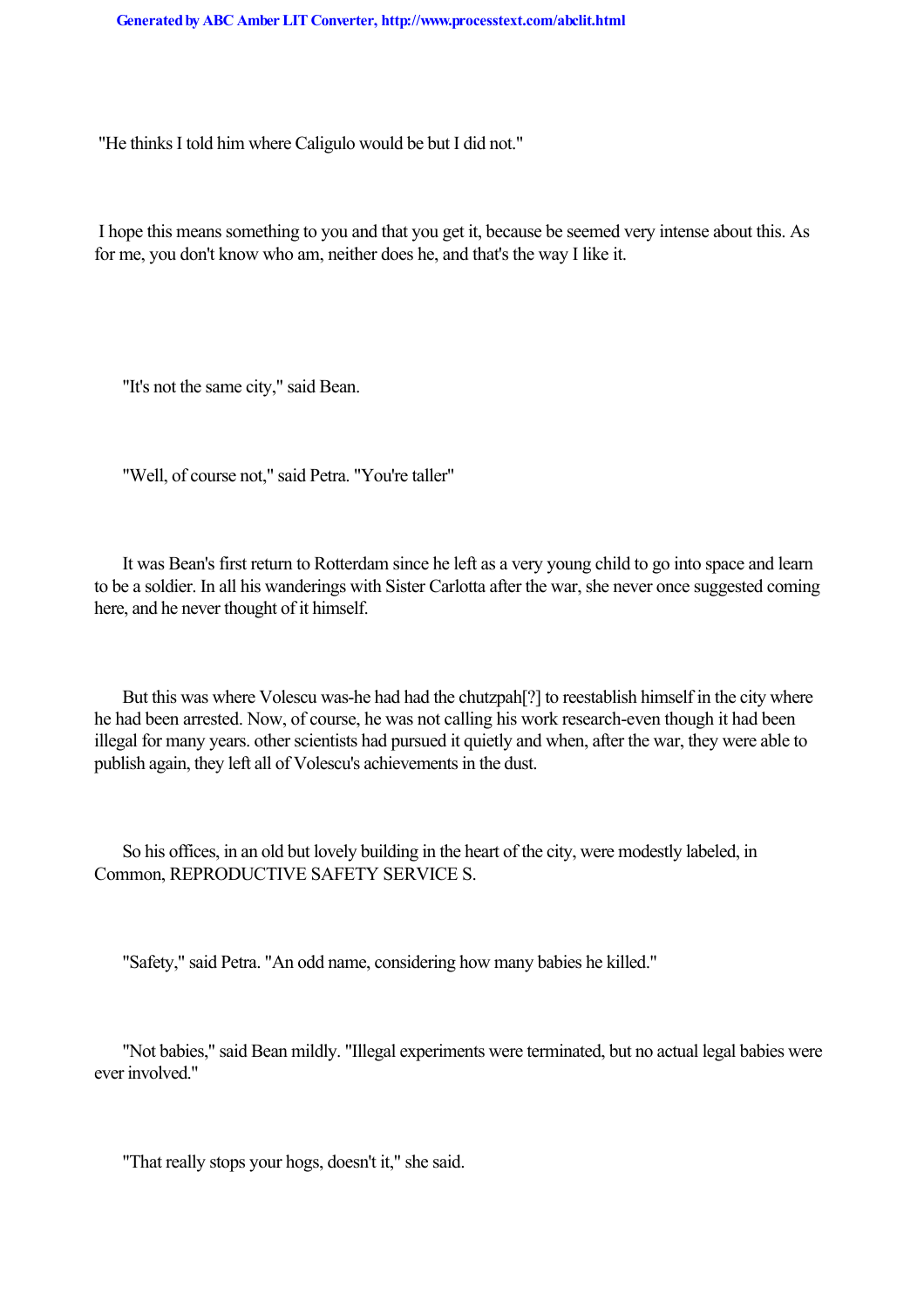"You watch too many vids. You're beginning to pick up American slang."

"What else can I do, with you spending all your time online, saving the world?"

 "I'm about to meet my maker," said Bean. "And you're complaining to me about my spending too much time on pure altruism."

"He's not your maker," said Petra.

"Who is, then? My biological parents? They made Nikolai. I was leftovers in the fridge."

"I was referring to God," said Petra.

 "I know you were," said Bean, smiling. "Me, I can't help but think that I exist because God blinked. If he'd been paying attention, I could never have happened."

"Don't goad me about religion," said Petra. "I won't play."

"You started it," said Bean.

"I'm not Sister Carlotta."

"I couldn't have married you if you were. Was that your choice? Me or the nunnery?"

 Petra laughed and gave him a little shove. But it wasn't much of a shove. Mostly it was just an excuse to touch him. To prove to herself that he was hers, that she could touch him when she liked, and it was all right. Even with God, since they were legally married now. A necessity before in vitro fertilization, so that there could be no question about paternity or joint ownership of the embryos.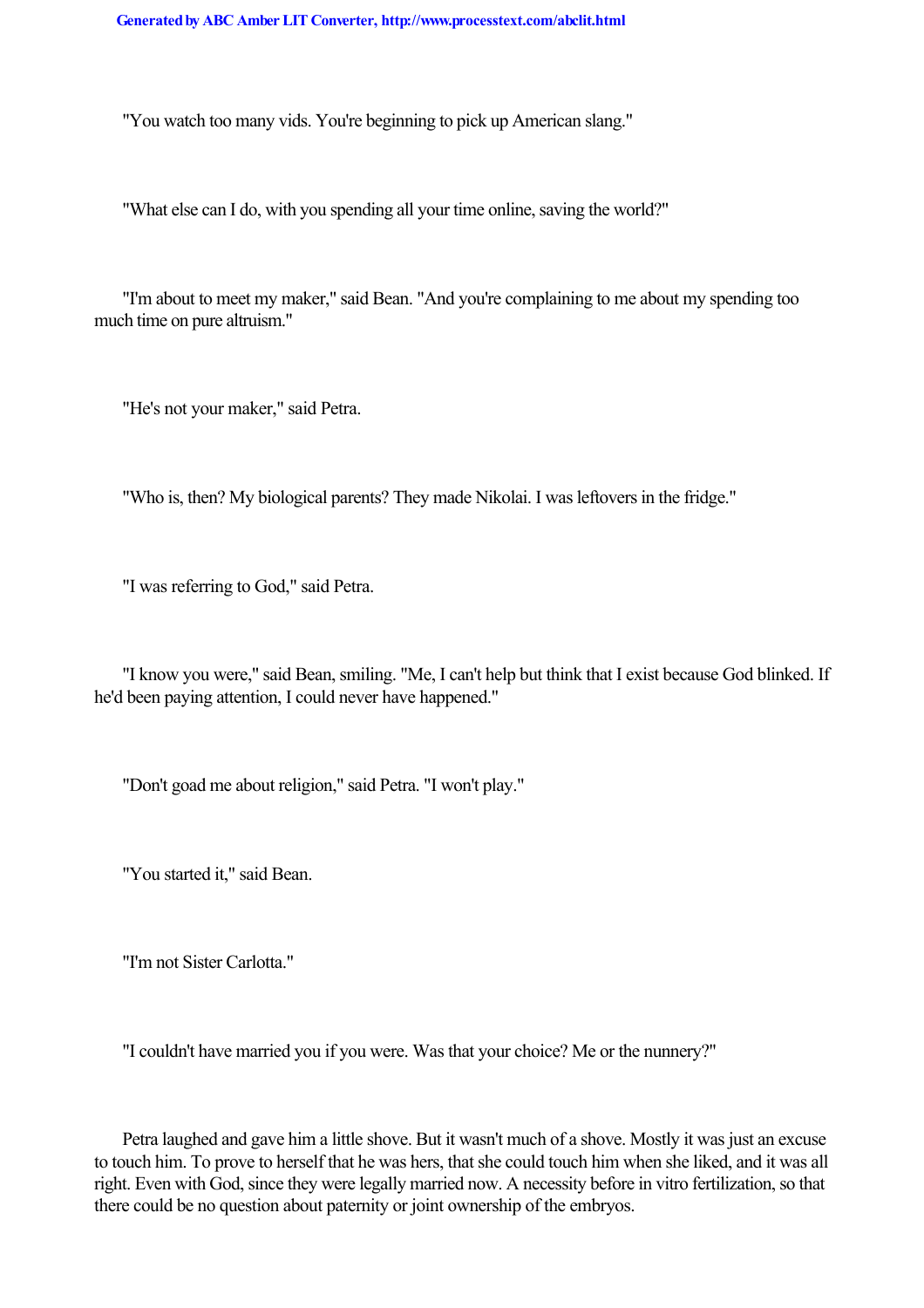A necessity, but also what she wanted.

 When had she started wanting this? In Battle School, if anyone had asked her whom she would eventually marry, she would have said, "A fool, since no one smarter would have me," but if pressed, and if she trusted her inquisitor not to blab, she would have said, "Dink Meeker." He was her closest friend in Battle School.

 Dink was even Dutch. He wasn't in the Netherlands these days, however The Netherlands had no military. Dink had been lent to England, rather like a prize football player, and he was cooperating in joint Anglo-American planning, which was such a waste of his talent, since on neither side of the Atlantic was there the slightest desire to get involved in the turmoil that was rocking the rest of the world.

 She didn't even regret his absence. She still cared about him, had fond memories of him-even, perhaps, loved him in a vaguely-morethan-platonic way. But after Battle School, where he had been a brave rebel challenging the system, refusing to command an army in the battle room and joining her in helping Ender in his struggle against the teachers-after Battle School, they had worked together almost continuously, and perhaps came to know each other too well. The rebel pose was gone, and he stood revealed as a brilliant but cocky commander. And when she was shamed in front of Dink, when she was overcome by fatigue during a game that turned out to be real, it became a barrier between her and the others, but it was an unvaultable wall between her and fink.

 Even when Ender's jeesh was kidnapped and confined together in Russia, she and fink bantered with each other just like old times, but she felt no spark.

 Through all that time, she would have laughed if anyone suggested that she would fall in love with Bean, and a scant three years later would be married to him. Because if Dink had been the most likely candidate for her heart in Battle School, Bean had to be the least likely. She had helped him a bit, yes, as she had helped Ender when he first started out, but it was a patronizing kind of help, giving a hand up to an underdog.

 In Command School, she had come to respect Bean, to see something of his struggle, how he never did anything to win the approval of others, but always gave whatever it took to help his friends. She came to understand him as one of the most deeply altruistic and loyal people she had ever seen-even though he did not see either of these traits in himself, but always found some reason why everything he did was entirely for his own benefit.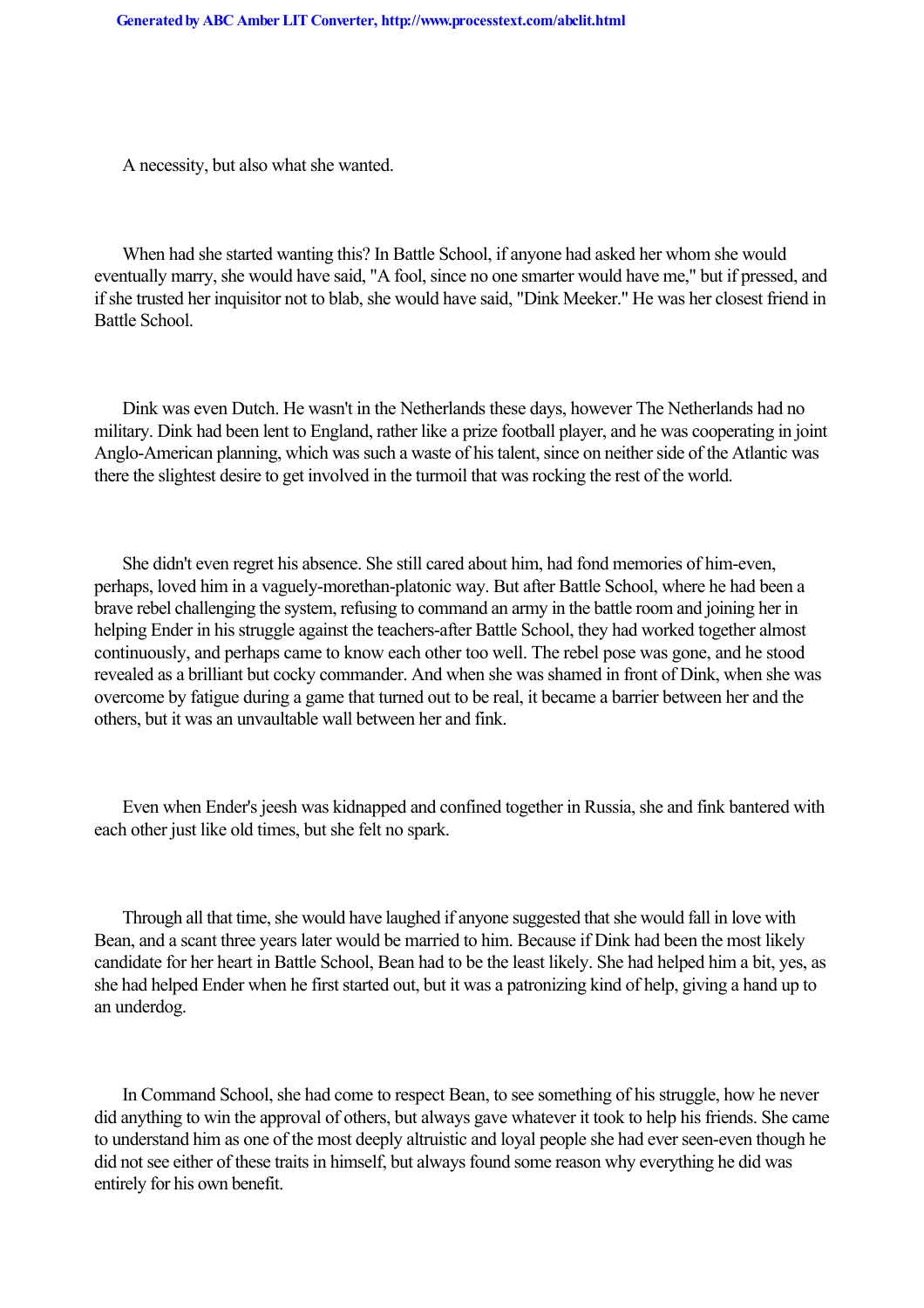When Bean was the only one not kidnapped, she knew at once that he would try anything to save them. The others talked about trying to contact him on the outside, but gave up at once when they heard that he had been killed. Petra never gave up on him. She knew that Achilles could not possibly have killed him so easily. She knew that he would find a way to set her free.

And he had done it.

 She didn't love him because he had saved her She loved him because, during all her months in captivity, constantly having to bear Achilles's looming presence with his leering threat of death entwined with his lust to own her, Bean was her dream of freedom. When she imagined life outside of captivity, she kept thinking of it as life with him. Not as man and wife, but simply: When I'm free, then we'll find some way to fight Achilles. We. We'll. And the "we" was always her and Bean.

 Then she learned about his genetic difference. About the death that awaited him from overgrowing his body's ability to nurture itself. And she knew at once that she wanted to bear his children. Not because she wanted to have children who suffered from some freakish affliction that made them brilliant ephemera, butterflies catching the sunlight only for a single day, but because she did not want Bean's life to leave no child behind. She could not bear to lose him, and desperately wanted something of him to stay with her when he was gone.

She could never explain this to him. She could hardly explain it to herself.

 But somehow things had come together better than she hoped. Her gambit of getting him to see Anton had persuaded him far more quickly than she had thought would be possible.

 It led her to believe that he, too, without even realizing it, had come to love her in return. That just as she wanted him to live on in his children, he now wanted her to be the mother who cared for them after he died.

If that wasn't love, it would do.

 They married in Spain, with Anton and his new bride looking on. It had been dangerous to stay there as long as they did, though they tried to take the curse off it by leaving frequently with all their bags and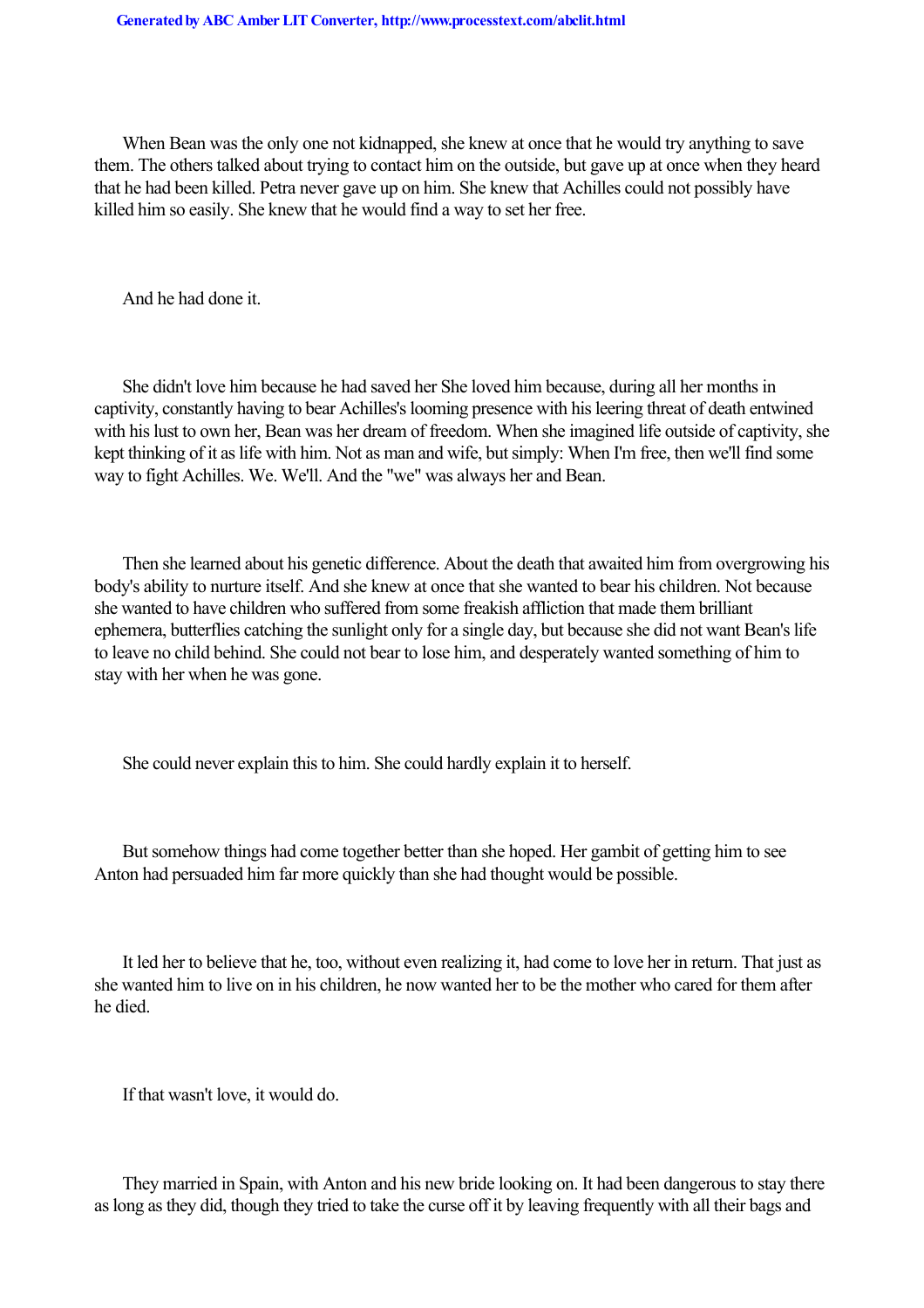then returning to stay in a different town each time. Their favorite city was Barcelona, which was a fairyland of buildings that looked as if they had all been designed by Gaudi-or, perhaps, had sprung from Gaudi's dreams. They were married in the Cathedral of the Sagrada Familia. it was one of the few genuine Gaudis still standing, and the name made it the perfect place for a wedding. Of course the "sagrada familia" referred officially to the sacred family of Jesus. But that didn't mean it couldn't also apply to all families. Besides, weren't her children going to be immaculately conceived?

 The honeymoon, such as it was-a week together, island-hopping through the Balearics, enjoying the Mediterranean Sea and the African breezes-was still a week longer than she had hoped for. After knowing Bean's character about as well as one person ever gets to know another person, Petra had been rather shy about getting to know his body, and letting him know hers. But here Darwin helped them, for the passions that made species survive helped them to forgive each other's awkwardness and foolishness and ignorance and hunger.

 She was already taking pills to regulate her ovulation and more pills to stimulate as many eggs as possible to come to maturity. There was no possibility of their conceiving a baby naturally before they began the in vitro fertilization process. But she wished for it all the same, and twice she woke from dreams in which a kindly doctor told them, "I'm sorry, I can't implant embryos, because you're already pregnant."

But she reffised to let it trouble her. She would have his baby soon enough.

 Now they were here in Rotterdam, getting down to business. Looking, not for the kindly doctor of her dream, but for the mass murderer who only spared Bean's life by accident to provide them with a child who would not die as a giant by the age of twenty.

"If we wait long enough," said Bean, "they'll close the office."

 "No," said Petra. "Volescu will wait all night to see you. You're his experiment that succeeded despite his cowardice."

"I thought it was my success, not his."

She pressed herself against his arm. "It was my success," she said.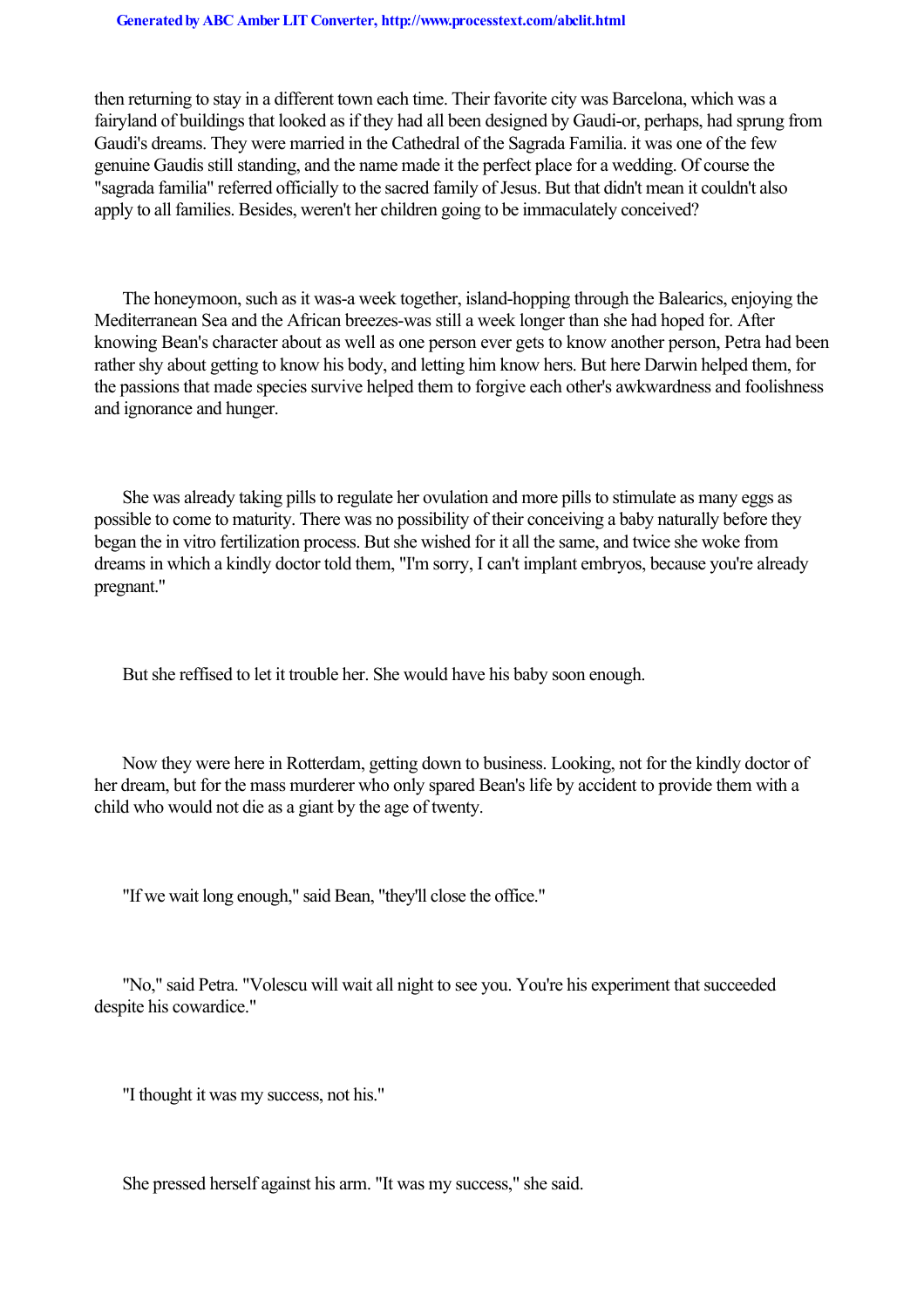"Yours? How?"

"It must have been. I'm the one who ended up with all the prizes."

 "If you had ever said things like that in Battle School, you would have been the laughingstock of all the armies."

 "That's because the armies were all composed of prepubescent children. Grownups don't think such things are embarrassing."

 "Actually, they do," said Bean. "There's only this brief window of adolescence where extravagantly romantic remarks are taken for poetry."

 "Such is the power of hormones that we absolutely understand the biological causes of our feelings, and yet we still feel them."

"Let's not go inside," said Bean. "Let's go back to the inn and have some more feelings."

She kissed him. "Let's go inside and make a baby."

"Try for a baby," said Bean. "Because I won't let you have one in which Anton's Key is turned."

"I know," she said.

"And I have your promise that embryos with Anton's Key will all be discarded."

"Of course," she said. That satisfied him, though she was sure that he would notice that she had never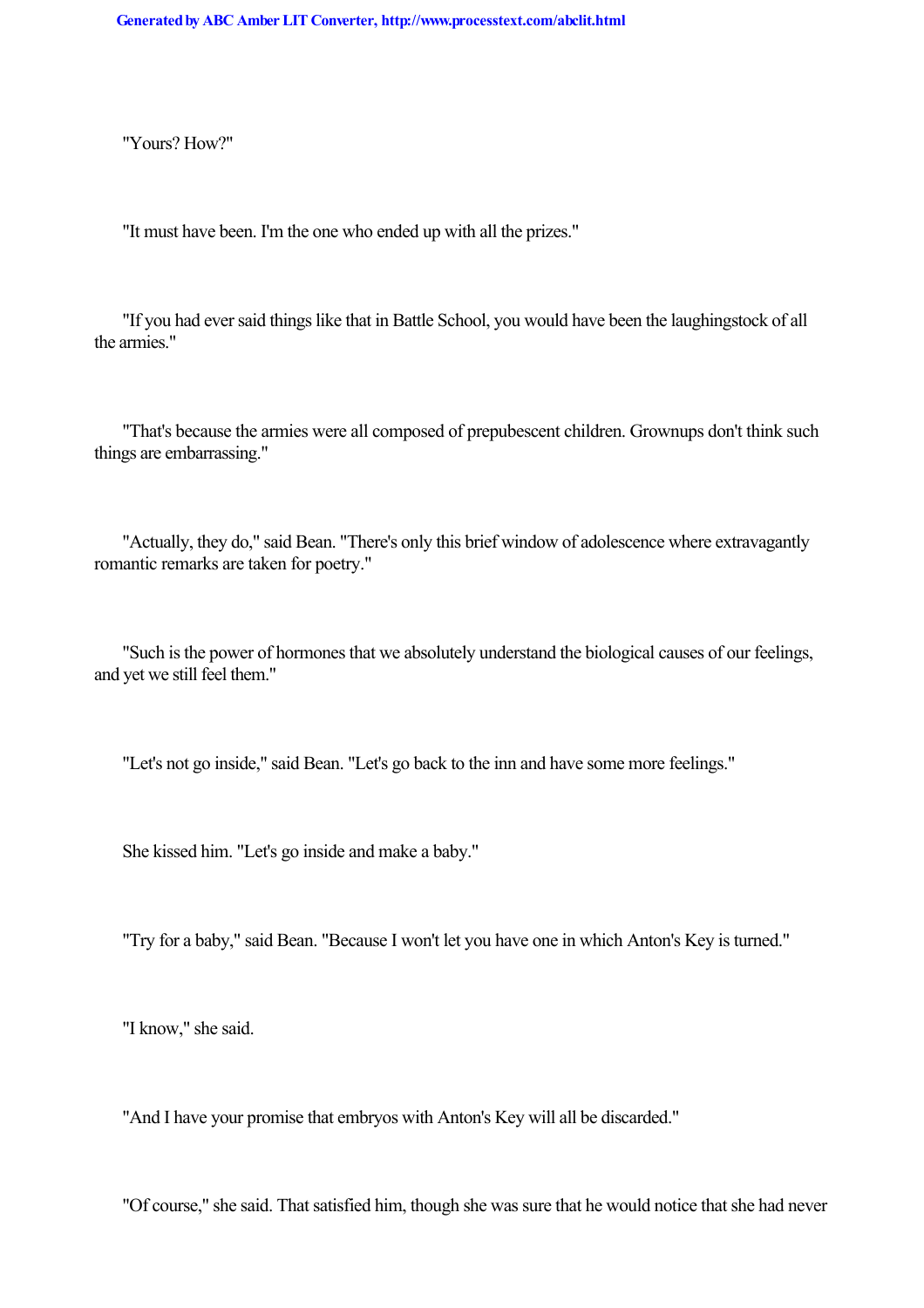actually said the words. Maybe he did, unconsciously, and that was why he kept asking.

 It was hypocritical and dishonest of her, of course, and she almost felt bad about it sometimes, but what happened after he died would be none of his business.

"All right then," he said.

"All right then," she answered. "Time to go meet the baby killer,

"I don't suppose we should call him that to his face, though, right?"

"Since when are you the one who worries about good manners?"

 Volescu was a weasel, just as Petra knew he would be. He was all business, playing the role of Mr. Scientist, but Petra knew well what lay behind the mask. She could see the way he couldn't keep his eyes off Bean, the mental measurements he was making. She wanted to make some snide remark about how prison seemed to have done him good, he was carrying some extra weight, needed to walk that off... but they were here to have the man choose them a baby, and it would serve no purpose to irritate him.

 "I couldn't believe I was going to meet you," said Volescu. "I knew from that nun who visited me that one of you had lived, and I was glad. I was already in prison by then, the very thing that destroying the evidence had been designed to prevent. So I didn't need to destroy it after all. I wished I hadn't. Then here she comes and tells me the lost one lived. It was the one ray of hope in a long night of despair. And here you are."

Again he eyed Bean from head to toe.

"Yes," said Bean, "here I am, and very tall for my age, too, as you seem to keep trying to verify."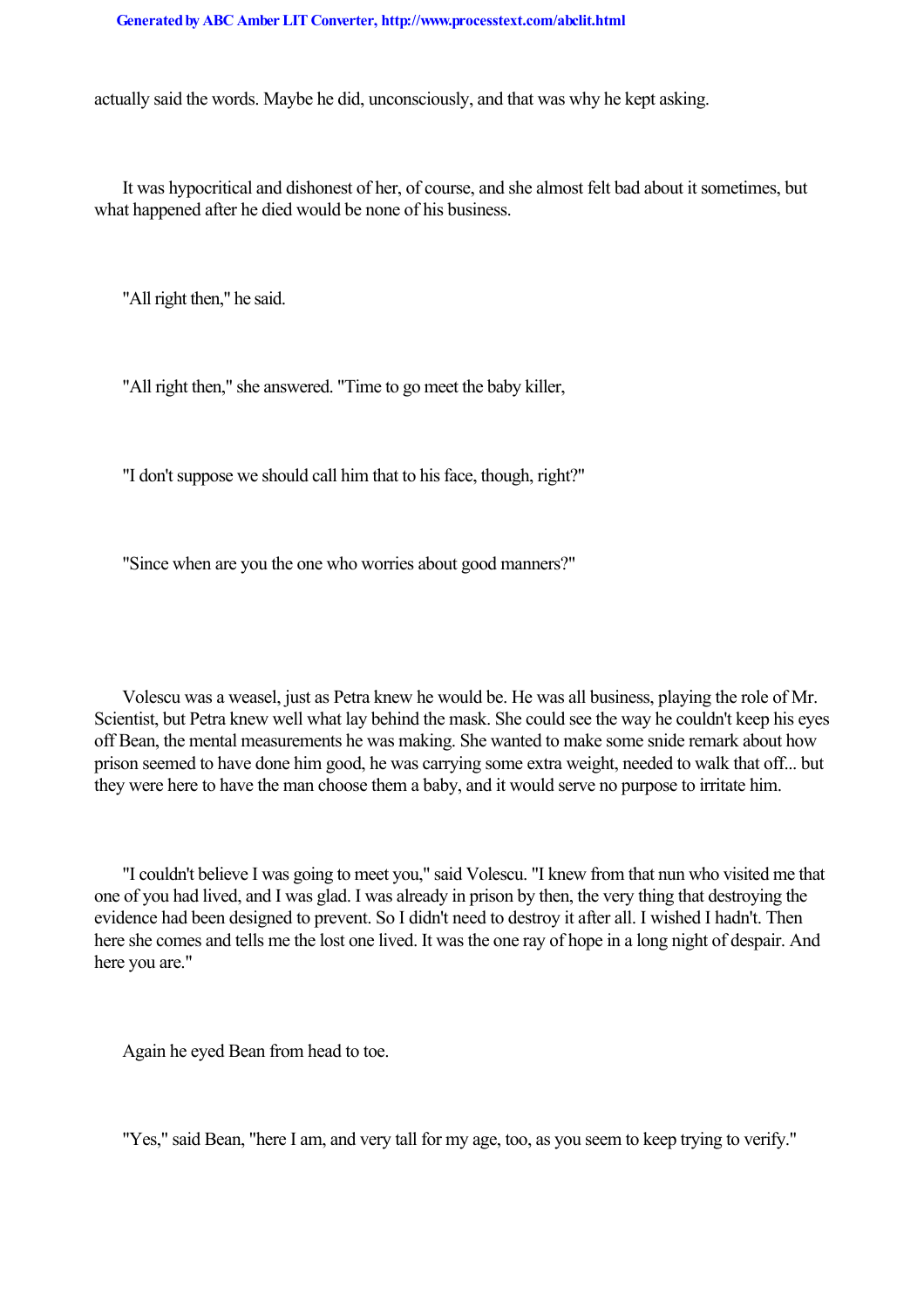"I'm sorry," said Volescu. "I know that other business has brought you here. Very important business."

"You're sure," said Bean, "that your test for Anton's Key is absolutely accurate and nondestructive?"

 "You exist, don't you? You are what you are, yes? We would not have kept any in which the gene did not take. We had a safe, reliable test."

"Every one of the cloned embryos was brought to life." said Bean. "It worked in every one of them?"

 "I was very good with planter viruses in those days. A skill that even now isn't much called for in procedures with humans, since alterations are still illegal." He chuckled, because everyone knew that there was a lively business in tailored human babies in various places around the world, and that skill in gene alteration was in more demand than ever. That was almost certainly Volescu's real business, and the Netherlands was one of the safest places to practice it.

 But as Petra listened to him, she became more and more uneasy. Volescu was lying about something. The change in his manner had been slight, but after spending months observing every tiny nuance in Achilles's demeanor, simply as a matter of survival, she had turned herself into a very precise observer of other people. The signs of deception were there. Energized speech, overly rhythmic, too jovial. Eyes that kept darting away from theirs. Hands that wouldn't stop touching his coat, his pencil.

What would he be lying about?

It was obvious, once she thought about it.

 There was no test. Back when he created Bean, Volescu had simply introduced the planter virus that was supposed to alter all the cells of the embryos, and then waited to see if any embryos lived, and which of the survivors had been successfully altered. It happened that they all survived. But not all of them necessarily had Anton's Key.

Maybe that was why, of all the nearly two dozen babies, only Bean escaped.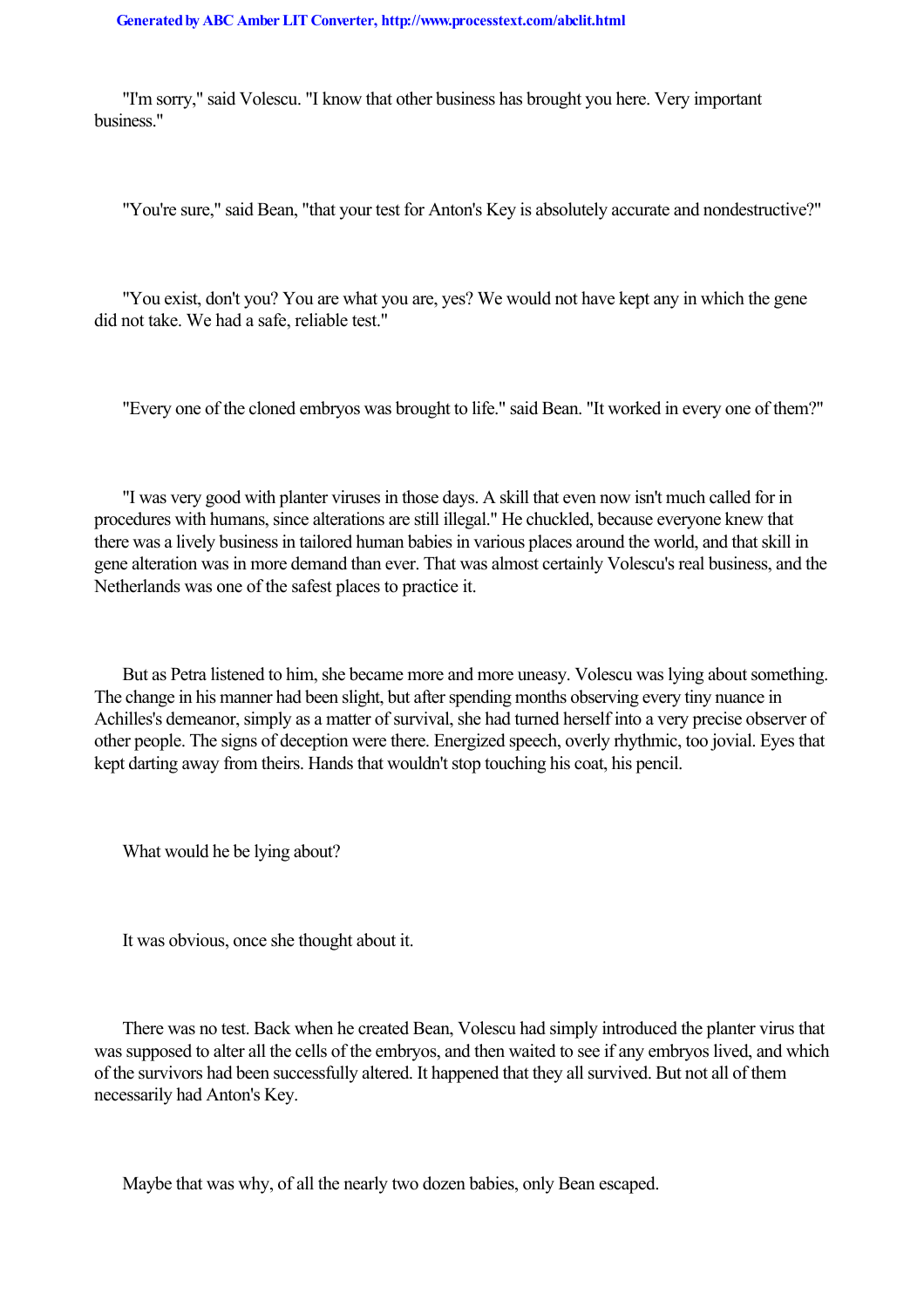Maybe Bean was the only one in whom the alteration was successful. The only one with Anton's Key. The only one who was so preternaturally intelligent that he was able, at one year of age, to realize there was danger, climb out of his bassinet, get himself inside a toilet tank, and actually stay alive there until the danger passed.

 That had to be Volescu's lie. Maybe he had developed a test since then, but that was unlikely. Why would he imagine he'd need it? But he said that he had such a test so he could... could do what?

 Start his experiment again. Take their leftover embryos, and instead of discarding the ones with Anton's Key, he'd keep them all and raise them and study them. This time it wouldn't be just one out of two dozen who had the enhanced intelligence and the shortened lifespan. This time, the genetic odds suggested a fifty-fifty distribution of Anton's Key among the embryos.

 So now Petra had a decision to make. If she said out loud what she was so certain of in her mind, Bean would probably realize she was right and the entire deal would be off. If Volescu had no way to test, it was certain nobody else did. Bean would refuse to have children at all.

 So if she was to have Bean's child, Volescu had to be the one to do it, not because he had a test for Anton's Key, but because Bean believed he did.

 But what about the other embryos? They would be her children, too, growing up as the slaves, the experimental subjects of a man like this, completely without morals.

"Of course you know," said Petra, "that you won't do the actual implantation."

 Since Bean had never heard this wrinlde in their plans, he was no doubt surprised-but, being Bean, he showed nothing, merely smiled a bit to show that she was speaking for both of them. Such trust. She didn't even feel guilty that he trusted her so much at a moment when she was working so hard to deceive him. She may not be doing what he thought that he wanted, but she knew she was doing what he really desired, deep down in his genes.

Volescu showed surprise, however. "But... what do you mean?"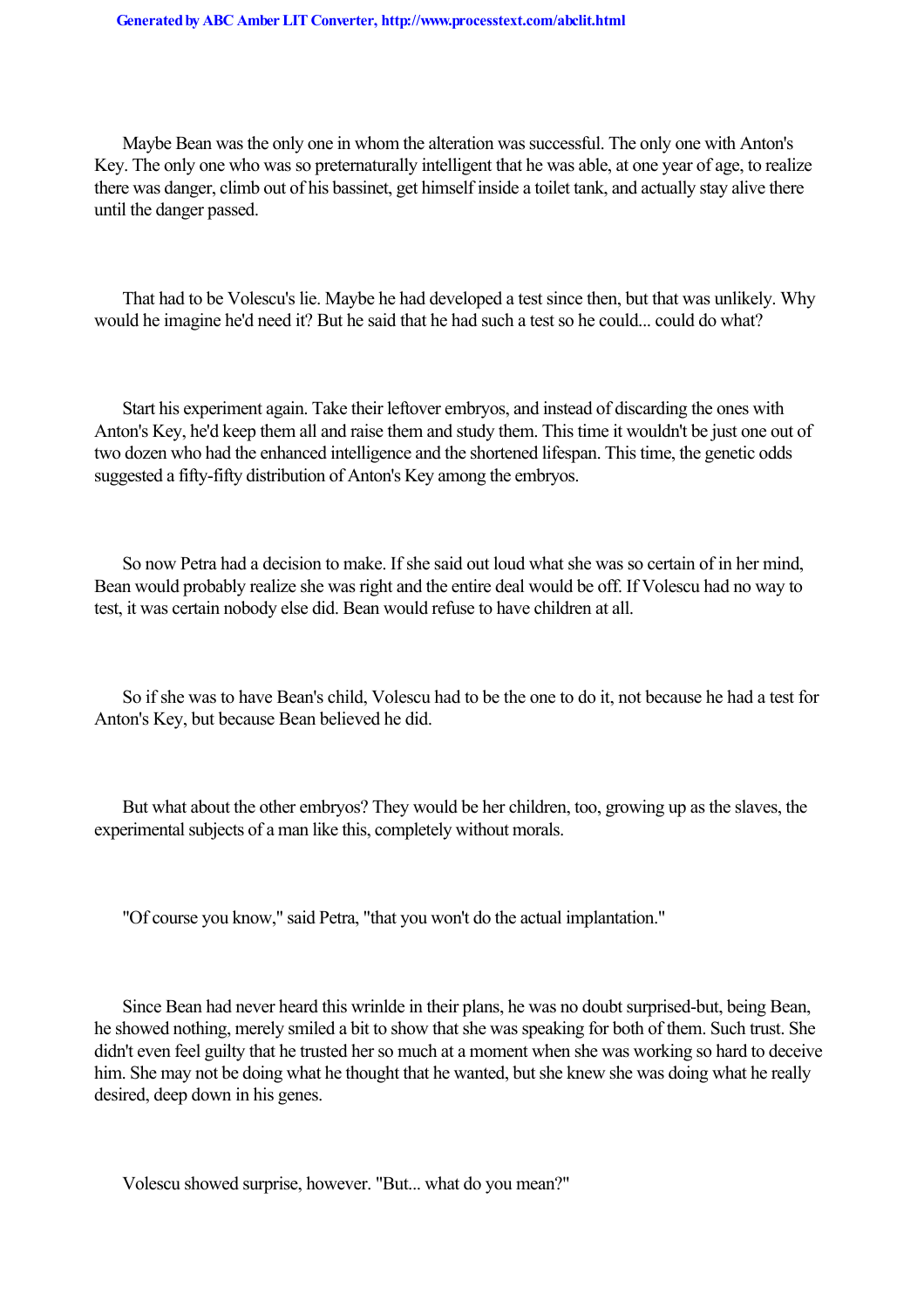"Forgive me," said Petra, "but we will stay with you through the entire fertilization process, and we will watch as every fertilized embryo is taken to the Women's Hospital, where they will be under hospital security until the implantation takes place."

Volescu's face reddened. "What do you accuse me of?"

"Of being the man you have already proven yourself to be."

"Many years ago, and I paid my debt."

 Bean understood now-enough, at least, to join in, his tone of voice as light and cheerful as Petra's. "We have no doubt of that, but of course we want to make sure we don't have any of our little embryos with Anton's Key waking up to some unpleasant surprises in a room full of children, as I did once."

Volescu rose to his feet. "This interview is over."

 Petra's heart sank. She shouldn't have said anything at all. Now there would be no implantation and Bean would discover...

 "So we proceed to extract the eggs?" asked Bean. "The time is right, I believe. That's why we made the appointment for this day."

Volescu looked at him sharply. "After you insulted me?"

 "Come now, Doctor," said Bean. "You take the eggs from her, and then I make my donation. That's how salmon do it. It's really quite natural. Though I'd like to skip the swim upstream, if I can."

 Volescu eyed him for a long moment, then smiled his tight little smile. "My little half-nephew Julian has such a sense of humor."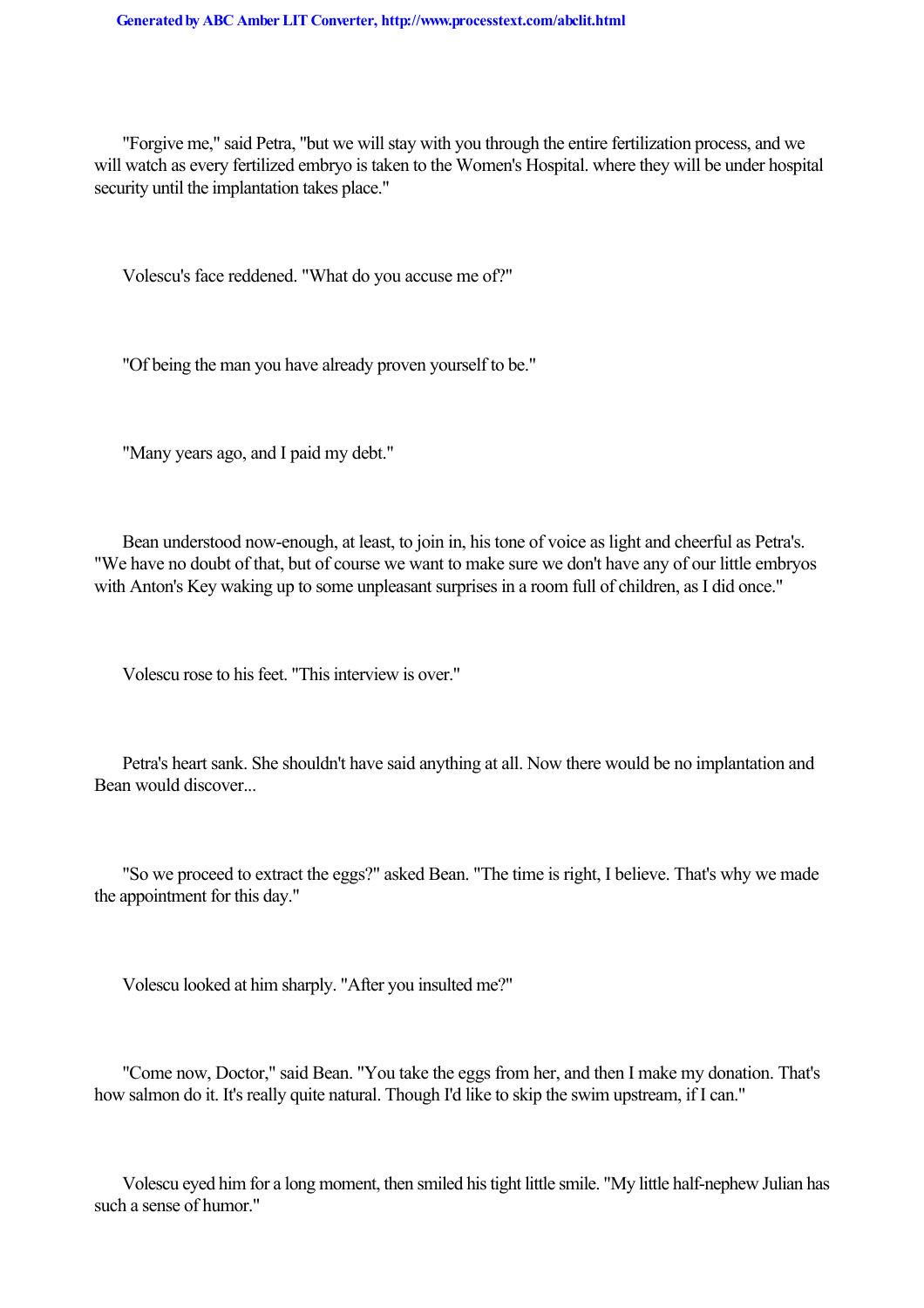Petra waited, hardly wanting to breathe, definitely not wishing to speak, though a thousand words raced through her head.

 "All right, yes, of course you can protect the fertilized embryos however you want. I understand your... lack of trust. Even though I know it is misplaced."

 "Then while you and Petra do whatever it is you're going to do," said Bean, "I'll call for a couple of couriers from the fertility center at Women's Hospital to come and await the embryos and take them to be frozen"

"It will be hours before we reach that stage," said Volescu.

 "We can afford to pay for their time," said Petra. "And we don't want any chance of slipups or delays."

 "I will have to have access to the embryos again for several hours, of course," said Volescu. "In order to separate them and test them."

"In our presence," said Petra. "And the fertility specialist who is going to implant the first one."

"Of course," said Volescu with a tight smile. "I will sort them out for you, and discard the-"

"We will discard and destroy any that have Anton's Key," said Bean.

"That goes without saying," said Volescu stiffly.

 He hates these rules we've sprung on him, thought Petra. She could see it in his eyes, despite the calm demeanor. He's furious. He's even... embarrassed, yes. Well, since that's probably as close as he's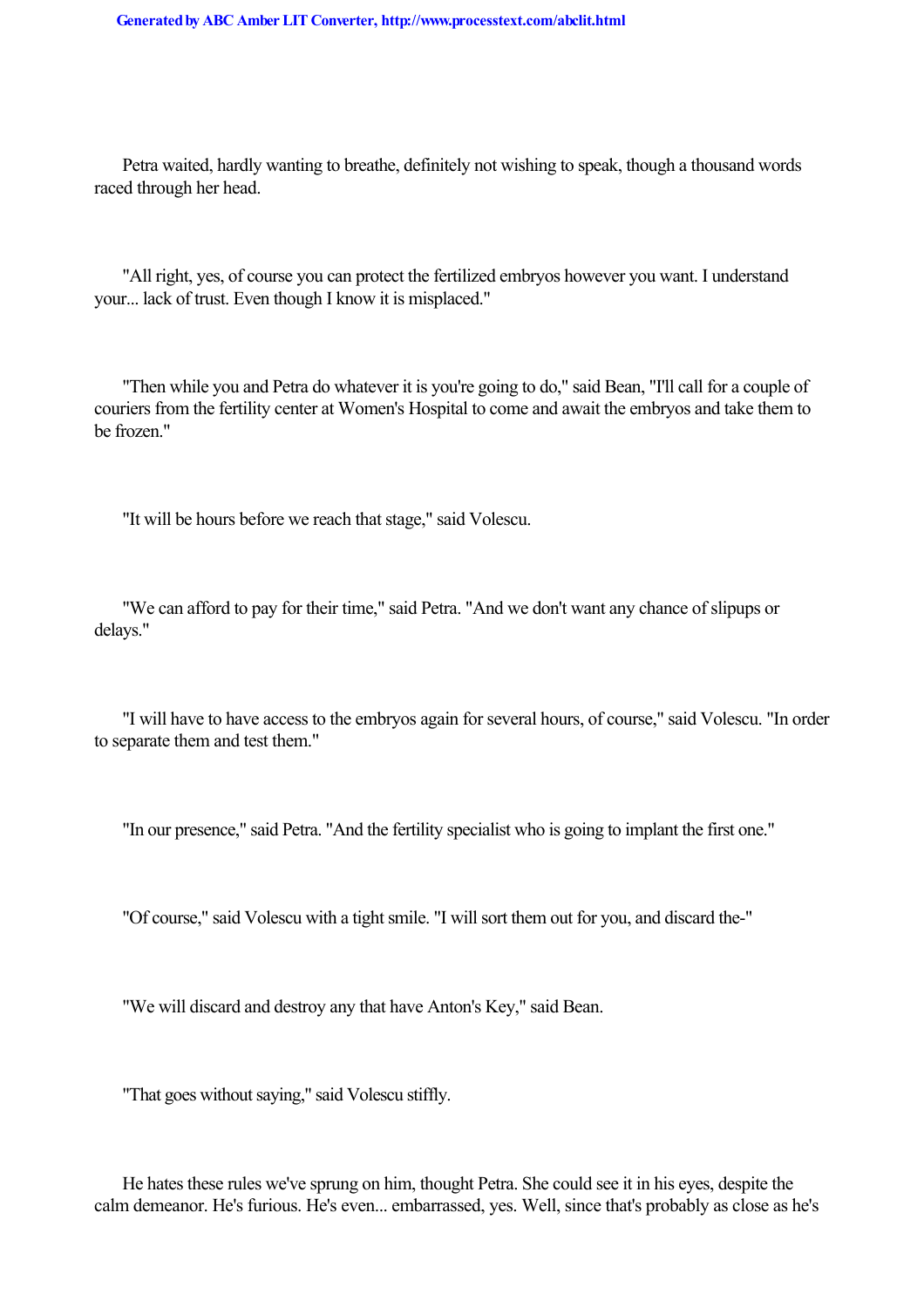ever come to feeling shame, it's good for him.

 While Petra was examined by the staff doctor who would do the implantation, Bean saw to hiring a security service. A guard would be on duty at the embryo "nursery," as the hospital staff charmingly called it, all day, every day. "Since you're the one who first started being paranoid," Bean told Petra, "I have no choice but to outparanoid you."

 It was a reliet actually. During the days before the embryos were ready for implantation, while Volescu was no doubt trying frantically to devise some nondestructive procedure that he could pretend was a genetic test, Petra was glad not to have to stay in the hospital personally watching over the embryos the whole time.

 It gave her a chance to explore the city of Bean's childhood. Bean, however, seemed determined to visit only the tourist sites and then get back to his computer She knew that it made him nervous to stay in one city for so long, especially because for the first time, their whereabouts were known to another person whom they did not trust. It was doubtful Volescu knew any of their enemies. But Bean insisted on changing hotels every day, and walking blocks from their hotel in order to hail a taxi, so that no enemy could set an easy trap for them.

 He was evading more than his enemies, though. He was also evading his past in this city. She scanned a city map and found the area that Bean was clearly avoiding. And the next morning, after Bean had chosen the first cab of the day, she leaned forward and gave the taxi driver directions.

 It took Bean only a few moments to realize where the cab was going. She saw him tense up. But he did not refuse to go or even complain about her having compelled him. How could he? It would be an admission that he was avoiding the places he had known as a child. A confession of pain and fear.

 She was not going to let him pass the day in silence, however "I remember the stories you've told me," she said to him, gently. "There aren't many of them, but still I wanted to see for myself. I hope it's not too painful for you. But even if it is, I hope you'll bear it. Because someday I'll want to tell our children about their father. And how can I tell the stories if I don't know where they took place?"

After the briefest pause, Bean nodded.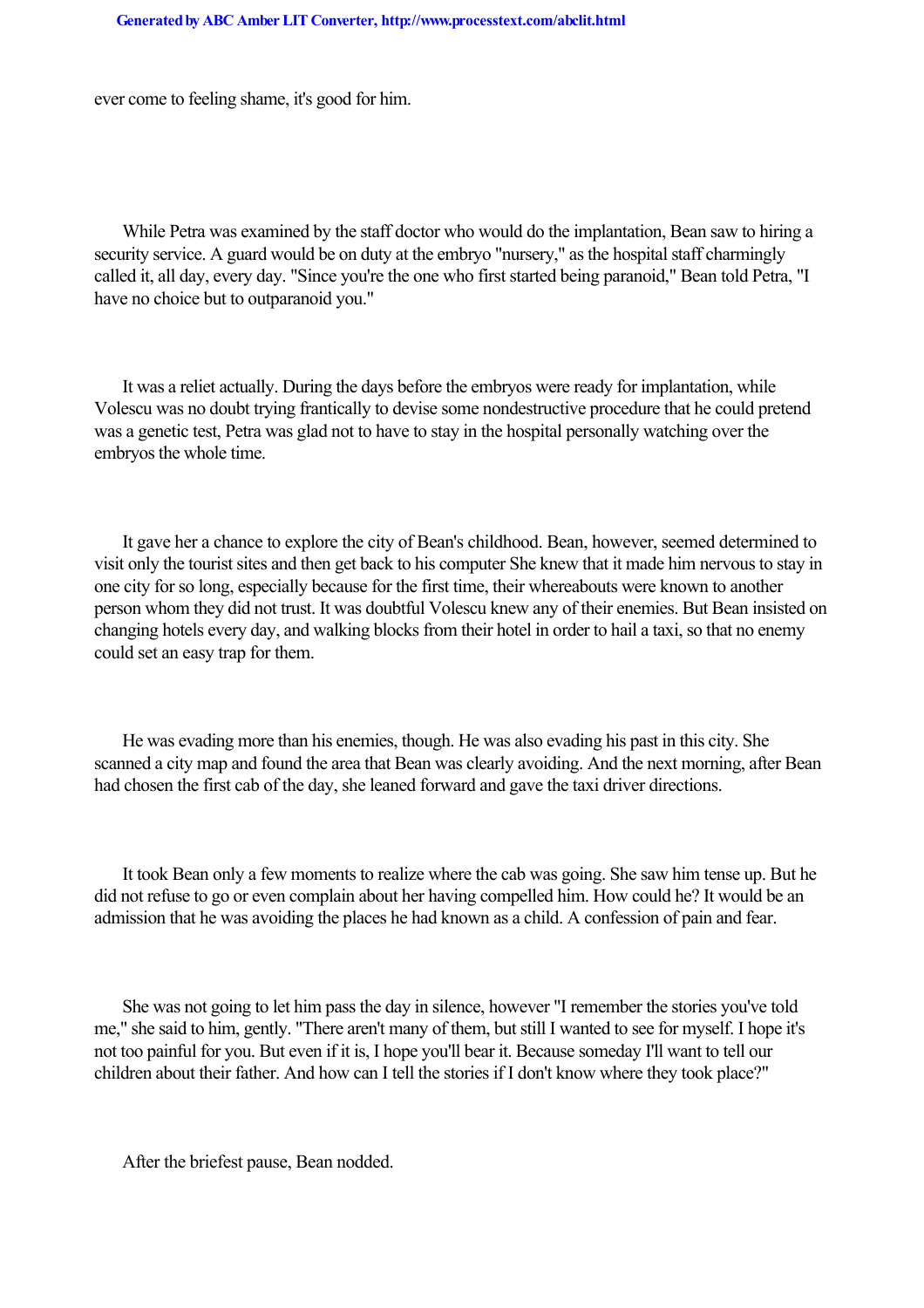They left the cab and he took her through the streets of his childhood, which had been old and shabby even then. "It's changed very little," said Bean. "Really just the one difference. There aren't thousands of abandoned children everywhere. Apparently somebody found the budget to deal with the orphans."

 She kept asking questions, paying close attention to the answers, and finally he understood how serious she was, how much it meant to her Bean began taking her off the main streets. "I lived in the alleys," he explained. "In the shadows. Like a vulture, waiting for things to die. I had to watch for scraps that other children didn't see. Things discarded at night. Spills from garbage bins. Anything that might have a few calories in it."

 He walked up to one dumpster and laid his hand against it. "This one," he said. "This one saved my life. There was a restaurant then, where that music shop is. I think the restaurant employee who dumped their garbage knew I was lurking. He always took out most of the cooking garbage in the late afternoon, in daylight. The older kids took everything. And then the scraps from the night's meals, those got dumped in the morning, in daylight again, and the other kids got that, too. But he usually came outside once in the darkness. To smoke right here by the garbage bin. And after his smoke, in the darkness, there'd be a scrap of something, right here."

 Bean put his hand on a narrow shelf formed by the frame that allowed the garbage truck to lift the bin.

"Such a tiny dinner table," said Petra.

 "I think he must have been a survivor of the street himself," said Bean, "because it was never something so large as to attract attention. It was always something I could slip into my mouth all at once, so no one ever saw me holding food in my hand. I would have died without him. It was only a couple of months and then he stopped- probably lost his job or moved on to something else-and I have no idea who he was. But it kept me alive."

"What a lovely thing, to think such a person could have come out of the streets," said Petra.

 "Well, yes, now I see that," said Bean. "But at the time I didn't think of that sort of thing at all. I was ... focused. I knew he was doing it deliberately, but I didn't bother to imagine why, except to eliminate the possibility that it was a trap, or that he had drugged it or poisoned it somehow."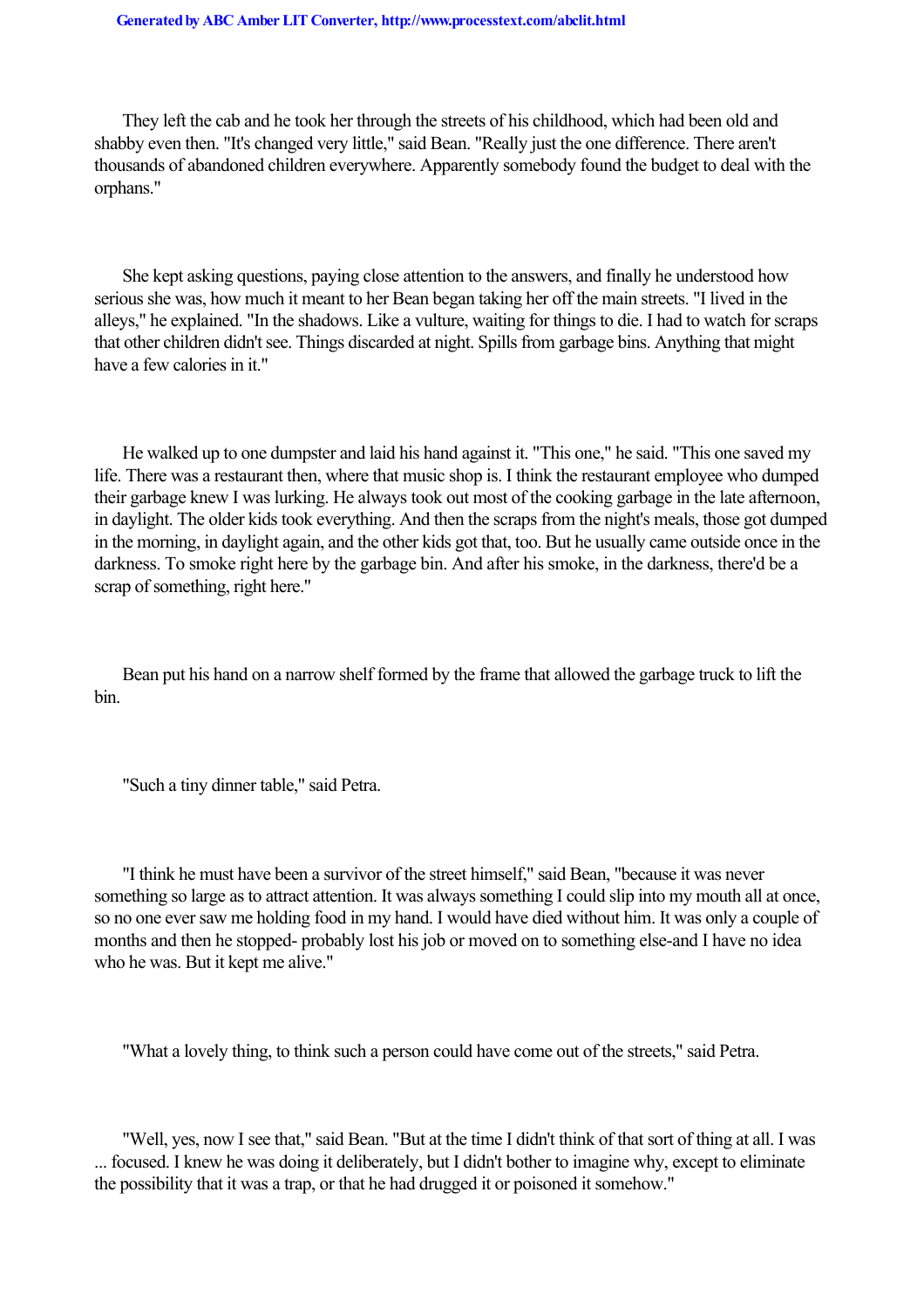"How did you eliminate that possibility?"

 "I ate the first thing he put there and I didn't die, and I didn't keel over and then wake up in a child whorehouse somewhere."

"They had such places?"

 "There were rumors that that's what happened to children who disappeared from the street. Along with the rumors that they were cooked into spicy stews in the immigrants' section of town. Those I don't believe."

She wrapped her arms around his chest. "Oh, Bean, what a hellish place."

"Achilles came from here, too," he said.

"He was never as small as you were."

 "But he was crippled. That bad leg. He had to be smart to stay alive. He had to keep everyone else from crushing him for no better reason than because they could. Maybe his thing about having to eliminate anyone who sees his helplessness-maybe that was a survival mechanism for him, under these circumstances."

"You're such a Christian," said Petra. "So full of charity."

"Speaking of which," said Bean. "I assume you're going to raise our child Armenian Catholic, right?"

"It would make Sister Carlotta happy, don't you think?"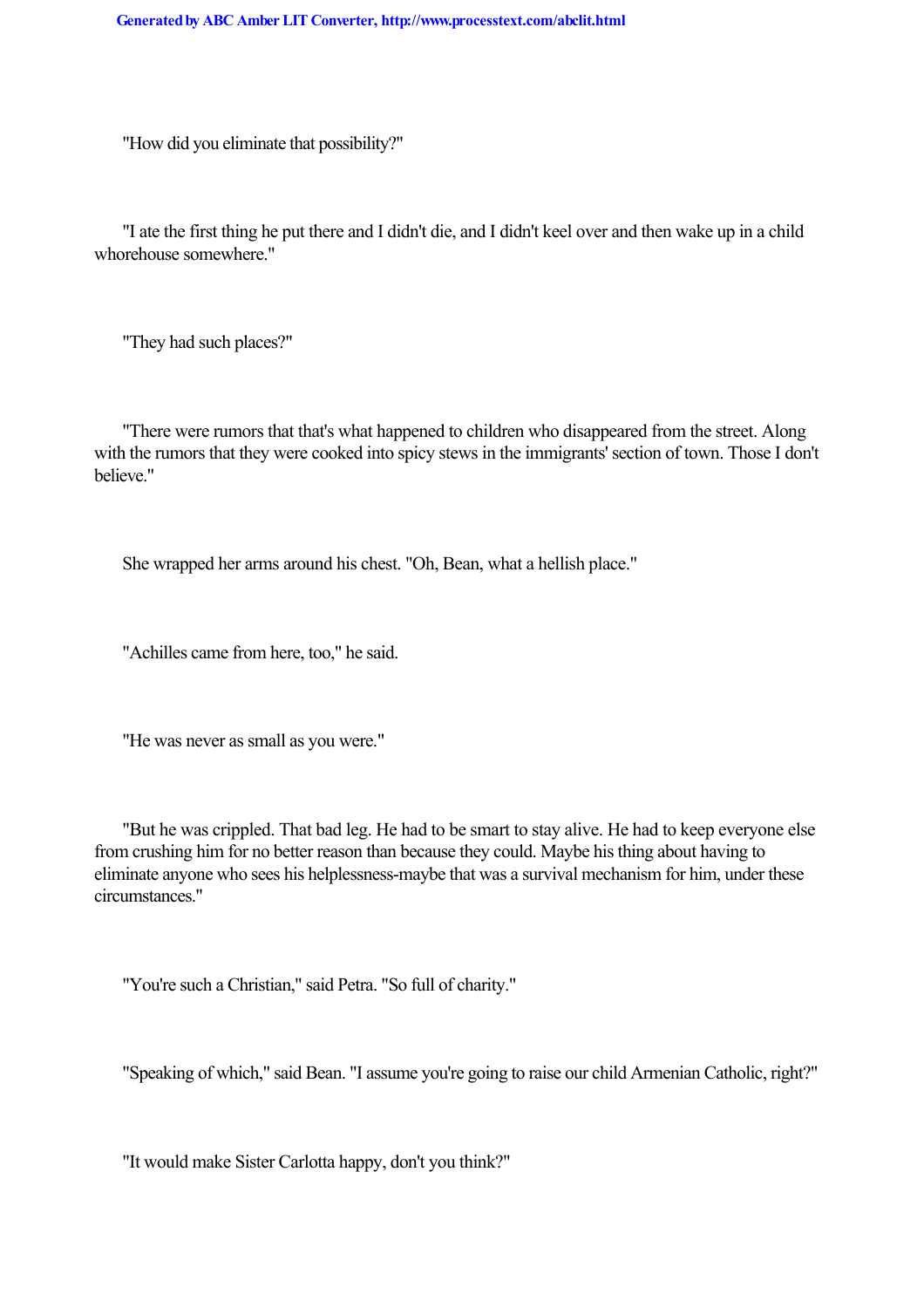"She was happy no matter what I did," said Bean. "God made her happy. She's happy now, if she's anything at all. She was a happy person.

"You make her sound-what?-mentally deficient?"

"Yes. She was incapable of holding on to malice. A serious defect."

 "I wonder if there's a genetic test for it," said Petra. Then she regretted it immediately. The last thing she wanted was for Bean to think too much about genetic tests, and realize what seemed so obvious to her, that Volescu had no test.

 They visited many other places, and more and more of them made him tell her little stories. Here's where Poke used to hide a stash of food to reward kids who did well. Here's where Sister Carlotta first sat down with us to teach us to read. This was our best sleeping place during the winter, until some bigger kids found us and drove us out.

 "Here's where Poke stood over Achilles with a cinderblock in her hands," said Bean, "ready to dash his brains out."

"If only she had," said Petra.

 "She was too good a person," said Bean. "She couldn't imagine the evil that might be in him. I didn't, either, until I saw him lying there, what was in his eyes when he looked up at that cinderblock. I've never seen so much hate. That was all-no fear. I saw her death in his eyes right then. I told her she had to do it. Had to kill him. She couldn't. But it happened just the way I warned her. If you let him live, he'll kill you, I said, and he did."

"Where was it?" asked Petra. "The place where Achilles killed her? Can you take me there?"

 He thought about it for a few moments, then walked her to the waterfront among the docks. They found a clear place where they could see between the boats and ships and barges out to where the great Rhine swept past on its way to the North Sea.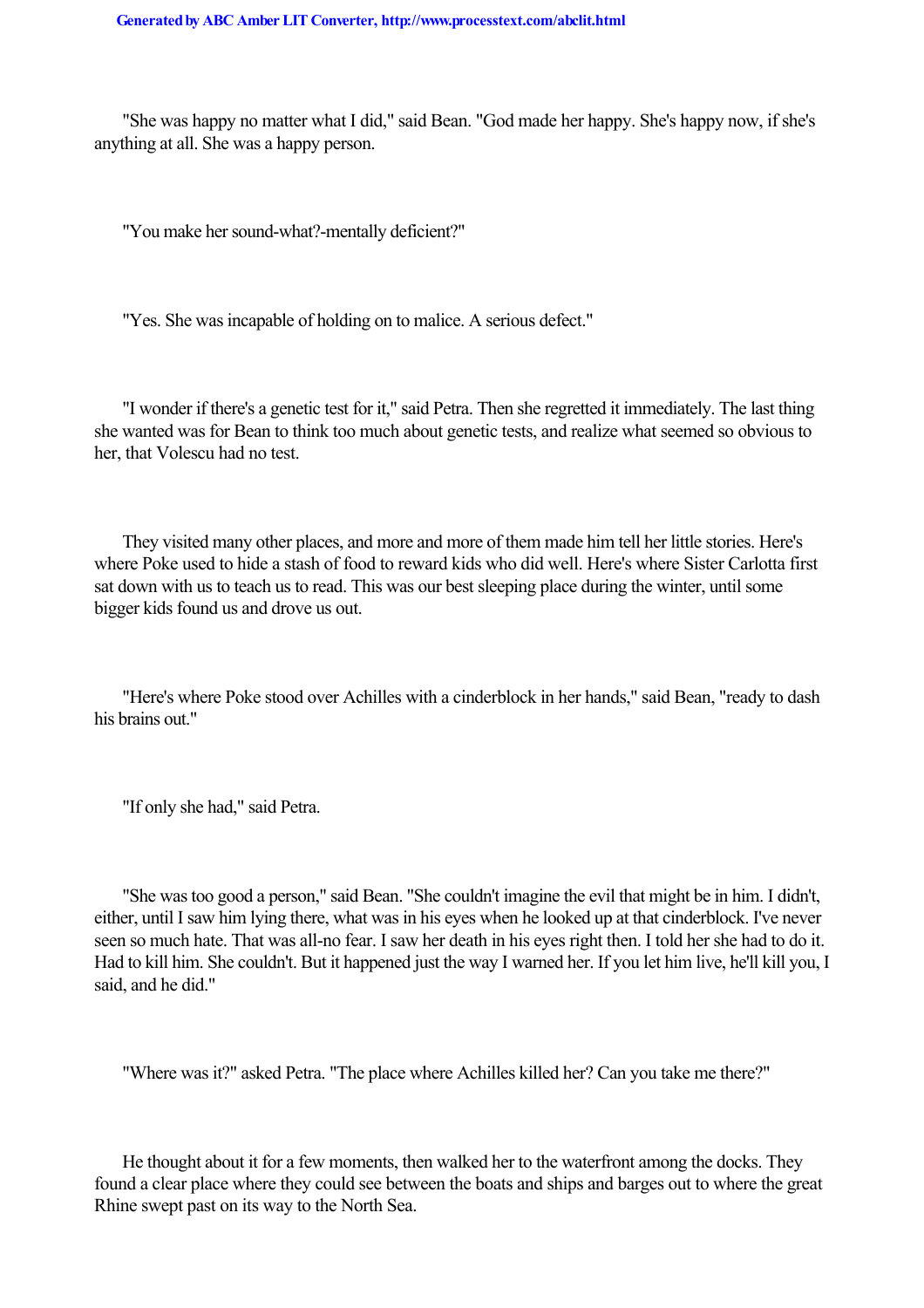"What a powerful place," said Petra.

"What do you mean?"

 "It just-the river, so strong. And yet human beings were able to build this along its banks. This harbor Nature is strong but the human mind is stronger"

"Except when it isn't," said Bean.

"He gave her body to the river, didn't he?"

"He dumped her into the water, yes.

"But the way Achilles saw what he did. Giving her to the water Maybe he romanticized it."

 "He strangled her," said Bean. "I don't care what he thought while he did it, or afterward. He kissed her and then he strangled her."

 "You didn't see the murder, I hope!" said Petra. It would be too terrible if Bean bad been carrying such an image in his mind all these years.

"I saw the kiss," said Bean. "I was too selfish and stupid to see what it meant."

 Petra remembered her own kiss from Achilles, and shuddered. "You thought what anyone would have thought," said Petra. "You thought his kiss meant what mine does." And she kissed him.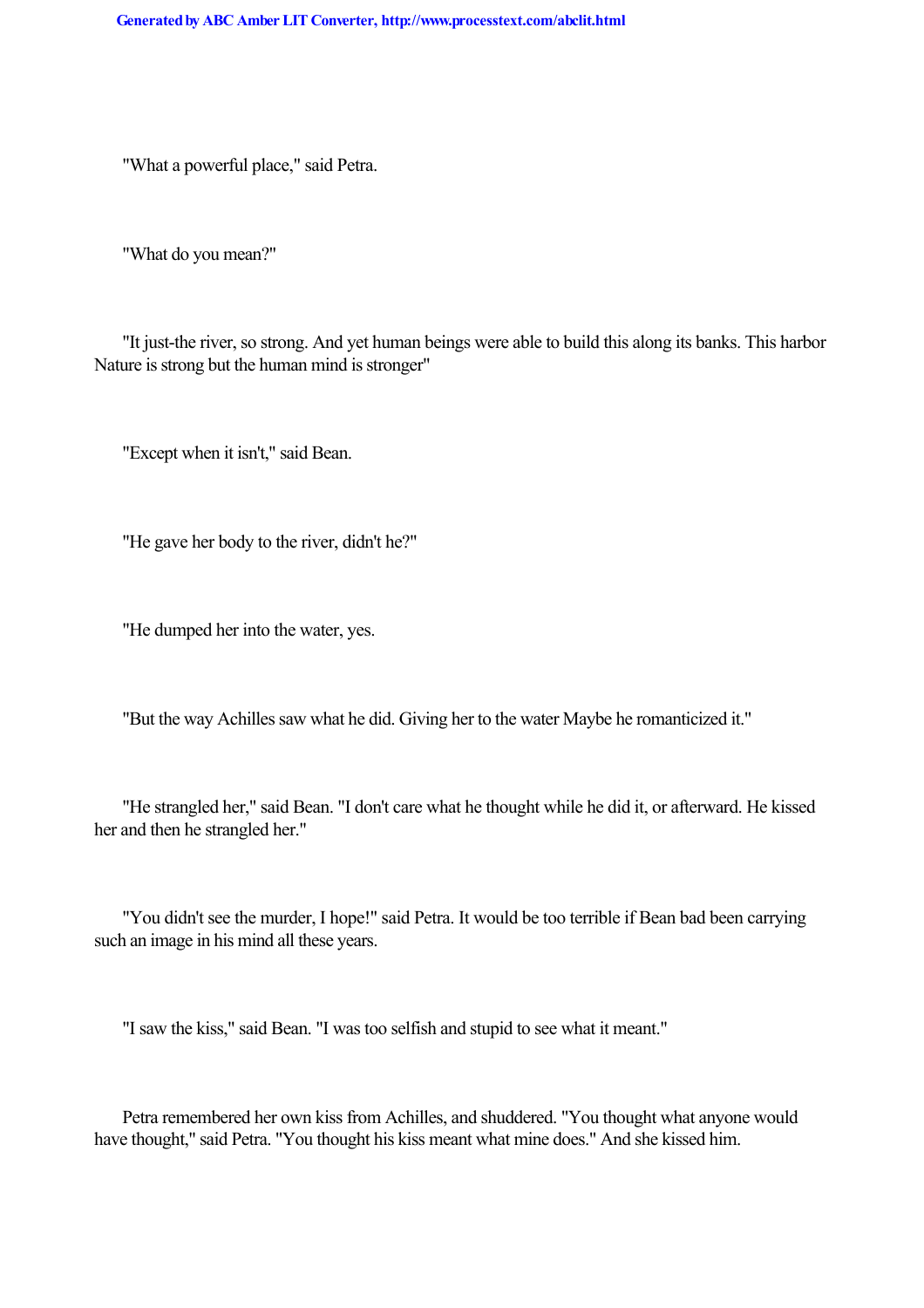He kissed her back. Hungrily.

 But when the kiss ended, his face grew wistful again. "I would undo everything, all that I've done with my life since then," said Bean, "if I could only go back and undo that one moment."

"What, you think you could have fought him? Have you forgotten how small you were then?"

 "If I'd been there, if he'd known I was watching, he wouldn't have done it. Achilles never risks discovery if he can help it."

"Or he might have killed you, too."

 "He couldn't kill us both at once. Not with that limp leg. Whichever one he went for, the other would scream bloody murder and go for help."

"Or hit him over the head with a cinderblock."

 "Yes, well, Poke could have done that, but I couldn't have lifted it higher than his head. And I don't think dropping a stone on his toe would have done the job."

They stayed by the dock for a little longer, and then made the walk back to the hospital.

The security guard was on duty. All was right with the world.

 Bean had gone back to his childhood range and he hadn't cried much, hadn't turned away, hadn't fled back to some safe place.

 Or so she thought, until they left the hospital, returned to their hotel, and he lay in the bed, gasping for breath until she realized that he was sobbing. Great dry wracking sobs that shook his whole body. She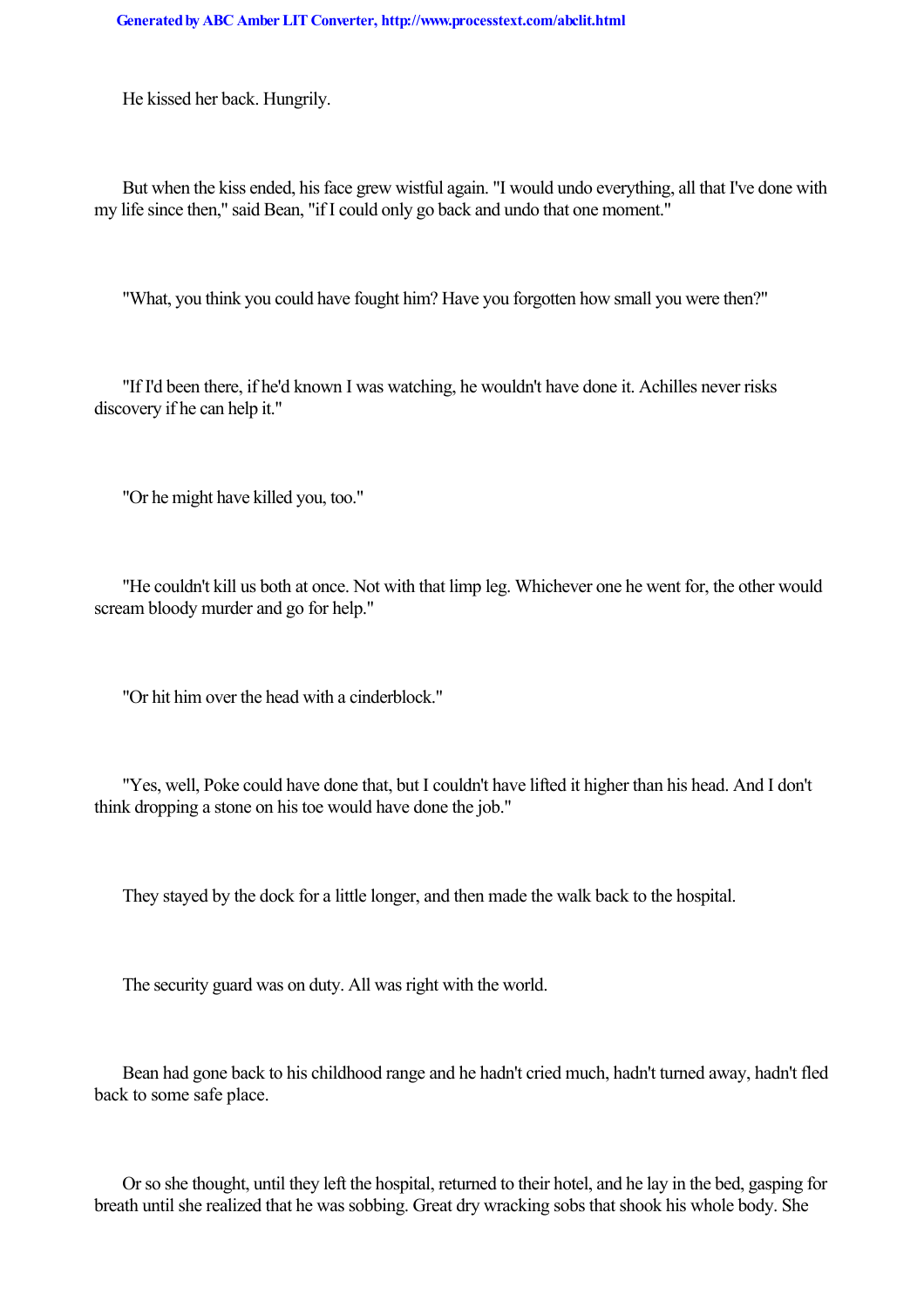lay beside him and held him until he slept.

 Volescu's fakery was so good that for a few moments Petra wondered if he might really have the ability to test the embryos. But no, it was flimflam-he was simply smart enough, scientist enough, to find convincing flimflam that was realistic enough to fool extremely intelligent laypeople like them, and even the fertility doctor they brought with them. He must have made it look like the tests these doctors performed to test for a child's sex or for major genetic defects.

 Or else the doctor knew perfectly well it was a scam, but said nothing because all the baby-fixers played the same game, pretending to check for defects that couldn't actually be checked for, knowing that by the time the fakery was discovered, the parents would already have bonded with the child-and even if they hadn't, how could they sue for failing to perform an illegal procedure like sorting for athletic prowess or intellect? Maybe all these baby boutiques were fakers.

 The only reason Petra wasn't fooled is that she didn't watch the procedure, she watched Volescu, and by the end of the procedure she knew that he was way too relaxed. He knew that nothing he was doing would make the slightest difference. There was nothing at stake. The test meant nothing.

 There were nine embryos. He pretended to identify three of them as having Anton's Key. He tried to hand the containers to one of his assistants to dispose of, but Bean insisted that he give them to their doctor for disposal.

"I don't want any of these embryos to accidentally become a baby," said Bean with a smile.

 But to Petra, they already were babies, and it hurt her to watch as Bean supervised the pouring out of the three embryos into a sink, the scouring of the containers to make sure an embryo hadn't managed to thrive in some remaining droplet.

 I'm imagining this, thought Petra. For all she knew, the containers he flushed had never contained embryos at all. Why would Volescu sacrifice any of them, when all he had to do was lie and merely say that these three had contained embryos with Anton's Key?

So, self persuaded that no actual harm to a child of hers was being done, she thanked Volescu for his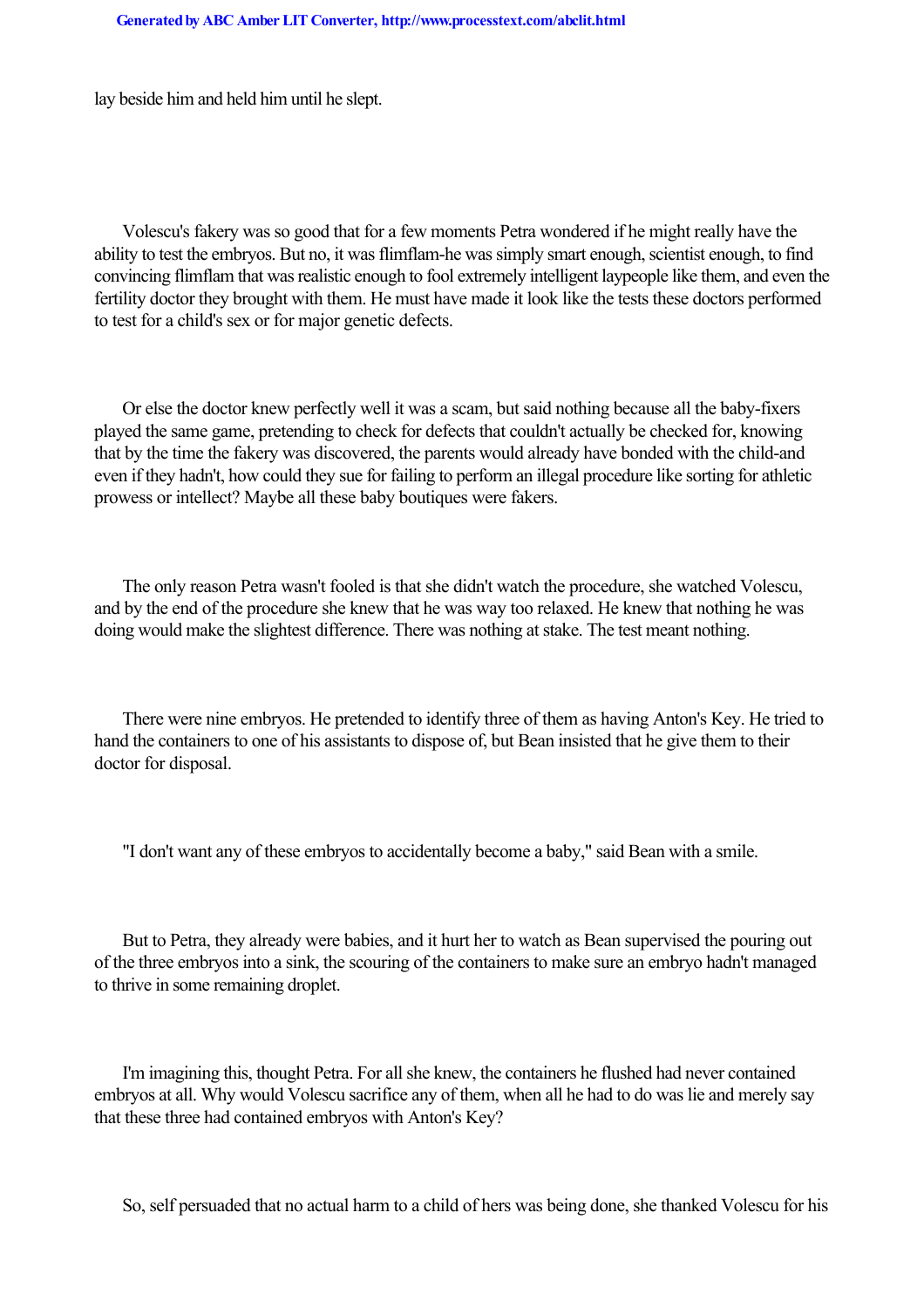help and they waited for him to leave before anything else was done. Volescu carried nothing from the room that he hadn't come in with.

 Then Bean and Petra both watched as the six remaining embryos were frozen, their containers tagged, and all of them secured against tampering.

 The morning of the implantation, they both awoke almost at first light, too excited, too nervous to sleep. She lay in bed reading, trying to calm herself; he sat at the table in the hotel room, working on email, scanning the nets.

 But his mind was obviously on the morning's procedure. "It's going to be expensive," he said. "Keeping guard over the ones we don't implant."

 She knew what he was driving at. "You know we've got to keep them frozen until we know if the first implant works. They don't always take."

 Bean nodded. "But I'm not an idiot, you know. I'm perfectly aware that you intend to keep all the embryos and implant them one by one until you have as many of my children as possible."

"Well of course," said Petra. "What if our firstborn is as nasty as Peter Wiggin?"

"Impossible," said Bean. "How could a child of mine have any but the sweetest disposition?"

"Unthinkable, I know," said Petra. "And yet somehow I thought of it."

"So this security, it has to continue for years."

 "Why?" said Petra. "No one wants the babies that are left. We destroyed the ones with Anton's Key."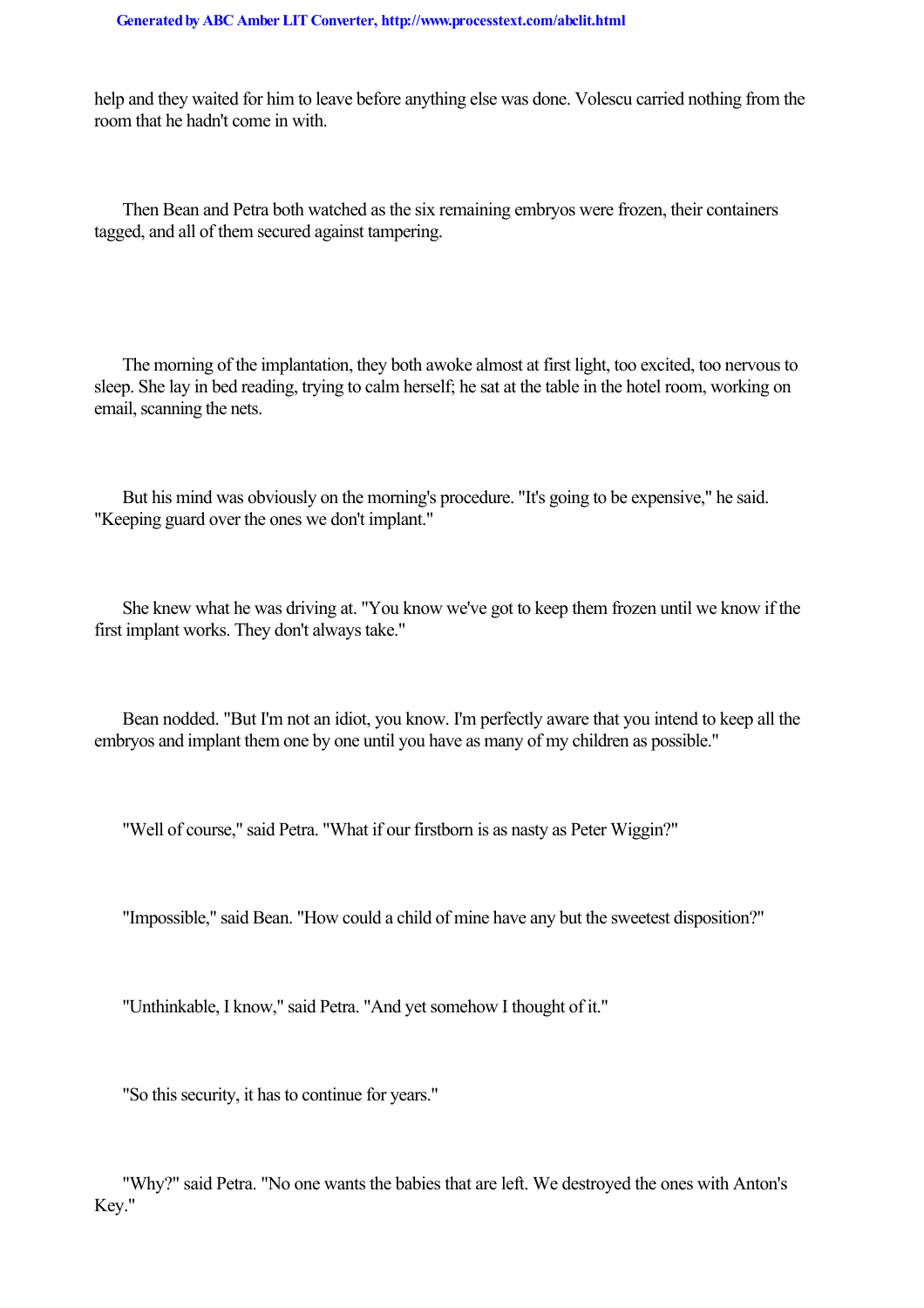"We know that," said Bean. "But they're still the children of two members of Ender's jeesh. Even without my particular curse, they'll still be worth stealing."

"But they won't be old enough to be of any value for years and years," said Petra.

 "Not all that many years," said Bean. "How old were we? How old are we even now? There are plenty of people willing to take the children and invest not that many years of training and then put them to work. Playing games and winning wars."

"I'll never let any of them anywhere near military training," said Petra.

"You won't be able to stop them," said Bean.

 "We have plenty of money, thanks to the pensions Graff got for us," said Petra. "I'll make sure the security is intense."

"No, I mean you'll never be able to stop the children. From seeking out military service."

 He was right, of course. The testing for Battle School included a child's predilection for military command, for the contest of battle. For war. Bean and Petra had proven how strong that passion was in them. It would be unlikely that any child of theirs would be happy without ever having a taste of the military life.

"At least," said Petra, "they won't have to destroy an alien invader before they turn fifteen."

But Bean wasn't listening. His body had suddenly grown alert as he scanned a message on his desk.

"What is it?" she asked.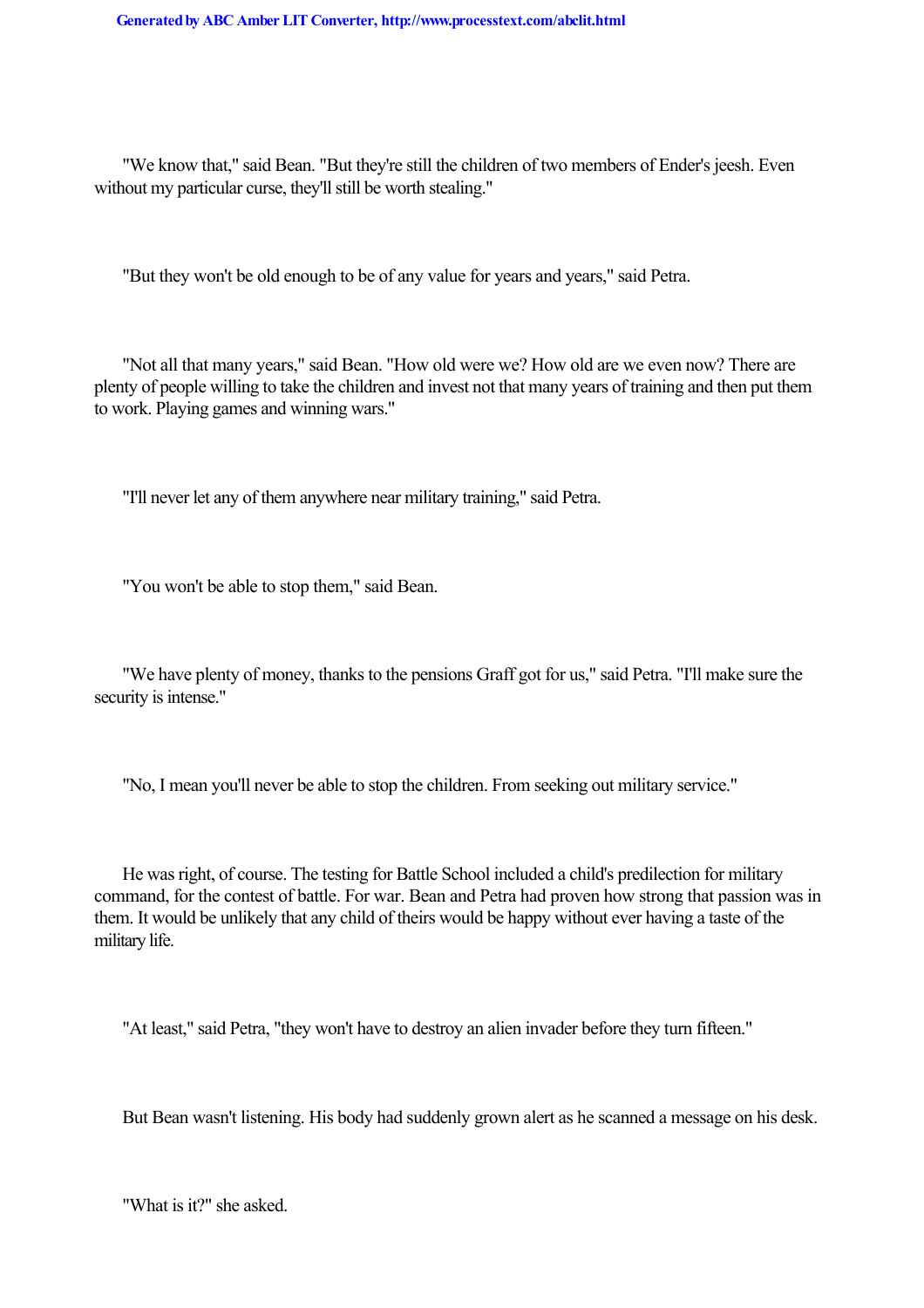"I think it's from Hot Soup," said Bean.

She got up and came over to look.

 It was an email through one of the anonymous services, this one an Asian-based company called Mysterious East. The subject line was "definitely not vichyssoise." Not cold soup, then. Hot Soup. The Battle school nickname of Han Tzu. who had been in Ender's jeesh and was now assumed to be deeply involved in the highest levels of strategy in China.

 A message from him to Bean, until recently the military commander of the Hegemon's forces, would be high treason. This message had been handed to a stranger on a street in China. Probably a Europeanor African-looking tourist. And the message wasn't hard to understand:

He thinks told him where Caligula would be but I did not.

"Caligula" could only refer to Achilles. "He" had to refer to Peter.

 Han Tzu was saying that Peter thought he was the source of the information about where the prison convoy would be on the day Suriyawong liberated Achilles.

 No wonder Peter was sure his source was reliable-Han Tzu himself! Since Han Tzu had been one of the group Achilles kidnapped, he would have plenty of reason to hate him. Motive enough for Peter to believe that Han Tzu would tell him where Achilles would be.

But it wasn't Han Tzu.

 And if it wasn't Han Tzu, then who else would send such a message, pretending that it came from him? A message that turned out to be correct?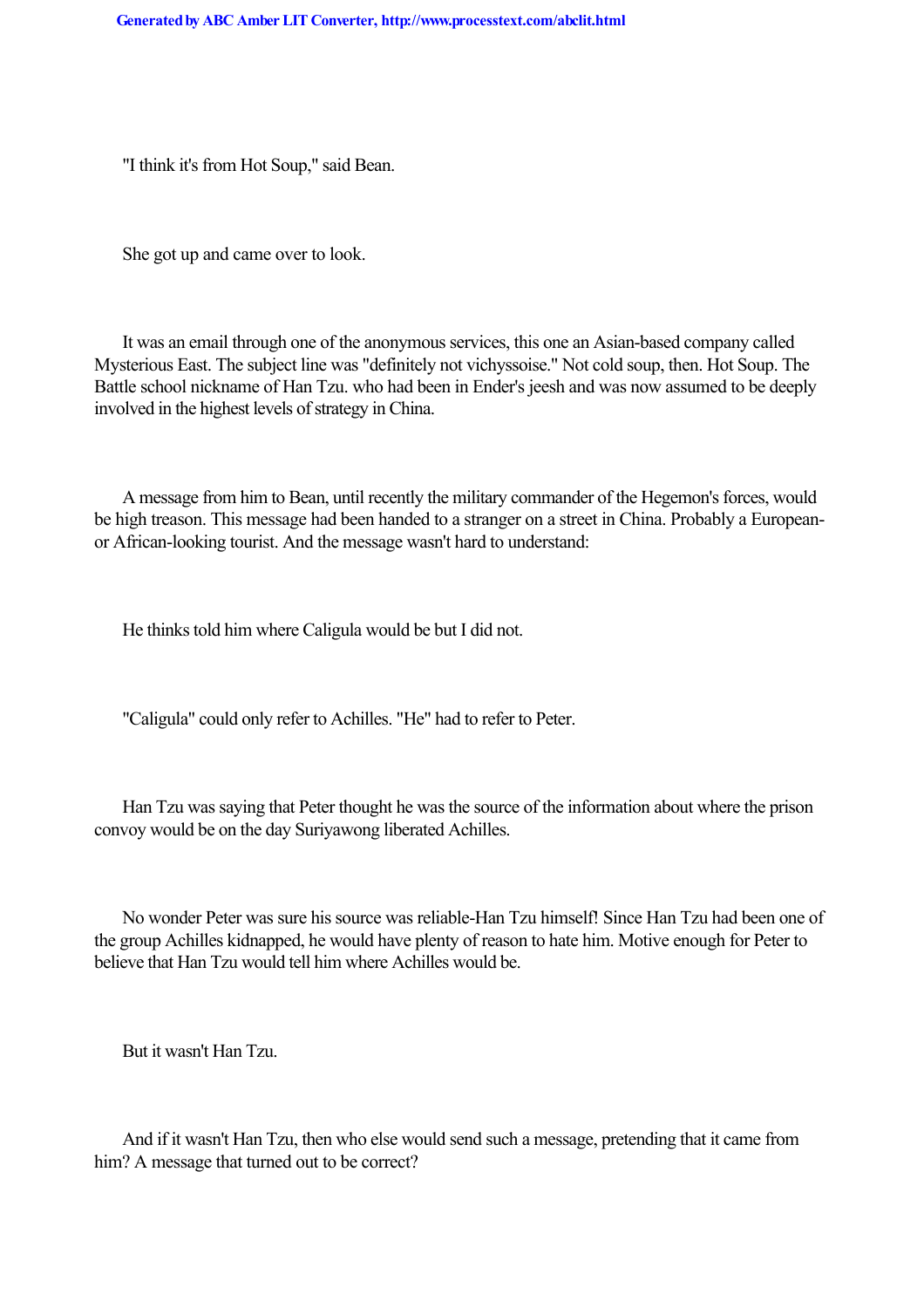"We should have known it wasn't from Han Tzu all along," said Bean.

"We didn't know Han Tzu was supposed to be the source," said Petra reasonably.

 "Han Tzu would never give information that would lead to innocent Chinese soldiers getting killed. Peter should have known that."

 "We would have known it," said Petra, "but Peter doesn't know Hot Soup. And he didn't tell us Hot Soup was his source."

"So of course we know who the source was," said Bean.

"We've got to get word to him at once," said Petra.

Bean was already typing.

 "Only this has to mean that Achilles went in there completely prepared," said Petra. "I'd be surprised if he hasn't found a way to read Peter's mail."

"I'm not writing to Peter," said Bean.

"Who, then?"

 "Mr. and Mrs. Wiggin," said Bean. "Two separate messages. Pieces of a puzzle. Chances are that Achilles won't be watching their mail, or at least not closely enough to realize he should put these together."

"No," said Petra. "No puzzles. Whether he's watching or not, there's no time to lose. He's been there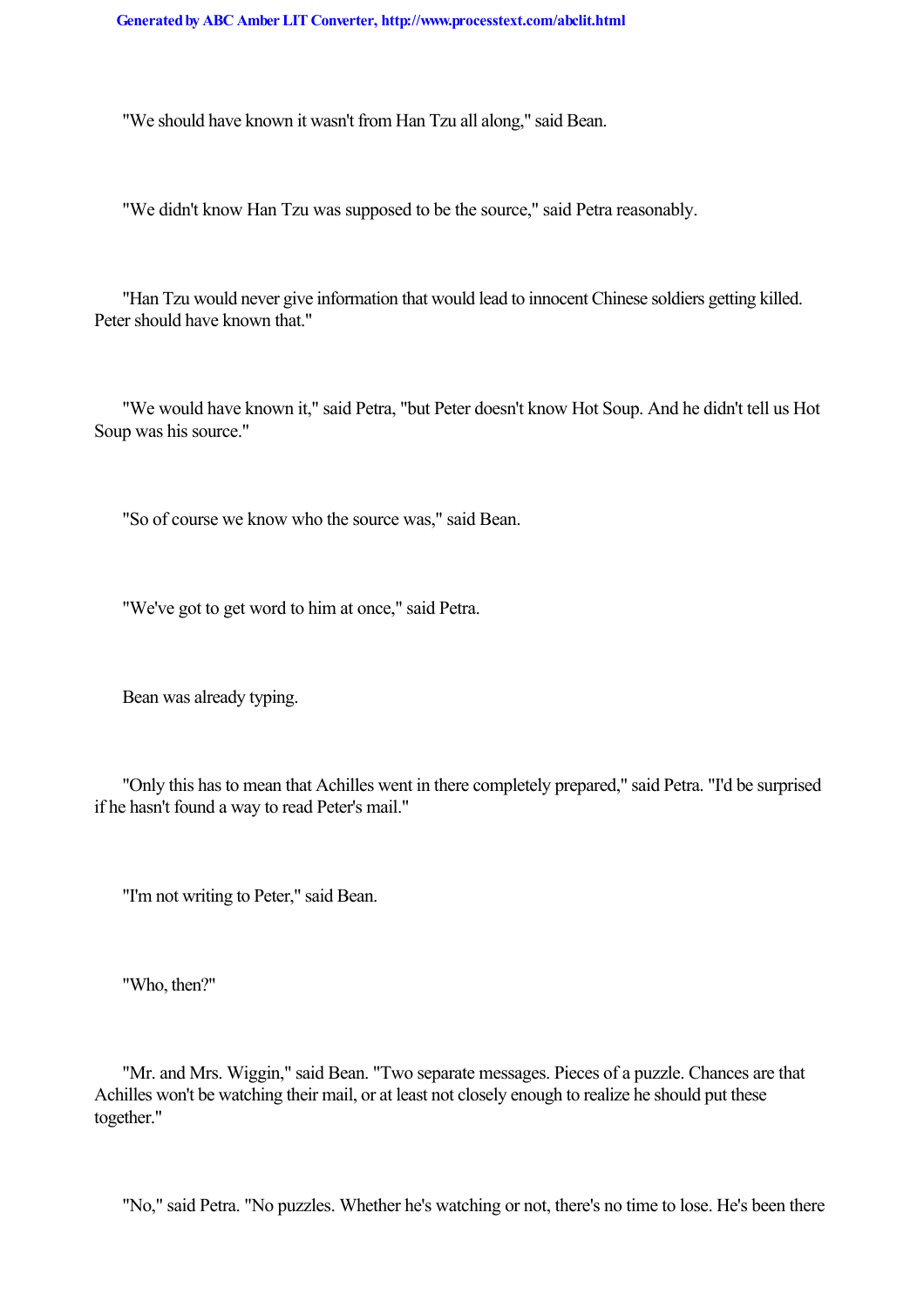for months now.

"If he sees an open message it might precipitate action on his part. It might be Peter's death warrant."

"Then notify Graff, send him in."

 "Achilles undoubtedly knows Graff already came once to get our parents out," said Bean. "Again, his arrival might trigger things."

"OK," said Petra, thinking. "OK. Here's what. Suriyawong."

"No," said Bean.

"He'll get a coded message instantly. He thinks that way."

"But I don't know if he can be trusted," said Bean.

"Of course he can," said Petra. "He's only pretending to be Achilles's man."

"Of course he is," said Bean. "But what if he isn't just pretending?"

"But he's Suriyawong!"

"I know," said Bean. "But I can't be sure.

"All right," said Petra. "Peter's parents, then. Only don't be too subtle."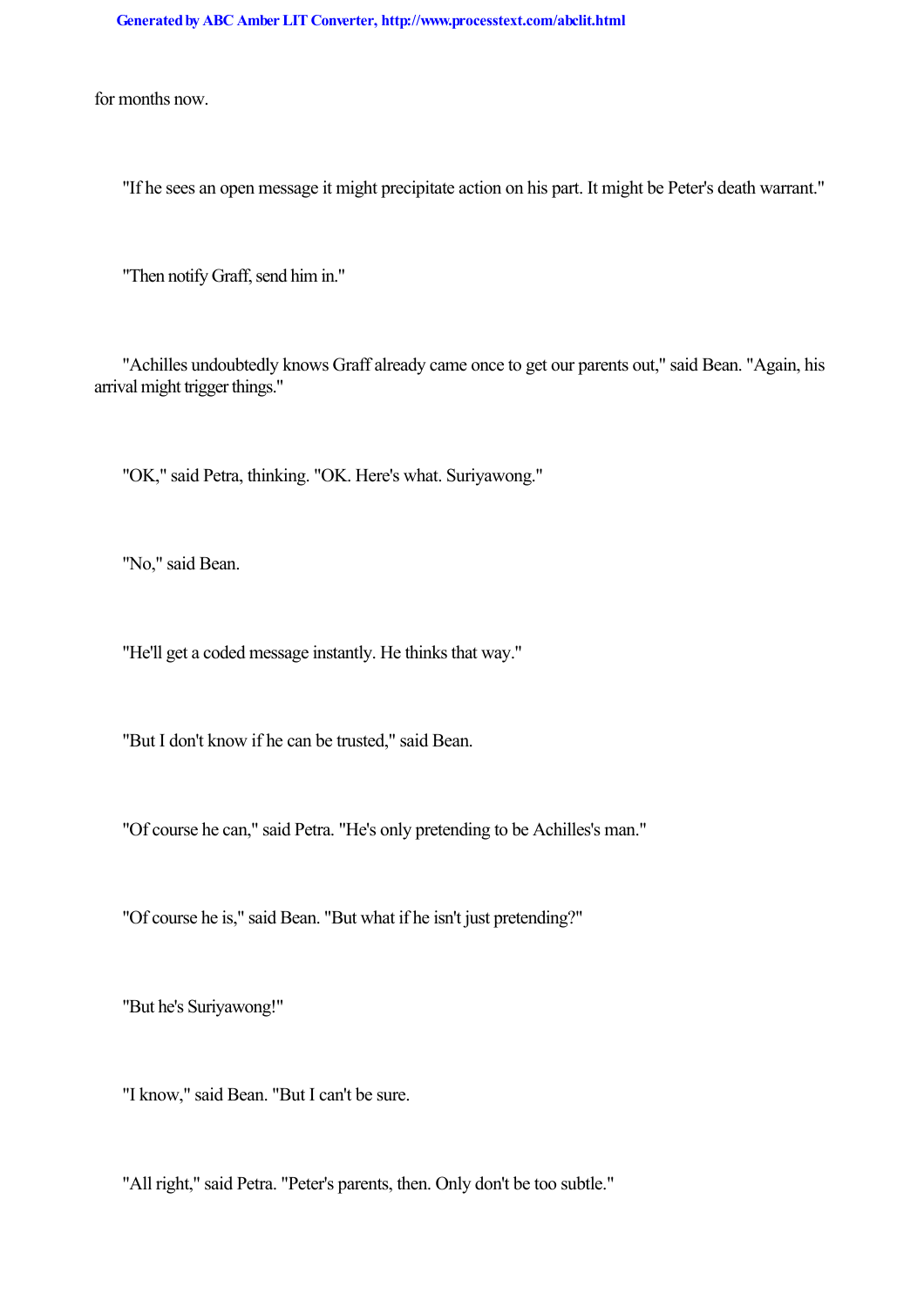"They're not stupid," said Bean. "I don't know Mr. Wiggin that well, but Mrs. Wiggin is-well, she's very subtle. She knows more than she lets on."

 "That doesn't mean she's wary. That doesn't mean she'll get the code or talk it over with her husband right away so they can put the messages together."

"Trust me," said Bean.

 "No, I'll proofread before you send it," said Petra. "First rule of survival, right? Just because you trust someone's motives doesn't mean you can trust them to do it right."

"You're a cold, cold woman," said Bean.

"It's one of my best features."

 A half hour later, they both agreed that the messages should work. Bean sent them. It was a few hours earlier in Ribeirao Preto. Nothing would happen till the Wiggins woke up.

 "We'll have to be ready to leave immediately after the implantation," said Petra. If Achilles had been in control of things from the start, then chances were good that his whole network was still in place and he knew exactly where they were and what they were doing.

 "I won't be with you," said Bean. "I'll be getting our tickets. Have the guards right in the room with you."

"No," said Petra. "But just outside."

 Petra showered first, and she was completely packed when Bean came out of the bathroom. "One thing," said Petra.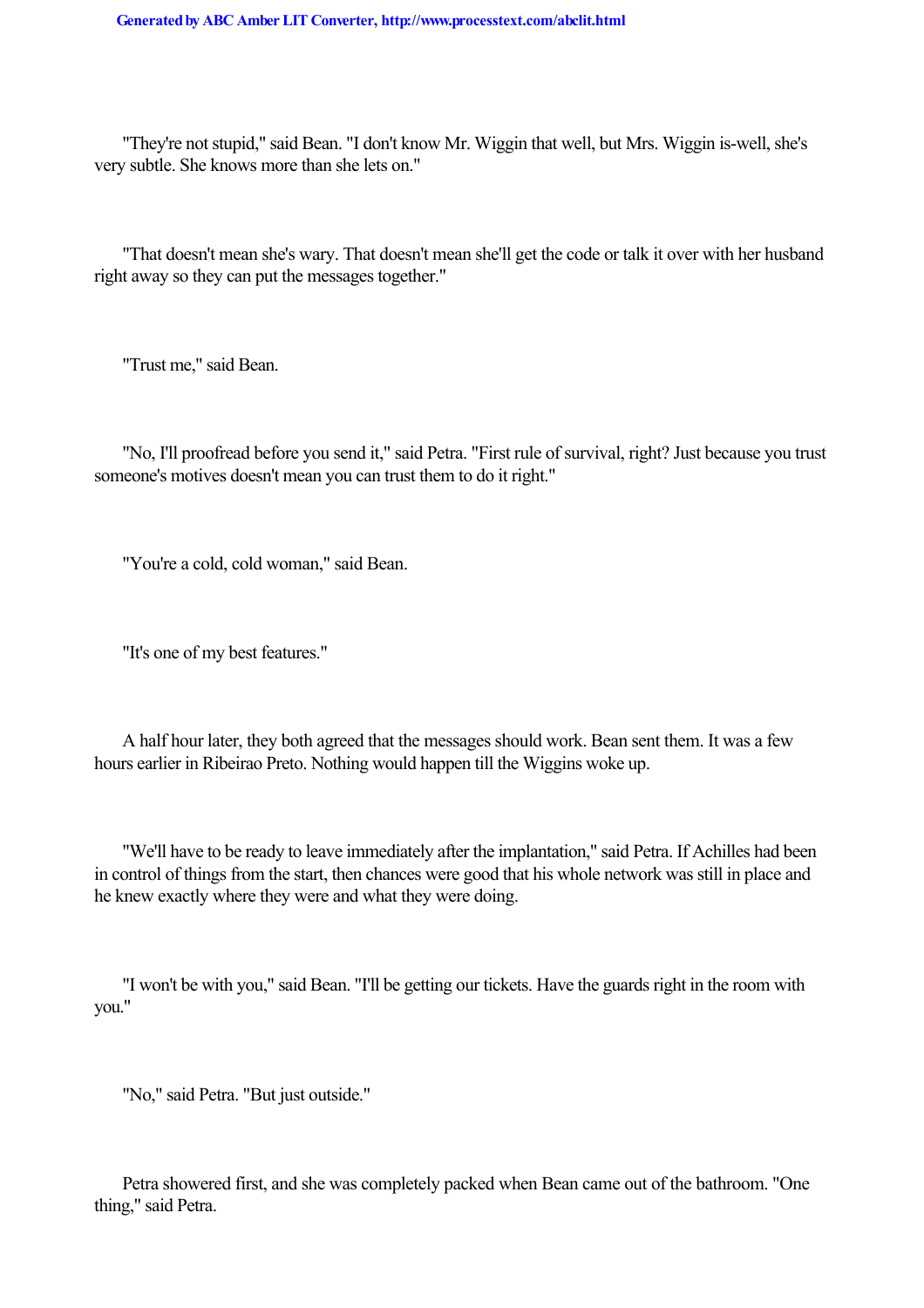"What?" asked Bean as he put his few belongings into the one bag he carried.

"Our tickets-should be to separate destinations."

 He stopped packing and looked at her. "I see," he said. "You get what you want from me, and then you walk away."

 She laughed nervously. "Well, yes," she said. "You've been telling me this whole time that it's more dangerous for us to travel together."

 "And now that you'll have my baby in you, you don't need to be with me any more," said Bean. He was still smiling, but she knew that beneath the jest there was true suspicion.

 "Whatever the Wiggins do, all hell is going to break loose," said Petra. "I've memorized all your dead drops and you've memorized all of mine."

"I gave you all of yours," said Bean.

 "Let's get back together in a week or so," said Petra. "If I'm like my mother, I'll be puking my guts out by then."

"If the implantation is successful."

"I'll miss you every moment," said Petra.

"God help me, but I'll miss you too."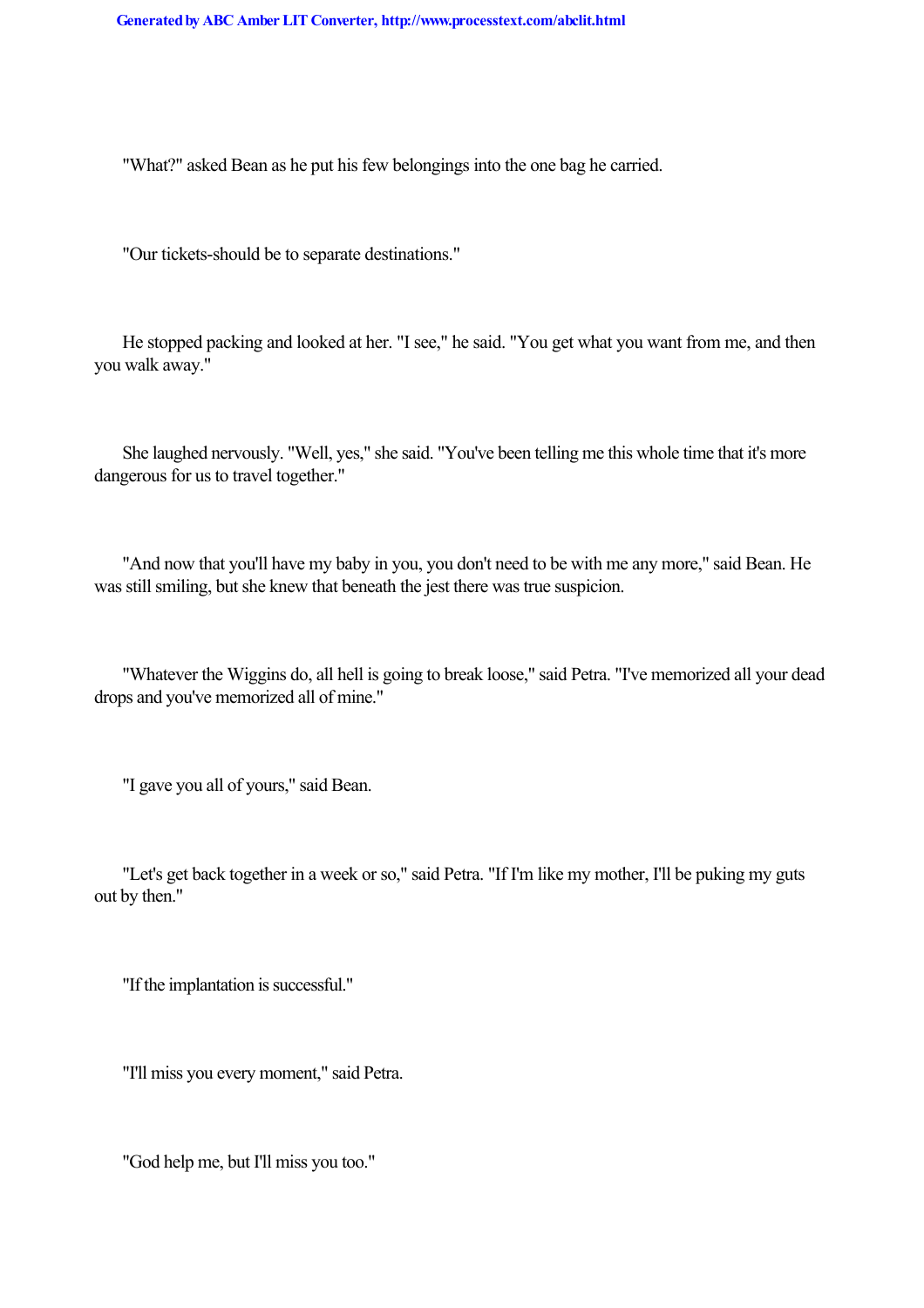She knew what a painful, frightening thing that was for Bean. To allow himself to love someone so much that he would actually miss her, that was no small matter for him. And the two other women he had allowed himself to love with all his heart had been murdered.

"I won't let anybody hurt our baby," she said.

 He thought for a moment, and then his face softened. "That baby is probably the best protection you could have."

 She understood and smiled. "No, they won't kill me till they see what our baby turns out like," she said. "But that's no protection from being kidnapped and held until the child is born."

"As long as you and the baby are alive, I'll come and get you."

 "That's the thing that frightens me," said Petra. "That we might be the bait they use to set a trap for you."

 "We're looking too far ahead," said Bean. "They aren't going to catch us. You or me. And if they do, well, we'll deal with that."

 They were packed. They both went over the room one more time to make sure they were leaving nothing behind, no sign they had ever been there. Then they left for Women's Hospital and the child who waited for them there, a bundle of genes wrapped in a few undifferentiated cells, eager to implant themselves in a womb, to start to draw nutrients from a mother's blood, to begin to divide and distinguish themselves into heart and bowel, hands and feet, eyes and ears, mouth and brain.

CHAPTER TEN

LEFT AND RIGHT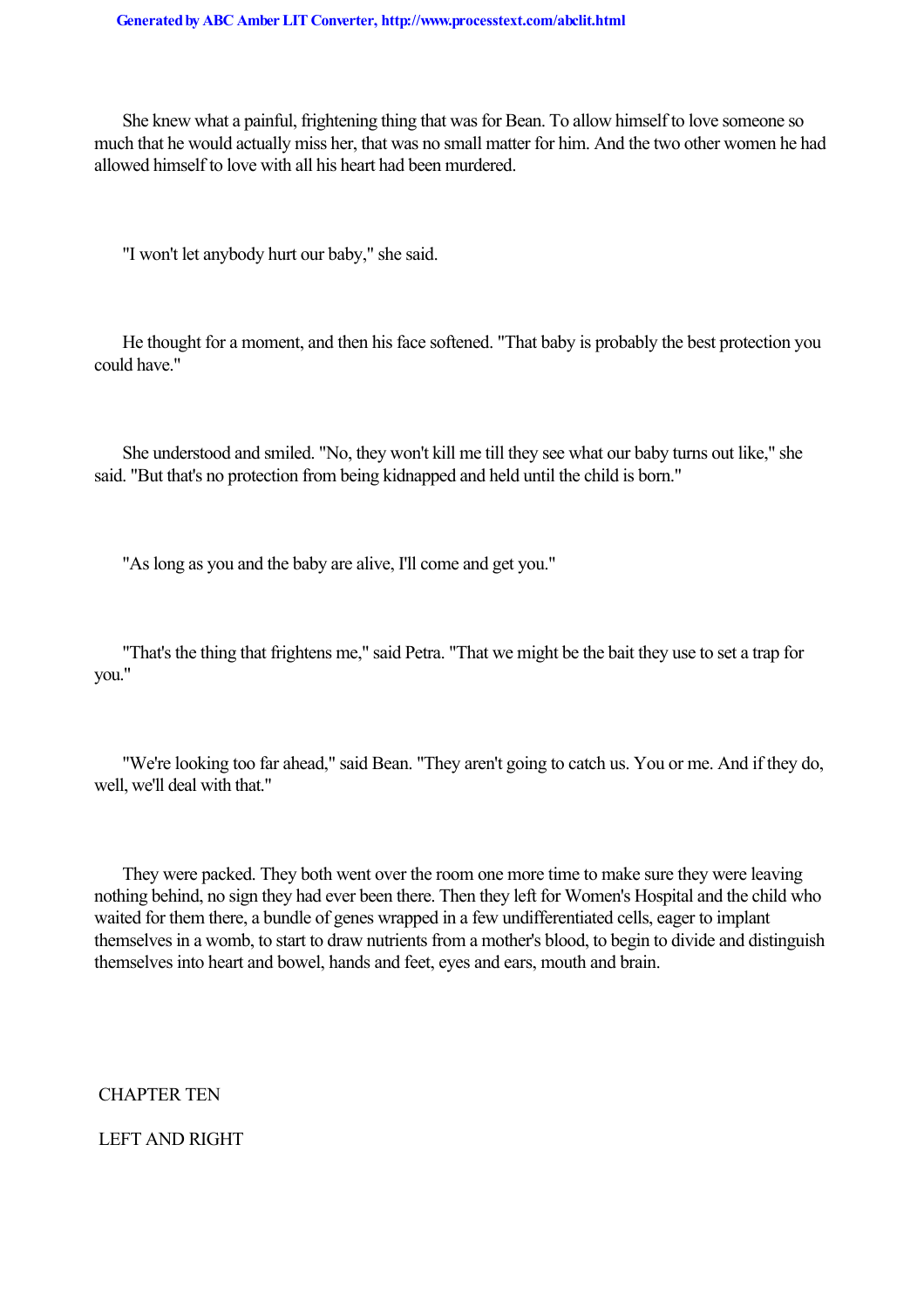From:PW

To: TW, JPW

Re: Reconciliation of keyboard [?]cogs

 You'll be happy to learn that we were able to sort out oil the [?]cogs. We have tracked every computer entry by the person in question. All his entries dealt with official business and assignments he was carrying out for me. Nothing that was in any way improper was done.

 Personally, I find this disturbing. Either he found a way to fool both our programs (not likely), or he is actually doing nothing but what he should (even less likely), or he is playing a very deep game about which we have no idea (extremely likely).

Let's talk tomorrow.

 Theresa woke up when John Paul got out of bed to pee at four AM. It worried her that he couldn't make it through the night anymore. He was still a little young to be having prostate problems.

 But it wasn't her husband's slackening bladder capacity that kept her awake. It was the memo from Peter informing them that Achilles had done absolutely nothing but what he was supposed to do.

 This was impossible. Nobody does exactly what they're supposed to and nothing else. Achilles should have had some friend, some ally, some contact whom he needed to notify that he was out of China and safe. He had a network of informants and agents, and as he showed when he hopped from Russia to India to China, he was always one step ahead of everybody. The Chinese finally wised up to his pattern and short-circuited it, but that didn't mean Achilles didn't have his next move planned. So why hadn't he done anything to set it in motion?

 There were more possibilities than the ones Peter listed, of course. Maybe Achilles had a means of bypassing the electromagnetic shield that surrounded the Ribeirao Preto compound. Of course, he couldn't have brought such a device with him when he was rescued, or it would have shown up in the search that was conducted during his first bath in Ribeirao. So someone would have to have brought it to him. And Peter was convinced that no such device could exist. Maybe he was right.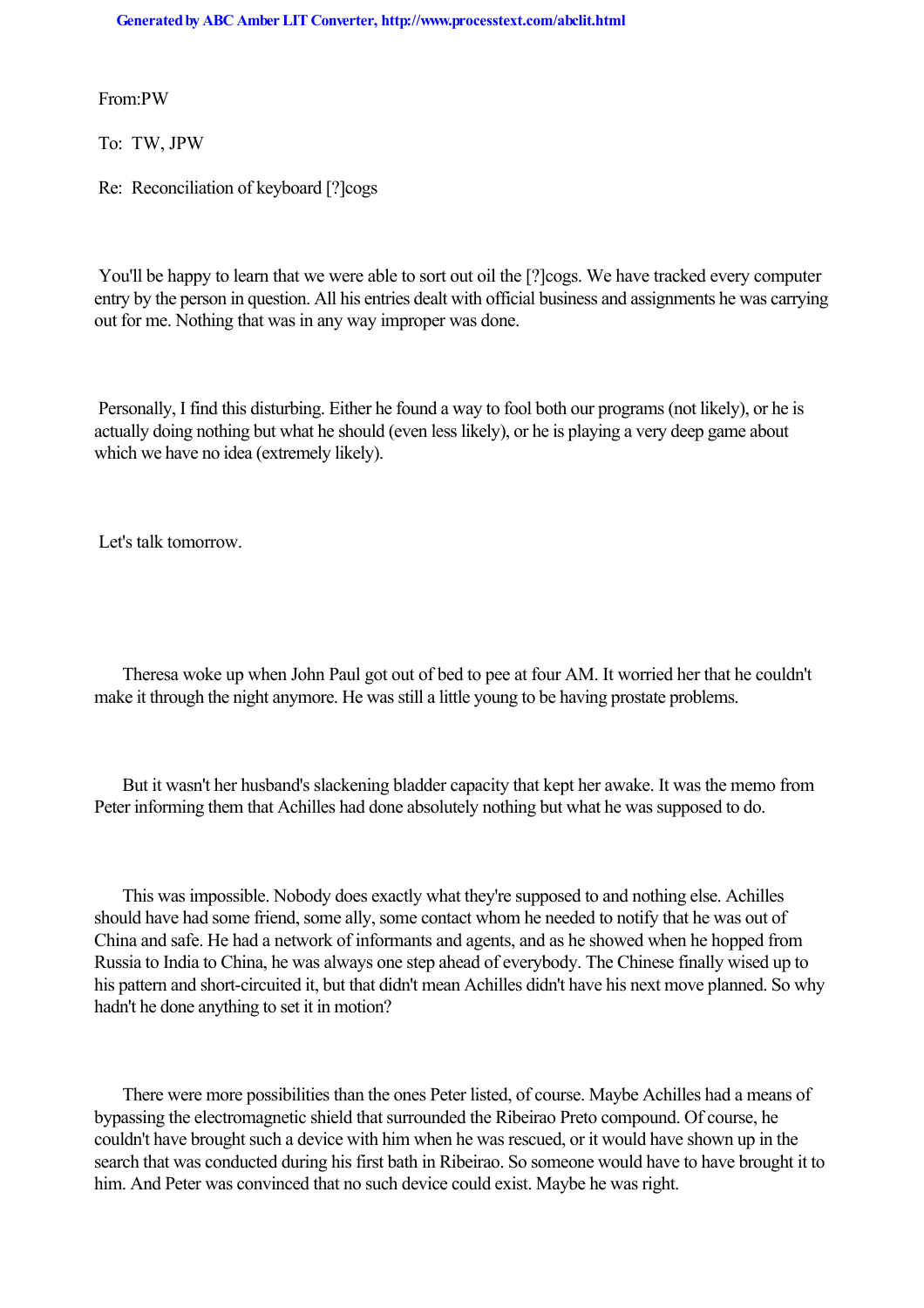Maybe Achilles's next move was something he planned to do entirely alone.

 Maybe there was something he had that he was able to smuggle into Brazil inside his body. Did the surveillance cameras show him, perhaps, combing through his bowel movements? Peter must surely have checked for that.

 While she lay there thinking. John Paul had come back from the bathroom. But now she noticed that he had not resumed snoring.

"You're awake?" she asked.

"Sorry I woke you."

"I can't sleep anyway," she said.

"The Beast?"

 "We're missing something," said Theresa. "He hasn't suddenly become a loyal servant of the Hegemony."

 "I'm not going to get back to sleep either," said John Paul. He got up and padded in bare feet to his computer She heard him typing and knew that he was checking his mail first.

 Busy work, but it was better than lying here staring at the dark ceiling. She got up also, took her desk from the table, and brought it back to bed, where she began checking her own email.

 One of the benefits of being the mother of the Hegemon was that she didn't actually have to answer the tedious mail-she could forward it on to one of Peter's secretaries to deal with, since it consisted mostly of tedious attempts of people trying to get her to use her supposed influence with Peter to get him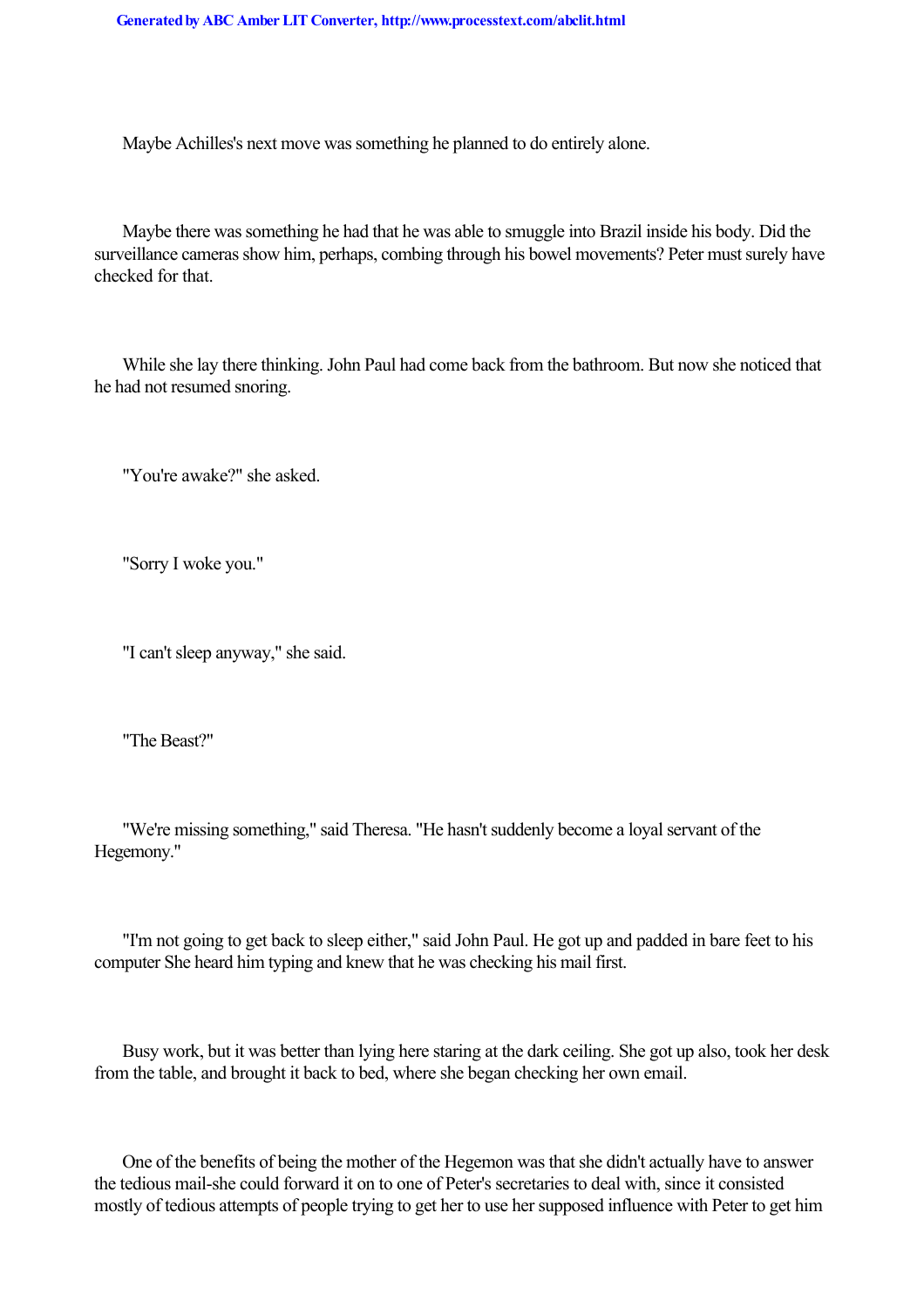to do something that was not within his power to do, was illegal even if he could do it, and which he would certainly not do even if it were legal.

It left her with very few pieces of mail that she needed to deal with personally.

Most of it could be answered with a few sentences and she dealt with it quickly, if a bit sleepily.

 She was about to shut down her desk and try again to get back to sleep when a new piece of mail came in.

To: T%Hegmom@Hegemony.gov

From:Rock%HardPlace@IComeAnon.com

Re: And when thou doest alms, let not thy left hand know what thy right hand doeth.

 What was this? Some religious fanatic? But the address was her most private one, used only by John Paul, Peter, and a handful of people she actually liked and knew well.

So who sent it?

 She skipped to the bottom. No signature. The message was short. You'll never guess. There I was at a party-the boring but dangerous kind, with fine china that you know you're going to break, and a tablecloth you're bound to spill India ink on-and do you know what happens? Along comes the very man with whom I wanted to tie the knot. He thinks he's rescuing me from the party. But in fact, he was the very reason I came to the party in the first place. Not that I'll ever tell him. He would BLOW UP if he knew. And then, of course, I'm so nervous I bump into the tureen and hot soup spills all aver everything. But . - - you know met just a big oaf.

 That was the complete text of the message. It was really annoying, because it didn't sound like anyone she knew. She didn't have friends who sent letters as empty and pointless as this one. Gossip about a party. Somebody hoping to marry somebody else.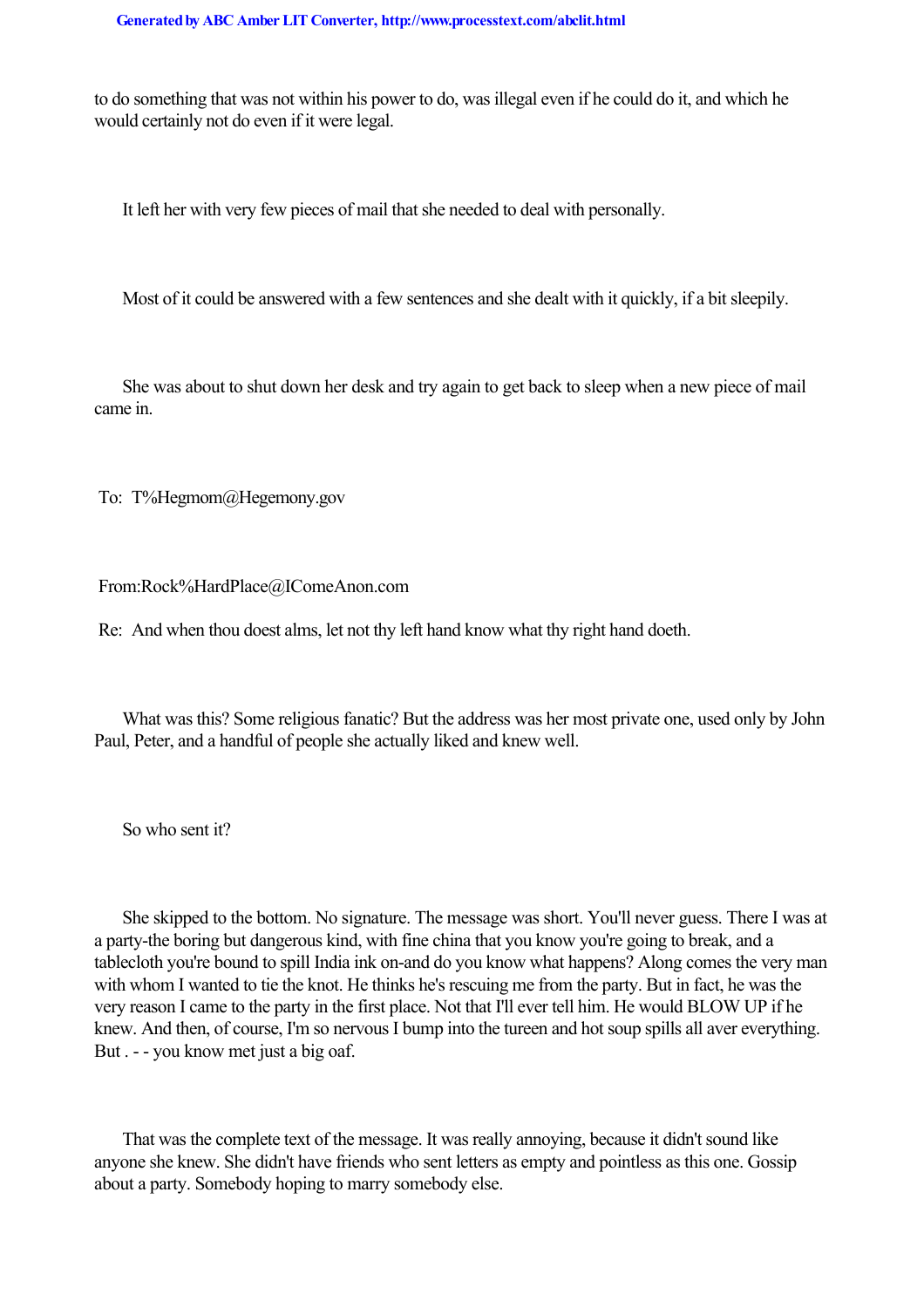But before she could make any progress on figuring it out, another piece of mail came in.

To: T%Hegmom@Hegemony.gov

From:Sheep%NotGoats@IComeAnon.com

Re: Even as ye have done it unto the least of these - . -

Another biblical quote. Same person? Bound to be.

 But the message was not chatty at all. In fact, it continued the scriptural motif from the subject line. It had nothing to do with the previous message.

 Ye took me in, but I was not naked. I took you in, because you were foolish. Ye never knew me, but I knew you.

 When does the judgment day come? Like a thief in the night. In an hour when ye look not for me. The fool says, He is not coming. Let us eat drink and be merry for he is not coming. Behold I stand at the door and knock In sorrow shall ye bear children, will have the power to crush your head but ye will have the power to bite my heel.

A time to sow, and a time to reap. A time to gather stones together, a time to run like hell.

She who has ears to hear. How beautiful upon the mountains

are the feet. I come to bring not peace but a sword.

 Theresa got out of bed. John Paul had to see these letters. They meant something, she knew that, especially arriving together like this. The number of people who knew this address was very, very small. And not one of them would write either of these letters.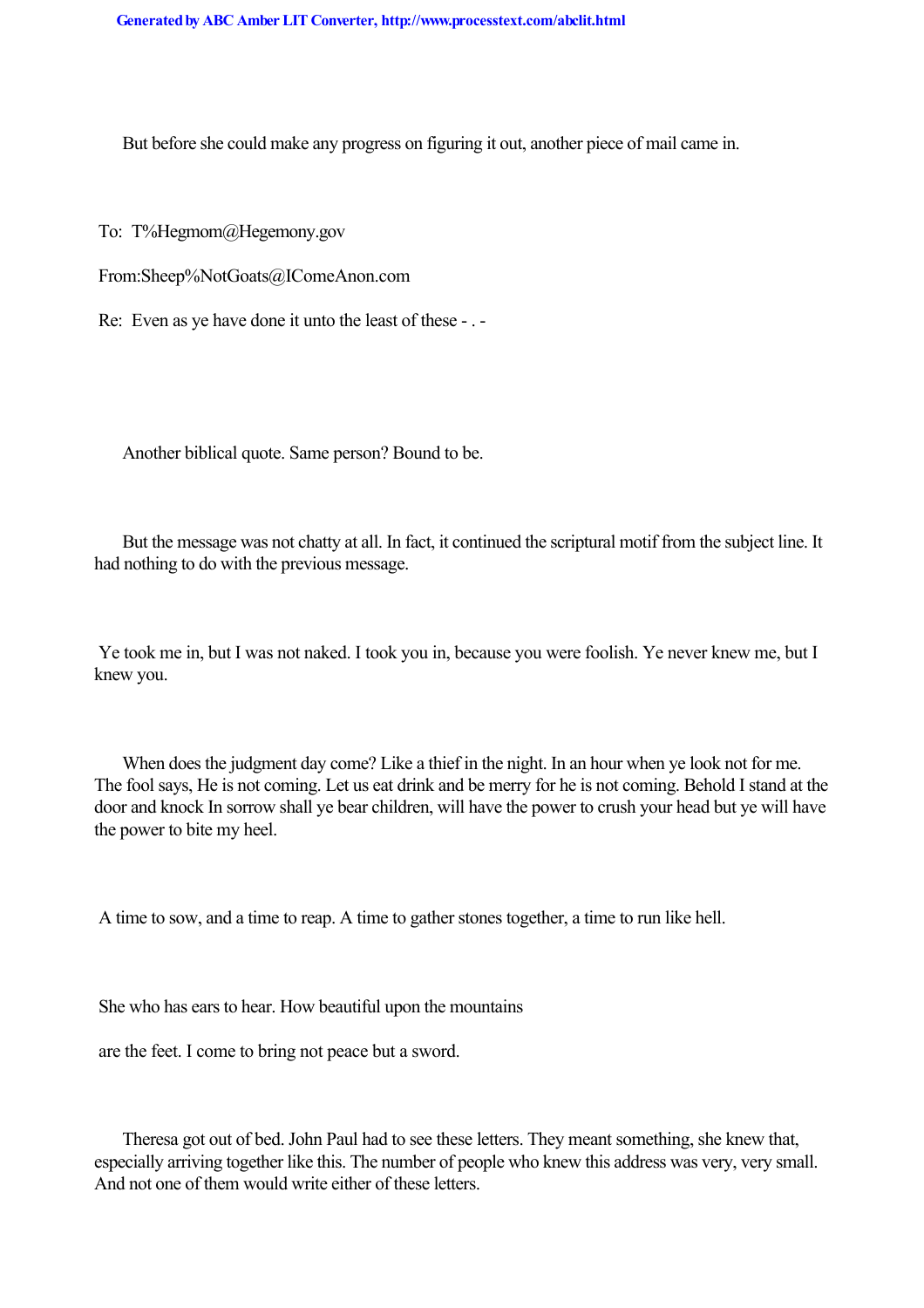Therefore either this address had been compromised-but who would bother? She was only the mother of the Hegemon-or these letters were meant to convey a message. And it was from someone who thought that even at this address, her mail might be intercepted by someone else.

Who was that paranoid, but Bean?

Big oaf, that's who he said he was. Bean, definitely.

"John Paul," she said as she padded up behind him.

"This is so strange," he said.

She assumed he was going to tell her about a similar pair of messages, so she waited.

 "The Chinese have imposed a completely absurd law in India. About rocks! People aren't allowed to carry rocks without a permit! Anyone caught with rocks is subject to arrest-and they're actually enforcing it. Have they lost their minds?"

 She found it impossible to be interested in the idiocies of China's policies in India. "John Paul, I have to show you something."

"Sure," he said, turning to look at the desk she set down on the table next to his computer

"Read these letters," she said.

 He glanced at one, and before she could imagine he had actually read the whole thing, he flipped to the next one. "Yeah, I got them too," he said. "A dullbob and a crenchee. You shouldn't let these things get to you."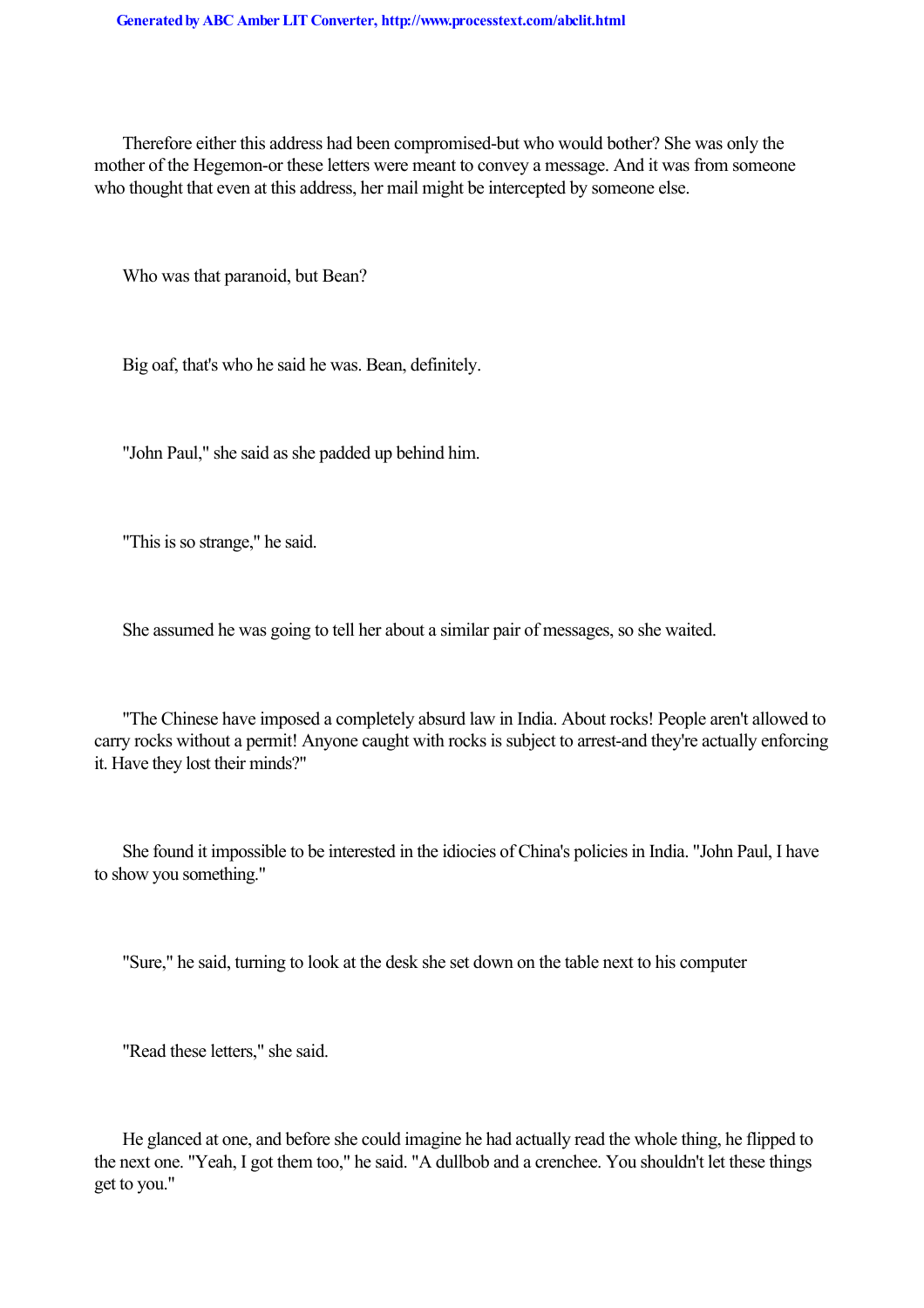"No," she said. "Look at them closer They came to my private address. I think they're from Bean."

 He looked up at her, then turned to his own computer and called up his own copies of the letters. "Me too," he said. "I didn't notice that. Just looked like junk mail, but nobody uses this address."

"The subject lines-"

"Yes," said John Paul. "Both scriptures, even though the first one-"

 "Yes, and the first one is about left and right hands, and the second one is from the parable or whatever it is when Jesus speaks to the people on his right hand and the people on his left hand."

"So they both have left and right hands." said John Paul.

"Two parts to the same message.

"Could be," he said.

"The scriptures are all twisted." said Theresa.

 "You Mormons learn your scriptures," said John Paul. "We Catholics regard that as a really Protestant thing to do."

 "The real scripture says, I was naked, and you clothed me, I was homeless or something like that and you took me in."

"I was a stranger and you took me in," said John Paul.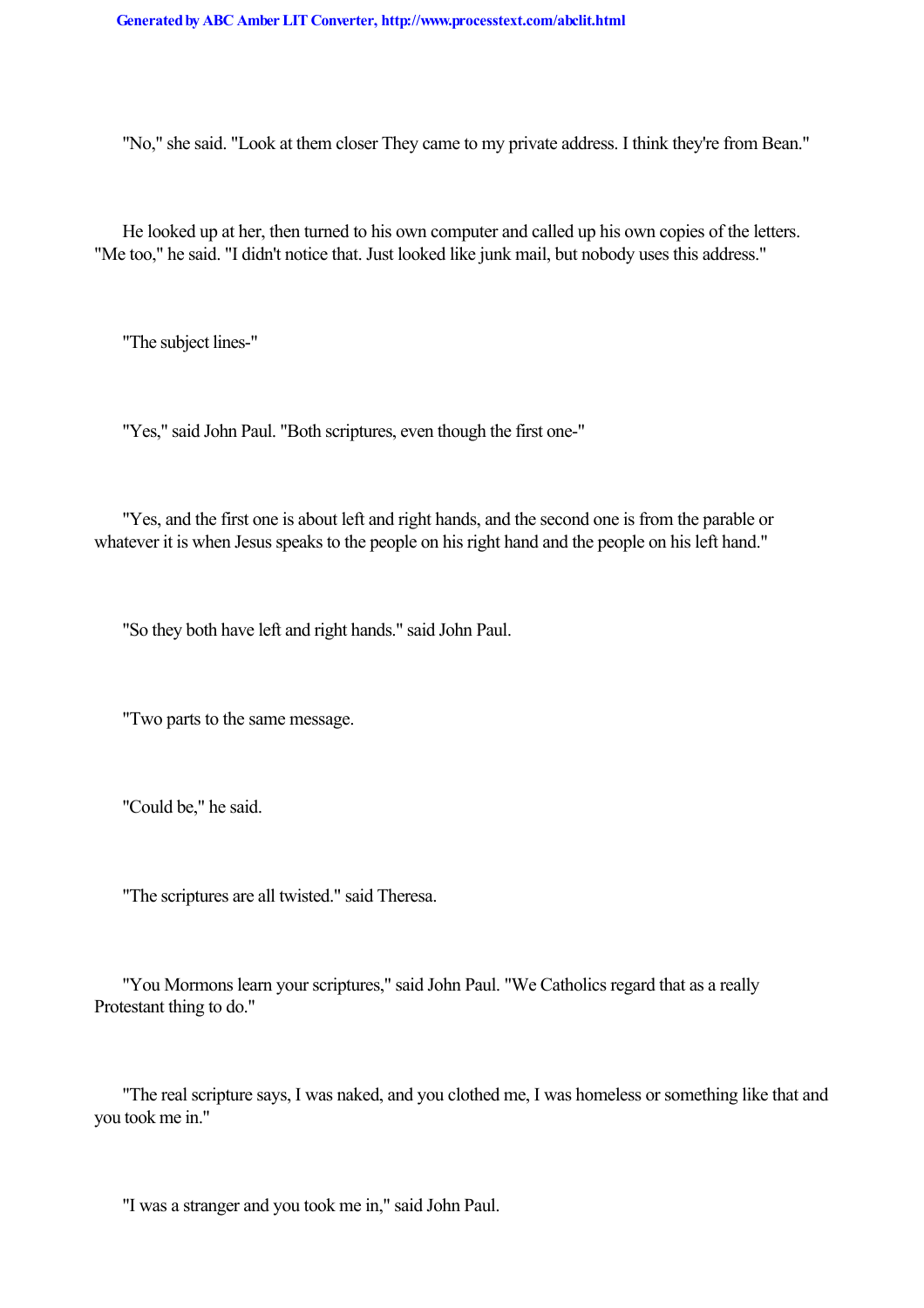"So you did read scripture."

"I woke up once during the homily."

 "It's word games." said Theresa. "I think the second 'took you in' means 'fooled you.' not 'provided shelter for you.'"

 By now John Paul was studying the other letter "This one's geopolitical. Fine China. India ink. And it ends with 'blow up' in all caps.

 'Tie the knot,' " said Theresa, looking at the first letter "The 'tie' could mean somebody from Thailand.'"

"That's stretching it a little," said John Paul, chuckling.

 "It's all word games." said Theresa. " 'Power to bite my heel'- that has to refer to the Beast, don't you think? Achilles, who could only be hurt in the heel."

"And Achilles was rescued by a Thai-Suriyawong."

"So now you think 'tie' might be 'Thai'?"

"Yes, you told me so."

 "The Thai thinks he's rescuing this person from a party. Suri rescues Achilles, but Achilles is keeping a secret. He would blow up if he knew."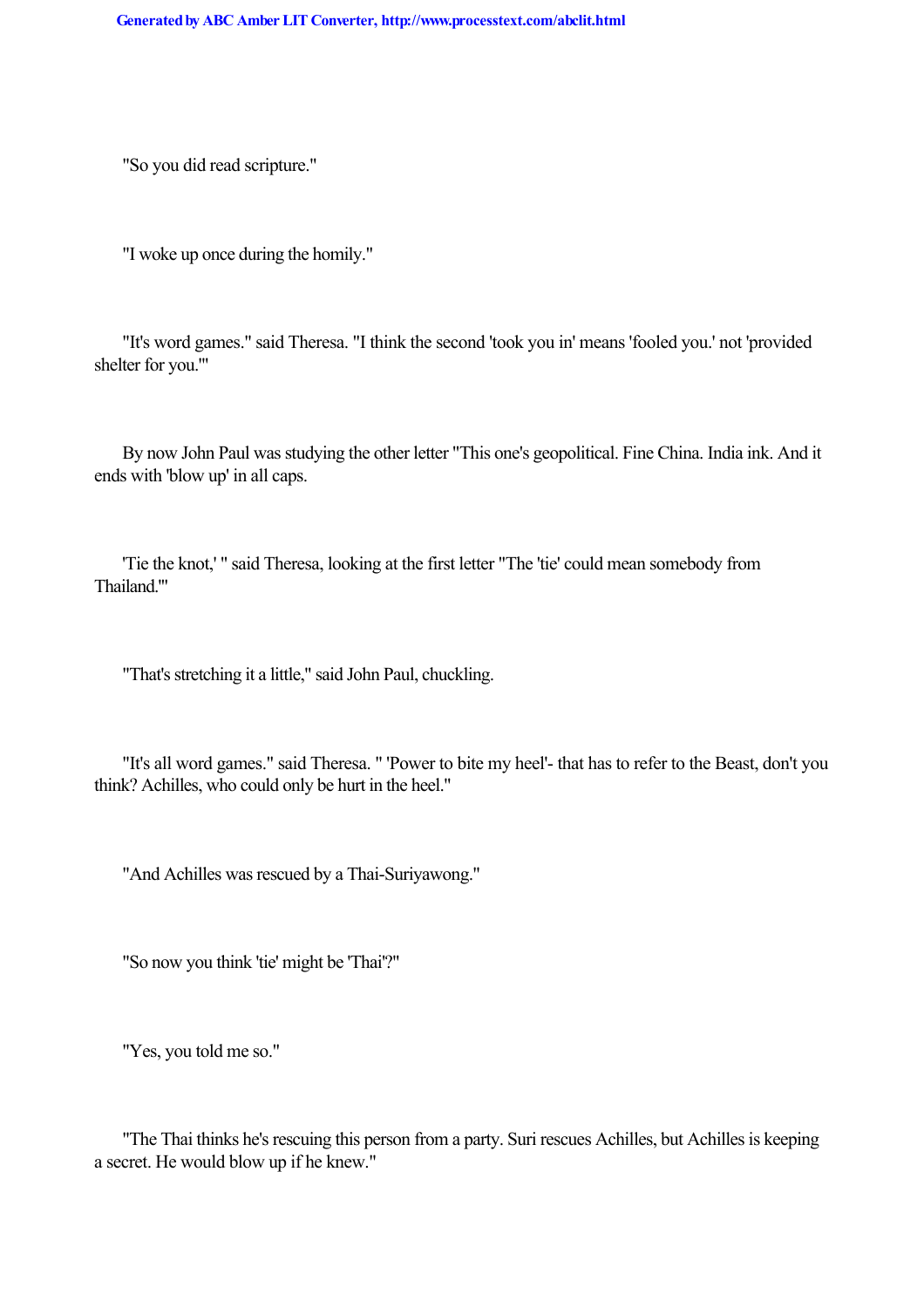Now John Paul was looking at the second letter "A time to run like hell. Is this a warning?"

 "That's what the last line has to be. She who has ears, let her hear. Use your feet. Because he comes to bring not peace but the sword."

"Mine says 'He who has ears to hear'

"You're right, they weren't identical."

"Who's the 'I' in these scriptures?"

"Jesus."

 "No, no, I mean, what does the message mean by 'I'? I think it's Achilles. I think it's written as if Achilles were talking. I took you in because you were foolish. Thief in the night, when we aren't looking for him. We're stupid because we think he's not coming but he's here at the door"

"A time to run like hell," said Theresa.

 John Paul leaned back and closed his eyes. "A warning from Bean, maybe. Suri thought he was rescuing Achilles but it was exactly what Achilles wanted him to do. And the other letter-that reference to stones, that has to be Petra. They sent us a pair of messages that fit together."

 And now it all fell into place. "This is what's been bothering me, said Theresa. "This is why I couldn't sleep."

"You didn't get these letters till just now," said John Paul.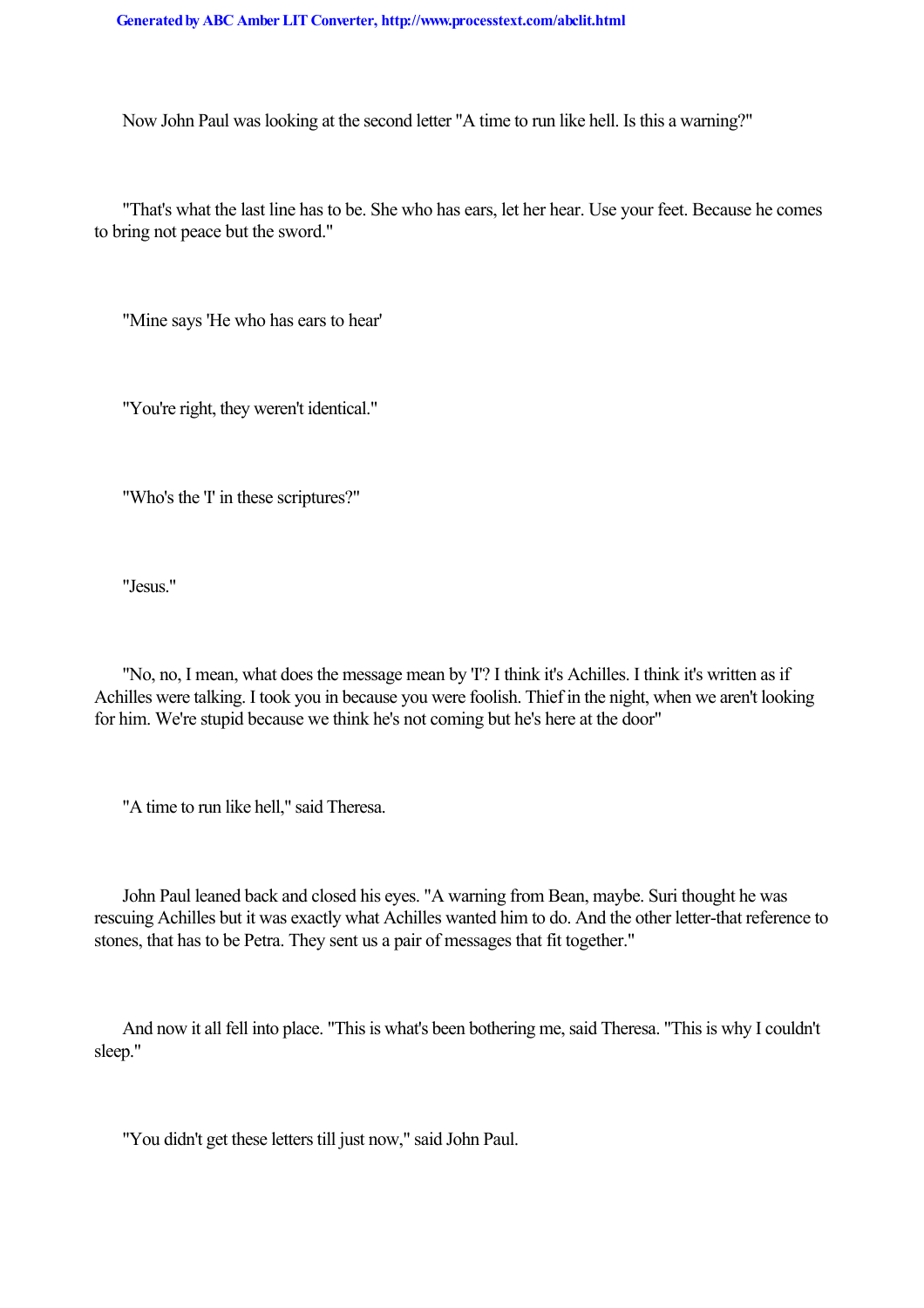"No, the thing that was keeping me awake, it was how Achilles has done nothing since he got here except his official duties. I was thinking that even though he was short-circuited by the Chinese arresting him, it made no sense for him not to make contact with his network. But what if the Chinese didn't arrest him at all? What if that was a setup? 'You took me in but I was not naked.'"

 John Paul nodded. "And I took you in, because you were foolish." "So the whole point of this was to get Achilles inside the compound."

"But so what?" said John Paul. "We've been suspicious of him anyway."

"But this is more than suspicion," said Theresa. "Or they wouldn't have sent it."

"There's no evidence here. Nothing that would persuade Peter"

"Yes there is," said Theresa. "Hot soup." He looked at her blankly.

 "From Ender's jeesh. Han Tzu. Inside China. He would know. He's the authority. He 'spilled everything.' Definitely a setup."

 "OK," said John Paul, "so we have the evidence. We know Achilles wasn't really a prisoner, he wanted to be taken."

 "Don't you see? This means he really understands Peter. He knew that Peter couldn't resist rescuing him. Maybe he even knew that Bean and Petra would leave. Think about it-we all knew how dangerous Achilles could be, so maybe he was counting on that."

"Everybody closest to Peter left, except us-"

"And Peter tried to get us to go.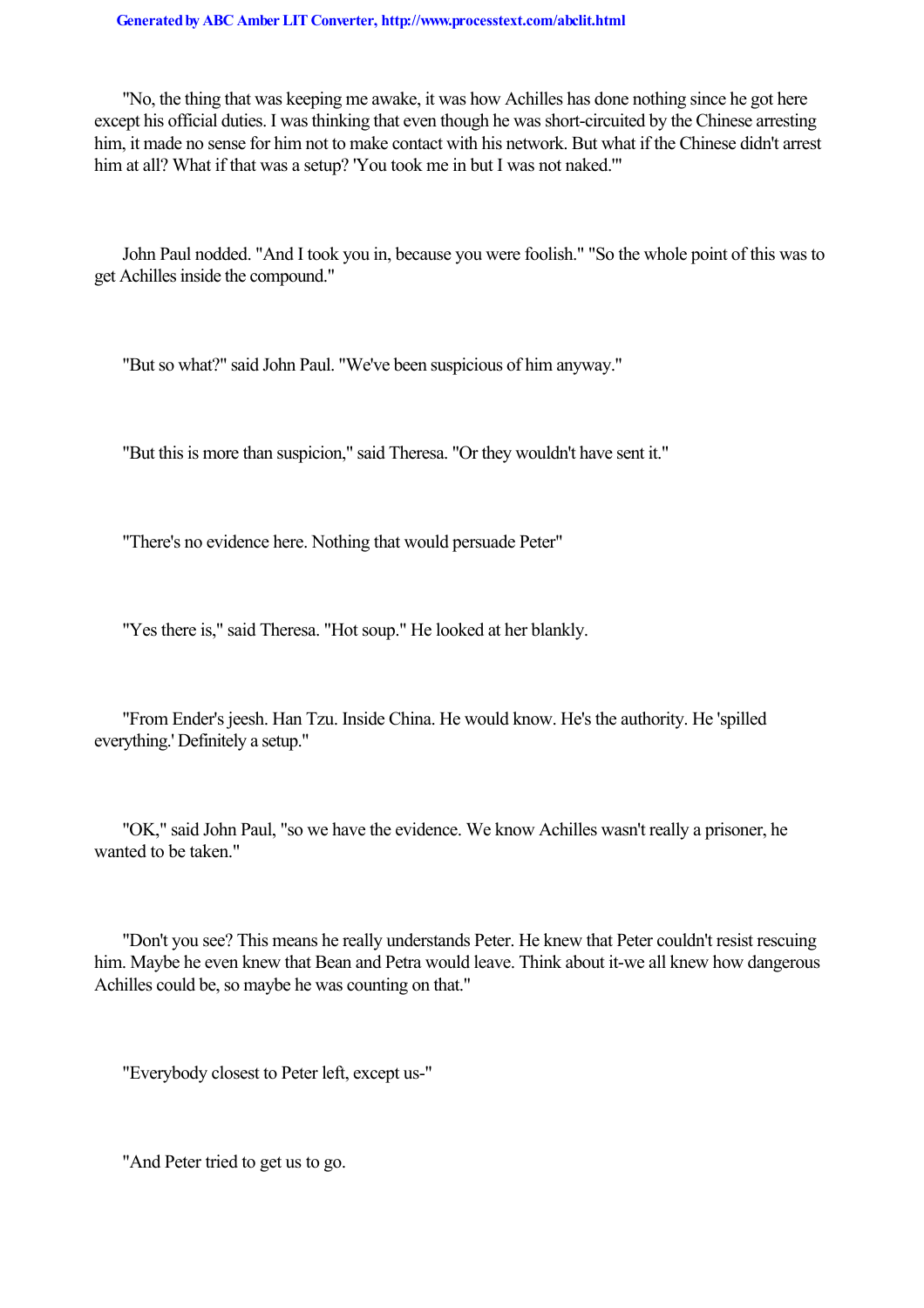"And Suriyawong."

"And Achilles has coopted him."

"Or Suri has Achilles convinced he has."

 They'd been back and forth on that one before. "Whatever," said Theresa. "Simply by arriving here, Achilles has succeeded in isolating Peter Then he's spent his whole time being Mr Nice Guy, doing everything right-and making friends with everybody while he's at it. Everything's going smoothly. Except-"

"Except that he's in a position to kill Peter"

"If he can do it in a way that doesn't implicate him."

 "Ready to step in, as Peter's assistant, and say, 'Everything's going smoothly at the Hegemony, we'll just keep things going till a new Hegemon is chosen,' and long before they can choose one, he's compromised all the codes, he's neutralized the army, and China is completely rid of the Hegemony once and for all. They'll get advance word of one of Suri's missions and they wipe out our brave little army and-"

"Why wipe it out, if it already obeys you?" said Theresa.

"We don't know that Suri-"

"What do you think would happen if Peter tried to leave?" she asked.

 John Paul thought about that. "Achilles would take over while he was gone. There's a long tradition of that maneuver."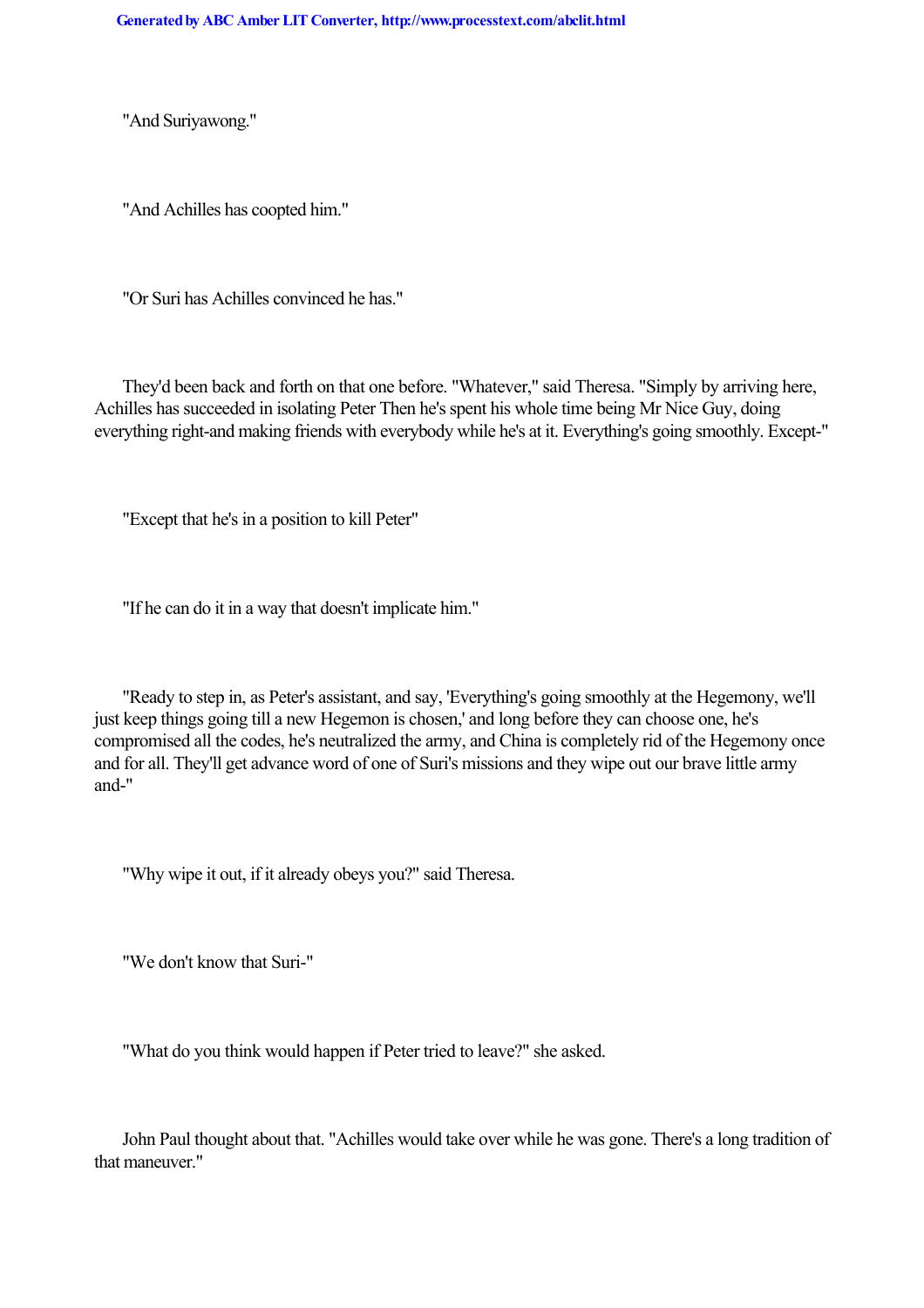"And just as long a tradition of declaring him sick and keeping anyone from having access to him."

"Well, he can't restrict access to Peter as long as we're here," said John Paul.

They looked at each other for a long moment.

"Get your passport," said Theresa.

"We can't pack anything."

"Wipe the computers."

"What do you think he'll use? Poison? Some bio-agent?"

"Bio-agent is likeliest. He could have smuggled that in."

"Does it matter?"

"Peter's not going to believe us.

 "He's stubborn and self-willed and he thinks we're idiots," said John Paul. "But that doesn't mean he's stupid."

"But he might think he can handle it."

John Paul nodded. "You're right. He is exactly that stupid."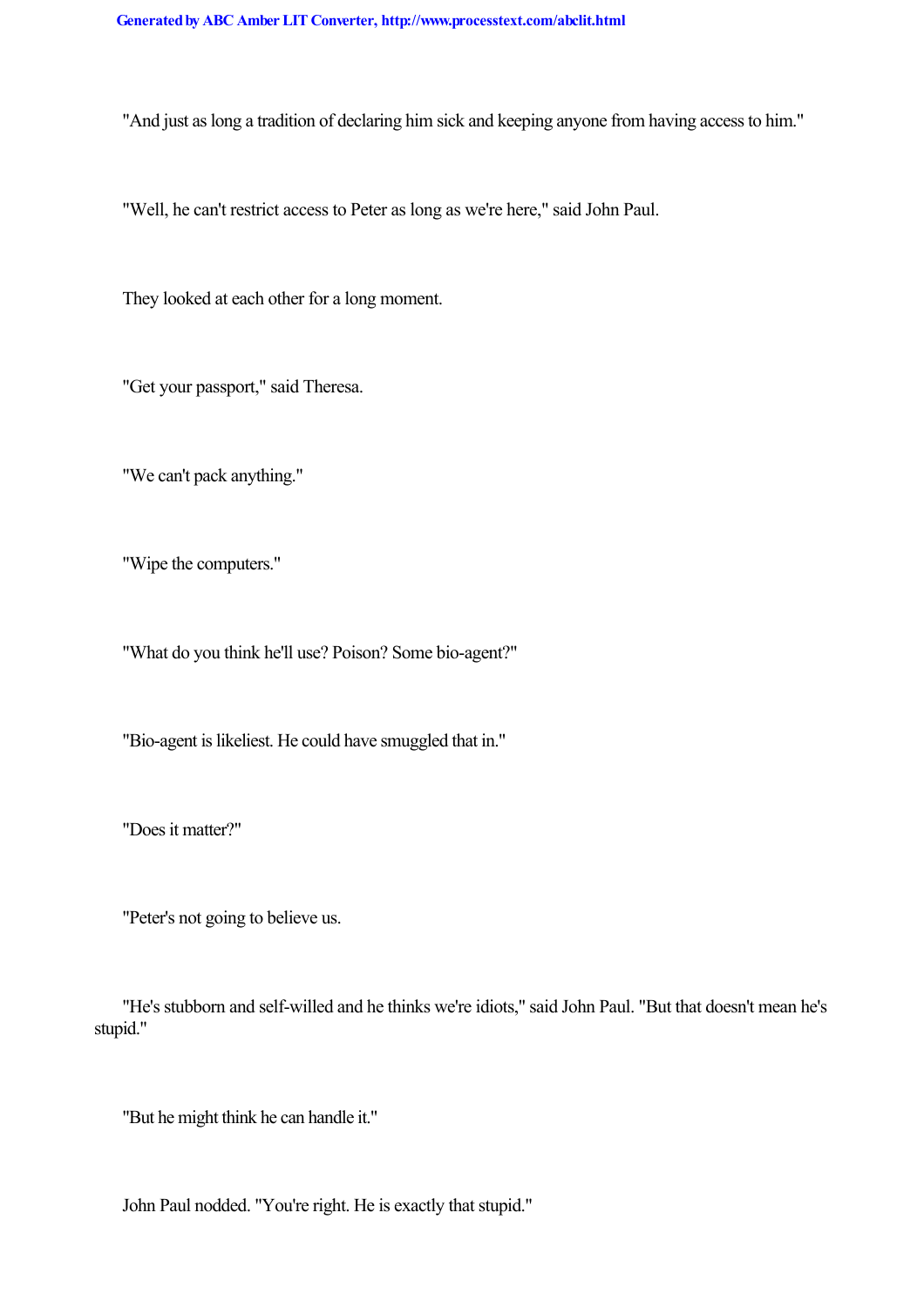"Wipe all your files on the system and-"

"It doesn't matter," said John Paul. "There are backups."

"Not of these letters, at least."

 John Paul printed them out and then destroyed them in the computer's memory, while Theresa wiped them from her desk.

Carrying the paper copies of the letters, they headed for Peter's room.

 Peter was sleepy, surly, and impatient with them. He kept dismissing their concerns and insisting they wait till morning until finally John Paul lost his temper and dragged Peter out of bed like a teenager He was so shocked at being treated in such a way that he actually fell silent.

 "Stop thinking this is between you and your parents," John Paul said. "These letters are from Bean and Petra, and they're relaying a message from Han-Tzu in China. These are three of the smartest military minds alive, and all three of them have been proven to be smarter than you."

Peter's face reddened with anger.

"Have I got your attention now?" said John Paul. "Will you actually listen?"

 "What does it matter if I listen?" said Peter. "Let one of them be Hegemon, they're so much smarter than me.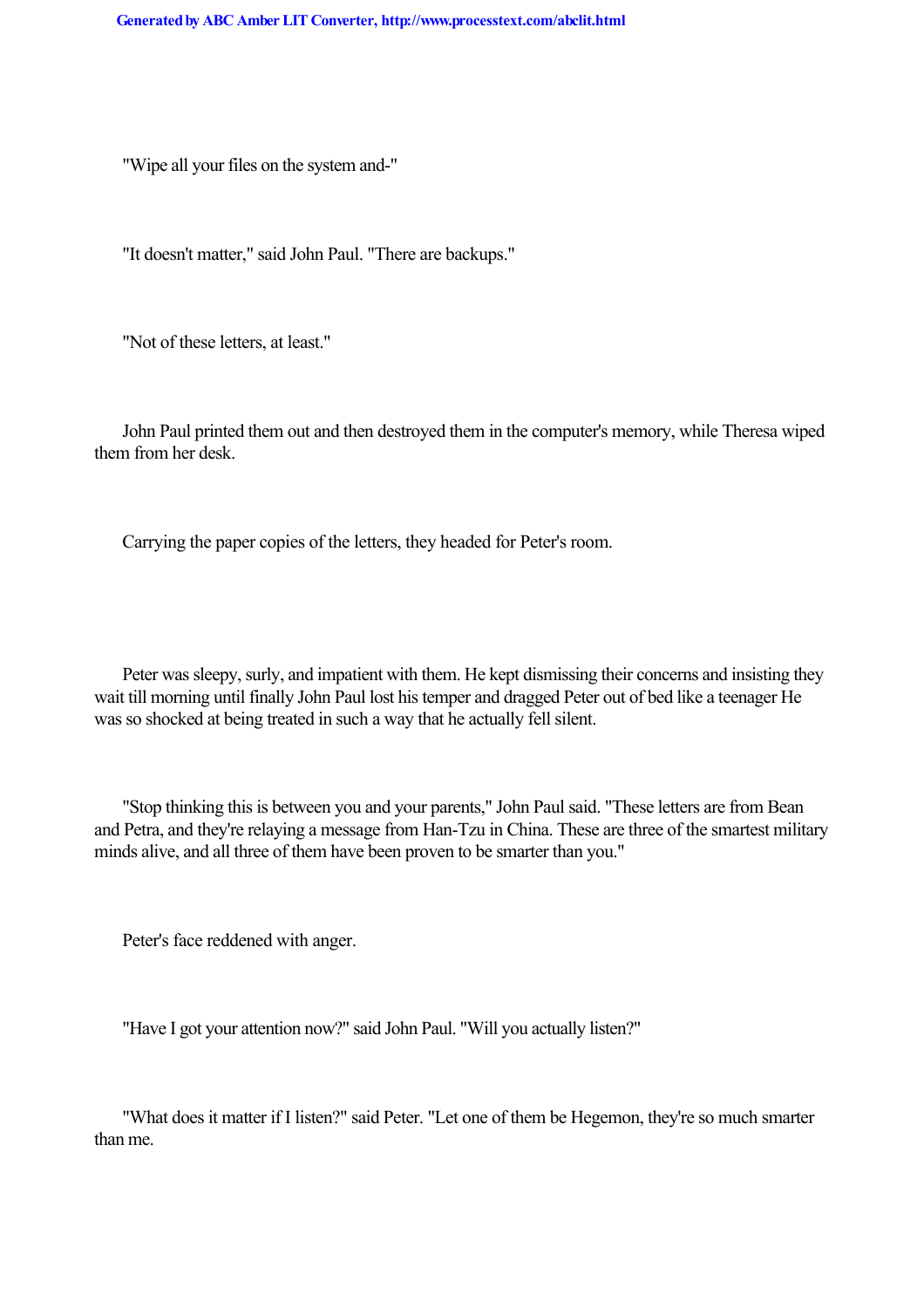Theresa bent down and got right in his face. "You're acting like a rebellious teenager while we're trying to tell you the house is on fire."

 "Process this information," said John Paul, "as if we were a couple of your informants. Pretend that you think we actually know something. And while you're at it, take a quick poll and see how effectively Achilles has driven away everybody around you who was completely trustworthy-except us."

"I know you mean well," said Peter, but his voice betrayed his anger.

 "Shut up," said Theresa. "Just shut up with your patronizing tone. You saw the letters. We didn't make that up. Hot Soup found a way to tell Bean and Petra that the whole rescue was a setup. You were had, smart boy. Achilles has this whole place sussed by now. Every move you make, somebody tells him."

"For all we know," said John Paul, "the Chinese have an operation ready to roll."

"Or you're going to be arrested by Suri's soldiers," said Theresa.

"In other words, you have no idea what I'm even supposed to be afraid of."

 "That's right," said Theresa. "That's exactly right. Because you played into his hands as if he handed you a script and you read your lines like a robot."

 "You're the puppet right now, Peter," said John Paul. "You thought you held the strings, but you're the puppet."

"And you have to leave now," said Theresa.

"What's the emergency?" said Peter impatiently. "You don't know what he's going to do or when."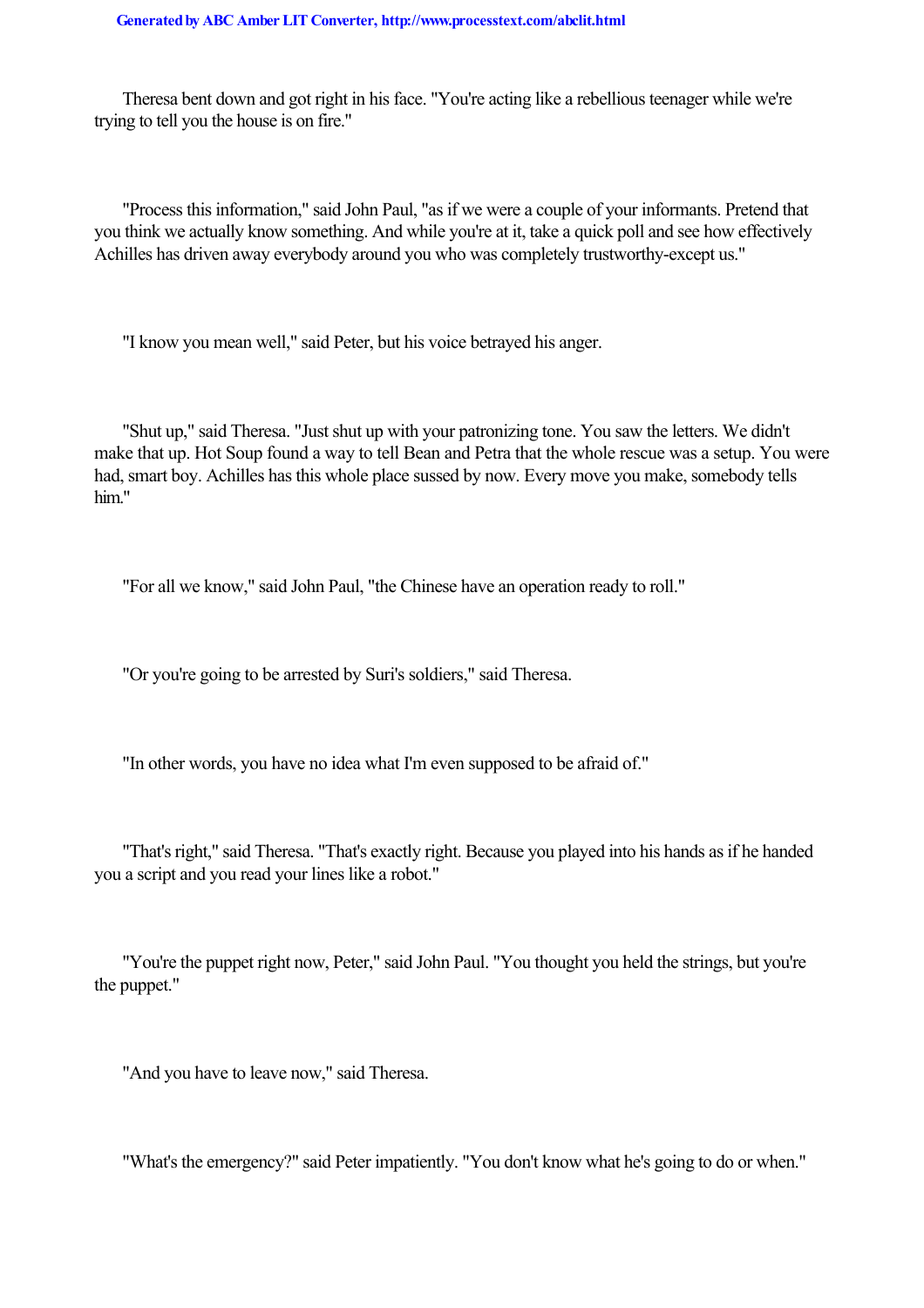"Sooner or later you're going to have to go," said Theresa. "Or do you plan to wait until he kills you? Or us? And when you do go, it has to be sudden, unexpected, unplanned. There's no better opportunity than now. While the three of us are still alive. Can you guarantee that will still be true tomorrow? This afternoon? I didn't think so."

"Before dawn," said John Paul. "Out of the compound, into the city, onto a plane, out of Brazil."

 Peter just sat there, looking from one to the other But the irritated look was gone from his face. Was it possible? Could he have actually heard something that they said?

"If I leave," said Peter, "they'll say I abdicated."

"You can say that you didn't."

"I'll look like a fool. I'll be completely discredited."

 "You were a fool," said Theresa. "If you say it first, nobody else gets any points for saying it. Cover up nothing. Get a press release out while you're in the air You're Locke. You're Demosthenes. You can spin anything."

 Peter stood up. started pulling clothes out of his dresser drawers. "I think you're right," he said. "I think your analysis is absolutely right."

Theresa looked at John Paul.

John Paul looked at Theresa.

Was this Peter talking?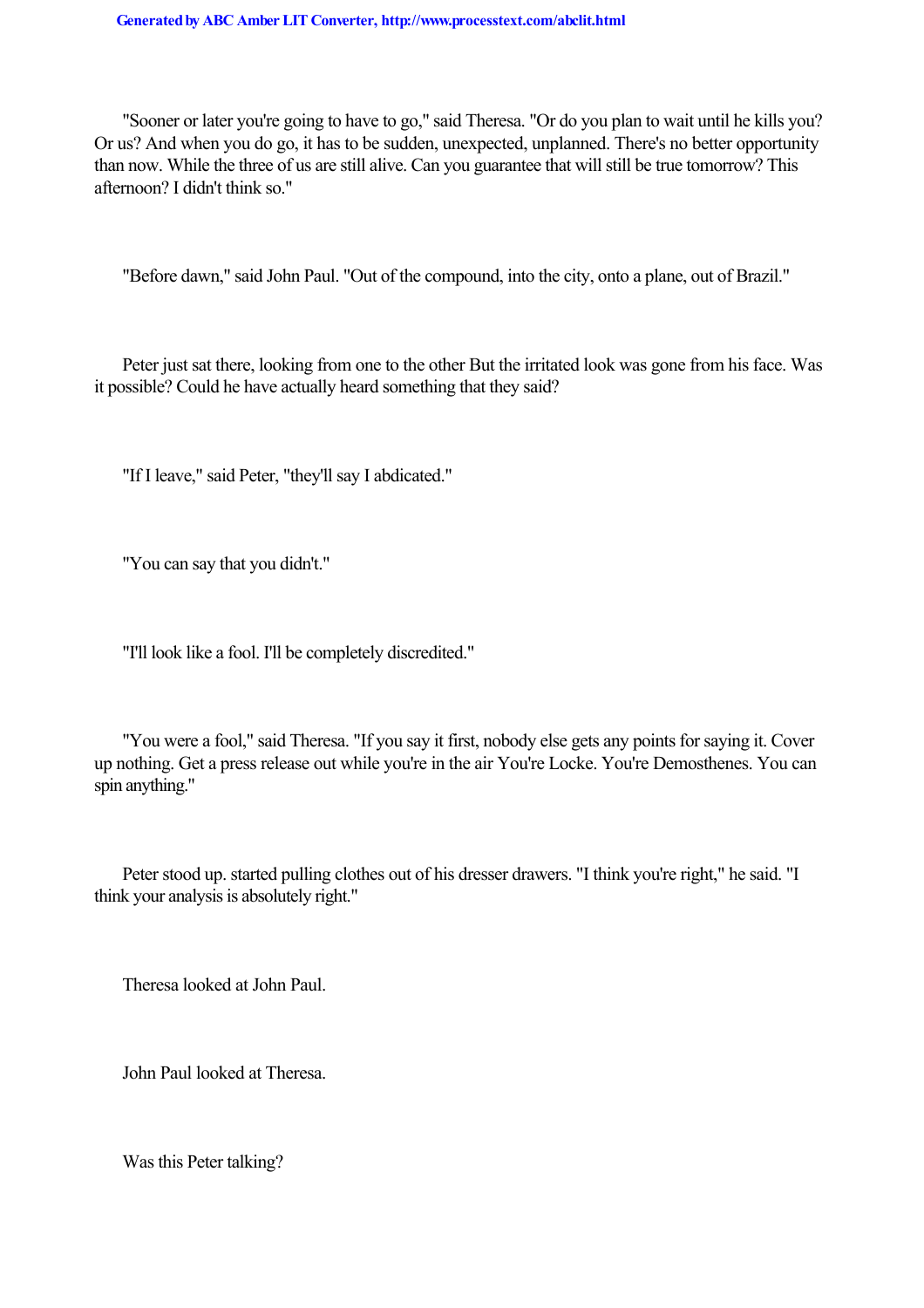"Thank you for not giving up on me," he said. "But this Hegemon thing is done. I've lost any chance of making it work. I had my chance, and I blew it. Everybody told me not to bring Achilles here. I had all these plans on how to lead him into a trap. But I was already caught in his."

"I've already told you to shut up once this morning," said Theresa. "Don't make me do it again."

Peter didn't bother buttoning his shirt. "Let's go," he said.

 Theresa was glad to see that he didn't try to take anything with him. He only stopped at his computer and typed in a single command.

Then he headed for the door

"Aren't you going to wipe out your files?" asked John Paul. "Alert your head of security?"

"I just did," said Peter

 So he had been prepared for such a day as this. He already had the program in place that would automatically destroy everything that needed destroying. And it would alert those who needed to be alerted.

 "We have ten minutes before the people I used to trust get warned to evacuate," said Peter. "Since we don't know which of them we can still trust, we have to be out of here by then."

 His plan included looking after those who were still loyal to him, whose lives would be in danger when Achilles took over. Theresa had not imagined Peter would think of such a thing. It was a good thing to know about him.

 They didn't skulk or run, just walked through the grounds toward the nearest gate, engaged in animated conversation. It might be early in the morning, but who would imagine that the Hegemon and his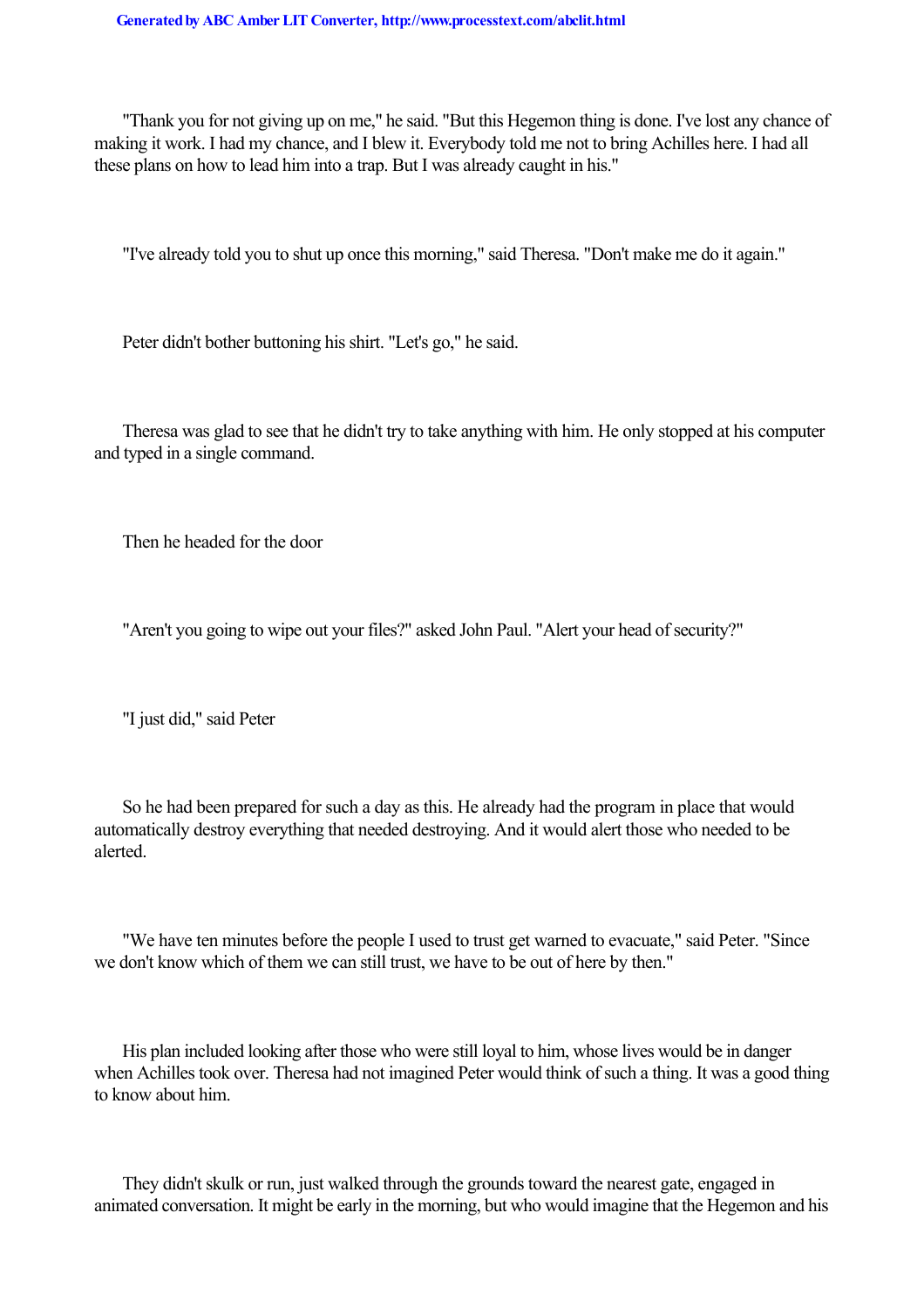parents were making a getaway? No luggage, no hurry, no stealth. Arguing. A perfectly normal scene.

 And the argument was real enough. They spoke softly, because in the stillness of dawn they might be overheard even at a distance. But there was plenty of intensity in their hushed voices.

 "Skip the melodrama," said John Paul. "Your life isn't over. You made a huge mistake, and there are people who are going to say that running out like this is an even bigger one. But your mother and I know that it isn't. As long as you're alive, there's hope."

 "The hope is Bean," said Peter "He hasn't shot himself in the foot. I'll throw my support behind Bean. Or maybe I shouldn't. Maybe my support would just be the kiss of death."

 "Peter," said John Paul, "you're the Hegemon. You were elected. You, not this compound. In fact, you're the one who moved the Hegemony offices here. Now you're going to move them somewhere else. Wherever you are, that's the Hegemony. Don't you ever say one thing to imply otherwise. Even if your entire power in the world consists of you and me and your mother, that's not nothing. Because you are Peter Wiggin, and dammit, we're John Paul Wiggin and Theresa Wiggin and underneath our charming and civilized exteriors, we're some pretty tough bunducks."

Peter said nothing.

"Well, actually," said Theresa to John Paul, "we're the bunducks. Peter's the big sabeek."

Peter shook his head.

 "You are," Theresa insisted. "And do you know how I know you are? Because you were smart enough to listen to us and get out in time."

"I was just thinking," said Peter quietly.

"What?" prompted Theresa, before John Paul could give his standard joking reply: It's about time. It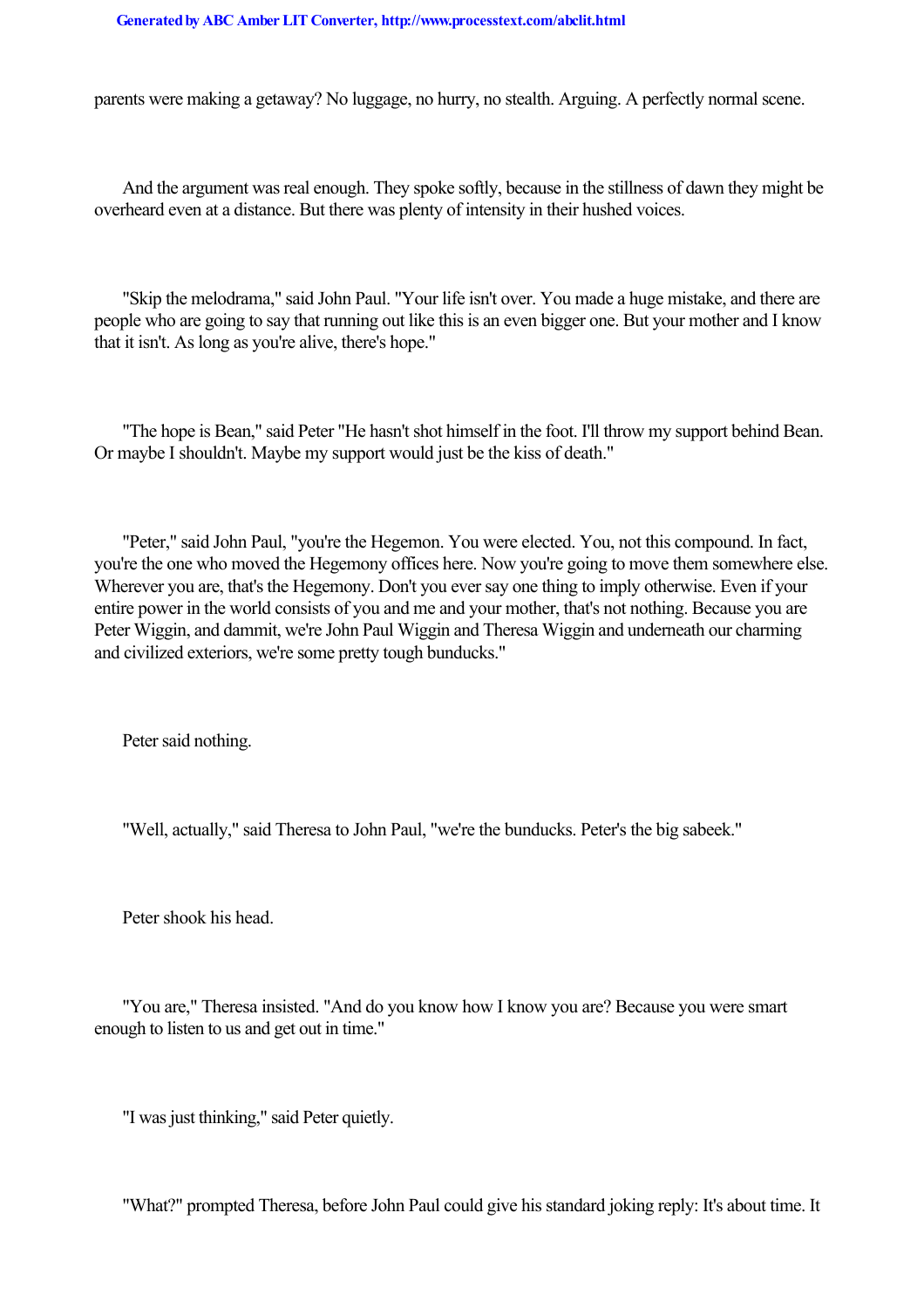would be the wrong joke for this moment, but John Paul was never very good about knowing when it was the wrong time for his standard jokes. They came out by reflex, without being processed through his brain first.

"I've underestimated you two," he said.

"Well, yes," said Theresa.

"In fact, I've been a little shit to you for a long time."

"Not so little," said John Paul.

Theresa cocked a warning eyebrow at him.

"But I still never did anything as dumb as flying to get into his bedroom to kill him," said Peter.

Theresa looked at him sharply. He was grinning at her.

 John Paul laughed. She couldn't blame him. He couldn't help retaliating. After all, she had just given him the dreaded eyebrow.

 "OK, well, you're right," said Theresa. "That was pretty stupid. But I didn't know what else to do to save you."

"Maybe saving me isn't such a great idea."

 "You're the only copy of our DNA left on Earth," said John Paul. "We really don't want to have to start all over, making babies. That's for younger people now.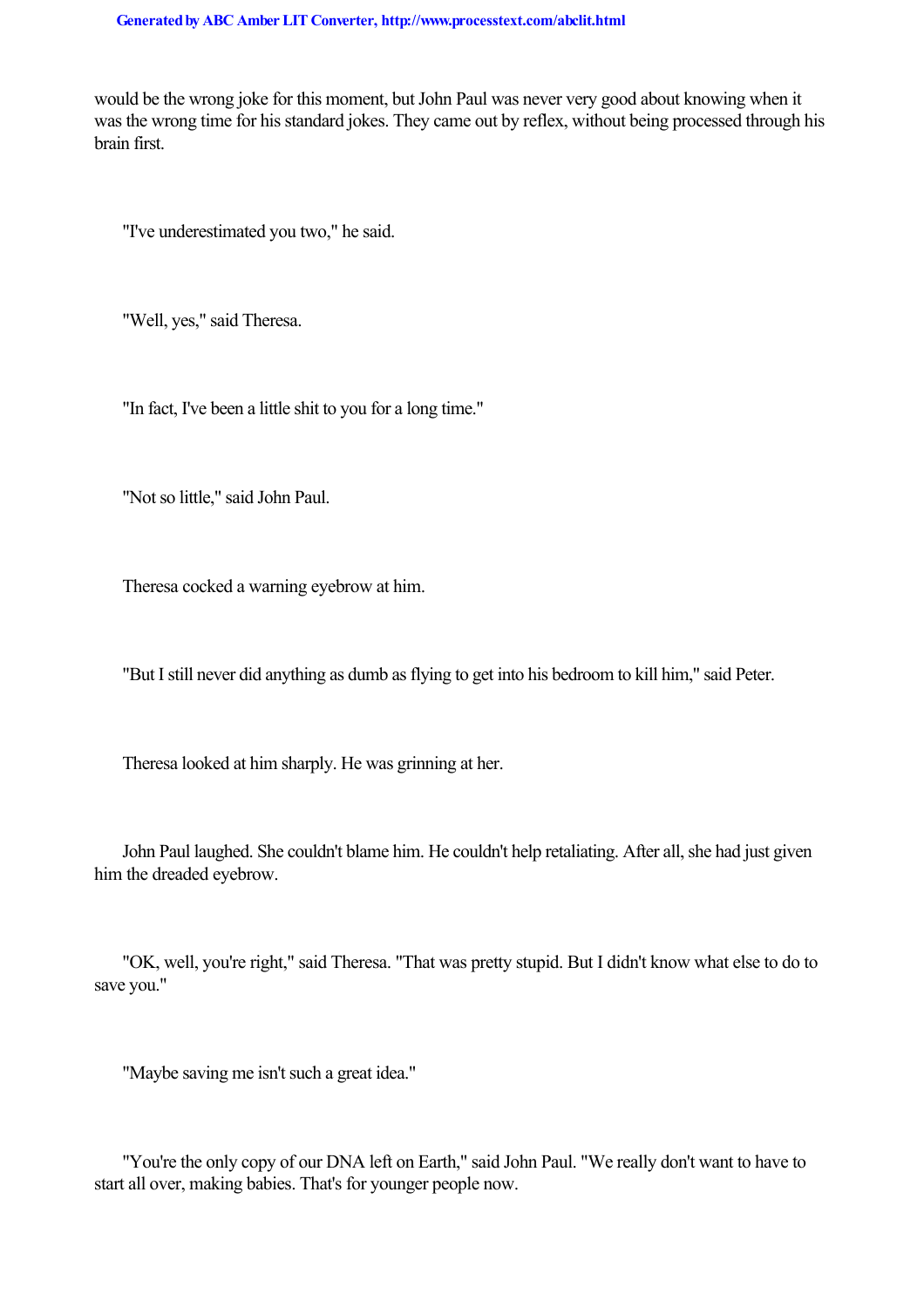"Besides," said Theresa. "Saving you means saving the world."

"Right," said Peter derisively.

"You're the only hope," said Theresa.

"Then good luck, world."

 "I do believe," said John Paul, "that that was almost a prayer. Don't you think so, Theresa? I think Peter said a prayer.

Peter chuckled. "Yeah, why not. Good luck, world. Amen."

 They got to the gate well before the ten minutes were up. There was a cab driver asleep at a cab stand in front of the biggest hotel outside the compound. John Paul woke him and handed him a very large sum of money.

"Take us to the airport," said Theresa.

"But not this one," said John Paul. "I think we want to fly out of Araraquara."

"That's an hour away," said Theresa.

 "And we have an hour till the earliest flight anywhere," said John Paul. "Do you want to spend that hour just sitting in an airport that's fifteen minutes away from the compound?"

Peter laughed. "That is so paranoid," he said. "just like Bean."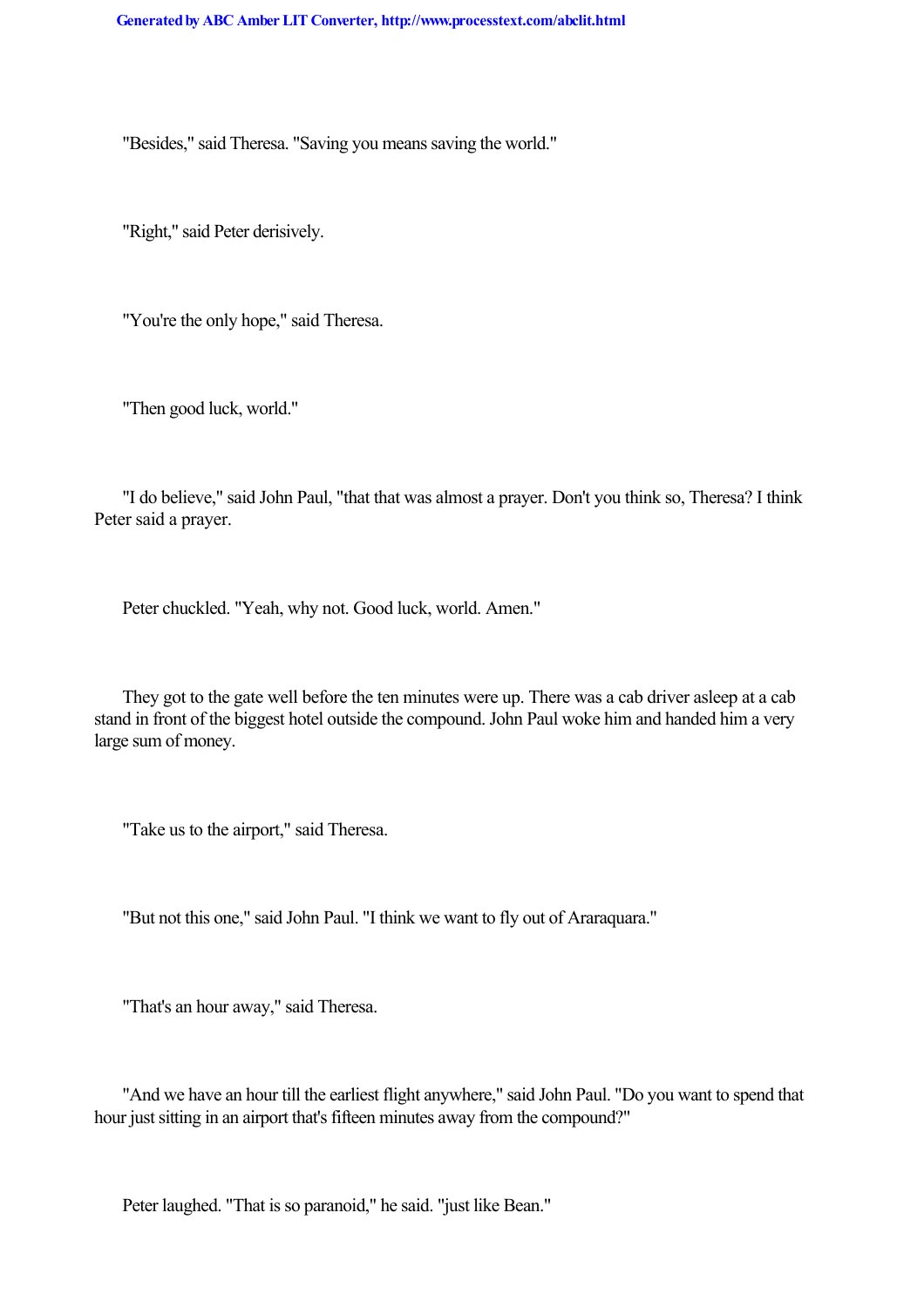"Bean's alive," said John Paul.

"I'm OK with that," said Peter. "Being alive is good."

 Peter had his press release out from one of the computers in the Araraquara airport. But Achilles didn't waste any time, either.

 Peter's story was all flue, though he left a few things out. He admitted that he had been fooled into thinking that he was rescuing Achilles when in fact he was bringing the Trojan Horse inside the walls of Troy. It was a terrible mistake because Achilles was serving the Chinese Empire all along, and Hegemony headquarters was completely compromised. Peter declared that he was moving Hegemony headquarters to another location and urged all Hegemony employees who were still loyal to him to wait for word about where to reassemble.

 Achilles's press release declared that he, General Suriyawong, and Ferreira, the head of Hegemony computer security, had discovered that Peter was embezzling Hegemony funds and hiding them in secret accounts-money that should have gone to paying Hegemony debts and feeding the poor and trying to achieve world peace. He declared that the office of the Hegemon would continue to function under the control of Suriyawong as the ranking military leader of Hegemony forces, and that he would help Suriyawong only if he was asked. Meanwhile, a warrant had been issued for Peter Wiggin's arrest to answer charges of embezzlement, malfeasance in office, and high treason against the International Defense League.

 In a press release later that day he announced that Hyrum Graff had been removed as Minister of Colonization and was to be arrested for complicity with Peter Wiggin in the conspiracy to defraud the Hegemony.

"The son of a bitch," said John Paul.

 "Graff won't obey him," said Theresa. "He'll simply declare that you're still Hegemon and that he answers only to you and Admiral Chamrajnagar."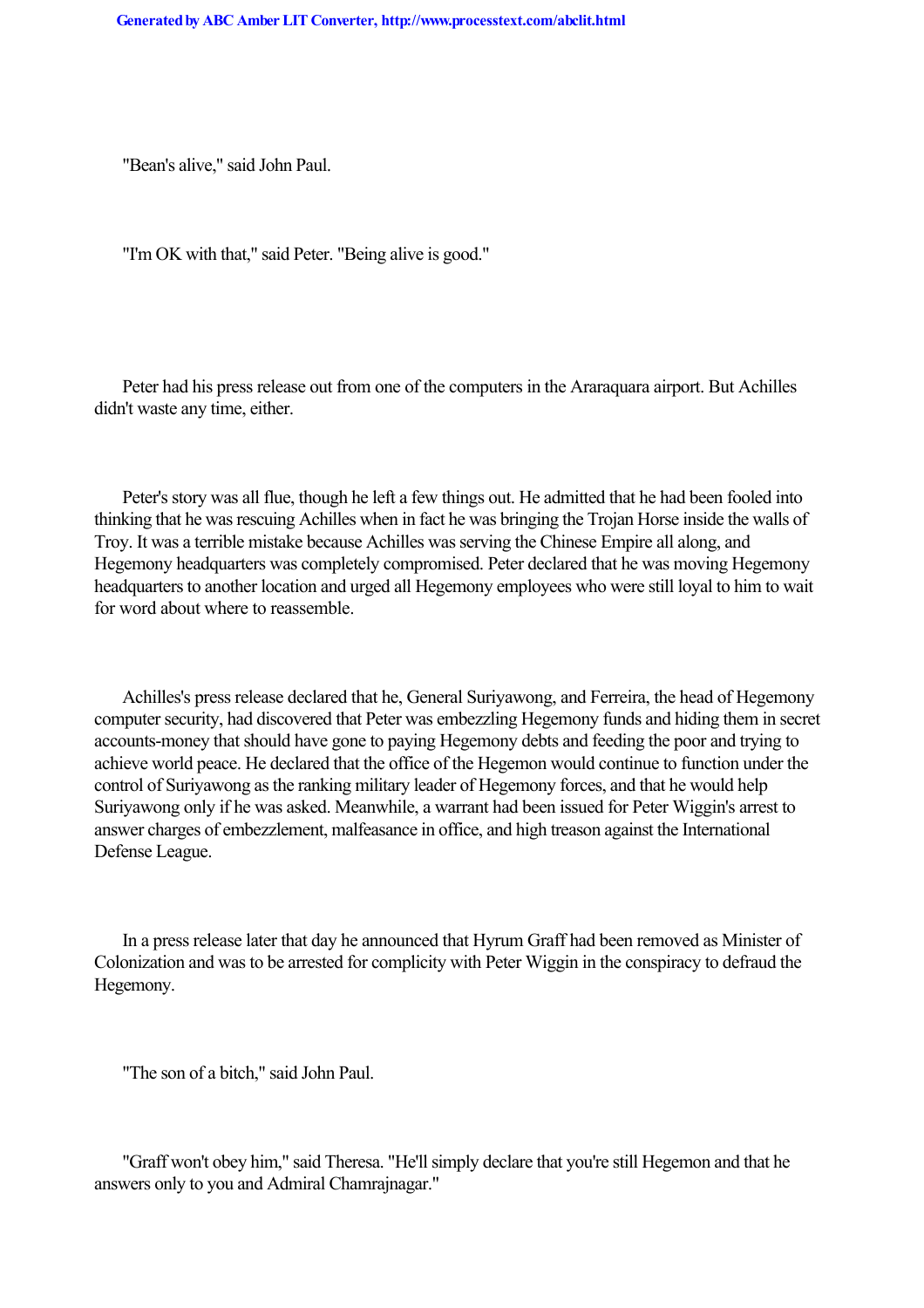"But it'll dry up a lot of his funds," said Peter. "He'll have a lot less freedom of movement. Because now there's a price on his head, and in some countries they'd just love to arrest him and turn him over to the Chinese."

"Do you really think Achilles is serving the Chinese interest?" asked Theresa.

"Every bit as loyally as he served mine," said Peter.

Before the plane landed in Miami, Peter had his safe haven. In, of all places, the USA.

"I thought America was determined not to get involved," said John Paul.

"It's just temporary," said Peter

"But it puts them clearly on our team," said Theresa.

"Them'?" said Peter. "You're Americans. So am I. The U.S. isn't 'them,' it's us."

"Wrong," said Theresa. "You're the Hegemon. You're above nationality. And so, I might add, are we"

CHAPTER ELEVEN

**BABIES** 

From:Chamrajnagar%sacredriver@ifcom.gov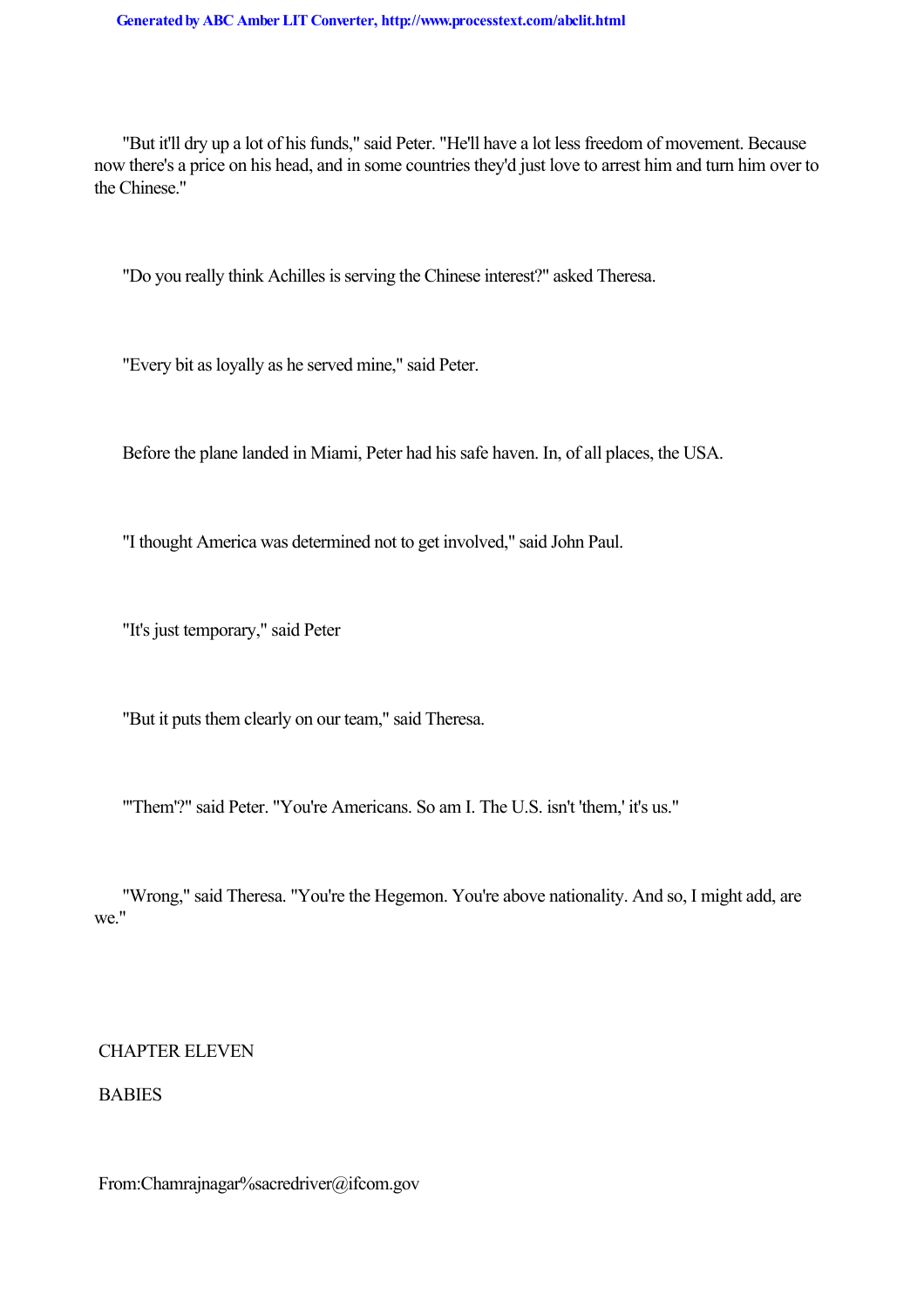To: Flandres%A-Heg@idl.gov

Re: MinCol

Mr. Flandres:

The position of Hegemon is not and never was vacant. Peter

Wiggin continues to hold that office. Therefore your dismissal

of the Han. Hyrum Graff as Minister of Colonization is void.

Graff continues to exercise all previous authority in regard to

MinCol affairs off the surface of Earth.

 Furthermore, IFCom will regard any interference with his operations on Earth, or with his person as he carries out his duties, as obstruction of a vital operation of the International Meet, and we will take all appropriate steps.

From:Flandres%A-Heg@idl.gov

To: Chamrajnagar%sacredriver@ifcom.gov

Re: MinCol

Admiral Chamrajnagar, sir:

I cannot imagine why you would write to me about this matter.

I am not acting Hegemon, I am Assistant Hegemon. I have

forwarded your letter to General Suriyawong, and I hope all

future correspondence about such matters will be directed to

him.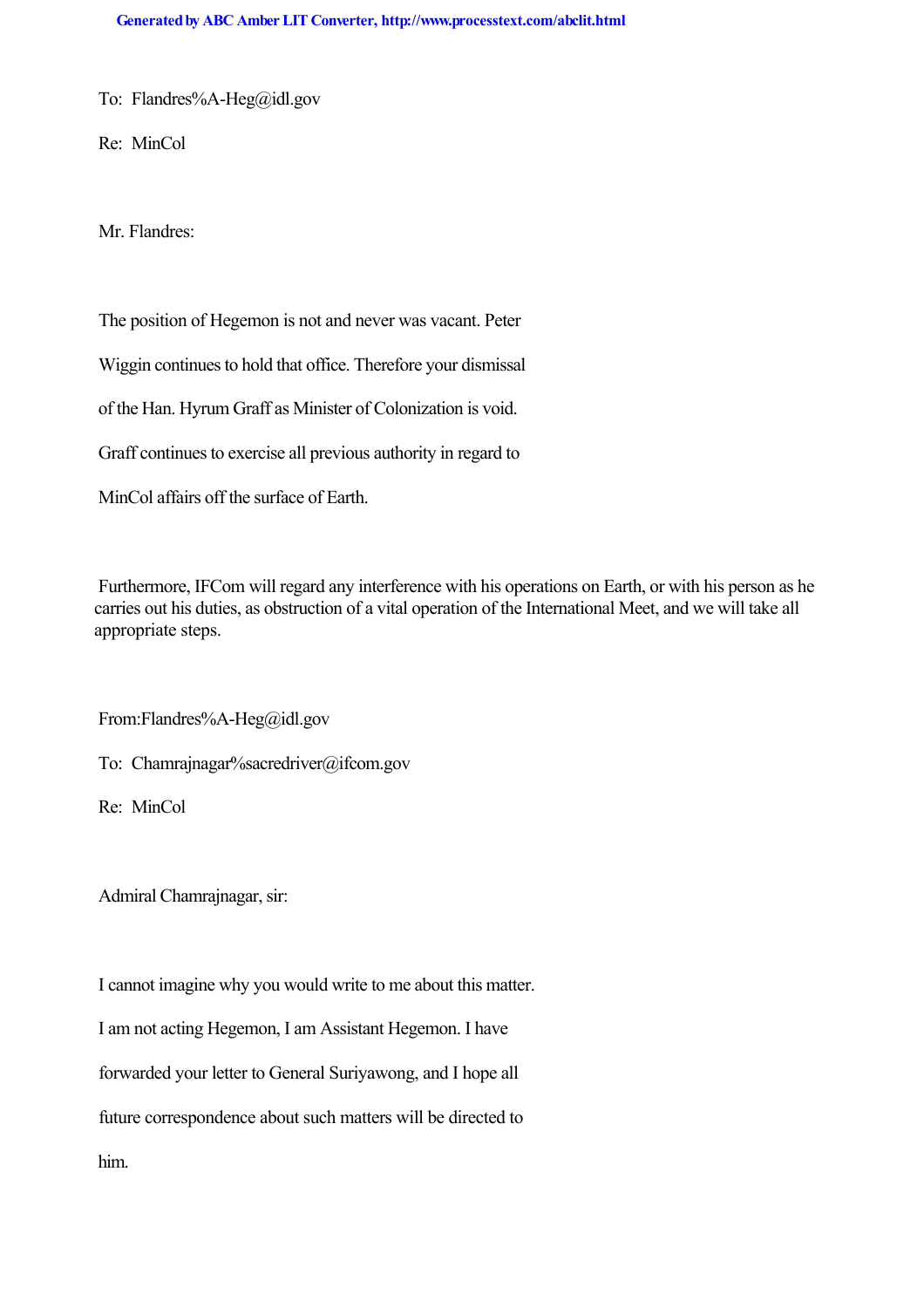Your humble servant,

Achilles Flandres

From:Chamrajnagar%sacredriver@ifcom.gov

To: Flandres%A-Heg@idl.gov

Re: MinCol

 Forward my letters wherever you like. I know the game you are playing. I am playing a different one. In my game. I hold all the cards. Your game, on the other hand, will only last until people notice that you have no actual cards at all.

 The events in Brazil were already all over the nets and the vids when the implantation procedure was complete and Petra was wheeled out into the waiting room of the fertility clinic at Women's Hospital. Bean was waiting for her With balloons.

 They wheeled her out into the reception area. At first she didn't notice him, because she was busy talking with the doctor. Which was fine with him. He wanted to look at her, this woman who might be carrying his child now.

She looked so small.

 He remembered looking up at her when they first met in Battle School. This girl-rare in a place that tested for aggressiveness and a certain degree of ruthlessness. To him, a newcomer, the youngest child ever admitted to the school, she seemed so cool, so tough, like the quintessential bullyboy, smart-mouthed and belligerent. It was all an act, but a necessary one.

 Bean had seen at once that she noticed things. Noticed him, for starters, not with amusement or amazement like the other kids, who could only see how small he was. No, she clearly gave him some thought, found him intriguing. Realized, perhaps, that his presence at Battle School when he was clearly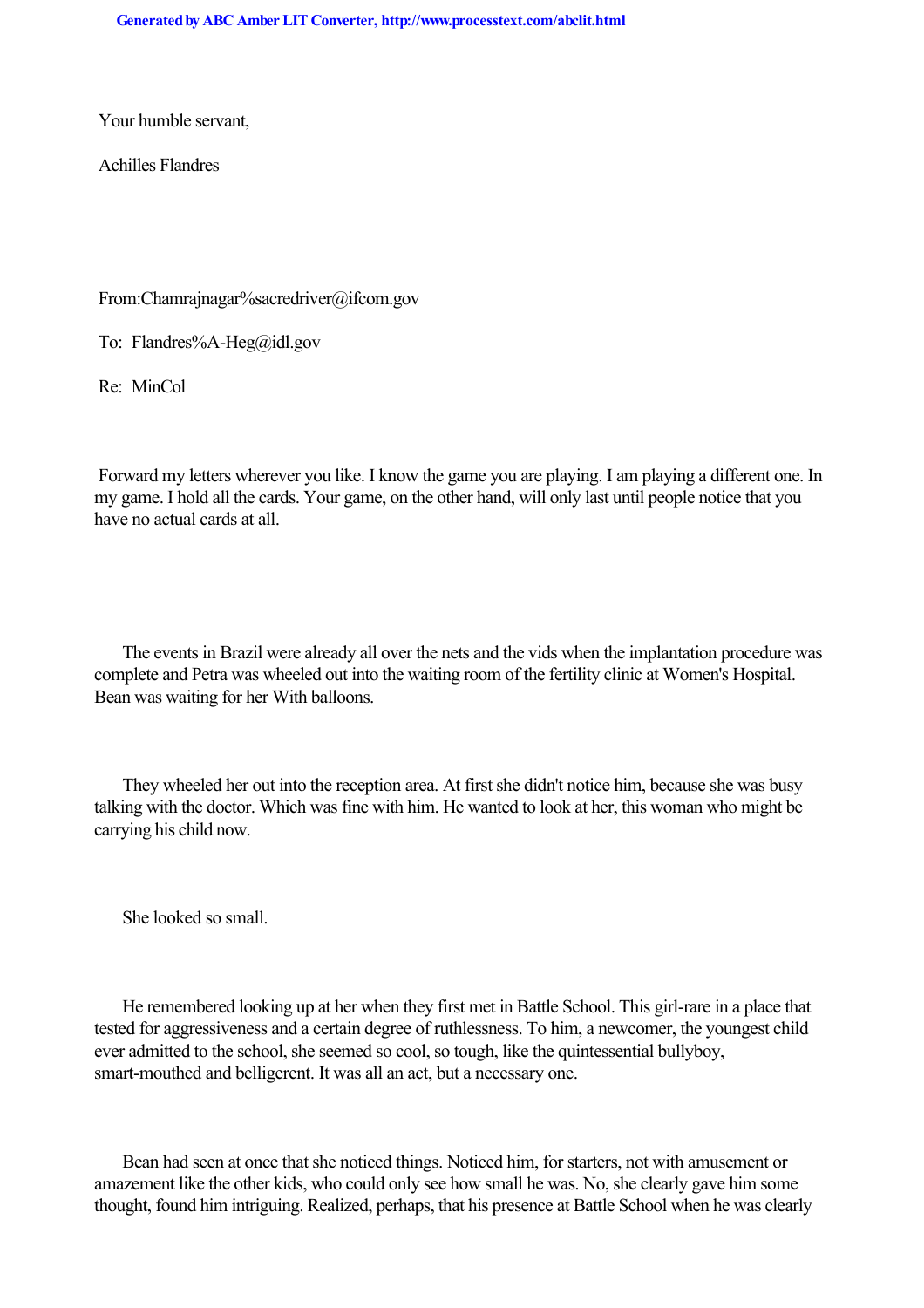underage implied something interesting about him.

 It was partly that trait of hers that led Bean to turn to her-that and the fact that as a girl she was almost as much of a misfit as he was bound to be.

 She had grown since those days, of course, but Bean had grown far more, and was now quite a bit taller than her. It wasn't just height, either He had felt her rib cage under his hands, so small and brittle, or so it seemed. He felt as though he always had to be gentle with her, or he might inadvertently break her between his hands.

 Did all men feel this way? Probably not. For one thing, most women were not as light-bodied as Petra, and for another thing, most men stopped growing when they reached a certain point. But Bean's hands and feet were still misproportioned to his body, like an adolescent's, so that even though he was a tallish man, it was clear his body meant to grow taller still. His hands felt like paws. Hers seemed as lost within his as a baby's.

 How, then, will the baby she carries inside her now seem to me when it is born? Will I be able to cradle the child in one hand? Will there be a genuine danger of my hurting the baby? I'm not so good with my hands these days.

And by the time the baby is big enough, robust enough for me to handle safely, I'll be dead.

Why did I consent to do this?

 Oh, yes. Because I love Petra. Because she wants my child so badly. Because Anton had some cock-and-bull story about how all men crave marriage and family even if they don't care about sex.

Now she noticed him, and noticed the balloons, and laughed.

He laughed back and went to her, handed her the balloons.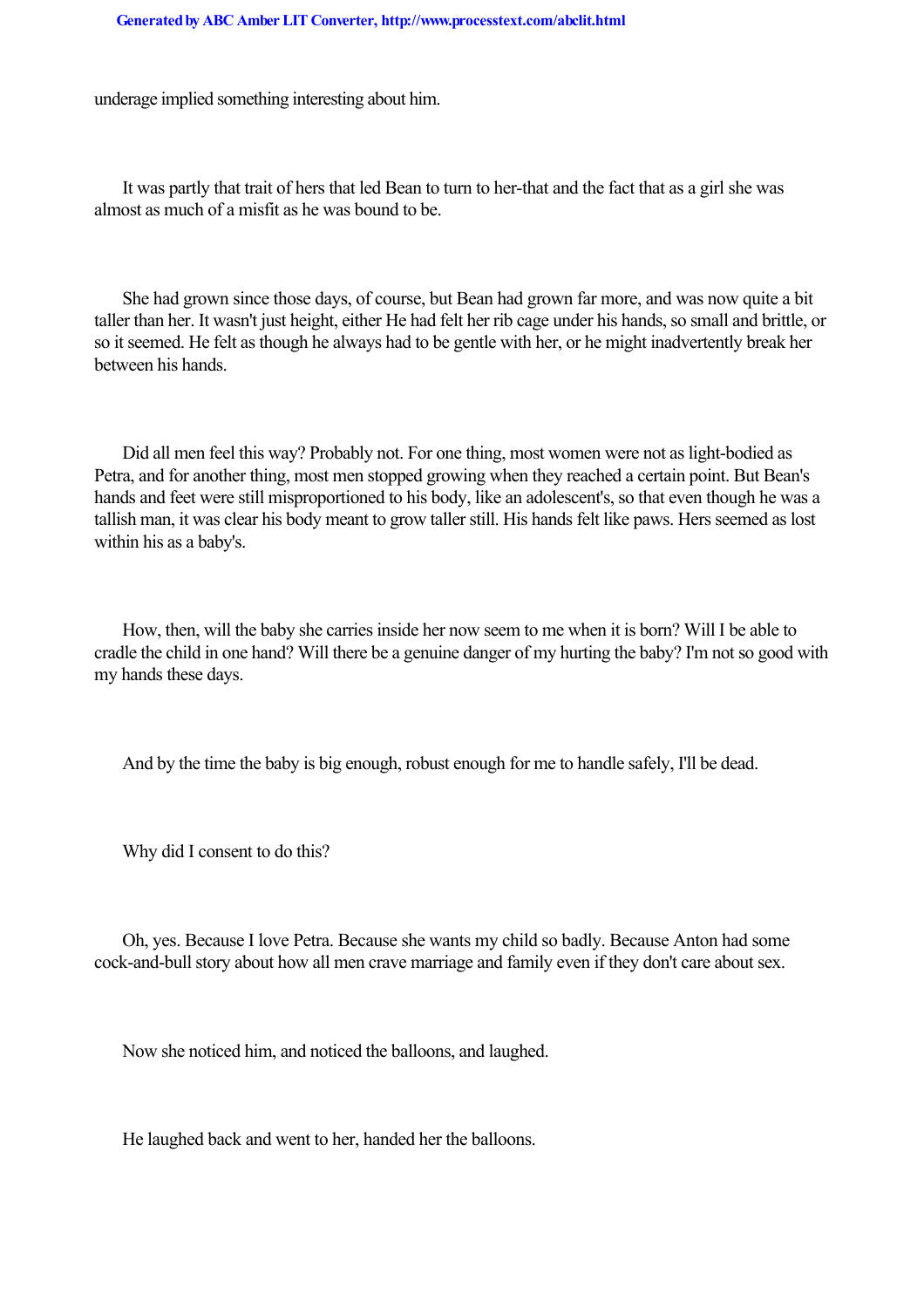"Husbands don't usually give their wives balloons," she said.

"I thought having a baby implanted was a special occasion."

 "I suppose so," she said, "when it's professionally done. Most babies are implanted at home by amateurs, and the wives don't get balloons."

"I'll remember that and try always to have a few on hand."

He walked beside her as an attendant pushed her wheelchair down the hallway toward the entrance.

"So where is my ticket to?" she asked.

 "I got you two," said Bean. "Different airlines, different destinations. Plus this train ticket. If either of the flights gives you a bad feeling, even if you can't decide why you have misgivings, don't get on it. Just go to the other airline. Or leave the airport and take the train. The train ticket is an EU pass so you can go anywhere."

"You spoil me," said Petra.

"What do you think?" asked Bean. "Did the baby hook itself onto the uterine wall?"

 "I'm not equipped with an internal camera," said Petra, "and I lack the pertinent nerves to be able to feel microscopically small fetuses implant and start to grow a placenta."

"That's a very poor design," said Bean. "When I'm dead, I'll have a few words with God about that."

Petra winced. "Please don't joke about death."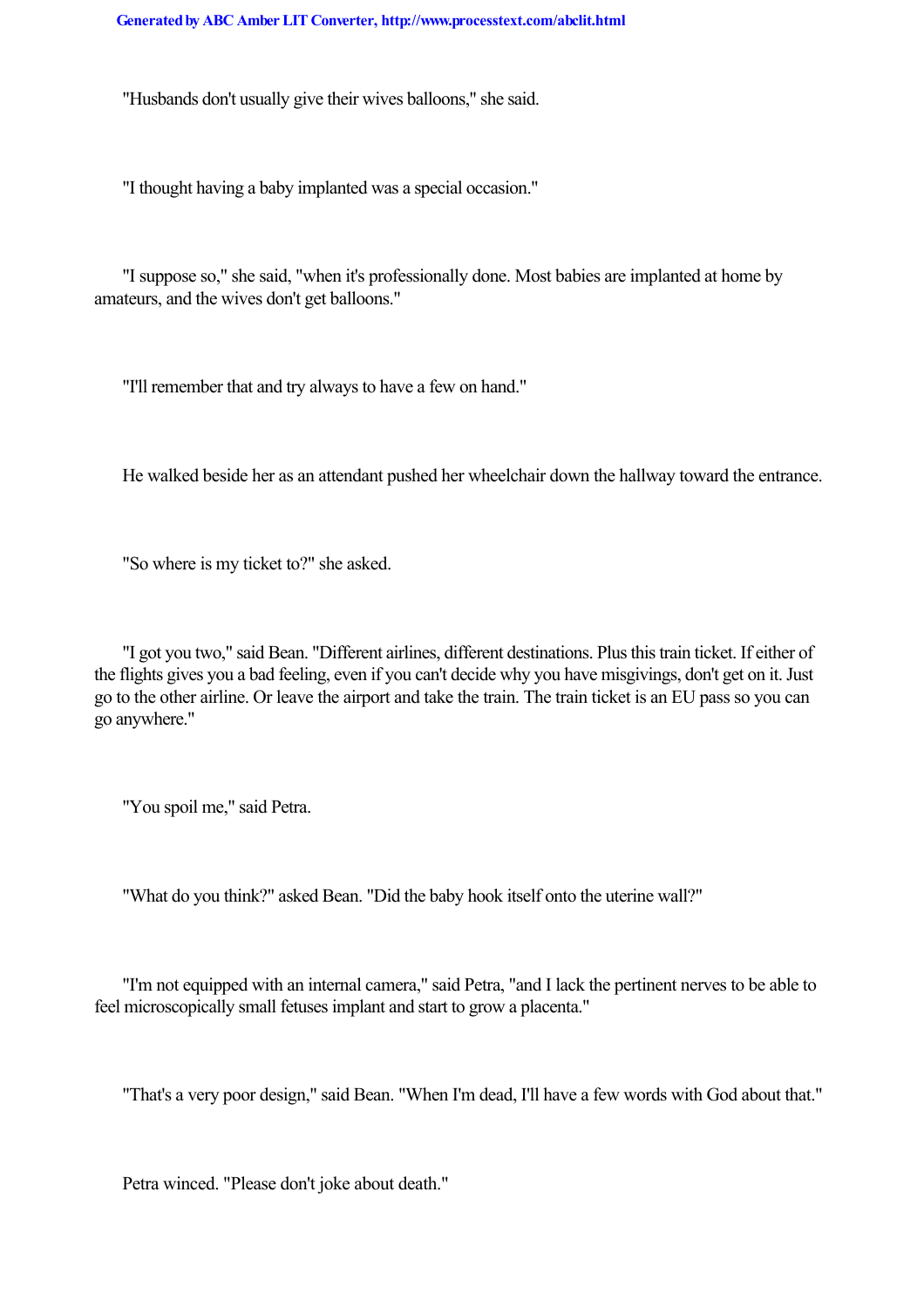"Please don't ask me to be somber about it."

"I'm pregnant. Or might be. I'm supposed to get my way about everything."

 The attendant pushing Petra's wheelchair started to take her toward the front cab in a line of three. Bean stopped him.

"The driver's smoking," said Bean.

"He'll put it out," said the attendant.

"My wife will not get into a car with a driver whose clothing is giving off cigarette smoke residue."

 Petra looked at him oddly. He raised an eyebrow, hoping she'd realize that this was not about tobacco.

 "He's the first taxi in line," said the attendant, as if it were an incontrovertible law of physics that the first cab in line had to be the one to get the next passengers.

 Bean looked at the other two cabs. The second driver looked at him impassively. The third driver smiled. He looked Indonesian or Malay, and Bean knew that in their culture, a smile was pure reflex when facing someone bigger or richer than you.

 Yet for some reason he did not feel the mistrust about the Indonesian driver that he felt about the two Dutch drivers ahead of him.

 So he pushed her wheelchair toward the third cab. Bean asked, and the driver said yes, he was from Jakarta. The attendant, truly irritated at this breach of protocol, insisted on helping Petra into the cab. Bean had her bag and put it in the back seat beside her-he never put anything in the trunks of cabs, in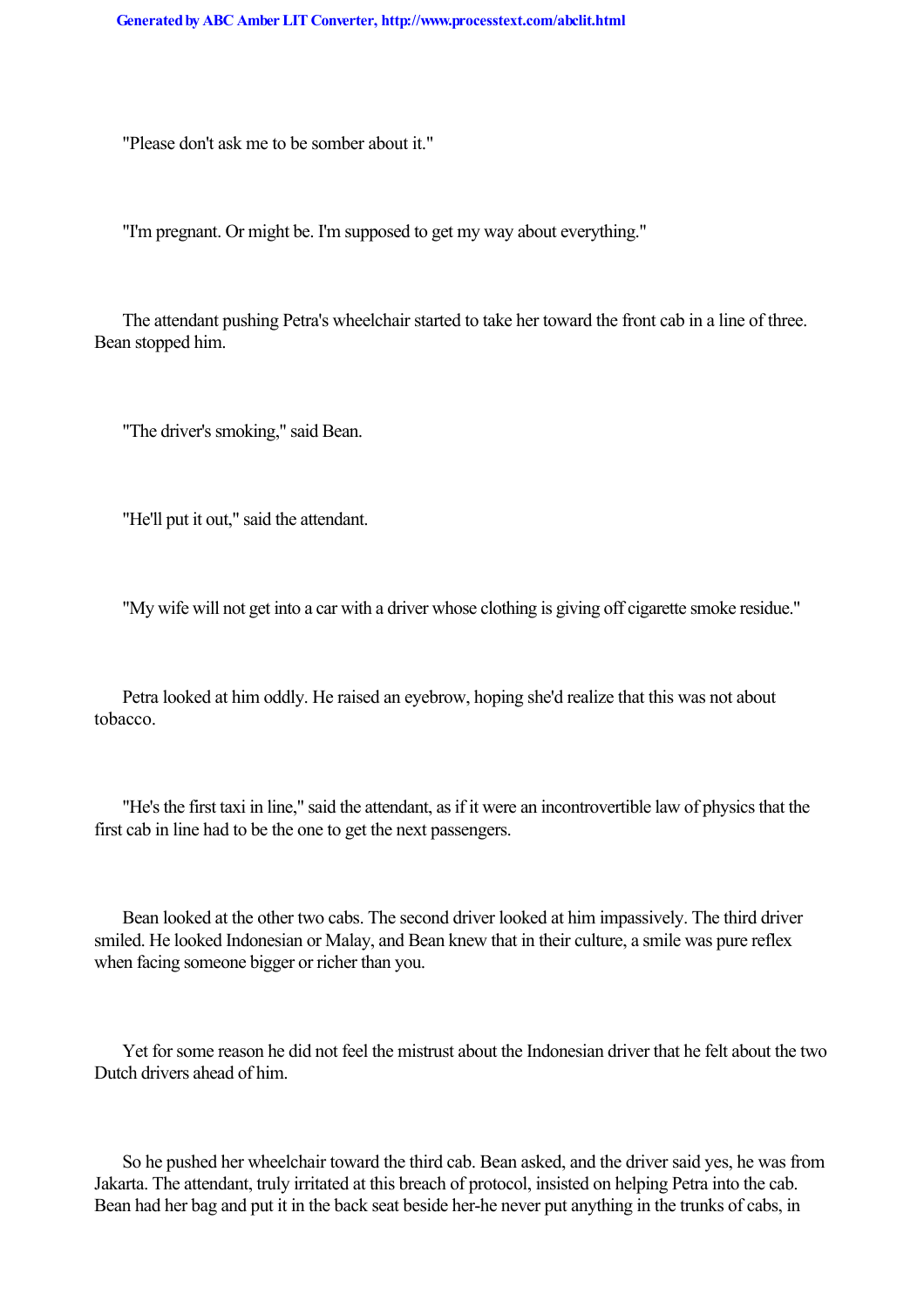case he had to run for it.

 Then he had to stand there as she drove off. No time for elaborate good-byes. He had just put everything that mattered in his life into a cab driven by a smiling stranger, and he had to let it drive away.

 Then he went to the first cab in line. The driver was showing his outrage at the way Bean had violated the line. The Netherlands was back to being a civilized place, now that it was self-governing again, and lines were respected. Apparently the Dutch now prided themselves on being better at queues than the English, which was absurd, because standing cheerfully in line was the English national sport.

 Bean handed the driver a twenty-five-dollar coin, which he looked at with disdain. "It's stronger than the Euro right now," said Bean. "And I'm paying you a fare, so you didn't lose anything because I put my wife in another cab."

 "What is your destination?" said the driver curtly, his English laced with a prim BBC accent. The Dutch really needed to have better programming in their own language so their citizens didn't have to watch English vids and listen to English radio all the time.

Bean did not answer him until he was inside the cab, the door closed.

"Drive me to Amsterdam," said Bean.

"What?"

"You heard me," said Bean.

"That's eight hundred dollars," said the driver.

 Bean peeled a thousand-dollar bill off his roll and gave it to him. "Does the video unit in this car actually work?" he asked.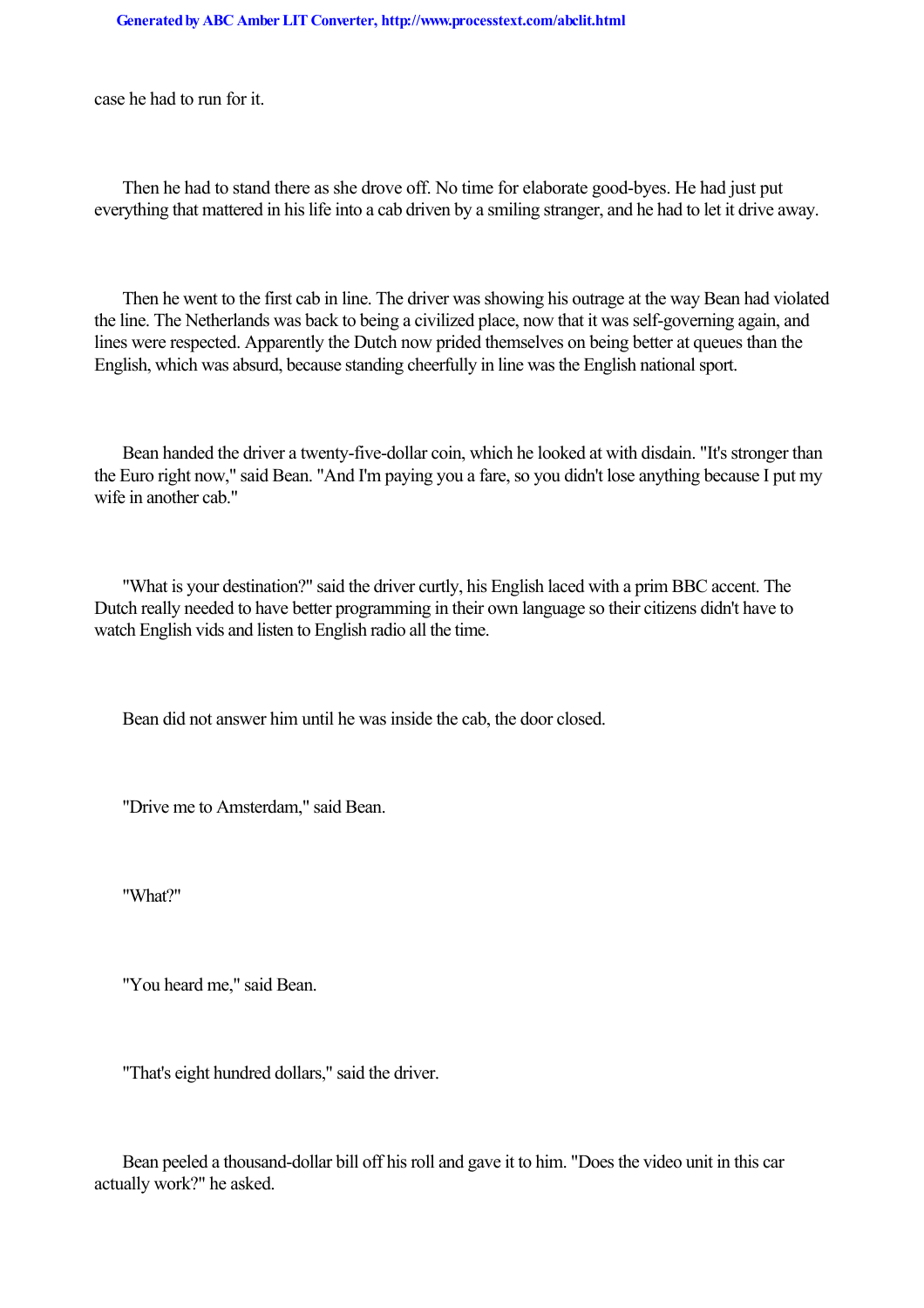The driver made a show of scanning the bill to see if it was counterfeit. Bean wish he had used a Hegemony note. You don't like dollars? Well see how you like this! But it was unlikely that anybody would take Hegemony money for any purpose these days. What with Achilles's and Peter's faces on every vid in the city and all the talk about how Peter had embezzled Hegemony funds.

 Their faces were on the video in the cab, too, when the driver finally got it working. Poor Peter, thought Bean. Now he knows how the popes and anti-popes felt when there were two with a claim to St. Peter's throne. What a lovely taste of history for him. What a mess for the world.

 And to Bean's surprise, he found that he didn't actually care that much whether the world was in a mess-not when the messiness wasn't going to affect his own little family.

 I'm actually a civilian now, he realized. All I care about is how these world events will affect my family.

 Then he remembered: I used to care about world events only insofar as they affected me. I used to laugh at Sister Carlotta because she was so concerned.

 But he did care. He kept track. He paid attention. He told himself it was so he'd know where he'd be safe. Now, though, with far more reason to worry about safety, he found the whole business of Peter and Achilles fundamentally boring. Peter was a fool to think he could control Achilles, a fool to trust a Chinese source on such a matter. How well Achilles must understand Peter, to know that he would rescue Achilles instead of killing him. But why shouldn't Achilles understand Peter? All he had to do was think of what he would do, if he were in Peter's position, but dumber.

 Still, even though he was bored, the story from the newspeople began to make sense, when combined with the things Bean knew. The embezzling story was ludicrous, of course, obviously disinformation from Achilles, though all the predictable nations were in an uproar about it, demanding inquiries: China, Russia, France. What seemed to be true was that Peter and his parents slipped out of the Hegemon's compound in Ribeirao Preto just before dawn this morning, drove to Araraquara, then flew to Montevideo, where they got official permission to fly to the United States as guests of the U.S. government.

 It was possible, of course, that their sudden flight was precipitated by something Achilles did or some information they learned about Achilles's immediate plans. But Bean was reasonably sure that these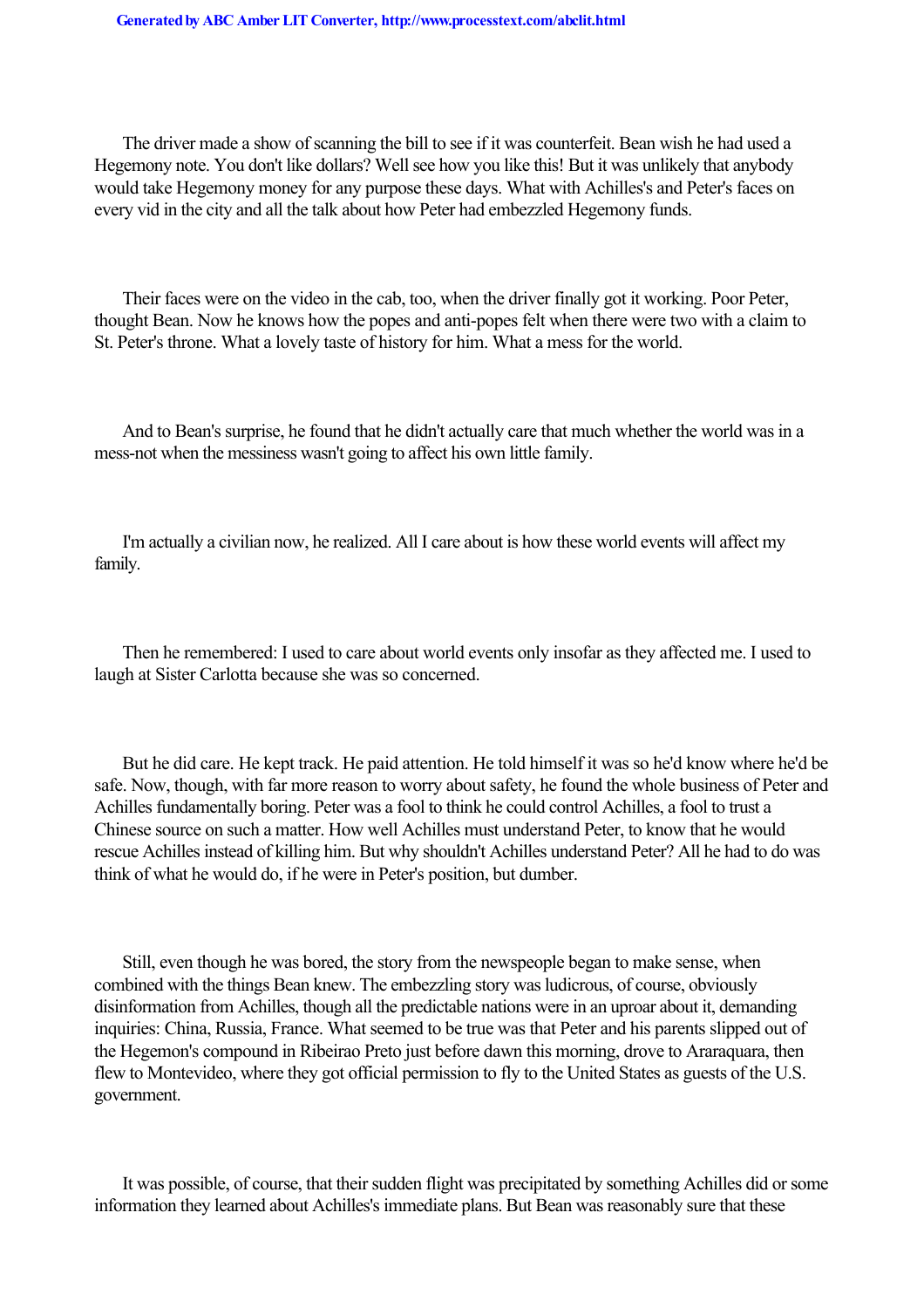events were triggered by the emails he and Petra had sent early this morning when they got Han Tzu's message.

 Apparently the Wiggins had been up either very late or very early, because they must have got the letters almost as soon as they were sent. Got them, deciphered the message, realized the implication of Han Tzu's tip, and then, incredibly enough, persuaded Peter to pay attention and get out without a moment's delay.

 Bean had assumed it would take days before Peter would realize the significance of what he had been told. Part of the problem would be his relationship with his parents. Bean and Petra knew how smart the Wiggins were, but most people in the Hegemony didn't have a clue, least of all Peter Bean tried to imagine the scene when they explained to him that he had been fooled by Achilles. Peter, believing his parents when they told him he had made a mistake? Unthinkable.

And yet he must have believed them right away.

Or they drugged him.

 Bean laughed a little at the thought, and then looked up from the vid because the cab was turning sharply.

They were pulling off the main road into a side street. They shouldn't be.

 By reflex Bean had the door open and was flinging himself out the door by the time the cab driver could get his gun up from the seat and aim it at him. The bullet zipped over his head as Bean hit the ground and rolled. The cab came to a stop and the driver leapt out to finish the job. Abandoning his bag. Bean scrambled to get around the corner. But he'd never get far enough down the street-which had no pedestrians on it, here in the warehouse district-to get out of the range of a bullet once the cabbie followed him onto the main street.

 Another shot came just as he made it past the edge of the building. He thought of pressing himself against the side of the building, in the hopes that the gunman was really stupid and would barrel around the corner without looking.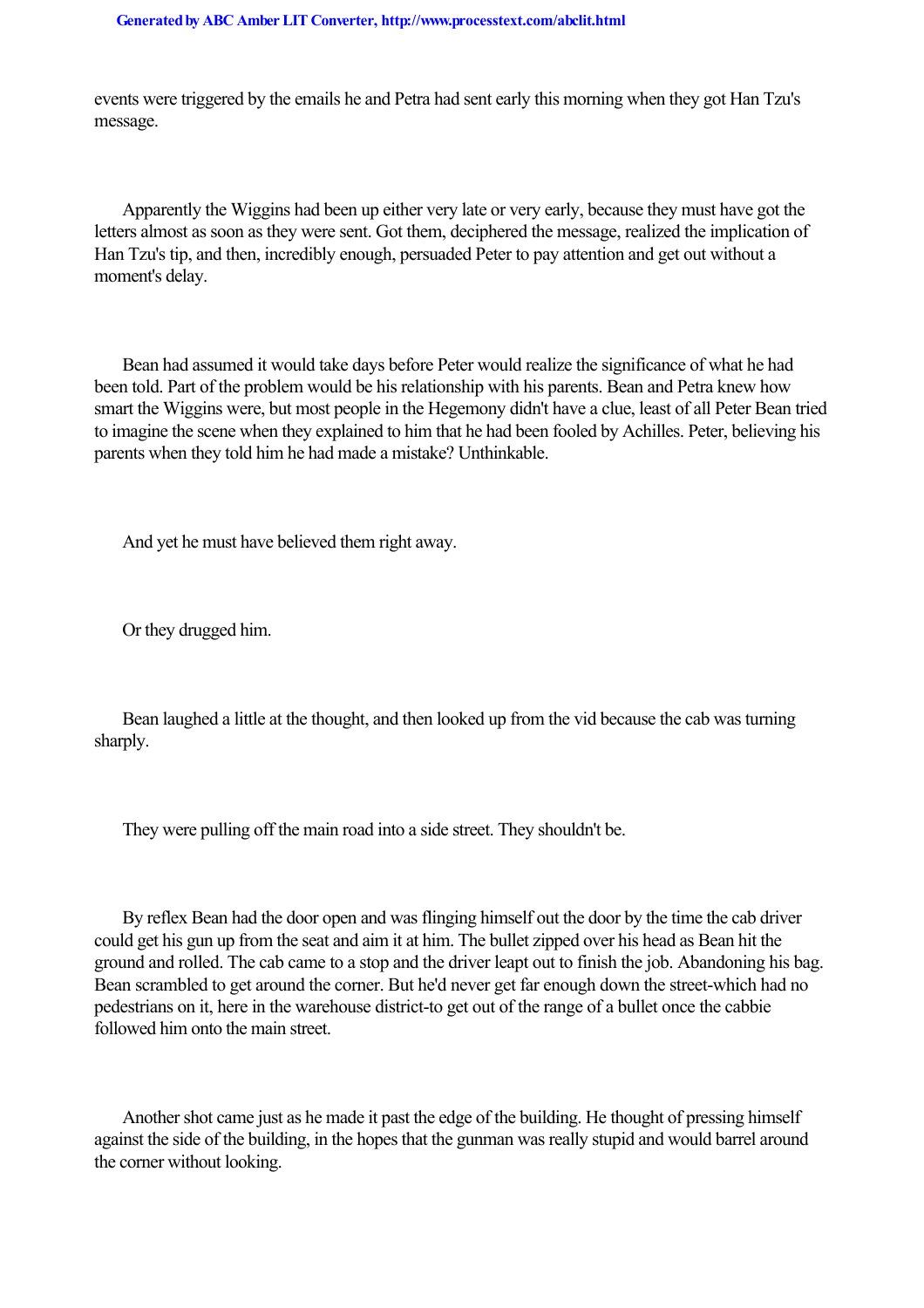But that wouldn't work, because the cab that had been second in line was pulling to the curb right in front of him, and the driver was raising his own gun to point it at Bean.

 He dived for the ground and two bullets hit the wall where he had been standing. By sheer chance, his leap took him directly in front of the first driver, who was indeed stupid enough to be running around the corner at top speed. He fell over Bean and when he hit the ground, his gun flew out of his hand.

 Bean might have gone for the gun, but the second driver was already partly out of his door and would be able to shoot Bean before he could get to it. So Bean scrambled back to the first cab, which was idling in the side street. Could he get the cab between him and either of the gunmen before they could shoot at him again?

 He knew he couldn't. But there was nothing to do but try, and hope that, like bad guys in the vids, these two would be terrible shots and miss him every time. And when he got in the cab to drive it away, it would be very nice if the upholstery of the driver's seat were made of that miracle fabric that stops bullets fired through the back window.

Pop. Pop-pop. And then... the ratatat of an automatic weapon.

The two cab drivers didn't have automatic weapons.

 Bean was around the front of the cab now, keeping low. To his surprise, neither driver was standing at the corner, pointing a gun at him. Perhaps they had been, a moment ago, but now they were lying there on the ground, filled with bullets and seeping copious amounts of blood all over the pavement.

 And around the corner charged two Indonesian-looking men, one with a pistol and the other with a small plastic automatic weapon. Bean recognized the Israeli design, because that was the weapon his own little army had used on missions where they had to be able to conceal their weapons as long as possible.

"Come with us!" shouted one of the Indonesians.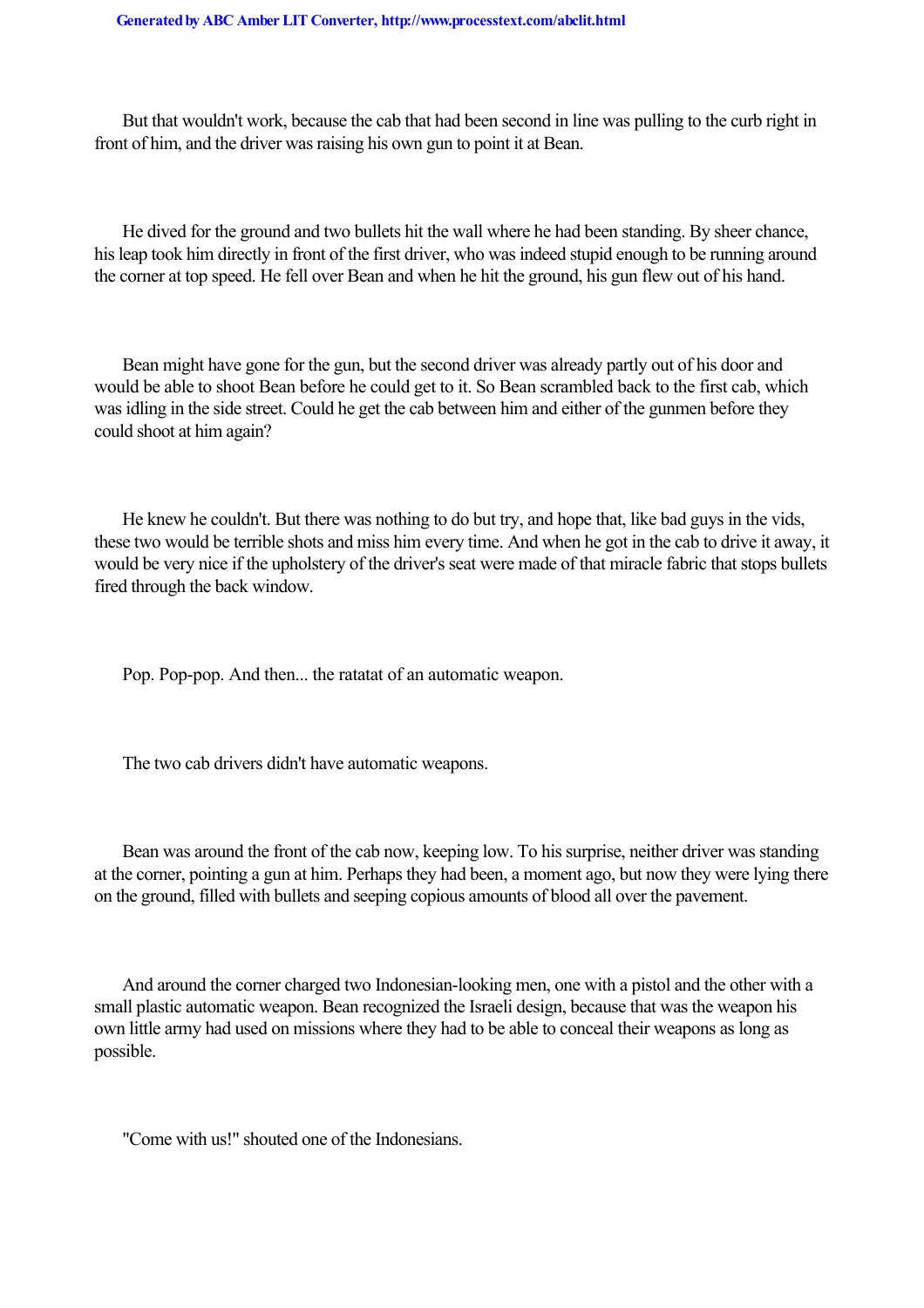Bean thought this was probably a good idea. Since the assassination attempt had included one backup, it might include more, and the sooner he got out of there the better.

 Of course, he didn't know anything about these Indonesians, or why they would have been there at this moment to save his life, but the fact that they had guns and weren't firing them at him implied that for the moment, at least, they were his dearest friends.

 He grabbed his suitcase and ran. The front right door of a nondescript German car was open, waiting for him. The moment he dived in, he said, "My wife-she's in another cab."

 "She safe," said the man in the back seat, the one with the automatic weapon. "Her driver one of us. Very good choice of cab for her. Very bad choice for you."

"Who are you?"

"Indonesian immigrant," said the driver with a grin.

"Muslim," said Bean. "Alai sent you?"

"No, not a lie. True," said the man.

 Bean didn't bother correcting him. If the name Alai meant nothing to him, what was the point in pursuing the matter? "Where's Petra? My wife?"

 "Going to airport. She not using ticket you giving her." The man in the back seat handed him an airline ticket. "She going here."

Bean looked at his ticket. Damascus.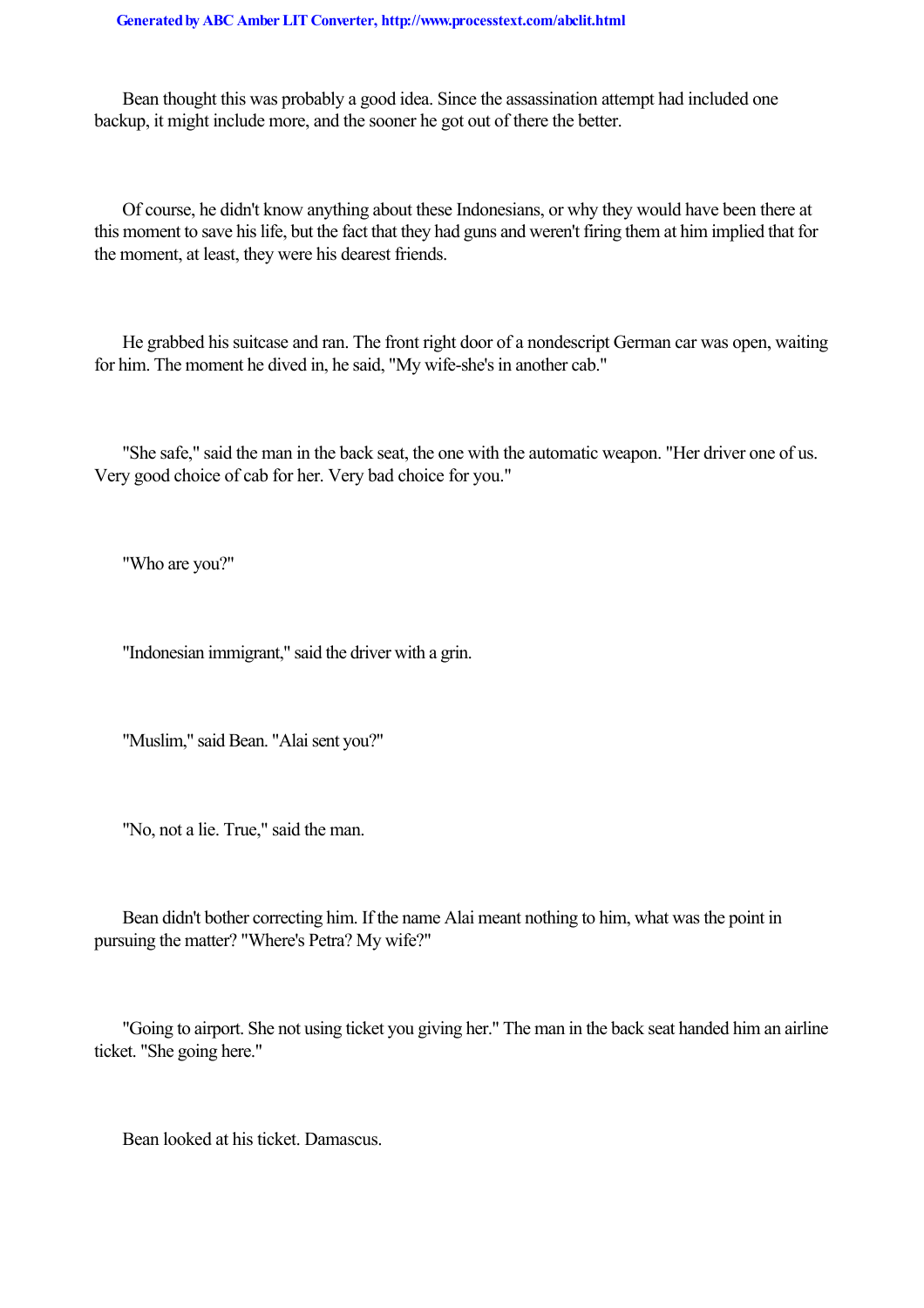Apparently Ambul's mission had gone well. Damascus was, for all intents and purposes, the capital of the Muslim world. Even though Alai had dropped out of sight, it was unlikely that he was anywhere else.

"Are we going there as guests?" asked Bean.

"Tourists," said the man in the back.

 "Good," said Bean. "Because we left something in the hospital here that we might have to come back for." Though it was obvious that Achilles's people-or whoever it was-knew everything about what they were doing at Women's Hospital. In fact... there was almost no chance that anything of theirs remained in Women's Hospital.

 He looked back at the man in the back seat. He was shaking his head. "Sorry, they telling me when we stop here and shoot guys for you, security guard in hospital stealing what you left there."

Of course. You don't fight your way past a security guard. You just hire him.

 And now it was all clear to him. If Petra had gotten in the first cab, it wouldn't have been an assassination, it would have been a kidnapping. This wasn't about killing Bean-that was just a bonus. It was about getting Bean's babies.

 Bean knew they hadn't been followed here. They had been betrayed since arriving. Volescu. And if Volescu was in on it, then the embryos that were stolen probably had Anton's Key after all. There was no particular reason for anyone to want his babies if there wasn't at least a chance that they would be prodigies of the kind Bean was.

 Volescu's screening test was probably a fraud. Volescu probably had no idea which of the embryos had Anton's Key and which didn't. They'd implant them in surrogates and then see what happened when they were born.

 Bean had been taken in by Volescu as surely as Peter had been by Achilles. But it wasn't as if they had trusted Volescu. They had simply trusted him not to be in league with Achilles.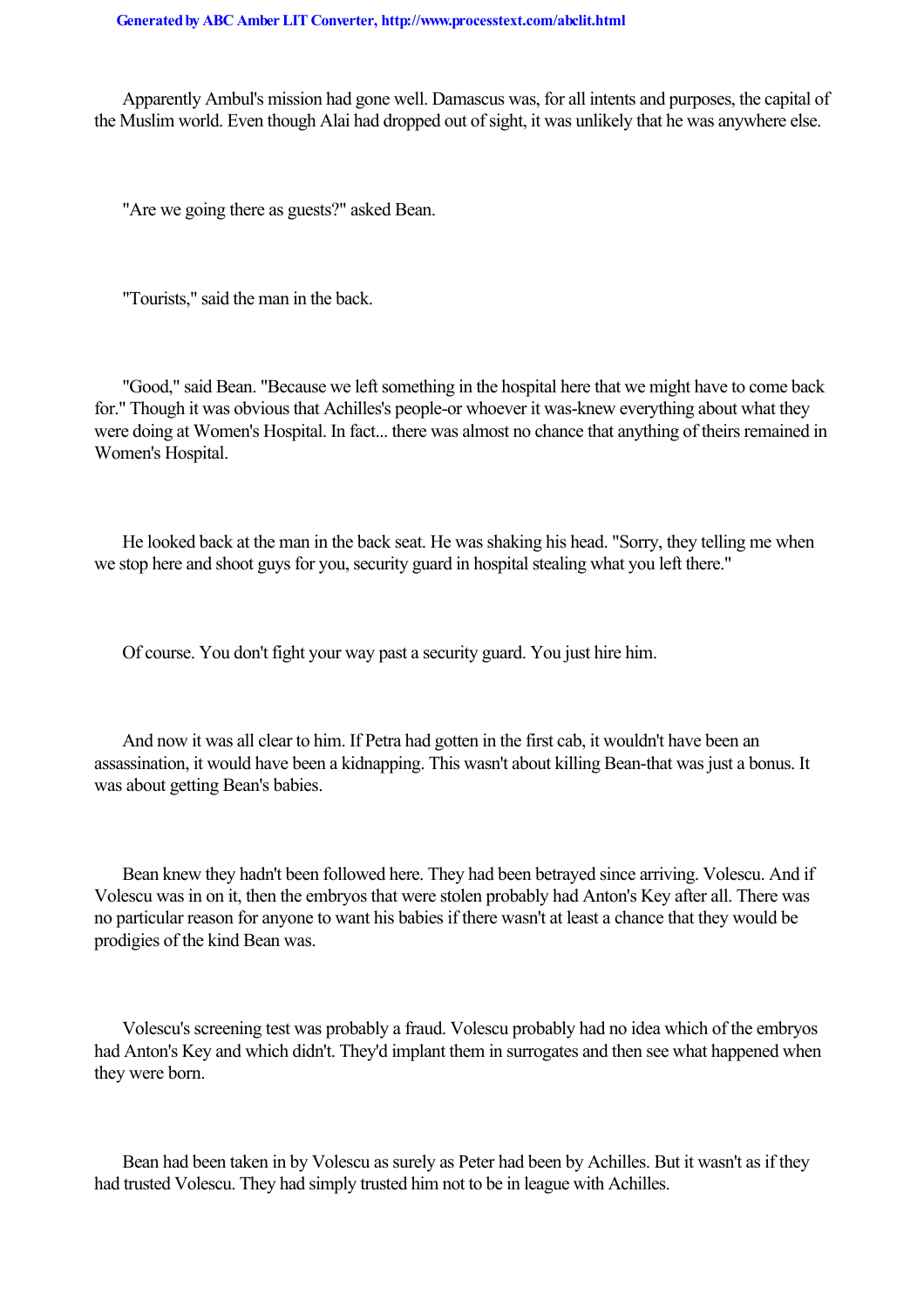Though it didn't have to be him. Just because he had kidnapped Ender's jeesh didn't mean that he was the only would-be kidnapper in the world. Bean's children, if they had his gifts, would be coveted by any ambitious nation or would-be military leader. Raise them up knowing nothing about their real parents, train them here on Earth as intensely as Bean and the other kids had been trained in Battle School, and by the age of nine or ten you can put them in command of strategy and tactics.

 It might even be an entrepreneurial scheme. Maybe Volescu did this alone, hiring gunmen, bribing the security guard, so that he could sell the babies later to the highest bidder.

"Bad news, sorry," said the man in the back seat. "But you still got one baby, yes? In wife, yes?"

"Still the one," said Bean. If they had the ordinary amount of good luck.

Which didn't seem to be the trend at the moment.

 Still, going to Damascus. If Alai was really taking them into his protection, Petra would be safe there. Petra and perhaps one child-who might have Anton's Key after all, might be doomed to die without ever seeing the age of twenty. At least those two would be safe.

 But the others were out there, children of Bean's and Petra's who would be raised by strangers, as tools, as slaves.

 There had been nine embryos. One had been implanted, and three were discarded. That would leave five in the possession of Volescu or Achilles or whoever it was who took them.

 Unless Volescu had actually found a way to switch the three that were supposedly discarded, switching containers somehow. There might be eight embryos unaccounted for but probably not, probably only the five they knew about. Bean and Petra had both been watching Volescu too carefully for him to get away with the first three, hadn't they?

By force of will, Bean turned his thoughts away from worries he could do nothing about at this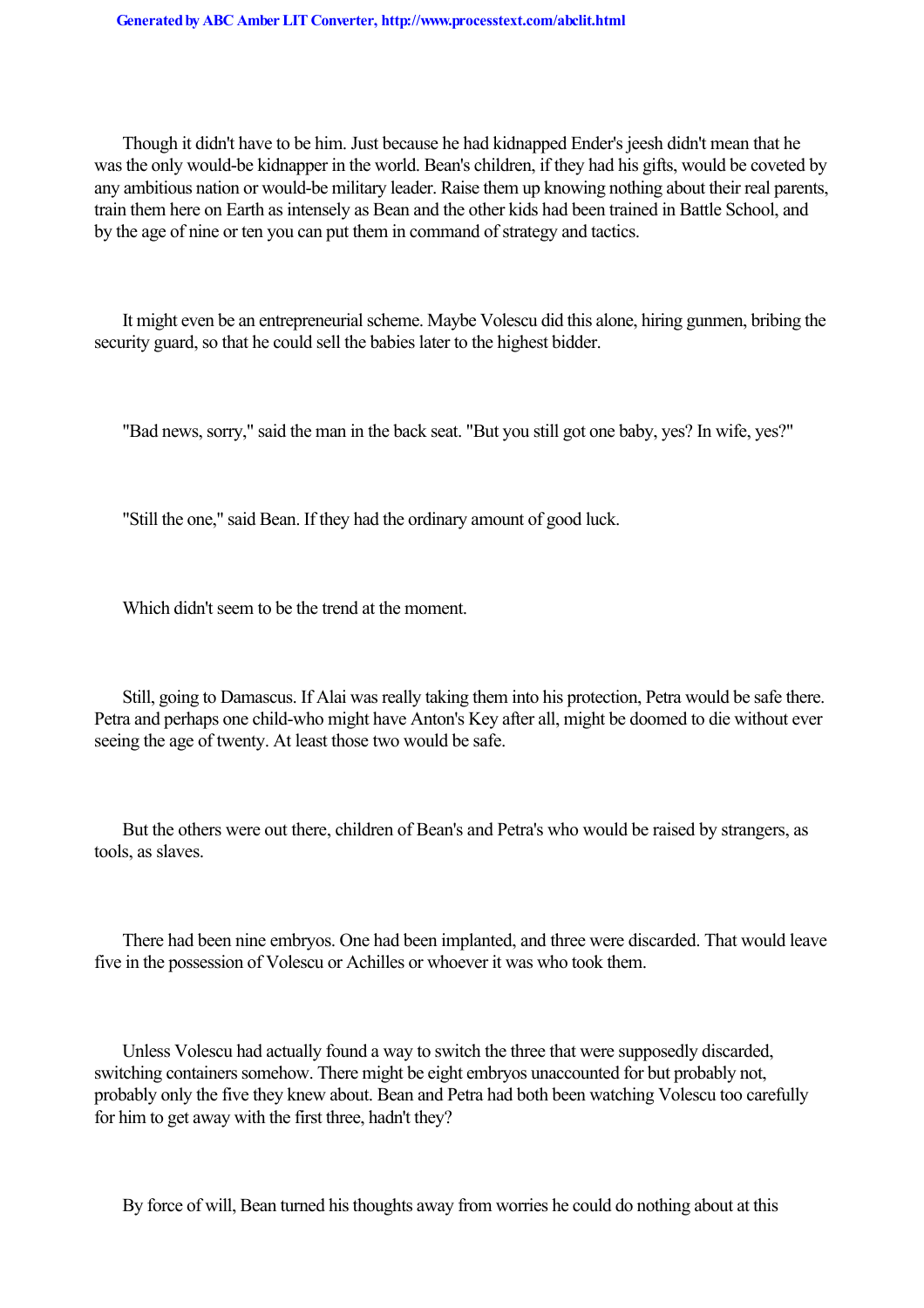moment, and took stock of his situation.

"Thank you," said Bean to the men in the car. "I was careless. Without you, I'd be dead."

"Not careless," said the man in the back. "Young man in love. Wife has baby in her Time of hope."

 Followed immediately, Bean realized, by a time of near despair He should never have agreed to father children, no matter how much Petra wanted to, no matter how much he loved Petra, no matter how much he too yearned for offspring, for a family. He should have stood firm, because then this would not have been possible. There would have been nothing for his enemies to steal from him. He and Petra would still have been in hiding, undetected, because they would never have had to go to a snake like Volescu.

 "Babies good," said the man in the back. "Make you scared, make you crazy. Somebody take away babies, somebody hurt babies, make you crazy. But good anyway. Babies good."

Yeah. Well. Maybe Bean would live long enough to know about that, and maybe he wouldn't.

Because now he knew his life's work, for whatever time he had left before he died of giantism.

 He had to get his babies back. Whether they should ever have existed or not, they existed now, each with its own separate genetic identity, each very much alive. Until they were taken, they had been nothing to him but cells in a solution-all that mattered was the one that would be implanted in Petra, the one that would grow and become part of their family. But now they all mattered. Now they were all alive to him, because someone else had them, meant to use them.

 He even regretted the ones that had been disposed of. Even if the test had been real, even if they had had Anton's Key, what right did he have to snuff out their genetic identity, just because he oh-so altruistically wanted to spare them the sorrow of a life as short as his?

Suddenly he realized what he was thinking. What it meant.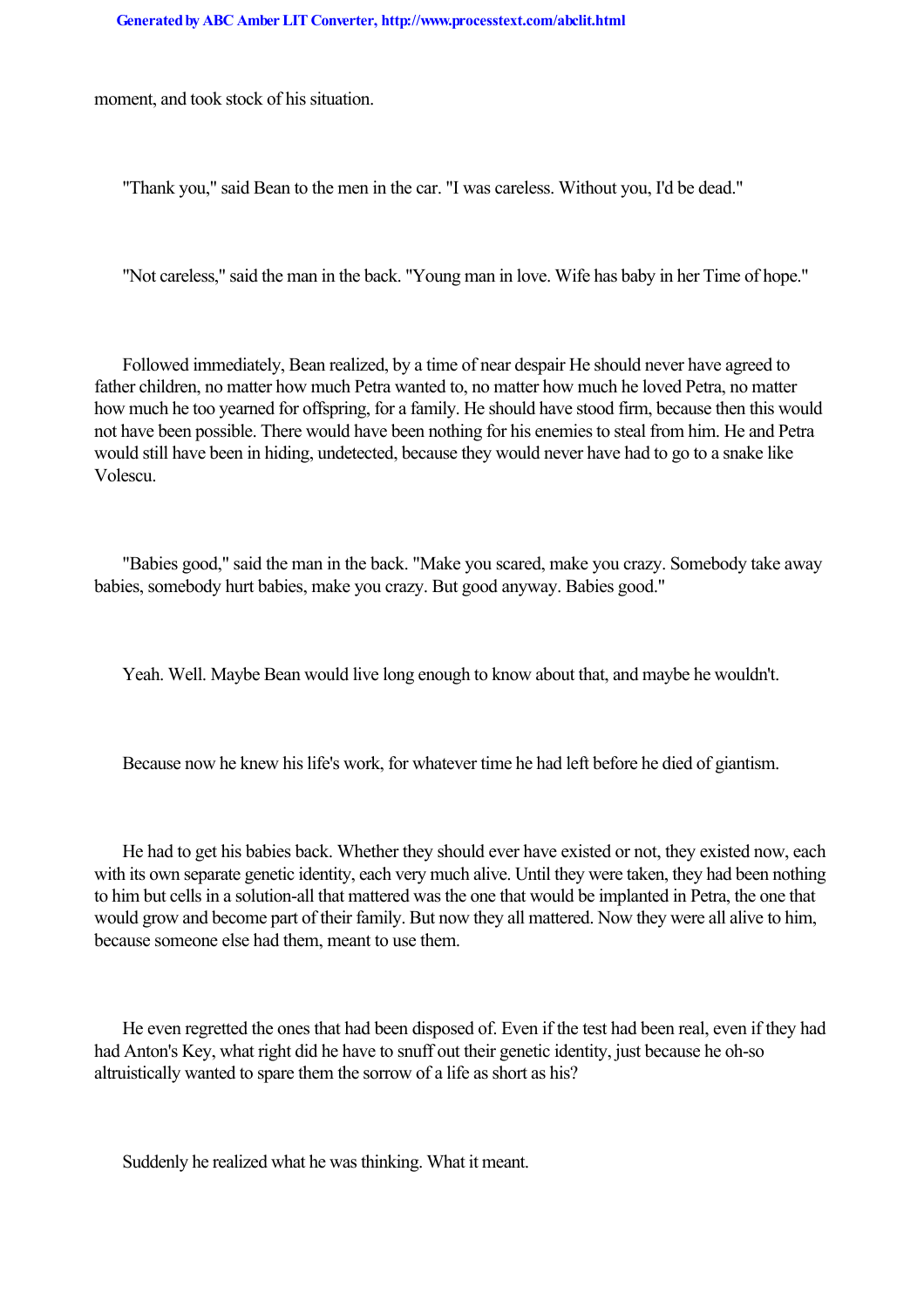Sister Carlotta, you always wanted me to turn Christian-and not just Christian, Catholic. Well, here I am, thinking that as soon as sperm and egg combine, they're a human life, and it's wrong to harm them.

Well. I'm not Catholic, and it wasn't wrong to want children to grow up to have a full life instead of this fifth-of-a-life that I'm headed for.

 But how was I different, flushing three of those embryos, from Volescu? He flushed twenty-two of them, I flushed three. He waited till they were nearly two years further along in development-gestation plus a year-but in the end, is it really all that different?

 Would Sister Carlotta condemn him for that? Had he committed a mortal sin? Was he only getting what he deserved now, losing five because he willingly threw away three?

 No, he could not imagine her saying that to him. Or even thinking it to herself. She would rejoice that he had decided to have a child at all. She would be glad if Petra really was pregnant.

 But she would also agree with him that the five that were now in someone else's hands, the five that might be implanted in someone else and turned into babies, he couldn't just let them go. He had to find them and save them and bring them home.

## CHAPTER TWELVE

# PUTTING OUT FIRES

From:Han Tzu

To: Snow Tiger

Re: stones

 I am pleased and honored to have the chance once again to offer my poor counsel to your bright magnificence. My previous advice to ignore the piles of stones in the road was obviously foolish, and you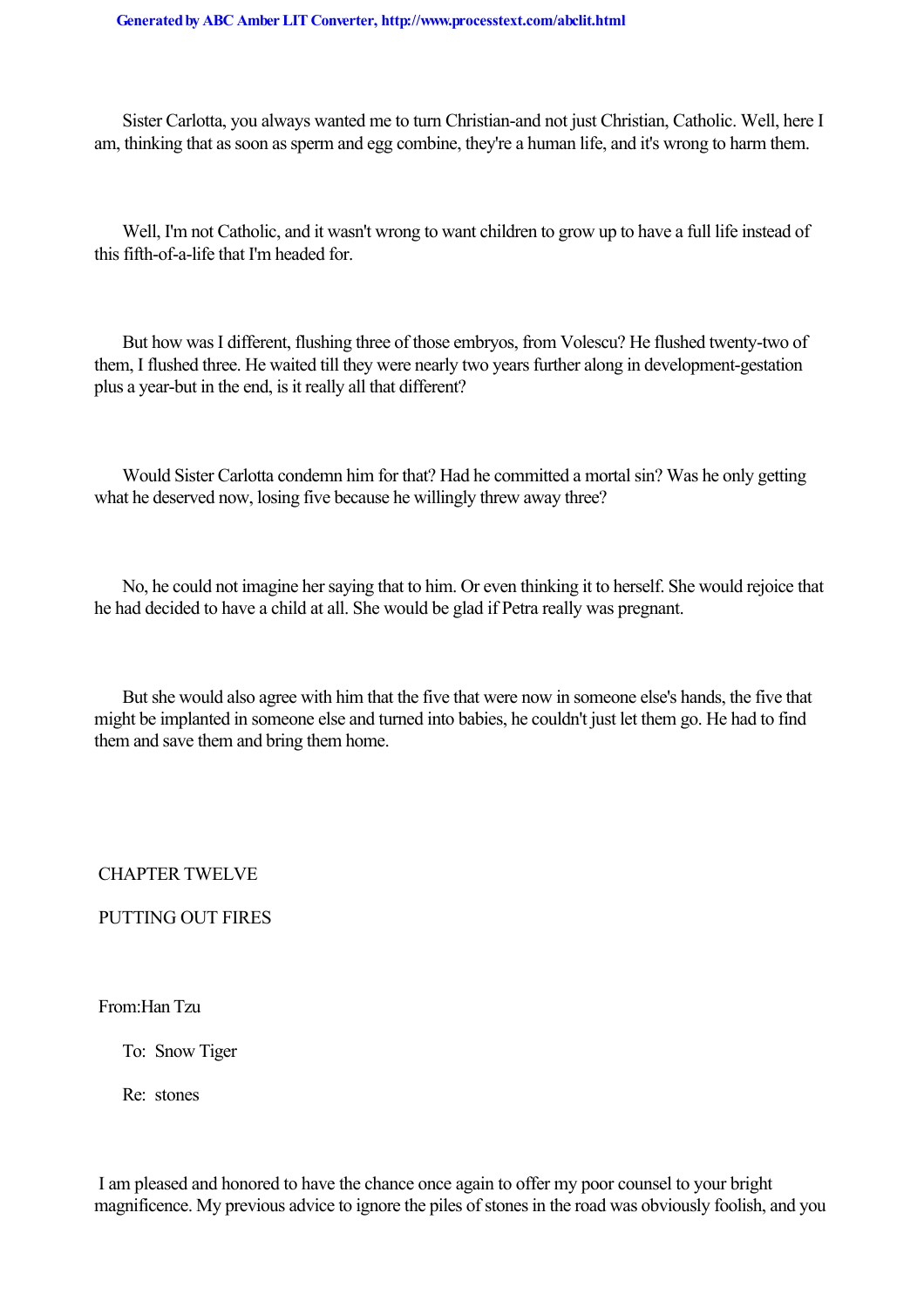saw that a much wiser course was to declare stone-carrying to be illegal.

Now I once again have the glorious privilege of giving bad advice to him who does not need counsel.

Here is the problem as I see it:

 1. Having declared a law against stone-carrying, you cannot back down and repeal the law without showing weakness.

 2. The law against stone-carrying puts you in the position of arresting and punishing women and small children, which is filmed and smuggled out of India to the great embarrassment of the Universal Peoples State.

 3. The coastline of India being so extensive and our navy so small, we cannot stop the smuggling of these vids.

 4. The stones block the roads, making transportation of troops and supplies unpredictable and dangerous, disrupting schedules.

 5. The stone piles are being called "The Great Wall of India" and other names which make them a symbol of revolutionary defiance of the Universal People's State.

 You tested me by suggesting that there were only two possibilities, which in your wisdom you knew would lead to disastrous consequences. Repealing the law or ceasing to enforce it would encourage further lawlessness. Stricter enforcement will only make martyrs, inflame the opposition, shame us among the ignorant barbarian nations, and encourage further lawlessness.

 Through unbelievable luck, I have not failed your clever test. I have found the third alternative that you already saw:

I see now that your plan is to fill trucks with fine gravel and huge stones. Your soldiers will go to villages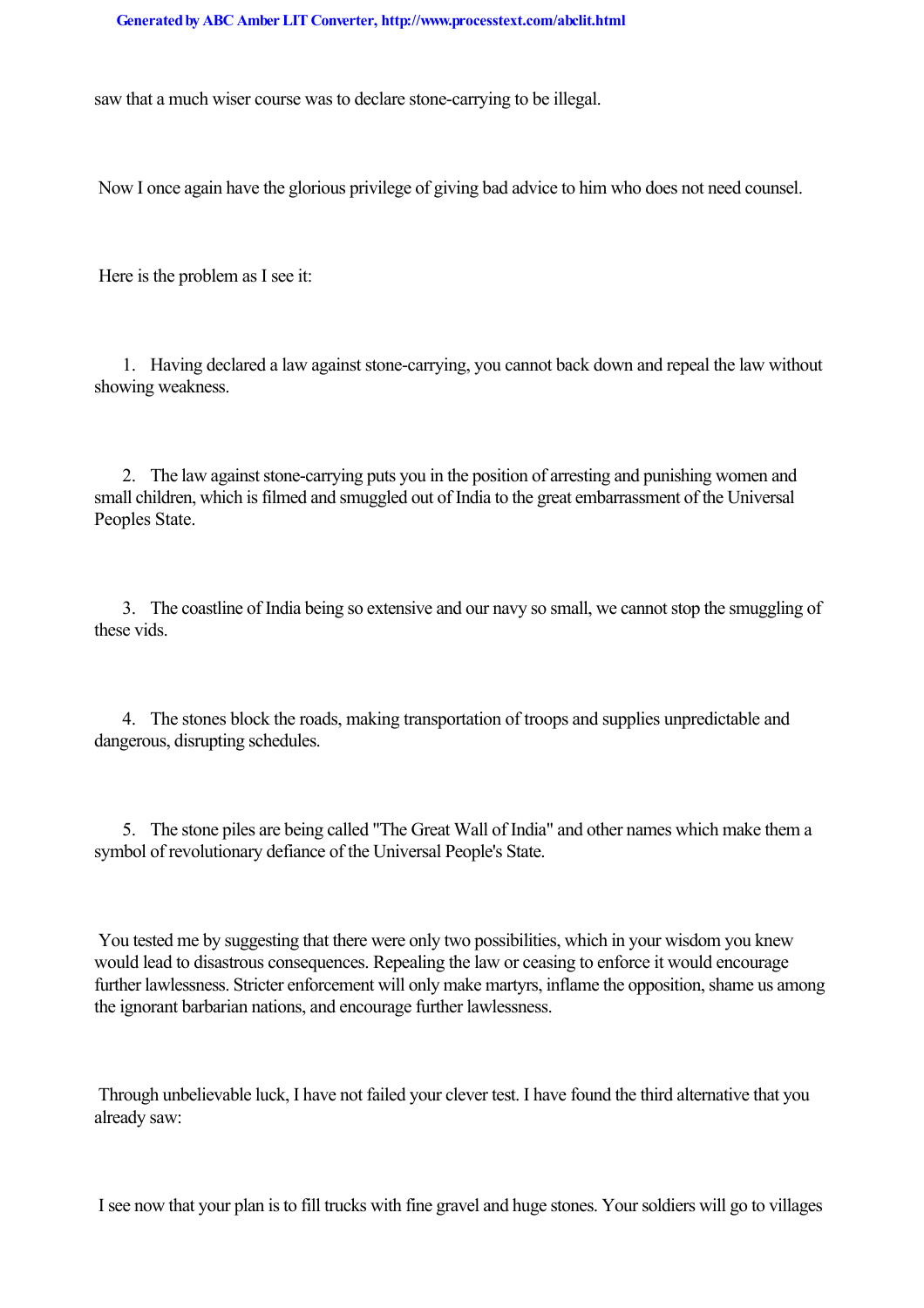which have built these new, higher barricades. They will back the trucks up to the barricades and dump the gravel and the boulders in front of their pile, but not on top of it.

 1 . The rebellious, ungrateful Indian people will reflect upon the difference in size between the Great Wall of India and the Gravel and Boulders of China.

 2. Because you will have blocked all roads into and out of each village, they will not get any trucks or buses into or out of their village until they have moved not only the Great Wall of India but also the Gravel and Boulders of China.

 3. They will find that the gravel is too small and the boulders are too large to be moved easily. The great exertion that they must use to clear the roads will be a sufficient teacher without any further punishment of any person.

 4. Any vids smuggled out of India will show that we have only done to their roads what they voluntarily did themselves, only more. And the only punishment foreigners will see is Indians picking up rocks and moving them, which is the very thing they chose to do themselves in the first place.

 5. Because there are not enough trucks in India to pile gravel and boulders in more than a small fraction of the villages which have built a Great Wall of India, the villages which receive this treatment should be chosen with care to make sure that the maximum number of roads are blocked, disrupting trade and food supplies throughout India.

 6. You will also make sure sufficient roads are kept open for our supplies, but checkpoints will be set up far from villages and in places that cannot be filmed from a distance. No civilian trucks will be allowed to pass.

 7. Certain villages that are starving will be supplied with small amounts of food airlifted by the Chinese military, who will come as saviors bringing food to those who innocently suffer because of the actions of the rebellious and disobedient blockers of roads. We will provide film of these humanitarian operations by our military to all foreign news media.

 I applaud your wisdom in thinking of this plan, and thank you for allowing one so foolish as myself to have this chance to examine your way of thinking and see how you will turn embarrassment to a great lesson for the ungrateful Indian people. Unless, like last time, you have a plan that is even more subtle and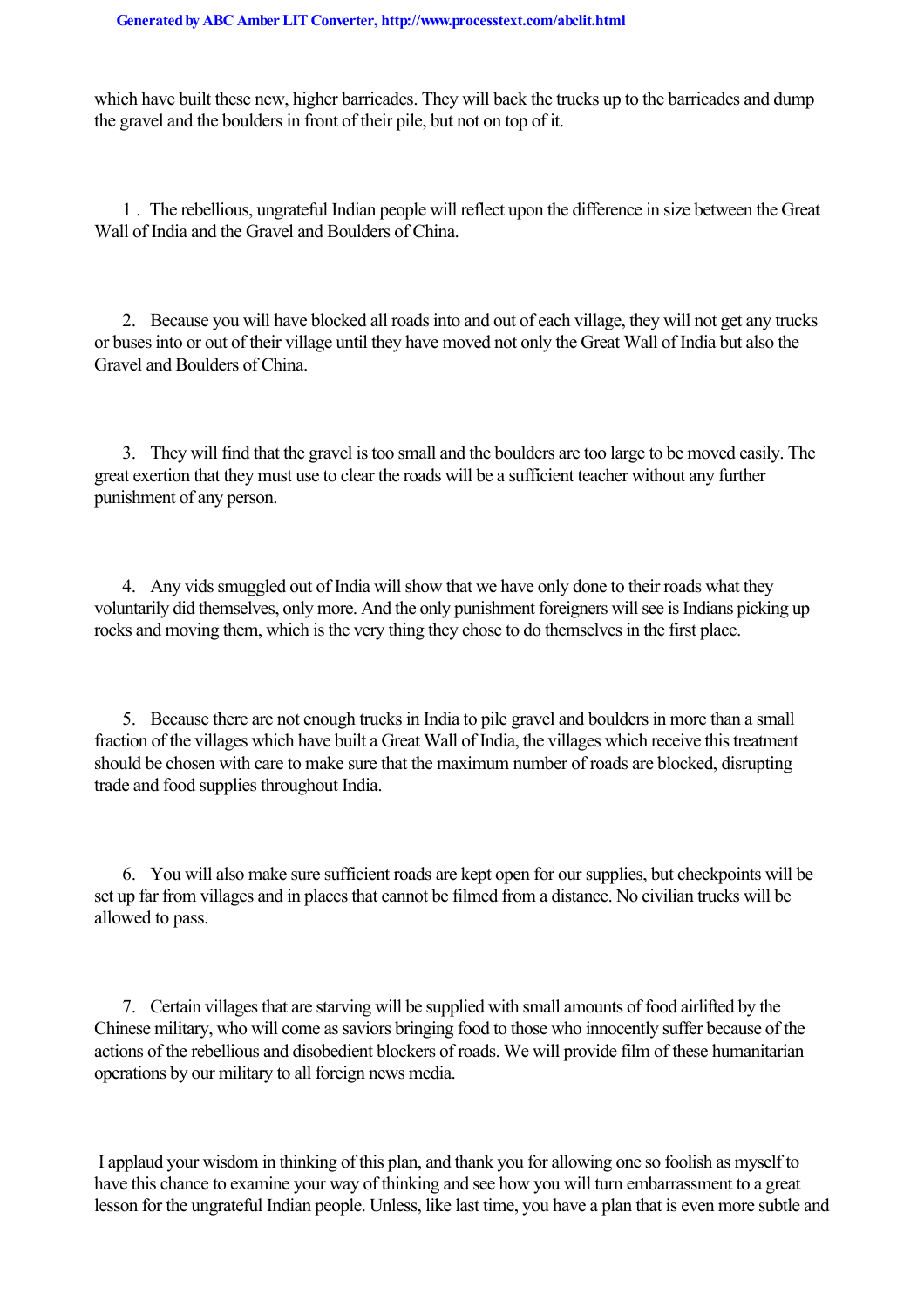wise, which I have been unable to anticipate.

From this child who prostrates himself at your feet to learn wisdom,

Han Tzu

Peter did not want to get out of bed. This had never happened to him before in his life.

 No, not strictly true. He had often wanted not to get out of bed, but he had always gone ahead and gotten out of bed anyway. What was different today was that he was still in bed at nine-thirty in the morning, even though he had a press conference scheduled for less than half an hour from now in a conference room in the 0. Henry Hotel in his home town of Greensboro, North Carolina.

 He could not plead jet lag. There was only an hour's time difference between Ribeirao Preto and Greensboro. It would be a great embarrassment if he did not get up. So he would get up. Very soon now.

 Not that it would make any difference. He might, for the moment, still have the title of Hegemon, but there were people in many countries with tides like "king" and "duke" and "marquis," who nevertheless cooked or took pictures or fixed automobiles for a living. Perhaps he could go back to college under another name and train himself for a career like his father's, a quiet one working for a company somewhere.

 Or he could go into the bathroom and fill the tub with water and lie down in it and breathe the water in. A few moments of panic and flailing around, and then the whole problem would go away. In fact, if he hit himself very hard in various places on his body, it might look as though he struggled with an assailant and was murdered. He might even be considered a martyr At least people might think that he was important enough to have an enemy who thought he was worth killing.

Any minute now, thought Peter, I will get up and shower so I don't look so bedraggled to the media.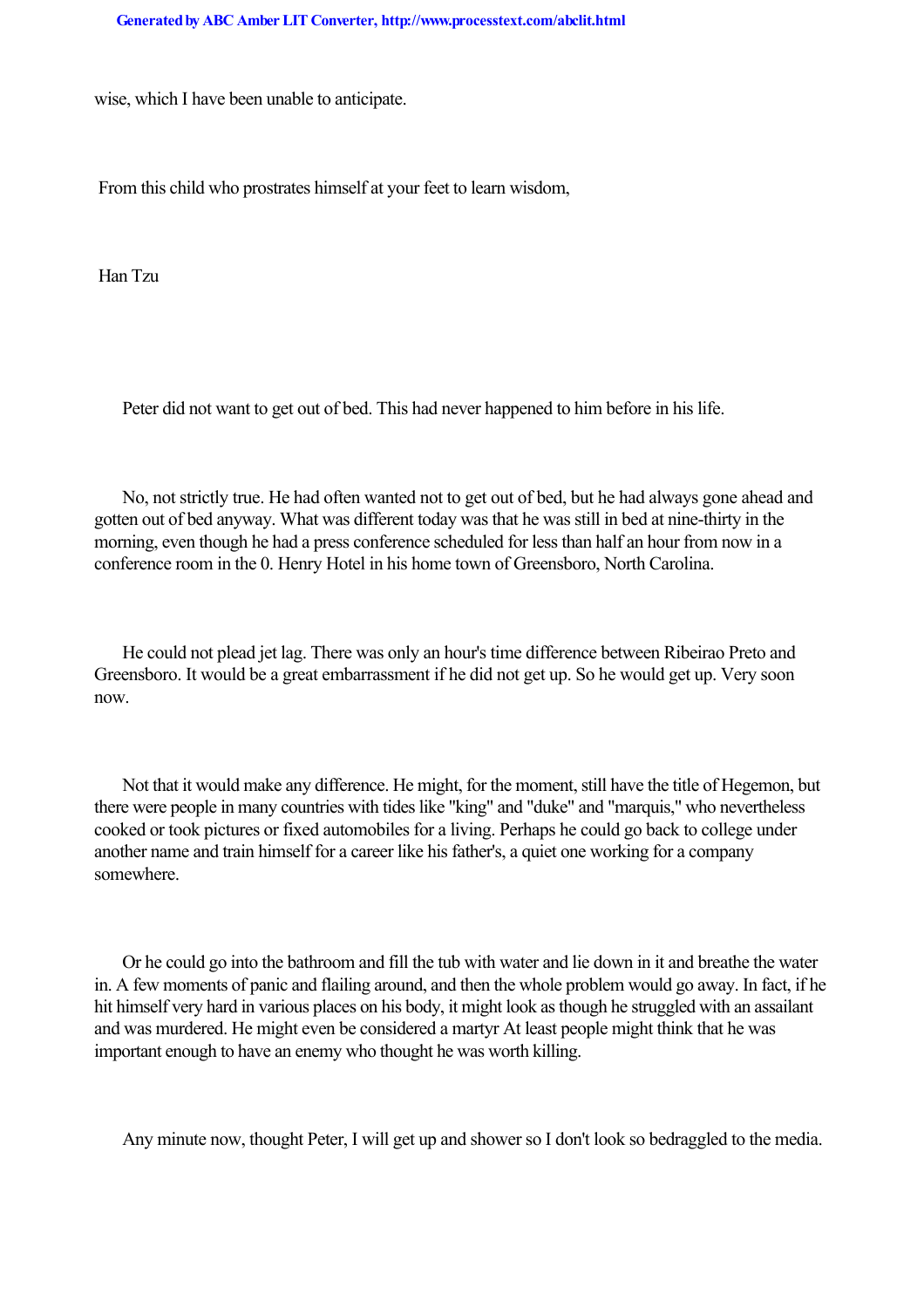I ought to prepare a statement, he thought. Something to the effect of, "Why I am not as pathetic and stupid as my recent actions prove me to be." Or perhaps the direct approach: "Why I am even more pathetic and stupid than my recent actions might indicate."

 Given his recent track record, he would probably be saved from the bathtub, given CPR, and then someone would notice the bruises on his body and the lack of an assailant and the story would get out about his pathetic effort to make his suicide attempt look like a brutal murder, thus making his life even more worthless than it already was.

 Another knock on the door Couldn't the maid read the do-not-disturb sign? It was written in four languages. Could she possibly be illiterate in all four of them? No doubt she was also illiterate in a fifth.

 Twenty-five minutes until the press conference. Did I doze off? That would be nice. Just... doze... off. Sorry, I overslept. I've been so very busy. It's exhausting work to turn over-to a megalomaniac killer-everything I built up through my entire life.

 Knock knock knock. It's a good thing I didn't kill myself all this knocking would have ruined my concentration and entirely spoiled my death scene. I should die like Seneca, with fine last speeches. Or Socrates, though that would be harder, since I don't have hemlock but I do have a bathtub. No razor blades, though. I don't grow enough of a beard to need any. Just another sign that I'm only a stupid kid who should never have been permitted to take a role in the grownup world.

The door to his room opened and jammed against the locking bar.

How outrageous! Who dare to use a passkey on his room?

 And not just a passkey! Someone had the tool that opened the locking bar and now his door was wide open.

 Assassins! Well, let them kill me here in the bed, facing them, not cowering in a corner begging them not to shoot.

"Poor baby," said Mother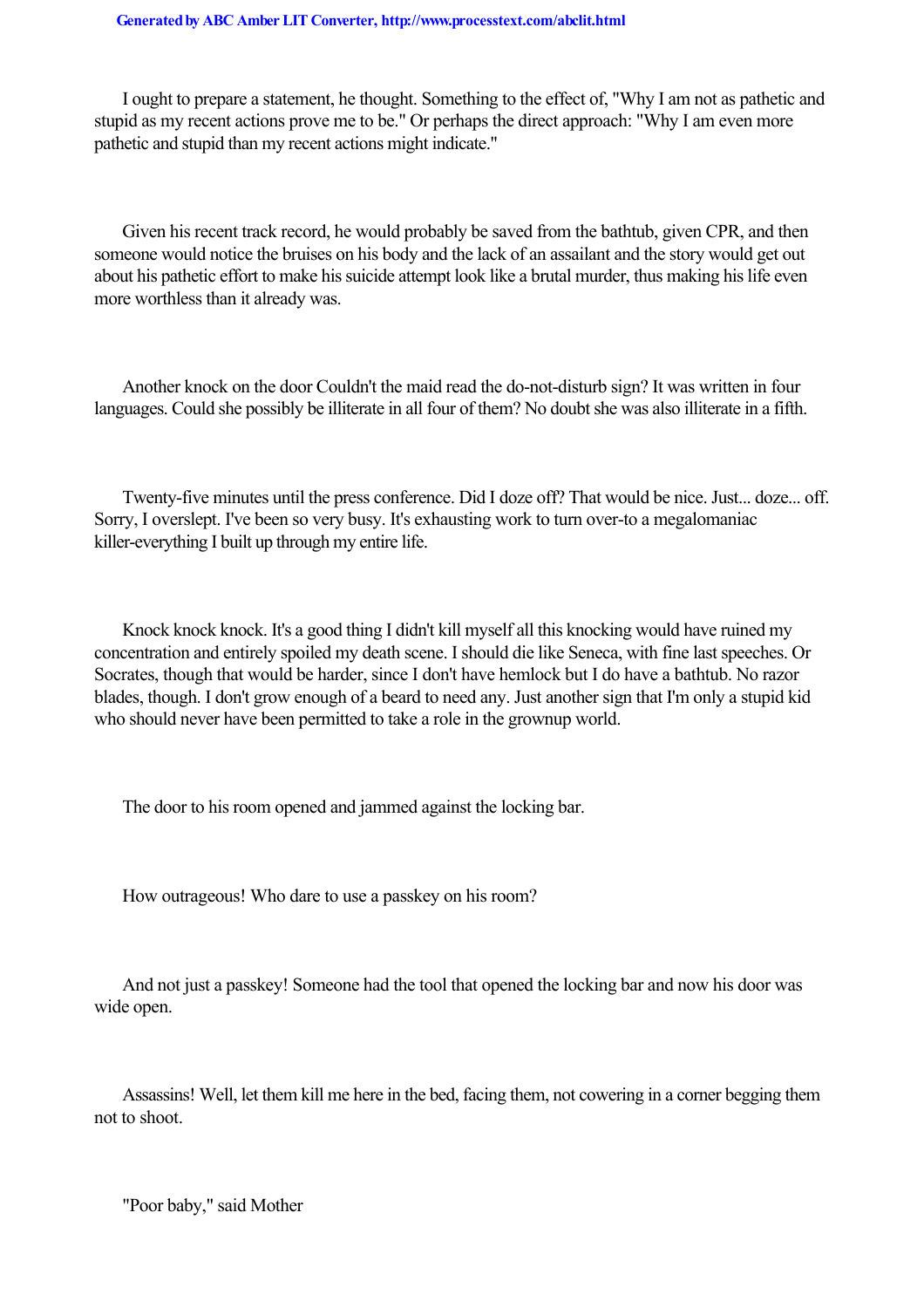"He's depressed," said Father "Don't make fun of him."

 "I can't help but think of what Ender went through, fighting the Formics almost every day for weeks, completely exhausted, and yet he always got up and fought again."

 Peter wanted to scream at her How dare she compare what he had just gone through with Ender's legendary "suffering." Ender never lost a battle, did she think of that? And he had just lost the war! He was entitled to sleep

"Ready? One, two, three."

 Peter felt the whole mattress slide down the bed until he was awkwardly dumped onto the floor, banging his head against the frame of the bedsprings.

"Ow!" he cried.

Wouldn't that make a noble last word to be recorded by posterity?

 How did the great Peter Wiggin, Hegemon of Earth (and, of course, brother of Ender Wiggin, sainted savior), meet his end?

 He sustained a terrible head injury when his parents dragged him out of a hotel bed the morning after his ignominious escape from his own compound where not one person had threatened him in any way and he had no evidence of any impending threat against his person.

And what were his last words?

A one-word sentence, fit to be engraved on his monument. Ow.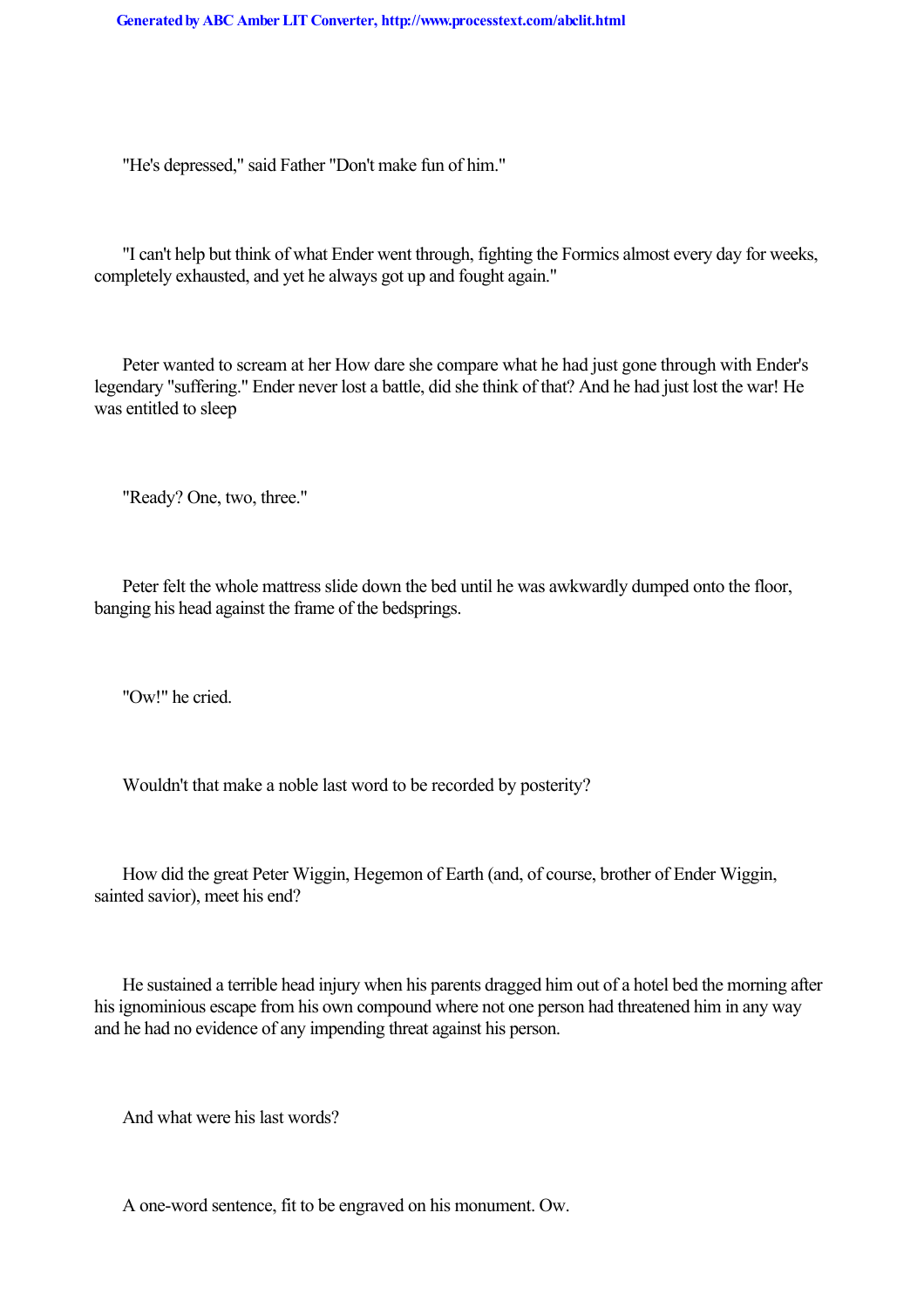"I don't think we can get him into the shower without actually touching his sacred person," said Mother

"I think you're right," said Father

 "And if we touch him," said Mother, "there's a real possibility that we will be struck dead on the spot."

 Other people had mothers who were compassionate, tender, comforting, understanding. His mother was a sarcastic hag who clearly hated him and always had.

"Ice bucket," said Father.

"No ice."

"But it holds water."

This was too stupid. The old throw-water-on-the-sleeping-teenager trick.

"Just go away, I'm getting up in a couple of minutes."

 "No," said Mother. "You're getting up now. Your father is filling the ice bucket. You can hear the water running."

 "OK, OK, leave the room so I can take my clothes off and get in the shower. Or is this just a subterfuge so you can see me naked again? You've never let me forget how you used to change my diapers, so apparently that was a very important stage in your life."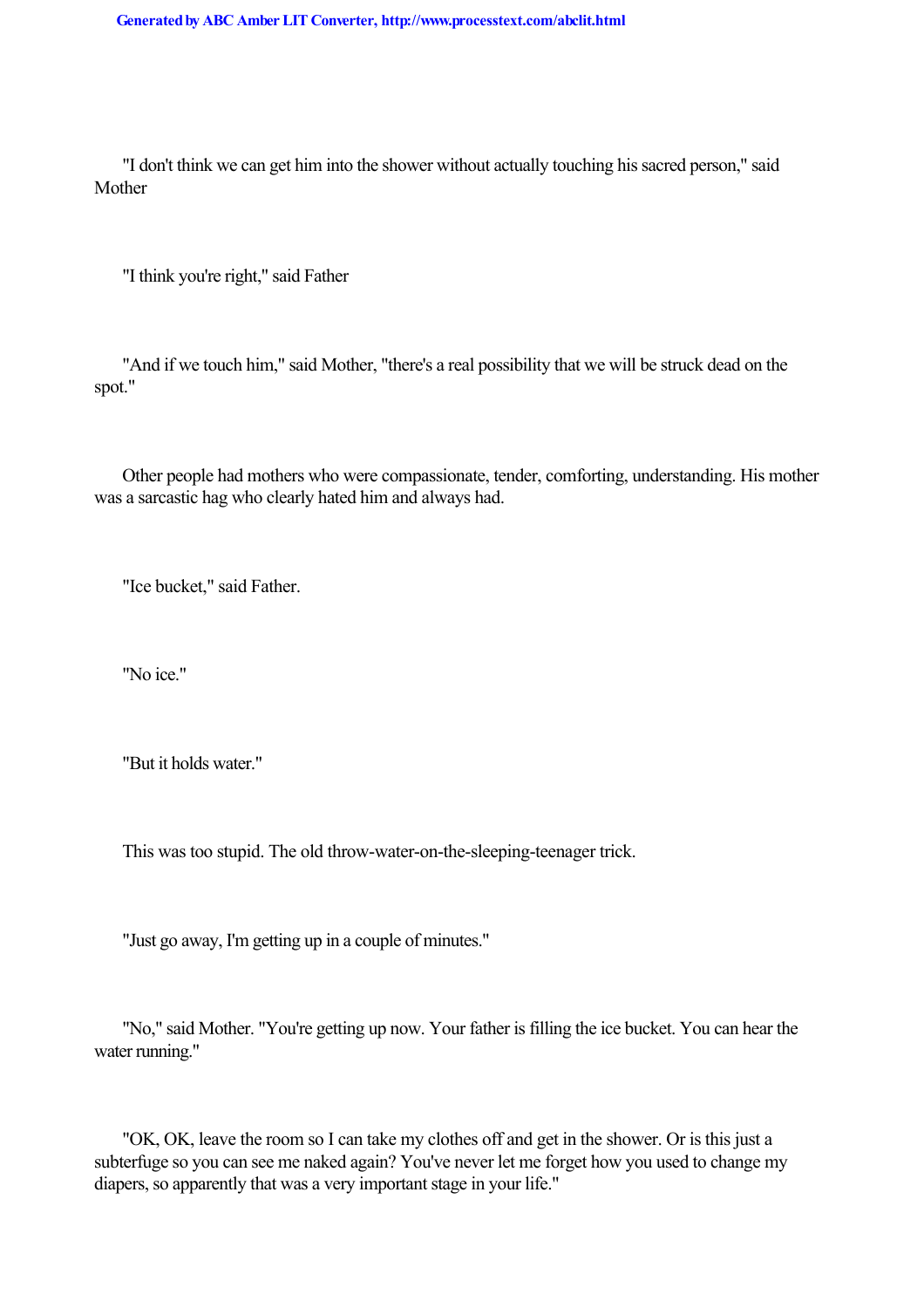He was answered by having water dashed in his face. Not a whole bucketful, but enough to soak his head and shoulders.

 "Sorry I didn't have time to fill it," said Father. "But when you started making crude sexual innuendos to my wife, I had to use whatever amount of water was at hand to shut you up before you said enough that I would have to beat your bratty little face in."

 Peter got up from the mattress on the floor and pulled off the shorts he slept in. "Is this what you came in to see?"

"Absolutely," said Father. "You were wrong, Theresa: he does have balls."

"Not enough of them, apparently."

Peter stalked between them and slammed the bathroom door behind him.

 Half an hour later, after keeping the press waiting only ten minutes past the appointed time, Peter walked alone onto the platform at one end of a packed conference room. All the reporters were holding up their little steadycams, the lenses peering out between the fingers of their clenched fists. It was the best turnout he had ever had at a press conference-though to be fair he had never actually held one in the United States. Maybe here they would all have been like this.

 "I'm as surprised as you are to find myself here today," said Peter with a smile. "But I must say I'm grateful to the source that provided me with information that allowed me to make my exit, along with my family, from a place that had once been a safe haven, but which had become the most dangerous place in the world to me.

 "I am also grateful to the government of the United States, which not only invited me to bring the office of Hegemon here, on a temporary basis, of course, but also provided me with a generous contingent of the Secret Service to secure the area. I don't believe they're necessary, at least not in such numbers, but then, until recently I didn't think I needed any protection inside the Hegemony compound in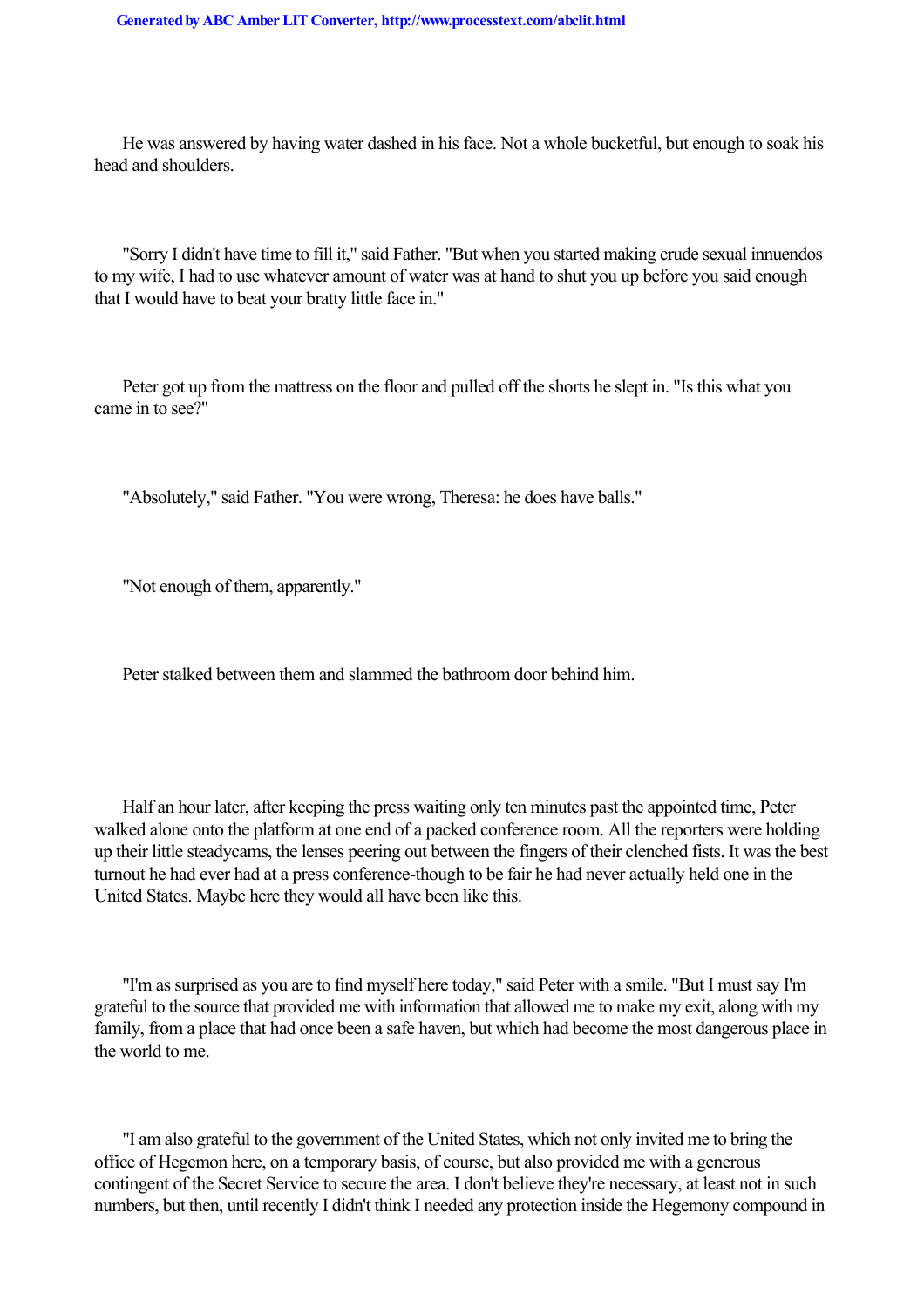Ribeirao Preto."

 His smile invited a laugh, and he got one. More of a release of tension than real amusement, but it would do. Father had stressed that-make them laugh now and then, so everybody feels relaxed. That will make them think you're relaxed and confident, too.

 "My information suggests that the many loyal employees of the Office of Hegemon are in no danger whatsoever, and when a new permanent headquarters is established, I invite all those who want to, to resume their jobs. The disloyal employees, of course, already have other employment."

 Another laugh-but a couple of audible groans, too. The press smelled blood, and it didn't help that Peter looked-and was-so very young. Humor, yes, but don't look like a wise-cracking kid. Especially don't look like a wise-cracking kid whose parents had to drag him out of bed this morning.

 "I will not give you any information that would compromise my recent benefactor. What I can tell you is this: My inconveniently sudden journey-this disruption in the Office of Hegemon-is entirely my fault."

There. That wasn't what a kid would say. That wasn't even what adult politicians usually said.

 "Against the advice of my military commander and others, I brought the notorious Achilles Flandres, at his own request and with his assurances of loyalty to me, into my compound. I was warned that he could not be trusted, and I believed those warnings.

 "However, I thought I was clever enough and careful enough to detect any betrayal on his part in plenty of time. That was a miscalculation on my part. Thanks to the help of others, it was not a fatal one.

 "The disinformation now coming from Achilles Flandres in the former Hegemony compound about my alleged embezzlement is, of course, false. I have always maintained the financial records of the Hegemony in public. The broad categories of income and disbursement have been published every year on the nets, and this morning I have opened up the entire set of financial records of the Hegemony, and my own personal records, on a secure site with the address 'Hegemon Financial Disclosure.' Except for a few secret items in the budget, which any military analyst can tell you is barely enough to account for the very few military actions of my office over the past few years, every dollar is accounted for And, yes, we do keep those records in dollars, since the Hegemony currency has fluctuated widely in value, but with a distinctly downward trend, in recent years."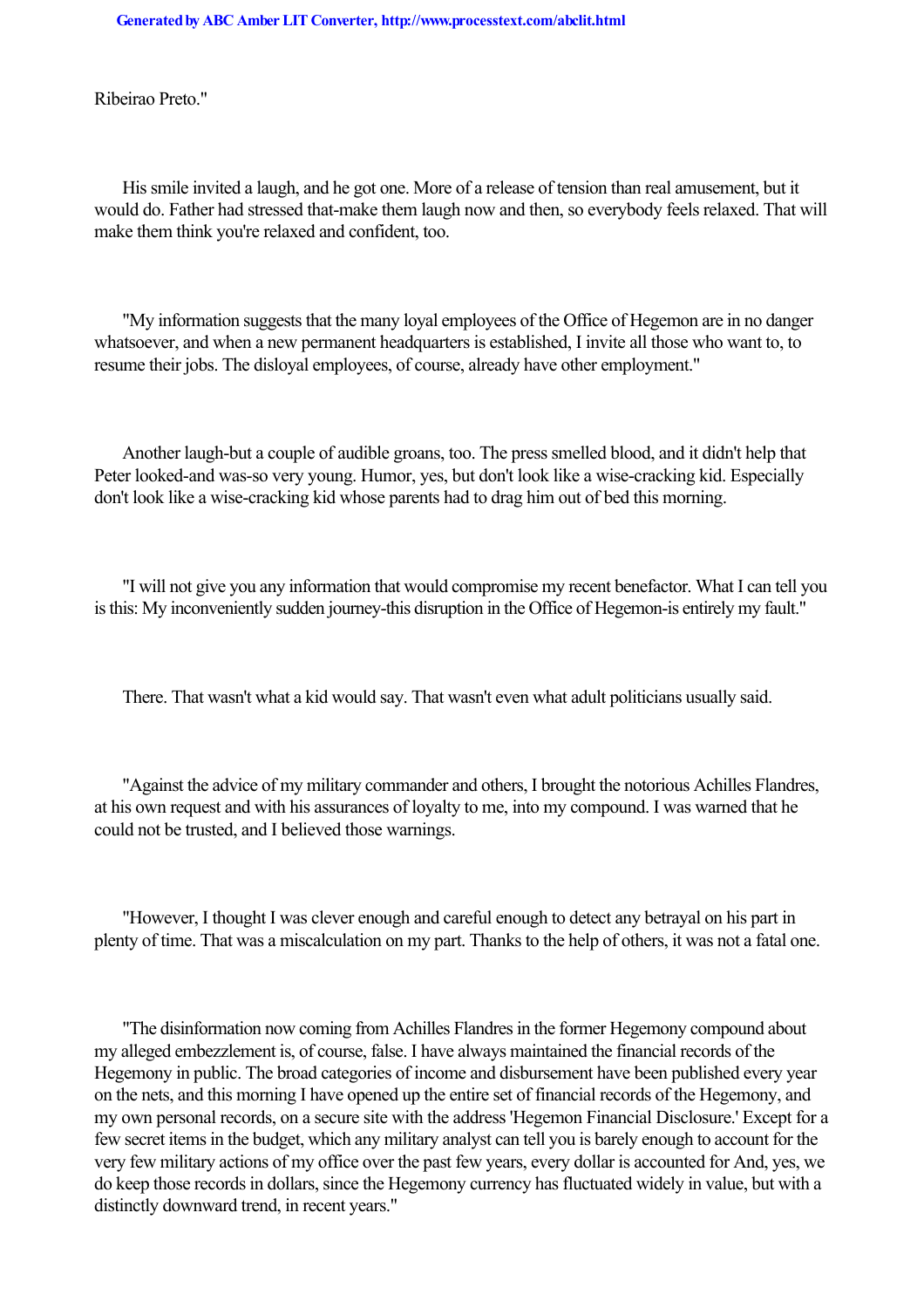Another laugh. But everyone was writing like crazy, too, and he could see that this policy of full disclosure was working.

 "Besides seeing that nothing has been embezzled from the Hegemony," Peter went on, "you will also see that the Hegemony has been working with extremely limited funds. It has been a challenge, with so little money, to marshal the nations of the world to oppose the imperialistic designs of the so-called 'Universal People's State' otherwise known as the Chinese Empire. We have been extremely grateful to those nations who have continued to support the Hegemony at one level or another In deference to some of them who prefer their contribution remain secret, we have withheld some twenty names. You are free to speculate about their identity but I will say neither yes or no, except to tell you candidly that China is not one of them."

The biggest laugh yet, and a couple of people even clapped their hands a few times.

 "I am outraged that the usurper Achilles Flandres has called into question the credentials of the Minister of Colonization. But if there were any doubts about Flandres's plans, the fact that this was his first act should tell you a great deal about the future he plans for us all. Achilles Flandres will not rest until every human being is under his complete control. Or, of course, dead."

Peter paused, looked down at the rostrum as if he had notes there, though of course he didn't.

 "One thing I do not regret, however, about bringing Achilles Handres to Ribeirao Preto, is that I have had a chance now to take his measure as a human being-though it is only by the broadest definition that I include him in that category. Achilles Flandres has achieved his power in the world, not by his own intelligence or courage, but by exploiting the intelligence and courage of others. He engineered the kidnapping of the children who helped my brother, Ender Wiggin, save humanity from the alien invaders. Why? Because he knew that he himself did not have any hope of ruling the world if any of them were working against him.

 "Achilles Flandres's power comes from the willingness of others to believe his lies. But his lies will no longer bring him new allies as they have in the past. He has hitched his little wagon to China and drives China like an ox. But I have heard him laughing at the poor fools in the Chinese government who believed him, mocking them for their petty ambitions, as he told me how unworthy they were to have him guiding their affairs.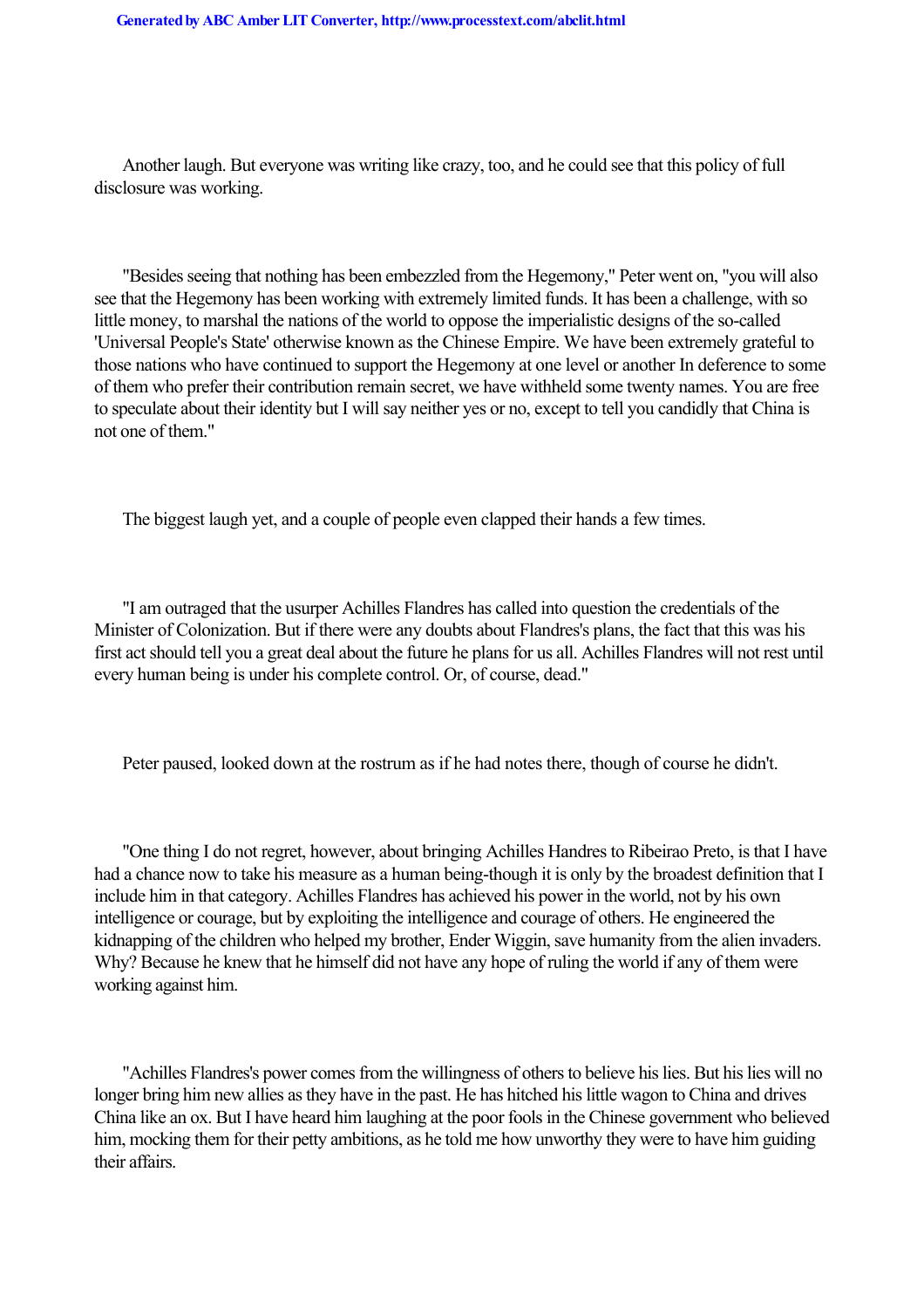"No doubt much of this was merely part of his attempt to convince me that he was no longer working with them. But his ridicule was by name and very specific. His contempt for them was genuine. I almost feel sorry for them-because if his power is ever solidified and he has no further use for them, then they will see what I saw.

 "Of course, he has scorn for me as well, and if he's laughing at me right now, I can only agree with him. I was snookered, ladies and gentlemen. In that, I join a distinguished company, some of whom fell from power in Russia after the kidnappings, some of whom are now suffering as political prisoners after China's conquest of India, and some of whom even now are arresting people in India for... carrying stones.

 "I only hope that I will turn out to be the last person so vain and foolish as to think that Achilles Flandres can be controlled or exploited to serve some higher purpose. Achilles Flandres serves only one purpose-his own pleasure. And what pleases him... would be to rule over every man, woman, and child in the human race.

 "I was not a fool when I committed the Hegemony to opposing the imperialistic acts of the Chinese government. Now, because of my own mistakes, the prestige of the Hegemony is temporarily diminished. But my opposition to the Chinese Empire's oppression of more than half the people of the world is not diminished. I am the implacable enemy of emperors."

That was as good a stopping point as any.

 Peter bowed his head briefly to acknowledge their polite applause. Some in the crowd applauded more than politely-but he was also aware of those who did not clap at all.

 The questions began then, but because he had accused himself from the start, he fielded them easily. Two questioners tried to get more information on the source who tipped him off and what it was he tipped Peter off about, but Peter only said, "If I say anything more on this subject, someone who has been kind to me will certainly die. I am surprised you would even ask." After the second time he said this-word for word-no one asked such a question again.

 As to those whose questions were merely veiled accusations, he agreed with all those who implied that he had been foolish. When he was asked if he had proven himself too foolish to hold the office of Hegemon, his first reply was a joke: "I was told when I took the job in the first place that accepting it proved I was too dimwitted to serve." Laughter, of course. And then he said, "But I have tried to use that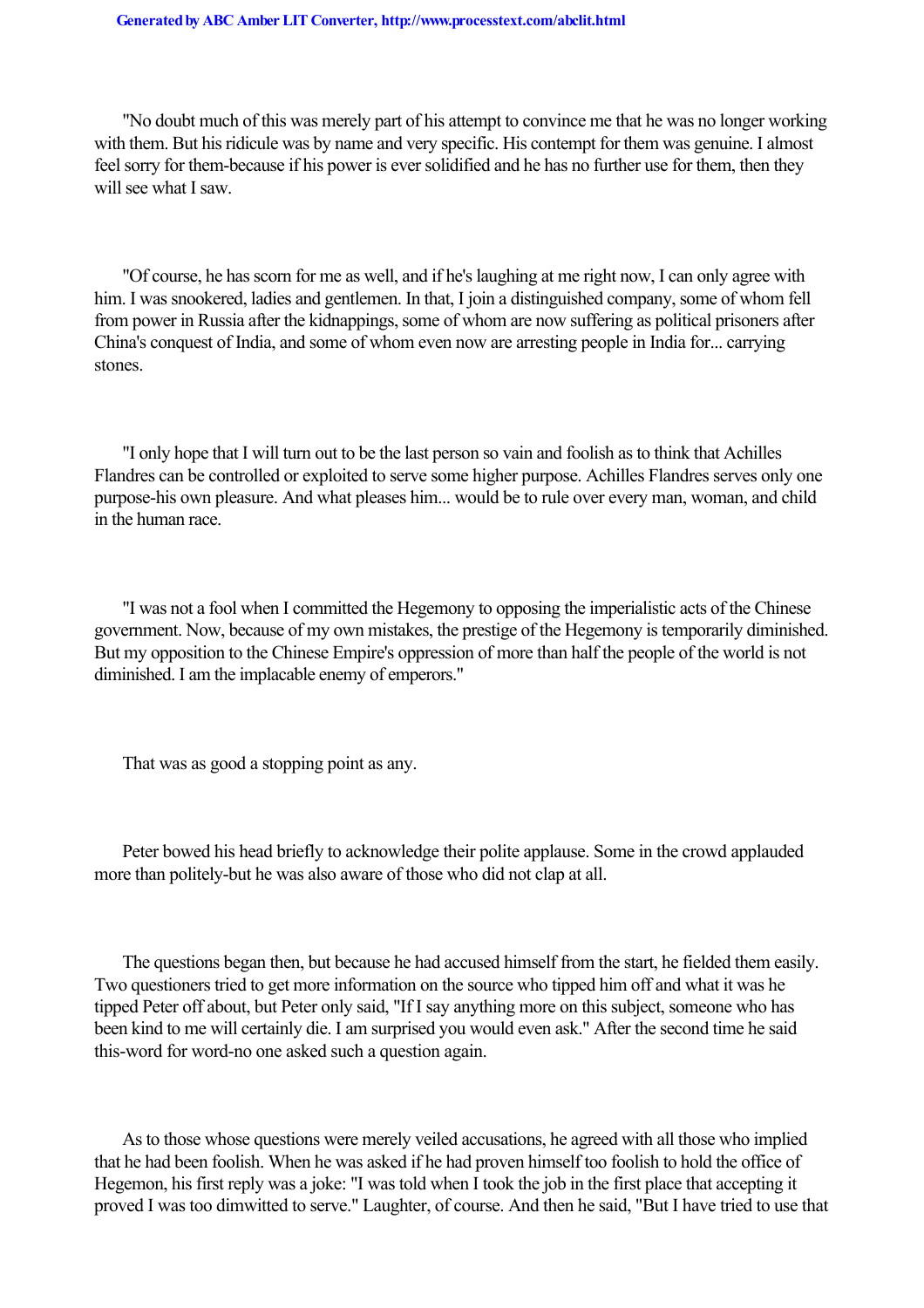office to serve the cause of peace and self-government for all of humanity, and I challenge anyone to show that I did anything other than advance that cause as much as was possible with the resources I had"

 Fifteen minutes later, he apologized for having no further time. "But please email me any further questions you might have, and my staff and I will try to get answers back to you in time for your deadlines. One final word before I go."

They fell silent, waiting.

 "The future happiness of the human race depends on good people who want to live at peace with their neighbors, and who are willing to protect their neighbors from those who don't want peace. I'm only one of those people. I'm probably not the best of them, and I hope to God I'm not the smartest. But I happen to be the one who was entrusted with the office of Hegemon. Until my term expires or I am lawfully replaced by the nations that have supported the Hegemony, I will continue to serve in that office."

 More applause-and this time he allowed himself to believe that there might be some real enthusiasm in it. He came back to his room exhausted.

 Mother and Father were there, waiting. They had refused to go downstairs with him. "If your mother and father are with you," Father had said, "then this better be the press conference where you resign. But if you intend to stay in office, then you go down there alone. Just you. No staff. No parents. No friends. No notes. Just you."

 Father had been right. Mother had been right, too. Ender, bless his little heart, was the example he had to follow. If you lose, you lose, but you don't give up.

"How did it go?" asked Mother

 "Well enough, I think," said Peter "I took questions for fifteen minutes, but they were starting to repeat themselves or get off on wild tangents so I told them to email me any further questions. Was it carried on the vid?"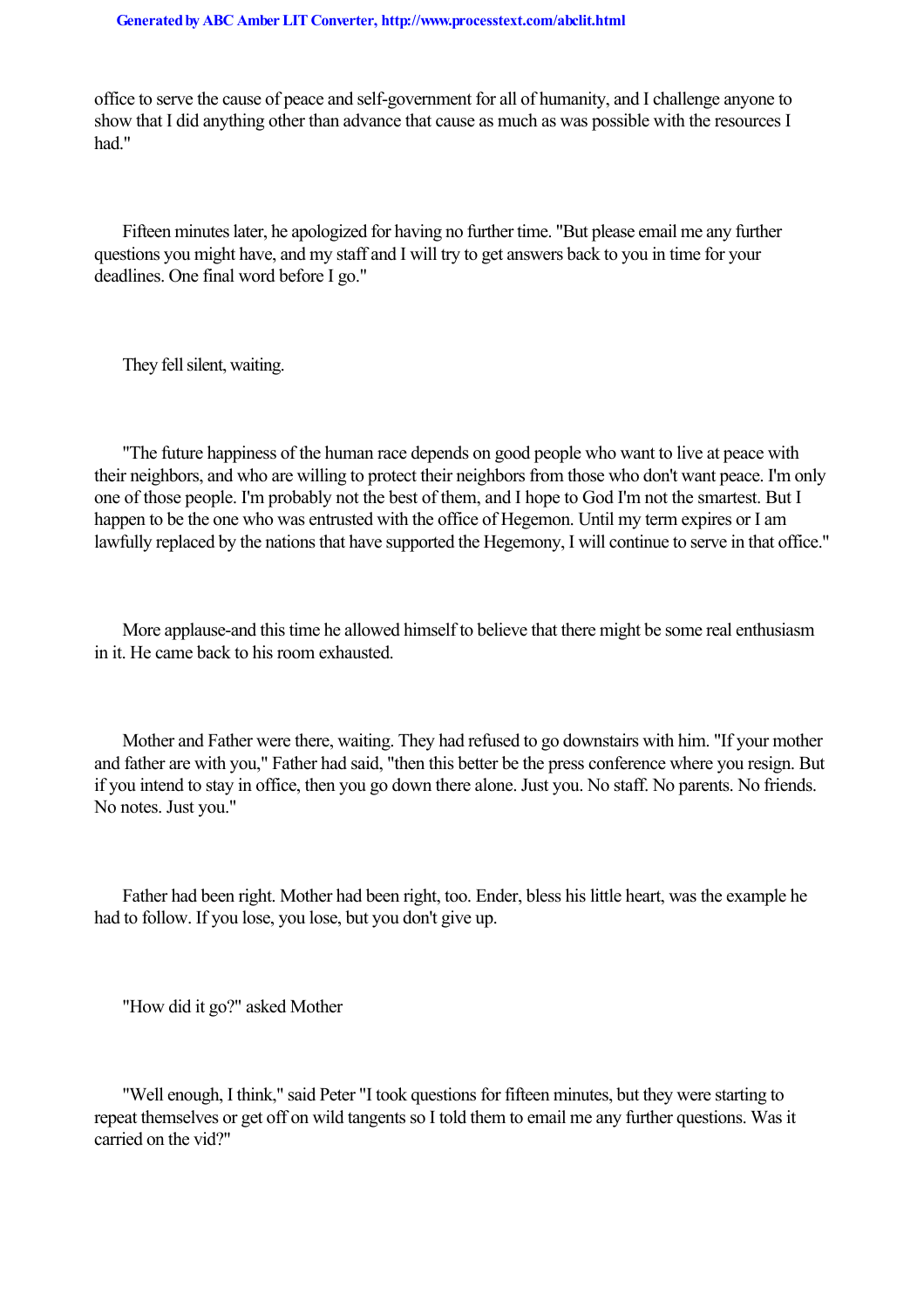"We polled thirty news stations," said Father, "and the top twenty or so newswebs, and most of them had it live."

"So you watched?" said Peter

 "No, we flipped through," said Mother "But what we saw looked and sounded good. You didn't bat an eye. I think you brought it off."

"We'll see."

 "Long term," said Father "You're going to have a bumpy couple of months. Especially because you can count on it that Achilles hasn't emptied his quiver yet."

"Bow and arrow analogies?" said Peter "You are so old."

They chuckled at his joke.

"Mom. Dad. Thanks."

 "All we did," said Father, "was what we knew that tomorrow you would have wished we had done today."

 Peter nodded. Then he sat down on the edge of the bed. "Man, I can't believe I was so dumb. I can't believe I didn't listen to Bean and Petra and Suri and-"

"And us," said Mother helpfully.

"And you and Graff" said Peter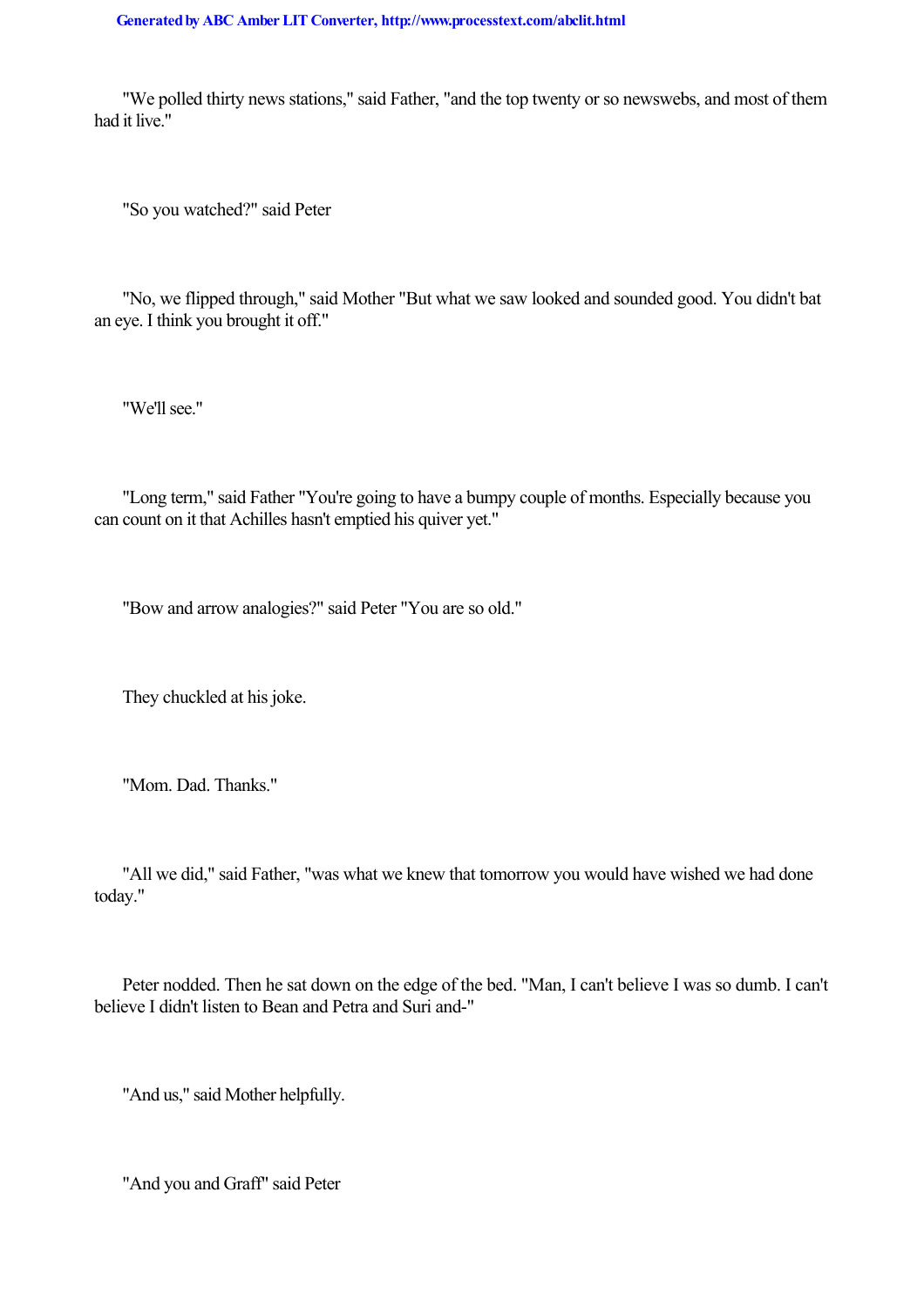"You trusted your own judgment," said Father, "and that's exactly what you have to do. You were wrong this time, but you haven't been wrong often, and I doubt you'll ever be this wrong again."

 "For heaven's sake don't start taking a vote on your decisions," said Mother. "Or looking at opinion polls or trying to guess how your actions will play with the press."

"I won't," said Peter.

 "Because, you see, you're Locke," said Mother. "You already ended one war. After a few days or weeks, the press will start remembering that. And you're Demosthenes-you have quite a fervent following."

"Had," said Peter.

 "They saw what they expected from Demosthenes," said Mother. "You didn't weasel, you didn't make excuses, you took the blame you deserved and refused the accusations that were false. You put out your evidence-"

"That was good advice, Dad, thanks," said Peter

"And," said Mother, "you showed courage.

"By running away from Ribeirao Preto before anyone so much as glared at me?"

"By getting out of bed," she answered.

Peter shook his head. "Then my courage is nothing but borrowed courage.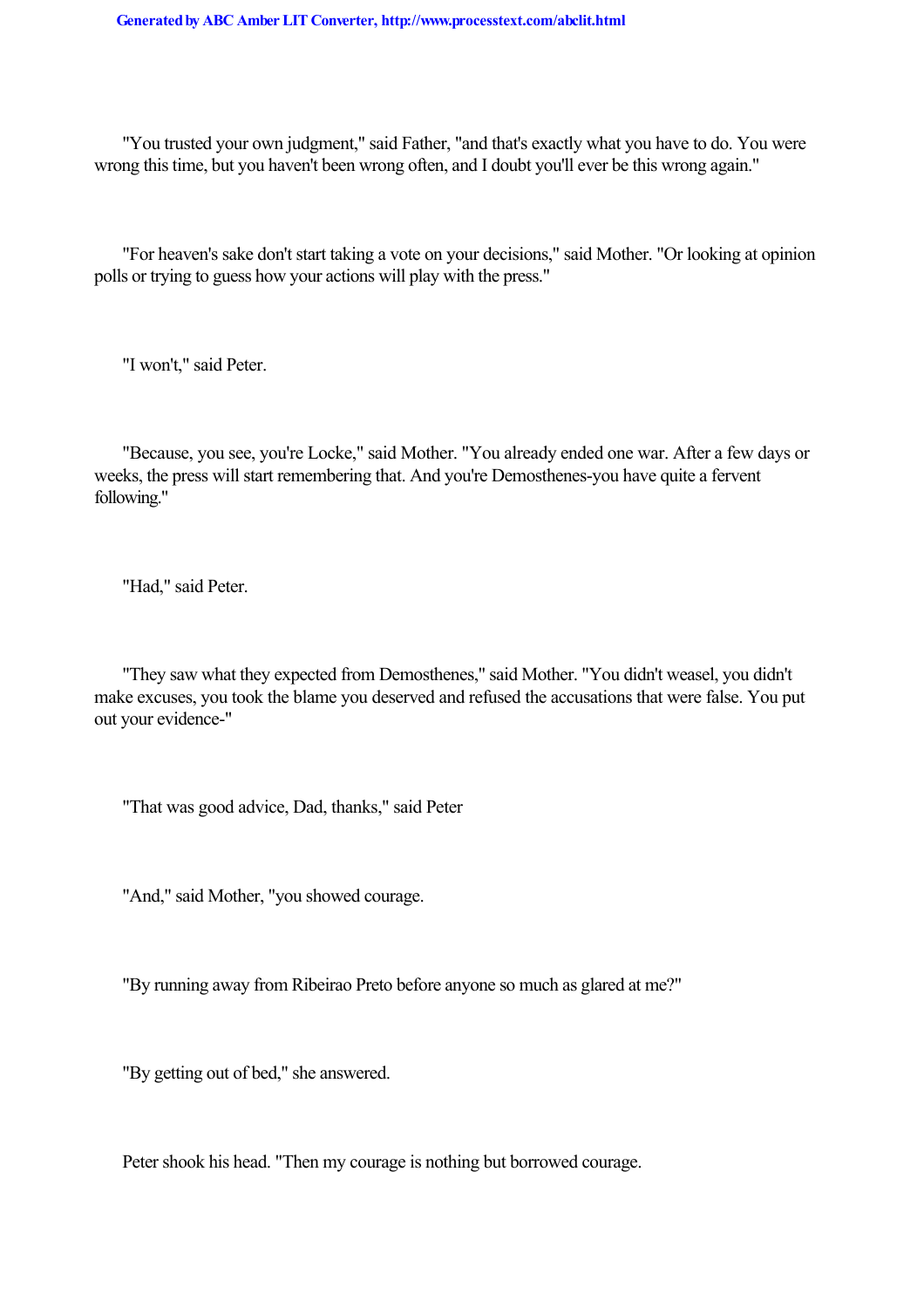"Not borrowed," said Mother "Stored up. In us. Like a bank. We've seen your courage and we saved some for you when you temporarily ran out and needed some of it back."

"Cash flow problem, that's all it was," said Father

 "How many times are you two going to have to save me from myself before this whole drama runs its course?" asked Peter.

"I think... six times," said Father

"No, eight," said Mother.

"You two think you're so cute," said Peter

"Mm-hm."

A knock at the door "Room service!" called a voice from outside.

Father was at the door in two quick strides. "Three tomato juices?" he asked.

"No, no, nothing like that. Lunch. Sandwiches. Bowl of ice cream."

 Even with that reassurance, Father stepped to the side of the door and pulled it open as far as the lock bar allowed. Nobody fired a weapon, and the guy with the food laughed. "Oh, everybody forgets to undo that thing, happens all the time."

 Father opened the door and stepped outside long enough to make sure nobody else was in the hall waiting to follow room service inside.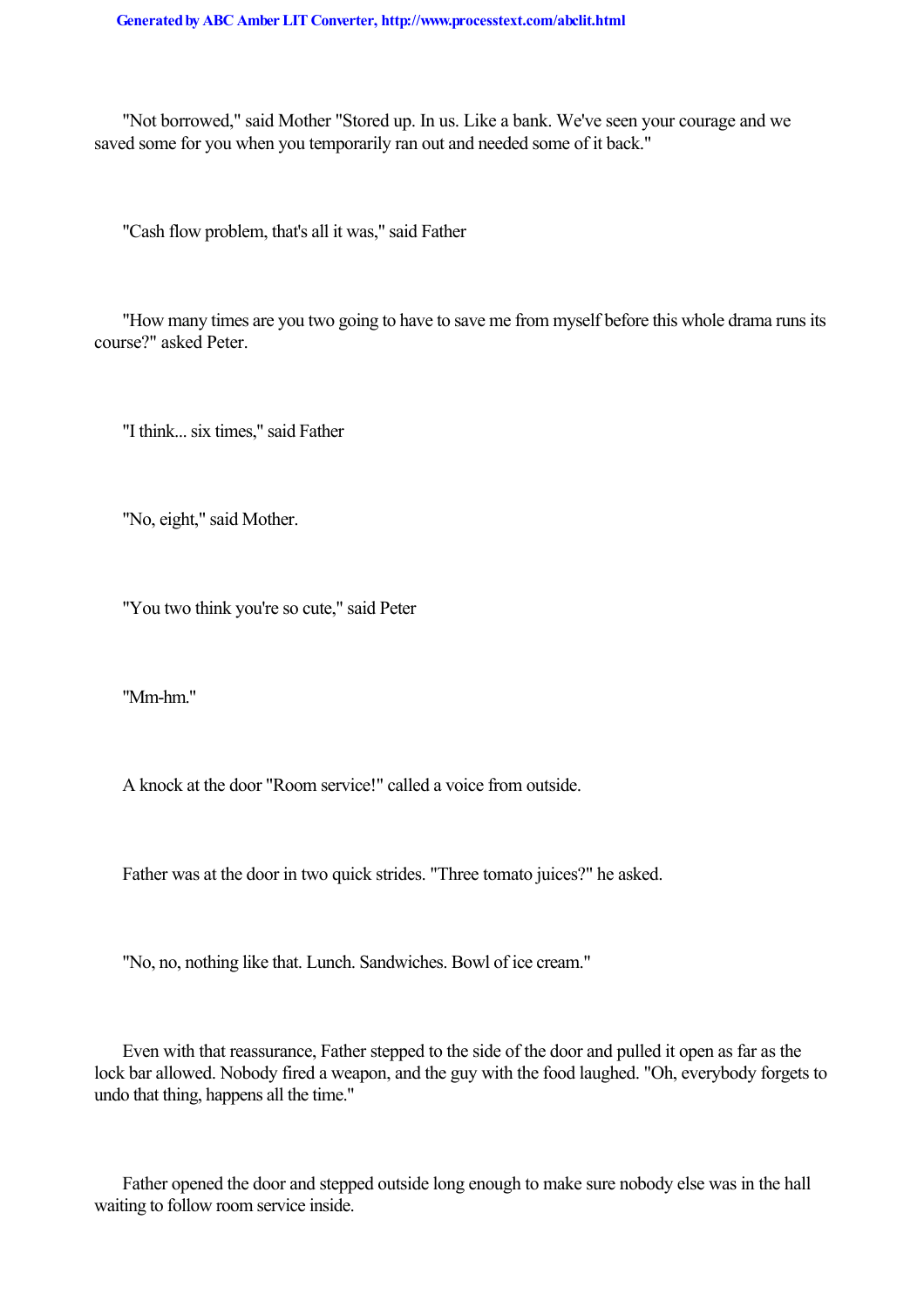When the waiter was coming through the door Peter turned around to get out of his way, just in time to see Mother slipping a pistol back into her purse.

"Since when did you start packing?" he asked her

"Since your chief of computer security turned out to be Achilles's good friend," she said.

"Ferreira?" asked Peter

 "He's been telling the press that he installed snoopware to find out who was embezzling funds, and was shocked to discover it was you.

"Oh," said Peter. "Of course they ran a press conference opposite mine."

 "But almost everybody carried yours live and his was just excerpted. And they all followed the Ferreira clip with a repeat of you announcing that you were posting the Hegemony financial records on the nets."

"Bet we crash the server

"No, all the news organizations cloned it first thing."

Father had finished signing off on the meal and the waiter was gone, the door relocked.

"Let's eat," said Father "If I recall, this place always has great lunches."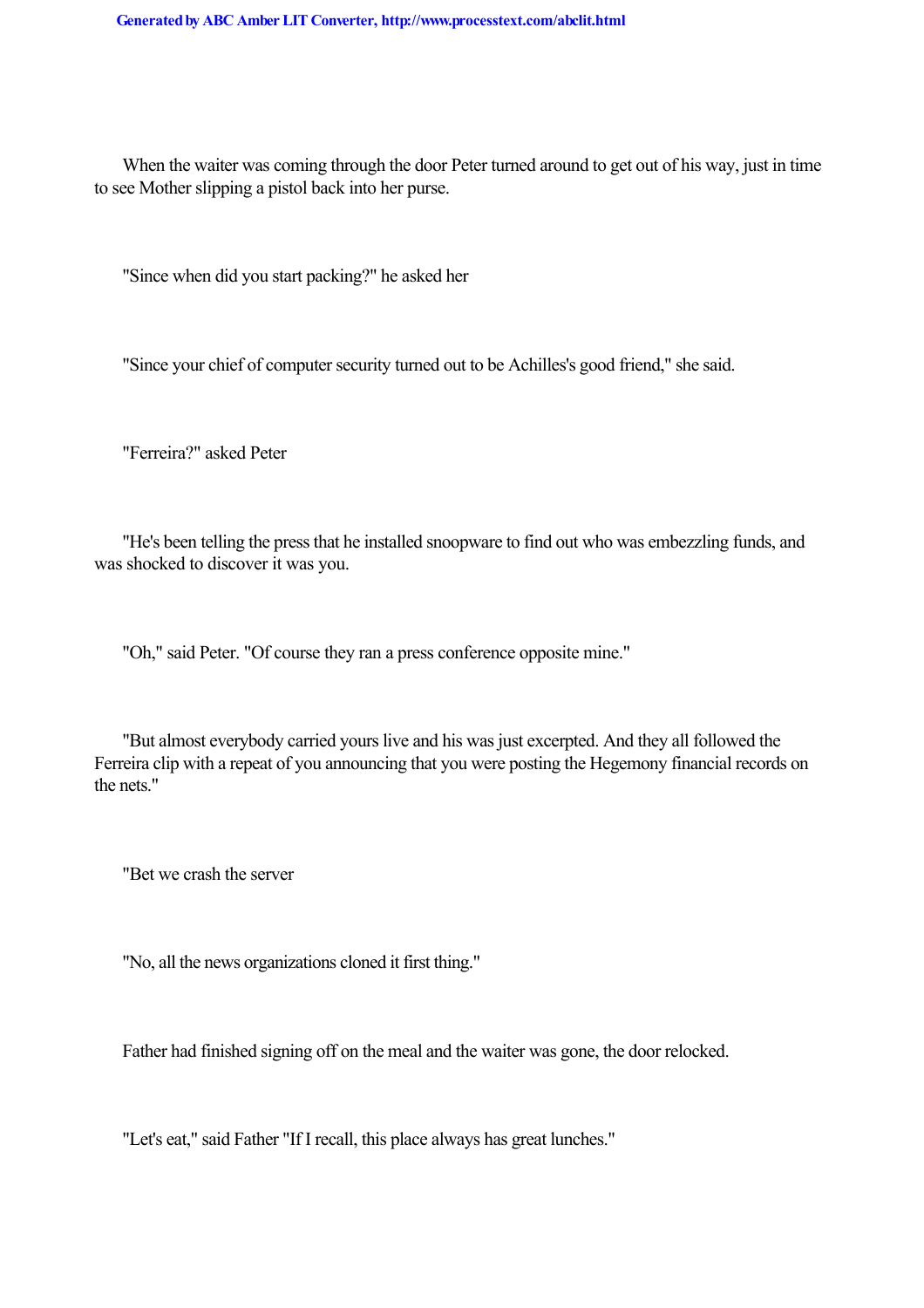"It's good to be home," said Mother "Well, not home, but in town, anyway.

Peter took a bite and it was good.

 They had ordered exactly the sandwich he would have ordered, that's how well they knew him. Their lives really were focused on their children. He couldn't have ordered their sandwiches. Three place settings on the little rolling cart the waiter had wheeled in. There should have been five. "I'm sorry," he said.

"For what?" asked Father, his mouth full.

"That I'm the only kid you've got on Earth."

 "Could be worse," said Father "Could have been none." And Mother reached over and patted his hand.

# CHAPTER THIRTEEN

**CALIPH** 

From:Graff%pilgrimage@colmin.gov

To: Locke%erasmus@polnet.gov

Re: The better part of valor

 I know you don't want to hear from me. But given that you are no longer in a secure situation, and our mutual foe is playing again on the world stage, I offer you and your parents sanctuary. I am not suggesting that you go into the colony program. Quite the contrary-I regard you as the only hope of rallying worldwide opposition to our foe. That is why your physical protection is of the utmost importance to us.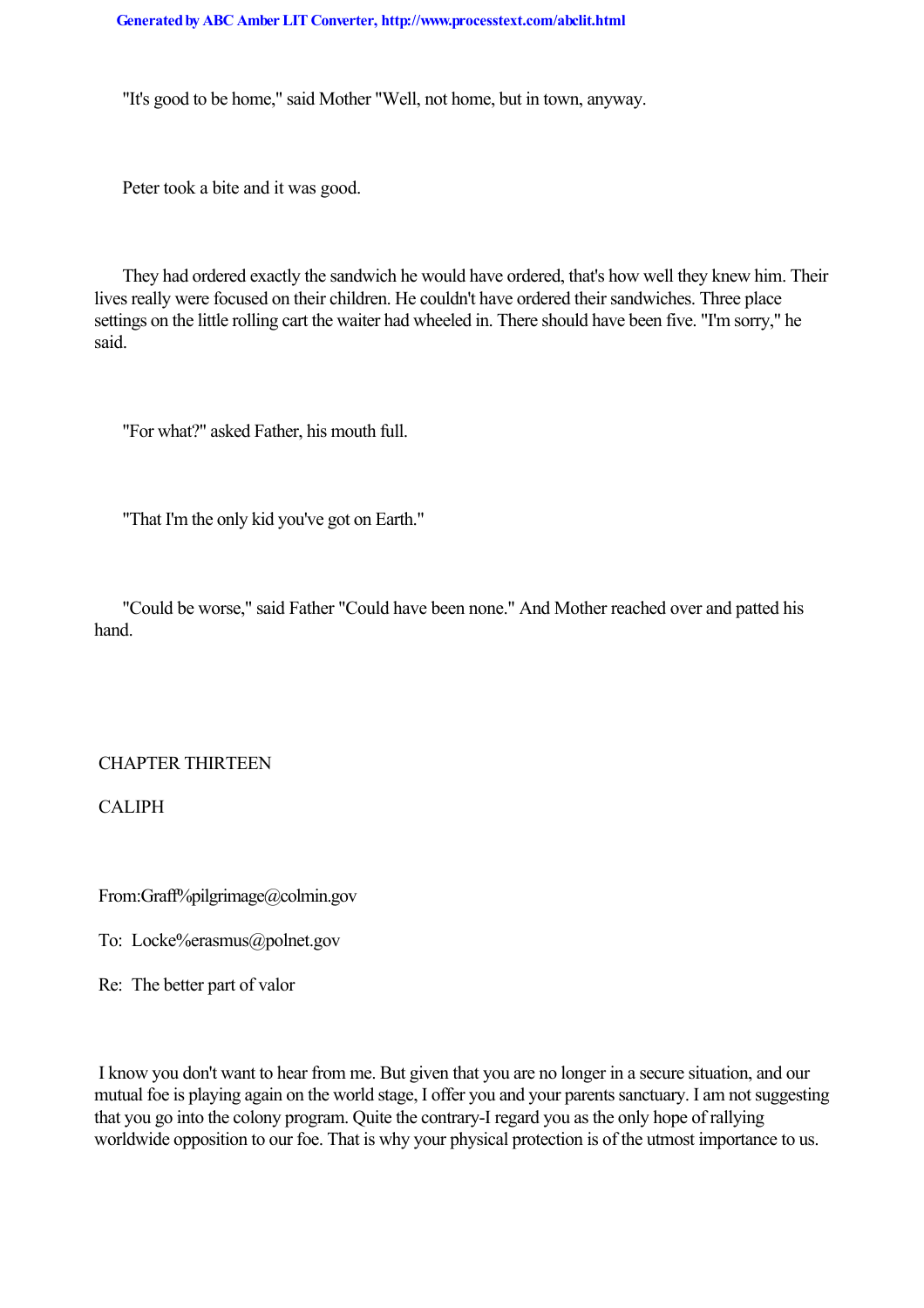For that reason, I have been authorized to invite you to a facility off planet for a few days, a few weeks, a few months. It has full connections to the nets and you will be returned to Earth within forty-eight hours of your request. No one will even know you are gone. But it will put you out of reach of any attempt either to kill or capture you or your parents.

 Please take this seriously. Now that we know our enemy has not severed his connections with his previous host, certain intelligence already obtained now makes a different kind of sense. Our best interpretation of this data is that an attempt on your life is imminent.

 A temporary disappearance from the surface of the Earth would be very useful to you right now. Think of it as the equivalent of Lincoln's secret journey through Baltimore in order to assume the presidency. Or, if you prefer a less lofty precedent, Lenin's journey to Russia in a sealed railroad car.

 Petra assumed that she had been taken to Damascus because Ambul had succeeded in making contact with Alai, but neither of them met her at the airport. Nor was there anyone waiting for her at the security gates. Not that she wanted someone carrying a sign that said "Petra Arkanian"-she might as well send Achilles an email telling him where she was.

 She had felt nauseated through the entire flight, but she knew it could not possibly be from pregnancy, not this quickly. It took at least a few hours for the hormones to start to flow, It had to be the stark fear that started when she realized that if Alai's people could find exactly where she was, and have a cab waiting for her, so could Achilles's.

 How did Bean know to choose the cab he chose for her? Was it some predilection for Indonesians? Did he reason from evidence she didn't even notice? Or did he choose the third cab simply because he didn't trust the concept of "next in line"?

What cab had he got into, and who was driving it?

 Someone bumped into her from behind, and for a moment she had a rush of adrenaline as she thought: This is it! I'm being killed by an assassin who approached me from behind because I was too stupid to look around!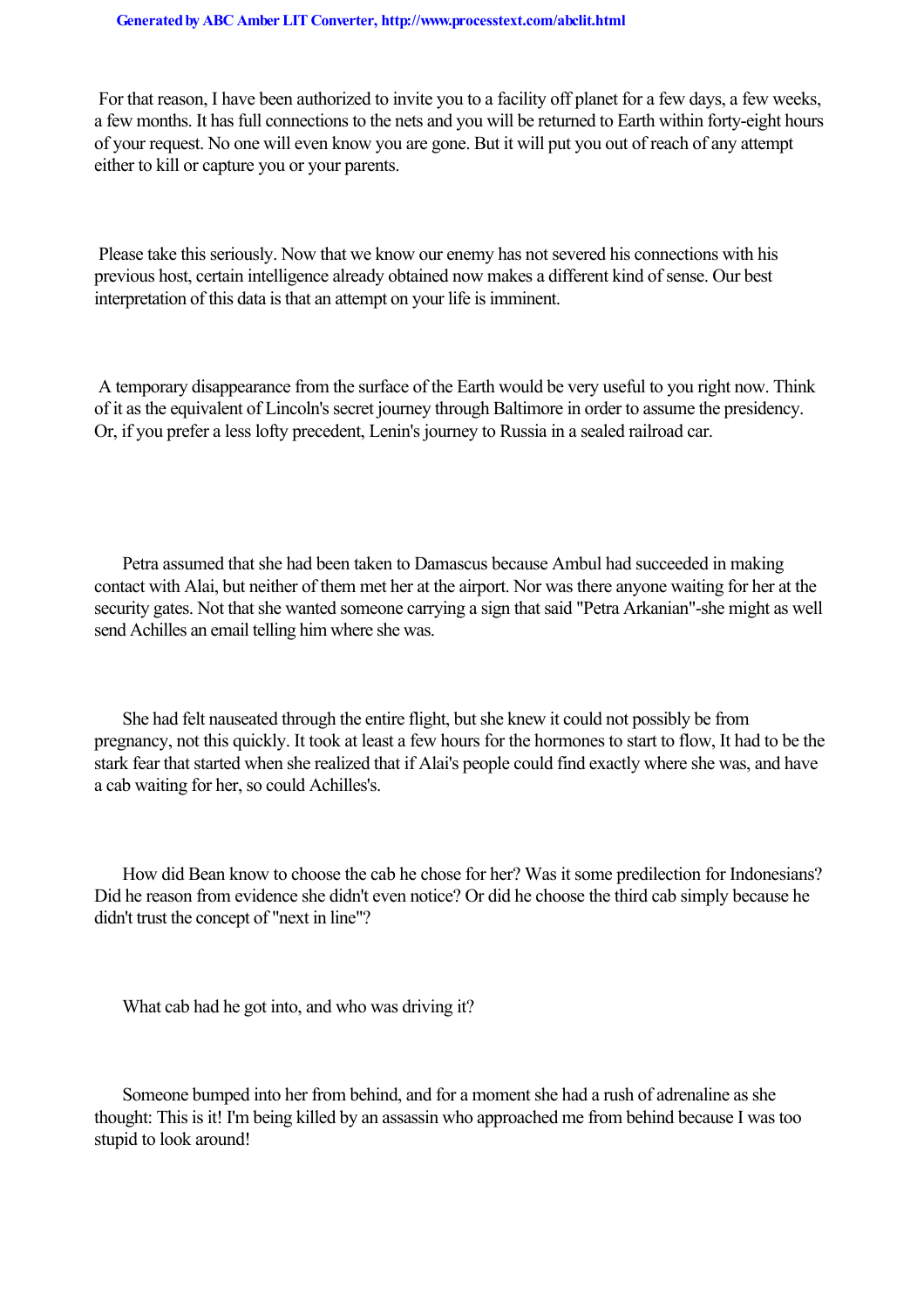After the momentary panic-and the momentary self-blame-she realized that of course it was not an assassin, it was simply a passenger from her flight, hurrying to get out of the airport, while she, uncertain and lost in her own thoughts, had been walking too slowly and obstructing traffic.

 I'll go to a hotel, she thought. But not one that Europeans always go to. But wait, if I go to a hotel where everybody but me is Arablooking, I'll stand out. Too obvious. Bean would tease me for not having developed any useful survival habits. Though at least I thought twice before checking into an Arab hotel.

 The only luggage she had was the bag she was carrying over her shoulder, and at customs she went through the usual questions. "This is all your luggage?" "Yes." "How long do you plan to stay?" "A couple of weeks, I expect." "Two weeks, and no more clothing than this?" "I plan to shop."

 It always aroused suspicions to enter a country with too little luggage, but as Bean said, it's better to have a few more questions at customs or passport control than to have to go to the baggage claim area and stand round where bad people have plenty of time to find you.

 The only thing worse, in Bean's view, was to use the first restroom in the airline terminal. "Everybody knows women have to pee incessantly," said Bean.

 "Actually, it's not incessant, and most men don't notice even if it is," said Petra. But considering that Bean seemed never to need to pee at all, she supposed that her normal human needs seemed excessive to him.

 She was well trained now, however She didn't even glance at the first restroom she passed, or the second. She probably wouldn't use a bathroom until she got to her hotel room.

 Bean, when are you coming? Did they get you onto the next flight? How will we find each other in this city?

 She knew he would be furious, however, if she lingered in the airport hoping to meet his flight. For one thing, she would have no idea where his flight would be coming from-he was wont to choose very odd itineraries, so that he could very easily be on a flight from Cairo, Moscow, Algiers, Rome, or Jerusalem. No, it was better to go to a hotel, check in under an alias that he knew about, and- "Mrs. Delphiki?"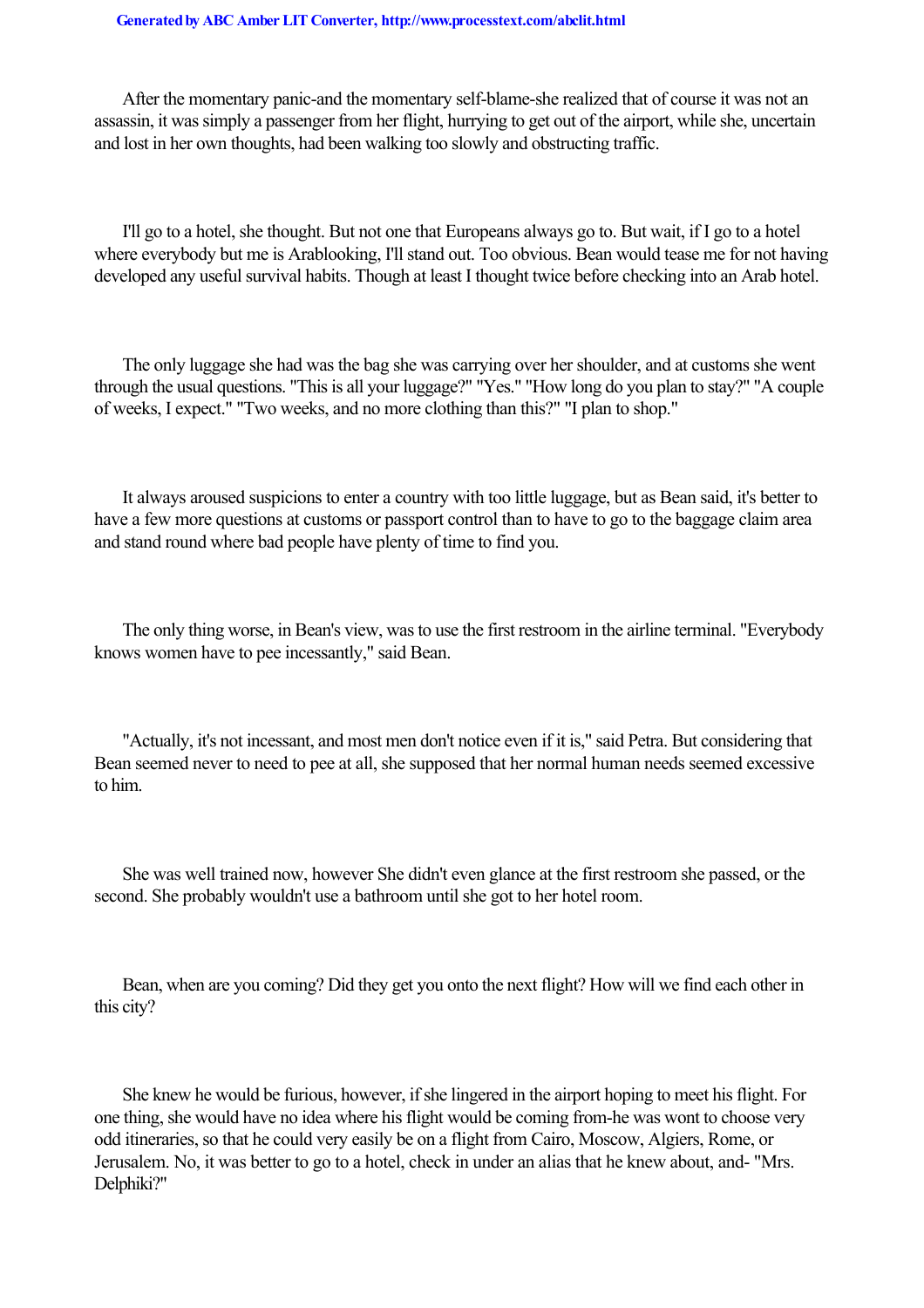She turned at once at the sound of Bean's mother's name, and then realized that the tall, white-haired gentleman was addressing her.

"Yes." She laughed. "I'm still not used to the idea of being called by my husband's name."

"Forgive me," said the man. "Do you prefer your birth name?"

"I haven't used my own name in many months," said Petra. "Who sent you to meet me?"

"Your host," said the man.

"I have had many hosts in my life," said Petra. "Some of whom I do not wish to visit again.

 "But such people as that would not live in Damascus." There was a twinkle in his eye. Then he leaned in close. "There are names that it is not good to say aloud."

"Mine apparently not being one of them," she said with a smile.

"In this time and place," he said, "you are safe while others might not be."

"I'm safe because you're with me?"

 "You are safe because I and my... what is your Battle School slang?... my jeesh and I are here watching over you."

"I didn't see anybody watching over me.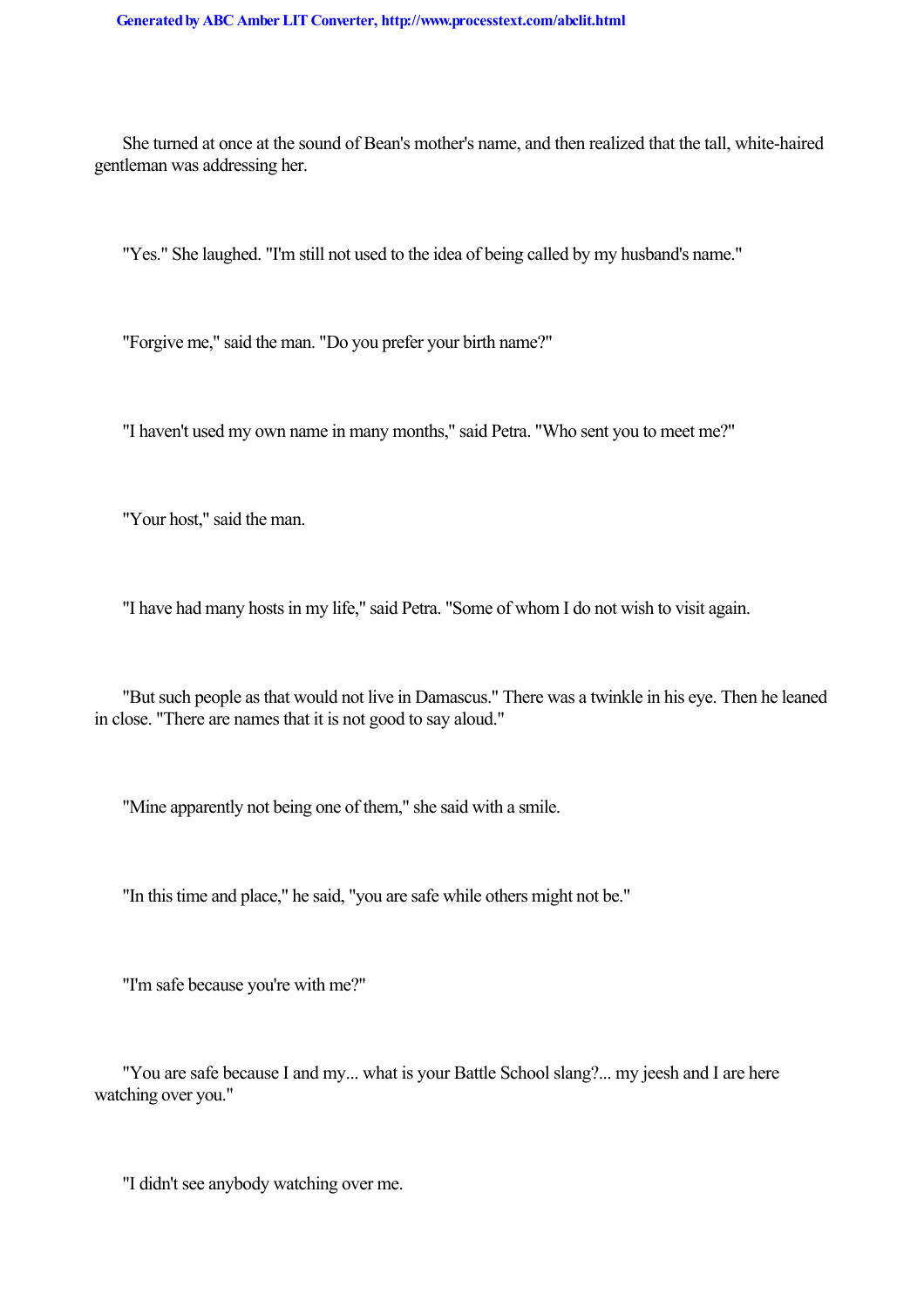"You didn't even see me," said the man. "This is because we're very good at what we do."

"I did see you. I just didn't realize you had taken any notice of me.

"As I said."

 She smiled. "Very well, I will not name our host. And since you won't either, I'm afraid I can't go with you anywhere."

 "Oh, so suspicious," he said with a rueful smile. "Very well, then. Perhaps I can facilitate matters by placing you under arrest." He showed her a very official-looking badge inside a wallet. Though she had no idea what organization had issued the badge, since she had never learned the Arabic alphabet, let alone the language itself.

 But Bean had taught her: Listen to your fear, and listen to your trust. She trusted this man, and so she believed his badge without being able to read it. "So you're with Syrian law enforcement," she said.

"As often as not," he replied, smiling again as he put his wallet away.

"Let's walk outside," she said.

"Let's not," he said. "Let's go into a little room here at the airport."

"A toilet stall?" she asked. "Or an interrogation room?"

"My office," he said.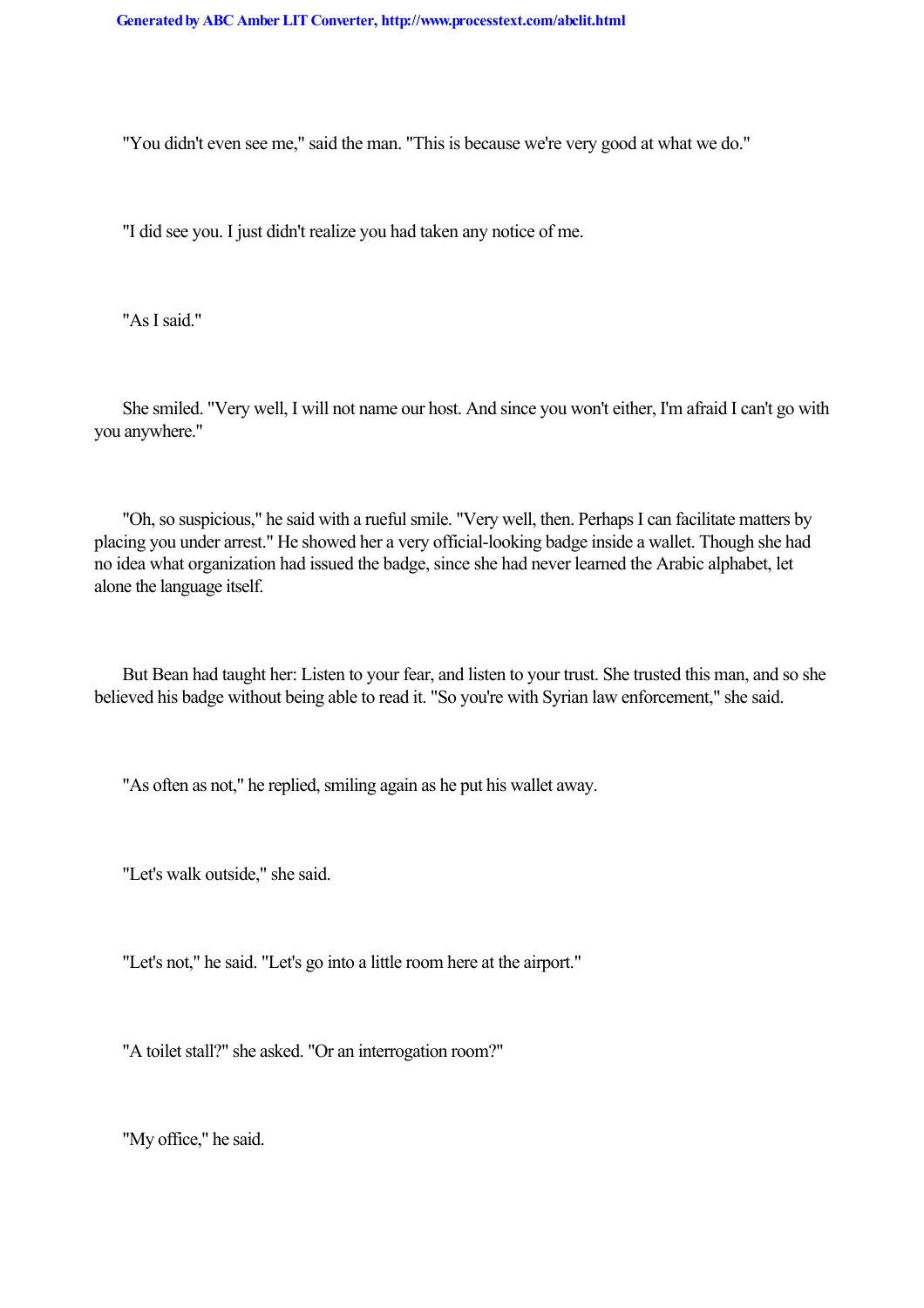If it was an office, it was certainly well disguised. They got to it by stepping behind the El Al ticket counter and going into the employees' back room.

"El Al?" she asked. "You're Israeli?"

 "Israel and Syria are very close friends for the past hundred years. You should keep up on your history."

 They walked down a corridor lined with employee lockers, a drinking fountain, and a couple of restroom doors.

 "I didn't think the friendship was close enough to allow Syrian law enforcement to use Israel's national airline," said Petra.

"I lied about being with Syrian law enforcement," he said.

"And did they lie out front about being El Al?"

 He palmed open an unmarked door, but when she made as if to follow him through it, he shook his head. "No no, first you must place the palm of your hand."

 She complied, but wondered how they could possibly have her palm print and sweat signature here in Syria.

 No. They didn't, of course. They were getting them right now, so that wherever else she went, she would be recognized by their computer security systems.

The door led to a stairway that went down.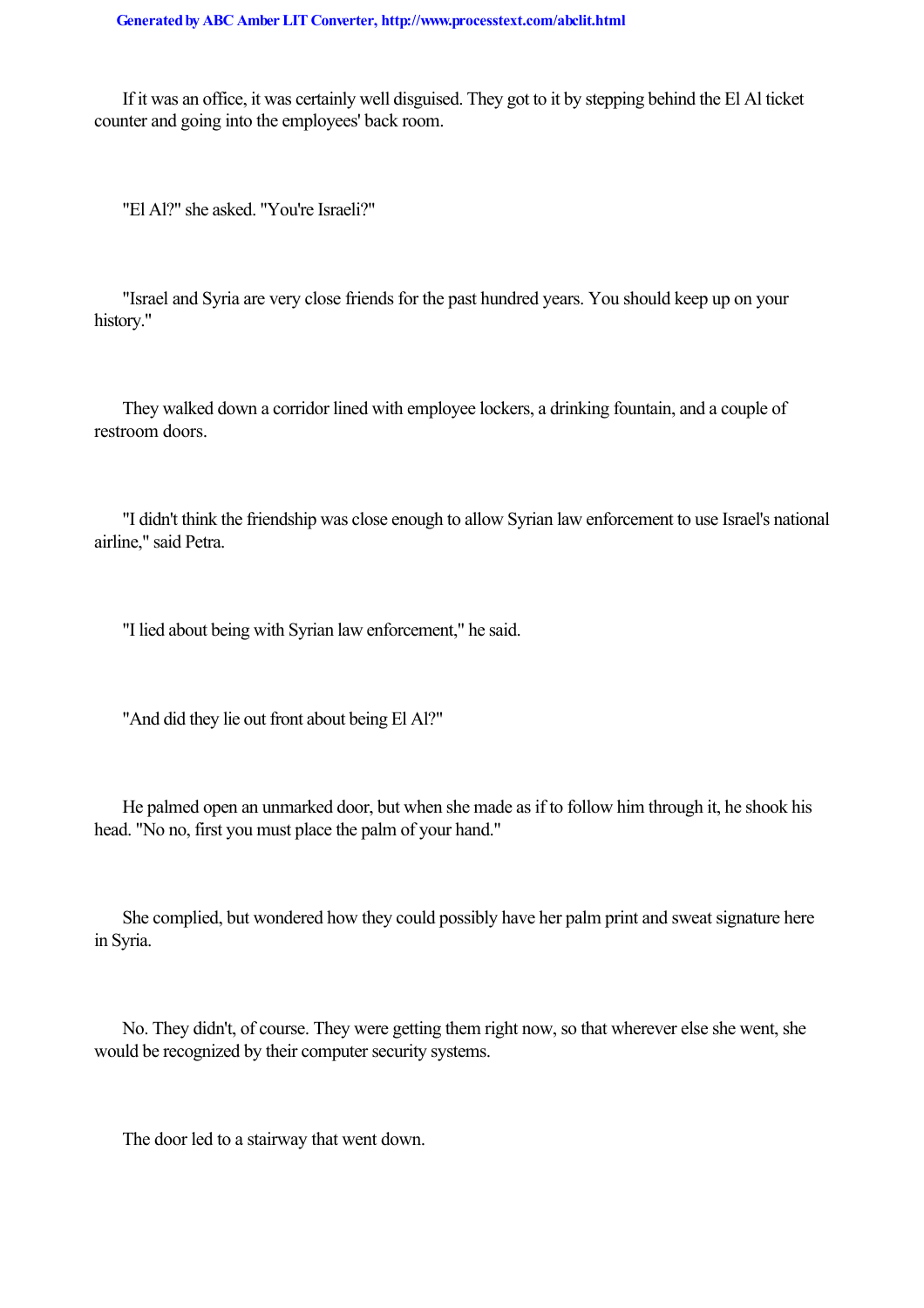And farther down, and farther yet, until they had to be well underground.

"I don't think this complies with international handicapped access regulations," said Petra.

"What the regulators don't see won't hurt us," said the man.

"A theory that has gotten so many people into so much trouble," said Petra.

 They came to an underground tunnel, where a small electric car was waiting for them. No driver. Apparently her companion was going to drive.

Not so. He got into the backseat beside her, and the car took off by itself.

"Let me guess," said Petra. "You don't take most of your VIPs through the El Al ticket counter."

 "There are other ways to get to this little street," said the man. "But the people looking for you would not have staked out El Al."

"You'd be surprised at how often my enemy is two steps ahead."

 "But what if your friends are three steps ahead?" Then he laughed as if it had been a joke, and not a boast.

"We're alone in a car," said Petra. "Let's have some names now.

"I am Ivan Lankowski," he said.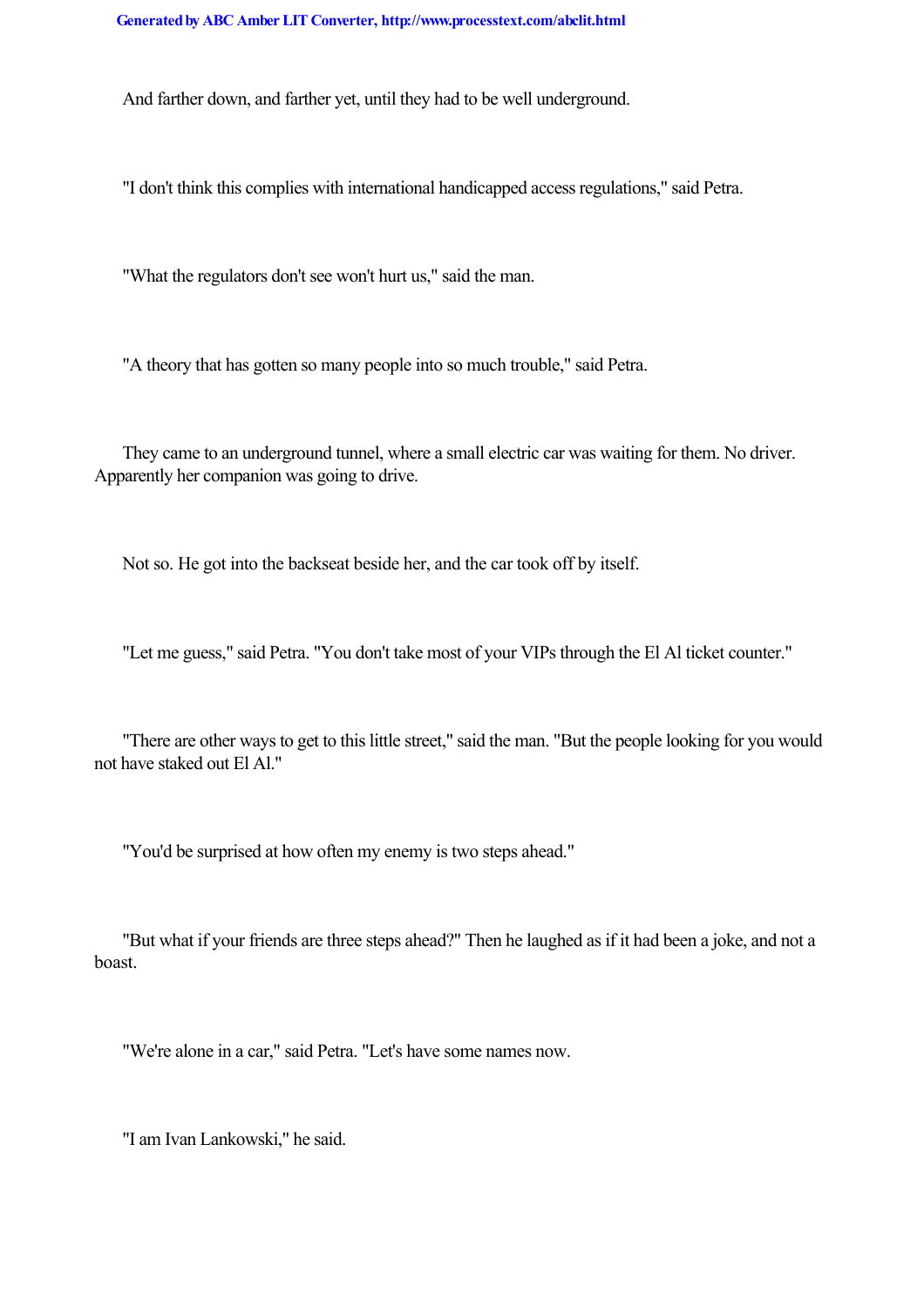She laughed in spite of herself. But when he did not smile, she stopped. "I'm sorry," she said. "You don't look Russian, and this is Damascus."

 "My paternal grandfather was ethnic Russian, my grandmother was ethnic Kazakh, both were Muslims. My mother's parents are still living, thanks be to Allah, and they are both Jordanian."

"And you never changed the name?"

 "It is the heart that makes the Muslim. The heart and the life. My name contains part of my genealogy. Since Allah willed me to be born in this family, who am I to try to deny his gift?"

"Ivan Lankowski," said Petra. "The name I'd like to hear is the name of the one who sent you."

"One's superior officer is never named. It is a basic rule. of security."

Petra sighed. "I suppose this proves I'm not in Kansas anymore.

"I don't believe," said Lankowski, "that you have ever been in Kansas, Mrs. Delphiki."

"It was a reference to-"

 "I have seen The Wizard of Oz," said Lankowski. "I am, after all, an educated man. And... I have been in Kansas."

"Then you have found wisdom I can only dream of."

 He chuckled. "It is an unforgettable place. Just like Jordan was right after the Ice Age, covered with tall grasses, stretching forever in every direction, with the sky everywhere, instead of being confined to a small patch above the trees."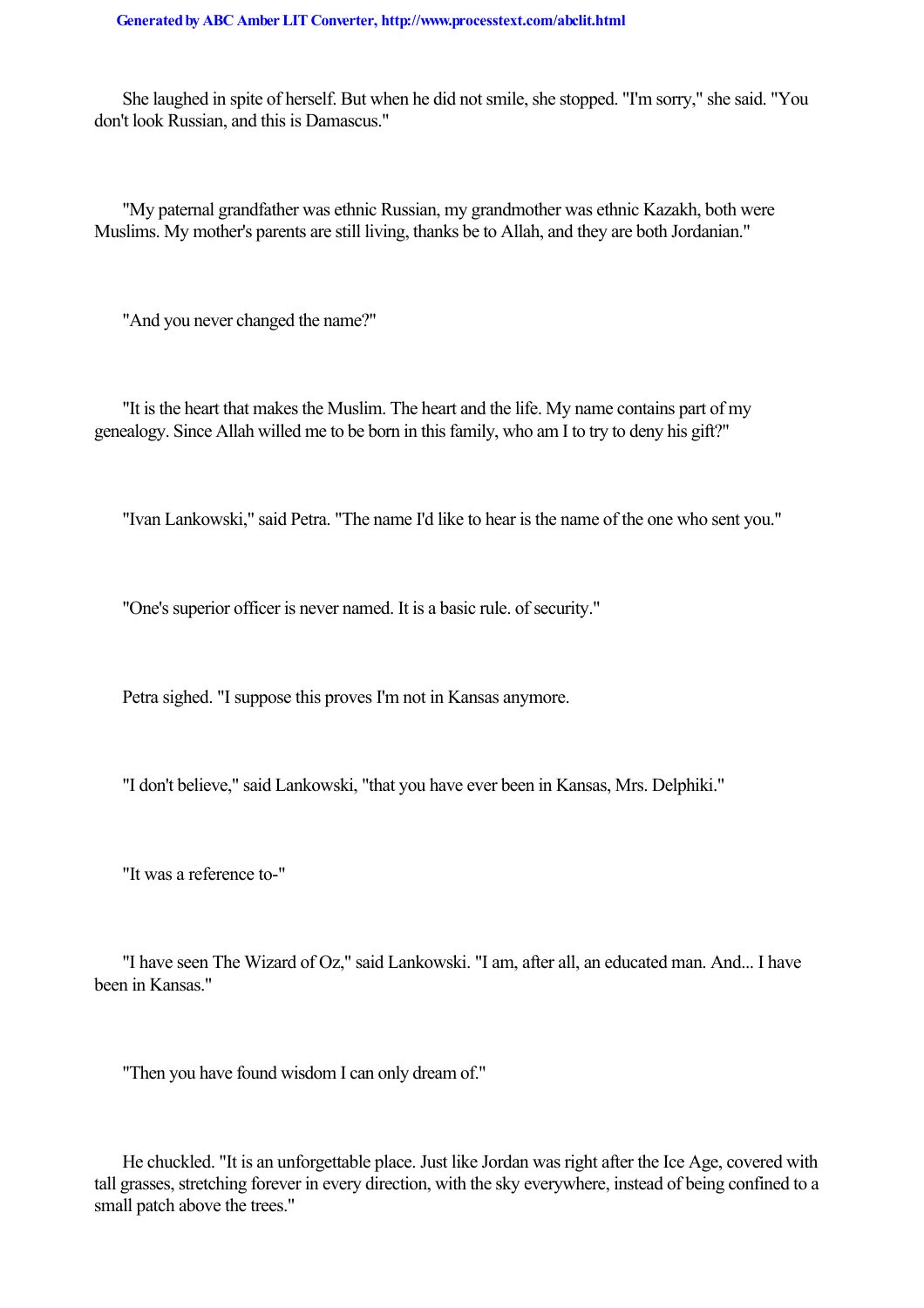"You are a poet," said Petra. "And also a very old man, to remember the Ice Age."

"The Ice Age was my father's time. I only remember the rainy times right after it."

"I had no idea there were tunnels under Damascus."

 "In our wars with the west," said Lankowski, "we learned to bury everything that we did not want blown up. Individually-targeted bombs were first tested on Arabs, did you know that? The archives are full of pictures of exploding Arabs."

 "I've seen some of the pictures," said Petra. "I also recall that during those wars, some of the individuals targeted themselves by strapping on their own bombs and blowing them up in public places."

"Yes, we did not have guided missiles, but we did have feet."

"And the bitterness remains?"

 "No, no bitterness," said Lankowski. "We once ruled the known world, from Spain to India. Muslims ruled in Moscow and our soldiers reached into France, and to the gates of Vienna. Our dogs were better educated than the scholars of the West. Then one day we woke up and we were poor and ignorant, and somebody else had all the guns. We knew this could not be the will of Allah, so we fought."

"And discovered that the will of Allah was... "

 "The will of Allah was for many of our people to die, and for the West to occupy our countries again and again until we stopped fighting. We learned our lesson. We are very well behaved now. We abide by all the treaty terms. We have freedom of the press, freedom of religion, liberated women, and democratic elections."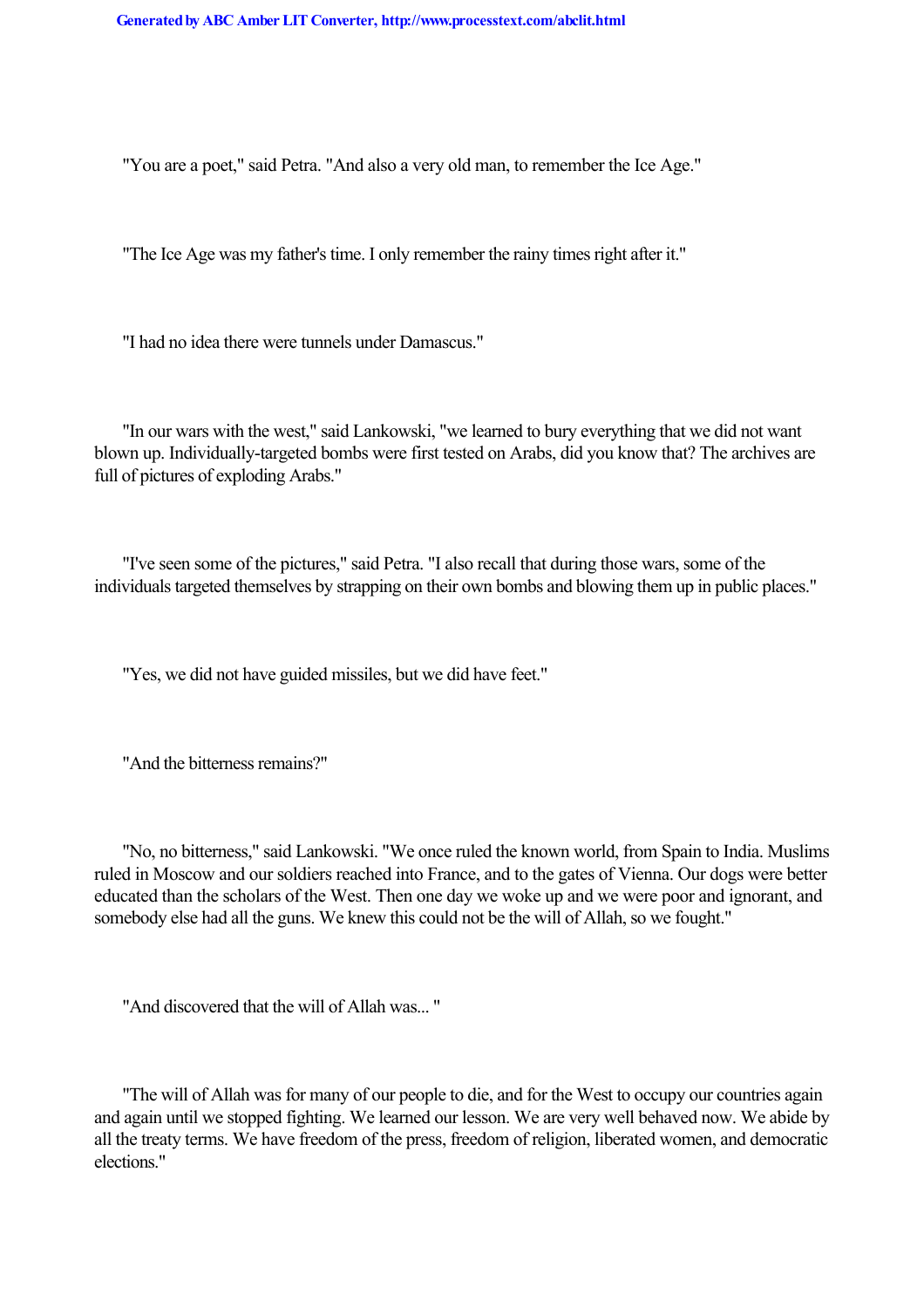"And tunnels under Damascus."

"And memories." He smiled at her "And cars without drivers."

"Israeli technology, I believe."

 "For a long time we thought of Israel as the enemy's toehold in our holy land. Then one day we remembered that israel was a member of our family who had gone away into exile, learned everything our enemies knew, and then came home again. We stopped fighting our brother, and our brother gave us all the gifts of the West, but without destroying our souls. How sad it would have been if we had killed all the Jews and driven them out. Who would have taught us then? The Armenians?"

 She laughed at his joke, but also listened to his lecture. So this was how they lived with their history-they assigned meanings to everything that allowed them to see God's hand in everything. Purpose. Even power and hope.

 But they also still remembered that Muslims had once ruled the world. And they still regarded democracy as something they adopted in order to placate the West.

 I really should read the Q'uran. she thought. To see what lies underneath the façade of western-style sophistication.

 This man was sent to meet me, she thought, because this is the face they want visitors to Syria to see. He told me these stories, because this is the attitude they want me to believe that they have.

 But this is the pretty version. The one that has been tailored to fit Western ears. The bones of the stories, the blood and the sinews of it, were defeat, humiliation, incomprehension of the will of God, loss of greatness as a people, and a sense of ongoing defeat. These are people with something to prove and with lost status to retrieve. A people who want, not vengeance, but vindication.

Very dangerous people.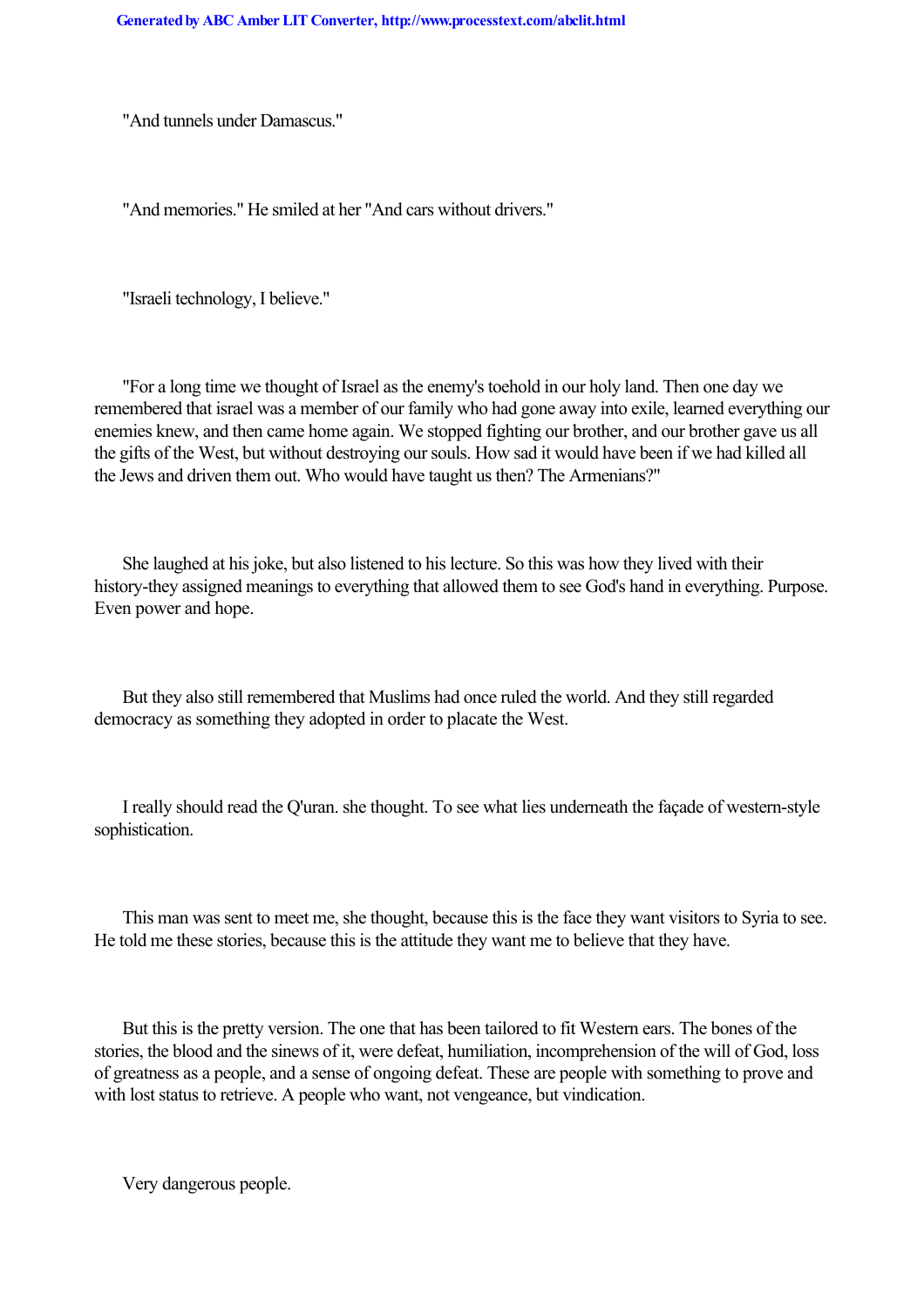Perhaps also very useful people, to a point.

 She took her observations to the next step, but couched her words in the same kind of euphemistic story that he had told. "From what you tell me," said Petra, "the Muslim world sees this dangerous time in world history as the moment Allah has prepared you for. You were humbled before, so you would be submissive to Allah and ready for him to lead you to victory."

He said nothing at all for a long time.

"I did not say that."

 "Of course you did," said Petra. "It was the premise underlying everything else you said. But you don't seem to realize that you have told this, not to an enemy, but to a friend."

"If you are a friend of God," said Lankowski, "why do you not obey his law?"

 "But I did not say I was a friend of God," said Petra. "Only that I was a friend of yours. Some of us cannot live your law, but we can still admire those who do, and wish them well, and help them when we can."

 "And come to us for safety because in our world there is safety to be had, while in your world there is none.

"Fair enough," said Petra.

"You are an interesting girl," said Lankowski.

 "I've commanded soldiers in war," said Petra, "and I'm married, and I might very well be pregnant. When do I stop being just a girl? Under Islamic law, I mean."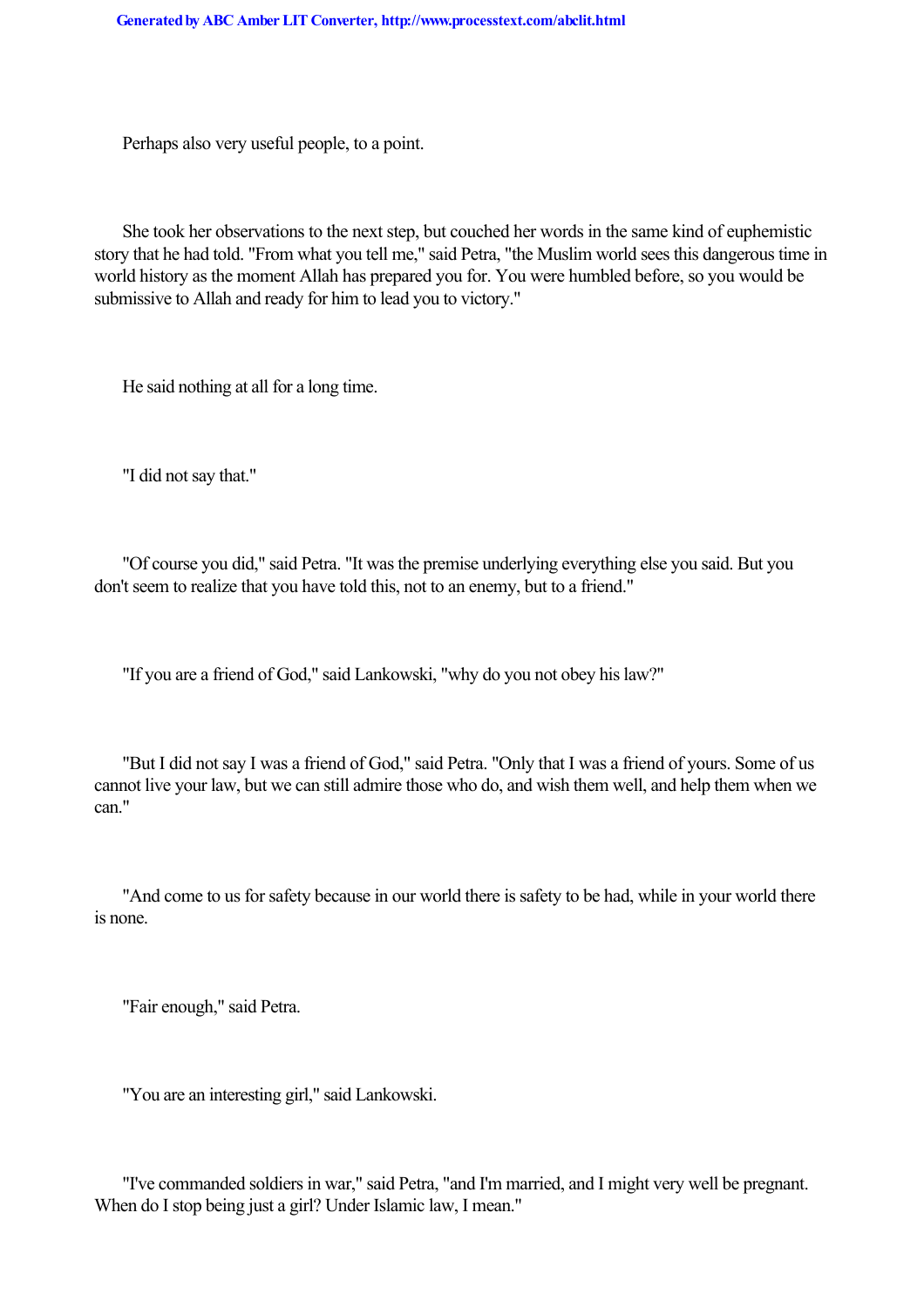"You are a girl because you are at least forty years younger than I am. It has nothing to do with Islamic law. When you are sixty and I am a hundred, inshallah, you will still be a girl to me."

"Bean is dead, isn't he?" asked Petra.

 Lankowski looked startled. "No," he said at once. It was a blurt, unprepared for, and Petra believed him.

 "Then something terrible has happened that you can't bear to tell me. My parents-have they been hurt?"

"Why do you think such a thing?"

 "Because you're a courteous man. Because your people changed my ticket and brought me here and promised I'd be reunited with my husband. And in all this time we've been walking and riding together, you have never so much as hinted about when or whether I would see Bean."

 "I apologize for being remiss," said Lankowski. "Your husband boarded a later flight that came by a different route, but he is coming. And your family is fine, or at least we have no reason to think they're not."

"And yet you are still hesitant," said Petra.

 "There was an incident," said Lankowski. "Your husband is safe. Uninjured. But there was an attempt to kill him. We think if you had been the one who got into the first cab, it would not have been a murder attempt. It would have been a kidnapping."

"And why do you think that? The one who wants my husband dead wants me dead as well."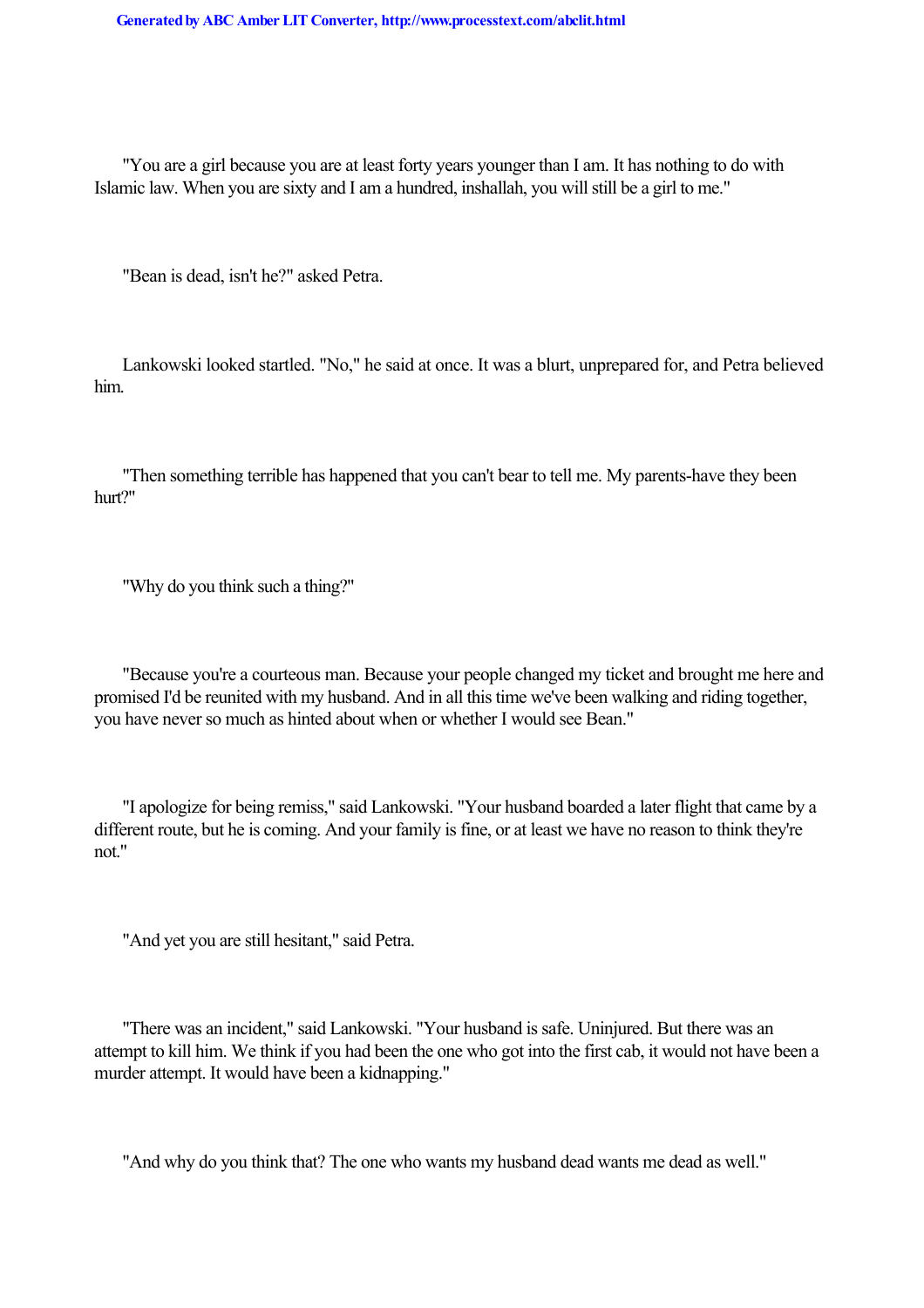"Ah, but he wants what you have inside you even more," said Lankowski.

 It took only a moment for her to make the logical assumption about why he would know that. "They've taken the embryos," she said.

 "The security guard received a rise in salary from a third party, and in return he allowed someone to remove your frozen embryos."

 Petra had known Volescu was lying about being able to tell which babies had Anton's Key. But now Bean would know it, too. They both knew the value of Bean's babies on the open market, and that the highest price would come if the babies had Anton's Key in their DNA, or the would-be buyers believed they did.

 She found herself breathing too rapidly. It would do no good to hyperventilate. She forced herself to calm down.

 Lankowski reached out and patted her hand lightly. Yes, he sees that I'm upset. I don't yet have Bean's skill at hiding what I feel. Though of course his skill might be the simple result of not feeling anything.

 Bean would know that Volescu had deceived them. For all they knew, the baby in her womb might be afflicted with Bean's condition. And Bean had vowed that he would never have children with Anton's Key.

"Have there been any ransom demands?" she asked Lankowski.

 "Alas, no," he replied. "We do not think they wish to trouble themselves with the near impossibility of trying to obtain money from you. The risk of being outsmarted and arrested in the process of trying to exchange items of value is too high, perhaps, when compared with the risk involved in selling your babies to third parties."

"I think the risks involved in that are very nearly zero," said Petra.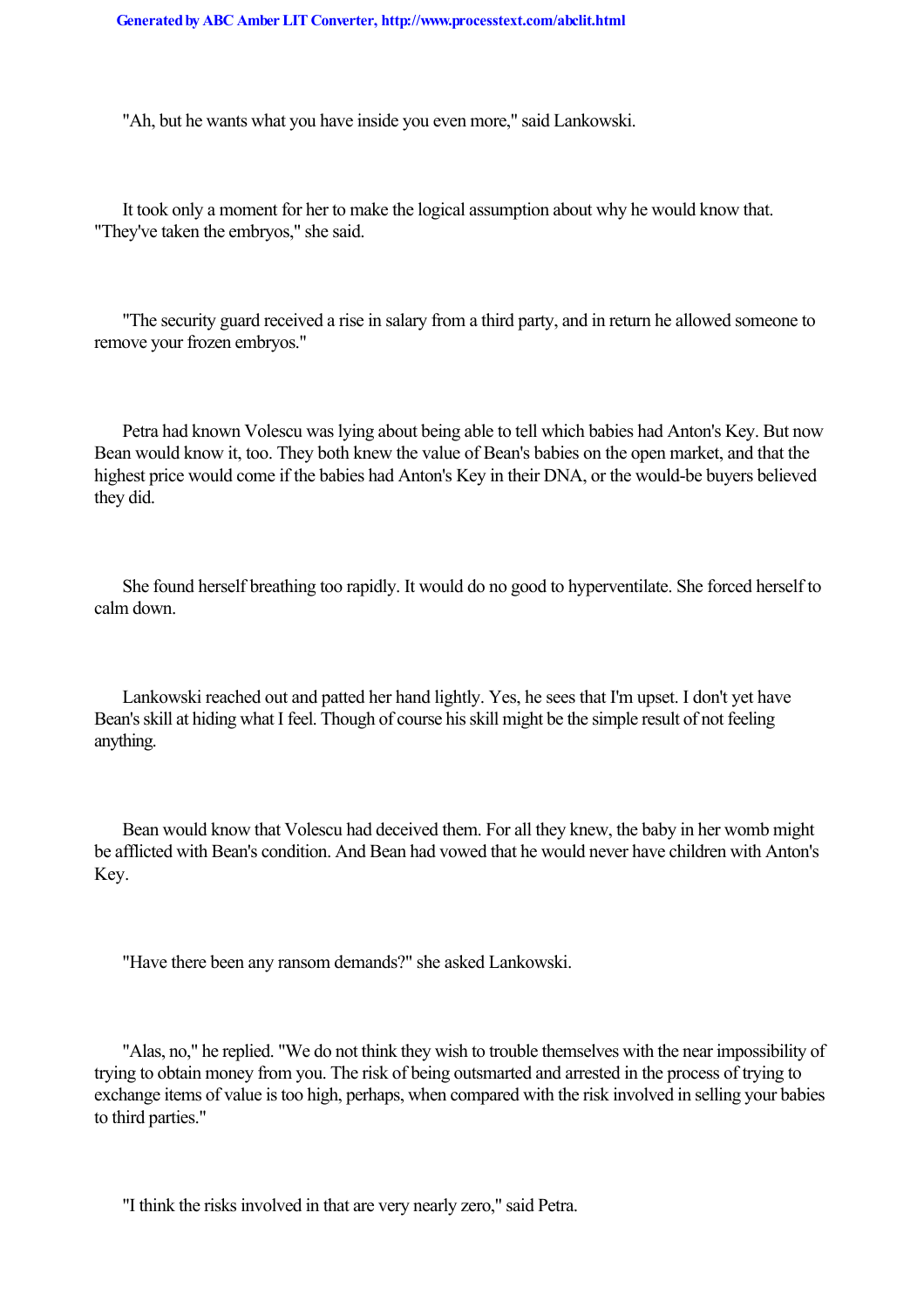"Then we agree on the assessment. Your babies will be safe, if that's any consolation."

"Safe to be raised by monsters," said Petra.

"Perhaps they don't see themselves that way."

 "Are you confessing that you people are in the market for one of them to raise to be your boy or girl genius?"

 "We do not traffic in stolen flesh," said Lankowski. "We long had a problem with a slave trade that would not die. Now if someone is caught owning or selling or buying or transporting a slave, or being in an official position and tolerating slavery, the penalty is death. And the trials are swift, the appeals never granted. No, Mrs. Delphiki, we are not a good place for someone to bring stolen embryos to try to sell them"

 Even in her concern about her children-her potential children- she realized what he had just confessed: That the "we" he spoke of was not Syria, but rather some kind of pan-Islamic shadow government that did not, officially at least, exist. An authority that transcended nations.

 That was what Lankowski meant when he said that he worked for the Syrian government "as often as not." Because as often as not he worked for a government higher than that of Syria.

They already have their own rival to the Hegemon.

 "Perhaps someday," she said, "my children will be trained and used to help defend some nation from Muslim conquest."

"Since Muslims do not invade other nations anymore, I wonder how such a thing could happen?"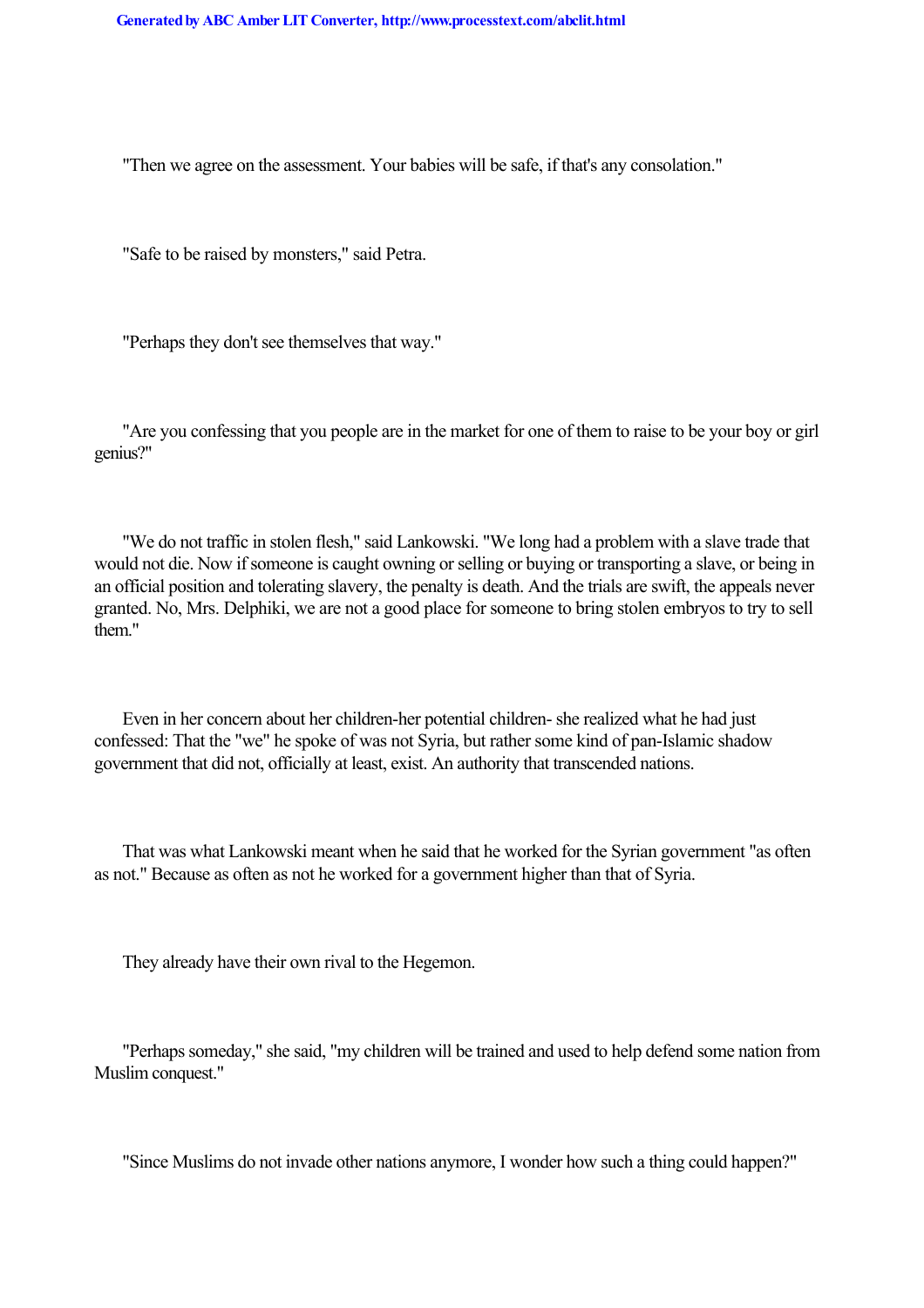"You have Alai sequestered here somewhere. What is he doing, making baskets or pottery to sell at the fair?"

"Are those the only choices you see? Pottery-making or aggressive war?"

 But his denials did not interest her. She knew her analysis was as correct as it could be without more data-his denial was not a disproof, it was more likely to be an inadvertent confirmation.

 What interested her now was Bean. Where was he? When would he get to Damascus? What would he do about the missing embryos?

Or at least that was what she tried to pretend to herself that she was interested in.

 Because all she could really think, in an undercurrent monologue that kept shouting at her from deep inside her mind, was: He has my babies. Not the Pied Piper, prancing them away from town. Not Baba Yaga, luring them into her house on chicken legs. Not the witch in the gingerbread cottage, keeping them in cages and fattening them up. None of those grey fantasies. Nothing of fog and mist. Only the absolute black of a place where no light shines, where light is not even remembered.

That's where her babies were.

In the belly of the Beast.

 The car came to a stop at a simple platform. The underground road went on, to destinations Petra did not bother trying to guess. For all she knew, the tunnel ran to Baghdad, to Amman, under the mountains to Ankara, maybe even under the radioactive desert to arise in the place where the ancient stone waits for the half-life of the half-life of the half-life of death to pass, so pilgrims can come again on haj[?].

 Lankowski reached out a hand and helped her from the car, though she was young and he was old. His attitude toward her was strange, as if he had to treat her very carefully. As if she was not robust, as if she could easily break.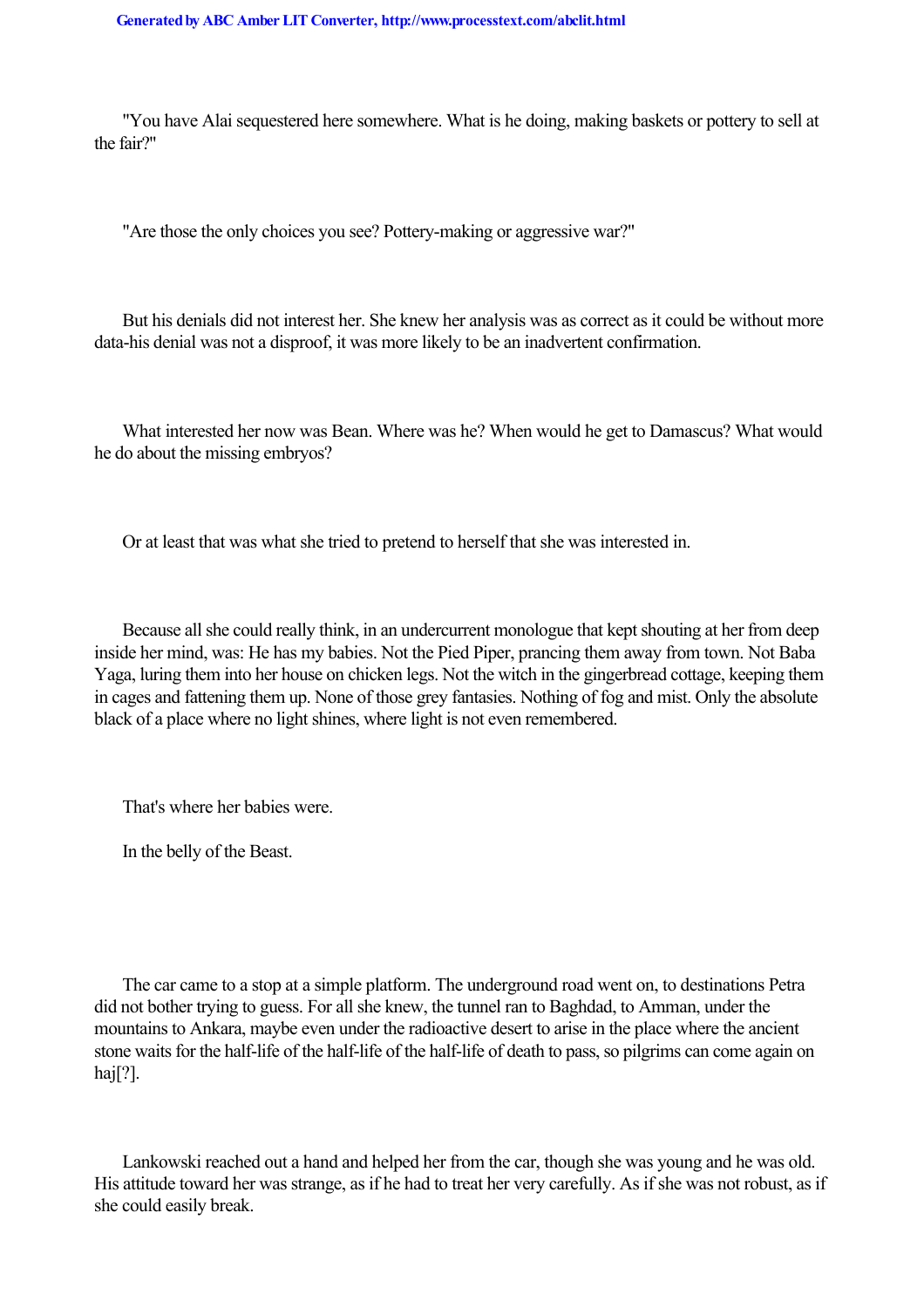And it was true. She was the one who could break. Who broke.

 Only I can't break now. Because maybe I still have one child. Maybe putting this one inside me did not kill it, but gave it life. Maybe it has taken root in my garden and will blossom and bear fruit, a baby on a short twisted stem. And when the fruit is plucked, out will come stem and root as well, leaving the garden empty. And where will the others be then? They have been taken to grow in someone else's plot. Yet I will not break now, because I have this one, perhaps this one.

"Thank you," she said to Lankowski. "But I'm not so fragile as to need help getting out of a car."

He smiled at her, but said nothing. She followed him into the elevator and they rose up into...

 A garden. As lush as the Philippine jungle clearing where Peter gave the order that would bring the Beast into their house, driving them out.

 She saw that the courtyard was glassed over. That's why it was so humid here. That's how it stayed so moist. Nothing was given up to the dry desert air.

 Sitting quietly on a stone chair in the middle of the garden was a tall, slender man, his skin the deep cacao brown of the upper Niger where he had been born.

 She did not walk up to him at once, but stood admiring what she saw. The long legs, clad not in the business suit that had been the uniform of westerners for centuries now, but in the robes of a sheik. His head was not covered, however And there was no beard on his chin. Still young, and yet also now a man.

"Alai," she murmured. So softly that she doubted he could hear.

 And perhaps he did not hear, but chose that moment only by coincidence, to turn and see her. His brooding expression softened into a smile. But it was not the boyish grin that she had known when he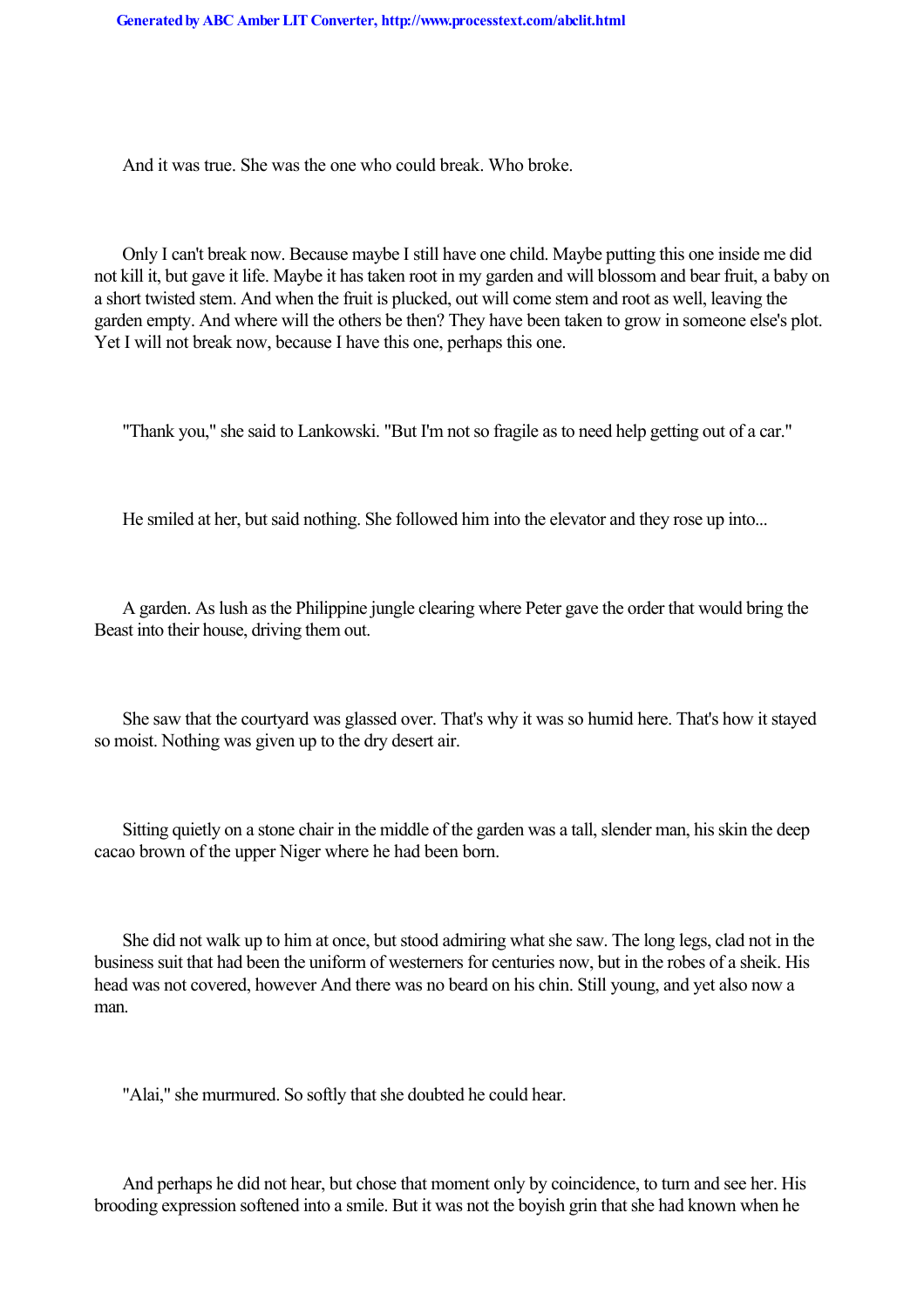bounded along the low-gravity inner corridors of Battle School. This smile had weariness in it, and old fears long mastered but still present. It was the smile of wisdom.

She realized then why Alai had disappeared from view.

 He is Caliph. They have chosen a Caliph again, all the Muslim world under the authority of one man, and it is Alai.

 She could not know this, not just from his place here in a garden. Yet she knew from the way he sat in it that this was a throne. She knew from the way she was brought here, with no trappings of power, no guards, no passwords, just a simple man of elegant courtesy leading her to the boy-man seated on the ancient throne. Alai's power was spiritual. In all of Damascus there was no safer place than here. No one would bother him. Millions would die before letting an uninvited stranger set foot here.

 He beckoned to her, and it was the gentle invitation of a holy man. She did not have to obey him, and he would not mind if she did not come. But she came.

"Salaam," said Alai.

"Salaam," said Petra.

"Stone girl," he said.

 "Hi," she said. The old joke between them, him punning on the meaning of her name in the original Greek, her punning on the jai of jai chat.

"I'm glad you're safe," he said.

"Your life has changed since you regained your freedom."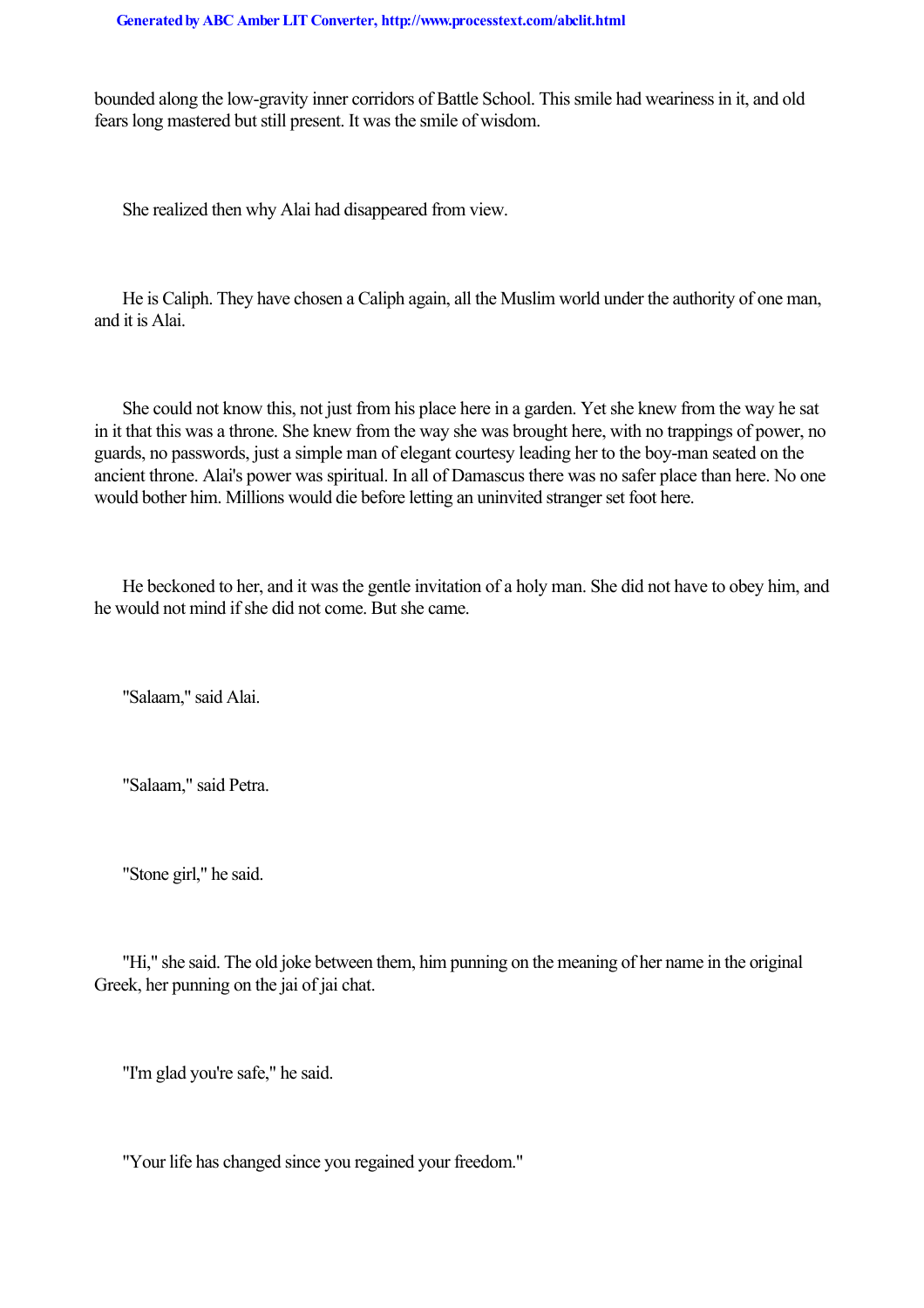"And yours, too," said Alai. "Married now.

"A good Catholic wedding."

"You should have invited me," he said.

"You couldn't have come," she said.

"No," he agreed. "But I would have wished you well."

"Instead you have done well by us when we needed it most."

 "I'm sorry that I did nothing to protect the other... children. But I didn't know about them in time. And I assumed that Bean and you would have had enough security... no, no, please, I'm sorry, I'm reminding you of pain instead of soothing you.

 She sank down and sat on the ground before his throne, and he leaned over to gather her into his arms. She rested her head and arms on his lap, and he stroked her hair "When we were children, playing the greatest computer game in the world, we had no idea."

"We were saving the world."

"And now we're creating the world we saved."

"Not me," said Petra. "I'm no longer a player."

"Are any of us players?" said Alai. "Or are we only the pieces moved in someone else's game?"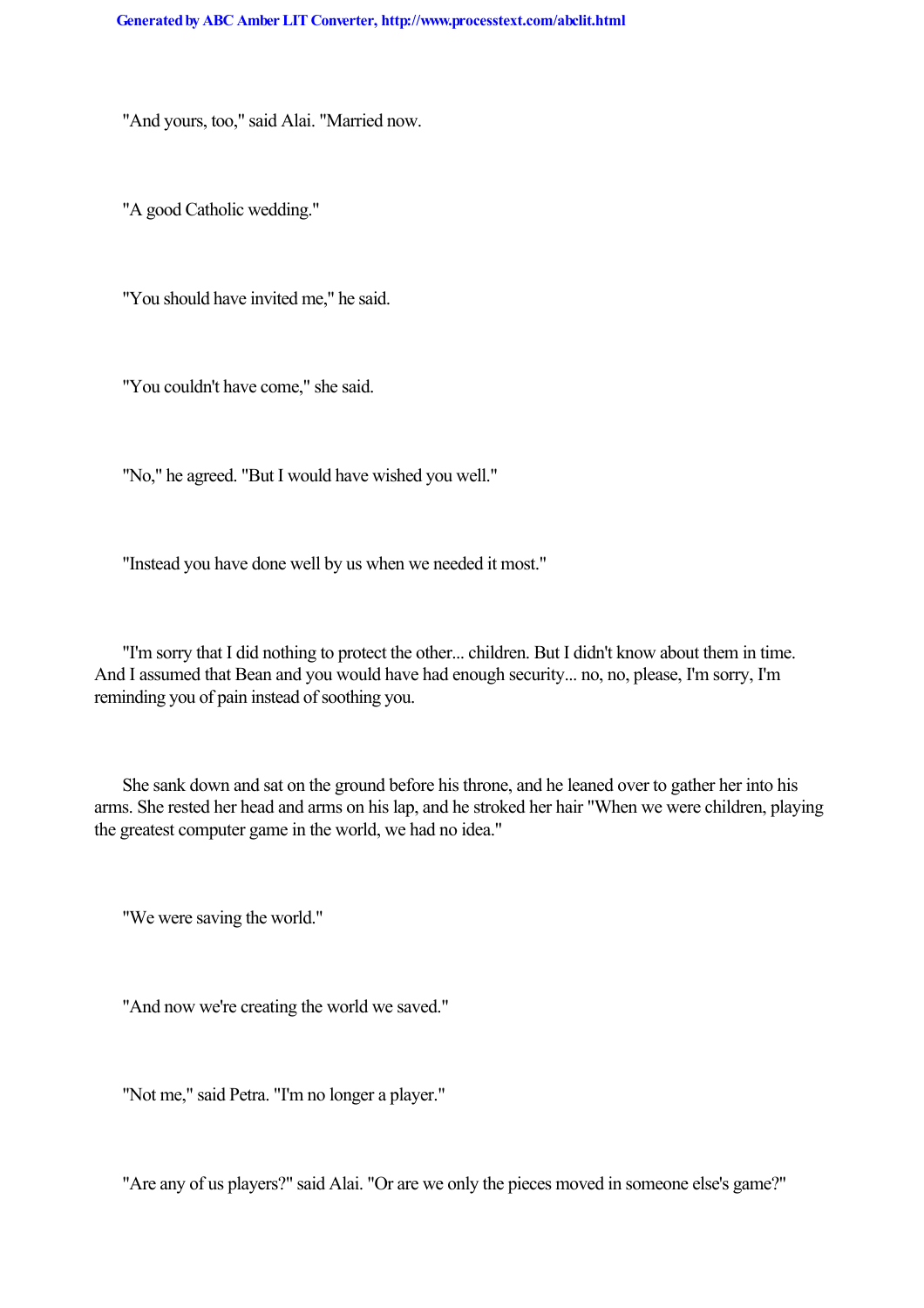"Inshallah," said Petra.

 She had rather expected Alai to chuckle, but he only nodded. "Yes, that is our belief, that all that happens comes from the will of God. But I think it is not your belief."

"No. we Christians have to guess the will of God and try to bring it to pass.

 "It feels the same, when things are happening," said Alai. "Sometimes you think that you're in control, because you make things change by your own choices. And then something happens that sweeps all your plans away as if they were nothing, just pieces on a chessboard."

"Shadows that children make on the wall," said Petra, "and someone turns the light off."

"Or turns a brighter one on," said Alai, "and the shadows disappear.

"Alai," said Petra, "will you let us go again? I know your secret."

"Yes, I'll let you go," said Alai. "The secret can't be kept for long. Too many people know it already."

"We would never tell."

 "I know," said Alai. "Because we were once in Ender's jeesh. But I'm in another jeesh now. I stand at the head of it, because they asked me to do it, because they said God had chosen me. I don't know about that. I don't hear the voice of God, I don't feel his power inside me. But they come to me with their plans, their questions, the conflicts between nations, and I offer suggestions. And they take them. And things work out. So far at least, they've always worked. So perhaps I am chosen by God."

"Or you're very clever"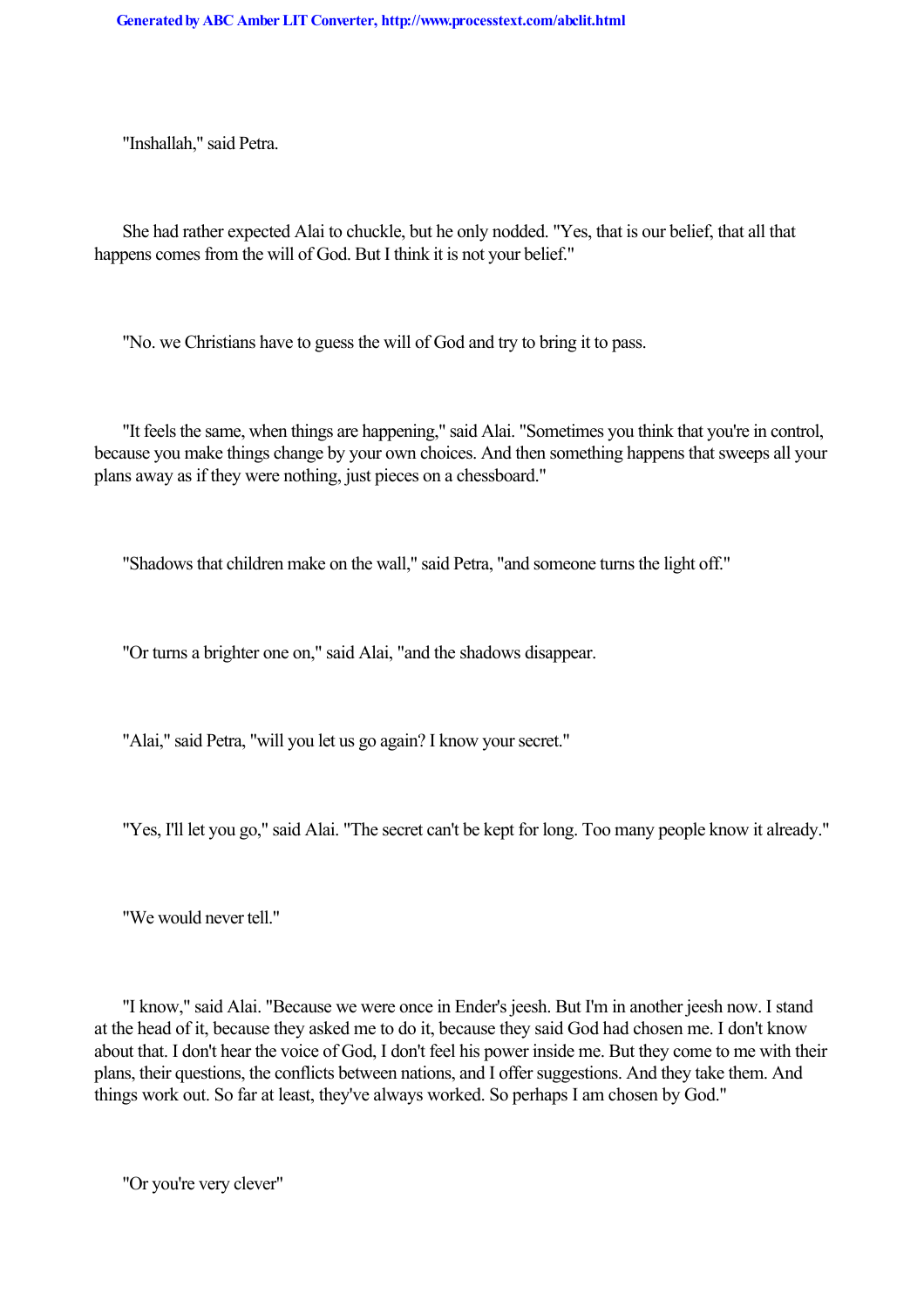"Or very lucky." Alai looked at his hands. "Still, it's better to believe that some high purpose guides our steps than to think that nothing matters except our own small miseries and happinesses."

"Unless our happiness is the high purpose."

"If our happiness is the purpose of God," said Alai, "why are so few of us happy?"

"Perhaps he wants us to have the happiness that we can only find for ourselves."

 Alai nodded and chuckled. "We Battle School brats, we all have a bit of the imam in us, don't you think?"

"The Jesuit. The rabbi. The lama."

 "Do you know how I find my answers? Sometimes, when it's very hard? I ask myself 'What would Ender do?'"

 Petra shook her head. "It's the old joke. 'I ask myself What would a person smarter than me do in this circumstance, and then I do it.'"

 "But Ender isn't imaginary. He was with us, and we knew him. We saw how he built us into an army, how he knew us all, found the best in us, pushed us as hard as we could bear, and sometimes harder, but himself hardest of all."

 Petra felt once again the old sting, that she was the only one he had pushed harder than she could bear.

 It made her sad and angry, and even though she knew that Alai had not even been thinking of her when he said it, she wanted to lash back at him.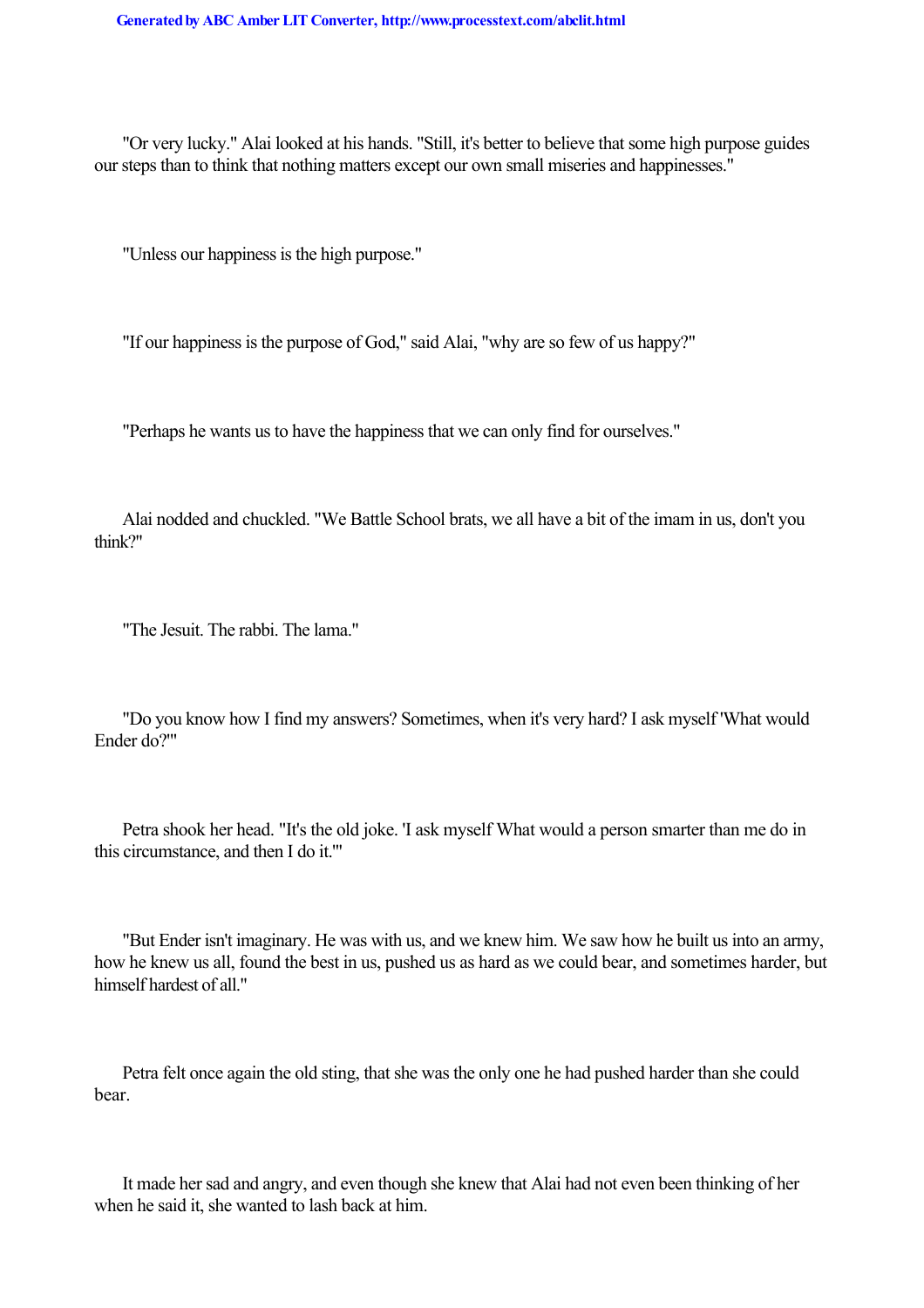But he had been kind to her and Bean. Had saved them, and brought them here, even though he did not need or want non-Muslims helping him, since his new role as the leader of the world's Muslims required a certain purity, if not in his soul, then certainly in his companionship.

Still, she had to offer

"We'll help you if you let us," said Petra.

"Help me what?" asked Alai.

"Help you make war against China," she said.

 "But we have no plans to make war against China," said Alai. "We have renounced military jihad. The only purification and redemption we attempt is of the soul."

"Do all wars have to be holy wars?"

"No, but unholy wars damn all those who take part in them."

"Who else but you can stand against China?"

"The Europeans. The North Americans."

"It's hard to stand when you have no spine."

"They're an old and tired civilization. We were, too, once. It took centuries of decline and a series of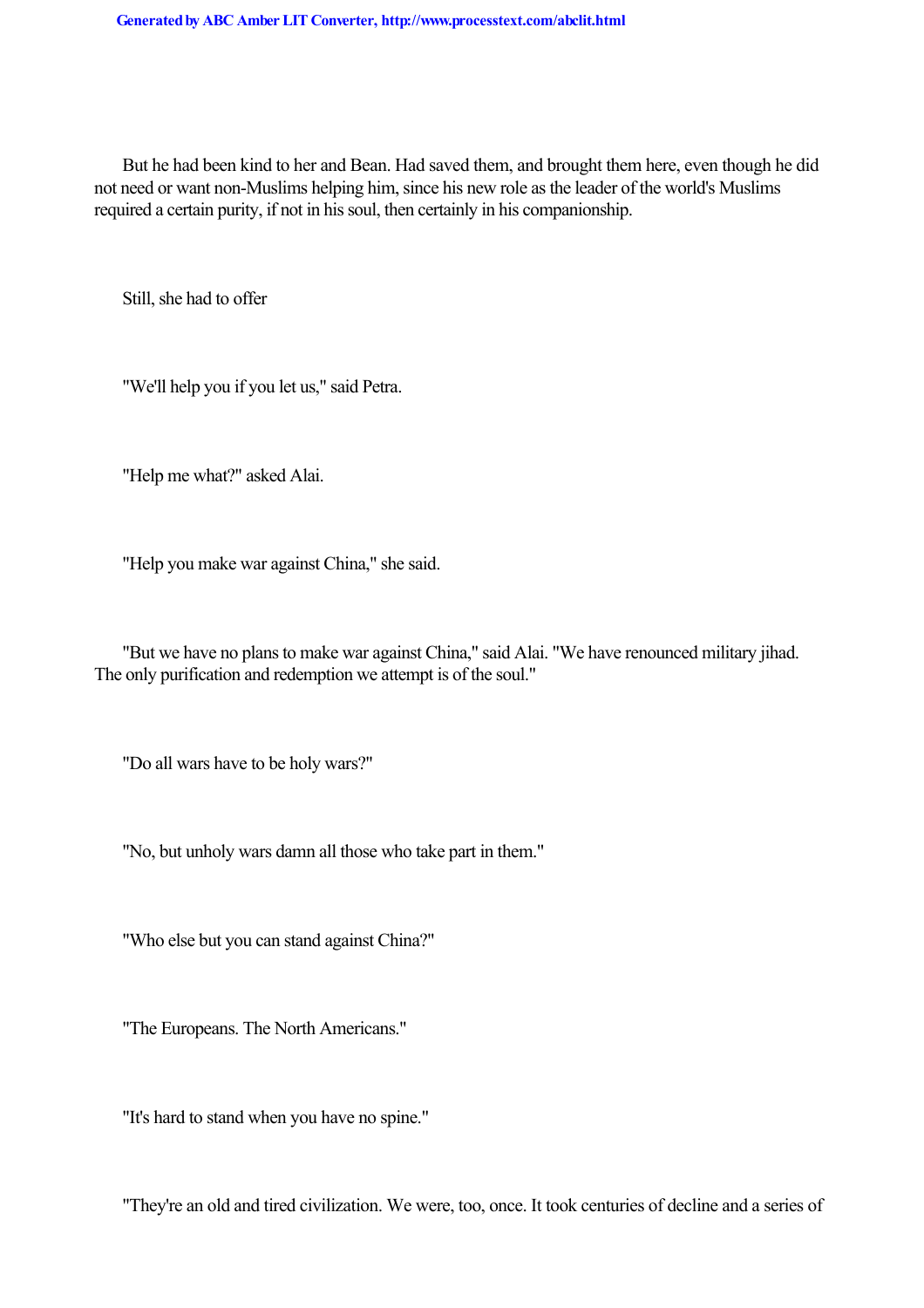bitter defeats and humiliations before we made the changes that would allow us to serve Allah in unity and hope."

 "And yet you maintain armies. You have a network of operatives who shoot their guns when they need to."

Alai nodded gravely. "We're prepared to use force to defend ourselves if we're attacked."

 Petra shook her head. For a moment she had felt frustrated because the world needed rescuing, and it sounded as though Alai and his people were renouncing war Now she was just as disappointed to realize that nothing had really changed. Alai was planning war-but intended to wait until some attack made his war "defensive." Not that she disagreed with the justness of defensive war. It was the falseness of pretending that he had renounced war when he was in fact planning for it.

Or maybe he meant exactly what he said.

It seemed so unlikely.

 "You're tired," said Alai. "Even though the jet lag from the Netherlands is not so bad, you should rest. I understand you were ill on your flight."

She laughed. "You had someone on the plane, watching me?"

"Of course," he said. "You're a very important person."

 Why should she be important to the Muslims? They didn't want to use her military talents, and she had no political influence in the world. It had to be her baby that made her valuable-but how would her child, if she even had one, have any value to the Islamic world?

"My child," she said, "will not be raised to be a soldier."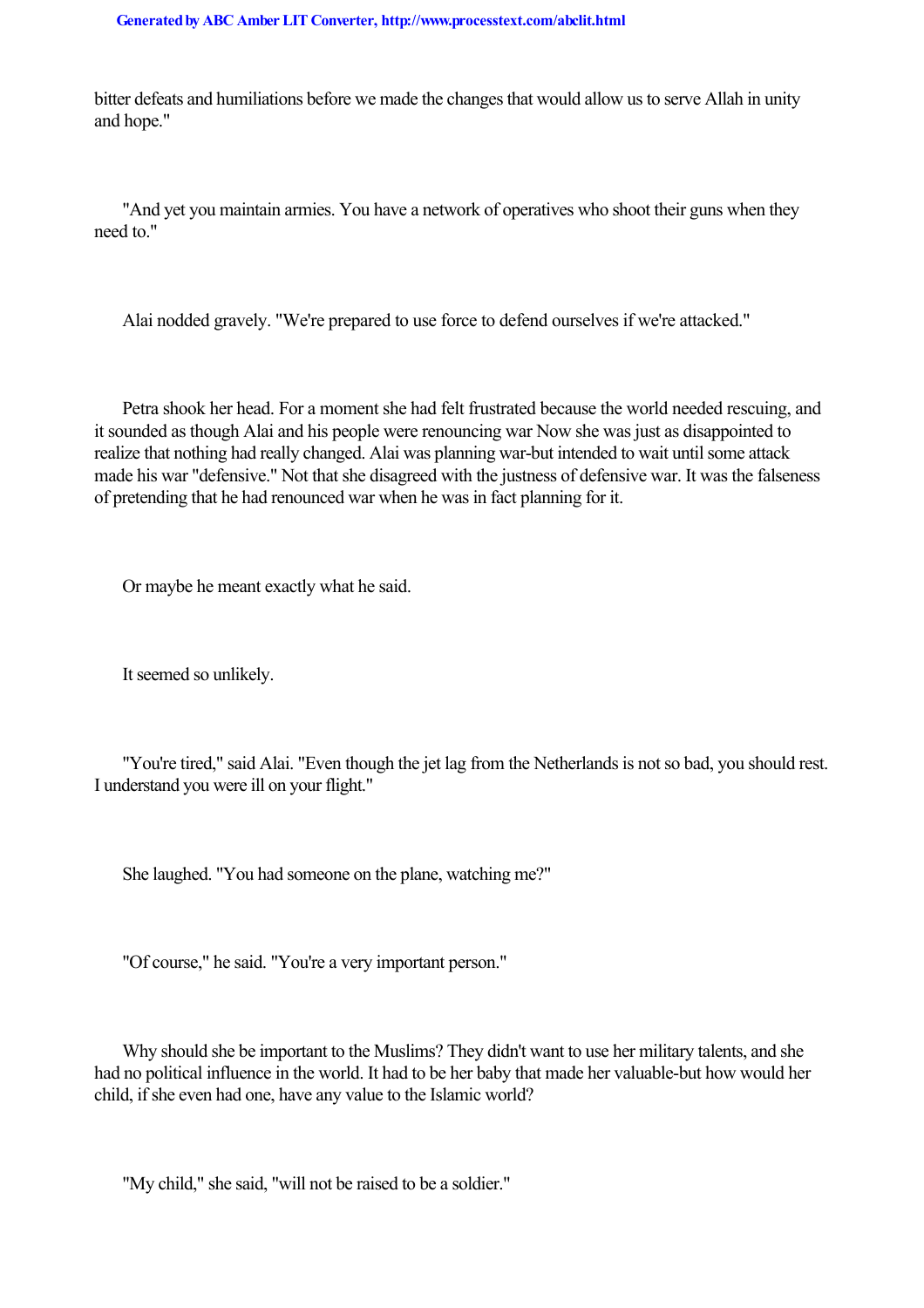Alai raised a hand. "You leap to conclusions, Petra," he said. "We are led, we hope, by Allah. We have no wish to take your child, and while we hope that there will someday be a world in which all children will be raised to know Allah and serve him, we have no desire to take your child from you or keep him here with us."

"Or her," said Petra, unreassured. "If you don't want our baby, why am I an important person?"

 "Think like a soldier," said Alai. "You have in your womb what our worst enemy wants most. And, even if you don't have a baby, your death is something that he has to have, for reasons deep in the evil of his heart. His need to reach for you makes you important to those of us who fear him and want to block his path."

 Petra shook her head. "Alai," she said, "I and my child could die and it would be a mere blip on the rangeflnder[?] to you and your people."

"It's useful for us to keep you alive," said Alai.

"How pragmatic of you. But there's more to it than that."

"Yes," said Alai. "There is."

"Are you going to tell me?"

"it will sound very mystical to you," said Alai.

"But that's hardly a surprise, coming from the Caliph."

 "Allah has brought something new into the world-I speak of Bean, the genetic difference between him and the rest of humanity. There are imams who declare him to be an abomination, conceived in evil.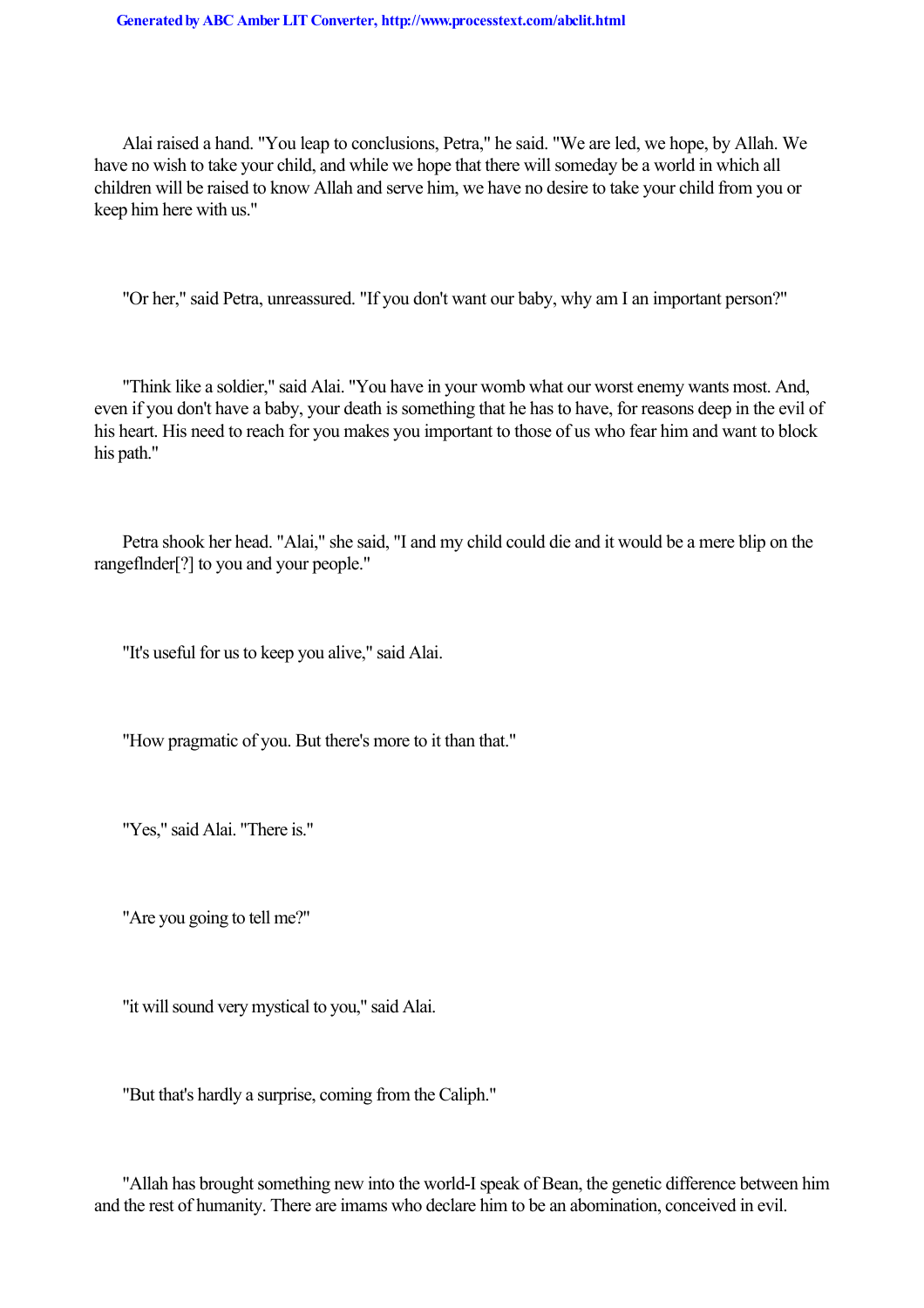There are others who say he is an innocent victim, a child who was conceived as a normal embryo but was altered by evil and can't help what was done to him. But there are others-and the number is by far larger-who say that this could not have been done except by the will of Allah. That Bean's abilities were a key part of our victory over the Formics, so it must have been God's will that brought him into existence at the time we needed him. And since God has chosen to bring this new thing into the world, now we must watch and see whether God allows this genetic change to breed true."

"He's dying, Alai," said Petra.

"I know," said Alai. "But aren't we all?"

"He didn't want to have children at all."

"And yet he changed his mind," said Alai. "The will of God blossoms in all hearts."

"So maybe if the Beast kills us, that's the will of God as well. Why did you bother to prevent it?"

 "Because my friends asked me to," said Alai. "Why are you making this so complicated? The things I want are simple. To do good wherever it's within my power, and where I can't do good, at least do no harm."

"How... Hippocratic of you."

"Petra, go to bed, sleep, you're becoming bitchy."

 It was true. She was out of sorts, fretting about things she could do nothing to change, wanting Bean to be with her, wanting Alai not to have changed into this regal figure, this holy man.

"You're not happy with what I've become," said Alai.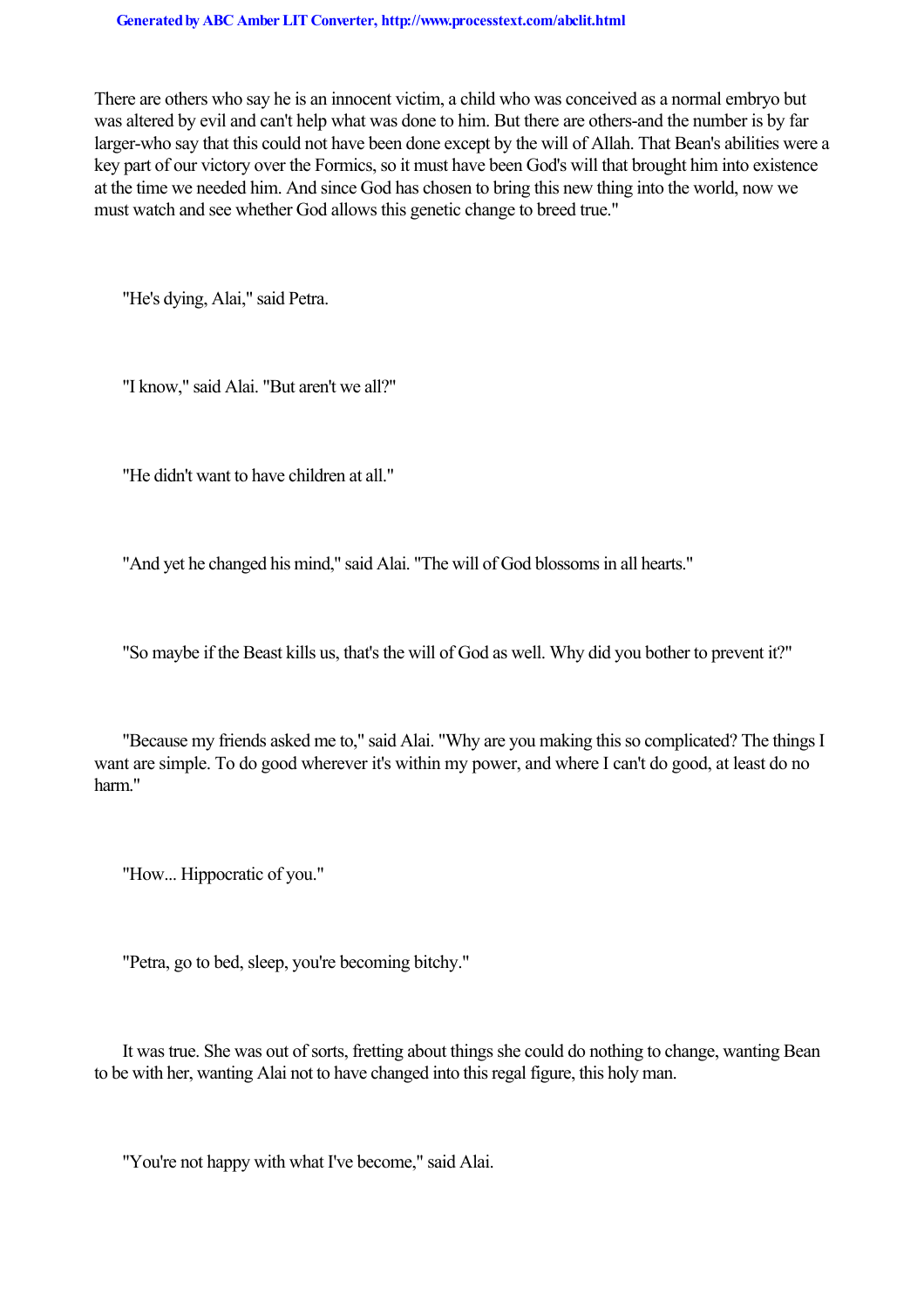"You can read minds?" asked Petra.

 "Faces," said Alai. "Unlike Achilles and Peter Wiggin, I didn't seek this. I came home from space with no ambition other than to lead a normal life and perhaps serve my country or my God in one way or another Nor did some party or faction choose me and set me in my place."

 "How could you end up in this garden, on that chair, if neither you nor anyone else put you there?" asked Petra. It annoyed her when people lied-even to themselves-about things that simply didn't need to be lied about.

 "I came home from my Russian captivity and was put to work planning joint military maneuvers of a pan-Arab force that was being trained to join in the defense of Pakistan."

 Petra knew that this pan-Arab force probably began as an army designed to help defend against Pakistan, since right up to the moment of the Chinese invasion of India, the Pakistani government had been planning to launch a war against other Muslim nations to unite the Muslim world under their rule.

 "Or whatever," said Alai, laughing at her consternation when, once again, he had seemed to read her mind. "It became a force for the defense of Pakistan. It put me in contact with military planners from a dozen nations, and more and more they began to come to me with questions well beyond those of military strategy. It was nobody's plan, least of all mine. I didn't think my answers were particularly wise, I simply said whatever seemed obvious to me, or when nothing was clear, I asked questions until clarity emerged."

"And they became dependent on you.

 "I don't think so," said Alai. "They simply... respected me. They began to want me in meetings with the politicians and diplomats, not just the soldiers. And the politicians and diplomats began asking me questions, seeking my support for their views or plans, and finally choosing me as the mediator between the parties in various disputes."

"A judge," said Petra.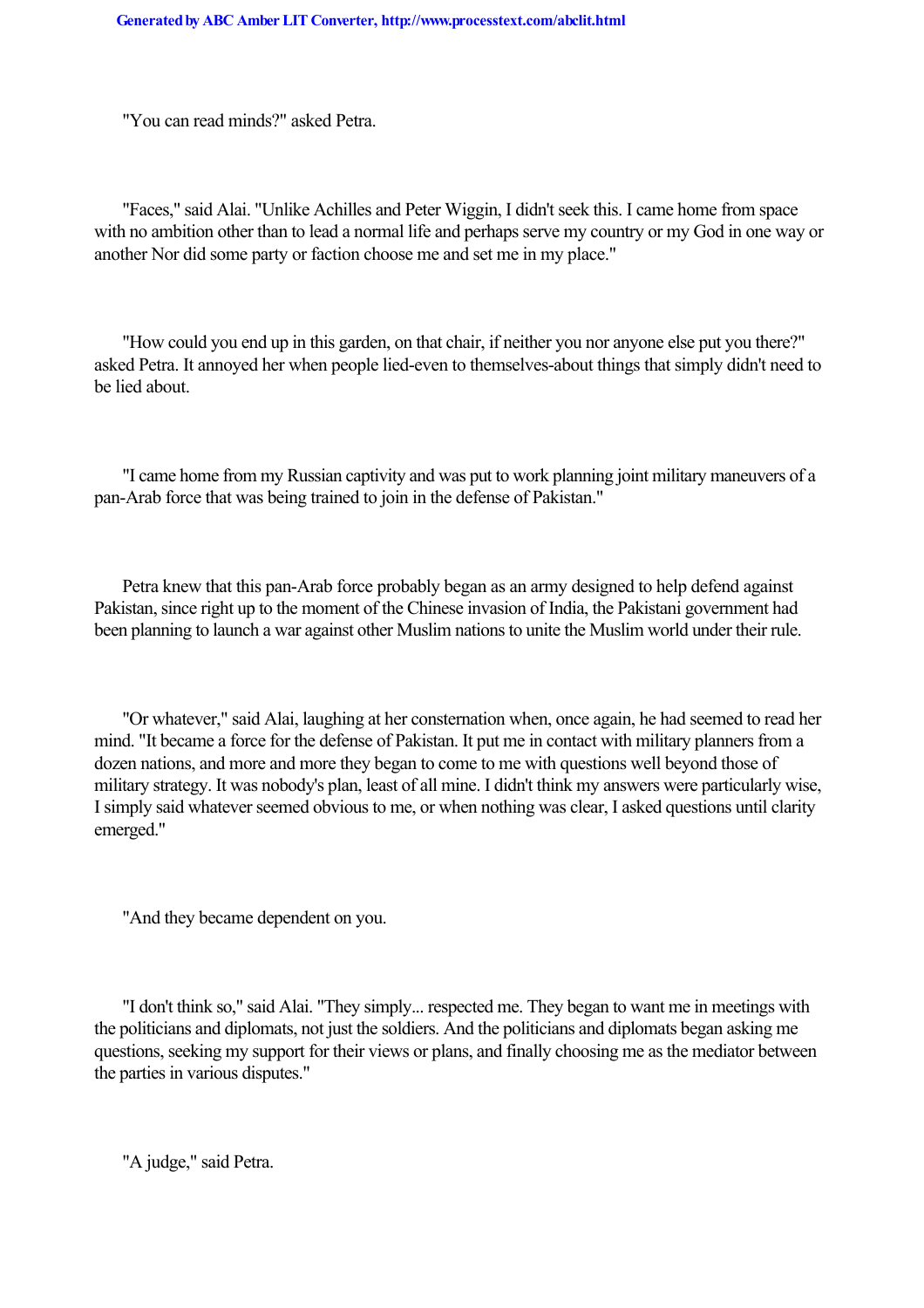"A Battle School graduate," said Alai, "at a time when my people wanted more than a judge. They wanted to be great again, and to do that they needed a leader that they believed had the favor of Allah. I try to live and act in such a way as to give them the leader they need. Petra, I am still the same boy I was in Battle School. And, like Ender, I may be a leader, but I am also the tool my people created to accomplish their collective purpose."

 "Maybe," said Petra, "I'm just jealous. Because Armenia has no great purpose, except to stay alive and free. And no power to accomplish that without the help of great nations."

"Armenia is in no danger from us," said Alai.

 "Unless, of course, we provoke the Azerbaijanis," said Petra. "Which we do by breathing, I must point out."

"We will not conquer our way to greatness, Petra," said Alai.

 "What, then, you'll wait for the whole world to convert to Islam and beg to be admitted to your new world order?"

"Yes" said Alai. "That's just what we'll do."

"As plans go," said Petra, "that's about the most self-delusional one I've ever heard of."

 He laughed. "Definitely you need a nap, my beloved sister You don't want that to be the mouth Bean has to listen to when he arrives."

"When will he arrive?"

 "Well after dark," said Alai. "Now you see Mr. Lankowski waiting for you at that gate. He'll lead you to your room.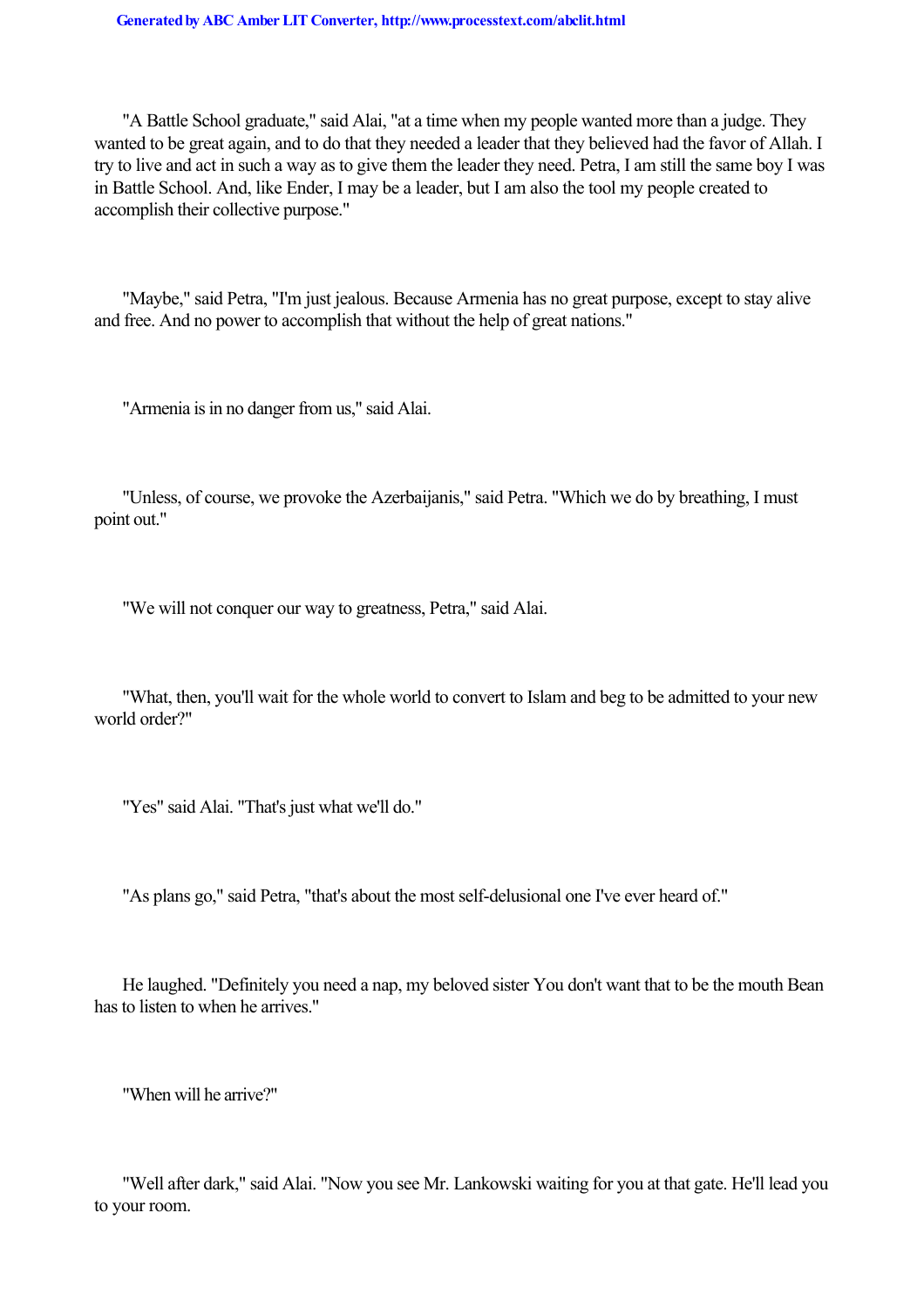"I sleep in the palace of the Caliph tonight?" asked Petra.

 "It's not much, as palaces go," said Alai. "Most of the rooms are public spaces, offices, things like that. I have a very simple bedroom and... this garden. Your room will also be very simple-but perhaps it will make it seem luxurious if you think of it as being identical with the one where the Caliph sleeps."

"I feel as if I've been swept away into one of Scheherazade's stories."

"We keep a sturdy roof. You have nothing to fear from rocs."

"You think of everything," said Petra.

"We have an excellent doctor on call, should you wish for medical attention of any kind."

"It's still too soon for a pregnancy test to mean anything," said Petra. "If that's what you meant."

 "I meant," said Alai, "that we have an excellent doctor on call, should you wish for medical attention of any kind."

"In that case," said Petra, "my answer is, 'You think of everything.'"

 She thought she couldn't sleep, but she had nothing better to do than lie on the bed in a room that was downright spartan-with no television and no book but an Armenian translation of the Q'uran. She knew what the presence of this book in her room implied. For many centuries, translations of the Q'uran were regarded as false by definition, since only the original Arabic actually conveyed the words of the Prophet. But in the great opening of Islam that followed their abject defeat in a series of desperate wars with the West, this was one of the first things that was changed.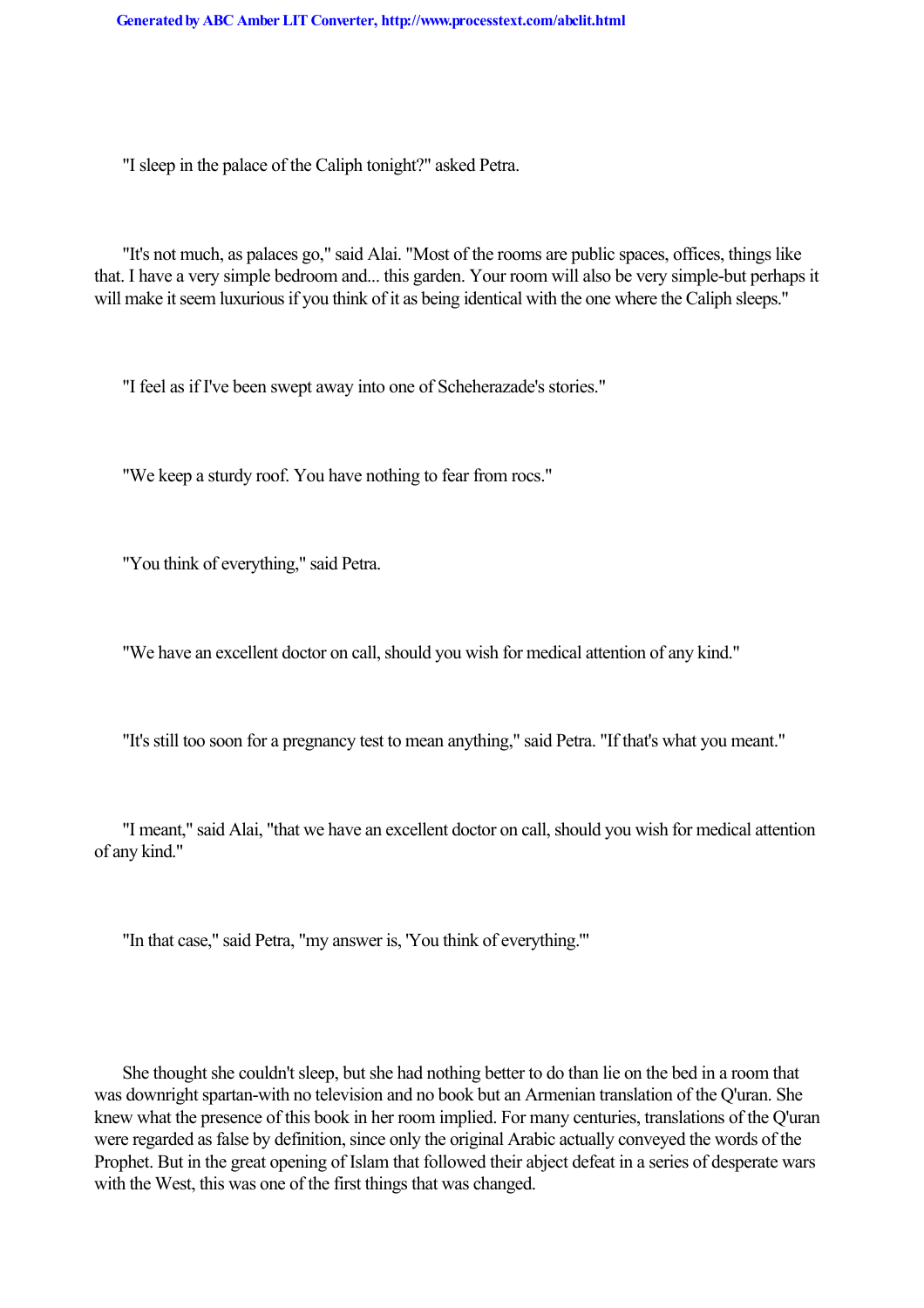Every translated copy of the Q'uran contained, on the title page, a quotation from the great imam Zuqaq-the very one who brought about the reconciliation of Israel and the Muslim world. "Allah is above language. Even in Arabic, the Q'uran is translated from the mind of God into the words of men. Everyone should be able to hear the words of God in the language he speaks in his own heart."

 So the presence of the Q'uran in Armenian told her, first, that in the palace of the Caliph, there was no recidivism, no return to the days of fanatical Islam, when foreigners were forced to live by Islamic law, women were veiled and barred from the schools and the roads, and young Muslim soldiers strapped bombs to their bodies to blow up the children of their enemies.

 And it also told her that her coming was anticipated and someone had taken great pains to prepare this room for her, simple as it seemed. To have the Q'uran in Common Speech, the more-or-less phonetically spelled English that had been adopted as the language of the International Fleet, would have been sufficient. They wanted to make the point, though, that here in the heart-no, the head-of the Muslim world, they had regard for all nations, all languages. They knew who she was, and they had the holy words for her in the language she spoke in her heart.

 She appreciated the gesture and was annoyed by it, both at once. She did not open the book. She rummaged through her bag, then unpacked everything. She showered to clear the must of travel from her hair and skin, and then lay down on the bed because in this room there was nowhere else to sit.

No wonder he spends his time in the garden, she thought. He has to go out there just to turn around.

 She woke because someone was at the door. Not knocking. Just standing there, pressing a palm against the reader. What could she possibly have heard that woke her? Footsteps in the corridor?

"I'm not dressed," she called out as the door opened.

"That's what I was hoping," said Bean.

He came in carrying his own bag and set it down beside the one dresser.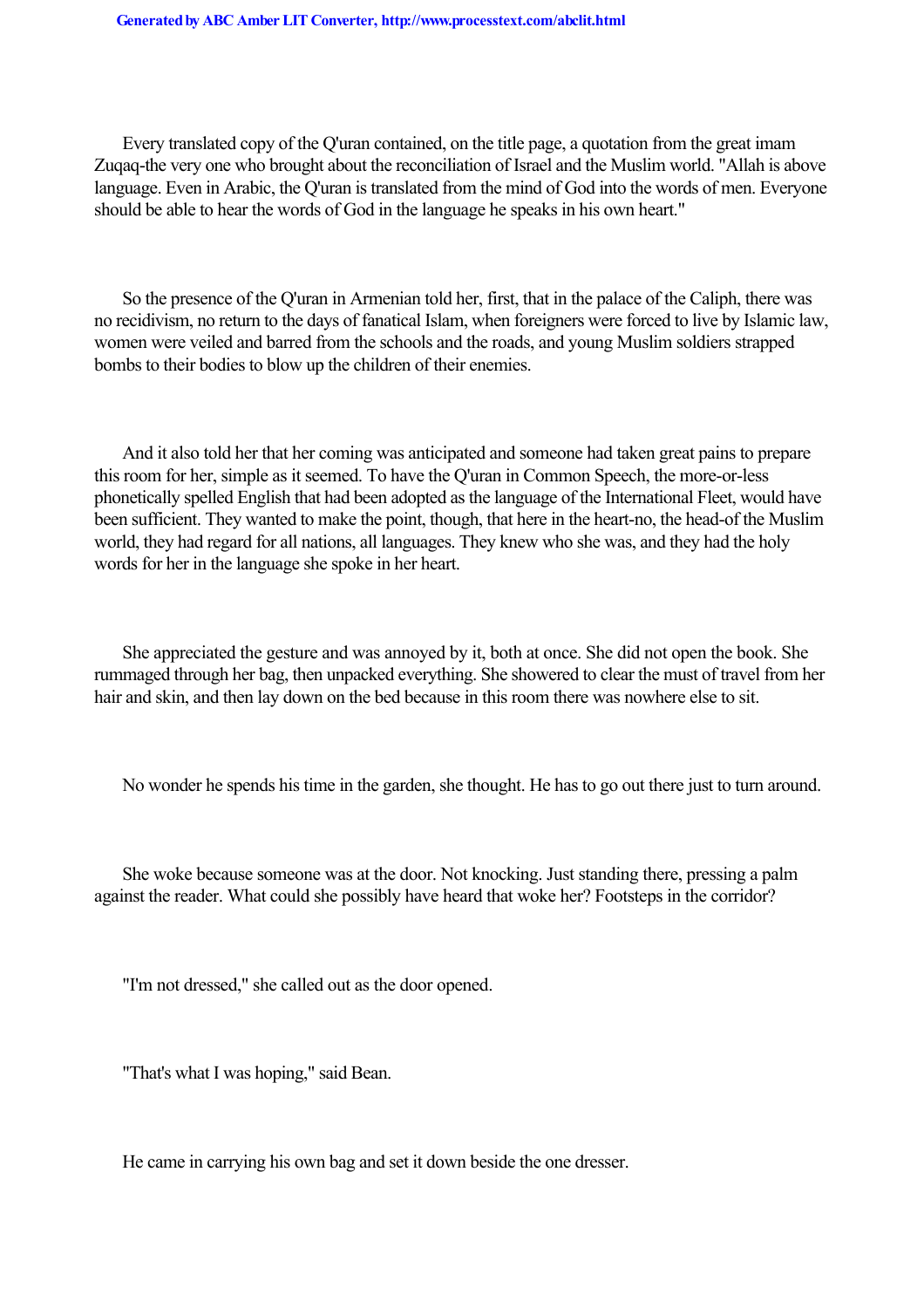"Did you meet Alai?" asked Petra.

"Yes, but we'll talk of that later," said Bean.

"You know he's Caliph," she insisted.

"Later," he said. He pulled his shoes off.

"I think they're planning a war, but pretending that they're not," said Petra.

"They can plan what they like," said Bean. "You're safe here, that's what I care about."

 Still in his traveling clothes, Bean lay down on the bed beside her, snaking one arm under her, drawing her close to him. He stroked her back, kissed her forehead.

"They told me about the other embryos," she said. "How Achilles stole them."

He kissed her again and said, "Shhhh."

"I don't know if I'm pregnant yet," said Petra.

"You will be," said Bean.

"I knew that he hadn't checked for Anton's Key," said Petra. "I knew he was lying about that."

"All right," said Bean.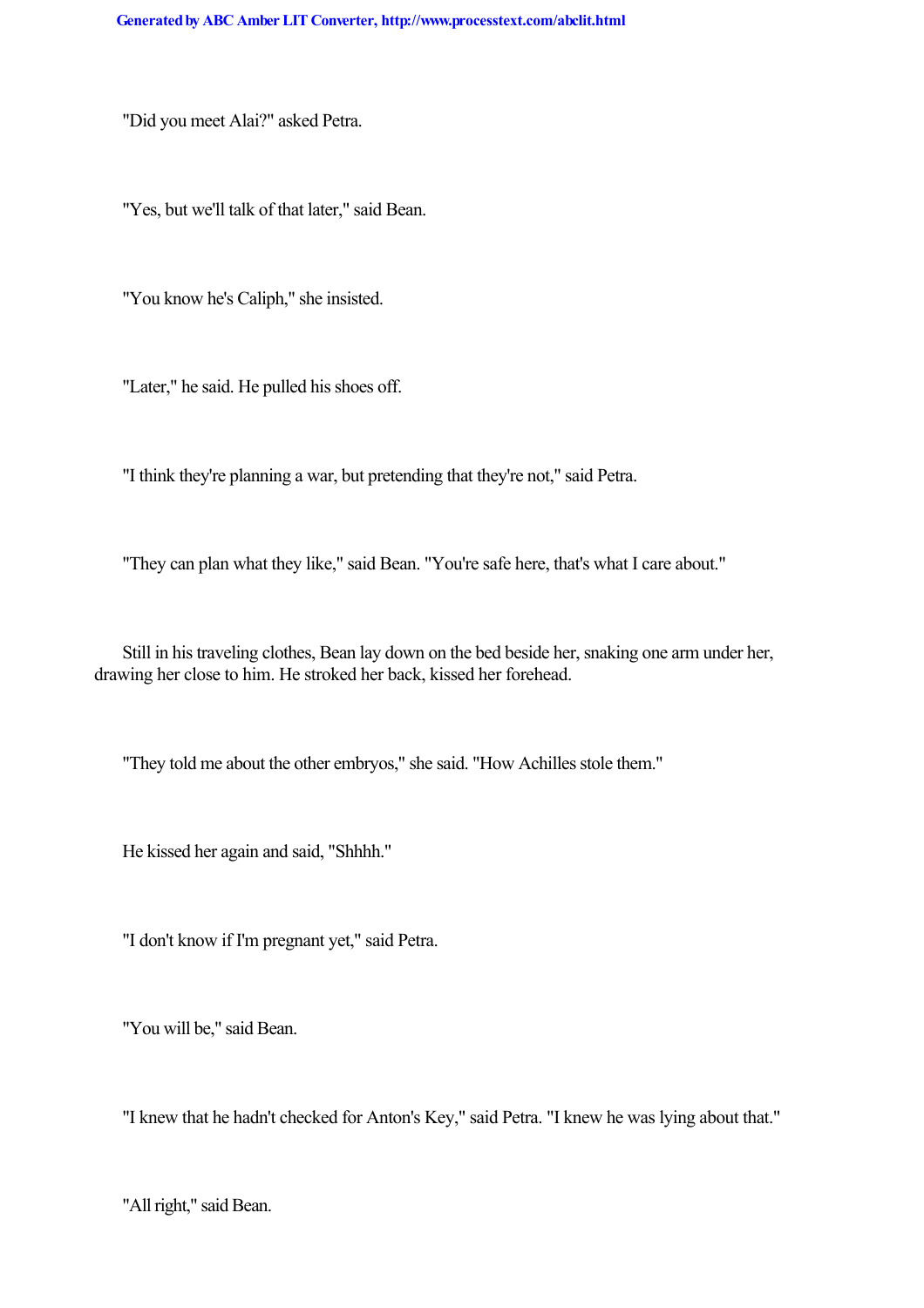"I knew but I didn't tell you," said Petra.

"Now you've told me."

"I want your child, no matter what."

"Well," said Bean, "in that case we can start the next one the regular way."

She kissed him. "I love you," she said.

"I'm glad to hear that."

 "We have to get the others back," said Petra. "They're our children and I don't want somebody else to raise them."

"We'll get them back," said Bean. "That's one thing I know."

"He'll destroy them before he lets us have them."

"Not so," said Bean. "He wants them alive more than he wants us dead."

"How can you possibly know what the Beast is thinking?"

 Bean rolled onto his back and lay there facing the ceiling. "On the plane I did a lot of thinking. About something Ender said. How he thought. You have to know your enemy, he said. That's why he studied the Formics constantly. All the footage of the First War, the anatomies of the corpses of the dead Bugger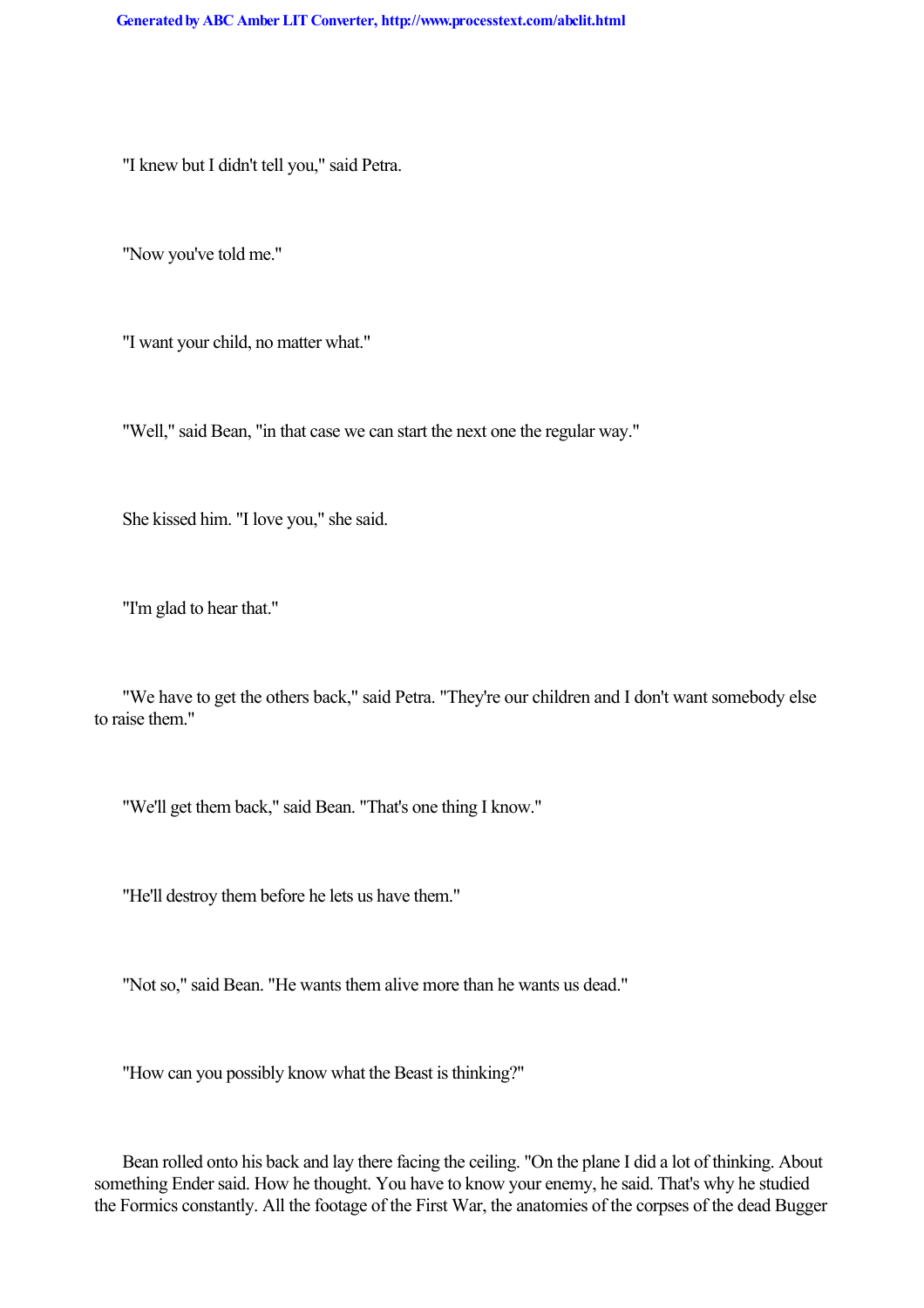soldiers, and what he couldn't find in the books and vids, he imagined. Extrapolated. Tried to think of who they were."

 "You're nothing like Achilles," said Petra. "You're the opposite of him. If you want to know him, think of whatever you're not, and that'll be him."

 "Not true," said Bean. "In his sad, twisted way, he loves you, and so, in my own sad twisted way, do I."

"Not the same twists, and that makes all the difference."

 "Ender said that you can't defeat a powerful enemy unless you understand him completely, and you can't understand him unless you know the desires of his heart, and you can't know the desires of his heart until you truly love him."

"Please don't tell me that you've decided to love the Beast," said Petra.

"I think," said Bean, "that I always have."

"No, no, no," said Petra in revulsion and she rolled away from him, turned her back on him.

 "Ever since I saw him limping up to us, the one bully we thought we could overpower, we little children. His twisted foot, the dangerous hate he felt toward anyone who saw his weakness. The genuine kindness and love he showed to everyone but me and Poke-Petra, that's what nobody understands about Achilles, they see him as a murderer, and a monster-"

"Because he is one."

 "A monster who keeps winning the love and trust of people who should know better. I know that man, the one whose eyes look into your soul and judge you and find you worthy. I saw how the other children loved him, turned their loyalty from Poke to Achilles, made him their father, truly, in their hearts.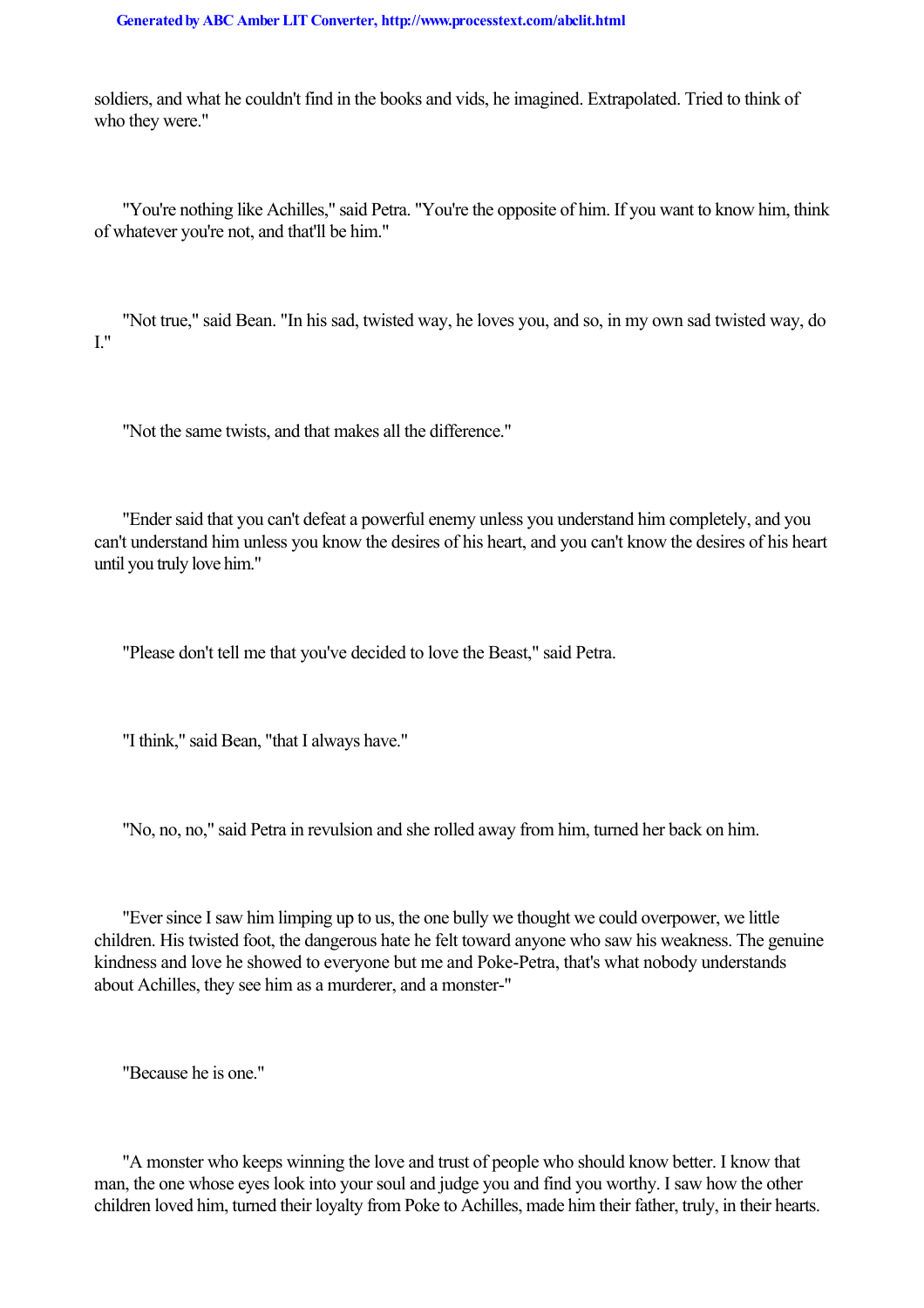And even though he always kept me at a distance, the fact is... I loved him too."

 "I didn't," said Petra. The memory of Achilles's arms around her as he kissed her-it was unbearable to her, and she wept.

 She felt Bean's hand on her shoulder, then stroking her side, gently soothing her "I'm going to destroy him, Petra," said Bean. "But I'll never do it the way I've been going about it up till now. I've been avoiding him, reacting to him. Peter had the right idea after all. He was dumb about it, but the idea was right, to get close to him. You can't treat him as something faraway and unintelligible. A force of nature, like a storm or earthquake, where you have no hope but to run for shelter. You have to understand him. Get inside his head"

"I've been there," said Petra. "It's a filthy place."

"Yes, I know," said Bean. "A place of fear and fire. But remember-he lives there all the time."

"Don't tell me I'm supposed to pity him because he has to live with himself!"

 "Petra, I spent the whole flight trying to be Achilles, trying to think of what he yearns for, what he hopes for, to think of how he thinks."

 "And you threw up? Because I did, twice on my flight, and I didn't have to get inside the Beast to do it."

"Maybe because you have a little beast inside you.

 She shuddered. "Don't call him that. Her. It. I'm not even pregnant yet, probably. It was only this morning. My baby is not a beast."

 "Bad joke, I'm sorry." said Bean. "But listen, Petra, on the flight I realized something. Achilles is not a mysterious force. I know exactly what he wants."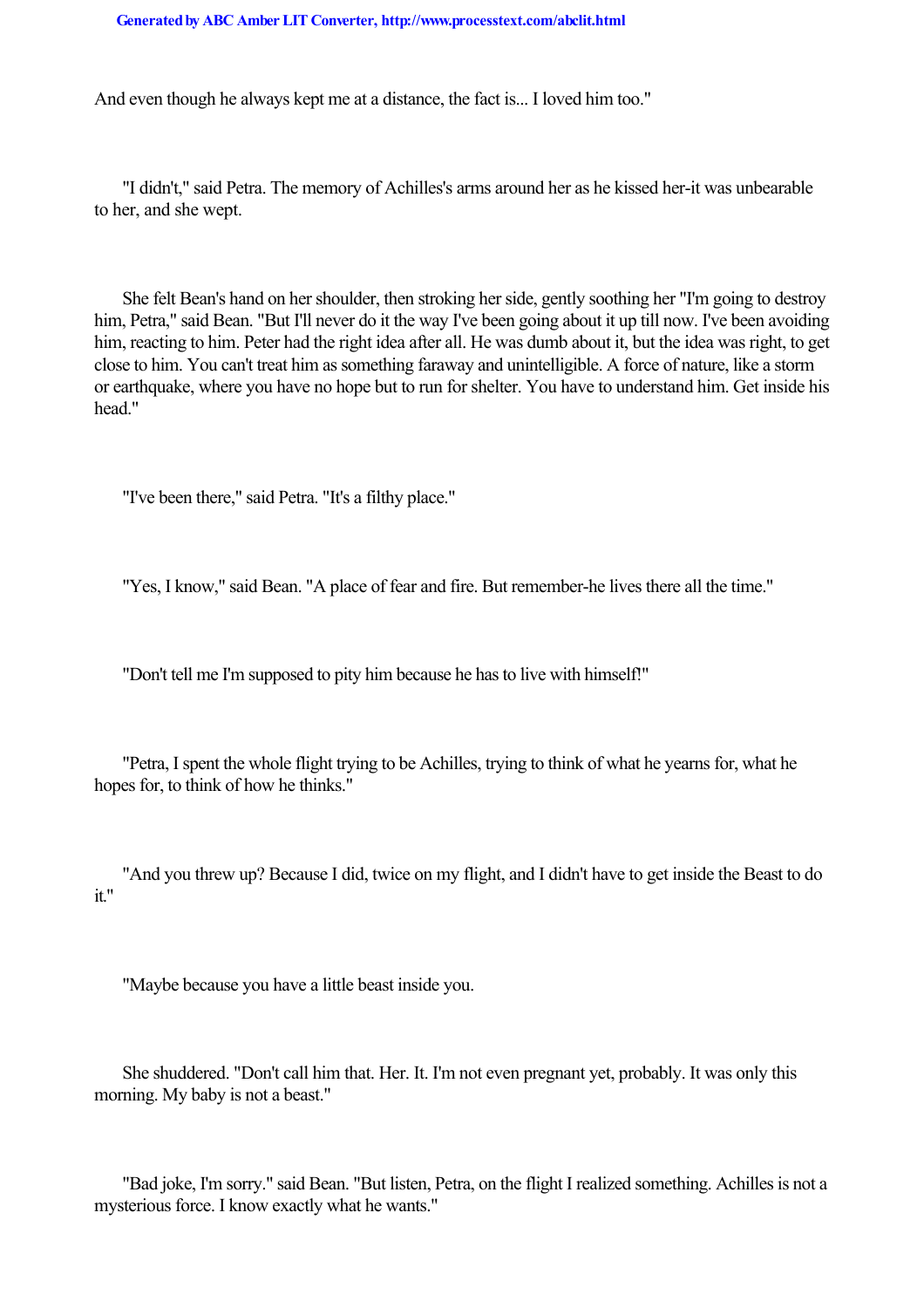"What does he want? Besides us, dead?"

 "He wants us to know that the babies are alive. He won't even implant them yet. He'll leave little clues for us to follow-nothing too obvious, because he wants us to think we discovered something he's trying to keep hidden. But we'll find out where they are because he wants us to. They'll all be in one place. Because he wants us to come for them."

"Bait," she said.

 "No, not just bait," said Bean. "He could send us a note right now if he wanted that. No, it's more than that. He wants us to think we're very smart to have found out where they are. He wants us to be full of hope that we might rescue them. To be excited, so we'll hurtle into a situation completely unprepared for the fact that he's waiting for us. That way he can see us fall from triumphant hope to utter despair. Before he kills us."

Bean was right, she knew it. "But how can you even pretend to love someone so evil?"

 "No, you still don't understand," said Bean. "It's not our despair he wants. It's our hope. He has none. He doesn't understand it."

"Oh. please," said Petra. "An ambitious person lives on hope."

 "He has no hope. No dream. He tries everything to find one. He goes through the motions of love and kindness, or anything else that might work, and still nothing means anything. Each new conquest only leaves him hungry for another. He's hungry to find something that really matters in life. He knows we have it. Both of us, before we even found each other, we had it."

"I thought you were famous for having no faith," said Petra.

"But you see," said Bean, "Achilles knew me better than I knew myself. He saw it in me. The same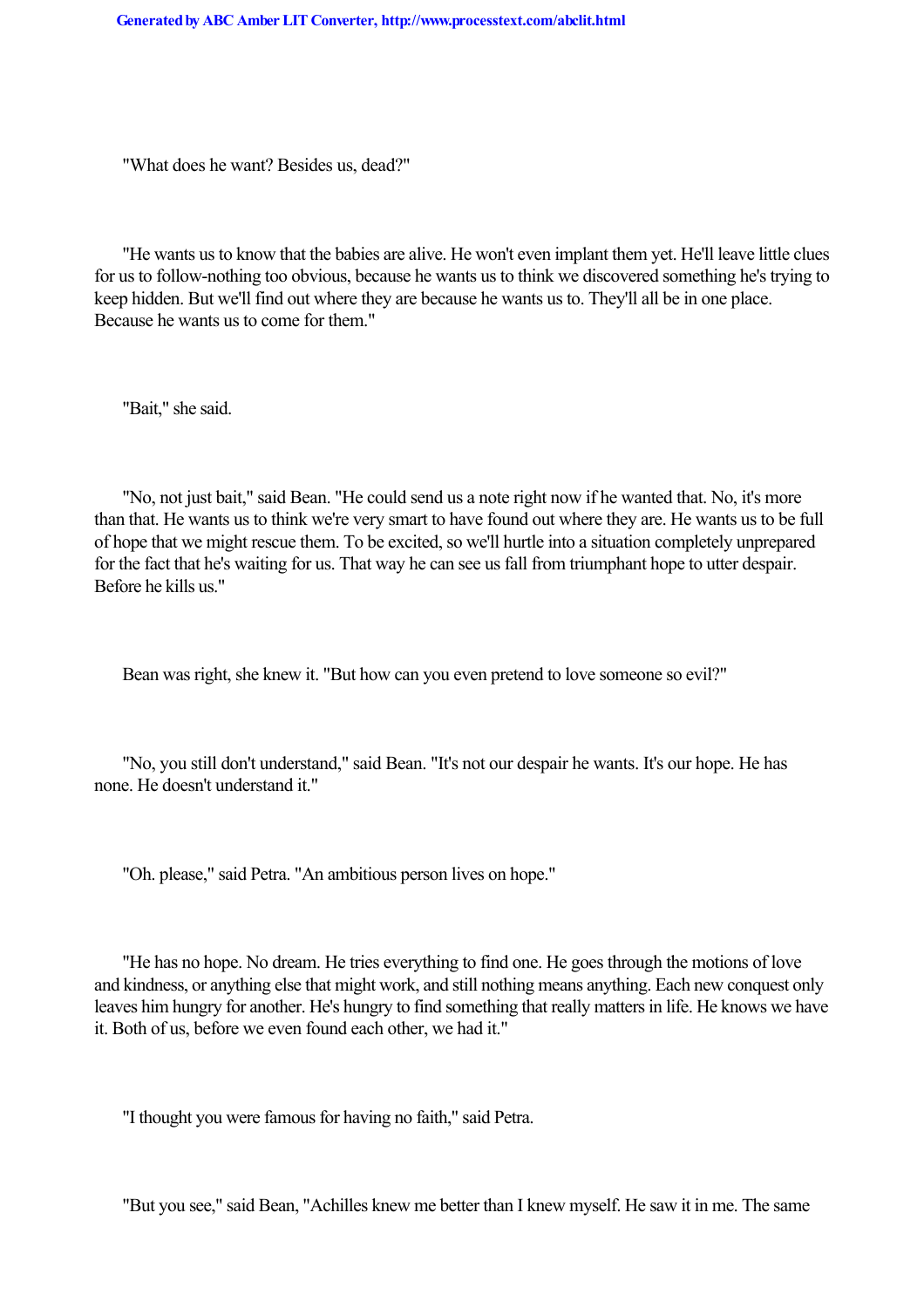thing Sister Carlotta saw."

"Intelligence?" asked Petra.

 "Hope," said Bean. "Relentless hope. It never crosses my mind that there's no solution, no chance of survival. Oh, I can conceive of that intellectually, but never are my actions based on despair, because I never really believe it. Achilles knows that I have a reason to live. That's why he wants me so badly. And you, Petra. You more than me."

 "And our babies-they are our hope. A completely insane kind of hope, yes, but we made them, didn't we?"

 "So," said Petra, grasping the picture now, "he doesn't just want us to die, the way he was perfectly content to let Sister Carlotta die in an airplane, when he was far away. He wants us to see him with our babies."

 "And when we realize we can't have them back, that we're going to die after all, the hope that drains out of us, he thinks it'll become his own. He thinks that because he has our babies, he has our hope."

"And he does," said Petra.

"But the hope can never be his. He's incapable of it."

"This is all very interesting," said Petra, "but completely useless."

"But don't you see?" said Bean. "This is how we can destroy him."

"What do you mean?"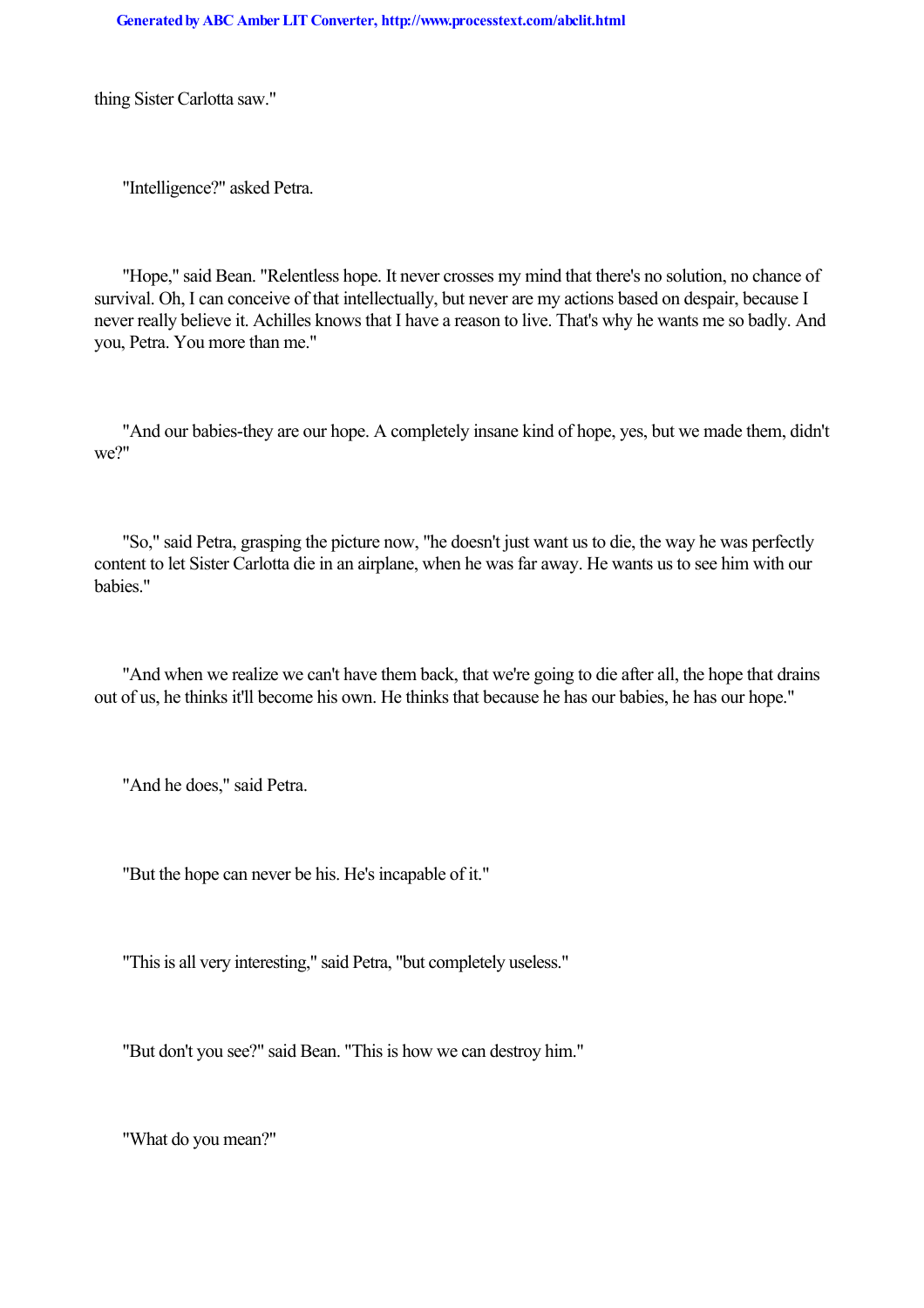"He's going to fall into the pit he dug for us."

"We don't have his babies."

"He hopes we'll come and give him what he wants. But instead, we'll come prepared to destroy him."

 "He's going to be laying an ambush for us. If we come in force, he'll either slip away or-as soon as it's clear he's doomed-he'll kill our babies."

 "No, no, we'll let him spring his trap. We'll walk right into it. So that when we face him, we see him in his moment of triumph. Which is always the moment when somebody is at their stupidest."

"You don't have to be smart when you have all the guns."

 "Relax, Petra," said Bean. "I'm going to get our babies back. And kill Achilles while I'm at it. And I'll do it soon, my love. Before I die."

"That's good," said Petra. "It will be so much harder for you to do it afterward."

 And then she wept, because, contrary to what Bean had just said, she had no hope. She was going to lose her husband, her children were going to lose their father No victory over Achilles could change the fact that in the end, she was going to lose him.

 He reached out for her again, held her close, kissed her brow, her cheek. "Have our baby," he said. "I'll bring home its brothers and sisters before it's born."

CHAPTER FOURTEEN

SPACE STATION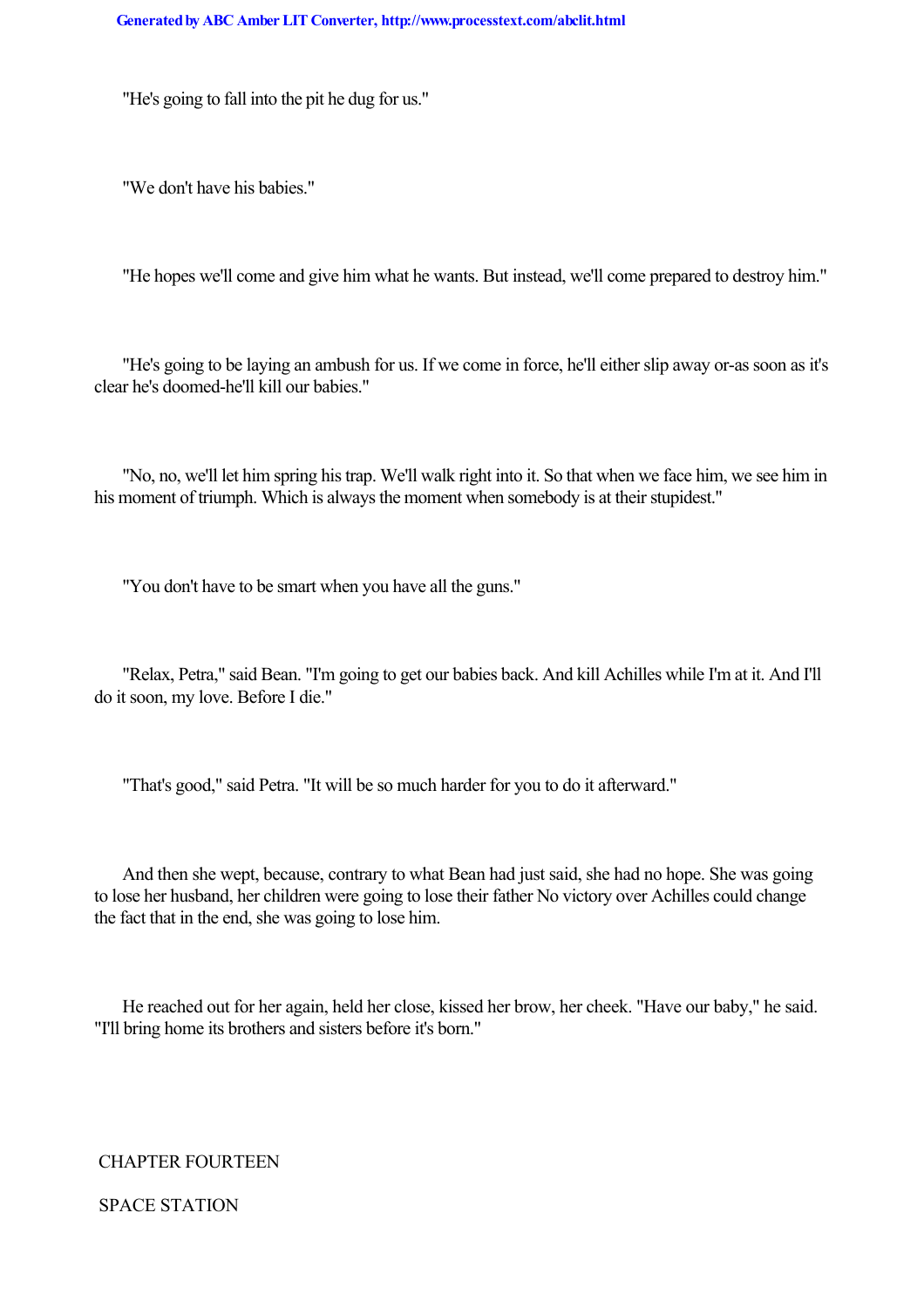To: Locke%erasmus@polnet.gov

From:SitePostAlert

Re: Girl on bridge

 Now you are not in cesspool can communicate again. Have no e-mail here, Stones ore mine. Back on bridge soon. War in earnest. Post to me only, this site, pickup nome BridgeGiri password not stepstool.

 Peter found spaceflight boring, just as he'd suspected he would. Like air travel, only longer and with less scenery.

 Thank heaven Mother and Father had the good sense not to get all sentimental about the shuttle flight to the Ministry of Colonization. After all, it was the same space station that had been Battle School. They were going to set foot at last where precious little Ender had had his first triumphs-and, oh yes, killed a boy.

 But there were no footprints here. Nothing to tell them what it was like for Ender to ride a shuttle to this place. They were not small children taken away from their homes. They were adults, and the fate of the world just might rest in their hands.

Come to think of it, that was like Ender, wasn't it.

 The whole human race was united when Ender came here. The enemy was clear, the danger real, and Ender didn't even have to know what he was doing to win the war.

 By comparison, Peter's task was much more difficult. It might seem simpler-find a really good assassin and kill Achilles.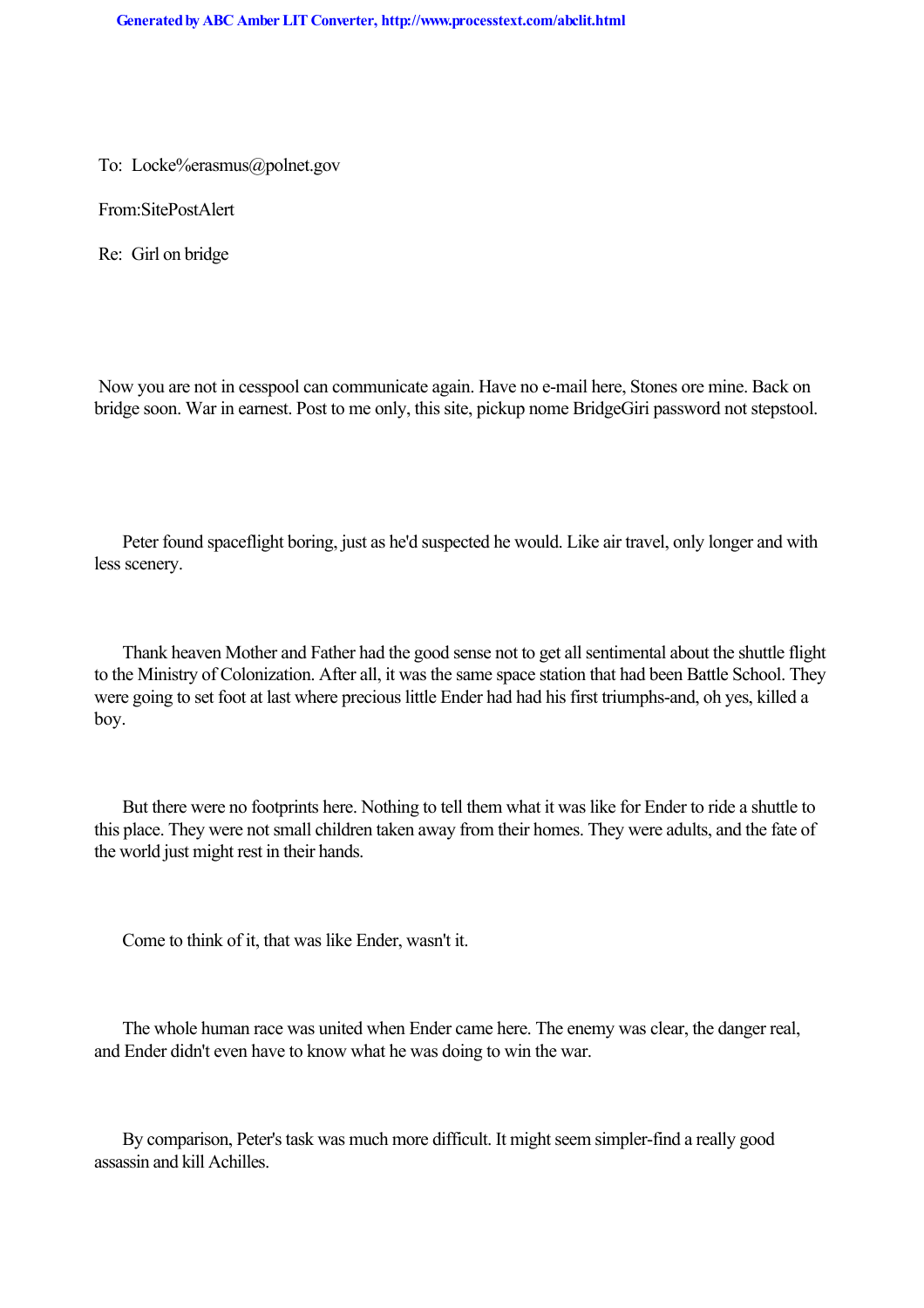But it wasn't that simple. First, Achilles, being an assassin and a user of assassins, would be ready for such a plot. Second, it wasn't enough to kill Achilles. He was not the army that conquered India and Indochina. He was not the government that ruled more than half the people of the world. Destroy Achilles, and you still have to roll back all the things he did.

 It was like Hitler back in World War II. Without Hitler, Germany would never have had the nerve to conquer France and sweep to the gates of Moscow. But if Hitler had been assassinated just before the invasion of Russia, then in all likelihood the common language of the International Fleet would have been German. Because it was Hitler's mistakes, his weaknesses, his fears, his hatreds, that lost the back half of the war, just as it was his drive, his decisions, that won the front half.

Killing Achilles might do nothing more than guarantee a world governed by China.

 Still, with him out of the way, Peter would face a rational enemy. And his own assets would not be so superstitiously terrified. The way Bean and Petra and Virlomi fled at the mere thought of Achilles coming to Ribeirao Preto... though of course in the long run they weren't wrong, still, it complicated things enormously that he kept having to work alone, unless you counted Mother and Father.

 And since they were the only assets he had that he could rely on to serve his interests, he definitely counted them.

 Counted them, but was angry at them all the same. He knew it was irrational, but the whole way up to MinCol, he kept coming back to the same seething memory of the way his parents had always judged him as a child and found him wanting, while Ender and Valentine could do no wrong. Being a fundamentally reasonable person, he took due notice of the fact that since Val and Ender left in a colony ship, his parents had been completely supportive of him. Had saved him more than once. He could not have asked any more from them even if they had actually loved him. They did their duty as parents, and more than their duty.

 But it didn't erase the pain of those earlier years when everything he did seemed to be wrong, every natural instinct an offense against one of their versions of God or the other. Well, in all your judging, remember this-it was Ender who turned out to be Cain, wasn't it! And you always thought it was going to be me.

 Stupid stupid stupid, Peter told himself Ender didn't kill his brother, Ender defended himself against his enemies. As I have done.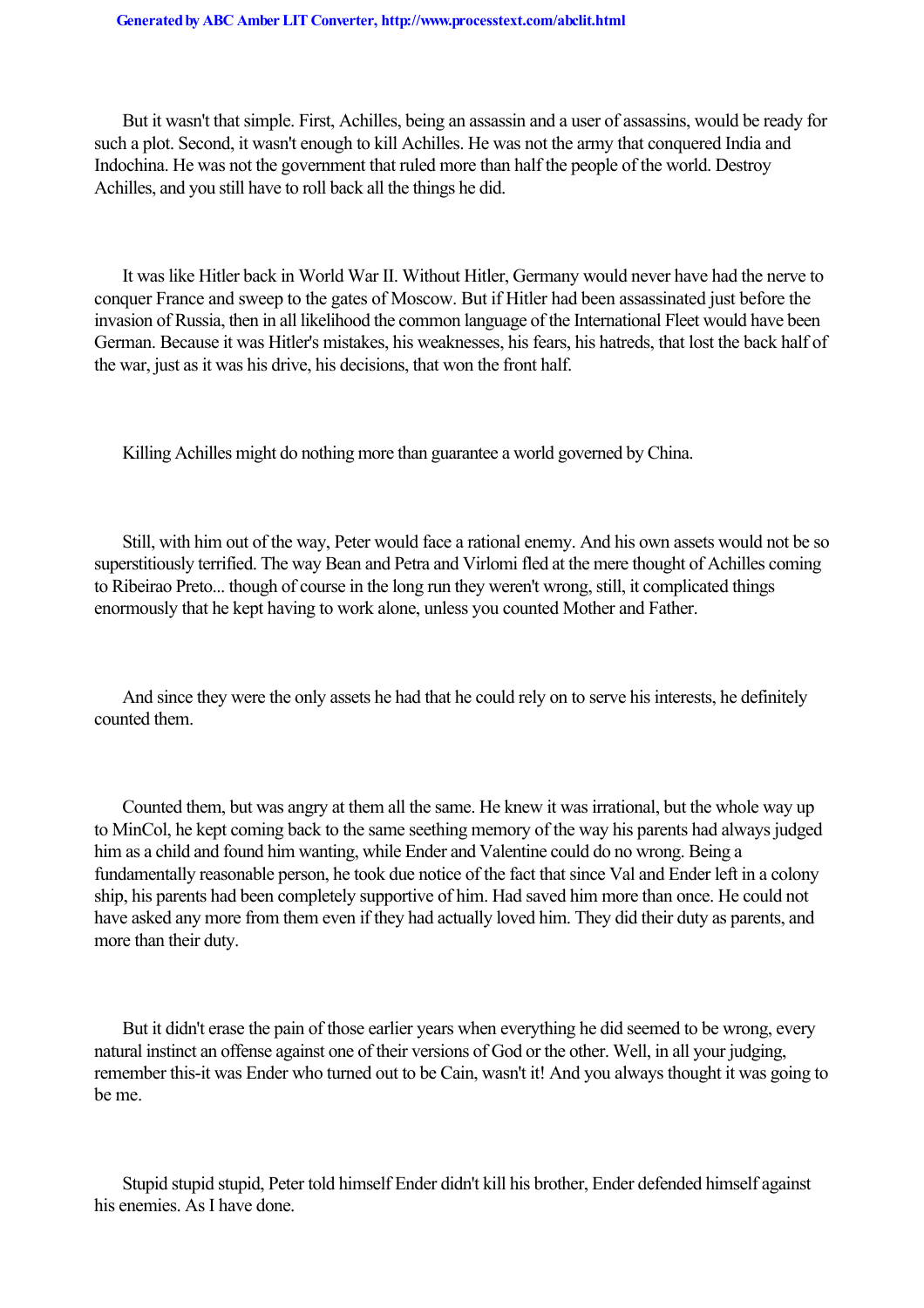I have to get over this, he told himself again and again during the voyage.

 I wish there were something to look at besides the stupid vids. Or Dad snoring. Or Mother looking at me now and then, sizing me up, and then winking. Does she have any idea how awful that is? How demeaning? To wink at me! What about smiling? What about looking at me with that dreamy fond expression she used to have for Val and Ender? Of course she liked them.

Stop it. Think about what you have to do, fool.

 Think about what you have to write and publish, as Locke and as Demosthenes, to rouse the people in the free countries, to goad the governments of the nations ruled from above. There could be no business as usual, he couldn't allow that. But it was hard to keep the people's attention on a war in which no shots were being fired. A war that took place in a faraway land. What did they care, in Argentina, that the people of India had a government not of their choosing? Why should it matter to a light farmer tending his photovoltaic screens in the Kalahari Desert whether the people of Thailand were having dirt kicked in their faces?

 China had no designs on Namibia or Argentina. The war was over, Why wouldn't people just shut up about it and go back to making money?

 That was Peter's enemy. Not Achilles, ultimately. Not even China. It was the apathy of the rest of the world that played into their hands.

 And here I am in space, no longer free to move about, far more dependent than I've ever been before. Because if Graff decides not to send me back to Earth, then I can't go. There's no alternative transport. He seems to be entirely on my side. But it's his former Battle School brats that have his true loyalty. He thinks he can use me as I thought I could use Achilles. I was wrong. But probably he is right.

 After all the voyaging, it was so frustrating to be there and still have to wait while the shuttle did its little dance of lining up with the station dock. There was nothing to watch. They blanked the "windows" because it was too nauseating in zero-G to watch the Earth spin madly as the shuttle matched the rotation of the great wheel.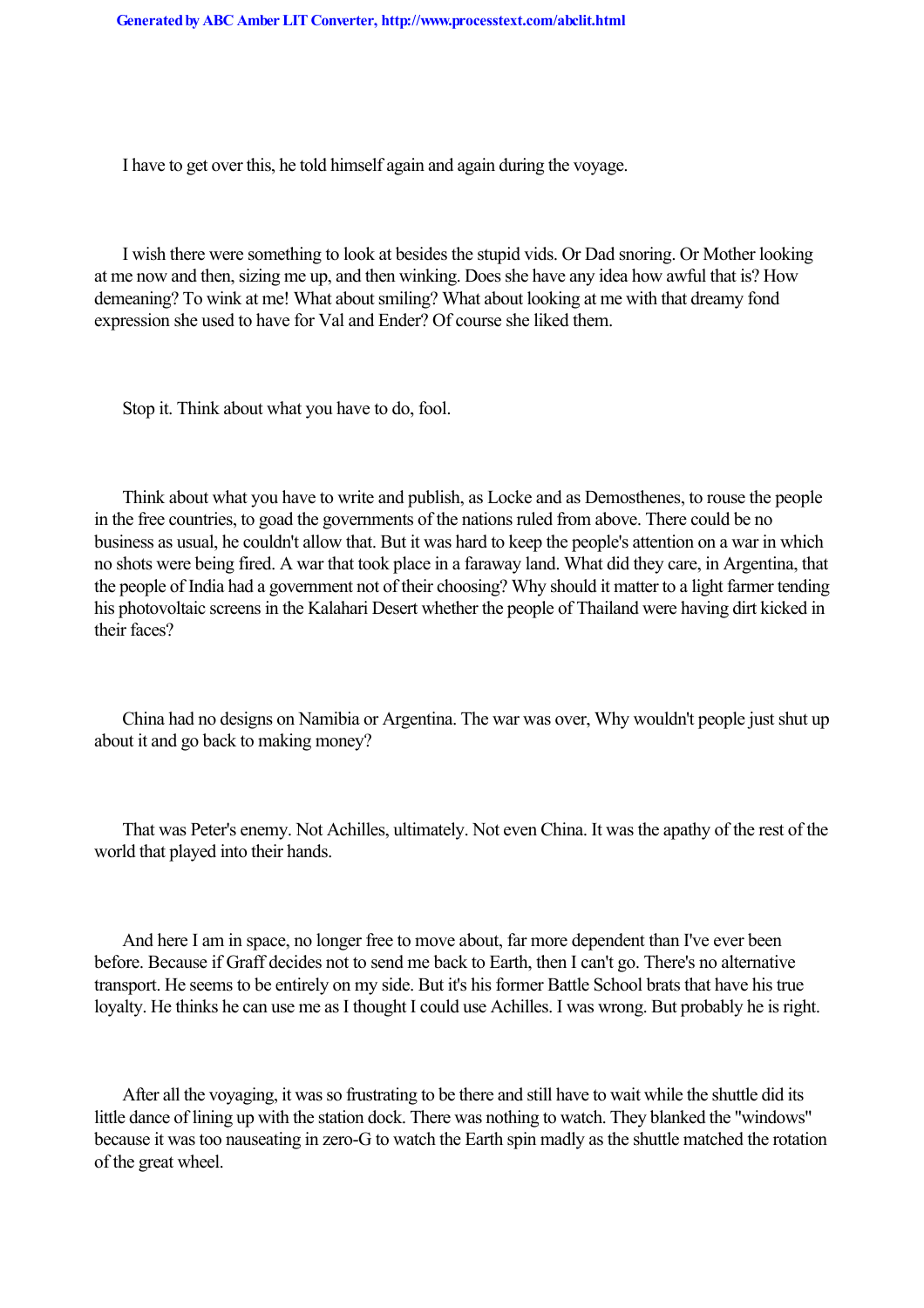My career might already be over. I might already have earned whatever mention I'll have in history. I might already be nothing but a footnote in other people's biographies, a paragraph in the history books.

 Really, at this point my best strategy for beefing up my reputation is probably to be assassinated in some colorful way.

 But the way things are going, I'll probably die in some tragic airlock accident while doing a routine docking at the MinCol space station.

"Stop wallowing," said Mother.

He looked at her sharply. "I'm not," he said.

"Good," she said. "Be angry at me. That's better than feeling sorry for yourself."

 He wanted to snap back angrily, but he realized the futility of denying what they all knew was true. He was depressed, definitely, and yet he still had to work. Like the day of his press conference when they dragged him out of bed. He didn't want a repeat of that humiliation. He'd do his work without having to have his parents prod him like some adolescent. And he wouldn't get snippy at them when they merely told him the truth

 So he smiled at her. "Come on, Mother, you know that if I were on fire, nobody would so much as pee on me to put it out."

 "Be honest, son," said his father. "There are hundreds of thousands of people back on Earth who have only to be asked. And some dozens who would do it without waiting for an invitation, if they saw an opportunity."

 "There are some good points about fame," Peter observed. "And those with empty bladders would probably chip in with a little spit."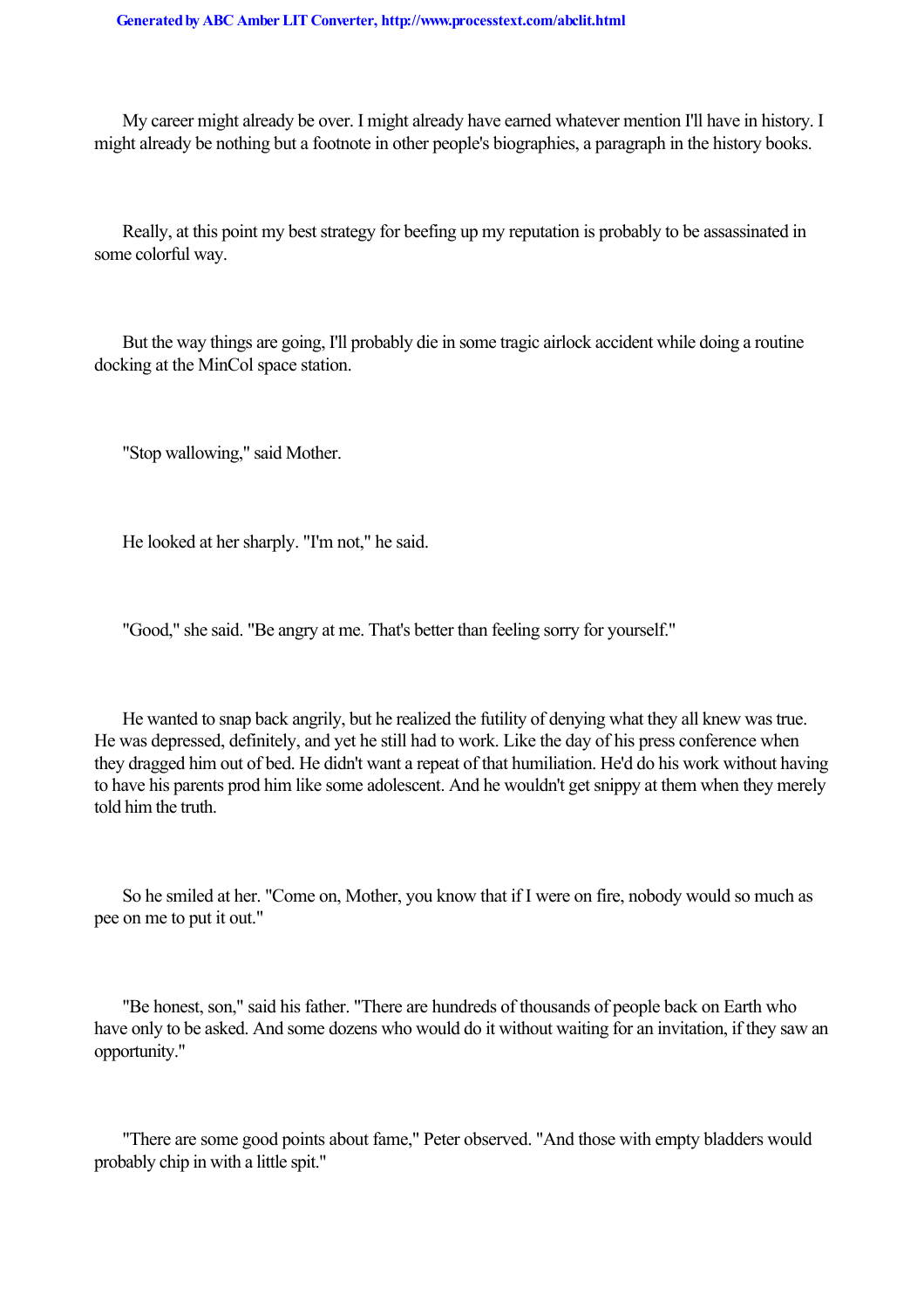"This is getting quite disgusting," said Mother

"You say that because it's your job to say it," said Peter.

"I'm underpaid, then," said Mother "Because it's nearly a fulltime position."

"Your role in life. So womanly. Men need civilizing, and you're just the one to do it."

"I'm obviously not very good at it."

 At that moment the IF sergeant who was their flight steward came into the main cabin and told them it was time to go.

 Because they docked at the center of the station, there was no gravity. They floated along, gripping handrails as the steward flipped their bags so they sailed through the airlock just under them. They were caught by a couple of orderlies who had obviously done this a hundred times, and were not the least bit impressed by having the Hegemon himself come to MinCol.

 Though in all probability nobody knew who they were. They were traveling under false papers, of course, but Graff had undoubtedly let someone in the station know who they really were.

Probably not the orderlies, though.

 Not until they were down one spoke of the wheel to a level where there was a definite floor to walk on did they meet anyone of real status in the station. A man in the grey suit that served MinCol as a uniform waited at the foot of the elevator, his hand outstretched. "Mr. and Mrs. Raymond," he said. "I'm Underminister Dimak. And this must be your son, Dick."

Peter smiled wanly at the faint humor in the pseudonym Graff had arbitrarily assigned to him.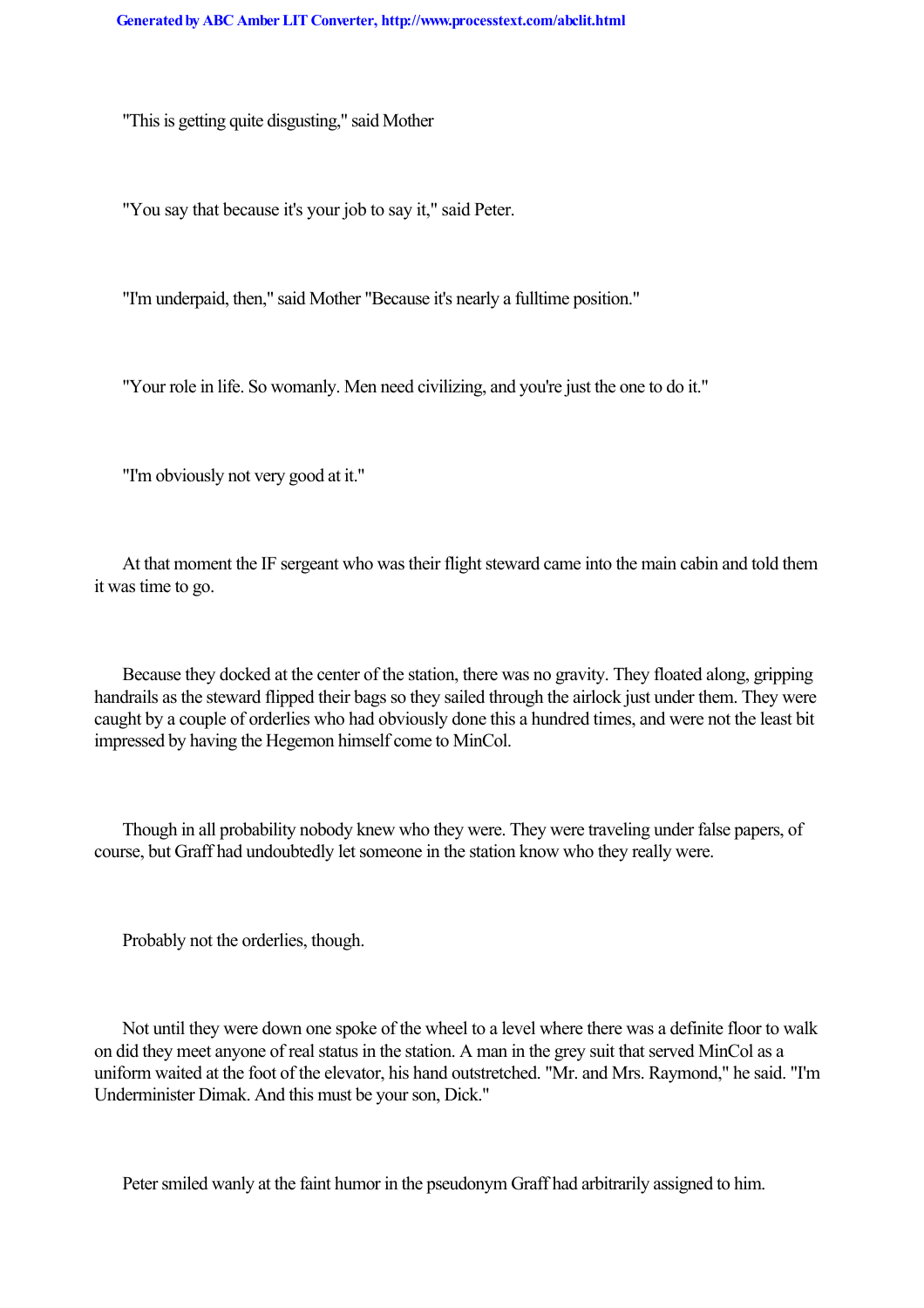"Please tell me that you know who we really are so we don't have to keep up this charade," said **Peter** 

 "I know," said Dimak softly, "but nobody else on this station does, and I'd like to keep it that way for now.

"Graff isn't here?"

 "The Minister of Colonization is returning from his inspection of the outfitting of the newest colony ship. We're two weeks away from first leg on that one, and starting next week you won't believe the traffic that'll come through here, sixteen shuttles a day, and that's just for the colonists. The freighters go directly to the dry dock."

"Is there," said Father innocently, "a wet dock?"

Dimak grinned. "Nautical terminology dies hard."

 Dimak led them along a corridor to a down tube. They slid down the pole after him. The gravity wasn't so intense yet as to make this a problem, even for Peter's parents, who were, after all, in their forties. He helped them step out of the shaft into a lower-and therefore "heavier"-corridor.

 There were old-fashioned directional stripes along the walls. "Your palm prints have already been keyed," said Dimak. "Just touch here, and it will lead you to your room."

 "This is left over from the old days, isn't it?" said Father "Though I don't imagine you were here when this was still-"

 "But I was here," said Dimak. "I was mother to groups of new kids. Not your son, I'm afraid. But an acquaintance of yours, I believe."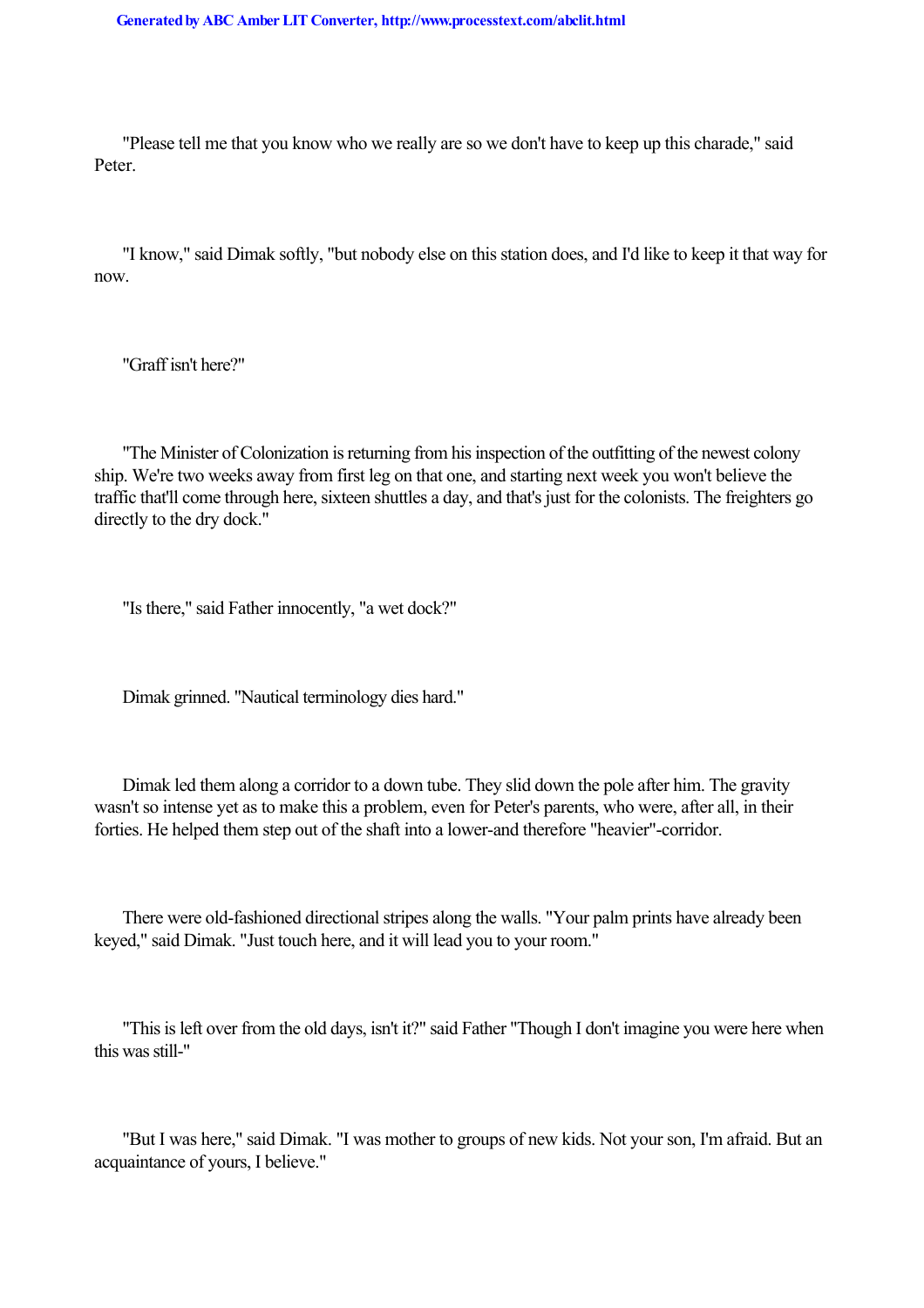Peter did not want to put himself in the pathetic position of naming off Battle School graduates he knew. Mother had no such qualms.

"Petra?" she said. "Suriyawong?"

 Dimak leaned in close, so his voice would not have to be pitched loud enough that it might be overheard. "Bean," he said.

"He must have been a remarkable boy," said Mother.

 "Looked like a three-year-old when he got here," said Dimak. "Nobody could believe he was old enough for this place."

"He doesn't look like that now," said Peter dryly.

 "No, I ... I know about his condition. It's not public knowledge, but Colonel Graff-the minister, I mean-he knows that I still care what happens to-well, to all my kids, of course-but this one was ... I imagine your son's first trainer felt much the same way about him."

"I hope so," said Mother.

 The sentimentality was getting so sweet Peter wanted to brush his teeth. He palmed the pad by the entrance and three strips lit up. "Green green brown," said Dimak. "But soon you won't be needing this. It's not as if there's miles of open country here to get lost in. The stripe system always assumes that you want to go back to your room, except when you touch the pad just outside the door of your room, and then it thinks you want to go to the bathroom-none inside the rooms, I'm afraid, it wasn't built that way. But if you want to go to the mess hall, just slap the pad twice and it'll know."

 He showed them to their quarters, which consisted of a single long room with bunks in rows along both sides of a narrow aisle. "I'm afraid you'll have company for the week we're loading up the ship, but nobody'll be here very long, and then you'll have the place to yourself for three more weeks."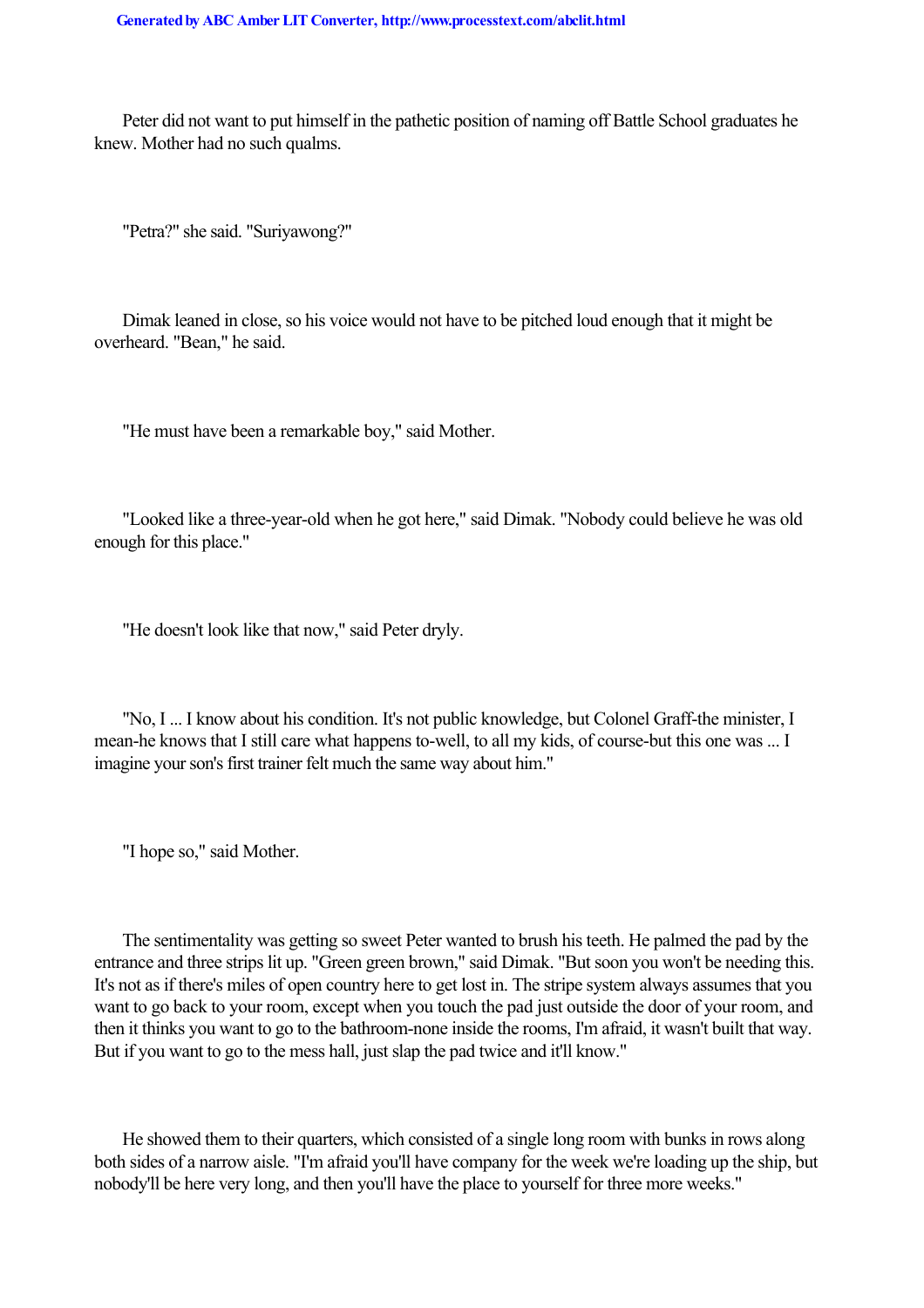"You're doing a launch a month?" said Peter "How, exactly, are you funding a pace like that?"

Dimak looked at him blankly. "I don't actually know," he said.

 Peter leaned in close and imitated the voice Dimak used for secrets. "I'm the Hegemon," he said. "Officially, your boss works for me.

Dimak whispered back, "You save the world, we'll finance the colony program."

"I could have used a little more money for my operations, I can tell you," said Peter.

"Every Hegemon feels that way," said Dimak. "Which is why our funding doesn't come through you."

Peter laughed. "Smart move. If you think the colonization program is very very important."

 "It's the future of the human race, said Dimak simply. "The Buggers-pardon me, the Formics-had the right idea. Spread out as far as you can, so you can't be wiped out in a single disastrous war. Not that it saved them, but... we aren't hive creatures."

"Aren't we?" said Father.

"Well, if we are, then who's the queen?" asked Dimak.

"In this place," said Father, "I suspect it's Graff."

"And we're all just his little arms and legs?"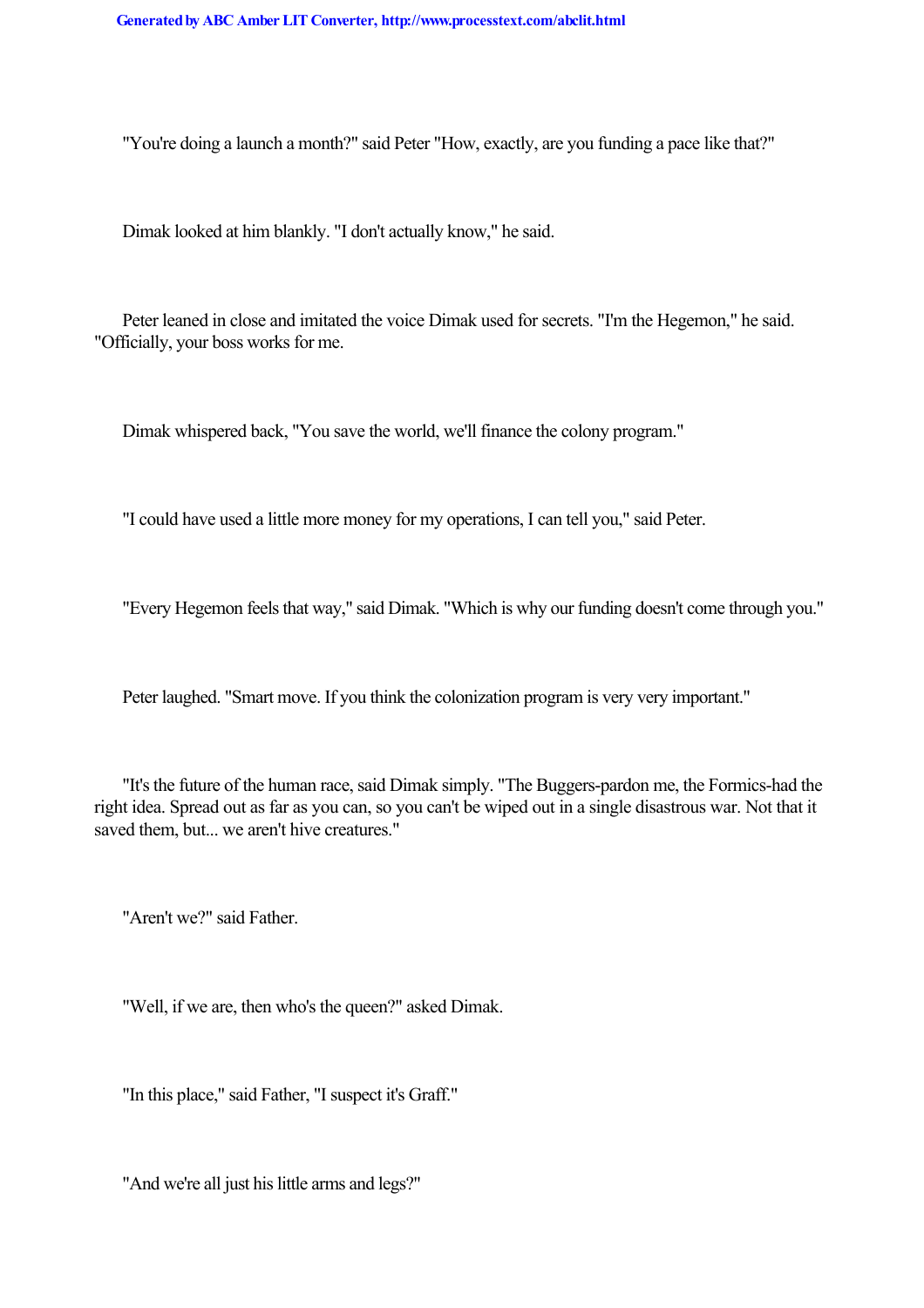"And mouths and... well, yes, of course. A little more independent and a little less obedient than the individual Formics, of course, but that's how a species comes to dominate a world the way we did, and they did. Because you know how to get a large number of individuals to give up their personal will and subject themselves to a group mind."

"So this is philosophy we're doing here," said Dimak.

 "Or very cutting-edge science," said Father "The behavior of humars in groups. Degrees of allegiance. I think about it a lot."

"How interesting."

 "I see that you're not interested at all," said Father. "And that I'm now in your book as an eccentric who brings up his theories. But I never do, actually. I don't know why I did just now. I just... it's the first time I've been in Graff's house, so to speak. And meeting you was very much like visiting with him."

"I'm... flattered," said Dimak.

"John Paul," said Mother, "I do believe you're making Mr Dimak uncomfortable."

 "When people feel great allegiance to their community, they start to take on the mannerisms as well as the morals of their leader," said Father, refusing to give up.

"If their leader has a personality," said Peter

"How do you get to be a leader without one?" asked Father.

 "Ask Achilles," said Peter "He's the opposite. He takes on the mannerisms of the people he wants to have follow him."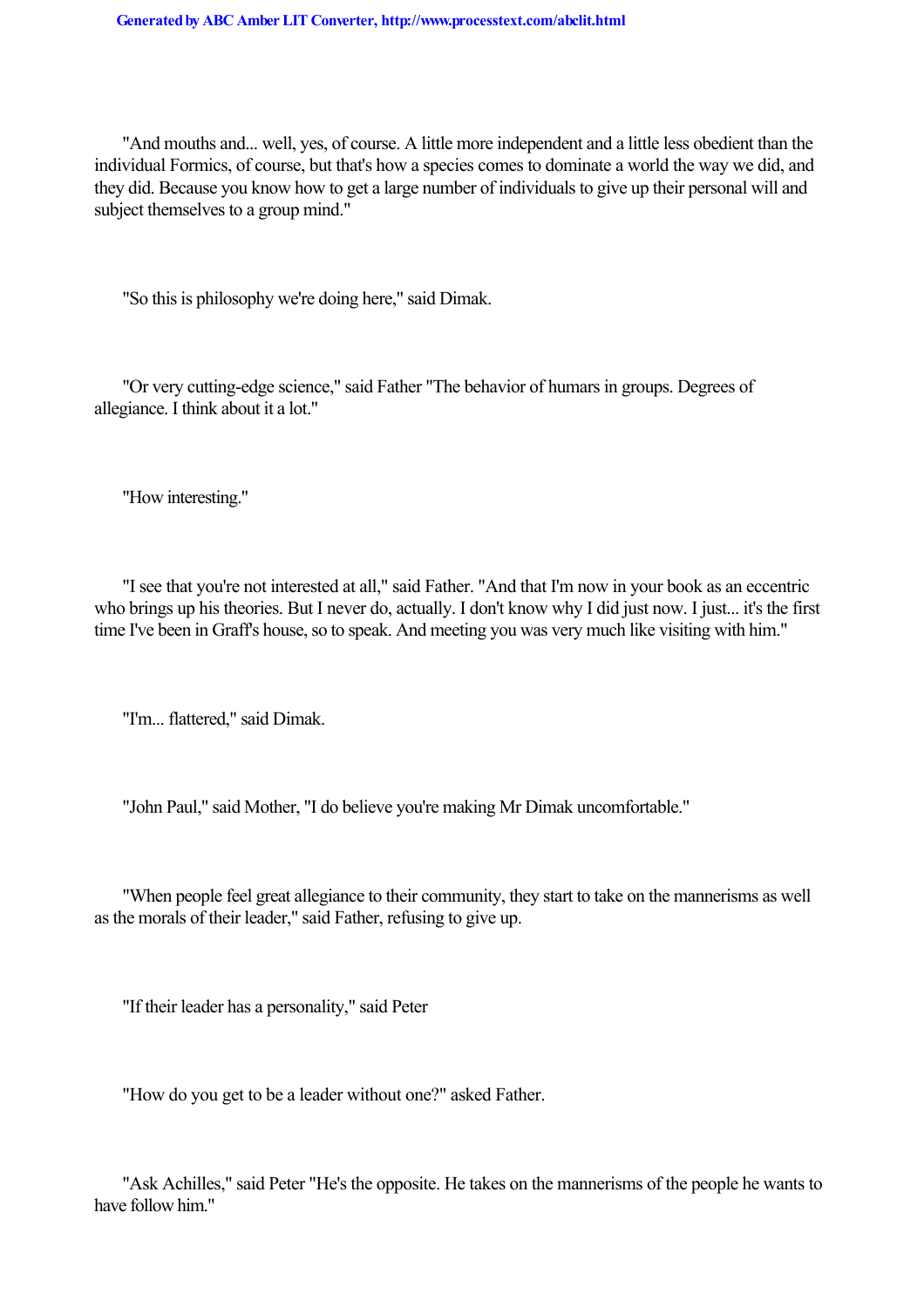"I don't remember that one," said Dimak. "He was only here a few days before he-before we discovered he had a track record of murder back on Earth."

"Someday you have to tell me how Bean got him to confess. He won't tell."

"If he won't tell, neither will I," said Dimak.

"How loyal," said Father.

 "Not really," said Dimak. "I just don't know myself. I know it had something to do with a ventilation shaft."

"That confession," said Peter "The recordings wouldn't still be here, would they?"

"No, they wouldn't," said Dimak. "And even if they were, they're part of a sealed juvenile record."

"Of a mass murderer"

"We only notice laws when they act against our interest," said Dimak.

"See?" said Father. "We've traded philosophies."

 "Like tribesmen swapping at a potlatch," said Dimak. "If you don't mind, I'd like to have you talk with Security Chief Uphanad before dinner"

"What about?"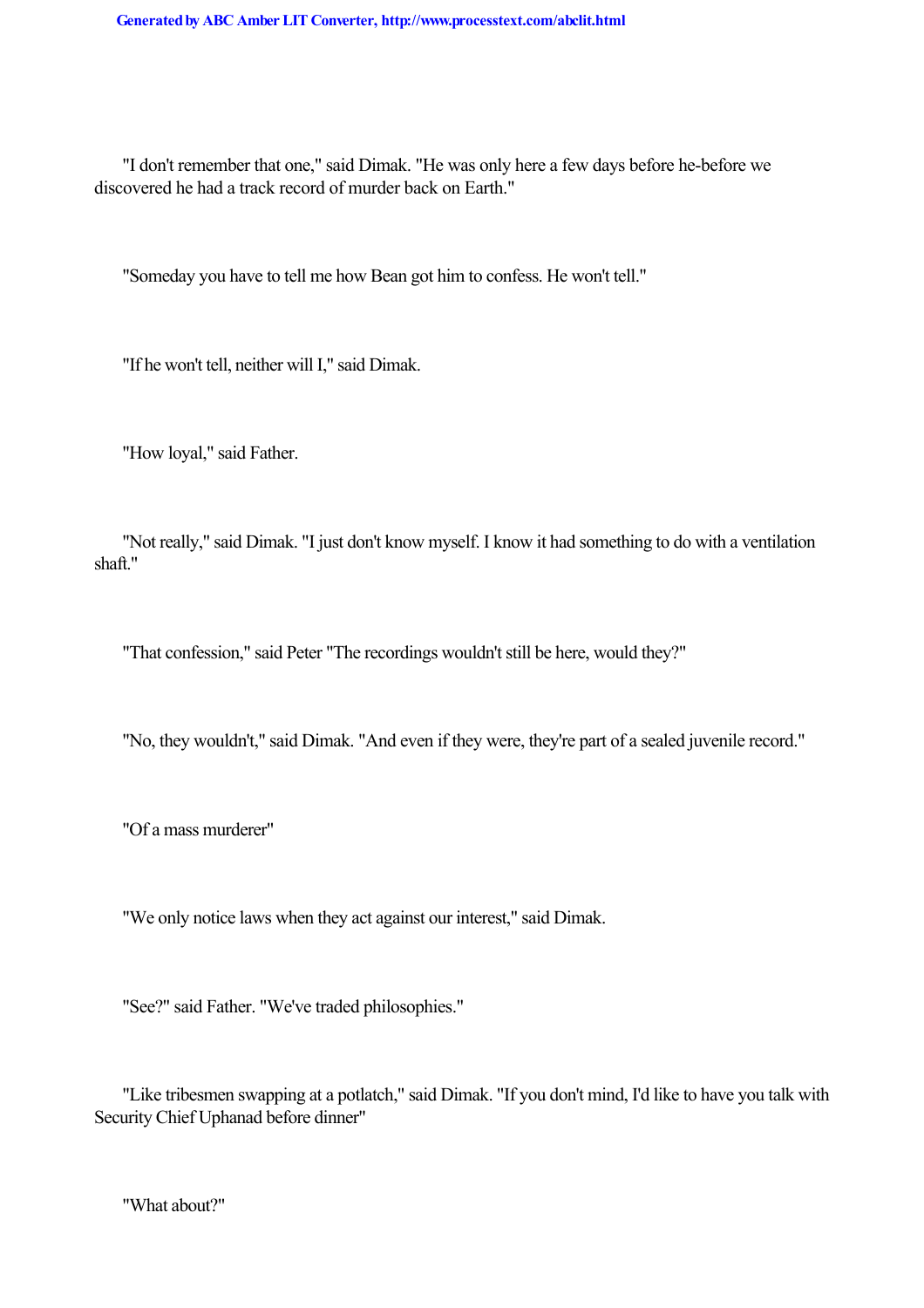"The colonists aren't a problem-they have a one-way flow and they can't easily communicate planetside. But you're probably going to be recognized here. And even if you're not, it's hard to maintain a false story for long."

"Then let's not have a false story," said Peter.

"No. let's have a really good one," said Mother.

"Let's just not talk to anybody," said Father.

"Those are precisely the issues that Major Uphanad wants to discuss with you."

 Once Dimak had left, they chose bunks at the back of the long room. Peter took a top bunk, of course, but while he was unloading his bags into the locker in the wall behind the bunk, Father discovered that each set of six bunks-three on each side-could be separated from the others by a privacy curtain.

 "It has to be a retrofit," said Father. "I can't believe they would let the kids seal themselves off from each other."

"How soundproof is this material?" asked Mother.

 Father pulled it around in a circular motion, so it irised shut with him on the other side. They heard nothing from him. Then he dilated it open.

"Well?" he asked.

"Pretty effective sound barrier," said Mother.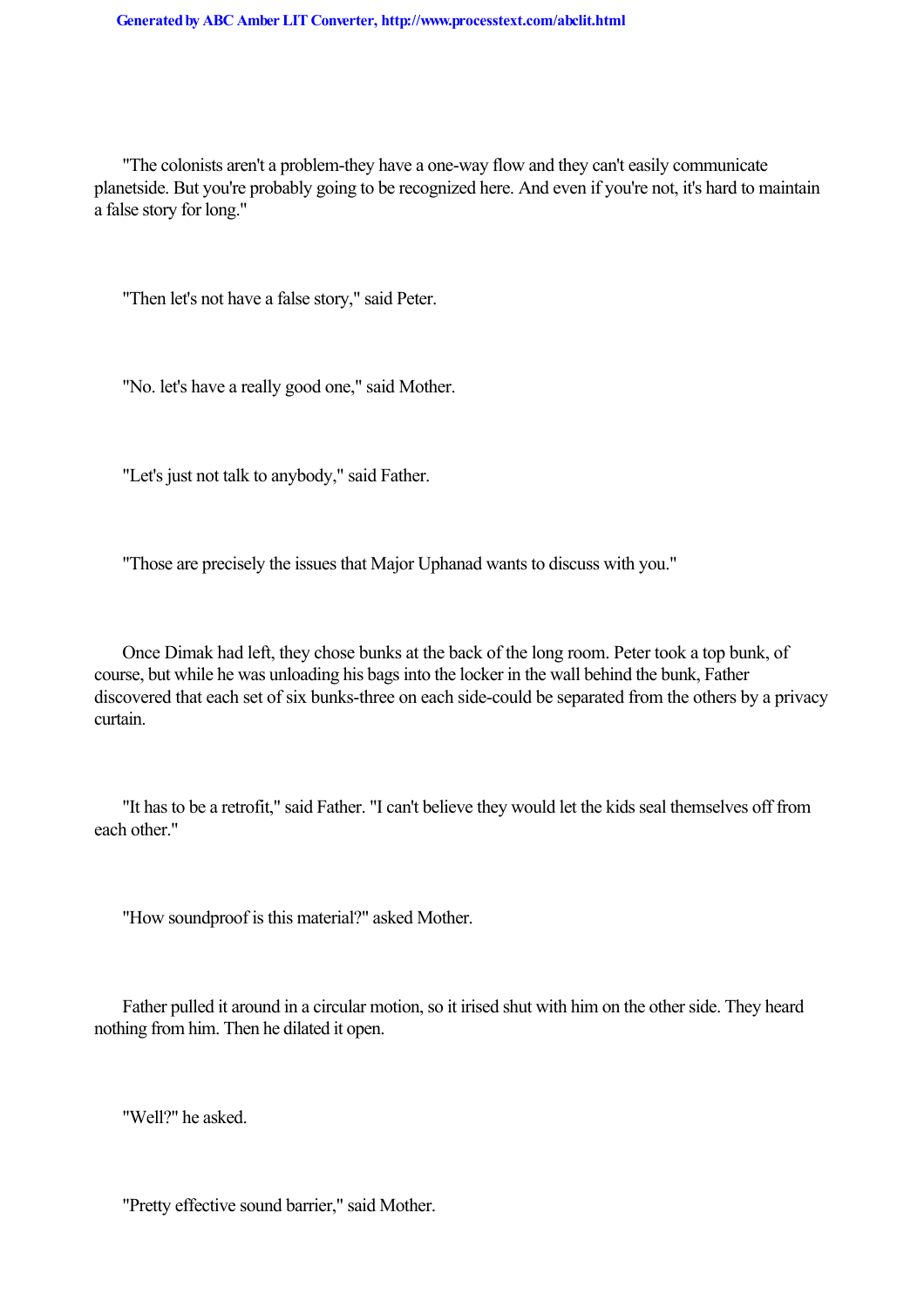"You did try to talk to us, didn't you?" asked Peter.

"No, I was listening for you," said Father.

"Well we were listening for you, John Paul," said Mother.

"No, I spoke. I didn't shout, but you couldn't hear me, right?"

"Peter," said Mother, "you just got moved to the next compartment over."

"That won't work when the colonists come through."

 "You can come back and sleep in Mommy's and Daddy's room when the visitors come," said Mother.

"You'll have to walk through my room in order to get to the bathroom," said Peter.

 "That's right," said Father. "I know you're Hegemon and should have the best room, but then, we're not likely to walk in on you making love."

"Don't count on it," said Peter sourly.

 "We'll open the door just a little and say 'knock knock' before we come through," said Mother. "It'll give you time to smuggle your best pal out of sight."

It made him faintly nauseated to be having this discussion with his parents. "You two are so cute. I'm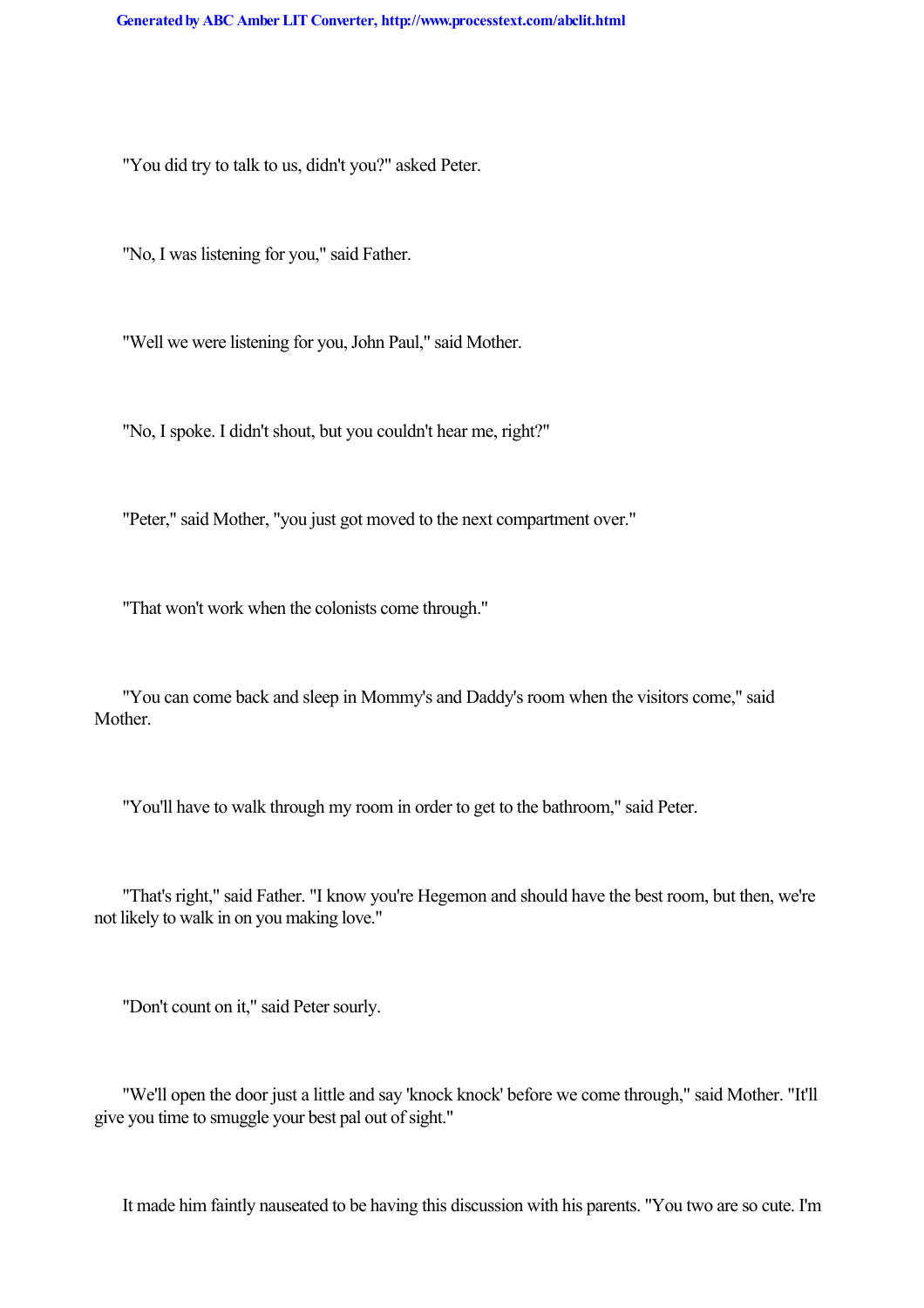really glad to change rooms here, believe me."

 It was good to have solitude, once the door was closed, even if the price of it was moving all his stuff out of the locker he had just loaded and putting it in a locker in the next section. Now he got a lower bunk, for one thing. And for another thing, he didn't have to put up with listening to his parents try to cheer him up.

He had to have thinking time.

So of course he promptly fell asleep.

Dimak woke him by speaking to him over the intercom. "Mr. Raymond, are you there?"

 It took Peter a split second to remember that he was supposed to be Dick Raymond. "Yes. Unless you want my father."

 "Already spoke to him," said Dimak. "I've keyed the guidebars to lead you to the security department."

 It was on the top level, with the lowest gravity-which made sense, because if security action were required, officers dispersing from the main office would have a downhill trip to wherever they were going.

 When they stepped inside the office, Major Uphanad was there to greet them. He offered his hand to all of them.

"Are you from India?" asked Mother, "or Pakistan?"

"India," said Uphanad, not breaking his smile at all.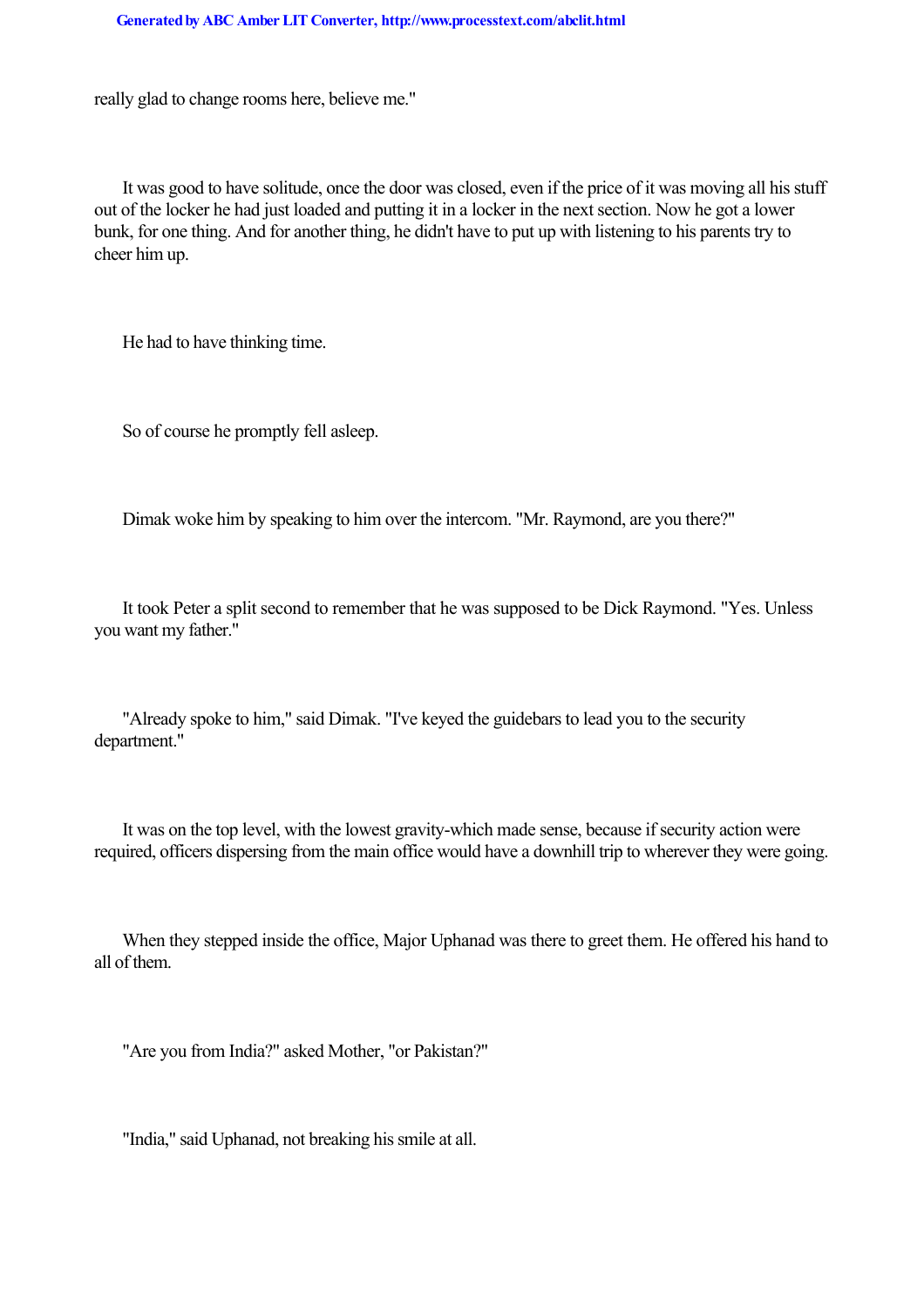"I'm so sorry for your country, said Mother.

"I haven't been back there since-in a long time."

"I hope your family is faring welt under the Chinese occupation."

 "Thank you for your concern," said Uphanad, in a tone of voice that made it clear this topic was finished.

 He offered them chairs and sat down himself-behind his desk, taking full advantage of his official position. Peter resented it a little, since he had spent a good while now as the man who was always in the dominant place. He might not have had much actual power, as Hegemon, but protocol always gave him the highest place.

 But he was not supposed to be known here. So he could hardly be treated differently from any civilian visitor.

 "I know that you are particular guests of the Minister," said Uphanad, "and that you wish your privacy to be undisturbed. What we need to discuss is the boundary of your privacy. Are your faces likely to be recognized?"

 "Possibly," said Peter. "Especially his." He pointed to his father. This was a lie, of course, and probably futile, but.

"Ah," said Uphanad. "And I assume your real names would be recognized."

"Likely," said Father.

 "Certainly," said Mother, as if she were proud of the fact and rather miffed that he had cast any doubt on it at all.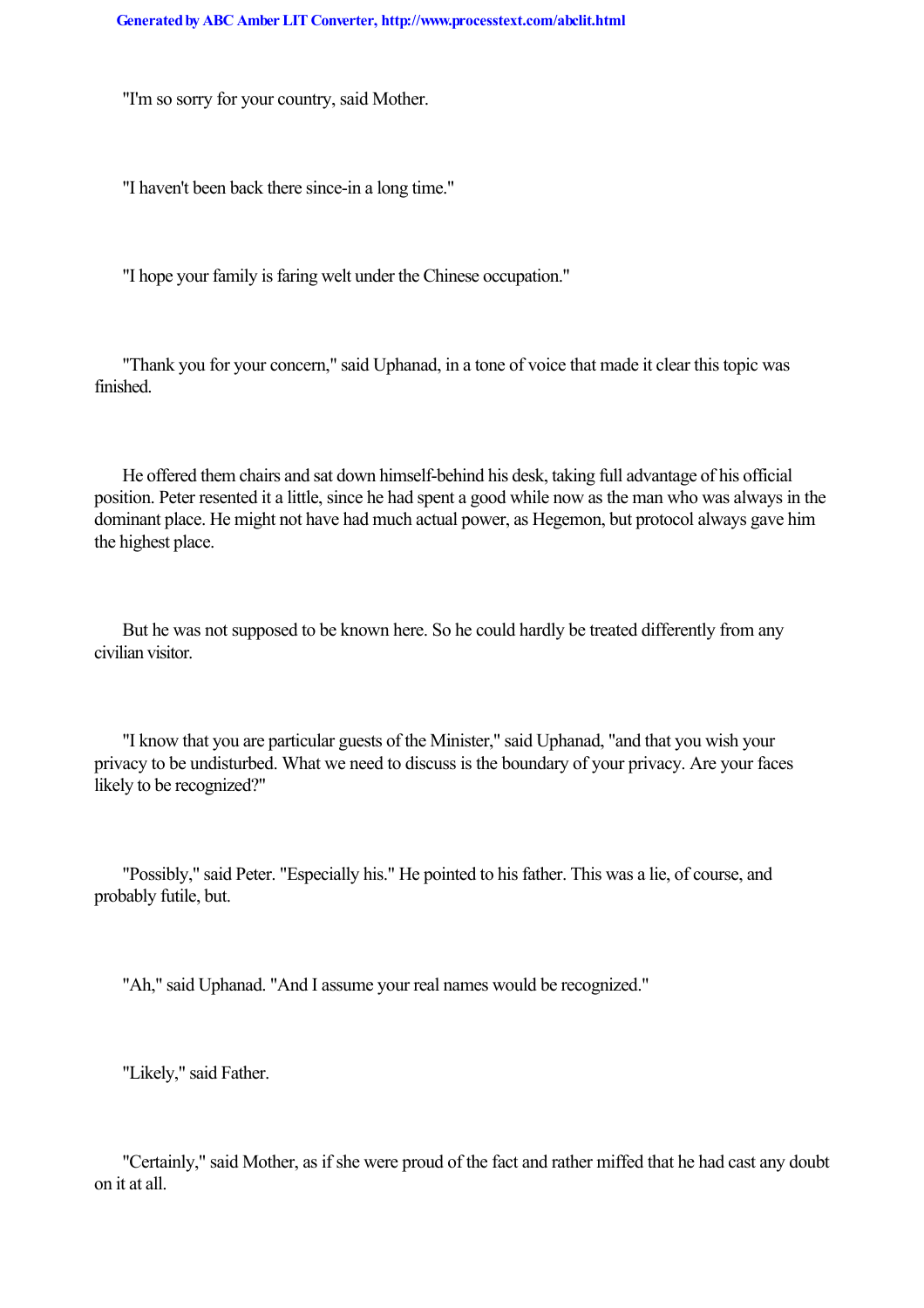"So... should meals be brought to you? Do we need to clear the corridors when you go to the bathroom?"

Sounded like a nightmare to Peter.

 "Major Uphanad, we don't want to advertise our presence here, but I'm sure your staff can be trusted to be discreet."

 "On the contrary," said Uphanad. "Discreet people make it a point not to take the staff's loyalty for granted."

"Including yours?" asked Mother sweetly.

 "Since you have already lied to me repeatedly," said Uphanad. "I think it safe to say that you are taking no one's loyalty for granted."

 "Nevertheless," said Peter, "I'm not going to stay cooped up in that tube. I'd like to be able to use your library-I'm assuming you have one-and we can take our meals in the mess hall and use the toilet without inconveniencing others."

"There, you see?" said Uphanad. "You are simply not security minded."

"We can't live here as prisoners," said Peter.

 "He didn't mean that," said Father. "He was talking about the way you simply announced the decision for the three of us. So much for me being the one most likely to be recognized."

 Uphanad smiled. "The recognition problem is a real one," he said. "I knew you at once, from the vids, Mr Hegemon."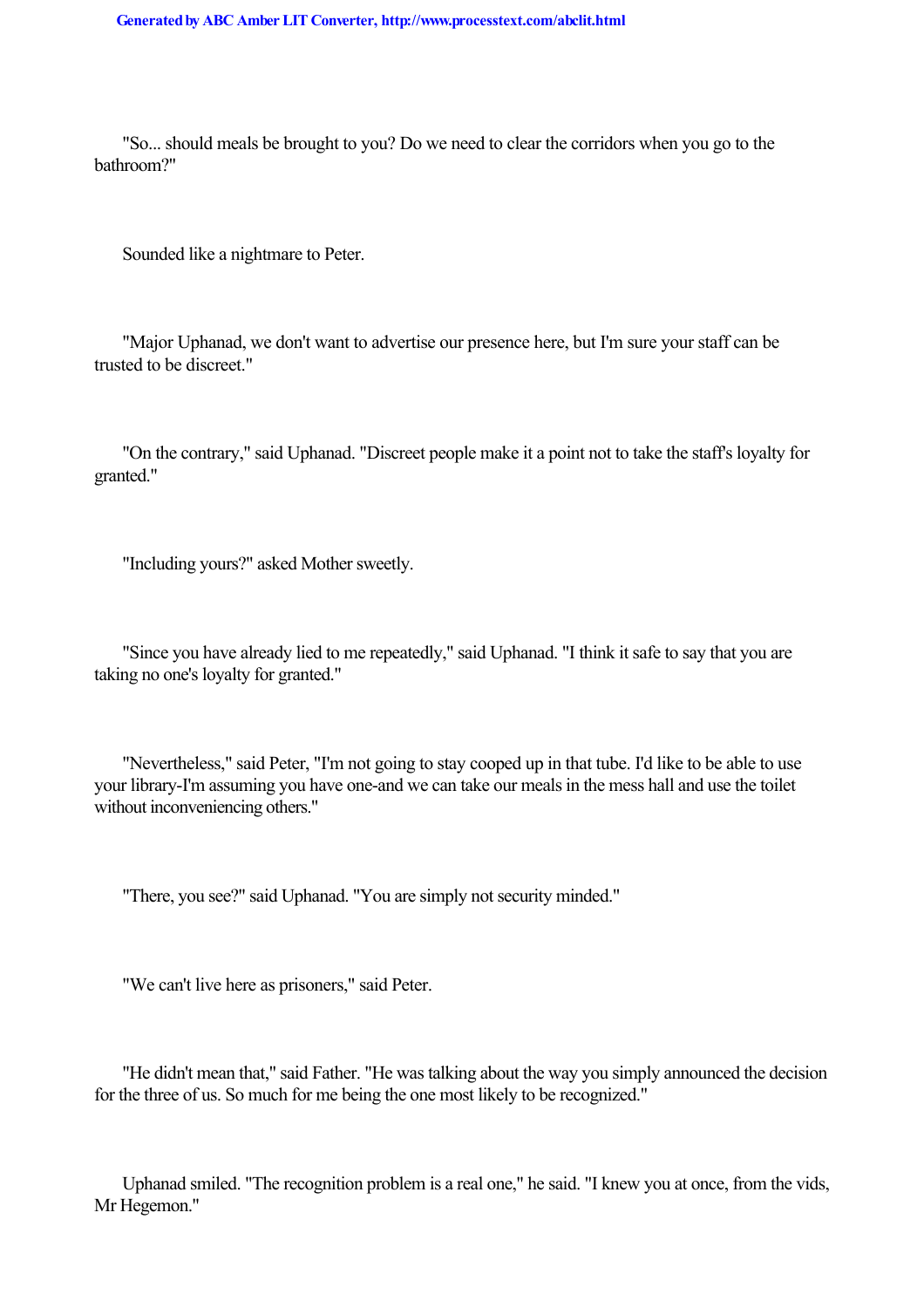Peter sighed and leaned back.

 "Your face is not as recognizable as if you were an actual politician," said Uphanad. "They thrive on putting their faces before the public. Your career began, if I remember correctly, in anonymity."

"But I've been on the vids," said Peter.

 "Listen," said Uphanad. "Few on our staff even watch the vids. I happen to be a news addict, but most people here have rather cut their ties with the gossip of Earth. I think your best way to remain under cover here is to behave as if you had nothing to hide. Be a bit standoffish-don't get into conversations with people that lead to mutual explanations of what you do and who you are, for instance. But if you're cheerful and don't act mysterious, you should be fine. People won't expect to see the Hegemon living with his parents in one of the bunk rooms here." Uphanad grinned. "It will be our little secret, the six of us."

Peter did the count. Him, his parents, Uphanad, Dimak. and... oh, Graff, of course.

 "I think there will be no assassination attempt here," said Uphanad, "because there are very few weapons on board, all are kept under lock and key, and everybody coming up here is scanned for weaponry. So I suggest you not attempt to carry sidearms. You are trained in hand-to-hand combat?"

"No," said Peter.

 "There is a gym on the bottom level, very well equipped. And not just with childsize devices, either. The adults also need to stay fit. You should use the facility to maintain your bone mass, and so forth, but also we can arrange martial arts classes for you, if you're interested."

"I'm not interested," said Peter. "But it sounds like a good idea."

"Anyone they send against us, though," said Mother, "will be very much better trained in it than we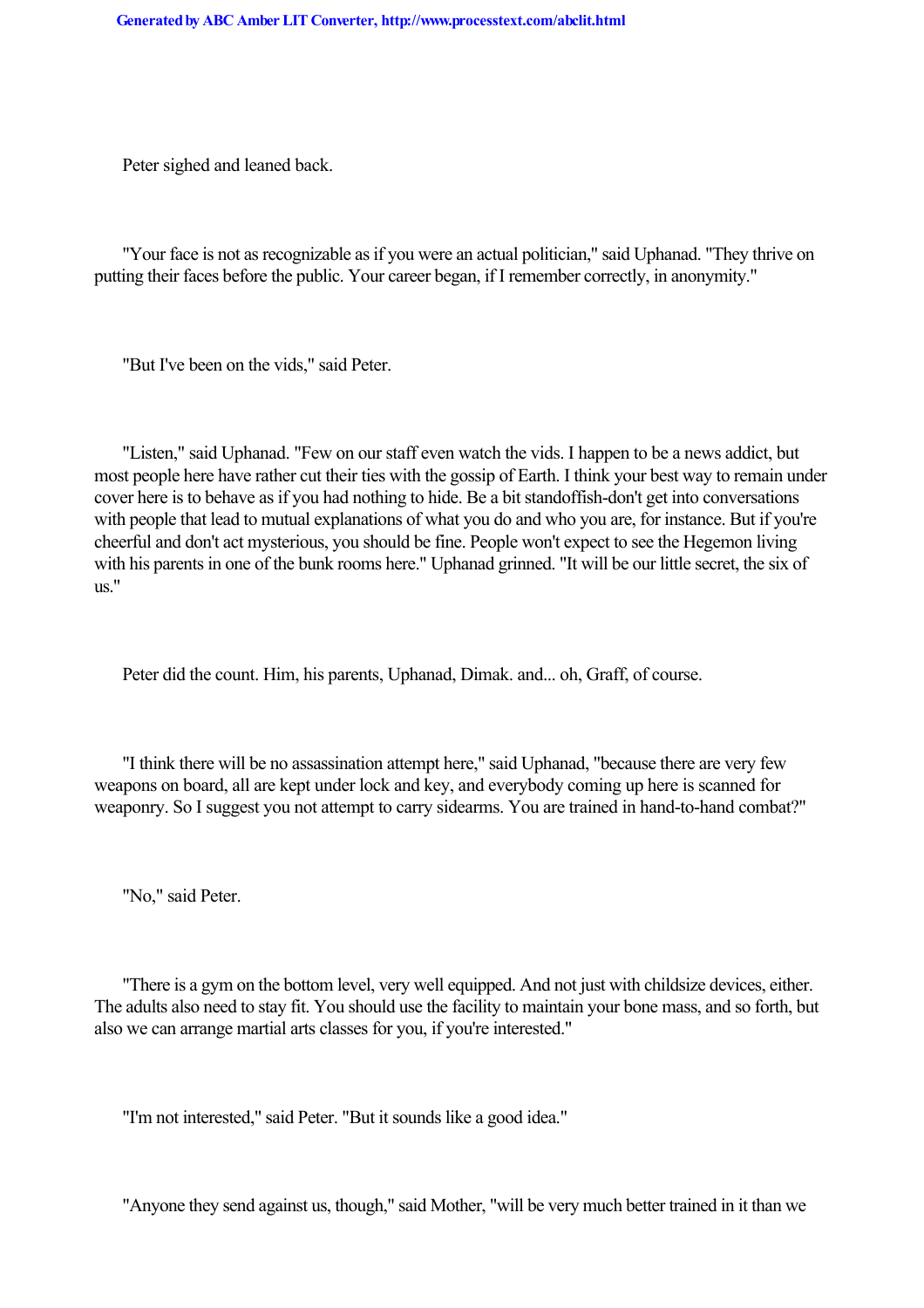will"

 "Perhaps so, perhaps not," said Uphanad. "If your enemies attempt to get to you here, they will have to rely on someone they can get through our screening. People who seem particularly athletic are subjected to special scrutiny. We are, you see, paranoid about one of the anti-colonization groups getting someone up here just to perform an act of sabotage or terrorism."

"Or assassination."

 "You see?" said Uphanad. "But I assure you I and my staff are very thorough. We never leave anything unchecked."

"In other words, you knew who we were before we walked in the door."

"Before your shuttle took off, actually," said Uphanad. "Or at least I had a fairly good guess."

They said their good-byes, then settled into the routine of life in a space station.

 Day and night were kept on Greenwich time, for no particular reason but that it was at zero longitude and they had to pick some time. Peter found that his parents were not so awfully intrusive as he had feared, and he was relieved that he could not hear their lovemaking or their conversations about him through the divider

What he did, mostly, was go to the library and write.

 Essays, of course, on everything, for every conceivable forum. There were plenty of publications that were happy to have pieces from Locke or Demosthenes, especially now that everyone knew these identities belonged to the Hegemon. With most serious work appearing first on the nets, there was no way to target particular audiences. But he still talked about subjects that would have particular interest in various regions.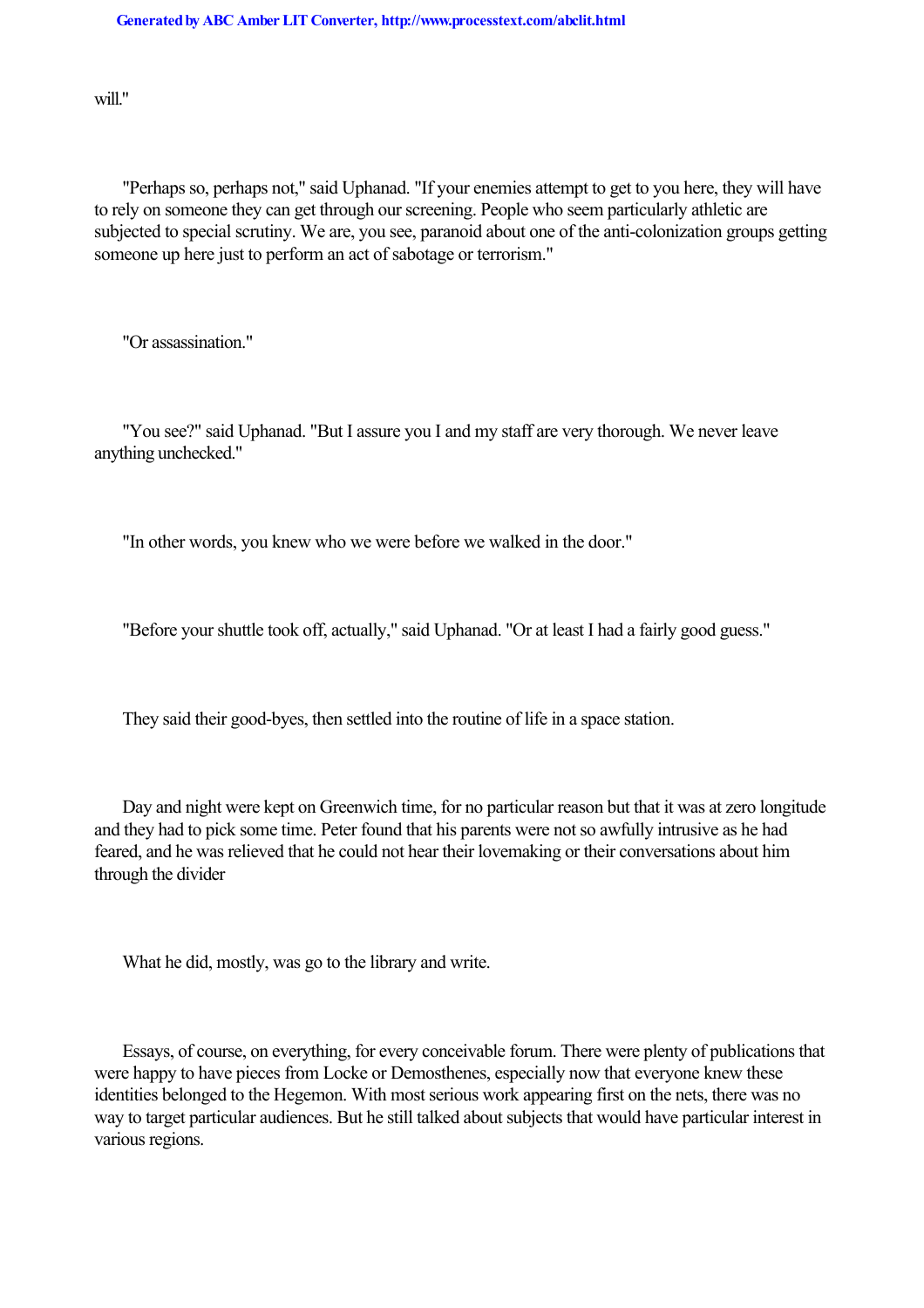The aim of everything he wrote was to fan the flames of suspicion of China and Chinese ambitions. As Demosthenes, he wrote quite directly about the danger of allowing the conquest of India and Indochina to stand, with a lot of who's-next rhetoric. Of course he couldn't stoop to any serious rabble-rousing, because every word he said would be held against the Hegemon.

Life was so much easier when he was anonymous on the nets.

 As Locke, however, he wrote statesmanlike, impartial essays about problems that different nations and regions were facing. "Locke" almost never wrote against China directly, but rather took it for granted that there would be another invasion, and that longterm investments in probable target countries might be unwise, that sort of thing.

 It was hard work, because every essay had to be made interesting, original, important, or no one would pay attention to it. He had to make sure he never sounded like someone riding a hobby horserather the way Father had sounded when he started spouting off about his theories of group loyalty and character to Dimak. Though, to be fair, he'd never heard Father do that before, it still gave him pause and made him realize how easily Locke and Demosthenes-and therefore Peter Wiggin himself-could become at first an irritant, at last a laughingstock.

 Father called this process stassenization and made various suggestions for essay topics, some of which Peter used. As to what Father and Mother did with their days, when they weren't reading his essays and commenting on them, catching errors, that sort of thing-well, Peter had no idea.

Maybe Mother had found somebody's room to clean.

 Graff stopped in for a brief visit on their first morning there, but then was off again-returned to Earth, in fact, on the shuttle that had brought them. He did not return for three weeks, by which time Peter had written nearly forty essays, all of which had been published in various places. Most of them were Locke's essays. And, as usual, most of the attention went to Demosthenes.

 When Graff returned, he invited them to dine with him in the Minister's quarters, and they had a convivial dinner during which nothing important was discussed. Whenever the subject seemed to be turning to a matter of real moment, Graff would interrupt with the pouring of water or a joke of some kind-only rarely the funny kind.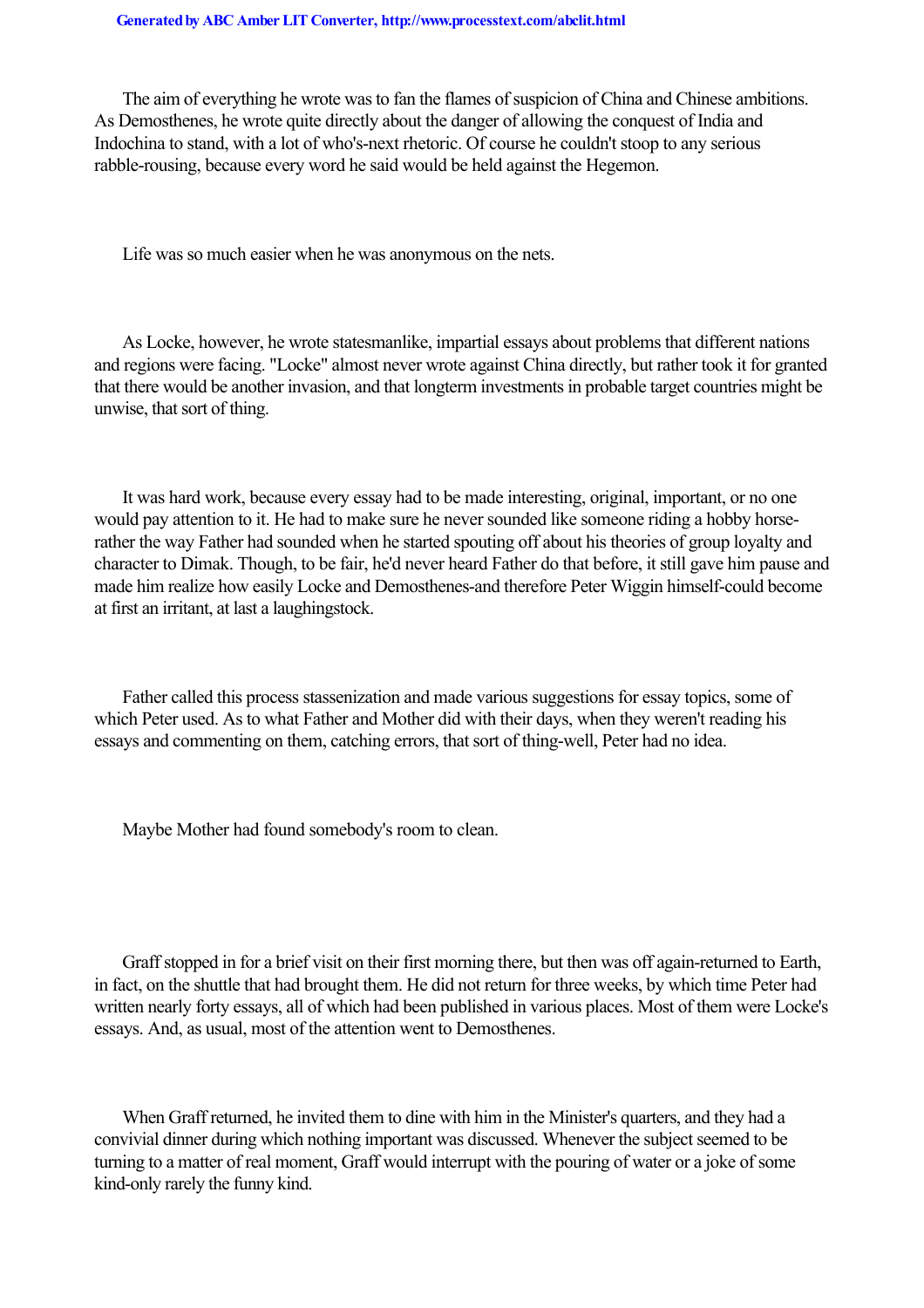This puzzled Peter, because surely Graff could count on his own quarters being secure. But apparently not, because after dinner he invited them on a walk, leading them quickly out of the regular corridors and into some of the service passages. They were lost almost at once, and when Graff finally opened a door and took them onto a wide ledge overlooking a ventilation shaft, they had lost all sense of direction except, of course, where "down" was.

The ventilation shaft led "down" ... a very long way.

"This is a place of some historical importance," said Graff. "Though few of us know it."

"Ah," said Father knowingly.

 And because he had guessed it, Peter realized it should be guessable, and so he guessed. "Achilles was here," he said.

 "This," said Graff, "is where Bean and his friends tricked Achilles. Achilles thought he was going to be able to kill Bean here, but instead Bean got him in chains, hanging in the shaft. He could have killed Achilles. His friends recommended it."

"Who were the friends?" asked Mother.

 "He never told me, but that's not surprising-I never asked. I thought it would be wiser if there were never any kind of record, even inside my head, of which other children were there to witness Achilles's humiliation and helplessness."

"It wouldn't have mattered, if he had simply killed Achilles. There would have been no murders."

 "But, you see," said Graff, "if Achilles had died, then I would have had to ask those names, and Bean could not have been allowed to remain in Battle School. We might have lost the war because of that, because Ender relied on Bean quite heavily."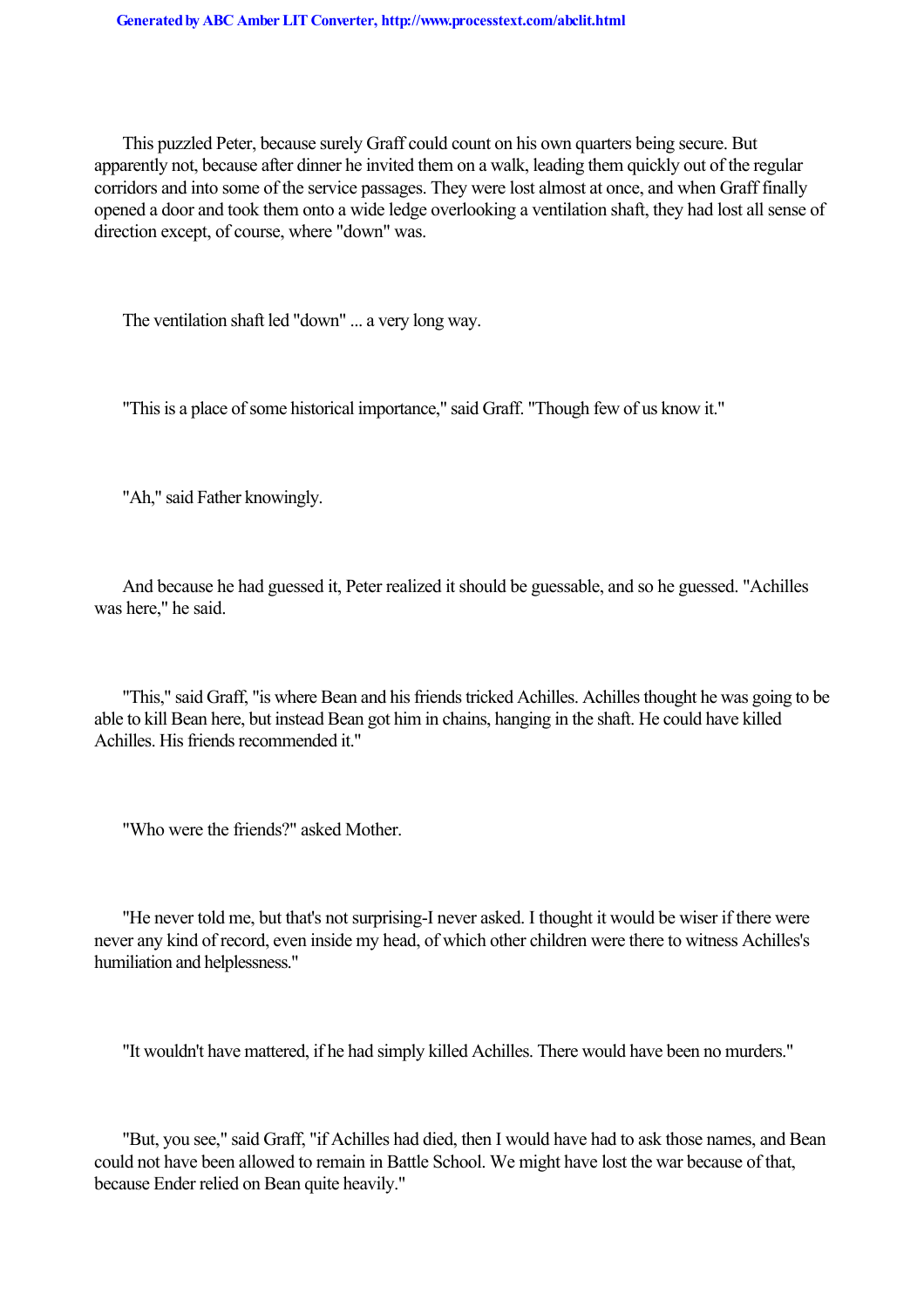"You let Ender stay after he killed a boy," said Peter.

"The boy died accidentally," said Graff, "as Ender defended himself."

"Defended himself because you left him alone," said Mother

"I've already faced trial on those charges, and I was acquitted."

"But you were asked to resign your commission," said Mother.

 "But I was then given this much higher position as Minister of Colonization. Let's not quibble over the past. Bean got Achilles here, not to kill him, but to induce him to confess. He did confess, very convincingly, and because I heard him do it, I'm on his death list, too."

"Then why are you still alive?" asked Peter.

 "Because, contrary to widespread belief, Achilles is not a genius and he makes mistakes. His reach is not infinite and his power can be blocked. He doesn't know everything. He doesn't have everything planned. I think half the time he's winging it, putting himself in the way of opportunity and seizing it when he sees it."

"If he's not a genius, then why does he Keep beating geniuses?" asked Peter.

 "Because he does the unexpected," said Graff. "He doesn't actually do things remarkably well, he simply does things that no one thought he would do. He stays a jump ahead. And our finest minds were not even thinking about him when he brought off his most spectacular successes. They thought they were civilians again when he had them kidnapped. Bean wasn't trying to oppose Achilles's plans during the war, he was trying to find and rescue Petra. You see? I have Achilles's test scores. He's a champion suckup, and he's very smart or he wouldn't have got here. He knew how to ace a psych test, for instance, so that his violent tendencies remained hidden from us when we chose him to come in the last group we brought to Battle School. He's dangerous, in other words. But he's never had to face an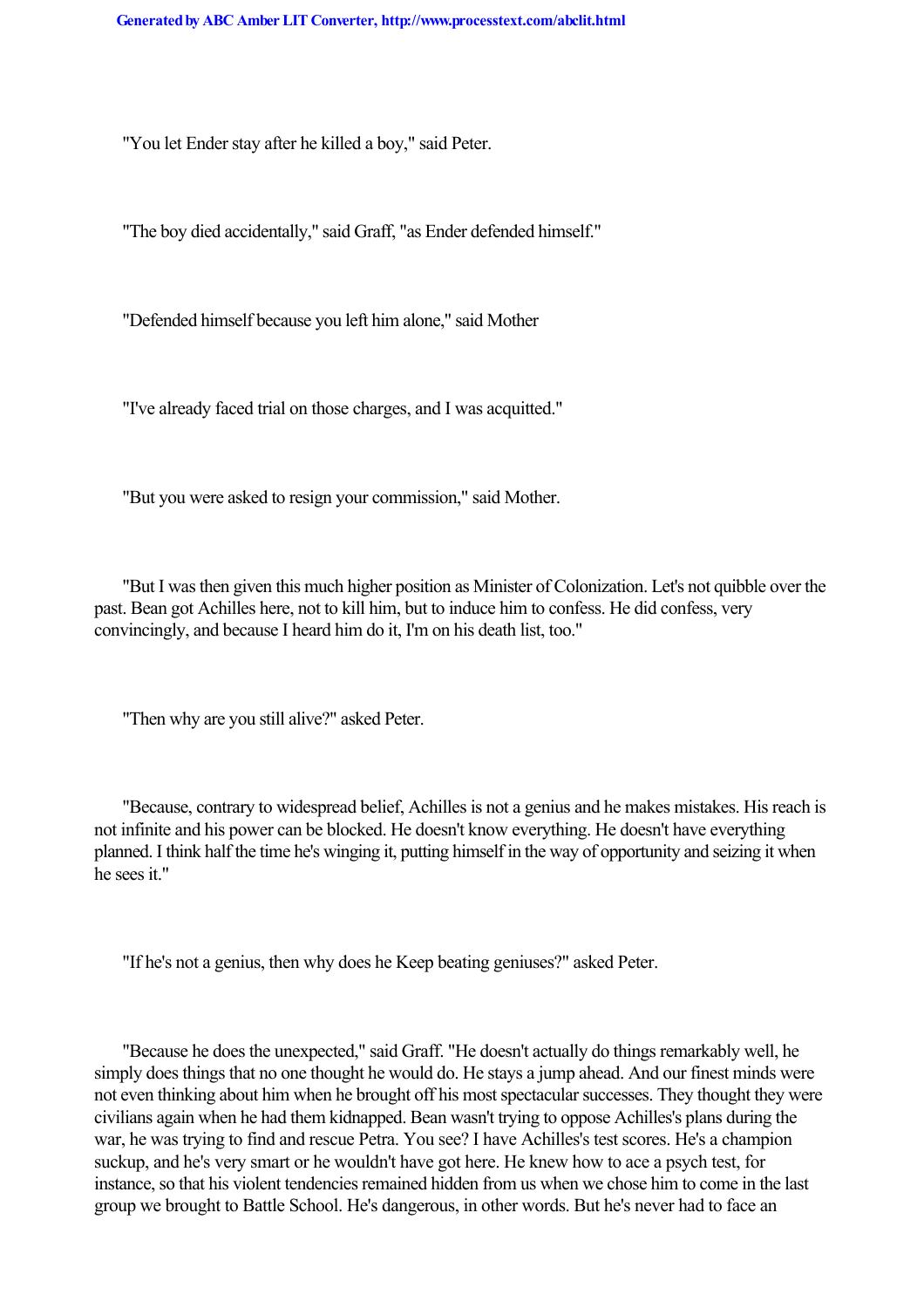opponent, not really. What the Formics faced, he's never had to face."

"So you're confident," said Peter.

"Not at all," said Graff. "But I'm hopeful."

"You brought us here just to show us this place?" said Father.

 "Actually, no. I brought you here because I came up earlier in the day and swept it personally for eavesdropping devices. Plus, I installed a sound damper here, so that our voices are not carrying down the ventilation shaft."

"You think MinCol has been penetrated," said Peter

 "I know it has," said Graff "Uphanad was doing his routine scan of the logs of outgoing messages, and he found an odd one that was sent within hours of your arrival here. The entire message consisted of the single word 'on'. Uphanad's routine scan, of course, is more thorough than most people's desperate search. He found this one simply by looking for anomalies in message length, language patterns, etc. To find codes, you see."

"And this was in code?" asked Father.

 "Not a cipher, no. And impossible to decode for that reason. It could simply mean 'affirmative,' as in 'the mission is on.' It might be a foreign word-there are several dozen common languages in which 'on' has meaning by itself. It might be 'no' backward. You see the problem? What alerted Uphanad, besides its brevity, was the fact that it was sent within hours of your arrival-after your arrival-and both the sender and the receiver of the message were anonymous."

"How could the sender be anonymous from a secure militarydesigned facility?" asked Peter.

"Oh, it's quite simple, really," said Graff. "The sender used someone else's sign-on."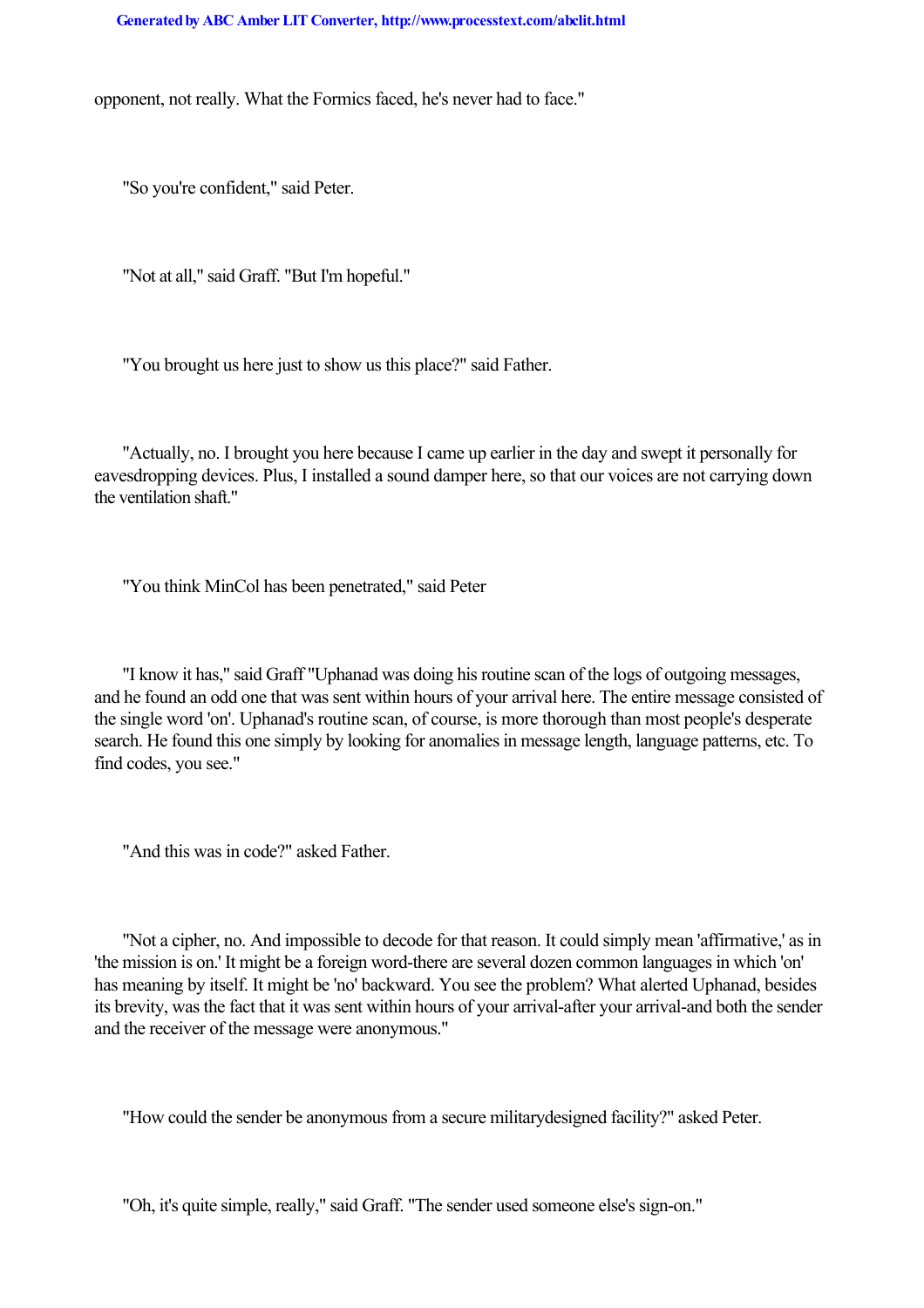"Whose?"

 "Uphanad was quite embarrassed when he showed me the printout of the message. Because as far as the computer was concerned, it was sent by Uphanad himself."

"Someone got the log-on of the head of security?" said Father.

"Humiliating, you may be sure," said Graff.

"You've fired him?" asked Mother

 "That would not make us more secure, to lose the man who is our best defense against whatever operation that message triggered."

"So you think it is the English word 'on' and it means somebody is preparing to move against us."

 "I think that's not unlikely. I think the message was sent in the clear. It's only undecipherable because we don't know what is 'on."

 "And you've taken into account," said Mother, "the possibility that Uphanad actually sent this message himself, and is using the fact that he told you about it as cover for the fact that he's the perpetrator"

 Graff looked at her a long time, blinked, and then smiled. "I was telling myself, 'suspect everybody,' but now I know what a truly suspicious person is."

Peter hadn't thought of it either But now it made perfect sense.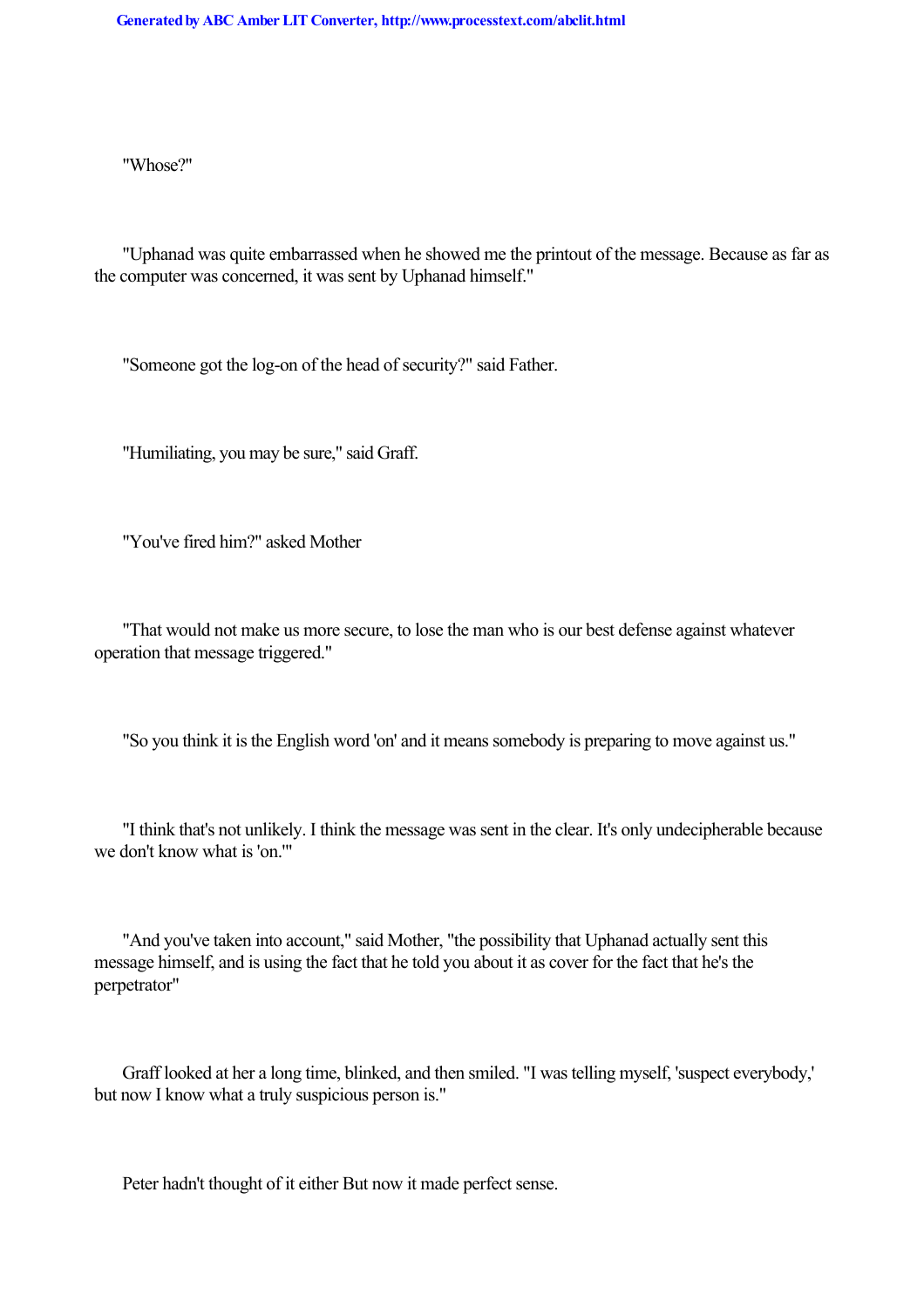"Still, let's not leap to conclusions, either," said Graff. "The real sender of the message might have used Major Uphanad's sign-on precisely so that the chief of security would be our prime suspect."

"How long ago did he find this message?" asked Father

"A couple of days," said Graff. "I was already scheduled to come, so I stuck to my schedule."

"No warnings?"

 "No," said Graff. "Any departure from routine would let the sender know his signal was discovered and perhaps interpreted. It would lead him to change his plans."

"So what do we do?" asked Peter.

 "First," said Graff, "I apologize for thinking you'd be perfectly safe here. Apparently Achilles's reach-or perhaps China's-is longer than we thought."

"So do we go home?" asked Father

 "Second," said Graff, "we can't do anything that would play into their hands. Going home right now, before the threat can be identified and neutralized, would expose you to greater danger Our betrayer could give another signal that would tell them when and where you were going to arrive on Earth. What your trajectory of descent is going to be. That sort of thing."

 "Who would risk killing the Hegemon by downing a shuttle?" said Peter. "The world would be outraged, even the people who'd be happy to see me dead."

 "Anything we do that changes our pattern would let the traitor know his signal was intercepted. It might rush the project, whatever it is, before we're ready. No, I'm sorry to say this, but... our best course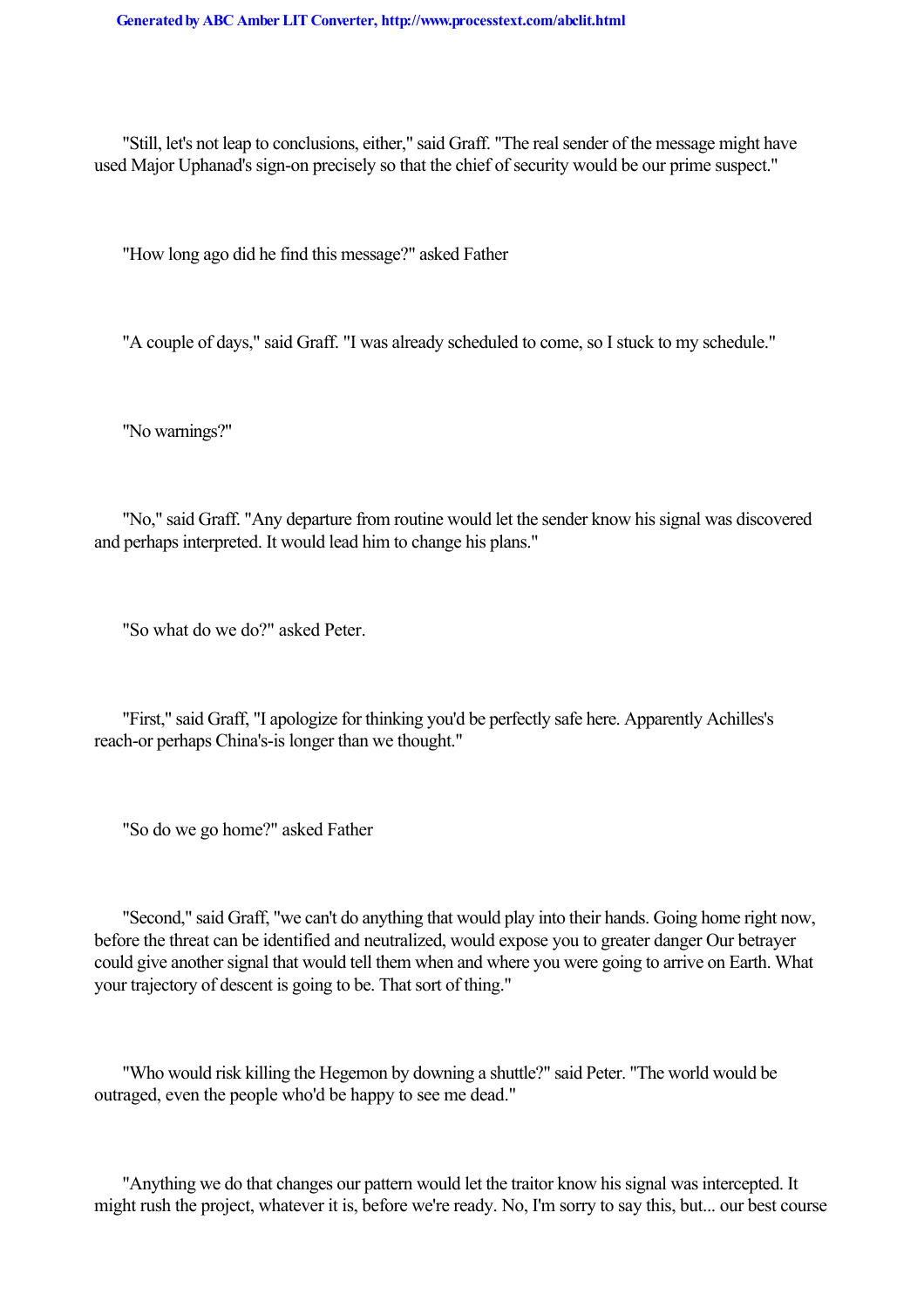of action is to wait."

"And what if we disagree?" said Peter.

"Then I'll send you home on the shuttle of your choosing, and pray for you all the way down."

"You'd let us go?"

"You're my guest," said Graff. "Not my prisoner"

 "Then let's test it," said Peter "We're leaving on the next shuttle. The one that brought you-when it goes back, we'll be on it."

"Too soon," said Graff. "We have no time to prepare."

 "And neither does he. I suggest," said Peter, "that you go to Uphanad and make sure he knows that he has to put a complete blanket of secrecy on our imminent departure. He's not even to tell Dimak."

"But if he's the one," said Mother, "then-"

 "Then he can't send a signal," said Peter "Unless he can find a way to let the information slip out and become public knowledge on the station. That's why it's vital, Minister Graff, that you remain with him at all times after you tell him. So if it's him, he can't send the signal."

"But it's probably not him," said Graff, "and now you've let everybody know."

"But now we'll be watching for the outgoing message.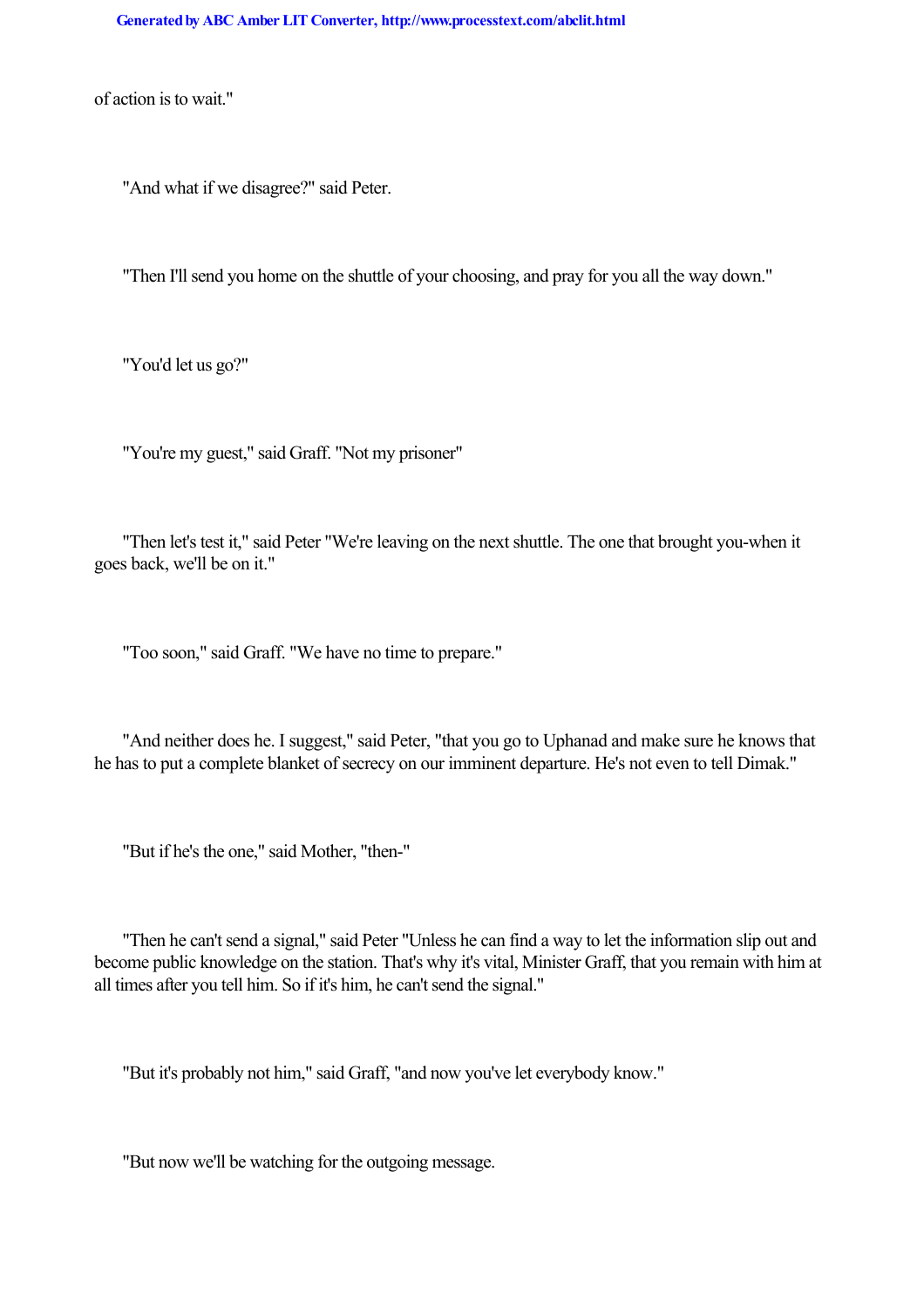"Unless they simply kill you as you're boarding the shuttle."

 "Then our worries will be over," said Peter. "But I think they won't kill us here, because this agent of theirs is too useful to them- or to Achilles, depending on whose man he is-for them to use him up completely on this operation."

Graff pondered this. "So we watch to see who might be sending the message-"

 "And you have agents stationed at the landing point on Earth to see if they can spot a would-be assassin.

"I can do that," said Graff. "One tiny problem, though."

"What's that?" said Peter.

"You can't go."

"Why can't I?" said Peter

 "Because your one-man propaganda campaign is working. The people who read your stuff have drifted more strongly into the antiChina camp. It's still a fairly slight movement, but it's real."

"I can write my essays there," said Peter.

"In danger of being killed at any moment," said Graff.

"That could happen here, too," said Peter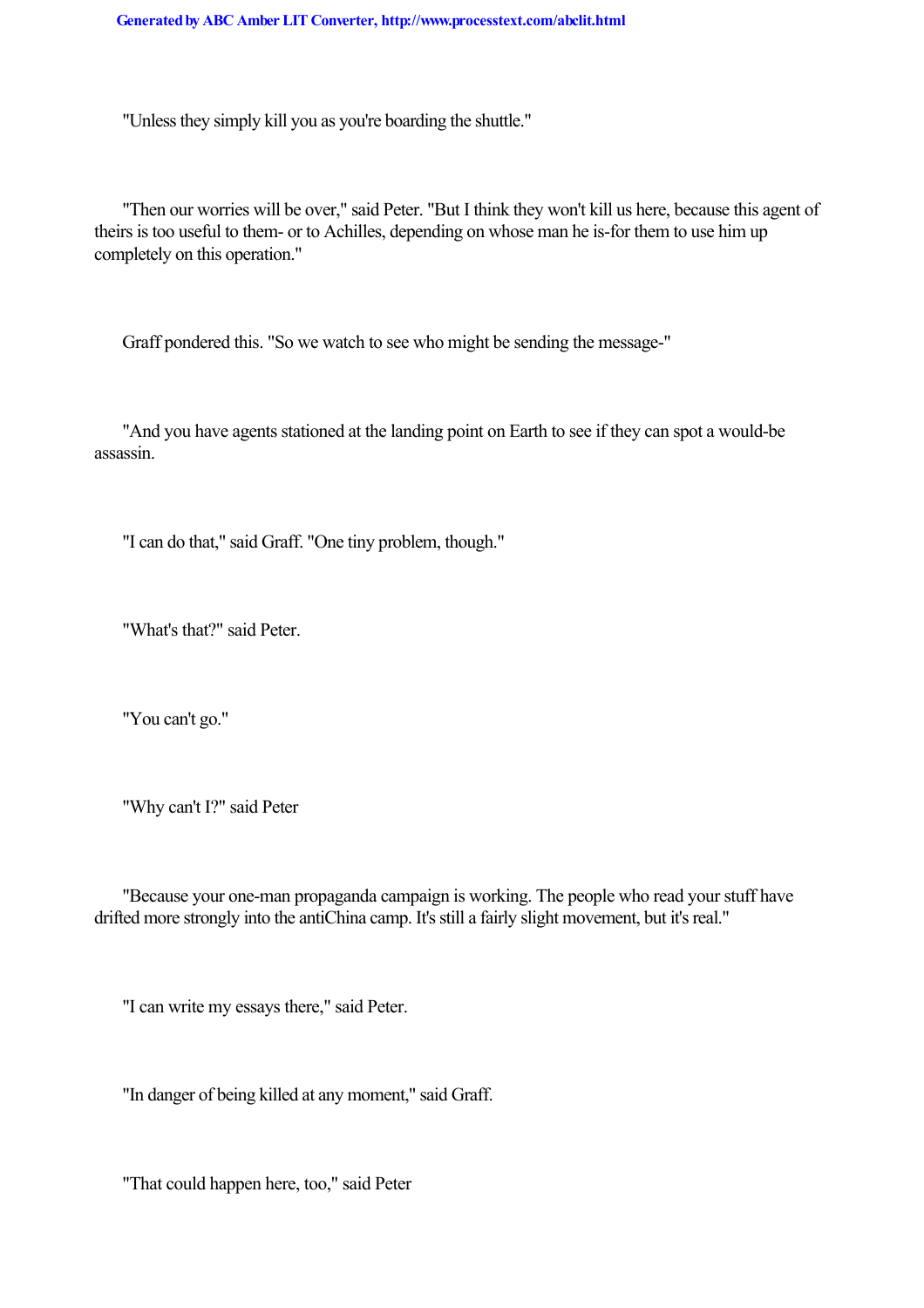"Well-but you yourself said it was unlikely."

 "Let's catch the mole who's working your station," said Peter, "and send him home. Meanwhile, we're heading for Earth. It's been great being here, Minister Graff. But we've got to go."

He looked at his mother and father

"Absolutely," said Father

 "Do you think," said Mother, "that when we get back to Earth we can find a place with little tiny beds like these?" She clung more tightly to Father's arms. "It's made us so much closer as a family."

CHAPTER FOURTEEN

WAR PLANS

From:Demosthenes%Tecumseh@freeamerica.org

To: DropBox%Feijoada@ICameAnon.net

Re:

Encrypted using code \*\*\*\*\*\*\*\*\*\*\*

Decrypted using code \*\*\*\*\*\*\*\*

 I spend half my memory capacity just holding on to whatever online identity you're using from week to week. Why not rely on encryption? Nobody's broken hyperprime encryption yet.

Here it is, Bean: Those stones in india? Virlomi started it, of course. Got a message from her: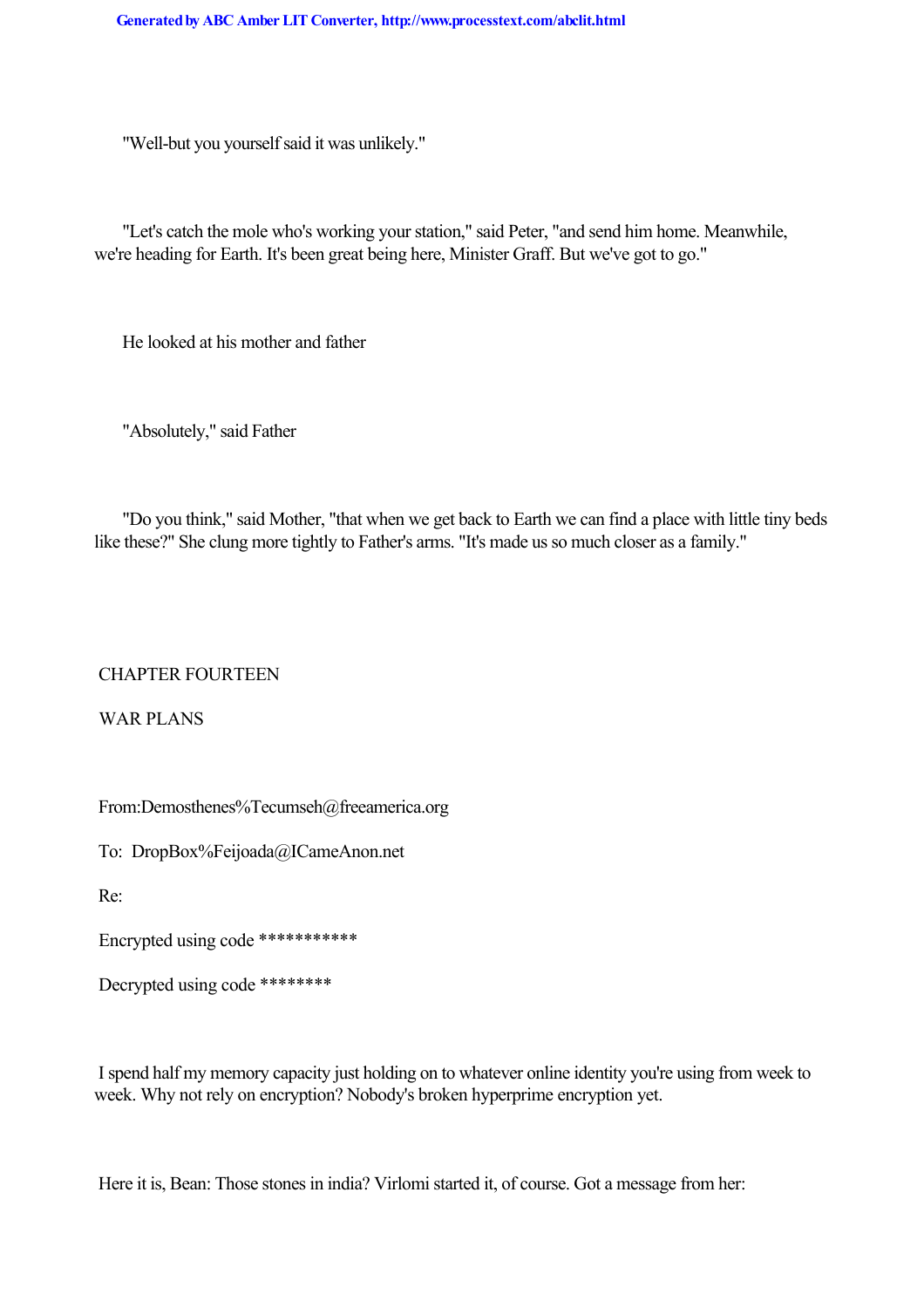>Now you are not in cesspool, can communicate again. Have no email here. Stones are

>mine. Back on bridge soon. War in earnest. Post to me only, this site, pickup name

>BridgeGirl password not stepstool.

 At least I think that's what "stones are mine" means. And what does "password not stepstool" mean? That the password is "not stepstool"? Or that the password is not "stepstool," in which case it's probably not 'aardvark" either, but how does that help?

 Anyhow, I think she's offering to begin war in earnest inside India. She can't possibly have a nationwide network, but then, maybe she doesn't need one. She was certainly enough in tune with the Indian people to get them all piling stones in the road. And now the whole stone wall business has taken off. Lots of skirmishes between angry hungry citizens and Chinese soldiers. Trucks hijacked. Sabotage of Chinese offices proceeding [?]apace. What can she do more than is already happening?

 Given where you are, you may have more need of her information and/or help than I do. But I'd appreciate your help understanding the parts of the message that are opaque to me.

From:LostlboBoy%Novy@IComeAnon.nef

To: Demosthenes%Tecumseh@freeamerica.org

Re: >blank<

Encrypted using code \*\*\*\*\*\*\*\*

Decrypted using code \*\*\*\*\*\*\*\*\*\*\*

 Here's why I keep changing identities. First, they don't have to decrypt the message to get information if they see patterns in our correspondence-it would be useful for them to know the frequency and timing of our correspondence and the length of our messages. Second, they don't have to decrypt the whole message, they only have to guess our encrypt and decrypt codes. Which I bet you have written down somewhere because you don't actually core whether I get killed because you're too lazy to memorize. Of course I mean that in the nicest possible way, 0 right honorable Mr. Hegemon.

Here's what Virlomi meant. Obviously she intended that you not be able to understand the message and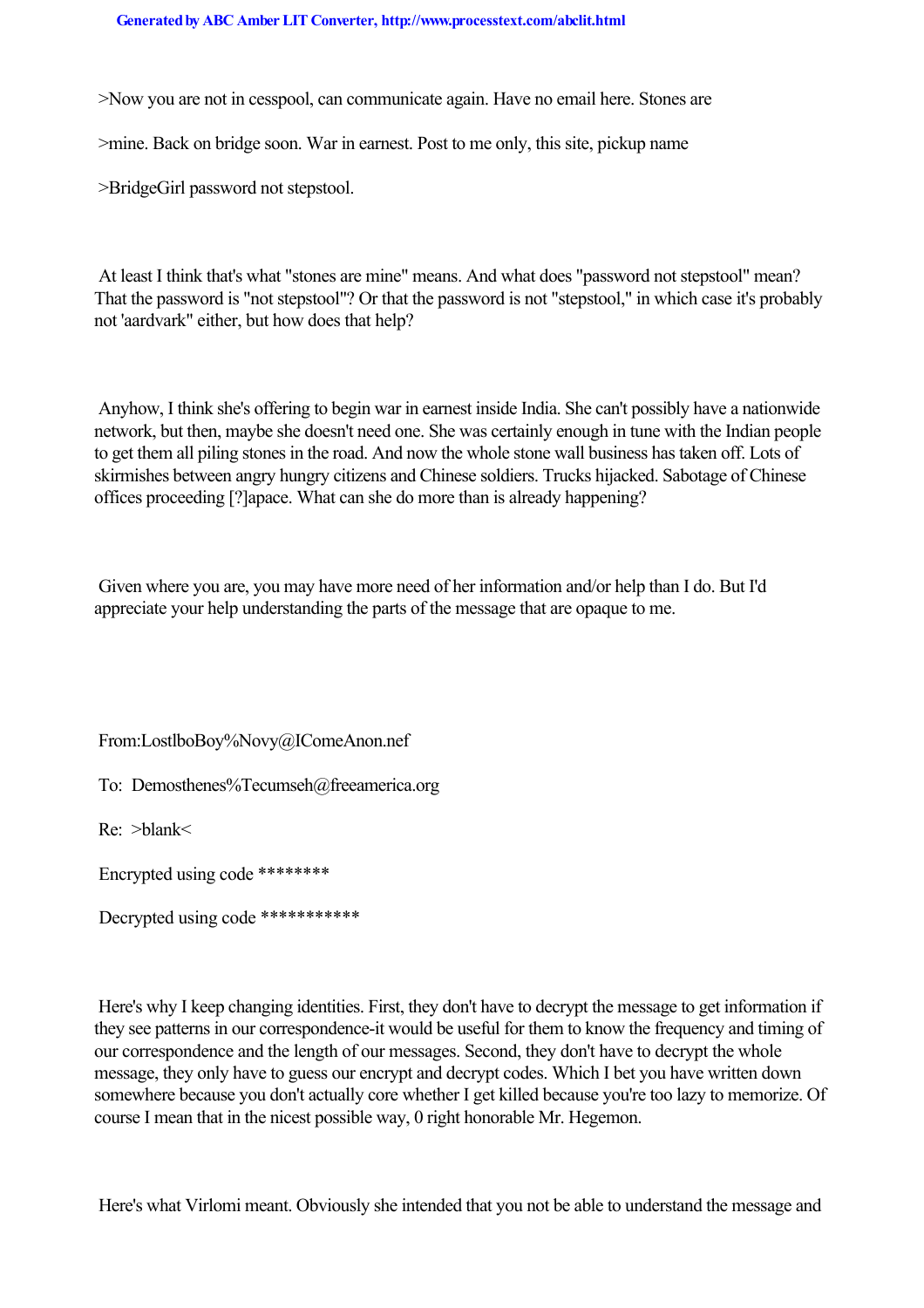correspond with her properly unless you talked to me or Suri. That means she doesn't trust you completely. My guess is that if you wrote to her and left a message using the password "not stepstool," she'd know that you hadn't talked to me. (You don't know how tempting it was lust to leave you with that guess.)

 When we picked her up from that bridge near the Burmese border, she boarded the chopper by stepping on Suriyawang's bock as he lay prostrate before her. The password is not stepstool, it's the real name of her stepstaal. And she's going to be bock at that bridge, which means she's made her way across India to the Burmese border, where she'll be in a position to disrupt Chinese supply of their troops in India-or, conversely, Chinese attempts to move their troops out of India and back into China or Indochina.

 Of course she's only going to be atone bridge. But my guess is that she's already setting up guerrilla groups that are gefting ready to disrupt traffic on the other roads between Burma and India, with a strong possibility that she's set up something along the Himalayan border as well. I doubt she can seal the borders, but she can slow and harass their passage, tying up troops trying to protect supply lines and making the Chinese less able to mount offensives or keep their troops supplied with ammunition-always a problem for them.

 Personally, I think you should tell her not to tip her hand too soon. I may be able to tell you when to post a reply asking her to start in earnest on a particular date. And no, I won't post myself because I am most certainly watched here, and I don't wont them to know about her directly. I've already caught two snoopware intrusions on my desk, which cost me twenty minutes each time, scrambling them so they send back false information to the snoops. Encrypted email like this I can send, but messages posted to dead drops can be picked up by snoopware on the local net.

 And yes these are indeed my friends. But they'd be fools not to keep track of what I'm sending out-if they can.

 Bean measured himself in the mirror. He still looked like himself, more or less. But he didn't like the way his head was growing. Larger in proportion to his body. Growing faster.

I should be getting smarter, shouldn't I? More brain space and all?

Instead I'm worrying about what will happen when my head gets too big, my skull and brains too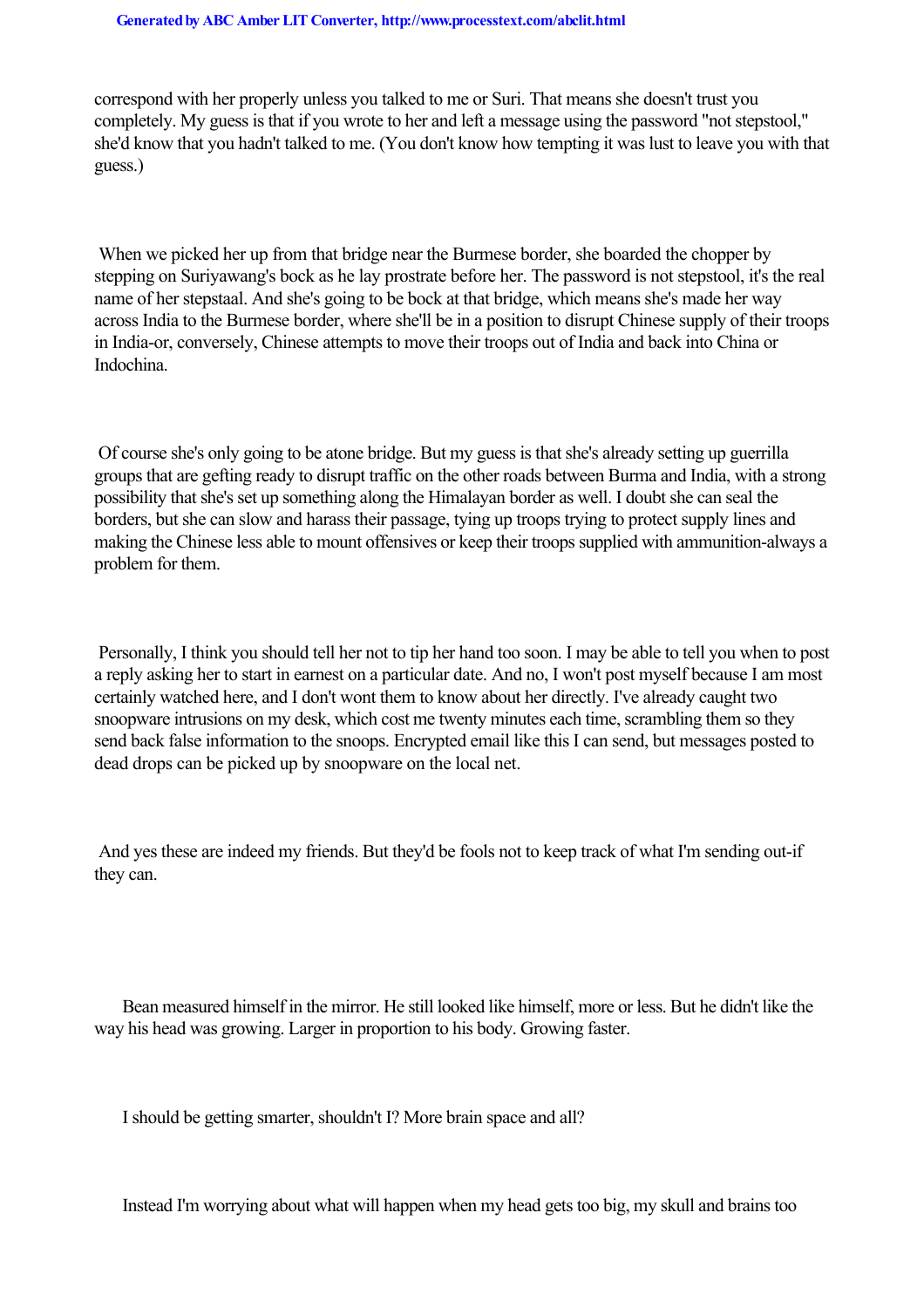heavy for my neck to hold the whole assemblage in a vertical position.

 He measured himself against the coat closet, too. Not all that long ago, he had to stand on tiptoe to reach coat hangers. Then it became easy. Now he was reaching a bit downward from shoulder height.

Door frames were not a problem yet. But he was beginning to feel as though he should duck.

Why should his growth be accelerating now? He already hit the puberty rush.

 Petra staggered past him, went into the bathroom, and puked up nothing for about five agonizing minutes.

"They should have drugs for that," he told her afterward.

"They do," said Petra. "But nobody knows how they might affect the baby."

"There've been no studies? Impossible."

"No studies on how they might affect your children."

"Anton's Key is just a couple of code spots on the genome."

"Genes often do double and triple duty, or more."

 "And the baby probably doesn't even have Anton's Key. And it's not healthy for the baby if you can't keep any food down."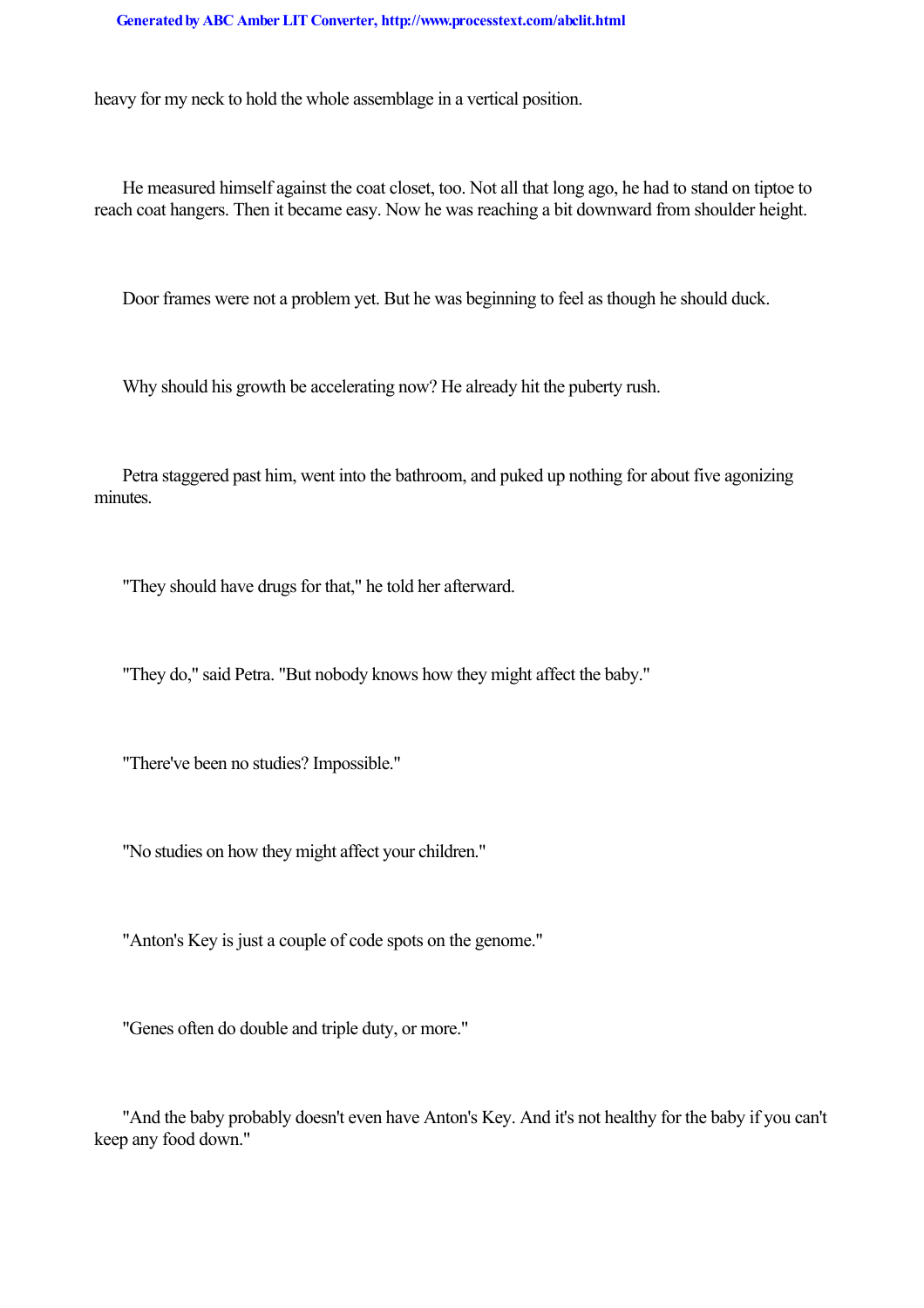"This won't last forever," said Petra. "And I'll get fed intravenously if I have to. I'm not doing anything to endanger this baby, Bean. Sorry if my puking ruins your appetite for breakfast."

"Nothing ruins my appetite for breakfast," said Bean. "I'm a growing boy."

She retched again.

"Sorry," said Bean.

"I don't do this," she whispered miserably, "because your jokes are so bad."

"No," said Bean. "It's cause my genes are.

 She retched again and he left the room, feeling guilty about leaving, but knowing he'd be useless if he stayed. She wasn't one of those people who need petting when they're sick. She preferred to be left alone in her misery. It was one of the ways they were alike. Sort of like injured animals that slink off into the woods to get better-or die-alone.

 Alai was waiting for him in the large conference room. Chairs were gathered around a large holo on the floor, where a map was being projected of the terrain and militarily significant roads of India and western China.

 By now the others were used to seeing Bean there, though there were some who still didn't like it. But the Caliph wanted him there, the Caliph trusted him.

 They watched as the known locations of Chinese garrison troops were brought up in blue, and then the probable locations of mobile forces and reserves in green. When he first saw this map, Bean made the faux pas of asking where they were getting their information. He was informed, quite coldly, that both Persia and the Israeli-Egyptian consortium had active satellite placement programs, and their spy satellites were the best in orbit. "We can get the blood type of individual enemy soldiers," said Alai with a smile. An exaggeration, of course. But then Bean wondered-some kind of spectroanalysis of their sweat?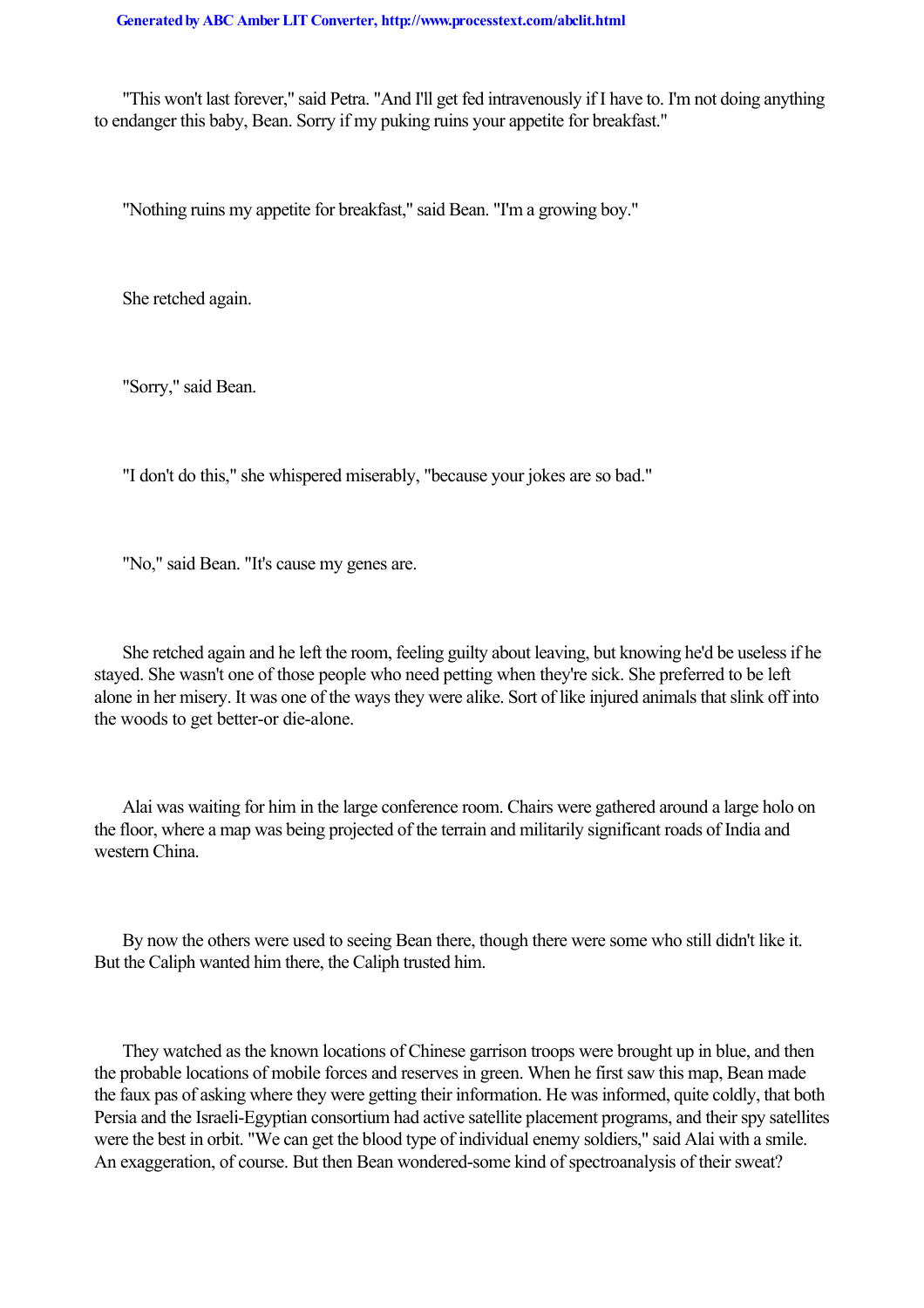Not possible. Alai was joking, not boasting.

 Now, Bean trusted their information as much as they did-because of course he had made discreet inquiries through Peter and through some of his own connections. Putting together what Vlad could tell him from Russian intelligence and what Crazy Tom was giving him from England plus Peter's American sources, it was clear that the Muslims-the Crescent League-had everything the others had. And more.

 The plan was simple. Massive troop movements along the border between India and Pakistan, bringing Iranian troops up to the front. This should draw a strong Chinese response, with their troops also concentrated along that border

 Meanwhile, Turkic forces were already in place on, and sometimes inside, China's western border, having traveled over the past few months in disguise as nomads. On paper, the western region of China looked like ideal country for tanks and trucks, but in reality, fuel supply lines would be a recurring nightmare. So the first wave of Turks would enter as cavalry, switching to mechanized transport only when they were in a position to steal and use Chinese equipment.

 This was the most dangerous aspect of the plan, Bean knew. The Turkic armies, combining forces from the Hellespont to the Aral Sea and the foothills of the Himalayas, were equipped like raiders, yet had to do the job of an invading army. They had a couple of advantages that might compensate for their lack of armor and air support. Having no supply lines meant the Chinese wouldn't have anything to bomb at first. The native people of the western China province of Xinjiang were Turkic too, and like the Tibetans, they had never stopped seething under the rule of Han China.

 Above all, the Turks would have surprise and numbers on their side during the crucial first days. The Chinese garrison troops were all massed on the border with Russia. Until those forces could be moved, the Turks should have an easy time, striking anywhere they wanted, taking out police and supply stations-and, with luck, every airfield in Xinjiang.

 By the time Chinese troops moved off the Russian border and into the interior to deal with the Turks, the fully mechanized Turkish troops would be entering China from the west. Now there would be supply lines to attack, but deprived of their forward air bases, and forced to face Turkish fighters which would now be using them, China would not have clear air superiority.

 Taking underdefended air bases with cavalry was just the sort of touch Bean would have expected from Alai. They could only hope that Han Tzu would not anticipate Alai having complete authority over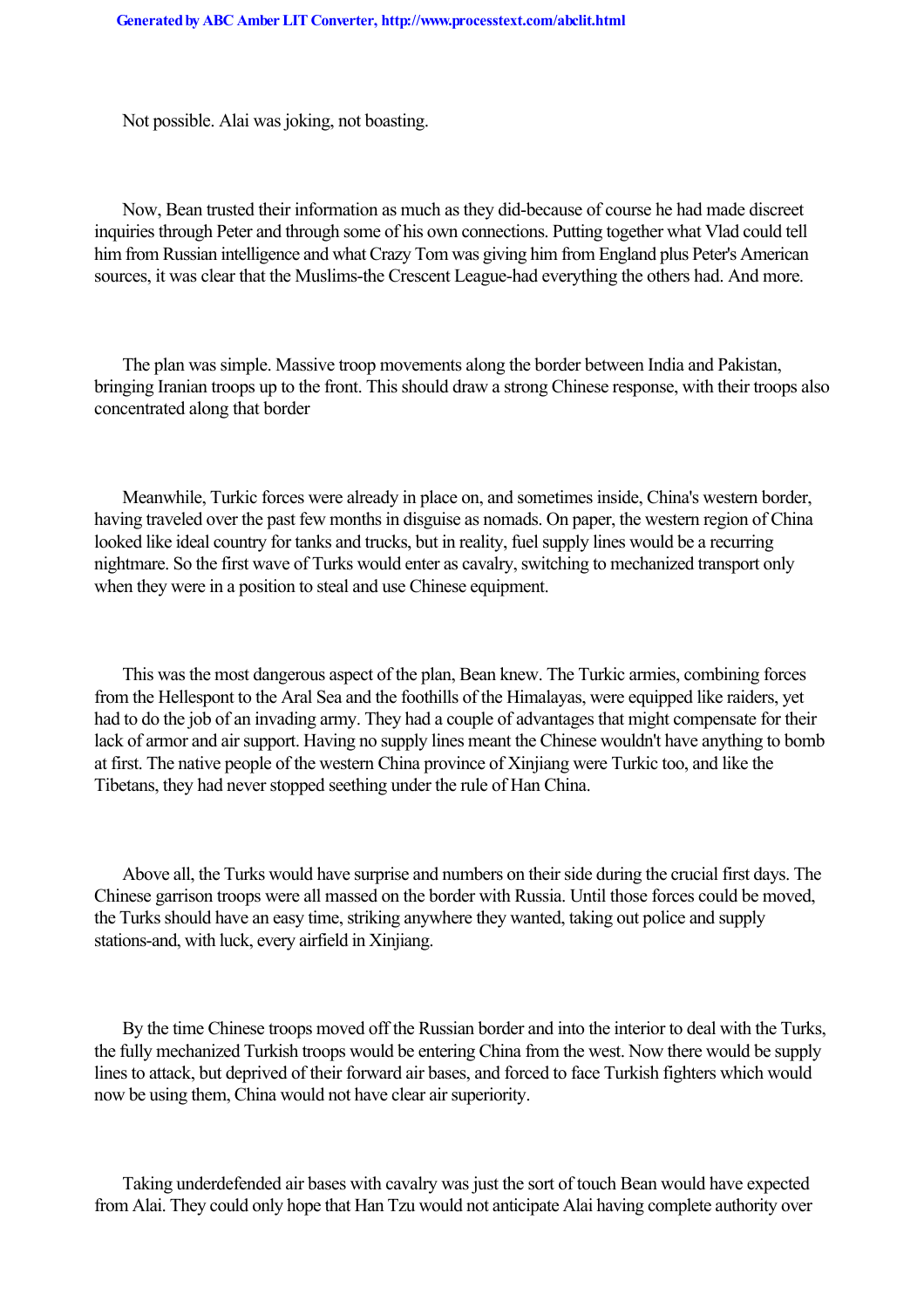the inevitable Muslim move, for the Chinese would have to be crazy not to be planning to defend against a Muslim invasion.

 At some point, it was hoped that the Turks would do well enough that the Chinese would be forced to begin shifting troops from India north into Xinjiang. Here the terrain favored Alai's plan, for while some Chinese troops could be airlifted over the Tibetan Himalayas, the Tibetan roads would be disrupted by Turkic demolition teams, and the Chinese troops would all have to be moved eastward from India, around the Himalayas, and into western China from the east rather than the south.

 It would take days, and when the Muslims believed that the maximum number of Chinese troops were in transit, where they could not fight anybody, they would launch the massive invasion over the border between Pakistan and India.

 So much depended on what the Chinese believed. At first, the Chinese had to believe that the real assault would come from Pakistan, so that the main Chinese force would remain tied up on that frontier. Then, at a crucial point several days into the Turkic operation, the Chinese had to be convinced that the Turkic front was, in fact, the real invasion. They had to be so convinced of this that they would withdraw troops from India, weakening their forces there.

How else does an inexperienced three-million-man army defeat an army of ten million veterans?

 They went through contingency plans for the several days following the commitment of Muslim troops in Pakistan, but Bean knew, as did Alai, that nothing that happened after the Muslim troops began crossing the Indian border could be predicted. They had plans in case the invasion failed utterly, and Pakistan had to be protected at fallback positions well inside the Pakistani border They had plans for dealing with a complete rout of the Chinese forces-not likely, as they knew. But in the most likely scenario-a difficult back-and-forth battle across a thousand-mile front-plans would have to be improvised to take advantage of every turn of events.

"So," said Alai. "That is the plan. Any comments?"

 Around the circle, one officer after another voiced his measured confidence. This was not because they were all yes-men, but because Alai had already listened carefully to the objections they raised before and had altered the plans to deal with those he thought were serious problems.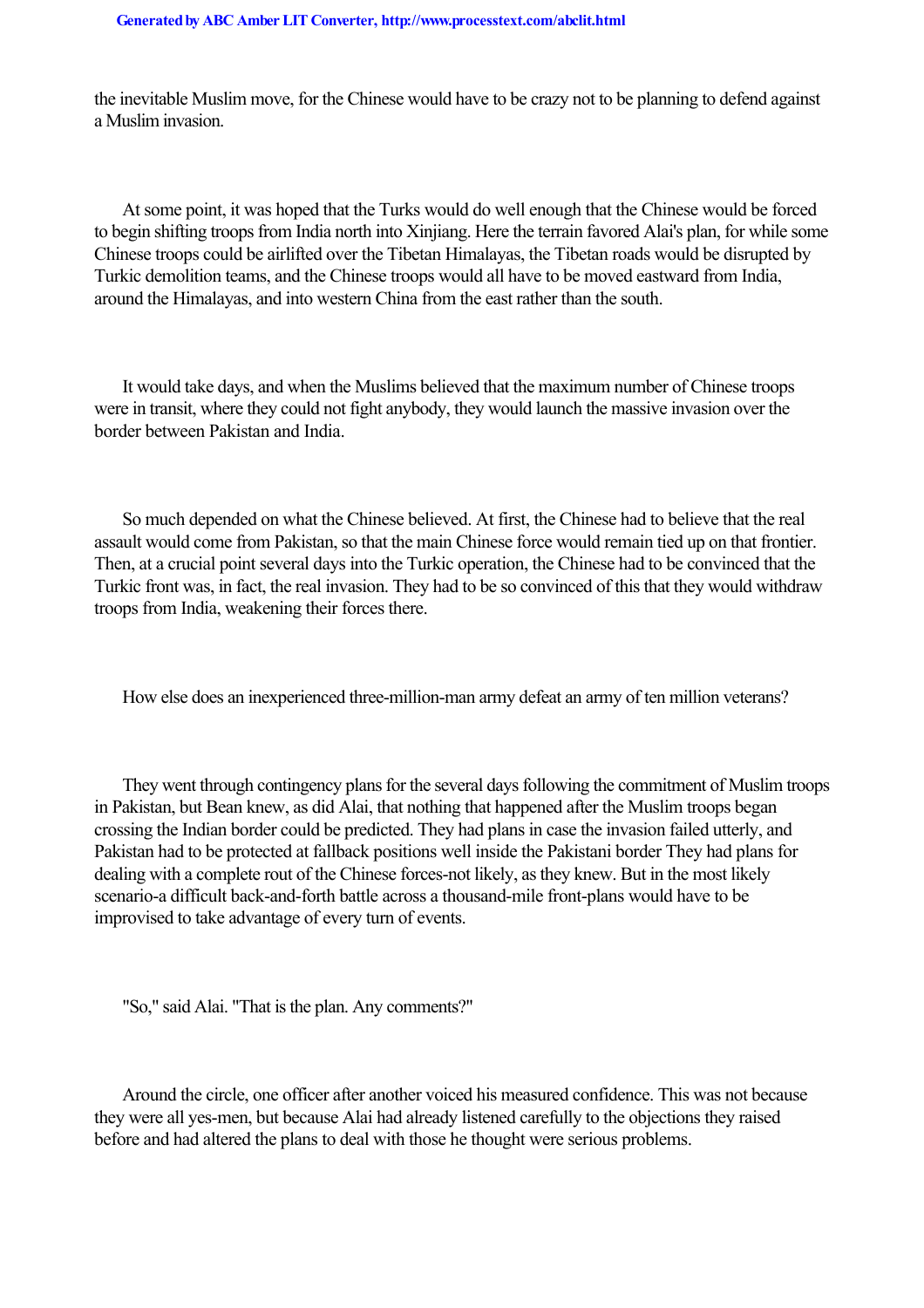Only one of the Muslims offered any objection today, and it was the one nonmilitary man, Lankowski, whose role, as best Bean could tell, was halfway between minister-without-portfolio and chaplain. "I think it is a shame," he said, "that our plans are so dependent upon what Russia chooses to do."

 Bean knew what he meant. Russia was completely unpredictable in this situation. On the one hand, the Warsaw Pact had a treaty with China that had secured China's long northern border with Russia, freeing them to conquer India in the first place. On the other hand, the Russians and Chinese had been rivals in this region for centuries, and each believed the other held territory that was rightfully theirs.

 And there were unpredictable personal issues as well. How many loyal servants of Achilles were still in positions of trust and authority in Russia? At the same time, many Russians were furious at how they had been used by him before he went to India and then China.

 Yet Achilles brokered the secret treaty between Russia and China, so he couldn't be all that detested, could he?

 But what was that treaty really worth? Every Russian schoolchild knew that the stupidest Russian tsar of them all had been Stalin, because he made a treaty with Hitler's Germany and then expected it to be kept. Surely the Russians did not really believe China would stay at peace with them forever.

 So there was always the chance that Russia, seeing China at a disadvantage, would join the fray. The Russians would see it as a chance to seize territory and to preempt the inevitable Chinese betrayal of them.

 That would be a good thing, if the Russians attacked in force but were not terribly successful. It would bleed Chinese troops from the battle against the Muslims. But it would be a very bad thing if Russia did too well or too badly. Too well, and they might slice down through Mongolia and seize Beijing. Then the Muslim victory would become a Russian one. Alai did not want to have Russia in a dominant role in the peace negotiations.

 And if Russia entered the war but lost quickly, Chinese troops would not have to watch the Russian border Free to move, those garrison troops might be hurled against the Turks, or they might be sent through Russian territory to strike into Kazakhstan, threatening to cut off Turkish supply lines.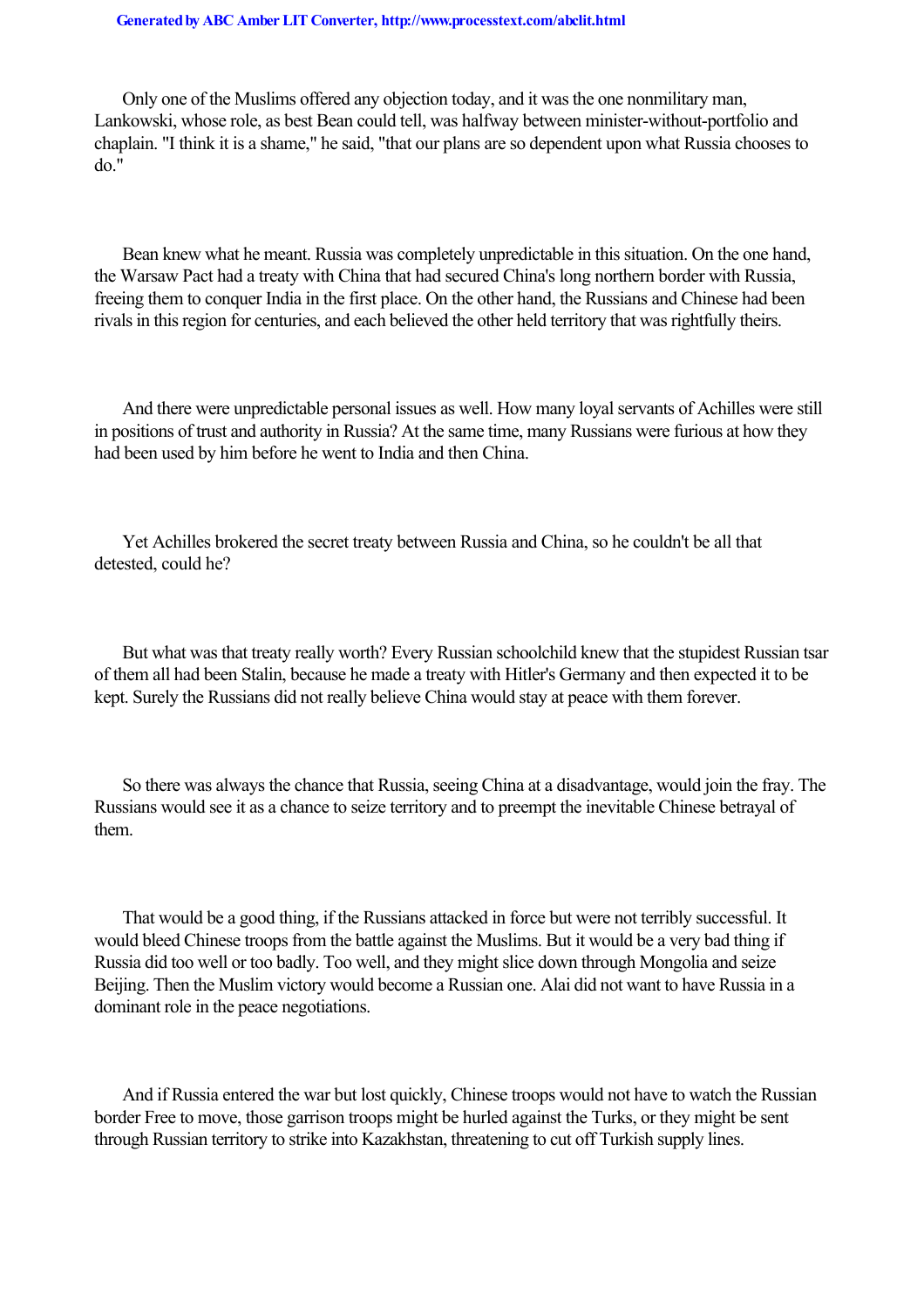That was why Alai had expressed his hope that the Russians would be too surprised to do anything at all.

 "There's no helping it," said Alai. "We have done all we can do. What Russia does is in the hands of God<sup>"</sup>

"May I speak?" said Bean.

 Alai nodded. All eyes turned to him. At previous meetings, Bean had said nothing, preferring to talk with Alai in private, where he did not risk committing an error in the way he spoke to the Caliph.

 "When you have committed to battle," said Bean, "I believe I can use my own contacts, and persuade the Hegemon to use his, to urge Russia to pursue whatever course you think most advisable."

Several of the men shifted uncomfortably in their chairs.

 "Please reassure my worried friends here," said Alai, "that you have not already been in discussion with the Hegemon or anyone else about our plans."

 "The opposite is true," said Bean. "You are the ones who are preparing to take action. I have been providing you with all the information I learned from them. But I know these people, and what they can do. The Hegemon has no armies, but he does have great influence on world opinion. Of course he will speak in favor of your action. But he also has influence inside Russia, which he could use either to urge intervention, or to argue against it. My friends, also."

 Bean knew that Alai knew that the only friend worth mentioning was Vlad, and Vlad had been the only one of the kidnapped members of Ender's jeesh to join with Achilles and take his side. Whether that had been because he had truly become a follower of Achilles or because he thought Achilles was acting in the interest of Mother Russia, Bean still had not figured out. Vlad provided him with information sometimes, but Bean always looked for a second source before he fully trusted it.

 "Then I will tell you this," said Alai. "Today I don't know what would be more useful, for Russia to join in the attack or for Russia to stand by doing nothing. As long as they don't attack us, I'll be content.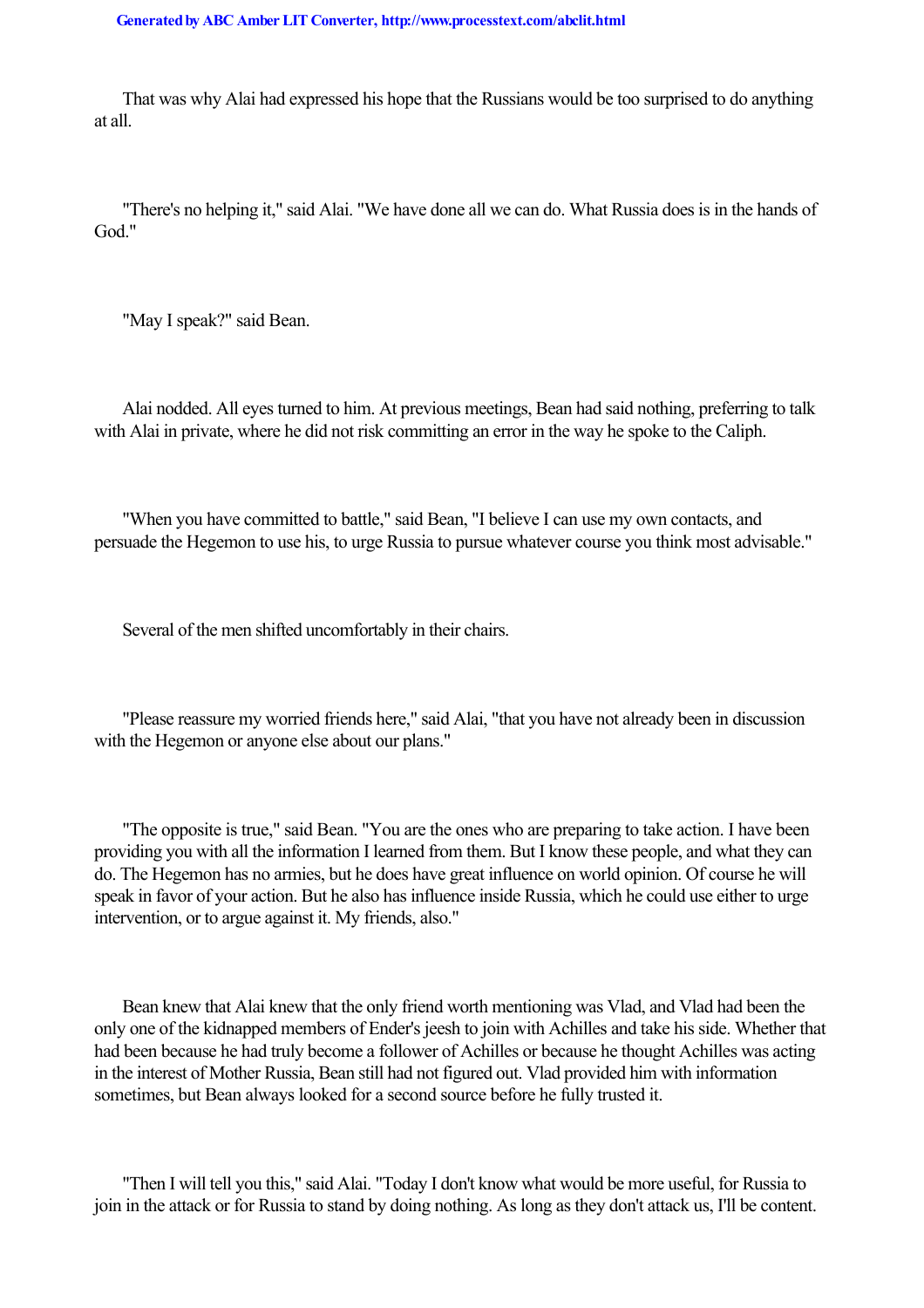But as events unfold, the picture may become clearer"

 Bean did not need to point out to Alai that Russia would not enter the war to rescue a failing Muslim invasion-only if the Russians scented victory would they put their own forces at risk. So if Alai waited too long to ask for help, it would not come.

 They took a break for the noon meal, but it was very brief, and when they returned to the conference room, the map had changed. There was a third part of the plan, and Bean knew that this was the one that Alai was least certain about.

 For months now, Arab armies from Egypt, Iraq, and every other Arab nation had been transported on oil tankers from Arab ports to Indonesia. The Indonesian navy was one of the most formidable in the world, and its carrier-based air force was the only one in the region that rivaled the Chinese in equipment and armament. Everyone knew that it was because of the Indonesian umbrella that the Chinese had not taken Singapore or ventured into the Philippines.

 Now it was proposed that the Indonesian navy be used to transport a combined Arab-Indonesian army to effect a landing in Thailand or Vietnam. Both nations were filled with people who longed for deliverance from the Chinese conquerors.

 When the plans for the two possible landing sites had been fully laid out, Alai did not ask for criticisms-he had his own. "I think in both cases, our plans for the landing are excellent. My misgiving is the same one I've had all along. There is no serious military objective there to be achieved. The Chinese can afford to lose battle after battle there, using only their available forces, retreating farther and farther, while waiting to see the outcome of the real war. I think the soldiers we sent there would risk dying for no good purpose. It's too much like the Italian campaign in World War II. Long, slow, costly, and ineffective, even if we win every battle."

 The Indonesian commander bowed his head. "I am grateful for the Caliph's concern for the lives of our soldiers. But the Muslims of Indonesia could not bear to stand by while their brothers fight. If these objectives are meaningless, find us something meaningful to do."

 One of the Arab officers added his agreement. "We've committed our troops to this operation. Is it too late, then, to bring them back and let them join with the Pakistanis and Iranians in the liberation of India? Their numbers might make a crucial difference there."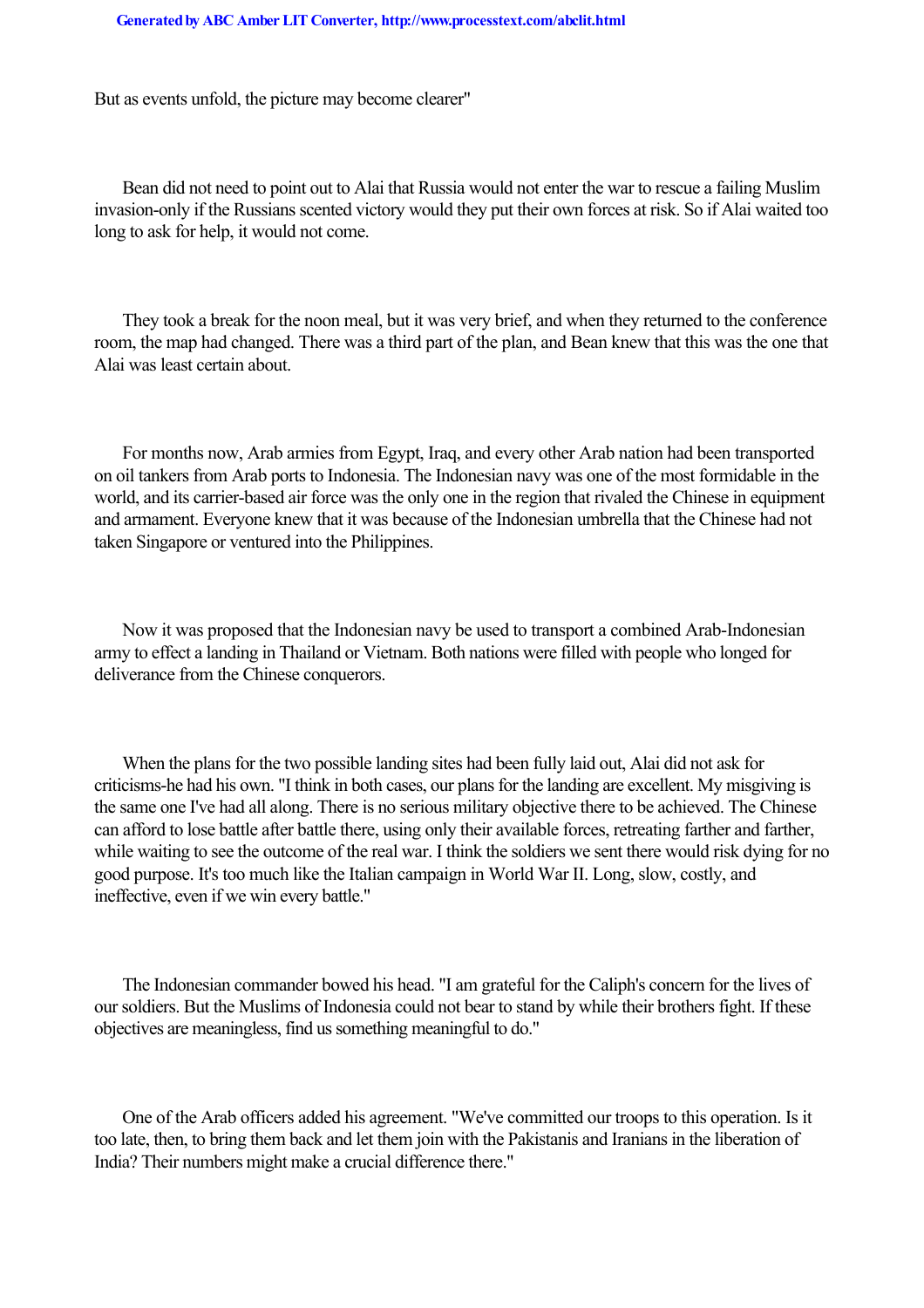"The time draws close for the weather to be at its best for our purposes," said Alai. "There's no time to bring back the Arab armies. But I can see no value in sending soldiers into battle for no better reason than solidarity, or delaying the invasion in order to bring the Arab armies into a different theater of war. If it was a mistake to send them to Indonesia, the mistake is my own."

 They murmured their disagreement. They could not agree with blaming the Caliph for any mistakes. At the same time, Bean knew that they appreciated knowing they were led by a man who did not blame others. It was part of the reason they loved him.

 Alai spoke over their objections. "I have not decided yet whether to launch the third front. But if we do launch it, then the objective we should plan for is Thailand, not Vietnam. I realize the risks of leaving the fleet exposed for a longer time at sea-we will have to count on the Indonesian pilots to protect their ships. I choose Thailand because it is a more coherent country, with terrain more suitable for a swift conquest. In Vietnam, we would have to fight for every inch of territory, and our progress would look slow on the map-the Chinese would feel safe. In Thailand, our progress will look very quick and dangerous. As long as they forget that Thailand is not important to them in the overall war, it might cause them to send troops there to oppose us."

 After a few more niceties, the meeting ended. One thing that no one mentioned was the actual date of the invasion. Bean was sure that one had been chosen and that everyone in the room but him knew what it was. He accepted that-it was the one piece of information which he had no need to know, and the most crucial one to withhold from him if he could not be trusted after all.

 Back in their room, Bean found Petra asleep. He sat down and used his desk to access his email and check a few sites on the nets. He was interrupted by a light knock on the door Petra was instantly awake-pregnant or not, she still slept like a soldier-and she was at the door before Bean could shut down his connection and step away from the table.

 Lankowski stood there, looking apologetic and regal, a combination that only he could have mastered. "If you will forgive me," he said, "our mutual friend wishes to speak with you in the garden."

"Both of us?" asked Petra.

"Please, unless you are too ill."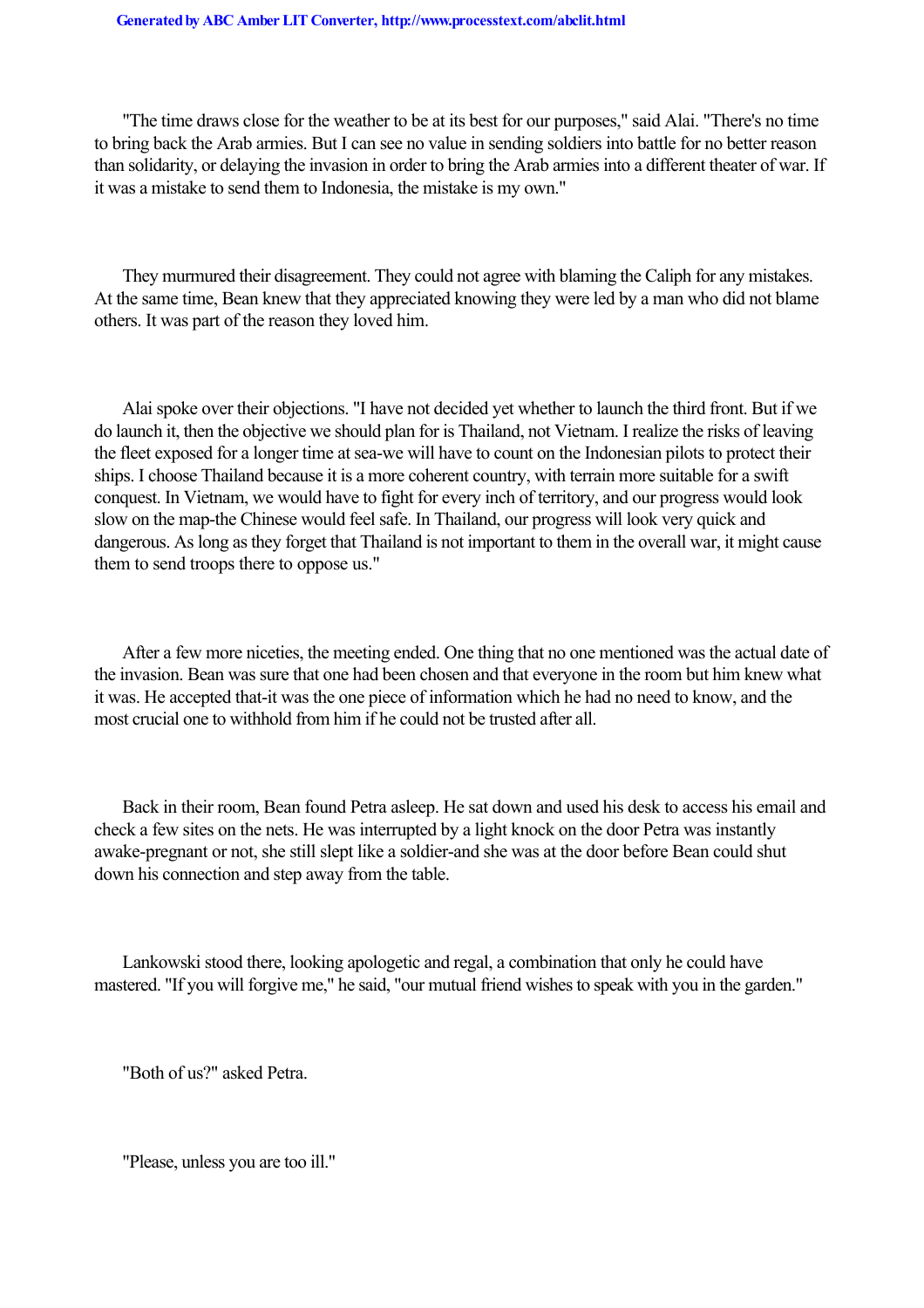Soon they were seated on the bench beside Alai's garden throne- though of course he never called it that, referring to it only as a chair

 "I'm sorry. Petra, that I couldn't bring you into the meeting. Our Crescent League is not recidivist, but it would make some of them too uncomfortable to have a woman present at such meetings."

"Alai, do you think I don't know that?" she said. "You have to deal with the culture around you."

"I assume that Bean has acquainted you with our plans?"

 "I was asleep when he returned to the room," said Petra, "so anything that's changed since last time, I don't know."

 "I'm sorry, then, but perhaps you can pick up what's happening from the context. Because I know Bean has something to say and he didn't say it yet."

 "I saw no flaw in your plans," said Bean. "I think you've done everything that could possibly be done, including being smart enough not to think you can plan what will happen once battle has been joined in India."

"But such praise is not what I saw on your face," said Alai.

"I didn't think my face was readable," said Bean.

"It isn't," said Alai. "That's why I'm asking you."

"We've received an offer that I think you'll be glad of," said Bean.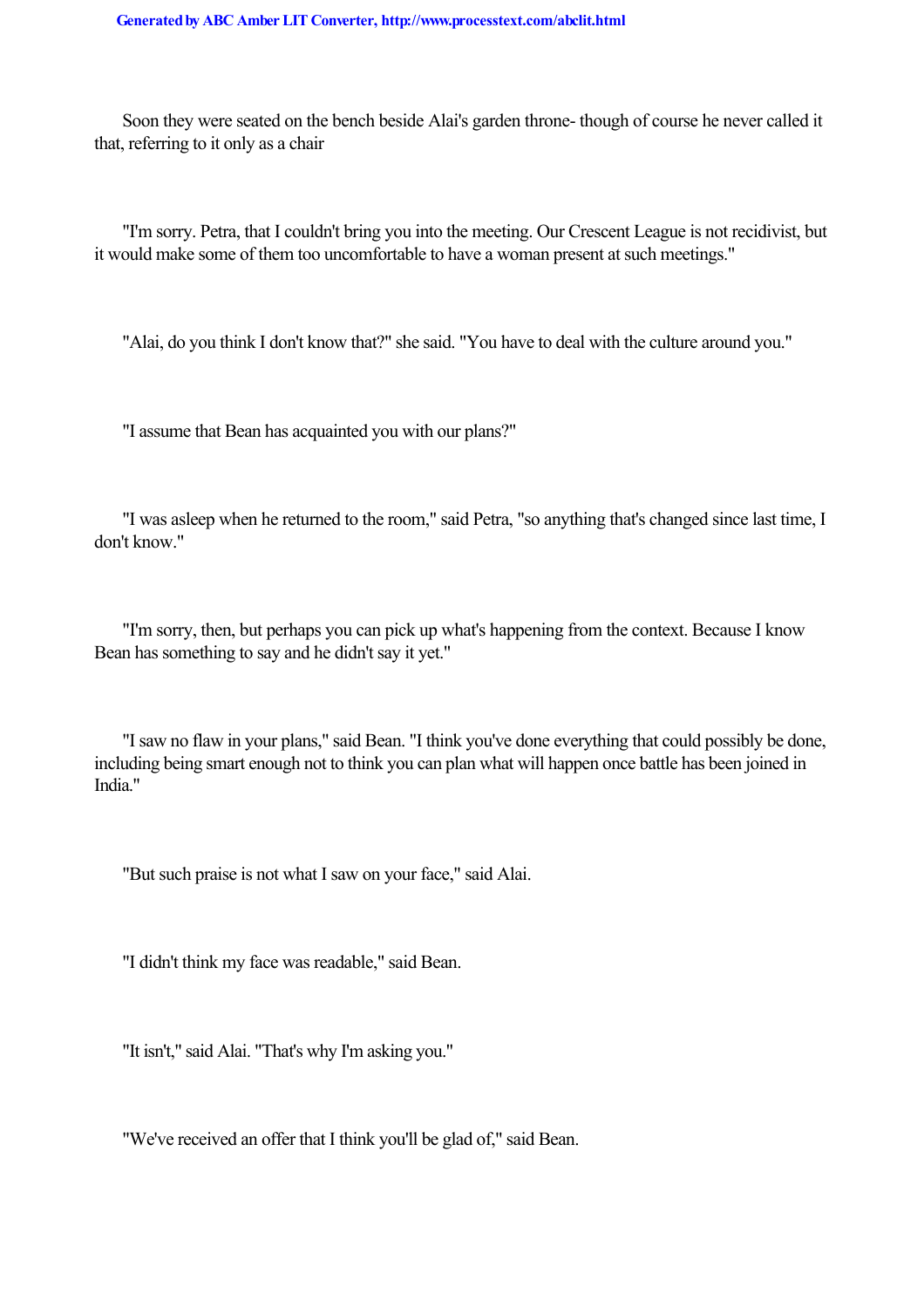"From?"

"I don't know if you ever knew Virlomi," said Bean.

"Battle School?"

"Yes."

 "Before my time, I think. I was a young boy and paid no attention to girls anyway." He smiled at Petra.

 "Weren't we all," said Bean. "Virlomi was the one who made it possible for me and Suriyawong to retrieve Petra from Hyderabad and save the Indian Battle School graduates from being slaughtered by Achilles."

"She has my admiration, then," said Alai.

 "She's back in India. All that building of stone obstacles, the socalled Great Wall of India-apparently she's the one who started that."

Now Alai's interest looked like more than mere politeness.

 "Peter received a message from her She has no idea about you and what you're doing, and neither does Peter, but she sent the message in language that he couldn't understand without conferring with me-a very careful and wise thing for her to do, I think."

They exchanged smiles.

"She is in place in the area of a bridge spanning one of the roads between India and Burma. She may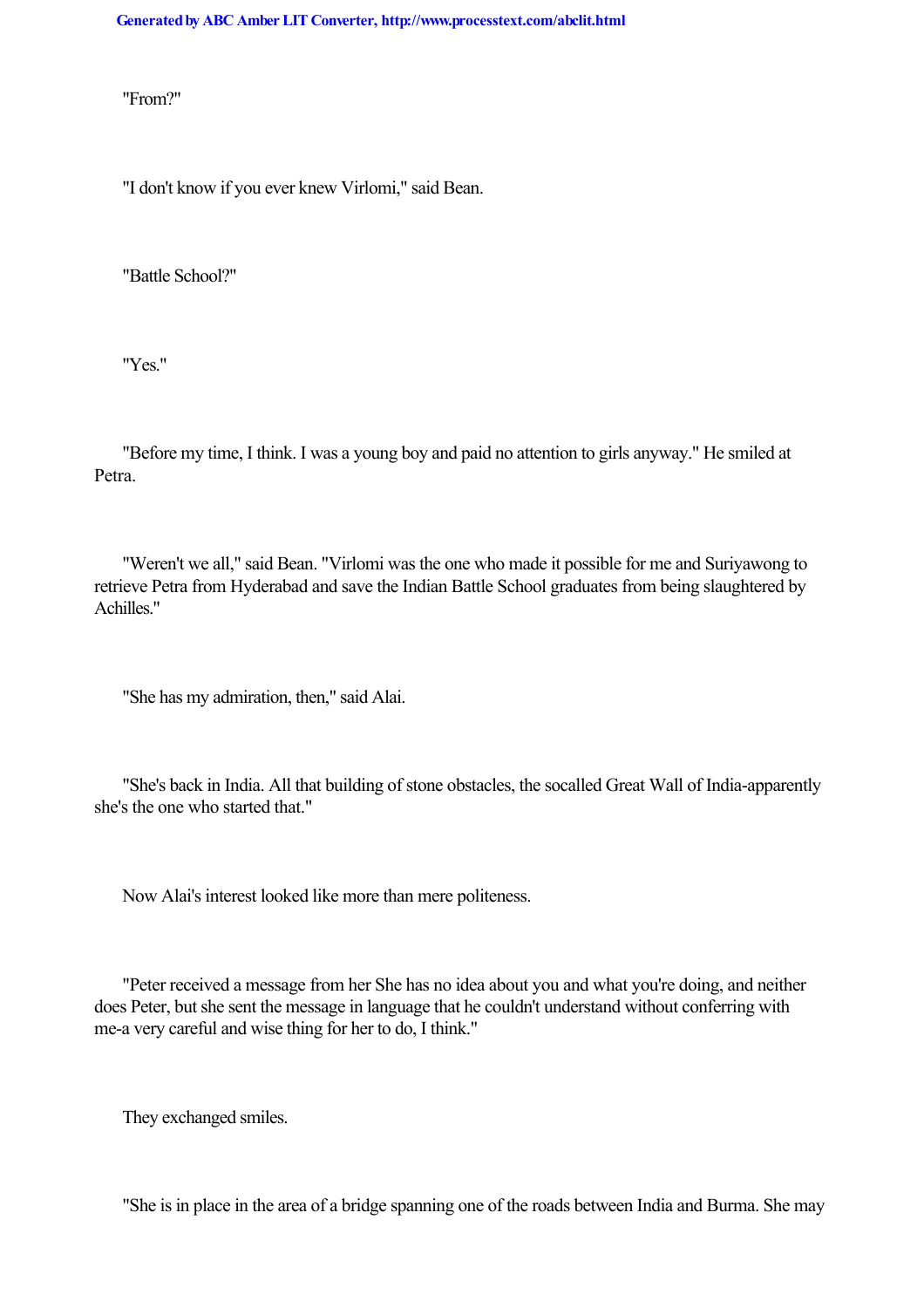be able to disrupt one, many, or even all of the major roads leading between India and China."

Alai nodded.

 "It would be a disaster, of course." said Bean, "if she acted on her own and cut the roads before the Chinese are able to move any troops out of India. In other words, if she thinks the real invasion is the Turkish one, then she might think her most helpful role would he to keep Chinese troops in India. Ideally, what she would do is wait until they start trying to move troops hack into India, and then cut the roads, keeping them out."

 "But if we tell her," said Alai, "and the message is ... intercepted, then the Chinese will know that the Turkic operation is not the main effort."

 "Well, that's why I didn't want to bring this up in front of the others. I can tell you that I believe communication between her and Peter, and between Peter and me, is secure. I believe that Peter is desperate for your invasion to succeed, and Virlomi will be too, and they will not tell anyone anything that would compromise it. But it's your call."

"Peter is desperate for our invasion to succeed?" asked Alai.

 "Alai, the man's not stupid. I didn't have to tell him about your plans or even that you had plans. He knows that you're here, in seclusion, and he has satellite reports of the troop movements to the Indian frontier He hasn't discussed it with me, but I wouldn't be at all surprised if he also knew about the Arab presence in Indonesia- that's the kind of thing he always finds out about because he has contacts everywhere."

"Sorry to suspect you," said Alai, "but I'd be remiss if I didn't."

 "Think about Virlomi, anyway." said Bean. "It would be tragic if, in her effort to help, she actually hindered your plan."

"But that's not all you wanted to say," said Alai.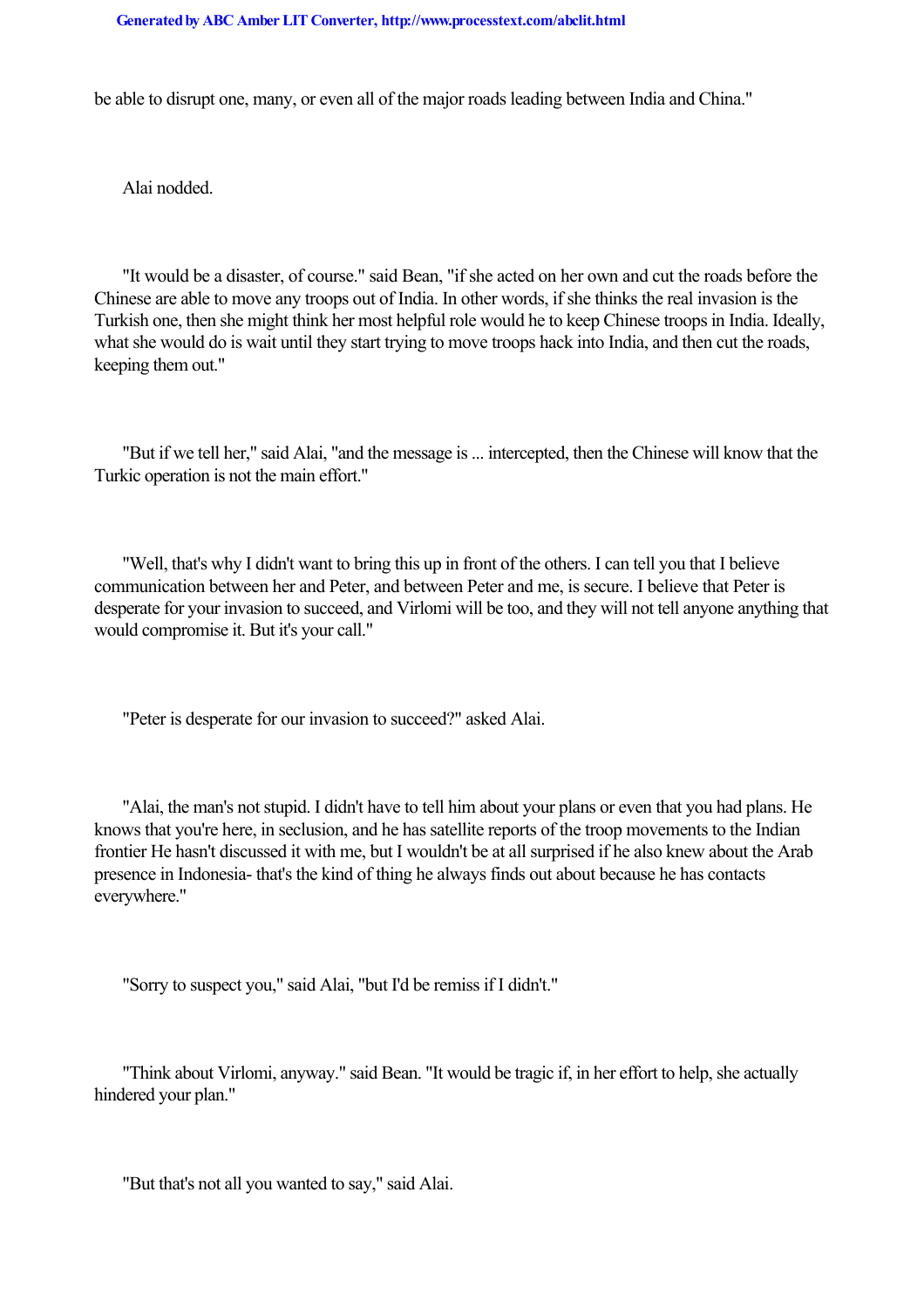"No," said Bean, and he hesitated.

"Go on."

 "Your reason for not wanting to open the third front was a sound one," said Bean. "Not wanting to waste lives taking militarily ummportant objectives."

"So you think I shouldn't use that force at all," said Alai.

 "No" said Bean. "I think you need to be bolder with them. I think you need to waste more lives on an even more spectacular nonmilitary objective."

Alai turned away. "I was afraid you'd see that."

"I was sure you'd already thought of it."

"I was hoping one of the Arabs or the Indonesians themselves would propose it," said Alai.

"Propose what?" asked Petra.

 "The military goal," said Bean, "is to destroy their armies, which is done by attacking them with superior force, achieving surprise, and cutting off their supply and escape routes. Nothing you do with the third front can achieve any of those objectives."

"I know," said Alai.

"China isn't a democracy. The government doesn't have to win elections. But they need the support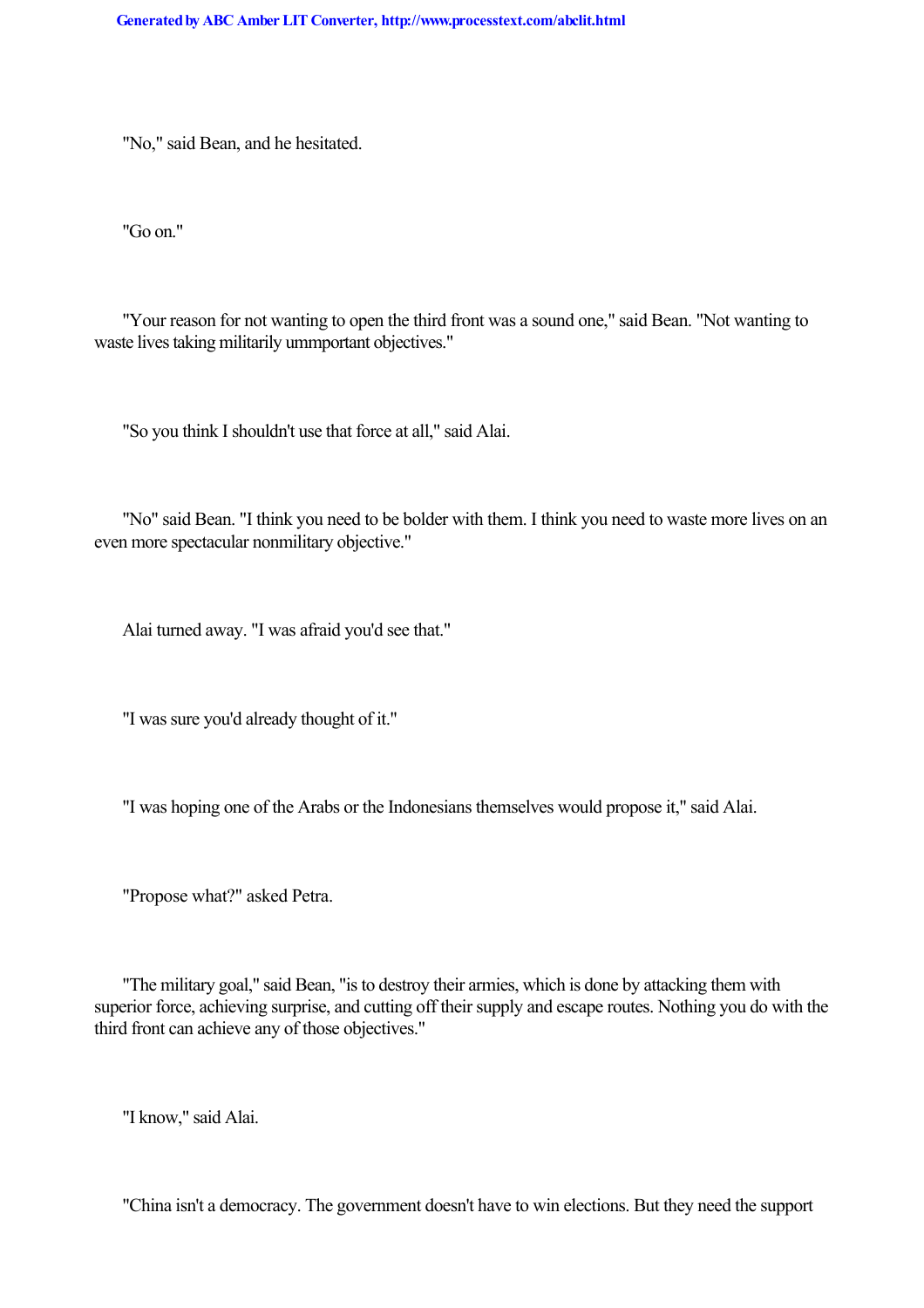of their people all the more because of that."

Petra sighed her understanding. "Invade China itself."

 "There is no hope of success in such an invasion," said Alai. "On the other fronts, we will have a citizenry that welcomes us and cooperates with us, while obstructing them. In China, the opposite would be true. Their air force would be working from nearby airfields and could fly sortie after sortie between each wave of our planes. The potential for disaster would be very great."

"Plan for disaster." said Bean. "Begin with disaster"

"You're too subtle for me," said Alai.

 "What's disaster in this case? Besides actually getting stopped at the beach-not likely, since China has one of the most invasible shorelines in the world-a disaster is for your force to be dispersed, cut off from supply, and operating without coordinating central control."

 "Land them," said Alai, "and have them immediately begin a guerrilla campaign? But they won't have the support of the people."

 "I thought about this a lot," said Bean. "The Chinese people are used to oppression-when have they not been oppressed?-but they've never become reconciled to it. Think how many peasant revolts there've been-and against governments far more benign than this one. Now, if your soldiers go into China like Sherman's march to the sea, they'll be opposed at every step."

"But they have to live off the land, if they're cut off from supply." said Alai.

 "Strictly disciplined troops can make this work." said Bean. "But this will be hard for the Indonesians, given the way the Chinese have always been regarded within Indonesia itself."

"Trust me to control my troops."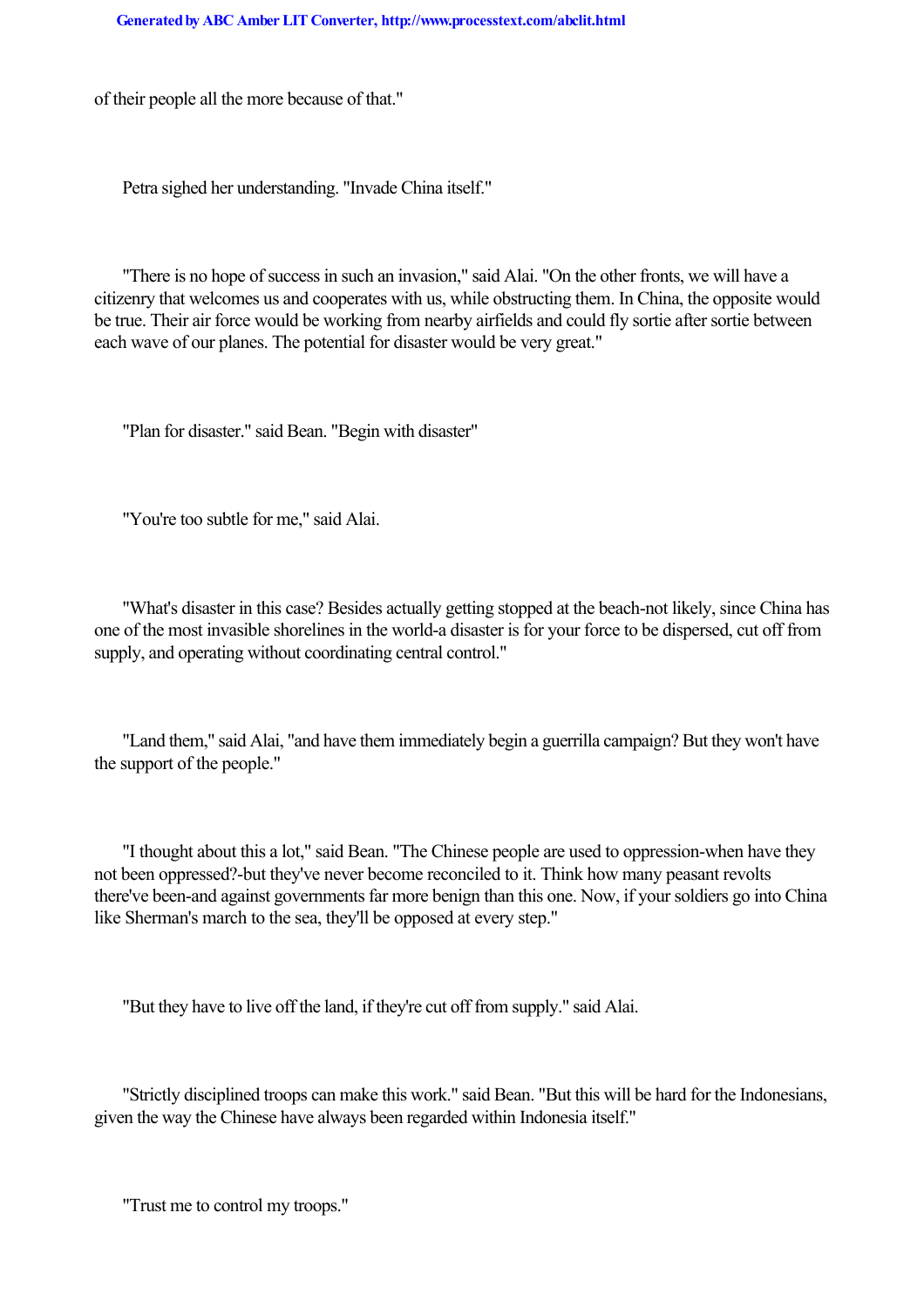"Then here's what they do. In every village they come to, they take half the food-but only half. They make a big point of leaving the rest, and you tell them it's because Allah did not send you to make war against the Chinese people. If you had to kill anybody to get control of the village, apologize to the family or to the whole village, if it was a soldier who died. Be the nicest invaders they've ever imagined."

"Oh," said Alai. "That's asking a lot, from mere discipline."

 Petra was getting the vision of this..."Maybe if you quote to your soldiers that passage from The Elevated Places, where it says, 'Maybe your Lord will destroy your enemy and make you rulers in the land. Then He will see how you act.'"

Alai looked at her in genuine consternation. "You quote the Q'uran to me?"

 "I thought the verse was appropriate," she said. "Isn't that why you had them put it in my room? So I'd read it?"

Alai shook his head. "Lankowski gave you the Q'uran."

"And she read it," added Bean. "We're both surprised."

 "It's a good passage to use," said Alai. "Maybe God will make us rulers in China. Let's show from the start that we can do it justly and righteously."

 "The best part of the plan." said Bean, "is that the Chinese soldiers will come right afterward, and fearing that their own armies will be left without supplies, or in the effort to deprive your army of further provender, they will probably seize all the rest of the food."

 Alai nodded, smiled, then laughed. "Our invading army leaves the Chinese people enough to eat, but the Chinese army makes them starve."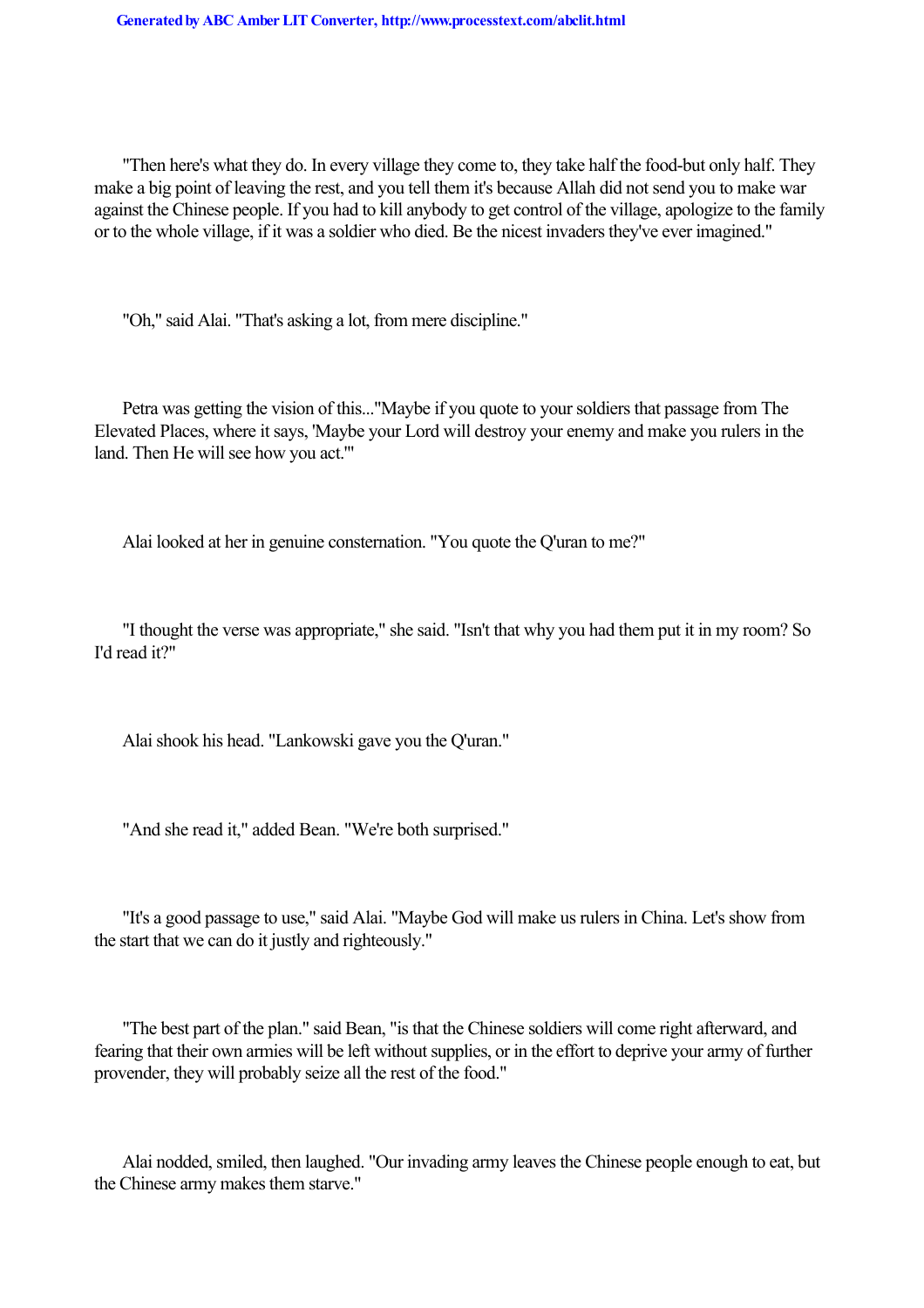"The likelihood of a public relations victory is very high," said Bean.

 "And meanwhile," said Petra, "the Chinese soldiers in India and Xinjiang are going crazy because they don't know what's going on with their families back home."

 "The invasion fleet doesn't mass for the attack," said Bean. "It's done in Filipino and Indonesian fishing boats, small forces up and down the coast. The Indonesian fleet, with its carriers, waits far offshore, until they're called in on air strikes against identified military targets. Every time they try to find your army, you melt away. No pitched battles. At first the people will help them; soon enough, the people will help you. You resupply with ammunition and demolition equipment by air drops at night. Food they find for themselves. And all the time they move farther and farther inland, destroying communications, blowing up bridges. No dams, though. Leave the dams alone."

"Of course," said Alai darkly. "We remember Aswan."

 "Anyway, that was my suggestion." said Bean. "Militarily, it does nothing for you during the first weeks. The attrition rate will be high at first, until the teams get in from the coast and get used to this kind of combat. But if even a quarter of your contingents are able to remain free and effective, operating inside China, it will force the Chinese to bring more and more troops home from the Indian front."

 "Until they sue for peace," said Alai. "We don't actually want to rule over China. We want to liberate India and Indochina, bring back all the captives taken into China, and restore the rightful governments, but with a treaty allowing complete privileges to Muslims within their borders."

"So much bloodshed, for such a modest goal," said Petra.

"And, of course, the liberation of Turkic China," said Alai.

"They'll like that," said Bean.

"And Tibet," said Alai.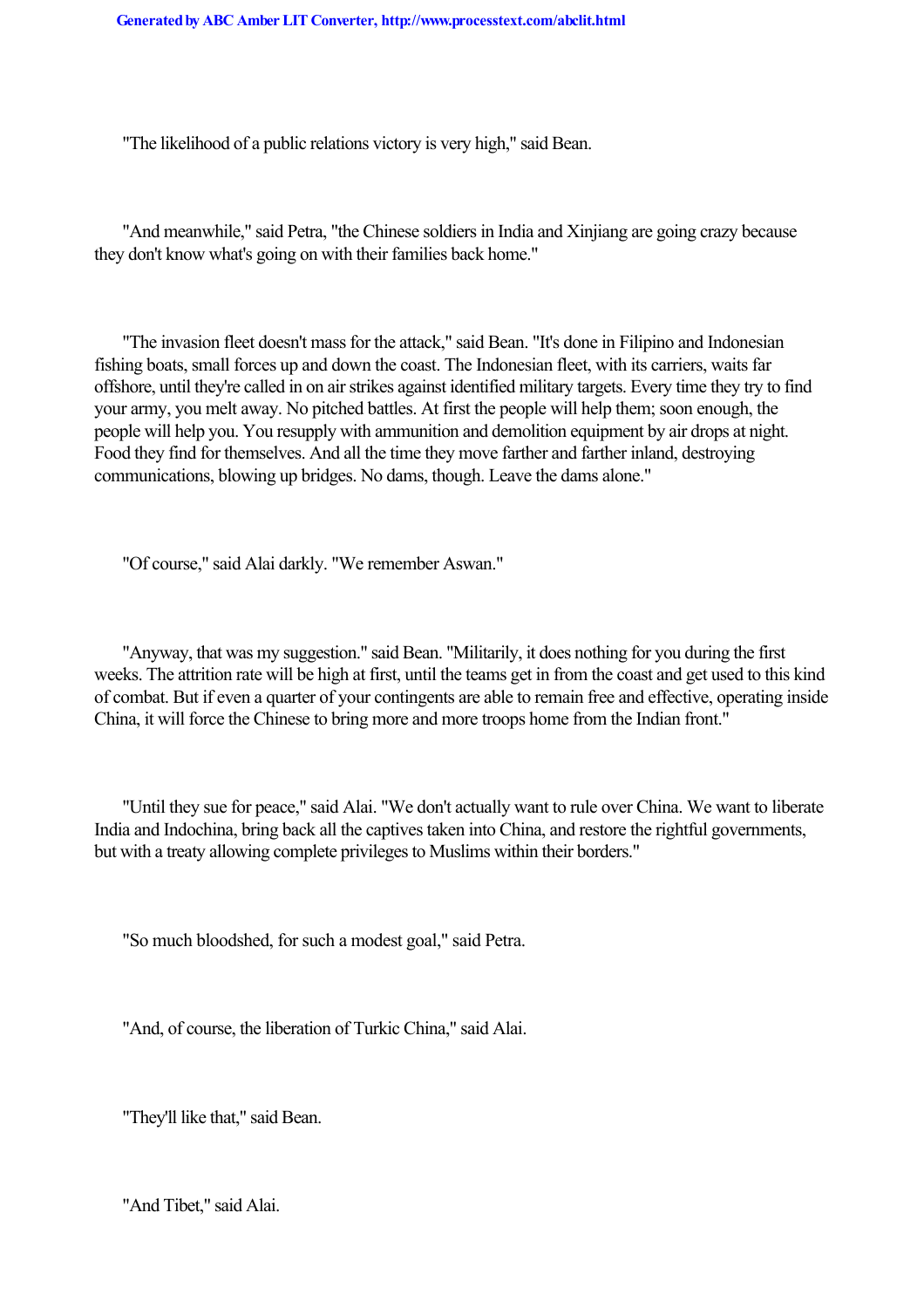"Humiliate them enough." said Petra, "and you've merely set the stage for the next war."

"And complete freedom of religion in China as well."

 Petra laughed. "It's going to be a long war, Alai. The new empire they'd probably give up-they haven't held it that long, and it's not as if it brought them great wealth and honor. But they've held Tibet and Turkic China for centuries. There are Han Chinese all over both territories."

 "Those are problems to be solved later," said Alai, "and not by you. Probably not by me, either. But we know what the West keeps forgetting. If you win, win."

"I think that approach was proven a disaster at Versailles."

 "No"' said Alai. "It was only proven a disaster after Versailles, when France and England didn't have the spine, didn't have the will, to compel obedience to the treaty. After World War II, the Allies were wiser They left their troops on German soil for nearly a century. In some cases benignly, in some cases brutally, but always definitely there."

 "As you said," Bean answered, "you and your successors will find out how well this works, and how to solve the new problems that are bound to come up. But I warn you now, that if liberators turn out to be oppressors, the people they liberated will feel even more betrayed and hate them worse."

"I'm aware of that," said Alai. "And I know what you're warning me of."

 "I think," said Bean, "that you won't know whether the Muslim people have actually changed from the bad old days of religious intolerance until you put power in their hands."

"What the Caliph can do," said Alai, "I will do."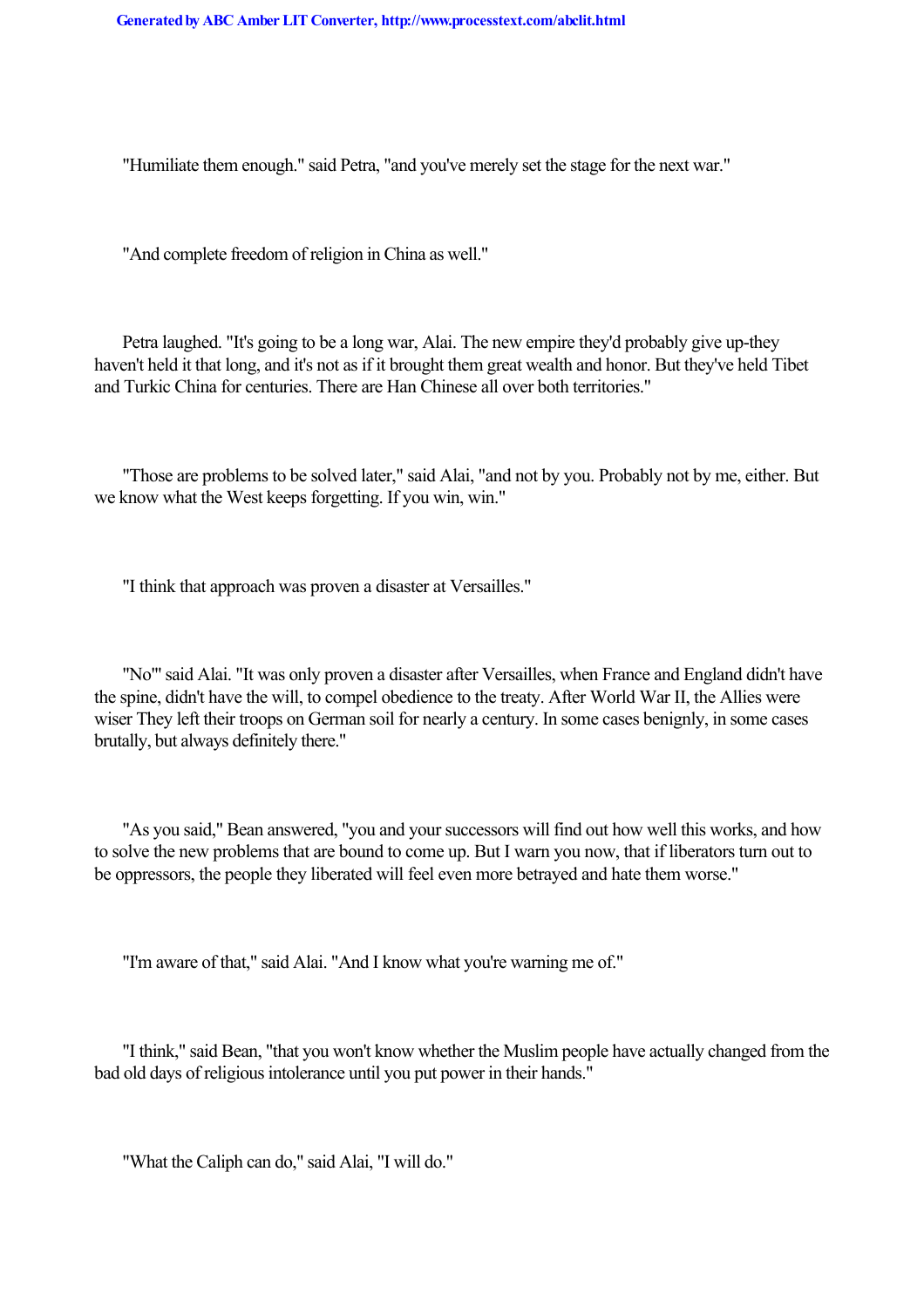"I know you will," said Petra. "I don't envy you your responsibility."

Alai smiled. "Your friend Peter does. In fact, he wants more."

 "And your people," said Bean, "will want more on your behalf. You may not want to rule the world, but if you win in China, they'll want you to, in their name. And at that point. Alai, how can you tell them no?"

"With these lips," said Alai. "And this heart."

CHAPTER SIXTEEN

**TRAPS** 

To: Locke%erasmus@polnet.gov

From:Sand%Water@ArabNet.net

Re: Invitation to a party

 You don't want to miss this one. Kemal upstairs thinks he's the whole show, but when Show and Pock get started in the basement, that's when the fireworks stop, say wait for the downstairs party before you pop any corks.

"John Paul," said Theresa Wiggin quietly, "I don't understand what Peter's doing here."

John Paul closed his suitcase. "That's the way he likes it."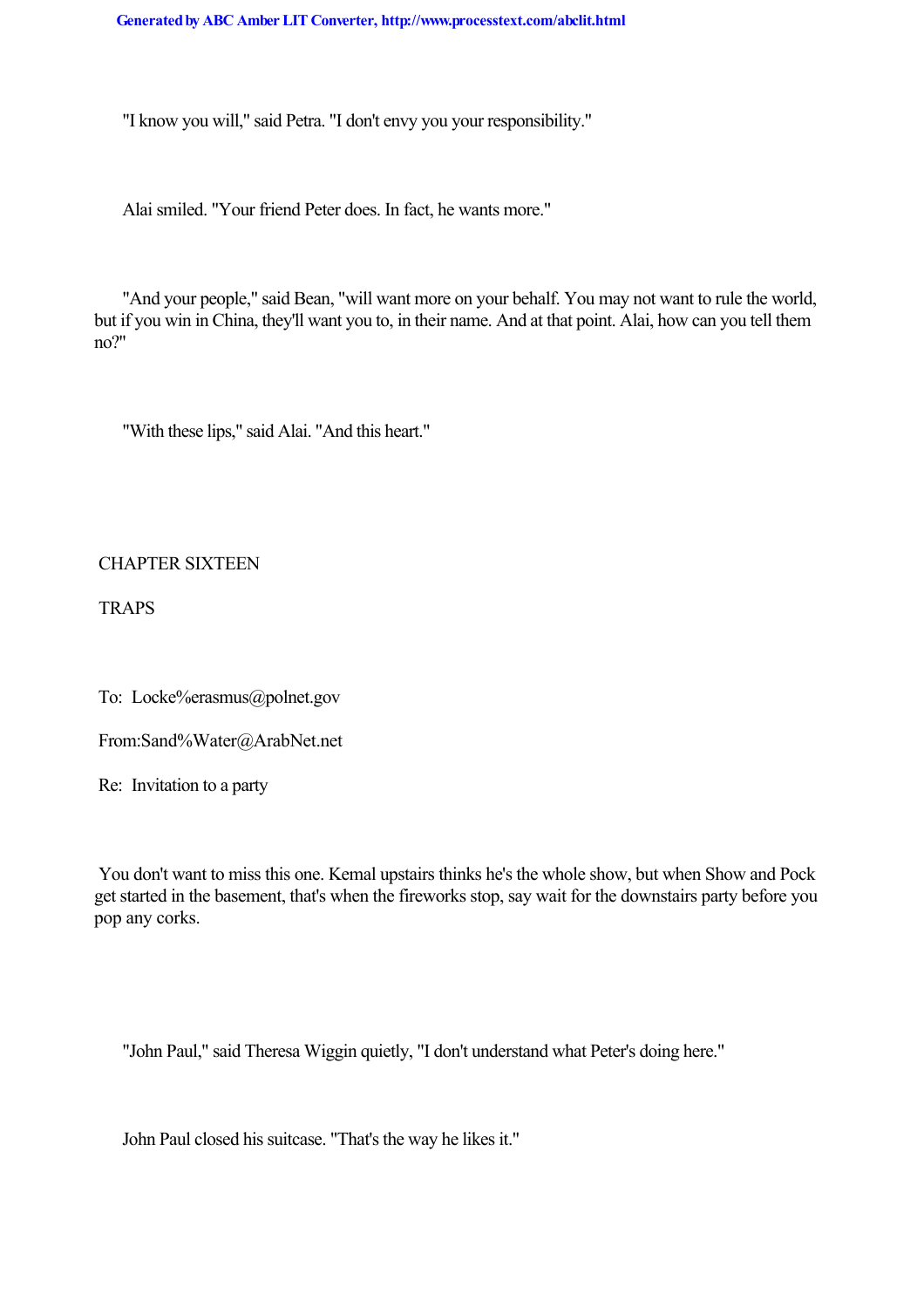"We're supposed to be doing this secretly, but he-"

 "Asked us not to talk about it in here." John Paul put his finger to his lips, then picked up her suitcase as well as his and started on the long walk to the bunkroom door.

 Theresa could do nothing but sigh and follow him. After all they'd been through with Peter, you'd think he could confide in them. But he still had to play these games where nobody knew everything that was going on but him. It was only a few hours since he had decided they were going to leave on the next shuttle, and supposedly they were supposed to keep it an absolute secret.

 So what does Peter do? Asks practically every member of the permanent station crew to do some favor for him, run some errand, "and you've got to get it to me by 1800."

 They weren't idiots. They all knew that 1800 was when everyone going on the next flight had to board for a 1900 departure.

So this great secret had been leaked, by implication, to everybody on the crew.

 And yet he still insisted that they not talk about it, and John Paul was going along with him! What kind of madness was this? Peter was clearly not being careless, he was too systematic for it to be an accident. Was he hoping to catch someone in the act of transmitting a warning to Achilles? Well, what if, instead of a warning, they just blew up the shuttle? Maybe that was the operation-to sabotage whatever shuttle they were going home on. Did Peter think of that?

Of course he did. It was in Peter's nature to think of everything.

Or at least it was in Peter's nature to think he had thought of everything.

 Out in the corridor, John Paul kept walking too quickly for her to converse with him, and when she tried anyway, he put his fingers to his lips.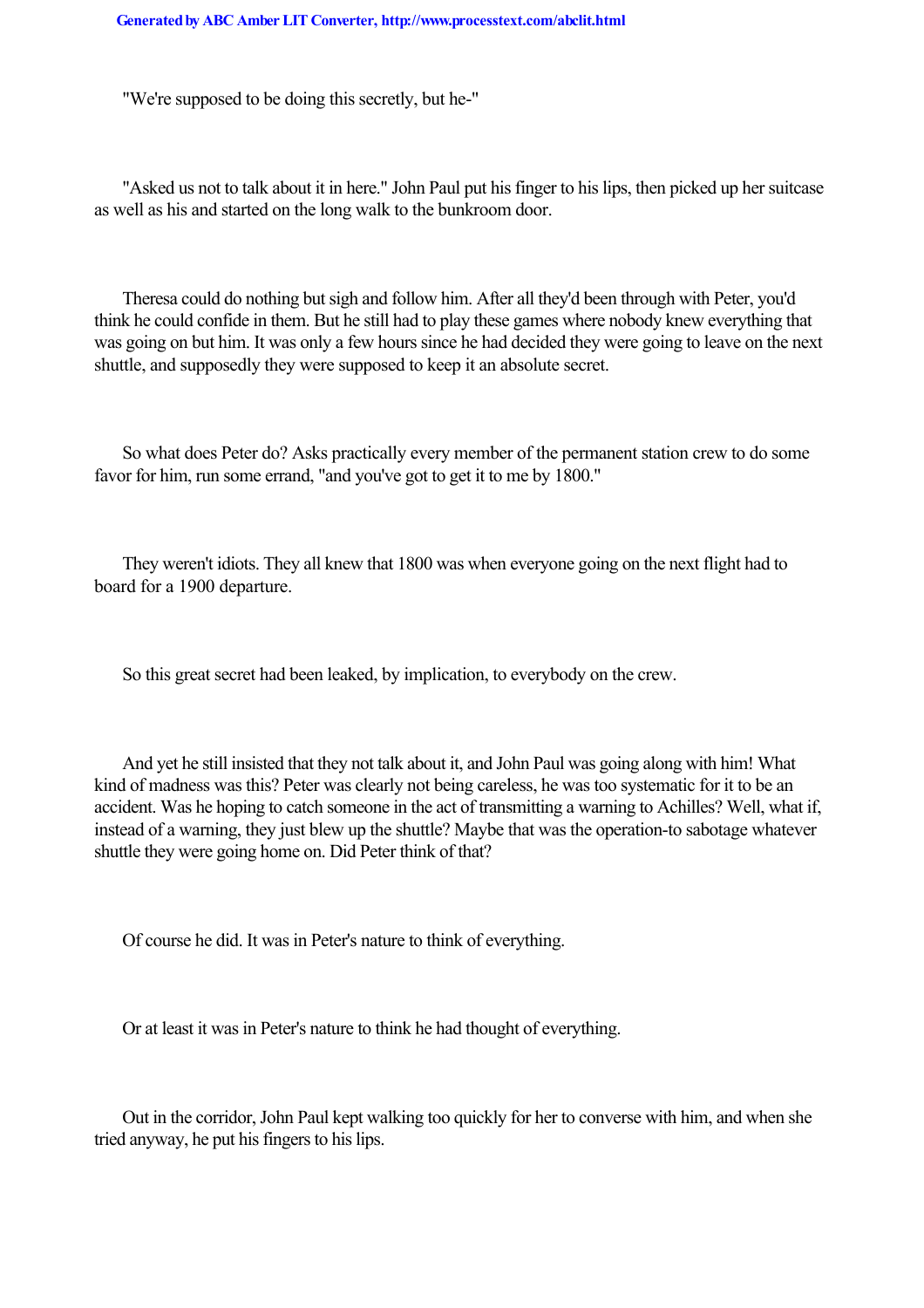"It's OK," he murmured.

 At the elevator to the hub of the station, where the shuttles docked, Dimak was waiting for them. He had to be there, because their palms would not activate the elevator.

"I'm sorry we'll be losing you so soon," said Dimak.

"You never did tell us," said John Paul, "which bunk room was Dragon Army's."

 "Ender never slept there anyway," said Dimak. "He had a private room. Commanders always did. Before that he was in several armies, but..."

"Too late now, anyway," said John Paul.

 The elevator door opened. Dimak stepped inside, held the door for them, palmed the controls, and entered the code for the right flight deck.

 Then he stepped back out of the elevator. "Sorry I can't see you off, but Colonel-the Minister suggested I shouldn't know about this."

John Paul shrugged.

The elevator doors closed and they began their ascent.

 "Johnny P.," said Theresa, "if we're so worded about being bugged, what was that about, talking so openly with him?"

 "He carries a damper," said John Paul. "His conversations can't be listened to. Ours can, and this elevator is definitely bugged."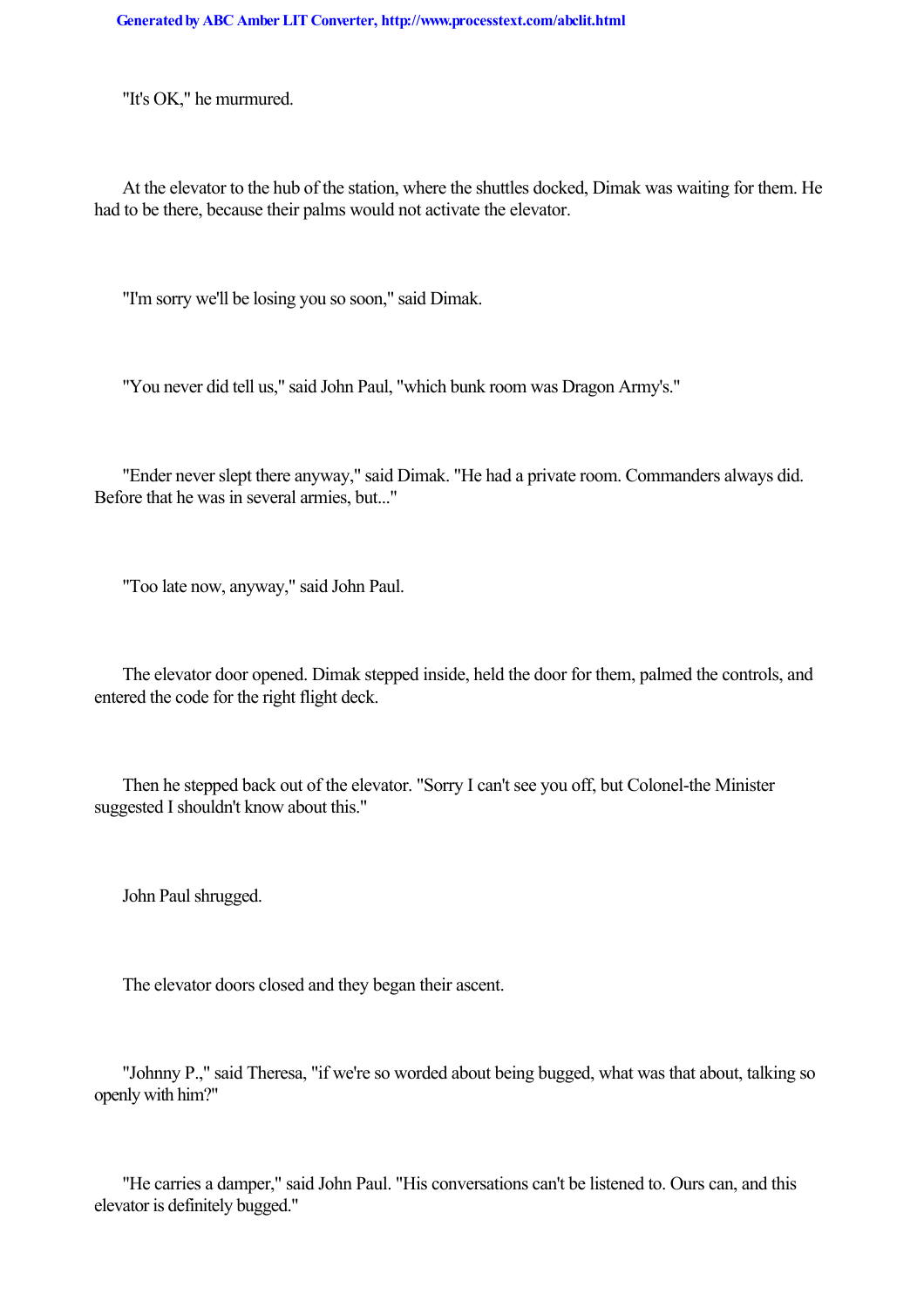"What, Uphanad told you that?"

 "It would be insane to set up security in a tube like this station without bugging the tunnel through which everybody has to pass to get inside."

"Well excuse me for not thinking like a paranoid spy."

"I think that's one of your best traits."

 She realized that she couldn't say anything she was thinking. And not just because it might be overheard by Uphanad's security system. "I hate it when you 'deal' with me."

"OK, what if I 'handle' you instead?" suggested John Paul, leering just a little.

"If you weren't carrying my bag for me," said Theresa, "I'd..."

"Tickle me?"

 "You aren't in on this any more than I am," said Theresa. "But you act as if you know everything." Gravity had quickly faded, and now she was holding onto the side rail as she hooked her feet under the floor rail.

 "I've guessed some things," said John Paul. "For the rest, all I can do is trust. He really is a very smart boy."

"Not as smart as he thinks," said Theresa.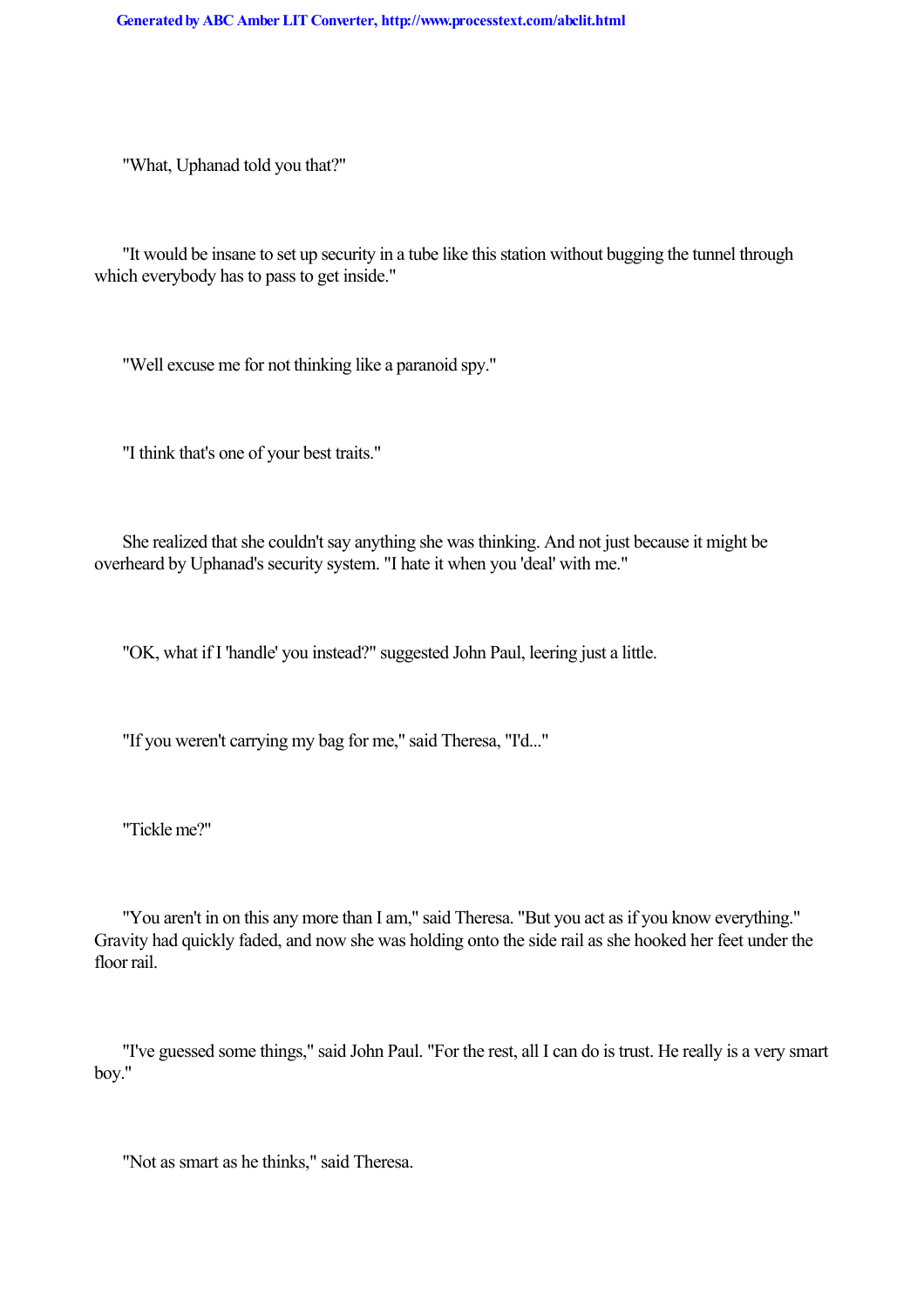"But a lot smarter than you think," said John Paul.

"I suppose your evaluation of his intelligence is just right."

"Such a Goldilocks line. Makes me feel so ... ursine."

"Why can't you just say 'bearlike'?"

"Because I know the word 'ursine,' and so do you, and it's fun to say."

The elevator doors opened.

"Carry your bag for you, Ma'am?" said John Paul.

"If you want," she said, "but I'm not going to tip you."

"Oh, you really are upset," he murmured.

She pulled herself past him as he started tossing bags to the orderlies.

Peter was waiting at the shuttle entrance. "Cut it rather fine, didn't we?" he said.

"Is it eighteen hundred?" asked Theresa.

"A minute before," said Peter.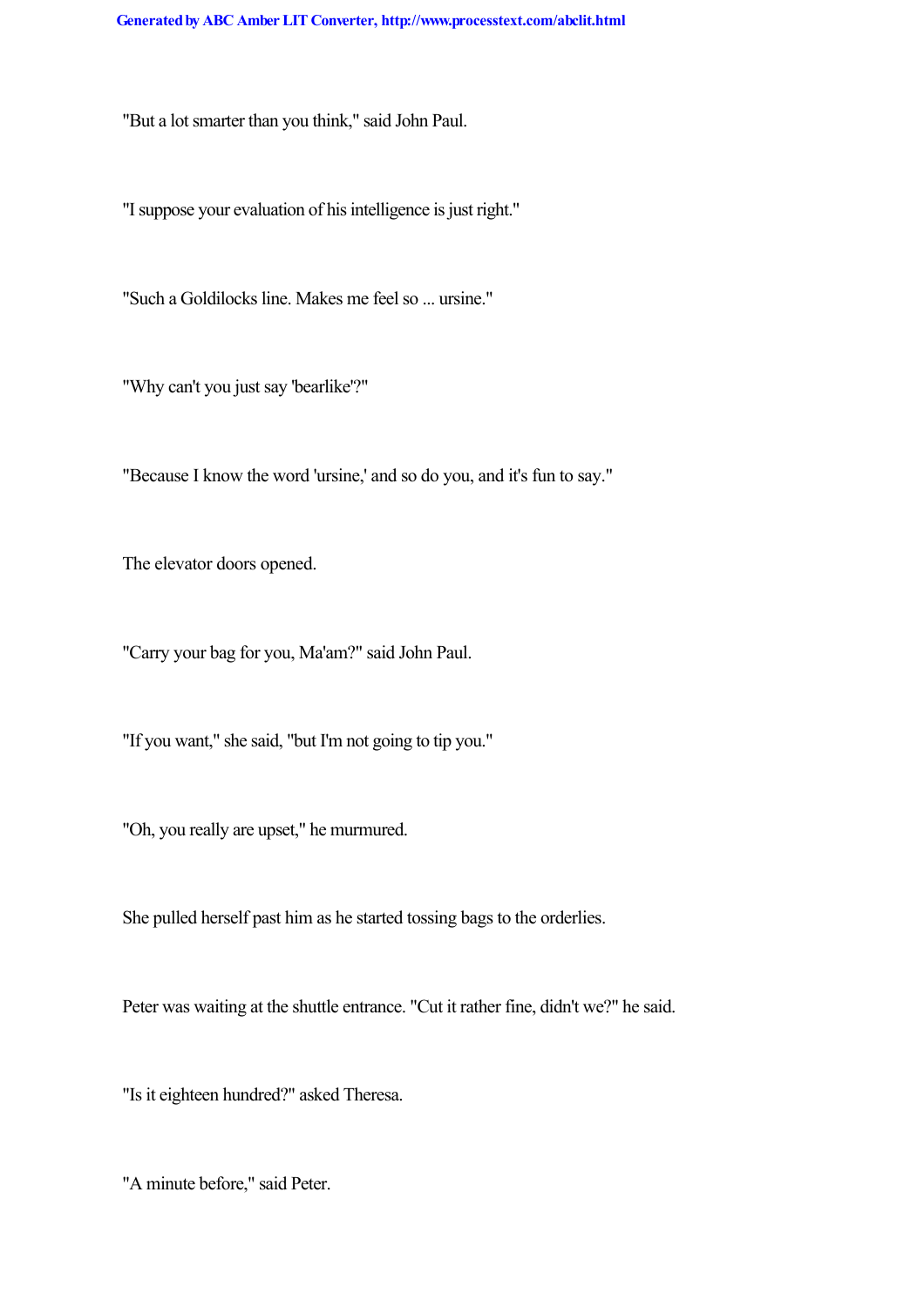"Then we're early," said Theresa. She sailed past him, too, and on into the airlock.

Behind her, she could hear Peter saying, "What's got into her?" and John Paul answering, "Later"

 It took a moment to reorient herselt once she was inside the shuttle. She couldn't shake the sensation that the floor was in the wrong place- down was left and in was out, or some such thing. But she pulled herself by the handholds on the seat backs until she had found a seat. An aisle seat, to invite other passengers to sit somewhere else. But there were no other passengers. Not even John Paul and Peter After waiting a good five minutes, she became too impatient to sit there any longer.

She found them standing in midair near the airlock, laughing about something.

"Are you laughing at me?" she asked, daring them to say yes.

"No," said Peter at once.

 "Only a little," said John Paul. "We can talk now. The pilot has cut all the links to the station, and... Peter's wearing a damper, too."

"How nice," said Theresa. "Too bad they didn't have one for me or your father to use."

"They didn't," said Peter "I've got Graff's. It's not like they keep them in stock."

 "Why did you tell everybody you met here that we were leaving on this shuttle? Are you trying to get us killed?"

"Ah, what tangled webs we weave, when we practice to deceive," said Peter.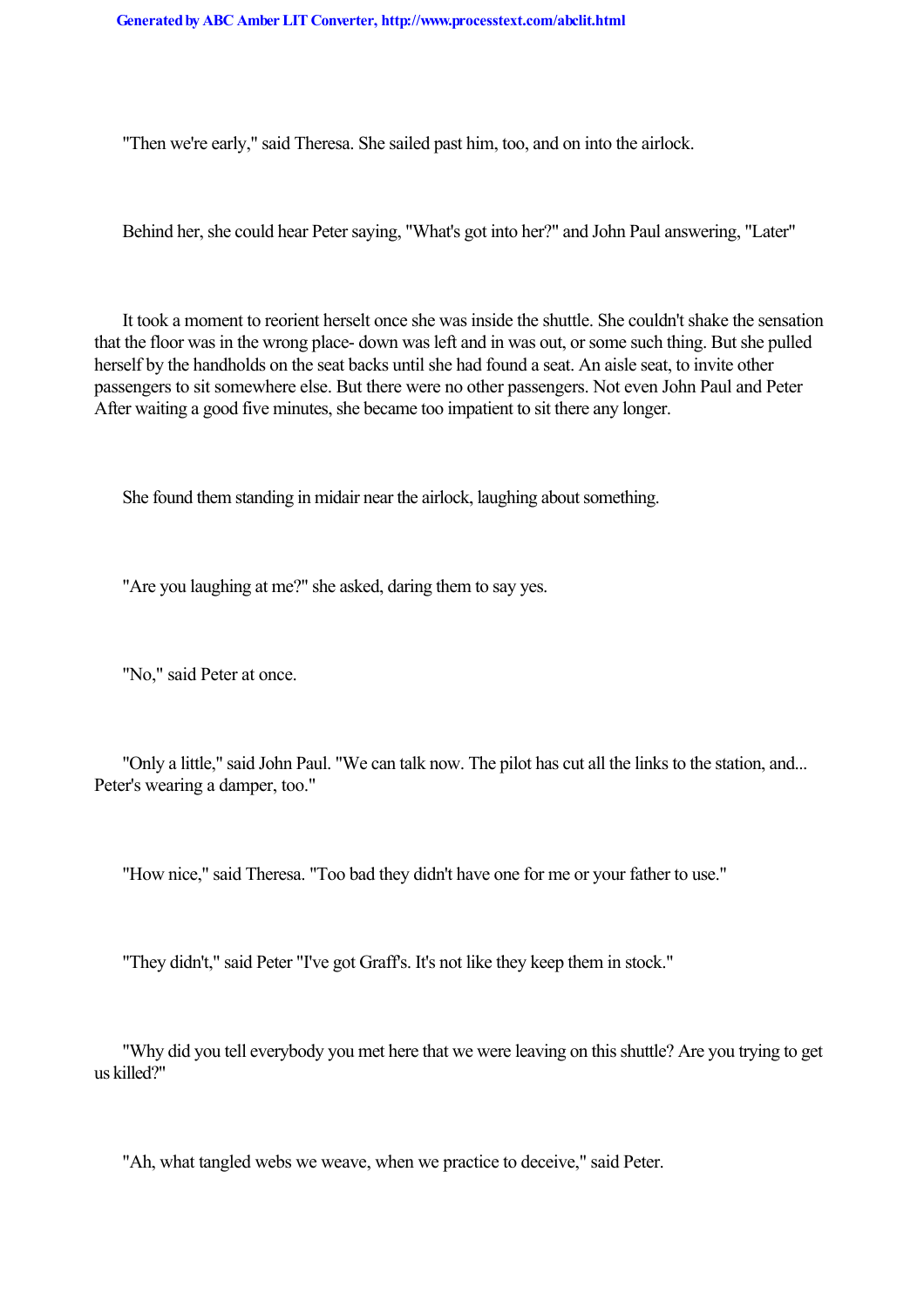"So you're playing spider," said Theresa. "What are we, threads? Or flies?"

"Passengers," said John Paul.

And Peter laughed.

"Let me in on the joke," said Theresa, "or I'll space you, I swear I will."

 "As soon as Graff knew he had an informer here at the station, he brought his own security team here. [?] Unbeknownst to anyone but him, no messages are actually going into or out of the station. But it looks to anyone on the station as if they are.

"So you're hoping to catch someone sending a message about what shuttle we're on," said Theresa.

"Actually, we expect that no one will send a message at all."

"Then what is this for?" said Theresa.

"What matters is, who doesn't send the message." And Peter grinned at her.

 "I won't ask anything more," said Theresa, "since you're so smug about how clever you are. I suppose whatever your clever plan is, my dear clever boy thought it up."

"And people say Demosthenes has a sarcastic streak," said Peter

 A moment ago she didn't get it. And now she did. Something clicked, apparently. The right mental gear had shifted, the tight synapse had sizzled with electricity for a moment. "You wanted everybody to think they had accidentally discovered we were leaving. And gave them all a chance to send a message,"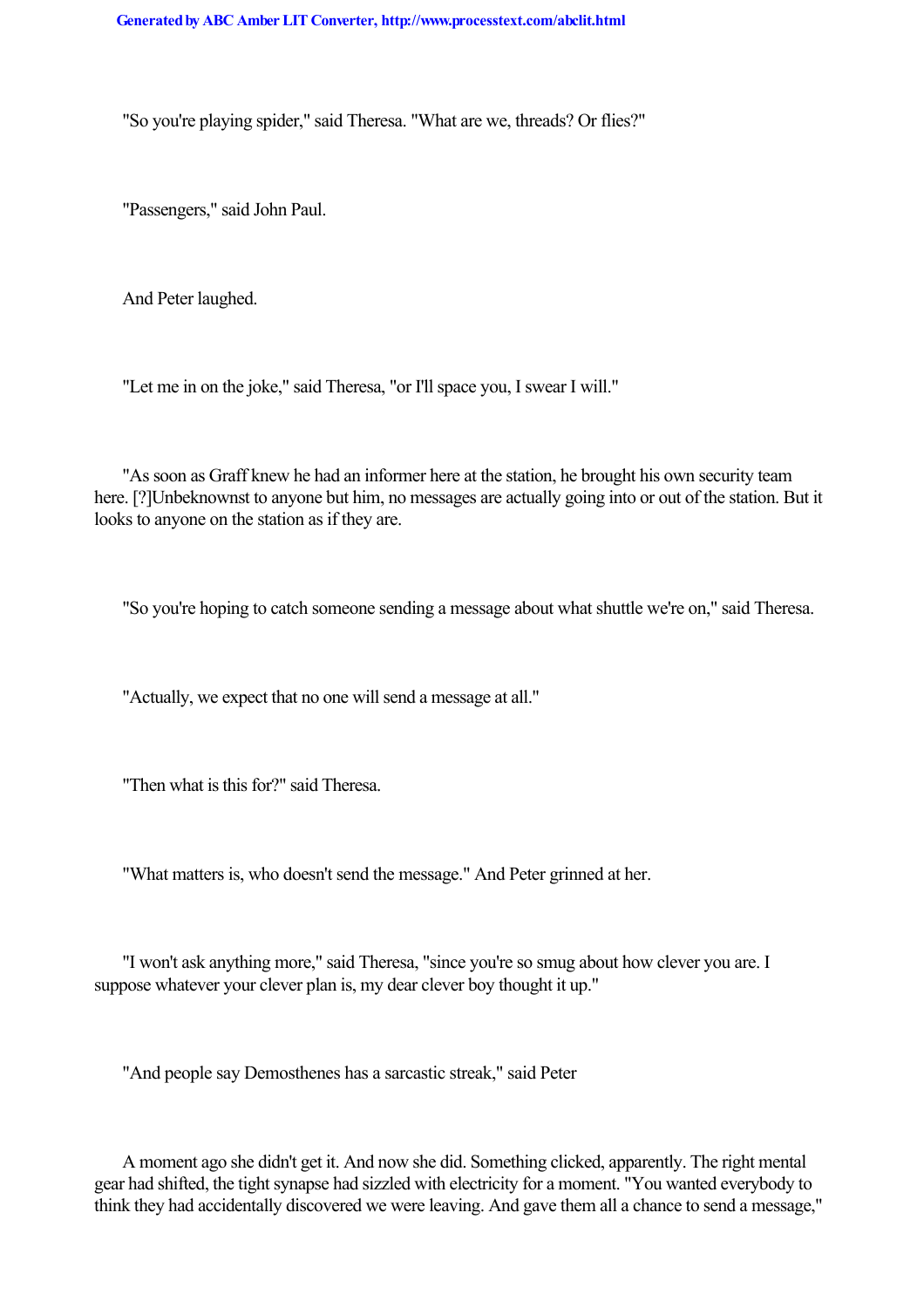said Theresa. "Except one person. So if he's the one..."

John Paul finished her sentence. "Then the message won't get sent."

"Unless he's really clever," said Theresa.

"Smarter than us?" said Peter.

 He and John Paul looked at each other Then both of them shook their heads, said, "Naw," and then burst out laughing.

"I'm glad you too are bonding so well," she said.

 "Oh, Mom, don't be a butt about this," said Peter "I couldn't tell you because if he knew it was a trap it wouldn't work, and he's the one person who might be listening to everything. And for your information I only just got the damper"

"I understand all that," said Theresa. "It's the fact that your father guessed it and I didn't."

"Mom," said Peter, "nobody thinks you're a lackwit, if that's what you're worried about."

 "Lackwit? In what musty drawer of some dead English professor's dust-covered desk did you find that word? I assure you that never in my worst nightmares did I ever suppose that I was a lackwit."

"Good," said Peter "Because if you did, you'd be wrong."

"Shouldn't we be strapping in for takeoff?" asked Theresa.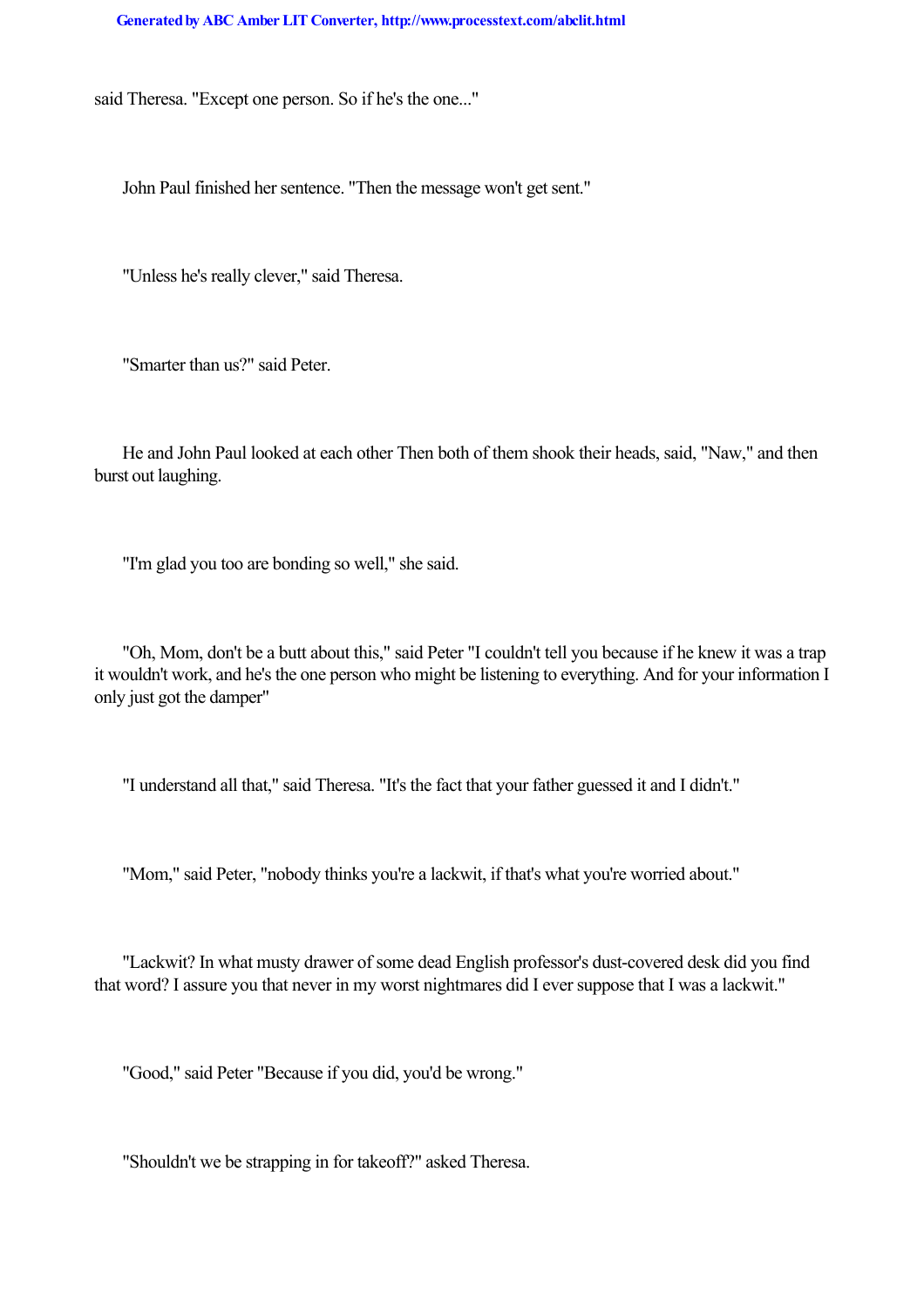"No," said Peter. "We're not going anywhere."

"Why not?"

 "The station computers are busily running a simulation program saying that the shuttle is in its launch routine. Just to make it look right, we'll be cut loose and drift away from the station. As soon as the only people in the dock are Graff's team from outside, we'll come back and get out of this can."

"This seems like a pretty elaborate shade to catch one informer"

 "You raised me with such a keen sense of style, Mom," said Peter "I can't overcome my childhood at your knee."

 Lankowski knocked at the door at nearly midnight. Petra had already been asleep for an hour. Bean logged off, disconnected his desk, and opened the door

"Is there something wrong?" he asked Lankowski.

"Our mutual friend wishes to see the two of you."

 "Petra's already asleep," said Bean. But he could see from the coldness of Lankowski's demeanor that something was very wrong. "Is Alai all right?"

 "He's very well, thank you," said Lankowski. "Please wake your wife and bring her along as quickly as possible."

 Fifteen minutes later, adrenaline making sure that neither he nor Petra was the least bit groggy, they stood before Alai, not in the garden, but in an office, and Alai was sitting behind a desk.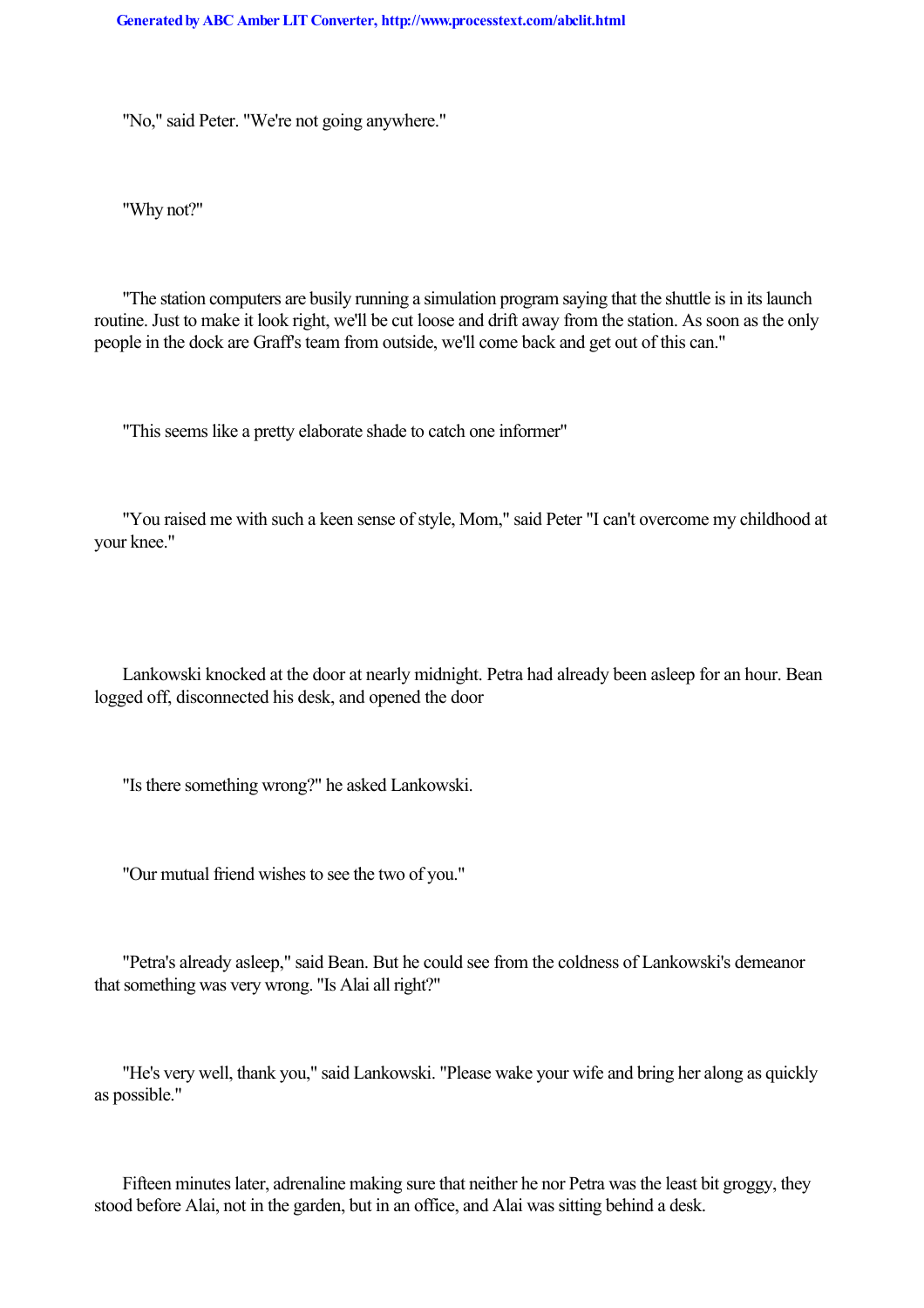He had a single sheet of paper on the desk and slid it across to Bean.

Bean picked it up and read it.

"You think I sent this," said Bean.

 "Or Petra did," said Alai. "I tried to tell myself that perhaps you hadn't impressed upon her the importance of keeping this information from the Hegemon. But then I realized that I was thinking like a very old-fashioned Muslim. She is responsible for her own actions. And she understood as well as you did that maintaining secrecy on this matter was vital."

Bean sighed.

 "I didn't send it," said Bean. "Petra didn't send it. We not only understood your desire to keep this secret, we agreed with it. There is zero chance we would have sent information about what you're doing to anyone, period."

"And yet here is this message, sent from our own netbase. From this building!"

 "Alai," said Bean, "we're three of the smartest people on Earth. We've been through a war together, and the two of you survived Achilles's kidnapping. And yet when something like this happens, you absolutely know that we're the ones who betrayed your trust."

"Who else from outside our circle knew this?"

 "Well, let's see. All the men at that meeting have staffs. Their staffs are not made up of idiots. Even if no one explicitly told them, they'll see memos, they'll hear comments. Some of these men might even think it's not a breach of security to tell a deeply trusted aide. And a few of them might actually be only figureheads, so they have to tell the people who'll be doing the real work or nothing will get done."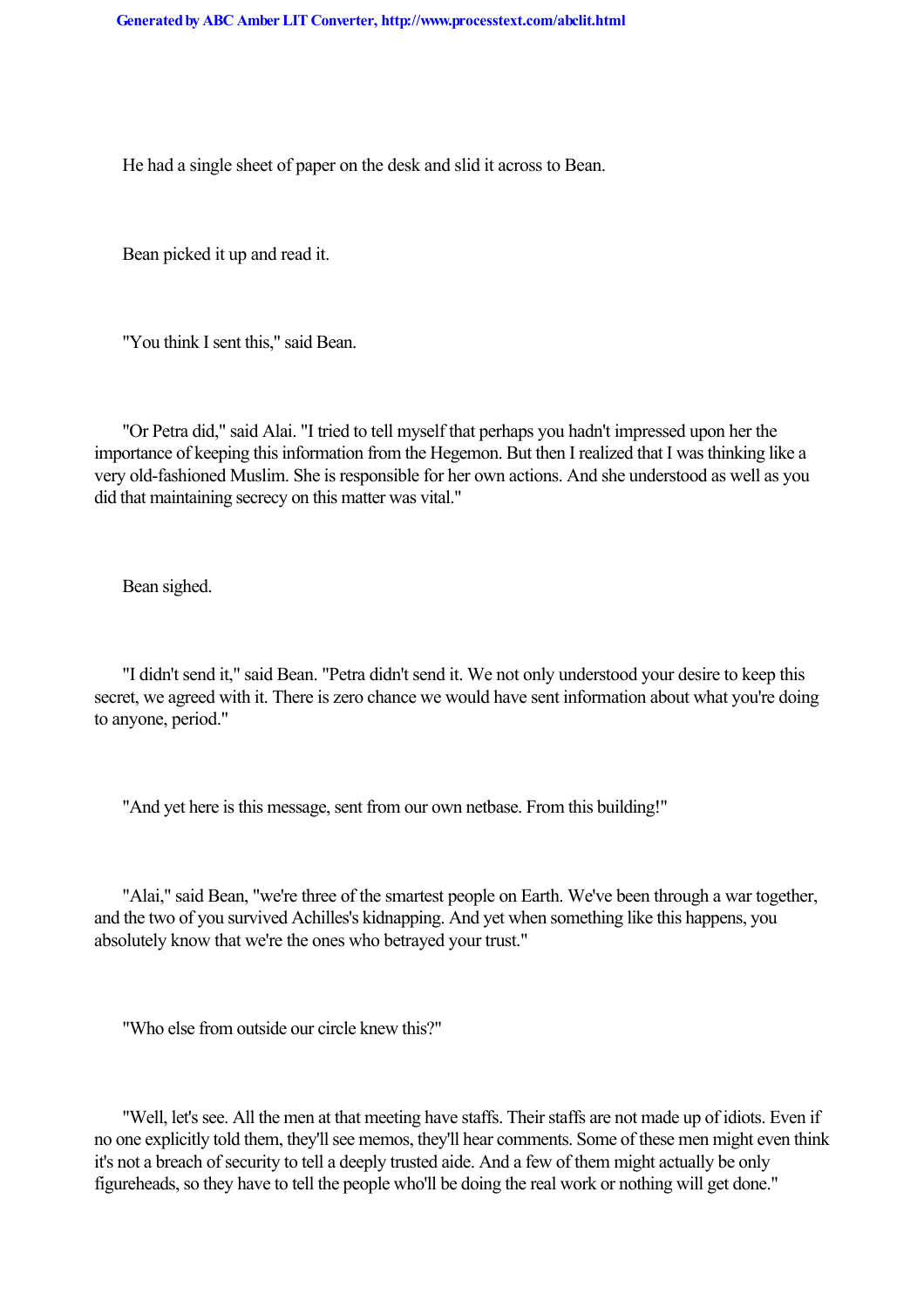"I know all these men," said Alai.

 "Not as well as you know us," said Petra. "Just because they're good Muslims and loyal to you doesn't mean they're all equally careful."

 "Peter has been building up a network of informants and correspondents since he was ... well, since he was a kid. Long before any of them knew he was just a kid. It would be shocking if he didn't have an informant in your palace."

 Alai sat staring at the paper on the desk. "This is a very clumsy sort of disguise for the message," said Alai. "I suppose you would have done a better job of it."

"I would have encrypted it," said Bean, "and Petra probably would have put it inside a graphic."

 "I think the very clumsiness of the message should tell you something," said Petra. "The person who wrote this is someone who thinks he only needs to hide this information from somebody outside the inner circle. He would have to know that if you saw it, you'd recognize instantly that 'Shaw' refers to the old rulers of Iran, and 'Pack' refers to Pakistan, while 'Kemal' is a transparent reference to the founder of post-Ottoman Turkey. How could you not get it?"

 Alai nodded. "So he's only coding it like this to keep outsiders from understanding it, in case it gets intercepted by an enemy."

 "He doesn't think anybody here would search his outgoing messages," said Petra. "Whereas Bean and I know for a fact that we've been bugged since we got here."

"Not terribly successfully," said Alai with a tight little smile.

"Well, you need better snoopware, to start with," said Bean.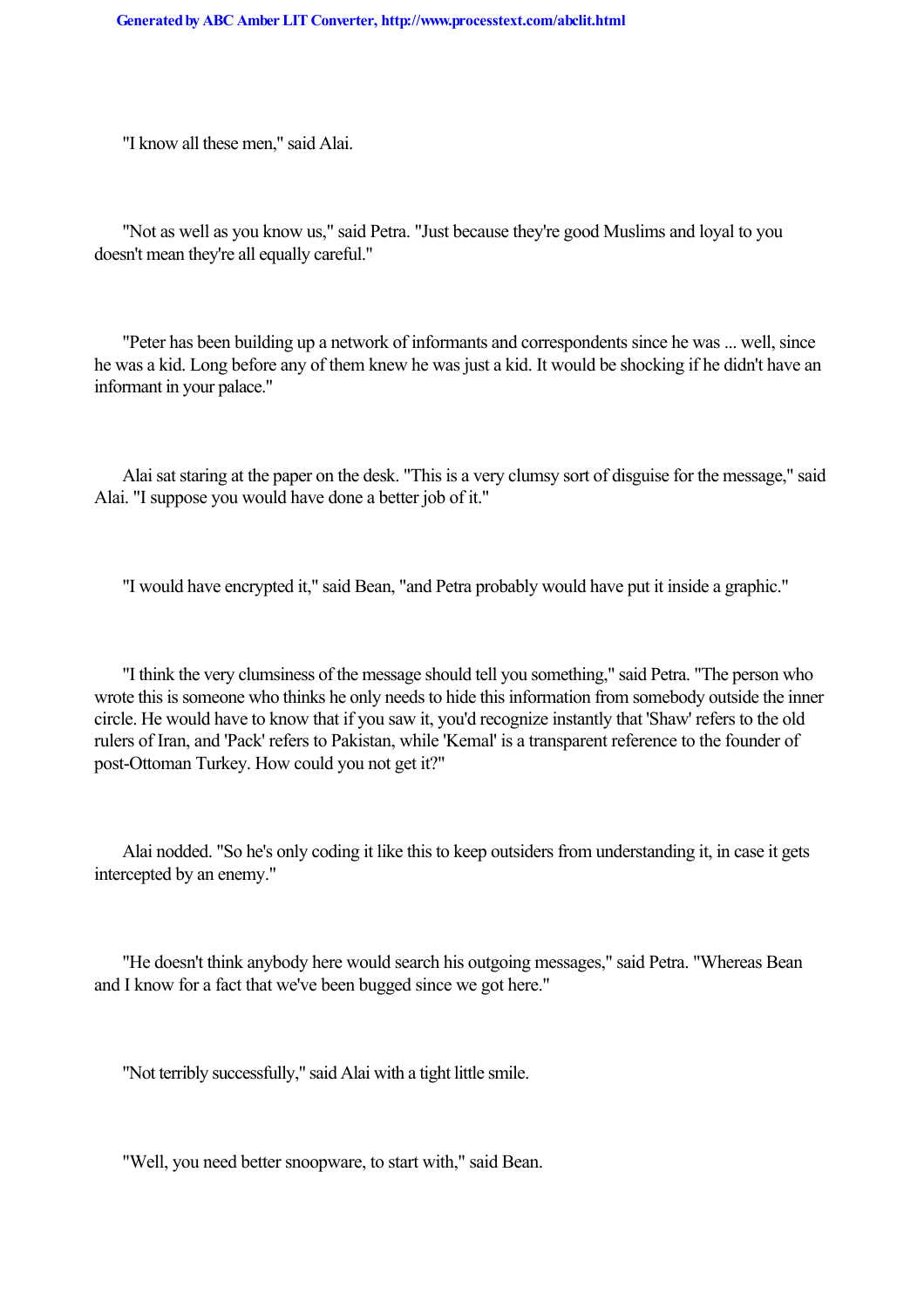"And if we had sent a message to Peter," said Petra, "we would have told him explicitly to warn our Indian friend not to block the Chinese exit from India, only their return."

 "We would have had no other reason to tell Peter about this at all," said Bean. "We don't work for him. We don't really like him all that much."

"He's not," said Petra firmly, "one of us."

Alai nodded, sighed, leaned back in his chair. "Please, sit down," he said.

"Thank you," said Petra.

 Bean walked to the window and looked out over lawns sprinkled by purified water from the Mediterranean. Where the favor of Allah was, the desert blossomed. "I don't think there'll be any harm from this," said Bean. "Aside from our losing a bit of sleep tonight."

"You must see that it's hard for me to suspect my closest colleagues here."

 "You're the Caliph," said Petra, "but you're also still a very young man, and they see that. They know your plan is brilliant, they love you, they follow you in all the great things you plan for your people. But when you tell them, Keep this an absolute secret, they say yes, they even mean it, but they don't take it really quite seriously because, you see, you re..."

"Still a boy," said Alai.

 "That will fade with time," said Petra. "You have many years ahead of you. Eventually all these older men will be replaced."

"By younger men that I trust even less," said Alai ruefully.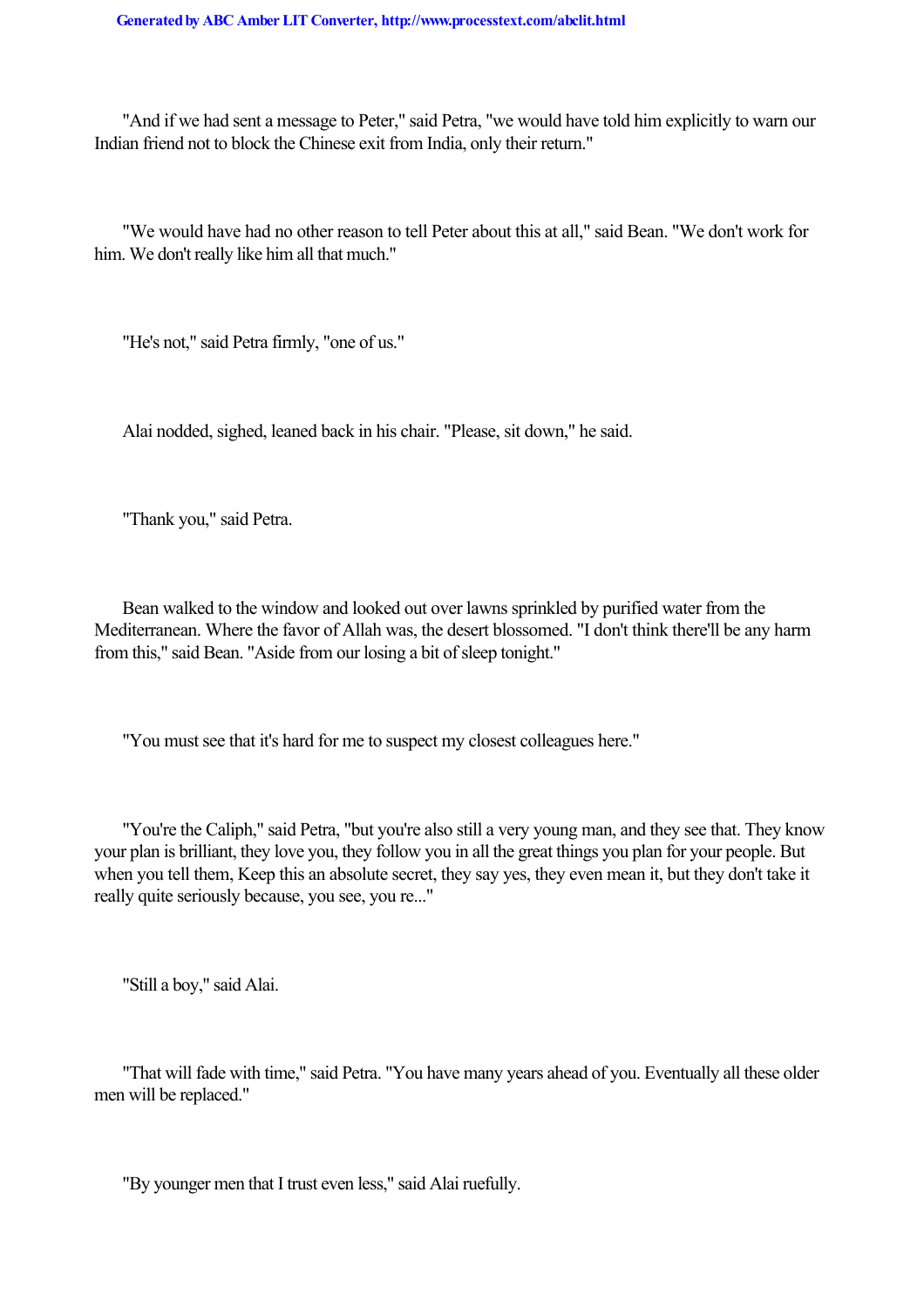"Telling Peter is not the same thing as telling an enemy," said Bean. "He shouldn't have had this information in advance of the invasion. But you notice that the informer didn't tell him when the invasion would start."

"Yes he did," said Alai.

"Then I don't see it," said Bean.

 Petra got up again and looked at the printed-out email. "The message doesn't say anything about the date of the invasion."

"It was sent," said Alai, "on the day of the invasion."

Bean and Petra looked at each other. "Today?" said Bean.

 "The Turkic campaign has already begun," said Alai. "As soon as it was dark in Xinjiang. By now we have received confirmation via email messages that three airfields and a significant part of the power grid are in our hands. And so far, at least, there is no sign that the Chinese know anything is happening. It's going better than we could have hoped."

"It's begun," said Bean. "So it was already too late to change the plans for the third front."

 "No, it wasn't," said Alai. "Our new orders have been sent. The Indonesian and Arab commanders are very proud to be entrusted with the mission that will take the war home to the enemy."

Bean was appalled. "But the logistics of it... there's no time to plan."

 "Bean," said Alai with amusement. "We already had the plans for a complicated beach landing. That was a logistical nightmare. Putting three hundred separate forces ashore at different points on the Chinese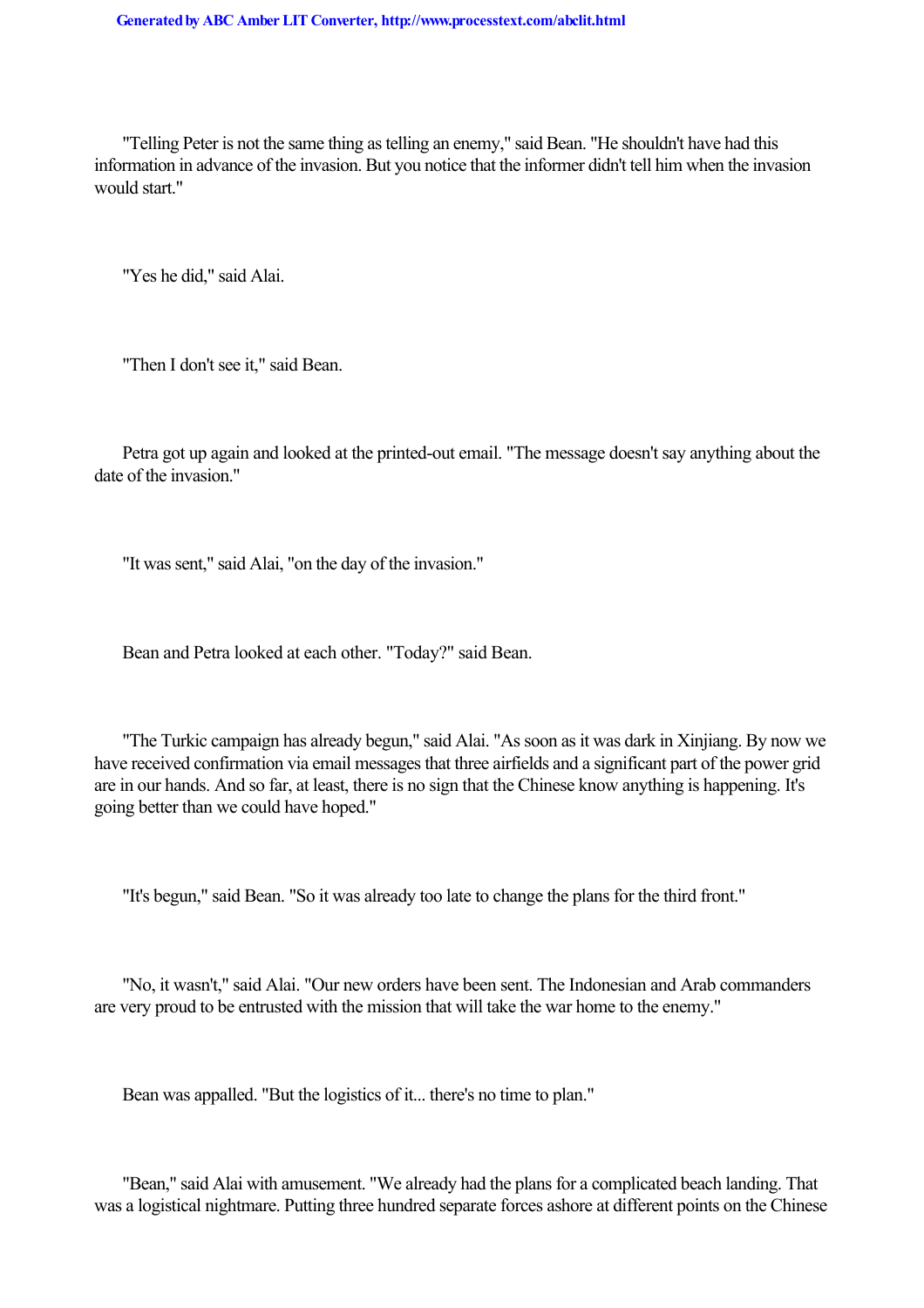coast, under cover of darkness, three days from today, and supporting them with air raids and air drops-my people can do that in their sleep. That was the best thing about your idea, Bean, my friend. It wasn't a plan at all, it was a situation, and the whole plan is for every individual commander to improvise ways to fulfil the mission objectives. I told them, in my orders, that as long as they keep moving inland, protect their men, and cause maximum annoyance to the Chinese government and military, they can't fail."

"It's begun," said Petra.

"Yes," said Bean. "It's begun, and Achilles is not in China."

Petra looked at Bean and grinned. "Let's see what we can do about keeping him away."

 "More to the point," said Bean. "Since we have not given Peter the specific message he needs to convey to Virlomi in India, may we do so now, with your permission?"

 Alai squinted at him. "Tomorrow. After news of the fighting in Xinjiang has started to come out. I will tell you when."

In Uphanad's office, Graff sat with his feet on the desk as Uphanad worked at the security console.

"Well, sir, that's it," said Uphanad. "They're off."

"And they'll arrive when?" said Graff.

 "I don't know," said Uphanad. "That's all about trajectories and very complicated equations balancing velocity, mass, speed-I wasn't the astrophysics teacher in Battle School, you recall."

 "You were small-force tactics, if I remember," said Graff. "And when you tried that experiment with military music- having the boys learn to sing together-"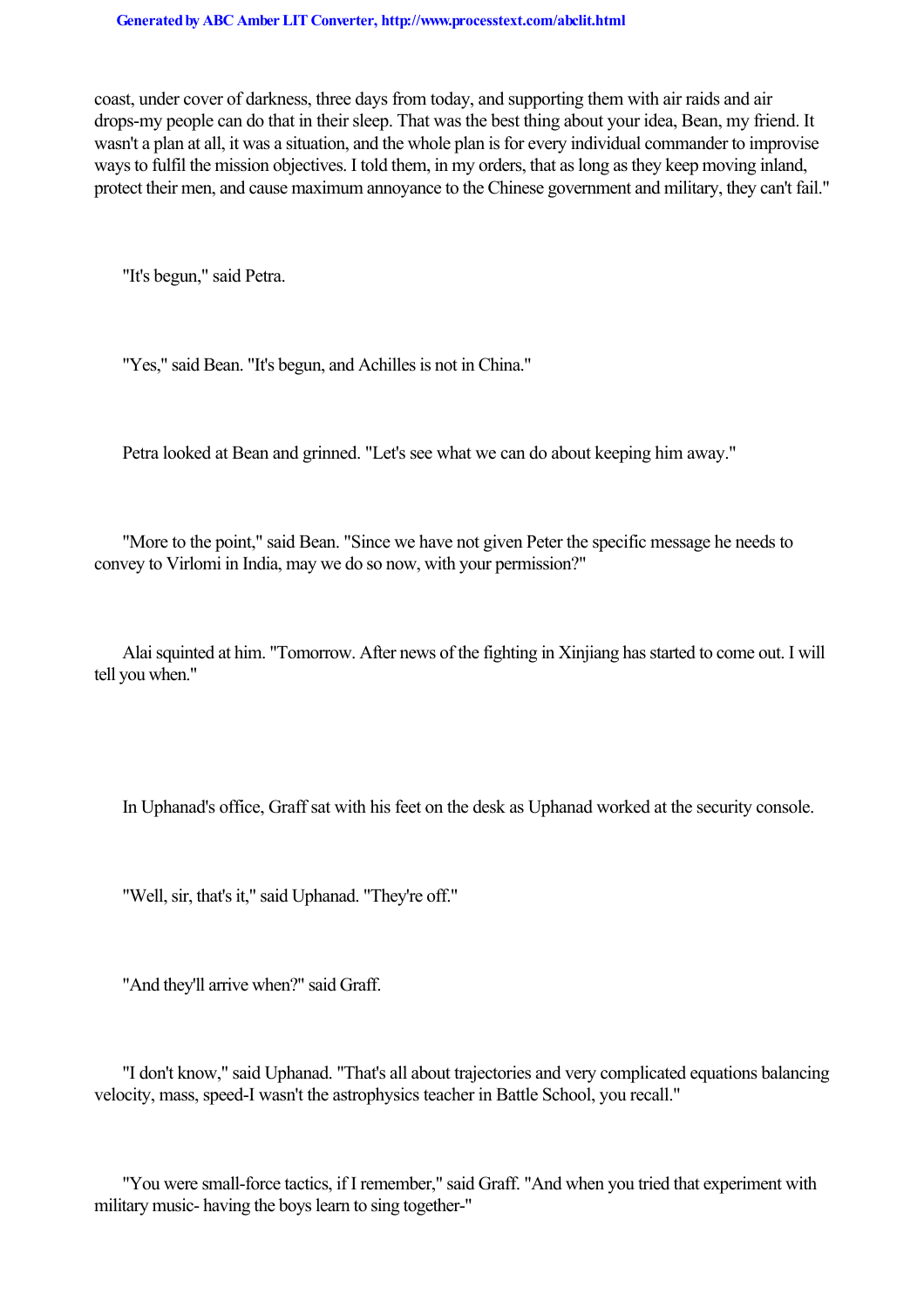Graff groaned. "Please. Don't remind me. What a deeply stupid idea that was."

"But you saw that at once and let us mercifully drop the whole thing."

"Esprit de corps my ass,' said Graff.

 Uphanad hit a group of keys on the console keyboard and the screen showed that he had just logged off. "All done here. I'm glad you found out about the informer here in MinCol. Having the Wiggins leave was the only safe option."

"Do you remember," said Graff, "the time I accused you of letting Bean see your log-on?"

 "Like yesterday," said Uphanad. "I don't think you were going to believe me until Dimak vouched for me and suggested Bean was crawling around the duct system and peeking through vents."

 "Yes. Dimak was sure that you were so methodical you could not possibly have broken your habits in a moment of carelessness. He was right, wasn't he?"

"Yes," said Uphanad.

"I learned my lesson," said Graff. "I trusted you ever since."

"I hope I have earned that trust."

 "Many times over. I didn't keep all the faculty from Battle School. Of course, there were some who thought the Ministry of Colonization too tame for their talents. But it isn't really a matter of personal loyalty, is it?"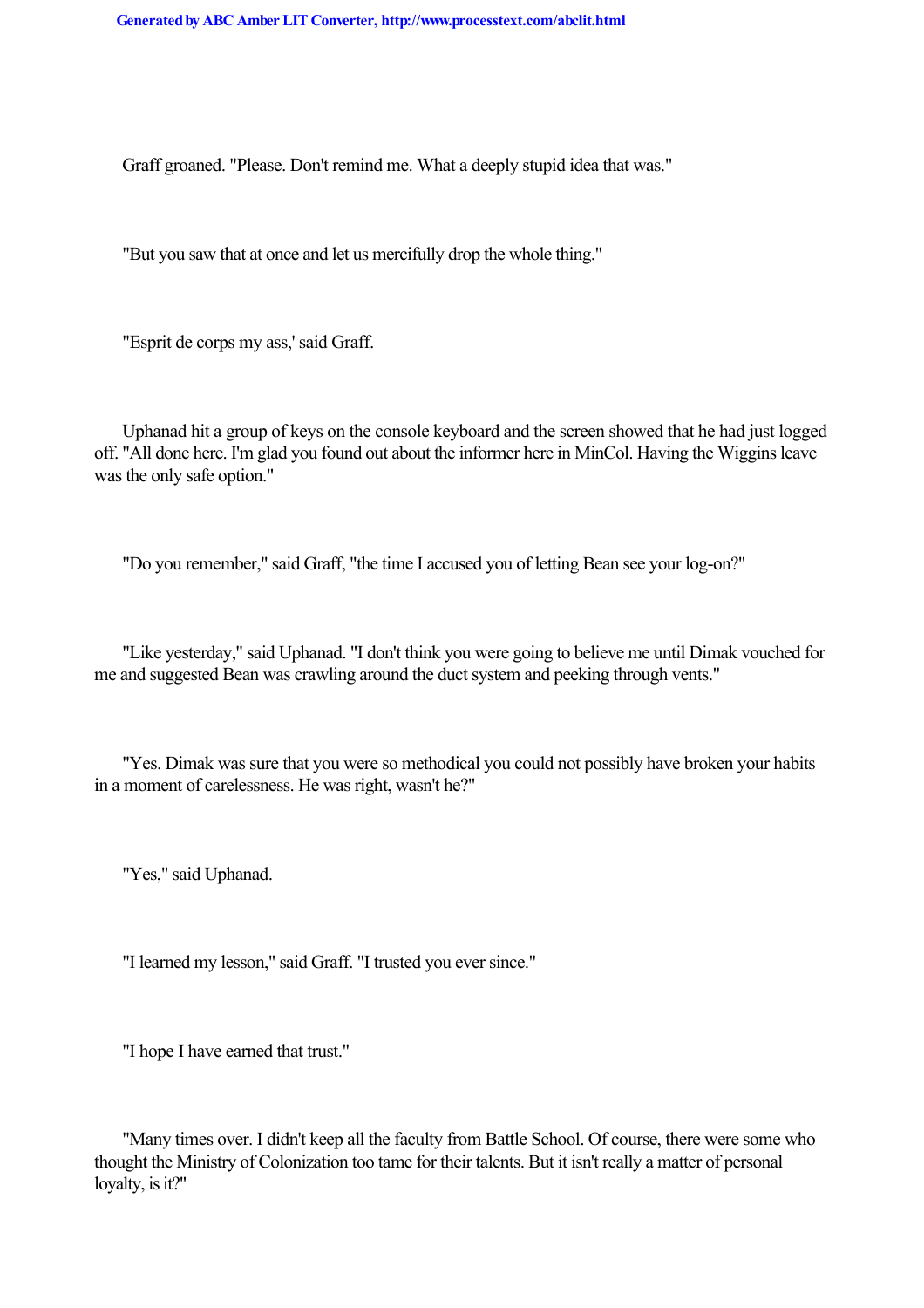"What isn't, sir?"

 "Our loyalty should be to something larger than a particular person, don't you think? To a cause, perhaps. I'm loyal to the human race-that's a pretentious one, don't you think?-but to a particular project, spreading the human genome throughout as many star systems as possible. So our very existence can never be threatened again. And for that, I'd sacrifice many personal loyalties. It makes me completely predictable, but also someone unreliable, if you get what I mean."

"I think I do, sir.

"So my question, my good friend, is this: What are you loyal to?"

"To this cause, sir. And to you."

"This informant who used your log-on. Did he peer at you through the vents again, do you think?"

 "Very unlikely, sir I think it much more probable that he penetrated the system and chose me at random, sir."

 "Yes, of course. But you must understand that because your name was on that email, we had to eliminate you as a possibility first."

"That is only logical, sir."

 "So as we sent the Wiggins home on the shuttle, we made sure that every member of the permanent staff found out that they were leaving and had every opportunity to send a message. Except you.

"Except me, sir?"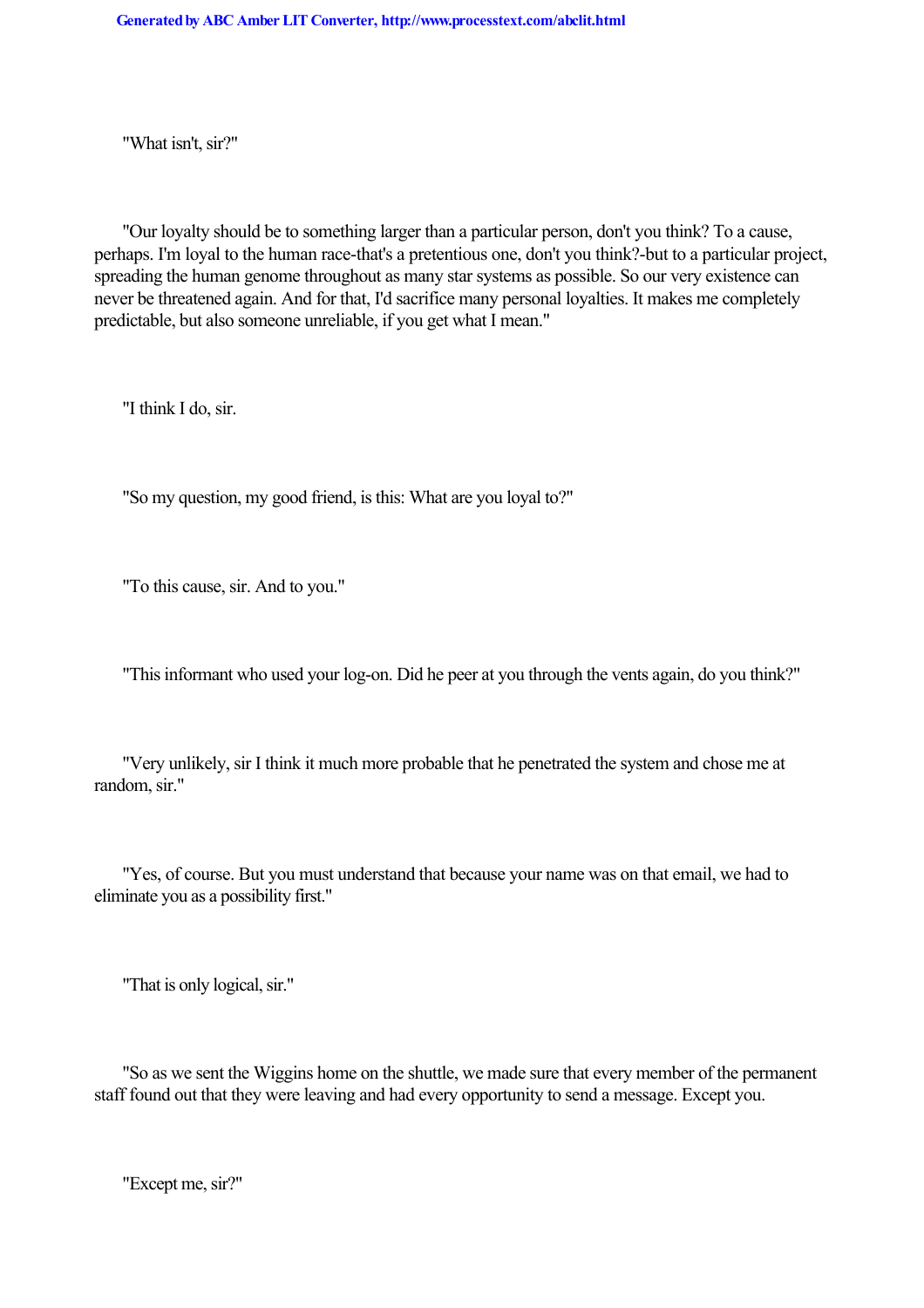"I have been with you continuously since they decided to go. That way, if a message was sent, even if it used your log-on, we would know it wasn't you who sent it. But if a message wasn't sent, well... it was you who didn't send it."

 "This is not likely to be foolproof, sir," said Uphanad. "Someone else might have not sent the message for reasons of his or her own, sir. It might be that their departure was not something for which a message was necessary."

 "True," said Graff. "But we would not convict you of a crime on the basis of a message not sent. Merely assign you to a less critical responsibility. Or give you the opportunity to resign with pension."

"That is very kind of you, sir"

"Please don't think of me as kind, I-"

 The door opened. Uphanad turned, obviously surprised. "You can't come in here," he said to the Vietnamese woman who stood in the doorway.

 "Oh, I invited her," said Graff. "I don't think you know Colonel Nguyen of the IF Digital Security Force."

"No," said Uphanad, rising to offer his hand. "I didn't even know your office existed. Per se.

She ignored his hand and gave a paper to Graff.

"Oh," he said, not reading it yet. "So we're in the clear in this room."

"The message did not use his log-on," she said.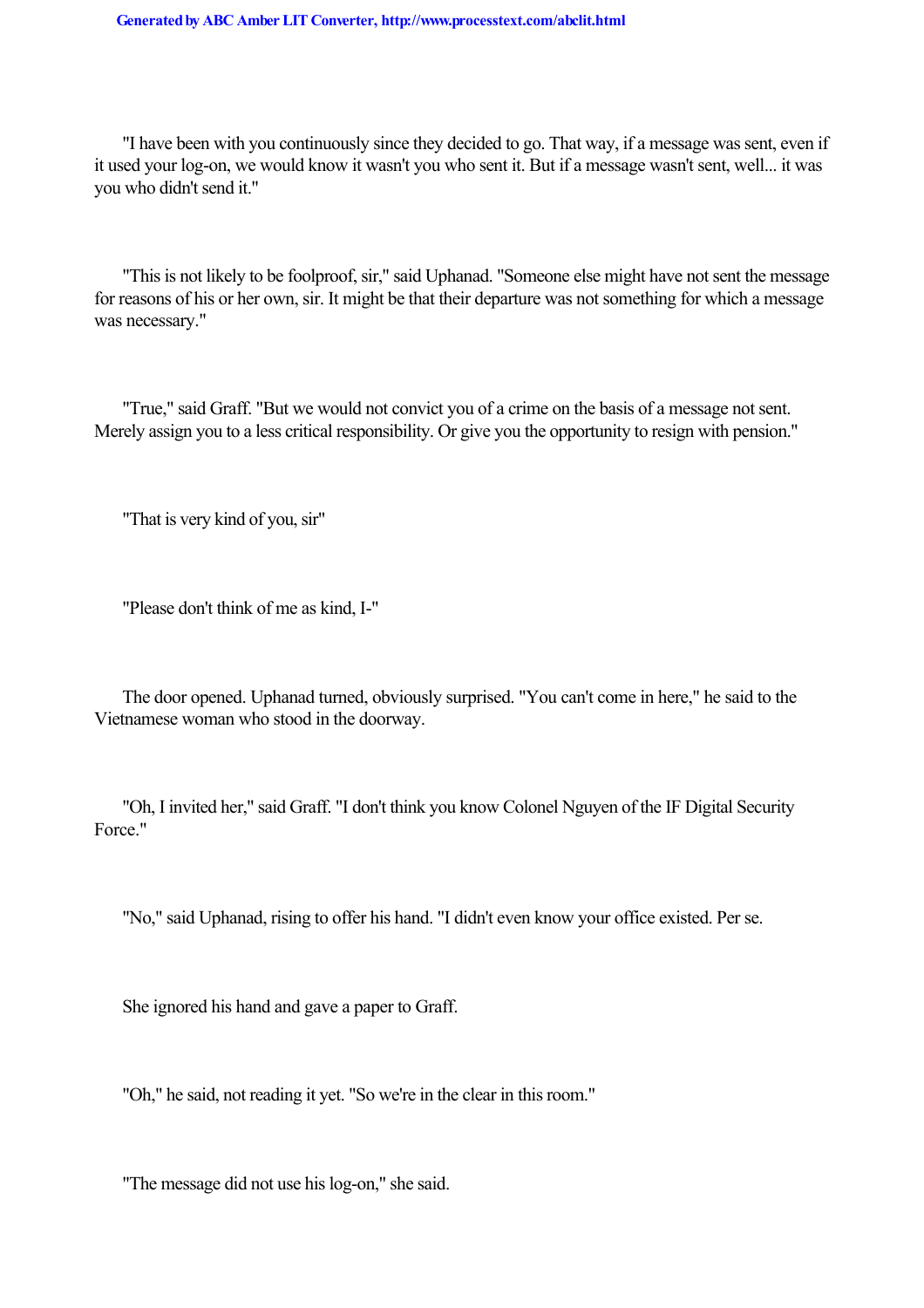Graff read the message. It consisted of a single word: "Off." The log-on was that of one of the orderlies from the docks.

 The time in the message header showed it had been sent only a couple of minutes before. "So my friend is in the clear," said Graff.

"No sir," said Nguyen.

Uphanad, who had been looking relieved, now seemed baffled. "But I did not send it. How could I?"

Nguyen did not answer him, but spoke only to Graff. "It was sent from this console."

She walked over to the console and started to log back on.

"Let me do that," said Uphanad.

 She turned around and there was a stun gun in her hand. "Stand against the wall," she said. "Hands in plain view.

 Graff got up and opened the door "Come on in," he said. Two more IF soldiers entered. "Please inspect Mr Uphanad for weapons or other lethal items. And under no circumstances is he to be allowed to touch a computer. We wouldn't want him to activate a program wiping out critical materials."

"I don't know how this thing was done," said Uphanad. "but you're wrong about me."

 Graff pointed to the console. "Nguyen is never wrong," he said. "She's even more methodical than you."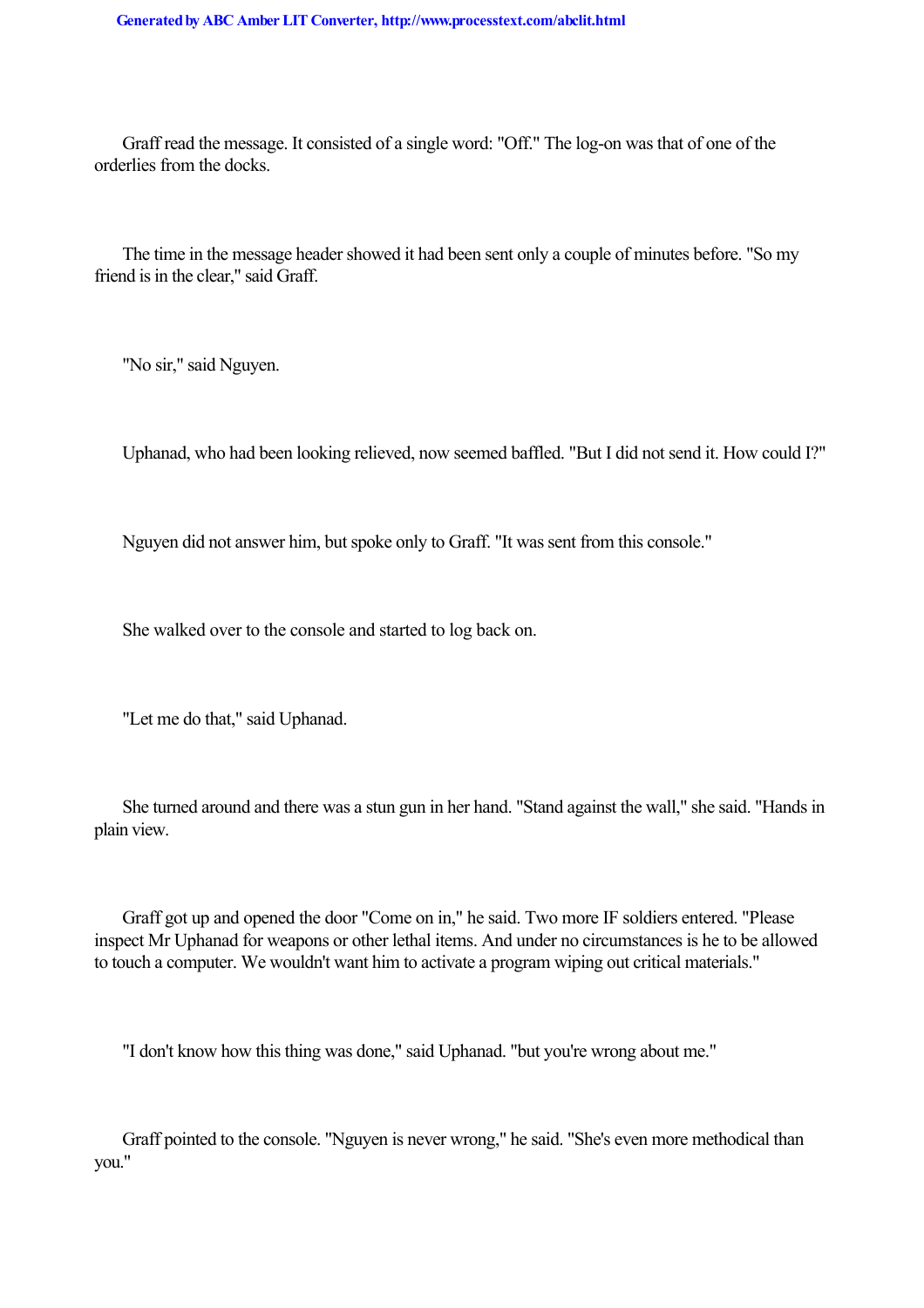Uphanad watched. "She's signing on as me." And then, "She used my password. That's illegal!"

 Nguyen called Graff over to look at the screen. "Normally, to log off, you press these two keys, you see? But he also pressed this one. With his little finger, so you wouldn't actually notice it had been pressed. That key sequence activated a resident program that sent the email, using a random selection from among the staff identities. It also launched the ordinary log-off sequence, so to you, it looked like you had just watched somebody log off in a perfectly normal way."

"So he had this ready to send at any time," said Graff.

"But when he did send it, it was within five minutes of the actual launch."

 Graff and Nguyen turned around to look at Uphanad. Graff could see in his eyes that he saw he had been caught.

 "So," said Graff, "how did Achilles get to you? You've never met him, I don't think. Surely he didn't form some attachment with you when he was here for a few days as a student."

"He has my family," said Uphanad, and he burst into tears.

 "No no," said Graff. "Control yourself act like a soldier, we have very little time here in which to correct your failure of judgment. Next time you'll know, if someone comes to you with a threat like this, you come to me.

"They said they'd know if I told you."

 "Then you would tell me that, too," said Graff, "But, now you have told me. So let's make this thing work to our advantage. What happens when you send this second message'?"

"I don't know," said Uphanad. "It doesn't matter anyway. She just sent it again. When they get the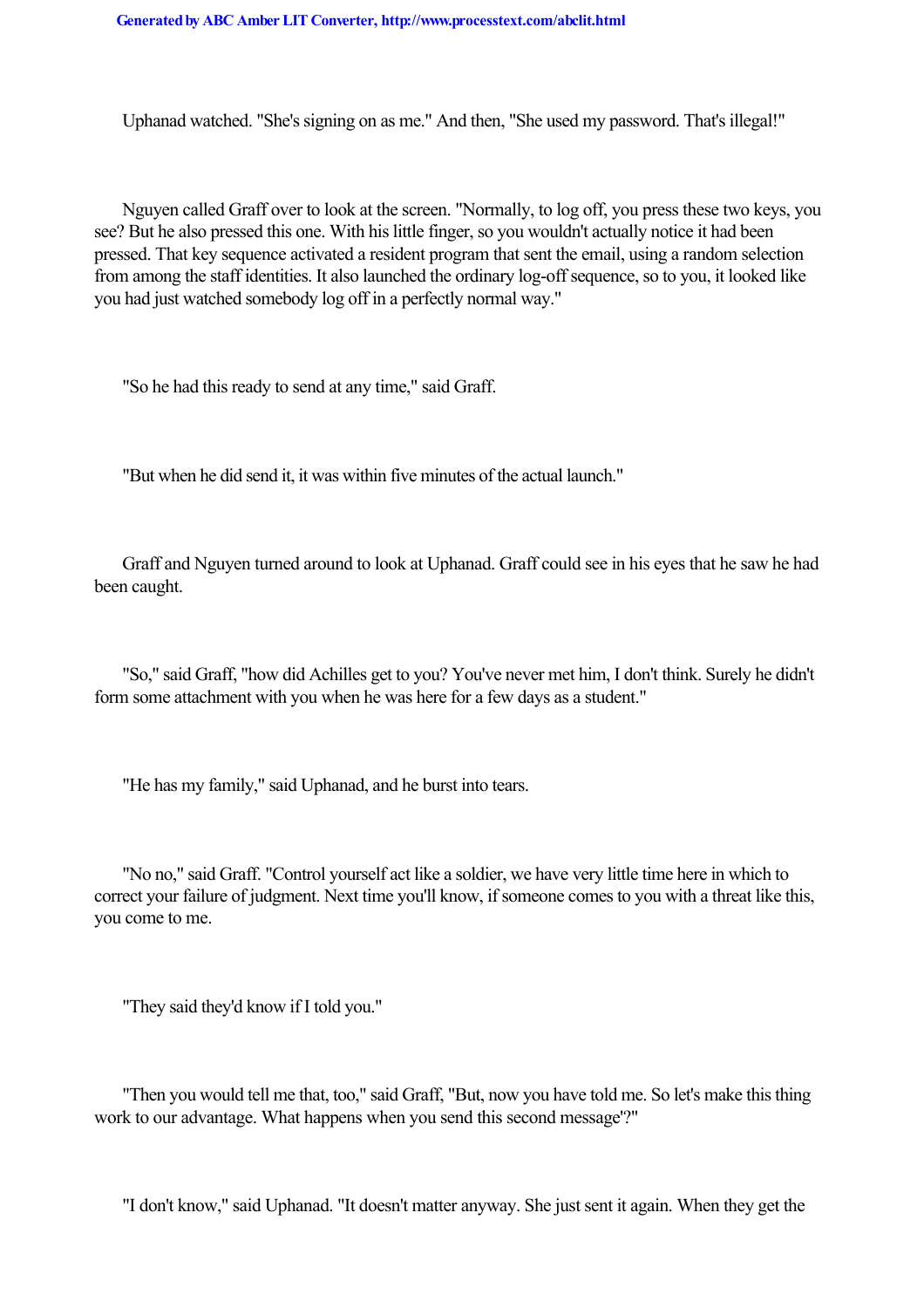same message twice, they'll know something is wrong."

 "Oh, they didn't get the message either time," said Graff. "We cut this console off. We cut off the whole station from earthside contact. Just as the shuttle never actually left."

The door opened yet again, and in came Peter, John Paul, and Theresa.

 Uphanad turned his face to the wall. The soldiers would have turned him back around, but Graff gave them a gesture: Let be. He knew how proud Uphanad was. This shame in front of the people he had tried to betray was unbearable. Give him time to compose himself.

 Only when the Wiggins were sitting did Graff invite Uphanad also to take a seat. He obeyed, hanging his head like a caricature of a whipped dog.

 "Sit up. Uphanad, and face this like a man. These are good people, they understand that you did what you thought you must for your family. You were unwise not to trust me more, but even that is understandable."

 From Theresa's face, Graff could see that she, at least, was not half so understanding as he seemed to assume. But he won her silence with a gesture.

 "I'll tell you what," said Graff. "Let's make this work to our advantage. I actually have a couple of shuttles at my disposal for this operation-compliments of Admiral Chamrajnagar. by the way-so the real quandary is deciding which of them to send when we actually allow your email to go out."

"Two shuttles?" asked Peter.

 "We have to make a guess about what Achilles planned to do with this information. If he means to attack you upon landing, well, we have a very heavily armed shuttle that should be able to deal with anything he can throw against it from the ground or the air I think what he's planning is probably a missile as you're overflying some region where he can get a portable launch platform."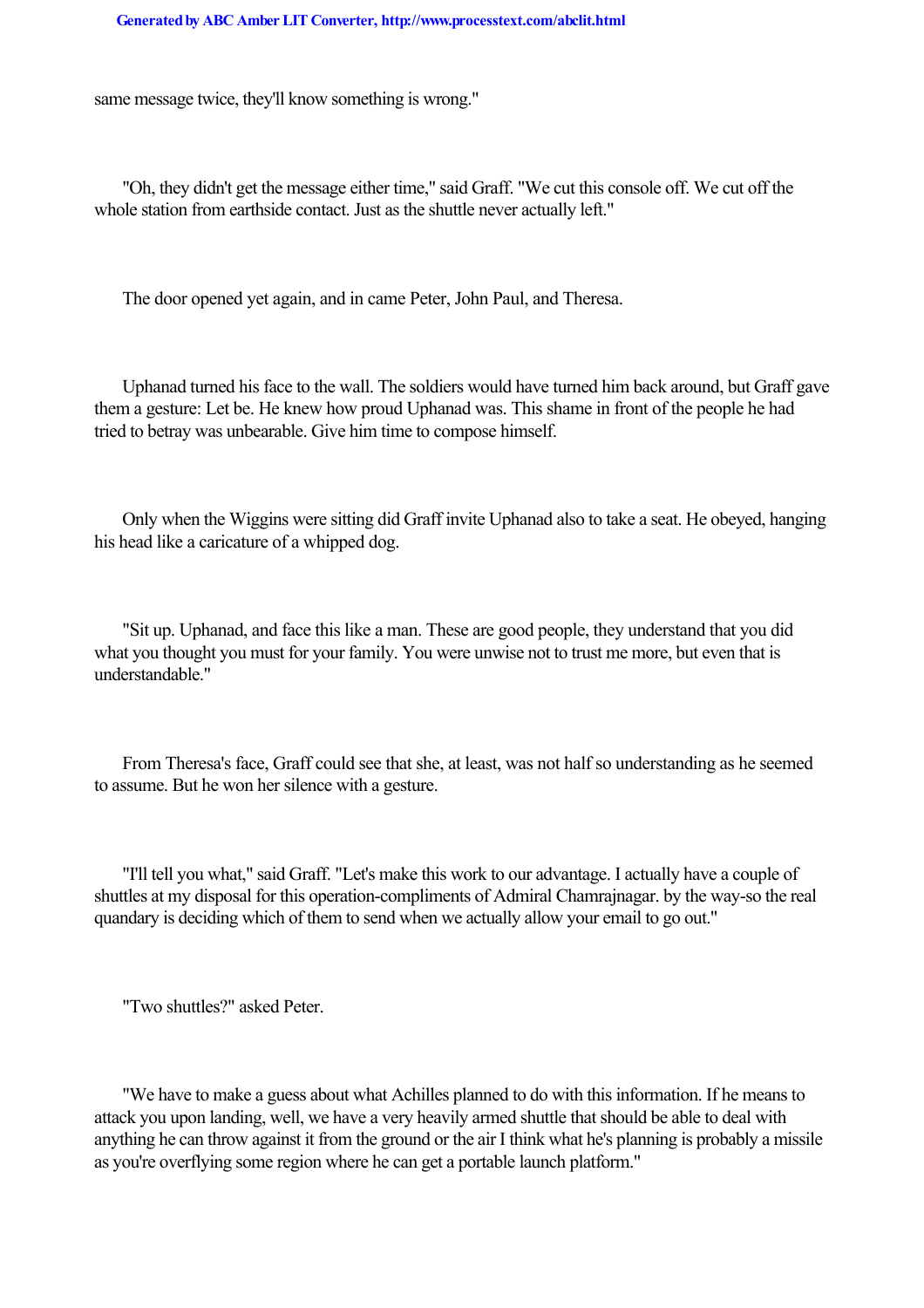"And your heavily armed shuttle can deal with that?" asked Peter

 "Easily. The trouble is, this shuttle is not supposed to exist. The IF charter specifically forbids any weaponization of atmospheric craft. It's designed to go along with colony ships, in case the extermination of the Formics was not complete and we run into resistance. But if such a shuttle enters Earth's atmosphere and proves its capabilities by shooting down a missile, we could never tell anyone about it without compromising the IF. So we could use this shuttle to get you safely to Earth, but could never tell anyone about the attempt on your life."

"I could live with that," said Peter

"Except that you don't actually have to get to Earth at this time."

"No, I don't."

 "So we can send a different shuttle. Again, one whose existence is not known, but this time it is not illegal. Because it hasn't been weaponized at all. In fact, while it's quite expensive compared to, say, a bazooka, it's very, very cheap compared with a real shuttle. This one's a dummy. It is carefully designed to match the velocity and radar signature of a real shuttle, but it lacks a few things-like any place to put a human being, or any capability of a soft landing."

"So you send this one down," said John Paul, "draw their fire, and then have a propaganda field day."

 "We'll have IF observers watching for the boost and we'll be on that launch platform before it can be dismantled, or at least before the perpetrators can get away. Whether it ends up pointing to Achilles or China, either way we can demonstrate that someone on Earth fired at an IF shuttle."

"Puts them in a very bad position," said Peter. "Do we announce that I was the target?"

 "We can decide that based on their response, and on who is getting the blame. If it's China, I think we gain more by making it an attack on the International Fleet. If it's Achilles, we gain more by making him out to be an assassin."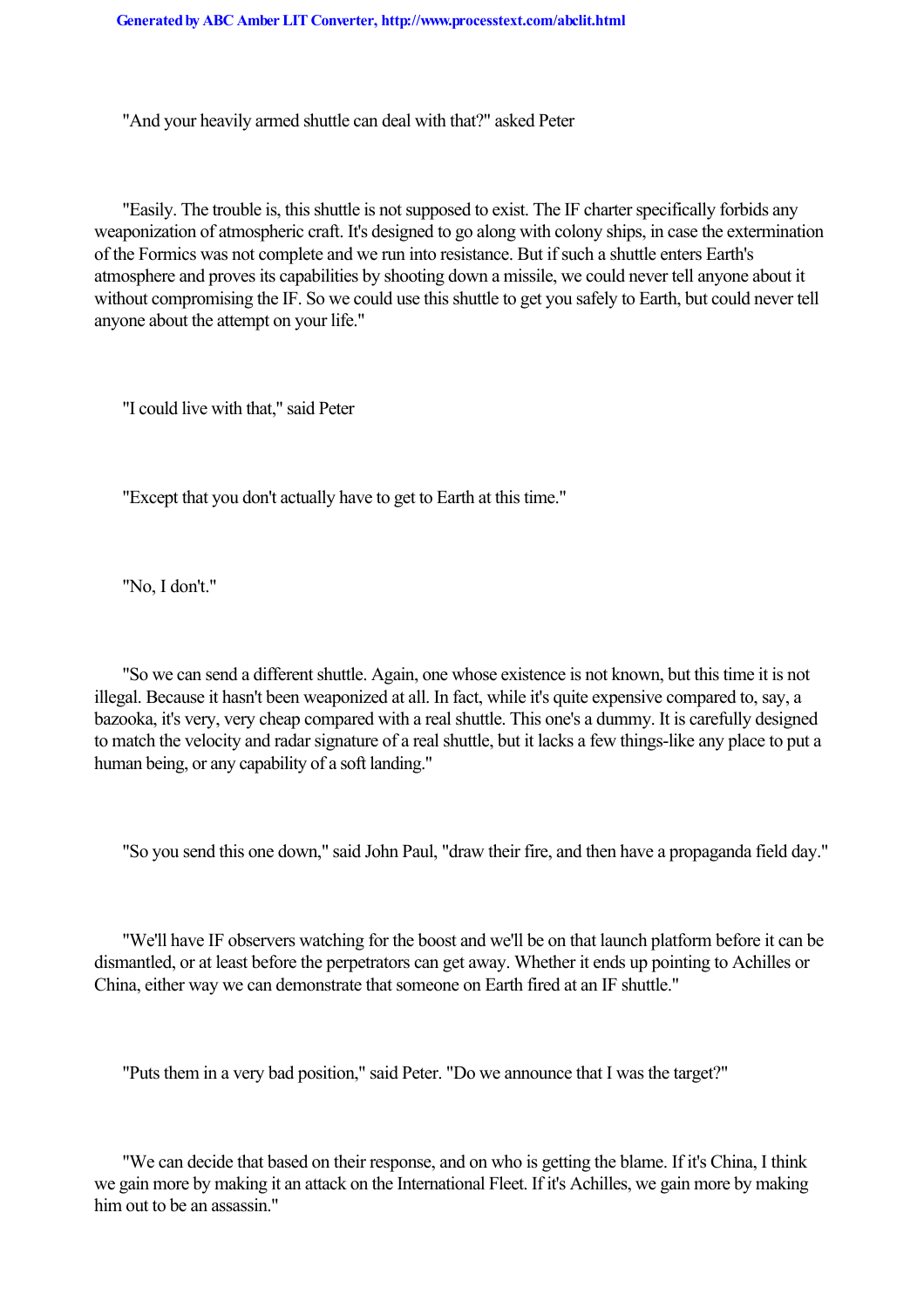"You seem to have been quite free about discussing these things in front of us," said Theresa. "I suppose now you have to kill us."

"just me," whispered Uphanad.

 "Well, I do have to fire you," said Graff. "And I do have to send you back to Earth, because it just wouldn't do to have you stay on here. You'd just depress everyone else, slinking around looking guilty and unworthy."

Graff's tone was light enough to help keep Uphanad from bursting into tears again.

 "I've heard," Graff went on, "that the Indian people need to have loyal men who'll fight for their freedom. That's the loyalty that transcends your loyalty to the Ministry of Colonization, and I understand it. So you must go where your loyalty leads you.

"This is unbelievable mercy, sir," said Uphanad.

 "It wasn't my idea," said Graff. "My plan was to have you tried in secret by the IF and executed. But Peter told me that, if you were guilty and it turned out you were protecting family members in Chinese custody, it would be wrong to punish you for the crime of imperfect loyalty."

Uphanad turned to look at Peter "My betrayal might have killed you and your family."

"But it didn't," said Peter.

 "I like to think," said Graff, "that God sometimes shows mercy to us by letting some accident prevent us from actually carrying out our worst plans."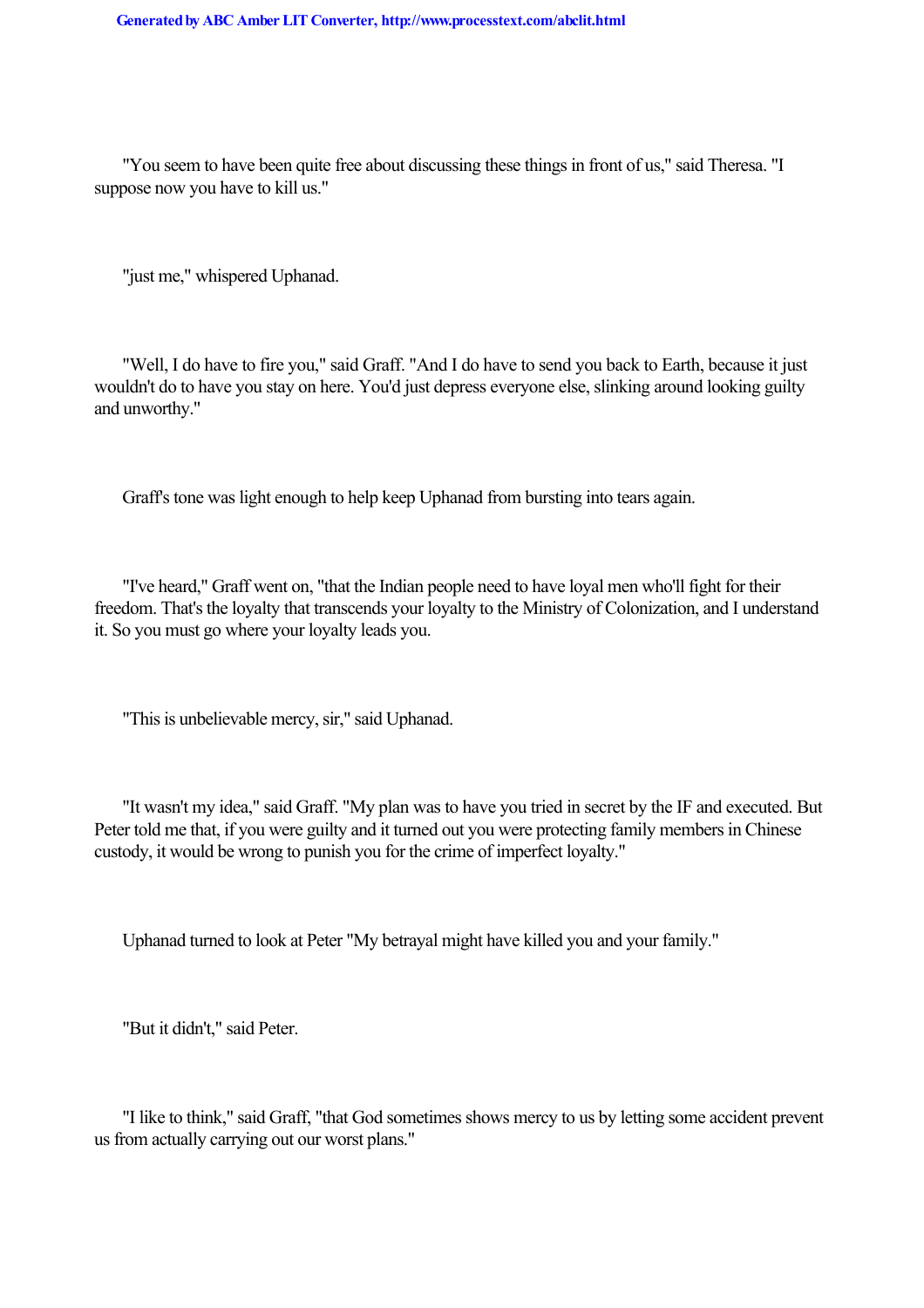"I don't believe that," said Theresa coldly. "I believe if you point a gun at a man's head and the bullet was a dud, you're still a murderer in the eyes of God."

 "Well then," said Graff, "when we're all dead, if we find that we still exist in some form or other, we'll just have to ask God to tell us which of us is right."

CHAPTER SEVENTEEN

**PROPHETS** 

SecureSite net

From:Locke%erasmus@polnet.gov

PASSWORD: Suriyowong

Re: girl on bridge

 Reliable source begs: Do not interfere with Chinese egress from India. But when they need to return or supply, Block all possible routes.

 The Chinese thought at first that the incidents in Xinjiang province were the work of the insurgents who had been forming and reforming guerrilla groups for centuries. In the protocol-burdened Chinese army, it was not until late afternoon in Beijing that Han Tzu was finally able to get enough information together to prove this was a major offensive originating outside China.

 For the fiftieth time since taking a place in the high command in Beijing, Han Tzu despaired of getting anything done. It was always more important to show respect for one's superiors' high status than to tell them the truth and make things happen. Even now, holding in his hands evidence of a level of training, discipline, coordination, and supply that made it impossible for these incidents in Xinjiang to be the work of local rebels, Han Tzu had to wait hours for his request for a meeting to be processed through all the oh-so-important aides, flunkies, functionaries, and poobahs whose sole duty was to look as important and busy as possible while making sure that as little as possible actually got done.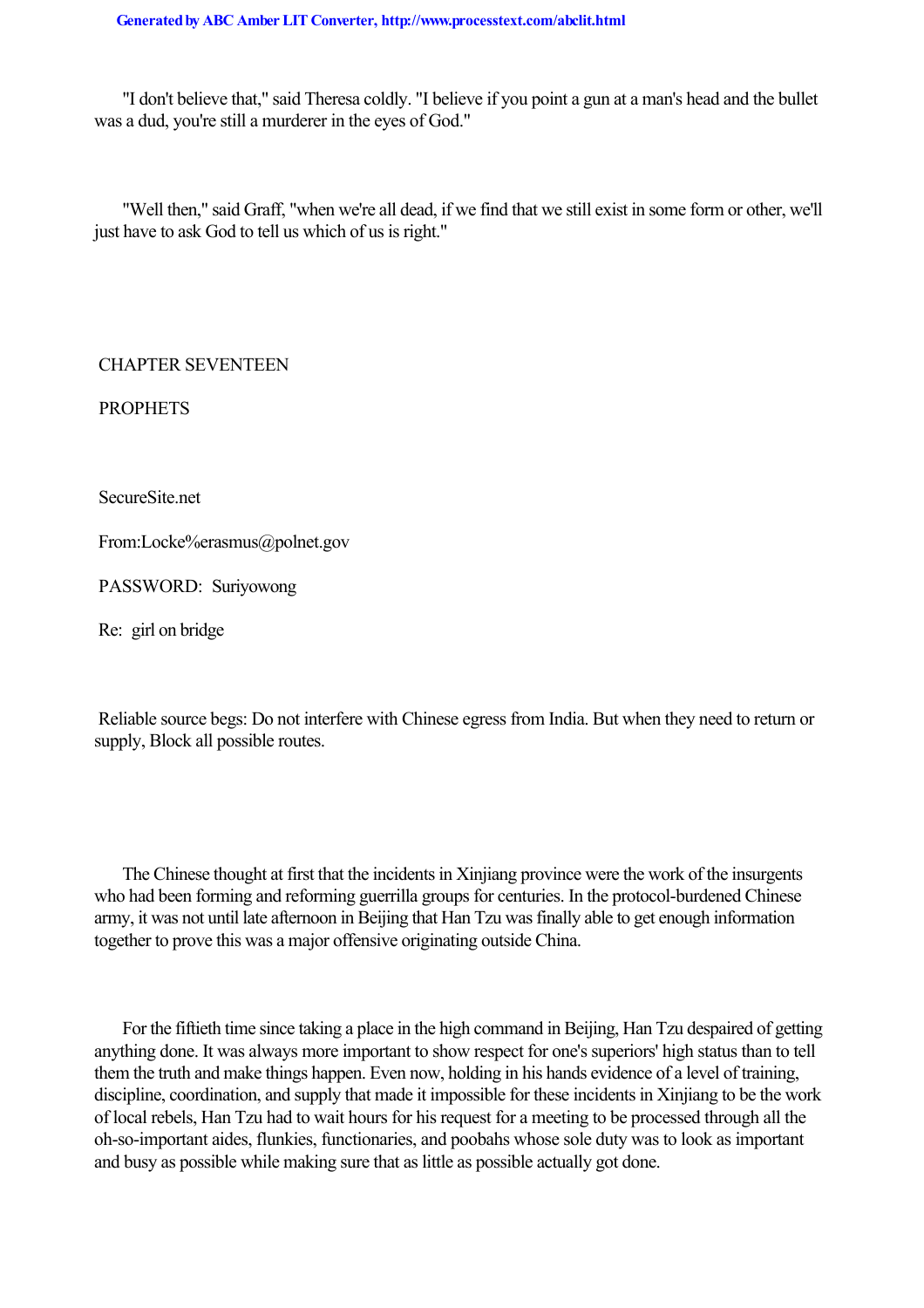It was fully dark in Beijing when Han Tzu crossed the square separating the Strategy and Planning section from the Administrative section-another bit of mindlessly bad structure, to separate these two sections by a long walk in the open air. They should have been across a low divider from each other, constantly shouting back and forth. Instead, Strategy and Planning were constantly making plans that Administrative couldn't carry out, and Administrative was constantly misunderstanding the purpose of plans and fighting against the very ideas that would make them effective.

How did we ever conquer India? thought Han Tzu.

 He kicked at the pigeons scurrying around his feet. They fluttered a few meters away, then came back for more, as if they thought his feet might have shed something edible with each step.

 The only reason this government stays in power is that the people of China are pigeons. You can kick them and kick them, and they come back for more. And the worst of them are the bureaucrats. China invented bureaucracy, and with a thousand-year head start on the rest of the world, they'd kept advancing the arts of obfuscation, kingdombuilding, and tempests-in-teapots to a level unknown anywhere else. Byzantine bureaucracy was, by comparison, a forthright system.

 How did Achilles do it? An outsider, a criminal, a madman-and all of this was well known to the Chinese government yet he was able to cut through the layers of fawning backstabbers and get straight to the decision-making level. Most people didn't even know where the decision-making level was, since it was certainly not the famous leaders at the top, who were too old to think of anything new and too frightened of losing their perks or getting caught out in their decades of criminal acts ever to do anything but say, "Do as you think wise," to their underlings.

 It was two levels down that decisions were made, by aides to the top generals. It had taken Han Tzu six months to realize that a meeting with the top man was useless, because he would confer with his aides and follow their recommendations every time. Now he never bothered to meet with anyone else. But to set up such a meeting, of course, required that an elaborate request be made to each general, acknowledging that while the subject of the meeting was so vital it must be held immediately, it was so trivial that each general only needed to send his aide to the meeting in his place.

 Han Tzu was never sure whether all this elaborate charade was merely to show proper respect for tradition and form, or whether the generals actually were fooled by all this and made the decision, each time, whether to attend in person or send their aide.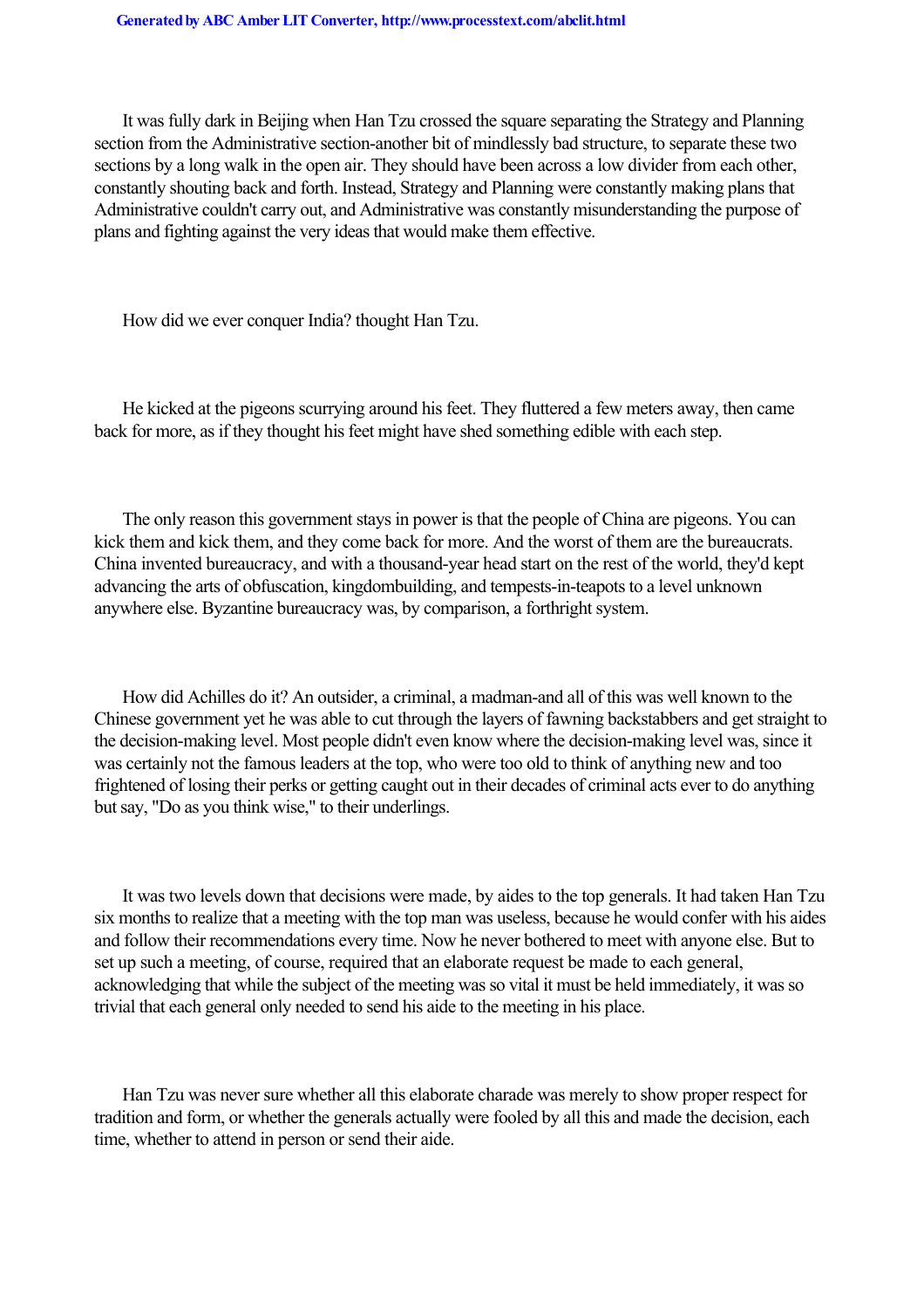Of course, it was also possible that the general never saw the messages, and the aides made the decision for him. Most likely, though, his memo went to each general with a commentary: "Noble and worthy general would be slighted if not in attendance," for instance, or "Tedious waste of heroic leader's time, unworthy aide will be glad to take notes and report if anything important is said."

 Han Tzu had no loyalty to any of these buffoons. Whenever they made decisions on their own, they were hopelessly wrong. The ones that weren't completely bound by tradition were just as controlled by their own egos.

 Yet Han Tzu was completely loyal to China. He had always acted in China's best interest, and always would.

The trouble was, he often defined "China's best interest" in a way that might easily get him shot.

 Like that message he sent to Bean and Petra, hoping they'd realize the danger to the Hegemon if he really believed Han Tzu had been the source of his information. Sending such a bit of information was definitely treason, since Achilles's adventure had been approved at the highest levels and therefore represented official Chinese policy. And yet it would be a disaster for China's prestige in the world at large if it became known that China had sent an assassin to kill the Hegemon.

 Nobody seemed to understand that sort of thing, mostly because they refused to see China as anything other than the center of the universe, around which all other nations orbited. What did it matter if China was regarded as a nation of tyrants and assassins? If someone doesn't like what China does, then that someone can go home and cry in his beer.

But no nation was invincible, not even China. Han Tzu understood that, even if the others did not.

 It didn't help that the conquest of India had been so easy. Han Tzu had insisted on devising all sorts of contingency plans when things went wrong with the surprise attack on the Indian, Thai, and Vietnamese armies. But Achilles's campaign of deception had been so successful, and the Thai strategy of defense had been so effective, that the Indians were fully committed, their supplies exhausted, and their morale at rock bottom when the Chinese armies began pouring across the borders, cutting the Indian army to pieces, and swallowing up each piece within days-sometimes within hours.

All the glory went to Achilles, of course, though it had been Han Tzu's careful planning with his staff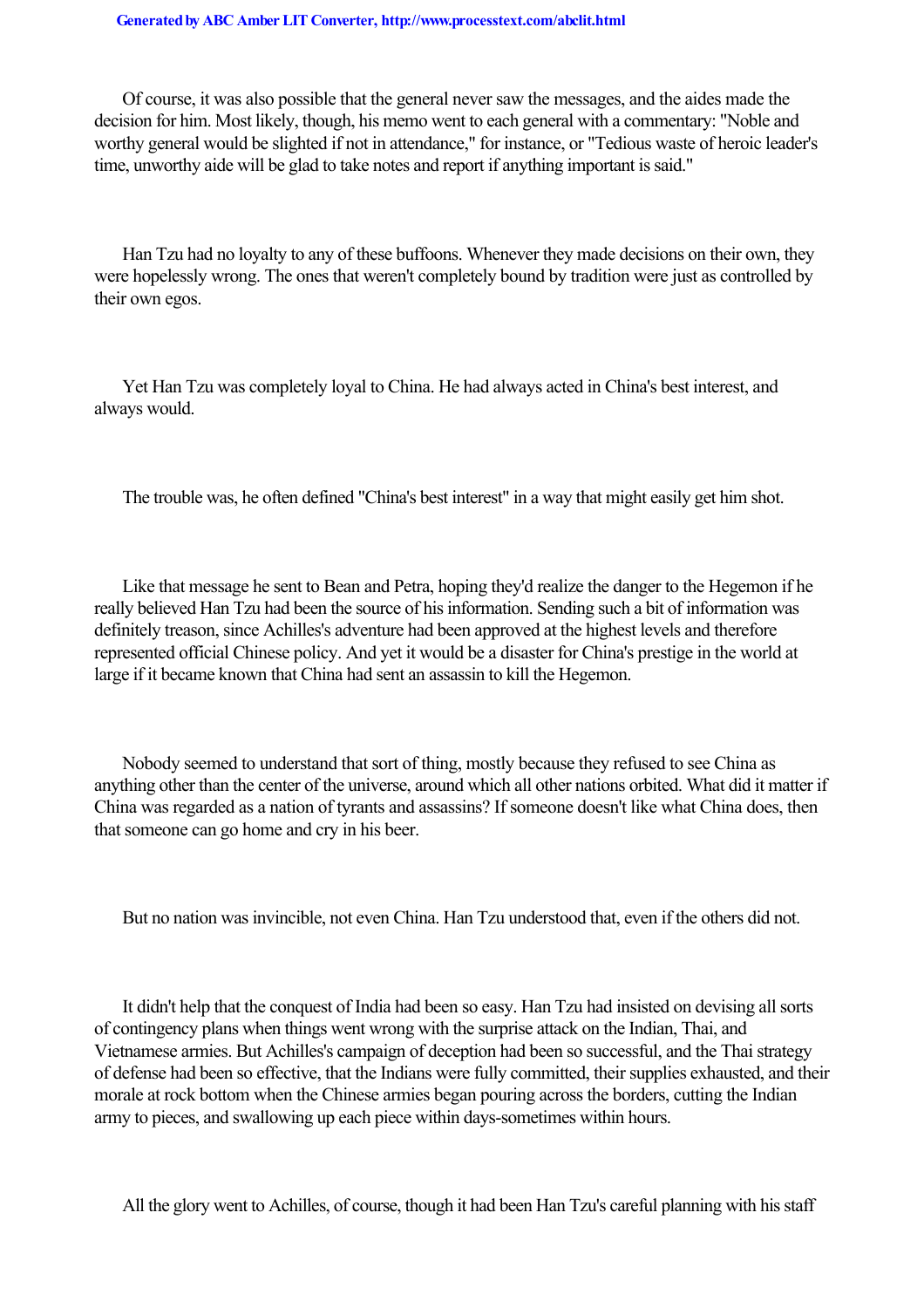of nearly eighty Battle School graduates that put the Chinese armies exactly where they needed to be at exactly the time they needed to be there. No, even though Han Tzu's team had written up the orders, they had actually been issued by Administrative, and therefore it was Administrative that won the medals, while Strategy and Planning got a single group commendation that had about the same effect on morale as if some lieutenant colonel had come in and said, "Nice try, boys, we know you meant well."

 Well, Achilles was welcome to the glory, because in Han Tzu's opinion, invading India had been pointless and self-defeating-not to mention evil. China did not have the resources to take on India's problems. When Indians governed India, the suffering people could only blame their fellow Indians. But now when things went wrong- which they always did in India it would all be blamed on the Chinese.

 The Chinese administrators who were sent in to govern India stayed surprisingly free of corruption and they worked hard but the fact is that no nation is governable except by overwhelming force or complete cooperation. And since there was no way conquering Chinese officials would get complete cooperation, and there was no hope of being able to pay for overwhelming force, the only question was when the resistance would become a problem.

 It became a problem not long after Achilles left for the Hegemony, when the Indians started piling up stones. Han Tzu had to hand it to them, when it came to truly annoying but symbolically powerful civil disobedience, the Indians were truly the daughters and sons of Gandhi. Even then, the bureaucrats hadn't listened to Han Tzu's advice and ended up getting themselves into a steadily worsening cycle of reprisals.

 So ... it doesn't matter what the outside world thinks, right? We can do whatever we want because no one else has the power or the will to challenge us, is that the story?

What I have in my hands is the answer to that theory.

"What does it mean that they've done nothing to acknowledge our offensive?" said Alai.

 Bean and Petra sat with him, looking at the holomap that showed every single objective in Xinjiang taken on schedule, as if the Chinese had been handed a script and were doing their part exactly as the Crescent League had asked them to.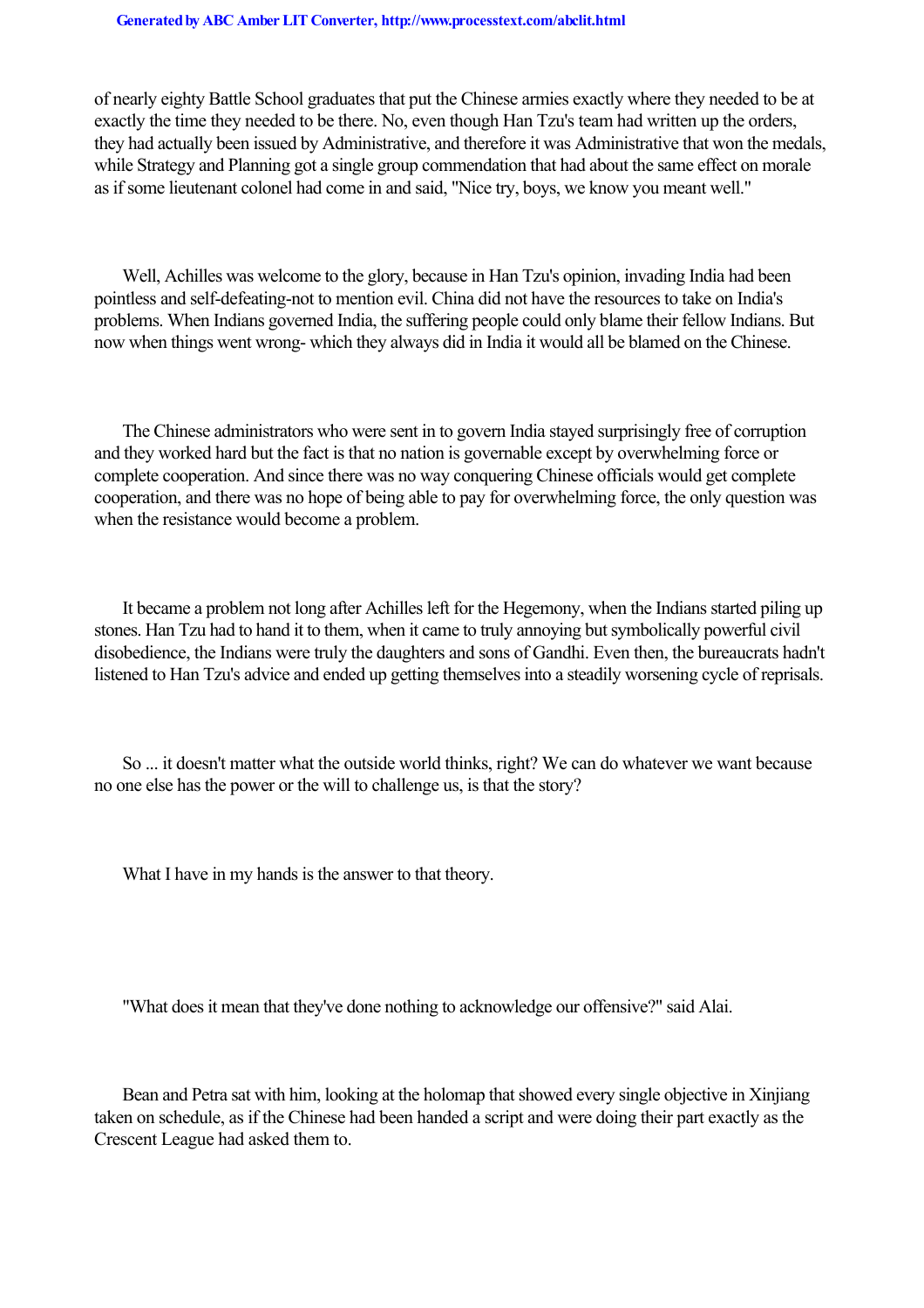"I think things are going very well," said Petra.

"Ridiculously well," said Alai.

 "Don't be impatient," said Bean. "Things move slowly in China. And they don't like making public pronouncements about their problems. Maybe they still see this as a group of local insurgents. Maybe they're waiting to announce what's going on until they can tell about their devastating counterattack."

 "That's just it," said Alai. "Our satintel[?] says they're doing nothing. Even the nearest garrison troops are still in place."

 "The garrison commanders don't have the authority to send them into battle," said Bean. "Besides, they probably don't even know anything's wrong. Your forces have the land-based communications grid under control, right?"

"That was a secondary objective. That's what they're doing now, just to keep busy."

Petra began to laugh. "I get it," she said.

"What's so funny?" asked Alai.

 "The public announcement," said Petra. "You can't announce that a Caliph has been named unanimously by all the Muslim nations."

"We can announce it any time," said Alai, irritated.

 "But you're waiting. Until the Chinese make their announcement that some unknown nation has attacked them. Only when they've either admitted their ignorance or committed to some theory tat's completely false do you come out and tell what's really happening. That the Muslim world is fully united under a Caliph, and that you have taken responsibility for liberating the captive nations from the godless imperialist Chinese."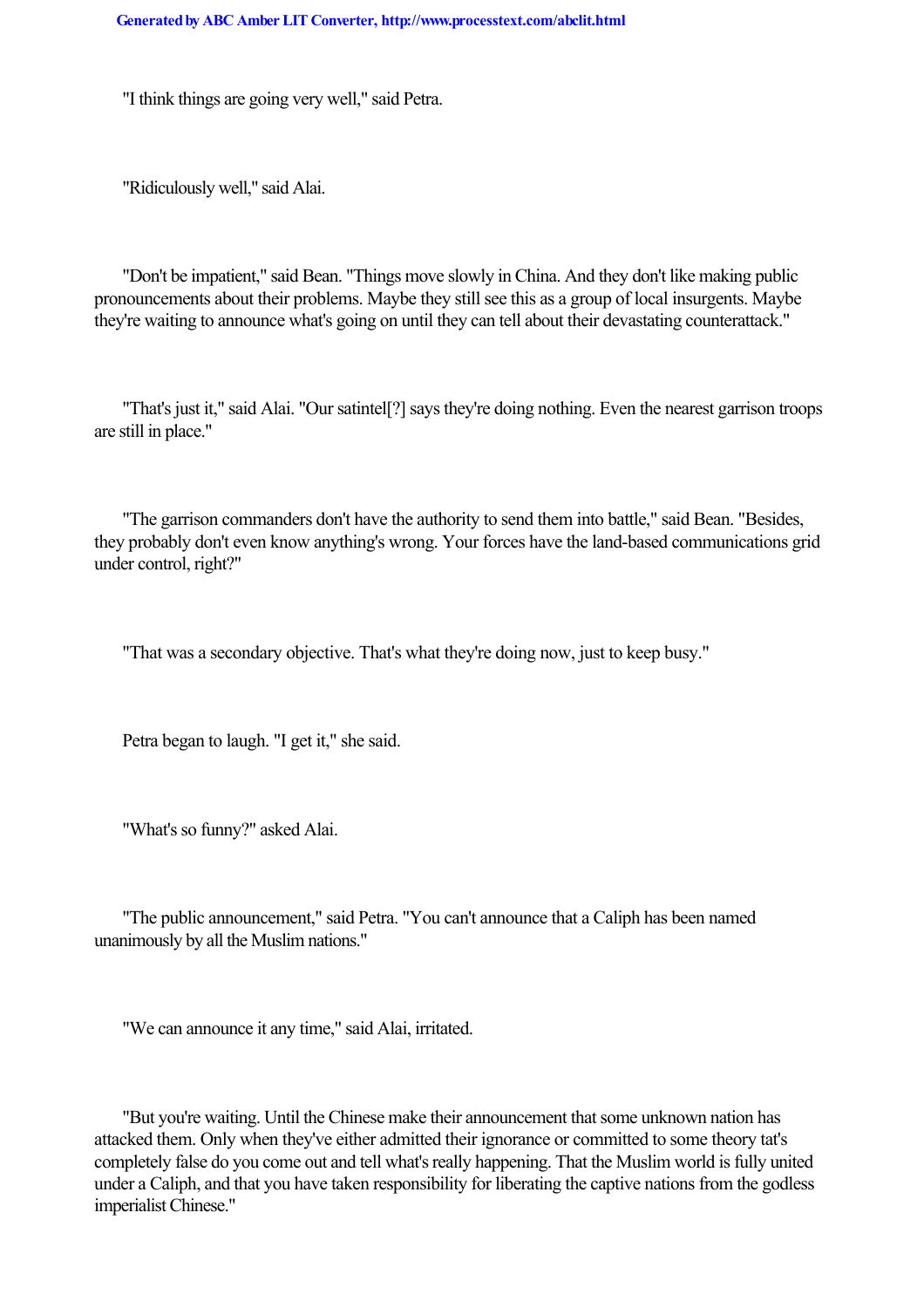"You have to admit the story plays better that way," said Alai.

 "Absolutely," said Petra. "I'm not laughing because you re wrong to do it that way, I'm simply laughing at the irony that you are so successful and the Chinese so completely unprepared that it's actually delaying your announcement! But... have patience, dear friend. Somebody in the Chinese high command knows what's happening, and eventually the rest of them will listen to him and they'll mobilize their forces and make some kind of announcement."

"They have to," said Bean. "Or the Russians will deliberately misunderstand their troop movements."

 "All right," said Alai. "But unfortunately, all the vids of my announcement were shot during daylight hours. It never crossed our minds that they would take this long to respond."

 "You know what?" said Bean. "No one will mind a bit if the vids are clearly prerecorded. But even better would be for you to go on camera, live, to declare yourself and to announce what your armies are doing in Xiniiang."

 "The danger with doing it live is that I might let something slip, telling them that the Xinjiang invasion is not the main offensive,"

 "Alai, you could announce outright that this was not the main offensive, and half the Chinese would think that was disinformation designed to keep their troops in India pinned down along the Pakistani border. In fact, I advise you to do that. Because then you'll have a reputation as a truthteller. It will make your later lies that much more effective."

Alai laughed. "You've eased my mind."

 "You're suffering," said Petra, "from the problem that plagues all the top commanders in this age of rapid communications. In the old days, Alexander and Caesar were right there on the field of battle. They could watch, issue orders, deal with things. They were needed. But you're stuck here in Damascus because here is where all the communications come together If you're needed, you'll be needed here. So instead of having a thousand things to keep your mind busy, you have all this adrenaline flowing and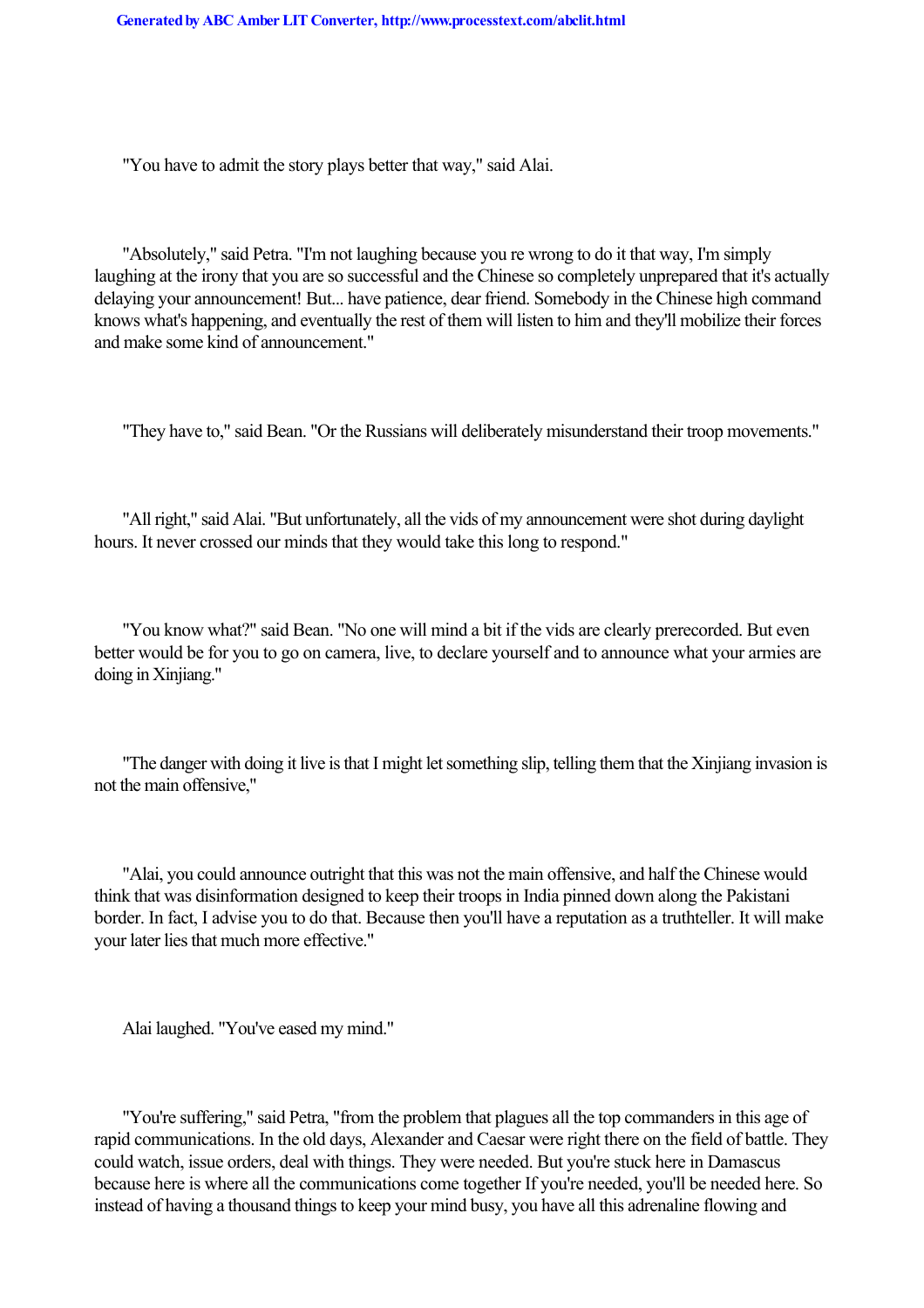nowhere for it to go."

"I recommend pacing," said Bean.

"Do you play handball?" asked Petra.

"I get the picture," said Alai. "Thank you. I'll be patient."

 "And think about my advice," said Bean. "To go on live and tell the truth. Your people will love you better if they see you as being so bold you can simply tell the enemy what you're going to do, and they can't stop you from doing it."

"Go away now," said Alai. "You're repeating yourself."

Laughing, Bean got up. So did Petra.

"I won't have time for you after this, you know," said Alai.

They paused, turned.

 "Once it's announced, once everybody knows, I'll have to start holding court. Meeting people. Judging disputes. Showing myself to be the true Caliph."

"Thank you for the time you've spent with us till now," said Petra.

 "I hope we never have to oppose each other on the field of battle," said Bean. "The way we've had to oppose Han Tzu in this war."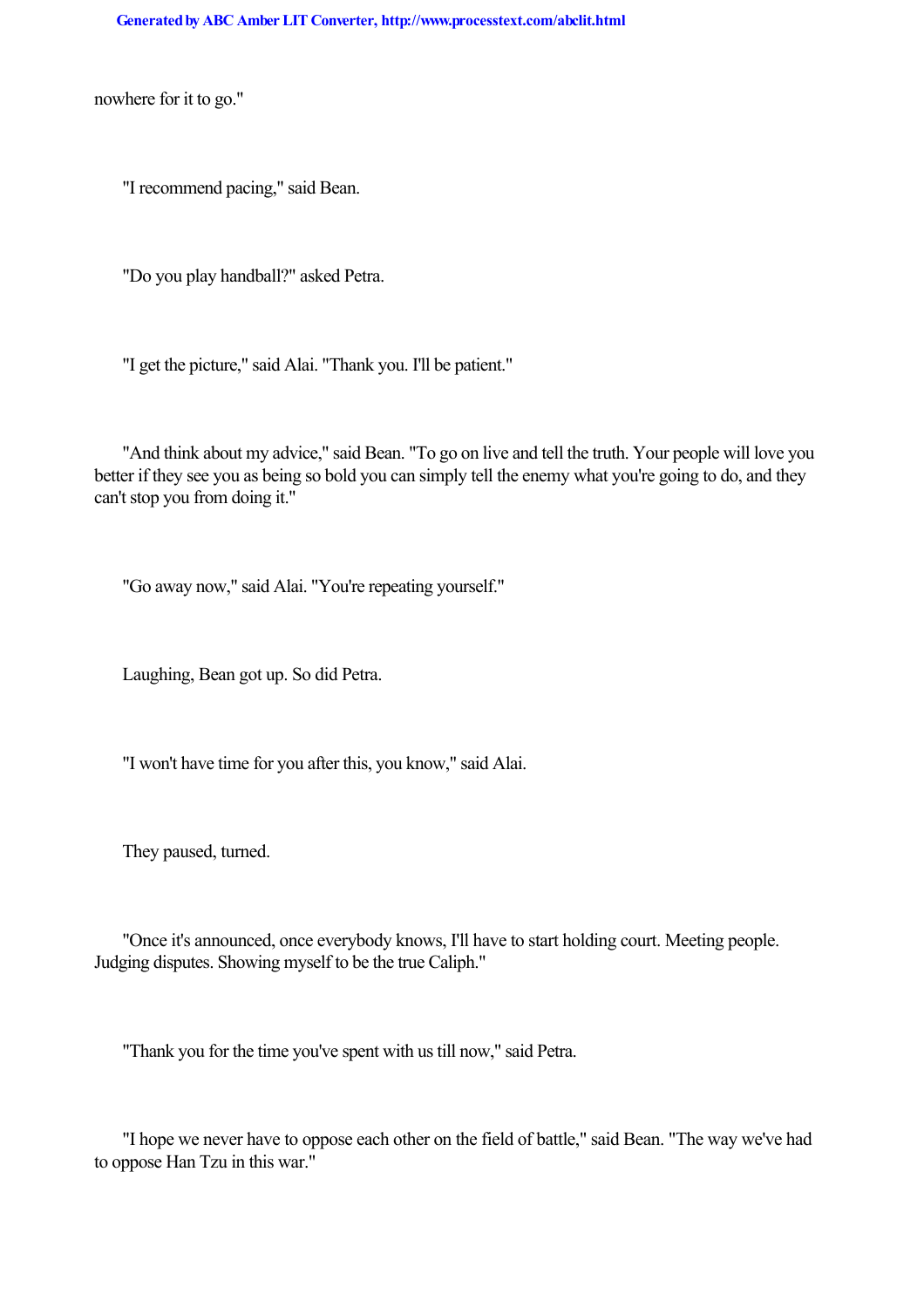"Just remember," said Alai. "Han Tzu's loyalties are divided. Mine are not."

"I'll remember that," said Bean.

"Salaam," said Alai. "Peace be in you. "And in you," said Petra, "peace."

 When the meeting ended, Han Tzu did not know whether his warning had been believed. Well, even if they didn't believe him now, in a few more hours they'd have no choice. The major force in the Xinjiang invasion would undoubtedly start their assault just before dawn tomorrow. Satellite intelligence would confirm what he'd told them today. But at the cost of twelve more hours of inaction.

 The most frustrating moment, however, had come near the end of the meeting, when the senior aide to the senior general had asked, "So if this is the beginning of a major offensive, what do you recommend?"

 "Send all available troops in the north-I would recommend fifty percent of all the garrison troops on the Russian border Prepare them not only to deal with these horse-borne guerrillas but also with a major mechanized army that will probably invade tomorrow."

"What about the concentration of troops in India?" asked the aide.

"These are our best soldiers, the most highly trained, and the most mobile."

"Leave them where they are," said Han Tzu.

"But if we strip the garrisons along the Russian border, the Russians will attack."

Another aide spoke up. "The Russians never fight well outside their own borders. Invade them and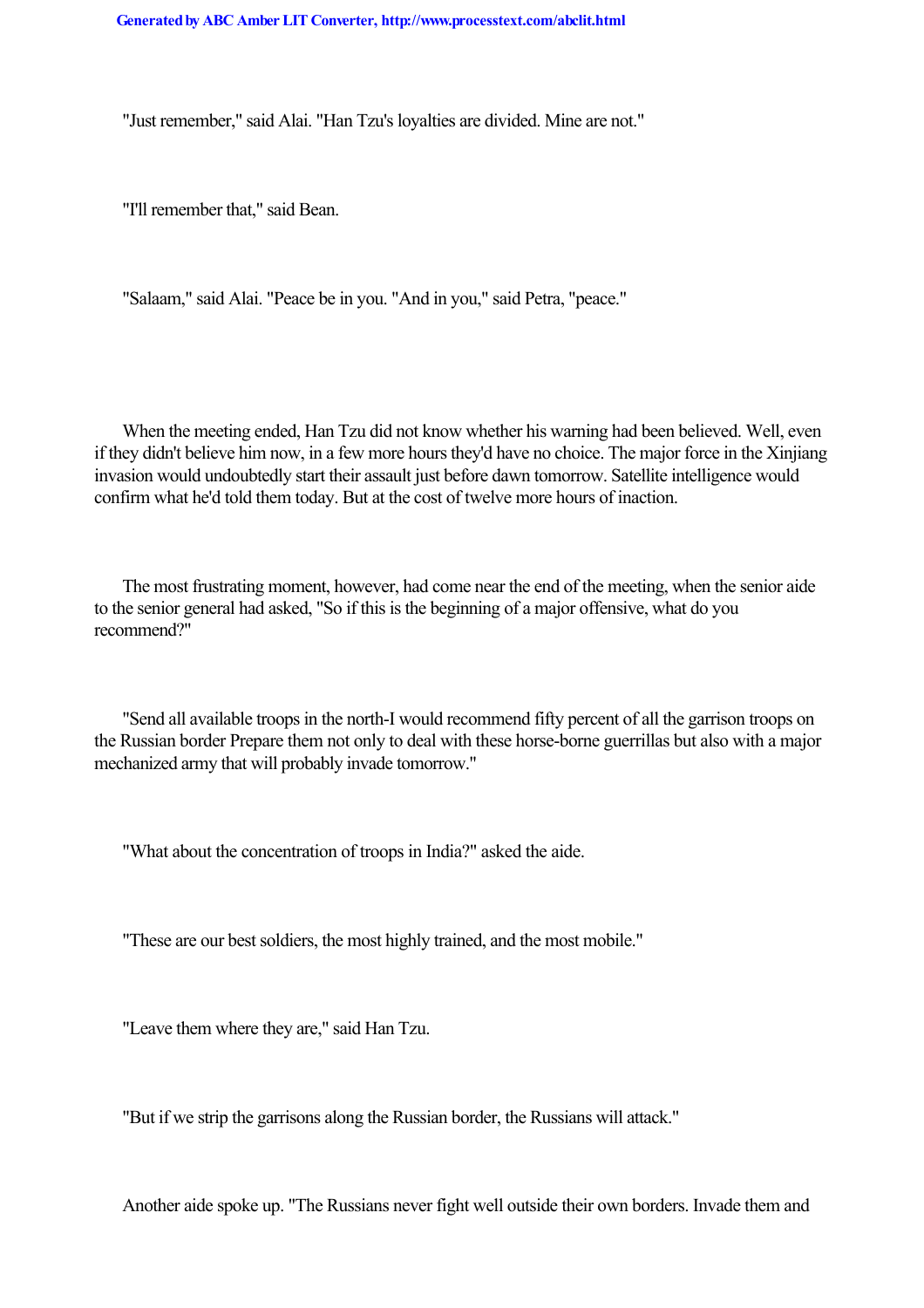they'll destroy you, but if they invade you, their soldiers won't fight."

 Han Tzu tried not to show his contempt for such ludicrous judgments. "The Russians will do what they do, and if they attack, we'll do what we need to do in response. However, you don't keep your troops from defending against a present enemy because they might be needed for a hypothetical enemy."

 All well and good. Until the senior aide to the senior general said, "Very well. I will recommend the immediate removal of troops from India as quickly as possible to meet this current threat."

"That's not what I meant," said Han Tzu.

"But it is what I mean," said the aide.

 "I believe this is a Muslim offensive," said Han Tzu. "The enemy across the border in Pakistan is the same enemy attacking us in Xinjiang. They are certainly hoping we'll do exactly what you suggest, so their main offensive will have a better chance of success."

 The aide only laughed, and the others laughed with him. "You spent too many years out of China during your childhood, Han Tzu. India is a faraway place. What does it matter what happens there? We can take it again whenever we want. But these invaders in Xinjiang, they are inside China. The Russians are poised[?[ on the Chinese border. No matter what the enemy thinks, that is the real threat."

 "Why?" said Han Tzu, throwing caution to the winds as he directly challenged the senior aide. "Because foreign troops on Chinese soil would mean the present government has lost the mandate of heaven?"

 From around the table came the hiss of air suddenly gasped between clenched teeth. To refer to the old idea of the mandate of heaven was poisonously out of step with government policy.

 Well, as long as he was irritating people, why stop with that? "Everyone knows that Xinjiang and Tibet are not part of Han China," said Han Tzu. "They are no more important to us than India- conquests that have never become fully Chinese. We once owned Vietnam before, long ago, and lost it, and the loss meant nothing to us. But the Chinese army, that is precious. And if you take troops out of India, you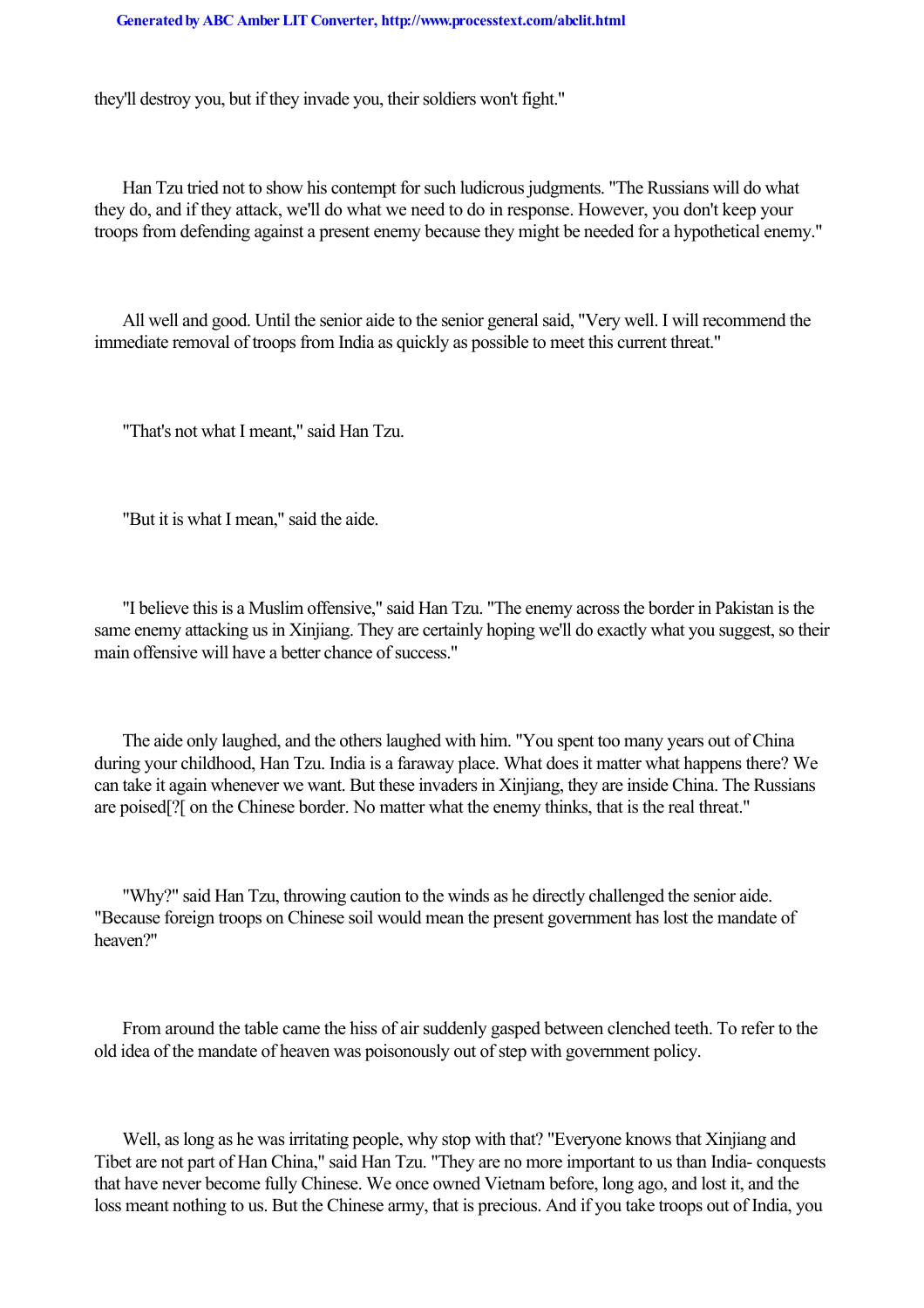run the grave risk of losing millions of our men to these Muslim fanatics. Then we won't have the mandate of heaven to worry about. We'll have foreign troops in Han China before we know it- and no way to defend against them."

 The silence around the table was deadly. They hated him now, because he had spoken to them of defeat-and told them, disrespectfully, that their ideas were wrong.

"I hope none of you will forget this meeting," said Han Tzu.

"You can be sure that we will not," said the senior aide.

 "If I am wrong, then I will bear the consequences of my mistake, and rejoice that your ideas were not stupid after all. What is good for China is good for me, even if I am punished for my mistakes. But if I am right, then we'll see what kind of men you are. Because if you're true Chinese, who love your country more than your careers, you'll remember that I was right and you'll bring me back and listen to me as you should have listened to me today. But if you're the disloyal selfish garden-pigs I think you are, you'll make sure that I'm killed, so that no one outside this room will ever know that you heard a true warning and didn't listen to it when there was still time to save China from the most dangerous enemy we have faced since Genghis Khan."

What a glorious speech. And how refreshing actually to say it with his lips to the people who most needed to hear it, instead of playing the speech over and over in his mind, ever more frustrated because not a word of it had been said aloud.

 Of course he would be arrested tonight, and quite possibly shot before morning. Though the more likely pattern would be to arrest him and charge him with passing information to the enemy, blaming him for the defeat that only he actually tried to prevent. There was something about irony that had a special appeal to Chinese people who got a little power. There was a special pleasure in punishing a virtuous man for the powerful man's own crimes.

 But Han Tzu would not hide. It might be possible, at this moment, for him to leave China and go into exile. But he would not do it.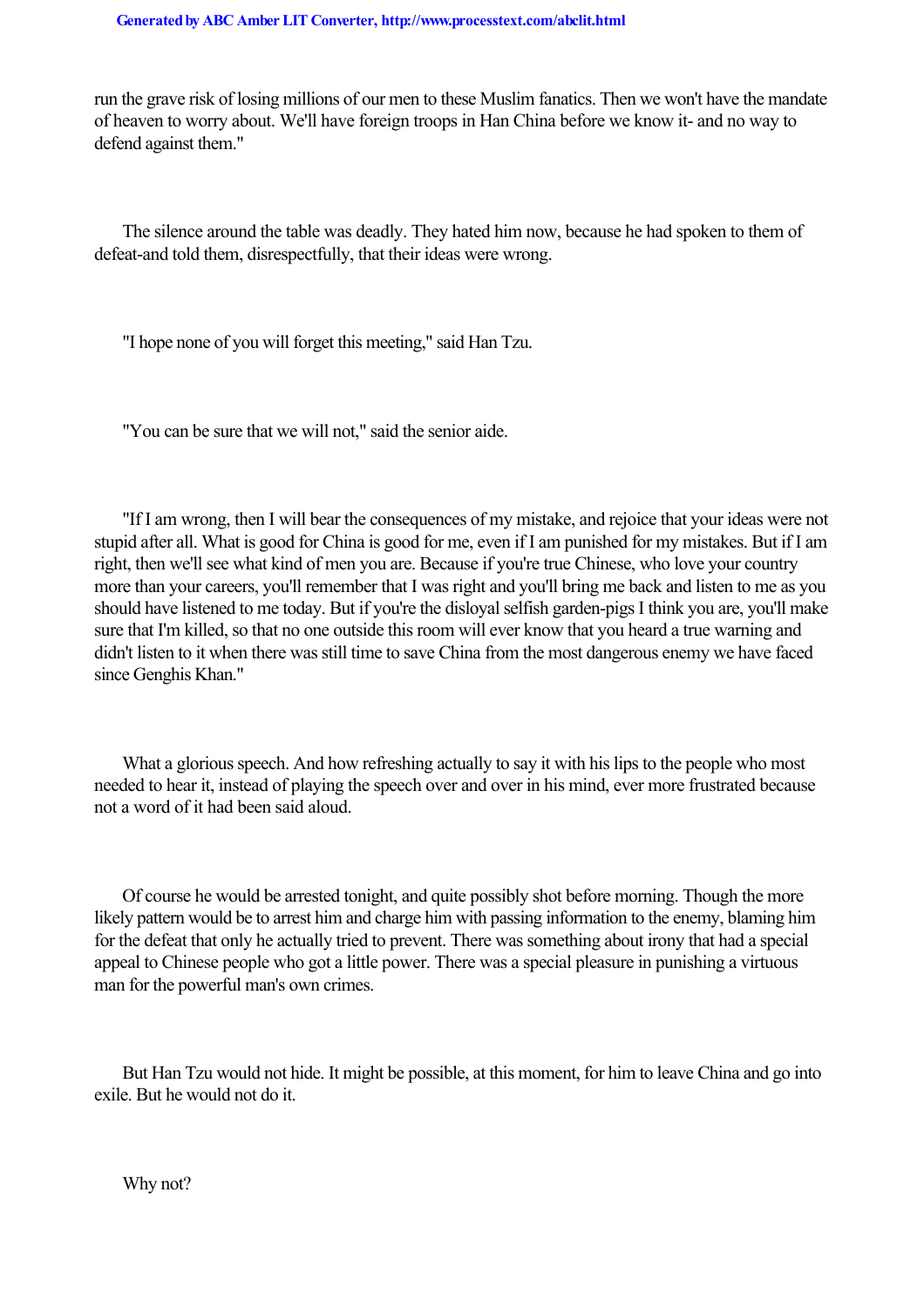He could not leave his country in its hour of need. Even though he might be killed for staying, there would be many other Chinese soldiers his age who would die in the next days and weeks. Why shouldn't he be one of them? And there was always the chance, however small and remote, that there were enough decent men among those at that meeting that Han Tzu would be kept alive until it was clear that he was right. Perhaps then-contrary to all expectation- they would bring him back and ask him how to save themselves from this disaster they had brought upon China.

 Meanwhile, Han Tzu was hungry, and there was a little restaurant he liked, where the manager and his wife treated him like one of the family. They did not care about his lofty rank or his status as one of the heroes of Ender's jeesh. They liked him for his company. They loved the way he devoured their food as if it were the finest cuisine in the world-which, to him, it was. If these were his last hours of freedom, or even of life, why not spend them with people he liked, eating food he enjoyed?

 As night fell in Damascus, Bean and Petra walked freely along the streets, looking into shop windows. Damascus still had the traditional markets, where most fresh food and local handwork were sold. But supermarkets, boutiques, and chain stores had reached Damascus, like almost every other place on earth. Only the wares for sale reflected local taste. There was no shortage of items of European and American design for sale, but what Bean and Petra enjoyed was the strangeness of items that would never find a market in the West, but which apparently were much in demand here.

They traded guesses about what each item was for.

 They stopped at an outdoor restaurant with good music played softly enough that they could still converse. They had a strange combination of local food and international cuisine that had even the waiter shaking his head, but they were in the mood to please themselves.

"I'll probably just throw it up tomorrow," said Petra.

"Probably," said Bean. "But it'll be a better grade of-"

"Please!" said Petra. "I'm trying to eat."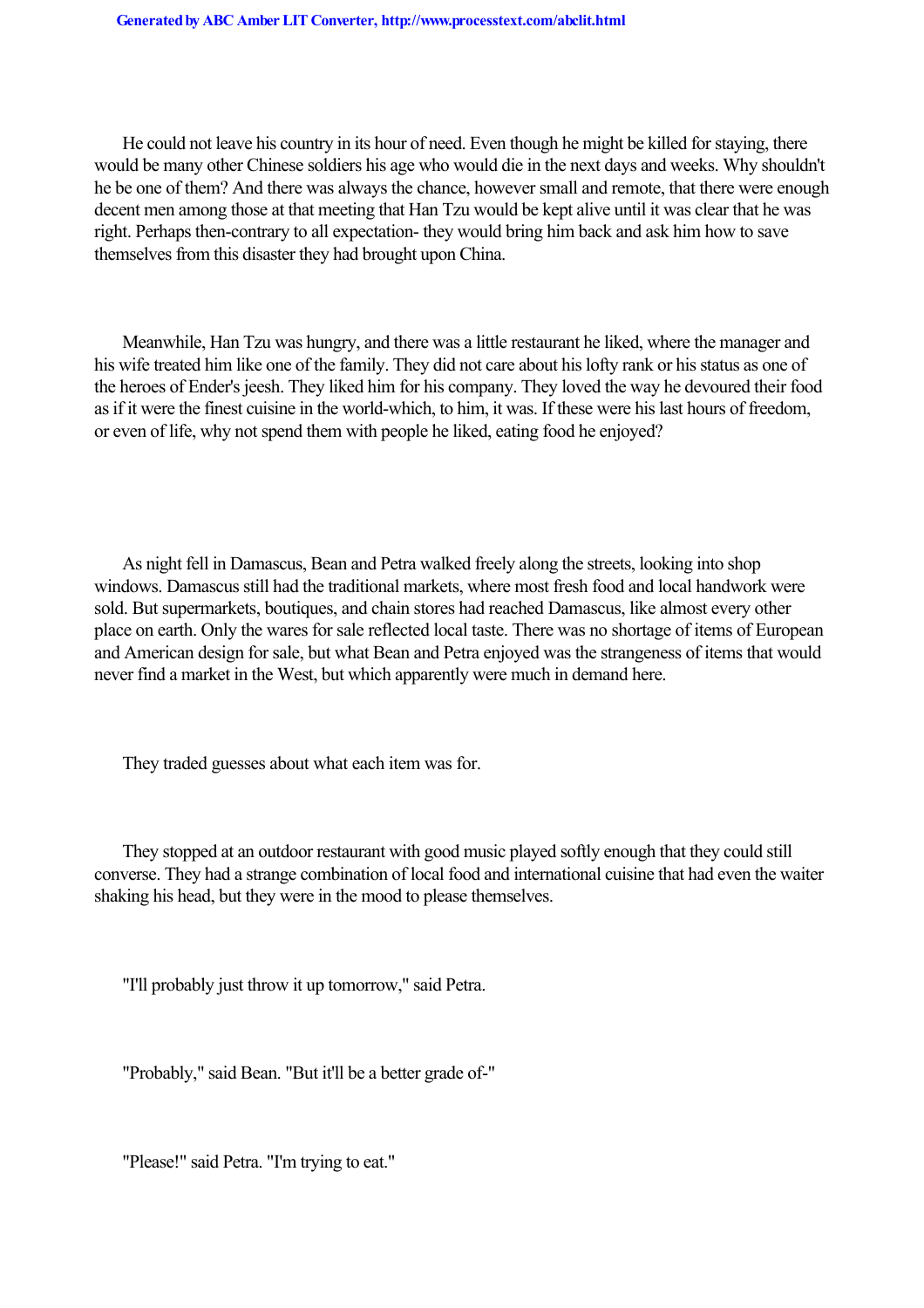"But you brought it up," said Bean.

 "I know it's unfair, but when I discuss it, it doesn't make me sick. It's like tickling. You can't really nauseate yourself."

"I can," said Bean.

"I have no doubt of it. Probably one of the attributes of Anton's Key."

 They continued talking about nothing much, until they heard some explosions, at first far away, then nearby.

"There can't possibly be an attack on Damascus," said Petra under her voice.

"No, I think it's fireworks," said Bean. "I think it's a celebration."

 One of the cooks ran into the restaurant and shouted out a stream of Arabic, which was of course completely unintelligible to Bean and Petra. All at once the local customers jumped up from the table. Some of them ran out of the restaurant-without paying, and nobody made to stop them. Others ran into the kitchen.

The few non-Arabiphones in the restaurant were left to wonder what was going on.

 Until a merciful waiter came out and announced in Common Speech, "Food will be delay, I very sorry to tell you. But happy to say why. Caliph will speak in a minute."

"The Caliph?" asked an Englishman. "isn't he in Baghdad?"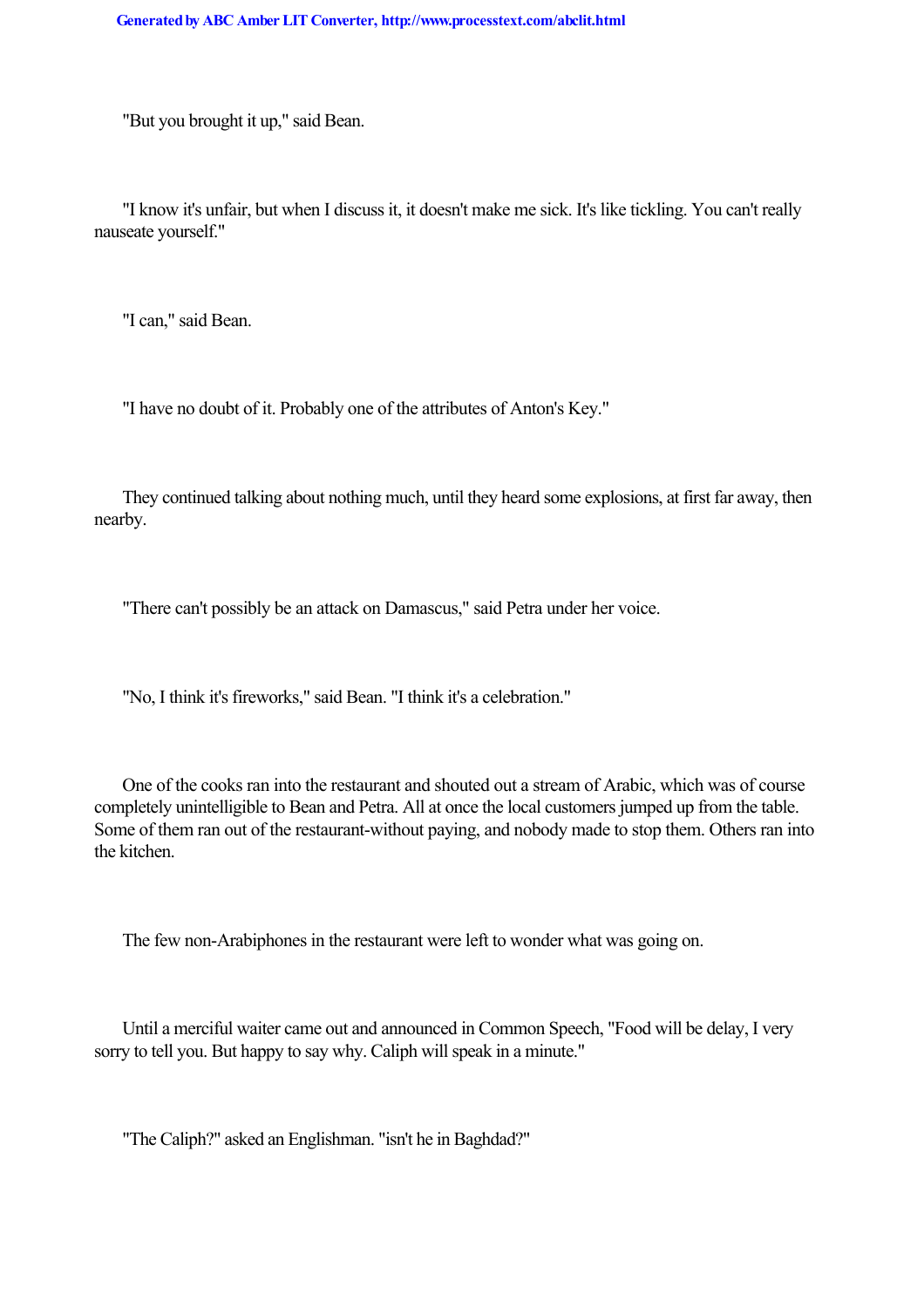"I thought Istanbul," said a Frenchwoman.

"There has been no Caliph in many centuries," said a professoriallooking Japanese.

 "Apparently they have one now," said Petra reasonably. "I wonder if they'll let us into the kitchen to watch with them."

 "Oh, I don't know if I want to," said the Englishman. "If they've got themselves a new Caliph, they're going to be feeling quite chauvinistic for a while. What if they decide to start hanging foreigners to celebrate?"

 The Japanese scholar was outraged at this suggestion. While he and the Englishman politely went for each other's throats, Bean, Petra, the Frenchwoman, and several other westerners went through the swinging door into the kitchen, where the kitchen help barely noticed they were there. Someone had brought a nice-sized flat vid in from one of the offices and set it on a shelf, leaning it against the wall.

Alai was already on the screen.

 Not that it did them any good to watch. They couldn't understand a word of it. They'd have to wait for the full translation on one of the newsnets later.

 But the map of western China was pretty self-explanatory. No doubt he was telling them that the Muslim people had united to liberate long-captive brothers in Xinjiang. The waiters and cooks punctuated almost every sentence with cheers-Alai seemed to know this would happen, because he left pauses after each declaration.

 Unable to understand his words, Bean and Petra concentrated on other things. Bean tried to determine whether this speech was going out live. The clock on the wall was no indicator-of course they would insert it digitally into a prerecorded vid during the broadcast so that no matter when it was first aired, the clock would show the current time. Finally he got his answer when Alai stood up and walked to the window. The camera followed him, and there spread out below him were the lights of Damascus, twinkling in the darkness. He was doing it live. And whatever he said while pointing to the city, it was apparently very effective, because at once the cheering cooks and waiters were weeping openly, without shame, their eyes still glued to the screen.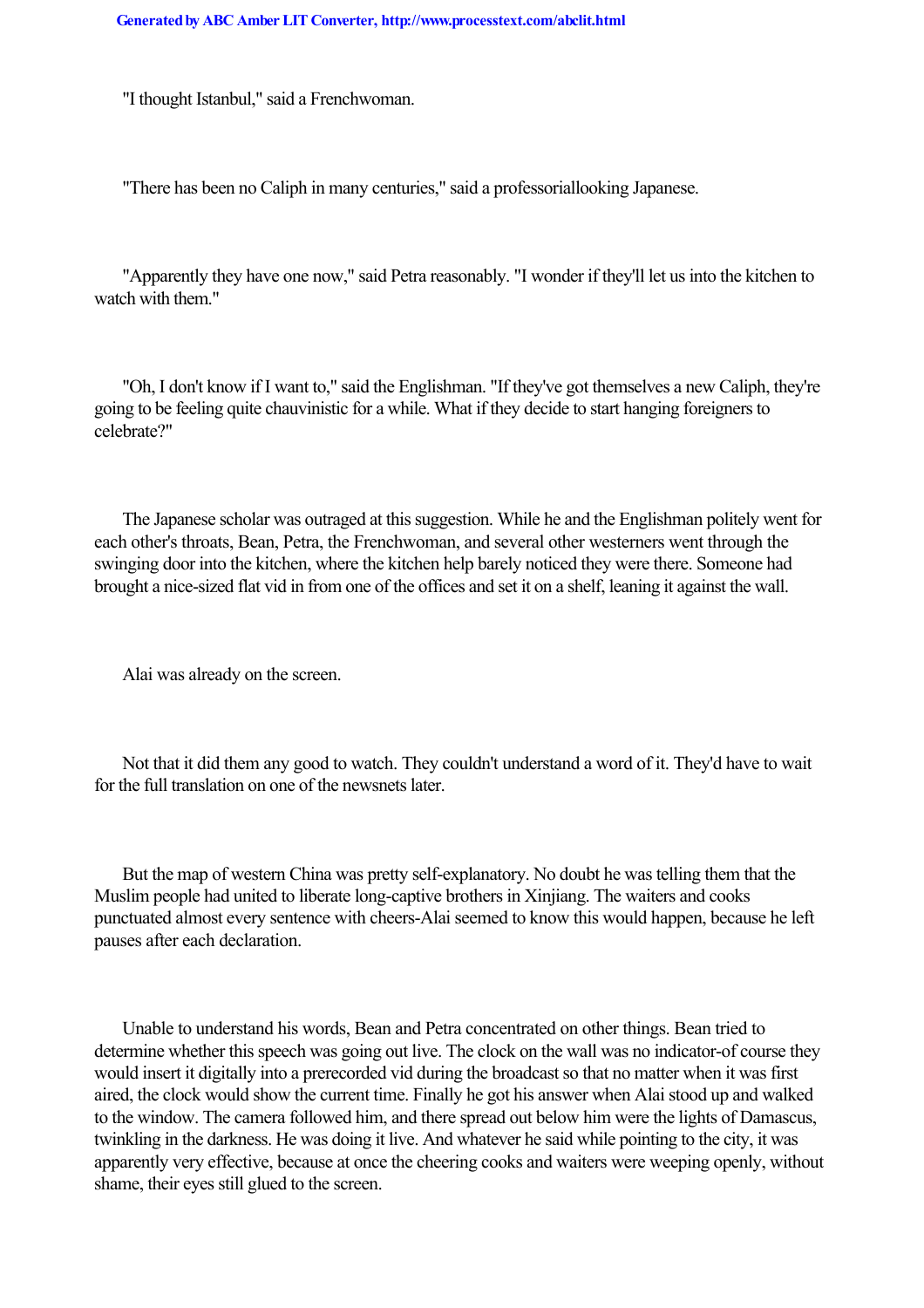Petra. meanwhile, was trying to guess how Alai must look to the Muslim people watching him. She knew his face so well, so that she had to try to separate the boy she had known from the man he now was. The compassion she had noticed before was more visible than ever. His eyes were full of love. But there was fire in him, too, and dignity. He did not smile-which was proper for the leader of nations which were now at war, and whose sons were dying in combat, and killing, too. Nor did he rant, whipping them up into some kind of dangerous enthusiasm.

Will these people follow him into battle? Yes, of course, at first, when he has a tale of easy victories to tell them. But later, when times are hard and fortune does not favor them, will they still follow him?

 Perhaps yes. Because what Petra saw in him was not so much a great general-though yes, she could imagine Alexander might have looked like this, or Caesar-as a prophet-king. Saul or David, both young men when first called by prophecy to lead their people into war in God's name. Joan of Arc.

 Of course, Joan of Arc ended up dying at the stake, and Saul fell on his own sword-or no, that was Brutus or Cassius, Saul commanded one of his own soldiers to kill him, didn't he? A bad end for both of them. And David died in disgrace, forbidden by God to build the holy temple because he had murdered Uriah to get Bathsheba into a state of marriageable widowhood.

Not a good list of precedents, that.

But they had their glory, didn't they, before they fell.

CHAPTER EIGHTEEN

THE WAR ON THE GROUND

To: Chamrajnagar%Jawaharlal@ifcom.gov

From:AncientFire%Embers@han.gov

Re: Official statement coming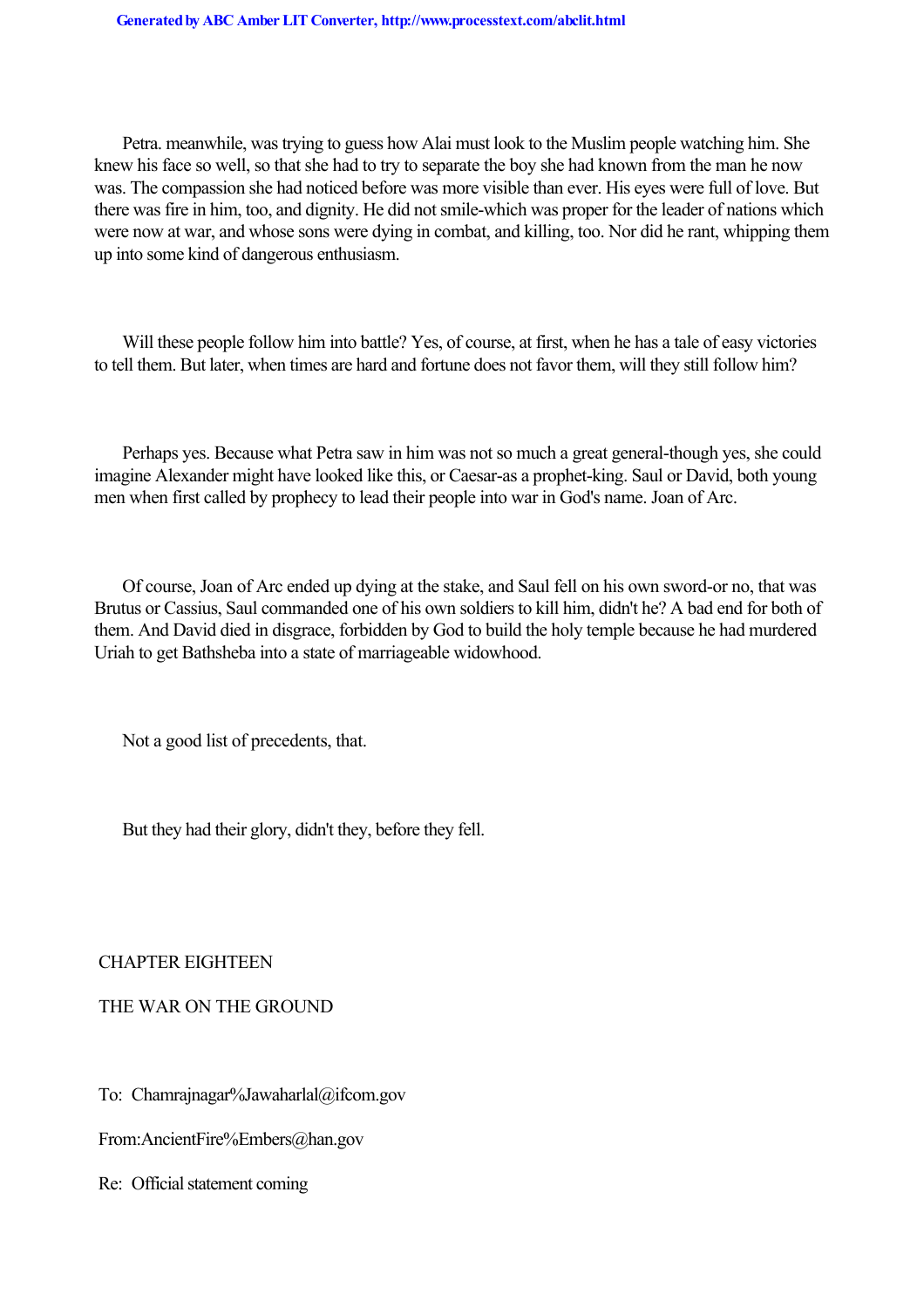My esteemed friend and colleague,

 It grieves me that you would even suppose that in this time of trouble, when China is assailed by unprovoked assaults from religious fanatics, we would have either the desire or the resources to provoke the International Fleet. We have nothing but the highest esteem for your institution, which so recently saved all humankind from the onslaught of the stardrogons.

 Our official statement, which wih be released forthwith, does not include our speculations on who is in fact responsible for the tragic shooting down of the IF shuttle while it overflew Brazilian territory. While we do not admit to having any participation in or foreknowledge of the event, we have performed our own preliminary investigation and we believe you will find that the equipment in question may in fact have originated with the Chinese military.

 This causes us excruciating embarrassment, and we beg you not to publicize this information. Instead, we provide you with the attached documentation showing that our one missile launcher which is not accounted for, and which therefore may have been used to commit this crime, was released into the control of a certain Achilles de Flandres, ostensibly for military operations in connection with our preemptive defensive action against the Indian aggressor as it ravaged Burma. We believed this materiel had been returned to us, but we discover upon investigation that it was not.

 Achilles de Flandres at one time was under our protection, having rendered us a service in connection with forewarning us of the danger that India posed to peace in Southeast Asia. However, certain crimes be committed prior to this service came to our attention, and we arrested him (see documentation). As he was being conveyed to his place of reeducation, unknown forces raided the convoy and released Achilles de Flandres, killing all of the escorting soldiers.

 Since Achilles de Flandres ended up almost immediately in the Hegemony compound in Ribeirao Preto, Brazil, and he has been in a position to do much mischief there since the hasty departure of Peter Wiggin, and since the missile was fired from Brazilian territory and the shuffle was shot down over Brazil, we suggest that the place to look for responsibility for this attack on the IF is in Brazil, specifically the Hegemony compound.

 Ultimate responsibility for all of de Flandress actions after his abscondment from our custody must lie with those who took him, namely, Hegemon Peter Wiggin and his military forces, headed by julian Delphiki and, more recently, the Thai national, Suriyawong, who is regarded by the Chinese government as a terrorist.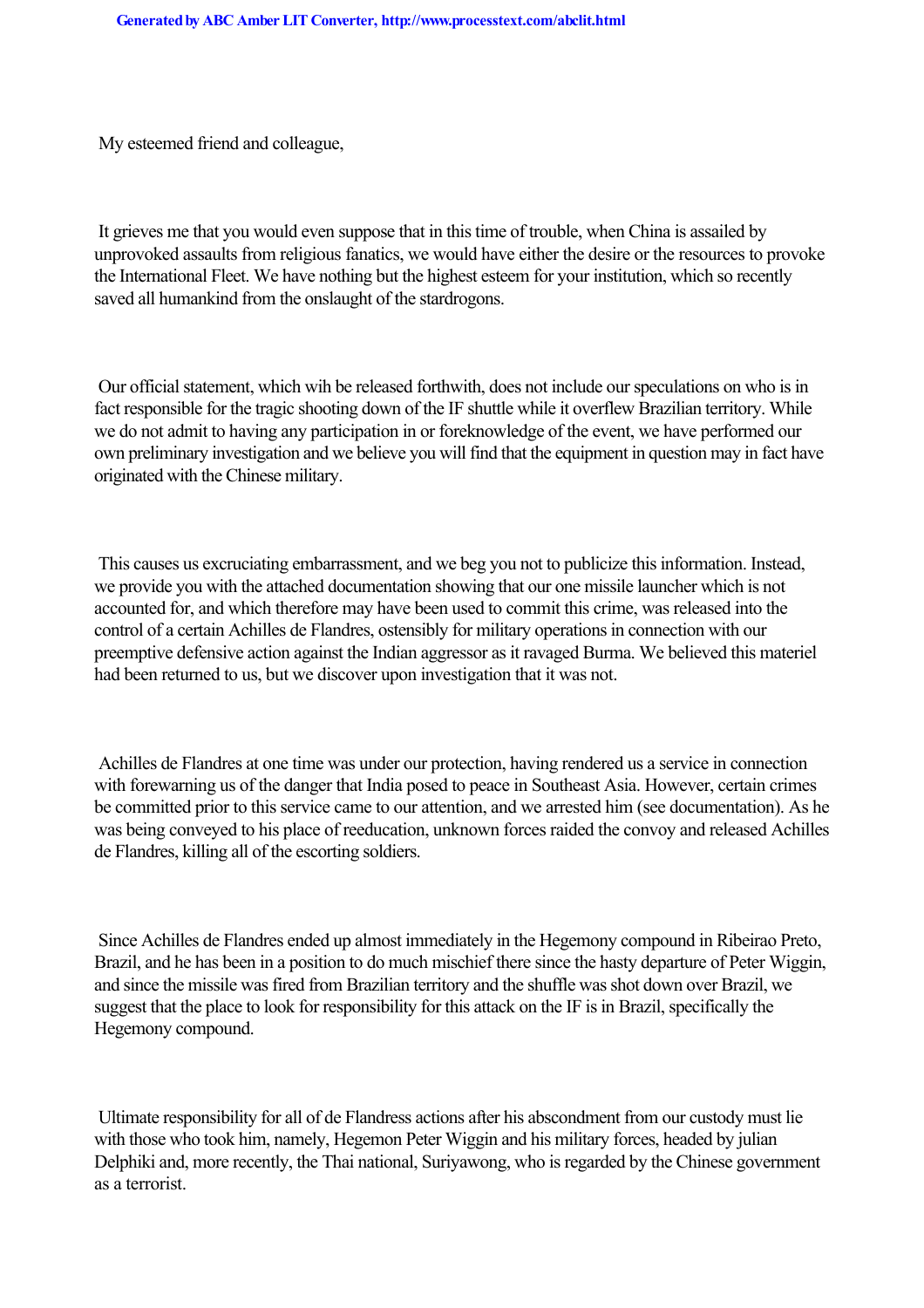I hope that this information, provided to you off the record, will prove useful to you in your investigation. If we can be of any other service that is not inconsistent with our desperate struggle for survival against the onslaught of the barbarian hordes from Asia, we will be glad to provide it.

Your humble and unworthy colleague,

Ancient Fire

From:Chamrajnagar%Jawaharlal@ifcom.gov

To: Graff%pilgrimage@colmin.gov

Re: Who will take the blame?

Dear Hyrum,

 You see from the attached message from the esteemed bead of the Chinese government that they have decided to offer up Achilles as the sacrificial lamb. I think they'd be glad if we got rid of him for them. Our investigators will officially report that the launcher is of Chinese manufacture and has been traced back to Achilles de Flandres without mentioning that it was originally provided to him by the Chinese government. When asked, we will refuse to speculate. That's the best they can hope for from us.

 Meanwhile, we now have the legal basis firmly established for an Earthside intervention-and from evidence provided by the nation most likely to complain about such an intervention. We will do nothing to affect the outcome or progress of the war in Asia. We will first seek the cooperation of the Brazilian government but will make it clear that such cooperation is not required, legally or militarily. We will ask them to isolate the Hegemony compound so that no one can get in or out, pending the arrival of our forces.

 I ask that you inform the Hegemon and that you make your plans accordingly. Whether Mr. Wiggin should be present at the taking of the compound is a matter on which I have no opinion.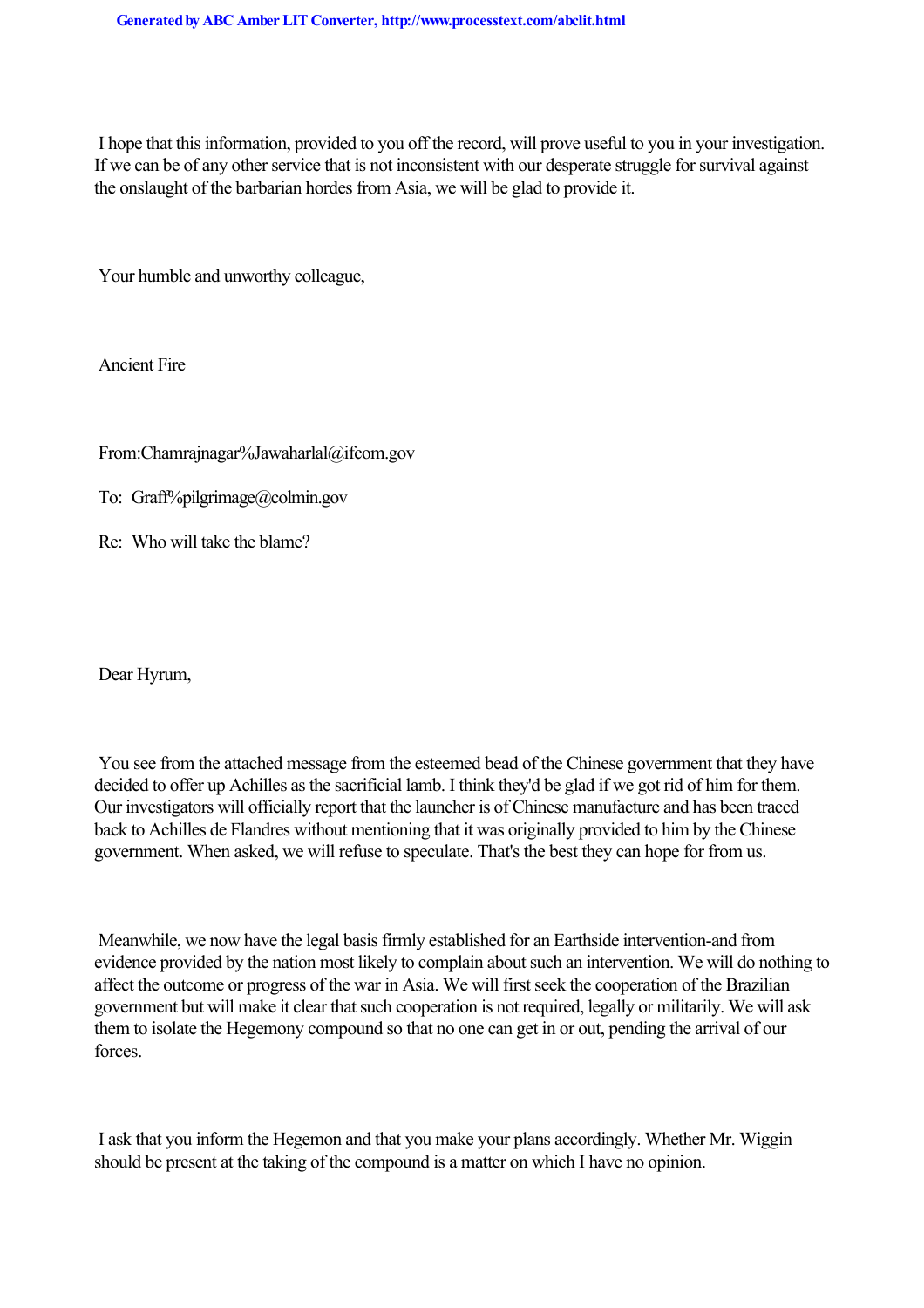Virlomi never went into town herself. Those days were over. When she had been free to wander, a pilgrim in a land where people either lived their whole lives in one village or cut themselves loose and spent their whole lives on the road, she had loved coming to villages, each one an adventure, filled with its own tapestry of gossip, tragedy, humor, romance, and irony.

 In the college she had briefly attended, between coming home from space and being brought into Indian military headquarters in Hyderabad, she had quickly realized that intellectuals seemed to think that their life-the life of the mind, the endless self-examination, the continuous autobiography afflicted upon all comers-was somehow higher than the repetitive, meaningless lives of the common people.

 Virlomi knew the opposite to be true. The intellectuals in the university were all the same. They had precisely the same deep thoughts about exactly the same shallow emotions and trivial dilemmas. They knew this, unconsciously, themselves. When a real event happened, something that shook them to the heart, they withdrew from the game of university life, for reality had to be played out on a different stage.

 In the villages, life was about life, not about one-[?]upmanship and display. Smart people were valued because they could solve problems, not because they could speak pleasingly about them. Everywhere she went in India, she constantly heard herself thinking, I could live here. I could stay among these people and marry one of these gentle peasant men and work beside him all my life.

 And then another part of her answered, No you couldn't. Because like it or not, you are one of those university people after all. You can visit in the real world, but you don't belong there. You need to live in Plato's foolish dream, where ideas are real and reality is shadow. That is the place you were born for, and as you move from village to village, it is only to learn from them, to teach them, to manipulate them, to use them to achieve your own ends.

 But my own ends, she thought, are to give them gifts they need: wise government, or at least self-government.

 And then she laughed at herself, because the two were usually opposites. Even if an Indian ruled over Indians, it was not selfgovernment, for the ruler governed the people, and the people governed the ruler. It was mutual government. That's the best that could be aspired to.

Now, though, her pilgrim days were over. She had returned to the bridge where the soldiers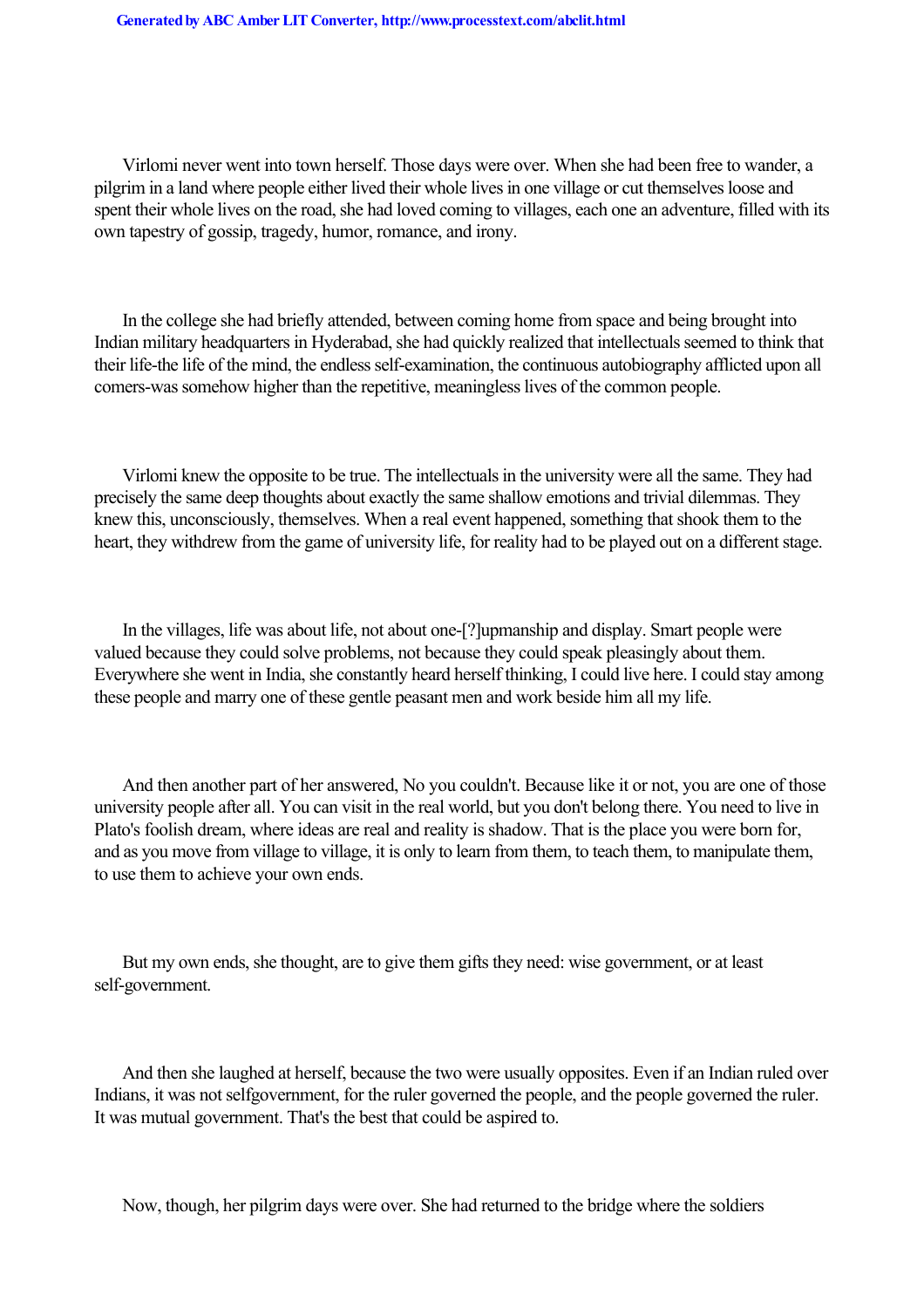stationed to protect it and the nearby villagers had made a kind of god of her.

 She came back without fanfare, walking into the village that had taken her most to heart and falling into conversation with women at the well and in the market. She went to the washing stream and lent a hand with the washing of clothes; someone offered to share clothing with her so she could wash her dirty traveling rags, but she laughed and said that one more washing would rub them into dust, but she would like to earn some new clothing by helping a family that had a bit they could spare for her.

"Mistress," said one shy woman, "did we not feed you at the bridge, for nothing?"

So she was recognized.

"But I wish to earn the kindness you showed me there."

"You have blessed us many times, lady," said another.

"And now you bless us by coming among us.

"And washing clothes."

So she was still a god.

"I'm not what you think I am," she said. "I am more terrible than your worst fear."

"To our enemies, we pray, lady," said a woman.

 "Terrible to them, indeed," said Virlomi. "But I will use your sons and husbands to fight them, and some of them will die."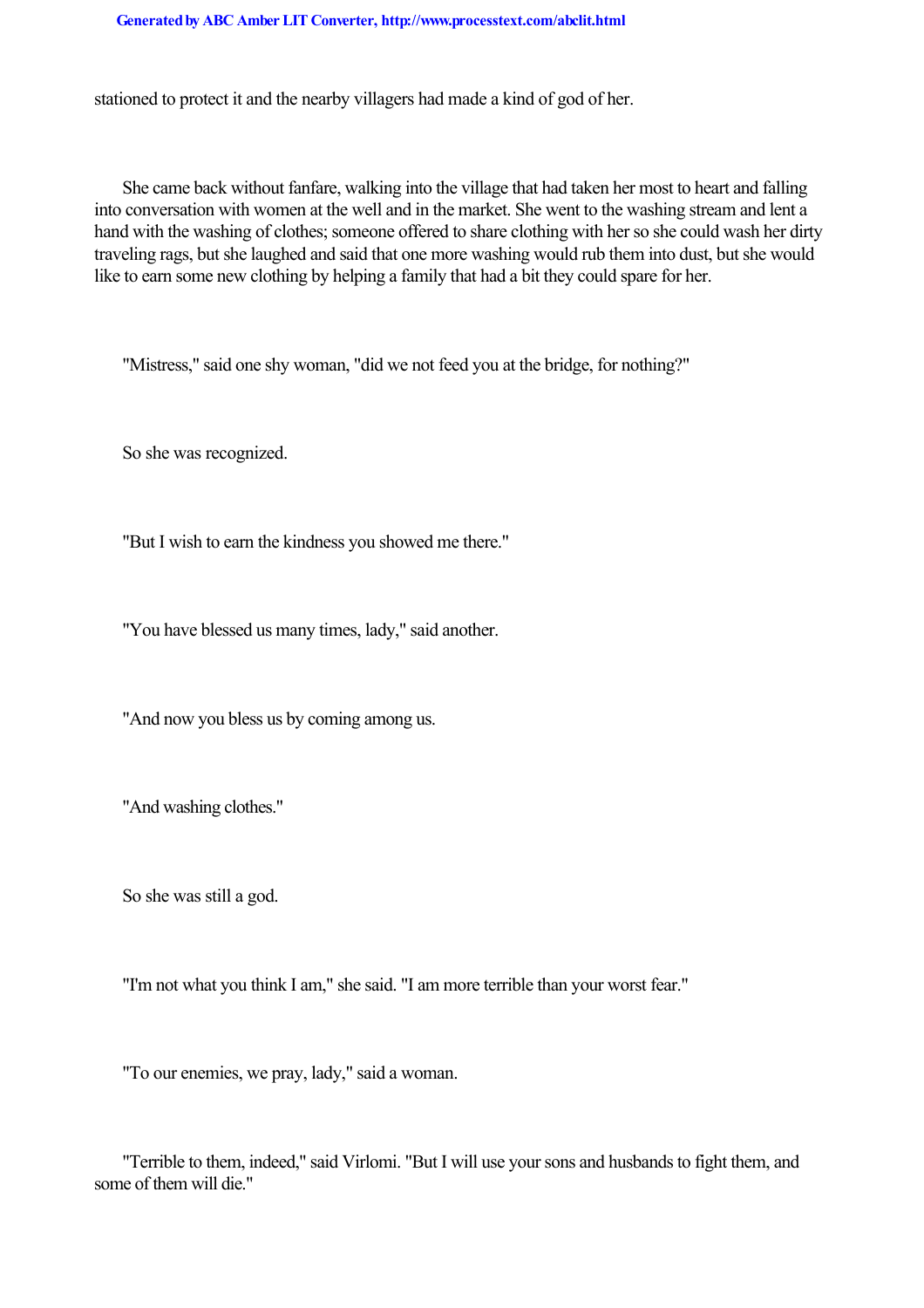"Half our sons and husbands were already taken in the war against the Chinese."

"Killed in battle."

"Lost and could not find their way home."

"Carried off into captivity by the Chinese devils."

Virlomi raised a hand to still them. "I will not waste their lives, if they obey me."

 "You shouldn't go to war, lady," said one old crone. "There's no good in it. Look at you, young, beautiful. Lie down with one of our young men, or one of our old ones if you want, and make babies."

 "Someday," said Virlomi, "I'll choose a husband and make babies with him. But today my husband is India, and he has been swallowed by a tiger. I must make the tiger sick, so he will throw my husband up."

They giggled, some of them, at this image. But others were very grave.

"How will you do this?"

 "I will prepare the men so they don't die because of mistakes. I will assemble all the weapons we need, so no man is wasted because he is unarmed. I will bide my time, so we don't bring down the wrath of the tiger upon us, until we're ready to hurt them so badly that they never recover from the blow."

 "You didn't happen to bring a nuclear weapon with you, lady?" asked the crone. Clearly something of an unbeliever.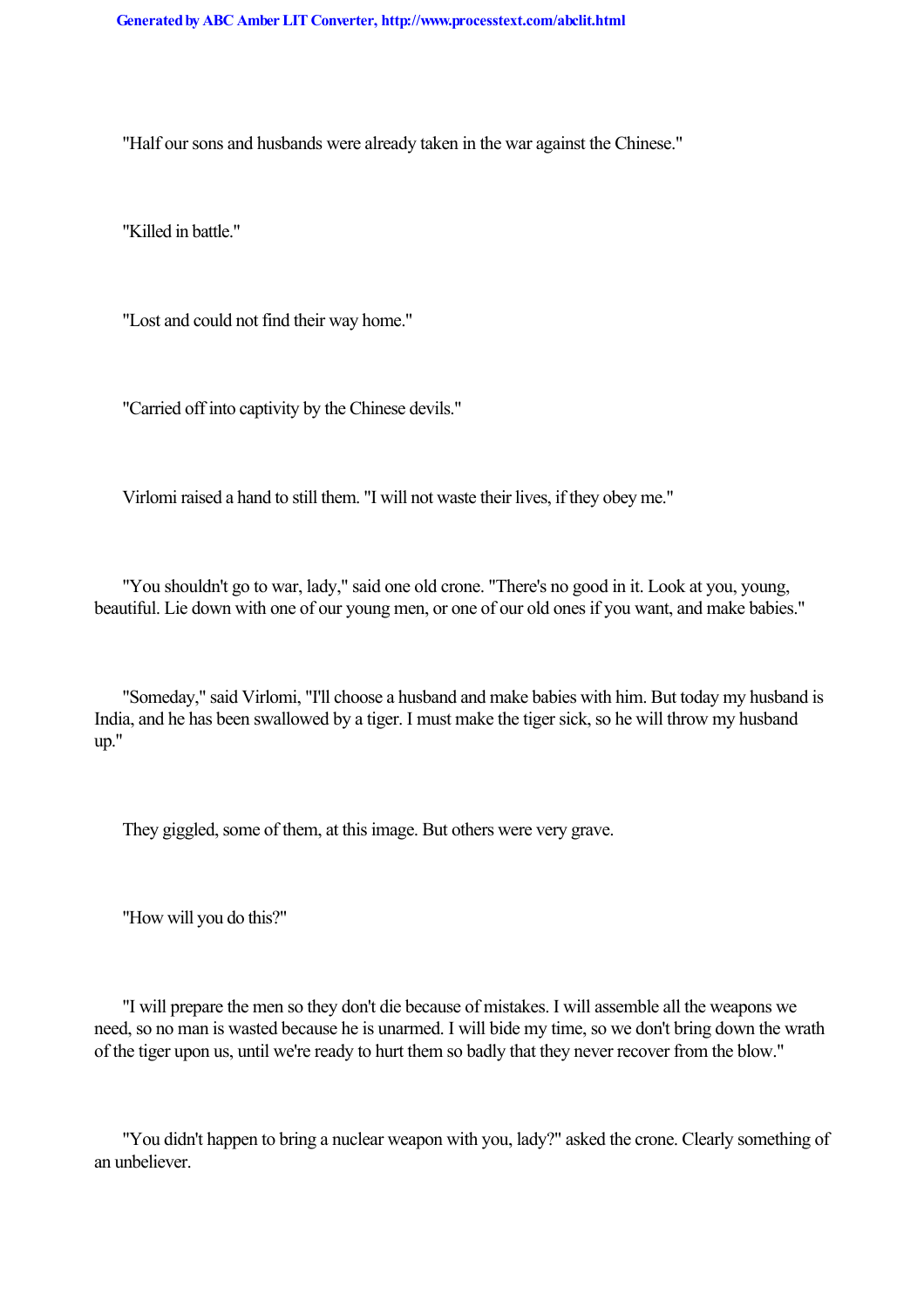"It's an offense against God to use such things," said Virlomi. "The Muslim God was burned out of his house and turned his face against them because they used such weapons against each other"

"I was joking," said the crone, ashamed.

 "I am not," said Virlomi. "If you don't want me to use your men in the way I have described, tell me, and I'll go away and find another place that wants me. Perhaps your hatred of the Chinese is not so fierce as mine. Perhaps you are content with the way things are in this land."

But they were not content, and their hatred was hot enough, it seemed.

 There wasn't much time for training, despite her promise, but then, she wasn't going to use these men for firefights. They were to be saboteurs, thieves, demolition experts. They conspired with construction workers to steal explosives; they learned how to use them; they built dry storage pits in the jungles that clung to the steep hills.

 And they went to nearby towns and recruited more men, and then went farther and farther afield, building a network of saboteurs near every key bridge that could be blown up to block the Chinese from the use of the roads they would need to bring troops and supplies back and forth, in and out of India.

 There could be no rehearsals. No dry runs. Nothing was done to arouse suspicion of any kind. She forbade her men to make any gestures of defiance, or do anything to interfere with the smooth running of the Chinese transportation network through their hills and mountains.

 Some of them chafed at this, but Virlomi said, "I gave my word to your wives and mothers that I would not waste your lives. There will be plenty of dying ahead, but only when your deaths will accomplish something, so that those who live can bear witness: We did this thing, it was not done for us."

 Now she never went to town, but lived where she had lived before, in a cave near the bridge that she would blow up herself, when the time came.

But she could not afford to be cut off from the outside world. So three times a day, one of her people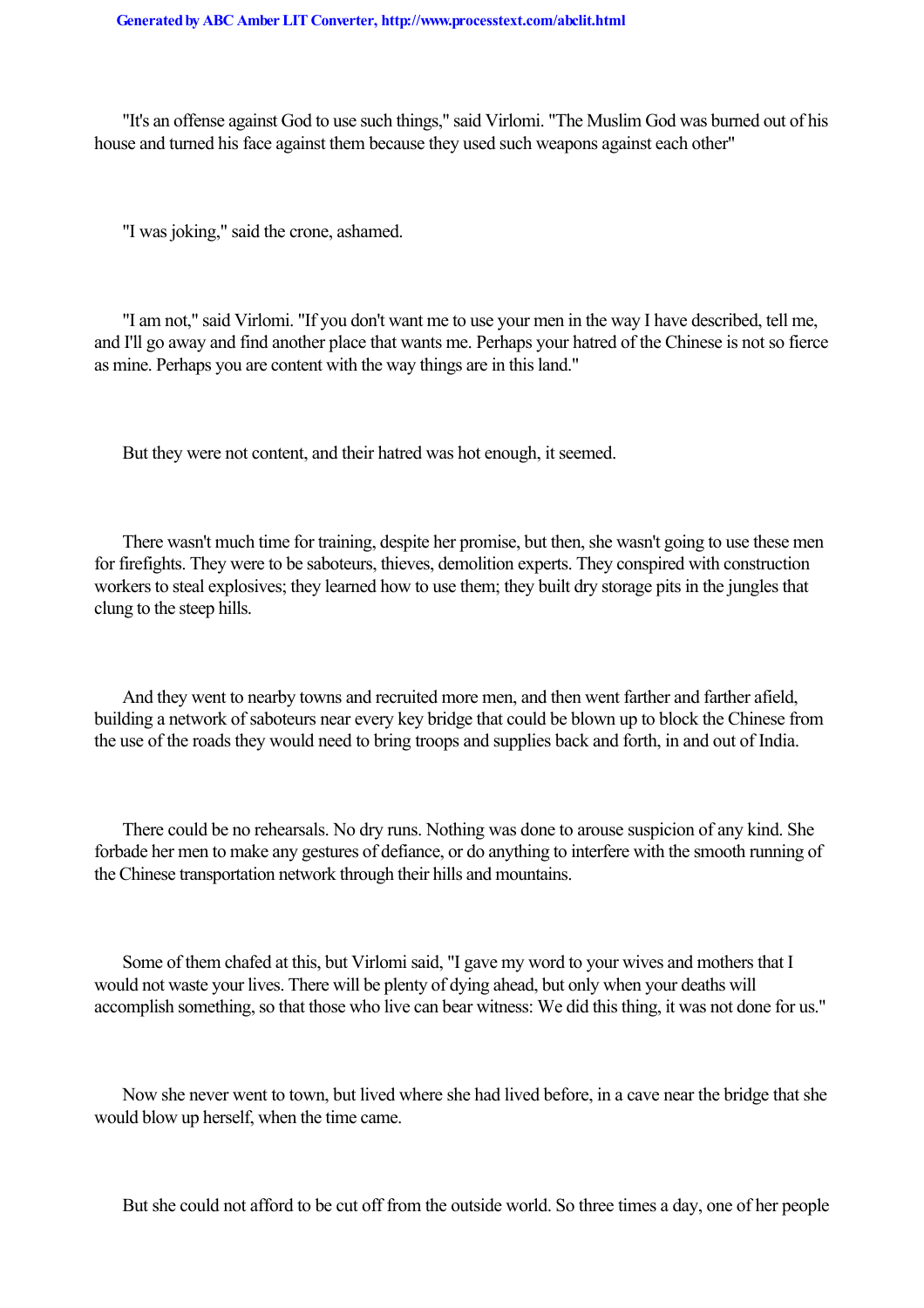would sign on to the nets and check her dead drop sites, print out the messages there, and bring them to her. She made sure they knew how to wipe the information out of the computer's memory, so no one else could see what the computer had shown, and after she read the messages they brought, she burned them.

 She got Peter Wiggin's message in good time. So she was ready when her people started coming to her, running, out of breath, excited.

 "The war with the Turks is going badly for the Chinese," they said. "We have it on the nets, the Turks have taken so many airfields that they can put more planes in the sky in Xinjiang than the Chinese can. They have dropped bombs on Beijing itself, lady!"

 "Then you should weep for the children who are dying there," said Virlomi. "But the time for us to fight is not yet."

 And the next day, when the trucks began to rumble across the bridges, and line up bumper to bumper along the narrow mountain roads, they begged her, "Let us blow up just one bridge, to show them that India is not sleeping while the Turks fight our enemy for us!"

 She only answered them, "Why should we blow up bridges that our enemy is using to leave our land?"

"But we could kill many if we timed the explosion just right!"

 "Even if we could kill five thousand by blowing up all the bridges at exactly the right moment, they have five million. We will wait. Not one of you will do anything to warn them that they have enemies in these mountains. The time is soon, but you must wait for my word."

 Again and again she said it, all day long, to everyone who came, and they obeyed. She sent them to telephone their comrades in faraway towns near other bridges, and they also obeyed.

 For three days. The Chinese-controlled news talked about how devastating armies were about to be brought to bear against the Turkic hordes, ready to punish them for their treachery. The traffic across the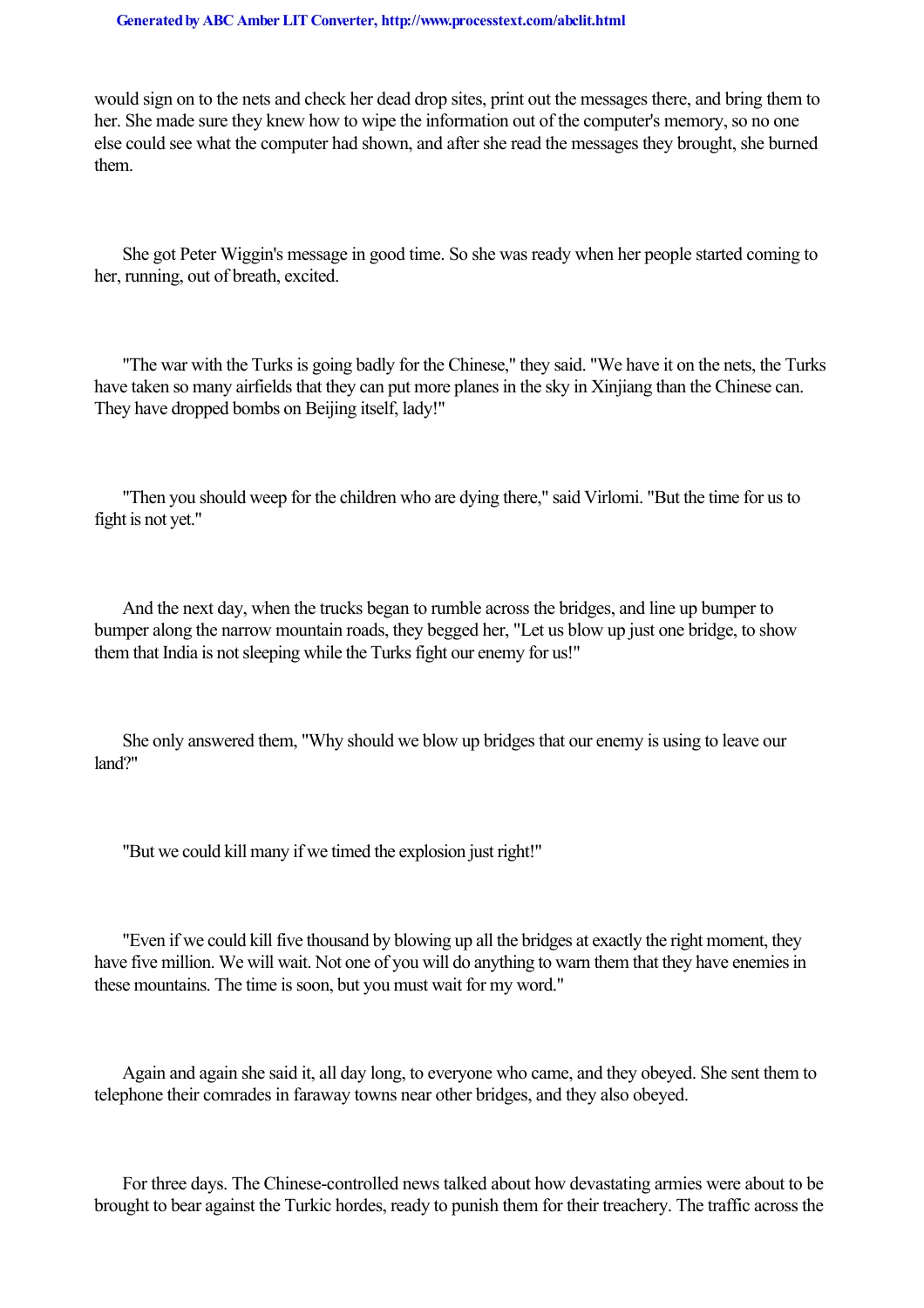bridges and along the mountain roads was unrelenting. Then came the message she was waiting for.

Now.

 No signature, but it was in a dead drop that she had given to Peter Wiggin. She knew that it meant that the main offensive had been launched in the west, and the Chinese would soon begin sending troops and equipment back from China into India.

 She did not burn the message. She handed it to the child who had brought it to her and said, "Keep this forever. It is the beginning of our war."

"Is it from a god?" asked the child.

 "Perhaps the shadow of the nephew of a god," she answered with a smile. "Perhaps only a man in a dream of a sleeping god."

 Taking the child by the hand, she walked down into the village. The people swarmed around her. She smiled at them, patted the children's heads, hugged the women and kissed them.

 Then she led this parade of citizens to the office of the local Chinese administrator and walked inside the building. Only a few of the women came with her. She walked right past the desk of the protesting officer on duty and into the office of the Chinese official, who was on the telephone.

 He looked up at her and shouted, first in Chinese, then in Common. "What are you doing! Get out of here."

 But Virlomi paid no attention to his words. She walked up to him, smiling, reached out her arms as if to embrace him.

He raised his hands in protest, to fend her off with a gesture.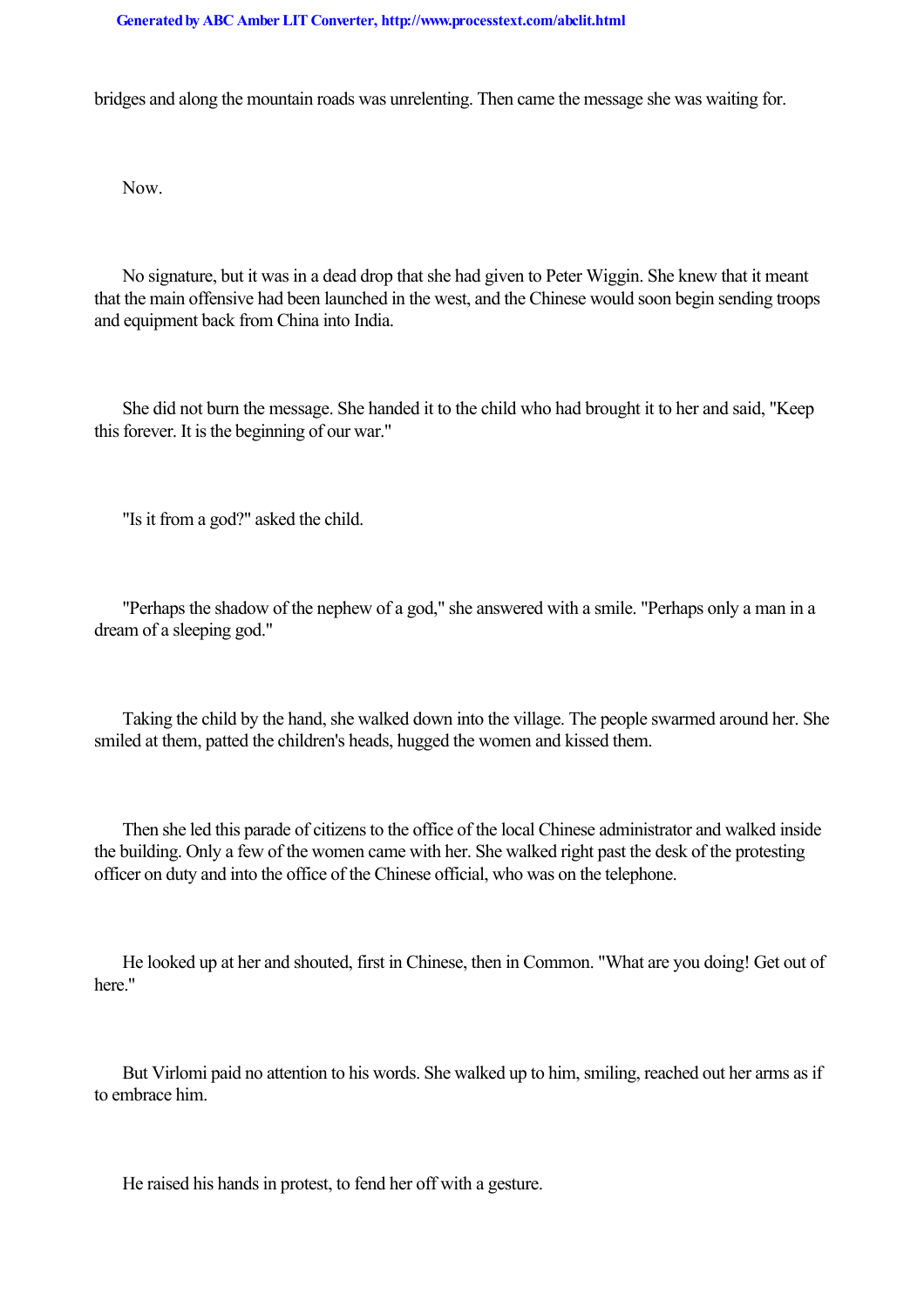She took his arms, pulled him off balance, and while he staggered to regain his footing, she flung her arms around him, gripped his head, and twisted it sharply.

He fell dead to the floor.

 She opened a drawer in his desk, took out his pistol, and shot both of the Chinese soldiers who were rushing into the office. They, too, fell dead to the floor

 She looked calmly at the women. "It is time. Please get on the telephones and call the others in every city. It is one hour till dark. At nightfall, they are to carry out their tasks. With a short fuse. And if anyone tries to stop them, even if it's an Indian, they should kill them as quietly and quickly as possible and proceed with their work."

They repeated the message to her, then set to work at the telephones.

 Virlomi went outside with the pistol hidden in the folds of her skirt. When the other two Chinese soldiers in this village came running, having heard the shots, she started jabbering to them in her native dialect. They did not realize that it was not the local language at all, but a completely unrelated tongue from the Dravidian south. They stopped and demanded that she tell them in Common what had happened. She answered with a bullet into each man's belly before they even saw that she had a gun. Then she made sure of them with a bullet to each head as they lay on the ground.

"Can you help me clean the street?" she asked the people who were gawking.

At once they came out into the road and carried the bodies back inside the office.

 When the telephoning was done, she gathered them all together at the door of the office. "When the Chinese authorities come and demand that you tell them what happened, you must tell them the truth. A man came walking down the road, an Indian man but not from this village. He looked like a woman, and you thought he must be a god, because he walked right into this office and broke the neck of the magistrate. Then he took the magistrate's pistol and shot the two guards in the office, and then the two who came running up from the village. Not one of you had time to do anything but scream. Then this stranger made you carry the bodies of the dead soldiers into the office and then ordered you to leave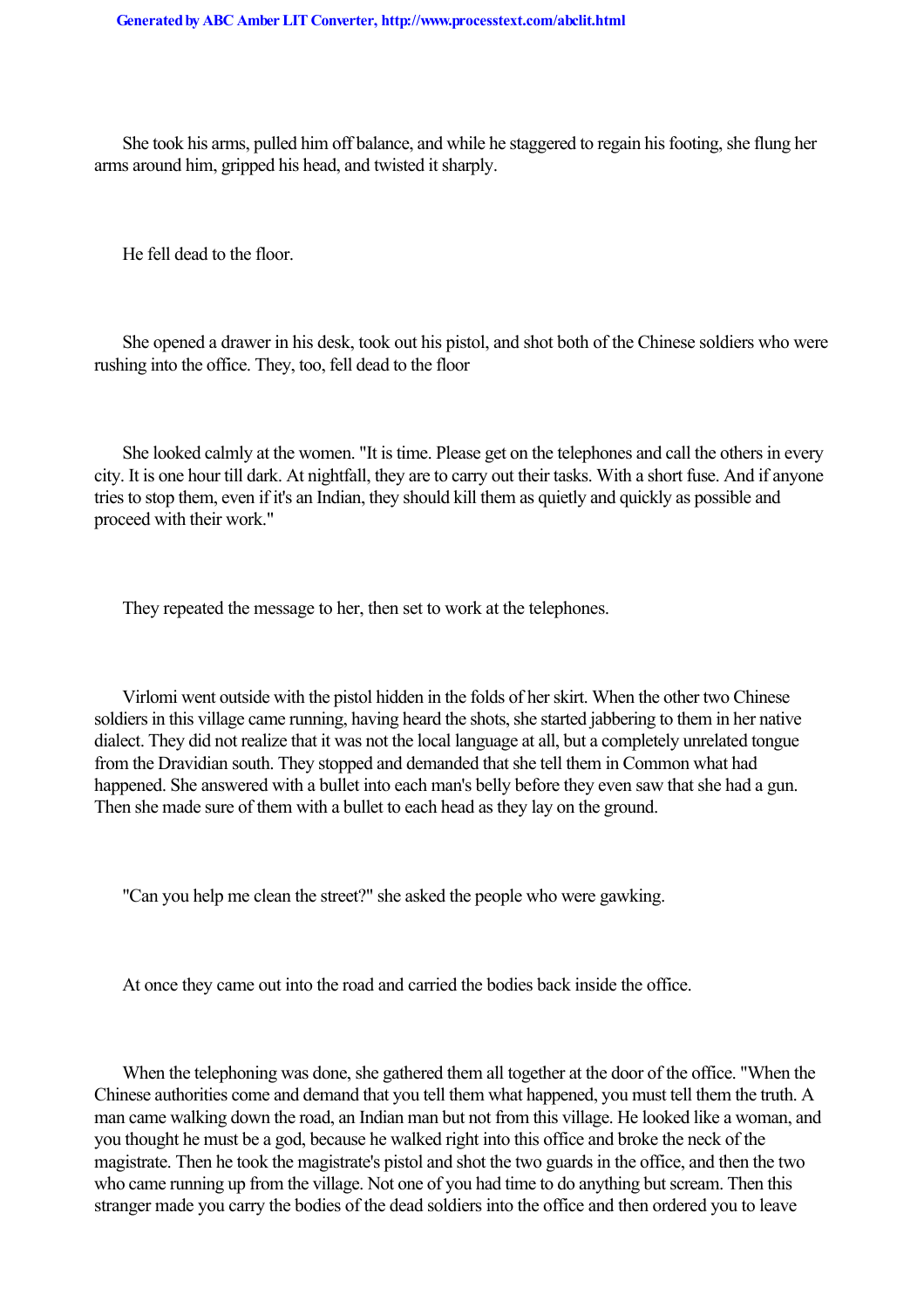while he made telephone calls."

"They will ask us to describe this man."

"Then describe me. Dark. From the south of India."

"They will say, if he looked like a woman, how do you know she was not a woman?"

"Because he killed a man with his bare hands. What woman could do that?"

They laughed.

 "But you must not laugh," she said. "They will be very angry. And even if you do not give them any cause, they may punish you very harshly for what happened here. They may think you are lying and torture you to try to get you to tell the truth. And let me tell you right now, you are perfectly free to tell them that you think it may have been the same person who lived in that little cave near the bridge. You may lead them to that place."

 She turned to the child who had brought her Peter Wiggin's message. "Bury that paper in the ground until the war is over. It will still be there when you want it."

 She spoke to them all once more. "None of you did anything except carry the bodies of the dead to the places I told you to carry them. You would have told the authorities, but the only authorities you know are dead."

 She stretched out her arms. "Oh, my beloved people, I told you I would bring terrible days to you." She did not have to pretend to be sad, and her tears were real as she walked among them, touching hands, cheeks, shoulders one more time. Then she strode out along the road and out of the village. The men who were assigned to do it would blow up the nearby bridge an hour from now. She would not be there. She would be walking along paths in the woods, heading for the command post from which she would run this campaign of sabotage.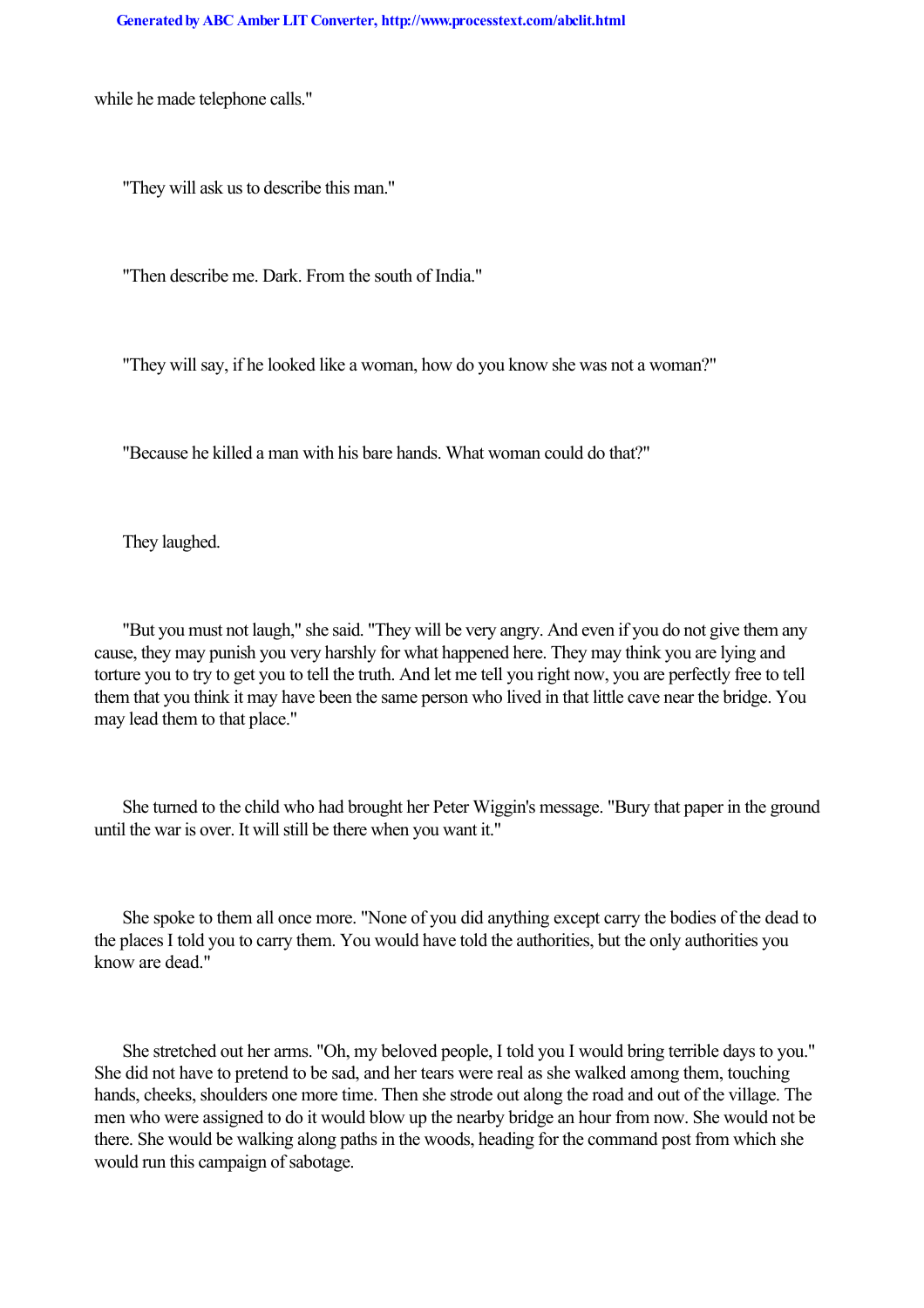For it would not be enough to blow up these bridges. They had to be ready to kill the engineers who would come to repair them, and kill the soldiers who would come to protect them, and then, when they brought enough soldiers and enough engineers that they could not be stopped from rebuilding the bridges, they would have to cause rockfalls and mudslides to block the narrow canyons.

 If they could seal this border for three days. the advancing Muslim armies would have time, if they were competently led, to break through and cut off the huge Chinese army that still faced them, so that the reinforcements, when they finally made it through, would be far, far too late. They, too, would be cut off in their turn.

 Ambul had asked for only one favor from Alai, after setting up the meeting between him and Bean and Petra. "Let me fight as if I were a Muslim, against the enemy of my people."

 Alai had assigned him, because of his race, to serve among the Indonesians, where he would not look so very different.

 So it was that Ambul went ashore on a stretch of marshy coast somewhere south of Shanghai. They went as near as they could on fishing boats, and then clambered into flatbottomed marsh skimmers, which they rowed among the reeds, searching for firm ground.

 In the end, though, as they knew they would, they had to leave the boats behind and trudge through miles of mud. They carried their boots in their backpacks, because the mud would have sucked them off if they had tried to wear them.

By the time the sun came up, they were exhausted, filthy, insectbitten, and famished.

 So they rubbed the mud off their feet and ankles, pulled on their socks, put on their boots, and set off at a trot along a trace that soon became a trail, and then a path along the low dike between rice paddies. They jogged past Chinese peasants and said nothing to them.

 Let them think we're conscripts or volunteers from the newly conquered south, on a training mission. We don't want to kill civilians. Get in from the coast as far as you can. That's what their officers had said to them, over and over.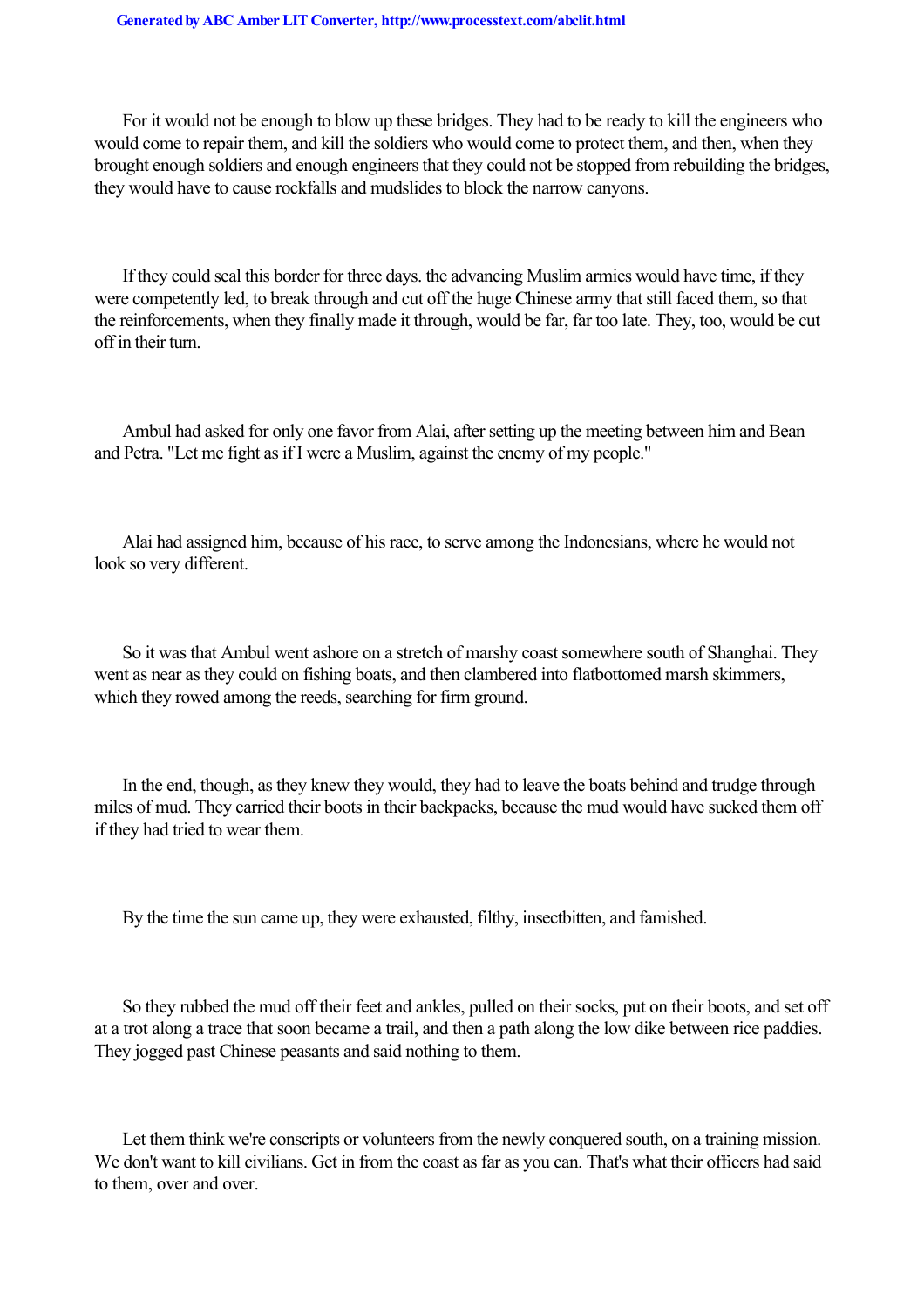Most of the peasants might have ignored them. Certainly they saw no one take off at a run to spread the alarm. But it was not yet noon when they spotted the dust plume of a fast-moving vehicle on a road not far off.

"Down," said their commander in Common.

 Without hesitation they flopped down in the water and then frogged their way to the edge of the dike, where they remained hidden. Only their officer raised his head high enough to see what was happening. and his whispered commentary was passed quietly along the line so all fifty men would know.

"Military truck," he said.

Then, "Reservists. No discipline."

 Ambul thought: This is a dilemma. Reservists are probably local troops. Old men, unfit men, who treated their military service like a social club, until now, when somebody trotted them out because they were the only soldiers in the area. Killing them would be like killing peasants.

But of course they were armed, so not killing them might be committing suicide.

 They could hear the Chinese commander yelling at his part-time soldiers. He was very angry-and very stupid, thought Ambul. What did he think was happening here? If it was a training exercise by some portion of the Chinese army, why would he bring along a contingent of reservists? But if he thought it was a genuine threat, why was he yelling? Why wasn't he trying to reconnoiter with stealth so he could assess the danger and make a report?

 Well, not every officer had been to Battle School. It wasn't second nature to them, to think like a true soldier. This fellow had undoubtedly spent most of his military service behind a desk.

 The whispered command came down the line. Do not shoot anybody, but take careful aim at somebody when you are ordered to stand up.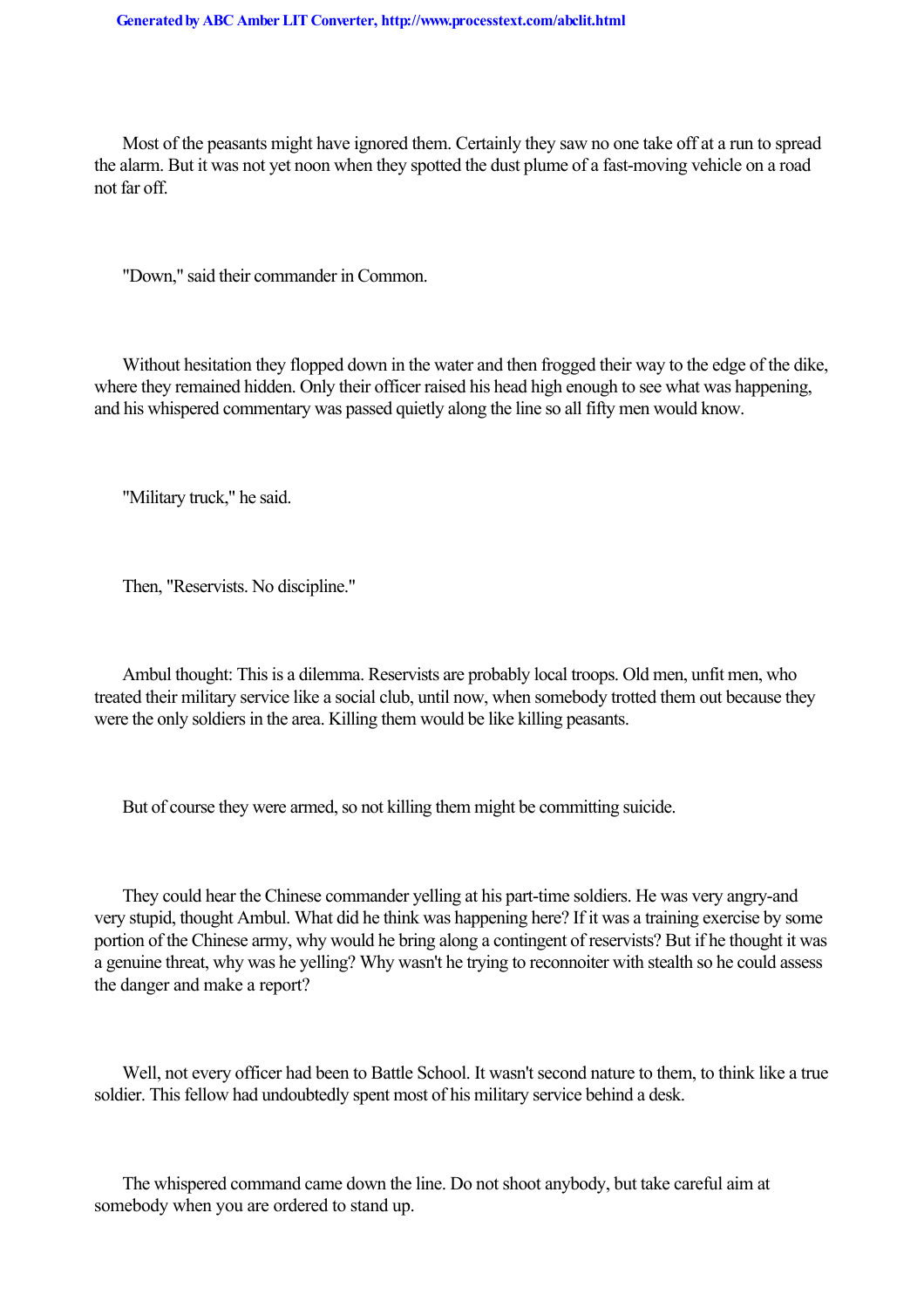The voice of the Chinese officer was coming nearer.

"Maybe they won't notice us," whispered the soldier beside Ambul.

"It's time to make them notice us," Ambul whispered back.

 The soldier had been a waiter in a fine restaurant in Jakarta before volunteering for the army after the Chinese conquest of Indochina. Like most of these men, he had never been under fire.

For that matter, neither have I, thought Ambul. Unless you count combat in the battle room.

 Surely that did count. There was no blood, but the tension, the unbearable suspense of combat had been there. The adrenaline, the courage, the terrible disappointment when you knew you had been shot and your suit froze around you, locking you out of the battle. The sense of failure when you let down the buddy you were supposed to protect. The sense of triumph when you felt like you couldn't miss.

 I've been here before. Only instead of a dike, I was hiding behind a three-meter cube, waiting for the order to fling myself out, firing at whatever enemies might be there.

 The man next to him elbowed him. Like all the others, he obeyed the signal and watched their commander for the order to stand up.

The commander gave the sign, and they all rose up out of the water.

 The Chinese reservists and their officer were nicely lined up along a dike that ran perpendicular to the one the Indonesian platoon had been hiding behind. Not one of them had his weapon at the ready.

The Chinese officer had been interrupted in mid-yell. He stopped and turned stupidly to look at the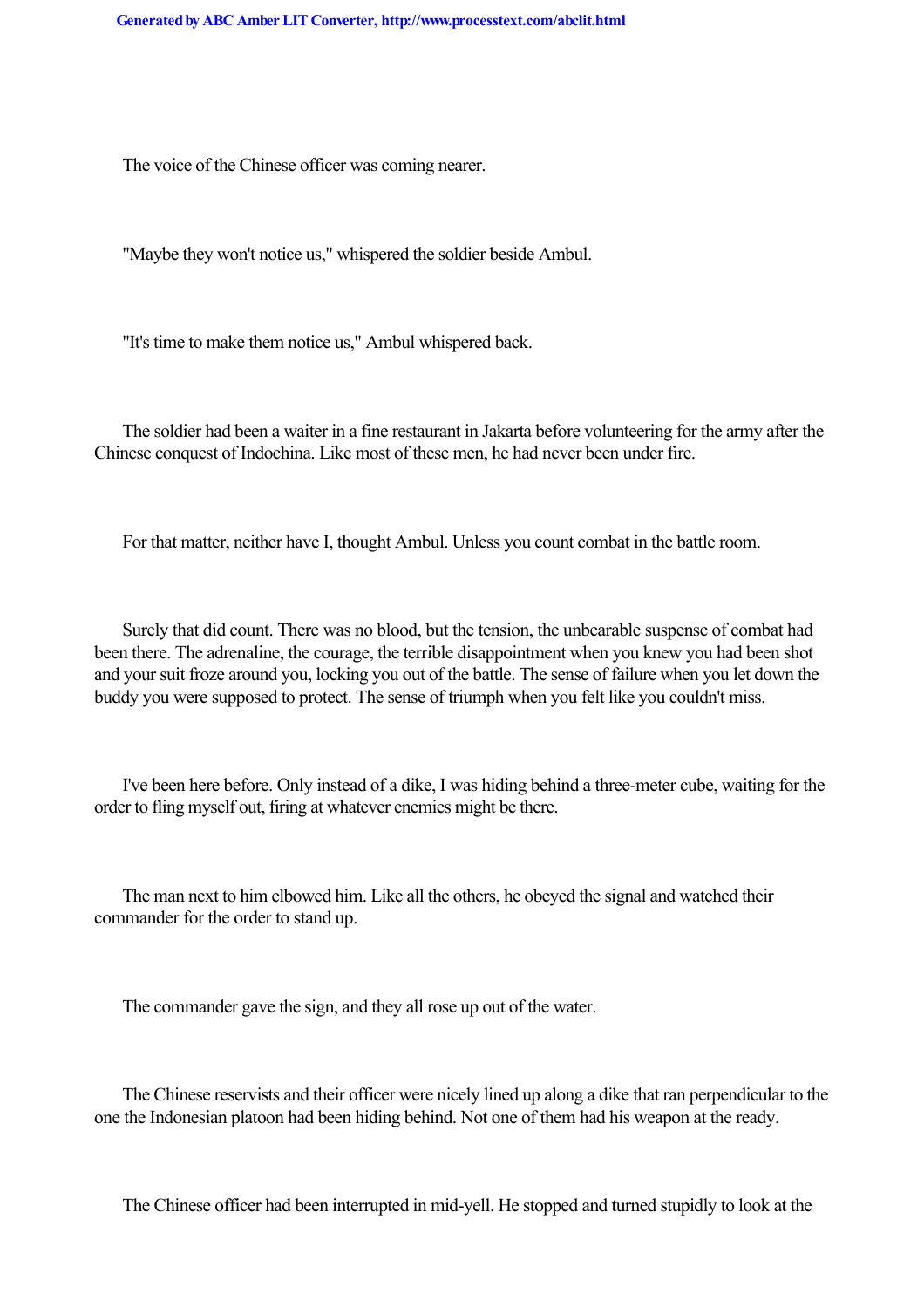line of forty soldiers, all pointing their weapons at him.

Ambul's commander walked up to the officer and shot him in the head.

At once the reservists threw down their weapons and surrendered.

 Every Indonesian platoon had at least one Chinese-speaker, and usually several. Ethnic Chinese in Indonesia had been eager to show their patriotism, and their best interpreter was very efficient in conveying their commander's orders. Of course it was impossible to take prisoners. But they did not want to kill these men.

 So they were told to remove all their clothing and carry it to the truck they had arrived in. While they were undressing, the order was passed along the line in Indonesian: Do not laugh at them or show any sign of ridicule. Treat them with great honor and respect.

 Ambul understood the wisdom of this order. The purpose of stripping them naked was to make them look ridiculous, of course. But the first people to ridicule them would be Chinese, not Indonesians. When people asked them, they would have to say that the Indonesians treated them with nothing but respect. The public relations campaign was already under way.

 Half an hour later, Ambul was with the sixteen men who rode into town in the captured Chinese truck, with one naked and terrified old reservist showing them the way. Just before reaching the small military headquarters, they slowed down and pushed him out of the truck.

 It was quick and bloodless. They drove right into the small compound and disarmed everyone there at the point of a gun. The Chinese soldiers were all herded naked into a room without a telephone, and they stayed there in utter silence while the sixteen Indonesians commandeered two more trucks, clean underwear and socks, and a couple of Chinese military radios.

 Then they piled all the remaining ammunition and explosives, weapons and radios in the middle of the courtyard, surrounded them with the remaining military vehicles, and set a small amount of plastique in the middle of the pile with a five-minute fuse.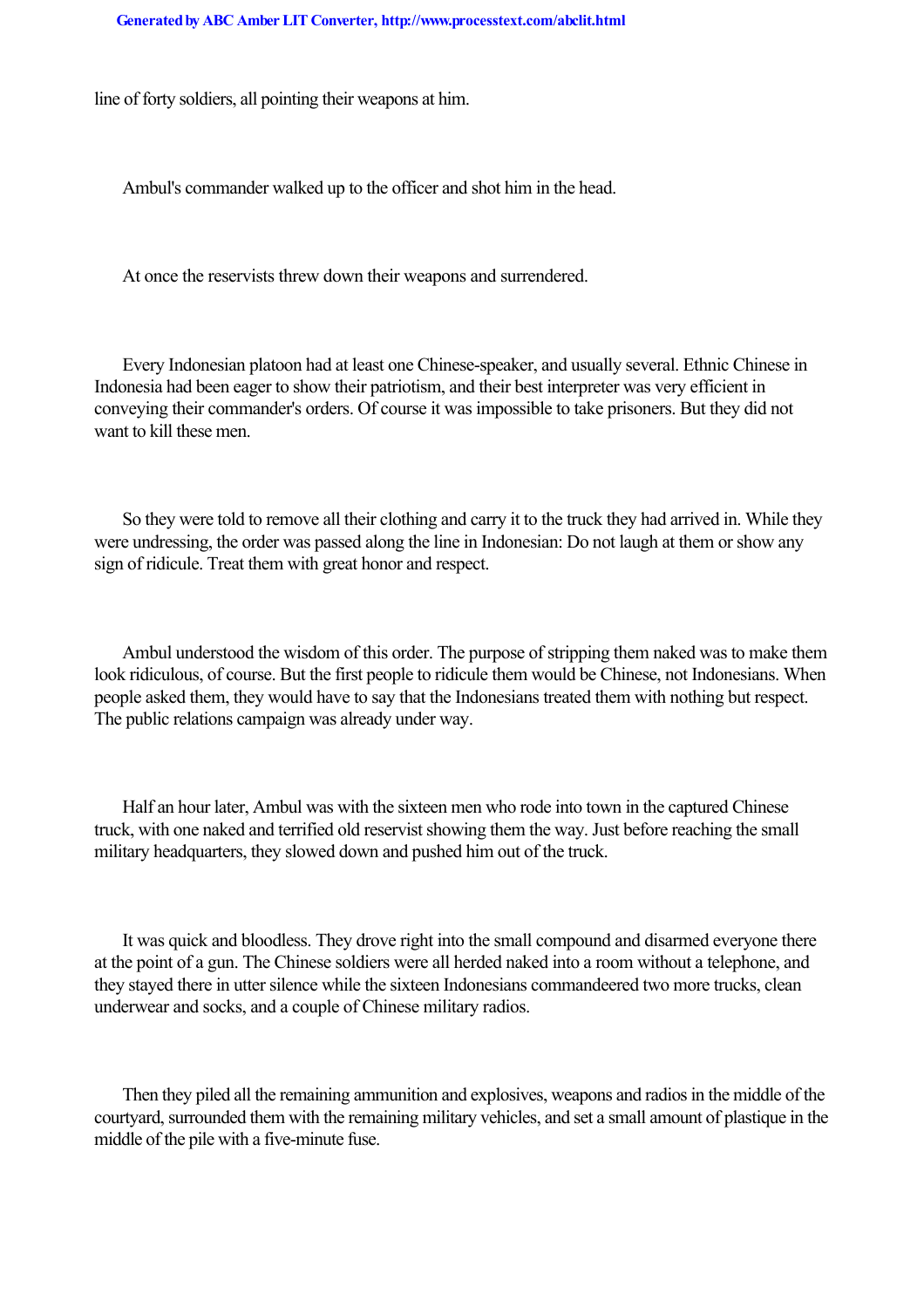The Chinese interpreter ran to the door of the room where the prisoners were being held, shouted to them that they had five minutes to evacuate this place before everything blew up, and they should warn the townspeople to get away from here.

Then he unlocked the door and ran out to one of the waiting trucks.

 Four minutes out of town, they heard the fireworks begin. It was like a war back there-bullets going off, explosions, and a plume of smoke.

 Ambul imagined the naked soldiers running from door to door, warning people. He hoped that no one would die because they stopped to laugh at the naked men instead of obeying them.

 Ambul was assigned to sit up front beside the driver of one of the captured trucks. He knew they would not have these vehicles for long-they would be too easy to spot-but they would carry them away from this place and give some of the soldiers a chance to catch a quick nap in the back of the truck.

 Of course, it was also possible that they would return to the rest of the platoon to find them slaughtered, with a large contingent of Chinese veterans waiting to blow them to bits.

Well, if that happened, it would happen. Nothing he could do in this truck would affect such an outcome in any way. All he could do was keep his eyes open and help the driver stay awake.

 There was no ambush. When they got back to the other men, they found most of them asleep, but all the sentries awake and watchful.

 Everyone piled into the trucks. The men who had slept a little were assigned to the front seats to drive; the men who had not slept were put in the backs of the trucks to sleep as best they could while the truck jolted along on back roads.

 Ambul was one of those who discovered that if you're tired enough, you can indeed sleep sitting up on a hard bench in a truck with no springs on a rough road. You just can't sleep for very long at a time.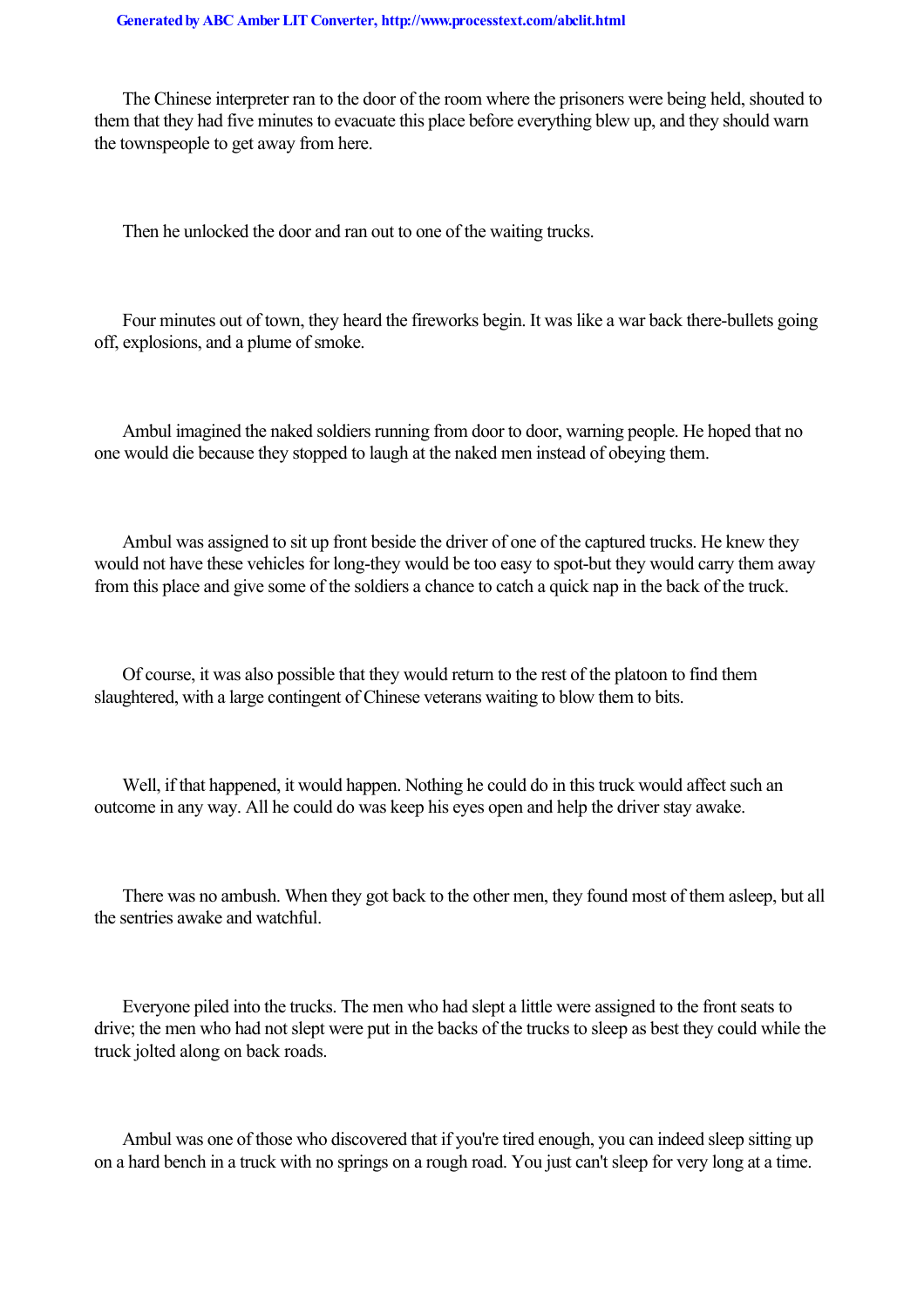He woke up once to find them moving smoothly along a wellpaved road. He stayed awake just long enough to think, Is our commander an idiot, using a highway like this? But he didn't care enough about it to stay awake.

 The trucks stopped after only three hours of driving. Everyone was still exhausted, but they had much to do before they could get a real meal, and genuine sleep. The commander had called a halt beside a bridge. He had the men unload everything from the trucks. Then they pushed them off the bridge into the stream.

 Ambul thought: That was a foolish mistake. They should have left them neatly parked, and not together, so that air surveillance would not recognize them.

 But no, speed was more important than concealment. Besides, the Chinese air force was otherwise engaged. Ambul doubted there'd be many planes available for surveillance any time soon.

 While the noncoms were distributing captured supplies among the men, they were told some of what their commander had learned from listening to the captured radios during the drive. The enemy kept speaking of them as paratroopers and assumed they were heading for a major military objective or some rendezvous point. "They don't know who we are or what we're doing, and they're looking for us in all the wrong places," said the commander. "That won't last long, but it's the reason we weren't blown while we were driving along. Plus, they think we're at least a thousand men."

 They had made good progress inland, those hours on the road. The terrain was almost hilly here, and despite the fact that every arable inch of China had been under cultivation for millennia, there was some fairly wild country here. They might actually get far enough from this road before night that they could get a decent sleep before taking off again.

Of course, they would do most of their movement by night, most of their sleeping by day.

If they lived through the night. If they survived another day.

 Carrying more now than they had when they first came ashore the previous night, they staggered off the road and into the woods alongside the stream. Heading west. Upstream. Inland.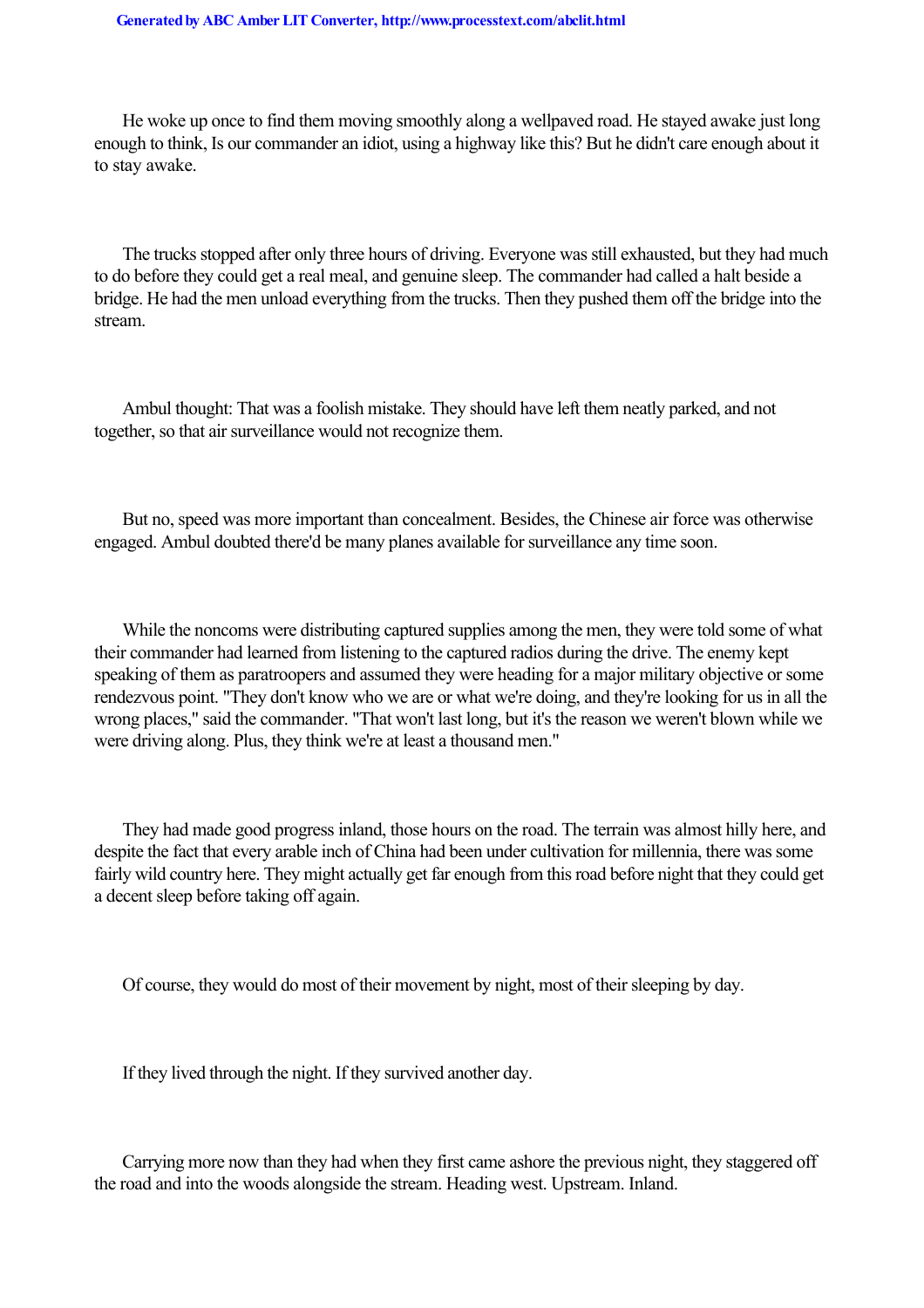# CHAPTER NINETEEN

# **FAREWELLS**

To: Porto%Aberto@BateRopo.org

From:Locke%erasmus@polnet.gov

Re: Ripe

Encryption seed:[?]

Decryption key:

Is this Bean or Petra? Or both?

 After all his subtle strategies and big surprises, it was a petty murder attempt that tagged him. I don't know if the news of the shooting down of an IF shuffle even penetrated the war coverage where you are, but he thought I was aboard. I wasn't, but the Chinese named him as the smoke, and suddenly the IF has legal basis for an Earthside operation. The Brazilian government is cooperating, has the compound on lockdown,

 The only trouble is, the compound seems to be defended by your little army. We want to do this without loss of life, but you trained your soldiers very well, and Suri doesn't respond to my feeble attempts to contact him. Before left, he seemed to be in Achilles's pocket. That might have been protective coloration, but who knows what happened on that return trip from China?

 Achilles has a way of getting to people. An Indian officer at MinCol who had known Graff for years was the one who fingered me for the shuttle, because the fact that his family was in a camp in China was used to control him, Does Achilles have a way to control Suri? If Suri commands the soldiers to protect Achilles, will they?

Would it make a difference if you were there? I will be there, but I'm afraid I never quite trusted your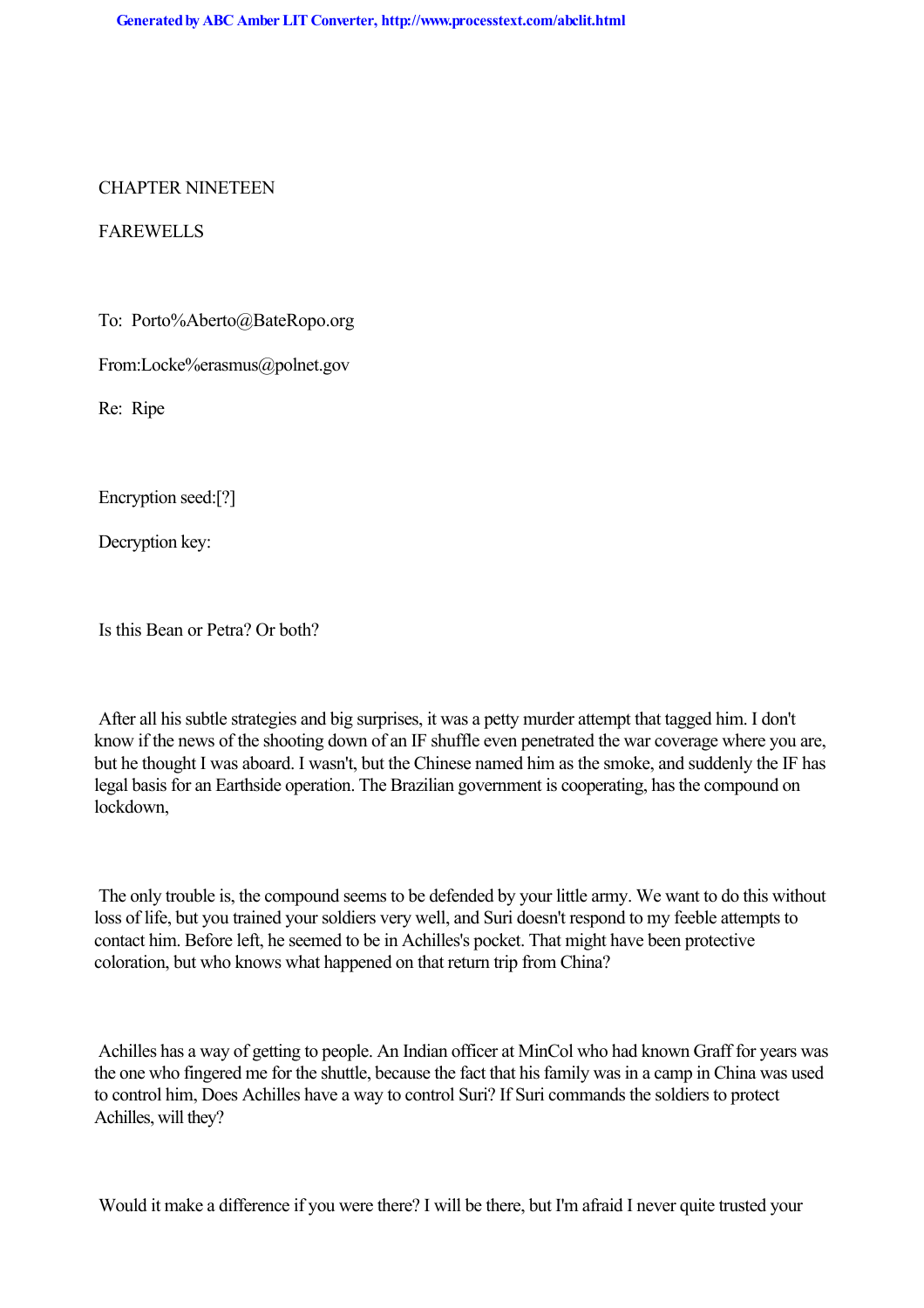assurance that the soldiers would absolutely obey me. I have a feeling that I lost face when I fled the compound. But you know them, I don't.

 Your advice would be appreciated. Your presence would be very helpful. I will understand if you choose to provide neither. You owe nothing to me-you were right when I was wrong, and I jeopardized everybody. But at this point, I'd like to do this without killing any of your soldiers, and especially without being killed myself-I wouldn't want to pretend my motives are entirely altruistic. I have no choice but to be there myself. If I'm not on the ground for the penetration of the compound, I can kiss my future as Hegemon good-bye.

 Meanwhile, the Chinese don't seem to be doing so well, do they? My congratulations to the Caliph. I hope he will be more generous to his conquered foes than the Chinese were.

 Petra found it hard to concentrate on her search of the nets. It was too tempting to switch to the news stories about the war. It was the genetic disease that the doctors had found in her as a child, the disease that sent her into space to spend her formative years in Battle School. She just couldn't leave war alone. Appalling as it was, combat still held irresistible allure. The contest of two armies, each striving for mastery, with no rules except those forced on them by the limitations of their forces and their fear of reprisal in kind.

 Bean had insisted that they search for some signal from Achilles. It seemed absurd to her, but Bean was positive that Achilles wanted them to come to him.

 "He's on his last legs," said Bean. "Everything's turned against him. He thought he'd positioned himself to take my place. Then he reached too far in shooting down that shuttle, just at the moment that the Crescent League pulled China out from under him. He can't go back there, can't even leave Ribeirao. So he's going to make whatever plays he has left to make. We're loose ends. He doesn't want to leave us dangling. So... he's going to call us in."

 "Let's not go," Petra had said then, but Bean only laughed. "If I thought you meant that," he said, "I might consider it. But I know you don't. He has our babies. He knows we'll come."

 Maybe they would and maybe they wouldn't. What good would it do those embryos if their parents walked into a trap and died?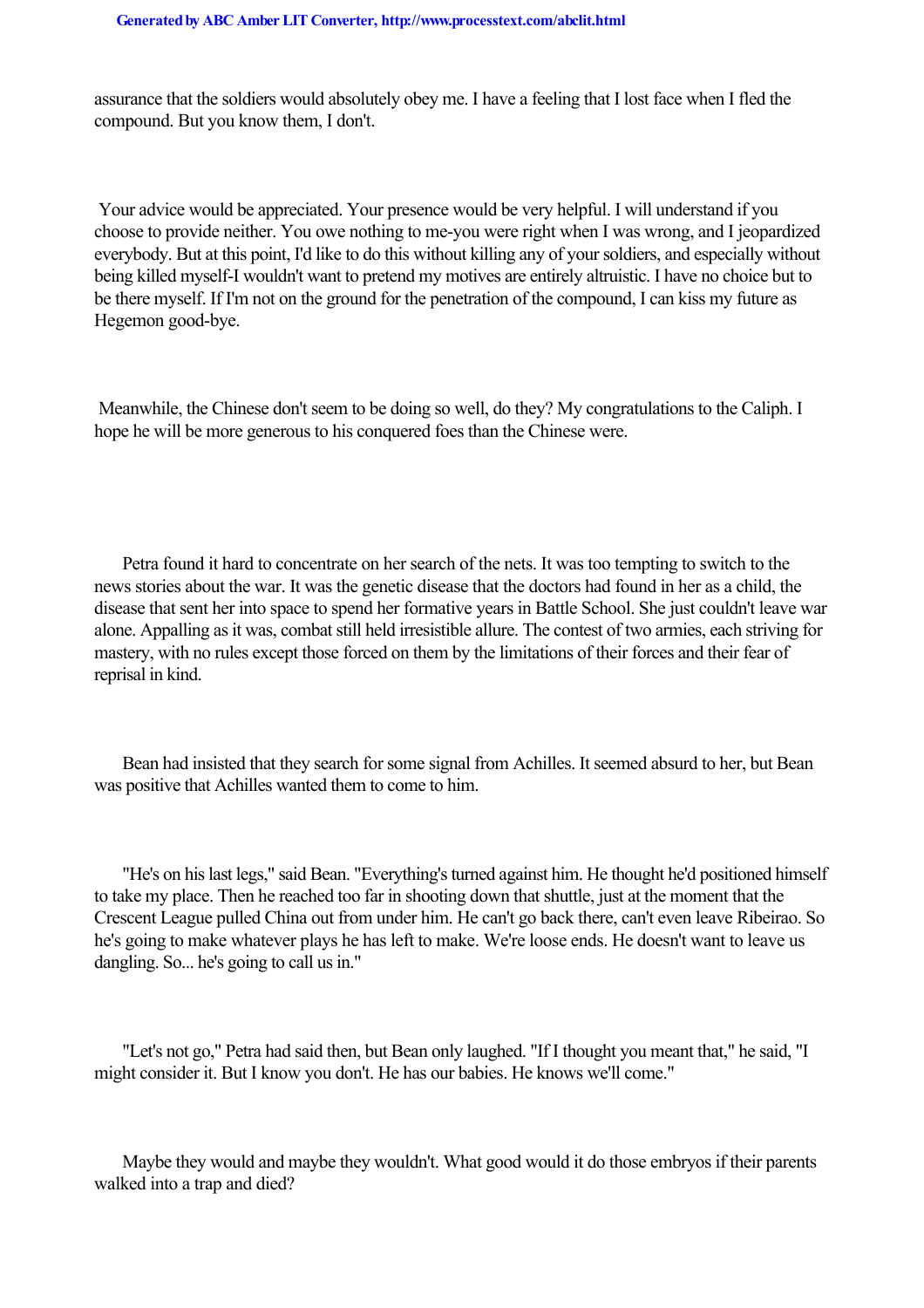And it would be a trap. Not a fair trade, not a bargain, my freedom for your babies. No, Achilles was not capable of that, not even to save his own life. Bean had trapped him once before, forced a confession out of him, which led to his being put in a mental institution. He'd never go back there again. Like Napoleon, he'd escaped from one captivity, but from the next there'd be no more escaping. So he wouldn't go. That much both Bean and Petra agreed on. He would only summon them to kill them.

 Yet still she searched, wondering how they'd even know when they found what they were looking for.

 And while she searched, the war kept drawing her The campaign in Xinjiang had already moved eastward into the fringes of Han China. The Persians and Pakistanis were on the verge of encircling both halves of the Chinese army in western India.

 The news about the Indonesians and Arabs operating inside China was a little more oblique. The Chinese were complaining loudly about Muslim paratroopers performing terrorist attacks inside China, and threatening that they would be treated as spies and war criminals when they were caught. The caliph responded immediately by declaring that these were regular troops, in uniform, and the only thing that bothered the Chinese was that the war they had been so willing to inflict on others had finally come home. "We will hold every level of the Chinese military and the Chinese government personally and individually responsible for each crime against our captured soldiers."

 That was the language that only the presumed victors could afford to use, but the Chinese clearly took it to heart, immediately announcing that they had been completely misunderstood, and any soldiers found to be in uniform would be treated as prisoners.

 To Petra, though, the most entertaining aspect of the Chinese posturing was that they kept referring to the Indonesian and Arab troops as paratroopers. They simply could not believe that troops landed on the coasts had got so far inland so quickly.

 And one other little bit of information. One of the American newsnets had a commentary by a retired general who almost certainly was being given briefings about what American spy satellites were showing. What caught Petra's attention was when he said, "What I can't understand is why the Chinese troops that were moved out of India a few days ago, to meet the threat in Xinjiang, are not being used in Xinjiang or being sent back into India. Fully a quarter of the Chinese military is just sitting there not being used."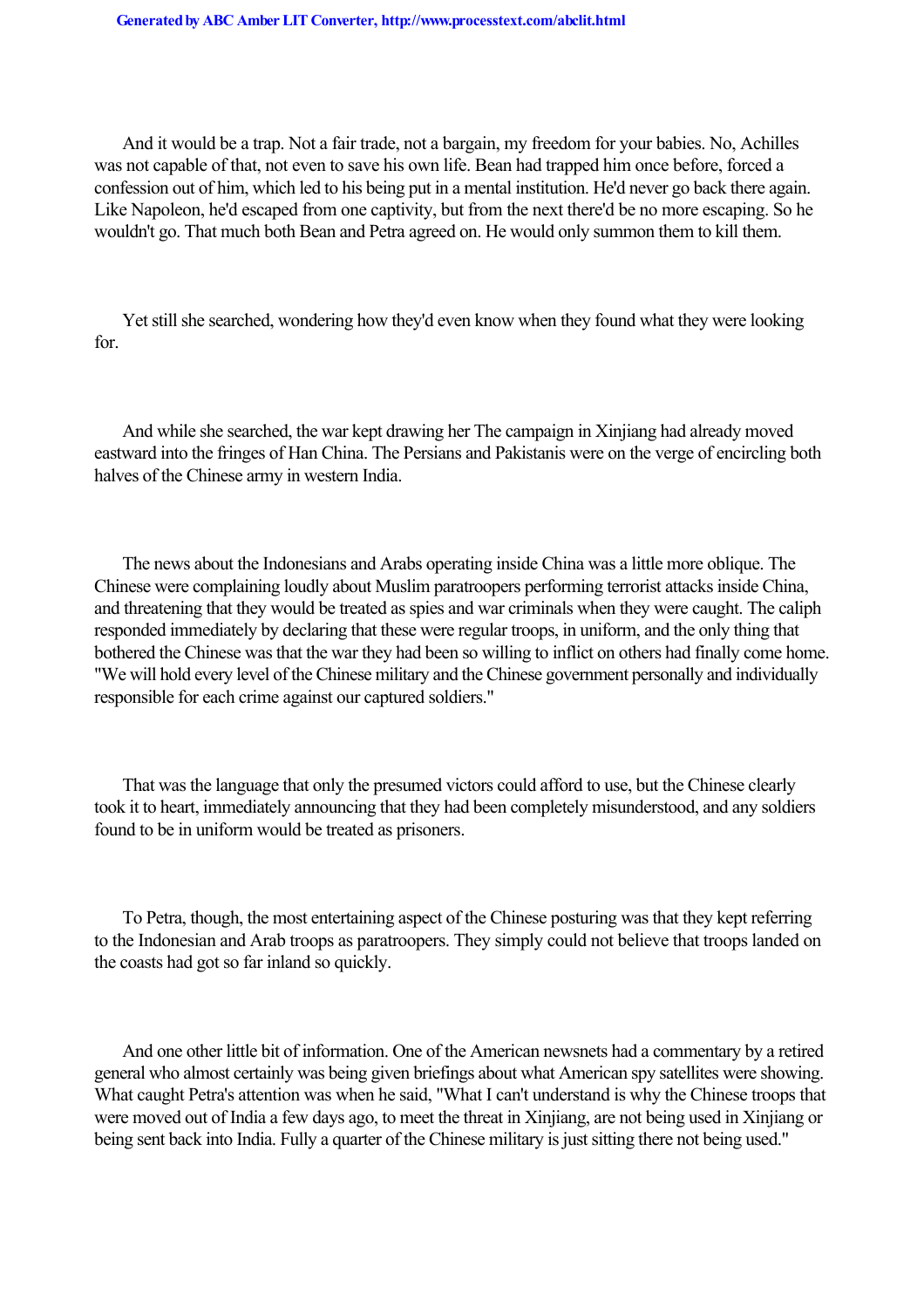Petra showed this to Bean, who smiled. "Verlomi is very good. She's pinned them down for three days. How long before the Chinese army inside India simply runs out of ammunition?"

"You can't really start a betting pool with just the two of us," said Petra.

"Stop watching the war and get back to work."

 "Why wait for Achilles to send this signal that I still don't think he's going to send?" asked Petra. "Why not just accept Peter's invitation and join him for the storming of the compound?

 "Because if Achilles thinks he's luring us into a trap, he'll let us get inside without firing a shot. Nobody dies."

"Except us."

 "First, Petra, there's no us. You're a pregnant woman, and I don't care how brilliant you are at military affairs, I can't possibly deal with Achilles if the woman who's carrying my baby is standing there in jeopardy."

 "So I'm supposed to sit outside watching, not knowing what's going on, whether you're alive or dead?"

 "Do we have to have the argument about how I'm going to die in a few years anyway, and you're not, and if I'm dead but we rescue the embryos you can still have babies, but if you're dead, we can't even have the baby you've already got inside you?"

"No, we don't have to have that argument," said Petra angrily.

 "And second, you won't be sitting outside watching, because you'll be here in Damascus, following the war news and reading the Q'uran."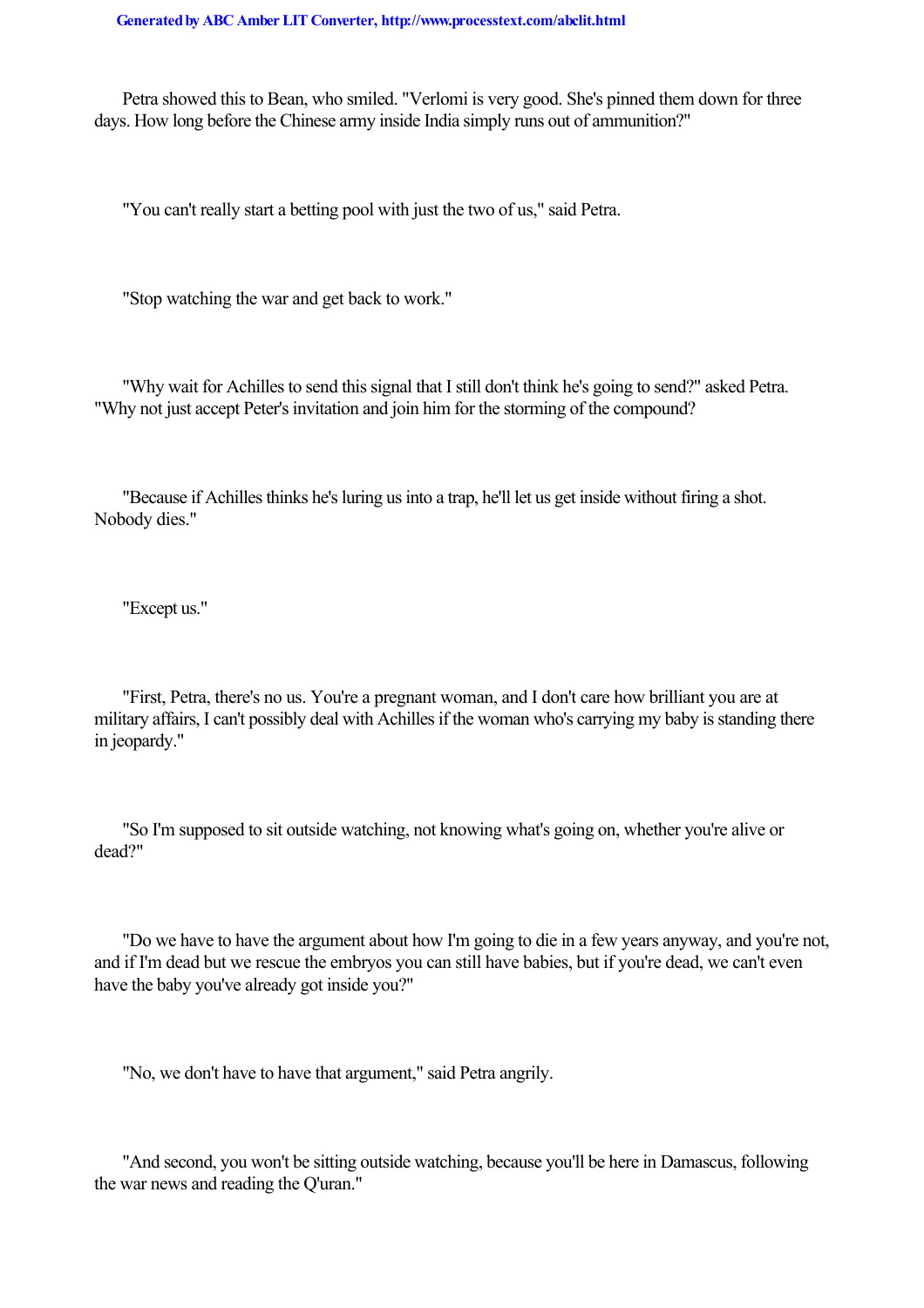"Or clawing my own eyes out in the agony of not knowing. You'd really leave me here?"

 "Achilles himself may be trapped inside the Hegemony compound, but he has people to run his errands everywhere. I doubt that many of them were lost when the China connection dried up. If it dried up. I don't want you leaving here because it would be just like Achilles to kill you long before you came anywhere near the compound."

"So why don't you think he'll kill you?"

"Because he wants me to watch the babies die."

Petra couldn't help it. She burst into tears and bowed over her desk.

"I'm sorry," said Bean. "I didn't mean to make you-"

"Of course you didn't mean to make me cry," said Petra. "I didn't mean to cry, either Just ignore this."

 "I can't ignore it," said Bean. "I can barely understand what you're saying, and you're about to drip snot on your desk."

 "It's not snot!" Petra shouted at him, then touched her nose and discovered that it was. She sniffed and then laughed and ran into the bathroom and blew her nose and finished crying by herself.

When she came out, Bean was lying on the bed, his eyes closed.

"I'm sorry," said Petra.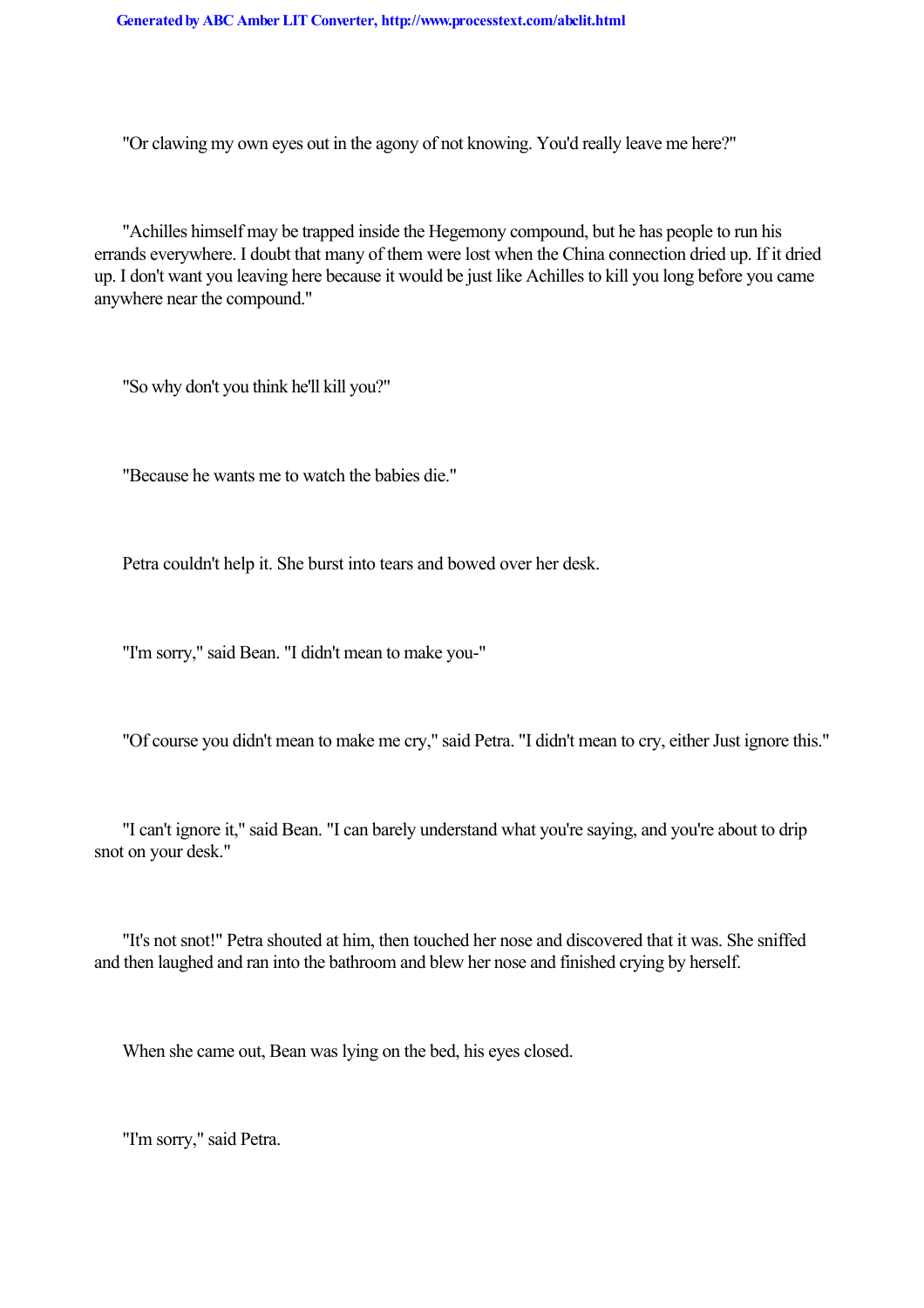"I'm sorrier," said Bean softly.

"I know you have to go alone. I know I have to stay here. I know all of that, but I hate it, that's all."

Bean nodded.

"So why aren't you searching the nets?"

"Because the message just came."

 She walked over to his desk and looked into the display. Bean had connected to an auction site, and there it was:

 Wanted: A good womb. Five human embryos ready for implantation. Battle-Schoolgraduate parents, died in tragic accident. Estate needs to dispose of them immediately. Likely to be extraordinarily brilliant children. Trust fund will be set up for each child successfully implanted and brought to term. Applicants must prove they do not need the money. Top five bidders will have their funds held in escrow by certified accounting firm, pending evaluation.

"Did you reply?" asked Petra. "Or bid?"

 "I sent an inquiry in which I suggested that I'd like to have all five, and I'll pick them up in person. I told him to reply to one of my dead drop sites."

"And you're not checking your mail to see if your dead drop has forwarded anything yet?"

"Petra, I'm scared."

"That's a relief. It suggests you aren't insane."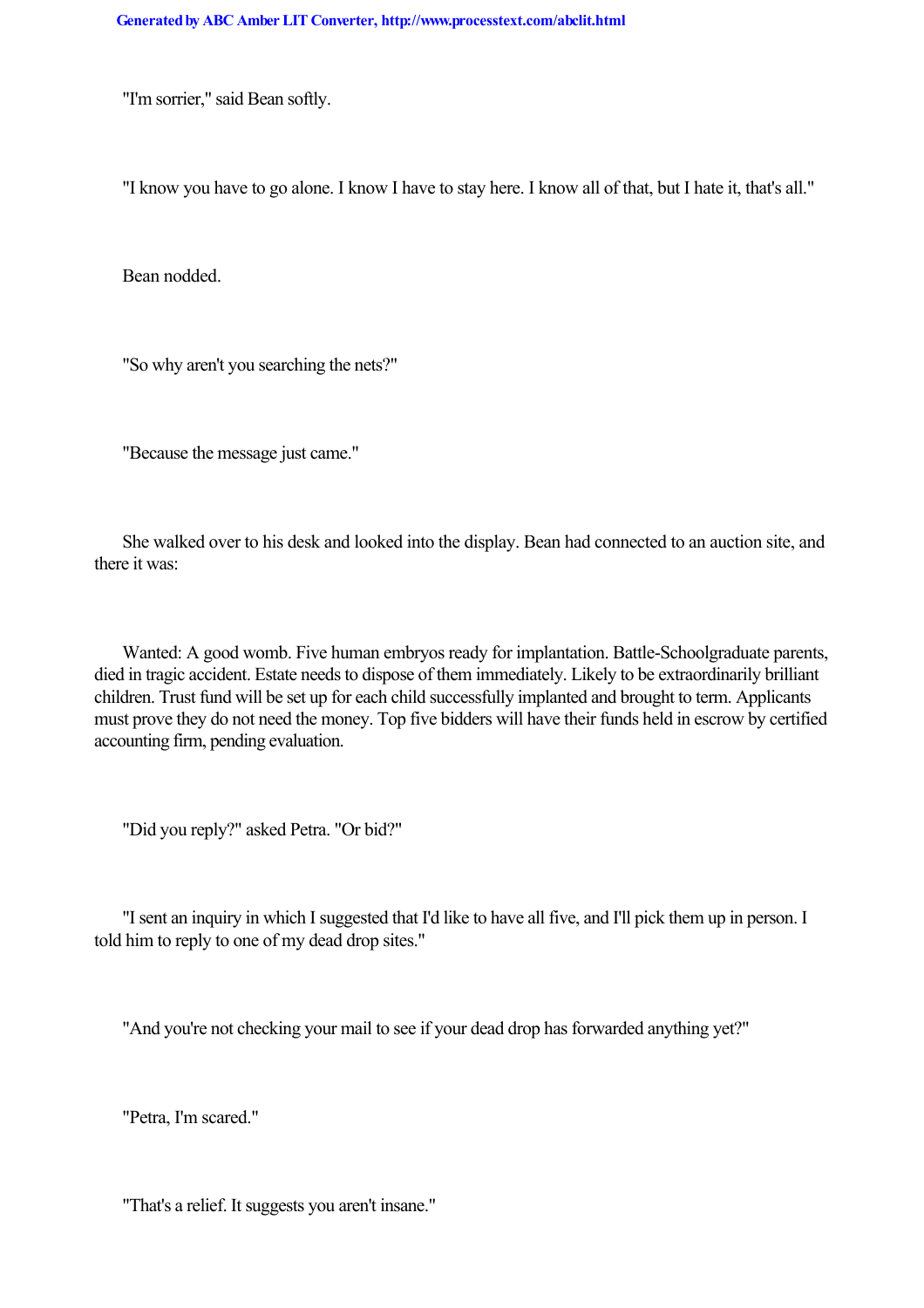"He's the best survivor I've ever known. He'll have a way out of this..."

"No," said Petra. "You're a survivor. He's a killer"

"He's not dead," said Bean. "That makes him a survivor"

 "Nobody's been trying to kill him for half his life," said Petra. "His survival is no big deal. You've had a pathological killer on your trail for years, and yet here you are."

 "It's not so much that I'm afraid of him killing me," said Bean, "though I don't find it an appealing way to go. I still plan to die by growing so tall I'm hit by a low-flying plane."

"I'm not playing your macabre little how-I'd-like-to-die game."

"But if he does kill me, and then gets out of there alive somehow, what will happen to you?"

"He won't get out of there alive."

"So maybe not. But what if I'm dead, and all the babies are dead?"

"I'll have this one."

"You'll wish you hadn't loved me. I still haven't figured out why you do."

 "I'll never wish I hadn't loved you, and I'll always be glad that after I pestered you long enough, you finally decided you loved me too."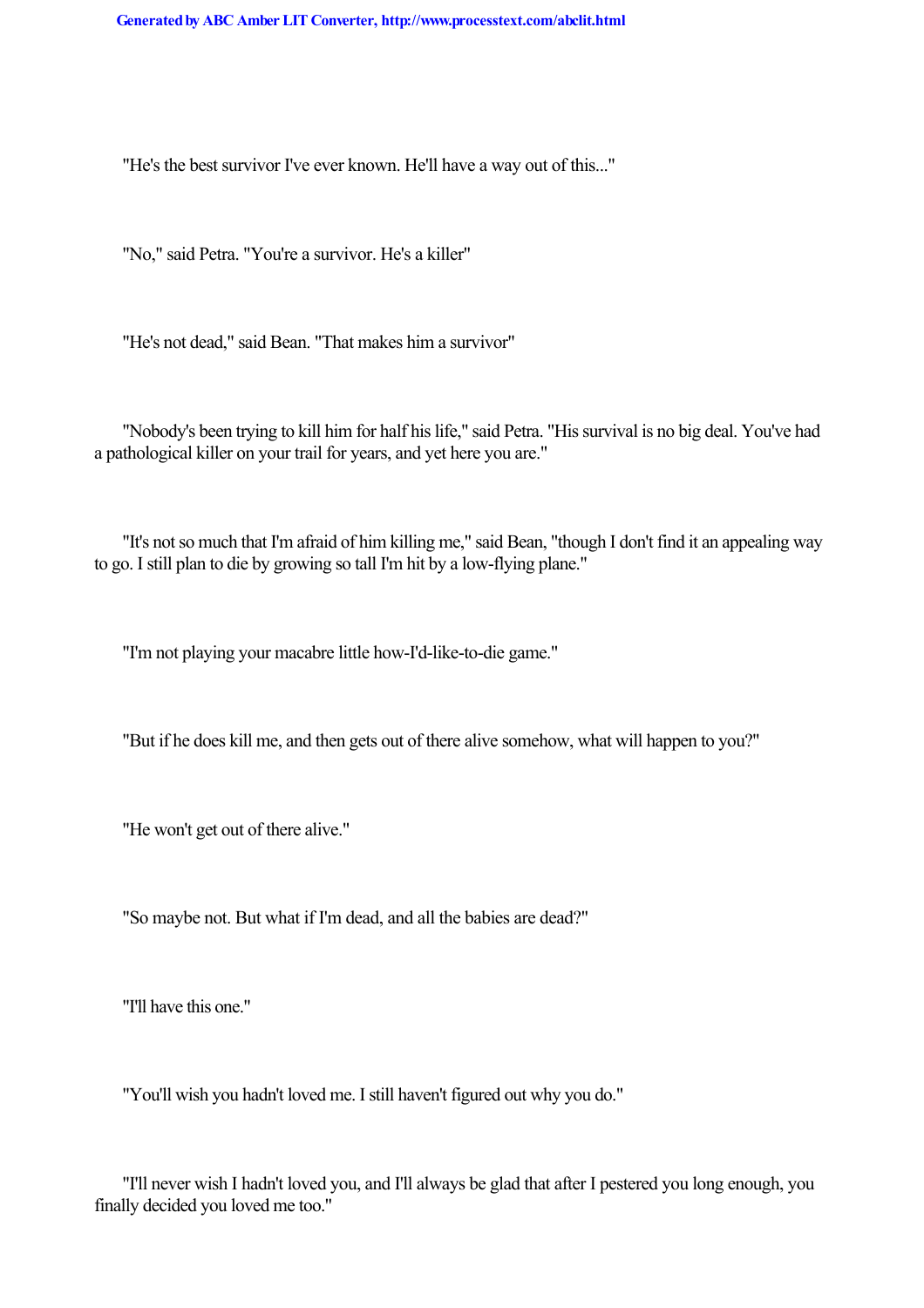"Don't let anybody call the kid by some stupid nickname based on how small she is."

"No legume names?"

The incoming-mail icon flashed on his desk. "You've got mail," said Petra.

Bean sighed, sat up, slid over onto the chair, and opened the letter

 My oldest friend. I have five little presents with your name written all over them, and not much time left in which to give them to you. I wish you trusted me more, because I've never meant you any harm, but I know you don't, and so you are free to bring an armed escort with you. Well meet in the open air, the east garden. The east gate will be open. You and the first five with you can come in; any more than that try to come in and you'll all be shot.

 I don't know where you are, so I don't know how long it will take for you to get here. When you come, I'll have your property in a refrigerated container, good for six hours at the right temperature. If one of your escort is a specialist with a microscope, you are free to examine the specimens on the spot, and then have the specialist carry them out.

 But I hope you and I can chat for a while about old times. Reminisce about the good old days, when we brought civilization to the streets of Rotterdam. We've been down a good long road since then. Changed the world, both of us. Me more than you, kid. Eat your heart out,

Of course, you married the only woman I ever loved, so maybe things balance out in the end.

 Naturally, our conversation will be more pleasant if it ends with you taking me out of the compound and giving me safe passage to a place of my own choosing. But I realize that may not be within your power. We really are limited creatures, we geniuses. We know what's best for everybody, but we still don't get our way until we can persuade the lesser creatures to do our bidding. They just don't understand how much happier they'd be if they stopped thinking for themselves. They're so unequipped for it.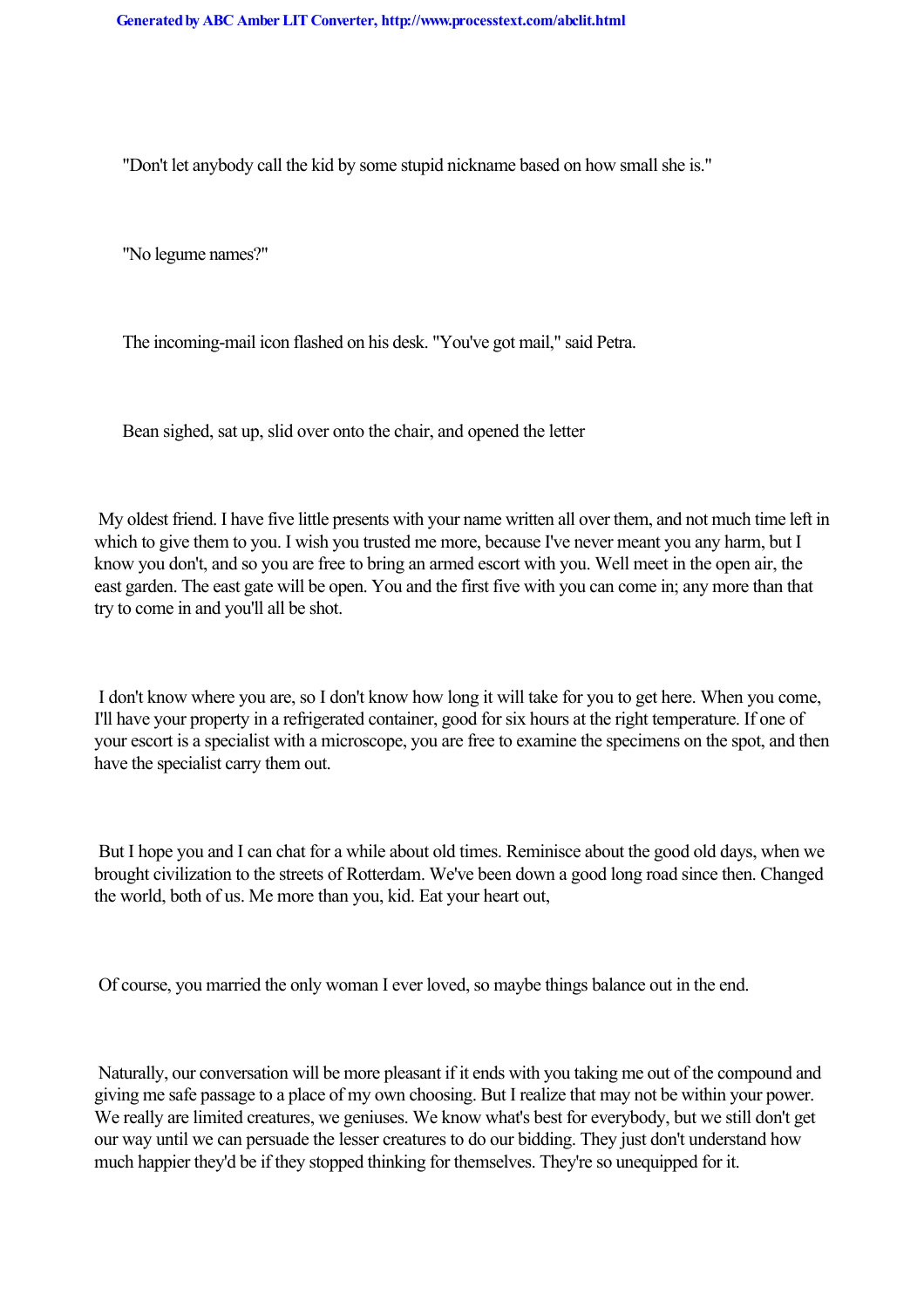Relax, Bean. That was a joke. Or an indecorous truth. Often the same thing.

Give Petra a kiss for me. Let me know when to open the gate.

"Does he really expect you to believe that he'll just let you take the babies?"

"Well, he does imply a swap for his freedom," said Bean.

"The only swap he implies is your life for theirs," said Petra.

"Oh," said Bean. "Is that how you read it?"

"That's what he's saying and you know it. He expects the two of you to die together, right there."

"The real question," said Bean, "is whether he'll really have the embryos there."

 "For all we know," said Petra, "they're in a lab in Moscow or Johannesburg or already in the garbage somewhere in Ribeirao."

"Now who's the grim one?"

 "It's obvious that he wasn't able to place them out for implantation. So to him they represent failure. They have no value now. Why should he give them to you?"

"I didn't say I'd accept his terms," said Bean.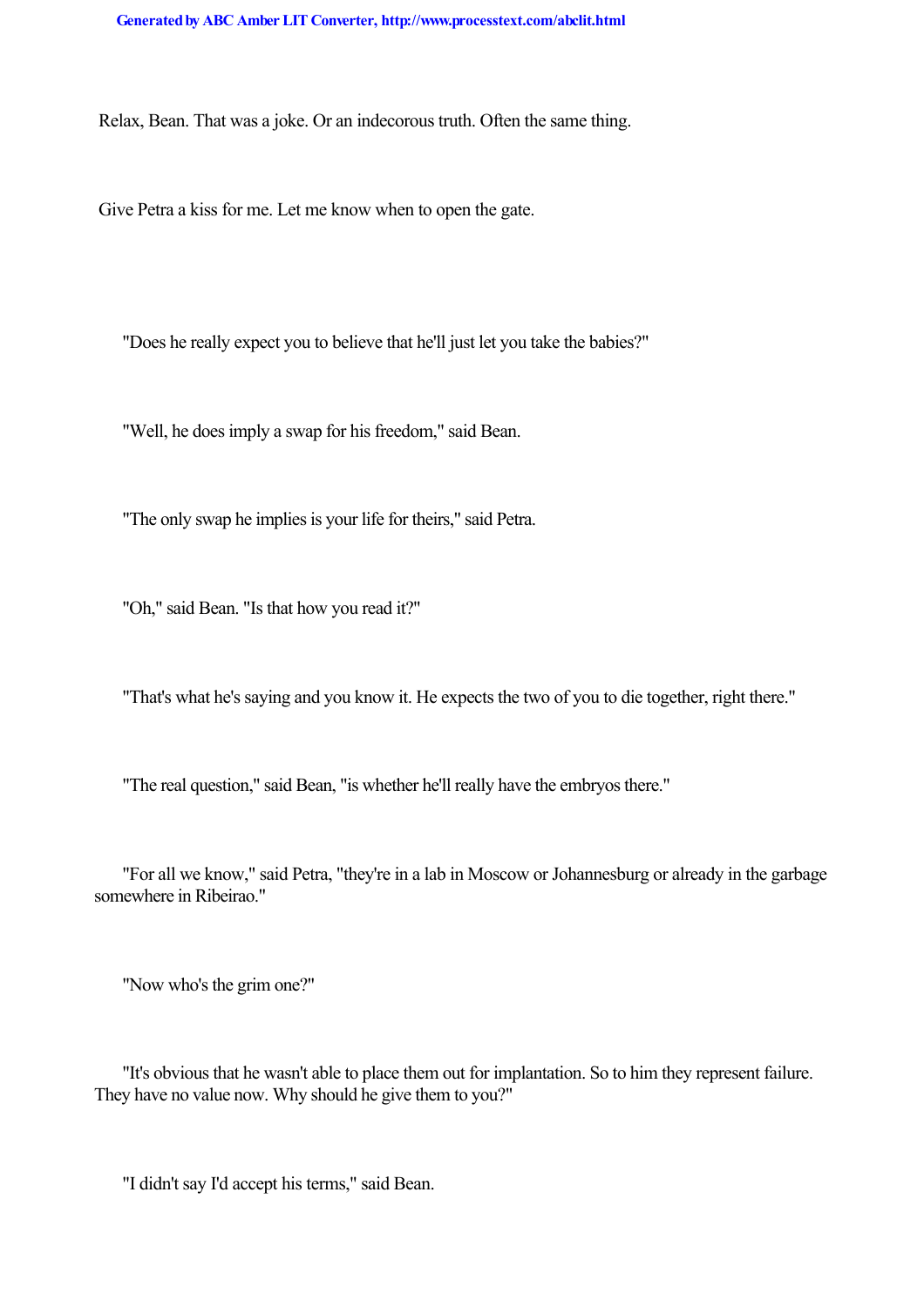"But you will."

 "The hardest thing about a kidnapping is always the swap, ransom for hostage. Somebody always has to trust somebody, and give up their piece before they've received what the other one has. But this case is really weird, because he's not really asking for anything from me."

"Except your death."

"But he knows I'm dying anyway. It all seems so pointless."

"He's insane, Julian. Haven't you heard?"

 "Yes, but his thinking makes sense inside his own head. I mean, he's not schizophrenic, he sees the same reality as the rest of us. He's not delusional. He's just pathologically conscience-free. So how does he see this playing out? Will he just shoot me as I come in? Or will he let me win, maybe even let me kill him, only the joke's on me because the embryos he gives me aren't ours, they're from the tragic mating of two really dumb people. Perhaps two journalists."

"You're joking about this, Bean, and I-"

 "I have to catch the next flight. If you think of anything else that I should know, email me, I'll check in at least once before I go in and see the lad."

"He doesn't have them," said Petra. "He already gave them out to his cronies."

"Quite possible."

"Don't go."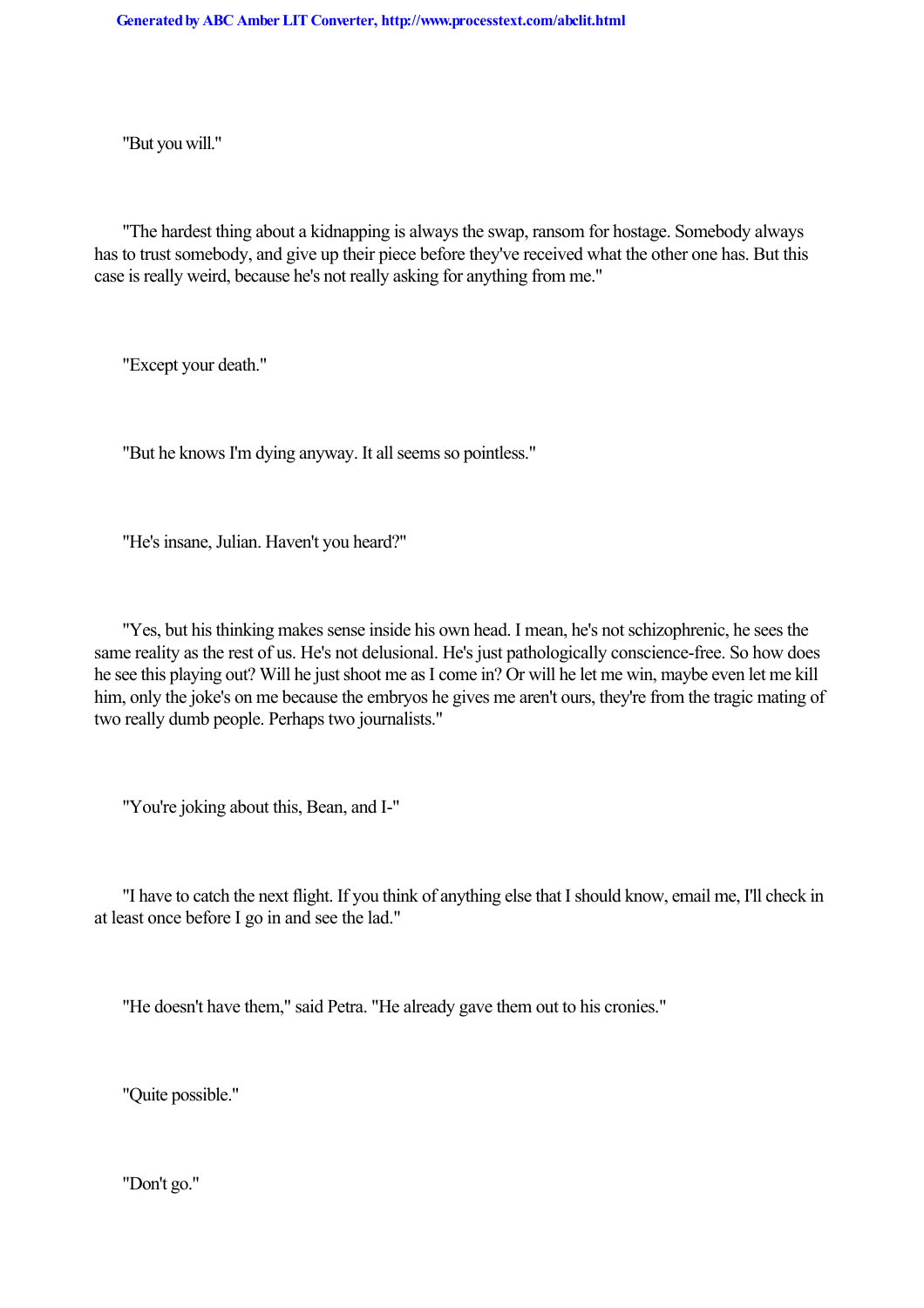"Not possible."

"Bean, you're smarter than he is, but his advantage is, he's more brutal than you are.

"Don't count on it," said Bean.

"Don't you realize that I know both of you better than anyone else in the world?"

"And no matter how well we think we know people, the fact is we're all strangers in the end."

"Oh, Bean, tell me you don't believe that."

"It's self-evident truth."

"I know you!" she insisted.

 "No. You don't. But that's all right, because I don't really know me either, let alone you. We never understand anybody, not even ourselves. But Petra, shh, listen. What we've done is, we've created something else. This marriage. It consists of the two of us, and we've become something else together. That's what we know. Not me, not you, but what we are, who we are together Sister Carlotta quoted somebody in the Bible about how a man and a woman marry and they become one flesh. Very mystical and borderline weird. But in a way it's true. And when I die, you won't have Bean, but you'll still have Petra-with-Bean, Bean-with-Petra, whatever we call this new creature that we've made."

 "So all those months I spent with Achilles, did we build some disgusting monstrous Petra-with-Achilles thing? Is that what you're saying?"

 "No," said Bean. "Achilles doesn't build things. He just finds them, admires them, and tears them apart. There is no Achilles-withanybody. He's just... empty."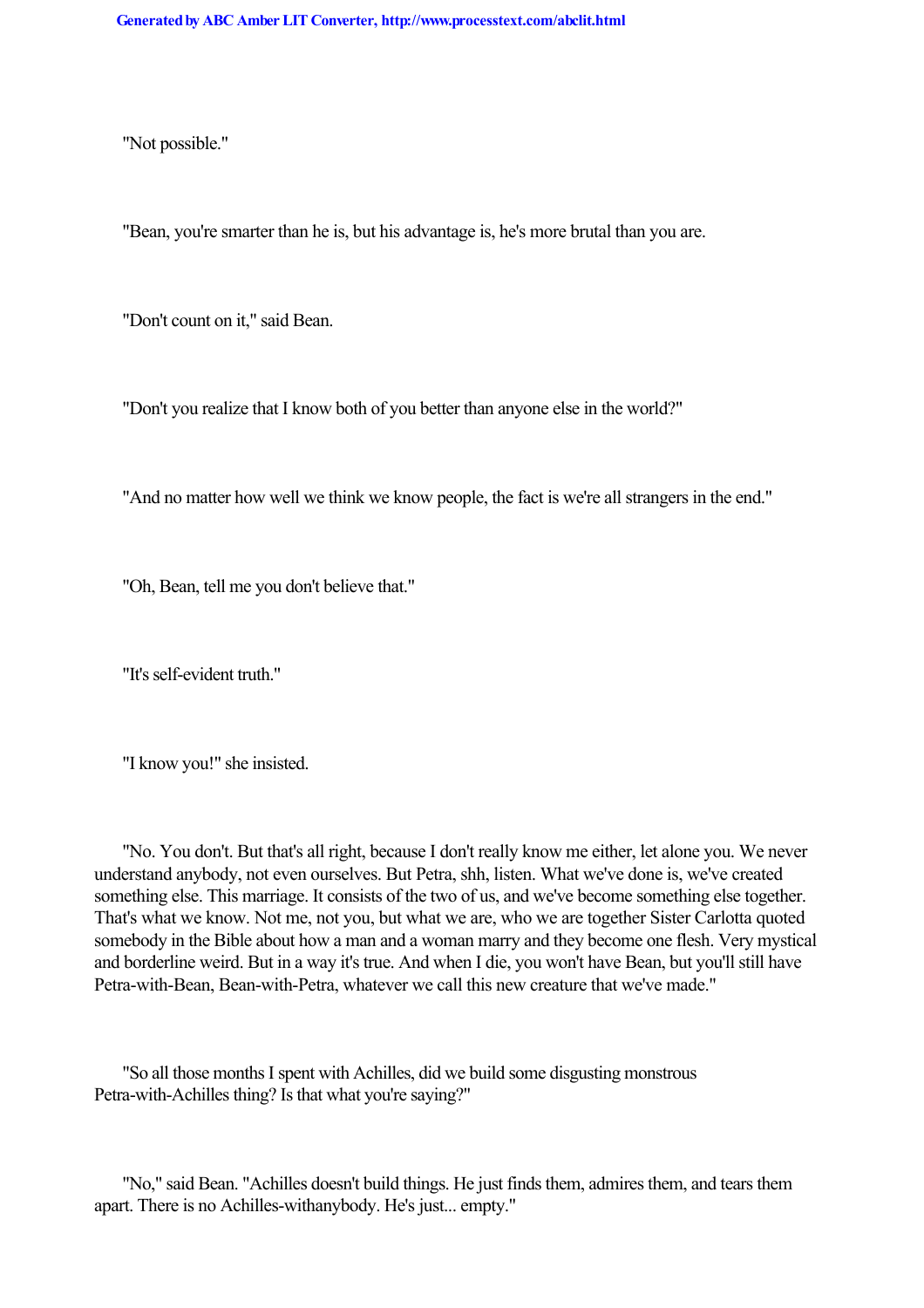"So what happened to that theory of Ender's, that you have to know your enemy in order to beat him?"

"Still true."

"But if you can't know anybody..."

 "It's imaginary," said Bean. "Ender wasn't crazy, so he knew it was just imaginary. You try to see the world through your enemy's eyes, so you can see what it all means to him. The better you do at it, the more time you spend in the world as he sees it, the more you understand how he views things, how he explains to himself the things he does."

"And you've done that with Achilles."

"Yes."

"So you think you know what he's going to do."

"I have a short list of things I expect."

"And what if you're wrong? Because that's the one certainty in all of this-that whatever you think Achilles is going to do, you're wrong."

"That's his specialty."

"So your short list..."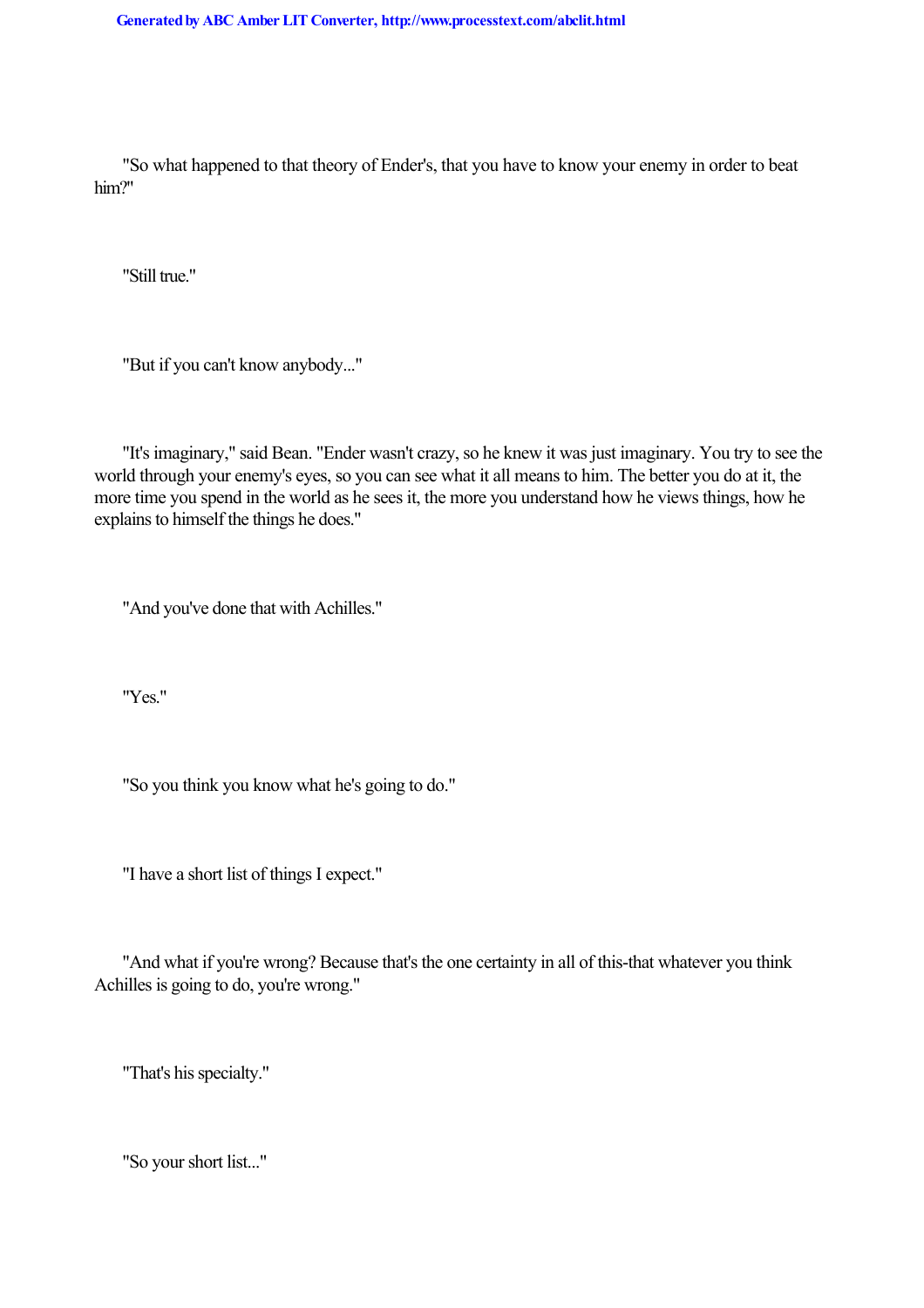"Well, see, the way I made my list, I thought of all the things I thought he might do, and then I didn't put any of those on my list, I only put on the things I didn't think he'd do."

"That'll work," said Petra.

"Might," said Bean.

"Hold me before you go," she said.

He did.

"Petra, you think you aren't going to see me again. But I'm pretty sure you are."

"Do you realize how it scares me that you're only pretty sure?"

 "I could die of appendicitis in the plane on the way to Ribeirao. I'm never more than pretty sure of anything."

"Except that I love you."

"Except that we love each other."

 Bean's flight was the normal misery of hours in a confined space. But at least he was flying west, so the jet lag wasn't as debilitating. He thought he might just go directly in as soon as he arrived, but thought better of it. He needed to think clearly. To be able to improvise and act quickly on impulse. He needed to sleep.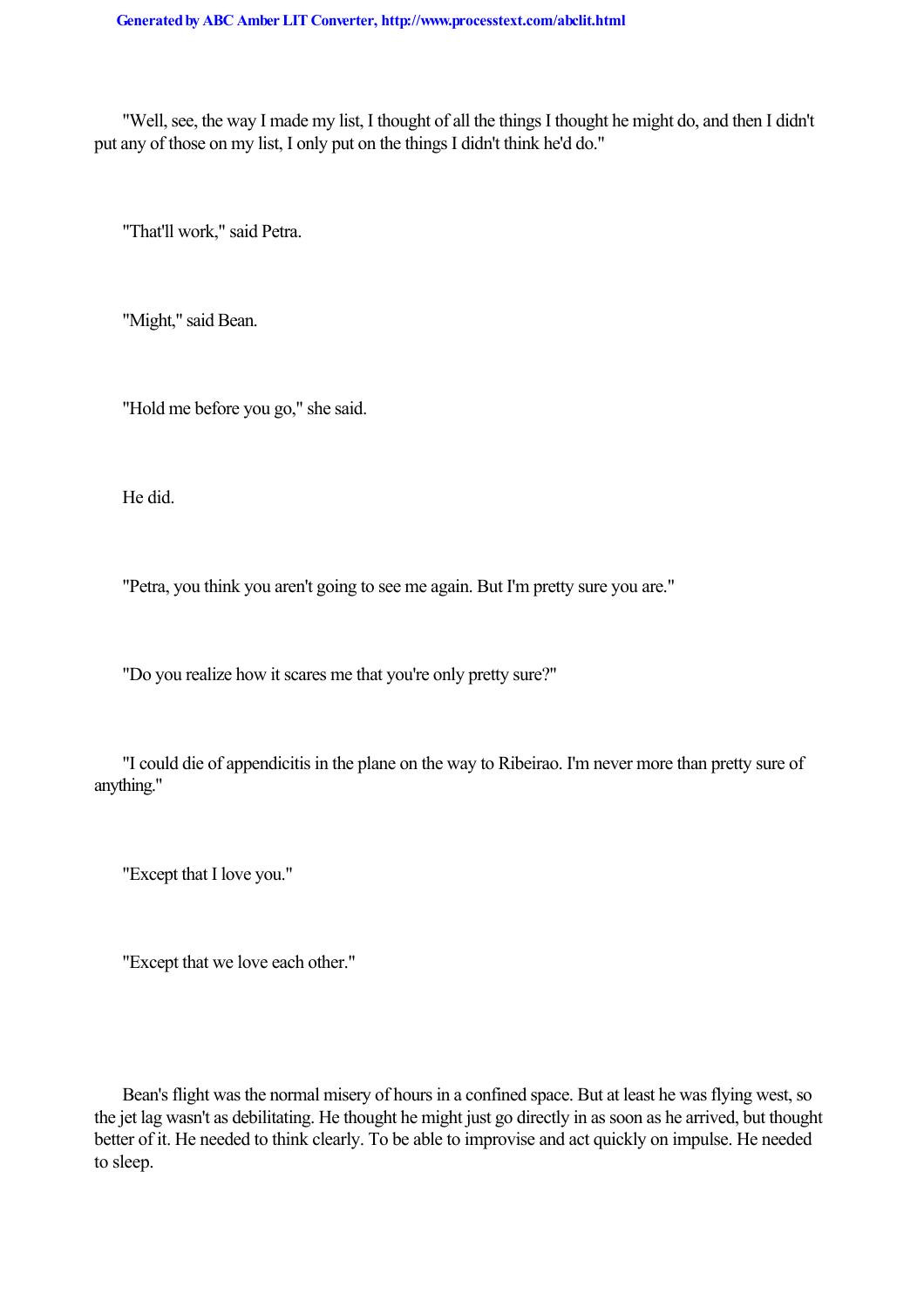Peter was waiting for him at the doorway of the airplane. Being Hegemon gives you a few privileges denied to other people in airports.

 Peter led him down the stairs instead of out the jetway, and they got in a car that drove them directly to the hotel that had been set up as the IF command post. IF soldiers were at every entrance, and Peter assured him there were sharpshooters in every surrounding building, and in this one, too.

"So," said Peter, when they were alone in Bean's room, "what's the plan?"

"You sound as if you think I have one," said Bean.

"Not even a goal?"

 "Oh, I have two goals," said Bean. "I promised Petra right after he stole our embryos that I'd get them back for her, and that I'd kill Achilles in the process."

"And you have no idea how you'll do that."

"Some. But nothing I plan will work anyway, so I don't let myself get too attached to any of them."

 "Achilles really isn't that important now," said Peter "I mean, he's important because in essence everyone inside that compound is his hostage, but on the world stage-he's lost all his influence. Went up in smoke when he shot down that shuttle and the Chinese disavowed him."

 Bean shook his head. "Do you really think, if he gets out of this alive, he won't be back at his old games? You think he won't have any takers for his medicine show?"

 "I suppose there's no shortage of government people with dreams of power he can seduce them with, or fears that he can exploit."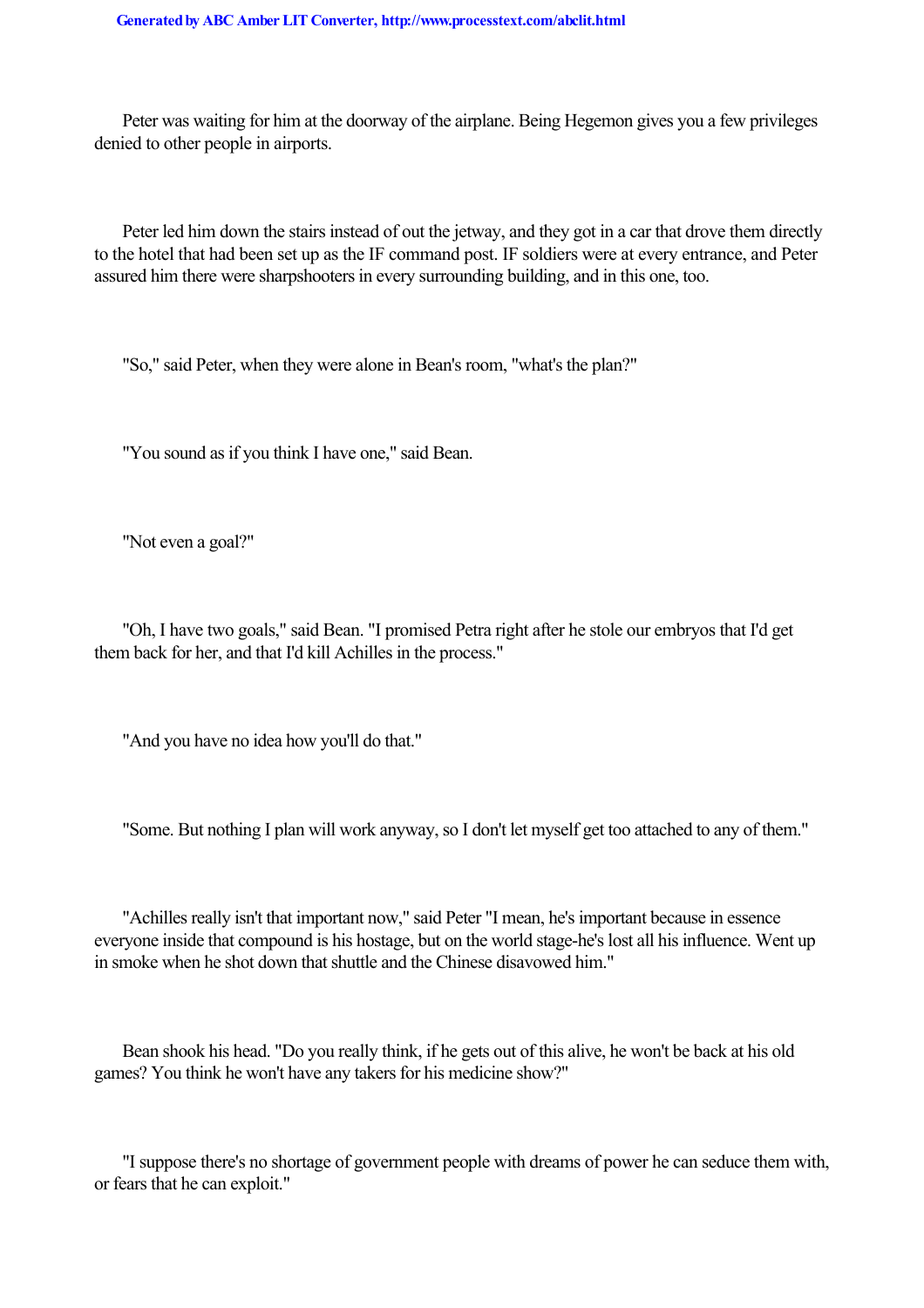"Peter, I'm here so he can torment me and then kill me. That's why I'm here. His purpose. His goal."

"Well, if this is the only plan, then..."

 "That's right, Peter. He's the one with the plan this time. And I'm the one who can surprise him by not doing what he expects."

"All right," said Peter "I'm in."

"What?"

"You've convinced me. I'm in."

"You're in what?"

"I'm going in the gate with you."

"No you're not."

"I'm Hegemon. I'm not standing outside while you go in and save my people."

"He'll be very happy to kill you along with me."

"You first."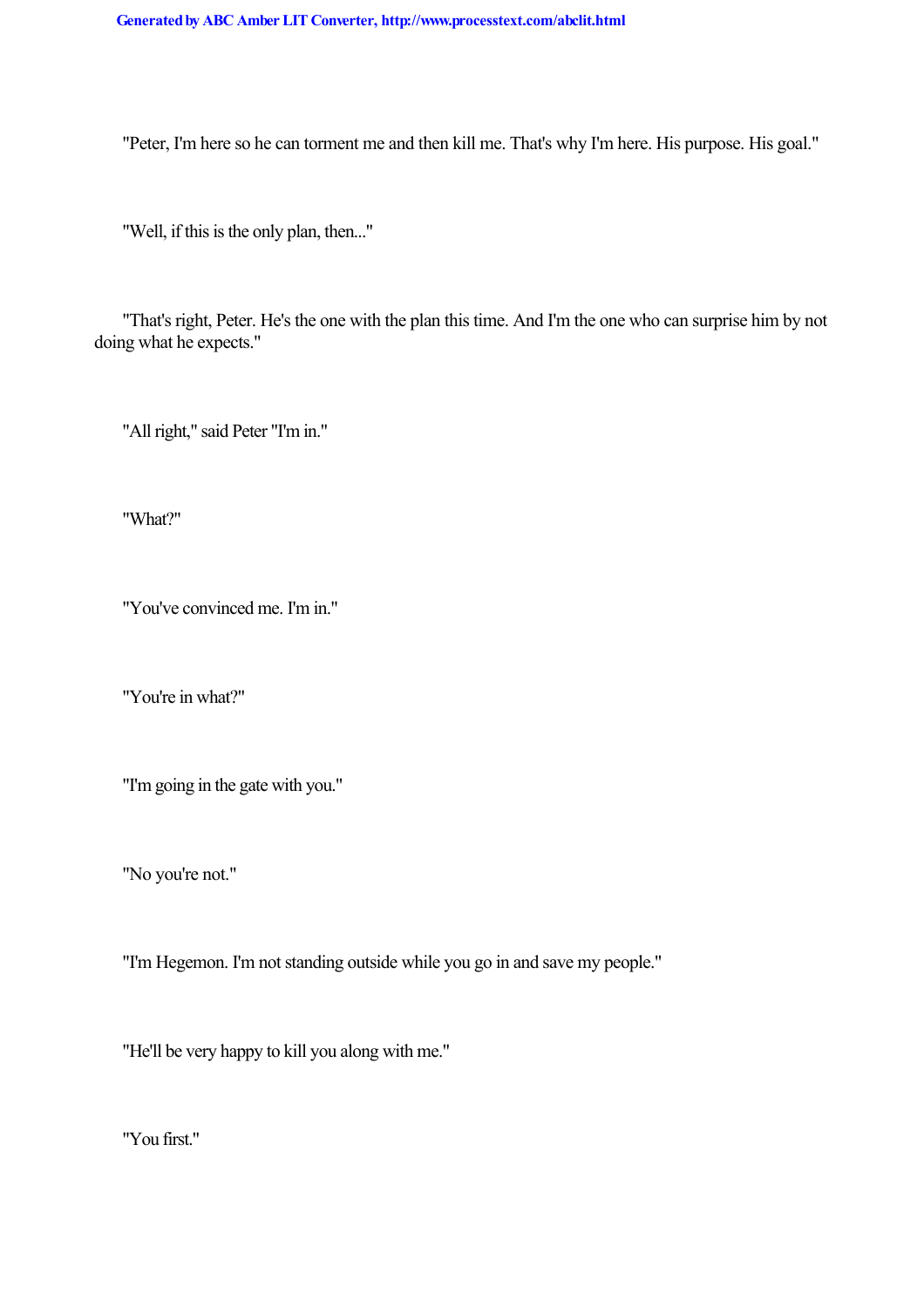"No, you first."

"Whatever," said Peter. "You're not getting through that gate unless I'm one of your five."

 "Look, Peter," said Bean. "The reason we're in this predicament is that you think you're smarter than everybody else, so no matter what advice you get, you go off half-cocked and do something astonishingly dumb."

"But I stay around to pick up the pieces."

"I give you credit for that."

"I won't do anything you don't tell me to," said Peter. "It's your show."

"I need to have all five of my escort be highly trained soldiers."

 "No you don't," said Peter "Because if there's any shooting, five won't be enough anyway. So you have to count on there being no shooting. So I might as well be one of the five."

"But I don't want to die with you beside me," said Bean.

"Fine with me, I don't want to die beside you, either"

 "You have another seventy or eighty years ahead of you. You're going to gamble with that? Me, I'm just playing with house money."

"You're the best, Bean," said Peter.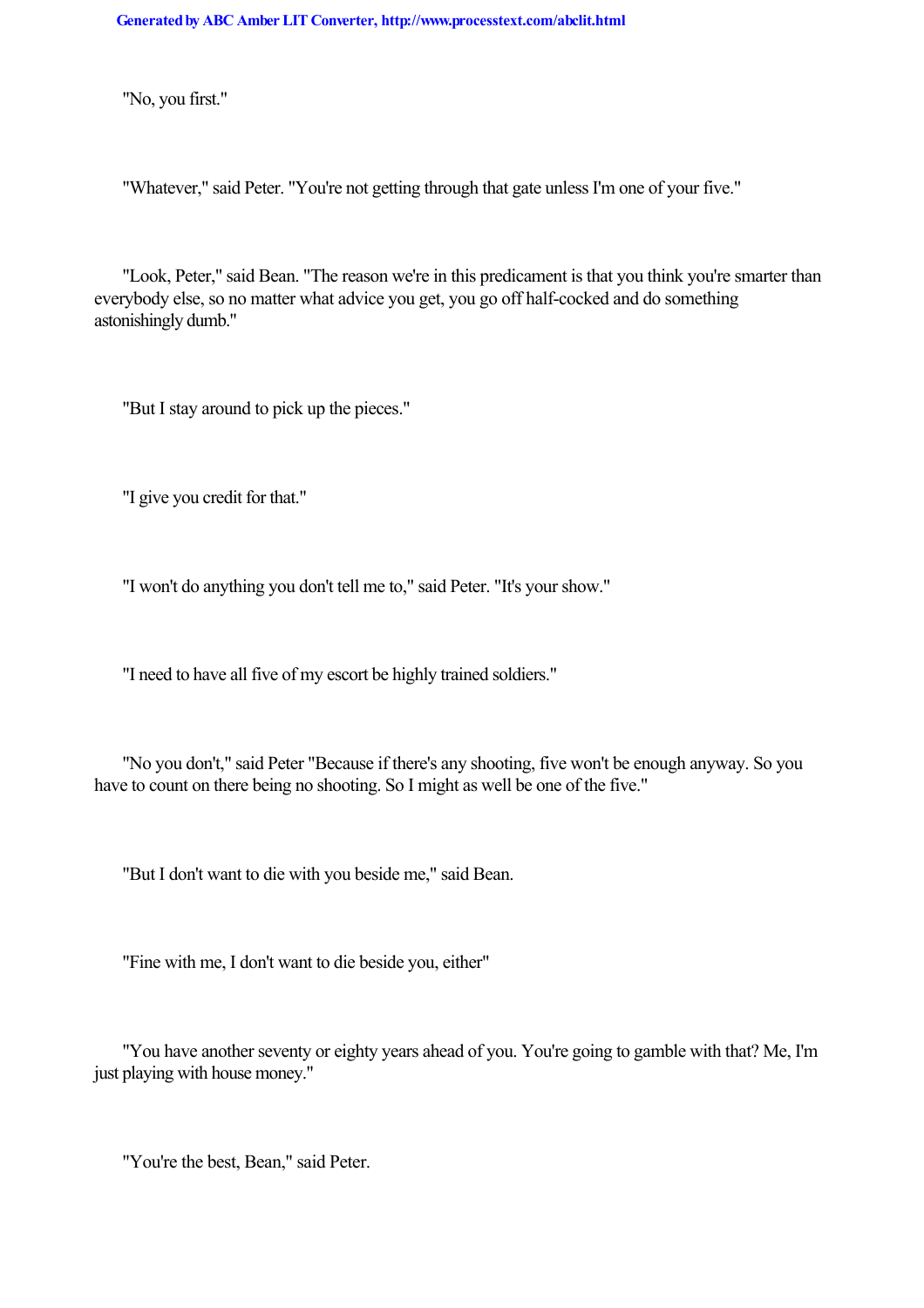"That was in school. What armies have I commanded since then? Other people are doing all the fighting now. I'm not the best, I'm retired."

"You don't retire from your own mind."

"People retire from their minds all the time. What won't let you alone is your reputation."

 "Well, I love arguing philosophy with you," said Peter abruptly, "but you need your sleep and I need mine. See you at the east gate in the morning."

In a moment he was out the door

So what was that sudden departure about?

 Bean had the sneaking suspicion that maybe Peter finally believed him that he didn't have a plan and had no guarantee of winning. Not even, in fact, a decent chance of winning, if by winning he meant an outcome in which Bean was alive, Achilles was dead, and Bean had the babies. No doubt Peter had to run and get a life insurance policy. Or drum up some last minute emergency that would absolutely prevent him from going through the gate with Bean after all. "So sorry, I wish I were going with you, but you'll do fine, I know it."

 Bean thought he'd have trouble getting to sleep, what with the catnaps he got on the plane and the tension of tomorrow's events preying on his mind.

So naturally he fell asleep so fast he didn't even remember turning off the light.

 In the morning, Bean got up and posted a message to Achilles, naming a time about an hour later for their meeting. Then he wrote a brief note to Petra, just so she'd know he was thinking of her in case this was the last day of his life. Then another note to his parents, and one to Nikolai. At least if he managed to bring Achilles down with him, they'd be safe. That was something.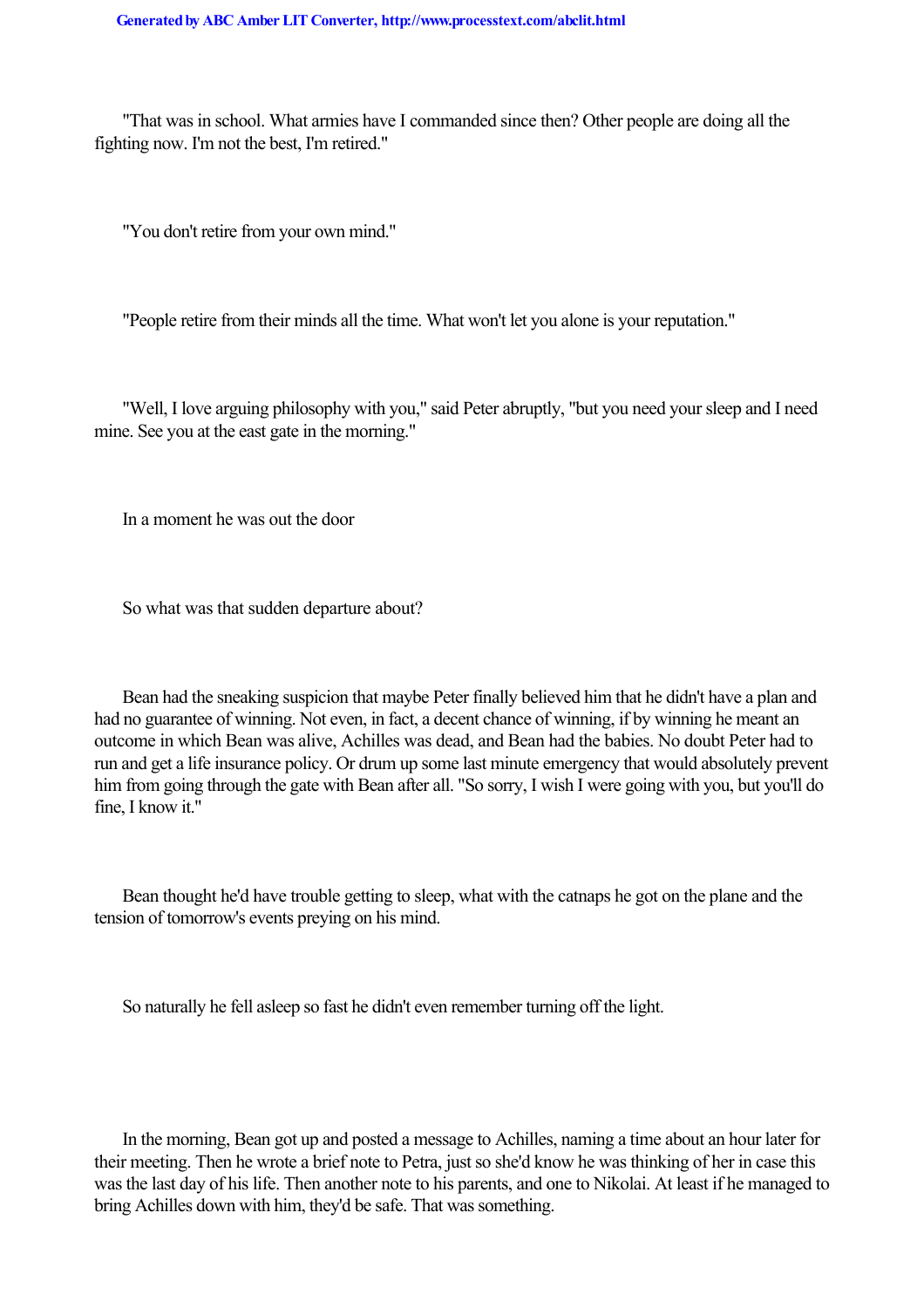He walked downstairs to find Peter already waiting beside the IF car that would take them to the perimeter that had been established around the compound. They rode in near silence, because there was really nothing more to say.

 At the perimeter, near the east gate, Bean found out very quickly that Peter hadn't lied-the IF was standing behind his determination to go in with Bean's group. Well, that was fine. Bean didn't really need his companions to do much.

 As he had requested before leaving Damascus, the IF had a uniformed doctor, two highly trained sharpshooters, and a fully equipped hazard squad, one of whom was to come in with Bean's party.

 "Achilles will have a container that purports to be a transport refrigerator for a half dozen frozen embryos," Bean said to the hazardist. "If I have you carry it outside, then that means I'm sure it's a bomb or contains some toxin, and I want it treated that way-even if I say something different inside there. If it turns out to have been embryos after all, well, that's my own mistake, and I'll explain it to my wife. If I have the doctor here carry it, that means I'm sure it's the embryos, and the package is to be treated that way."

"And what if you're not sure?" asked Peter"

"l'll be sure," said Bean, "or I won't give it to anybody."

 "Why don't you just carry it yourself?" asked the hazardist, "and tell us what to do when it gets outside?"

Peter answered for him. "Mr. Delphiki doesn't expect to get back out alive."

 "My goal for all four of you," said Bean, "is for you to walk out of there uninjured. There's no chance of that if you start shooting, for any reason. That's why none of you is going to carry a loaded weapon."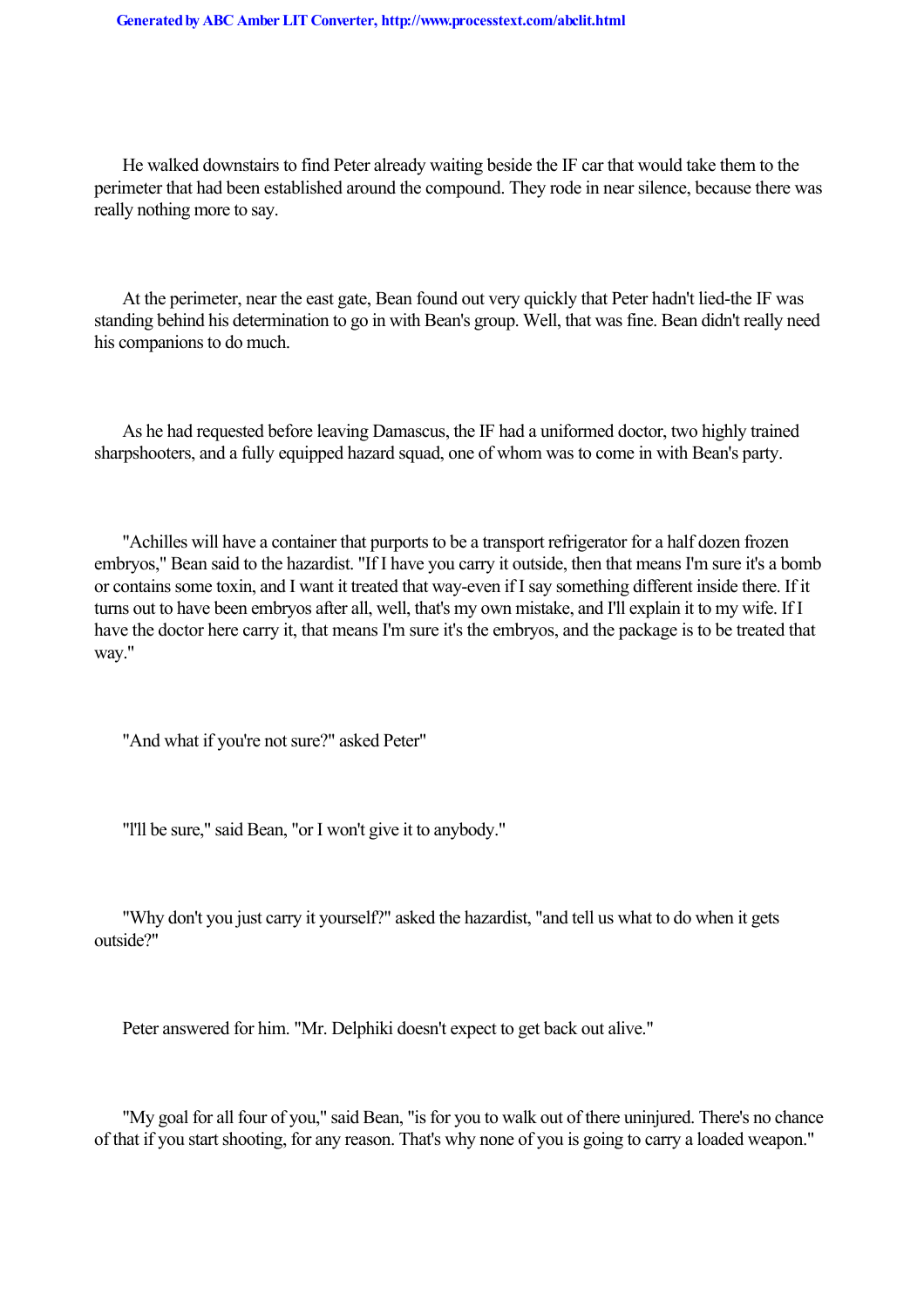They looked at him as if he were insane.

"I'm not going in there unarmed," said one of the other men.

"Fine," said Bean. "Then there'll be one less. He didn't say I had to bring five."

 "Technically," said Peter to the other sharpshooter, "you won't be unarmed. Just unloaded. So they'll treat you as if did have bullets, because they won't know you don't."

"I'm a soldier, not a sap," said the man, and he walked away.

"Anybody else?" said Bean.

 In answer, the other sharpshooter took the full clip out of his weapon, popped out the bullets one by one, and then ejected the first bullet from the chamber

"I don't carry a weapon anyway," said the doctor

"Don't need a loaded pistol to carry a bomb," said the hazardist.

 With a slim plastic .22-caliber pistol already tucked into the back of his pants, Bean was now the only person in his party with a loaded gun.

"I guess we re ready to go," said Bean.

 It was a dazzling tropical morning as they stepped through the gate into the east garden. Birds in all the trees ranted their calls as if they were trying to memonze something and just couldn't get it to stick.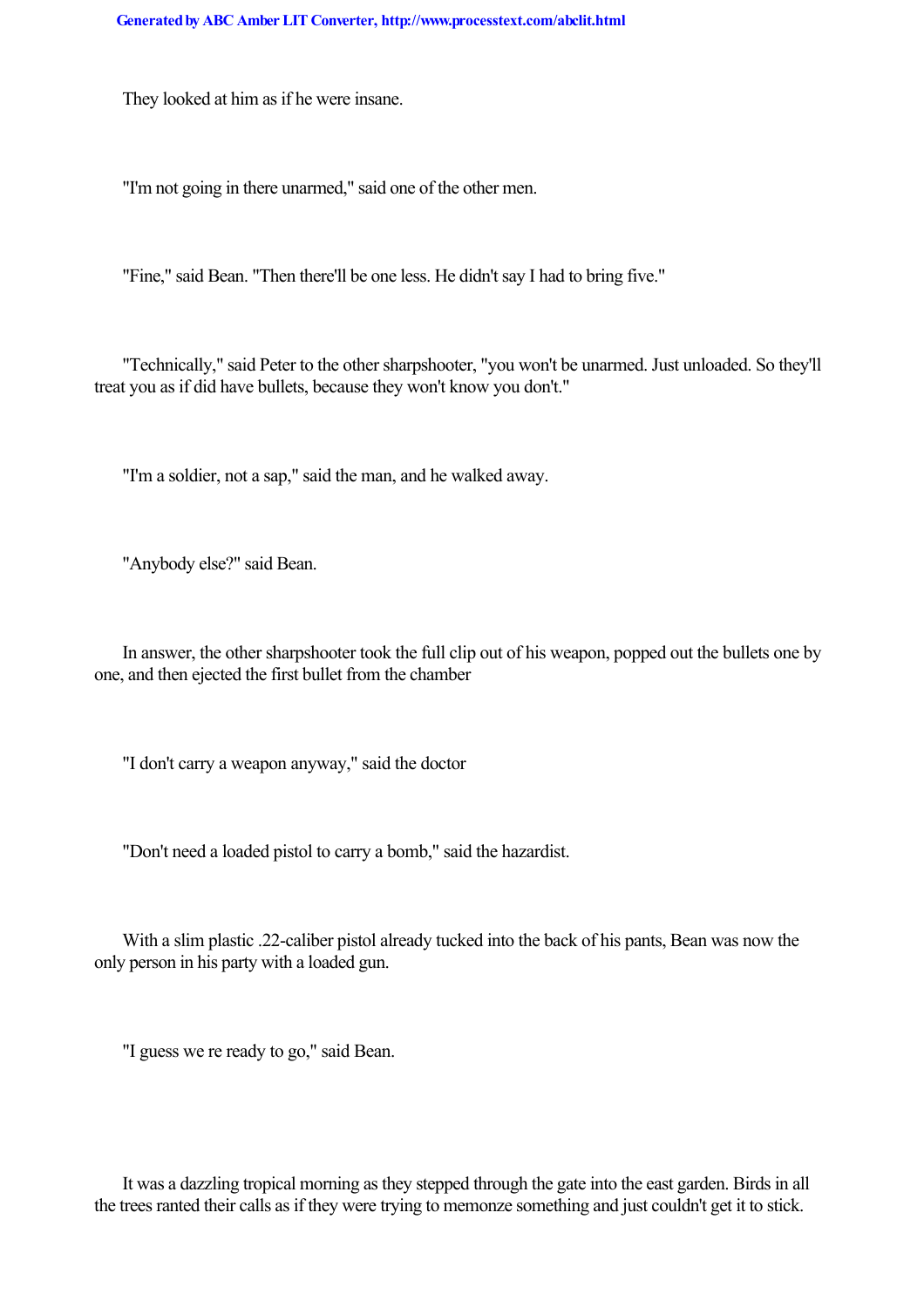There was not a soul in sight.

 Bean wasn't going to wander around searching for Achilles. He definitely wasn't going to get far from the gate. So, about ten paces in, he stopped. So did the others.

And they waited.

 It didn't take long. A soldier in the Hegemony uniform stepped out into the open. Then another, and another, until the fifth soldier appeared.

Suriyawong.

 He gave no sign of recognition. Rather he looked right past both Bean and Peter as if they were nothing to him.

 Achilles stepped out behind them-but stayed close to the trees, so he wouldn't be too easy a target for sharpshooters. He was carrying, as promised, a small transport fridge.

"Bean," he said with a smile. "My how you've grown.

Bean said nothing.

 "Oh, we aren't in a jesting mood," he said. "I'm not either, really. It's almost a sentimental moment for me, to see you again. To see you as a man. Considering I knew you when you were this high."

He held out the transport fridge. "Here they are, Bean."

"You're just going to give them to me?"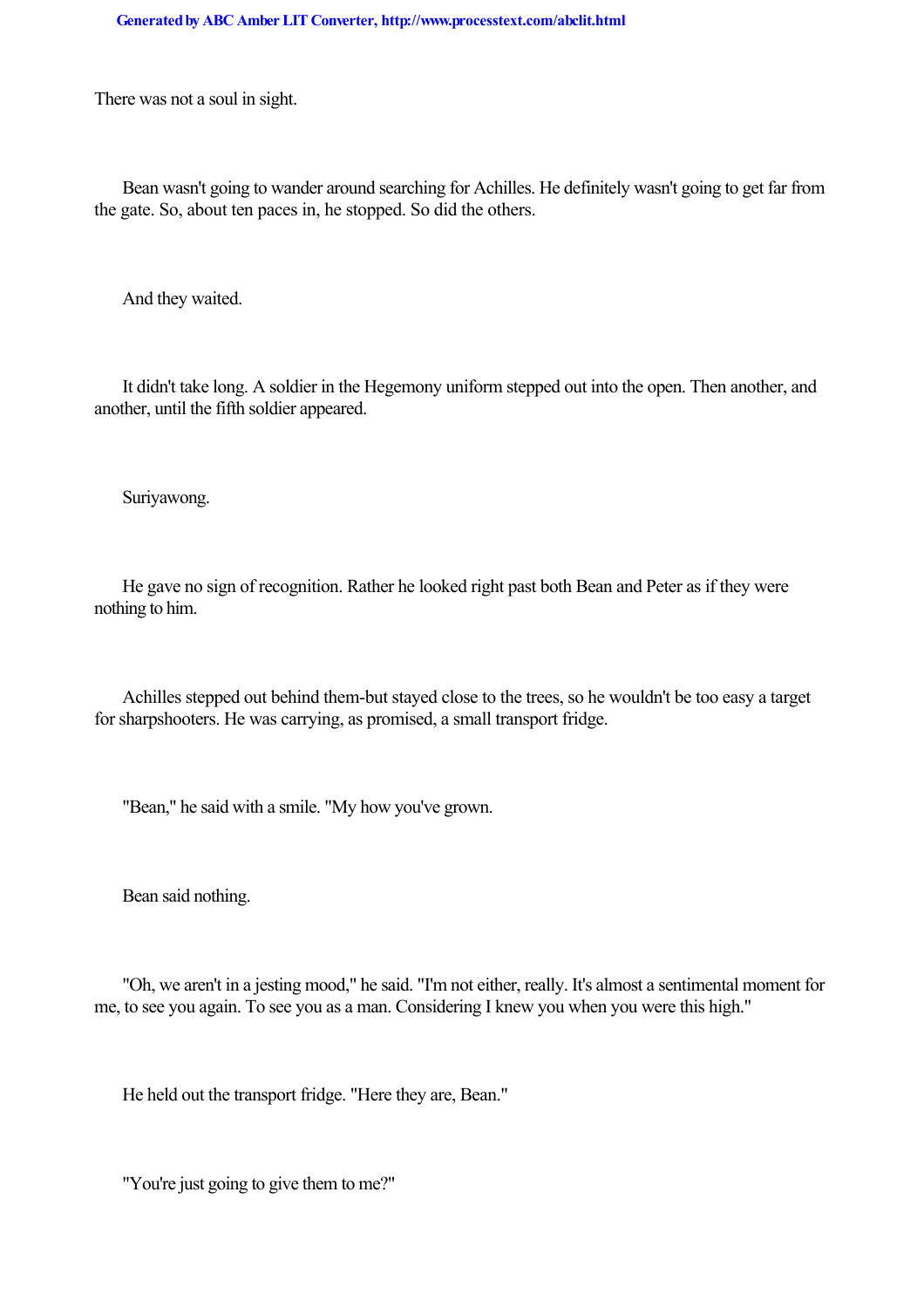"I don't really have a use for them. There weren't any takers in the auction."

"Volescu went to a lot of trouble to get these for you," said Bean.

"What trouble? He bribed a guard. Using my money.

"How did you get Volescu to help you, anyway?" asked Bean.

 "He owed me," said Achilles. "I'm the one who got him out of jail. I got our brilliant Hegemon here to give me authority to authorize the release of prisoners whose crimes had ceased to be crimes. He didn't make the connection that I'd be releasing your creator into the wild." Achilles grinned at Peter.

Peter said nothing.

 "You trained these men well, Bean," said Achilles. "Being with them is like... well, it's like being with my family again. Like on the streets, you know?"

Bean said nothing.

"Well, all right, you don't want to chat, so take the embryos."

 Bean remembered one very important fact. Achilles didn't care about killing his victims with his own hands. It was enough for him that they die, whether he was present or not.

 Bean turned to the hazardist. "Would you do me a favor and take this just outside the gate? I want to stay and talk with Achilles for a couple of minutes."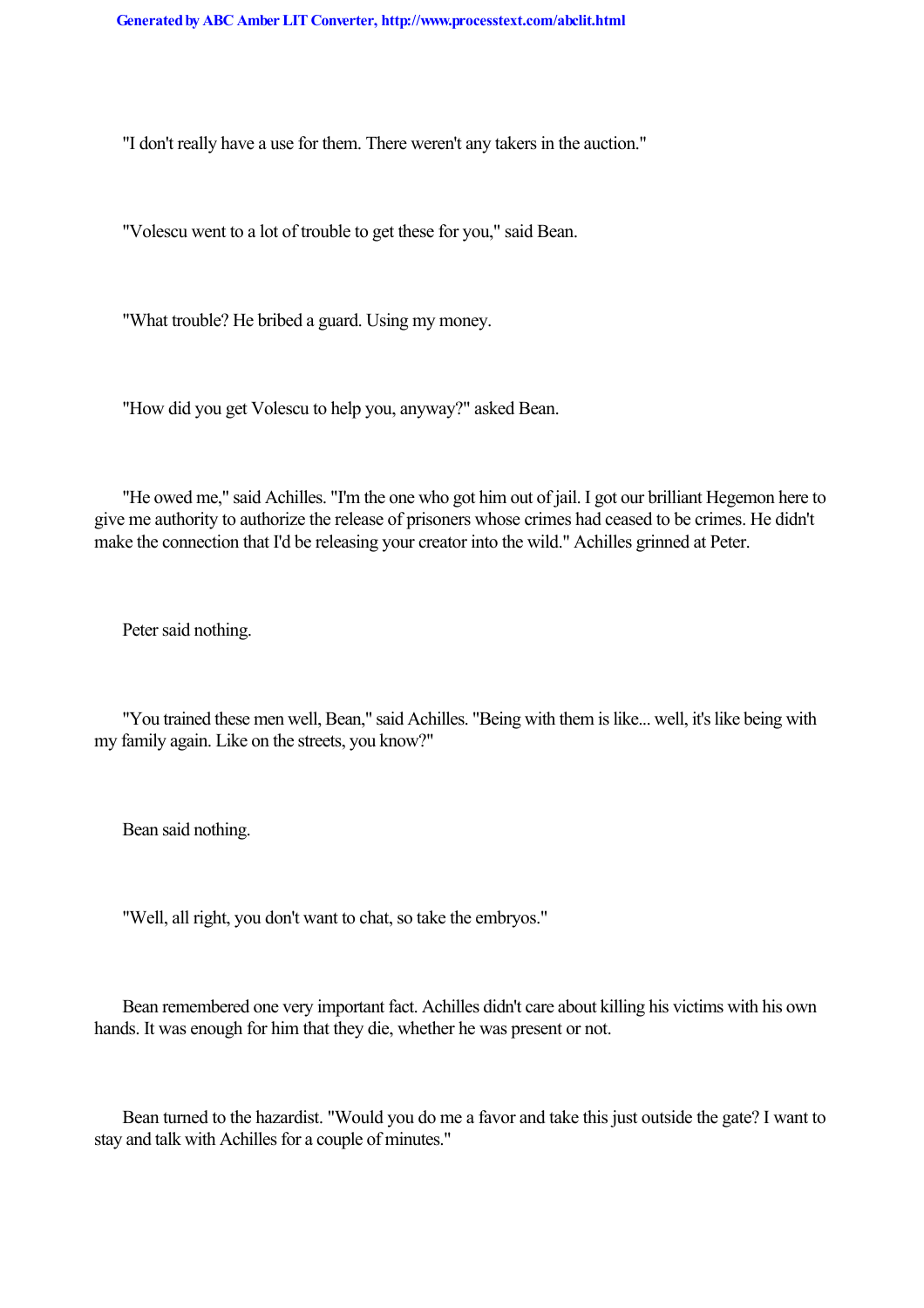The hazardist walked up to Achilles and took the transport fridge from him. "Is it fragile?" he asked.

Achilles answered, "It's very securely packed and padded, but don't play football with it."

In only a few steps, he was out the gate.

"So what did you want to talk about?" asked Achilles.

"A couple of little questions I'm curious about."

"I'll listen. Maybe I'll answer"

 "Back in Hyderabad. There was a Chinese officer who knocked you unconscious to break our stalemate."

"Oh, is that who did it?"

"Whatever happened to him?"

"I'm not sure. I think his chopper was shot down in combat only a few days later"

"Oh," said Bean. "Too bad. I wanted to ask him what it felt like to hit you."

"Really, Bean, aren't we both too old for that sort of gibe?"

Outside the gate there was a muffled explosion.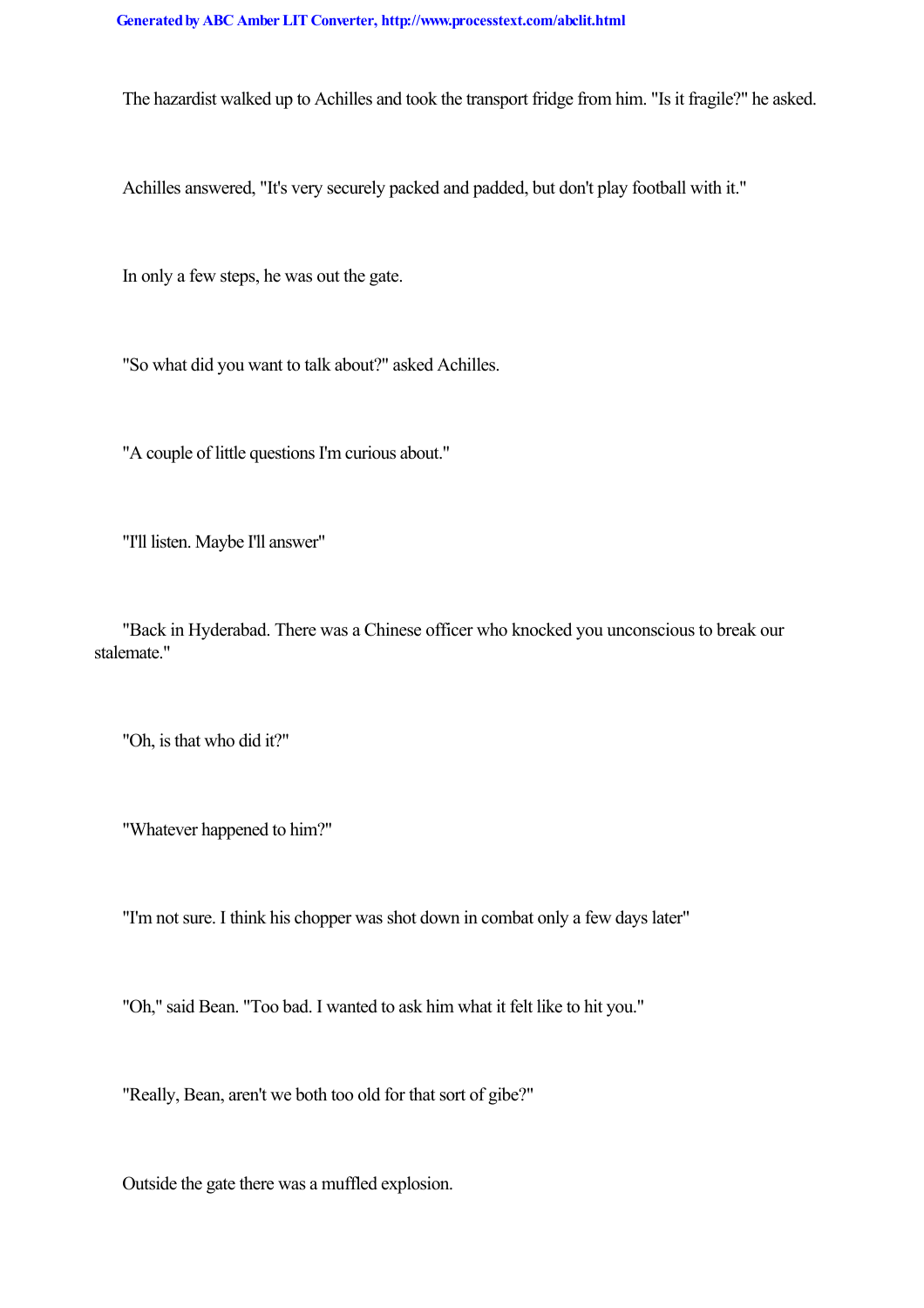Achilles looked around, startled. "What was that?"

"I'm pretty sure," said Bean, "that it was an explosion."

"Of what?"

"Of the bomb you just tried to give me," said Bean. "Inside a containment chamber."

Achilles tried, for a moment, to look innocent. "I don't know what you..."

 Then he apparently realized there was no point in feigning ignorance when the thing had just exploded. He pulled the remote detonator out of his pocket, pressed the button a couple of times. "Damn all this modern technology, nothing ever works right." He grinned at Bean. "Got to give me credit for trying."

"So... do you have the embryos or not?" asked Bean.

"They're inside, safe," said Achilles.

 Bean knew that was a lie. In fact, he had decided yesterday that it was most likely the embryos had never been brought here at all.

 But he'd get more mileage out of this by pretending to believe Achilles. And there was always the chance that it wasn't a lie.

"Show me," Bean said.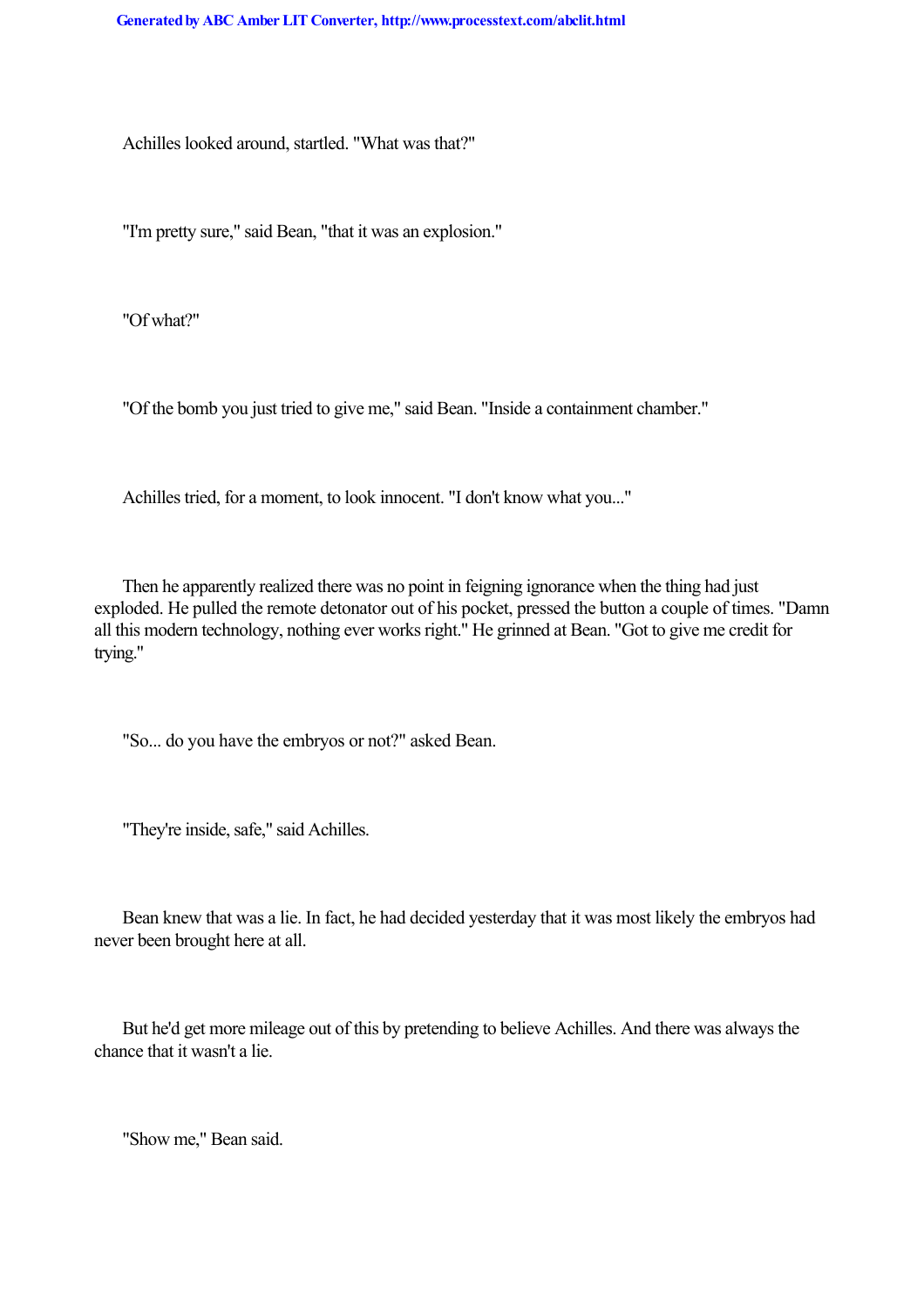"You have to come inside, then," said Achilles.

"OK."

 "That'll take us outside the range of the sharpshooters you no doubt have all around the compound, waiting to shoot me down."

"And inside the range of whoever you have waiting for me there."

"Bean. Be realistic. You're dead whenever I want you dead."

"Well, that's not strictly true," said Bean. "You've wanted me dead a lot more often than I've died."

 Achilles grinned. "Do you know what Poke was saying just before she had that accident and fell into the Rhine?"

Bean said nothing.

 "She was saying that I shouldn't hold a grudge against you for telling her to kill me when we first met. He's just a little kid, she said. He didn't know what he was saying."

Still, Bean said nothing.

 "I wish I could tell you Sister Carlotta's last words, but... you know how collateral damage is in wartime. You just don't get any warning."

"The embryos," said Bean. "You said you were going to show me where they are."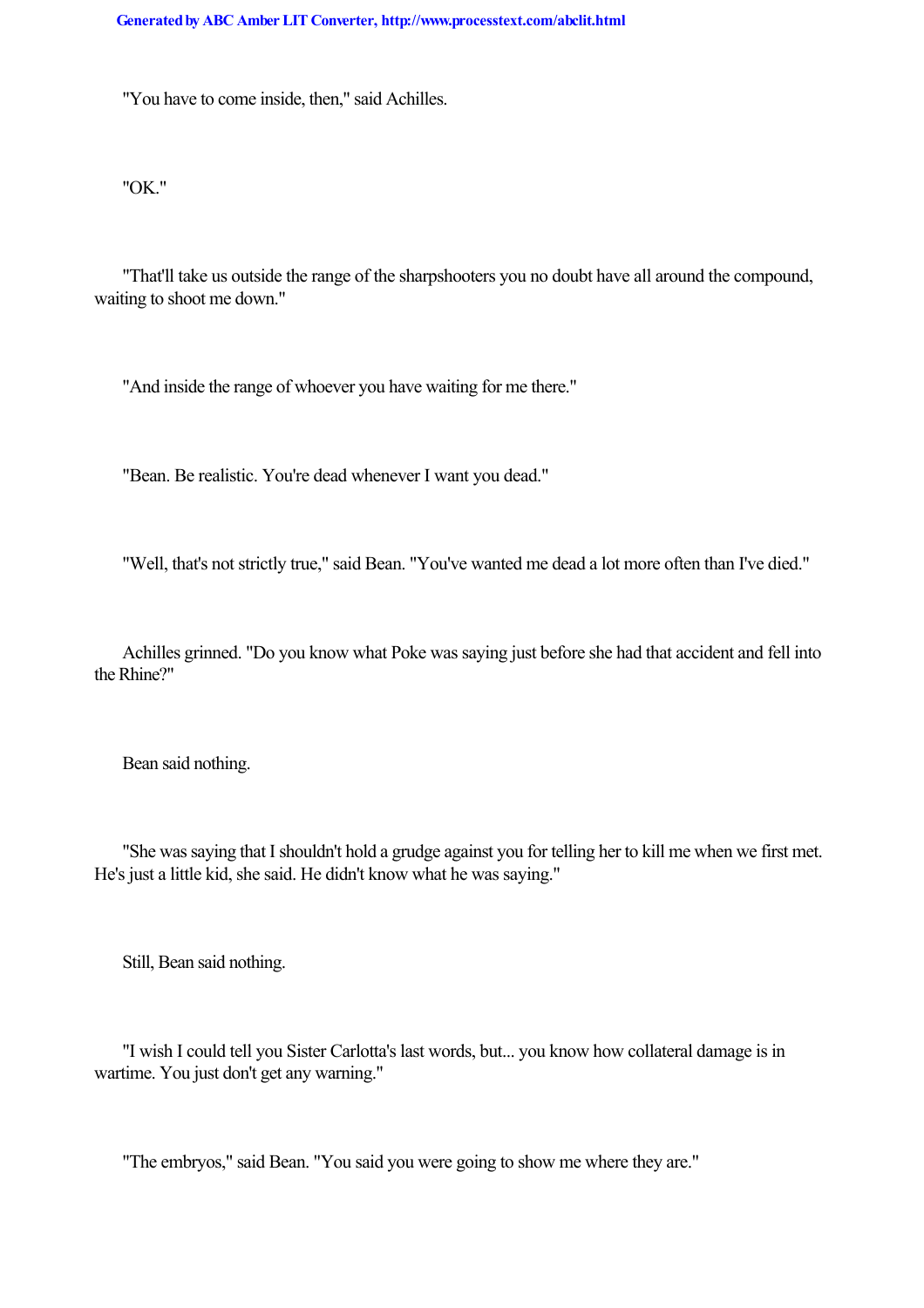"All right then," said Achilles. "Follow me.

As soon as Achilles's back was turned, the doctor looked at Bean and frantically shook his head.

 "It's all right," Bean told the doctor and the other soldier "You can go on out. You won't be needed any more."

Achilles turned back around. "You're letting your escort go?"

"Except for Peter," said Bean. "He insists on staying with me.

 "I didn't hear him say that," said Achilles. "I mean, he seemed so eager to get away when he left this place, I thought for sure he didn't want to see it again."

"I'm trying to figure out how you were able to fool so many people," said Peter.

 "But I'm not trying to fool you," said Achilles. "Though I can see how someone like you would long to find a really masterful liar to study with." Laughing, Achilles turned his back again, and led the way toward the main office building.

Peter came closer to Bean as they followed him inside. "Are you sure you know what you're doing?" he asked quietly.

"I told you before, I have no idea."

 Once inside, they were indeed confronted by another dozen soldiers. Bean knew them all by name. But he said nothing to them, and none of them met his gaze or showed any sign that they knew him.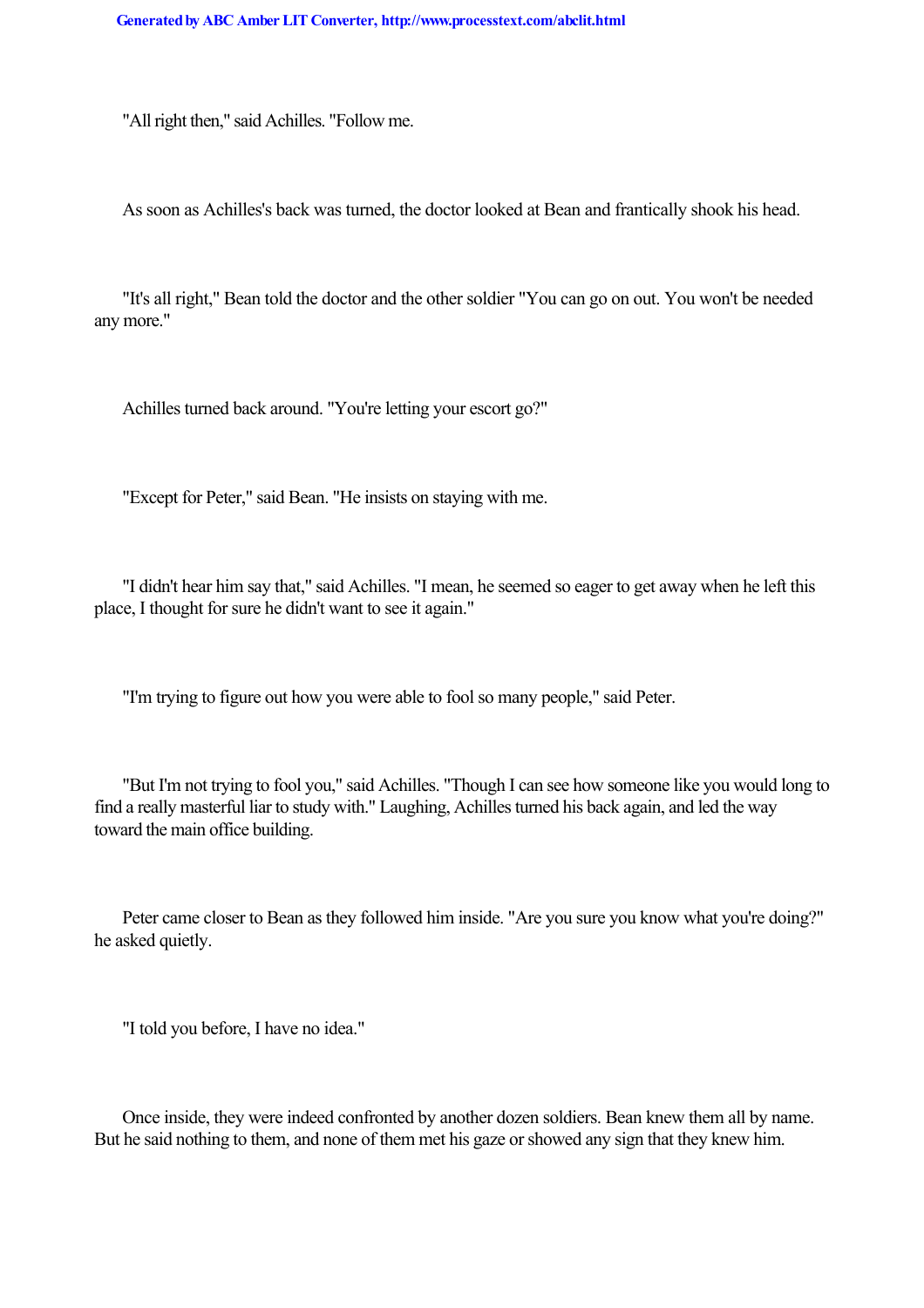What does Achilles want? thought Bean. His first plan was to send me out of the compound with a remote-controlled bomb, so it's not as if he planned to keep me alive. Now he's got me surrounded by soldiers, and doesn't tell them to shoot.

 Achilles turned around and faced him. "Bean," he said. "I can't believe you didn't make some kind of arrangement for me to get out of here."

"Is that why you tried to blow me up?" asked Bean.

 "That was when I believed you'd try to kill me as soon as you thought you had the embryos. Why didn't you?"

"Because I knew I didn't have the embryos."

"Do you and Petra already think of them as your children? Have you named them yet?"

 "There's no arrangement to get you out of here, Achilles, because there's no place for you to go. The only people that still had any use for you are busy getting their butts kicked by a bunch of pissed-off Muslims. You saw to it that you couldn't go anywhere in space when you shot down that shuttle."

 "In all fairness, Bean, you have to remember that nobody was supposed to know it was me who did it. But someone really should tell me-why wasn't Peter on that shuttle? I suppose somebody caught my informant." He looked back and forth from Peter to Bean, looking for an answer.

 Bean did not confirm or deny. Peter, too, kept his silence. What if Achilles lived through this somehow? Why bring down Achilles's wrath on a man who already had enough trouble in his life?

 "But if you caught my informant," said Achilles, "why in the world would Chamrajnagar-or Graff, if it was him-launch the shuttle anyway? Was catching me doing something naughty so important they'd risk a shuttle and its crew just to catch me? I find that quite flattering. Sort of like winning the Nobel Prize for scariest villain."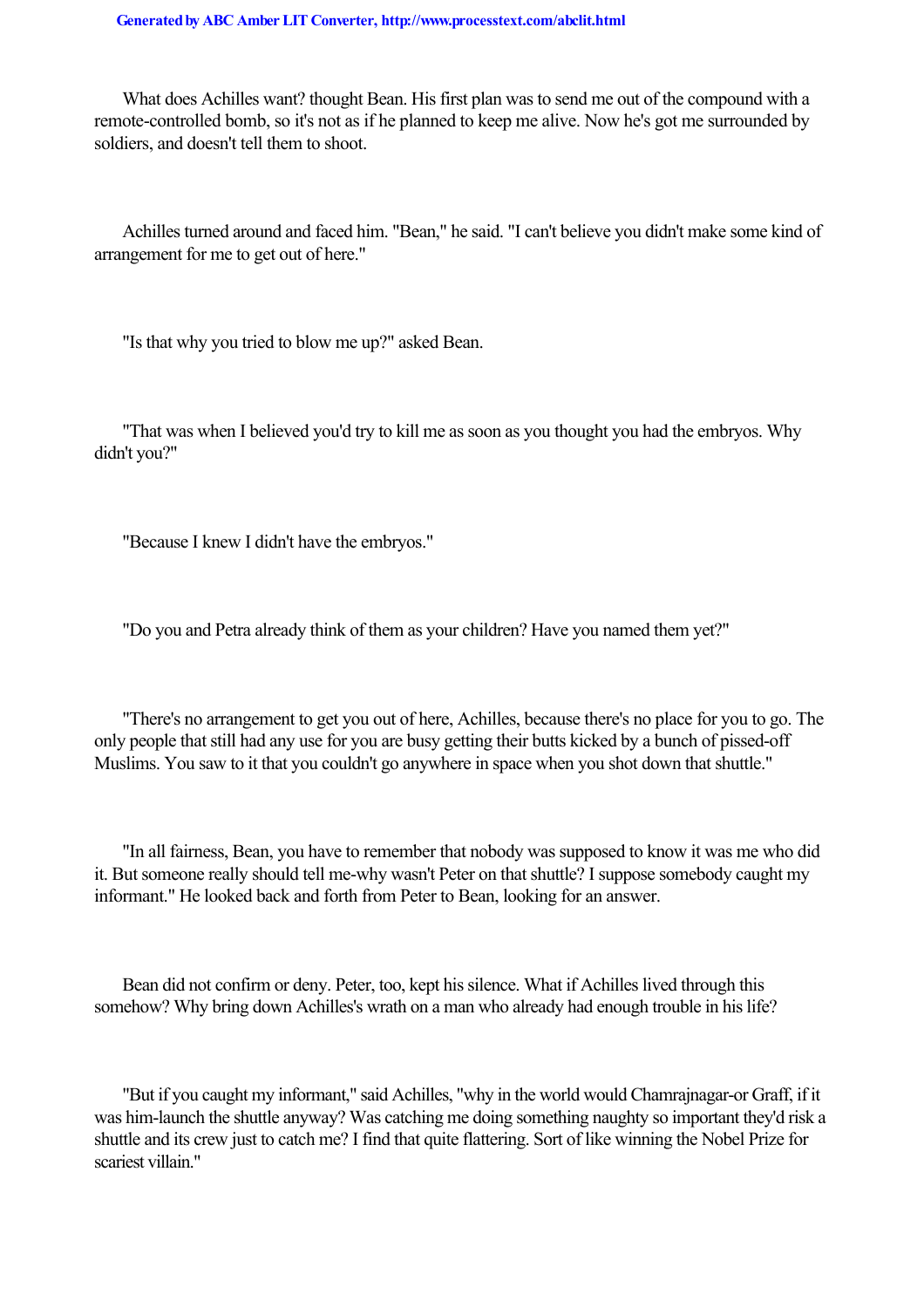"I think," said Bean, "that you don't have the embryos at all. I think you dispersed them as soon as you got them. I think you already had them implanted in surrogates."

 "Wrong," said Achilles. He reached inside his pants pocket and took out a small container Exactly like the ones in which the embryos had been frozen. "I brought one along, just to show you. Of course, he's probably thawed quite a bit. My body heat and all that. What do you think? Do we still have time to get this little sucker implanted in somebody? Petra's already pregnant. I hear, so you can't use her. I know! Peter's mother! She always likes to be so helpful, and she's used to giving birth to geniuses. Here, Peter, catch!"

 He tossed the container toward Peter, but too hard, so it sailed over Peter's upstretched hands and hit the floor. It didn't break, but instead rolled and rolled.

"Aren't you going to get it?" Achilles asked Bean.

 Bean shrugged. He walked over to where the container had come to rest. The liquid inside it sloshed. Fully thawed.

He stepped on it, broke it, ground it under his foot.

 Achilles whistled. "Wow. You are some disciplinarian. Your kids can't get away with anything with you."

Bean walked toward Achilles.

 "Now, Bean, I can see how you might be irritated at me, but I never claimed to be an athlete. When did I have a chance to play ball, will you tell me that? You grew up where I did. I can't help it that I don't know how to throw accurately."

 He was still affecting his ironic tone of voice, but Bean could see that Achilles was afraid now. He had been expecting Bean to beg, or grieve-something that would keep him off balance and give control to Achilles. But Bean was seeing things through Achilles's eyes now, and he understood: You do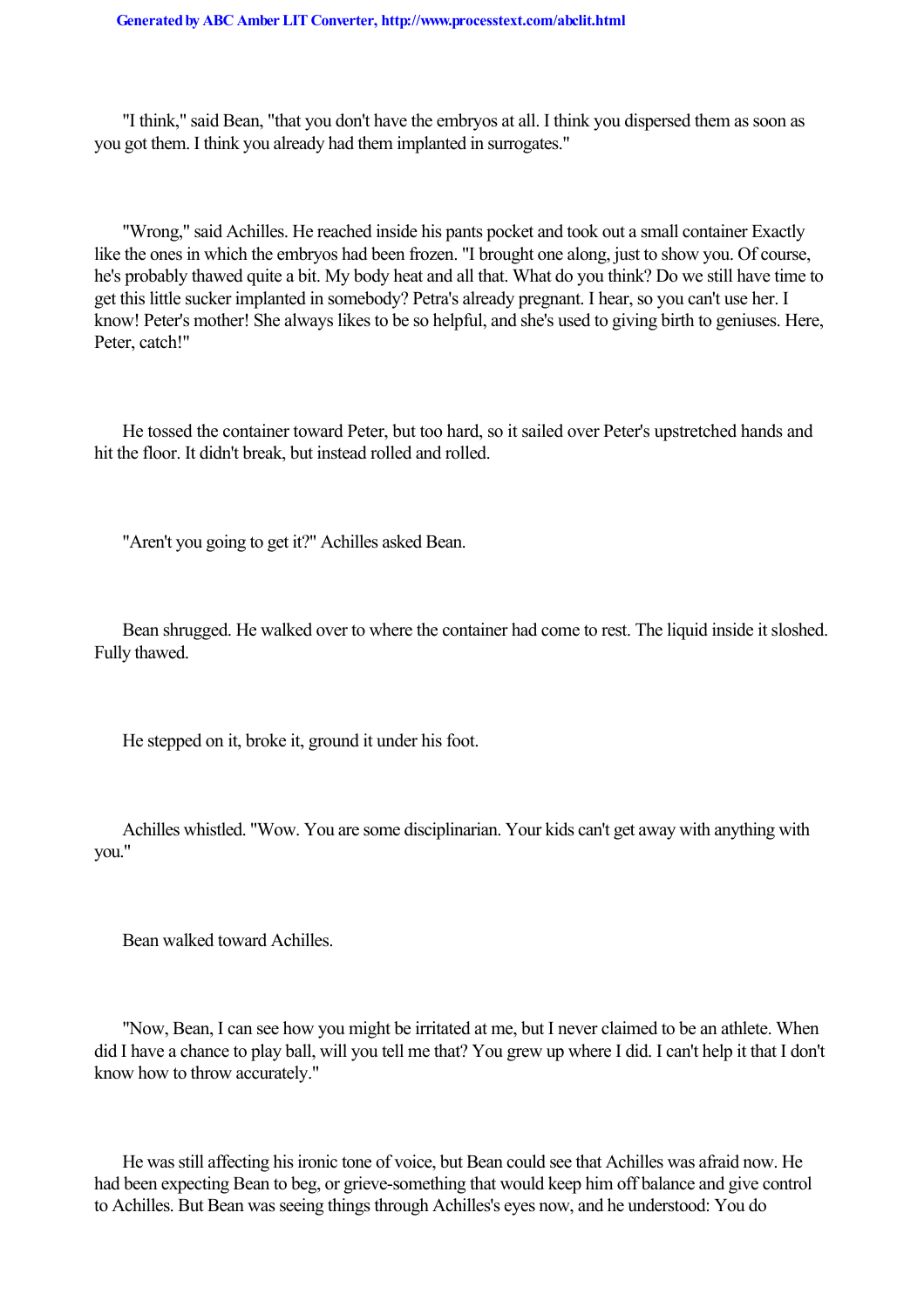whatever your enemy can't believe that you would even think of doing. You just do it.

 Bean reached into the butt holster that rode inside his pants, hanging from the waistband, and pulled out the flat .22-caliber pistol concealed there. He pointed it at Achilles's right eye, then the left.

 Achilles took a couple of steps backward. "You can't kill me," he said. "You don't know where the embryos are.

 "I know you don't have them," said Bean, "and that I'm not going to get them without letting you go. And I'm not letting you go. So I guess that means the embryos are forever lost to me. Why should you go on living?"

"Suri," said Achilles. "Are you asleep?"

Suriyawong pulled his long knife from its sheath.

"That's not what's needed here," said Achilles. "He has a gun."

 "Hold still, Achilles," said Bean. "Take it like a man. Besides, if I miss, you might live through it and spend the rest of your days as a brain-damaged shell of a man. We want this to be nice and clean and final, don't we?"

 Achilles pulled another vial out of his pockets. "This is the real thing, Bean." He reached out his hand, offering it. "You killed one, but there are still the other four."

Bean slapped it out of his hand. This one broke when it hit the floor.

"Those are your children you're killing!" cried Achilles.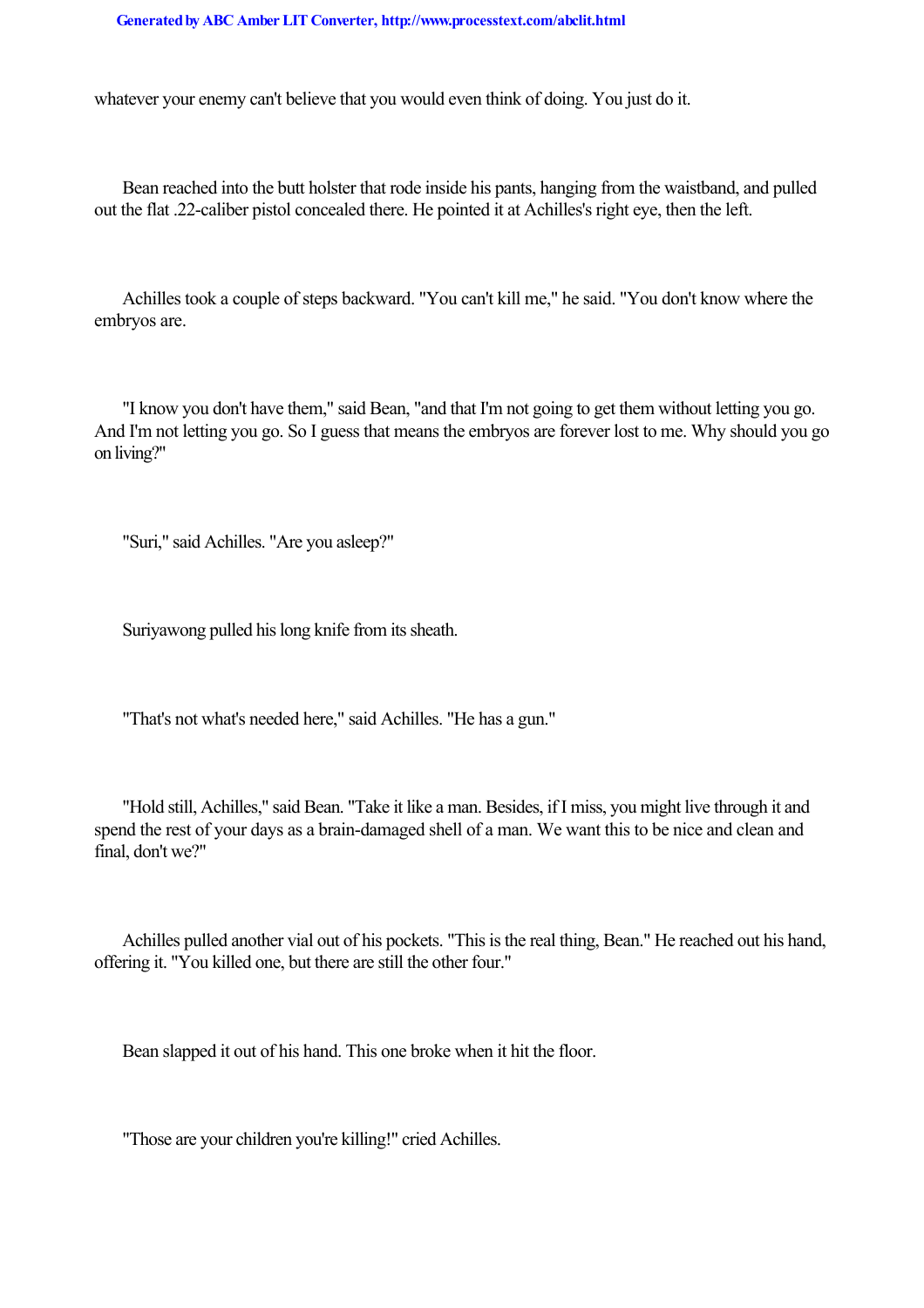"I know you," said Bean. "I know that you would never promise me something you could actually deliver."

"Suriyawong!" shouted Achilles. "Shoot him!"

"Sir," said Suriyawong.

It was the first sound he'd made since Bean came through the east gate.

 Suriyawong knelt down, laid his knife on the smooth floor, and slid it toward Achilles until it rested at his feet.

"What's this supposed to be?" demanded Achilles.

"The loan of a knife," said Suriyawong.

"But he has a gun!" cried Achilles.

"I expect you to solve your own problems," said Suriyawong, "without getting any of my men killed."

"Shoot him!" cried Achilles. "I thought you were my friend."

 "I told you from the start," said Suriyawong. "I serve the Hegemon." And with that, Suriyawong turned his back on Achilles.

So did all the other soldiers.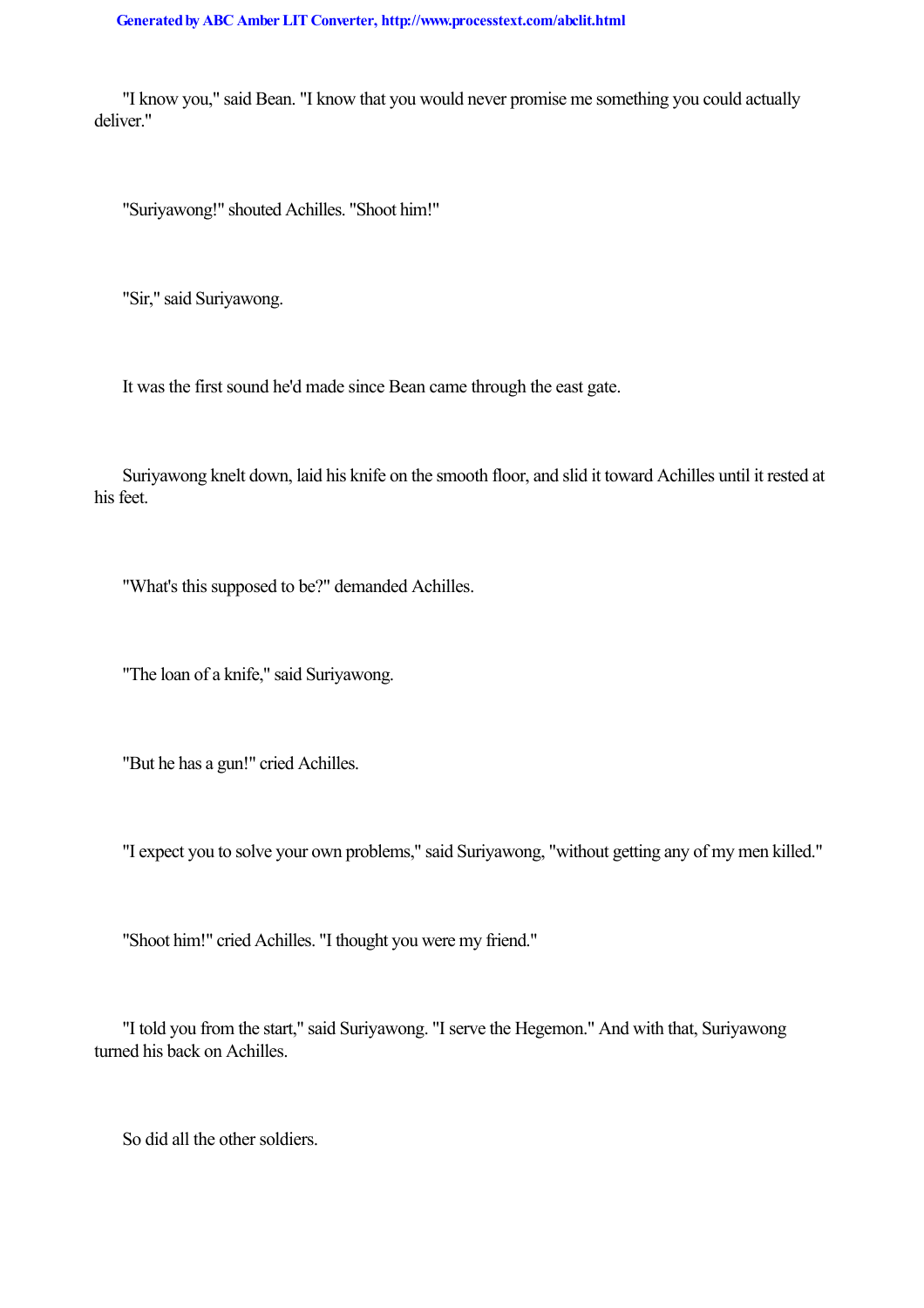Now Bean understood why Suriyawong had worked so hard to earn Achilles's trust: so that at this moment of crisis, Suri was in a position to betray him.

 Achilles laughed nervously. "Come on now, Bean. We've known each other a long time." He had backed up against a wall. He tried to lean against it. But his legs were a little wobbly and he started to slide down the wall. "I know you, Bean," he said. "You can't just kill a man in cold blood, no matter how much you hate him. It's not in you to do that."

"Yes it is," said Bean.

 He aimed the pistol down at Achilles's right eye and pulled the trigger. The eye snapped shut from the wind of the bullet passing between the evelids and from the obliteration of the eve itself. His head rocked just a little from the force of the little bullet entering, but not leaving.

Then he slumped over and sprawled out on the floor. Dead.

 It didn't bring back Poke, or Sister Carlotta, or any of the other people he had killed. It didn't change the nations of the world back to the way they were before Achilles started making them his building blocks, to break apart and put together however he wanted. It didn't end the wars Achilles had started. It didn't make Bean feel any better. There was no joy in vengeance, and precious little in justice, either.

But there was this: Achilles would never kill again.

That was all Bean could ask of a little 22.

CHAPTER TWENTY

**HOME** 

From:YourFresh%Vegetable@Freebie.net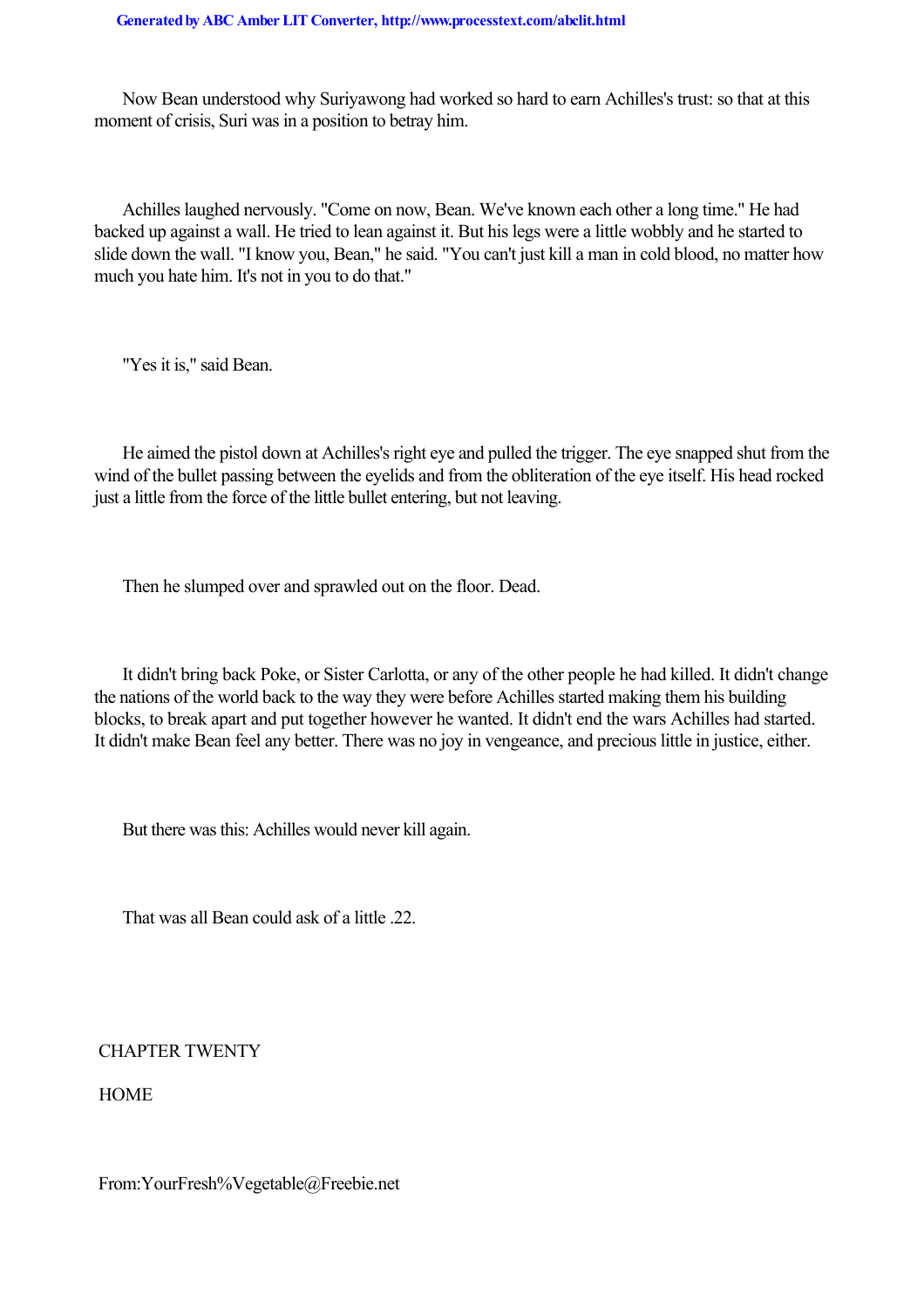To: MyStone%Maiden@Freebie.net

Re: Come home

He's dead.

I'm not.

He didn't have them.

We'll find them, one way or another, before I die.

Come home. There's nobody trying to kill you any more.

Petra flew on a commercial jet, in a reserved seat, under her own name, using her own passport.

 Damascus was full of excitement, for it was now the capital of a Muslim world united for the first time in nearly two thousand years. Sunni and Shinite leaders alike had been declaring for the Caliph. And Damascus was the center of it all.

 But her excitement was of a different kind. It was partly the baby that was maturing inside her, and the changes already happening to her body. It was partly the relief at being free of the death sentence Achilles had passed on her so long ago.

 Mostly, though, it was that giddy sense of having been on the edge of losing everything, and winning after all. It swept over her as she was walking down the aisle of the plane, and her knees went rubbery under her and she almost fell.

The man behind her took her elbow and helped her regain her legs. "Are you all right?" he asked.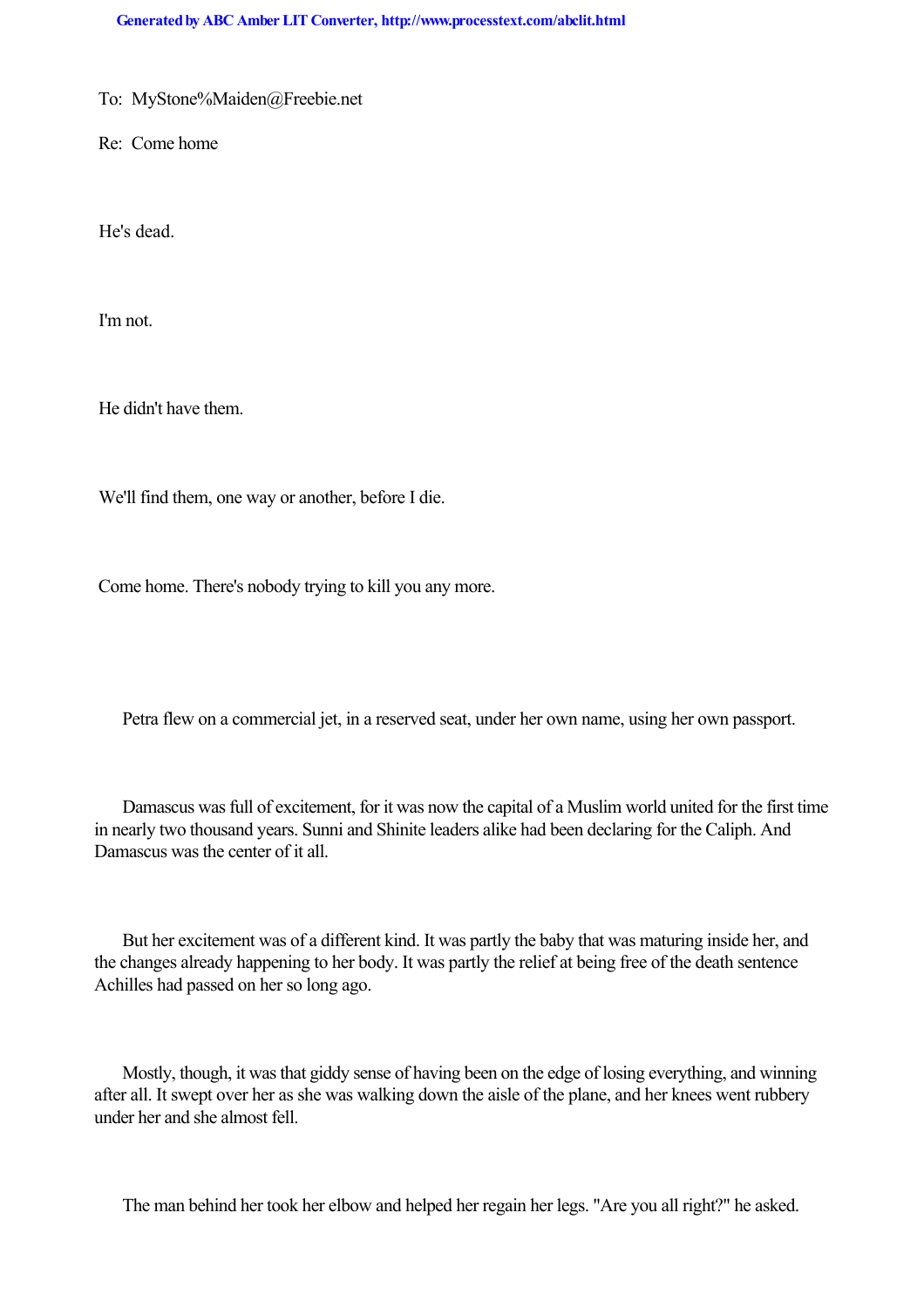"I'm just a little bit pregnant," she said.

"You must get over this business of falling down before the baby gets too big."

 She laughed and thanked him, then put her own bag in the overhead-without needing help, thank you-and took her seat.

On the one hand, it was sad flying without her husband beside her.

On the other hand, it was wonderful to be flying home to him.

 He met her at the airport and gathered her into a huge hug. His arms were so long. Had they grown in the few days since he left her?

She refused to think about that.

"I hear you saved the world," she said to him when the embrace finally ended.

"Don't believe those rumors."

"My hero," she said.

"I'd rather be your lover," he whispered.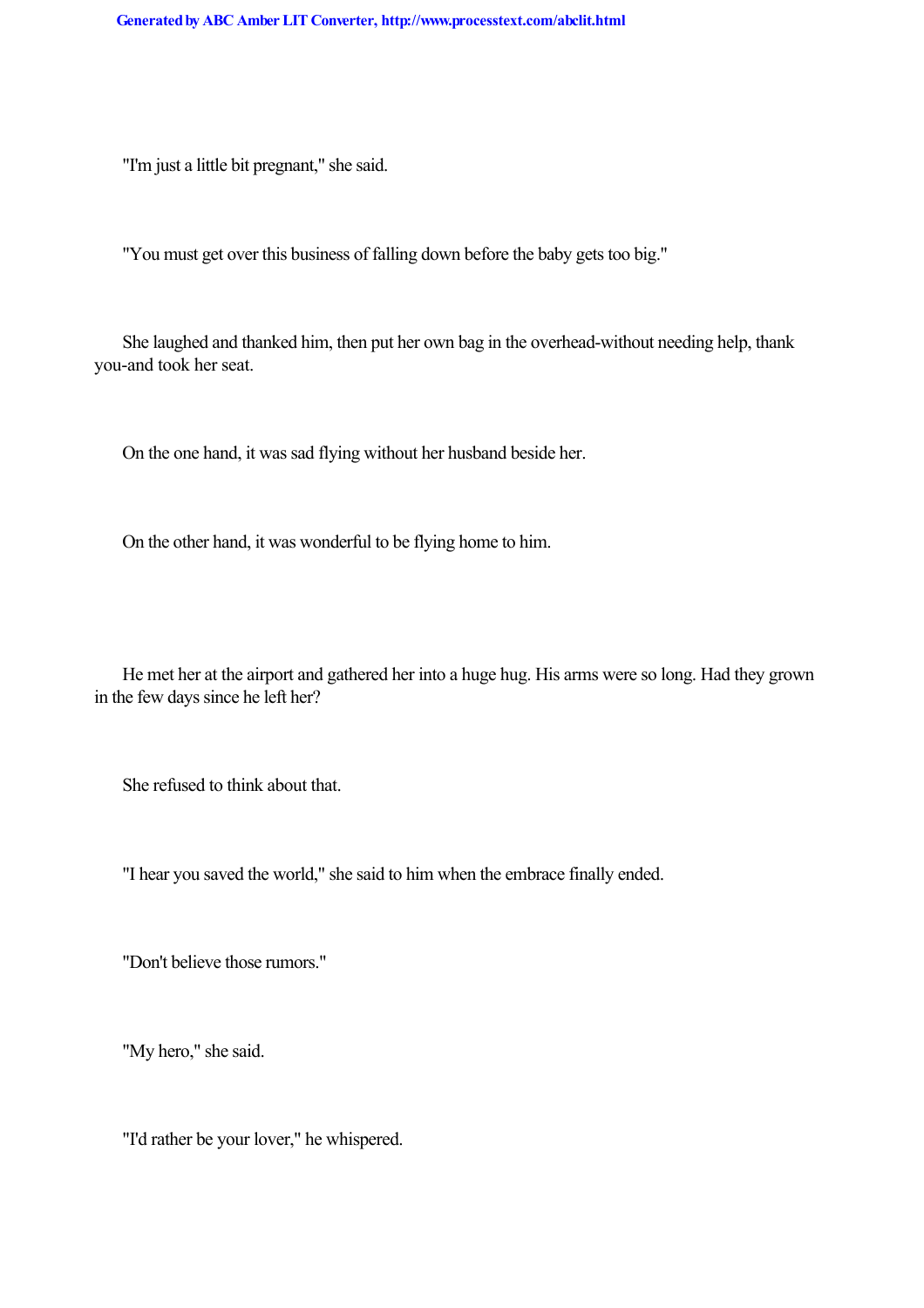"My giant," she whispered back.

 In answer, he embraced her again, and then leaned back, lifting her off her feet. She laughed as he whirled her around like a child. The way her father had done when she was little. The way he would never do with their children.

"Why are you crying?" he asked her

 "It's just tears in my eyes," she said. "It's not crying. You've seen crying, and this isn't it. These are happy-to-see-you tears."

 "You're just happy to be in a place where trees grow without waiting around to be planted and irrigated."

 They walked out of the airport a few minutes later and he was right, she was happy to be out of the desert. In the years they had lived in Ribeirao she had discovered an affinity for lush places. She needed the Earth to be alive around her, everything green, all that photosynthesis going on in public, without a speck of modesty. Things that ate sunlight and drank rain. "It's good to be home," she said.

"Now I'm home, too," said Bean.

"You were here already," she said. "But you weren't, till now."

She sighed and clung to him a little. They took the first cab.

 They went to the Hegemony compound, of course, but instead of going to their house-it indeed, it was their house, since they had given it up when they resigned from the Hegemon's service that day back in the Philippines-Bean took her right to the Hegemon's office.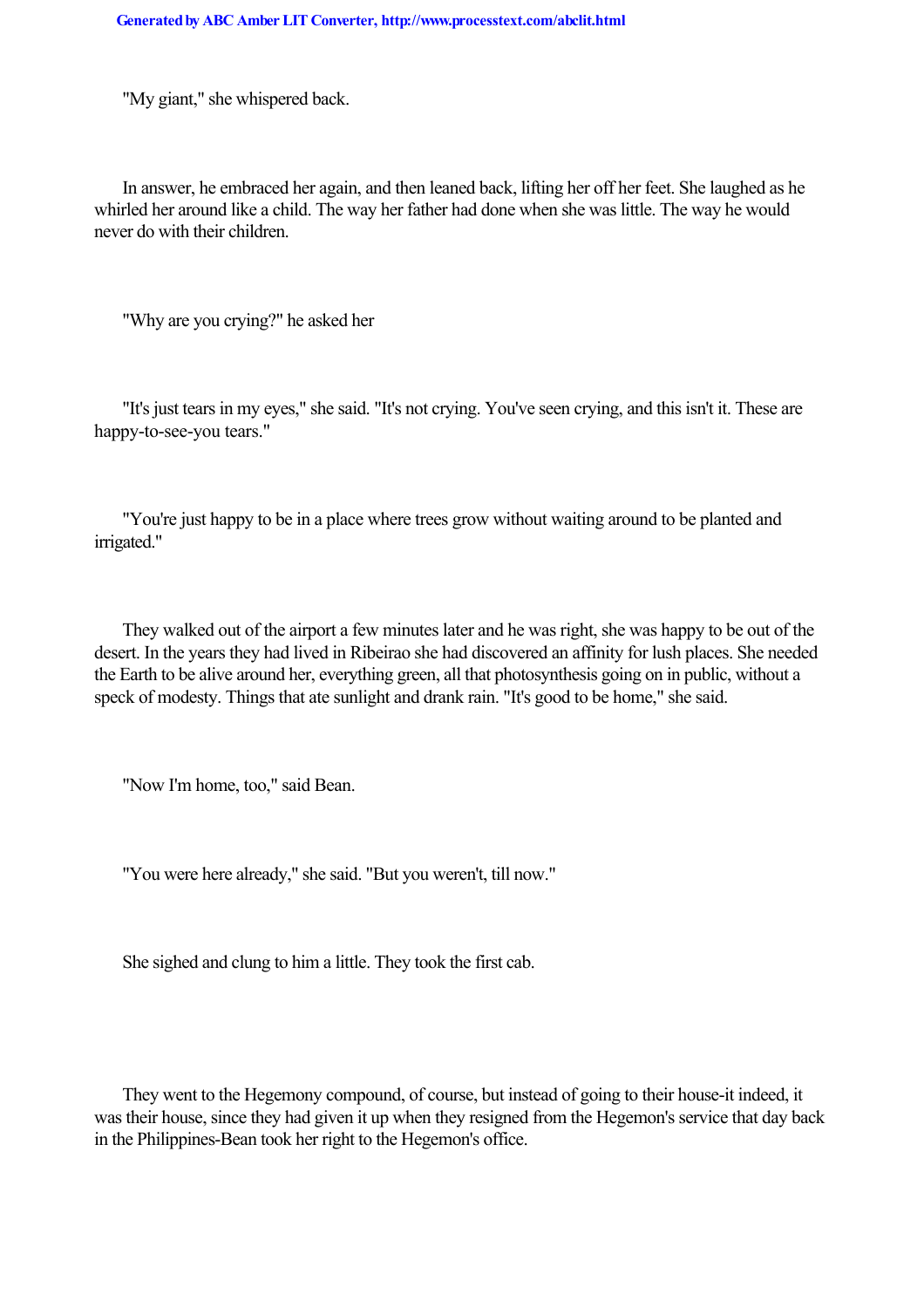Peter was waiting there for her, along with Graff and the Wiggins. There were hugs that became kisses and handshakes that became hugs.

 Peter told all about what happened up in space. Then they made Petra tell about Damascus, though she protested that it was nothing at all, just a city happy with victory.

"The war's not over yet," said Peter.

"They're full of Muslim unity," said Petra.

 "Next thing you know," said Graff, "the Christians and Jews will get back together. The only thing standing between them, after all, is that business with Jesus."

"It's a good thing," said Theresa, "to have a little less division in the world."

"I think it's going to take a lot of divisions," said John Paul, "to bring about less division."

 "I told you they were happy in Damascus, not that I thought they were right to be," said Petra. "There are signs of trouble ahead. There's an imam preaching that India and Pakistan should be reunited under a single government again."

"Let me guess," said Peter. "A Muslim one."

 "If they liked what Virlomi did to the Chinese," said Bean, "they'll love what she can get the Hindus to do to get free of the Pakistanis."

 "And Peter will love this one," said Petra. "An Iraqi politician made a speech in Baghdad in which he very pointedly said, 'In a world where Allah has chosen a Caliph, why do we need a Hegemon?'"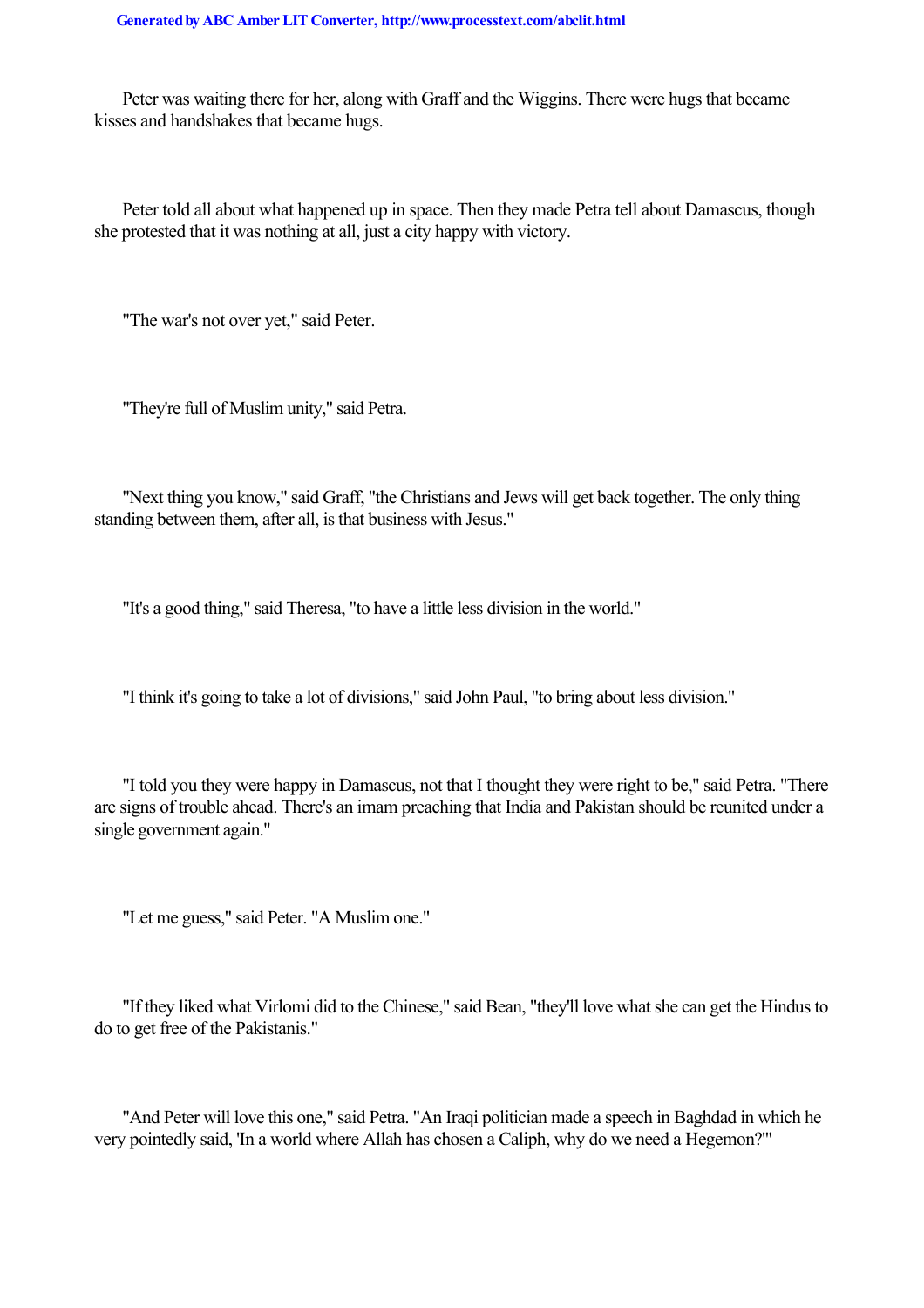They laughed, but their faces were serious when the laughing stopped.

 "Maybe he's right," said Peter "Maybe when this war is over, the Caliph will be the Hegemon, in fact if not in name. Is that a bad thing? The goal was to unite the world in peace. I volunteered to do it, but if somebody else gets it done, I'm not going to get anybody killed just to take the job away from him."

 Theresa took hold of his wrist, and Graff chuckled. "Keep talking like that, and I'll understand why I've been supporting you all these years."

"The Caliph is not going to replace the Hegemon," said Bean, "or erase the need for one."

"No?" asked Peter.

"Because a leader can't take his people to a place where they don't want to go."

"But they want him to rule the world," said Petra.

 "But to rule the world, he has to keep the whole world content with his rule," said Bean. "And how can he keep non-Muslims content without making orthodox Muslims extremely discontented? It's what the Chinese found in India. You can't swallow a nation. It finds a way to get itself vomited out. Begging your pardon, Petra."

"So your friend Alai will realize this, and not try to rule over nonMuslim people?" asked Theresa.

 "Our friend Alai would have no problem with that idea," said Petra. "The question is whether the Caliph will."

 "I hope we won't remember this day," said Graff "as the time when we first started fighting the next war."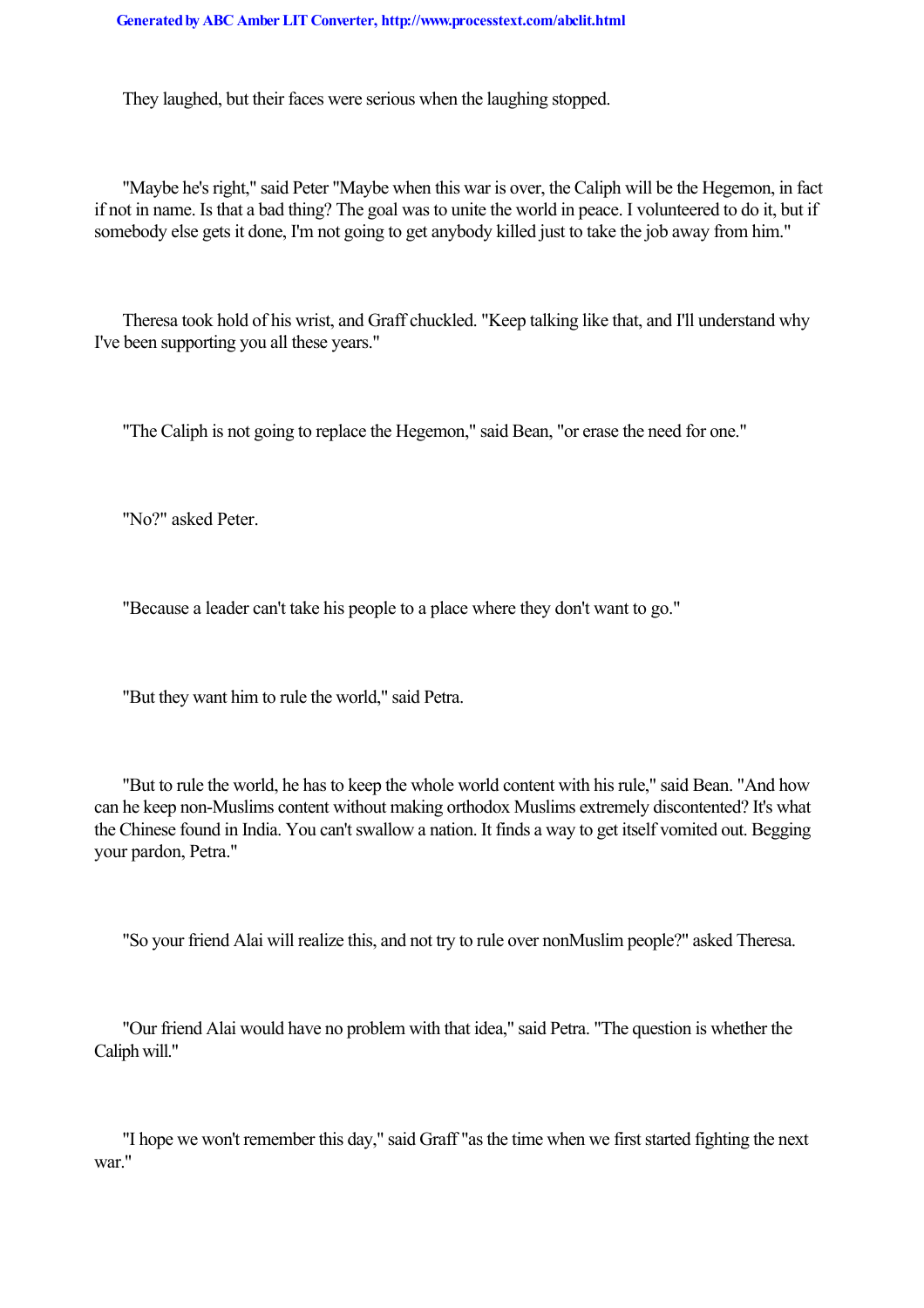Peter spoke up. "As I said before, this war's not over yet."

 "Both of the frontline Chinese armies in India have been surrounded and the noose is tightening," said Graff. "I don't think they have a Stalingrad-style defense in them, do you? The Turkic armies have reached the Hwang He and Tibet just declared its independence and is slaughtering the Chinese troops there. The Indonesians and Arabs are impossible to catch and they're already making a serious dent in internal communications in China. It's just a matter of time before they realize it's pointless to keep killing people when the outcome is inevitable."

"It takes a lot of dead soldiers before governments ever catch on to that," said Theresa.

"Mother always takes the cheerful view," said Peter, and they laughed.

 Finally, though, it was time for Petra to hear the story of what happened inside the compound. Peter ended up telling most of it, because Bean kept skipping all the details and rushing straight to the end.

"Do you think Achilles believed Suriyawong would really kill Bean for him?" asked Petra.

"I think," said Bean, "that Suriyawong told him that he would."

"You mean he intended to do it, and changed his mind?"

 "I think," said Bean, "that Suri planned that moment from the start. He made himself indispensable to Achilles. He won his trust. The cost of it was losing the trust of everyone else."

"Except you," said Petra.

 "Well, you see, I know Suri. Even though you can't ever really know anybody-don't throw my own words back up to me, Petra-"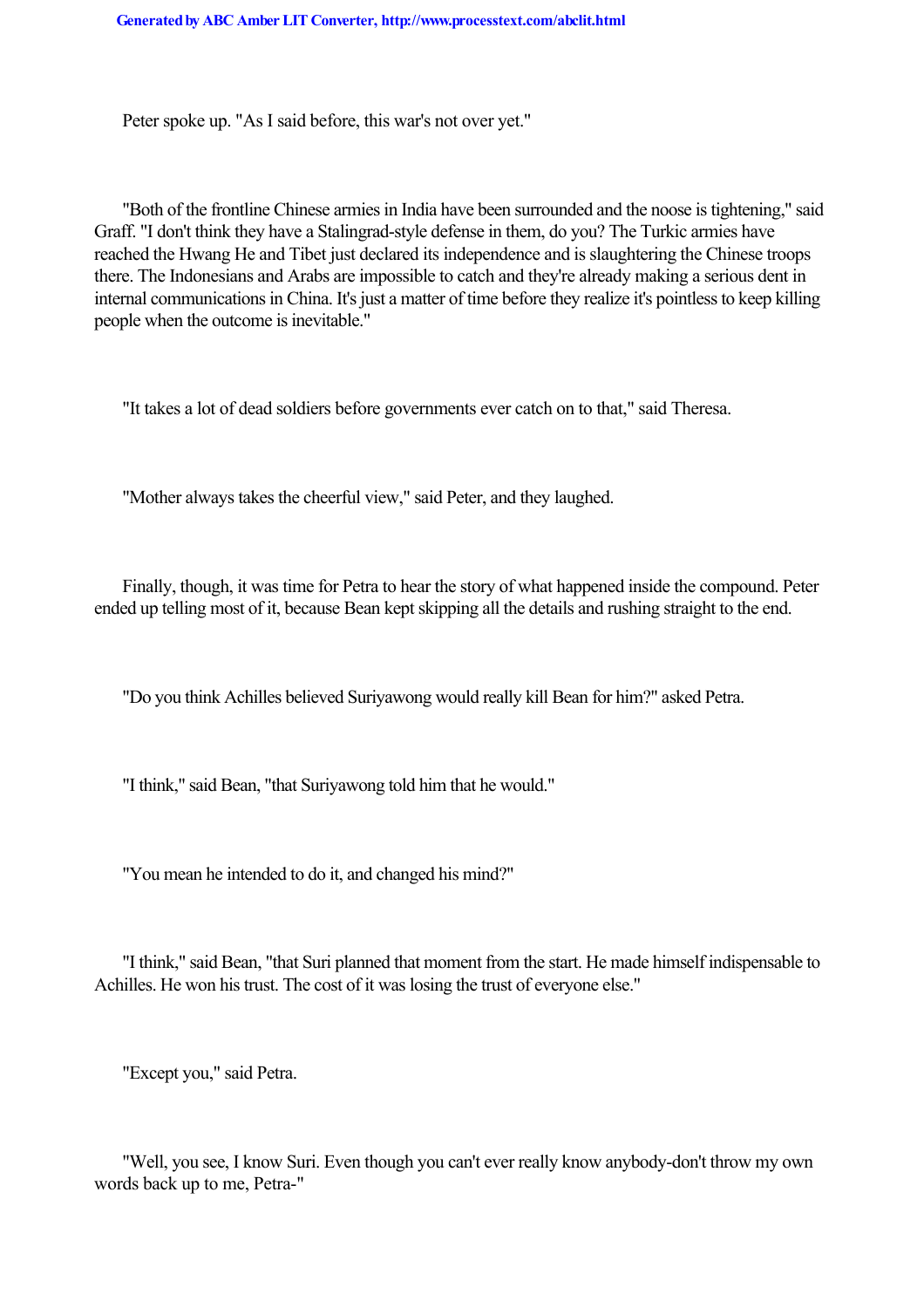"I didn't! I wasn't!"

 "I walked into the compound without a plan, and with only one real advantage. I knew two things that Achilles didn't know. I knew that Suri would never give himself to the service of a man like Achilles, so if he seemed to be doing so, it was a lie. And I knew something about myself. I knew that I could, in fact, kill a man in cold blood if that's what it took to make my wife and children safe."

"Yes," said Peter, "I think that's the one thing he just didn't believe, not even at the end."

"It wasn't cold blood," said Theresa.

"Yes it was," said Bean.

 "It was, Mother," said Peter. "It was the right thing to do, and he chose to do it, and it was done. Without having to work himself up into a frenzy to do it."

"That's what heroes do," said Petra. "Whatever's necessary for the good of their people."

"When we start saying words like 'hero,' " said Bean, "it's time to go home."

 "Already?" said Theresa. "I mean, Petra just got here. And I have to tell her all my horrible stories about how hard each of my deliveries was. It's my duty to terrify the mother-to-be. It's a tradition."

"Don't worry, Mrs. Wiggin," said Bean. "I'll bring her back every few days, at least. It's not that far."

"Bring me back?" said Petra.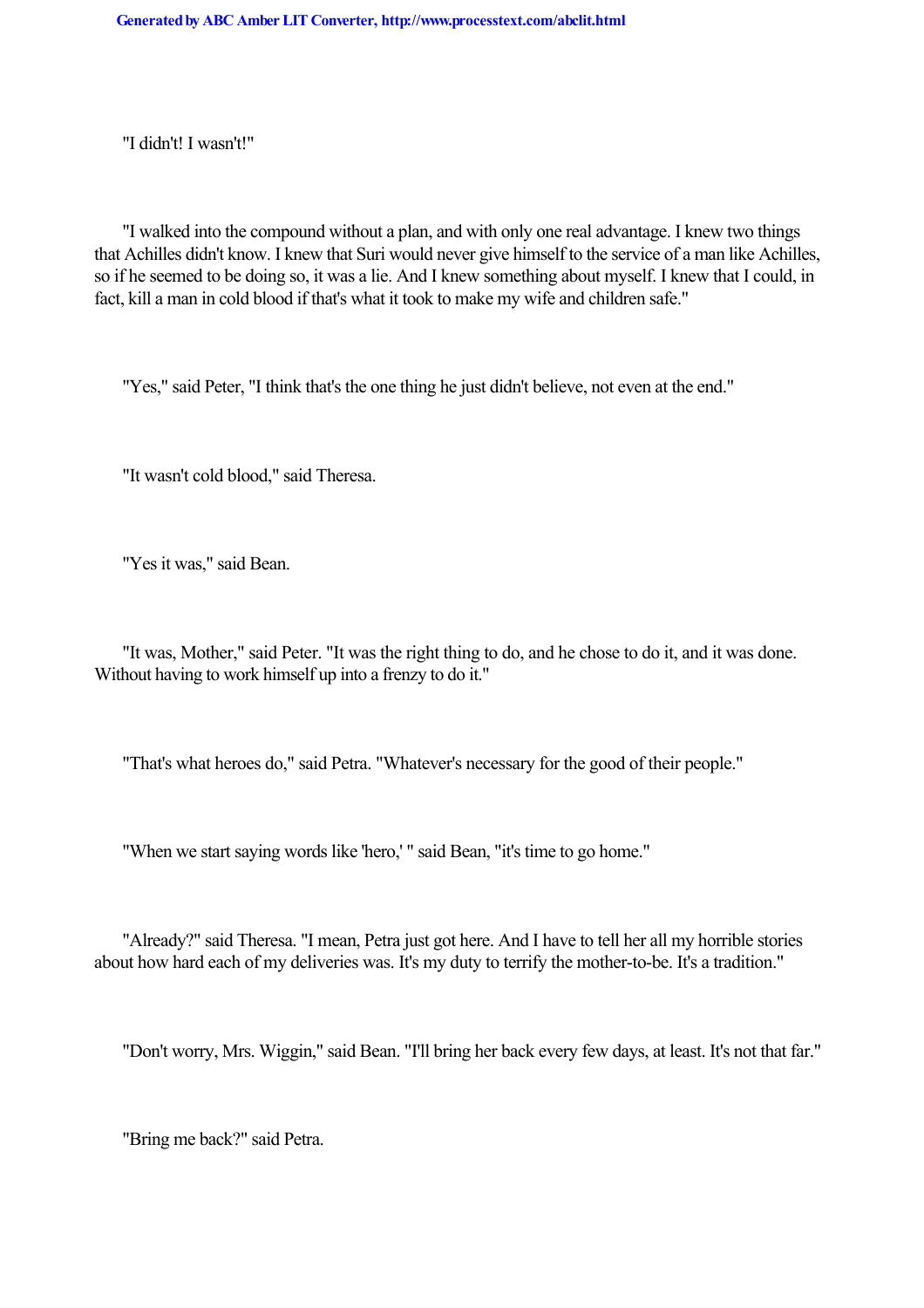"We left the Hegemon's employ, remember?" said Bean. "We only worked for him so we'd have a legal pretext for fighting Achilles and the Chinese. so there'd be nothing for us to do. We have enough money from our Battle School pensions. So we aren't going to live in Ribeirao Preto."

"But I like it here," said Petra.

"Uh-oh, a fight, a fight," said John Paul.

"Only because you haven't lived in Araraquara yet. It's a better place to raise children."

"I know Araraquara," said Petra. "You lived there with Sister Carlotta, didn't you?"

"I lived everywhere with Sister Carlotta," said Bean. "But it's a good place to raise children."

"You're Greek and I'm Armenian. Of course we need to raise our children to speak Portuguese."

 The house Bean had rented was small, but it had a second bedroom for the baby, and a lovely little garden, and monkeys that lived in the tall trees on the property behind them. Petra imagined her little girl or boy coming out to play and hearing the chatter of the monkeys and delighting in the show they put on for all comers.

"But there's no furniture," said Petra.

 "I knew I was taking my life in my hands picking out the house without you," said Bean. "The furniture is up to you."

"Good," said Petra. "I'll make you sleep in a frilly pink room." "Will you be sleeping there with me?"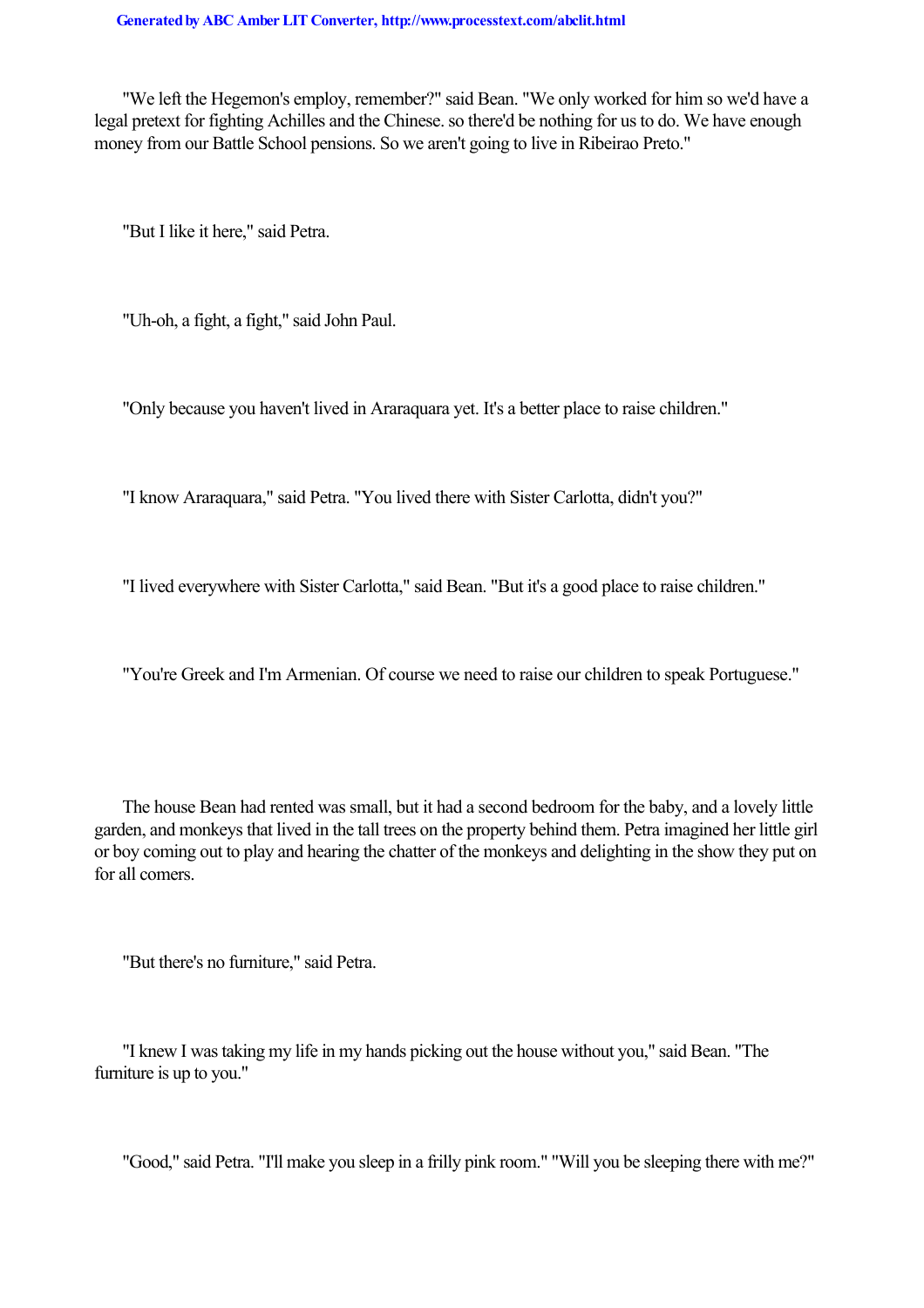"Of course."

"Then frilly pink is fine with me, if that's what it takes."

 Peter, unsentimental as he was, saw no reason to hold a funeral for Achilles. But Bean insisted on at least a graveside service, and he paid for the carving of the monument. Under the name "Achilles de Flandres," the year of his birth, and the date of his death, the inscription said:

Born crippled in body and spirit,

He changed the face of the world.

Among all the hearts he broke

And lives he ended far too young

Were his own heart

And his own life.

May he find peace.

 It was a small group gathered there in the cemetery in Ribeirao Preto. Bean and Petra, the Wiggins, Peter Graff had gone back to space. Suriyawong had led his little army back to Thailand, to help their homeland drive out the conquerors and restore itself.

 No one had anything much to say over Achilles's grave. They could not pretend that they weren't all glad that he was dead. Bean read the inscription he had written, and everyone agreed that it wasn't just fair to Achilles, it was generous.

In the end it was only Peter who had something he could say from the heart.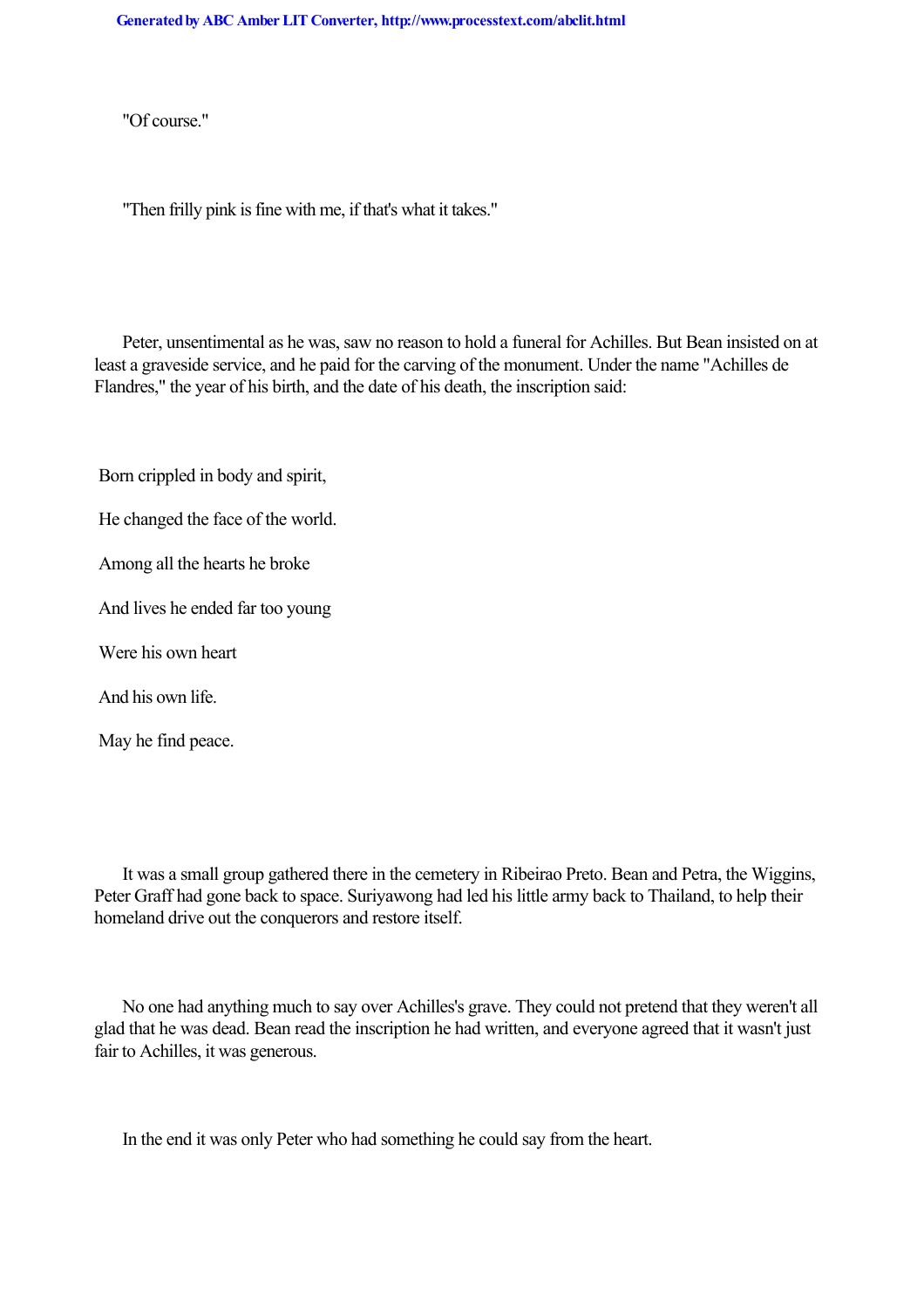"Am I the only one here who sees something of himself in the man who's lying in this box?"

No one had an answer for him, either yes or no.

 Three bloody weeks later, the war ended. If the Chinese had accepted the terms the Caliph had offered in the first place, they would have lost only their new conquests, plus Xinjiang and Tibet. Instead, they waited until Canton had fallen, Shanghai was besieged, and the Turkic troops were surrounding Beijing.

 So when the Caliph drew the new map, the province of Inner Mongolia was given to the nation of Mongolia, and Manchuria and Taiwan were given their independence. And China had to guarantee the safety of teachers of religion. The door had been opened to Muslim proselytizing.

 The Chinese government promptly fell. The new government repudiated the ceasefire terms, and the Caliph declared martial law until new elections could be held.

 And somewhere in the rugged terrain of easternmost India, the goddess of the bridge lived among her worshipers, biding her time, watching to see whether India was going to be free or had merely changed one tyranny for another. In the aftermath of war, while Indians, Thais, Burmese, Vietnamese, Cambodians and Laotians searched their onetime conquerors' land for family members who had been carried off. Bean and Petra also searched as best they could by computer, hoping to find some record of what Volescu and Achilles had done with their lost children.

# ACKNOWLEDGMENTS

 In writing this sequel to Ender's Shadow and Shadow of the Hegemon, I faced two new problems. First, I was expanding the roles of several minor characters from earlier books, and ran the serious risk of inventing aspects of their appearance or their past that would contradict some long-forgotten detail in a previous volume. To avoid this as much as possible, I relied on two online communities.